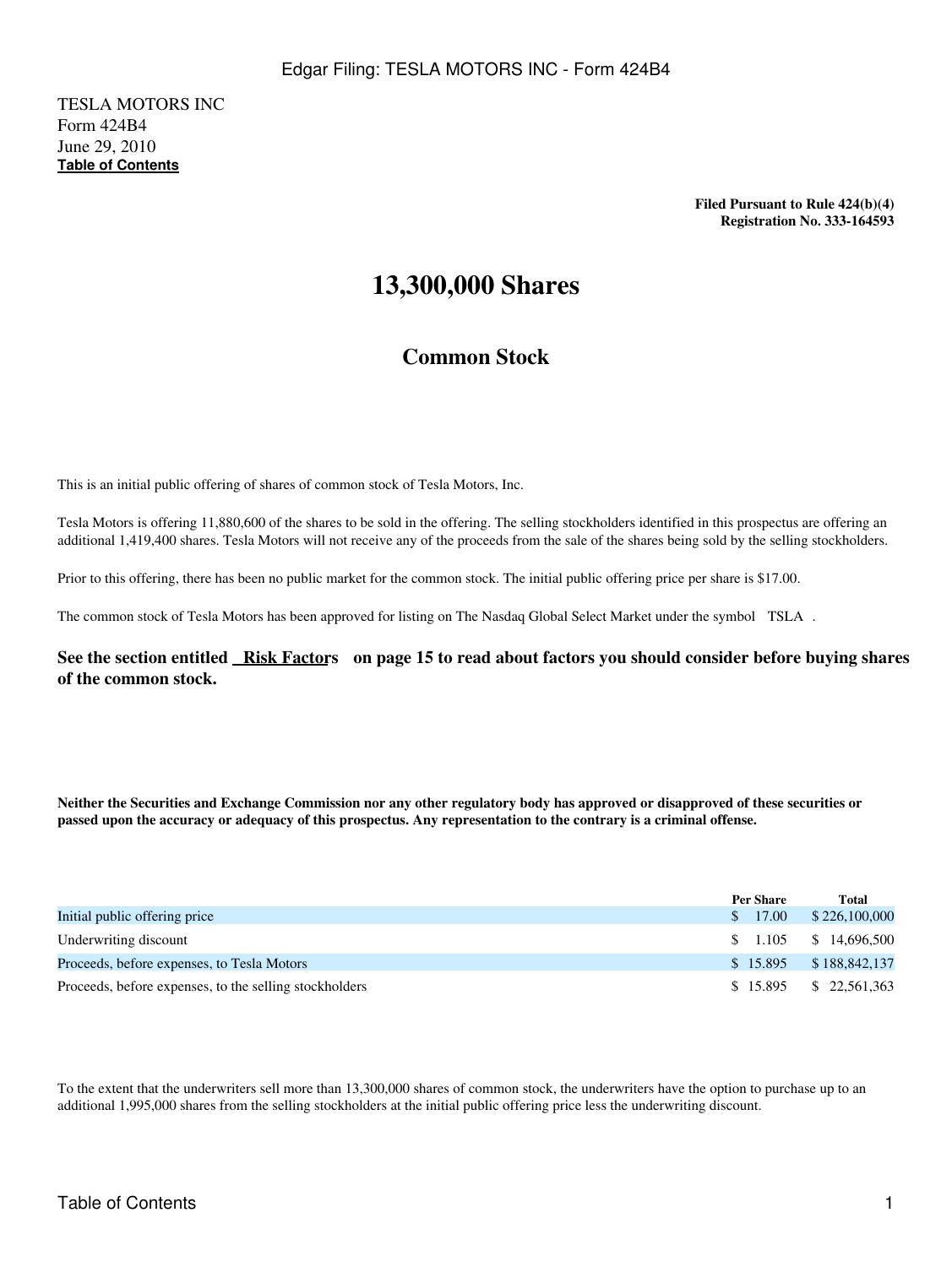# Edgar Filing: TESLA MOTORS INC - Form 424B4

The underwriters expect to deliver the shares against payment in New York, New York on or about July 2, 2010.

**Goldman, Sachs & Co. Morgan Stanley J.P. Morgan Deutsche Bank Securities**

Prospectus dated June 28, 2010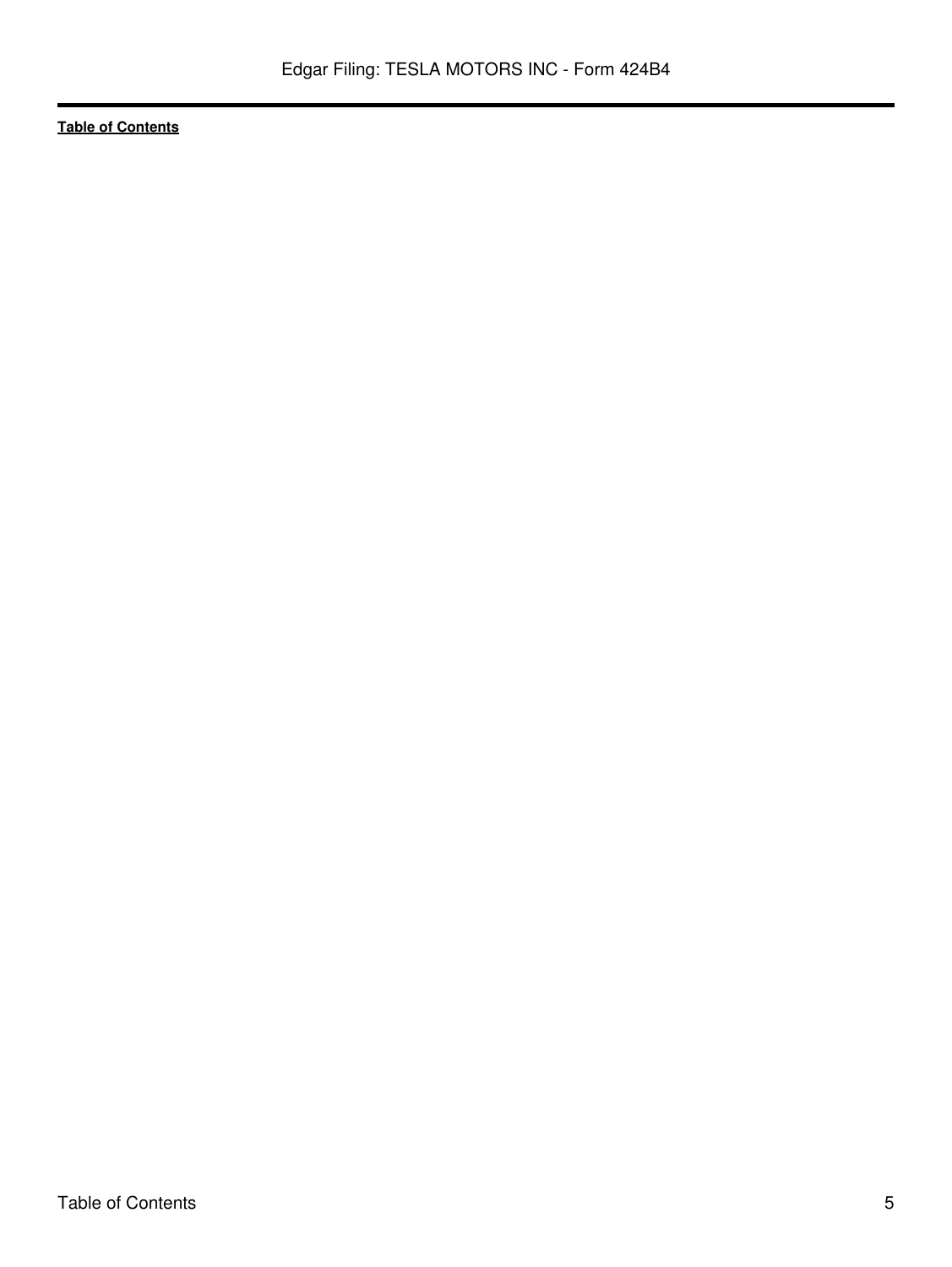# **TABLE OF CONTENTS**

<span id="page-5-0"></span>

|                                                                                       | Page  |
|---------------------------------------------------------------------------------------|-------|
| Prospectus Summary                                                                    |       |
| The Offering                                                                          | 9     |
| Summary Consolidated Financial Data                                                   | 12    |
| <b>Risk Factors</b>                                                                   | 15    |
| <b>Special Note Regarding Forward Looking Statements</b>                              | 57    |
| Market, Industry and Other Data                                                       | 57    |
| <b>Use of Proceeds</b>                                                                | 58    |
| Dividend Policy                                                                       | 60    |
| Capitalization                                                                        | 61    |
| Dilution                                                                              | 63    |
| Selected Consolidated Financial Data                                                  | 65    |
| Management s Discussion and Analysis of Financial Condition and Results of Operations | 67    |
| <b>Business</b>                                                                       | 105   |
| Management                                                                            | 140   |
| <b>Executive Compensation</b>                                                         | 148   |
| <b>Certain Relationships and Related Party Transactions</b>                           | 168   |
| Principal and Selling Stockholders                                                    | 174   |
| <b>Description of Capital Stock</b>                                                   | 179   |
| <b>Shares Eligible for Future Sale</b>                                                | 184   |
| Material United States Tax Considerations for Non-United States Holders               | 187   |
| Underwriting                                                                          | 190   |
| Concurrent Private Placement                                                          | 195   |
| <b>Legal Matters</b>                                                                  | 196   |
| <b>Experts</b>                                                                        | 196   |
| Where You Can Find Additional Information                                             | 196   |
| <b>Index to Consolidated Financial Statements</b>                                     | $F-1$ |

**You should rely only on the information contained in this prospectus and in any free writing prospectus. We, the underwriters and the selling stockholders have not authorized anyone to provide you with information different from that contained in this prospectus. We, the underwriters and the selling stockholders are offering to sell, and seeking offers to buy, shares of our common stock only in jurisdictions where offers and sales are permitted. The information in this prospectus is accurate only as of the date of this prospectus, regardless of the time of delivery of this prospectus or any sale of shares of our common stock.**

**Neither we, the selling stockholders, nor any of the underwriters have done anything that would permit this offering or possession or distribution of this prospectus in any jurisdiction where action for that purpose is required, other than in the United States. Persons outside the United States who come into possession of this prospectus must inform themselves about, and observe any restrictions relating to, the offering of the shares of common stock and the distribution of this prospectus outside of the United States.**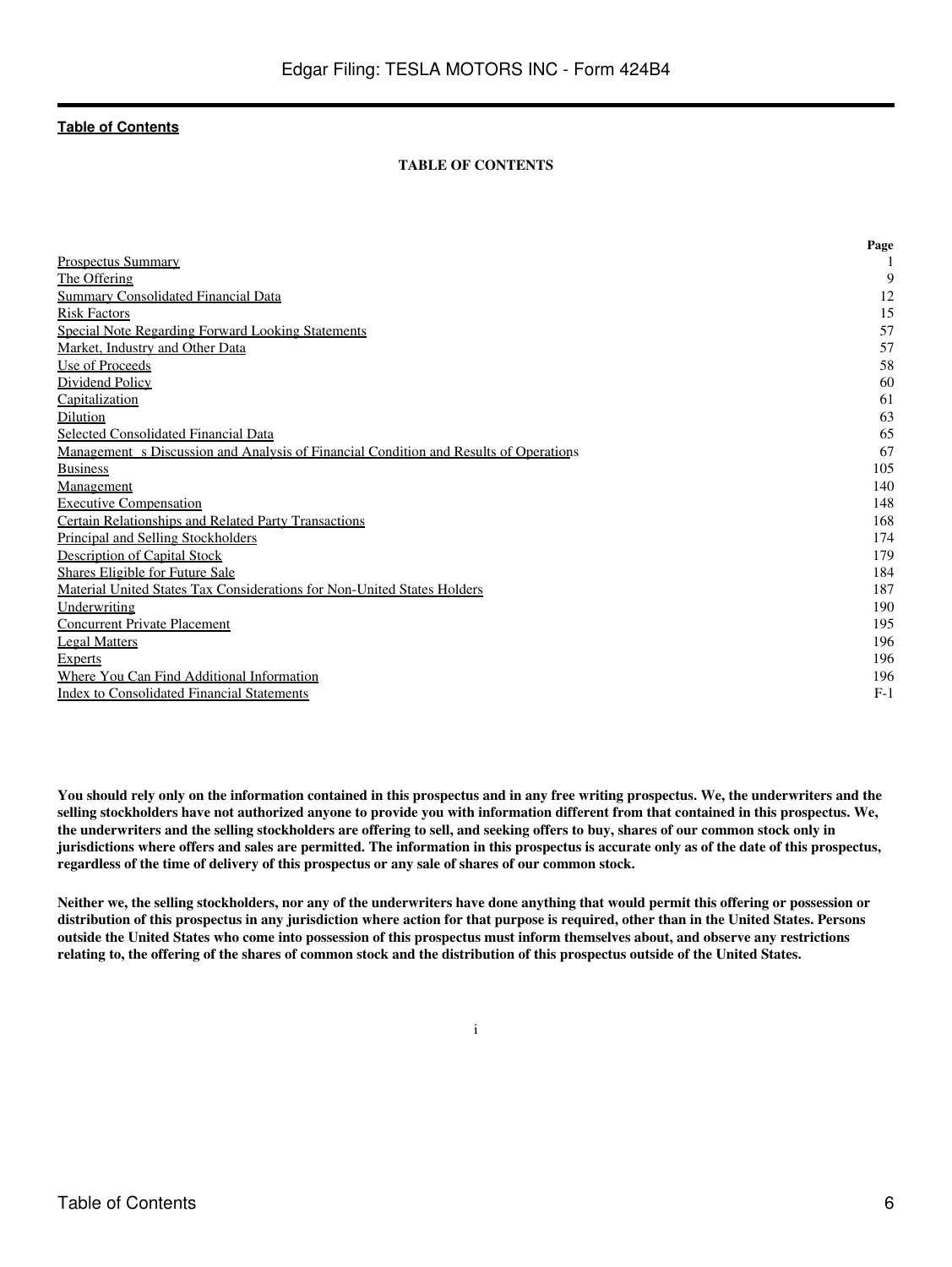#### **PROSPECTUS SUMMARY**

<span id="page-6-0"></span>*This summary highlights information contained elsewhere in this prospectus. You should read the following summary together with the more detailed information appearing in this prospectus, including Selected Consolidated Financial Data, Management s Discussion and Analysis of Financial Condition and Results of Operations, Risk Factors, Business and our consolidated financial statements and related notes before deciding whether to purchase shares of our capital stock. Unless the context otherwise requires, the terms Tesla Motors, Tesla, the Company, we, us and our in this prospectus refer to Tesla Motors, Inc., and its subsidiaries and the term Tesla store means Tesla retail locations as well as Tesla galleries where we show potential customers our vehicles but do not consummate sales.*

#### **Overview**

We design, develop, manufacture and sell high-performance fully electric vehicles and advanced electric vehicle powertrain components. We have intentionally departed from the traditional automotive industry model by both exclusively focusing on electric powertrain technology and owning our vehicle sales and service network. We are the first and currently only company to commercially produce a federally-compliant highway-capable electric vehicle, the Tesla Roadster, which combines a market-leading range on a single charge with attractive design, driving performance and zero tailpipe emissions. Introducing the Tesla Roadster required us to develop a proprietary electric powertrain that incorporates four key components an advanced battery pack, power electronics module, high-efficiency motor and extensive control software. We believe our core intellectual property contained within our electric powertrain will form the foundation for our planned future electric vehicles. Since our team combines the innovation and speed to market characteristics of Silicon Valley firms with the experience of leading automotive companies, we believe that we will be able to rapidly and cost effectively introduce additional vehicles, such as our planned Tesla Model S sedan, and stay at the forefront of the electric automobile industry.

We operate in a fundamentally different manner and structure than traditional automobile manufacturers to pursue what we believe is a historic opportunity to create an integrated company which successfully commercializes electric vehicles without compromising on range, performance or styling. In addition to designing and manufacturing our vehicles, we sell and service them through our own sales and service network. This is different from the incumbent automobile companies in the United States who typically franchise their sales and service. We believe our approach will enable us to operate more cost effectively, provide a better experience for our customers and incorporate customer feedback more quickly into our product development and manufacturing processes. We are continuing to expand our distribution network globally and as of June 14, 2010, operated 12 Tesla stores in North America and Europe.

The Tesla Roadster, our first vehicle, showcases our technology and illustrates our leadership in electric vehicle innovation. Introduced in 2008, the Tesla Roadster can accelerate from zero to 60 miles per hour in 3.9 seconds and produces zero tailpipe emissions. The Tesla Roadster has a battery pack capable of storing approximately 53 kilowatt-hours of usable energy, almost double the energy of any other commercially available electric vehicle battery pack. The Tesla Roadster has a range of 236 miles on a single charge, as determined using the United States Environmental Protection Agency s, or EPA s, combined two-cycle city/highway test. Further improvements in the energy efficiency of the Tesla Roadsters that we will begin producing in the next several months will increase the range of these vehicles to 245 miles on a single charge, as determined using the EPA s combined two-cycle city/highway test. Recently, the EPA announced its intention to develop and establish new energy efficiency testing methodologies for electric vehicles, which we believe could result in a significant decrease to the advertised ranges of all electric vehicles, including ours. The Tesla Roadster reportedly set a new world distance record of 313 miles on a single charge for a production electric car in a rally across Australia as part of the 2009 Global Green Challenge. To date, our customers have driven their Tesla Roadsters an estimated aggregate of over 4.0 million miles.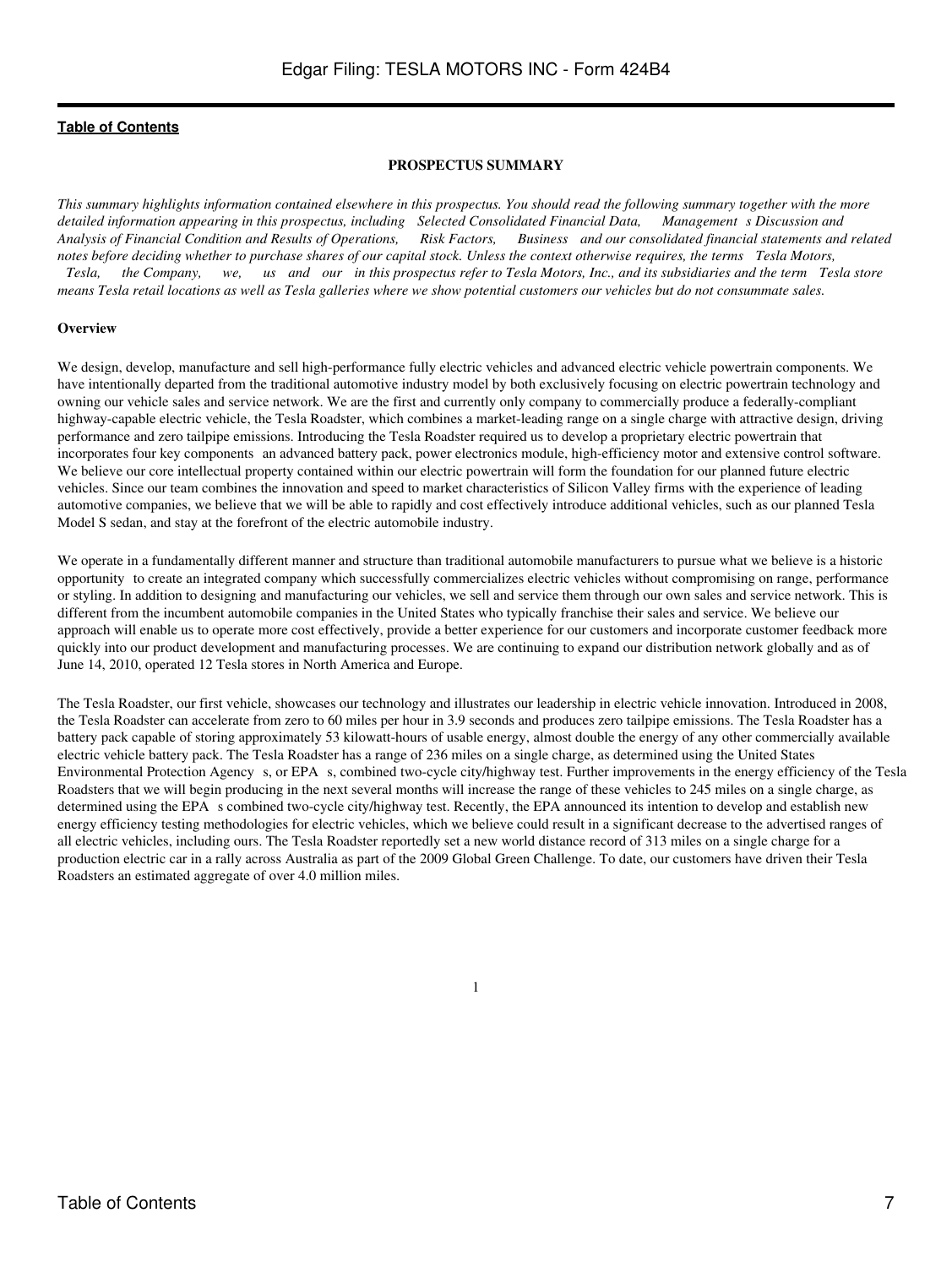As of March 31, 2010 we had sold 1,063 Tesla Roadsters to customers in 22 countries. In July 2009, less than one year after the date of the commercial introduction of the Tesla Roadster, we introduced a new Roadster model, the Tesla Roadster 2, with improved electric powertrain performance and interior styling and lower production costs. At the same time we introduced the Roadster Sport, which accelerates from zero to 60 miles per hour in 3.7 seconds. We delivered our first right-hand drive model of the Tesla Roadster in January 2010, which we believe further demonstrates our ability to rapidly launch new products. Using a 240 volt, 40 amp outlet that is widely available in many homes in the United States for electric appliances, charging the Tesla Roadster battery pack to full capacity will take approximately 7 hours, which can be reduced to 4.5 hours with a professionally installed 70 amp circuit.

We intend to continue to develop our electric powertrain technology and introduce additional electric vehicles, such as our planned Model S sedan. We are designing the Model S to be a four door, five passenger premium sedan that offers exceptional performance, functionality and attractive styling with zero tailpipe emissions at a compelling cost of ownership. We are designing the Model S to include a third row with two rear-facing child seats, subject to applicable safety regulations and requirements, allowing us to offer a seven passenger sedan. The drivable early prototype of the Model S was revealed to the public in March 2009 and despite a limited marketing effort, as of March 31, 2010, we had received approximately 2,200 customer reservations with a minimum refundable payment of \$5,000.

The Model S, which is planned to compete in the premium vehicle market, is intended to have a significantly broader customer base than the Tesla Roadster. We currently intend to begin volume production of the Model S in 2012 with a target annual production of up to approximately 20,000 cars per year. We currently anticipate introducing the base Model S at an effective price of \$49,900 in the United States, assuming and after giving effect to the continuation of a currently available United States federal tax credit of \$7,500 for the purchase of alternative fuel vehicles. Even without this tax credit, we believe the Model S will be competitive from a pricing perspective with other premium vehicles.

In order to meet customer range expectations, we are designing the planned Model S to offer a variety of range options from 160 miles to 300 miles on a single charge, as projected using the EPA s combined two-cycle city/highway test. The EPA has announced its intention to develop and establish new energy efficiency testing methodologies for electric vehicles, which we believe could result in a significant decrease to the advertised ranges of all electric vehicles, including ours. The Model S is being designed to be charged at home, but we are also planning to offer the capability to fast charge the vehicle in as little as 45 minutes at commercial charging stations that we anticipate may be available in the future. The Model S battery pack is also being designed with the capability of being rapidly swapped out at specialized commercial battery pack exchange facilities that we anticipate may be available in the future.

We are designing the Model S to have an adaptable platform architecture and common electric powertrain in order to allow us to efficiently create other electric vehicles, which may include, as examples, a crossover/sport utility vehicle, van or a cabriolet. By developing our future vehicles from this common platform, we believe we can reduce their development time and, as a result, reduce the required additional capital investment. Our long-term goal is to offer consumers a full range of electric vehicles, including a product line at a lower price point than the planned Model S. In May 2010, we publicly announced our intent to develop a third generation electric vehicle to be produced at our planned manufacturing facility in Fremont, California. We intend to offer this vehicle at a lower price point and expect to produce it at higher volumes than our planned Model S. We expect that this vehicle will be produced a few years after the introduction of the Model S.

We have developed a purpose-built electric powertrain to deliver the performance objectives of the Tesla Roadster and our planned future vehicles. The battery pack has been designed to use high volume lithium-ion battery cells and allows for flexibility with respect to specific lithium-ion chemistry and battery cell

 $\mathcal{L}$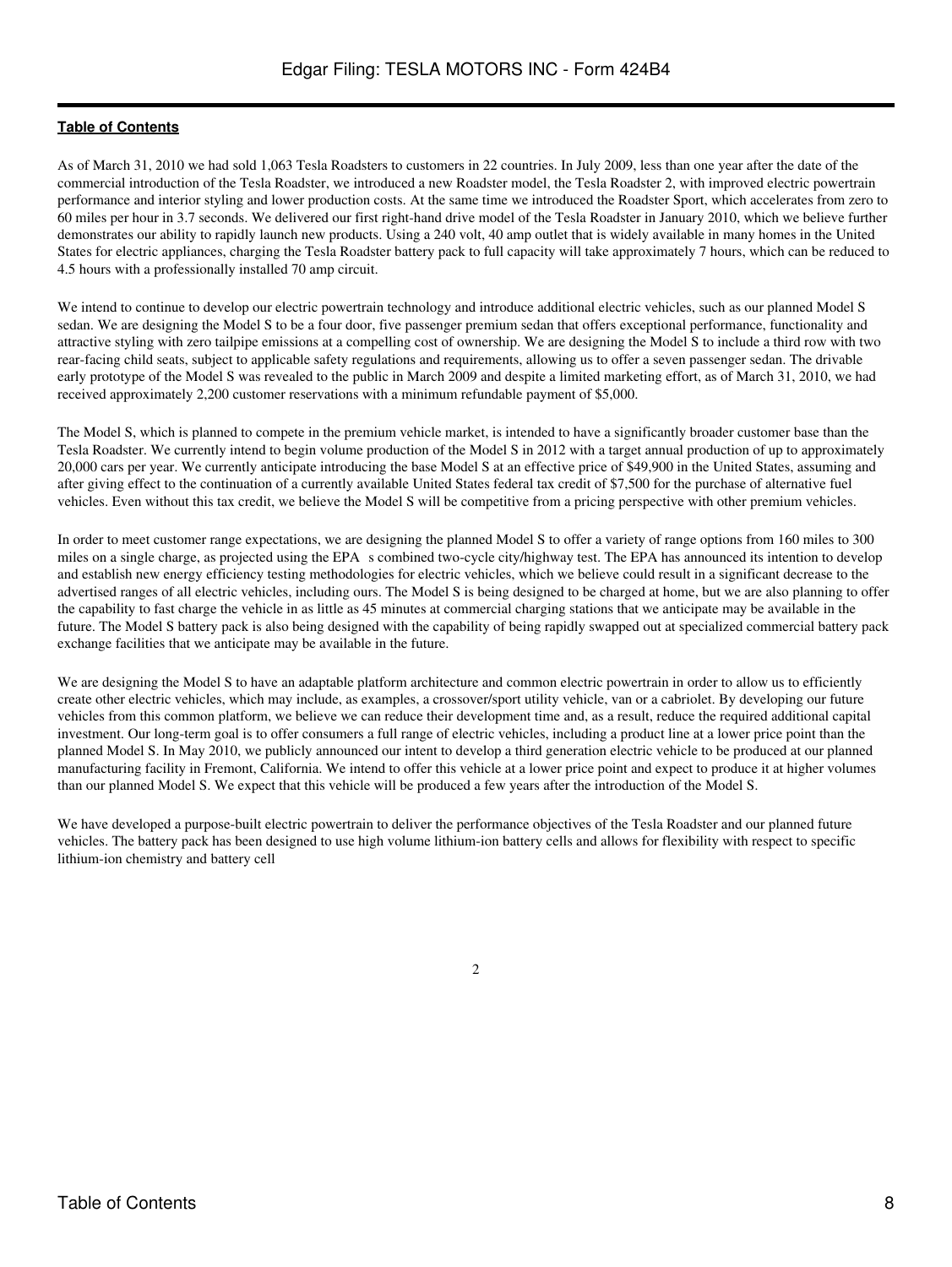manufacturers. This enables us to leverage the significant investments being made globally by the battery industry to improve battery cell performance and lower cost. Harnessing the energy of a large number of lithium-ion battery cells into an electric vehicle required us to develop sophisticated battery cooling, power, safety and management systems. Delivering the instant power and torque of electric technology also required us to develop a proprietary alternating current 3-phase induction motor and its associated power electronics. In addition, we developed extensive software systems to manage the overall efficiency, safety and controls of the Tesla Roadster and our planned future vehicles. These technology innovations have resulted in an extensive intellectual property portfolio. By utilizing a combination of standard components and innovative technology, we believe we have engineered what is currently the lowest cost battery pack when measured as a function of cost per kilowatt-hour.

Our electric powertrain is modular and compact, with fewer moving parts than an internal combustion engine. We believe this will enable us to easily adapt our technology to a variety of vehicle applications. We have developed a relationship with Daimler AG, or Daimler, since March 2008 to apply our technology in a battery pack and charger for Daimler s Smart fortwo electric drive. Blackstar Investco LLC, an affiliate of Daimler, holds more than 5% of our outstanding capital stock. We have been selected by Daimler to supply it with up to 1,000 battery packs and chargers to support a trial of the Smart fortwo electric drive in at least five European cities. Daimler has notified us that it intends to increase its purchase commitment by 50% to 1,500 battery packs and chargers. We began shipping the first of these battery packs and chargers in November 2009 and started to recognize revenue for these sales in the quarter ended December 31, 2009. In the first quarter of 2010, Daimler engaged us to assist with the development and production of a battery pack and charger for a pilot fleet of its A-Class electric vehicles to be introduced in Europe during 2011 and we entered into a formal agreement for this arrangement in May 2010. In May 2010, Tesla and Toyota Motor Corporation, or Toyota, announced their intention to cooperate on the development of electric vehicles, and for Tesla to receive Toyotas support with sourcing parts and production and engineering expertise for the Model S. We intend to expand our electric powertrain production facility in Palo Alto, California to develop and market powertrain components to Daimler, Toyota and other automobile manufacturers.

In January 2010, we entered into a \$465.0 million long-term loan under the United States Department of Energy s Advanced Technology Vehicles Manufacturing Incentive Program which will be used to finance the development of our planned integrated manufacturing facility for the Model S as well as our electric powertrain production facility. Through June 14, 2010, we had received draw-downs under our loan facility with the DOE for an aggregate of \$45.4 million. We also have been granted up to approximately \$31 million in tax incentives by the California Alternative Energy and Advanced Transportation Financing Authority. We believe these loans and incentives will help accelerate the time to volume production for both the planned Model S and our electric powertrain business. In addition, we believe these loans and incentives provide us significant long-term financing that should enable us to focus more of our resources on the execution of our business plans.

We were incorporated in 2003 and began selling the Tesla Roadster in 2008. As of May 31, 2010, we had 646 employees worldwide.

Since inception through March 31, 2010, we had generated \$147.6 million in revenue. As of March 31, 2010, we had an accumulated deficit of \$290.2 million and had experienced net losses of \$78.2 million for the year ended December 31, 2007, \$82.8 million for the year ended December 31, 2008, \$55.7 million for the year ended December 31, 2009, and \$29.5 million for the three months ended March 31, 2010.

# **Recent Developments**

In May 2010, we entered into a stock purchase agreement with Toyota pursuant to which Toyota will purchase \$50.0 million of our common stock at a price per share equal to the initial public offering price in a private placement to close immediately subsequent to the closing of this offering. In addition, Tesla and Toyota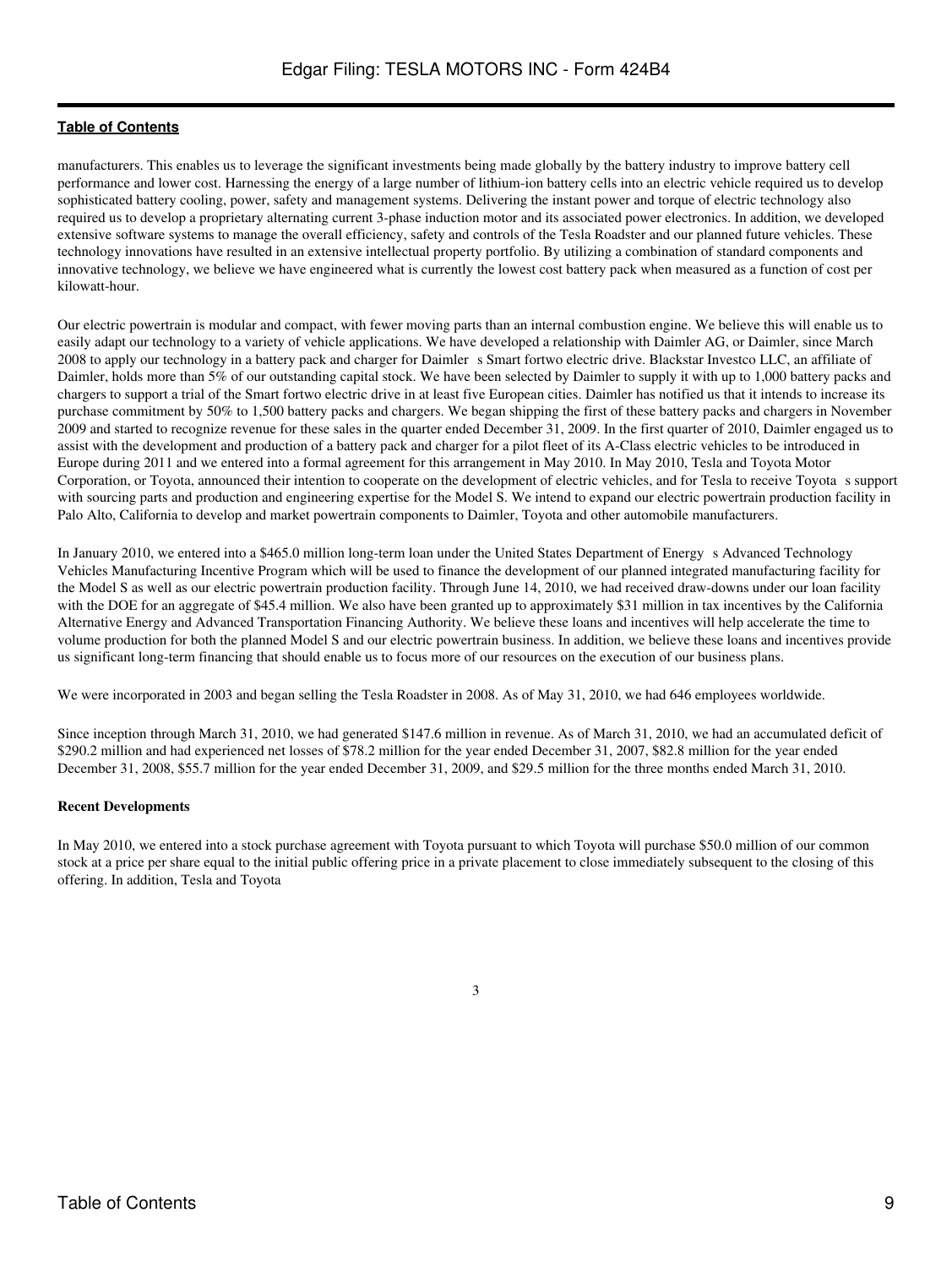announced their intention to cooperate on the development of electric vehicles, and for Tesla to receive Toyotas support with sourcing parts and production and engineering expertise for the Model S. Active discussions are now underway, but we have not entered into any agreements with Toyota for any such arrangements, including any purchase orders. We also entered into an agreement to purchase an existing automobile production facility in Fremont, California from New United Motor Manufacturing, Inc., or NUMMI, which is a joint venture between Toyota and Motors Liquidation Company, the owner of selected assets of General Motors. The purchase totals 207 acres, or approximately 55% of the land at the site, and includes all of the manufacturing facilities located thereon. The purchase price for the land and the facility, excluding whatever manufacturing equipment we may subsequently acquire from NUMMI, is approximately \$42 million. We anticipate that this purchase will close within a few months following the completion of this offering. We intend to use this facility for the production of our planned Model S and future vehicles. We are in an early stage of planning for this facility.

In June 2010, we identified an error related to the understatement in stock-based compensation expense subsequent to the issuance of the consolidated financial statements for the year ended December 31, 2009. This error had the effect of understating selling, general and administrative expenses and net loss for the year ended December 31, 2009 by \$2.7 million. The error did not have an effect on the valuation of the stock options. As stock-based compensation expense is a non-cash item, there was no impact on net cash used in operating activities for the year ended December 31, 2009. We determined that the impact of this error was not material and will correct the error by recording additional stock-based compensation expense of \$2.4 million in the three month period ending June 30, 2010. See Note 16 to our consolidated financial statements included elsewhere in this prospectus.

#### **Industry Overview**

We believe incumbent automobile manufacturers are at a crossroads and face significant industry-wide challenges. The reliance on the gasoline-powered internal combustion engine as the principal automobile powertrain technology has raised environmental concerns, created dependence among industrialized and developing nations on oil largely imported from foreign nations and exposed consumers to volatile fuel prices. In addition, we believe the legacy investments made by incumbent automobile manufacturers in manufacturing and technology related to the internal combustion engine have to date inhibited rapid innovation in alternative fuel powertrain technologies.

We believe that shifting consumer preferences together with increasing government regulation and incentives will result in significant growth in the market for electric vehicles. We believe many consumers are increasingly willing to consider buying electric-based vehicles due to the environmental, economic and national security consequences of using gasoline-powered vehicles, as demonstrated by the increased sales of hybrid electric vehicles in recent years. We also believe government regulations and incentives are accelerating the growth of the electric vehicle market. Many governments in countries throughout the world are regulating vehicle emissions and fuel economy standards and offering incentives to consumers to purchase more energy efficient vehicles. According to Frost & Sullivan, a business research and consulting firm, the market for electric-based vehicles, which includes electric vehicles, hybrid electric vehicles and plug-in hybrid electric vehicles, is expected to grow to approximately 10.6 million units worldwide, or approximately 14% of new vehicles sold by 2015 from approximately 1.75 million units or 3% of new vehicles sold in 2008.

We believe incumbent automobile manufacturers have faced significant challenges that to date have inhibited their ability to capitalize fully on the electric vehicle opportunity, including:

*Dependence on the Internal Combustion Engine*. While GM and Toyota have each invested over \$1 billion in hybrid and plug-in electric vehicle programs, we believe many incumbent automobile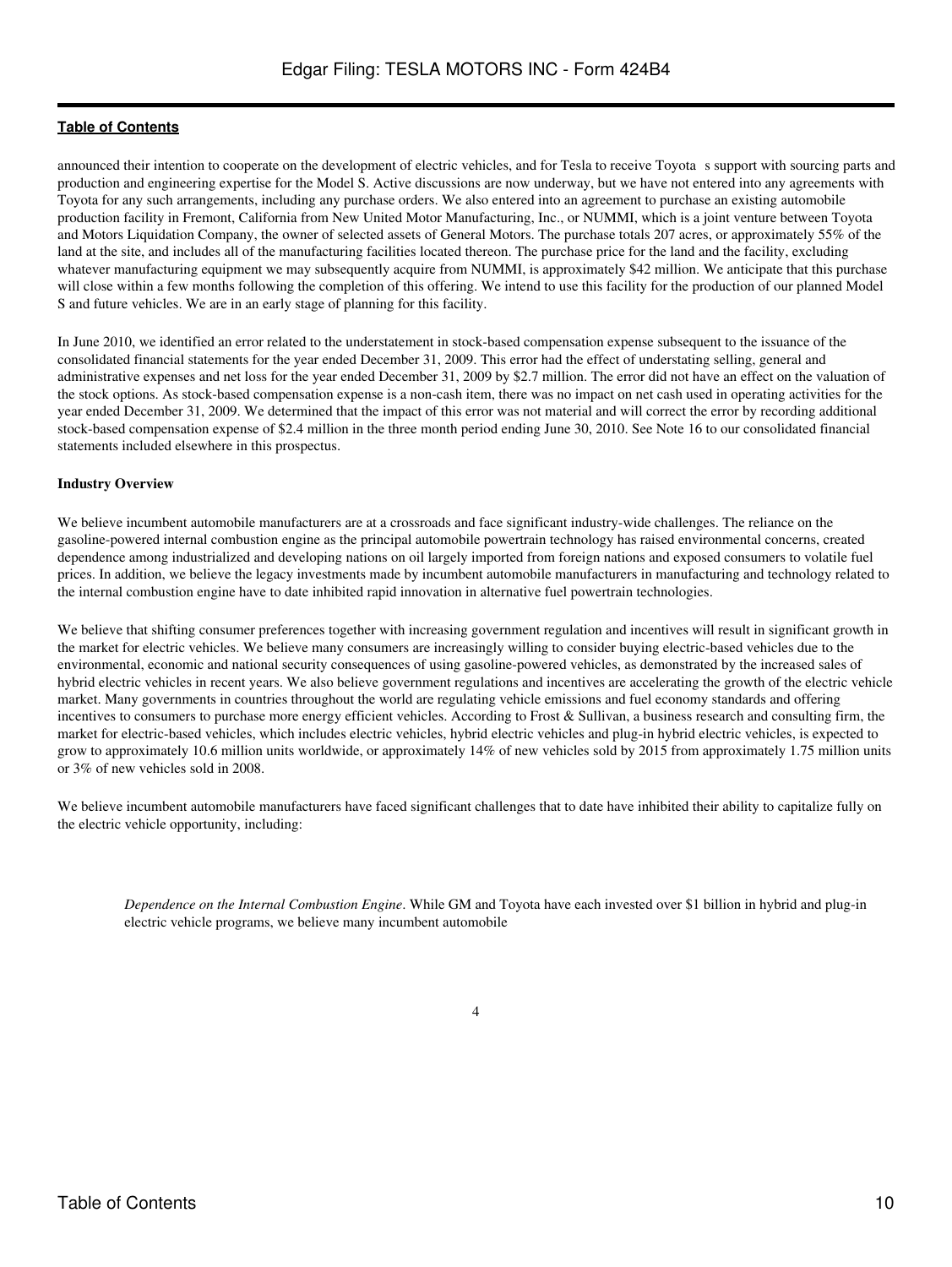manufacturers continue to emphasize investment in internal combustion engine technologies over investment in fully electric technologies because of their need to support their existing revenue base and core competencies.

*Limited Electric Powertrain Expertise*. To date, many incumbent automobile manufacturers have pursued multiple alternative fuel programs and, in doing so, have outsourced key components of alternative fuel powertrain development. By exploring a diverse range of alternative fuel programs while simultaneously continuing to invest in the internal combustion engine, we believe incumbent automobile manufacturers have inhibited their ability to focus on a specific alternative fuel powertrain technology such as electric powertrains.

*Profitability Pressures and Reduced Operating Flexibility*. Many incumbent automobile manufacturers have recently faced deteriorating margins and liquidity, which we believe has significantly reduced their operating flexibility and to date has constrained their liquid capital resources*.*

*Expensive New Product Development Process*. While certain incumbent automobile manufacturers have already introduced or anticipate introducing plug-in hybrid or fully electric vehicles, new product launches by incumbent automobile manufacturers from development to production have historically required significant capital investments.

Despite the automobile industrys challenges, incumbent automobile manufacturers have attempted over time to respond to shifting consumer desires and government mandates by incorporating elements of electric propulsion into their vehicles by introducing hybrid powertrains. Although hybrid electric vehicles address some of the concerns associated with the historical reliance on the internal combustion engine, we believe they are a transitional technology between internal combustion engine vehicles and fully electric vehicles. The increased complexity and weight of the dual powertrain system inherent in hybrid and plug-in hybrid electric vehicles forces engineering compromises which result in a less energy efficient vehicle and generally limits performance. Consequently, these hybrid vehicles do not realize the full benefits of electric propulsion, and still consume gasoline and produce emissions. While incumbent automobile manufacturers may recognize the benefits of electric propulsion, we believe that due to technology limitations and their relatively limited expertise in battery, software and electric powertrain technologies, incumbent automobile manufacturers have to date been unable to design and offer a commercially successful electric vehicle that offers compelling range, vehicle design and performance at an affordable cost.

#### **Our Solution**

We design, develop, manufacture and sell high-performance fully electric vehicles and advanced electric vehicle powertrain components through our highly differentiated business model. We intend to leverage our proprietary electric powertrain system developed for the Tesla Roadster to form the basis for our planned Model S sedan. We believe our combination of engineering and management expertise from Silicon Valley and the automotive industry, together with our operational structure, will help us to rapidly innovate and to cost efficiently introduce new vehicles and technologies. By owning our sales and service network, we believe we can offer a compelling customer experience while achieving operating efficiencies and capturing sales and service revenues that incumbent automobile manufacturers do not receive in the traditional franchised dealer model. We also plan to leverage our electric powertrain technology to develop and sell powertrain components to other manufacturers, such as the battery packs and chargers we have recently begun to sell to Daimler.

We believe our proprietary electric powertrain system will enable us to design and develop zero emission vehicles that overcome the design, styling and performance issues that have historically limited broad consumer adoption of electric vehicles. As a result, we believe customers of our vehicles will enjoy many benefits, including:

*Long Range and Recharging Flexibility*. The Tesla Roadster has been designed to provide range capabilities significantly in excess of any current and prior generation electric vehicles. We are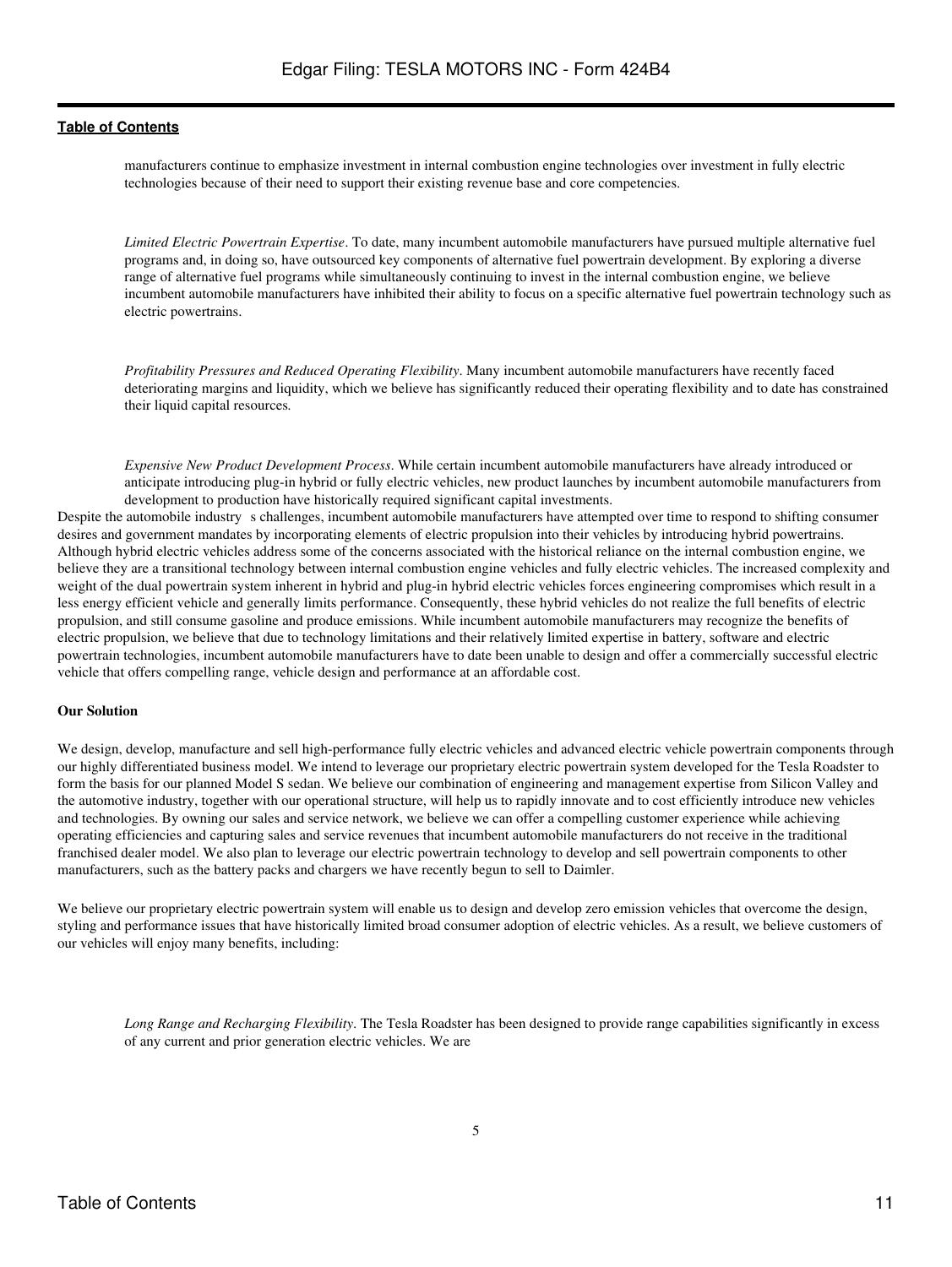designing our planned Model S to offer a variety of intermediate range options as well as a range option extending beyond that of the Tesla Roadster. In addition, the Tesla Roadster incorporates our proprietary on-board charging system, permitting recharging from almost any available electrical outlet, and we are designing the Model S to offer fast charging capability from higher power electrical outlets.

*Energy Efficiency and Cost of Ownership*. We believe our Tesla Roadster offers and our planned Model S will offer consumers an attractive cost of ownership when compared to similar internal combustion engine or hybrid electric vehicles. By using a single powertrain and customizing the systems within the electric powertrain and the rest of the vehicle, our vehicles are more energy efficient, and therefore less expensive to operate, than currently available hybrid or internal combustion engine vehicles.

*High-Performance Without Compromised Design or Functionality*. With the Tesla Roadster, we believe we have been able to successfully overcome the design and performance tradeoff issues that encumbered earlier electric vehicle designs. We believe the Tesla Roadster offers our customers an unparalleled driving experience with instantaneous and sustained acceleration through an extended range of speed. We intend to apply such advancements to our future vehicles.

# **Our Competitive Strengths**

We believe the following strengths position us well to capitalize on the expected growth in the electric vehicle market:

*Singular Focus and Leadership in Electric Powertrain Technology*. We are focused exclusively on developing our electric vehicles and electric powertrain technology to achieve a compelling combination of range and performance in our vehicles. We intend to use our electric powertrain expertise to innovate rapidly and sustain technological and time to market advantages over incumbent automobile manufacturers. In March 2010, we were named one of the top 50 most innovative companies in the world by *Technology Review*, a publication owned by the Massachusetts Institute of Technology.

*Combination of Expertise from Silicon Valley and the Traditional Automotive Industry*. Our roots in Silicon Valley have enabled us to recruit engineers with strong skills in electrical engineering, software and controls, which we have complemented with significant automotive expertise in vehicle engineering and manufacturing from other members of our team.

*Proprietary Systems Integration of Vehicle and Electric Powertrain*. We believe that our ability to combine our electric powertrain expertise with our vehicle engineering expertise provides a broad capability in electric vehicle design and systems integration.

*Rapid Customer Focused Product Development*. We have designed our product development process to rapidly react to data collected from our vehicles and the direct interaction with our customers at our company-owned Tesla stores, which we believe will enable us to rapidly introduce new vehicles and features.

*Ownership of Sales and Service Network*. We intend for our distribution and service network to offer a compelling customer experience while achieving operating efficiencies and capturing sales and service revenues incumbent automobile manufacturers do not generally receive in the traditional franchised distribution and service network model.

*Brand Leadership*. We believe the Tesla brand is well recognized in our target market and is associated with high performance, long range electric vehicles, despite limited marketing spending to date. In November 2009, *Advertising Age* selected Tesla as one of America s hottest brands in a special report highlighting the year s 50 top brands.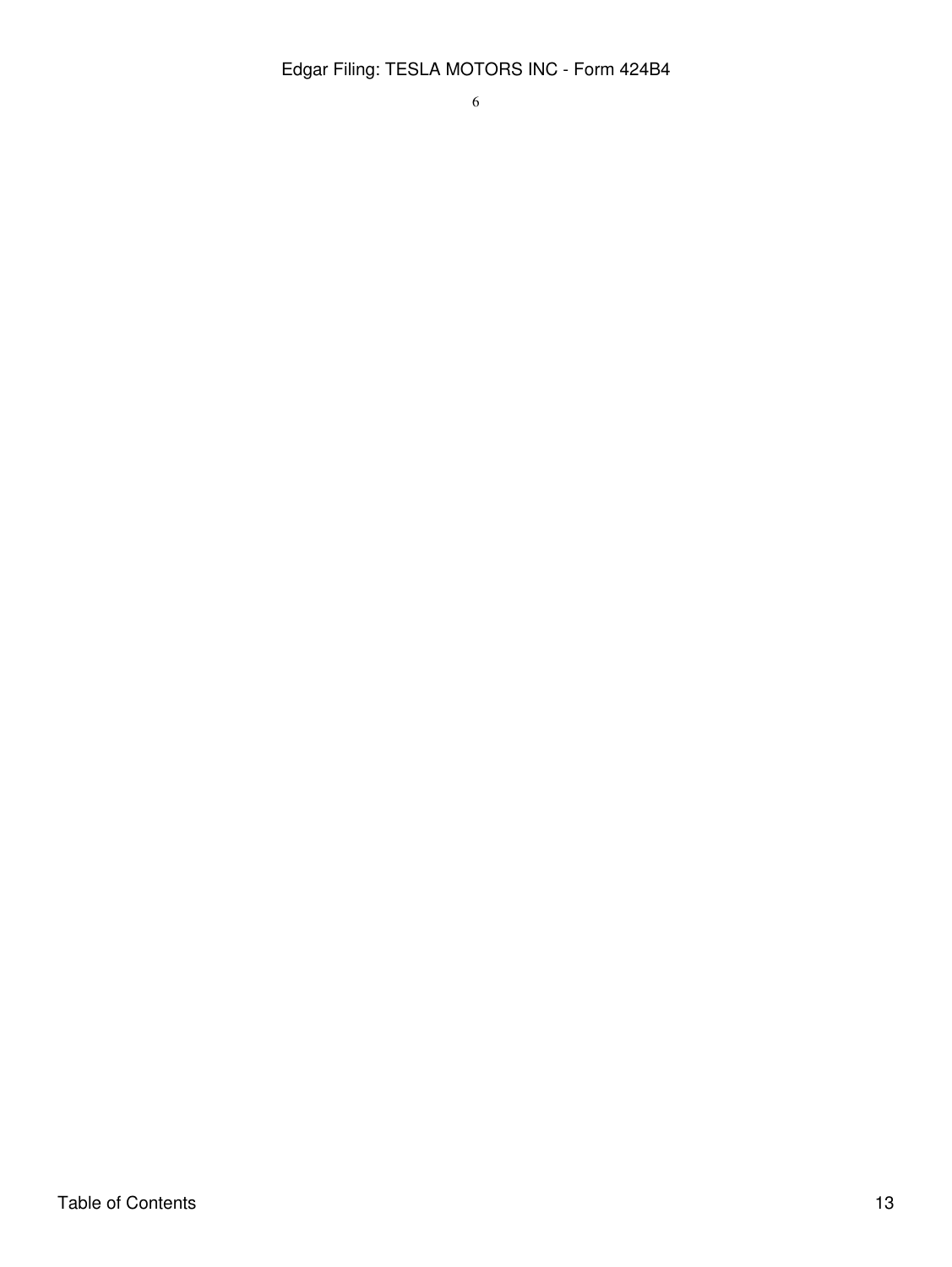*Substantial Funding in Place to Accelerate Growth*. We believe our \$465.0 million loan facility agreement under the United States Department of Energy s Advanced Technology Vehicles Manufacturing Incentive Program provides significant long-term financing that will enable us to focus on executing our business plans.

*Capital Efficiency*. We believe our rapid product development process, our modular and adaptable powertrain, our plan to design and manufacture multiple product types on a singular platform and our ability to hold lower inventory levels while still meeting customer demand will help reduce the capital required to reach operating efficiencies. This approach is designed with the aim of allowing us to achieve profitability at relatively low volumes and create a viable long-term business. For example, the cumulative capital expenditures and research and development costs for the Tesla Roadster from our inception to the date we delivered our first Tesla Roadster equaled approximately \$125 million.

#### **Our Strategy**

We intend to be a leading global manufacturer and direct seller of electric vehicles and electric vehicle technologies. Key elements of our strategy include:

*Successfully Launch the Model S*. We believe the successful launch of the planned Model S is critical to our ability to capitalize on the electric vehicle market opportunity. We are currently executing a plan to finish the design, engineering and component sourcing for the Model S and to build out our planned manufacturing facility in Fremont, California and obtain the equipment to support its production with the goal of commercial introduction of the Model S in 2012.

*Use a Common Platform to Introduce New Models*. We intend to design the Model S with an adaptable platform architecture and common electric powertrain, to provide us the flexibility to use the Model S platform to cost efficiently launch new electric vehicle models subsequent to the start of production of the Model S.

*Develop Integrated Engineering and Manufacturing Capabilities*. We intend to develop our planned substantially integrated electric vehicle manufacturing facility in Fremont, California, allowing our vehicle engineering and manufacturing teams to work alongside one another to streamline the feedback loop for rapid product enhancements and quality improvements.

*Continue to Focus on Technological Advancement and Cost Improvement*. We intend to continue to further develop our proprietary electric powertrain system, specifically its range capabilities, while continuing to reduce its manufacturing cost.

*Expand our Company-Owned Sales and Service Network*. As of June 14, 2010, we had opened 12 Tesla stores in the United States and Europe, and we plan to open additional stores during 2010, with a goal of establishing approximately 50 Tesla stores globally within the next several years in connection with the planned Model S rollout.

*Leverage Industry Advancements in Battery Cells*. We intend to leverage the substantial investments being made globally by battery cell manufacturers, as we have designed our powertrain technology to permit flexibility with respect to battery cell chemistry, form factor and vendor.

*Build and Leverage Strategic Relationships.* We intend to establish and develop strategic relationships with industry leaders to launch our planned electric vehicles and sell our electric vehicle powertrain components.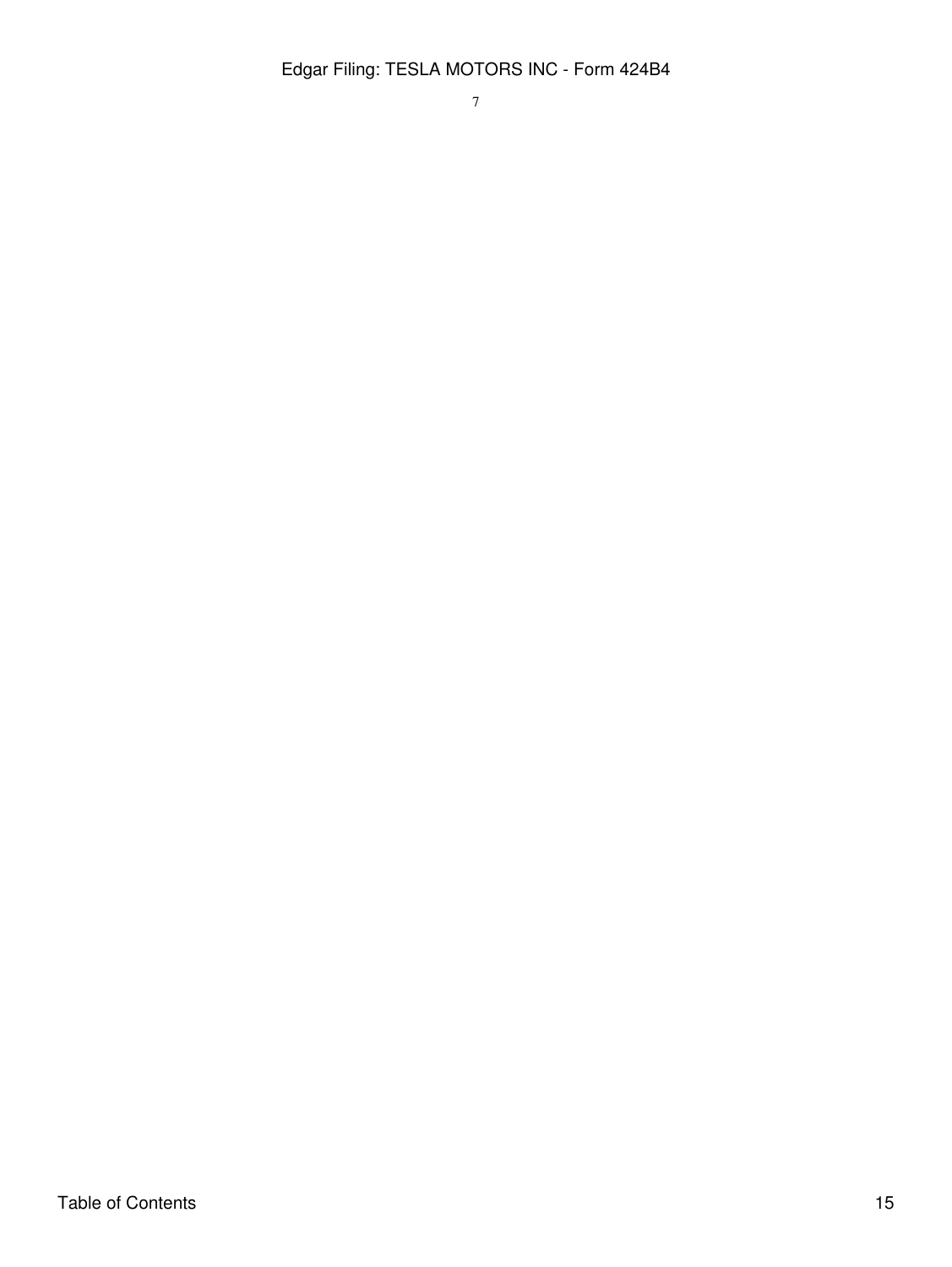#### **Risks Affecting Us**

Our business is subject to a number of risks and uncertainties that you should understand before making an investment decision. These risks are discussed more fully in the section entitled Risk Factors following this prospectus summary. These include:

our limited operating history makes evaluating our business and future prospects difficult, and may increase the risk of your investment;

we have a history of losses and we expect significant increases in our costs and expenses to result in continuing losses for at least the foreseeable future;

our future growth is dependent upon consumers willingness to adopt electric vehicles;

we are dependent upon our ability to fully draw down on our loan facility from the United States Department of Energy, which may restrict our ability to conduct our business;

our distribution model is different from the predominant current distribution model for automobile manufacturers, which makes evaluating our business, operating results and future prospects difficult;

we are significantly dependent upon revenue generated from the sale of our electric vehicles, specifically the Tesla Roadster, in the near term, and our future success will be dependent upon our ability to design and achieve market acceptance of new vehicle models, and, in particular, the Model S;

we anticipate that we will experience an increase in losses and may experience a decrease in automotive sales revenues prior to the launch of the Model S;

our production model for the non-powertrain portion of the Model S is unproven, still evolving and is very different from the non-powertrain portion of the production model for the Tesla Roadster; and

we may experience significant delays in the design, manufacture, launch and financing of the Model S, including in the build out of our planned Model S manufacturing facility.

## **Corporate Information**

We are headquartered in Palo Alto, California. Our principal executive offices are located at 3500 Deer Creek Road, Palo Alto, California 94304, and our telephone number at this location is (650) 681-5000. Our website address is www.teslamotors.com. Information contained on our website is not incorporated by reference into this prospectus and you should not consider information on our website to be part of this prospectus. We were incorporated in 2003.

The Tesla Motors design logo, Tesla Motors, Tesla Roadster, Model S and other trademarks or service marks of Tesla Motors appearing in this prospectus are the property of Tesla Motors. When used herein, the term Tesla store means Tesla retail locations as well as Tesla galleries where we show potential customers our vehicles but do not consummate sales. This prospectus contains additional trade names, trademarks and service marks of other companies. We do not intend our use or display of other companies tradenames, trademarks or service marks to imply a relationship with, or endorsement or sponsorship of us by, these other companies.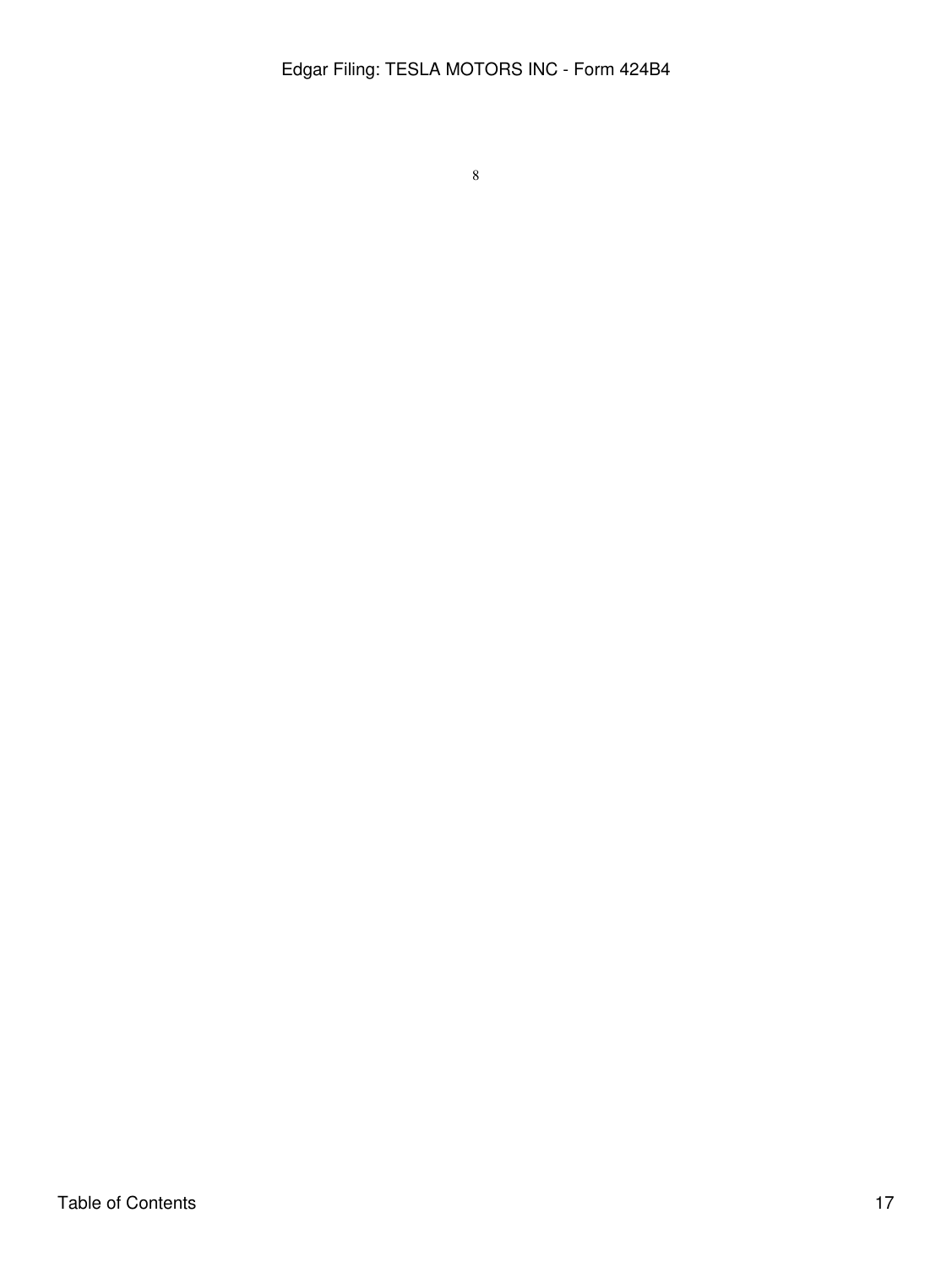# **THE OFFERING**

<span id="page-17-0"></span>

| Common stock we are offering                                                               | 11,880,600 shares                                                                                                                                                                                                                                                                                                                                                                                                                                                                                                                                                                                                                                                                                                                                                                                                                                                                                                                                                                                                                                                                                                                                                                                                                                                                                                                                                                                                                                                                                                                                                                                                                                                                                                                                                                                                                                                                                                                  |
|--------------------------------------------------------------------------------------------|------------------------------------------------------------------------------------------------------------------------------------------------------------------------------------------------------------------------------------------------------------------------------------------------------------------------------------------------------------------------------------------------------------------------------------------------------------------------------------------------------------------------------------------------------------------------------------------------------------------------------------------------------------------------------------------------------------------------------------------------------------------------------------------------------------------------------------------------------------------------------------------------------------------------------------------------------------------------------------------------------------------------------------------------------------------------------------------------------------------------------------------------------------------------------------------------------------------------------------------------------------------------------------------------------------------------------------------------------------------------------------------------------------------------------------------------------------------------------------------------------------------------------------------------------------------------------------------------------------------------------------------------------------------------------------------------------------------------------------------------------------------------------------------------------------------------------------------------------------------------------------------------------------------------------------|
| Common stock offered by the selling stockholders                                           | 1,419,400 shares (or 3,414,400 shares if the underwriters exercise their option to<br>purchase shares from the selling stockholders in full)                                                                                                                                                                                                                                                                                                                                                                                                                                                                                                                                                                                                                                                                                                                                                                                                                                                                                                                                                                                                                                                                                                                                                                                                                                                                                                                                                                                                                                                                                                                                                                                                                                                                                                                                                                                       |
| Common stock sold by us in the concurrent private<br>placement                             | Immediately subsequent to the closing of this offering, Toyota Motor Corporation, or<br>Toyota, will purchase from us in a private placement, 2,941,176 shares of our common<br>stock, at a price per share equal to the initial public offering price of \$17.00 per share, for<br>an aggregate purchase price of approximately \$50.0 million. We will receive the full<br>proceeds and will not pay any underwriting discounts or commissions with respect to the<br>shares that are sold in the private placement. The sale of these shares to Toyota is not<br>registered in this offering and will be subject to a lock-up of 180 days. We refer to the<br>private placement of these shares of common stock as the concurrent private placement.                                                                                                                                                                                                                                                                                                                                                                                                                                                                                                                                                                                                                                                                                                                                                                                                                                                                                                                                                                                                                                                                                                                                                                            |
| Common stock to be outstanding after this offering<br>and the concurrent private placement | 93,109,393 shares                                                                                                                                                                                                                                                                                                                                                                                                                                                                                                                                                                                                                                                                                                                                                                                                                                                                                                                                                                                                                                                                                                                                                                                                                                                                                                                                                                                                                                                                                                                                                                                                                                                                                                                                                                                                                                                                                                                  |
| Use of proceeds                                                                            | We may use a portion of the net proceeds from this offering and the concurrent private<br>placement to fund planned capital expenditures, working capital and other general<br>corporate purposes. Under our loan facility with the United States Department of Energy,<br>which we refer to herein as our DOE Loan Facility, we have agreed to spend up to<br>\$33 million plus any cost overruns we may encounter in developing our Model S and our<br>planned Model S manufacturing facility as well as any cost overruns we encounter in<br>developing our powertrain facility. In addition to this obligation, we have agreed to set<br>aside 50% of the net proceeds from this offering and the concurrent private placement, up<br>to a maximum of \$100.0 million, to fund a separate, dedicated account under our DOE<br>Loan Facility to fund project costs for our anticipated powertrain and Model S<br>manufacturing facilities that would otherwise have been funded through advances made<br>under the DOE Loan Facility. This will not affect our ability to draw down the full<br>amount of the DOE loans, but will require us to use the dedicated account to fund certain<br>project costs up front, which costs may then be reimbursed by loans under the DOE Loan<br>Facility once the dedicated account is depleted, or as part of the final advance for the<br>applicable project. We currently anticipate making aggregate capital expenditures of<br>between \$100 million and \$125 million during the year ended December 31, 2010. These<br>capital expenditures will include approximately \$42 million to purchase our planned<br>manufacturing facility for the Model S in Fremont, California, exclusive of any<br>manufacturing equipment we may subsequently acquire. Our aggregate capital<br>expenditures will also include funding the expansion of our Tesla stores. See Use of<br>Proceeds. |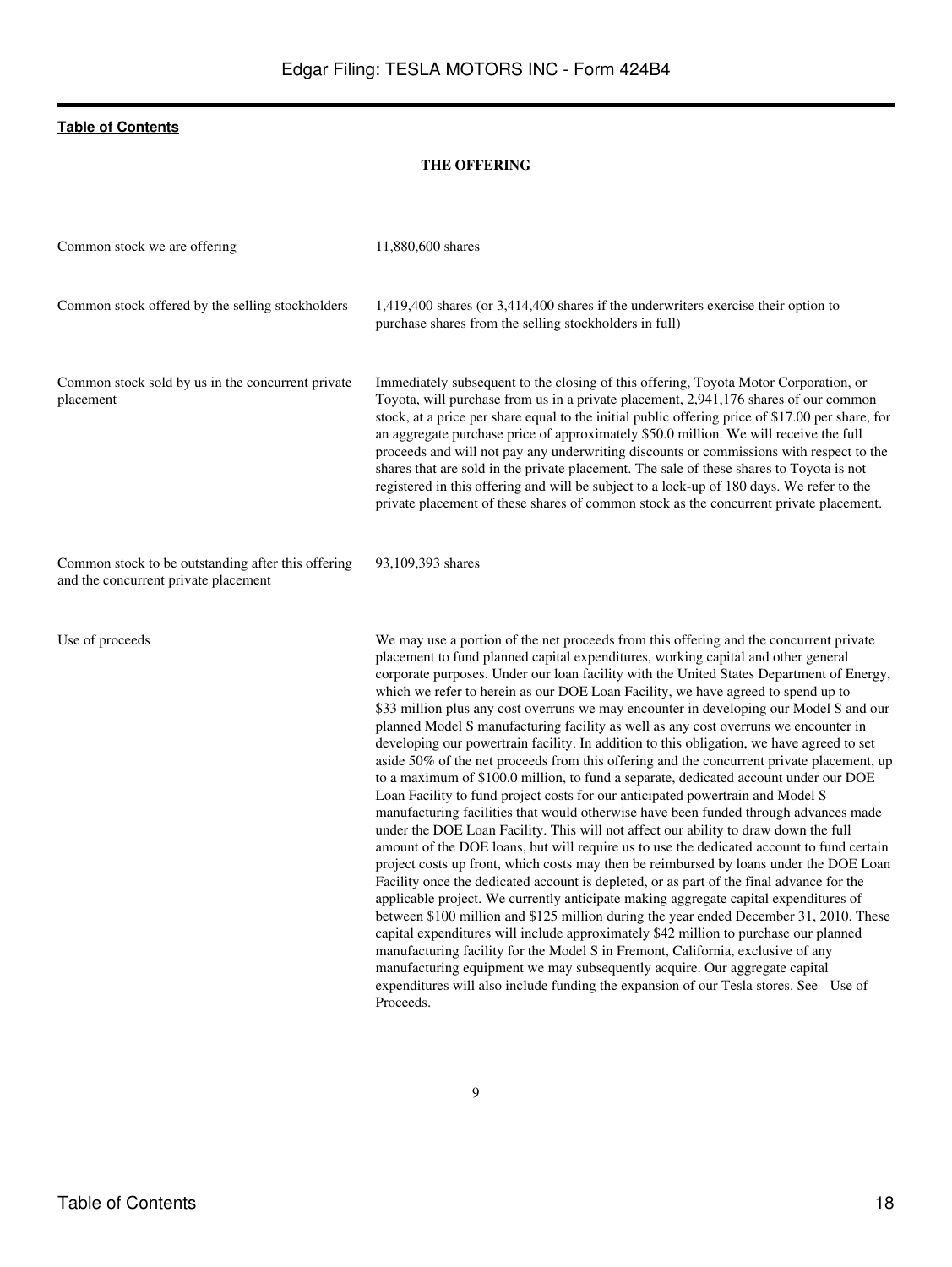Directed share program The underwriters have reserved for sale, at the initial public offering price, up to 1,280,000 shares of our common stock being offered for sale to business associates, directors, employees and friends and family members of our employees and Tesla customers who have received delivery of a Tesla Roadster from Tesla. We will offer these shares to the extent permitted under applicable regulations in the United States and in the various countries where we have delivered Tesla Roadsters. The number of shares available for sale to the general public in this offering will be reduced to the extent these persons purchase reserved shares. Any reserved shares not purchased will be offered by the underwriters to the general public on the same terms as the other shares.

# Nasdaq Global Select Market symbol TSLA

The number of shares of common stock that will be outstanding after this offering and the concurrent private placement is based on 78,287,617 shares outstanding as of March 31, 2010, assuming the automatic conversion of all outstanding shares of our convertible preferred stock into common stock immediately prior to the closing of this offering and the issuance of 445,047 shares of common stock upon the assumed net exercise of warrants that otherwise expire upon the completion of this offering at the initial public offering price of \$17.00 per share, and excludes:

11,564,743 shares of common stock issuable upon the exercise of options outstanding at March 31, 2010 a weighted average exercise price of \$5.71 per share;

1,392,030 shares of common stock issuable upon the exercise of options granted after March 31, 2010 at a weighted average exercise price of \$14.00 per share;

3,085,011 shares of common stock issuable upon the exercise of a warrant granted to the DOE in connection with the closing of our DOE Loan Facility on January 20, 2010, at an exercise price of \$7.54 per share and 5,100 shares of common stock issuable upon the exercise of a warrant granted to the DOE on May 21, 2010, at an exercise price of \$8.94 per share (if we prepay our DOE Loan Facility in full or in part, the total amount of shares exercisable under these warrants will be proportionately reduced); and

13,759,096 shares of common stock reserved for future issuance under our stock-based compensation plans, consisting of 10,666,666 shares of common stock reserved for issuance under our 2010 Equity Incentive Plan, 1,425,764 shares of common stock reserved for future grant or issuance under our 2003 Equity Incentive Plan as of March 31, 2010, which shares will be added to the shares to be reserved under our 2010 Equity Incentive Plan upon the effectiveness of the 2010 Equity Incentive Plan, and 1,666,666 shares of common stock reserved for issuance under our 2010 Employee Stock Purchase Plan and shares that become available under the 2010 Equity Incentive Plan and 2010 Employee Stock Purchase Plan, pursuant to provisions thereof that automatically increase the share reserves under the plans each year, as more fully described in Management Employee Benefit Plans. The 2010 Equity Incentive Plan and the 2010 Employee Stock Purchase Plan will become effective on the date of this offering.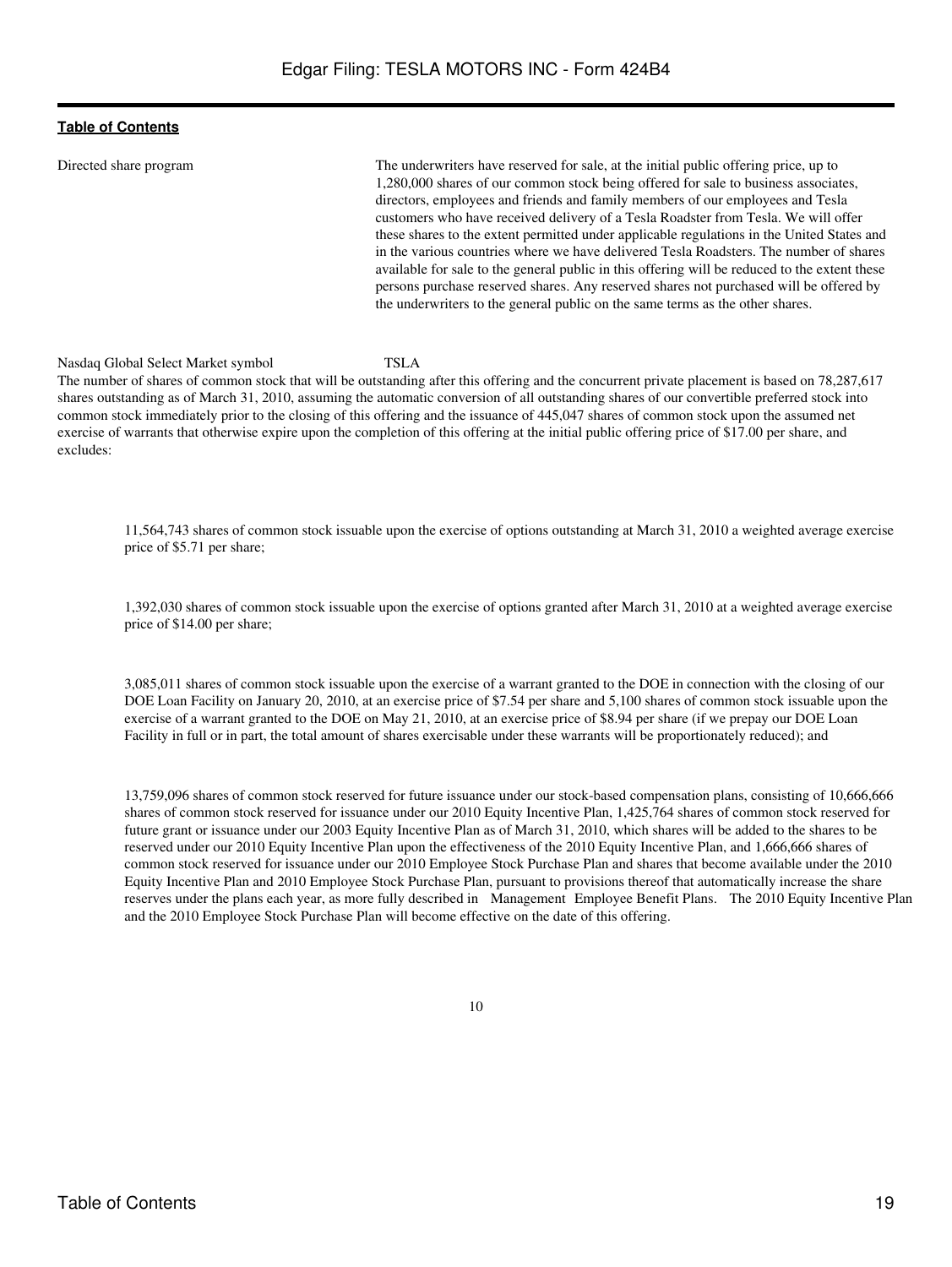Unless otherwise indicated, all information in this prospectus assumes:

the automatic conversion of all outstanding shares of our convertible preferred stock into an aggregate of 70,226,844 shares of common stock effective immediately prior to the closing of this offering;

the issuance of 345,047 shares of common stock upon the net exercise of outstanding warrants that would otherwise expire upon the completion of this offering at the initial public offering price of \$17.00 per share;

the issuance of 100,000 shares of common stock upon the net exercise of common stock warrants that will automatically occur upon the completion of this offering;

the issuance of 2,941,176 shares of common stock to Toyota upon the closing of the concurrent private placement based on the initial public offering price of \$17.00 per share;

the filing of our amended and restated certificate of incorporation upon the completion of this offering; and

no exercise by the underwriters of their right to purchase up to an additional 1,995,000 shares of common stock from the selling stockholders.

The information in this prospectus also reflects the 1-for-3 reverse stock split of our outstanding common stock effected in May 2010.

Brad W. Buss, who is a member of our Board of Directors, has indicated his interest in purchasing up to an aggregate of \$200,000 of our common stock in the offering from the underwriters, at the initial public offering price.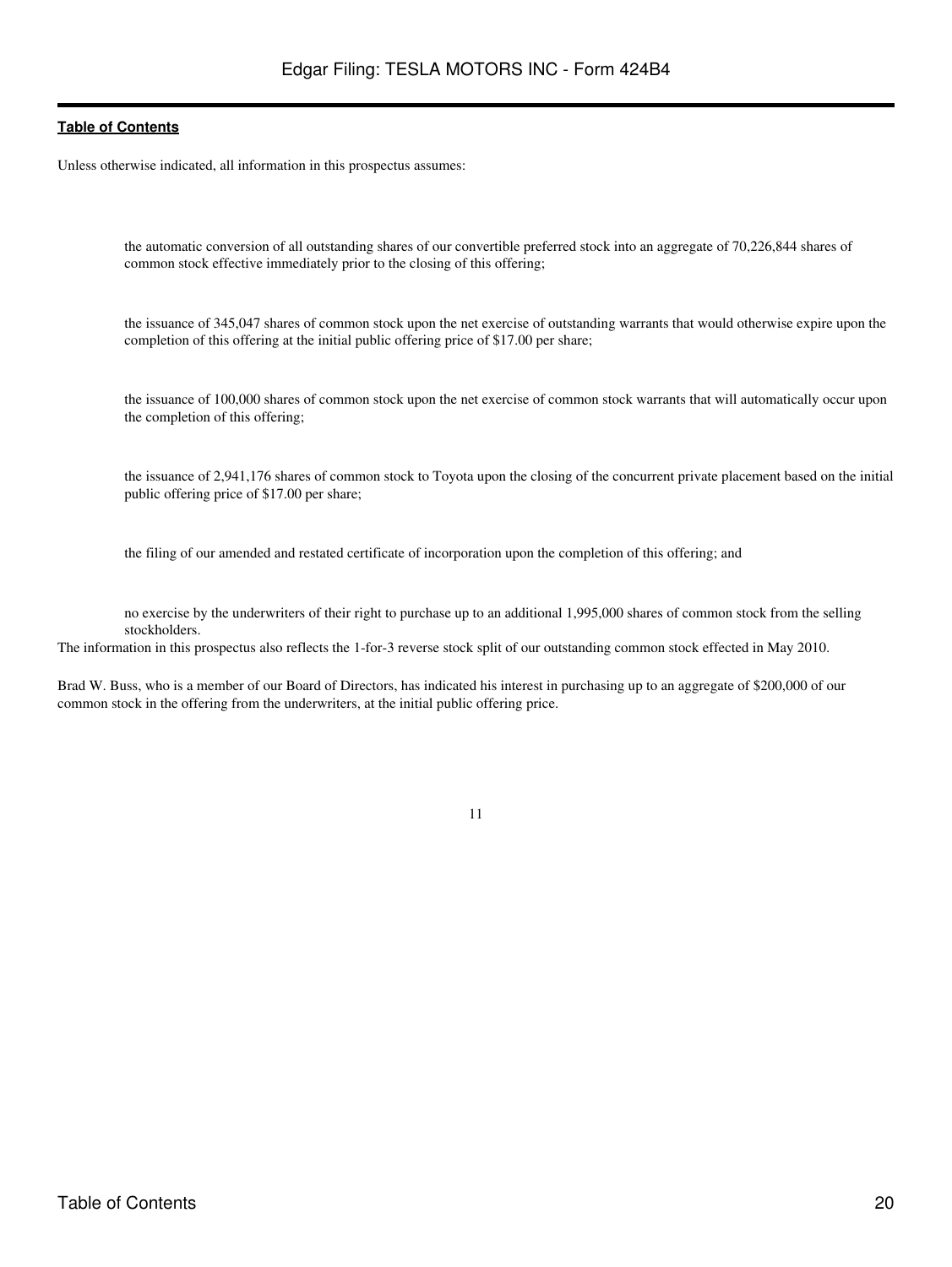#### **SUMMARY CONSOLIDATED FINANCIAL DATA**

<span id="page-20-0"></span>The following summary consolidated financial data for the years ended December 31, 2007, 2008 and 2009 are derived from our audited consolidated financial statements that are included elsewhere in this prospectus. The summary unaudited consolidated financial data for the three months ended March 31, 2009 and 2010 and as of March 31, 2010 are derived from unaudited consolidated financial statements for such periods and dates, which are included elsewhere in this prospectus. The unaudited consolidated financial statements were prepared on a basis consistent with our audited consolidated financial statements and include, in the opinion of management, all adjustments necessary for the fair presentation of the financial information contained in those statements. The historical results presented below are not necessarily indicative of financial results to be achieved in future periods.

The following summary consolidated financial data table reflects the 1-for-3 reverse stock split of our outstanding common stock effected in May 2010.

In June 2010, we identified an error related to the understatement in stock-based compensation expense subsequent to the issuance of the consolidated financial statements for the year ended December 31, 2009. This error had the effect of understating selling, general and administrative expenses and net loss for the year ended December 31, 2009 by \$2.7 million. The error did not have an effect on the valuation of the stock options. As stock-based compensation expense is a non-cash item, there was no impact on net cash used in operating activities for the year ended December 31, 2009. We determined that the impact of this error was not material and will correct the error by recording additional stock-based compensation expense of \$2.4 million in the three month period ending June 30, 2010. See Note 16 to our consolidated financial statements included elsewhere in this prospectus.

Prospective investors should read these summary consolidated financial data together with Management s Discussion and Analysis of Financial Condition and Results of Operations and our consolidated financial statements and the related notes included elsewhere in this prospectus.

|                                                                                                                                                                                                                  | <b>Years Ended December 31,</b> |          |              |           |     | <b>Three Months Ended</b><br>March 31,          |              |              |           |
|------------------------------------------------------------------------------------------------------------------------------------------------------------------------------------------------------------------|---------------------------------|----------|--------------|-----------|-----|-------------------------------------------------|--------------|--------------|-----------|
|                                                                                                                                                                                                                  |                                 | 2007     |              | 2008      |     | 2009                                            | 2009         |              | 2010      |
|                                                                                                                                                                                                                  |                                 |          |              |           |     | (in thousands, except share and per share data) |              |              |           |
| <b>Consolidated Statements of Operations Data:</b>                                                                                                                                                               |                                 |          |              |           |     |                                                 |              |              |           |
| Revenues:                                                                                                                                                                                                        |                                 |          |              |           |     |                                                 |              |              |           |
| Automotive sales (including zero emission vehicle credit sales of \$3,458,<br>\$8,152, \$1,275 and \$506, for the years ended December 31, 2008 and<br>2009, and the three months ended March 31, 2009 and 2010, |                                 |          |              |           |     |                                                 |              |              |           |
| respectively)                                                                                                                                                                                                    | $\mathbb{S}$                    | 73       | $\mathbb{S}$ | 14,742    | \$. | 111,943                                         | \$<br>20,886 | $\mathbb{S}$ | 20.585    |
| Development services                                                                                                                                                                                             |                                 |          |              |           |     |                                                 |              |              | 227       |
| <b>Total revenues</b>                                                                                                                                                                                            |                                 | 73       |              | 14,742    |     | 111,943                                         | 20,886       |              | 20,812    |
| Cost of revenues $(1)$ :                                                                                                                                                                                         |                                 |          |              |           |     |                                                 |              |              |           |
| Automotive sales                                                                                                                                                                                                 |                                 | 9        |              | 15,883    |     | 102,408                                         | 22,932       |              | 16,858    |
| Development services                                                                                                                                                                                             |                                 |          |              |           |     |                                                 |              |              | 102       |
| Total cost of revenues                                                                                                                                                                                           |                                 | 9        |              | 15.883    |     | 102,408                                         | 22,932       |              | 16,960    |
| Gross profit (loss)                                                                                                                                                                                              |                                 | 64       |              | (1,141)   |     | 9,535                                           | (2,046)      |              | 3,852     |
| Operating expenses(1):                                                                                                                                                                                           |                                 |          |              |           |     |                                                 |              |              |           |
| Research and development (net of development compensation of \$23,249)                                                                                                                                           |                                 |          |              |           |     |                                                 |              |              |           |
| for the year ended December 31, 2009)                                                                                                                                                                            |                                 | 62.753   |              | 53,714    |     | 19.282                                          | 7.941        |              | 13,265    |
| Selling, general and administrative                                                                                                                                                                              |                                 | 17,244   |              | 23.649    |     | 42,150                                          | 6.607        |              | 16,585    |
|                                                                                                                                                                                                                  |                                 |          |              |           |     |                                                 |              |              |           |
| Total operating expenses                                                                                                                                                                                         |                                 | 79.997   |              | 77,363    |     | 61,432                                          | 14,548       |              | 29,850    |
| Loss from operations                                                                                                                                                                                             |                                 | (79.933) |              | (78, 504) |     | (51, 897)                                       | (16, 594)    |              | (25,998)  |
| Interest income                                                                                                                                                                                                  |                                 | 1,749    |              | 529       |     | 159                                             | 16           |              | 48        |
| Interest expense                                                                                                                                                                                                 |                                 |          |              | (3,747)   |     | (2,531)                                         | (1,402)      |              | (230)     |
| Other income (expense), $net(2)$                                                                                                                                                                                 |                                 | 137      |              | (963)     |     | (1,445)                                         | 1,972        |              | (3,221)   |
| Loss before income taxes                                                                                                                                                                                         |                                 | (78,047) |              | (82, 685) |     | (55,714)                                        | (16,008)     |              | (29, 401) |
| Provision for income taxes                                                                                                                                                                                       |                                 | 110      |              | 97        |     | 26                                              | 8            |              | 118       |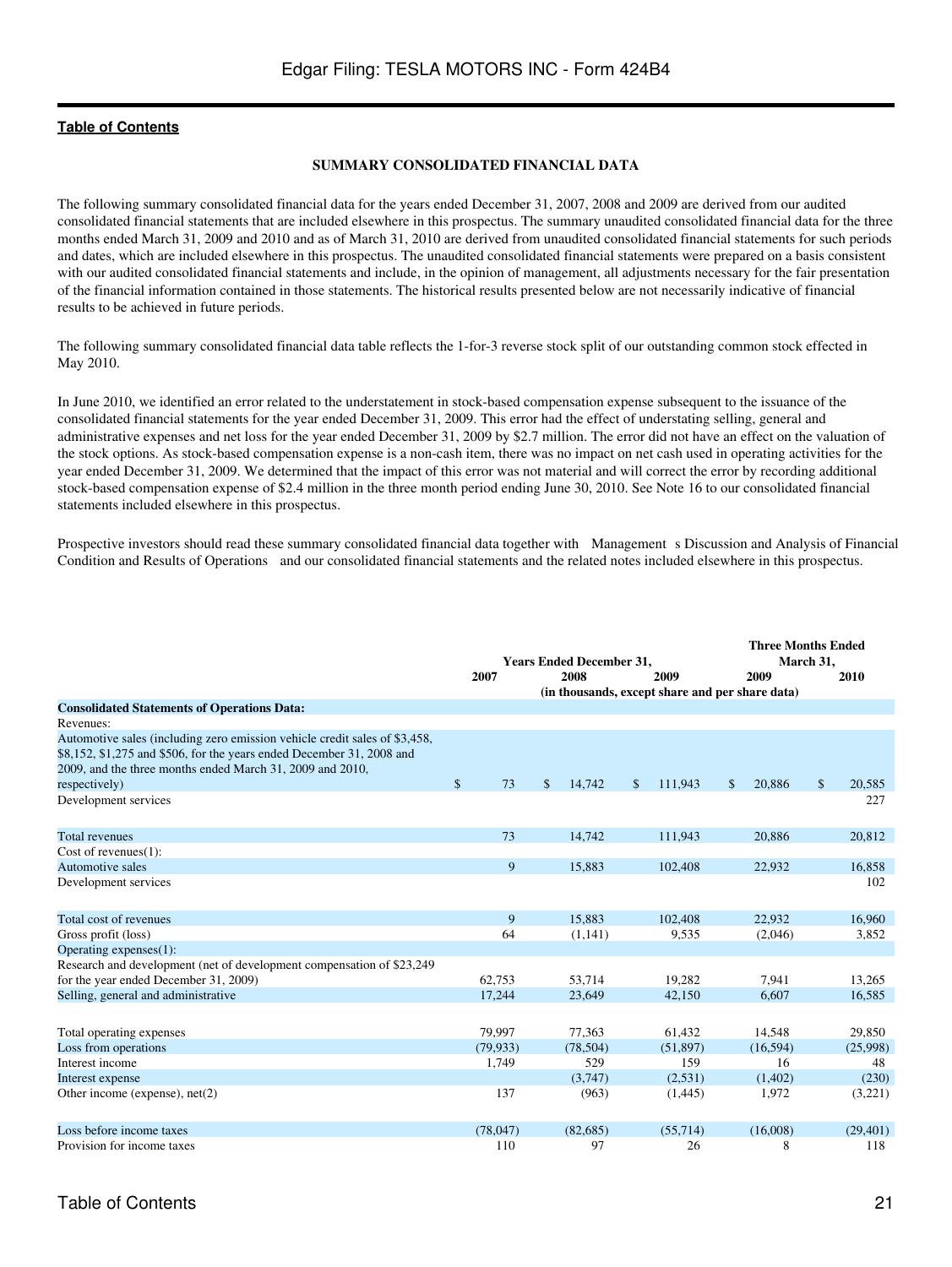# Edgar Filing: TESLA MOTORS INC - Form 424B4

| Net loss                                                                                                            | (78, 157)<br>\$ | (82, 782)<br>S. | (55,740)<br>S. | (16.016)<br>S. | (29,519)<br>S. |
|---------------------------------------------------------------------------------------------------------------------|-----------------|-----------------|----------------|----------------|----------------|
| Net loss per share of common stock, basic and diluted(3)                                                            | (22.69)<br>\$   | (12.46)<br>\$   | \$<br>(7.94)   | (2.31)         | (4.04)<br>S    |
|                                                                                                                     |                 |                 |                | \$             |                |
| Shares used in computing net loss per share of common stock, basic and<br>diluted(3)                                | 3.443.806       | 6.646.387       | 7,021,963      | 6.924.194      | 7,301,940      |
|                                                                                                                     |                 |                 |                |                |                |
| Pro forma net loss per share of common stock, basic and diluted $(2)(4)$<br>(unaudited)                             |                 |                 | (0.70)<br>ъ    |                | (0.35)<br>J.   |
| Shares used in computing the proforma net loss per share of common<br>stock, basic and diluted $(2)(4)$ (unaudited) |                 |                 | 77,693,854     |                | 77,973,831     |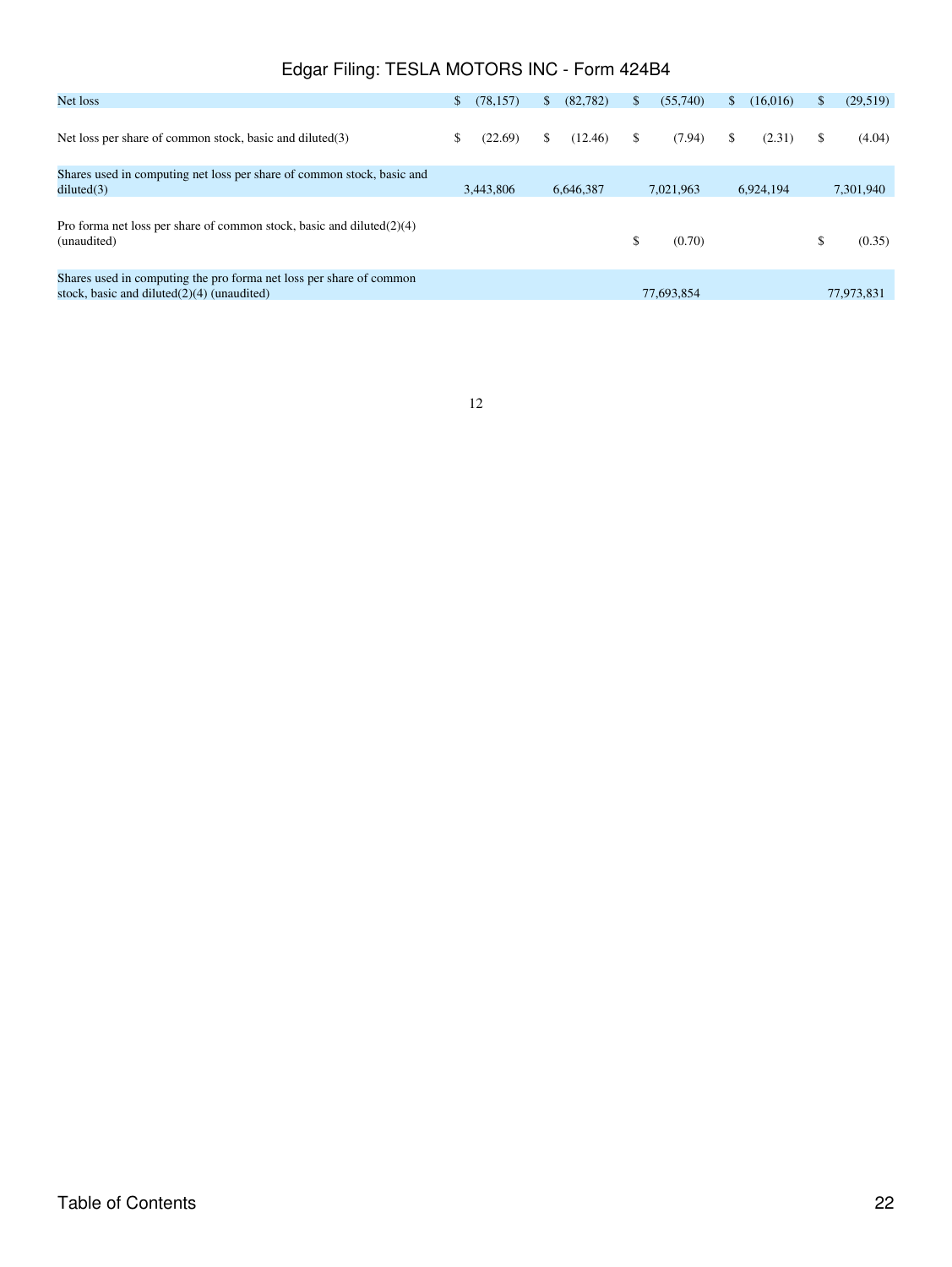#### (1) Includes stock-based compensation expense as follows:

|                                     |       | <b>Years Ended December 31,</b> |     |                        |      | <b>Three Months Ended</b><br>March 31, |             |
|-------------------------------------|-------|---------------------------------|-----|------------------------|------|----------------------------------------|-------------|
|                                     | 2007  | 2008                            |     | 2009<br>(in thousands) | 2009 |                                        | <b>2010</b> |
| Cost of revenues                    | \$.   | \$                              | 26  | \$<br>61               | \$12 | \$                                     | 42          |
| Research and development            | 95    |                                 | 125 | 376                    | 40   |                                        | 281         |
| Selling, general and administrative | 103   |                                 | 286 | 997                    | 38   |                                        | 3,064       |
| Total                               | \$198 |                                 | 437 | 1.434                  | \$90 |                                        | 3,387       |

- (2) In January 2010, we issued a warrant to the DOE in connection with the closing of the DOE Loan Facility to purchase shares of our Series E convertible preferred stock. This convertible preferred stock warrant will become a warrant to purchase shares of our common stock upon the closing of this offering. Beginning on December 15, 2018 and until December 14, 2022, the shares subject to purchase under the warrant will become exercisable in quarterly amounts depending on the average outstanding balance of the DOE Loan Facility during the prior quarter. Since the number of shares of common stock ultimately issuable under the warrant will vary, this warrant will be carried at its estimated fair value with changes in the fair value of this common stock warrant liability reflected in other income (expense), net, until its expiration or vesting. Potential shares of common stock issuable upon exercise of the DOE warrant will be excluded from the calculation of diluted net loss per share of common stock until at least such time as we generate a net profit in a given period.
- (3) Our basic net loss per share of common stock is calculated by dividing the net loss by the weighted-average number of shares of common stock outstanding for the period. The diluted net loss per share of common stock is computed by dividing the net loss by the weighted-average number of shares of common stock, excluding common stock subject to repurchase, and, if dilutive, potential shares of common stock outstanding during the period. Potential shares of common stock consist of stock options to purchase shares of our common stock and warrants to purchase shares of our convertible preferred stock (using the treasury stock method) and the conversion of our convertible preferred stock and convertible notes payable (using the if-converted method). For purposes of all these calculations, potential shares of common stock have been excluded from the calculation of diluted net loss per share of common stock as their effect is antidilutive since we generated a net loss in each period.
- (4) Pro forma basic and diluted net loss per share of common stock has been computed to give effect to the conversion of the convertible preferred stock into common stock and the 1-for-3 reverse stock split of our outstanding common stock effected in May 2010. Also, the numerator in the pro forma basic and diluted net loss per share calculation has been adjusted to remove gains and losses resulting from remeasurements of the convertible preferred stock warrant liability as it is assumed that these warrants will be exercised immediately prior to a qualifying initial public offering and will no longer require periodic revaluation.

Our consolidated balance sheet data as of March 31, 2010 is presented:

on an actual basis;

on a pro forma basis to give effect to (i) the conversion of all outstanding shares of our convertible preferred stock into 70,226,844 shares of our common stock, (ii) the issuance of 345,047 shares of our common stock upon the assumed net exercise of outstanding warrants that would otherwise expire upon the completion of this offering at the initial public offering price of \$17.00 per share, and the conversion of our DOE preferred stock warrant liability into common stock warrant liability, (iii) the additional funds borrowed under our DOE Loan Facility from April 1, 2010 through June 14, 2010 of \$15.5 million, (iv) the issuance of 100,000 shares of our common stock upon the net exercise of common stock warrants that will automatically occur upon the completion of this offering and (v) the issuance of a warrant to the DOE on May 21, 2010 for the purchase of 5,100 shares of common stock at an exercise price of \$8.94 per share; and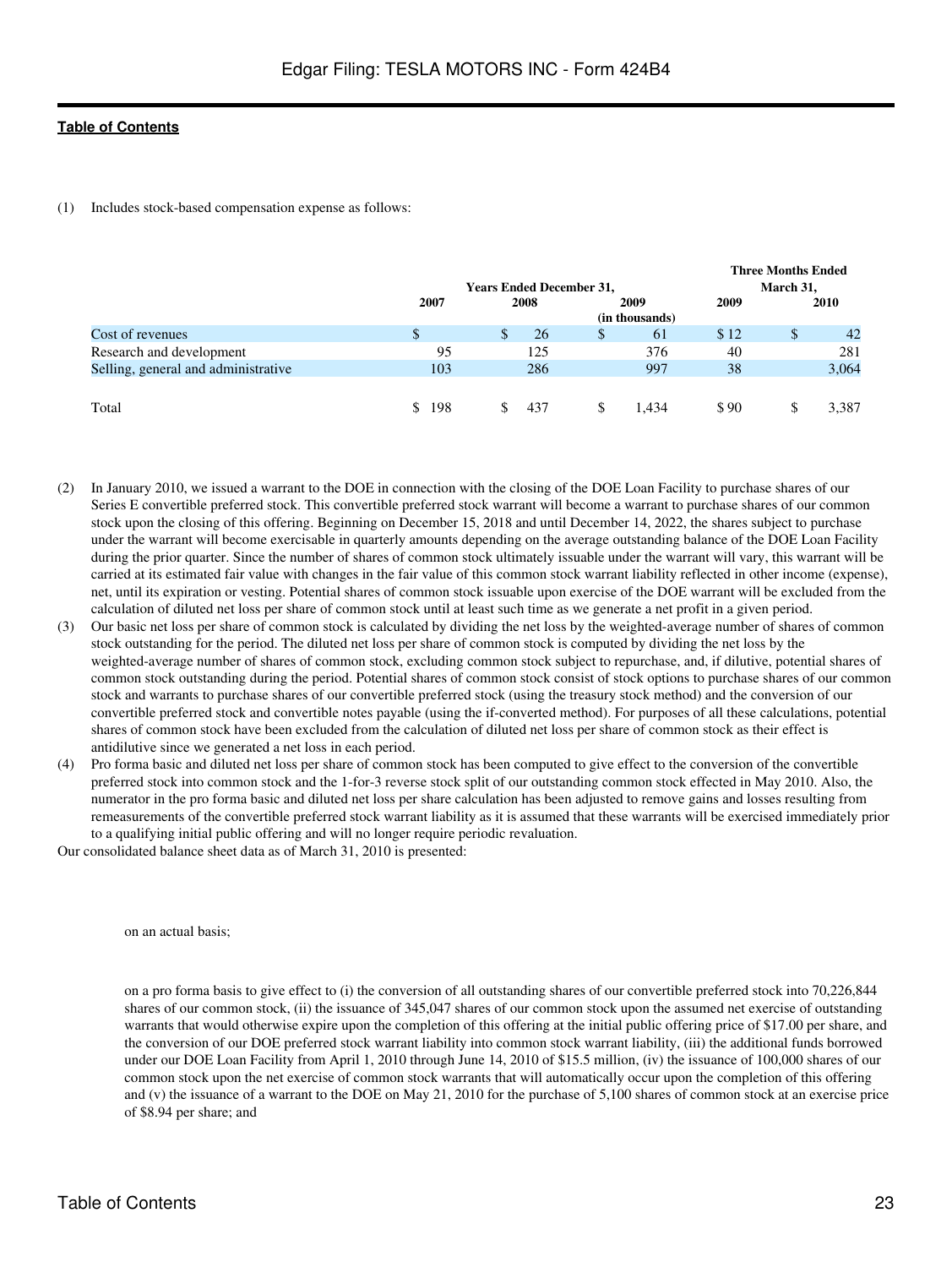# Edgar Filing: TESLA MOTORS INC - Form 424B4

on a pro forma as adjusted basis to give effect to the pro forma adjustments as well as (i) the sale of 11,880,600 shares of common stock by us in this offering at the initial public offering price of \$17.00 per share, and after deducting estimated underwriting discounts and commissions and estimated offering expenses payable by us and (ii) the sale of 2,941,176 shares of common stock to be purchased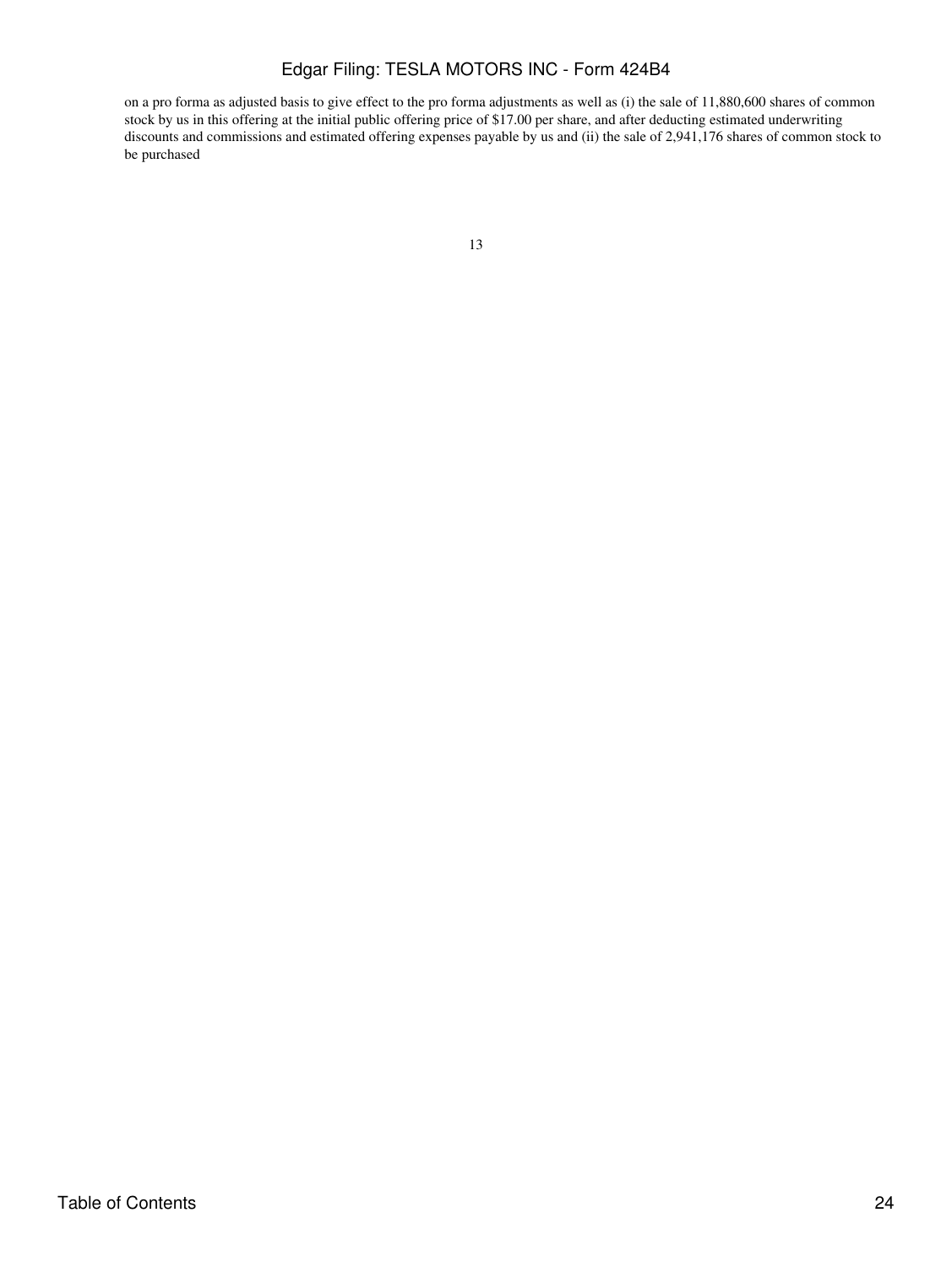directly from us by Toyota in the concurrent private placement based on the initial public offering price of \$17.00 per share.

|                                                 | Actual       | As of March 31, 2010<br>Pro<br>Forma<br>(Unaudited) | Pro Forma<br>As Adjusted |  |
|-------------------------------------------------|--------------|-----------------------------------------------------|--------------------------|--|
|                                                 |              | (in thousands)                                      |                          |  |
| <b>Consolidated Balance Sheet Data:</b>         |              |                                                     |                          |  |
| Cash and cash equivalents                       | \$<br>61,546 | \$77,045                                            | 211,387<br>S.            |  |
| Restricted cash $(1)$                           | 7,487        | 7,487                                               | 107,487                  |  |
| Property and equipment, net                     | 26,866       | 26,866                                              | 26,866                   |  |
| Working capital                                 | 41,497       | 56,996                                              | 291,338                  |  |
| Total assets                                    | 145,320      | 160,819                                             | 395,161                  |  |
| Convertible preferred stock warrant liability   | 10,359       |                                                     |                          |  |
| Common stock warrant liability                  |              | 6.116                                               | 6,116                    |  |
| Capital lease obligations, less current portion | 719          | 719                                                 | 719                      |  |
| Long-term $\text{debt}(2)$                      | 29,920       | 45,419                                              | 45,419                   |  |
| Convertible preferred stock                     | 319,225      |                                                     |                          |  |
| Total stockholders equity (deficit)             | (279, 297)   | 44,179                                              | 278,521                  |  |

- (1) The restricted cash represents a deposit held in escrow for the purchase of manufacturing equipment, security deposits related to lease agreements, equipment financing, as well as security held by a vendor as part of the vendor s standard credit policies. On a pro forma as adjusted basis, the restricted cash also represents the portion of the proceeds from this offering and the concurrent private placement that we are required to hold in a separate dedicated account pursuant to our DOE Loan Facility to fund certain costs of our powertrain and Model S manufacturing facility projects.
- (2) On January 20, 2010, we entered into a loan agreement with the United States Federal Financing Bank, or the FFB, and the DOE, pursuant to the Advanced Technology Vehicles Manufacturing Incentive Program, or the ATVM Program. Under such facility, the FFB has made available to us two multi-draw term loan facilities in an aggregate principal amount of up to \$465.0 million. Up to an aggregate principal amount of \$101.2 million will be made available under the first term loan facility to finance up to 80% of the costs eligible for funding under the ATVM Program for the build out of a facility to design and manufacture lithium-ion battery packs, electric motors and electric components. Up to an aggregate principal amount of \$363.9 million will be made available under the second term loan facility to finance up to 80% of the costs eligible for funding under the ATVM Program for the development of, and to build out the manufacturing facility for the Model S sedan. See the section titled Business Governmental Programs, Incentives and Regulations United States Department of Energy Loans below for additional information.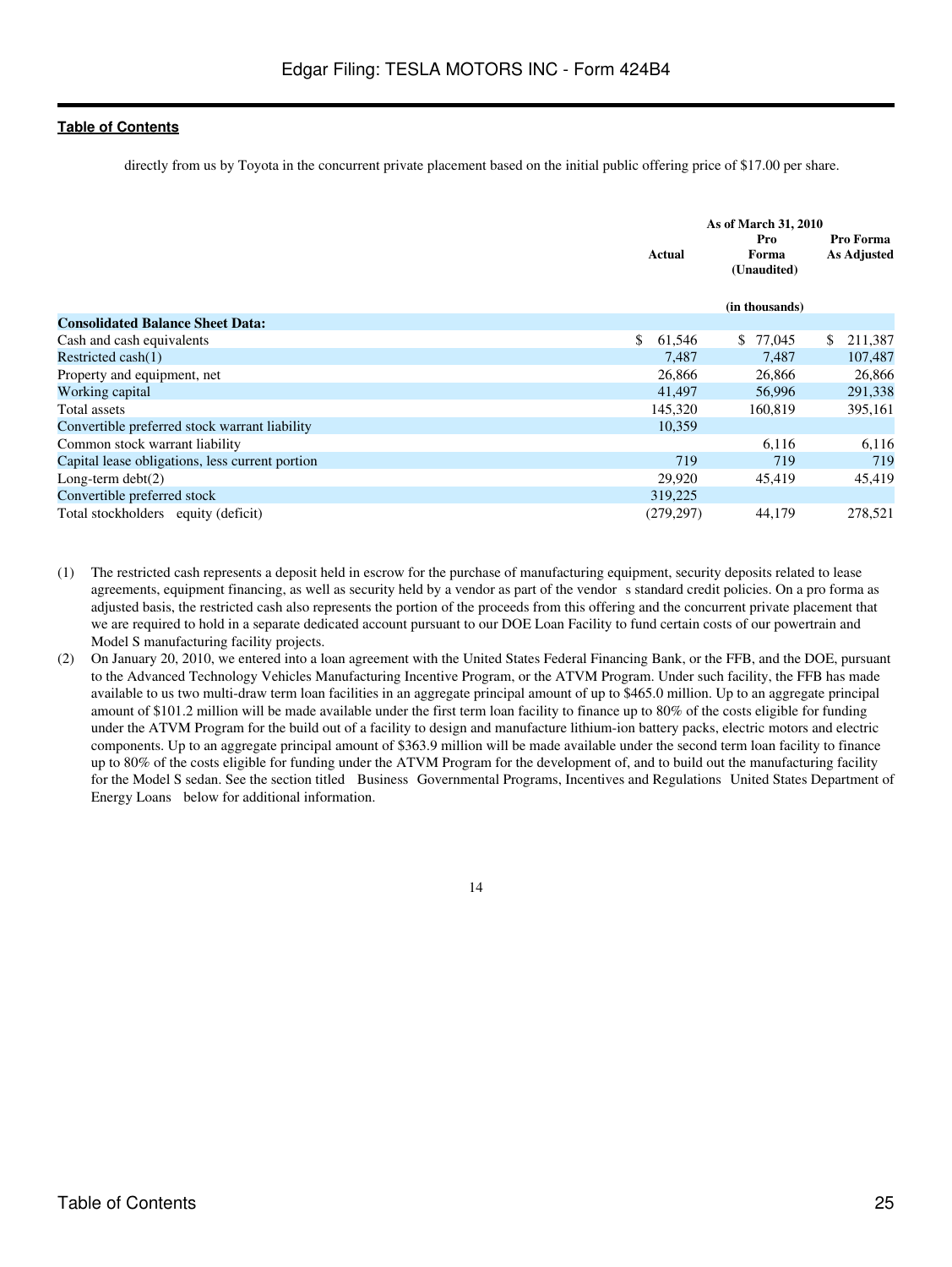#### **RISK FACTORS**

<span id="page-25-0"></span>*Investing in our common stock involves a high degree of risk. You should carefully consider the following risks and all other information contained in this prospectus, including our consolidated financial statements and the related notes, before investing in our common stock. If any of the following risks materialize, our business, prospects, financial condition and operating results could be materially harmed. In such case, the price of our common stock could decline, and you may lose some or all of your investment.*

#### **Risks Related to Our Business and Industry**

#### *Our limited operating history makes evaluating our business and future prospects difficult, and may increase the risk of your investment.*

You must consider the risks and difficulties we face as an early stage company with limited operating history. If we do not successfully address these risks, our business, prospects, operating results and financial condition will be materially and adversely harmed. We were formed in July 2003. We began delivering our first performance electric vehicle, the Tesla Roadster, in early 2008, and as of March 31, 2010 we had only sold 1,063 production vehicles to customers, almost all of which were sold in the United States and Europe. Our revenues were \$14.7 million for the year ended December 31, 2008, \$111.9 million for the year ended December 31, 2009 and \$20.8 million for the three months ended March 31, 2010. We have a very limited operating history on which investors can base an evaluation of our business, operating results and prospects. To date we have derived our revenues principally from sales of the Tesla Roadster and related sales of zero emission vehicle credits, and to a lesser extent on products and services related to electric powertrain sales. We intend in the longer term to derive substantial revenues from the sales of our planned Model S sedan electric vehicle which is at an early stage of development and which we do not expect to be in production until 2012. We have no operating history with respect to the Model S electric vehicle and have only recently begun the component procurement process for the Model S, which limits our ability to accurately forecast the cost of the vehicle. In addition, we recently announced that we have entered into an agreement to purchase a manufacturing facility in Fremont, California to produce such vehicles, but we have not yet finalized the design or completed our engineering, manufacturing or component supply plans for the Model S. In addition, to date our powertrain sales, development services revenue and powertrain research and development compensation have been exclusively generated under arrangements with Daimler AG, or Daimler, for the development and sale of a battery pack and a charger for Daimler s Smart fortwo electric drive. Blackstar Investco LLC, or Blackstar, an affiliate of Daimler, holds more than 5% of our outstanding capital stock. Other than our arrangements with Daimler and its affiliates, we have not entered into any development or sales agreement for our electric powertrain business. There are no assurances that we will be able to secure future business with Daimler or its affiliates. In May 2010, Tesla and Toyota Motor Corporation, or Toyota, announced their intention to cooperate on the development of electric vehicles, and for Tesla to receive Toyotas support with sourcing parts and production and engineering expertise for the Model S. However, we have not entered into any agreements with Toyota for any such arrangements, including any purchase orders, and we may never do so.

It is difficult to predict our future revenues and appropriately budget for our expenses, and we have limited insight into trends that may emerge and affect our business. For example, in the four most recent fiscal quarters ended March 31, 2010, we have recorded quarterly revenue of as much as \$45.5 million and as little as \$18.6 million and quarterly operating losses of as much as \$26.0 million and as little as \$4.3 million. In the event that actual results differ from our estimates or we adjust our estimates in future periods, our operating results and financial position could be materially affected.

In addition, our revenues to date have included amounts we receive from selling zero emission vehicle, or ZEV, credits to other automobile manufacturers, pursuant to certain state regulations. We have entered into an agreement with American Honda Co., Inc., or Honda, in 2009 for the sale of ZEV credits that we earn from the sale of vehicles that we manufacture through December 31, 2011. As of March 31, 2010, we had sold credits for 368 vehicles under this agreement and Honda has an obligation to purchase additional credits earned from the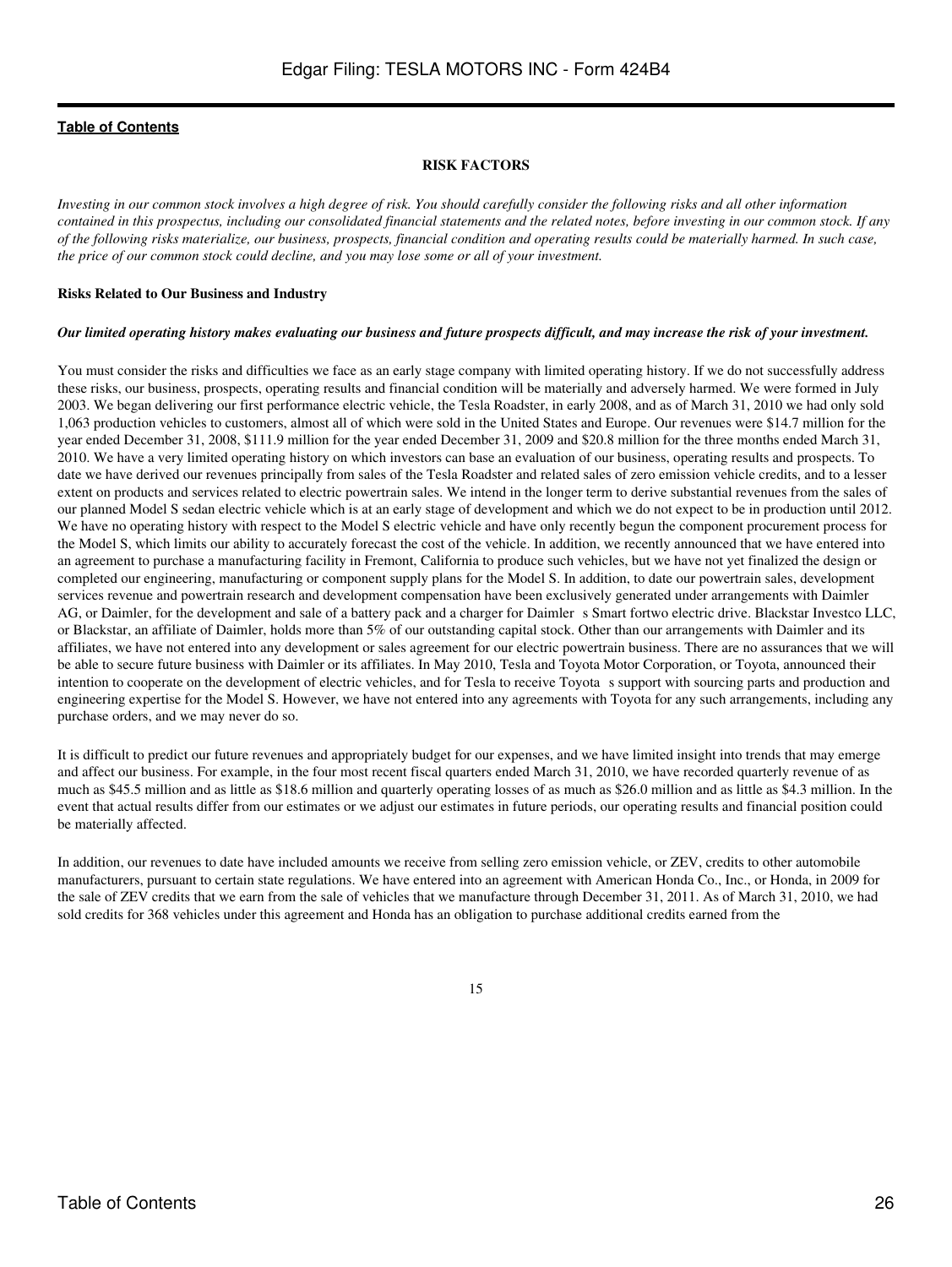sale of any remaining vehicles that we manufactured in 2009 but sold in 2010 and from the sale of up to 287 additional vehicles manufactured in 2010 and 2011 prior to the expiration of the agreement. For the years ended December 31, 2008 and 2009, and the three months ended March 31, 2010, we recognized revenue from the sale of ZEV credits of \$3.5 million, \$8.2 million and \$0.5 million, respectively. We may not be able to enter into new agreements to sell any additional credits we may earn in excess of the current contractual amounts on equivalent terms and if this occurs, our financial results will be harmed.

#### *We have a history of losses and we expect significant increases in our costs and expenses to result in continuing losses for at least the foreseeable future.*

We incurred a net loss of \$29.5 million for the three months ended March 31, 2010 and have incurred net losses of approximately \$290.2 million from our inception through March 31, 2010. We have had net losses in each quarter since our inception. We believe that we will continue to incur operating and net losses each quarter until at least the time we begin significant deliveries of the Model S, which is not expected to occur until 2012, and may occur later. Even if we are able to successfully develop the Model S, there can be no assurance that it will be commercially successful. If we are to ever achieve profitability it will be dependent upon the successful development and successful commercial introduction and acceptance of automobiles such as the Model S, which may not occur.

We expect the rate at which we will incur losses to increase significantly in future periods from current levels as we:

design, develop and manufacture our planned Model S;

design, develop and manufacture components of our electric powertrain;

develop and equip our planned manufacturing facility to produce our Model S in Fremont, California;

build up inventories of parts and components for our Model S;

develop and equip manufacturing facilities to produce our electric powertrain components;

open new Tesla stores;

expand our design, development, maintenance and repair capabilities;

increase our sales and marketing activities; and

increase our general and administrative functions to support our growing operations.

Because we will incur the costs and expenses from these efforts before we receive any incremental revenues with respect thereto, our losses in future periods will be significantly greater than the losses we would incur if we developed our business more slowly. In addition, we may find that these efforts are more expensive than we currently anticipate or that these efforts may not result in increases in our revenues, which would further increase our losses.

In addition, as of March 31, 2010, we had recorded a full valuation allowance on our United States net deferred tax assets as at this point we believe it is more likely than not that we will not achieve profitability and accordingly be able to use our deferred tax assets in the foreseeable future. In addition, we have not yet determined whether this offering would constitute an ownership change resulting in limitations on our ability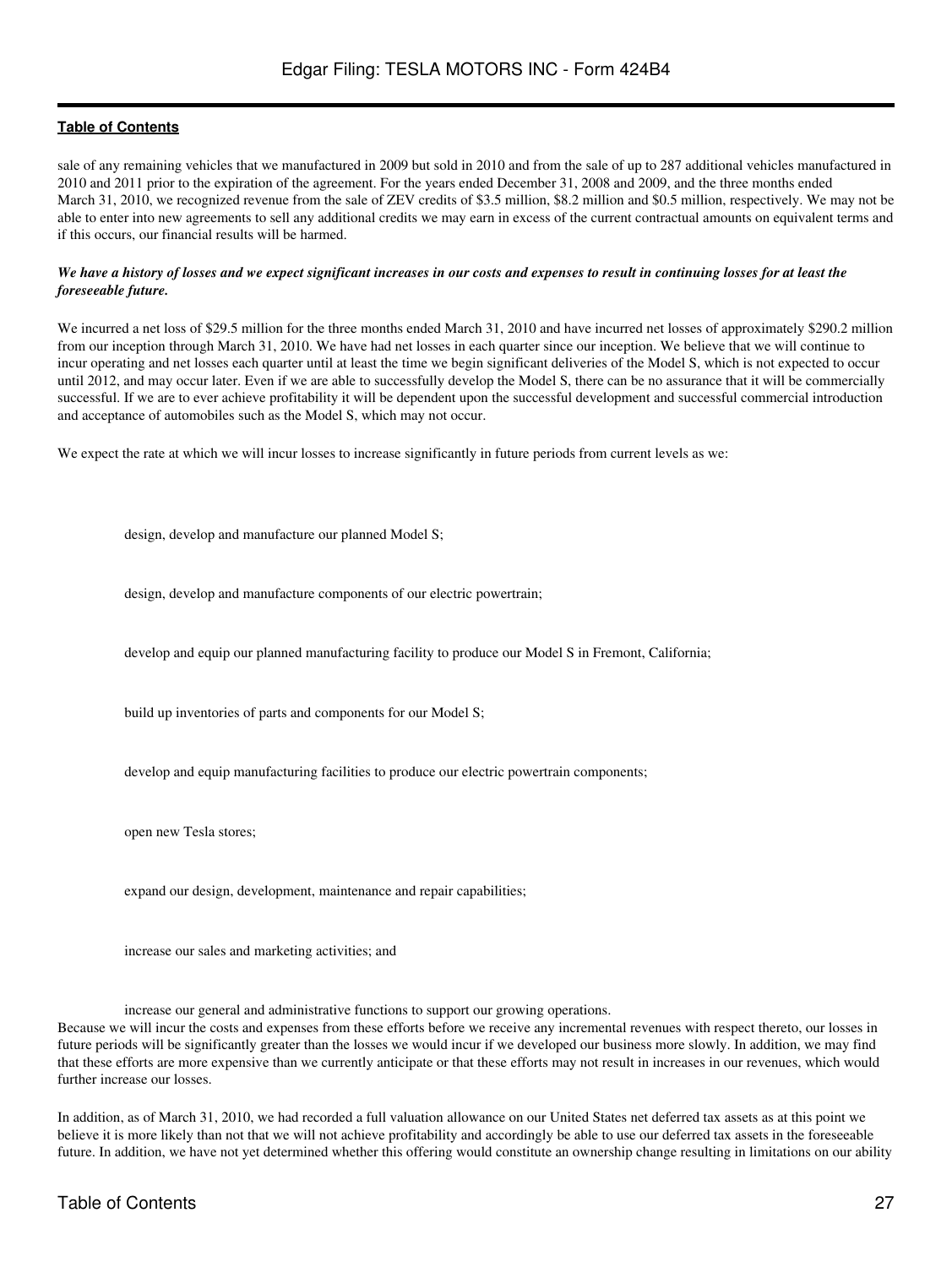# Edgar Filing: TESLA MOTORS INC - Form 424B4

to use our net operating loss and tax credit carry-forwards. If an ownership change is deemed to have occurred as a result of this offering, utilization of these assets could be significantly reduced.

# *Our future growth is dependent upon consumers willingness to adopt electric vehicles.*

Our growth is highly dependent upon the adoption by consumers of, and we are subject to an elevated risk of any reduced demand for, alternative fuel vehicles in general and electric vehicles in particular. If the market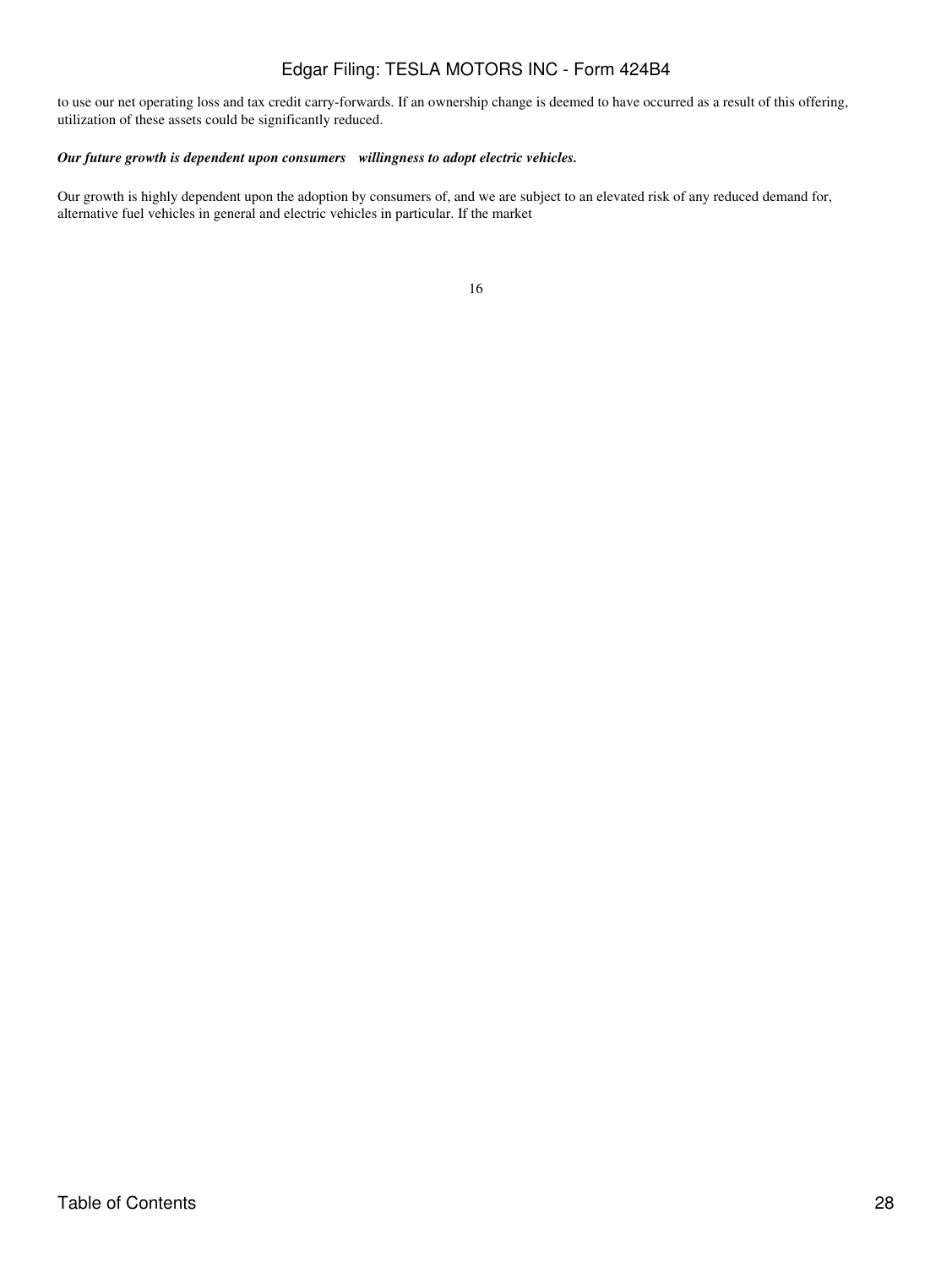for electric vehicles does not develop as we expect or develops more slowly than we expect, our business, prospects, financial condition and operating results will be harmed. The market for alternative fuel vehicles is relatively new, rapidly evolving, characterized by rapidly changing technologies, price competition, additional competitors, evolving government regulation and industry standards, frequent new vehicle announcements and changing consumer demands and behaviors. Factors that may influence the adoption of alternative fuel vehicles, and specifically electric vehicles, include:

perceptions about electric vehicle quality, safety (in particular with respect to lithium-ion battery packs), design, performance and cost, especially if adverse events or accidents occur that are linked to the quality or safety of electric vehicles;

perceptions about vehicle safety in general, in particular safety issues that may be attributed to the use of advanced technology, including vehicle electronics and regenerative braking systems, such as the possible perception that Toyota s recent vehicle recalls may be attributable to these systems;

the limited range over which electric vehicles may be driven on a single battery charge;

the decline of an electric vehicle s range resulting from deterioration over time in the battery s ability to hold a charge;

concerns about electric grid capacity and reliability, which could derail our past and present efforts to promote electric vehicles as a practical solution to vehicles which require gasoline;

the availability of alternative fuel vehicles, including plug-in hybrid electric vehicles;

improvements in the fuel economy of the internal combustion engine;

the availability of service for electric vehicles;

consumers desire and ability to purchase a luxury automobile or one that is perceived as exclusive;

the environmental consciousness of consumers;

volatility in the cost of oil and gasoline;

consumers perceptions of the dependency of the United States on oil from unstable or hostile countries;

government regulations and economic incentives promoting fuel efficiency and alternate forms of energy;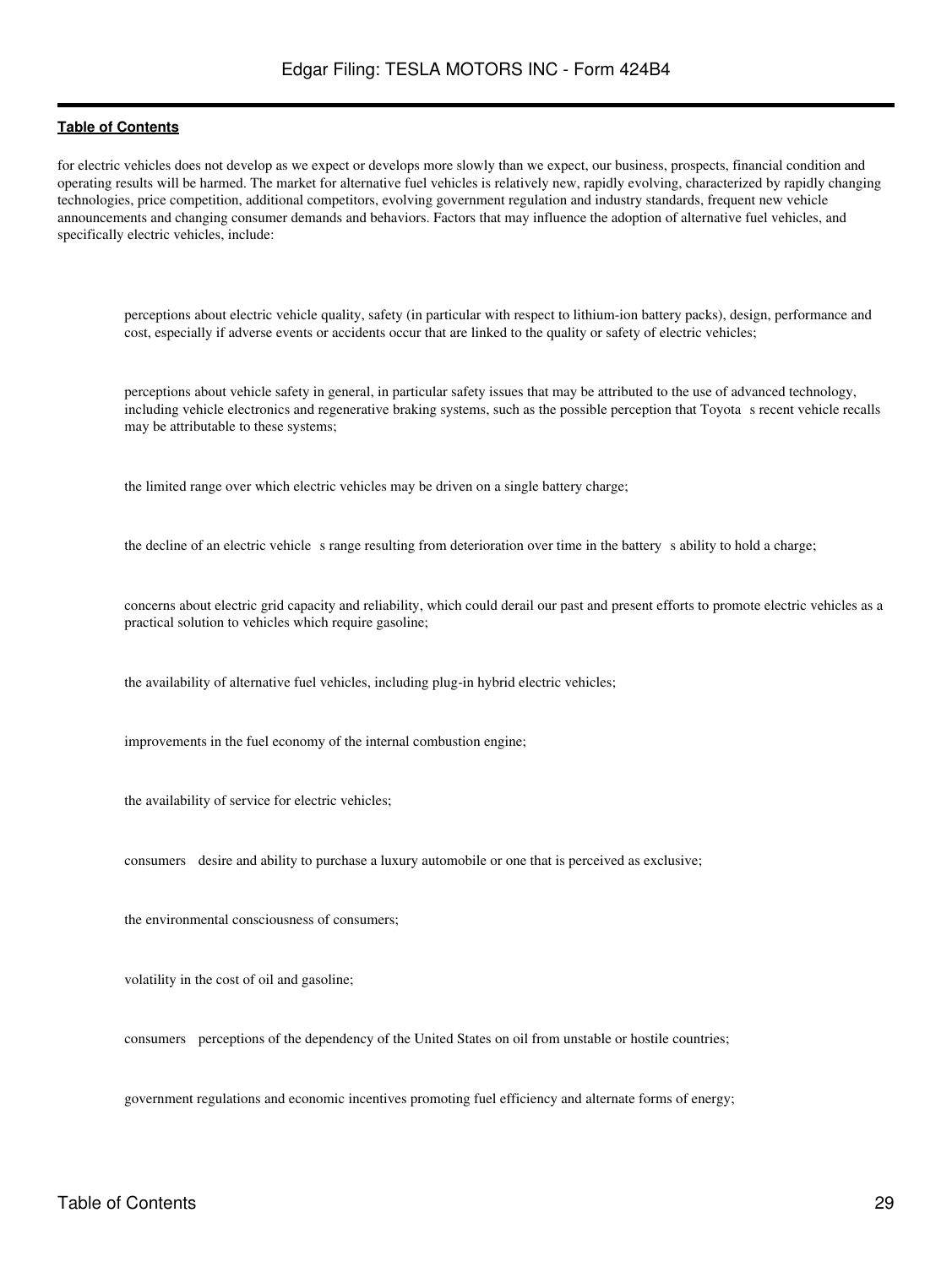# Edgar Filing: TESLA MOTORS INC - Form 424B4

access to charging stations, standardization of electric vehicle charging systems and consumers perceptions about convenience and cost to charge an electric vehicle;

the availability of tax and other governmental incentives to purchase and operate electric vehicles or future regulation requiring increased use of nonpolluting vehicles;

perceptions about and the actual cost of alternative fuel; and

#### macroeconomic factors.

In addition, recent reports have suggested the potential for extreme temperatures to affect the range or performance of electric vehicles. Based on internal testing, we estimate that our Tesla Roadster would have a 5-10% reduction in range when operated in -20°C temperatures. To the extent customers have concerns about such reductions or third party reports which suggest reductions in range greater than our estimates gain widespread acceptance, our ability to market and sell our vehicles, particularly in colder climates, may be adversely impacted.

Additionally, we may become subject to regulations that may require us to alter the design of our vehicles, which could negatively impact consumer interest in our vehicles. For example, our electric vehicles make less noise than internal combustion vehicles. We are aware of advocacy groups, such as U.S. National Federation of the Blind, which are lobbying for regulations to require electric vehicle manufacturers to adopt minimum sound standards.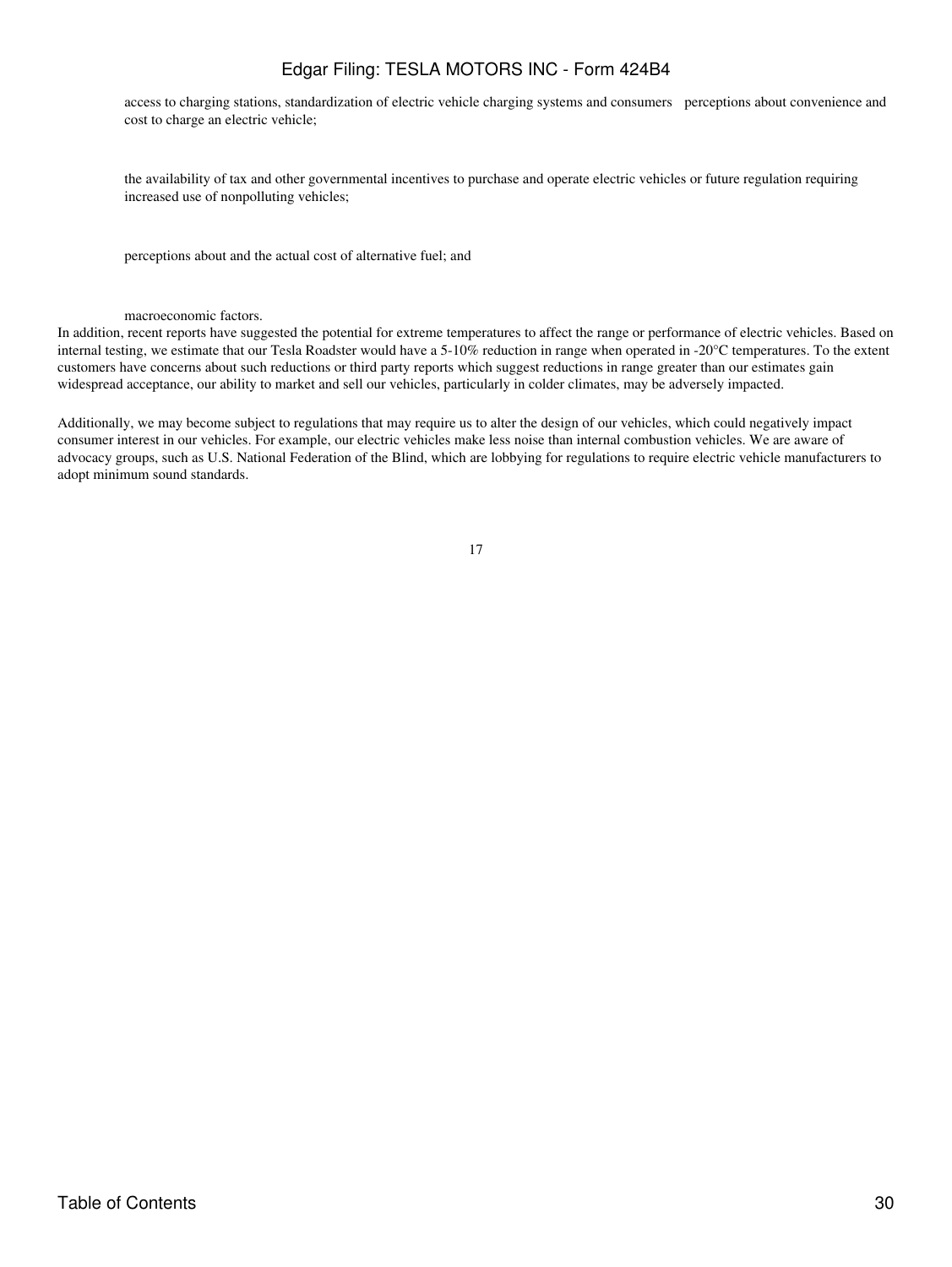The influence of any of the factors described above may cause current or potential customers not to purchase our electric vehicles, which would materially adversely affect our business, operating results, financial condition and prospects.

# *The range of our electric vehicles on a single charge declines over time which may negatively influence potential customers decisions whether to purchase our vehicles.*

The range of our electric vehicles on a single charge declines principally as a function of usage, time and charging patterns. For example, a customer s use of their Tesla vehicle as well as the frequency with which they charge the battery of their Tesla vehicle can result in additional deterioration of the battery s ability to hold a charge. We currently expect that our battery pack will retain approximately 60-65% of its ability to hold its initial charge after approximately 100,000 miles and 7 years, which will result in a decrease to the vehicle s initial range. Such battery deterioration and the related decrease in range may negatively influence potential customer decisions whether to purchase our vehicles, which may harm our ability to market and sell our vehicles.

## *The operation of our vehicles is different from internal combustion engine vehicles and our customers may experience difficulty operating them properly, including difficulty transitioning between different methods of braking.*

We have designed our vehicles to minimize inconvenience and inadvertent driver damage to the powertrain. In certain instances, these protections may cause the vehicle to behave in ways that are unfamiliar to drivers of internal combustion vehicles. For example, we employ regenerative braking to recharge the battery in most modes of vehicle operation. Our customers may become accustomed to using this regenerative braking instead of the wheel brakes to slow the vehicle. However, when the vehicle is at maximum charge, the regenerative braking is not needed and is not employed. Accordingly, our customers may have difficulty shifting between different methods of braking. In addition, we use safety mechanisms to limit motor torque when the powertrain system reaches elevated temperatures. In such instances, the vehicle s acceleration and speed will decrease. Finally, if the driver permits the battery to substantially deplete its charge, the vehicle will progressively limit motor torque and speed to preserve the charge that remains. The vehicle will lose speed and ultimately coast to a stop. Despite several warnings about an imminent loss of charge, the ultimate loss of speed may be unexpected. There can be no assurance that our customers will operate the vehicles properly, especially in these situations. Any accidents resulting from such failure to operate our vehicles properly could harm our brand and reputation, result in adverse publicity and product liability claims, and have a material adverse affect on our business, prospects, financial condition and operating results. In addition, if consumers dislike these features, they may choose not to buy additional cars from us which could also harm our business and prospects.

#### *Developments in alternative technologies or improvements in the internal combustion engine may materially adversely affect the demand for our electric vehicles.*

Significant developments in alternative technologies, such as advanced diesel, ethanol, fuel cells or compressed natural gas, or improvements in the fuel economy of the internal combustion engine, may materially and adversely affect our business and prospects in ways we do not currently anticipate. For example, fuel which is abundant and relatively inexpensive in North America, such as compressed natural gas, may emerge as consumers preferred alternative to petroleum based propulsion. Any failure by us to develop new or enhanced technologies or processes, or to react to changes in existing technologies, could materially delay our development and introduction of new and enhanced electric vehicles, which could result in the loss of competitiveness of our vehicles, decreased revenue and a loss of market share to competitors.

#### *If we are unable to keep up with advances in electric vehicle technology, we may suffer a decline in our competitive position.*

We may be unable to keep up with changes in electric vehicle technology and, as a result, may suffer a decline in our competitive position. Any failure to keep up with advances in electric vehicle technology would result in a

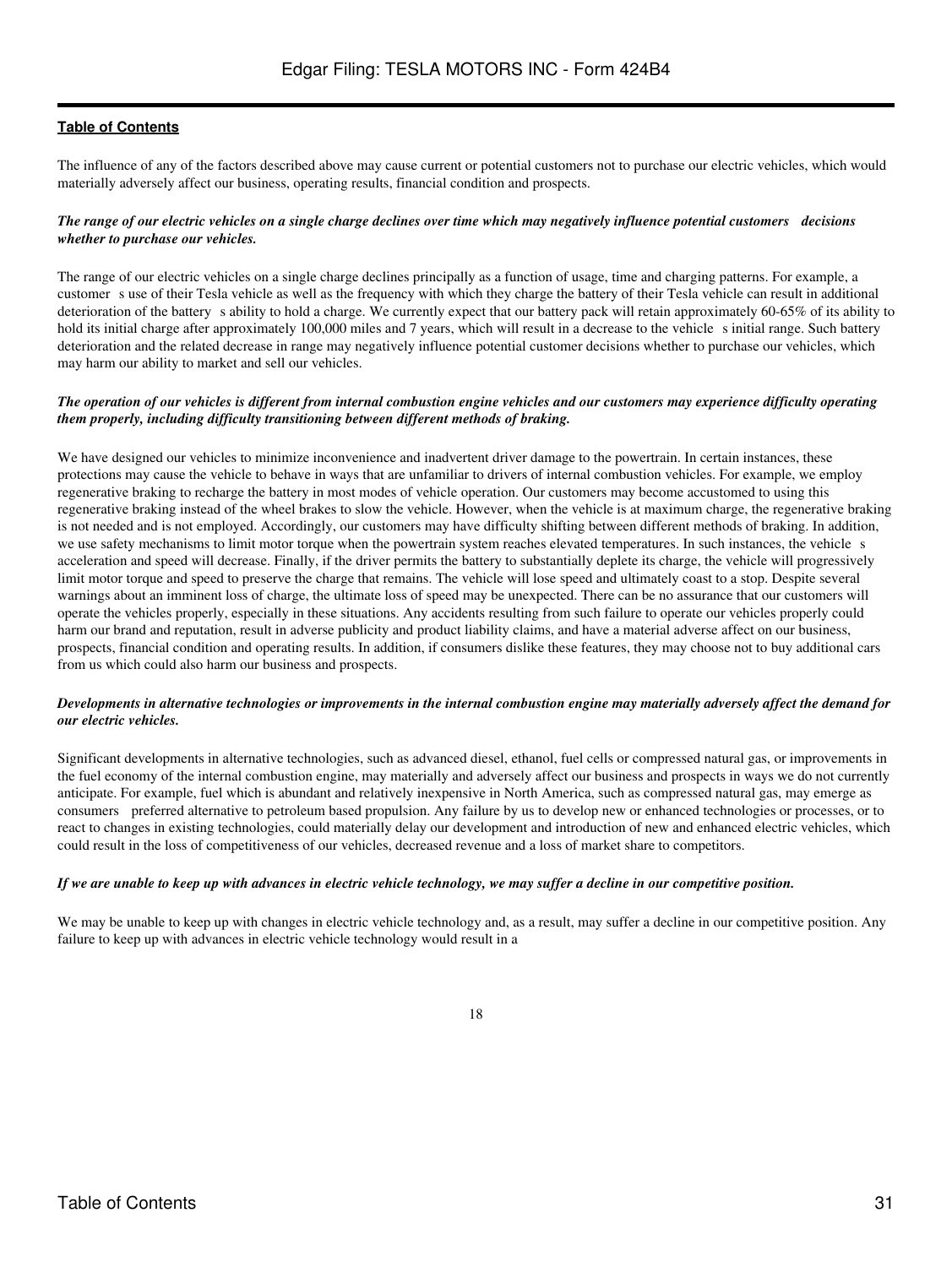decline in our competitive position which would materially and adversely affect our business, prospects, operating results and financial condition. Our research and development efforts may not be sufficient to adapt to changes in electric vehicle technology. As technologies change, we plan to upgrade or adapt our vehicles and introduce new models in order to continue to provide vehicles with the latest technology, in particular battery cell technology. However, our vehicles may not compete effectively with alternative vehicles if we are not able to source and integrate the latest technology into our vehicles. For example, we do not manufacture battery cells which makes us dependent upon other suppliers of battery cell technology for our battery packs.

## *We are dependent upon our ability to fully draw down on our loan facility from the United States Department of Energy, which may restrict our ability to conduct our business.*

Our plan for manufacturing the Model S and for developing our electric powertrain facility depends on our ability to fully draw down on our loan facility from the United States Department of Energy, or the DOE, under the DOEs Advanced Technology Vehicles Manufacturing Incentive Program, or ATVM Program. In January 2010, we entered into a loan facility with the Federal Financing Bank, or the FFB, that is guaranteed by the DOE and which we refer to as the DOE Loan Facility. Our DOE Loan Facility provides for a \$465.0 million loan facility under the DOEs ATVM Program to help finance the continued development of the Model S, including the planned build out and operation of a manufacturing facility, and to finance the planned build out and operation of our electric powertrain manufacturing facility. We cannot, however, access all of these funds at once, but only over a period of up to three years through periodic draws as eligible costs are incurred. Through June 14, 2010, we have received draw-downs under our DOE Loan Facility for an aggregate of \$45.4 million. Our ability to draw down these funds under the DOE Loan Facility is conditioned upon several draw conditions. For the Model S manufacturing facility project, the draw conditions include our achievement of progress milestones relating to the design and development of the Model S and the planned Model S manufacturing facility, including an environmental assessment of such facility approved by the DOE and the completion of the processes under the National Environmental Policy Act, or NEPA, and the California Environmental Quality Act, or CEQA. For the electric powertrain manufacturing facility, the draw conditions include our achievement of progress milestones relating to the development of the powertrain manufacturing facility and the successful development of commercial arrangements with third parties for the supply of powertrain components. Additionally, the DOE Loan Facility will require us to comply with certain operating covenants and will place additional restrictions on our ability to operate our business. We are unaccustomed to managing our business with such restrictions and others that are associated with a significant credit agreement. If we are unable to draw down the anticipated funds under the DOE Loan Facility, or our ability to make such draw downs is delayed, we may need to obtain additional or alternative financing to operate our Model S and electric powertrain manufacturing facilities to the extent our cash on hand is insufficient. Any failure to obtain the DOE funds or secure other alternative funding could materially and adversely affect our business and prospects. Such additional or alternative financing may not be available on attractive terms, if at all, and could be more costly for us to obtain. As a result, our plans for building our Model S and electric powertrain manufacturing plants could be significantly delayed which would materially adversely affect our business, prospects, financial condition and operating results.

Our DOE Loan Facility documents contain customary covenants that include, among others, a requirement that the project be conducted in accordance with the business plan for such project, compliance with all requirements of the ATVM Program, and limitations on our and our subsidiaries ability to incur indebtedness, incur liens, make investments or loans, enter into mergers or acquisitions, dispose of assets, pay dividends or make distributions on capital stock, prepay indebtedness, pay management, advisory or similar fees to affiliates, enter into certain affiliate transactions, enter into new lines of business and enter into certain restrictive agreements. These restrictions may limit our ability to operate our business and may cause us to take actions or prevent us from taking actions we believe are necessary from a competitive standpoint or that we otherwise believe are necessary to grow our business.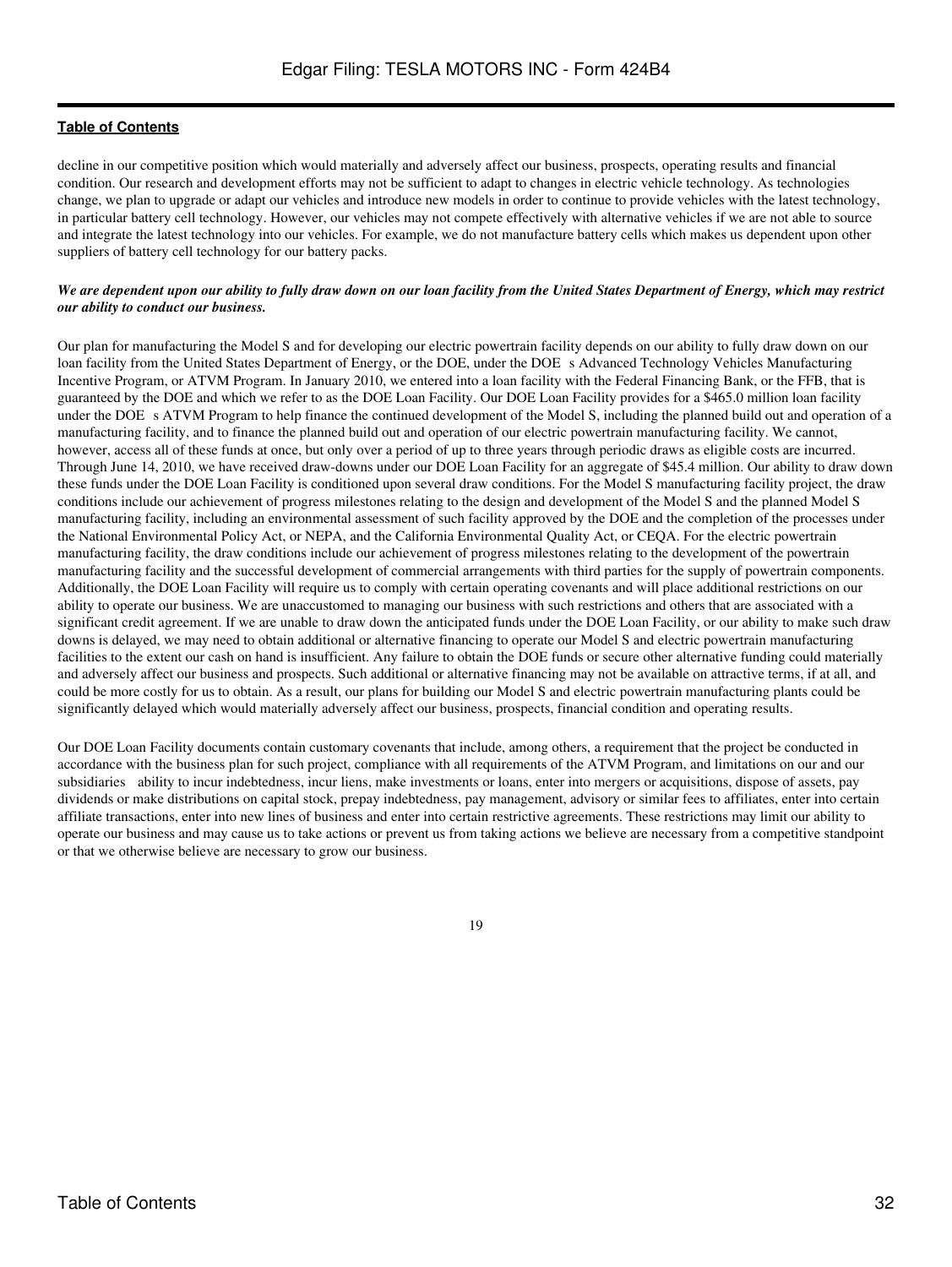#### *Our distribution model is different from the predominant current distribution model for automobile manufacturers, which makes evaluating our business, operating results and future prospects difficult.*

Our distribution model is not common in the automobile industry today, particularly in the United States. We plan to continue to sell our performance electric vehicles over the internet and in company-owned Tesla stores. This model of vehicle distribution is relatively new and unproven, especially in the United States, and subjects us to substantial risk as it requires, in the aggregate, a significant expenditure and provides for slower expansion of our distribution and sales systems than may be possible by utilizing a more traditional dealer franchise system. For example, we will not be able to utilize long established sales channels developed through a franchise system to increase our sales volume, which may harm our business, prospects, financials condition and operating results. Moreover, we will be competing with companies with well established distribution channels.

As of June 14, 2010, we had opened 12 Tesla stores in the United States and Europe, 9 of which have been open for less than one year. We have only limited experience distributing and selling our performance vehicles through our Tesla stores. As of March 31, 2010 we had only sold 1,063 Tesla Roadsters to customers, primarily in the United States and Europe. Our success will depend in large part on our ability to effectively develop our own sales channels and marketing strategies. Implementing our business model is subject to numerous significant challenges, including obtaining permits and approvals from local and state authorities, and we may not be successful in addressing these challenges.

You must consider our business and prospects in light of the risks, uncertainties and difficulties we encounter as we implement our business model. For instance, we will need to persuade customers, suppliers and regulators of the validity and sustainability of our business model. We cannot be certain that we will be able to do so, or to successfully address the risks, uncertainties and difficulties that our business strategy faces. Any failure to successfully address any of the risks, uncertainties and difficulties related to our business model would have a material adverse effect on our business and prospects.

## *We may face regulatory limitations on our ability to sell vehicles directly or over the internet which could materially and adversely affect our ability to sell our electric vehicles.*

We sell our vehicles from our Tesla stores as well as over the internet. We may not be able to sell our vehicles through this sales model in each state in the United States as many states have laws that may be interpreted to prohibit internet sales by manufacturers to residents of the state or to impose other limitations on this sales model, including laws that prohibit manufacturers from selling vehicles directly to consumers without the use of an independent dealership or without a physical presence in the state. For example, the state of Texas prohibits a manufacturer from being licensed as a dealer or to act in the capacity of a dealer, which would prohibit us from operating a store in the state of Texas and may restrict our ability to sell vehicles to Texas residents over the internet from out of state altogether without altering our sales model. The state of Kansas provides that a manufacturer cannot deliver a vehicle to a Kansas resident except through a dealer licensed to do business in the state of Kansas, which may be interpreted to require us to open a store in the state of Kansas in order to sell vehicles to Kansas residents. In some states where we have opened a gallery, which is a location where potential customers can view our vehicles but is not a full retail location, it is possible that a state regulator could take the position that activities at our gallery constitute an unlicensed motor vehicle dealership and thereby violates applicable manufacturer-dealer laws. For example, the state of Colorado required us to obtain dealer and manufacturer licenses in the state in order to operate our gallery in Colorado. In addition, some states have requirements that service facilities be available with respect to vehicles sold in the state, which may be interpreted to also require that service facilities be available with respect to vehicles sold over the internet to residents of the state thereby limiting our ability to sell vehicles in states where we do not maintain service facilities.

The foregoing examples of state laws governing the sale of motor vehicles are just some of the regulations we will face as we sell our vehicles. In many states, the application of state motor vehicle laws to our specific sales model is largely untested under state motor vehicle industry laws, particularly with respect to sales over the internet, and would be determined by a fact specific analysis of numerous factors, including whether we have a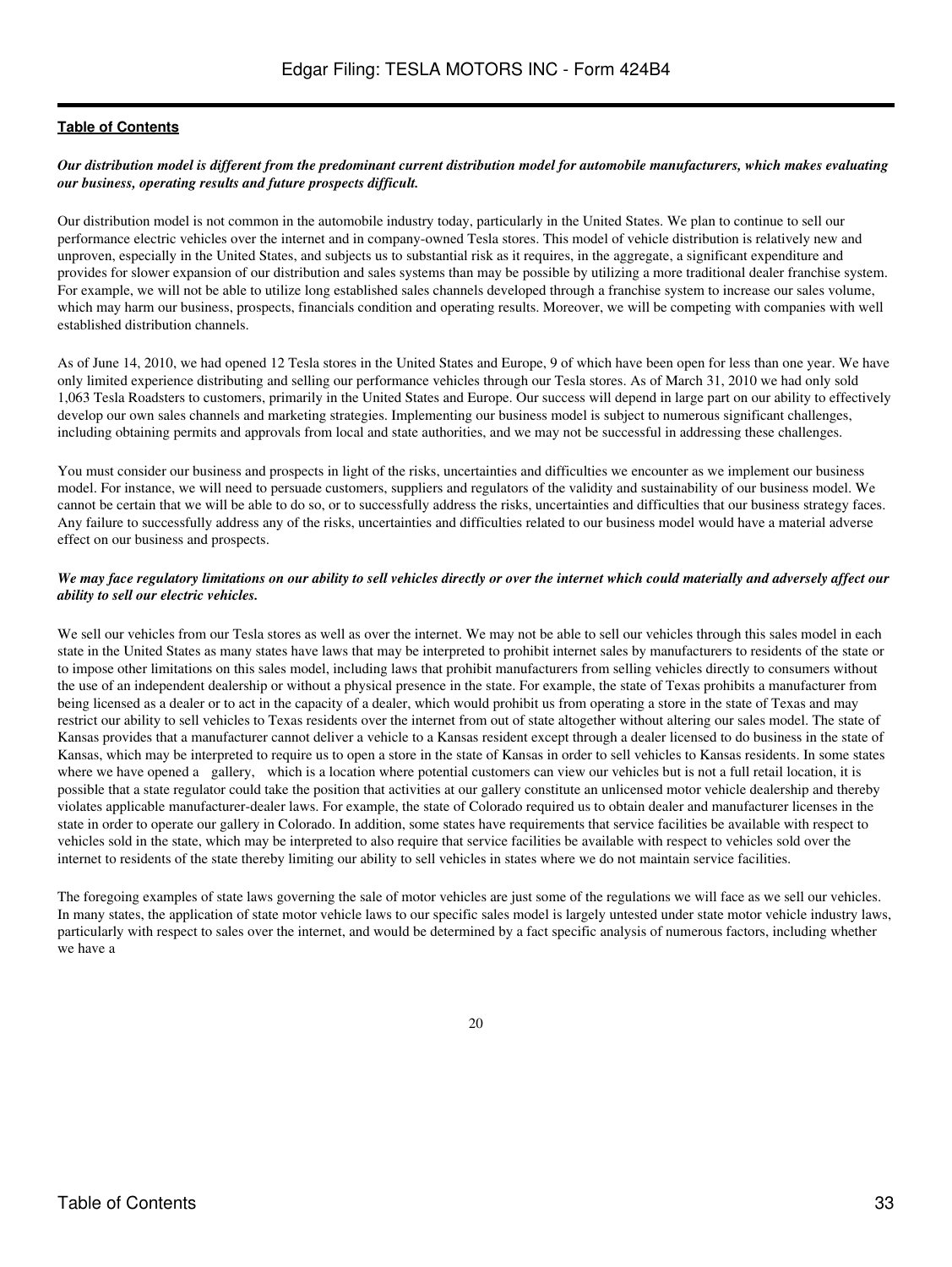physical presence or employees in the applicable state, whether we advertise or conduct other activities in the applicable state, how the sale transaction is structured, the volume of sales into the state, and whether the state in question prohibits manufacturers from acting as dealers. As a result of the fact specific and untested nature of these issues, and the fact that applying these laws intended for the traditional automobile distribution model to our sales model allows for some interpretation and discretion by the regulators, the manner in which the applicable authorities will apply their state laws to our distribution model is unknown. Such laws, as well as other laws governing the motor vehicle industry, may subject us to potential inquiries and investigations from state motor vehicle regulators who may question whether our sales model complies with applicable state motor vehicle industry laws and who may require us to change our sales model or may prohibit our ability to sell our vehicles to residents in such states.

To date, we are registered as both a motor vehicle manufacturer and dealer in California, Colorado, Florida, Illinois and Washington and we are licensed as a motor vehicle dealer in the state of New York. We have not yet sought formal clarification of our ability to sell our vehicles in any other states.

Furthermore, while we have performed an analysis of the principal laws in the European Union relating to our distribution model and believe we comply with such laws, we have not performed a complete analysis in all foreign jurisdictions in which we may sell vehicles. Accordingly, there may be laws in jurisdictions we have not yet entered or laws we are unaware of in jurisdictions we have entered that may restrict our vehicle reservation practices or other business practices. Even for those jurisdictions we have analyzed, the laws in this area can be complex, difficult to interpret and may change over time.

Regulatory limitations on our ability to sell vehicles could materially and adversely affect our ability to sell our electric vehicles.

# *We are significantly dependent upon revenue generated from the sale of our electric vehicles, specifically the Tesla Roadster, in the near term, and our future success will be dependent upon our ability to design and achieve market acceptance of new vehicle models, and specifically the Model S.*

We currently generate substantially all of our revenue from the sale of our Tesla Roadsters and the sale of the related zero emission vehicle credits. We began production of our Tesla Roadster only in 2008, and our second planned vehicle, our Model S, is not expected to be in production until 2012, requires significant investment prior to commercial introduction, and may never be successfully developed or commercially successful. There can be no assurance that we will be able to design future models of performance electric vehicles that will meet the expectations of our customers or that our future models, including the Model S, will become commercially viable. In particular, it is common in the automotive industry for the production vehicle to have a styling and design different from that of the concept vehicle, which may happen with the Model S. We believe the design of the early prototype Model S is one of the key reasons why we have received approximately 2,200 reservations for the vehicle as of March 31, 2010. To the extent that we are not able to build the production Model S to the expectations created by the early prototype, customers may cancel their reservations and our future sales could be harmed. Additionally, historically, automobile customers have come to expect new and improved vehicle models to be introduced frequently. In order to meet these expectations, we may in the future be required to introduce on a regular basis new vehicle models as well as enhanced versions of existing vehicle models. As technologies change in the future for automobiles in general and performance electric vehicles specifically, we will be expected to upgrade or adapt our vehicles and introduce new models in order to continue to provide vehicles with the latest technology. To date we have limited experience simultaneously designing, testing, manufacturing and selling our electric vehicles.

# *We anticipate that we will experience an increase in losses and may experience a decrease in automotive sales revenues prior to the launch of the Model S.*

Prior to the launch of our Model S, we anticipate our automotive sales may decline, potentially significantly. We currently produce the Tesla Roadster gliders, which are partially assembled vehicles that do not contain our electric powertrain, with Lotus in Hethel, England. We currently intend to manufacture gliders with Lotus for our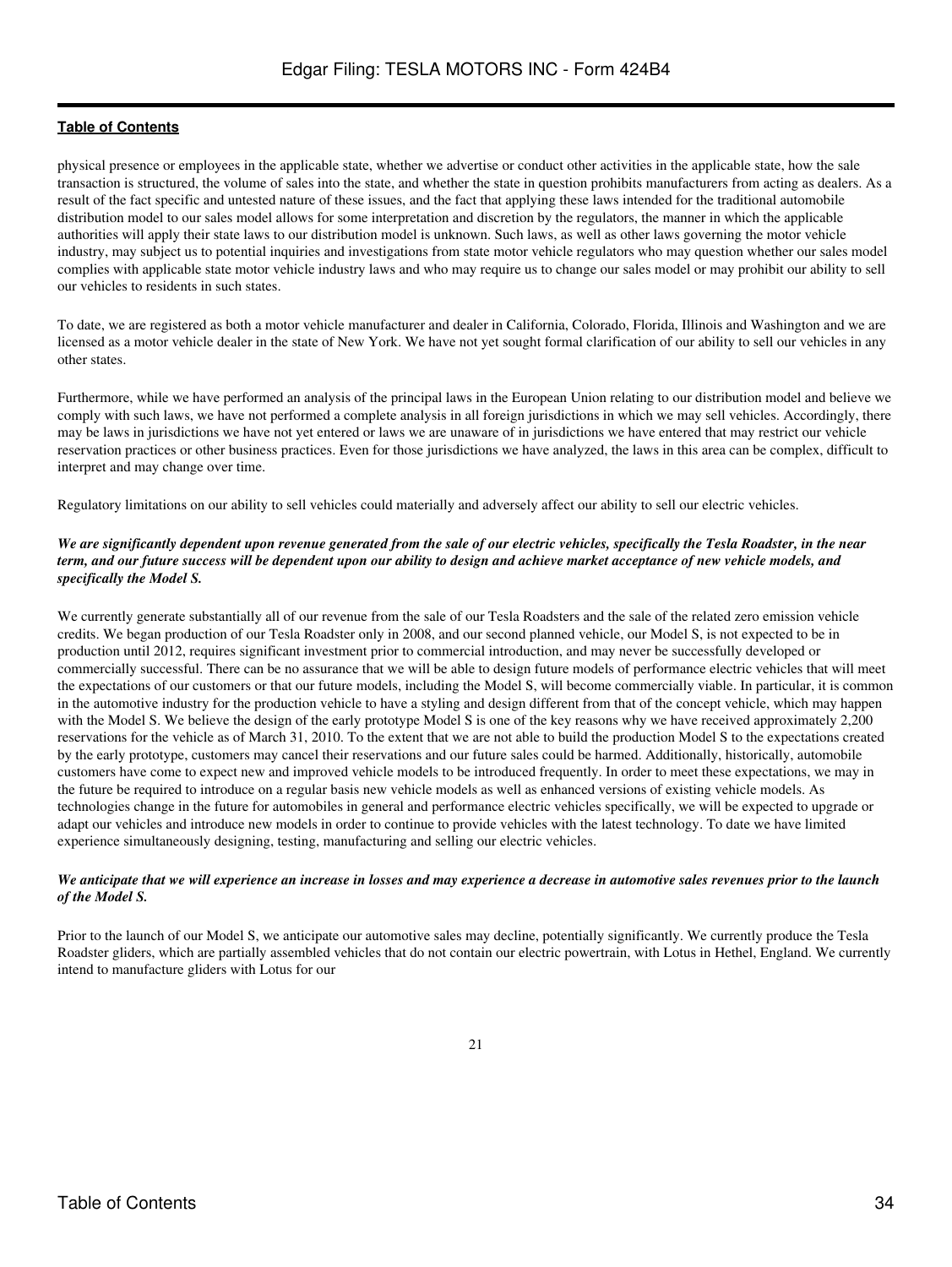current generation Tesla Roadster until December 2011. We intend to use these gliders in the manufacturing of the Tesla Roadster to both fulfill orders placed in 2011 as well as new orders placed in 2012 until our supply of gliders is exhausted. We do not currently plan to begin selling our next generation Tesla Roadster until at least one year after the launch of the Model S, which is expected to be in production in 2012. As a result, we anticipate that we will generate limited revenue from selling electric vehicles in 2012 until the launch of our Model S. The launch of our Model S could be delayed for a number of reasons and any such delays may be significant and would extend the period in which we would generate limited revenues from sales of our electric vehicles. The potential decrease in automotive sales revenues for the periods prior to the launch of the Model S may be significant and could materially and adversely affect our business, prospects, operating results and financial condition and our ability to fund operating losses could seriously constrain our growth.

Furthermore, except for our arrangements with Daimler and its affiliates, we do not currently have any arrangements in place with third parties for the development or purchase of components in our electric powertrain business. There are no assurances that we will be able to secure future business with Daimler or its affiliates as it has indicated its intent to produce all of its lithium-ion batteries by 2012 as part of a joint venture with Evonik Industries AG and has announced it has entered into a memorandum of understanding with BYD Auto to collaborate on the development of an electric car under a jointly owned new brand for the Chinese market. Recently, Daimler has indicated that there may be an opportunity for us to continue supplying electric powertrain components, including battery packs, in 2012 and beyond, but we have not entered into any agreements with Daimler for these arrangements and we may never do so. In May 2010, Tesla and Toyota announced their intention to cooperate on the development of electric vehicles, and for Tesla to receive Toyotas support with sourcing parts and production and engineering expertise for the Model S. Active discussions are now underway, but we have not entered into any agreements with Toyota for any such arrangements, including any purchase orders, and we may never do so.

#### *A large amount of our Tesla Roadster sales revenue in 2009 was due to the fulfillment of orders from reservations taken in prior years.*

As of March 31, 2010 we had sold 1,063 Tesla Roadsters to customers, almost all of which were sold in the United States and Europe, of which a large number were reserved by customers in prior years. Of these Tesla Roadsters, we delivered and recognized revenue on 324 in the quarter ended September 30, 2009 as we made a significant effort to increase our production capacity in order to accelerate deliveries to customers. As a result, our revenues in the quarter ended September 30, 2009 were significantly higher than in prior quarters and in subsequent quarters since that time. Additionally, to date some of our Tesla Roadster sales have been made to persons who had pre-existing relationships with our management team or who are affluent individuals with a strong interest in owning a novel product. It may be difficult to attract high numbers of new Tesla Roadster customers who do not have pre-existing relationships with us or who are attracted to buy the Tesla Roadster after its initial novelty phase. We do not expect to have a significant wait list of orders for our Tesla Roadster in the future, and we may not be able to maintain or increase our vehicle sales revenue in future quarters. This may be the case even though we will make significant investments to expand our network of Tesla stores and sales personnel. Furthermore, potential customers may decide to defer purchasing the Tesla Roadster in anticipation of our planned next generation Tesla Roadster or Model S.

# *We have received only a limited number of current reservations for Tesla Roadsters and Model S sedans, all of which are subject to cancellation.*

As of March 31, 2010, we had unfilled reservations for approximately 110 Tesla Roadsters and approximately 2,200 Model S sedans, all of which are subject to cancellation by the customer up until delivery of the vehicle. Historically, all of our reservations have been refundable, subject to a cancellation fee and we have had a significant number of customers who submitted reservations for the Tesla Roadster or the Model S cancel those reservations. We recently changed our reservation policy to require nonrefundable deposits for Tesla Roadsters manufactured to specification, whether such vehicle is for purchase or for lease. We will also occasionally accept refundable reservation payments for the Tesla Roadster if a customer is interested in purchasing a vehicle but not yet prepared to select the vehicle specifications.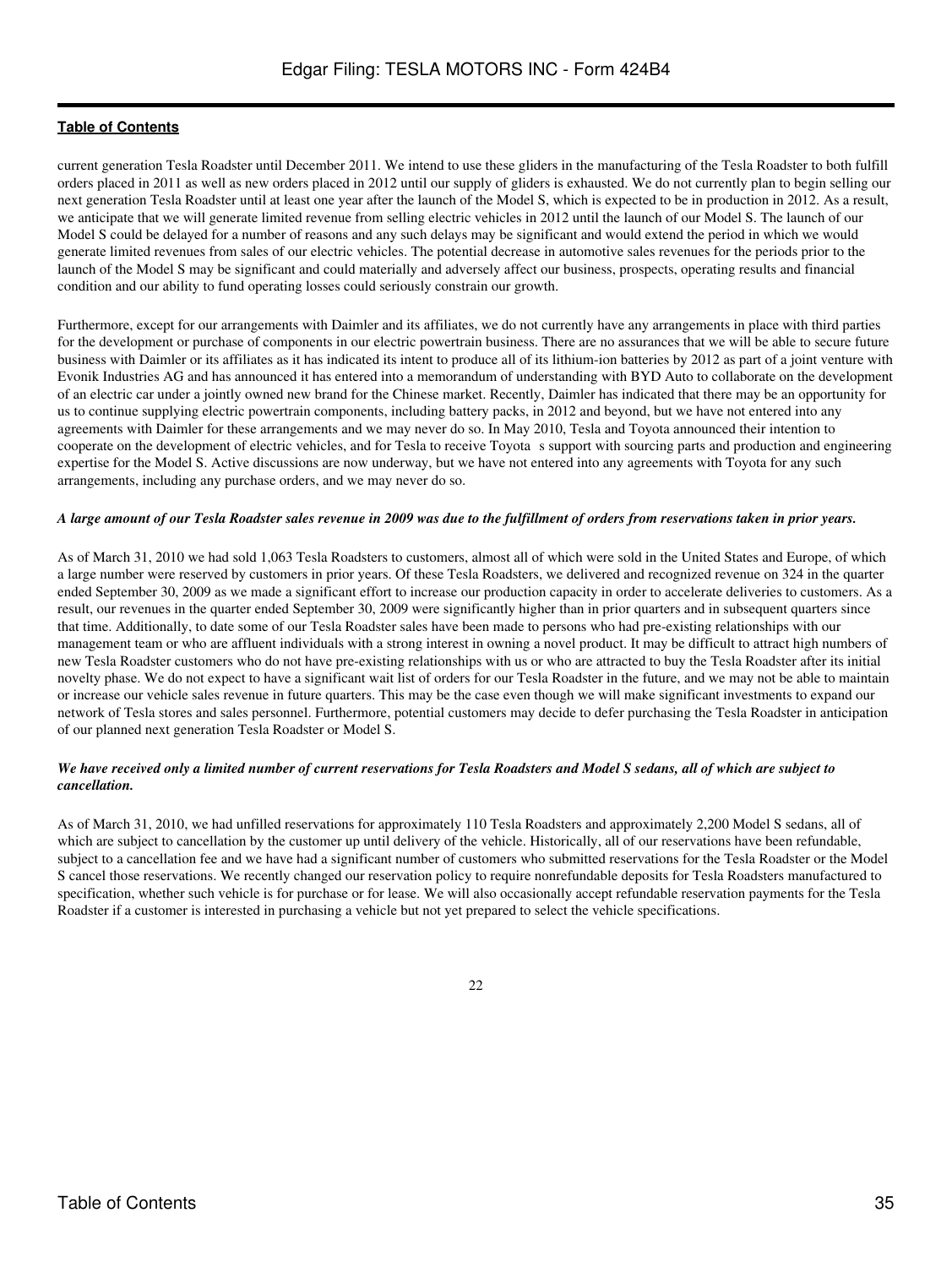Our customers have historically cancelled, and may cancel, their reservations for many reasons, including the customer s inability to fund the purchase, the customer s decision to forego the purchase during the economic downturn, the customer s lack of confidence in our long-term viability and our ability to deliver the promised vehicle, the customer s concern over the ultimate price of the vehicle, including the price of its options, or the potentially long wait from the time a reservation is made until the time the vehicle is delivered. In addition, given the long lead times that we have historically experienced between customer reservation and delivery on the Tesla Roadster and that we expect to experience on the Model S, there is a heightened risk that customers that have made reservations may not ultimately take delivery on vehicles due to potential changes in customer preferences, competitive developments and other factors. For example, when we delayed the introduction of the original Tesla Roadster in fall 2007, we experienced a significant number of customers that cancelled their reservations and requested the return of their reservation payment. If we encounter delays in the introduction of the Model S, we believe that a significant number of our customers could cancel their reservations. As a result, no assurance can be made that reservations will not be cancelled and will ultimately result in the final purchase, delivery, and sale of the vehicle. Such cancellations could harm our financial condition, business, prospects and operating results.

## *If we are unable to design, develop, market and sell new electric vehicles and services that address additional market opportunities, our business, prospects and operating results will suffer.*

We may not be able to successfully develop new electric vehicles and services, address new market segments or develop a significantly broader customer base. To date, we have focused our business on the sale of high-performance electric vehicles and have targeted relatively affluent consumers. We will need to address additional markets and expand our customer demographic in order to further grow our business. In particular, we intend the Model S to appeal to the customers of premium vehicles, which is a much larger and different demographic from that of the Tesla Roadster. Successfully offering a vehicle in this vehicle class requires delivering a vehicle with a higher standard of fit and finish in the interior and exterior than currently exists in the Tesla Roadster, at a price that is competitive with other premium vehicles. We have not completed the design, component sourcing or manufacturing process for the Model S, so it is difficult to forecast its eventual cost, manufacturability or quality. Therefore, there can be no assurance that we will be able to deliver a vehicle that is ultimately competitive in the premium vehicle market. In May 2010, we publicly announced our intent to develop a third generation electric vehicle which we expect to produce at our planned manufacturing facility in Fremont, California a few years after the introduction of the Model S. However, we have not yet finalized the design, engineering or component sourcing plans for this vehicle and there are no assurances that we will be able to bring this vehicle to market at a lower price point and in higher volumes than our planned Model S as we currently intend, if at all. Our failure to address additional market opportunities would harm our business, financial condition, operating results and prospects.

# *Our production model for the non-powertrain portion of the Model S is unproven, still evolving and is very different from the non-powertrain portion of the production model for the Tesla Roadster.*

Our future business depends in large part on our ability to execute on our plans to develop, manufacture, market and sell our planned Model S electric vehicle. To date our revenues have been principally derived from the sales of our Tesla Roadster. The Tesla Roadster has only been produced in low volume quantities and the body is assembled by Lotus Cars Limited, or Lotus, in the United Kingdom, with the final assembly by us at our facility in Menlo Park, California for sales destined in the United States. We plan to manufacture the Model S in higher volumes than our present production capabilities in our planned manufacturing facility in Fremont, California. As a result, the non-powertrain portion of the production model for the Model S will be substantially different and significantly more complex than the non-powertrain portion of the production model for the Tesla Roadster. In addition, we plan to introduce a number of new manufacturing technologies and techniques, such as a new painting process and aluminum spot welding systems, which have not been widely adopted in the automotive industry. Our Model S production model will require significant investments of cash and management resources and we may experience unexpected delays or difficulties that could postpone our ability to launch or achieve full manufacturing capacity for the Model S, which could have a material adverse effect on our business, prospects, operating results and financial condition.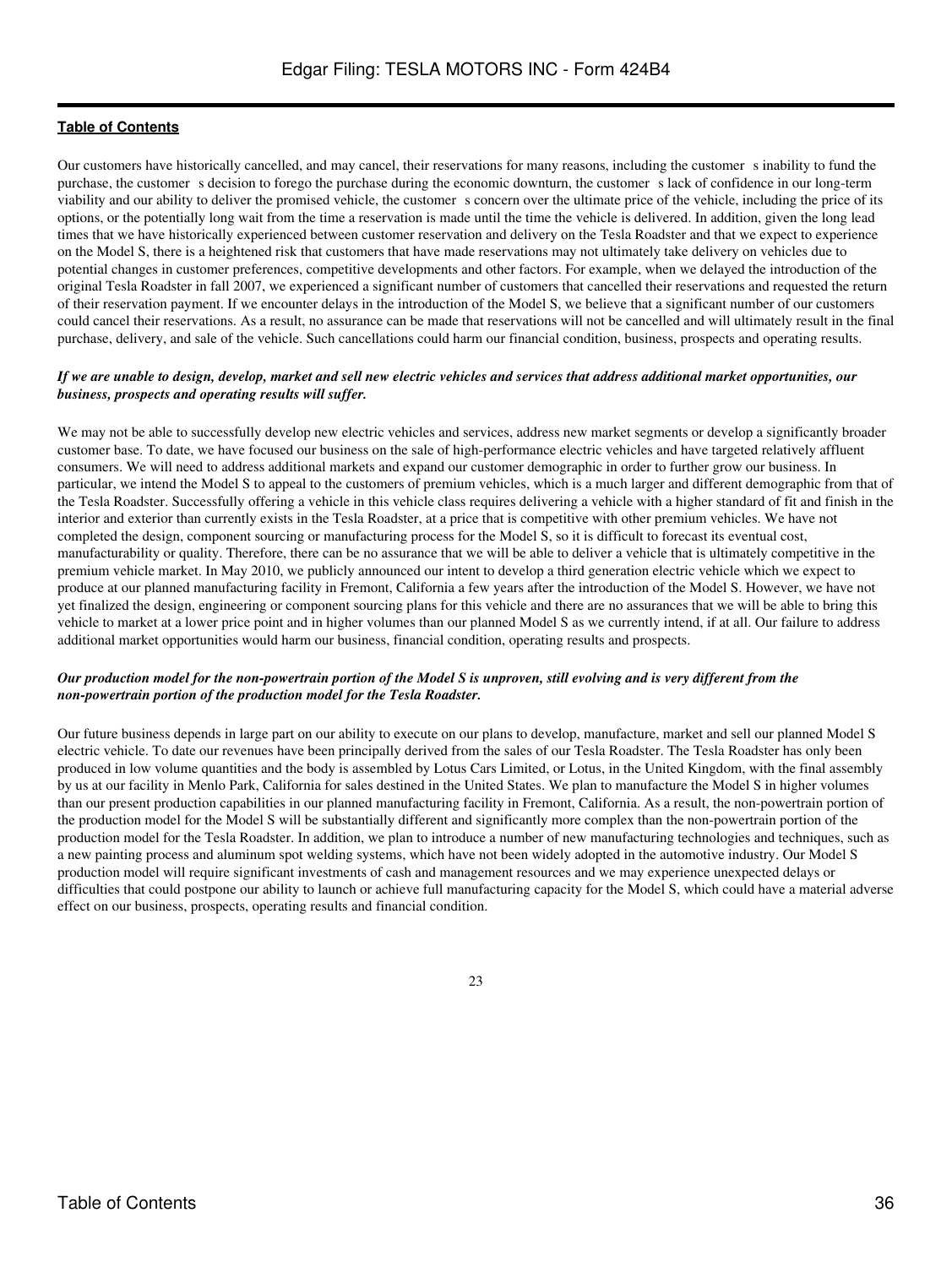Our production model for the Model S is based on many key assumptions, which may turn out to be incorrect, including:

that we will be able to close on our agreement to purchase our planned Model S manufacturing facility in Fremont, California in the time frame required under the agreement and comply with the forward-looking provisions of our agreement to purchase our planned Model S manufacturing facility in Fremont, California, including the environmental provisions, at a cost and over a period of time consistent with what we presently anticipate;

that we will be able to secure the funding necessary to build out and equip our planned manufacturing facility in Fremont, California in a timely manner, including meeting milestones and other conditions necessary to draw down funds under our loan facility with the DOE;

that we will able to develop and equip our planned manufacturing facility for the Model S in Fremont, California without exceeding our projected costs and on our projected timeline;

that the equipment we select will be able to accurately manufacture the vehicle within specified design tolerances;

that our computer aided design process can reduce the product development time by accurately predicting the performance of our vehicle for passing relevant safety standards, including standards that can only be met through expensive crash testing;

that we will be able to obtain the necessary permits and approvals, including those under the CEQA and NEPA, as well as air quality permits, to comply with environmental and similar regulations to operate our manufacturing facilities and our business on our projected timeline;

that we will be able to engage suppliers for the necessary components on terms and conditions acceptable to us and that we will be able to obtain components on a timely basis and in the necessary quantities;

that we will be able to deliver final component designs to our suppliers in a timely manner;

that we will be able to attract, recruit, hire and train skilled employees, including employees on the production line, to operate our planned Model S manufacturing facility in Fremont, California;

that we will be able to maintain high quality controls as we transition to an in-house manufacturing process; and

that we will not experience any significant delays or disruptions in our supply chain. If one or more of the foregoing assumptions turns out to be incorrect, our ability to successfully launch the Model S on time and on budget if at all, and our business prospects, operating results and financial condition may be materially and adversely impacted.

We have no experience to date in high volume manufacturing of our electric vehicles. We do not know whether we will be able to develop efficient, automated, low-cost manufacturing capability and processes, and reliable sources of component supply, that will enable us to meet the quality, price, engineering, design and production standards, as well as the production volumes required to successfully mass market the Model S. Even if we are successful in developing our high volume manufacturing capability and processes and reliable sources of component supply,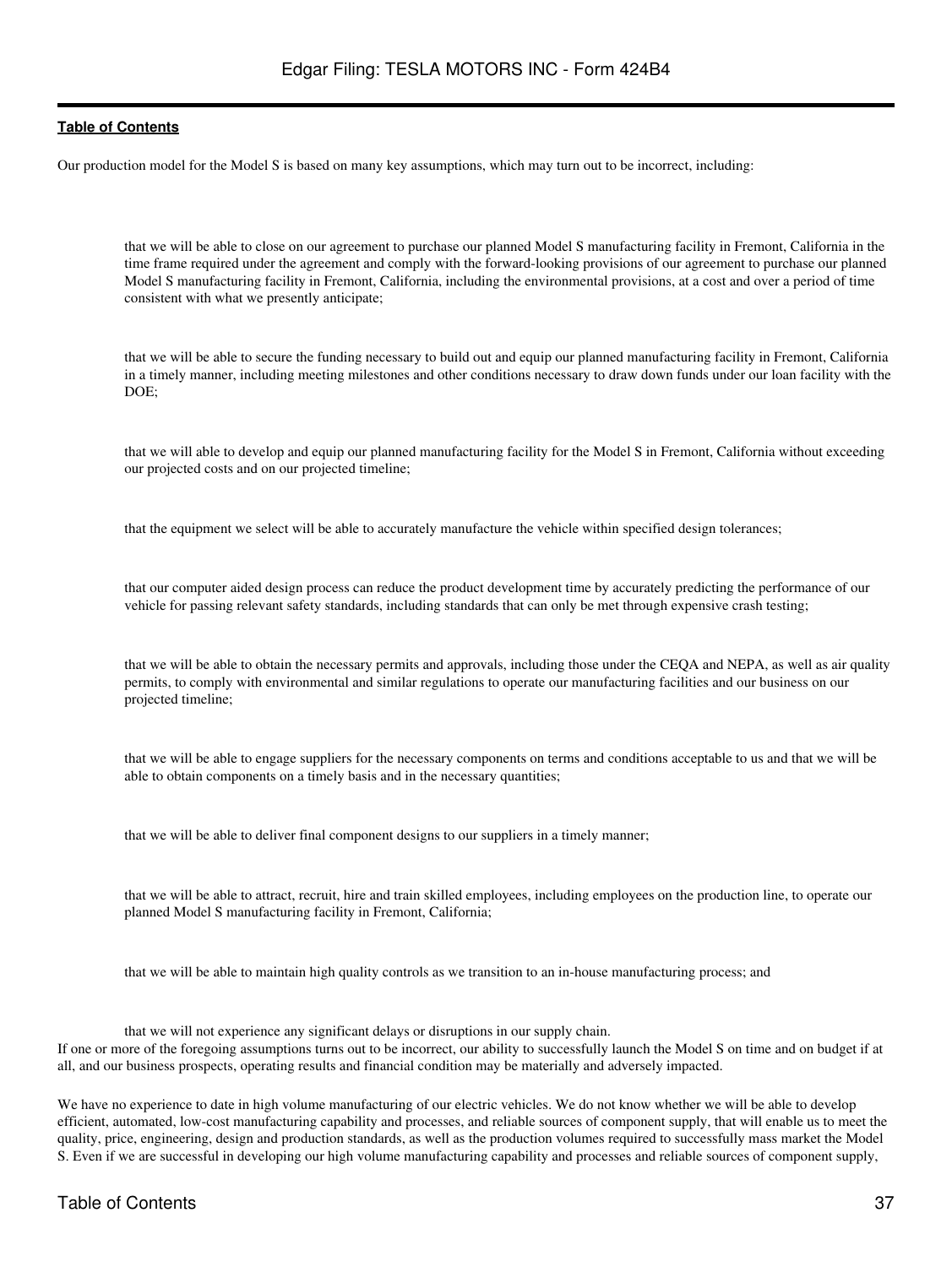# Edgar Filing: TESLA MOTORS INC - Form 424B4

we do not know whether we will be able to do so in a manner that avoids significant delays and cost overruns, including as a result of factors beyond our control such as problems with suppliers and vendors, or in time to meet our vehicle commercialization schedules or to satisfy the requirements of customers. Any failure to develop such manufacturing processes and capabilities within our projected costs and timelines could have a material adverse effect on our business, prospects, operating results and financial condition.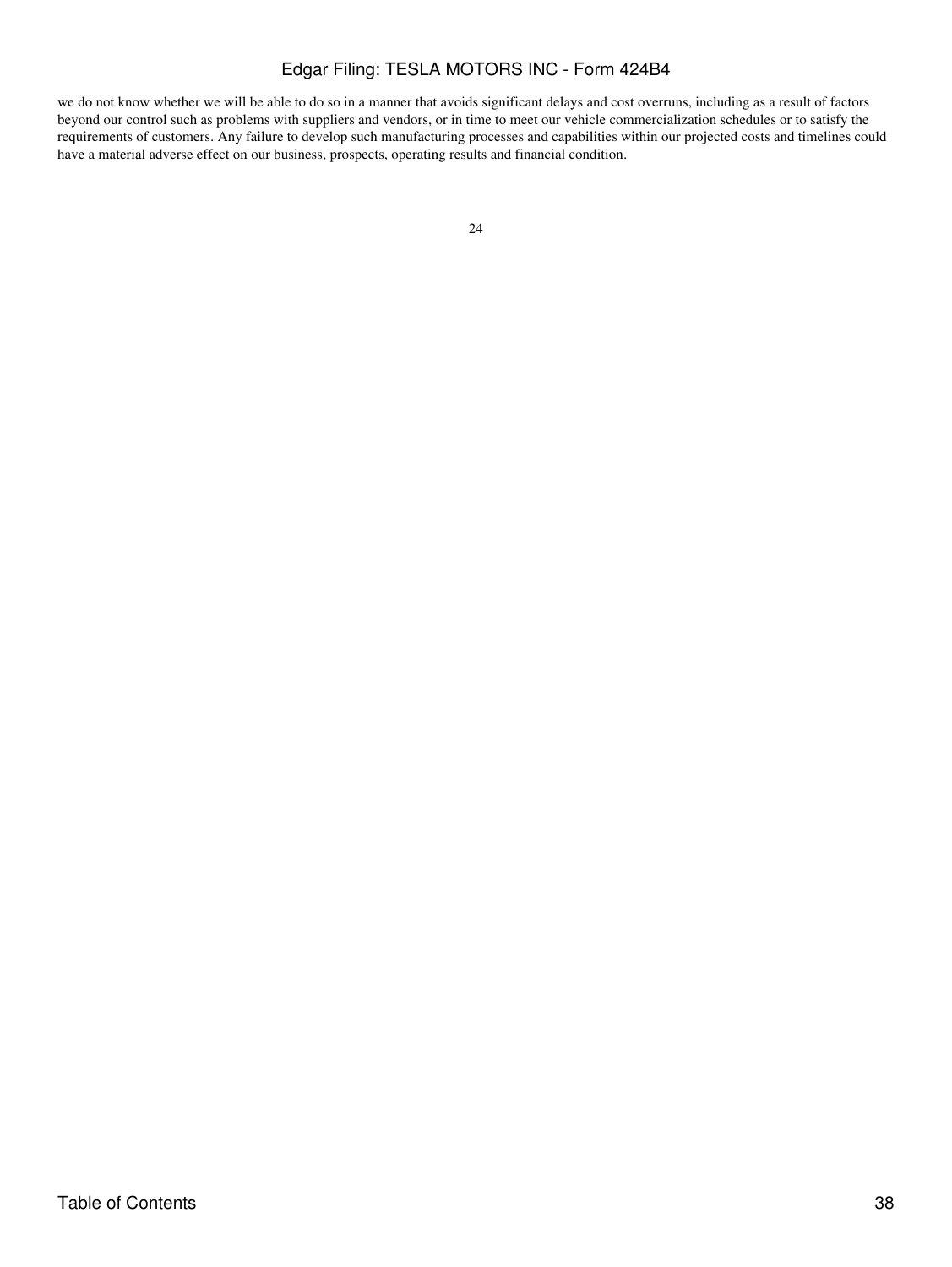### *We may experience significant delays in the design, manufacture, launch and financing of the Model S, including in the build out of our planned Model S manufacturing facility, which could harm our business and prospects.*

Any delay in the financing, design, manufacture and launch of the Model S, including in the build out of our planned Model S manufacturing facility, could materially damage our brand, business, prospects, financial condition and operating results. Automobile manufacturers often experience delays in the design, manufacture and commercial release of new vehicle models. We experienced significant delays in launching the Tesla Roadster. We initially announced that we would begin delivering the Tesla Roadster in June 2007, but due to various design and production delays, we did not physically deliver our first Tesla Roadster until February 2008, and we only achieved higher production of this vehicle in the quarter ended December 31, 2008. These delays resulted in additional costs and adverse publicity for our business. We may experience similar delays in launching the Model S, and any such delays could be significant.

In May 2010, we entered into an agreement to purchase an existing automobile production facility in Fremont, California from New United Motor Manufacturing, Inc., or NUMMI, which is a joint venture between Toyota and Motors Liquidation Company, the owner of selected assets of General Motors. We currently intend to manufacture and assemble our Model S in this facility beginning in 2012. Our purchase agreement includes the buildings, improvements and infrastructure systems required to operate the facility but does not include the manufacturing equipment currently located in such facility, which will likely be auctioned off over the next several months. Although we have the right to participate in such auctions, much of the equipment may not be suitable for our needs and therefore we may be required to purchase alternative equipment which may not be available on terms favorable to us. In addition, our agreement to purchase our planned Model S manufacturing facility in Fremont, California provides that if we fail to close our acquisition of the facility by December 31, 2010, the agreement automatically terminates. The termination of this agreement, for any reason, would significantly impede our ability to execute on our projected timeline for the introduction of our Model S and future vehicles.

In addition, final designs for the Model S and plans for the build out of the planned manufacturing facility are still in process, and various aspects of the Model S component procurement and manufacturing plans have not yet been determined. We are currently evaluating, qualifying and selecting our suppliers for the planned production of the Model S. However, we may not be able to engage suppliers for the remaining components in a timely manner, at an acceptable price or in the necessary quantities. In addition, we will also need to do extensive testing to ensure that the Model S is in compliance with applicable NHTSA safety regulations and EPA regulations prior to beginning mass production and delivery of the vehicles. Our plan to begin production of the Model S in 2012 is dependent upon the timely availability of funds, upon our finalizing the related design, engineering, component procurement, testing, build out and manufacturing plans in a timely manner and upon our ability to execute these plans within the current timeline.

We previously examined alternative sites for our planned Model S manufacturing facility and have been developing our manufacturing plans since 2008. We entered into an agreement for the purchase of our planned facility in Fremont, California in May 2010 and selected it in part because it was recently used for automobile manufacturing, was located within 20 miles of our Palo Alto engineering facility, and we believe its size may allow us to adapt our internal manufacturing plans quickly. We expect that all these factors will support the timely start of production for the Model S. However, because we have only recently selected this facility and have not begun to implement our manufacturing plans and because we have not yet closed the purchase of the Fremont facility, we may experience unexpected delays in completing the build out of this facility for the production of our planned Model S.

We intend to fund the build out of the planned manufacturing facility principally by using existing cash, cash from this offering, cash from the concurrent private placement and cash obtained through the DOE Loan Facility. Our ability to draw down these funds under the DOE Loan Facility is conditioned upon several draw conditions. These draw conditions include our achievement of progress milestones relating to the design and development of the Model S and the planned Model S manufacturing facility, including an environmental assessment of such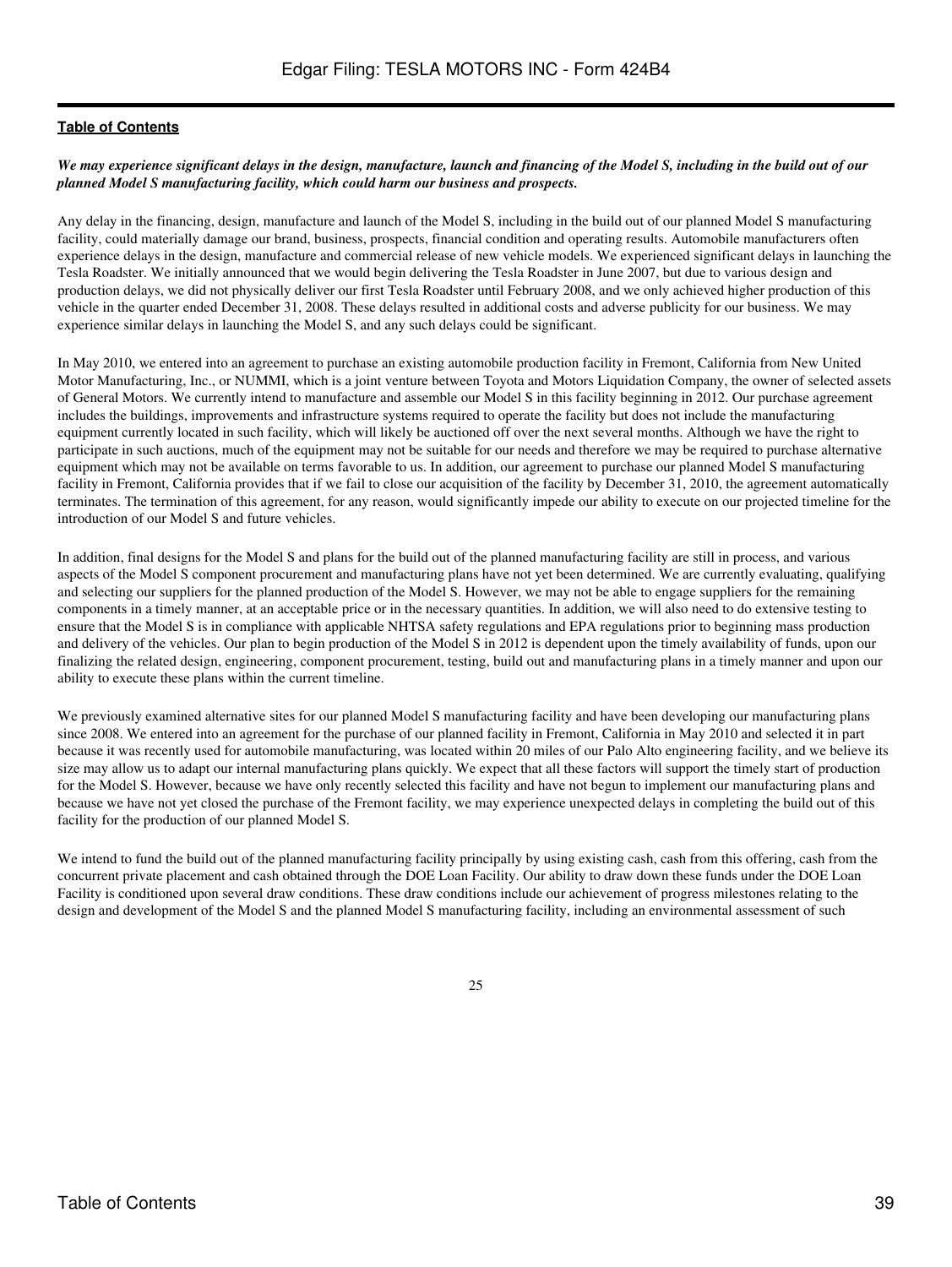facility approved by the DOE and the completion of the processes under NEPA and CEQA. If we are unable to draw down the anticipated funds under the DOE Loan Facility on the timeline that we anticipate, our plans for building our Model S and electric powertrain manufacturing plants could be significantly delayed which would materially adversely affect our business, prospects, financial condition and operating results.

### *We face significant barriers in our attempt to produce our Model S, and if we cannot successfully overcome those barriers our business will be negatively impacted.*

We face significant barriers as we attempt to produce our first mass produced vehicle, our Model S. We currently have a drivable early prototype of the Model S, but do not have a full production intent prototype, a final design, a built-out manufacturing facility or a manufacturing process. The automobile industry has traditionally been characterized by significant barriers to entry, including large capital requirements, investment costs of designing and manufacturing vehicles, long lead times to bring vehicles to market from the concept and design stage, the need for specialized design and development expertise, regulatory requirements and establishing a brand name and image and the need to establish sales and service locations. As a manufacturer and seller of only electric vehicles, we face a variety of added challenges to entry that a traditional automobile manufacturer would not encounter including additional costs of developing and producing an electric powertrain that has comparable performance to a traditional gasoline engine in terms of range and power, inexperience with servicing electric vehicles, regulations associated with the transport of lithium-ion batteries and unproven high-volume customer demand for fully electric vehicles. In addition, while we are designing the Model S to have the capability to swap out its battery pack, there are no specialized facilities today to perform such swapping. While we may offer this service in the future at our stores, no assurance can be provided that we will do so, or that any other third party will offer such services. We must successfully overcome these barriers as we move from producing the low volume Tesla Roadster to the Model S which we plan to produce at much higher volumes. If we are not able to overcome these barriers, our business, prospects, operating results and financial condition will be negatively impacted and our ability to grow our business will be harmed.

# *Any changes to the Federal Trade Commissions electric vehicle range testing procedure or the United States Environmental Protection* Agency s energy consumption regulations for electric vehicles could result in a reduction to the advertised range of our vehicles which *could negatively impact our sales and harm our business.*

The Federal Trade Commission, or FTC, requires us to calculate and display the range of our electric vehicles on a label we affix to the vehicles window. The FTC specifies that we follow testing requirements set forth by the Society of Automotive Engineers, or SAE, which further requires that we test using the United States Environmental Protection Agency s, or EPA s, combined city and highway testing cycles. The EPA recently announced that it would develop and establish new energy efficiency testing methodologies for electric vehicles. Based on initial indications from the EPA, we believe it is likely that the EPA will modify its testing cycles in a manner that, when applied to our vehicles, could reduce the advertised range of our vehicles by up to 30% as compared to the combined two-cycle test currently applicable to our vehicles. However, there can be no assurance that the modified EPA testing cycles will not result in a greater reduction. To the extent that the FTC adopts these procedures in place of the current procedures from the SAE, this could impair our ability to advertise the Tesla Roadster as a vehicle that is capable of going in excess of 200 miles. Moreover, such changes could impair our ability to deliver the Model S with the initially advertised range, which could result in the cancellation of a number of the approximately 2,200 reservations that have been placed for the Model S as of March 31, 2010. Any reduction in the advertised range of our vehicles could negatively impact our vehicle sales and harm our business.

### *We have no experience with using common platforms in the design and manufacture of our vehicles.*

If we are unable to effectively leverage the benefits of using an adaptable platform architecture, our business prospects, operating results and financial condition would be adversely affected. We intend to design the Model S with an adaptable platform architecture and common electric powertrain so that we can use the platform of the Model S to create future electric vehicles, including, as examples, a crossover/sport utility vehicle, a van and a cabriolet. We have no experience with using common platforms in the design and manufacture of our vehicles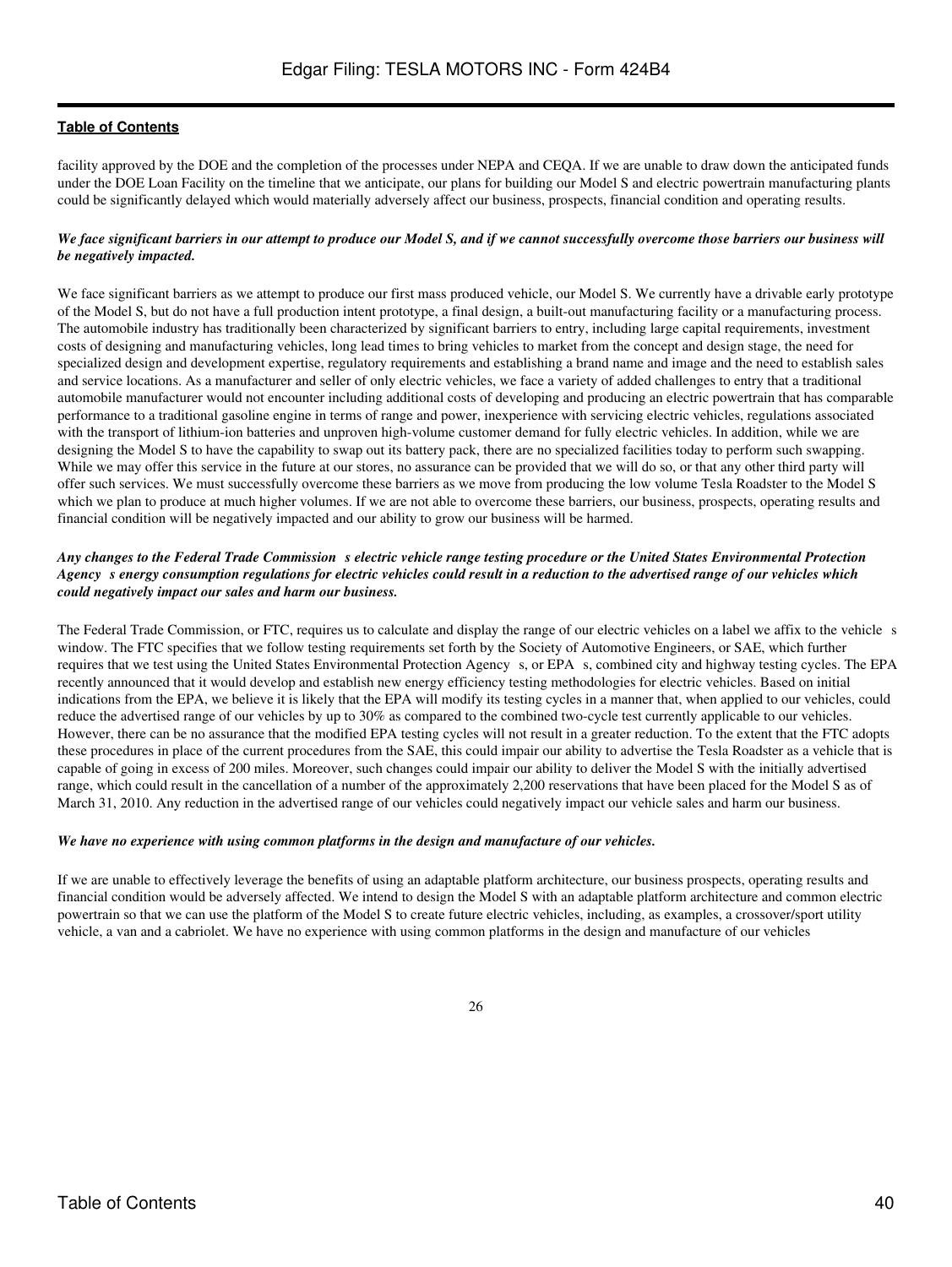and the design of the Model S is not complete. We may make changes to the design of the Model S that may make it more difficult to use the Model S platform for future electric vehicles. There are no assurances that we will be able to use the Model S platform to bring future vehicle models to market faster or more inexpensively by leveraging use of this common platform or that there will be sufficient customer demand for additional vehicle variants of this platform.

### *If we are unable to reduce and adequately control the costs associated with operating our business, including our costs of manufacturing, sales and materials, our business, financial condition, operating results and prospects will suffer.*

If we are unable to reduce and/or maintain a sufficiently low level of costs for designing, manufacturing, marketing, selling and distributing and servicing our electric vehicles relative to their selling prices, our operating results, gross margins, business and prospects could be materially and adversely impacted. We have made, and will be required to continue to make, significant investments for the design, manufacture and sales of our electric vehicles. When we first began delivering our Tesla Roadster in early 2008, our marginal costs of producing the Tesla Roadster exceeded our revenue from selling those vehicles. Revenue from the sales of our Tesla Roadster as well as from zero emission vehicle, or ZEV, credits did not exceed costs of revenues related to our Tesla Roadster, until the quarter ended June 30, 2009. There can be no assurances that our costs of producing and delivering the Model S will be less than the revenue we generate from sales at the time of the Model S launch or that we will ever achieve a positive gross margin on sales of the Model S.

We incur significant costs related to procuring the raw materials required to manufacture our high-performance electric cars, assembling vehicles and compensating our personnel. We will also incur substantial costs in constructing and building out our Model S and powertrain manufacturing facilities, each of which could potentially face cost overruns or delays in construction. Additionally, in the future we may be required to incur substantial marketing costs and expenses to promote our vehicles, including through the use of traditional media such as television, radio and print, even though our marketing expenses to date have been relatively limited. If we are unable to keep our operating costs aligned with the level of revenues we generate, our operating results, business and prospects will be harmed. Many of the factors that impact our operating costs are beyond our control. For example, the costs of our raw materials and components, such as lithium-ion battery cells or carbon fiber body panels used in our vehicles, could increase due to shortages as global demand for these products increases. Indeed, if the popularity of electric vehicles exceeds current expectations without significant expansion in battery cell production capacity and advancements in battery cell technology, shortages could occur which would result in increased materials costs to us.

### *The automotive market is highly competitive, and we may not be successful in competing in this industry. We currently face competition from established competitors and expect to face competition from others in the future.*

The worldwide automotive market, particularly for alternative fuel vehicles, is highly competitive today and we expect it will become even more so in the future. As of March 31, 2010, no other mass produced performance highway capable electric vehicles were being sold in the United States or Europe. However, we expect competitors to enter these markets within the next several years with some entering as early as the end of 2010 and as they do so we expect that we will experience significant competition. With respect to our Tesla Roadster, we currently face strong competition from established automobile manufacturers, including manufacturers of high-performance vehicles, such as Porsche and Ferrari. In addition, upon the launch of our Model S sedan, we will face competition from existing and future automobile manufacturers in the extremely competitive luxury sedan market, including Audi, BMW, Lexus and Mercedes.

Many established and new automobile manufacturers have entered or have announced plans to enter the alternative fuel vehicle market. For example, Nissan has announced that it is developing the Nissan Leaf, a fully electric vehicle, which it plans to bring to market in late 2010. BYD Auto has also announced plans to bring an electric vehicle into the United States market in 2010, and Ford has announced that it plans to introduce an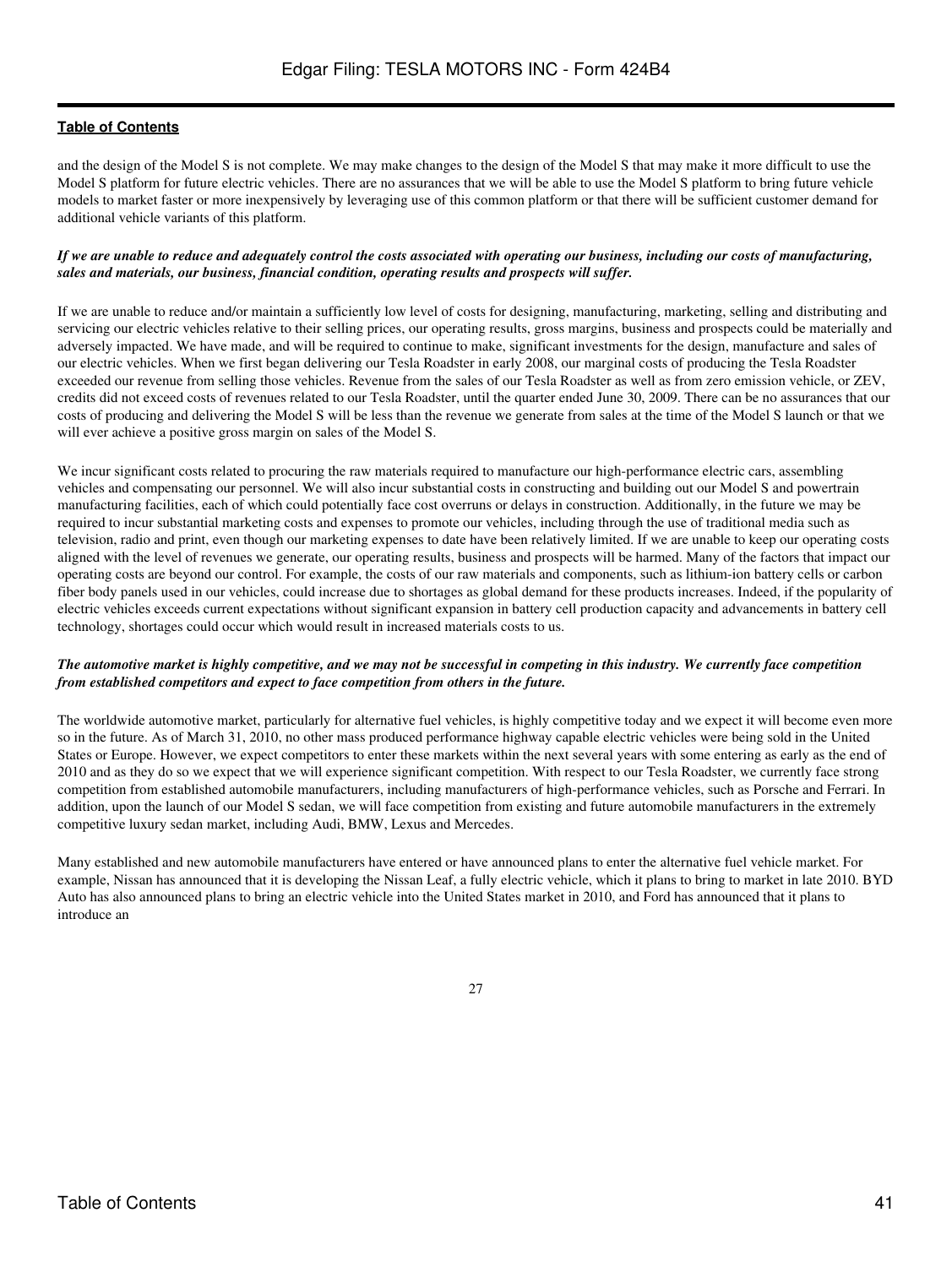electric vehicle in 2011. In addition, several manufacturers, including General Motors, Toyota, Ford, and Honda, are each selling hybrid vehicles, and certain of these manufacturers have announced plug-in versions of their hybrid vehicles. For example, General Motors has announced that it is developing the Chevrolet Volt, which is a plug-in hybrid vehicle that operates purely on electric power for a limited number of miles, at which time an internal combustion engine engages to recharge the battery. General Motors announced that it plans to begin selling the Chevrolet Volt in 2010.

Moreover, it has been reported that Daimler, Lexus, Audi, Renault, Mitsubishi, Volkswagen and Subaru are also developing electric vehicles. Several new start-ups have also announced plans to enter the market for performance electric vehicles, although none of these have yet come to market. Finally, electric vehicles have already been brought to market in China and other foreign countries and we expect a number of those manufacturers to enter the United States market as well.

Most of our current and potential competitors have significantly greater financial, manufacturing, marketing and other resources than we do and may be able to devote greater resources to the design, development, manufacturing, distribution, promotion, sale and support of their products. Virtually all of our competitors have more extensive customer bases and broader customer and industry relationships than we do. In addition, almost all of these companies have longer operating histories and greater name recognition than we do. Our competitors may be in a stronger position to respond quickly to new technologies and may be able to design, develop, market and sell their products more effectively.

Furthermore, certain large manufacturers offer financing and leasing options on their vehicles and also have the ability to market vehicles at a substantial discount, provided that the vehicles are financed through their affiliated financing company. We only began offering a leasing program in February 2010 which is currently only available to qualified customers in the United States. We do not currently offer, or plan to offer, any form of direct financing on our vehicles. We have not in the past, and do not currently, offer customary discounts on our vehicles. The lack of our direct financing options and the absence of customary vehicle discounts could put us at a competitive disadvantage.

We expect competition in our industry to intensify in the future in light of increased demand for alternative fuel vehicles, continuing globalization and consolidation in the worldwide automotive industry. Factors affecting competition include product quality and features, innovation and development time, pricing, reliability, safety, fuel economy, customer service and financing terms. Increased competition may lead to lower vehicle unit sales and increased inventory, which may result in a further downward price pressure and adversely affect our business, financial condition, operating results and prospects. Our ability to successfully compete in our industry will be fundamental to our future success in existing and new markets and our market share. There can be no assurances that we will be able to compete successfully in our markets. If our competitors introduce new cars or services that compete with or surpass the quality, price or performance of our cars or services, we may be unable to satisfy existing customers or attract new customers at the prices and levels that would allow us to generate attractive rates of return on our investment. Increased competition could result in price reductions and revenue shortfalls, loss of customers and loss of market share, which could harm our business, prospects, financial condition and operating results.

#### *Demand in the automobile industry is highly volatile.*

Volatility of demand in the automobile industry may materially and adversely affect our business, prospects, operating results and financial condition. The markets in which we currently compete and plan to compete in the future have been subject to considerable volatility in demand in recent periods. For example, according to automotive industry sources, sales of passenger vehicles in North America during the quarter ended December 31, 2008 were over 30% lower than those during the same period in the prior year. Demand for automobile sales depends to a large extent on general, economic, political and social conditions in a given market and the introduction of new vehicles and technologies. As a new automobile manufacturer and low volume producer, we have less financial resources than more established automobile manufacturers to withstand changes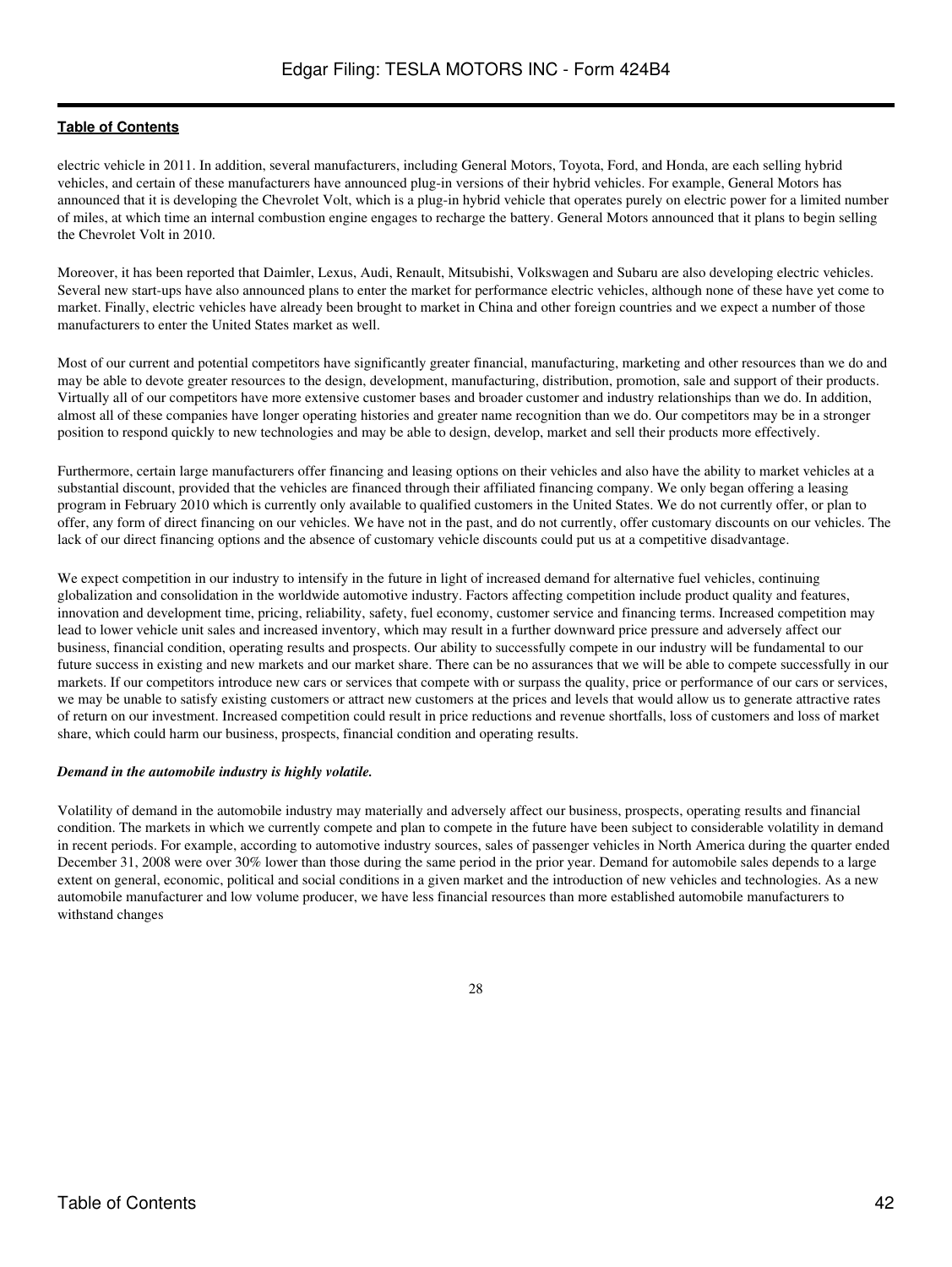in the market and disruptions in demand. As our business grows, economic conditions and trends in other countries and regions where we sell our electric vehicles will impact our business, prospects and operating results as well. Demand for our electric vehicles may also be affected by factors directly impacting automobile price or the cost of purchasing and operating automobiles such as sales and financing incentives, prices of raw materials and parts and components, cost of fuel and governmental regulations, including tariffs, import regulation and other taxes. Volatility in demand may lead to lower vehicle unit sales and increased inventory, which may result in further downward price pressure and adversely affect our business, prospects, financial condition and operating results. These effects may have a more pronounced impact on our business given our relatively smaller scale and financial resources as compared to many incumbent automobile manufacturers.

#### *Difficult economic conditions may affect consumer purchases of luxury items, such as our performance electric vehicles.*

Over the last two years, the deterioration in the global financial markets and continued challenging condition of the macroeconomic environment has negatively impacted consumer spending and we believe has adversely affected the sales of our Tesla Roadster. The automobile industry in particular was severely impacted by the poor economic conditions and several vehicle manufacturing companies, including General Motors and Chrysler, were forced to file for bankruptcy. Sales of new automobiles generally have dropped during this recessionary period. Sales of high-end and luxury consumer products, such as our performance electric vehicles, depend in part on discretionary consumer spending and are even more exposed to adverse changes in general economic conditions. Difficult economic conditions could therefore temporarily reduce the market for vehicles in our price range. Discretionary consumer spending also is affected by other factors, including changes in tax rates and tax credits, interest rates and the availability and terms of consumer credit.

If the current difficult economic conditions continue or worsen, we may experience a decline in the demand for our Tesla Roadster or reservations for our Model S, either of which could materially harm our business, prospects, financial condition and operating results. Accordingly, any events that have a negative effect on the United States economy or on foreign economies or that negatively affect consumer confidence in the economy, including disruptions in credit and stock markets, and actual or perceived economic slowdowns, may harm our business, prospects, financial condition and operating results.

### *Our financial results may vary significantly from period-to-period due to the seasonality of our business and fluctuations in our operating costs.*

Our operating results may vary significantly from period-to-period due to many factors, including seasonal factors that may have an effect on the demand for our electric vehicles. Demand for new cars in the automobile industry in general, and for high-performance sports vehicles such as the Tesla Roadster in particular, typically decline over the winter season, while sales are generally higher as compared to the winter season during the spring and summer months. We expect sales of the Tesla Roadster to fluctuate on a seasonal basis with increased sales during the spring and summer months in our second and third fiscal quarters relative to our fourth and first fiscal quarters. We note that, in general, automotive sales tend to decline over the winter season and we anticipate that our sales of the Model S and other models we introduce may have similar seasonality. However, our limited operating history makes it difficult for us to judge the exact nature or extent of the seasonality of our business. Also, any unusually severe weather conditions in some markets may impact demand for our vehicles. Our operating results could also suffer if we do not achieve revenue consistent with our expectations for this seasonal demand because many of our expenses are based on anticipated levels of annual revenue.

We also expect our period-to-period operating results to vary based on our operating costs which we anticipate will increase significantly in future periods as we, among other things, design, develop and manufacture our planned Model S and electric powertrain components, build and equip new manufacturing facilities to produce the Model S and electric powertrain components, open new Tesla stores with maintenance and repair capabilities, incur costs for warranty repairs or product recalls, if any, increase our sales and marketing activities, and increase our general and administrative functions to support our growing operations.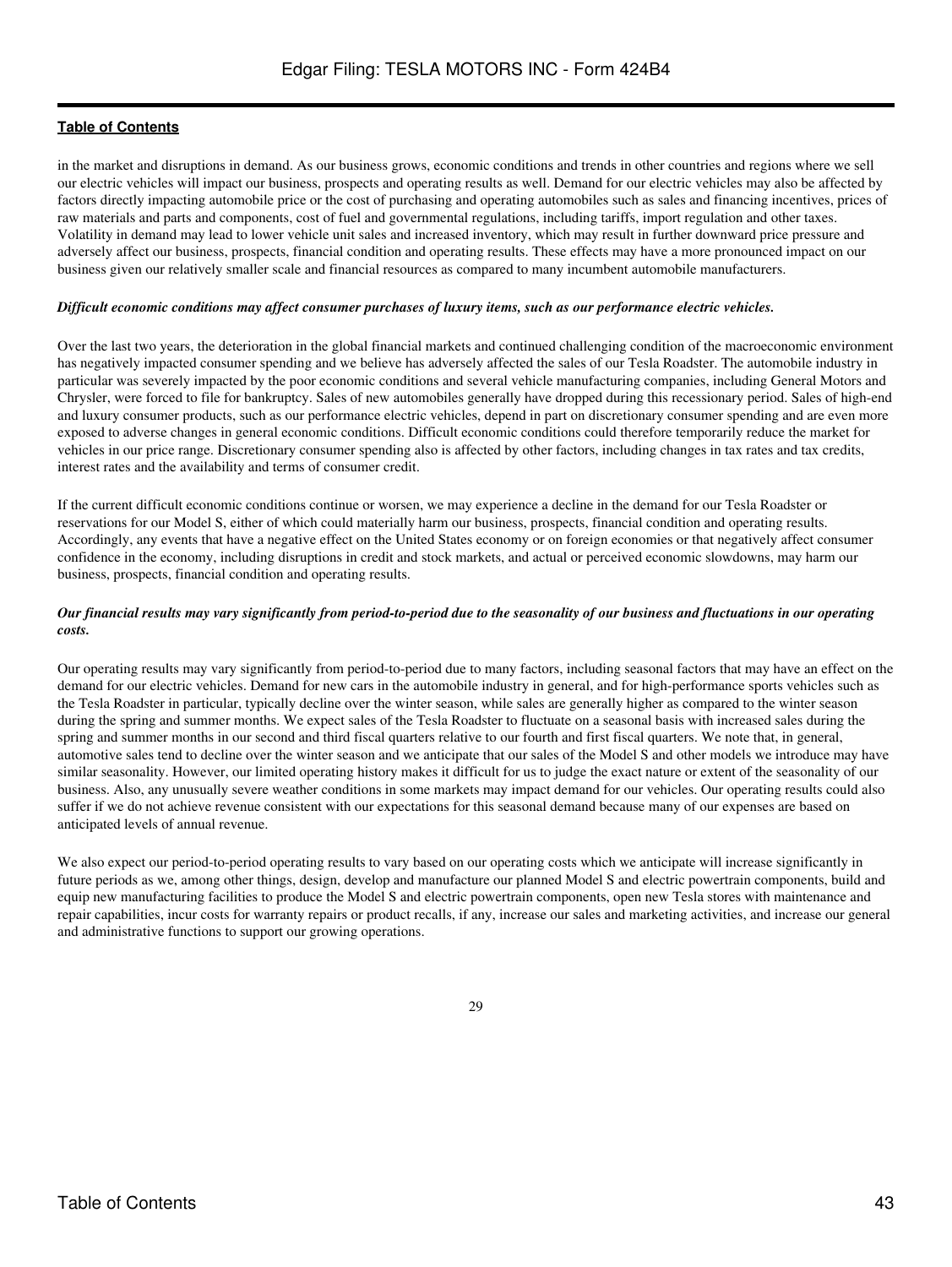As a result of these factors, we believe that quarter-to-quarter comparisons of our operating results are not necessarily meaningful and that these comparisons cannot be relied upon as indicators of future performance. Moreover, our operating results may not meet expectations of equity research analysts or investors. If this occurs, the trading price of our common stock could fall substantially either suddenly or over time.

#### *Marketplace confidence in our liquidity and long-term business prospects is important for building and maintaining our business.*

If we are unable to establish and maintain confidence about our liquidity and business prospects among consumers and within our industry, then our financial condition, operating results and business prospects may suffer materially. Our vehicles are highly technical products that require maintenance and support. If we were to cease or cut back operations, even years from now, buyers of our vehicles from years earlier might have much more difficulty in maintaining their vehicles and obtaining satisfactory support. As a result, consumers may be less likely to purchase our vehicles now if they are not convinced that our business will succeed or that our operations will continue for many years. Similarly, suppliers and other third parties will be less likely to invest time and resources in developing business relationships with us if they are not convinced that our business will succeed. For example, during the economic downturn of 2008, we had difficulty raising the necessary funding for our operations, and, as a result, in the quarter ended December 31, 2008 we had to lay off approximately 60 employees and curtail our expansion plans. In addition, during this period a number of customers canceled their previously placed reservations. If we are required to take similar actions in the future, such actions may result in negative perceptions regarding our liquidity and long-term business prospects.

Accordingly, in order to build and maintain our business, we must maintain confidence among customers, suppliers and other parties in our liquidity and long-term business prospects. In contrast to some more established auto makers, we believe that, in our case, the task of maintaining such confidence may be particularly complicated by factors such as the following:

our limited operating history;

our limited revenues and lack of profitability to date;

unfamiliarity with or uncertainty about the Tesla Roadster and the Model S;

uncertainty about the long-term marketplace acceptance of alternative fuel vehicles generally, or electric vehicles specifically;

the prospect that we will need ongoing infusions of external capital to fund our planned operations;

the size of our expansion plans in comparison to our existing capital base and scope and history of operations; and

the prospect or actual emergence of direct, sustained competitive pressure from more established auto makers, which may be more likely if our initial efforts are perceived to be commercially successful.

Many of these factors are largely outside our control, and any negative perceptions about our liquidity or long-term business prospects, even if exaggerated or unfounded, would likely harm our business and make it more difficult to raise additional funds when needed.

### *We may need to raise additional funds and these funds may not be available to us when we need them. If we cannot raise additional funds when we need them, our operations and prospects could be negatively affected.*

The design, manufacture, sale and servicing of automobiles is a capital intensive business. Since inception through March 31, 2010, we had incurred net losses of approximately \$290.2 million and had used approximately \$230.5 million of cash in operations and while recognizing only approximately \$147.6 million in revenue. As of March 31, 2010, we had \$61.5 million in cash and cash equivalents. We expect that the proceeds of this offering, the concurrent private placement and the DOE Loan Facility, together with our anticipated cash from operating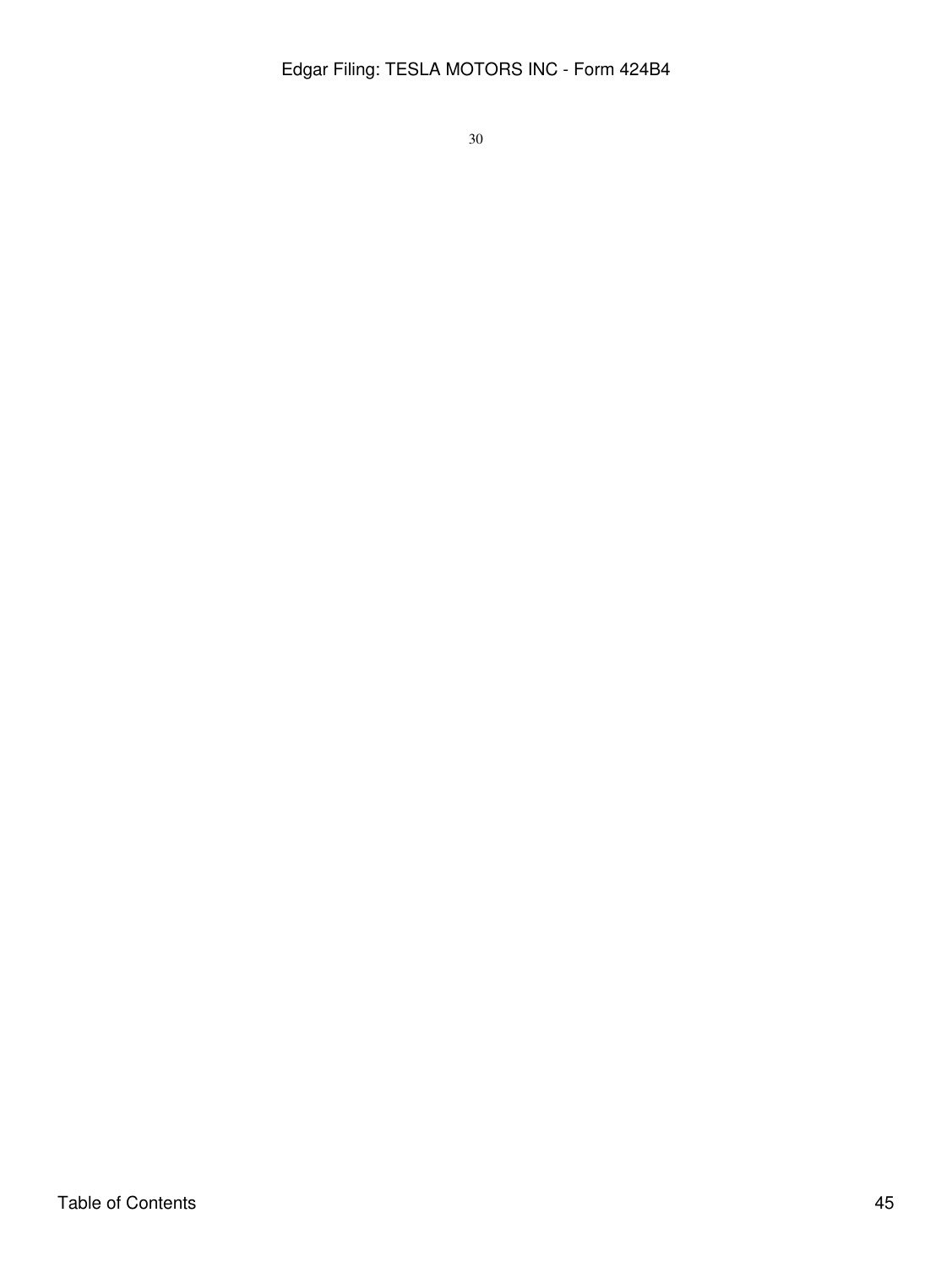activities and cash on hand, will be sufficient to fund our operations for the next 24 months. However, if there are delays in the launch of the Model S, if we are unable to draw down the anticipated funds under the DOE Loan Facility, or if the costs in building our Model S and powertrain manufacturing facilities exceed our expectations or if we incur any significant unplanned expenses, we may need to raise additional funds through the issuance of equity, equity-related or debt securities or through obtaining credit from government or financial institutions. This capital will be necessary to fund our ongoing operations, continue research, development and design efforts, expand our network of Tesla stores and services centers, improve infrastructure and introduce new vehicles. We cannot be certain that additional funds will be available to us on favorable terms when required, or at all. If we cannot raise additional funds when we need them, our financial condition, results of operations, business and prospects could be materially adversely affected. For example, during the economic downturn of 2008, we had difficulty raising the necessary funding for our operations and, as a result, in the quarter ended December 31, 2008 we had to lay off approximately 60 employees and curtail our expansion plans. Additionally, under our DOE Loan Facility, we face restrictions on our ability to incur additional indebtedness, and in the future may need to obtain a waiver from the DOE in order to do so. We may not be able to obtain such waiver from the DOE which may harm our business. Future issuance of equity or equity-related securities will dilute the ownership interest of existing stockholders and our issuance of debt securities could increase the risk or perceived risk of our company.

### *If our vehicles fail to perform as expected, our ability to develop, market and sell our electric vehicles could be harmed.*

Our vehicles may contain defects in design and manufacture that may cause them not to perform as expected or that may require repair. For example, our vehicles use a substantial amount of software code to operate. Software products are inherently complex and often contain defects and errors when first introduced. While we have performed extensive internal testing, we currently have a very limited frame of reference by which to evaluate the performance of our Tesla Roadster in the hands of our customers and currently have no frame of reference by which to evaluate the performance of our Tesla Roadster after several years of customer driving. We have no frame of reference by which to evaluate our Model S upon which our business prospects depend. There can be no assurance that we will be able to detect and fix any defects in the vehicles prior to their sale to consumers. We previously experienced a product recall in May 2009 after we determined that a condition caused by insufficient torquing of the rear inner hub flange bolt existed in some of our Tesla Roadsters, as a result of a missed process during the manufacture of the Tesla Roadster glider, which is the partially assembled Tesla Roadster that does not contain our electric powertrain. We may experience additional recalls in the future, which could adversely affect our brand in our target markets and could adversely affect our business, prospects and results of operations. Our electric vehicles, including the Tesla Roadster and Model S, may not perform consistent with customers expectations or consistent with other vehicles currently available. For example, our electric vehicles may not have the durability or longevity of current vehicles, and may not be as easy to repair as other vehicles currently on the market. Any product defects or any other failure of our performance electric vehicles to perform as expected could harm our reputation and result in adverse publicity, lost revenue, delivery delays, product recalls, product liability claims, harm to our brand and reputation, and significant warranty and other expenses, and could have a material adverse impact on our business, financial condition, operating results and prospects.

### *We have very limited experience servicing our vehicles and we are using a different service model from the one typically used in the industry. If we are unable to address the service requirements of our existing and future customers our business will be materially and adversely affected.*

If we are unable to successfully address the service requirements of our existing and future customers our business and prospects will be materially and adversely affected. In addition, we anticipate the level and quality of the service we provide our Tesla Roadster customers will have a direct impact on the success of the Model S and our future vehicles. If we are unable to satisfactorily service our Tesla Roadsters customers, our ability to generate customer loyalty, grow our business and sell additional Tesla Roadsters as well as Model S sedans could be impaired.

We have very limited experience servicing our vehicles. As of March 31, 2010 we had sold only 1,063 Tesla Roadsters to customers, primarily in the United States and Europe. We do not plan to begin production of any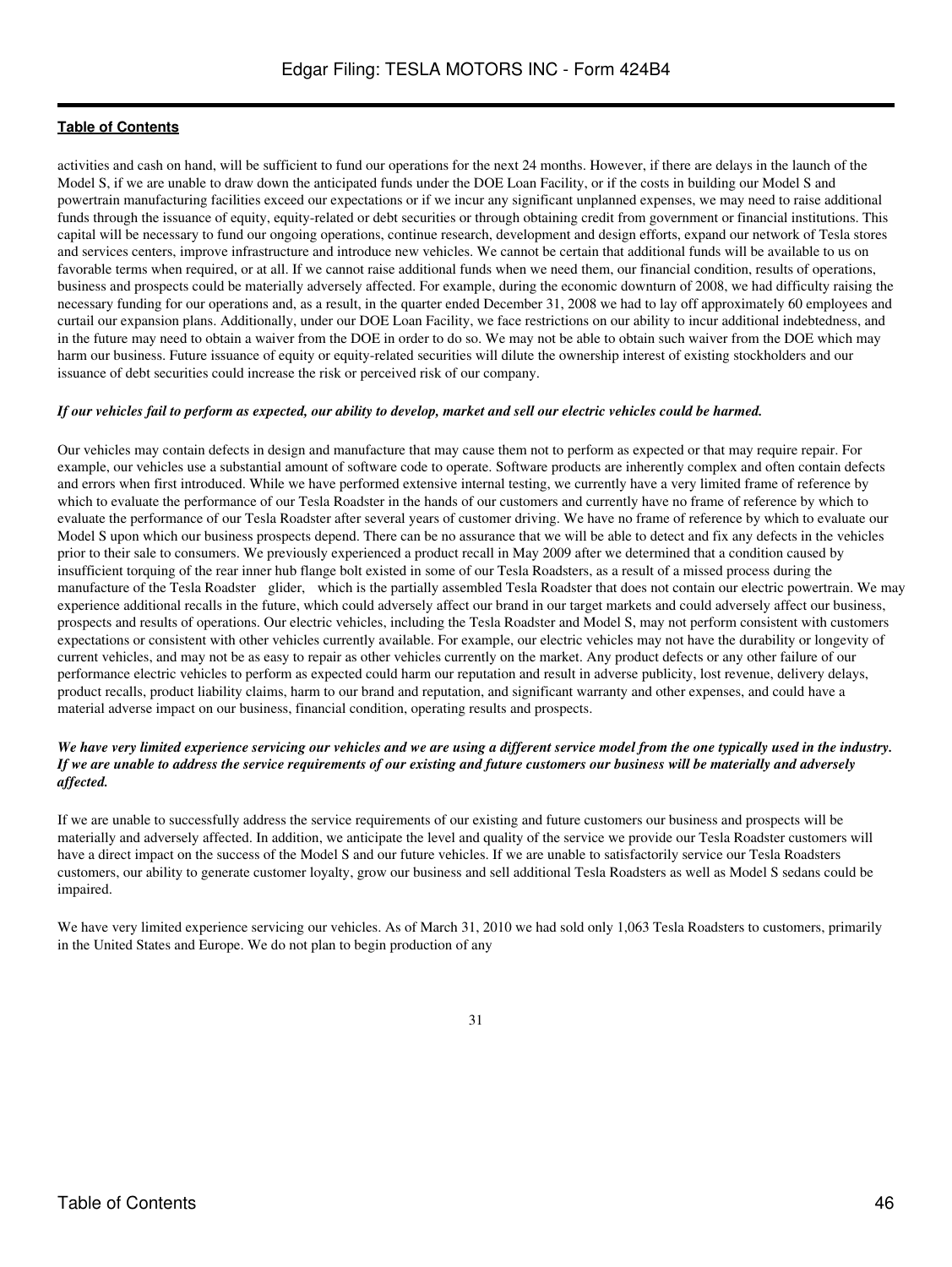Model S vehicles until 2012, and do not have any experience servicing these cars as they do not exist currently. Servicing electric vehicles is different than servicing vehicles with internal combustion engines and requires specialized skills, including high voltage training and servicing techniques.

We plan to service our performance electric vehicles through our company-owned Tesla stores and through our mobile service technicians known as the Tesla Rangers. As of June 14, 2010, we had opened 12 Tesla stores that are equipped to actively service our performance electric vehicles, 9 of which have been open for less than one year, and to date we have only limited experience servicing our performance vehicles through our Tesla stores. We will need to open additional Tesla stores with service capabilities, as well as hire and train significant numbers of new employees to staff these centers and act as Tesla Rangers, in order to successfully maintain our fleet of delivered performance electric vehicles. We only implemented our Tesla Rangers program in October 2009 and have limited experience in deploying them to service our customers vehicles. There can be no assurance that these service arrangements or our limited experience servicing our vehicles will adequately address the service requirements of our customers to their satisfaction, or that we will have sufficient resources to meet these service requirement in a timely manner as the volume of vehicles we are able to deliver annually increases.

We do not expect to be able to open Tesla stores in all the geographic areas in which our existing and potential customers may reside. In order to address the service needs of customers that are not in geographical proximity to our service centers, we plan to either transport those vehicles to the nearest Tesla store for servicing or deploy our mobile Tesla Rangers to service the vehicles at the customer s location. These special arrangements may be expensive and we may not be able to recoup the costs of providing these services to our customers. In addition, a number of potential customers may choose not to purchase our vehicles because of the lack of a more widespread service network. If we do not adequately address our customers service needs, our brand and reputation will be adversely affected, which in turn, could have a material and adverse impact on our business, financial condition, operating results and prospects.

Traditional automobile manufacturers do not provide maintenance and repair services directly. Consumers must rather service their vehicles through franchised dealerships or through third party maintenance service providers. We do not have any such arrangements with third party service providers and it is unclear when or even whether such third party service providers will be able to acquire the expertise to service our vehicles. At this point, we anticipate that we will be providing substantially all of the service for our vehicles for the foreseeable future. As our vehicles are placed in more locations, we may encounter negative reactions from our consumers who are frustrated that they cannot use local service stations to the same extent as they have with their conventional automobiles and this frustration may result in negative publicity and reduced sales, thereby harming our business and prospects.

In addition, the motor vehicle industry laws in many states require that service facilities be available with respect to vehicles physically sold from locations in the state. Whether these laws would also require that service facilities be available with respect to vehicles sold over the internet to consumers in a state in which we have no physical presence is uncertain. While we believe our Tesla Ranger program and our practice of shipping customers vehicles to our nearest Tesla store for service would satisfy regulators in these circumstances, without seeking formal regulatory guidance, there are no assurances that regulators will not attempt to require that we provide physical service facilities in their states. If issues arise in connection with these laws, certain aspects of Tesla s service program would need to be restructured to comply with state law, which may harm our business.

### *We may not succeed in continuing to establish, maintain and strengthen the Tesla brand, which would materially and adversely affect customer acceptance of our vehicles and components and our business, revenues and prospects.*

Our business and prospects are heavily dependent on our ability to develop, maintain and strengthen the Tesla brand. Any failure to develop, maintain and strengthen our brand may materially and adversely affect our ability to sell the Tesla Roadster and planned electric vehicles, including the Model S, and sell our electric powertrain components. If we do not continue to establish, maintain and strengthen our brand, we may lose the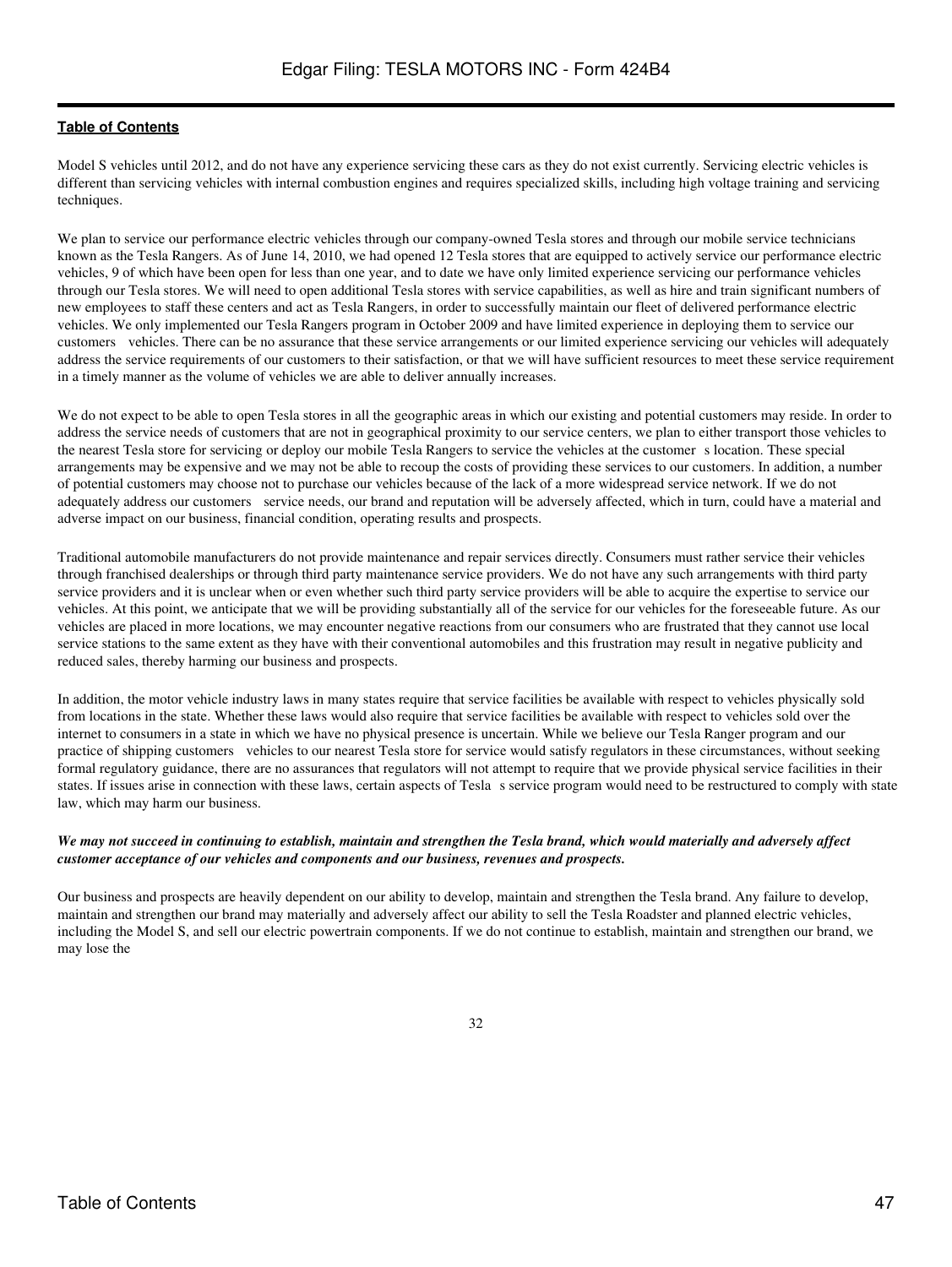opportunity to build a critical mass of customers. Promoting and positioning our brand will likely depend significantly on our ability to provide high quality electric cars and maintenance and repair services, and we have very limited experience in these areas. In addition, we expect that our ability to develop, maintain and strengthen the Tesla brand will also depend heavily on the success of our marketing efforts. To date, we have limited experience with marketing activities as we have relied primarily on the internet, word of mouth and attendance at industry trade shows to promote our brand. To further promote our brand, we may be required to change our marketing practices, which could result in substantially increased advertising expenses, including the need to use traditional media such as television, radio and print. The automobile industry is intensely competitive, and we may not be successful in building, maintaining and strengthening our brand. Many of our current and potential competitors, particularly automobile manufacturers headquartered in Detroit, Japan and the European Union, have greater name recognition, broader customer relationships and substantially greater marketing resources than we do. If we do not develop and maintain a strong brand, our business, prospects, financial condition and operating results will be materially and adversely impacted.

#### *We are in the process of transitioning our battery pack assembly and gearbox manufacturing processes for the Tesla Roadster and any difficulties we encounter during this transition could materially and adversely affect our business.*

We have recently completed the transition of our motor manufacturing process and are in the process of transitioning our battery pack assembly and gearbox manufacturing processes for the Tesla Roadster in-house and may experience unexpected delays or difficulties in executing this transition. We historically have used facilities in Taiwan to assemble the motors for the Tesla Roadster and facilities in San Carlos, California to assemble the battery pack for the Tesla Roadster. These operations are transitioning to our new facility in Palo Alto, California, and we believe our facility relocation will be complete in 2010. We may experience issues that disrupt the production of these components as we migrate our production processes to our Palo Alto facility. Additionally, our lease agreement for the Menlo Park facility where the powertrain is assembled in the glider of the Tesla Roadster permits the landlord to terminate the lease without cause with six months notice. Any such termination could require us to relocate our Menlo Park operations to another facility although we believe such relocation could be accomplished in a relatively short period of time. Any difficulties we encounter while we transition our manufacturing operations in-house could materially and adversely affect our ability to manufacture and deliver our Tesla Roadsters to customers.

### *We are dependent upon our relationship with Lotus for the manufacturing of the Tesla Roadster.*

In July 2005, we entered into a supply agreement with Lotus, which was amended in March 2010, pursuant to which Lotus agreed to assist with the design and manufacture of our Tesla Roadster. Although we complete the final assembly of our Tesla Roadster in our Menlo Park facility for vehicles destined for the United States market, currently we are dependent upon Lotus to complete the initial portion of the assembly process of the Tesla Roadster for us in Hethel, England and we expect to be so until we discontinue sales of our current generation Tesla Roadster. The partially assembled vehicles manufactured by Lotus do not contain our electric powertrain and are referred to as gliders. We currently intend to manufacture gliders with Lotus for our current generation Tesla Roadster until December 2011. We intend to use these gliders in the manufacturing of the Tesla Roadster to both fulfill orders placed in 2011 as well as new orders placed in 2012 until our supply of gliders is exhausted. Accordingly, we intend to offer a number of Tesla Roadsters for sale in 2012. We anticipate that our next generation Tesla Roadster, which we plan to launch at least one year after we begin production of the Model S, will be manufactured in our own facilities.

Pursuant to the supply agreement with Lotus, we are obligated to purchase a minimum of 2,400 partially assembled or fully assembled vehicles over the term of the agreement, which will expire in December 2011. If we are unable to meet this volume requirement, we are still responsible for payment to Lotus of the lesser of (i) the sum of Lotus actual incurred costs and an agreed upon profit margin per vehicle up to the minimum volume requirement or (ii) £5,400,000. As of March 31, 2010, we had purchased approximately 1,200 vehicles or gliders under this agreement. We do not currently have a supply agreement with Lotus for the supply of Tesla Roadster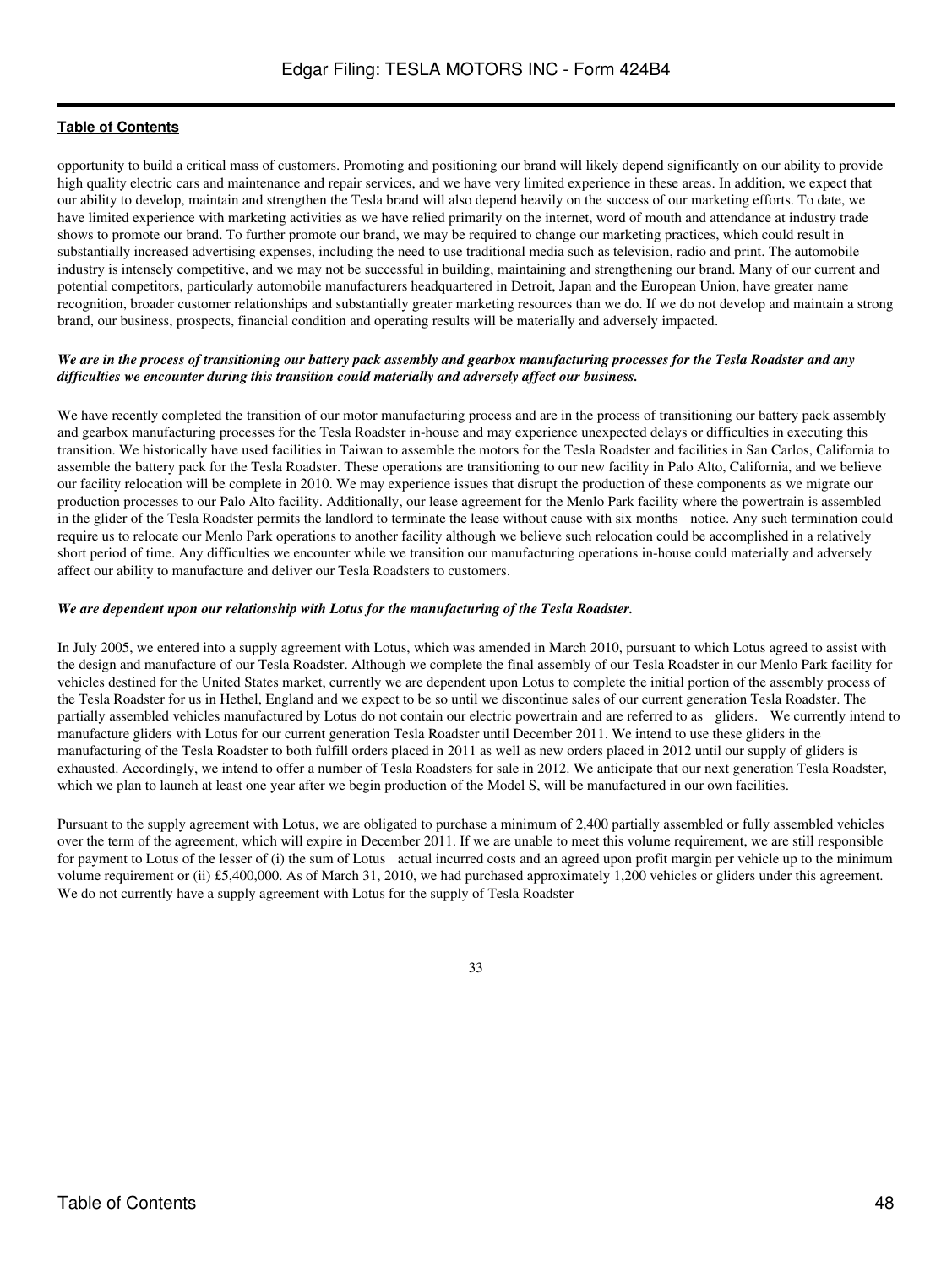vehicles or gliders beyond the 2,400 minimum referenced above. To the extent we would like to produce more than 2,400 vehicles, we will need to negotiate a new or amended supply agreement with Lotus but may be unable to do so on terms and conditions favorable to us, if at all. In such event, we may be required to contract with another third party to replace Lotus which would entail redesign of the Tesla Roadster chassis, adjustments to our supply chain and establishment of a light manufacturing facility. The expense and time required to complete this transition, and to assure that the vehicles and gliders manufactured at that facility comply with all relevant regulatory requirements, may turn out to be higher than anticipated. Entry into any such contract with another third party might also require us to agree to terms with Lotus on which Lotus would license certain intellectual property rights necessary for the manufacture of the Tesla Roadster to such third party. There can be no assurance that we will be able to find a third party to complete partial manufacture of the Tesla Roadster on terms favorable to us, if at all. In addition, there can be no assurance that we will be able to enter into an intellectual property rights license with Lotus on terms favorable to us, if at all. Additionally, because we are dependent upon our relationship with Lotus for the manufacturing of the Tesla Roadster, our business depends on Lotus continuing to operate as a viable and solvent entity and to continue to produce the Tesla Roadster vehicles and gliders pursuant to our supply agreement. Any delay or discontinuance by Lotus of delivery of the Tesla Roadster vehicles and gliders or failure by Lotus to produce the vehicles and gliders in accordance with quality standards would have a material adverse effect on our business, prospects, operating results and financial condition.

### *We are dependent on our suppliers, a significant number of which are single or limited source suppliers, and the inability of these suppliers to continue to deliver, or their refusal to deliver, necessary components of our vehicles at prices and volumes acceptable to us would have a material adverse effect on our business, prospects and operating results.*

The Tesla Roadster uses over 2,000 purchased parts which we source from over 150 suppliers, many of whom are currently single source suppliers for these components. Our supply base is located globally, with about 30% of our suppliers located in North America, 40% in Europe and 30% in Asia. While we obtain components from multiple sources whenever possible, similar to other automobile manufacturers, many of the components used in our vehicles are purchased by us from a single source. We refer to these component suppliers as our single source suppliers. To date we have not qualified alternative sources for most of the single sourced components used in our vehicles and we generally do not maintain long-term agreements with our single source suppliers.

While we believe that we may be able to establish alternate supply relationships and can obtain or engineer replacement components for our single source components, we may be unable to do so in the short term or at all at prices or costs that are favorable to us. In particular, while we believe that we will be able to secure alternate sources of supply for almost all of our single sourced components on a relatively short time frame, qualifying alternate suppliers or developing our own replacements for certain highly customized components of the Tesla Roadster, such as the carbon fiber body panels, which are supplied to us by Sotira 35, a unit of Sora Composites Group, and the gearboxes, which are supplied to us by BorgWarner Inc., may be time consuming and costly.

In addition, Lotus is the only manufacturer for certain components, such as the chassis of our Tesla Roadster. We therefore refer to it as a sole source supplier. Replacing the components from Lotus that are sole sourced may require us to reengineer our vehicles, which would be time consuming and costly. We do not currently utilize any sole source suppliers other than Lotus.

This supply chain exposes us to multiple potential sources of delivery failure or component shortages for the Tesla Roadster and the planned Model S. We are currently evaluating, qualifying and selecting our suppliers for the planned production of the Model S and we intend to establish dual suppliers for several key components of the Model S, although we expect that a number of components for the Model S will be single sourced. We have in the past experienced source disruptions in our supply chains which have caused delays in our production process and we may experience additional delays in the future.

Changes in business conditions, wars, governmental changes and other factors beyond our control or which we do not presently anticipate, could also affect our suppliers ability to deliver components to us on a timely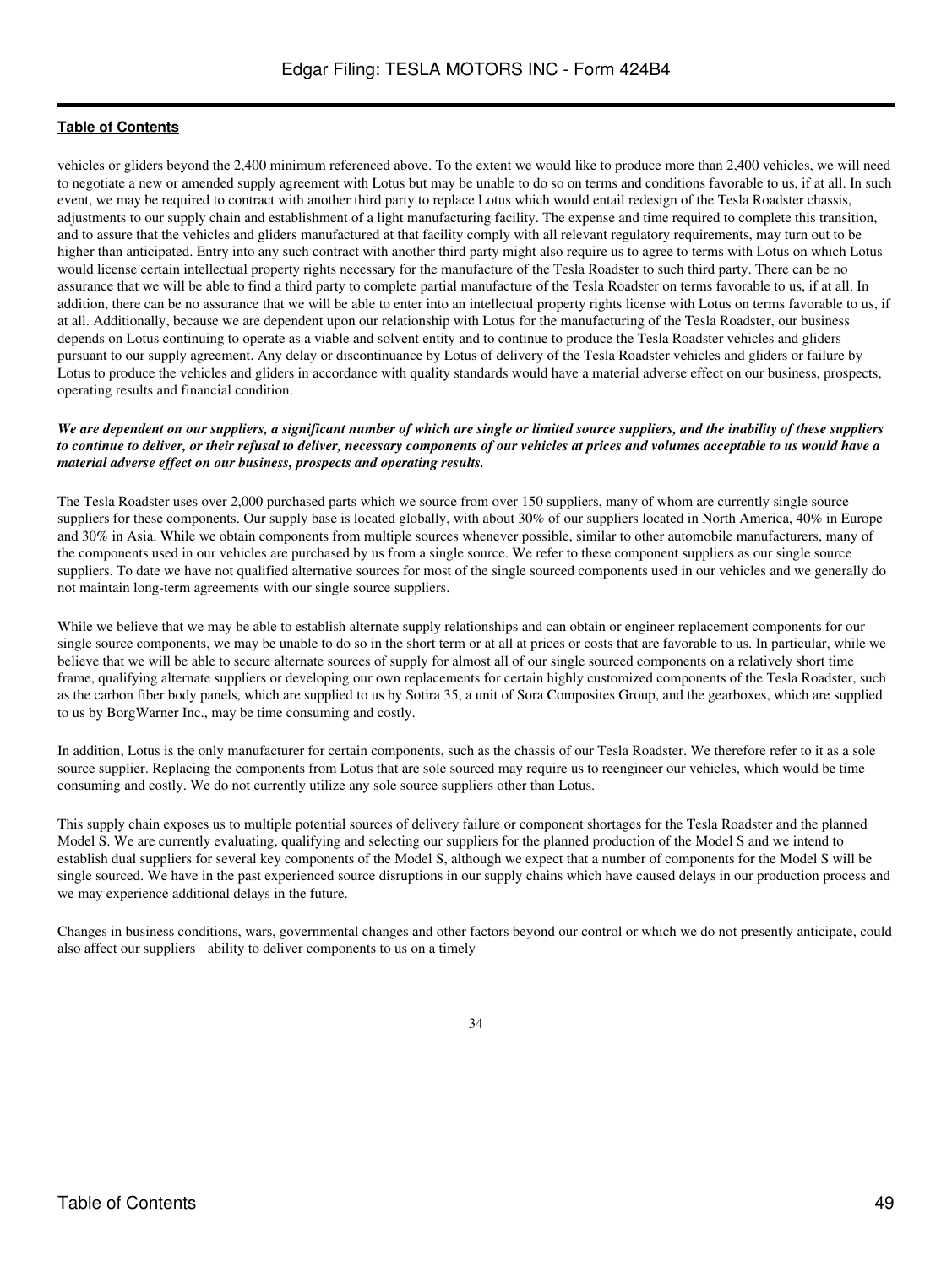basis. Furthermore, if we experience significant increased demand, or need to replace our existing suppliers, there can be no assurance that additional supplies of component parts will be available when required on terms that are favorable to us, at all, or that any supplier would allocate sufficient supplies to us in order to meet our requirements or fill our orders in a timely manner. In the past, we have replaced certain suppliers because of their failure to provide components that met our quality control standards. The loss of any single or limited source supplier or the disruption in the supply of components from these suppliers could lead to delays in vehicle deliveries to our customers, which could hurt our relationships with our customers and also materially adversely affect our business, prospects and operating results.

Changes in our supply chain have resulted in the past, and may result in the future, in increased cost and delay. For example, a change in our supplier for our carbon fiber body panels contributed to the delay in our ability to ramp our production of the Tesla Roadster. A failure by our suppliers to provide the components necessary to manufacture our performance electric vehicles could prevent us from fulfilling customer orders in a timely fashion which could result in negative publicity, damage our brand and have a material adverse effect on our business, prospects, financial condition and operating results. In addition, since we have no fixed pricing arrangements with any of our component suppliers other than Lotus, our component suppliers could increase their prices with little or no notice to us, which could harm our financial condition and operating results if we are unable to pass such price increases along to our customers.

### *Increases in costs, disruption of supply or shortage of raw materials, in particular lithium-ion cells, could harm our business.*

We may experience increases in the cost or a sustained interruption in the supply or shortage of raw materials. Any such an increase or supply interruption could materially negatively impact our business, prospects, financial condition and operating results. We use various raw materials in our business including aluminum, steel, carbon fiber, non-ferrous metals such as copper, as well as cobalt. The prices for these raw materials fluctuate depending on market conditions and global demand for these materials and could adversely affect our business and operating results. For instance, we are exposed to multiple risks relating to price fluctuations for lithium-ion cells. These risks include:

the inability or unwillingness of current battery manufacturers to build or operate battery cell manufacturing plants to supply the numbers of lithium-ion cells required to support the growth of the electric or plug-in hybrid vehicle industry as demand for such cells increases;

disruption in the supply of cells due to quality issues or recalls by the battery cell manufacturers; and

### an increase in the cost of raw materials, such as cobalt, used in lithium-ion cells.

Our business is dependent on the continued supply of battery cells for our vehicles. While we believe several sources of the battery cell we have selected for the Tesla Roadster are available, we have fully qualified only one supplier for these cells. Any disruption is the supply of battery cells from such vendor could temporarily disrupt production of the Tesla Roadster until such time as a different supplier is fully qualified. Moreover, battery cell manufacturers may choose to refuse to supply electric vehicle manufacturers to the extent they determine that the vehicles are not sufficiently safe. Furthermore, current fluctuations or shortages in petroleum and other economic conditions may cause us to experience significant increases in freight charges and raw material costs. Substantial increases in the prices for our raw materials would increase our operating costs, and could reduce our margins if we cannot recoup the increased costs through increased electric vehicle prices. There can be no assurance that we will be able to recoup increasing costs of raw materials by increasing vehicle prices. We have also already announced an estimated price for the base model of our planned Model S but do not anticipate announcing the final pricing of the other variants of the Model S until at least 2011. However, any attempts to increase the announced or expected prices in response to increased raw material costs could be viewed negatively by our customers, result in cancellations of Model S reservations and could materially adversely affect our brand, image, business, prospects and operating results.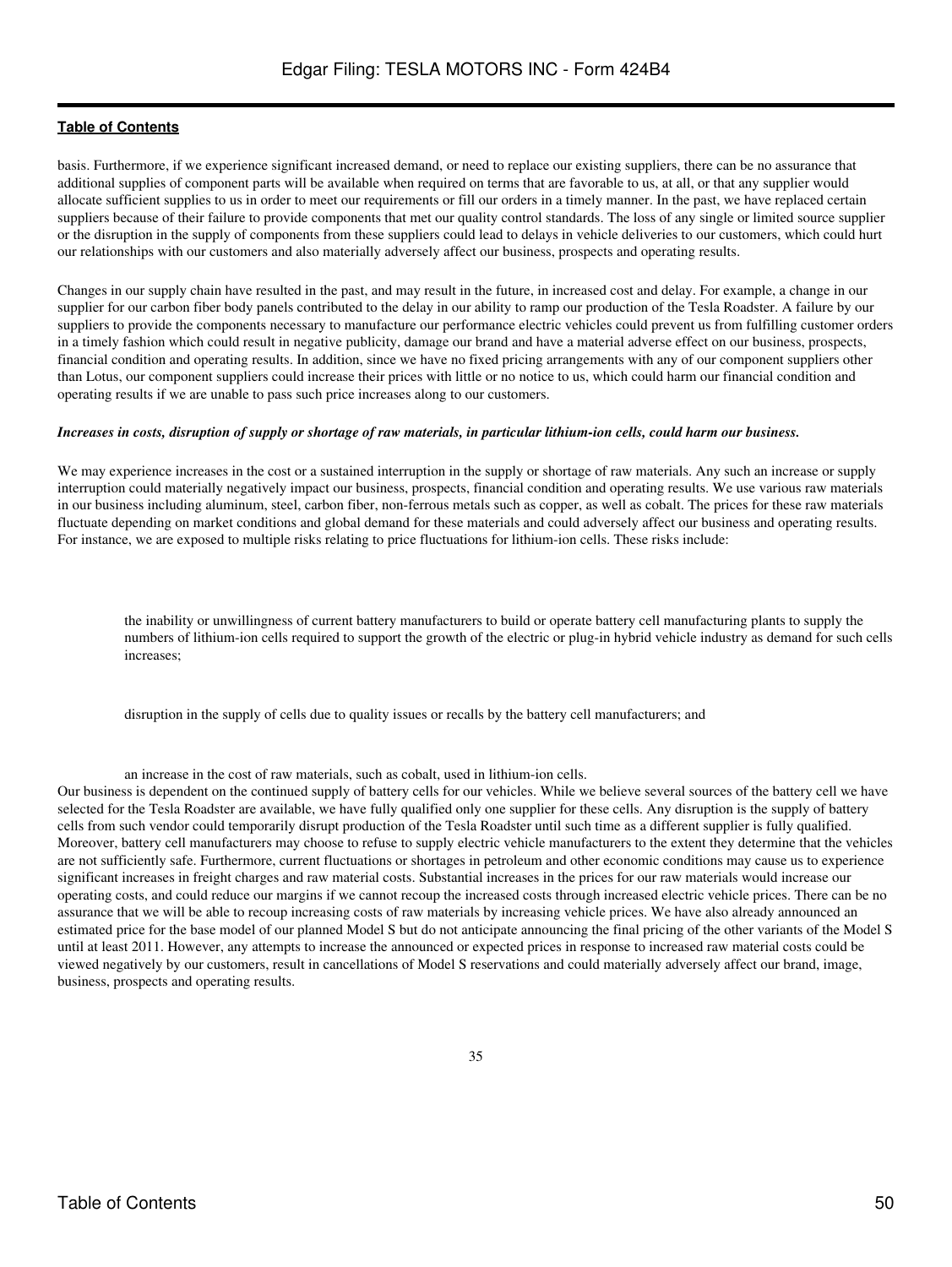### *We are currently expanding and improving our information technology systems. If these implementations are not successful, our business and operations could be disrupted and our operating results could be harmed.*

We are currently expanding and improving our information technology systems to assist us in the management of our business. In particular, our production of the Model S will necessitate the improvement, design and development of more expanded supply chain systems to support our operations as well as production and shop floor management. The implementation of new software management platforms and the addition of these platforms at new locations require significant management time, support and cost. Moreover, there are inherent risks associated with developing, improving and expanding our core systems, including supply chain disruptions that may affect our ability to obtain supplies when needed or to deliver vehicles to our Tesla stores and customers. We cannot be sure that these expanded systems will be fully or effectively implemented on a timely basis, if at all. If we do not successfully implement this project, our operations may be disrupted and our operating results could be harmed. In addition, the new systems may not operate as we expect them to, and we may be required to expend significant resources to correct problems or find alternative sources for performing these functions.

### *If our vehicle owners customize our vehicles or change the charging infrastructure with aftermarket products, the vehicle may not operate properly which could harm our business.*

Automobile enthusiasts may seek to hack our vehicles to modify its performance which could compromise vehicle safety systems. Also, we are aware of customers who have customized their vehicles with after-market parts that may compromise driver safety. For example, some customers have installed seats that elevate the driver such that airbag and other safety systems could be compromised. Other customers have changed wheels and tires, while others have installed large speaker systems that may impact the electrical systems of the vehicle. We have not tested, nor do we endorse, such changes or products. In addition, customer use of improper external cabling or unsafe charging outlets can expose our customer to injury from high voltage electricity. Such unauthorized modifications could reduce the safety of our vehicles and any injuries resulting from such modifications could result in adverse publicity which would negatively affect our brand and harm our business, prospects, financial condition and operating results.

### *The success of our business depends on attracting and retaining a large number of customers. If we are unable to do so, we will not be able to achieve profitability.*

Our success depends on attracting a large number of potential customers to purchase our electric vehicles. As of March 31, 2010 we had sold 1,063 Tesla Roadsters to customers, almost all of which were sold in the United States and Europe, and had accepted reservations for approximately 2,200 Model S sedans. If our existing and prospective customers do not perceive our vehicles and services to be of sufficiently high value and quality, cost competitive and appealing in aesthetics or performance, or if the final production version of the Model S is not sufficiently similar to the drivable design prototype, we may not be able to retain our current customers or attract new customers, and our business and prospects, operating results and financial condition would suffer as a result. In addition, because our performance electric vehicles to date have been sold largely through word of mouth marketing efforts, we may be required to incur significantly higher and more sustained advertising and promotional expenditures than we have previously incurred to attract customers, and use more traditional advertising techniques. In addition, if we engage in traditional advertising, we may face review by consumer protection enforcement agencies and may incur significant expenses to ensure that our advertising claims are fully supported. To date we have limited experience selling our electric vehicles and we may not be successful in attracting and retaining a large number of customers. For example, over half of our current sales team has less than one year of experience in marketing and selling our performance electric vehicles. If for any of these reasons we are not able to attract and maintain customers, our business, prospects, operating results and financial condition would be materially harmed.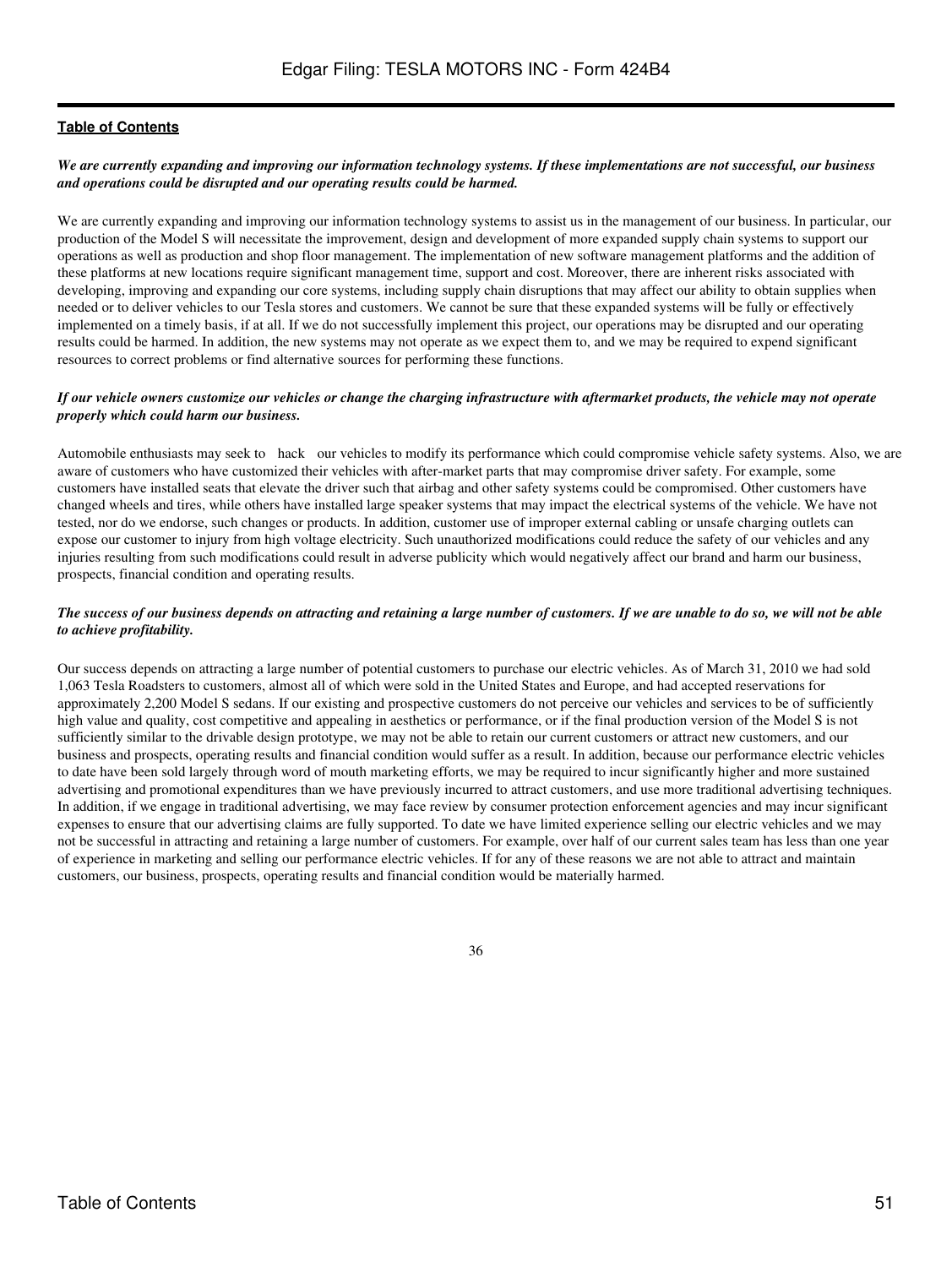*Regulators could review our practice of taking reservation payments and, if the practice is deemed to violate applicable law, we could be required to pay penalties or refund the reservation payments that we have received for vehicles that are not immediately available for delivery, to stop accepting additional reservation payments, to restructure certain aspects of our reservation program, and potentially to suspend or revoke our licenses to manufacture and sell our vehicles.*

To begin building a Tesla Roadster to a customer s specifications, we require the customer to pay a nonrefundable deposit, which is applied towards the purchase price for our vehicles upon delivery of the vehicle. For vehicles purchased directly from our showrooms, no deposit is required. We also occasionally accept refundable reservation payments for the Tesla Roadster if a customer is interested in purchasing a vehicle but not yet prepared to select the vehicle specifications. For customers who have placed a refundable reservation payment with us, the reservation payment becomes a nonrefundable deposit once the customer has selected the vehicle specifications. These reservation payments and deposits are used by us to fund, in part, our working capital requirements and help us to align production with demand. For our 2010 model year Tesla Roadsters manufactured to specification, our current purchase agreement requires the payment of an initial \$9,900, 11,500 or £10,000 deposit, depending on the location of the customer. For the Model S, we require an initial refundable reservation payment of at least \$5,000. As of March 31, 2010, we had collected reservation payments for undelivered Tesla Roadsters in an aggregate amount of \$6.3 million and reservation payments for Model S sedans in an aggregate amount of \$19.7 million. At this time, we do not plan to hold reservation payments separately or in an escrow or trust fund or pay any interest on reservation payments except to the extent applicable state laws require us to do so. We generally use these funds for working capital and other general corporate purposes.

California laws, and potentially the laws of other states, restrict the ability of licensed auto dealers to advertise or take deposits for vehicles before the vehicles are available to the dealer from the manufacturer. In November 2007, we became aware that the New Motor Vehicle Board of the California Department of Transportation has considered whether our reservation policies and advertising comply with the California Vehicle Code. To date, we have not received any communications on this topic from the New Motor Vehicle Board or the Department of Motor Vehicles, or DMV, which has the power to enforce these laws. There can be no assurance that the DMV will not take the position that our vehicle reservation or advertising practices violate the law. We expect that if the DMV determines that we may have violated the law, it would initially discuss its concerns with us and request voluntary compliance. If we are ultimately found to be in violation of California law, we might be precluded from taking reservation payments, and the DMV could take other actions against us, including levying fines and requiring us to refund reservation payments. Resolution of any inquiry may also involve restructuring certain aspects of the reservation program. In addition, California is currently the only jurisdiction in which we have licenses to both manufacture and sell our vehicles so any limitation imposed on our operations in California would be particularly damaging to our business. The DMV also has the power to suspend licenses to manufacture and sell vehicles in California, following a hearing on the merits, which it has typically exercised in cases of significant or repeat violations and/or a refusal to comply with DMV directions.

Certain states may have specific laws which apply to dealers, or manufacturers selling directly to consumers, or both. For example, the state of Washington requires that reservation payments or other payments received from residents in the state of Washington must be placed in a segregated account until delivery of the vehicle, which account must be unencumbered by any liens from creditors of the dealer and may not be used by the dealer. Consequently, we established a segregated account for reservation payments in the state of Washington in January 2010. There can be no assurance that other state or foreign jurisdictions will not require similar segregation of reservation payments received from customers. Our inability to access these funds for working capital purposes could harm our liquidity.

Furthermore, while we have performed an analysis of the principal laws in the European Union relating to our distribution model and believe we comply with such laws, we have not performed a complete analysis in all foreign jurisdictions in which we may sell vehicles. Accordingly, there may be laws in jurisdictions we have not yet entered or laws we are unaware of in jurisdictions we have entered that may restrict our vehicle reservation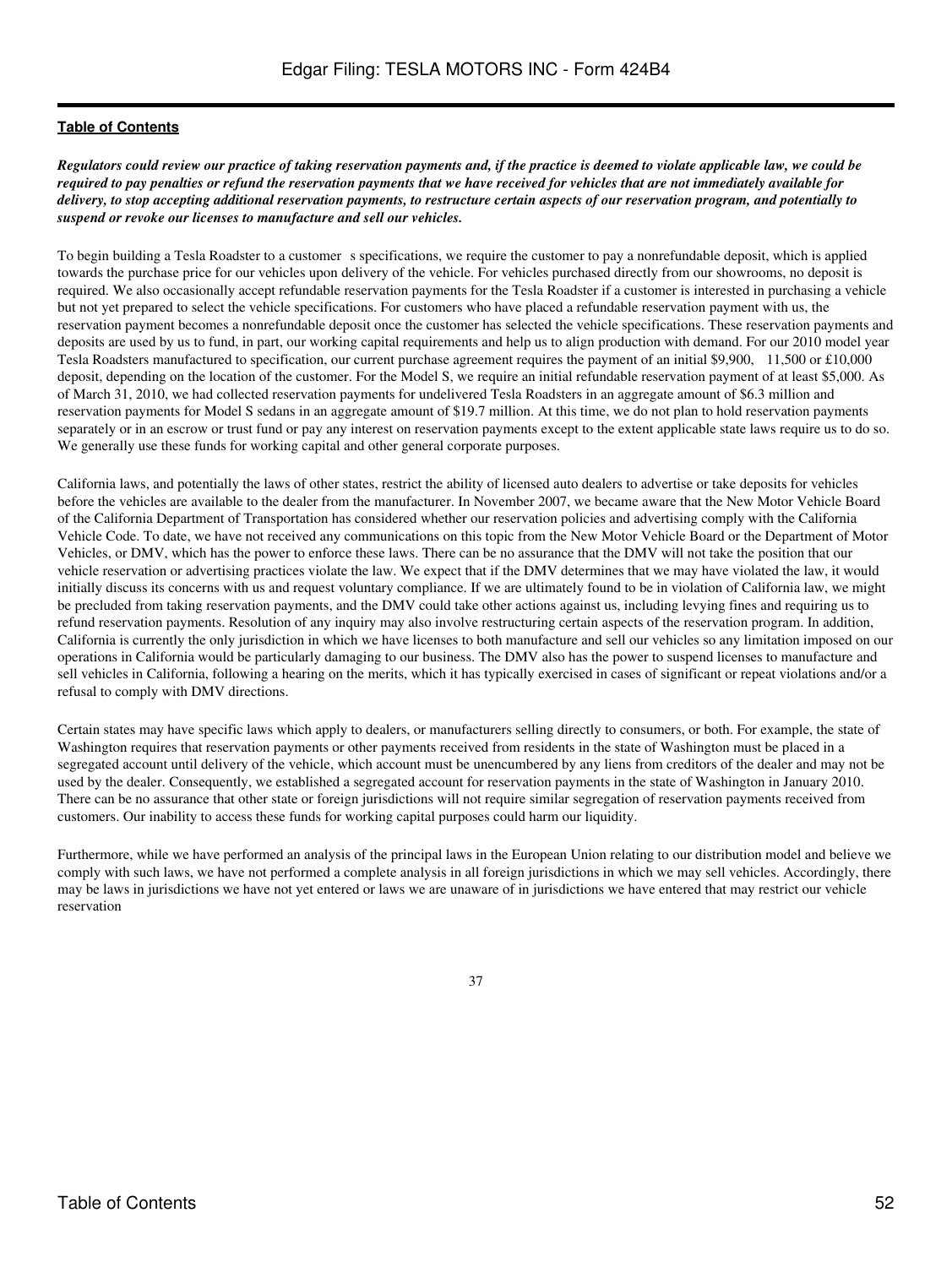practices or other business practices. Even for those jurisdictions we have analyzed, the laws in this area can be complex, difficult to interpret and may change over time.

If our vehicle reservation or advertising practices or other business practices were found to violate the laws of a jurisdiction, we may face exposure under those laws and our business and prospects would be adversely affected. For example, if we are required to return reservation payment amounts, we may need to raise additional funds to make such payments. There can be no assurance that such funding would be available on a timely basis on commercially reasonable terms, if at all. If a court were to find that our reservation agreement or advertising does not comply with state laws, we may face exposure under those laws which may include exposure under consumer protection statutes such as those that deal with unfair competition and false advertising. Moreover, reductions in our cash as a result of redemptions or an inability to take reservation payments could also make it more difficult for us to obtain additional financing. The prospect of reductions in cash, even if unrealized, may also make it more difficult to obtain financing.

### *Our plan to expand our network of Tesla stores will require significant cash investments and management resources and may not meet our expectations with respect to additional sales of our electric vehicles. In addition, we may not be able to open stores in certain states.*

Our plan to expand our network of Tesla stores will require significant cash investments and management resources and may not meet our expectations with respect to additional sales of our electric vehicles. This planned global expansion of Tesla stores may not have the desired effect of increasing sales and expanding our brand presence to the degree we are anticipating. Furthermore there can be no assurances that we will be able to construct additional storefronts on the budget or timeline we have established. We will also need to ensure we are in compliance with any regulatory requirements applicable to the sale of our vehicles in those jurisdictions, which could take considerable time and expense. If we experience any delays in expanding our network of Tesla stores, this could lead to a decrease in sales of our vehicles and could negatively impact our business, prospects, financial condition and operating results. As of June 14, 2010, we had opened 12 Tesla stores in major metropolitan areas throughout the United States and Europe. We plan to open additional stores during 2010, with a goal of establishing approximately 50 stores globally within the next several years in connection with the planned Model S rollout. We estimate this expansion will cost approximately \$5 million during the year ended December 31, 2010 and an additional \$5 million to \$10 million annually over the next several years thereafter. However, we may not be able to expand our network at such rate and our planned expansion of our network of Tesla stores will require significant cash investment and management resources, as well as efficiency in the execution of establishing these storefronts and in hiring and training the necessary employees to effectively sell our vehicles.

Furthermore, certain states and foreign jurisdictions may have permit requirements, franchise dealer laws or similar laws or regulations that may preclude or restrict our ability to open stores or sell vehicles out of such states and jurisdictions. Any such prohibition or restriction may lead to decreased sales in such jurisdictions, which could harm our business, prospects and operating results.

### *We recently began to offer a leasing alternative to customers, which exposes us to risks commonly associated with the prolonged ownership of vehicles and the extension of consumer credit.*

We began offering a leasing alternative to customers of our Tesla Roadster in the United States market in February 2010 through our wholly owned subsidiary Tesla Motors Leasing, Inc. Under this program, we currently permit qualifying customers in the United States to lease the Tesla Roadster for 36 months, after which time they have the option of either returning the vehicle to us or purchasing it for a predetermined residual value. We retain responsibility for the timely collection of payments from our customers, and are therefore exposed to the possibility of loss from a customer s failure to make payments according to contract terms.

As we retain ownership of the vehicle and customers have the option of returning the vehicle to us after the lease is complete, we also are exposed to the risk that the vehicles residual value may be lower than our estimates and the volume of vehicles returned to us may be higher than our estimates. Currently, there is only a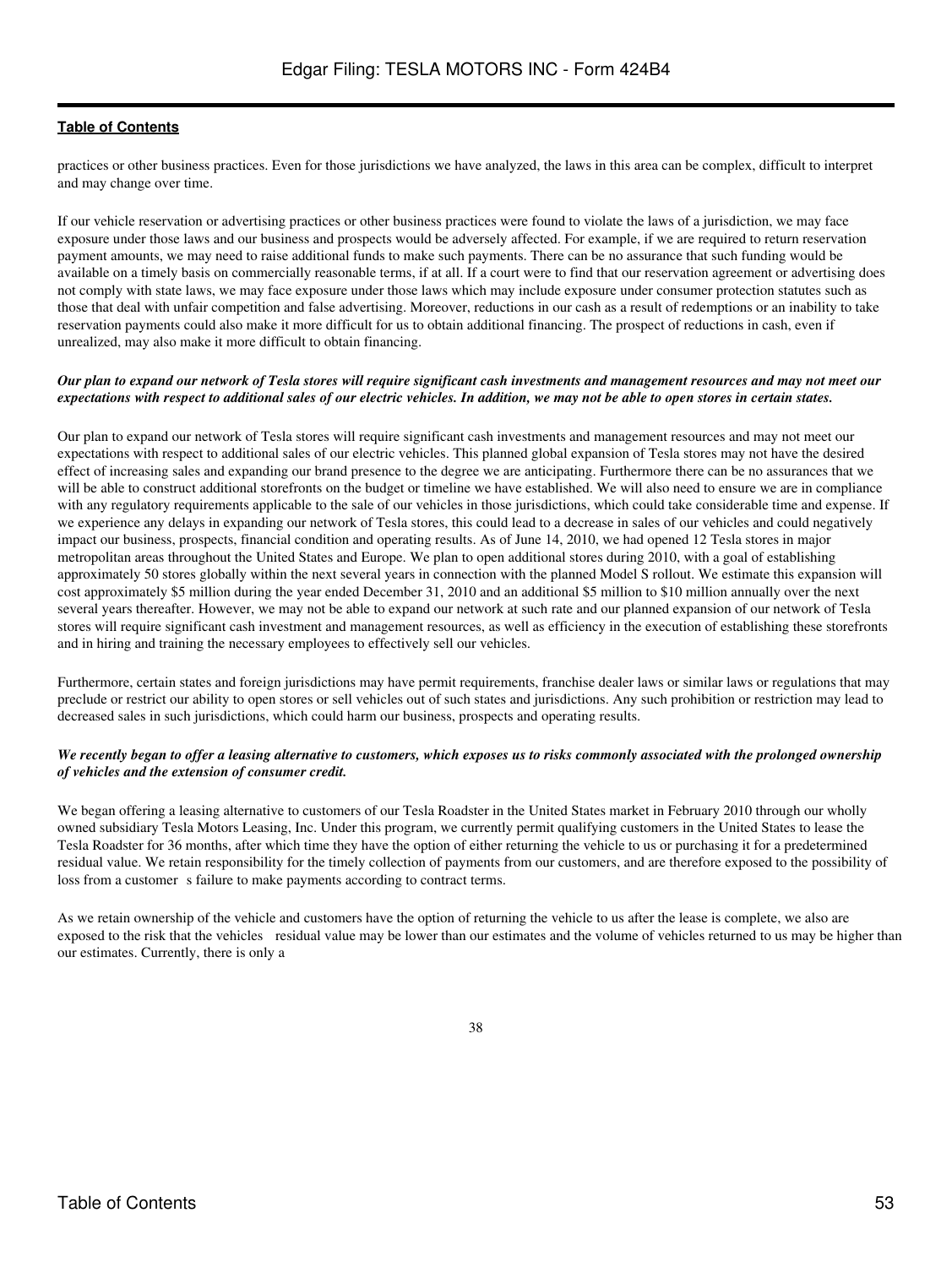very limited secondary market for our electric vehicles in particular, and electric vehicles in general, on which to base our estimates, and such a secondary market may not develop in the future. Our credit losses could exceed our expectations or our residual value and return volume estimates could prove to be adversely incorrect, either of which could harm our financial condition and operating results.

### *We face risks associated with our international operations, including unfavorable regulatory, political, tax and labor conditions, which could harm our business.*

We face risks associated with our international operations, including possible unfavorable regulatory, political, tax and labor conditions, which could harm our business. We currently have international operations and subsidiaries in Australia, Canada, Denmark, Germany, Hong Kong, Italy, Japan, Monaco, Singapore, Switzerland, Taiwan and the United Kingdom that are subject to the legal, political, regulatory and social requirements and economic conditions in these jurisdictions. Additionally, as part of our growth strategy, we intend to expand our sales, maintenance and repair services internationally. However, we have limited experience to date selling and servicing our vehicles internationally and such expansion would require us to make significant expenditures, including the hiring of local employees and establishing facilities, in advance of generating any revenue. We are subject to a number of risks associated with international business activities that may increase our costs, impact our ability to sell our electric vehicles and require significant management attention. These risks include:

conforming our vehicles to various international regulatory requirements where our vehicles are sold, or homologation;

difficulty in staffing and managing foreign operations;

difficulties attracting customers in new jurisdictions;

foreign government taxes, regulations and permit requirements, including foreign taxes that we may not be able to offset against taxes imposed upon us in the United States, and foreign tax and other laws limiting our ability to repatriate funds to the United States;

fluctuations in foreign currency exchange rates and interest rates, including risks related to any interest rate swap or other hedging activities we undertake;

our ability to enforce our contractual and intellectual property rights, especially in those foreign countries that do not respect and protect intellectual property rights to the same extent as do the United States, Japan and European countries, which increases the risk of unauthorized, and uncompensated, use of our technology;

United States and foreign government trade restrictions, tariffs and price or exchange controls;

foreign labor laws, regulations and restrictions;

preferences of foreign nations for domestically produced vehicles;

changes in diplomatic and trade relationships;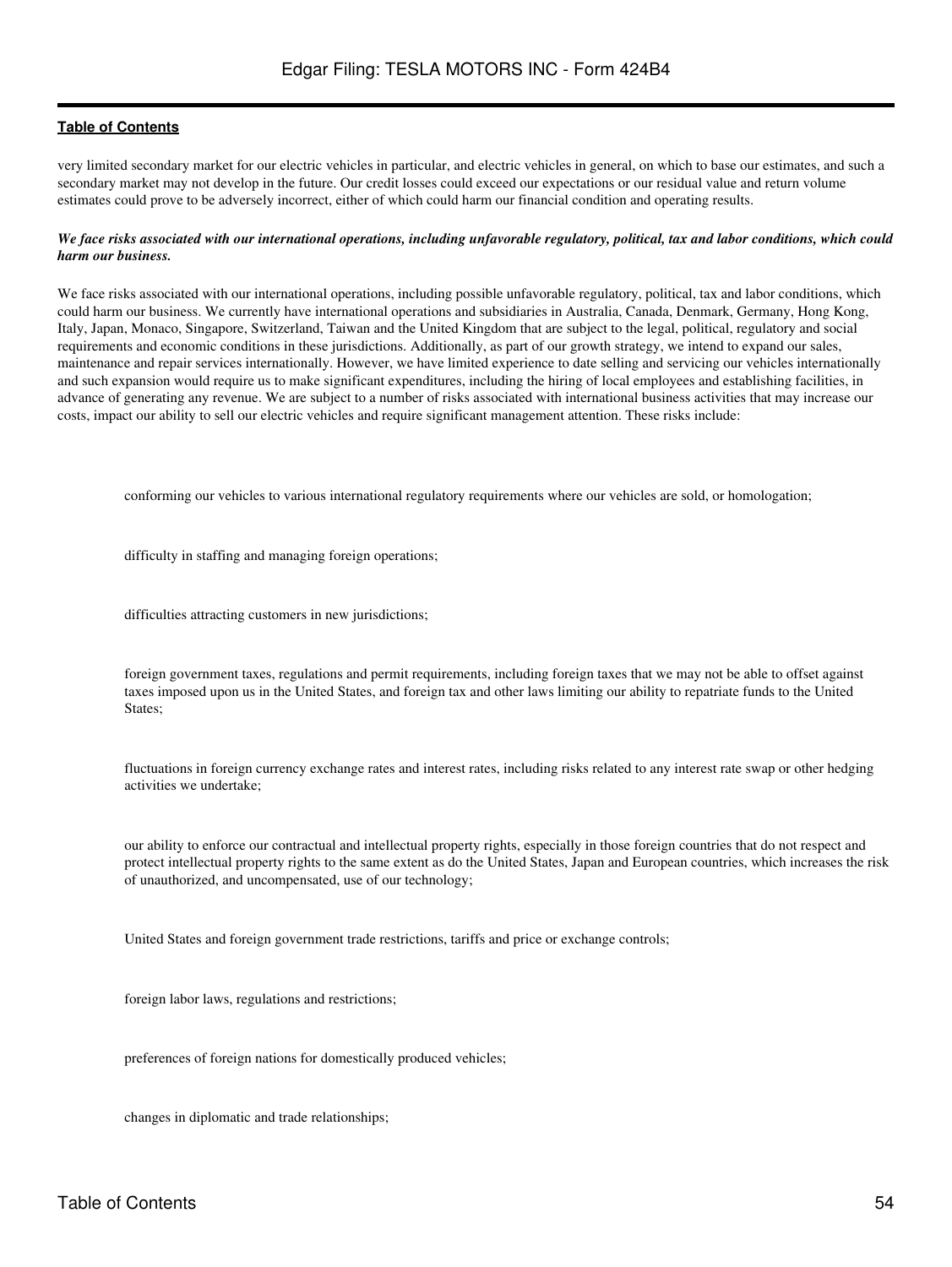# Edgar Filing: TESLA MOTORS INC - Form 424B4

political instability, natural disasters, war or events of terrorism; and

#### the strength of international economies.

We also face the risk that costs denominated in foreign currencies will increase if such foreign currencies strengthen quickly and significantly against the dollar. A portion of our costs and expenses for the year ended December 31, 2009 were denominated in foreign currencies such as the British pound and the euro. This is primarily due to the contract with Lotus in the United Kingdom to assemble the Tesla Roadster vehicles and gliders and other parts sourced in Europe. If the value of the United States dollar depreciates significantly against the British pound and the euro, our costs as measured in United States dollars will correspondingly increase and our operating results will be adversely affected. In addition, our battery cell purchases from Asian suppliers are subject to currency risk. Although our present contracts are United States dollar based, if the United States dollar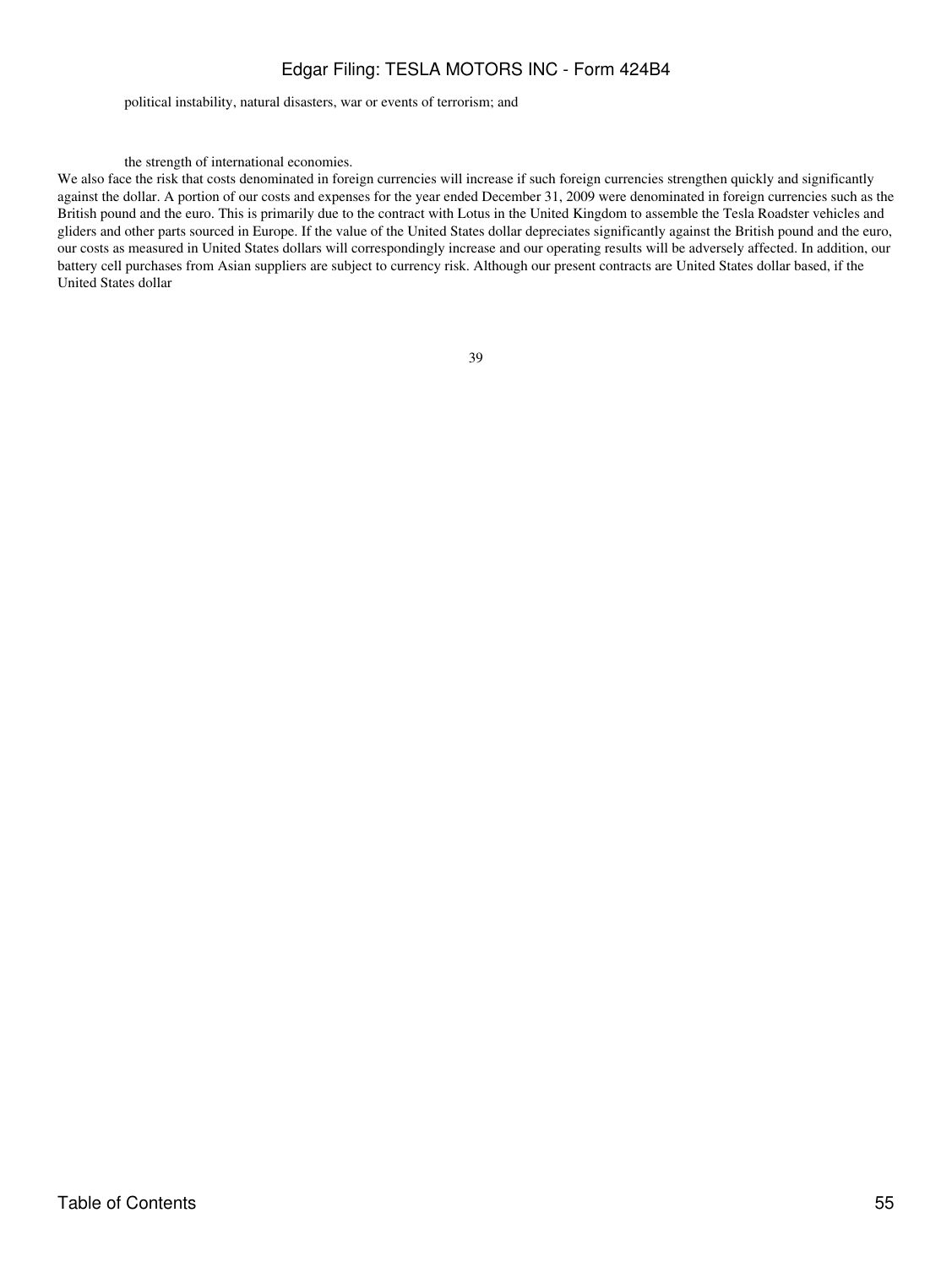depreciates significantly against the local currency it could cause our Asian suppliers to significantly raise their prices, which could harm our financial results.

If we fail to successfully address these risks, our business, prospects, operating results and financial condition could be materially harmed.

# *The unavailability, reduction or elimination of government and economic incentives could have a material adverse effect on our business, financial condition, operating results and prospects.*

Any reduction, elimination or discriminatory application of government subsidies and economic incentives because of policy changes, the reduced need for such subsidies and incentives due to the perceived success of the electric vehicle, fiscal tightening or other reasons may result in the diminished competitiveness of the alternative fuel vehicle industry generally or our electric vehicles in particular. This could materially and adversely affect the growth of the alternative fuel automobile markets and our business, prospects, financial condition and operating results.

Our growth depends in part on the availability and amounts of government subsidies and economic incentives for alternative fuel vehicles generally and performance electric vehicles specifically. For example, in December 2009, we finalized an arrangement with the California Alternative Energy and Advanced Transportation Financing Authority that will result in an exemption from California state sales and use taxes for up to \$320 million of manufacturing equipment. To the extent all of this equipment is purchased and would otherwise be subject to California state sales and use tax, we believe this incentive would result in tax savings by us of up to approximately \$31 million over a three year period starting in December 2009. This exemption is only available for equipment that would otherwise be subject to California sales and use taxes and that would be used only for the following three purposes: to establish our production facility for the Model S sedan, to upgrade our Palo Alto powertrain production facility, and to expand our current Tesla Roadster assembly operations at our Menlo Park facility. If we fail to meet these conditions, we would be unable to take full advantage of this tax incentive and our financial position could be harmed.

In addition, certain regulations that encourage sales of electric cars could be reduced, eliminated or applied in a way that creates an adverse effect against our vehicles, either currently or at any time in the future. For example, while the federal and state governments have from time to time enacted tax credits and other incentives for the purchase of alternative fuel cars, our competitors have more experience and greater resources in working with legislators than we do, and so there is no guarantee that our vehicles would be eligible for tax credits or other incentives provided to alternative fuel vehicles in the future. This would put our vehicles at a competitive disadvantage. As another example, government disincentives have been enacted in Europe for gas-powered vehicles, which discourage the use of such vehicles and allow us to set a higher sales price for the Tesla Roadster in Europe. In the event that such disincentives are reduced or eliminated, sales of electric vehicles, including our Tesla Roadster, could be adversely affected. Furthermore, low volume manufacturers are exempt from certain regulatory requirements in the United States and the European Union. This provides us with an advantage over high volume manufacturers that must comply with such regulations. Once we reach a certain threshold number of sales in each of the United States and the European Union, we will no longer be able to take advantage of such exemptions in the respective jurisdictions, which could lead us to incur additional design and manufacturing expense. We do not anticipate that we will be able to take advantage of these exemptions with respect to the Model S which we plan to produce at significantly higher volumes than the Tesla Roadster.

### *If we are unable to grow our sales of electric vehicle components to original equipment manufacturers our financial results may suffer. In addition, if Daimler proceeds with its plans to produce all of its lithium-ion batteries by 2012 as part of a joint venture with Evonik Industries AG, we are likely to lose the sole customer of our powertrain business.*

We may have trouble attracting and retaining powertrain customers which could adversely affect our business prospects and results. Daimler and its affiliates are currently the sole customers of our electric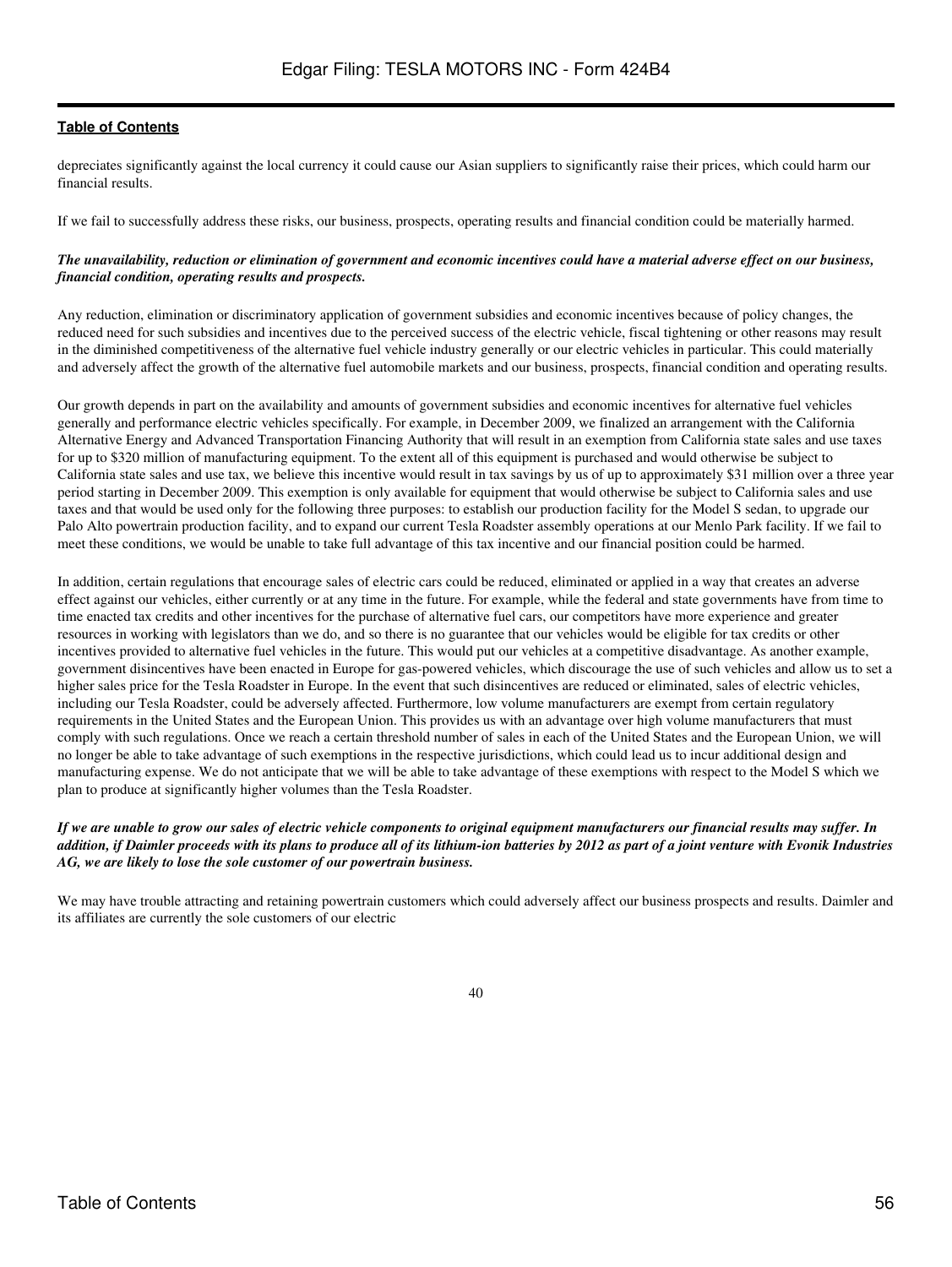powertrain business. In May 2009, we formalized a development agreement with Daimler as a result of which we performed specified research and development services. In addition, we have been selected by Daimler to supply it with up to 1,000 battery packs and chargers to support a trial of the Smart fortwo electric drive in at least five European cities. Daimler has notified us that it intends to increase its purchase commitment by 50% to 1,500 battery packs and chargers. We began shipping the first of these battery packs and chargers in November 2009 and started to recognize revenue for these sales in the quarter ended December 31, 2009. In the first quarter of 2010, Daimler engaged us to assist with the development and production of a battery pack and charger for a pilot fleet of its A-Class electric vehicles to be introduced in Europe during 2011 and we entered into a formal agreement for this arrangement in May 2010. There is no guarantee that we will be able to secure future business with Daimler or its affiliates as it has indicated its intent to produce all of its lithium-ion batteries by 2012 as part of a joint venture with Evonik Industries AG and has announced it has entered into a memorandum of understanding with BYD Auto to collaborate on the development of an electric car under a jointly owned new brand for the Chinese market. If Daimler goes through with its production plans with Evonik, we are likely to lose the sole customer in our powertrain business. Recently, Daimler has indicated that there may be an opportunity for us to continue supplying electric powertrain components, including battery packs, in 2012 and beyond, but we have not entered into any agreements with Daimler for these arrangements and we may never do so. In May 2010, Tesla and Toyota announced their intention to cooperate on the development of electric vehicles, and for Tesla to receive Toyota s support with sourcing parts and production and engineering expertise for the Model S. However, we have not entered into any agreements with Toyota for any such arrangements, including any purchase orders, and we may never do so. Other than our agreements with Daimler, we have no significant development or sales agreements in place to drive our electric powertrain revenues. Even if we do develop such relationships, there is no assurance that we can adequately pursue such opportunities simultaneously with the execution of our plans for our vehicles.

### *Our relationship with Daimler is subject to various risks which could adversely affect our business and future prospects.*

Daimler has agreed to purchase components of our electric powertrain to support a trial of the Smart fortwo electric drive in at least five European cities. In addition, we are negotiating agreements for Daimler to provide us with access to various parts, automotive support and engineering for the Model S and regarding various other areas of strategic cooperation with Daimler although there are no assurances that we will be able to enter into any such agreements. However, our relationship with Daimler poses various risks to us including:

potential delays in launching the Model S if we lose Daimler s automotive support and are unable to find an alternative in a timely manner;

potential loss of access to various parts that we are incorporating into our Model S design; and

potential loss of business and adverse publicity to our brand image if there are defects or other problems discovered with our electric powertrain components that Daimler has incorporated into their vehicles.

The occurrence of any of the foregoing could adversely affect our business, prospects, financial condition and operating results.

In addition, our exclusivity and intellectual property agreement, or EIP Agreement, with Daimler North America Corporation, or DNAC, an affiliate of Daimler provides that, if a Daimler competitor offers to enter into a competitive strategic transaction with us, we are required to give DNAC notice of such offer and DNAC will have a specified period of time in which to notify us whether it wishes to enter into such transaction with us on the same terms as offered by the third party. Because we will be able to enter into such a transaction with a third party only if DNAC declines to do so, this may decrease the likelihood that we will receive offers from third parties to enter into strategic arrangements in the future.

#### *There are no assurances we will be able to formalize any joint development activities with Toyota.*

In May 2010, Tesla and Toyota announced their intention to cooperate on the future development of electric vehicles, and for Tesla to receive Toyota s support with sourcing parts and production and engineering expertise for the Model S. There are no assurances we will be able to enter into any agreements, including any purchase orders, with Toyota for such joint development projects on terms favorable to us, if at all.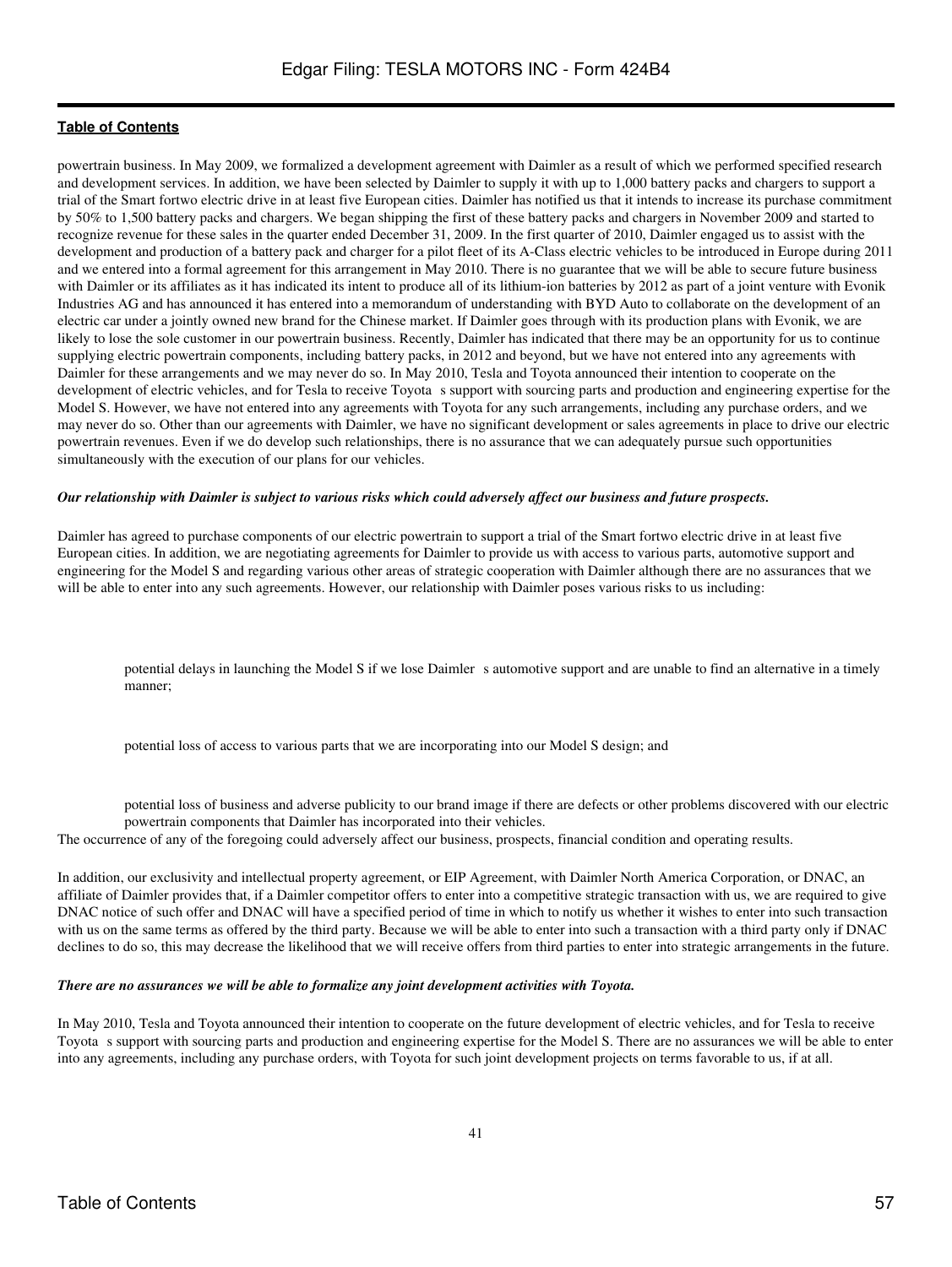#### *We may not be able to identify adequate strategic relationship opportunities, or form strategic relationships, in the future.*

Strategic business relationships will be an important factor in the growth and success of our business. For example, our strategic relationship with Daimler has provided us with various benefits and we have announced an intention to enter into strategic collaboration agreements with Toyota. However, there are no assurances that we will be able to identify or secure suitable business relationship opportunities in the future or our competitors may capitalize on such opportunities before we do. Our strategic relationship with Daimler involved Blackstar, an affiliate of Daimler, making a significant equity investment in us as well as a representative from Daimler, Dr. Herbert Kohler, joining our Board. Toyota will be making a significant equity investment in us upon the closing of this offering and we have entered into an agreement to purchase the site for our planned Model S manufacturing facility in Fremont, California from NUMMI which is a joint venture partially owned by Toyota. We may not be able to offer similar benefits to other companies that we would like to establish and maintain strategic relationships with which could impair our ability to establish such relationships. Moreover, identifying such opportunities could demand substantial management time and resources, and negotiating and financing relationships involves significant costs and uncertainties. If we are unable to successfully source and execute on strategic relationship opportunities in the future, our overall growth could be impaired, and our business, prospects and operating results could be materially adversely affected.

#### *If we fail to manage future growth effectively, we may not be able to market and sell our vehicles successfully.*

Any failure to manage our growth effectively could materially and adversely affect our business, prospects, operating results and financial condition. We have recently expanded our operations significantly, increasing our total number of employees from 268 as of December 31, 2007 to 646 as of May 31, 2010 and further significant expansion will be required, especially in connection with the planned establishment of our Model S production facility, our electric powertrain manufacturing facility, the expansion of our network of Tesla stores and service centers, our mobile Tesla Rangers program and requirements of being a public company. Our future operating results depend to a large extent on our ability to manage this expansion and growth successfully. Risks that we face in undertaking this expansion include:

training new personnel;

forecasting production and revenue;

controlling expenses and investments in anticipation of expanded operations;

establishing or expanding design, manufacturing, sales and service facilities;

implementing and enhancing administrative infrastructure, systems and processes;

addressing new markets; and

expanding international operations.

We intend to continue to hire a significant number of additional personnel, including design and manufacturing personnel and service technicians for our performance electric vehicles. Because our high-performance vehicles are based on a different technology platform than traditional internal combustion engines, individuals with sufficient training in performance electric vehicles may not be available to hire, and we will need to expend significant time and expense training the employees we do hire. Competition for individuals with experience designing, manufacturing and servicing electric vehicles is intense, and we may not be able to attract, assimilate, train or retain additional highly qualified personnel in the future. The failure to attract, integrate, train, motivate and retain these additional employees could seriously harm our business and prospects.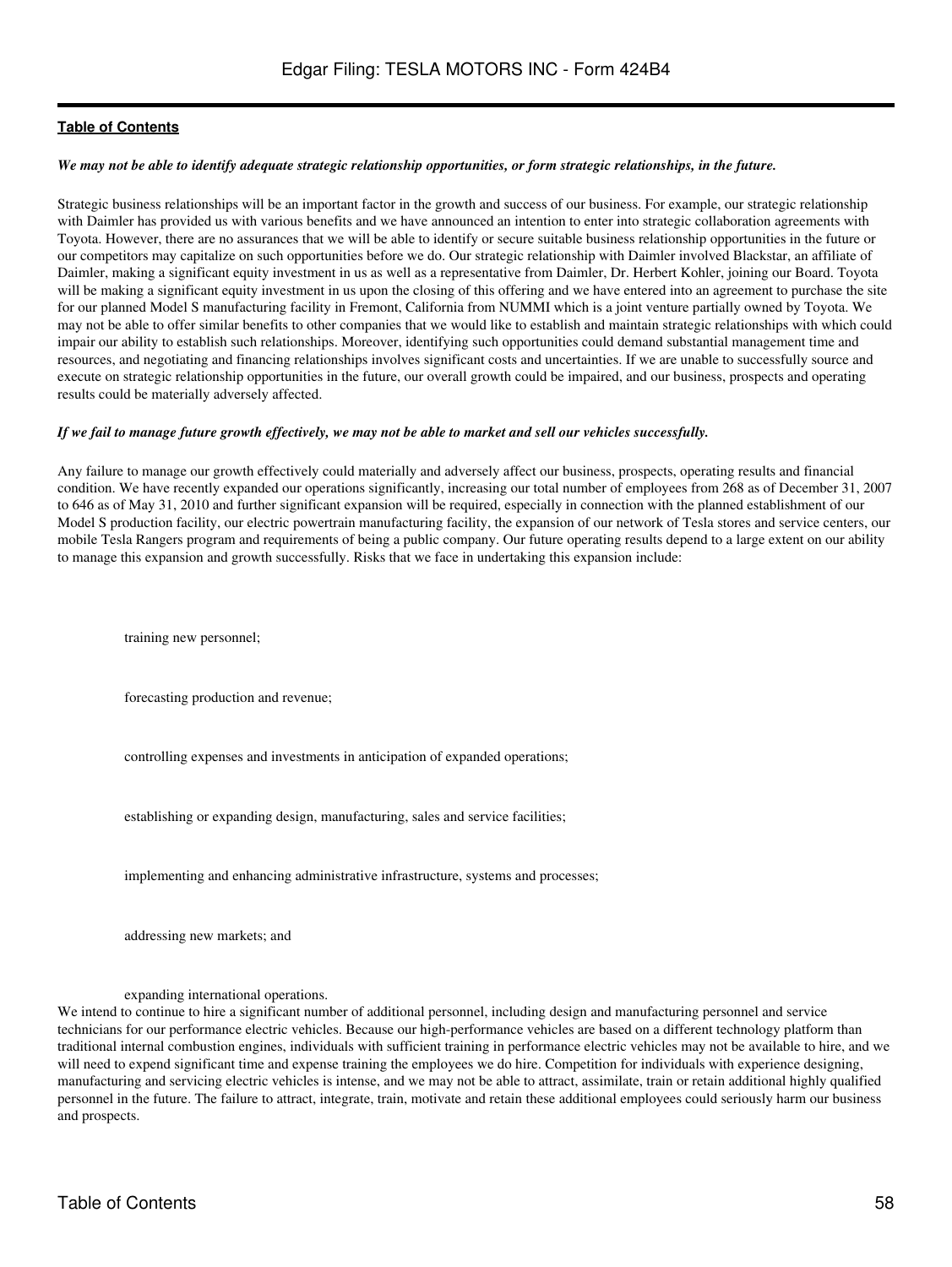# Edgar Filing: TESLA MOTORS INC - Form 424B4

# *If we are unable to attract and retain key employees and hire qualified management, technical and vehicle engineering personnel, our ability to compete could be harmed.*

The loss of the services of any of our key employees could disrupt our operations, delay the development and introduction of our vehicles and services, and negatively impact our business, prospects and operating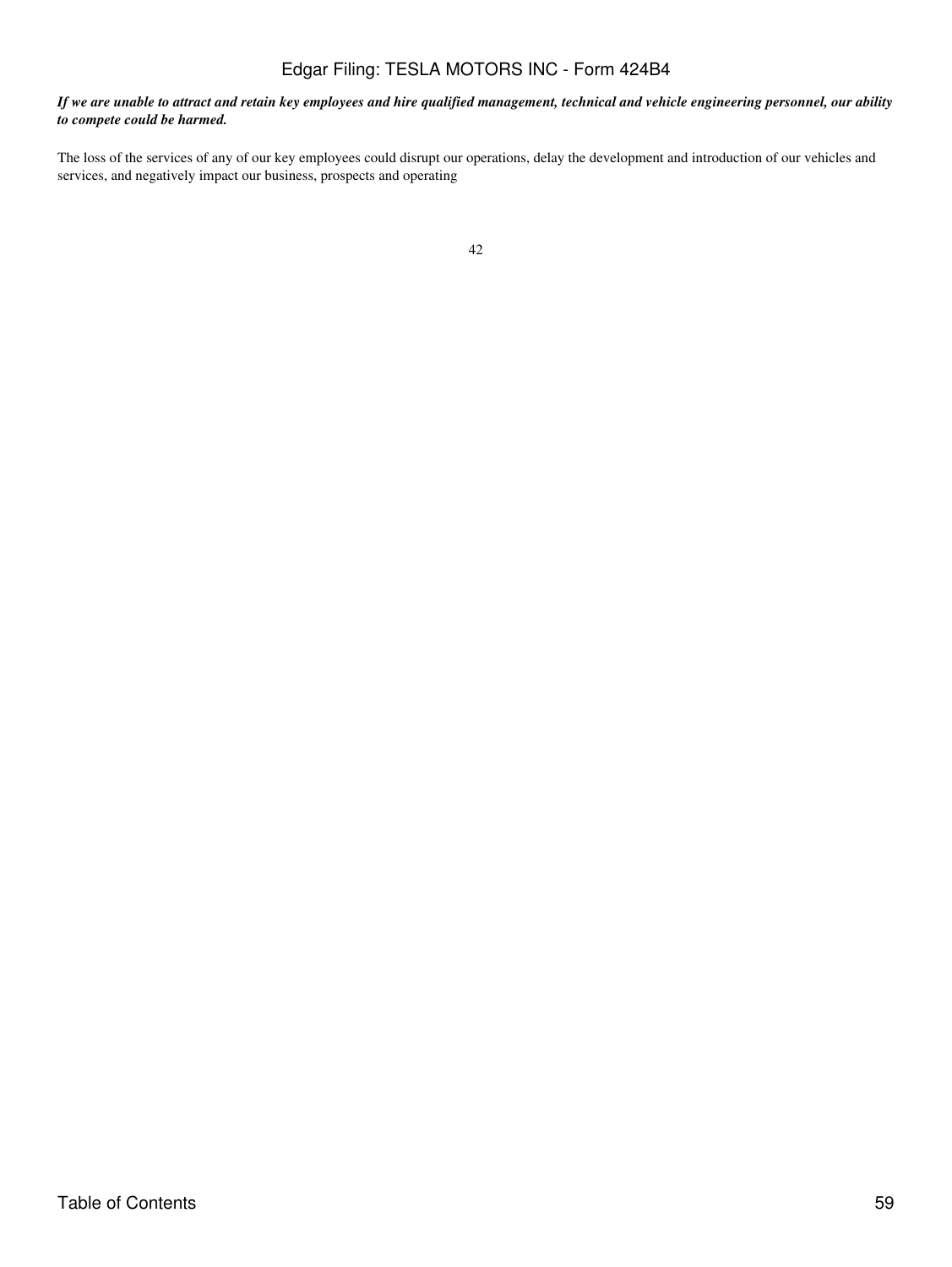results. In particular, we are highly dependent on the services of Elon Musk, our Chief Executive Officer, Product Architect and Chairman of our Board of Directors, and JB Straubel, our Chief Technical Officer. None of our key employees is bound by an employment agreement for any specific term. There can be no assurance that we will be able to successfully attract and retain senior leadership necessary to grow our business. Our future success depends upon our ability to attract and retain our executive officers and other key technology, sales, marketing and support personnel and any failure to do so could adversely impact our business, prospects, financial condition and operating results. We have in the past and may in the future experience difficulty in retaining members of our senior management team. In addition, we do not have key person life insurance policies covering any of our officers or other key employees. There is increasing competition for talented individuals with the specialized knowledge of electric vehicles and this competition affects both our ability to retain key employees and hire new ones.

### *We are highly dependent on the services of Elon Musk, our Chief Executive Officer.*

We are highly dependent on the services of Elon Musk, our Chief Executive Officer, Product Architect, Chairman of our Board of Directors and largest stockholder. While Mr. Musk has historically provided a significant amount of the funds required for our operations, we have not received any funding from Mr. Musk for the past 12 months and are no longer dependent on the financial resources of Mr. Musk to fund our expected growth given the funds available under DOE Loan Facility and the expected proceeds of this offering and the concurrent private placement with Toyota. We do not believe that Mr. Musk s personal financial situation has any impact on us. Although Mr. Musk spends significant time with Tesla and is highly active in our management, he does not devote his full time and attention to Tesla. Mr. Musk also currently serves as Chief Executive Officer and Chief Technical Officer of Space Exploration Technologies, a developer and manufacturer of space launch vehicles, and Chairman of SolarCity, a solar equipment installation company.

In addition, our financing agreements with Blackstar contain certain covenants relating to Mr. Musk s employment as our Chief Executive Officer. These covenants provide that if Mr. Musk is not serving as our Chief Executive Officer at any time until the later of December 31, 2012 or the launch of the Model S, Mr. Musk shall promptly propose a successor Chief Executive Officer and Dr. Kohler, or his successor, must consent to any appointment of such person by our Board of Directors. If Mr. Musk departs as our Chief Executive Officer prior to December 31, 2010, for reasons other than his death or disability, and Dr. Kohler, or his successor, has not consented to the appointment of a new Chief Executive Officer, Daimler has the right to terminate any or all of its strategic collaboration agreements with us. Furthermore, if at any time during the period from January 1, 2011 through December 31, 2012, Mr. Musk is not serving as either our Chief Executive Officer or Chairman of our Board of Directors for reasons other than his death or disability, and Dr. Kohler, or his successor, has not consented to the appointment of a new Chief Executive Officer or if during such period Mr. Musk renders services to, or invests in, any other automotive OEM other than us, Daimler has the right to terminate any or all of its strategic collaboration agreements with us. If this were to occur, our business would be harmed.

Furthermore, our DOE Loan Facility provides that we will be in default under the facility in the event Mr. Musk and certain of his affiliates fail to own, at any time prior to one year after we complete the project relating to the Model S, at least 65% of the capital stock held by Mr. Musk and such affiliates as of the date of the DOE Loan Facility. Mr. Musk s shares of our capital stock are held directly by his personal trust. Mr. Musk is currently engaged in divorce proceedings and previously entered into a post-nuptial agreement which provides that the holdings of the trust, including Mr. Musk s shares of our capital stock, shall remain solely his property. This post-nuptial agreement has been upheld by the Superior Court of Los Angeles though such decision may be subject to an appeal. However, we do not believe that the divorce proceedings will result in Mr. Musk owning less than 65% of the capital stock held by him as of the date of the DOE Loan Facility, or otherwise result in a material reduction of Mr. Musk s holdings of our capital stock. We do not expect the divorce proceedings to have a material impact on Mr. Musk s ability to serve as our Chief Executive Officer and Chairman. We also do not believe that Mr. Musk would have to liquidate a significant percentage of his holdings in order to satisfy any settlement reached in connection with such proceedings.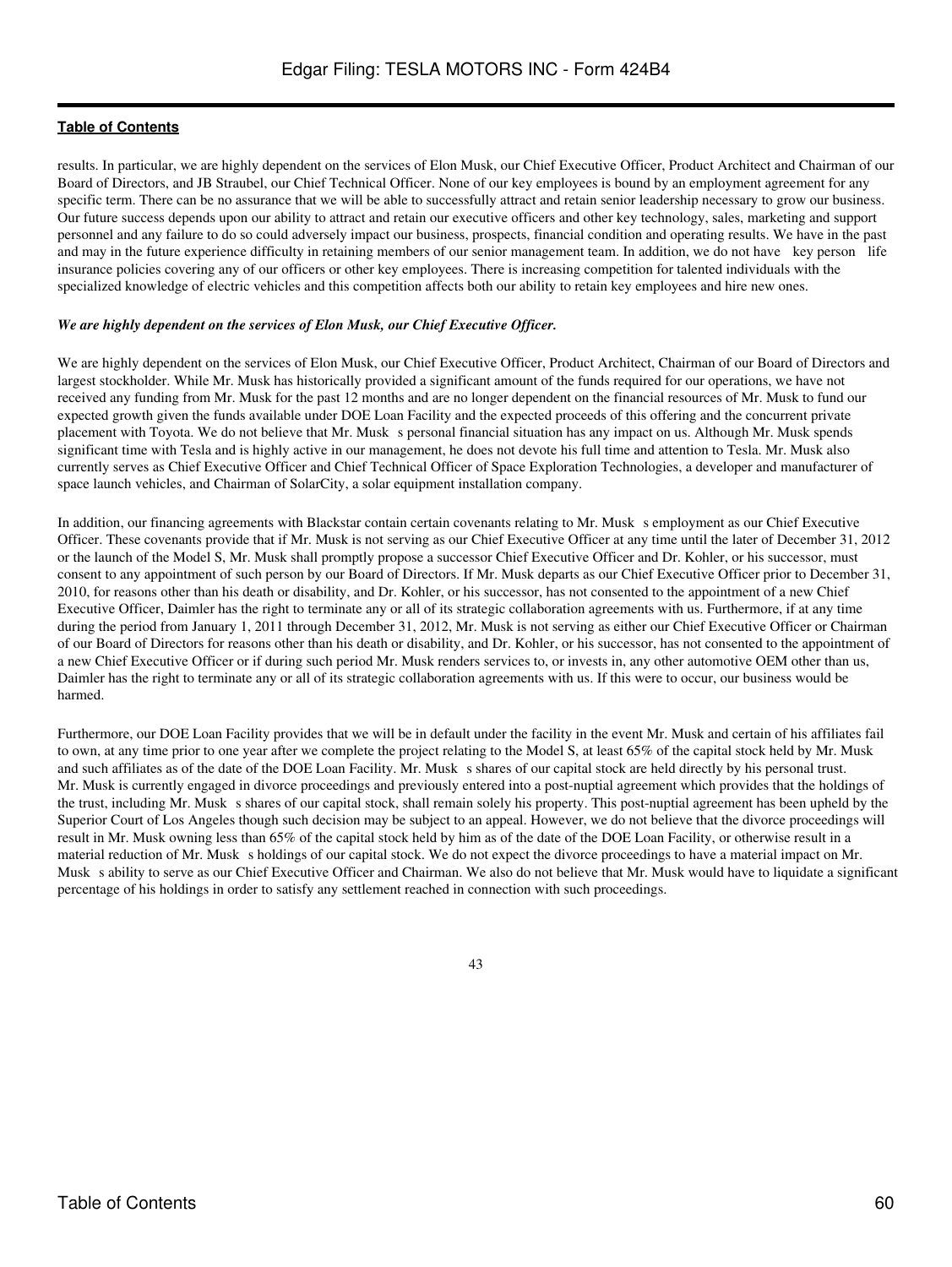#### *Many members of our management team are new to the company or to the automobile industry, and execution of our business plan and development strategy could be seriously harmed if integration of our management team into our company is not successful.*

Our business could be seriously harmed if integration of our management team into our company is not successful. We expect that it will take time for our new management team to integrate into our company and it is too early to predict whether this integration will be successful. We have recently experienced significant changes in our management team and expect to continue to experience significant growth in our management team. Our senior management team has only limited experience working together as a group. Specifically, three of the five members of our senior management team have joined us within the last two years. For example, Deepak Ahuja, our Chief Financial Officer, joined us in July 2008, and Gilbert Passin, our Vice President of Manufacturing, joined us in January 2010. This lack of long-term experience working together may impact the team s ability to collectively quickly and efficiently respond to problems and effectively manage our business. Although we are taking steps to add senior management personnel that have significant automotive experience, many of the members of our current senior management team have limited or no prior experience in the automobile or electric vehicle industries.

### *We are subject to various environmental laws and regulations that could impose substantial costs upon us and cause delays in building our manufacturing facilities.*

As an automobile manufacturer, we and our operations, both in the United States and abroad, are subject to national, state, provincial and/or local environmental laws and regulations, including laws relating to the use, handling, storage, disposal and human exposure to hazardous materials. Environmental and health and safety laws and regulations can be complex, and we expect that our business and operations will be affected by future amendments to such laws or other new environmental and health and safety laws which may require us to change our operations, potentially resulting in a material adverse effect on our business. These laws can give rise to liability for administrative oversight costs, cleanup costs, property damage, bodily injury and fines and penalties. Capital and operating expenses needed to comply with environmental laws and regulations can be significant, and violations may result in substantial fines and penalties, third party damages, suspension of production or a cessation of our operations.

Contamination at properties formerly owned or operated by us, as well as at properties we will own and operate, and properties to which hazardous substances were sent by us, may result in liability for us under environmental laws and regulations, including, but not limited to the Comprehensive Environmental Response, Compensation and Liability Act, or CERCLA, which can impose liability for the full amount of remediation-related costs without regard to fault, for the investigation and cleanup of contaminated soil and ground water, for building contamination and impacts to human health and for damages to natural resources. The costs of complying with environmental laws and regulations and any claims concerning noncompliance, or liability with respect to contamination in the future, could have a material adverse effect on our financial condition or operating results. We may face unexpected delays in obtaining the necessary permits and approvals required by environmental laws in connection with our planned manufacturing facilities that could require significant time and financial resources and delay our ability to operate these facilities, which would adversely impact our business prospects and operating results.

Our DOE Loan Facility conditions the availability of the full amount of the loans on meeting certain environmental requirements relating to the sites on which our planned Model S manufacturing facility and our electric powertrain facility are located, including receiving a satisfactory Phase I environmental site assessment, and if required by DOE, a Phase II environmental site assessment, and satisfaction of any additional environmental requirements, including NEPA and CEQA. With respect to our planned electric powertrain facility located in Palo Alto, we have obtained from the DOE a categorical exclusion from NEPA.

In May 2010, we entered into an agreement to purchase an existing automobile manufacturing facility in Fremont, California, or the Fremont Site, from New United Motor Manufacturing, Inc., or NUMMI, a joint venture of Toyota and Motors Liquidation Company, the owner of selected assets of General Motors. Pursuant to the agreement, NUMMI will transfer some of its environmental permits and licenses to us. Since we intend to use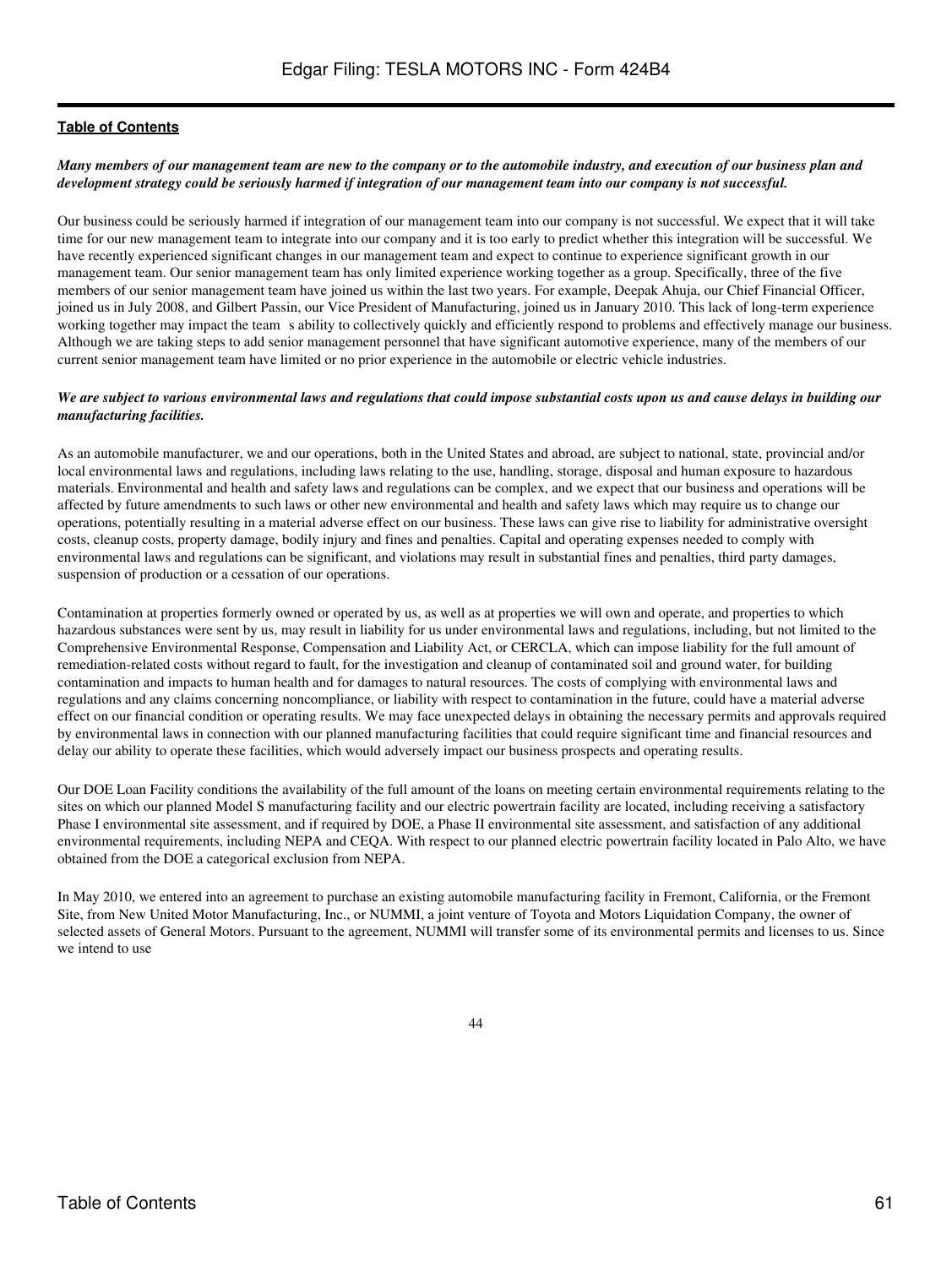this site for automobile manufacturing consistent with its prior use, we believe it is possible to obtain timely governmental approvals of this project under NEPA and CEQA. Timely NEPA and CEQA reviews and approvals, however, are not assured, and a substantial delay in obtaining these approvals could limit or delay our ability to draw down the full amount of the loans under our DOE Loan Facility, and could limit or delay our ability to build and operate our Model S facility.

NUMMI has identified contamination at the Fremont Site, including soil and groundwater contamination, and is currently undertaking efforts to remediate groundwater contamination. Although we have been advised by NUMMI that it has documented and managed the environmental issues at the Fremont Site, we have not yet performed an in-depth environmental assessment on this facility, and we cannot determine the potential costs to remediate any pre-existing contamination with any certainty at this time. Given the short time frame provided for diligence in the purchase agreement, we may not complete our environmental diligence, including any required DOE environmental reviews, before the end of the expiration of the due diligence review period, and we may be exposed to material liability as a result of the existence of any environmental contamination at the Fremont Site.

As the owner of the Fremont Site, we may be responsible under federal and state laws and regulations for the entire investigation and remediation of any environmental contamination at the Fremont Site, whether it occurred before or after the date we purchase the property. We have reached an agreement with NUMMI under which, over a ten year period, we will pay the first \$15.0 million of any costs of any governmentally-required remediation activities for contamination that existed prior to the closing of the purchase for any known or unknown environmental conditions, or Remediation Activities, and NUMMI has agreed to pay the next \$15.0 million for such Remediation Activities. Our agreement provides, in part, that NUMMI will pay up to the first \$15.0 million on our behalf if such expenses are incurred in the first four years of our agreement, subject to our reimbursement of such costs on the fourth anniversary date of the closing.

On the ten-year anniversary of the closing or whenever \$30.0 million has been spent on the Remediation Activities, whichever comes first, NUMMIs liability to us with respect to Remediation Activities ceases, and we are responsible for any and all environmental conditions at the Fremont Site. At that point in time, we have agreed to indemnify, defend, and hold harmless NUMMI from all liability, including attorney fees, or any costs or penalties it may incur arising out of or in connection with any claim relating to environmental conditions and we have released NUMMI for any known or unknown claims except for NUMMI s obligations for representations and warranties under the agreement.

There are no assurances that NUMMI will perform its obligations under our agreement and NUMMI s failure to perform would require us to undertake these obligations at a potentially significant cost and risk to our ability to build, equip, and operate our planned Model S facility at the Fremont Site. Any Remediation Activities or other environmental conditions at the Fremont Site could harm our operations and the future use and value of the Fremont Site and could delay our production plans for the Model S.

### *We may not be able to obtain, or to agree on acceptable terms and conditions for, all or a significant portion of the government grants, loans and other incentives for which we have applied and may in the future apply. As a result, our business and prospects may be adversely affected.*

We have applied for federal and state grants, loans and tax incentives under government programs designed to stimulate the economy and support the production of electric vehicles and related technologies. We anticipate that in the future there will be new opportunities for us to apply for grants, loans and other incentives from the United States, state and foreign governments. Our ability to obtain funds or incentives from government sources is subject to the availability of funds under applicable government programs and approval of our applications to participate in such programs. The application process for these funds and other incentives is and will be highly competitive. We cannot assure you that we will be successful in obtaining any of these additional grants, loans and other incentives. If we are not successful in obtaining any of these additional incentives and we are unable to find alternative sources of funding to meet our planned capital needs, our business and prospects could be materially adversely affected.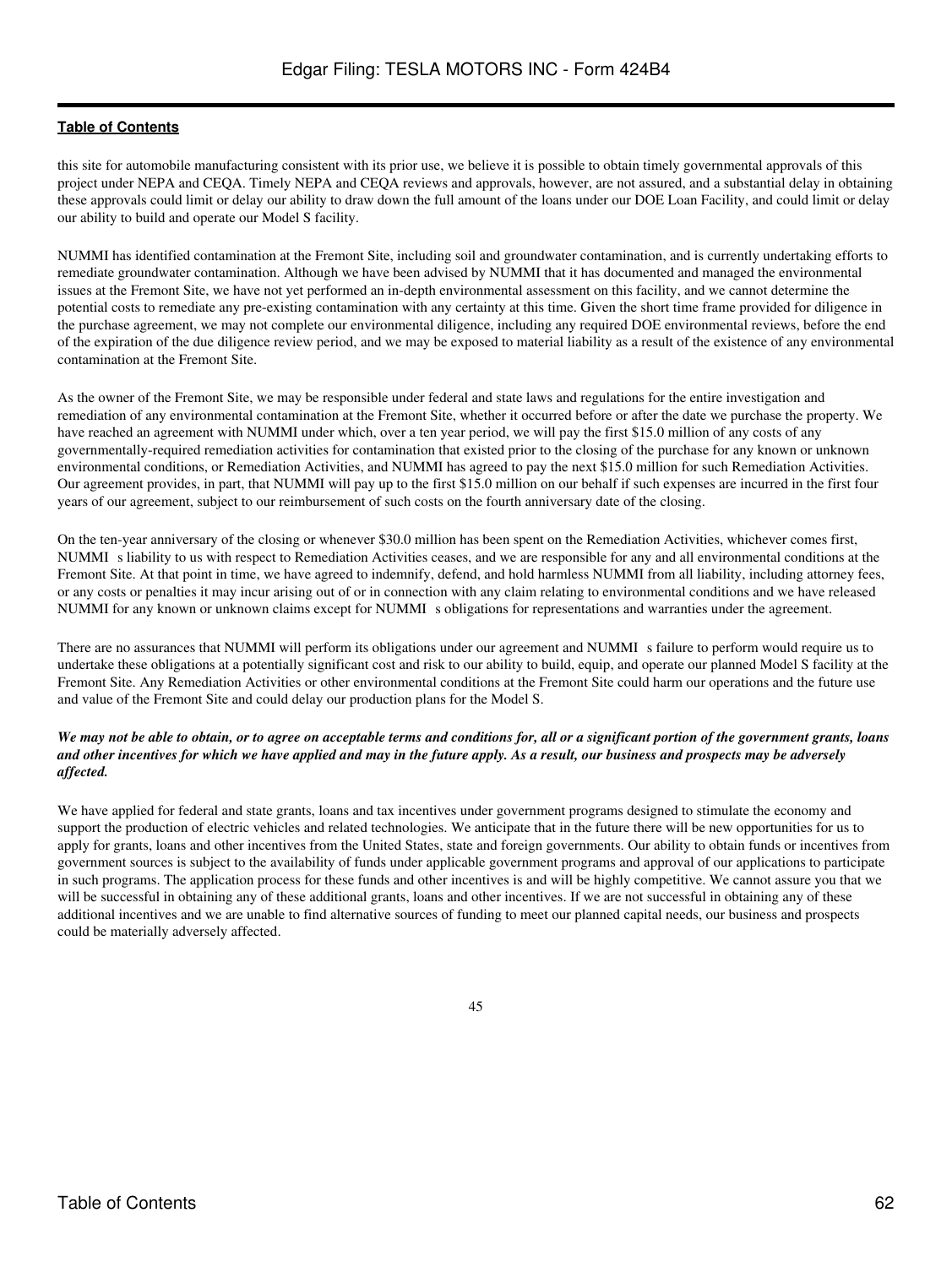### *Our business may be adversely affected by union activities.*

Although none of our employees are currently represented by a labor union, it is common throughout the automobile industry generally for many employees at automobile companies to belong to a union, which can result in higher employee costs and increased risk of work stoppages. As we expand our business to include full in-house manufacturing of our vehicles, as is planned for the Model S, there can be no assurances that our employees will not join or form a labor union or that we will not be required to become a union signatory. We recently entered into an agreement to purchase an existing automobile production facility in Fremont, California from NUMMI. Prior employees of NUMMI were union members and our future work force at this facility may be inclined to vote in favor of forming a labor union. We have publicly stated that we are neutral as to the formation of a union at this facility. We are also directly or indirectly dependent upon companies with unionized work forces, such as parts suppliers and trucking and freight companies, and work stoppages or strikes organized by such unions could have a material adverse impact on our business, financial condition or operating results. For example, certain employees at the sea freight companies through which we ship our Tesla Roadster gliders to the United States after assembly in England may be represented by unions, as may be employees at certain of our suppliers. If a work stoppage occurs, it could delay the manufacture and sale of our performance electric vehicles and have a material adverse effect on our business, prospects, operating results or financial condition.

### *We are subject to substantial regulation, which is evolving, and unfavorable changes or failure by us to comply with these regulations could substantially harm our business and operating results.*

Our performance electric vehicles, the sale of motor vehicles in general and the electronic components used in our vehicles are subject to substantial regulation under international, federal, state, and local laws. We have incurred, and expect to incur in the future, significant costs in complying with these regulations. For example, the Clean Air Act requires that we obtain a Certificate of Conformity issued by the EPA and a California Executive Order issued by the California Air Resources Board with respect to emissions for our vehicles. We received a Certificate of Conformity for sales of our Tesla Roadsters in 2008, but did not receive a Certificate of Conformity for sales of the Tesla Roadster in 2009 until December 21, 2009. In January 2010, we and the EPA entered into an Administrative Settlement Agreement and Audit Policy Determination in which we agreed to pay a civil administrative penalty in the sum of \$275,000 for failing to obtain a Certificate of Conformity for sales of our vehicles in 2009 prior to December 21, 2009.

Regulations related to the electric vehicle industry and alternative energy are currently evolving and we face risks associated with changes to these regulations such as:

the imposition of a carbon tax or the introduction of a cap-and-trade system on electric utilities could increase the cost of electricity;

the increase of subsidies for corn and ethanol production could reduce the operating cost of vehicles that use ethanol or a combination of ethanol and gasoline;

changes to the regulations governing the assembly and transportation of lithium-ion batteries, such as the UN Recommendations of the Safe Transport of Dangerous Goods Model Regulations or regulations adopted by the U.S. Pipeline and Hazardous Materials Safety Administration, or PHMSA, could increase the cost of lithium-ion batteries;

the amendment or rescission of the federal law mandating increased fuel economy in the United States, referred to as the Corporate Average Fuel Economy or CAFE standards could reduce new business opportunities for our powertrain business;

increased sensitivity by regulators to the needs of established automobile manufacturers with large employment bases, high fixed costs and business models based on the internal combustion engine could lead them to pass regulations that could reduce the compliance costs of such established manufacturers or mitigate the effects of government efforts to promote alternative fuel vehicles; and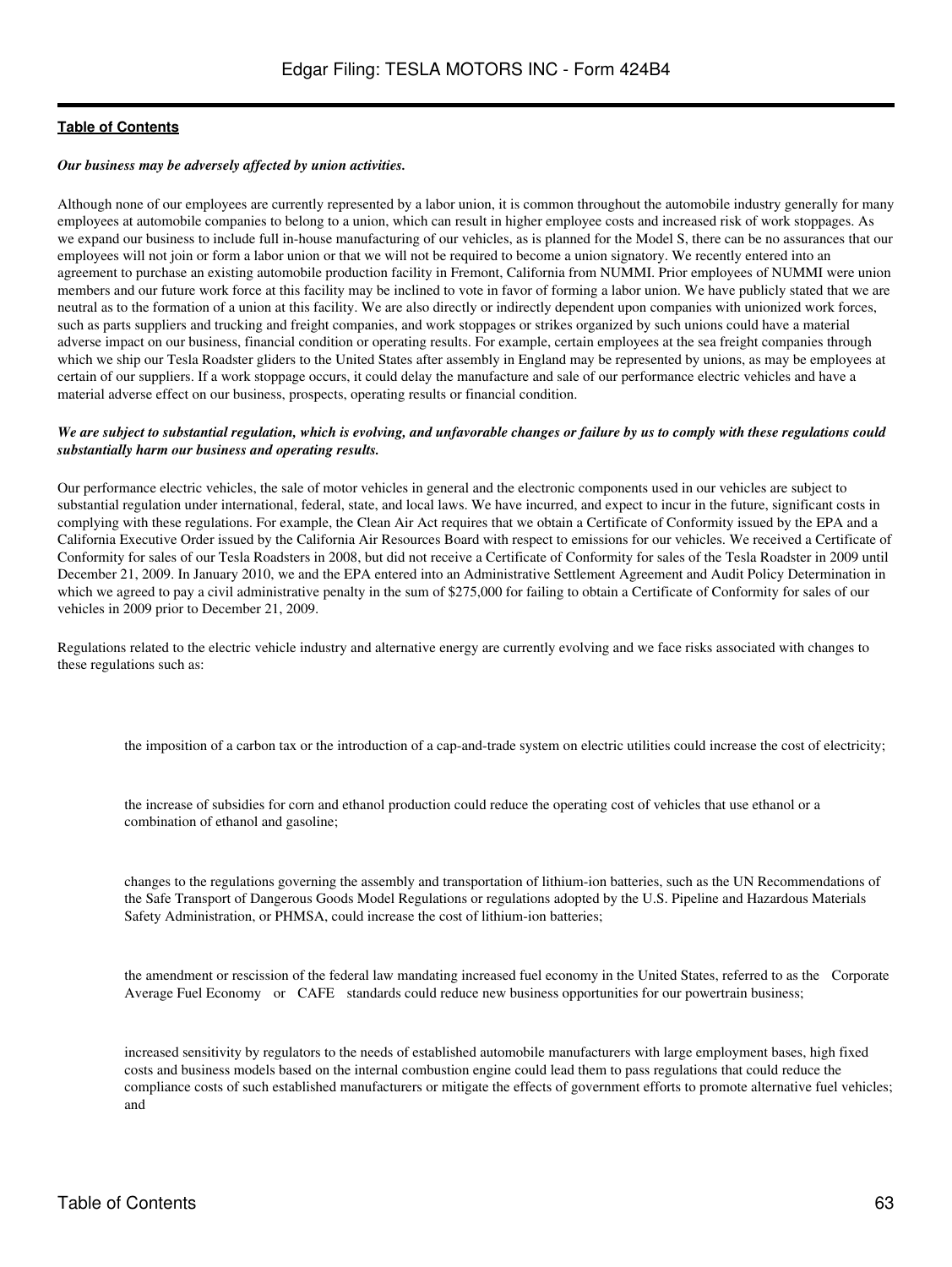# Edgar Filing: TESLA MOTORS INC - Form 424B4

changes to regulations governing exporting of our products could increase our costs incurred to deliver products outside the United States or force us to charge a higher price for our vehicles in such jurisdictions.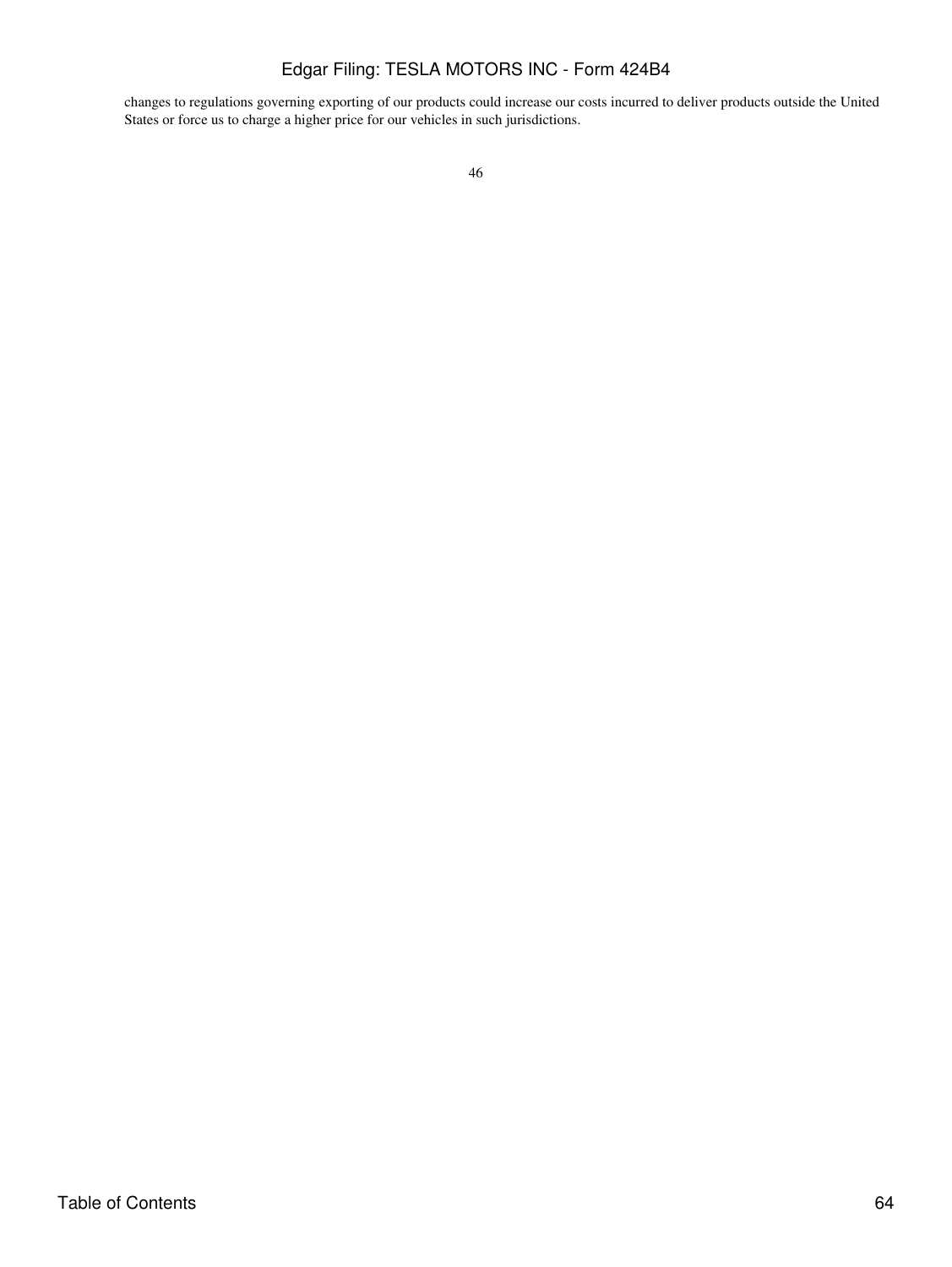In addition, as the automotive industry moves towards greater use of electronics for vehicle systems, NHTSA and other regulatory bodies may in the future increase regulation for these electronic systems.

To the extent the laws change, some or all of our vehicles may not comply with applicable international, federal, state or local laws, which would have an adverse effect on our business. Compliance with changing regulations could be burdensome, time consuming, and expensive. To the extent compliance with new regulations is cost prohibitive, our business, prospects, financial condition and operating results will be adversely affected.

#### *We retain certain personal information about our customers and may be subject to various privacy and consumer protection laws.*

We use our vehicles electronic systems to log information about each vehicle suse in order to aid us in vehicle diagnostics, repair and maintenance, as well as to help us collect data regarding our customers charge time, battery usage, mileage and efficiency habits. Our customers may object to the use of this data, which may harm our business. Possession and use of our customers personal information in conducting our business may subject us to legislative and regulatory burdens in the United States and foreign jurisdictions that could require notification of data breach, restrict our use of such personal information and hinder our ability to acquire new customers or market to existing customers. For example, we are subject to local data protection laws in Europe. We may incur significant expenses to comply with privacy, consumer protection and security standards and protocols imposed by law, regulation, industry standards or contractual obligations. If third parties improperly obtain and use the personal information of our customers, we may be required to expend significant resources to resolve these problems. A major breach of our network security and systems could have serious negative consequences for our businesses and future prospects, including possible fines, penalties and damages, reduced customer demand for our vehicles, and harm to our reputation and brand.

### *Our vehicles make use of lithium-ion battery cells, which on rare occasions have been observed to catch fire or vent smoke and flame.*

The battery pack in the Tesla Roadster makes use of lithium-ion cells, which have been used for years in laptops and cell phones. We also currently intend to make use of lithium-ion cells in the battery pack for the Model S and any future vehicles we may produce. On rare occasions, lithium-ion cells can rapidly release the energy they contain by venting smoke and flames in a manner that can ignite nearby materials. Highly publicized incidents of laptop computers and cell phones bursting into flames have focused consumer attention on the safety of these cells. The events have also raised questions about the suitability of these lithium-ion cells for automotive applications. To address these questions and concerns, a number of cell manufacturers are pursuing alternative lithium-ion battery cell chemistries to improve safety. We have designed our battery pack to passively contain any single cell s release of energy without spreading to neighboring cells and we are not aware of any such incident in our customers vehicles. We have tested the batteries and subjected them to damaging treatments such as baking, overcharging, crushing or puncturing to assess our battery pack s response to deliberate and sometimes destructive abuse. However, we have delivered only a limited number of Tesla Roadsters to customers and have limited field experience with our vehicles. Accordingly, there can be no assurance that a field failure of our battery packs will not occur, which could damage the vehicle or lead to personal injury or death and may subject us to lawsuits. In addition, we store a significant number of lithium-ion cells at our manufacturing facility. Any mishandling of battery cells may cause disruption to the operation of our facilities. While we have implemented safety procedures related to the handling of the cells, there can be no assurance that a safety issue or fire related to the cells would not disrupt our operations. Such damage or injury would likely lead to adverse publicity and potentially a safety recall. Moreover, any failure of a competitor s electric vehicle, especially those that use a high volume of commodity cells similar to the Tesla Roadster, may cause indirect adverse publicity for us. Such adverse publicity would negatively affect our brand and harm our business, prospects, financial condition and operating results.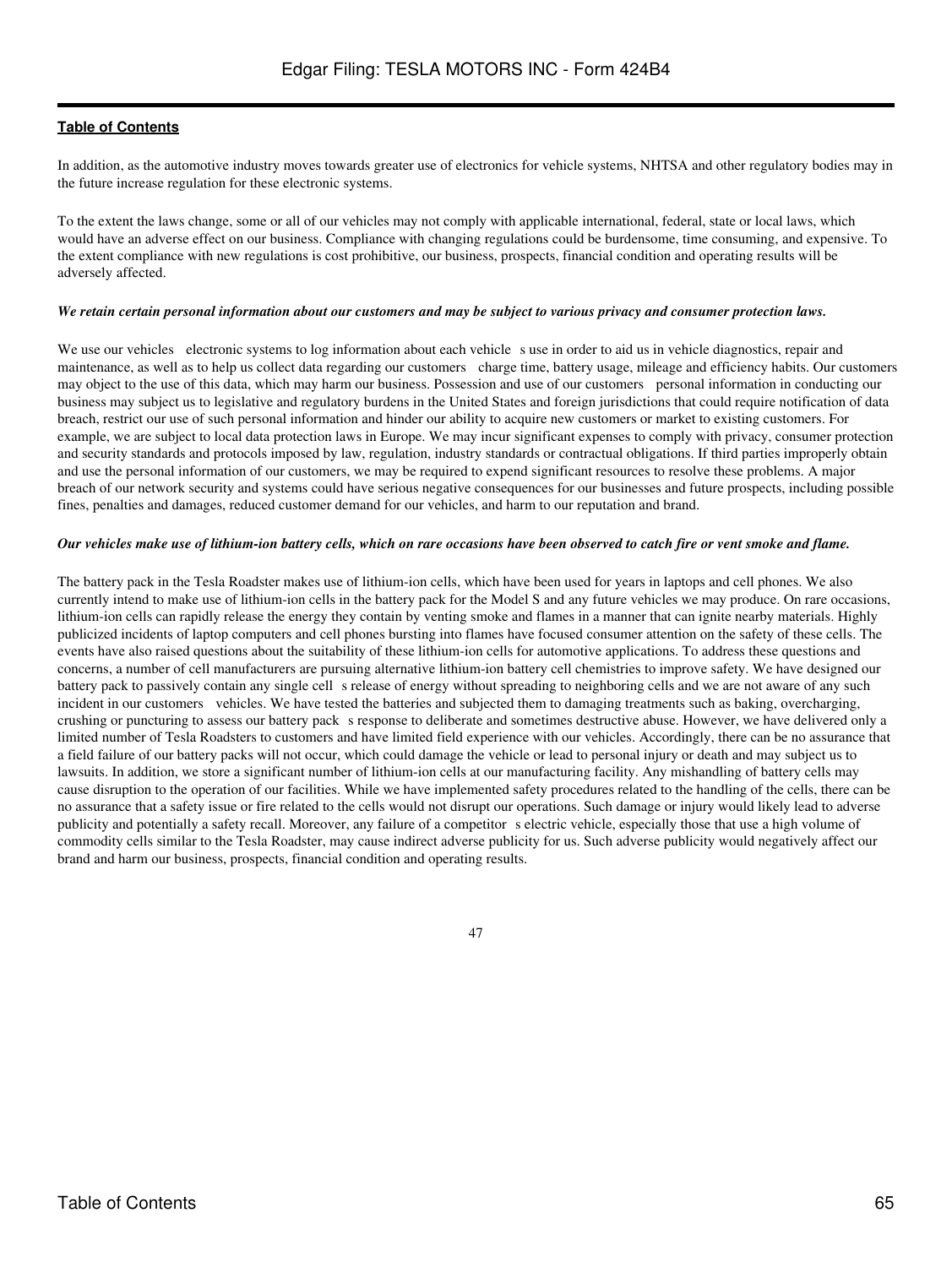### *We may become subject to product liability claims, which could harm our financial condition and liquidity if we are not able to successfully defend or insure against such claims.*

We may become subject to product liability claims, which could harm our business, prospects, operating results and financial condition. The automobile industry experiences significant product liability claims and we face inherent risk of exposure to claims in the event our vehicles do not perform as expected or malfunction resulting in personal injury or death. Our risks in this area are particularly pronounced given the limited number of vehicles delivered to date and limited field experience of those vehicles. A successful product liability claim against us could require us to pay a substantial monetary award. Moreover, a product liability claim could generate substantial negative publicity about our vehicles and business and inhibit or prevent commercialization of other future vehicle candidates which would have material adverse effect on our brand, business, prospects and operating results. We maintain product liability insurance for all our vehicles with annual limits of approximately \$21 million on a claims made basis, but we cannot assure that our insurance will be sufficient to cover all potential product liability claims. Any lawsuit seeking significant monetary damages either in excess of our coverage, or outside of our coverage, may have a material adverse effect on our reputation, business and financial condition. We may not be able to secure additional product liability insurance coverage on commercially acceptable terms or at reasonable costs when needed, particularly if we do face liability for our products and are forced to make a claim under our policy.

In connection with the development and sale of our planned Model S, we will need to comply with various additional safety regulations and requirements that were not applicable to the sales of our Tesla Roadsters, with which it may be expensive or difficult to comply. For example, we will need to pass certain frontal impact tests for the Model S, which are required for sales exceeding certain annual volumes outside the United States. We performed such a test on the Tesla Roadster based on European Union testing standards in connection with sales exceeding certain volume thresholds in Australia and Japan, and two criteria were not met in the test. We may experience difficulties in meeting all the criteria for this test or similar tests for our planned Model S, which may delay our ability to sell the Model S in high volumes in certain jurisdictions.

### *We may be compelled to undertake product recalls.*

Any product recall in the future may result in adverse publicity, damage our brand and adversely affect our business, prospects, operating results and financial condition. In April 2009, we determined that a condition caused by insufficient torquing of the rear inner hub flange bolt existed in some of our Tesla Roadsters, as a result of a missed process during manufacture of the Tesla Roadster glider. Based on our internal investigation results and in coordination with NHTSA, we initiated a product recall in May 2009. The May 2009 recall resulted in approximately 346 Tesla Roadsters needing to be serviced. In the future, we may at various times, voluntarily or involuntarily, initiate a recall if any of our vehicles or electric powertrain components prove to be defective. Such recalls, voluntary or involuntary, involve significant expense and diversion of management attention and other resources, which would adversely affect our brand image in our target markets and could adversely affect our business, prospects, financial condition and results of operations.

#### *Our warranty reserves may be insufficient to cover future warranty claims which could adversely affect our financial performance.*

If our warranty reserves are inadequate to cover future warranty claims on our vehicles, our business, prospects, financial condition and operating results could be materially and adversely affected. We provide a three year or 36,000 mile New Vehicle Limited Warranty with every Tesla Roadster, which we extended to four years or 50,000 miles for the purchasers of our 2008 Tesla Roadster. In addition, customers have the opportunity to purchase an Extended Service Plan for the period after the end of the New Vehicle Limited Warranty to cover additional services for an additional three years or 36,000 miles, whichever comes first. The New Vehicle Limited Warranty is similar to other vehicle manufacturers warranty programs and is intended to cover all parts and labor to repair defects in material or workmanship in the body, chassis, suspension, interior, electronic systems, battery, powertrain and brake system. We record and adjust warranty reserves based on changes in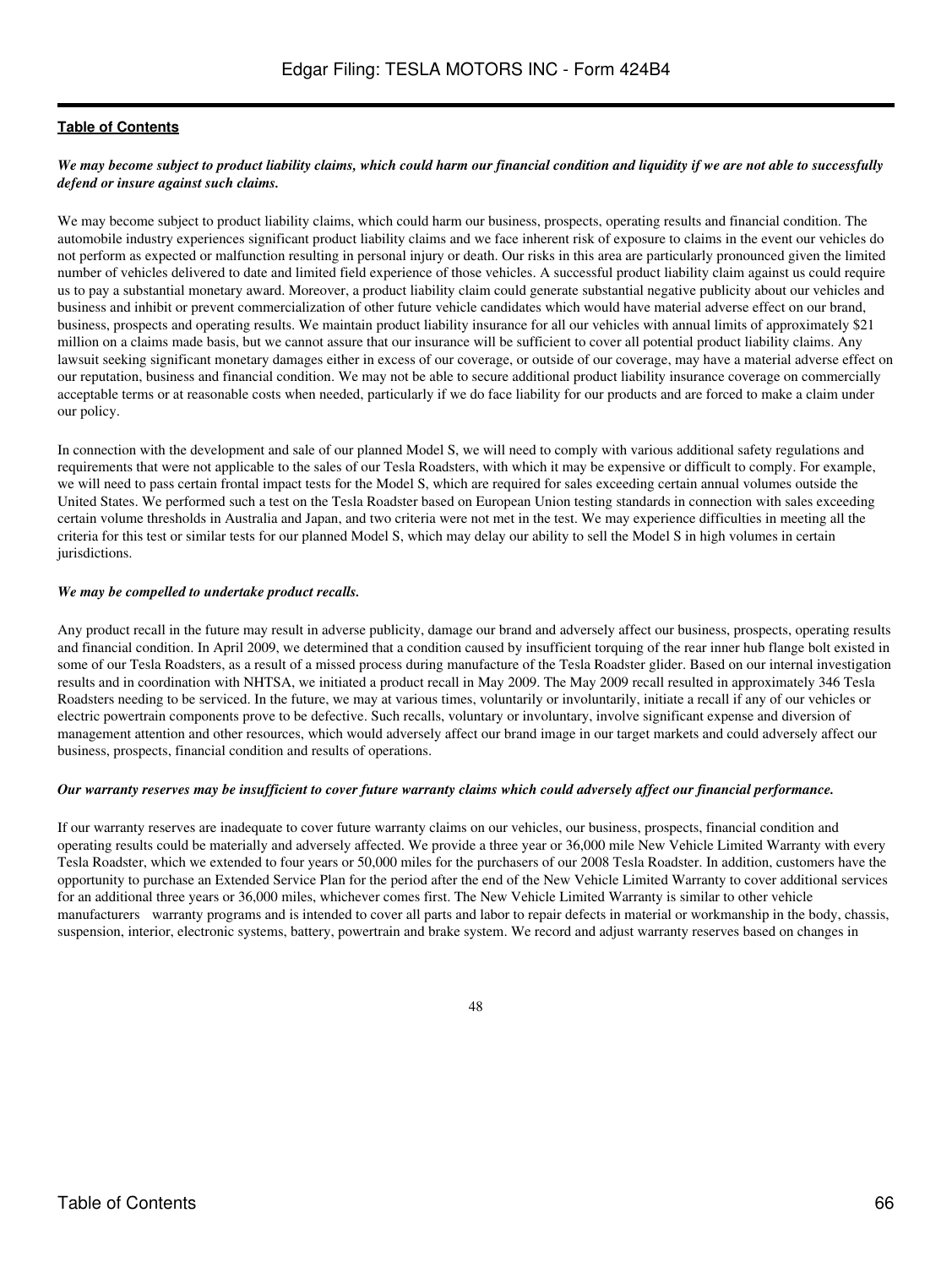estimated costs and actual warranty costs. However, because we only began delivering our first Tesla Roadster in early 2008, we have extremely limited operating experience with our vehicles, and therefore little experience with warranty claims for these vehicles or with estimating warranty reserves. Since we began initiating sales of our vehicles, we have increased our warranty reserves based on our actual warranty claim experience over the past 12 months and we may be required to undertake further such increases in the future. As of March 31, 2010, we had warranty reserves of \$4.0 million. We could in the future become subject to a significant and unexpected warranty expense. There can be no assurances that our existing warranty reserves will be sufficient to cover all claims or that our limited experience with warranty claims will adequately address the needs of our customers to their satisfaction.

#### *We may need to defend ourselves against patent or trademark infringement claims, which may be time-consuming and would cause us to incur substantial costs.*

Companies, organizations or individuals, including our competitors, may hold or obtain patents, trademarks or other proprietary rights that would prevent, limit or interfere with our ability to make, use, develop or sell our vehicles or components, which could make it more difficult for us to operate our business. From time to time, we may receive inquiries from holders of patents or trademarks inquiring whether we infringe their proprietary rights. Companies holding patents or other intellectual property rights relating to battery packs, electric motors or electronic power management systems may bring suits alleging infringement of such rights or otherwise asserting their rights and seeking licenses. In addition, if we are determined to have infringed upon a third party s intellectual property rights, we may be required to do one or more of the following:

cease selling, incorporating or using vehicles that incorporate the challenged intellectual property;

pay substantial damages;

obtain a license from the holder of the infringed intellectual property right, which license may not be available on reasonable terms or at all; or

redesign our vehicles.

In the event of a successful claim of infringement against us and our failure or inability to obtain a license to the infringed technology, our business, prospects, operating results and financial condition could be materially adversely affected. In addition, any litigation or claims, whether or not valid, could result in substantial costs and diversion of resources and management attention.

We also license patents and other intellectual property from third parties, and we may face claims that our use of this in-licensed technology infringes the rights of others. In that case, we may seek indemnification from our licensors under our license contracts with them. However, our rights to indemnification may be unavailable or insufficient to cover our costs and losses, depending on our use of the technology, whether we choose to retain control over conduct of the litigation, and other factors.

### *Our business will be adversely affected if we are unable to protect our intellectual property rights from unauthorized use or infringement by third parties.*

Any failure to protect our proprietary rights adequately could result in our competitors offering similar products, potentially resulting in the loss of some of our competitive advantage and a decrease in our revenue which would adversely affect our business, prospects, financial condition and operating results. Our success depends, at least in part, on our ability to protect our core technology and intellectual property. To accomplish this, we rely on a combination of patents, patent applications, trade secrets, including know-how, employee and third party nondisclosure agreements, copyright laws, trademarks, intellectual property licenses and other contractual rights to establish and protect our proprietary rights in our technology. As of June 14, 2010, we had 14 issued patents and 97 pending patent applications with the United States Patent and Trademark Office as well as numerous foreign patent applications in a broad range of areas related to our powertrain. We have also received from third parties patent licenses related to manufacturing our vehicles.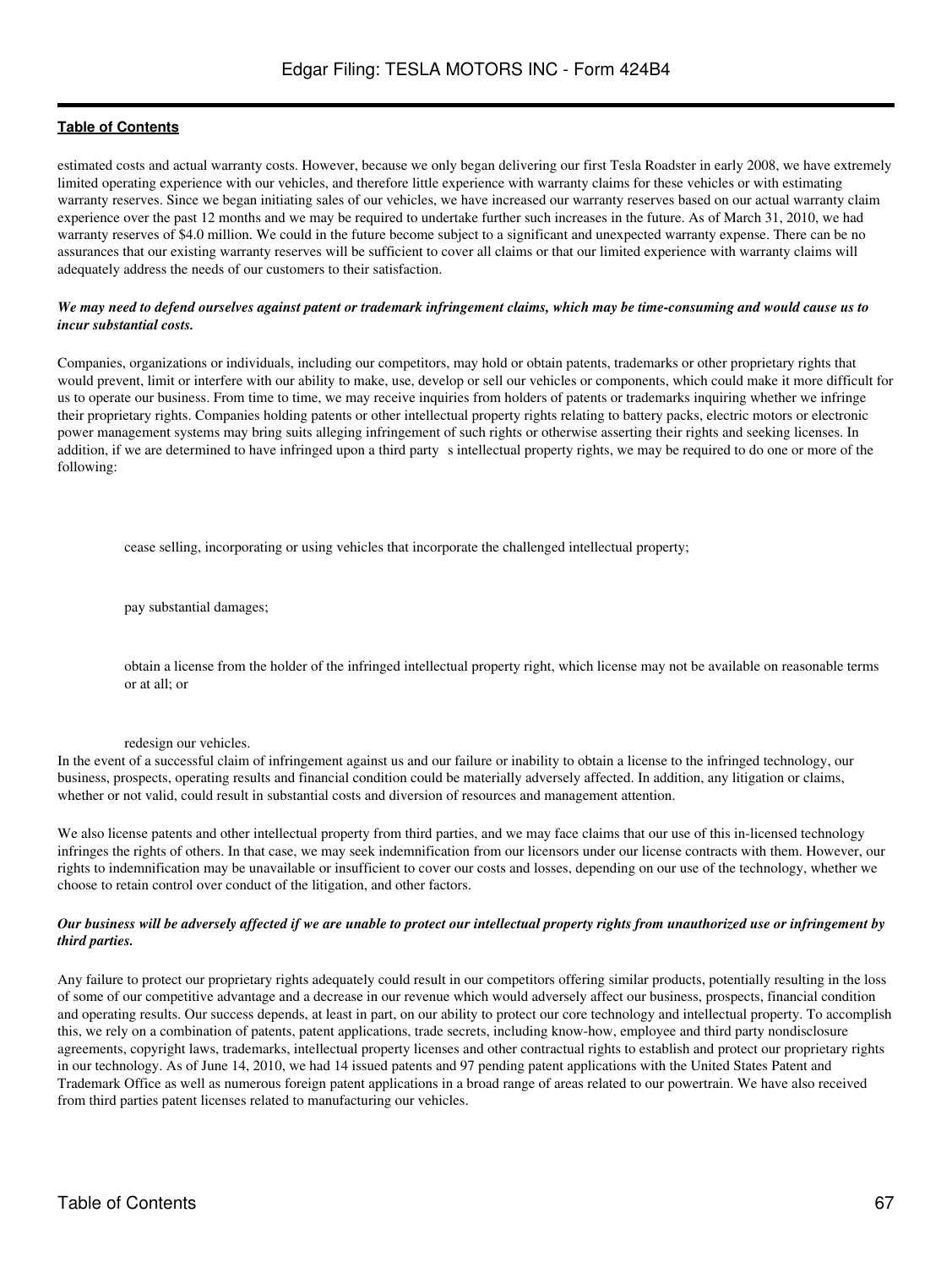# Edgar Filing: TESLA MOTORS INC - Form 424B4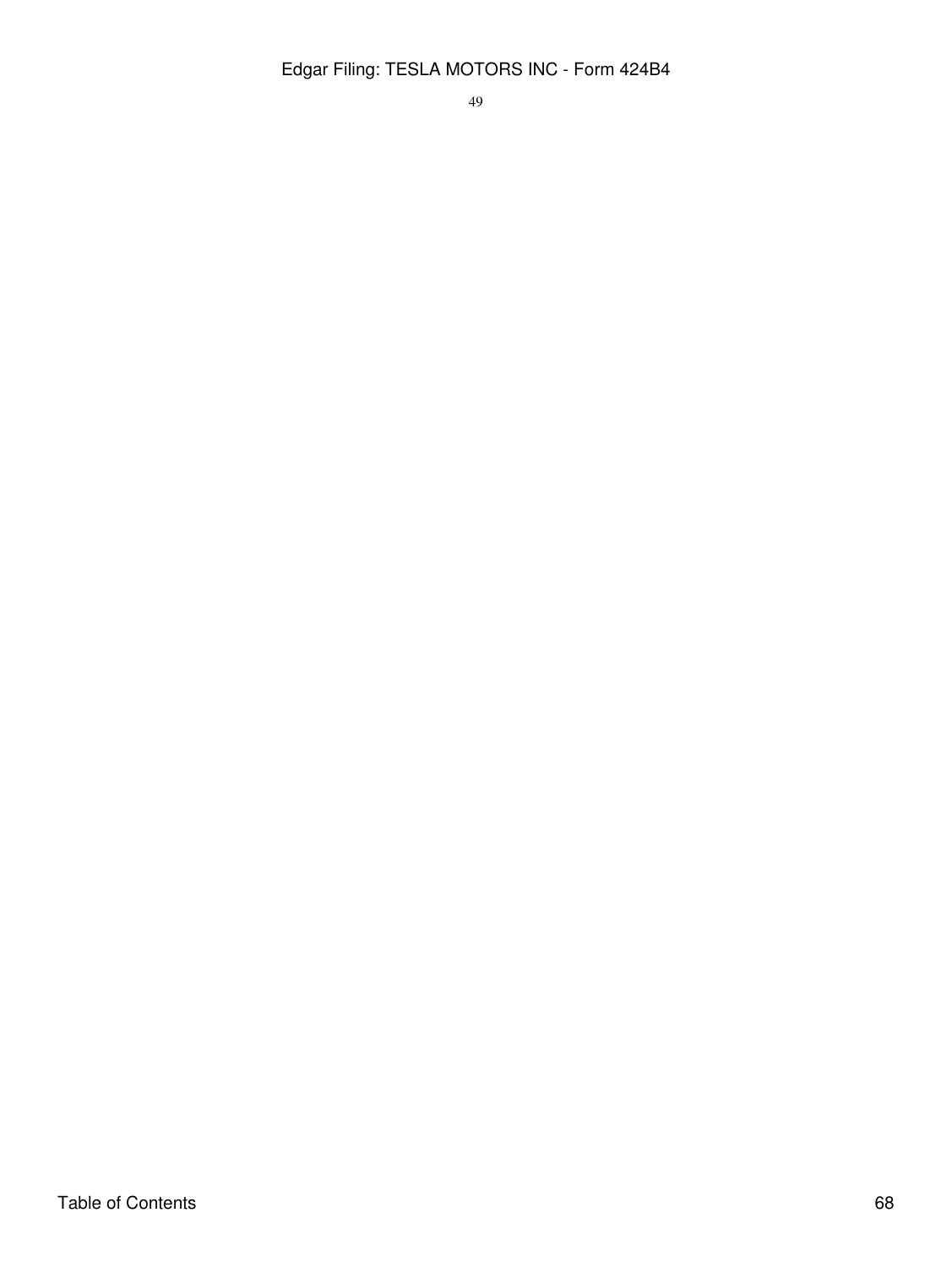The protection provided by the patent laws is and will be important to our future opportunities. However, such patents and agreements and various other measures we take to protect our intellectual property from use by others may not be effective for various reasons, including the following:

our pending patent applications may not result in the issuance of patents;

our patents, if issued, may not be broad enough to protect our proprietary rights;

the patents we have been granted may be challenged, invalidated or circumvented because of the pre-existence of similar patented or unpatented intellectual property rights or for other reasons;

the costs associated with enforcing patents, confidentiality and invention agreements or other intellectual property rights may make aggressive enforcement impracticable;

current and future competitors may independently develop similar technology, duplicate our vehicles or design new vehicles in a way that circumvents our patents; and

our in-licensed patents may be invalidated or the holders of these patents may seek to breach our license arrangements. Existing trademark and trade secret laws and confidentiality agreements afford only limited protection. In addition, the laws of some foreign countries do not protect our proprietary rights to the same extent as do the laws of the United States, and policing the unauthorized use of our intellectual property is difficult.

### *Our patent applications may not result in issued patents, which may have a material adverse effect on our ability to prevent others from commercially exploiting products similar to ours.*

We cannot be certain that we are the first creator of inventions covered by pending patent applications or the first to file patent applications on these inventions, nor can we be certain that our pending patent applications will result in issued patents or that any of our issued patents will afford protection against a competitor. In addition, patent applications filed in foreign countries are subject to laws, rules and procedures that differ from those of the United States, and thus we cannot be certain that foreign patent applications related to issued U.S. patents will be issued. Furthermore, if these patent applications issue, some foreign countries provide significantly less effective patent enforcement than in the United States.

The status of patents involves complex legal and factual questions and the breadth of claims allowed is uncertain. As a result, we cannot be certain that the patent applications that we file will result in patents being issued, or that our patents and any patents that may be issued to us in the near future will afford protection against competitors with similar technology. In addition, patents issued to us may be infringed upon or designed around by others and others may obtain patents that we need to license or design around, either of which would increase costs and may adversely affect our business, prospects, financial condition and operating results.

#### *Two of our trademark applications in the European Union remain subject to four outstanding opposition proceedings.*

We currently sell and market our vehicles in the European Union under the Tesla trademark. We have two trademark applications in the European Union for the Tesla trademark. These are subject to outstanding opposition proceedings brought by two prior owners of trademarks consisting of the word Tesla. If we cannot resolve the oppositions and thereby secure registered rights in the European Union, this will reduce our ability to challenge third party users of the Tesla trademark and dilute the value of the mark as our exclusive brand name in the European Union. In addition, there is a risk that these prior rights owners could in the future take action to challenge our use of the Tesla mark in the European Union. This would have a severe impact on our position in the European Union and may inhibit our ability to use the Tesla mark in the European Union. If we were prevented from using the Tesla trademark in the European Union, we would need to expend significant additional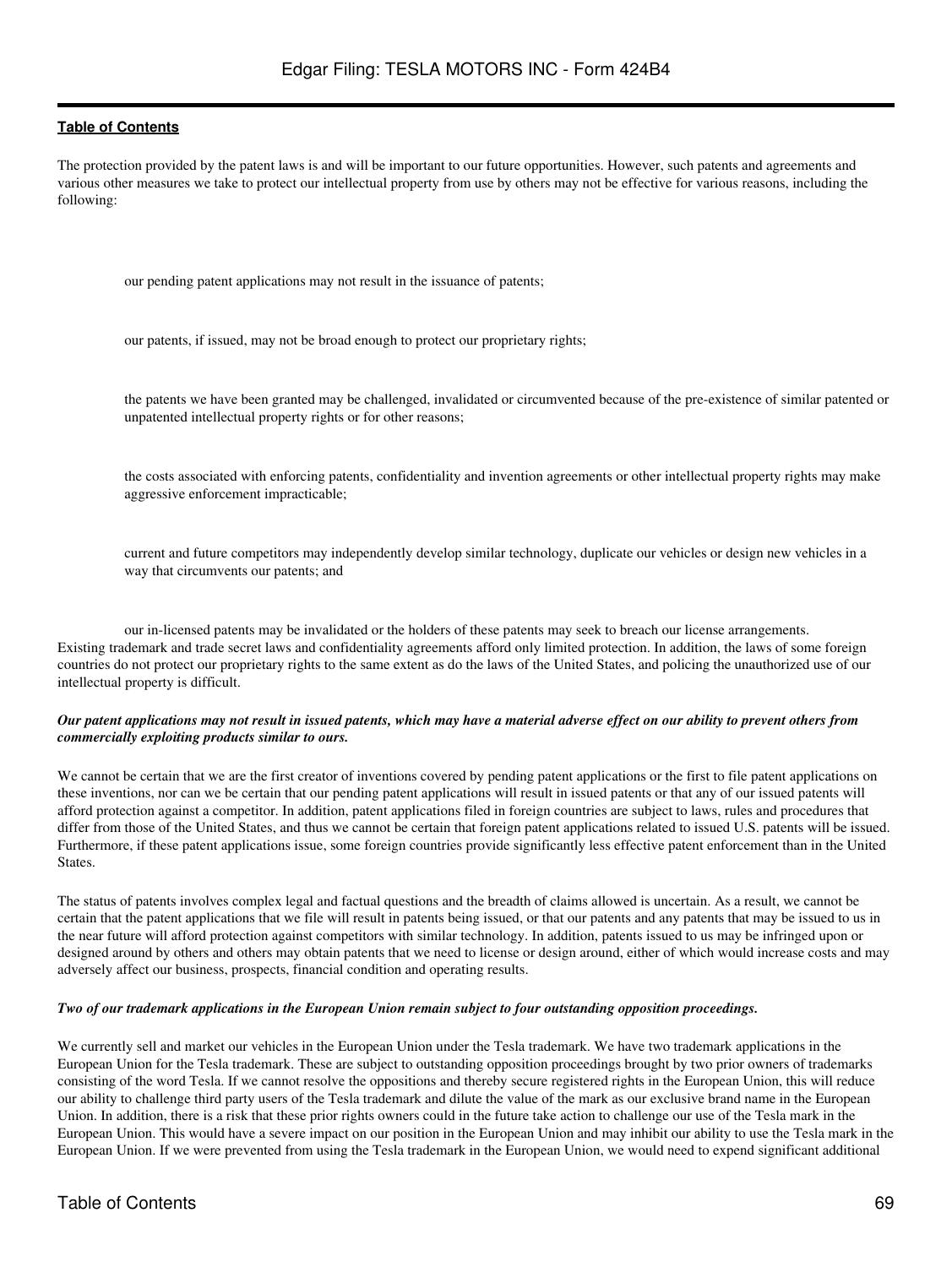# Edgar Filing: TESLA MOTORS INC - Form 424B4

financial and marketing resources on establishing an alternative brand identity in these markets.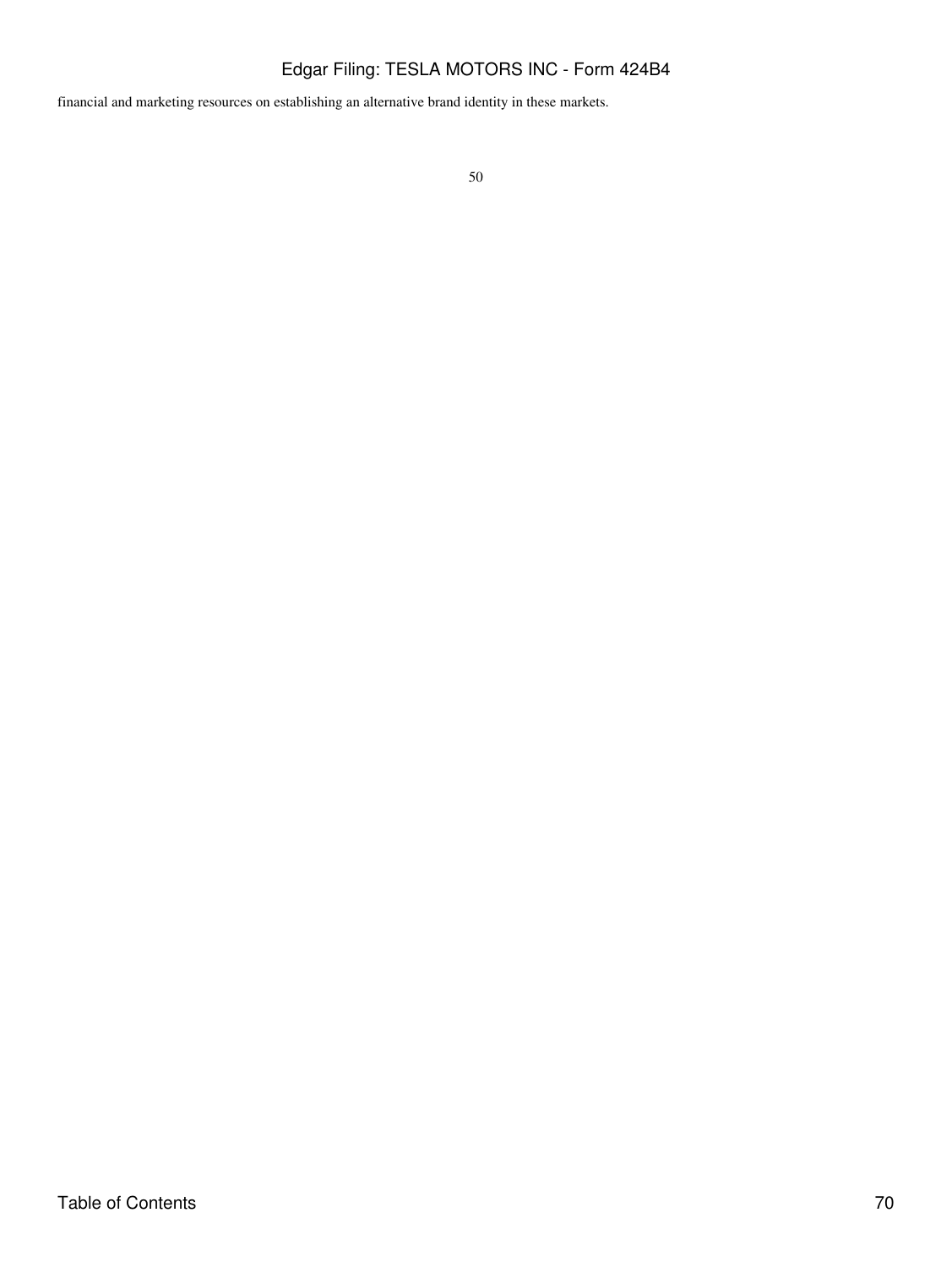### *We may be subject to claims arising from an airplane crash in which three of our employees died.*

In February 2010, three of our employees died in a crash of an airplane owned and piloted by one of our employees. The plane crashed in a neighborhood in East Palo Alto, California. The plane also clipped an electrical tower, causing a power loss and business interruption in parts of Palo Alto, including Stanford University. The cause of the accident is under investigation by the National Transportation Safety Board. As a result of the accident, claims, including but not limited to those arising from loss of or damage to personal property, business interruption losses or damage to the electrical tower and surrounding area, may be asserted against various parties including us. The time and attention of our management may also be diverted in defending such claims. We may also incur costs both in defending against any claims and for any judgments if such claims are adversely determined. No material claims have been brought against us to date.

### *Our facilities or operations could be damaged or adversely affected as a result of disasters or unpredictable events.*

Our corporate headquarters and planned manufacturing facilities are located in California, a region known for seismic activity. If major disasters such as earthquakes, fires, floods, hurricanes, wars, terrorist attacks, computer viruses, pandemics or other events occur, or our information system or communications network breaks down or operates improperly, our facilities may be seriously damaged, or we may have to stop or delay production and shipment of our products. In addition, our lease for our Deer Creek facility permits the landlord to terminate the lease following a casualty event if the needed repairs are in excess of certain thresholds and we do not agree to pay for any uninsured amounts. We may incur expenses relating to such damages, which could have a material adverse impact on our business, operating results and financial condition.

### *In the past material weaknesses in our internal control over financial reporting have been identified. If we fail to remediate any material weaknesses and maintain proper and effective internal controls, our ability to produce accurate and timely financial statements could be impaired, which could adversely affect our business, operating results, and financial condition.*

In connection with the audit of our consolidated financial statements for the year ended and as of December 31, 2007, our independent registered public accounting firm identified two control deficiencies that represented material weaknesses in our internal control over financial reporting for the year ended and as of December 31, 2007. In connection with the audit of our consolidated financial statements for the years ended December 31, 2008 and 2009, our independent registered public accounting firm did not identify any material weaknesses in our internal control over financial reporting for the year ended and as of December 31, 2008 or 2009. Our failure to implement and maintain effective internal controls in our business could have a material adverse effect on our business, financial condition, results of operations and stock price. A material weakness is a deficiency or a combination of deficiencies, in internal control over financial reporting, such that there is a reasonable possibility that a material misstatement of the company s annual or interim financial statements will not be prevented or detected on a timely basis.

The material weaknesses in our internal control over financial reporting as of December 31, 2007, which resulted in audit adjustments, were as follows:

We did not maintain adequate controls to ensure the accuracy, completeness and safeguarding of spreadsheets used in our financial reporting process. Specifically, we maintained many supporting financial schedules on a manual and non-integrated spreadsheet basis, which increased the risk of compiling inaccurate or incomplete information.

We did not maintain effective controls over cut-off procedures for expenses. Specifically, we did not have formal cut-off procedures in place to ensure the timely and accurate recording of accruals.

We have taken steps to remediate our material weaknesses. However, there are no assurances that the measures we have taken to remediate these internal control weaknesses were completely effective or that similar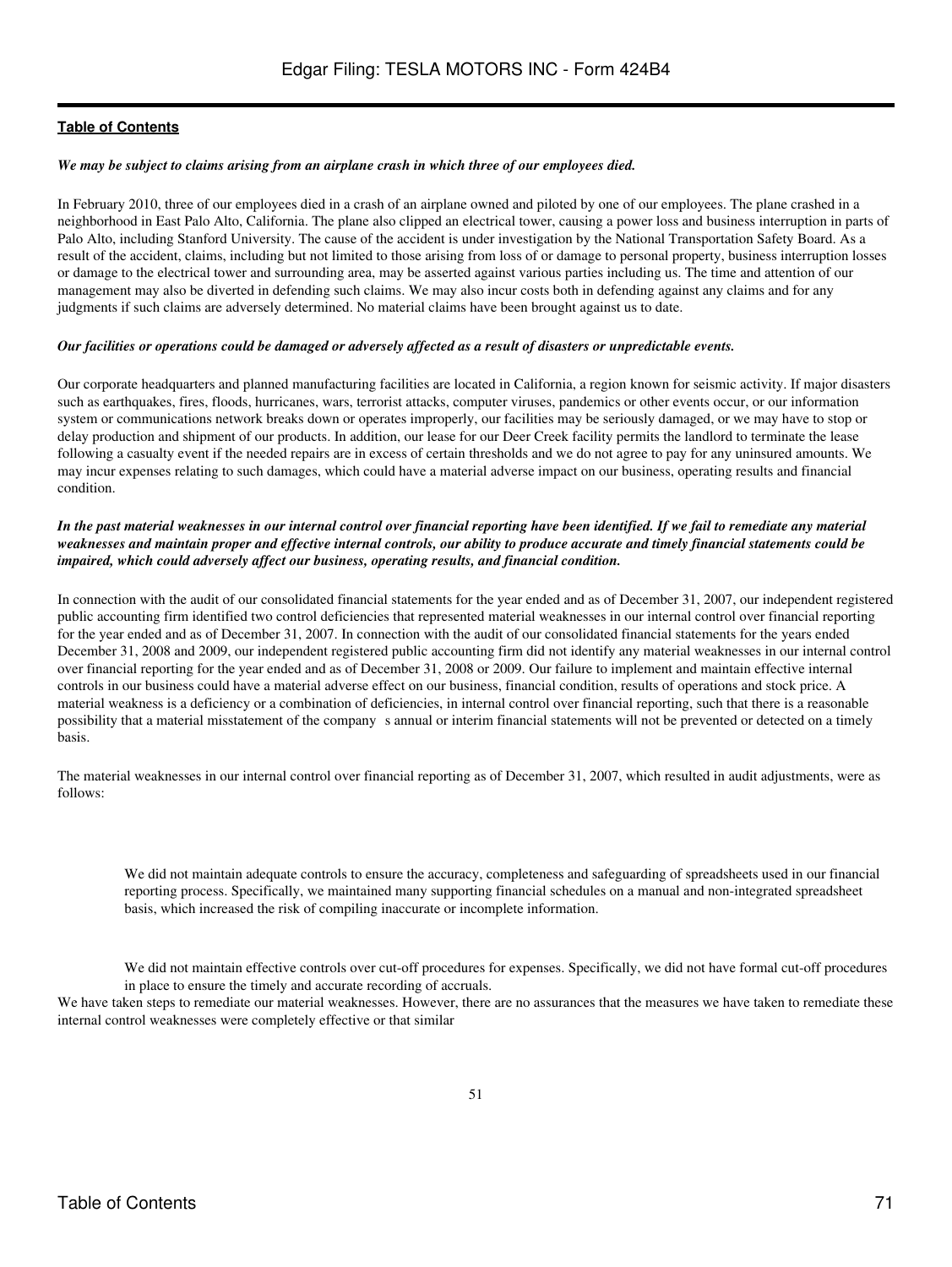weaknesses will not recur. Our remediation efforts for the material weaknesses in our internal control over financial reporting in 2007 have included:

an increased level of spreadsheet maintenance and review, as well as continuing exploration of automation opportunities;

expanded cross-functional involvement and input into period end expense accruals, as well as process improvements in the procure-to-pay cycle and analytics in establishing certain cost center accruals; and

increased reporting capabilities from our financial and enterprise resource planning systems to monitor and track financial reporting. Additionally, as part of our on-going efforts to improve our financial accounting organization and processes, we have hired several senior accounting personnel in the United States.

We plan to continue to assess our internal controls and procedures and intend to take further action as necessary or appropriate to address any other matters we identify.

Because of these material weaknesses, there is heightened risk that a material misstatement of our financial statements relating to the years ended and as of December 31, 2007 was not prevented or detected. While no material weaknesses were identified during the course of our audit for the years ended December 31, 2008 or 2009, we cannot assure you that these or other similar issues will not arise in future periods.

To date, the audit of our consolidated financial statements by our independent registered public accounting firm has included a consideration of internal control over financial reporting as a basis of designing their audit procedures, but not for the purpose of expressing an opinion on the effectiveness of our internal controls over financial reporting. If such an evaluation had been performed or when we are required to perform such an evaluation, additional material weaknesses and other control deficiencies may have been or may be identified. Ensuring that we have adequate internal financial and accounting controls and procedures in place to help produce accurate financial statements on a timely basis is a costly and time-consuming effort that needs to be evaluated frequently. We will incur increased costs and demands upon management as a result of complying with the laws and regulations affecting public companies relating to internal controls, which could materially adversely affect our operating results.

### *If our suppliers fail to use ethical business practices and comply with applicable laws and regulations, our brand image could be harmed due to negative publicity.*

Our core values, which include developing the highest quality electric vehicles while operating with integrity, are an important component of our brand image, which makes our reputation particularly sensitive to allegations of unethical business practices. We do not control our independent suppliers or their business practices. Accordingly, we cannot guarantee their compliance with ethical business practices, such as environmental responsibility, fair wage practices, and compliance with child labor laws, among others. A lack of demonstrated compliance could lead us to seek alternative suppliers, which could increase our costs and result in delayed delivery of our products, product shortages or other disruptions of our operations.

Violation of labor or other laws by our suppliers or the divergence of an independent supplier s labor or other practices from those generally accepted as ethical in the United States or other markets in which we do business could also attract negative publicity for us and our brand. This could diminish the value of our brand image and reduce demand for our performance electric vehicles if, as a result of such violation, we were to attract negative publicity. If we, or other manufacturers in our industry, encounter similar problems in the future, it could harm our brand image, business, prospects, financial condition and operating results.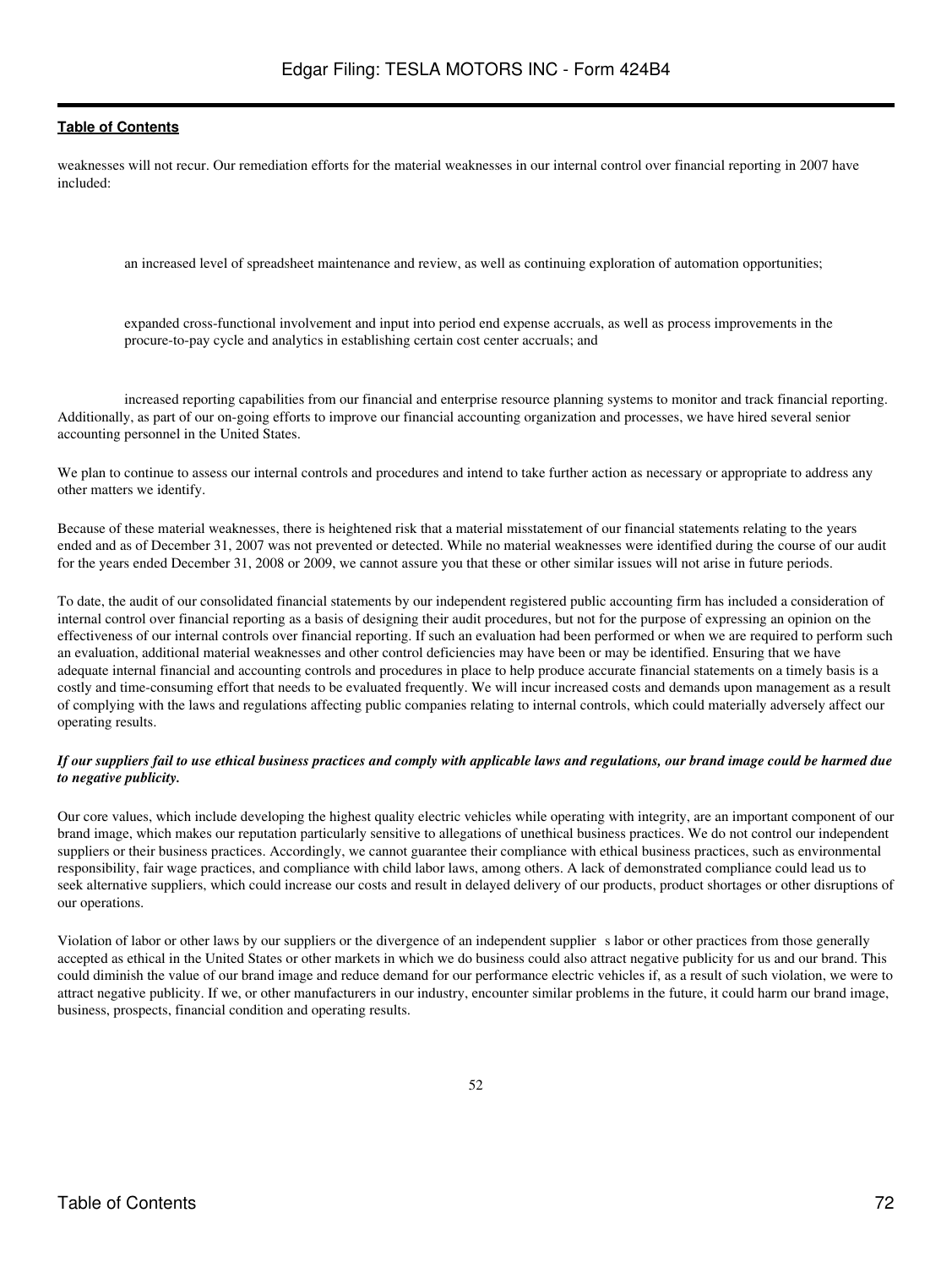#### **Risks Related to this Offering and Ownership of our Common Stock**

#### *We will incur increased costs and demands upon management as a result of complying with the laws and regulations affecting public companies, which could adversely affect our operating results.*

As a public company, we will incur significant legal, accounting and other expenses that we did not incur as a private company, including costs associated with public company reporting and corporate governance requirements. These requirements include compliance with Section 404 and other provisions of the Sarbanes- Oxley Act, as well as rules implemented by the Securities and Exchange Commission, or SEC, and The Nasdaq Stock Market. In addition, our management team will also have to adapt to the requirements of being a public company. We expect complying with these rules and regulations will substantially increase our legal and financial compliance costs and to make some activities more time-consuming and costly.

The increased costs associated with operating as a public company will decrease our net income or increase our net loss, and may require us to reduce costs in other areas of our business or increase the prices of our products or services. Additionally, if these requirements divert our management s attention from other business concerns, they could have a material adverse effect on our business, prospects, financial condition and operating results.

As a public company, we also expect that it may be more difficult and more expensive for us to obtain director and officer liability insurance, and we may be required to accept reduced policy limits and coverage or incur substantially higher costs to obtain the same or similar coverage. As a result, it may be more difficult for us to attract and retain qualified individuals to serve on our board of directors or as our executive officers.

#### *Concentration of ownership among our existing executive officers, directors and their affiliates may prevent new investors from influencing significant corporate decisions.*

Upon completion of this offering and the concurrent private placement, our executive officers, directors and their affiliates will beneficially own, in the aggregate, approximately 56.6% of our outstanding shares of common stock, and if the underwriters option to purchase additional shares is exercised in full, such persons and their affiliates will beneficially own, in the aggregate, approximately 56.0% of our outstanding shares of common stock. In particular, Elon Musk, our Chief Executive Officer, Product Architect and Chairman of our Board of Directors, will beneficially own approximately 29.1% of our outstanding shares of common stock upon completion of this offering and the concurrent private placement, and if the underwriters option to purchase additional shares is exercised in full, Mr. Musk will beneficially own approximately 28.5% of our outstanding shares of common stock. As a result, these stockholders will be able to exercise a significant level of control over all matters requiring stockholder approval, including the election of directors, amendment of our certificate of incorporation and approval of significant corporate transactions. This control could have the effect of delaying or preventing a change of control of our company or changes in management and will make the approval of certain transactions difficult or impossible without the support of these stockholders.

## *As a result of becoming a public company, we will be obligated to develop and maintain proper and effective internal control over financial reporting. We may not complete our analysis of our internal control over financial reporting in a timely manner, or these internal controls may not be determined to be effective, which may adversely affect investor confidence in our company and, as a result, the value of our common stock.*

We will be required, pursuant to Section 404 of the Sarbanes-Oxley Act, to furnish a report by management on, among other things, the effectiveness of our internal control over financial reporting for the first fiscal year beginning after the effective date of this offering. This assessment will need to include disclosure of any material weaknesses identified by our management in our internal control over financial reporting, as well as a statement that our auditors have issued an attestation report on effectiveness of our internal controls.

We are in the very early stages of the costly and challenging process of compiling the system and processing documentation necessary to perform the evaluation needed to comply with Section 404. We may not be able to remediate future material weaknesses, or to complete our evaluation, testing and any required remediation in a timely fashion. During the evaluation and testing process, if we identify one or more material weaknesses in our internal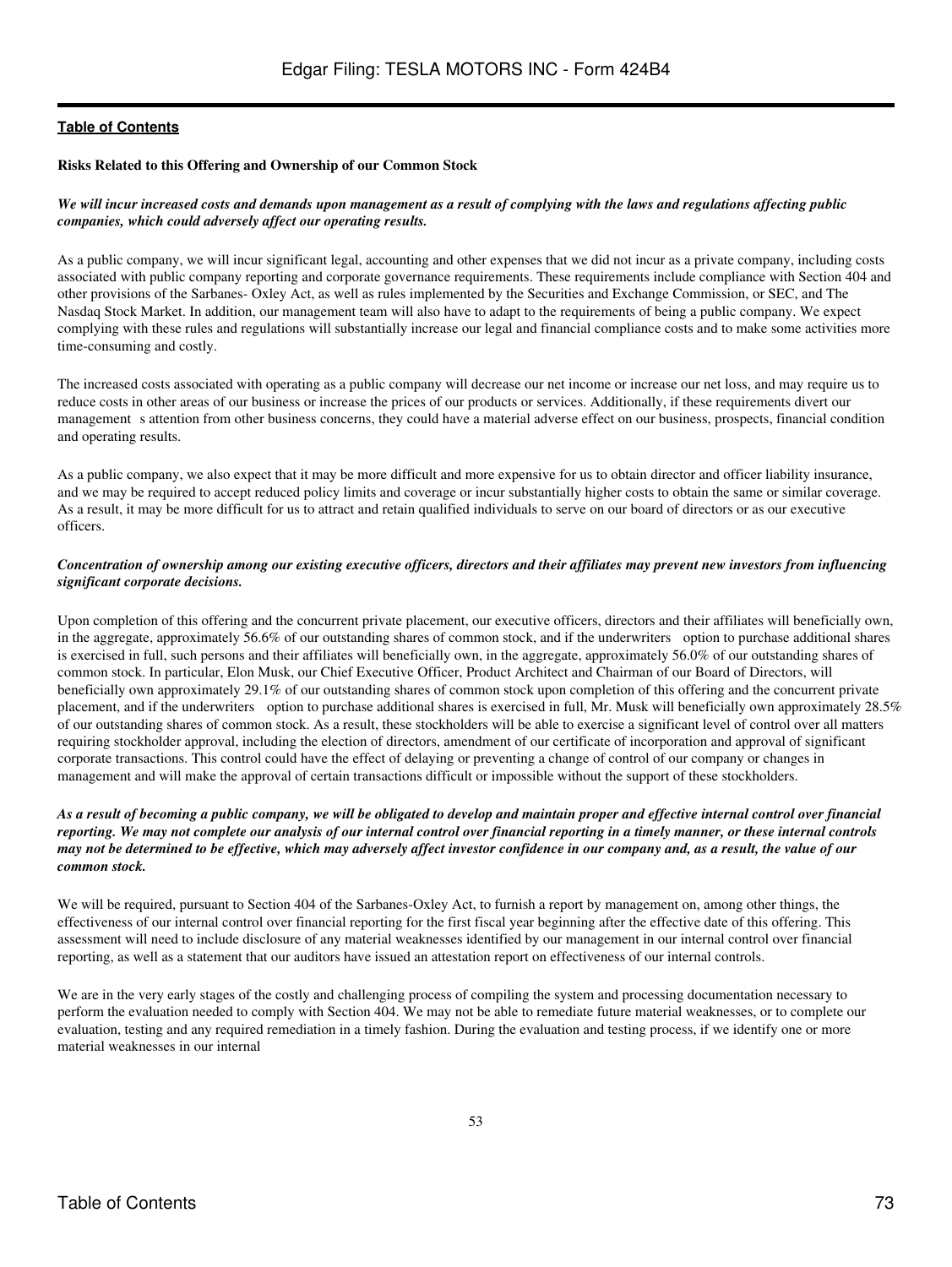control over financial reporting, we will be unable to assert that our internal controls are effective. If we are unable to assert that our internal control over financial reporting is effective, or if our auditors are unable to express an opinion on the effectiveness of our internal controls, we could lose investor confidence in the accuracy and completeness of our financial reports, which would have a material adverse effect on the price of our common stock.

#### *An active, liquid and orderly trading market for our common stock may not develop, the price of our stock may be volatile, and you could lose all or part of your investment.*

Prior to this offering, there has been no public market for shares of our common stock. The initial public offering price of our common stock will be determined through negotiation with the underwriters. This price will not necessarily reflect the price at which investors in the market will be willing to buy and sell our shares of common stock following this offering. In addition, the trading price of our common stock following this offering is likely to be highly volatile and could be subject to wide fluctuations in response to various factors, some of which are beyond our control.

In addition, the stock market in general, and the market for technology companies in particular, has experienced extreme price and volume fluctuations that have often been unrelated or disproportionate to the operating performance of those companies. Broad market and industry factors may seriously affect the market price of companies stock, including ours, regardless of actual operating performance. These fluctuations may be even more pronounced in the trading market for our stock shortly following this offering. In addition, in the past, following periods of volatility in the overall market and the market price of a particular companys securities, securities class action litigation has often been instituted against these companies. This litigation, if instituted against us, could result in substantial costs and a diversion of our management s attention and resources.

#### *A total of 79,809,393, or 85.72%, of our total outstanding shares after the offering and the concurrent private placement are restricted from immediate resale, but may be sold on a stock exchange in the near future. The large number of shares eligible for public sale or subject to rights requiring us to register them for public sale could depress the market price of our common stock.*

The market price of our common stock could decline as a result of sales of a large number of shares of our common stock in the market after this offering, and the perception that these sales could occur may also depress the market price of our common stock. Based on shares outstanding as of March 31, 2010, we will have 93,109,393 shares of common stock outstanding after this offering and the concurrent private placement. Of these shares, the common stock sold in this offering will be freely tradable in the United States, except for any shares purchased by our affiliates as defined in Rule 144 under the Securities Act of 1933. The holders of 74,679,261 shares of outstanding common stock have agreed with the underwriters, subject to certain exceptions, not to dispose of or hedge any of their common stock during the 180-day period beginning on the date of this prospectus, except with the prior written consent each of Goldman, Sachs & Co., Morgan Stanley & Co. Incorporated, J.P. Morgan Securities Inc. and us. After the expiration of the 180-day restricted period, these shares may be sold in the public market in the United States, subject to prior registration in the United States, if required, or reliance upon an exemption from U.S. registration, including, in the case of shares held by affiliates or control persons, compliance with the volume restrictions of Rule 144. The shares to be sold in the concurrent private placement are subject to the holding period requirements of Rule 144, and are therefore subject to a six month holding requirement before such shares can be sold in a non-registered transaction.

#### **Number of Shares and % of**

| <b>Total Outstanding</b><br>13,300,000 or 14.28% | Date Available for Sale into Public Markets<br>Immediately after this offering and the concurrent private placement.                                                                                                                                                                                                                  |
|--------------------------------------------------|---------------------------------------------------------------------------------------------------------------------------------------------------------------------------------------------------------------------------------------------------------------------------------------------------------------------------------------|
| 79,467,957 or 85.35%                             | 180 days after the date of this prospectus due to contractual obligations and lock-up agreements. However, the<br>underwriters can waive the provisions of these lock-up agreements and allow these stockholders to sell their<br>shares at any time, provided their respective one-year holding periods under Rule 144 have expired. |
| 341,436 or 0.37\%                                | From time to time after the date 180 days after the date of this prospectus upon expiration of their respective<br>one-year holding periods in the U.S.                                                                                                                                                                               |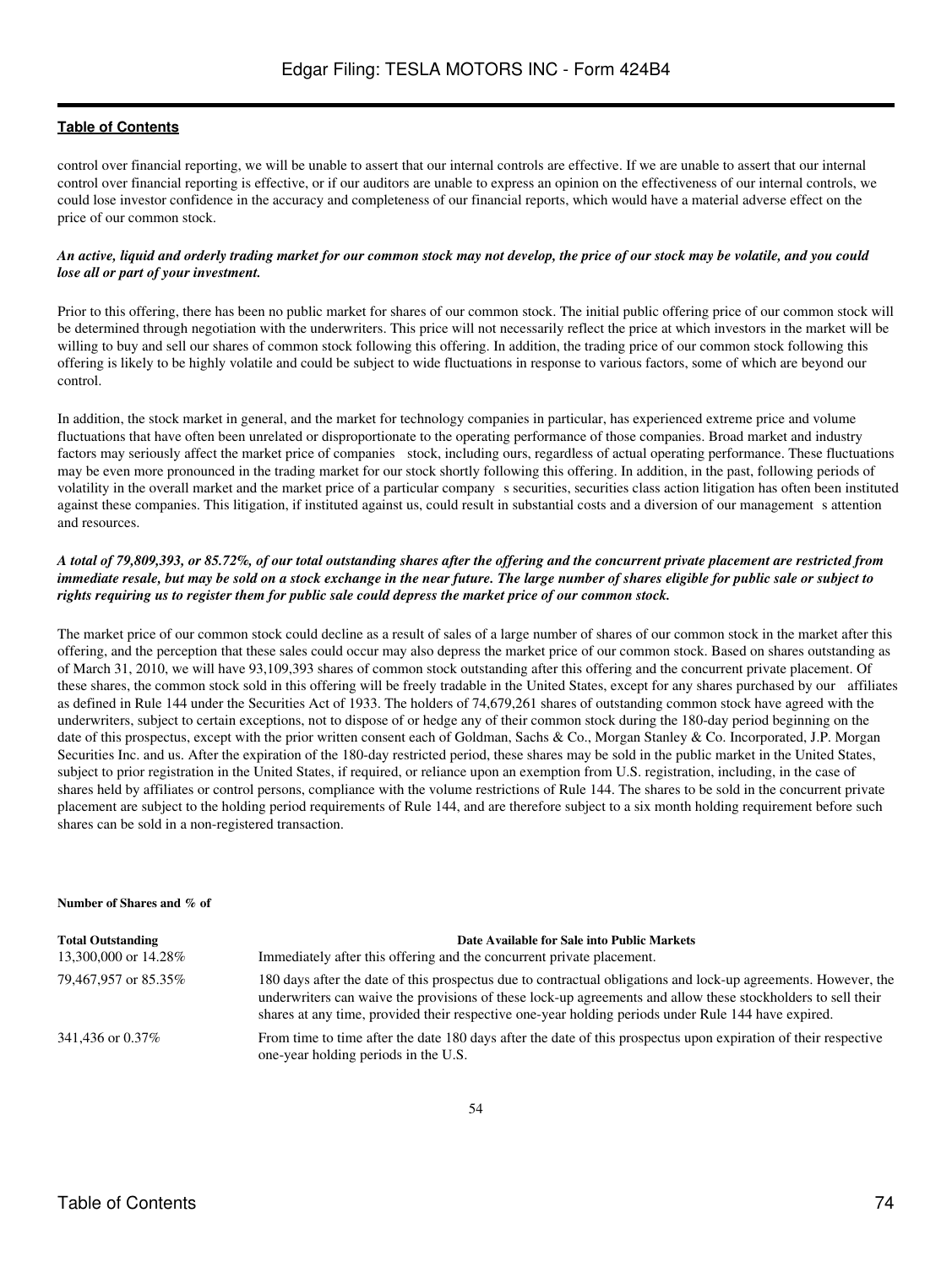Any of our employees who participate in the directed share program will also subject to a lock-up period of 180 days beginning on the date of this prospectus.

Following the date that is 180 days after the completion of this offering and the completion of the concurrent private placement, stockholders owning an aggregate of 75,188,159 shares will be entitled, under contracts providing for registration rights, to require us to register shares of our common stock owned by them for public sale in the United States, subject to the restrictions of Rule 144. In addition, we intend to file a registration statement to register the approximately 25,257,173 shares previously issued or reserved for future issuance under our equity compensation plans and agreements. Upon effectiveness of that registration statement, subject to the satisfaction of applicable exercise periods and, in certain cases, lock-up agreements with the representatives of the underwriters referred to above, the shares of common stock issued upon exercise of outstanding options will be available for immediate resale in the United States in the open market.

Sales of our common stock as restrictions end or pursuant to registration rights may make it more difficult for us to sell equity securities in the future at a time and at a price that we deem appropriate. These sales also could cause our stock price to fall and make it more difficult for you to sell shares of our common stock.

#### *Anti-takeover provisions contained in our certificate of incorporation and bylaws, as well as provisions of Delaware law, could impair a takeover attempt.*

Our certificate of incorporation, bylaws and Delaware law contain provisions which could have the effect of rendering more difficult, delaying or preventing an acquisition deemed undesirable by our board of directors. Our corporate governance documents include provisions:

creating a classified board of directors whose members serve staggered three-year terms;

authorizing blank check preferred stock, which could be issued by the board without stockholder approval and may contain voting, liquidation, dividend and other rights superior to our common stock;

limiting the liability of, and providing indemnification to, our directors and officers;

limiting the ability of our stockholders to call and bring business before special meetings;

requiring advance notice of stockholder proposals for business to be conducted at meetings of our stockholders and for nominations of candidates for election to our board of directors;

controlling the procedures for the conduct and scheduling of board and stockholder meetings; and

providing the board of directors with the express power to postpone previously scheduled annual meetings and to cancel previously scheduled special meetings.

These provisions, alone or together, could delay or prevent hostile takeovers and changes in control or changes in our management.

As a Delaware corporation, we are also subject to provisions of Delaware law, including Section 203 of the Delaware General Corporation law, which prevents some stockholders holding more than 15% of our outstanding common stock from engaging in certain business combinations without approval of the holders of substantially all of our outstanding common stock.

Any provision of our certificate of incorporation or bylaws or Delaware law that has the effect of delaying or deterring a change in control could limit the opportunity for our stockholders to receive a premium for their shares of our common stock, and could also affect the price that some investors are willing to pay for our common stock.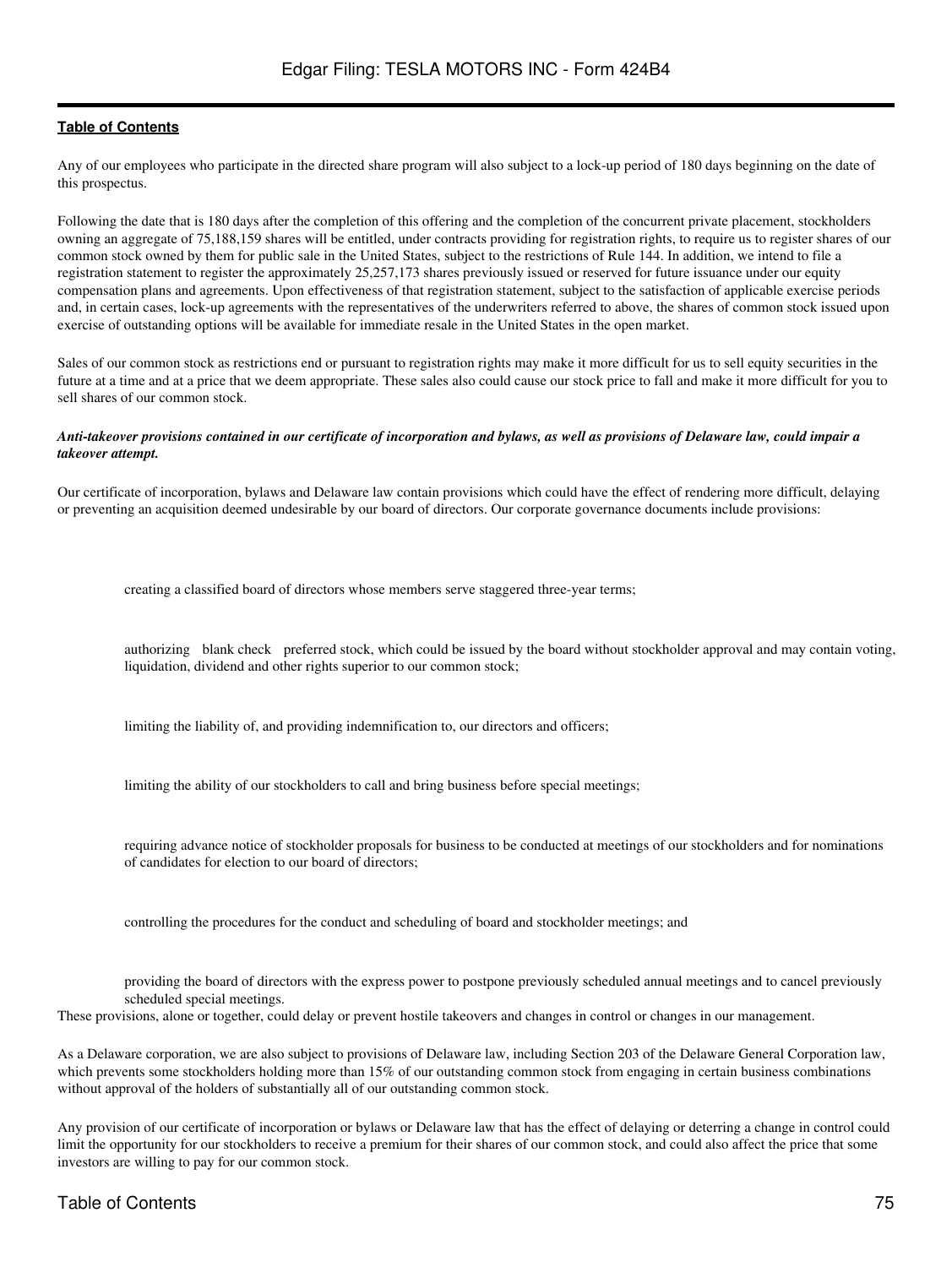## Edgar Filing: TESLA MOTORS INC - Form 424B4

## *Our current agreements with Blackstar, an affiliate of Daimler, contain certain restrictions that decrease the likelihood that potential acquirors would make a bid to acquire us.*

Our financing agreements with Blackstar, an affiliate of Daimler, include certain restrictions that decrease the likelihood that potential acquirors would make a bid to acquire us, including giving Blackstar a right of notice on any acquisition proposal we receive for which we determine to engage in further discussions with a potential acquiror or otherwise pursue. Blackstar then has a right, within a specified time period, to submit a competing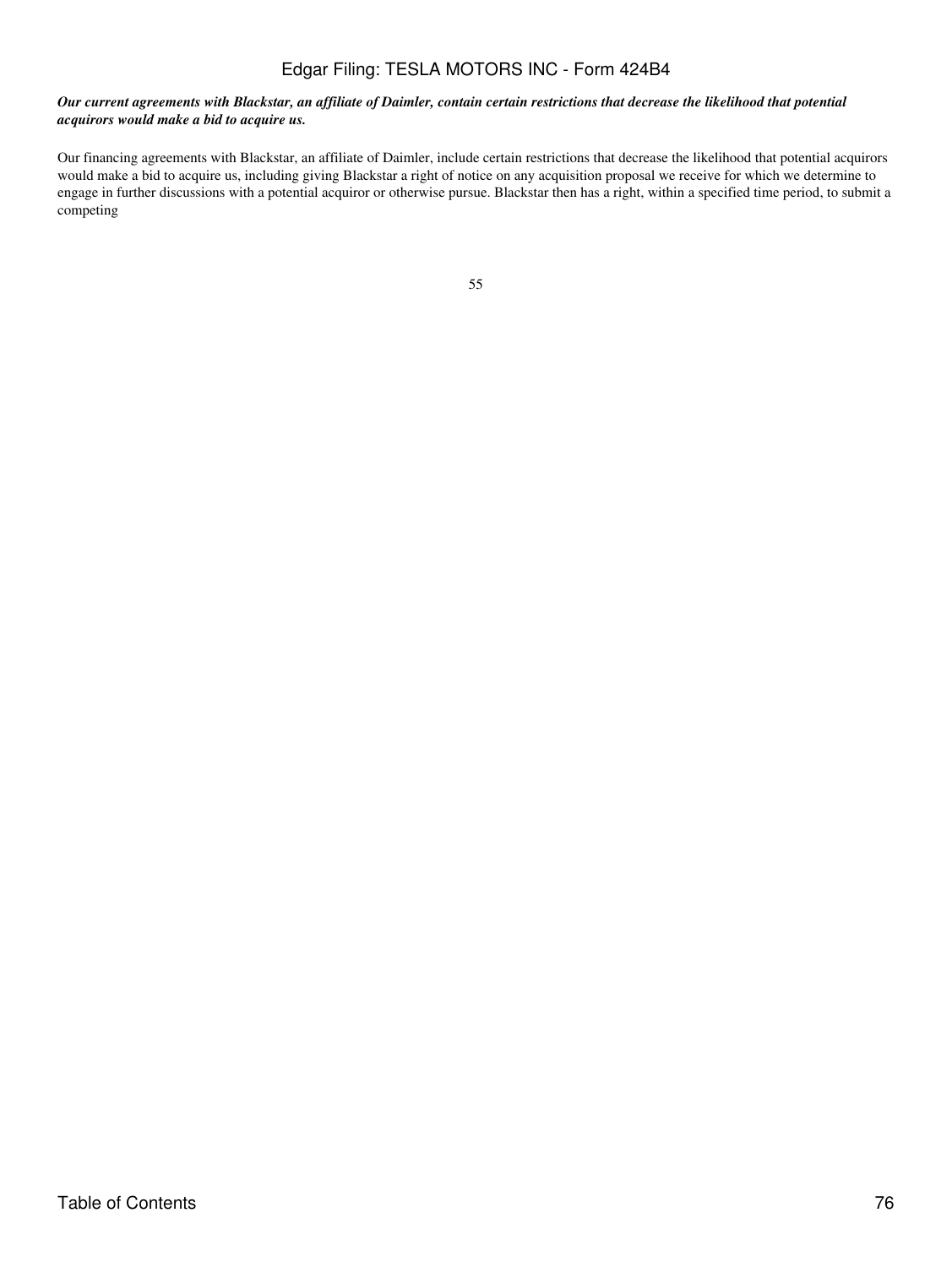acquisition proposal. In addition, Elon Musk, our Chief Executive Officer, Product Architect, Chairman and largest stockholder, has agreed that he will not transfer any shares of our capital stock beneficially owned by him to any automobile original equipment manufacturer, other than Daimler, without Blackstar s consent. Mr. Musk has further agreed not to vote any shares of our capital stock beneficially owned by him in favor of a deemed liquidation transaction to which any automobile original equipment manufacturer, other than Daimler, is a party without Blackstars consent. These provisions could delay or prevent hostile takeovers and changes in control of us, which could cause our stock price or trading volume to fall.

#### *Purchasers in this offering will experience immediate and substantial dilution in the book value of their investment.*

The initial public offering price of our common stock is substantially higher than the net tangible book value per share of our outstanding common stock immediately after this offering. Therefore, if you purchase our common stock in this offering, you will incur immediate dilution of \$14.01 in net tangible book value per share from the price you paid. In addition, following this offering and the concurrent private placement, purchasers in this offering will have contributed 35.0% of the total consideration paid by our stockholders to purchase shares of common stock, in exchange for acquiring approximately 12.8% of our total outstanding shares as of March 31, 2010 after giving effect to this offering and the concurrent private placement. The exercise of outstanding stock options and warrants will result in further dilution.

#### *If securities or industry analysts do not publish or cease publishing research or reports about us, our business or our market, or if they change their recommendations regarding our stock adversely, our stock price and trading volume could decline.*

The trading market for our common stock will be influenced by the research and reports that industry or securities analysts may publish about us, our business, our market or our competitors. If any of the analysts who may cover us change their recommendation regarding our stock adversely, or provide more favorable relative recommendations about our competitors, our stock price would likely decline. If any analyst who may cover us were to cease coverage of our company or fail to regularly publish reports on us, we could lose visibility in the financial markets, which in turn could cause our stock price or trading volume to decline.

#### *Our management will have broad discretion over the use of the proceeds we receive in this offering and the concurrent private placement and might not apply the proceeds in ways that increase the value of your investment.*

Our management will have broad discretion over the use of our net proceeds from this offering and the concurrent private placement, and you will be relying on the judgment of our management regarding the application of these proceeds. Our management might not apply our net proceeds in ways that ultimately increase the value of your investment. We expect to use 50% of the net proceeds from this offering and the concurrent private placement, up to a maximum of \$100 million, to fund an equity proceeds account as required by our DOE Loan Facility with the remainder being used for general corporate purposes, including working capital and capital expenditures, which may in the future include investments in, or acquisitions of, complementary businesses, services or technologies. These capital expenditures will include approximately \$42 million to purchase our planned Model S manufacturing facility in Fremont, California, excluding any manufacturing equipment we may subsequently acquire. Our aggregate capital expenditures will also include funding the expansion of our Tesla stores. Our management might not be able to yield a significant return, if any, on any investment of these net proceeds. You will not have the opportunity to influence our decisions on how to use our net proceeds from this offering.

## *After the completion of this offering, we do not expect to declare any dividends in the foreseeable future.*

After the completion of this offering, we do not anticipate declaring any cash dividends to holders of our common stock in the foreseeable future. Consequently, investors may need to rely on sales of their common stock after price appreciation, which may never occur, as the only way to realize any future gains on their investment. Investors seeking cash dividends should not purchase our common stock.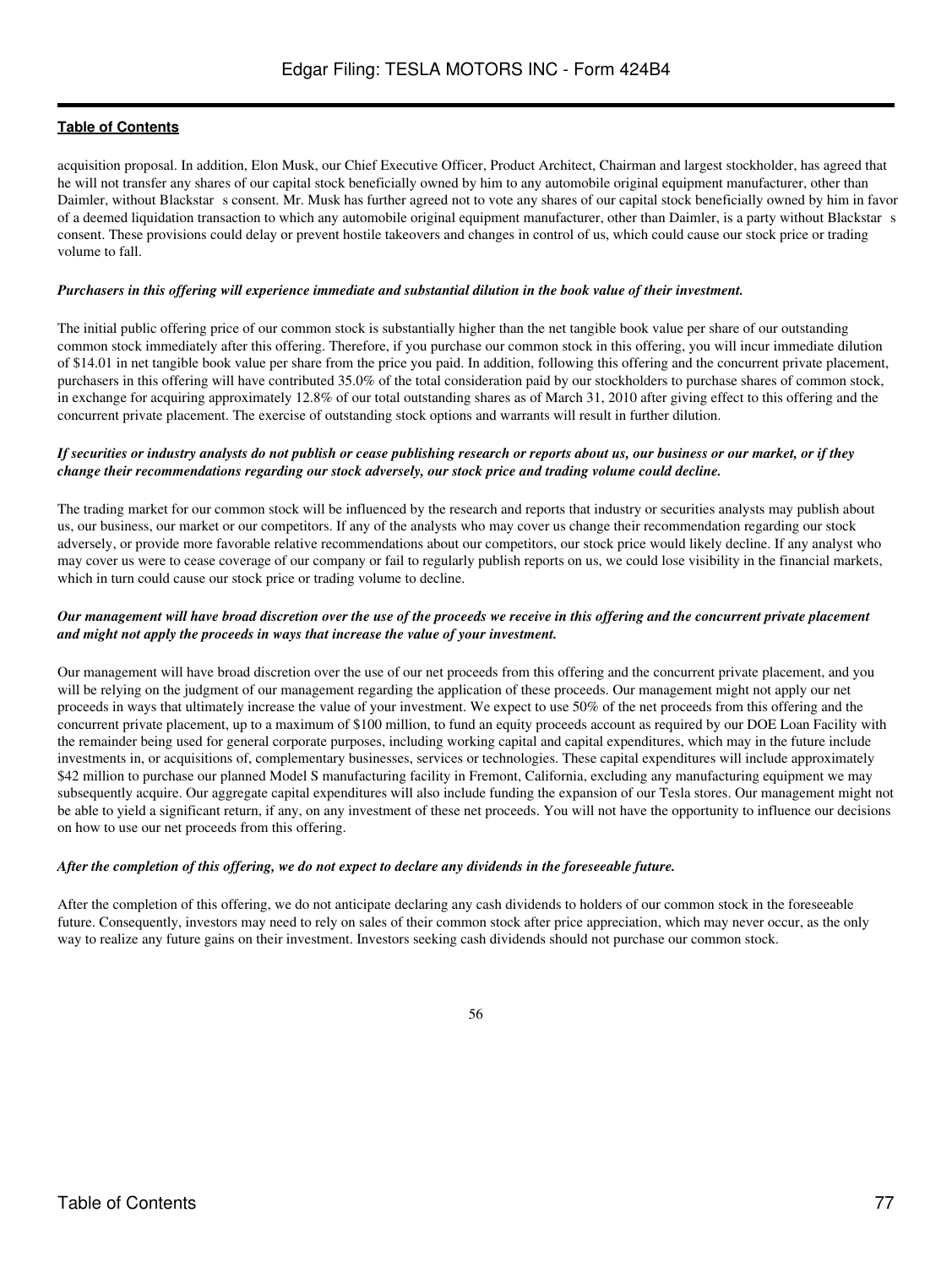#### **SPECIAL NOTE REGARDING FORWARD LOOKING STATEMENTS**

This prospectus, including the sections entitled Prospectus Summary, Risk Factors, Use of Proceeds, Managements Discussion and Analysis of Financial Condition and Results of Operations, and Business contains forward-looking statements. All statements other than statements of historical facts contained in this prospectus, including statements regarding our future results of operations and financial position, business strategy and plans and our objectives for future operations, are forward-looking statements. The words believe, may, will, estimate, continue, anticipate, intend, expect and similar expressions are intended to identify forward-looking statements. We have based these forward-looking statements largely on our current expectations and projections about future events and financial trends that we believe may affect our financial condition, results of operations, business strategy, short term and long-term business operations and objectives, and financial needs. These forward-looking statements are subject to a number of risks, uncertainties and assumptions, including those described in Risk Factors. Moreover, we operate in a very competitive and rapidly changing environment. New risks emerge from time to time. It is not possible for our management to predict all risks, nor can we assess the impact of all factors on our business or the extent to which any factor, or combination of factors, may cause actual results to differ materially from those contained in any forward-looking statements we may make. In light of these risks, uncertainties and assumptions, the forward-looking events and circumstances discussed in this prospectus may not occur and actual results could differ materially and adversely from those anticipated or implied in the forward-looking statements.

You should not rely upon forward-looking statements as predictions of future events. Although we believe that the expectations reflected in the forward-looking statements are reasonable, we cannot guarantee that the future results, levels of activity, performance or events and circumstances reflected in the forward-looking statements will be achieved or occur. Moreover, neither we nor any other person assumes responsibility for the accuracy and completeness of the forward-looking statements. We undertake no obligation to update publicly any forward-looking statements for any reason after the date of this prospectus to conform these statements to actual results or to changes in our expectations.

You should read this prospectus and the documents that we reference in this prospectus and have filed with the SEC as exhibits to the registration statement of which this prospectus is a part with the understanding that our actual future results, levels of activity, performance and events and circumstances may be materially different from what we expect.

#### **MARKET, INDUSTRY AND OTHER DATA**

Unless otherwise indicated, information contained in this prospectus concerning our industry and the markets in which we operate, including our general expectations and market position, market opportunity and market size, is based on information from various sources, on assumptions that we have made that are based on those data and other similar sources and on our knowledge of the markets for our services. These data involve a number of assumptions and limitations, and you are cautioned not to give undue weight to such estimates. We have not independently verified any third party information and cannot assure you of its accuracy or completeness. While we believe the market position, market opportunity and market size information included in this prospectus is generally reliable, such information is inherently imprecise. In addition, projections, assumptions and estimates of our future performance and the future performance of the industry in which we operate is necessarily subject to a high degree of uncertainty and risk due to a variety of factors, including those described in Risk Factors and elsewhere in this prospectus. These and other factors could cause results to differ materially from those expressed in the estimates made by the independent parties and by us.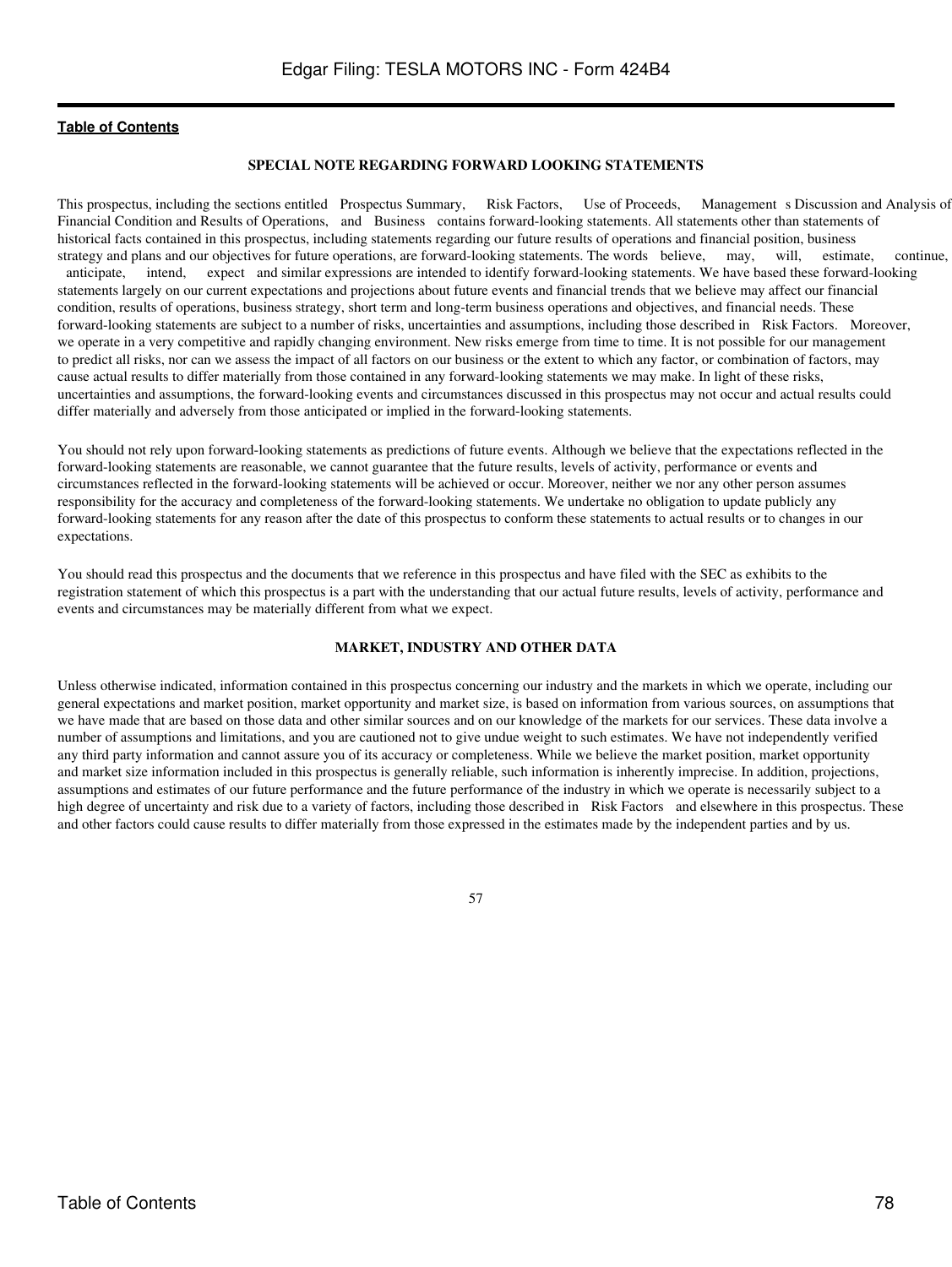#### **USE OF PROCEEDS**

We estimate that our net proceeds from the sale of 11,880,600 shares of common stock in this offering and the sale of 2,941,176 shares of our common stock in the concurrent private placement will be approximately \$234.3 million, at the initial public offering price of \$17.00 per share, and after deducting estimated underwriting discounts and commissions and estimated offering expenses that we must pay in connection with this offering.

We will not receive any proceeds from the sale of shares of common stock by the selling stockholders, including any shares of common stock sold by the selling stockholders in connection with the underwriters exercise of their option to purchase additional shares of common stock, although we will bear the costs, other than underwriting discounts and commissions, associated with the sale of these shares. The selling stockholders may include certain of our executive officers and members of our board of directors or entities affiliated with or controlled by them.

We may use a portion of the net proceeds from this offering and the concurrent private placement to fund planned capital expenditures, working capital and other general corporate purposes. Such uses may include the \$33 million of costs related to the development of our Model S and our planned Model S manufacturing facility plus cost overruns as well as cost overruns we may encounter in developing our powertrain facility, which will not be funded by advances under our loan facility with the United States Department of Energy, or DOE Loan Facility. We expect to use a portion of this offering to fund such amount.

We currently anticipate making aggregate capital expenditures of between \$100 million and \$125 million during the year ended December 31, 2010. These capital expenditures will include approximately \$42 million to purchase our planned Tesla manufacturing facility for the Model S in Fremont, California, excluding any manufacturing equipment we may subsequently acquire. Our aggregate capital expenditures will also include funding the expansion of our Tesla stores. We expect to use a portion of the net proceeds to fund this expansion, which we estimate will cost approximately \$5 million during the year ended December 31, 2010 and an additional \$5 million to \$10 million annually over the next several years thereafter to establish approximately 50 stores globally. We may also use a portion of the net proceeds to potentially expand our current business through acquisitions of complementary businesses, products or technologies. However, we do not have agreements or commitments for any specific acquisitions at this time. We may find it necessary or advisable to use the net proceeds for other purposes, and subject to our obligations under our DOE Loan Facility, we will have broad discretion in the application of the net proceeds.

We have agreed to set aside 50% of the net proceeds from this offering and the concurrent private placement, up to a maximum of \$100 million, to fund a separate, dedicated account under our DOE Loan Facility. This dedicated account can be used by us to fund any cost overruns for our powertrain and Model S manufacturing facility projects and will also be used as a mechanism to defer advances under the DOE Loan Facility. This will not affect our ability to draw down the full amount of the DOE loans, but will require us to use the dedicated account to fund certain project costs up front, which costs may then be reimbursed by loans under the DOE Loan Facility once the dedicated account is depleted, or as part of the final advance for the applicable project.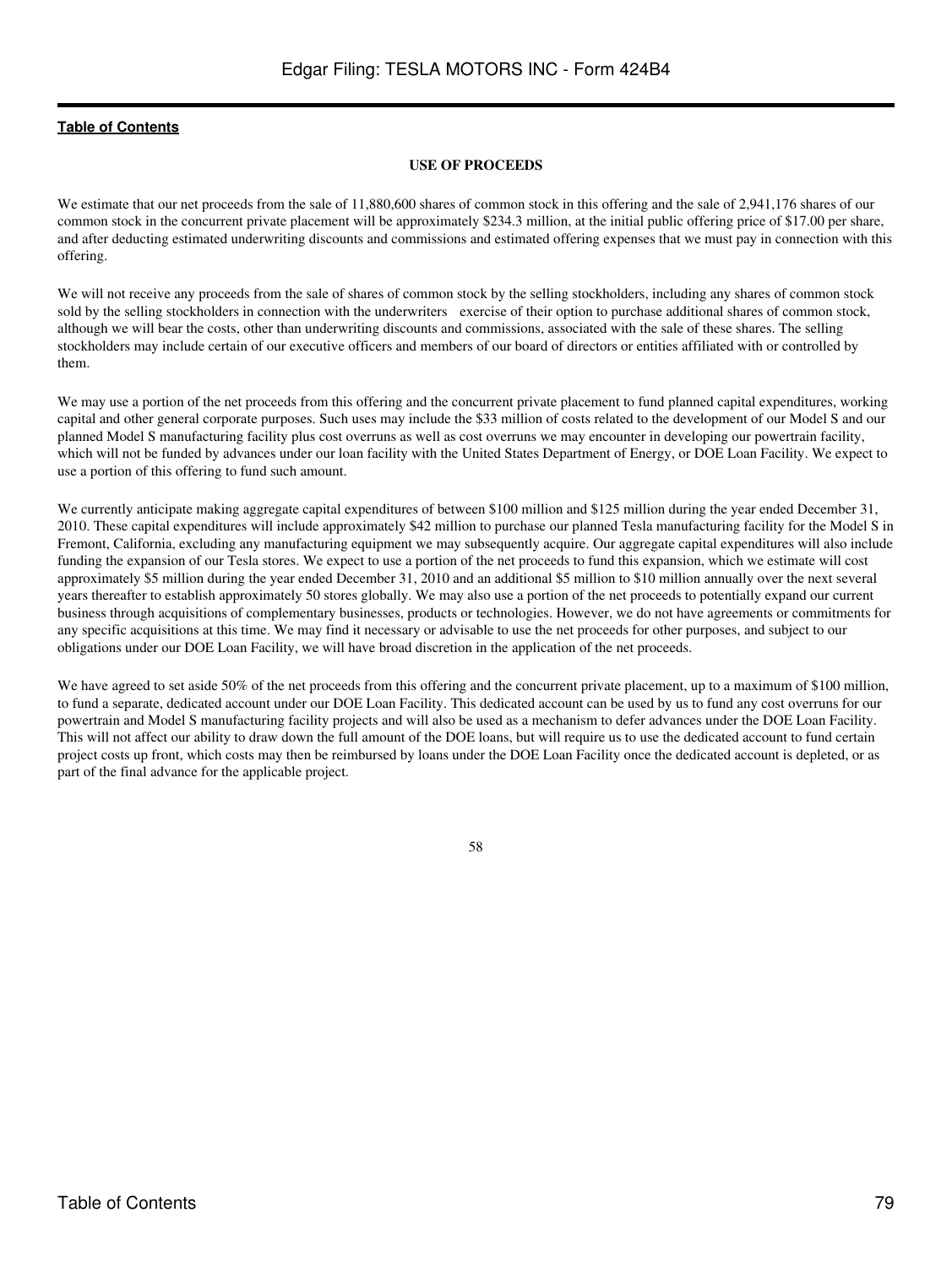Pending use of the proceeds as described above, we intend to invest the proceeds in highly liquid cash equivalents that are permitted under our DOE Loan Facility or United States government securities.

Some of the other principal purposes of this offering are to create a public market for our common stock and increase our visibility in the marketplace. A public market for our common stock will facilitate future access to public equity markets and enhance our ability to use our common stock as a means of attracting and retaining key employees and as consideration for acquisitions or strategic transactions. Depending on the future demand for our products and the pace at which we expand our manufacturing capacity, we may seek to raise additional capital to fund our manufacturing expansion.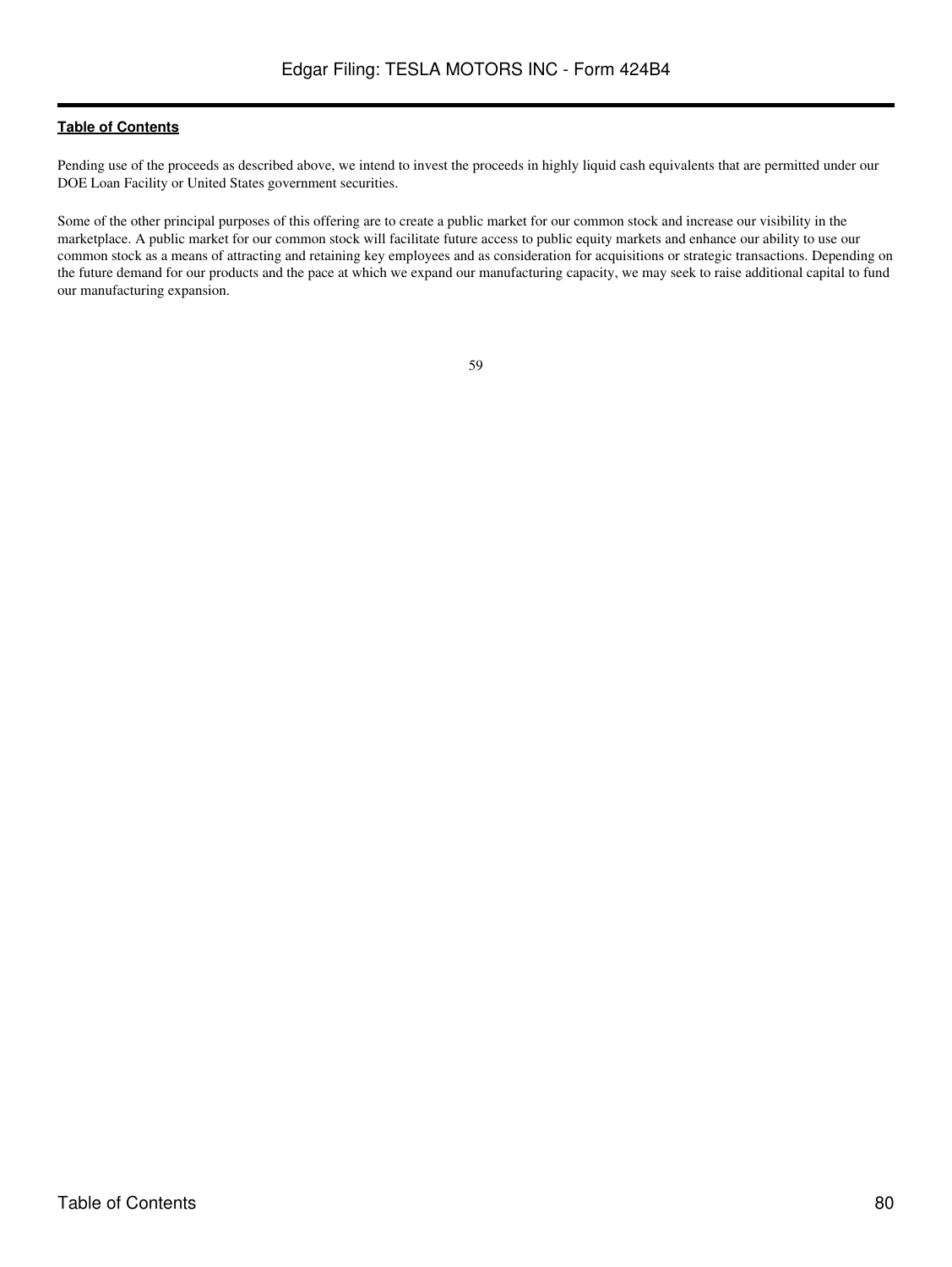#### **DIVIDEND POLICY**

We have never declared or paid cash dividends on our common or convertible preferred stock. We currently do not anticipate paying any cash dividends in the foreseeable future. Any future determination to declare cash dividends will be made at the discretion of our board of directors, subject to applicable laws and compliance with certain covenants under our loan facility with the United States Department of Energy, which restrict or limit our ability to pay dividends, and will depend on our financial condition, results of operations, capital requirements, general business conditions and other factors that our board of directors may deem relevant.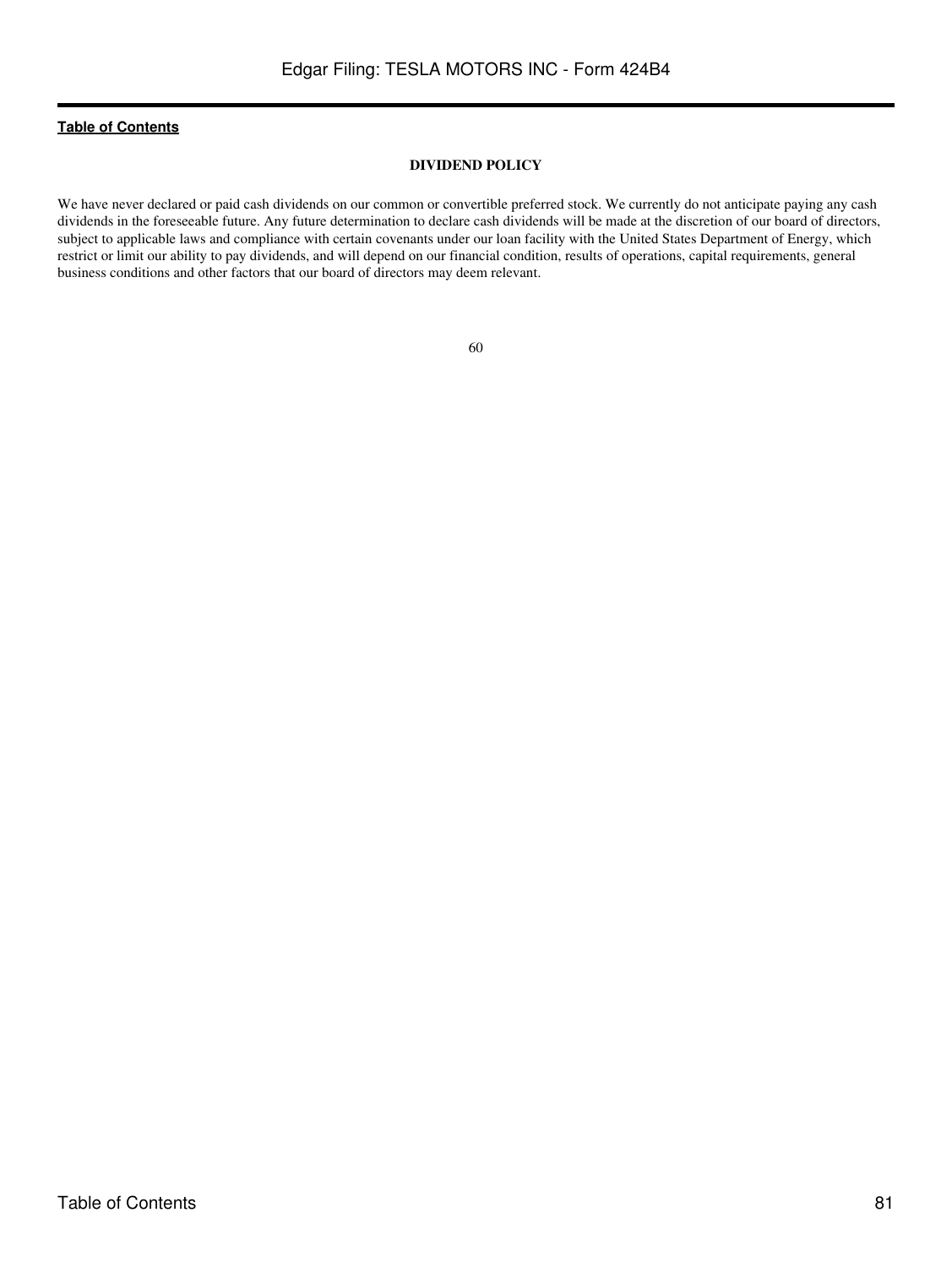#### **CAPITALIZATION**

The following table sets forth our capitalization as of March 31, 2010:

on an actual basis;

on a pro forma basis to give effect to (i) the conversion of all outstanding shares of our convertible preferred stock into 70,226,844 shares of common stock immediately prior to the closing of this offering, (ii) the issuance of 345,047 shares of common stock upon the assumed net exercise of outstanding warrants that would otherwise expire upon the completion of this offering at the initial public offering price of \$17.00 per share, and the conversion of our DOE preferred stock warrant liability into common stock warrant liability, (iii) the effectiveness of our amended and restated certificate of incorporation in Delaware immediately prior to the completion of this offering, (iv) the funds borrowed under our loan facility from the United States Department of Energy, or DOE Loan Facility, from April 1, 2010 through June 14, 2010 of \$15.5 million, (v) the issuance of 100,000 shares of our common stock upon the net exercise of common stock warrants that will automatically occur upon the completion of this offering and (vi) the issuance of a warrant to the DOE on May 21, 2010 for the purchase of 5,100 shares of common stock at an exercise price of \$8.94 per share; and

on a pro forma as adjusted basis to give effect to the pro forma adjustments and (i) the sale of 11,880,600 shares of common stock by us in this offering at the initial public offering price of \$17.00 per share, and after deducting estimated underwriting discounts and commissions and estimated offering expenses payable by us, and (ii) the sale of 2,941,176 shares of common stock to be purchased directly from us by Toyota in the concurrent private placement based on the initial public offering price of \$17.00 per share. The following table also reflects the 1-for-3 reverse stock split of our outstanding common stock effected in May 2010.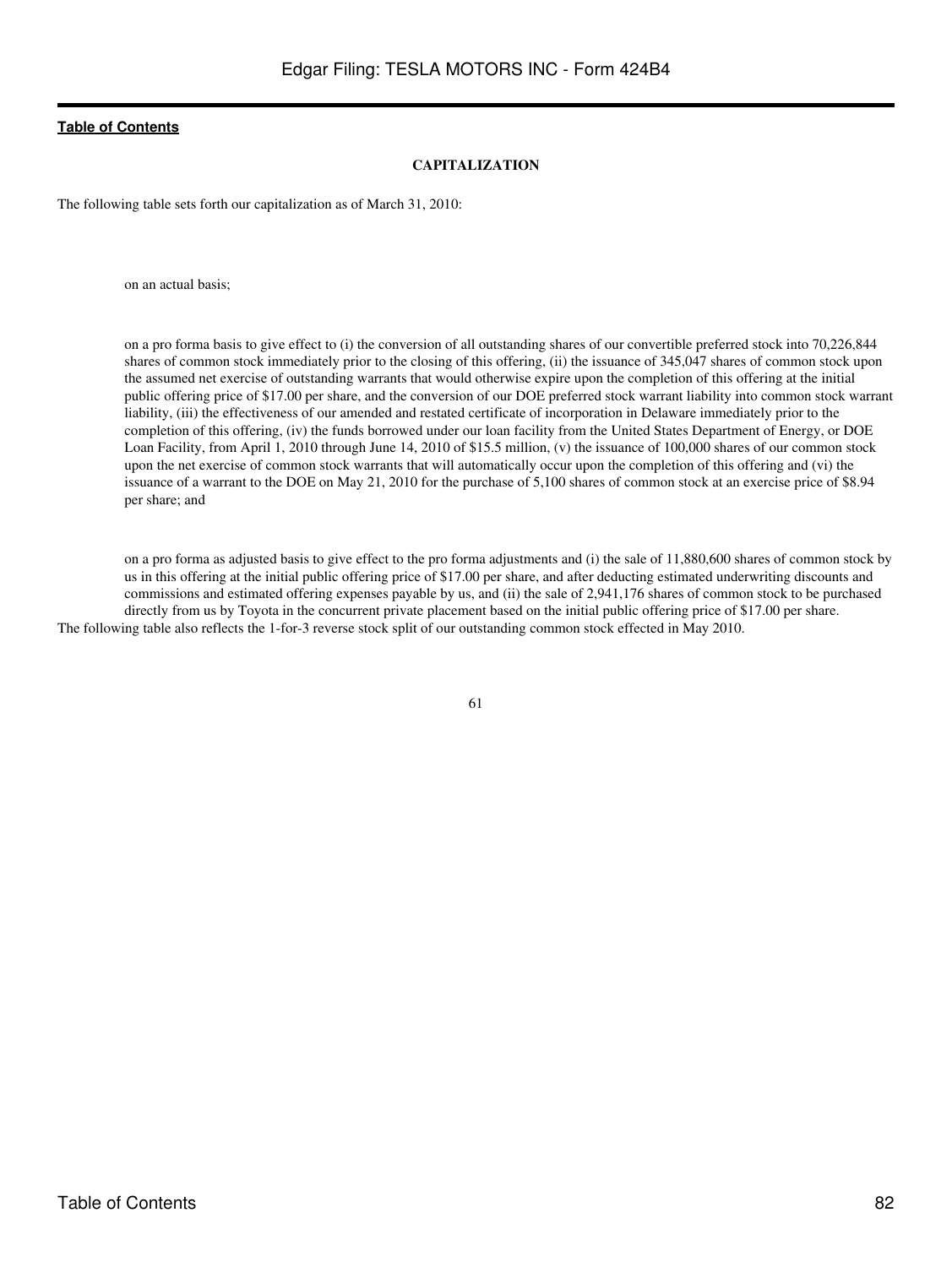You should read this table together with Management s Discussion and Analysis of Financial Condition and Results of Operations and our consolidated financial statements and related notes included elsewhere in this prospectus.

|                                                                                           | As of March 31, 2010 |            |                          |                                                 |              |             |  |
|-------------------------------------------------------------------------------------------|----------------------|------------|--------------------------|-------------------------------------------------|--------------|-------------|--|
|                                                                                           |                      |            |                          |                                                 | Pro Forma    |             |  |
|                                                                                           | Actual               |            | Pro Forma<br>(Unaudited) |                                                 |              | As Adjusted |  |
|                                                                                           |                      |            |                          | (in thousands, except share and per share data) |              |             |  |
| Cash and cash equivalents                                                                 | $\mathbb{S}$         | 61,546     | \$                       | 77,045                                          | $\mathbb{S}$ | 211,387     |  |
|                                                                                           |                      |            |                          |                                                 |              |             |  |
| Restricted cash                                                                           | \$                   | 7,487      | \$                       | 7,487                                           | \$           | 107,487     |  |
|                                                                                           |                      |            |                          |                                                 |              |             |  |
| Convertible preferred stock warrant liability                                             | \$                   | 10,359     | \$                       |                                                 | \$           |             |  |
| Common stock warrant liability                                                            |                      |            |                          | 6.116                                           |              | 6,116       |  |
| Capital lease obligations, less current portion                                           |                      | 719        |                          | 719                                             |              | 719         |  |
| Long-term debt                                                                            |                      | 29,920     |                          | 45,419                                          |              | 45,419      |  |
| Convertible preferred stock, par value \$0.001; 221,903,982 shares authorized,            |                      |            |                          |                                                 |              |             |  |
| 208,917,237 shares issued and outstanding, actual; no shares authorized, issued and       |                      |            |                          |                                                 |              |             |  |
| outstanding pro forma and pro forma as adjusted                                           |                      | 319,225    |                          |                                                 |              |             |  |
| Stockholders equity (deficit):                                                            |                      |            |                          |                                                 |              |             |  |
| Preferred stock, par value \$0.001; no shares authorized, issued and outstanding, actual; |                      |            |                          |                                                 |              |             |  |
| 100,000,000 shares authorized, no shares issued and outstanding, pro forma and pro        |                      |            |                          |                                                 |              |             |  |
| forma as adjusted                                                                         |                      |            |                          |                                                 |              |             |  |
| Common stock, par value \$0.001; 106,666,667 shares authorized; 7,615,726 shares          |                      |            |                          |                                                 |              |             |  |
| issued and outstanding, actual; 2,000,000,000 shares authorized pro forma and pro form    |                      |            |                          |                                                 |              |             |  |
| as adjusted, 78,287,617 shares issued and outstanding, pro forma; 93,109,393 shares       |                      |            |                          |                                                 |              |             |  |
| issued and outstanding, pro forma as adjusted                                             |                      | 8          |                          | 78                                              |              | 93          |  |
| Additional paid-in capital                                                                |                      | 10.868     |                          | 334,274                                         |              | 568,601     |  |
| Accumulated deficit                                                                       |                      | (290, 173) |                          | (290, 173)                                      |              | (290, 173)  |  |
|                                                                                           |                      |            |                          |                                                 |              |             |  |
| Total stockholders equity (deficit)                                                       |                      | (279, 297) |                          | 44,179                                          |              | 278,521     |  |
|                                                                                           |                      |            |                          |                                                 |              |             |  |
| Total capitalization                                                                      | \$                   | 80,926     | \$                       | 96,433                                          | \$           | 330,775     |  |
|                                                                                           |                      |            |                          |                                                 |              |             |  |

The number of shares of common stock set forth in the table above excludes:

11,564,743 shares of common stock issuable upon the exercise of options outstanding at March 31, 2010 at a weighted average exercise price of \$5.71 per share;

1,392,030 shares of common stock issuable upon the exercise of options granted after March 31, 2010 at a weighted average exercise price of \$14.00 per share;

3,085,011 shares of common stock issuable upon the exercise of a warrant granted to the DOE in connection with the closing of our DOE Loan Facility on January 20, 2010, at an exercise price of \$7.54 per share and 5,100 shares of common stock issuable upon the exercise of a warrant granted to the DOE on May 21, 2010, at an exercise price of \$8.94 per share (if we prepay our DOE Loan Facility in full or in part, the total amount of shares exercisable under these warrants will be proportionately reduced); and

13,759,096 shares of common stock reserved for future issuance under our stock-based compensation plans, consisting of 10,666,666 shares of common stock reserved for issuance under our 2010 Equity Incentive Plan, 1,425,764 shares of common stock reserved for future grant or issuance under our 2003 Equity Incentive Plan as of March 31, 2010, which shares will be added to the shares to be reserved under our 2010 Equity Incentive Plan upon the effectiveness of the 2010 Equity Incentive Plan, and 1,666,666 shares of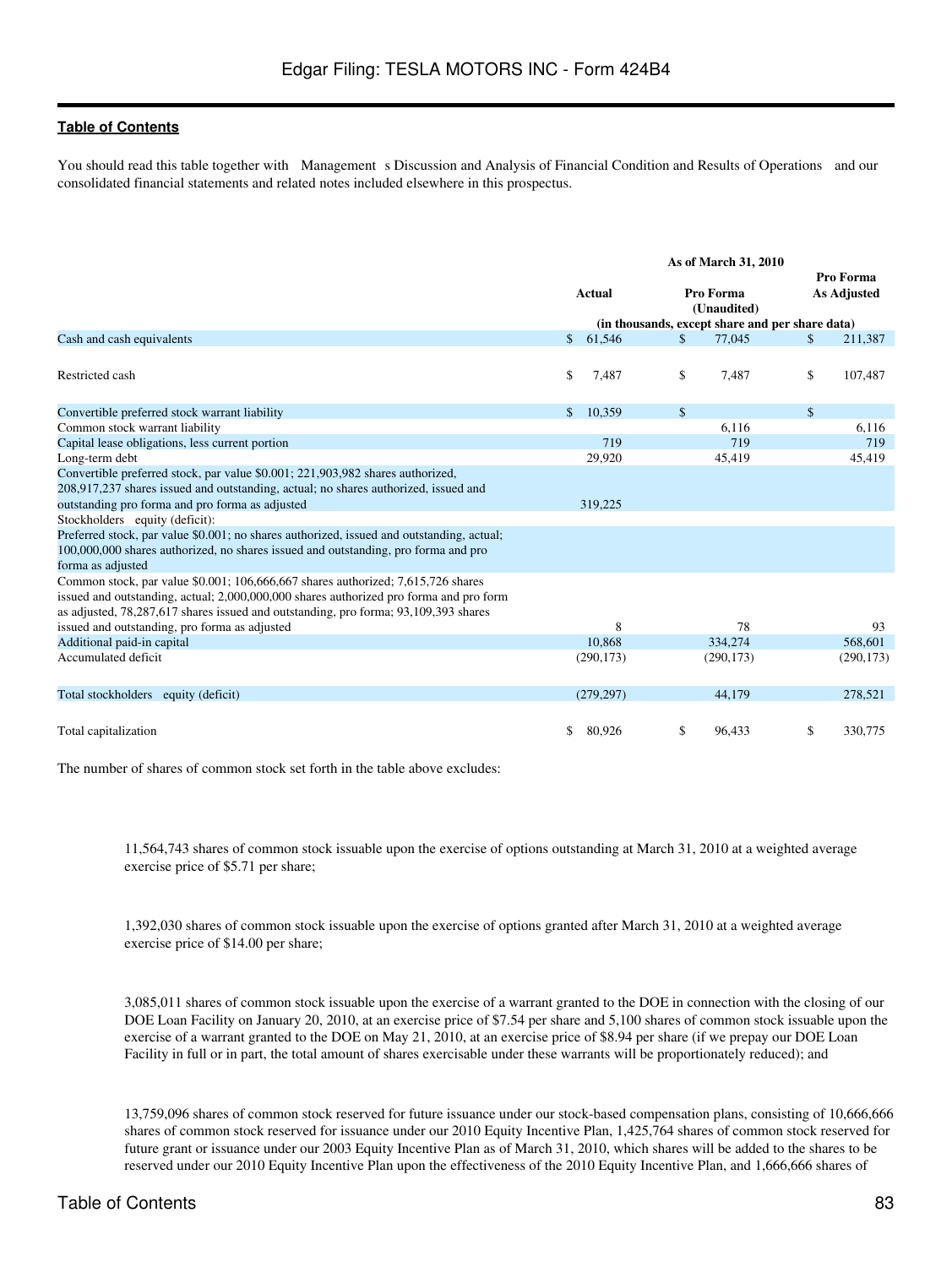## Edgar Filing: TESLA MOTORS INC - Form 424B4

common stock reserved for issuance under our 2010 Employee Stock Purchase Plan, and shares that become available under the 2010 Equity Incentive Plan and 2010 Employee Stock Purchase Plan, pursuant to provisions thereof that automatically increase the share reserves under the plans each year, as more fully described in Management Employee Benefit Plans. The 2010 Equity Incentive Plan and the 2010 Employee Stock Purchase Plan will become effective on the date of this offering.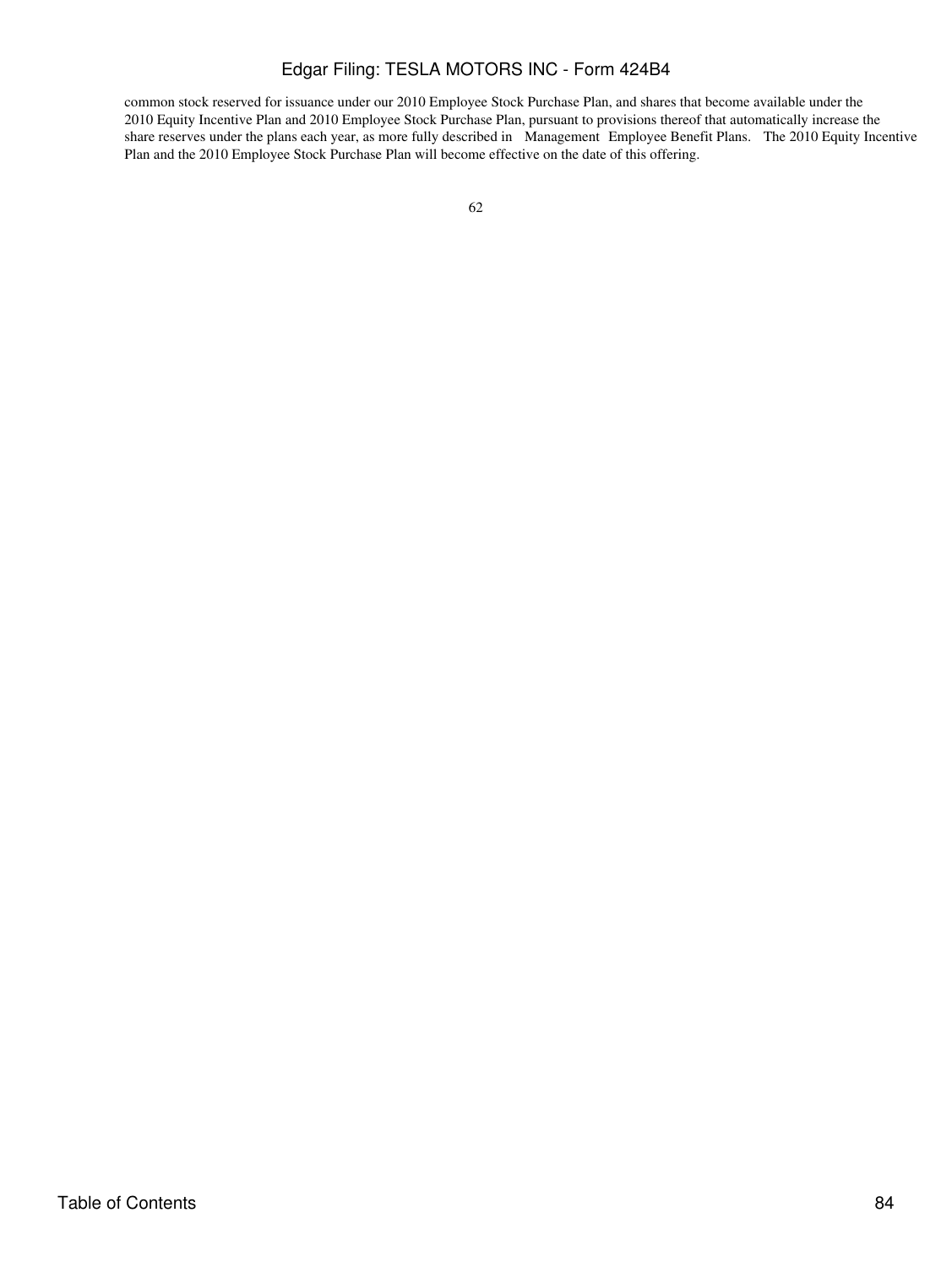#### **DILUTION**

As of March 31, 2010, we had a negative net tangible book value of approximately \$279.3 million or \$36.67 per share of common stock, based upon 7,615,726 shares of common stock outstanding on such date. Our pro forma net tangible book value as of March 31, 2010 was \$44.2 million, or \$0.56 per share of common stock. Pro forma net tangible book value per share represents the amount of our total tangible assets reduced by the amount of our total liabilities and divided by the total number of shares of common stock outstanding, including (i) shares of common stock issued upon the conversion of all outstanding shares of our convertible preferred stock effective immediately prior to the closing of this offering, (ii) the issuance of shares of common stock upon the assumed net exercise of warrants that would otherwise expire upon the completion of this offering at the initial public offering price of \$17.00 per share and (iii) the issuance of 100,000 shares of our common stock upon the net exercise of common stock warrants that will automatically occur upon the completion of this offering. The increase in the net tangible book value per share attributable to the conversion of our convertible preferred stock and the net exercise of the warrants will, accordingly, be \$37.24 per share.

Dilution in pro forma net tangible book value per share to new investors in this offering represents the difference between the amount per share paid by purchasers of 11,880,600 shares of common stock in this offering and the pro forma net tangible book value per share of common stock immediately after the completion of this offering. After giving effect to the sale of the shares of common stock offered by us in this offering at the initial public offering price of \$17.00 per share, and after deducting the estimated underwriting discounts and estimated offering expenses payable by us, and the conversion of our DOE preferred stock warrant liability into common stock warrant liability, and after giving effect to the sale of 2,941,176 shares of common stock to Toyota in the concurrent private placement based on the initial public offering price of \$17.00 per share, our pro forma as adjusted net tangible book value as of March 31, 2010 would have been \$278.5 million, or \$2.99 per share of common stock. This represents an immediate increase in pro forma net tangible book value of \$2.43 per share to existing stockholders and an immediate dilution of \$14.01 per share to new investors in our common stock. The following table illustrates this dilution on a per share basis after giving effect to the 1-for-3 reverse stock split of our outstanding common stock effected in May 2010.

| Initial public offering price per share                                                                                | \$17.00 |
|------------------------------------------------------------------------------------------------------------------------|---------|
| Pro forma net tangible book value per share as of March 31, 2010, before giving effect to this offering                | \$0.56  |
| Increase in pro forma net tangible book value per share attributed to new investors purchasing shares in this offering | 2.43    |
| Pro forma as adjusted net tangible book value per share after giving effect to this offering                           | 2.99    |
| Dilution per share to new investors in this offering                                                                   | \$14.01 |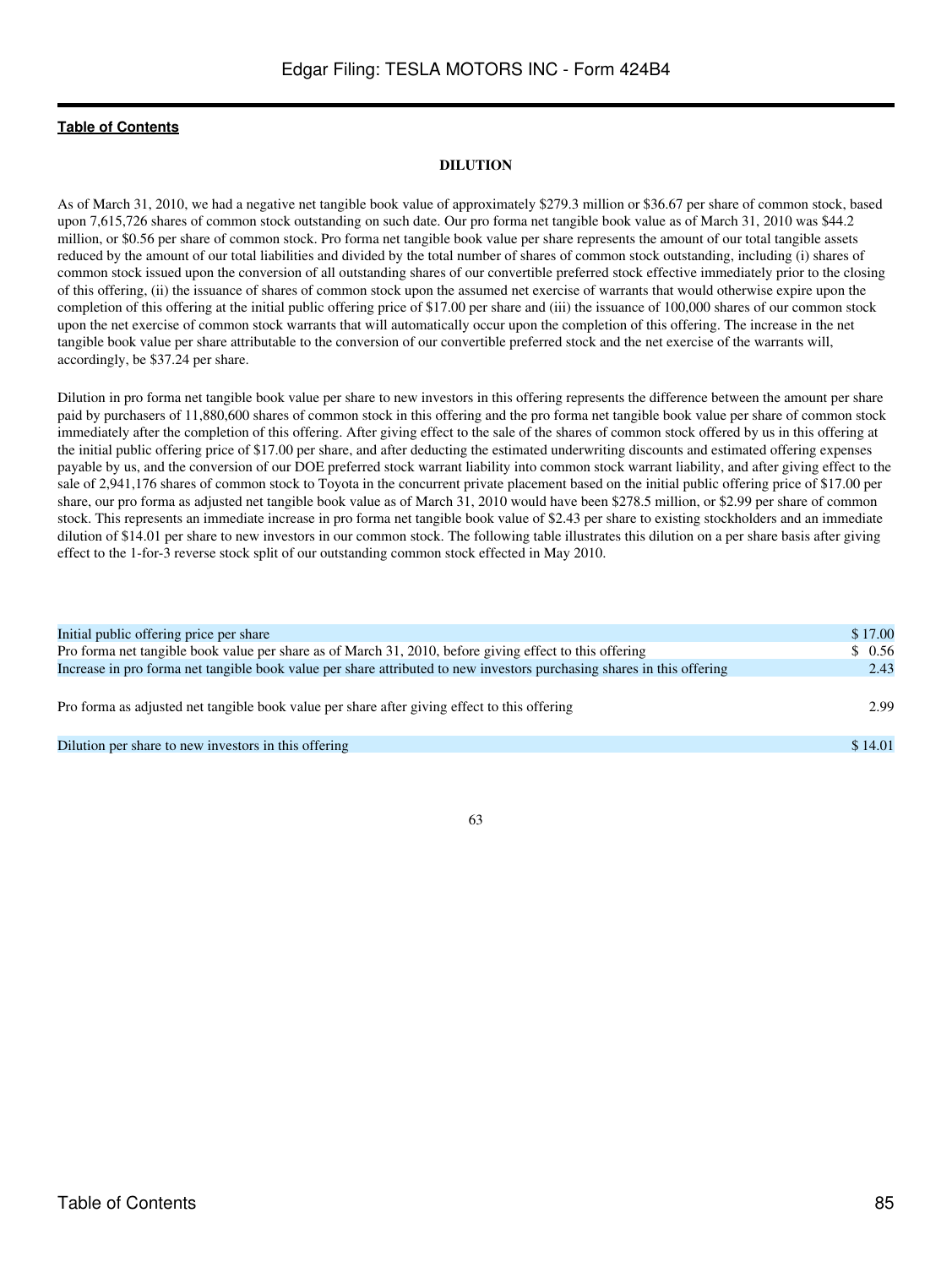The following table summarizes, on a pro forma as adjusted basis as of March 31, 2010 and after giving effect to (i) the issuance of 345,047 shares of common stock upon the net exercise of convertible preferred stock warrants that would otherwise expire upon the completion of this offering, (ii) the issuance of 100,000 shares of our common stock upon the net exercise of common stock warrants that will automatically occur upon the completion of this offering and (iii) the offering and the concurrent private placement, in each case based on the initial public offering price of \$17.00 per share, the differences between existing stockholders and new investors with respect to the number of shares of common stock purchased from us, the total consideration paid to us and the average price per share paid:

|                            |               | <b>Shares Purchased</b> |            | <b>Total Consideration</b> |              |                      |  |
|----------------------------|---------------|-------------------------|------------|----------------------------|--------------|----------------------|--|
|                            |               | Amount                  |            |                            |              |                      |  |
|                            |               |                         | (in        |                            |              | <b>Average Price</b> |  |
|                            | <b>Number</b> | Percent                 | thousands) | Percent                    |              | Per Share            |  |
| Existing stockholders      | 78,287,617    | 84.1%                   | \$324,622  | 56.3%                      | $\mathbb{S}$ | 4.15                 |  |
| New public investors       | 11,880,600    | 12.8                    | 201,970    | 35.0                       |              | 17.00                |  |
| Private Placement investor | 2.941.176     | 3.1                     | 50,000     | 8.7                        |              | 17.00                |  |
|                            |               |                         |            |                            |              |                      |  |
| Total                      | 93,109,393    | 100.0%                  | \$576.592  | 100.0%                     |              |                      |  |

If the underwriters exercise their option to purchase additional shares in full, our existing stockholders would own 81.9% and our new public investors would own 14.9% of the total number of shares of our common stock outstanding upon the closing of this offering.

As of March 31, 2010, there were options outstanding to purchase a total of 11,564,743 shares of common stock at a weighted average exercise price of \$5.71 per share. To the extent outstanding options are exercised, there will be further dilution to new investors. For a description of our equity plans, see the section titled Management Employee Benefit Plans.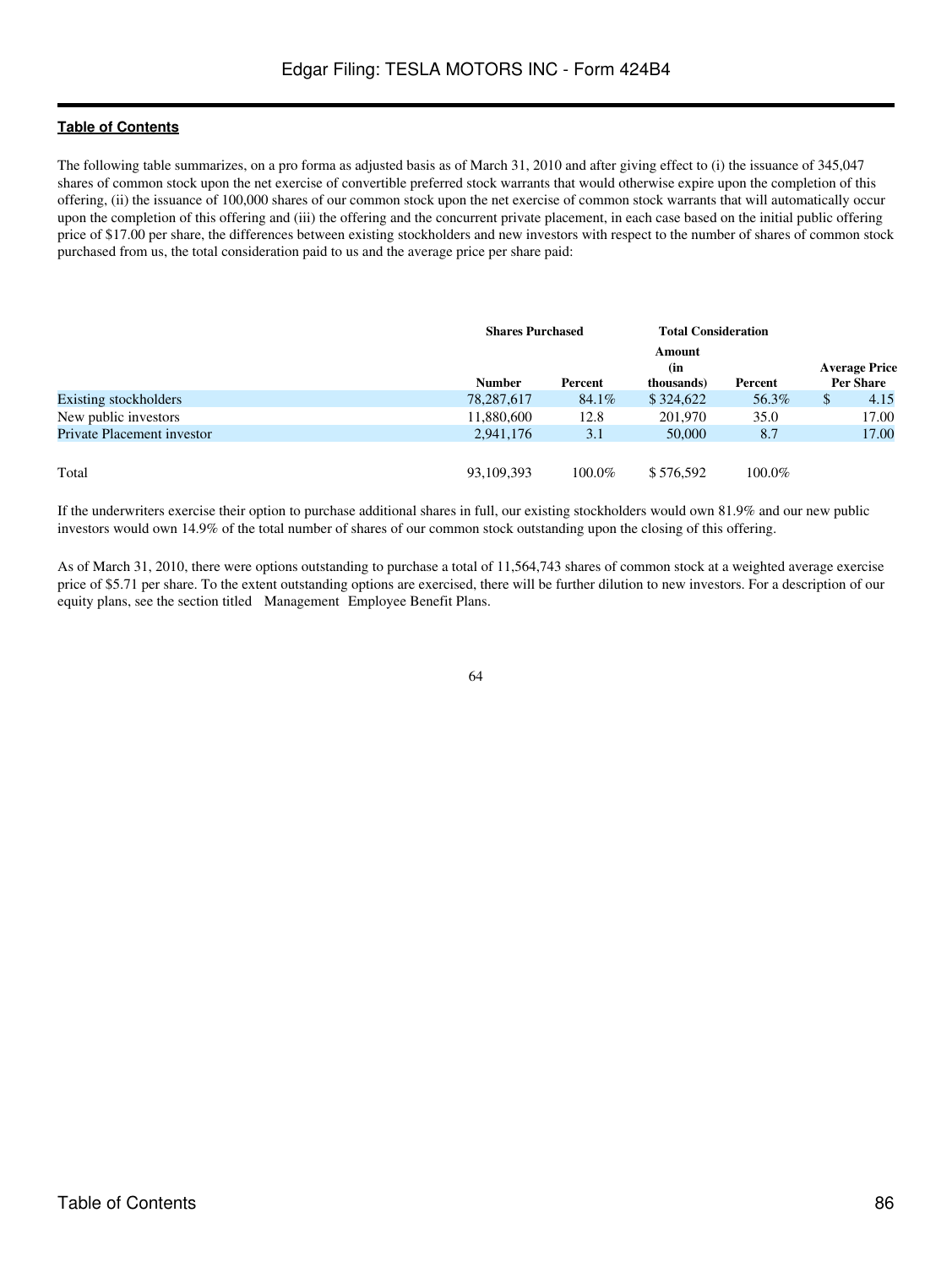#### **SELECTED CONSOLIDATED FINANCIAL DATA**

The consolidated statements of operations data for the fiscal years ended December 31, 2007, 2008 and 2009 and balance sheet data as of December 31, 2008 and 2009 are derived from our audited consolidated financial statements that are included elsewhere in this prospectus. The consolidated statements of operations data for the fiscal years ended December 31, 2005 and 2006 and balance sheet data as of December 31, 2005, 2006 and 2007, are derived from audited consolidated financial statements not included in this prospectus. The consolidated statements of operations data for the three months ended March 31, 2009 and 2010 and balance sheet data as of March 31, 2010 are derived from our unaudited consolidated financial statements that are included elsewhere in this prospectus. The unaudited consolidated financial statements were prepared on a basis consistent with our audited consolidated financial statements and include, in the opinion of management, all adjustments necessary for the fair presentation of the financial information contained in those statements. The historical results presented below are not necessarily indicative of financial results to be achieved in future periods.

The following selected consolidated financial data table also reflects the 1-for-3 reverse stock split of our outstanding common stock effected in May 2010.

In June 2010, we identified an error related to the understatement in stock-based compensation expense subsequent to the issuance of the consolidated financial statements for the year ended December 31, 2009. This error had the effect of understating selling, general and administrative expenses and net loss for the year ended December 31, 2009 by \$2.7 million. The error did not have an effect on the valuation of the stock options. As stock-based compensation expense is a non-cash item, there was no impact on net cash used in operating activities for the year ended December 31, 2009. We determined that the impact of this error was not material and will correct the error by recording additional stock-based compensation expense of \$2.4 million in the three month period ending June 30, 2010. See Note 16 to our consolidated financial statements included elsewhere in this prospectus.

The following selected consolidated financial data should be read in conjunction with Management s Discussion and Analysis of Financial Condition and Results of Operations and our consolidated financial statements and the related notes included elsewhere in this prospectus.

|                                                                                             |           | <b>Years Ended December 31,</b> |              |       |              |           |    |                                                 |              | <b>Three Months Ended</b><br>March 31, |              |          |
|---------------------------------------------------------------------------------------------|-----------|---------------------------------|--------------|-------|--------------|-----------|----|-------------------------------------------------|--------------|----------------------------------------|--------------|----------|
|                                                                                             | 2005      | 2006                            | 2007         |       |              | 2008      |    | 2009                                            |              | 2009                                   |              | 2010     |
|                                                                                             |           |                                 |              |       |              |           |    | (in thousands, except share and per share data) |              |                                        |              |          |
| <b>Consolidated Statements of Operations Data:</b>                                          |           |                                 |              |       |              |           |    |                                                 |              |                                        |              |          |
| Revenues:                                                                                   |           |                                 |              |       |              |           |    |                                                 |              |                                        |              |          |
| Automotive sales (including zero emission                                                   |           |                                 |              |       |              |           |    |                                                 |              |                                        |              |          |
| vehicle credit sales of \$3,458, \$8,152, \$1,275 and                                       |           |                                 |              |       |              |           |    |                                                 |              |                                        |              |          |
| \$506 for the years ended December 31, 2008 and                                             |           |                                 |              |       |              |           |    |                                                 |              |                                        |              |          |
| 2009 and three months ended March 31, 2009                                                  |           |                                 |              |       |              |           |    |                                                 |              |                                        |              |          |
| and 2010, respectively)                                                                     | \$        | \$                              | $\mathbb{S}$ | 73    | $\mathbb{S}$ | 14,742    | \$ | 111,943                                         | $\mathbb{S}$ | 20,886                                 | $\mathbb{S}$ | 20,585   |
| Development services                                                                        |           |                                 |              |       |              |           |    |                                                 |              |                                        |              | 227      |
| <b>Total revenues</b>                                                                       |           |                                 |              | 73    |              | 14,742    |    | 111,943                                         |              | 20,886                                 |              | 20,812   |
| Cost of revenues $(1)$ :                                                                    |           |                                 |              |       |              |           |    |                                                 |              |                                        |              |          |
| Automotive sales                                                                            |           |                                 |              | 9     |              | 15,883    |    | 102,408                                         |              | 22,932                                 |              | 16,858   |
| Development services                                                                        |           |                                 |              |       |              |           |    |                                                 |              |                                        |              | 102      |
| Total cost of revenues                                                                      |           |                                 |              | 9     |              | 15.883    |    | 102,408                                         |              | 22,932                                 |              | 16,960   |
| Gross profit (loss)                                                                         |           |                                 |              | 64    |              | (1,141)   |    | 9,535                                           |              | (2,046)                                |              | 3,852    |
| Operating expenses $(1)$ :                                                                  |           |                                 |              |       |              |           |    |                                                 |              |                                        |              |          |
| Research and development (net of development<br>compensation of \$23,249 for the year ended |           |                                 |              |       |              |           |    |                                                 |              |                                        |              |          |
| December 31, 2009)                                                                          | 10.009    | 24.995                          | 62.753       |       |              | 53.714    |    | 19.282                                          |              | 7.941                                  |              | 13,265   |
| Selling, general and administrative                                                         | 1.820     | 5,436                           | 17,244       |       |              | 23,649    |    | 42,150                                          |              | 6,607                                  |              | 16,585   |
| Total operating expenses                                                                    | 11,829    | 30,431                          | 79.997       |       |              | 77,363    |    | 61,432                                          |              | 14,548                                 |              | 29,850   |
| Loss from operations                                                                        | (11, 829) | (30, 431)                       | (79, 933)    |       |              | (78, 504) |    | (51, 897)                                       |              | (16, 594)                              |              | (25,998) |
| Interest income                                                                             | 224       | 938                             |              | 1,749 |              | 529       |    | 159                                             |              | 16                                     |              | 48       |
| Interest expense                                                                            |           | (423)                           |              |       |              | (3,747)   |    | (2,531)                                         |              | (1,402)                                |              | (230)    |
| Other income (expense), $net(2)$                                                            |           | 59                              |              | 137   |              | (963)     |    | (1,445)                                         |              | 1,972                                  |              | (3,221)  |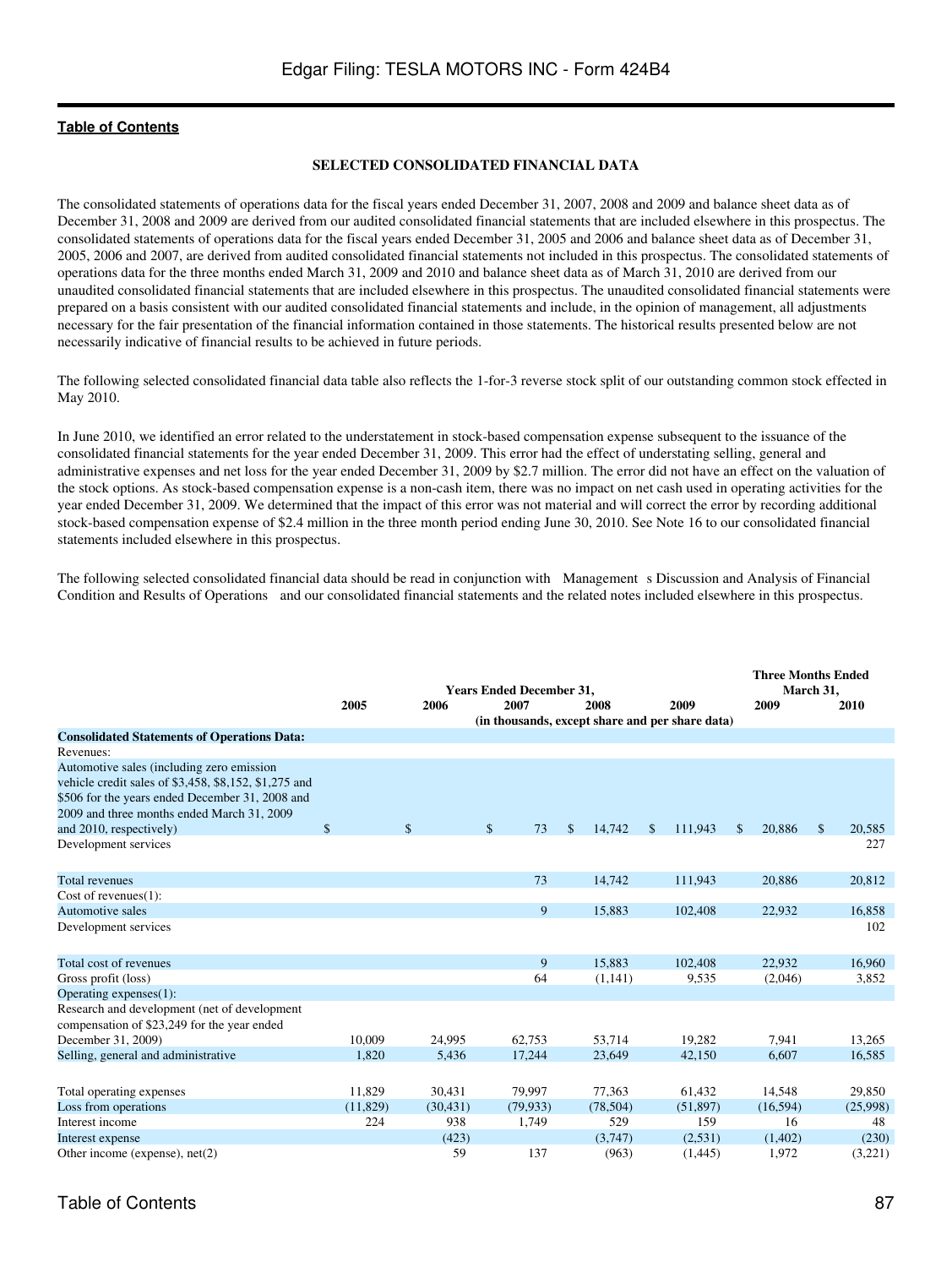# Edgar Filing: TESLA MOTORS INC - Form 424B4

| Loss before income taxes                                                                                              | (11,605)           | (29, 857)       | (78, 047)    | (82,685)              | (55,714)      | (16,008)       | (29, 401)      |
|-----------------------------------------------------------------------------------------------------------------------|--------------------|-----------------|--------------|-----------------------|---------------|----------------|----------------|
| Provision for income taxes                                                                                            |                    | 100             | 110          | 97                    | 26            | 8              | 118            |
| Net loss                                                                                                              | \$<br>.605)<br>(11 | (29, 957)<br>S. | (78, 157)    | (82, 782)<br><b>S</b> | (55,740)<br>S | (16,016)<br>S. | (29, 519)<br>S |
| Net loss per share of common stock, basic and<br>diluted(3)                                                           | \$<br>(4.00)       | (10.18)<br>\$   | (22.69)<br>S | (12.46)<br>S.         | (7.94)<br>\$. | (2.31)<br>\$.  | (4.04)<br>S    |
| Shares used in computing net loss per share of<br>common stock, basic and diluted(3)                                  | 2,901,993          | 2,941,411       | 3,443,806    | 6,646,387             | 7,021,963     | 6,924,194      | 7,301,940      |
| Pro forma net loss per share of common stock,<br>basic and diluted $(2)(4)$ (unaudited)                               |                    |                 |              |                       | \$<br>(0.70)  |                | \$<br>(0.35)   |
| Shares used in computing the proforma net loss<br>per share of common stock, basic and<br>$diluted(2)(4)$ (unaudited) |                    |                 |              |                       | 77,693,854    |                | 77,973,831     |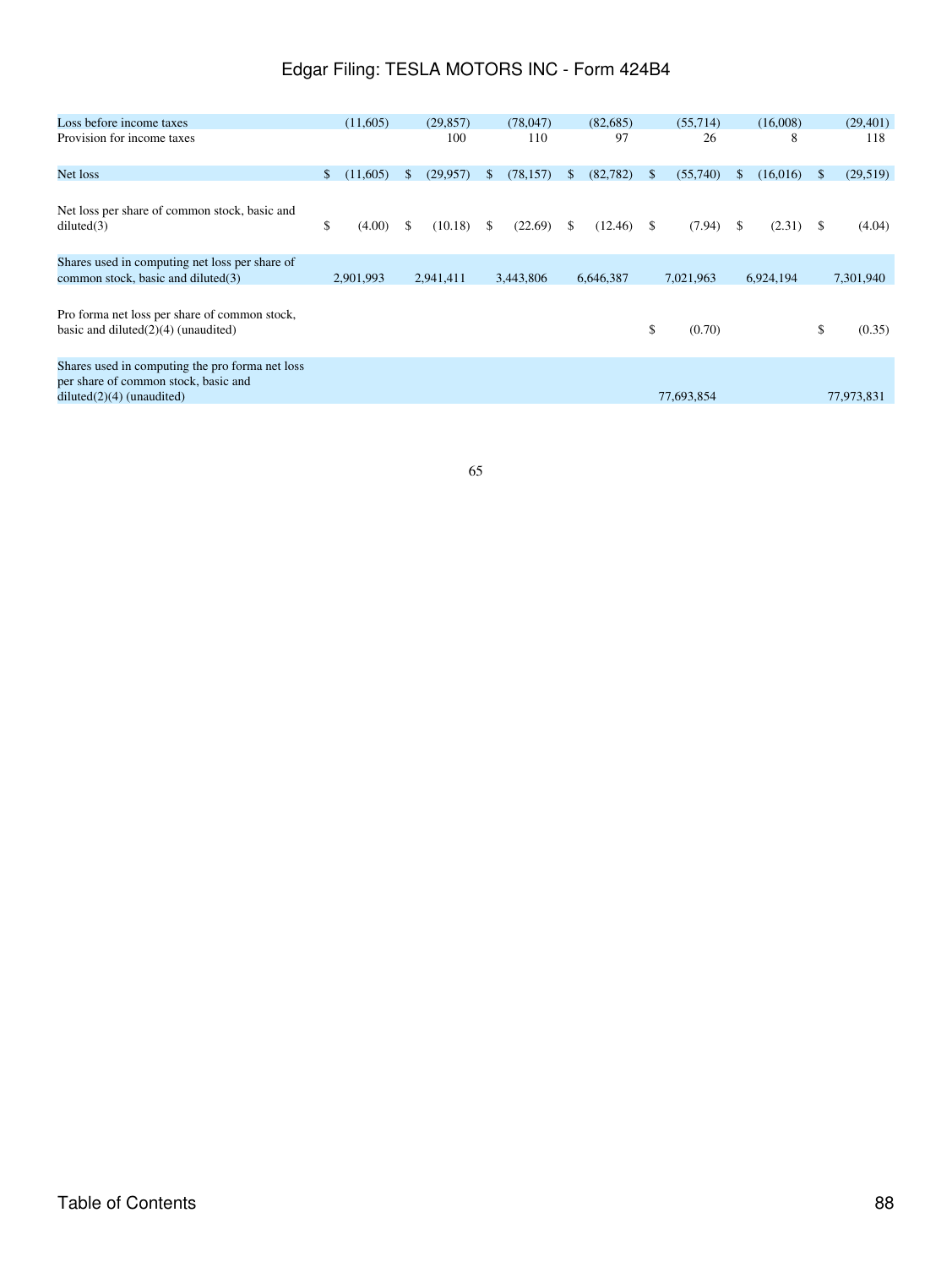#### (1) Includes stock-based compensation expense as follows:

|                                     | <b>Years Ended December 31,</b> |              |       |       | <b>Three Months Ended</b><br>March 31, |      |    |  |       |
|-------------------------------------|---------------------------------|--------------|-------|-------|----------------------------------------|------|----|--|-------|
|                                     | 2005                            | 2006         | 2007  | 2008  | 2009                                   | 2009 |    |  | 2010  |
| Cost of revenues                    | \$                              | \$.          |       | \$26  | -61                                    |      | 12 |  | 42    |
| Research and development            |                                 | 17           | 95    | 125   | 376                                    |      | 40 |  | 281   |
| Selling, general and administrative |                                 | <sub>(</sub> | 103   | 286   | 997                                    |      | 38 |  | 3,064 |
|                                     |                                 |              |       |       |                                        |      |    |  |       |
| Total                               |                                 | \$23         | \$198 | \$437 | \$1.434                                |      | 90 |  | 3,387 |

- (2) In January 2010, we issued a warrant to the DOE in connection with the closing of the DOE Loan Facility to purchase shares of our Series E convertible preferred stock. This convertible preferred stock warrant will become a warrant to purchase shares of our common stock upon the closing of this offering. Beginning on December 15, 2018 and until December 14, 2022, the shares subject to purchase under the warrant will become exercisable in quarterly amounts depending on the average outstanding balance of the DOE Loan Facility during the prior quarter. Since the number of shares of common stock ultimately issuable under the warrant will vary, this warrant will be carried at its estimated fair value with changes in the fair value of this common stock warrant liability reflected in other income (expense), net, until its expiration or vesting. Potential shares of common stock issuable upon exercise of the DOE warrant will be excluded from the calculation of diluted net loss per share of common stock until at least such time as we generate a net profit in a given period.
- (3) Our basic net loss per share of common stock is calculated by dividing the net loss by the weighted-average number of shares of common stock outstanding for the period. The diluted net loss per share of common stock is computed by dividing the net loss by the weighted-average number of shares of common stock, excluding common stock subject to repurchase, and, if dilutive, potential shares of common stock outstanding during the period. Potential shares of common stock consist of stock options to purchase shares of our common stock and warrants to purchase shares of our convertible preferred stock (using the treasury stock method) and the conversion of our convertible preferred stock and convertible notes payable (using the if-converted method). For purposes of these calculations, potential shares of common stock have been excluded from the calculation of diluted net loss per share of common stock as their effect is antidilutive since we generated a net loss in each period.
- (4) Pro forma basic and diluted net loss per share of common stock has been computed to give effect to the conversion of the convertible preferred stock into common stock and the 1-for-3 reverse stock split of our outstanding common stock effected in May 2010. Also, the numerator in the pro forma basic and diluted net loss per share calculation has been adjusted to remove gains and losses resulting from remeasurements of the convertible preferred stock warrant liability as it is assumed that these warrants will be exercised immediately prior to a qualifying initial public offering and will no longer require periodic revaluation.

|                                                 |             | As of<br>March 31, |              |             |              |              |
|-------------------------------------------------|-------------|--------------------|--------------|-------------|--------------|--------------|
|                                                 | 2005        | 2006<br>2007       |              | 2008        | 2009         | 2010         |
| <b>Consolidated Balance Sheet Data:</b>         |             |                    |              |             |              |              |
| Cash and cash equivalents                       | 5,827<br>\$ | \$ 35,401          | 17.211<br>\$ | \$<br>9.277 | \$<br>69,627 | \$<br>61,546 |
| Property and equipment, net                     | 1.622       | 7,512              | 11,998       | 18.793      | 23,535       | 26,866       |
| Working capital (deficit)                       | 4.587       | 8.458              | (28,988)     | (56,508)    | 43,070       | 41,497       |
| Total assets                                    | 7.856       | 44.466             | 34,837       | 51,699      | 130.424      | 145,320      |
| Convertible preferred stock warrant liability   |             | 227                | 191          | 2.074       | 1.734        | 10,359       |
| Capital lease obligations, less current portion |             |                    | 18           | 888         | 800          | 719          |
| Convertible preferred stock                     | 20.384      | 60.173             | 101.178      | 101.178     | 319,225      | 319.225      |
| Total stockholders deficit                      | (13,995)    | (43,923)           | (117, 846)   | (199.714)   | (253, 523)   | (279, 297)   |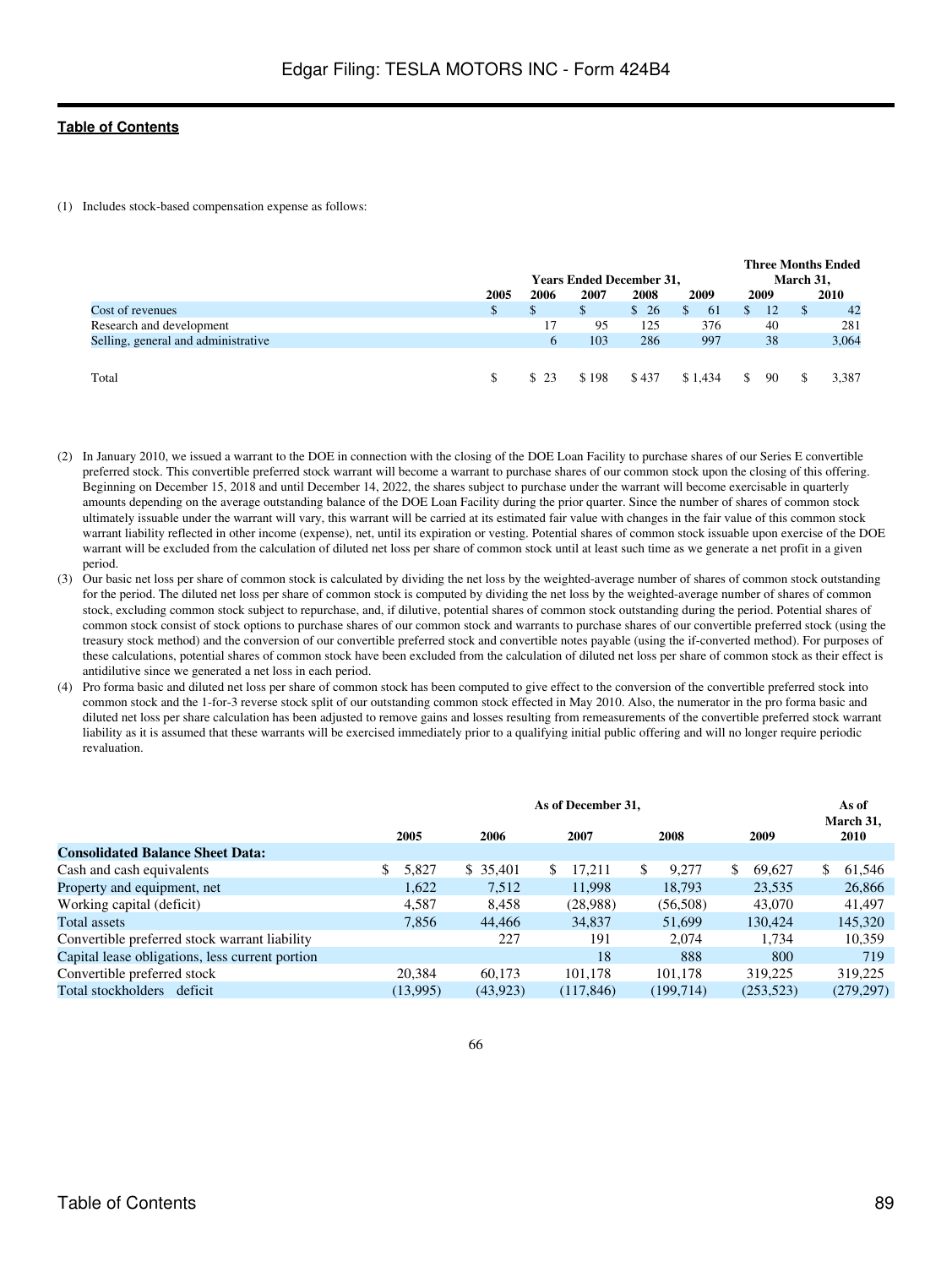#### **MANAGEMENT S DISCUSSION AND ANALYSIS OF FINANCIAL CONDITION**

## **AND RESULTS OF OPERATIONS**

*The following discussion of our financial condition and results of operations should be read together with the consolidated financial statements and related notes that are included elsewhere in this prospectus. This discussion may contain forward-looking statements based upon current expectations that involve risks and uncertainties. Our actual results may differ materially from those anticipated in these forward-looking statements as a result of various factors, including those set forth under Risk Factors or in other parts of this prospectus.*

#### **Overview**

We design, develop, manufacture and sell high-performance fully electric vehicles and advanced electric vehicle powertrain components. In addition to designing and manufacturing our vehicles, we sell and service them through our own sales and service network.

We were incorporated in Delaware in 2003 and introduced our first vehicle, the Tesla Roadster, in early 2008. In July 2009, we introduced a new Roadster model, the Tesla Roadster 2, and its higher performance option package Roadster Sport. As of March 31, 2010, we had sold 1,063 Tesla Roadsters to customers in 22 countries. We are developing our planned Model S sedan which we currently expect to introduce commercially in 2012.

We market and sell our vehicles directly to consumers via the phone and internet, in-person at our corporate events and through our network of Tesla stores. We opened our first store in Los Angeles, California, in May 2008 and as of June 14, 2010, we operated a total of 12 Tesla stores in North America and Europe.

We have entered, and intend to enter, into development and commercial agreements with other manufacturers for the development and sale of electric powertrain components. From inception through December 31, 2009, these powertrain development activities were exclusively pursuant to a development arrangement entered into in the year ended December 31, 2008, which was formalized in an agreement entered into in May 2009 with Daimler AG, or Daimler, for the development of a battery pack and charger for Daimler s Smart fortwo electric drive. Additionally, we have been selected by Daimler to supply it with up to 1,000 battery packs and chargers to support a trial of the Smart fortwo electric drive in at least five European cities. Daimler has notified us that it intends to increase its purchase commitment by 50% to 1,500 battery packs and chargers. We began shipping the first of these battery packs and chargers in November 2009 and started to recognize revenue for these sales in the quarter ended December 31, 2009. During the quarter ended March 31, 2010, Daimler engaged us to assist with the development and production of a battery pack and charger for a pilot fleet of its A-Class electric vehicles to be introduced in Europe during 2011. A formal agreement for this arrangement was entered into with Daimler in May 2010. In the quarter ended March 31, 2010, we completed the development and sale of modular battery packs for electric delivery vans for Freightliner Custom Chassis Corporation, or Freightliner, an affiliate of Daimler and recognized revenue related to these development services. Freightliner plans to use these electric vans in a limited number of customer trials.

In May 2010, we entered into a stock purchase agreement with Toyota Motor Corporation, or Toyota, pursuant to which Toyota will purchase \$50.0 million of our common stock, at a price per share equal to the initial public offering price, in a private placement to close immediately subsequent to the closing of this offering. In addition, Tesla and Toyota announced their intention to cooperate on the development of electric vehicles, and for Tesla to receive Toyotas support with sourcing parts and production and engineering expertise for the Model S. Active discussions are now underway, but we have not entered into any agreements with Toyota for any such arrangements, including any purchase orders, and we may never do so. We also entered into an agreement to purchase an existing automobile production facility in Fremont, California from New United Motor Manufacturing, Inc., or NUMMI, which is a joint venture between Toyota and Motors Liquidation Company, the owner of selected assets of General Motors. The purchase totals 207 acres, or approximately 55% of the land at the site, and includes all of the manufacturing facilities located thereon. The purchase price for the land and the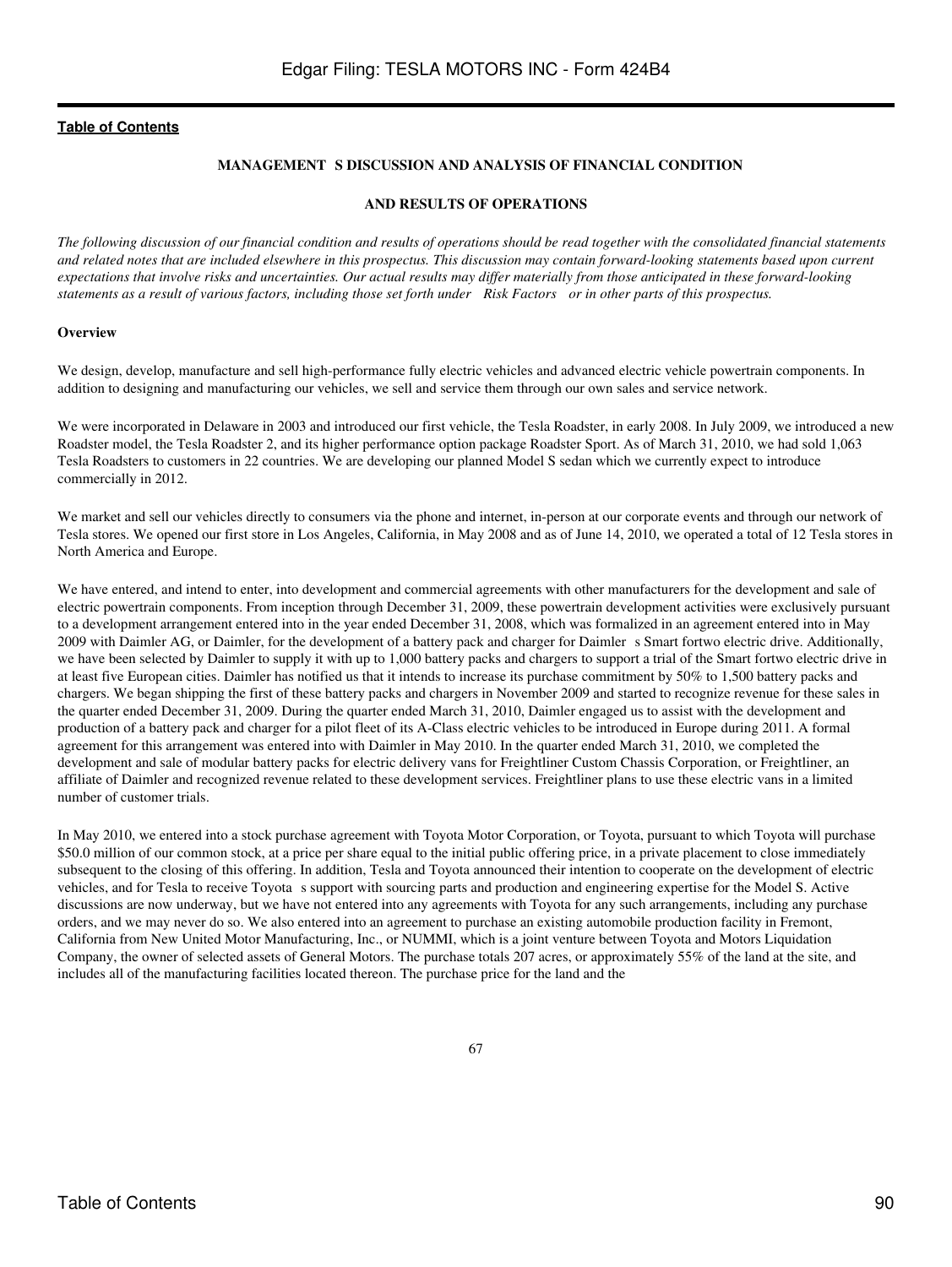facility, excluding whatever manufacturing equipment we may subsequently acquire from NUMMI, is approximately \$42 million. We anticipate that this purchase will close within a few months following the completion of this offering. We intend to use this facility for the production of our planned Model S and future vehicles. We are in an early stage of planning for this facility.

Since inception through March 31, 2010, we had recognized \$147.6 million in revenue. As of March 31, 2010, we had an accumulated deficit of \$290.2 million. We experienced net losses of \$78.2 million for the year ended December 31, 2007, \$82.8 million for the year ended December 31, 2008, \$55.7 million for the year ended December 31, 2009, and \$29.5 million for the three months ended March 31, 2010.

#### **Management Discussion Regarding Opportunities, Challenges and Risks**

To date we have derived our revenue principally from sales of the Tesla Roadster and related sales of zero emission vehicle credits, and to a lesser extent on products and services related to electric powertrain activities. We intend in the longer term to derive substantial revenues from the sales of our planned Model S sedan electric vehicle which is at an early stage of development and which we currently expect to introduce commercially in 2012.

We currently design, manufacture and sell the Tesla Roadster, our first production vehicle that we introduced in 2008. To date, most of our Tesla Roadster sales have been to customers in North America but we believe there is a significant opportunity to increase sales outside the United States. The Tesla Roadster has only been produced in low volume quantities and is currently partially assembled by Lotus in its facilities in the United Kingdom. We have a supply agreement with Lotus, which we amended in March 2010, pursuant to which we are obligated to purchase a minimum of 2,400 Tesla Roadster vehicles or gliders over the term of the agreement, which will expire in December 2011. We currently intend to manufacture gliders with Lotus for our current generation Tesla Roadster until December 2011. We intend to use these gliders in the manufacturing of the Tesla Roadster to both fulfill orders placed in 2011 as well as new orders placed in 2012 until our supply of gliders is exhausted. Accordingly, we intend to offer a number of Tesla Roadsters for sale in 2012. To the extent we wish to sell additional Tesla Roadsters with the Lotus gliders beyond the 2,400 we have already contracted for, we will need to negotiate a new or amended supply agreement with Lotus but may be unable to do so on terms and conditions favorable to us, if at all. We do not currently plan to begin selling our next generation Tesla Roadster until at least one year after the launch of the Model S which is expected to be in production in 2012. We intend to manufacture our next generation Tesla Roadster entirely in our own facilities. The Tesla Roadster is a high-end luxury automobile with a current effective base price of \$101,500 in the United States, assuming and after giving effect to the continuation of a currently available United States federal tax credit of \$7,500 for the purchase of alternative fuel vehicles. As a result, continued difficult economic conditions, competition from third parties and the availability of the Model S could result in depressed sales of the Tesla Roadster.

We are designing our second vehicle, the Model S for a significantly broader customer base than the Tesla Roadster and plan to manufacture the Model S in higher volumes than our current volumes for the Tesla Roadster in our planned manufacturing facility. In May 2010, we executed a purchase agreement to acquire a manufacturing facility in Fremont, California. We are in an early stage of planning for this facility. We have secured a \$363.9 million loan under our DOE Loan Facility for the continued development of the Model S and the build out of our planned Model S manufacturing facility, which is subject to certain drawdown conditions. However, our Model S production model will require significant investments of cash and management resources and we may experience unexpected delays or difficulties that could postpone our ability to launch the Model S on our planned timeline or result in cost overruns. In addition, there is no guarantee that a market for the Model S will develop.

We are continuing to develop our electric powertrain components and systems sales and services and have secured a \$101.2 million loan under our DOE Loan Facility for the expansion of our engineering and production capability for these activities in our Palo Alto facility, which is subject to certain drawdown conditions. To date, Daimler and its affiliates have been the sole customers of our powertrain activities and there is no guarantee that we will be able to secure future business with Daimler as it has indicated its intent to produce all of its lithium-ion batteries by 2012 as part of a joint venture with Evonik Industries AG and has announced it has entered into a memorandum of understanding with BYD Auto to collaborate on the development of an electric car under a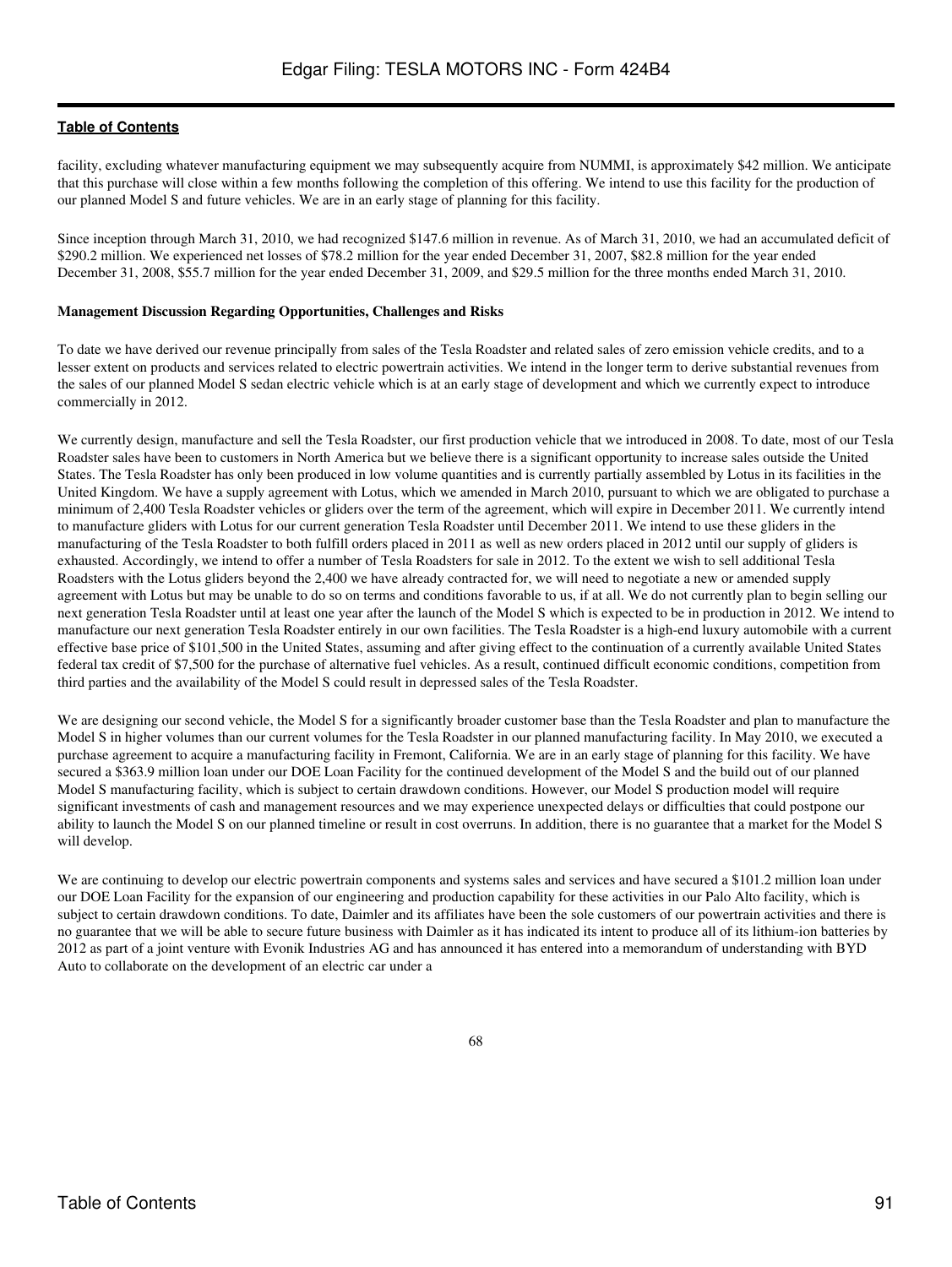jointly owned new brand for the Chinese market. Recently, Daimler has indicated that there may be an opportunity for us to continue supplying electric powertrain components, including battery packs, in 2012 and beyond, but we have not entered into any agreements with Daimler for these arrangements. In May 2010, Tesla and Toyota announced their intention to cooperate on the development of electric vehicles, and for Tesla to receive Toyota s support with sourcing parts and production and engineering expertise for the Model S. However, we have not entered into any agreements with Toyota for any such arrangements, including any purchase orders, and we may never do so. We may have difficulty attracting and retaining powertrain customers in the future.

#### **Unadjusted Error in 2009**

In June 2010, we identified an error related to the understatement in stock-based compensation expense subsequent to the issuance of the consolidated financial statements for the year ended December 31, 2009.

In the fourth quarter of 2009, we granted certain stock options for which a portion of the grant was immediately vested. We erroneously accounted for the expense on a straight-line basis over the term of the award, while expense recognition should always be at least commensurate with the number of awards vesting during the period. As a result, selling, general and administrative expenses and net loss for the year ended December 31, 2009 were understated by \$2.7 million. The error did not have an effect on the valuation of the stock options. As stock-based compensation expense is a non-cash item, there was no impact on net cash used in operating activities for the year ended December 31, 2009.

We considered the impact of the error on reported operating expenses and trends in operating results and determined that the impact of the error was not material to previously reported financial information. To correct this error, we will record additional stock-based compensation of \$2.4 million in the three month period ending June 30, 2010. We also evaluated this control deficiency in the context of our internal control over financial reporting and based on the magnitude, nature and extent of the error, determined that such deficiency would be considered a significant deficiency. A significant deficiency is a deficiency or a combination of deficiencies, in internal control over financial reporting, that is less severe than a material weakness, yet important enough to merit attention by those responsible for the oversight of the company s financial reporting.

#### **Basis of Presentation**

#### *Revenues*

#### *Automotive Sales*

We recognize automotive sales revenue from sales of the Tesla Roadster, including vehicle options and accessories, vehicle service and sales of zero emission vehicle, or ZEV, credits. We did not recognize any revenue from sales of the Tesla Roadster, vehicle options, accessories or destination charges until the quarter ended December 31, 2008. To date, most of our revenues have been generated through sales in the United States. Our international sales commenced with the launch of the Tesla Roadster in Europe in July 2009. We had no revenues from sales outside of the United States prior to the third quarter of 2009 and revenue from sales outside of the United States represented 19% of our total automotive sales revenue for the year ended December 31, 2009, primarily representing international sales in the last six months of 2009. For the three months ended March 31, 2010, international sales represented 56% of our total automotive sales revenue, which is comprised of 48% of our total vehicle, options and related sales and 100% of our total powertrain component and related sales. As we continue to expand into new markets, we expect our international revenues to increase in aggregate dollar amounts and to remain relatively consistent as a percentage of total revenues in future periods. We manage our business as a single geographic segment. While revenue related to servicing vehicles has been insignificant to date, we expect such revenues to increase in future periods as we sell more vehicles and as vehicle warranties begin to expire.

Starting in July 2006, we began taking reservations and collecting reservation payments from customers who wished to purchase a Tesla Roadster and we received a significant number of reservations prior to initiation of volume production of the Tesla Roadster in October 2008. Since that time, we have fulfilled a significant number of these reservations and a significant level of the automotive sales we recognized during the year ended December 31,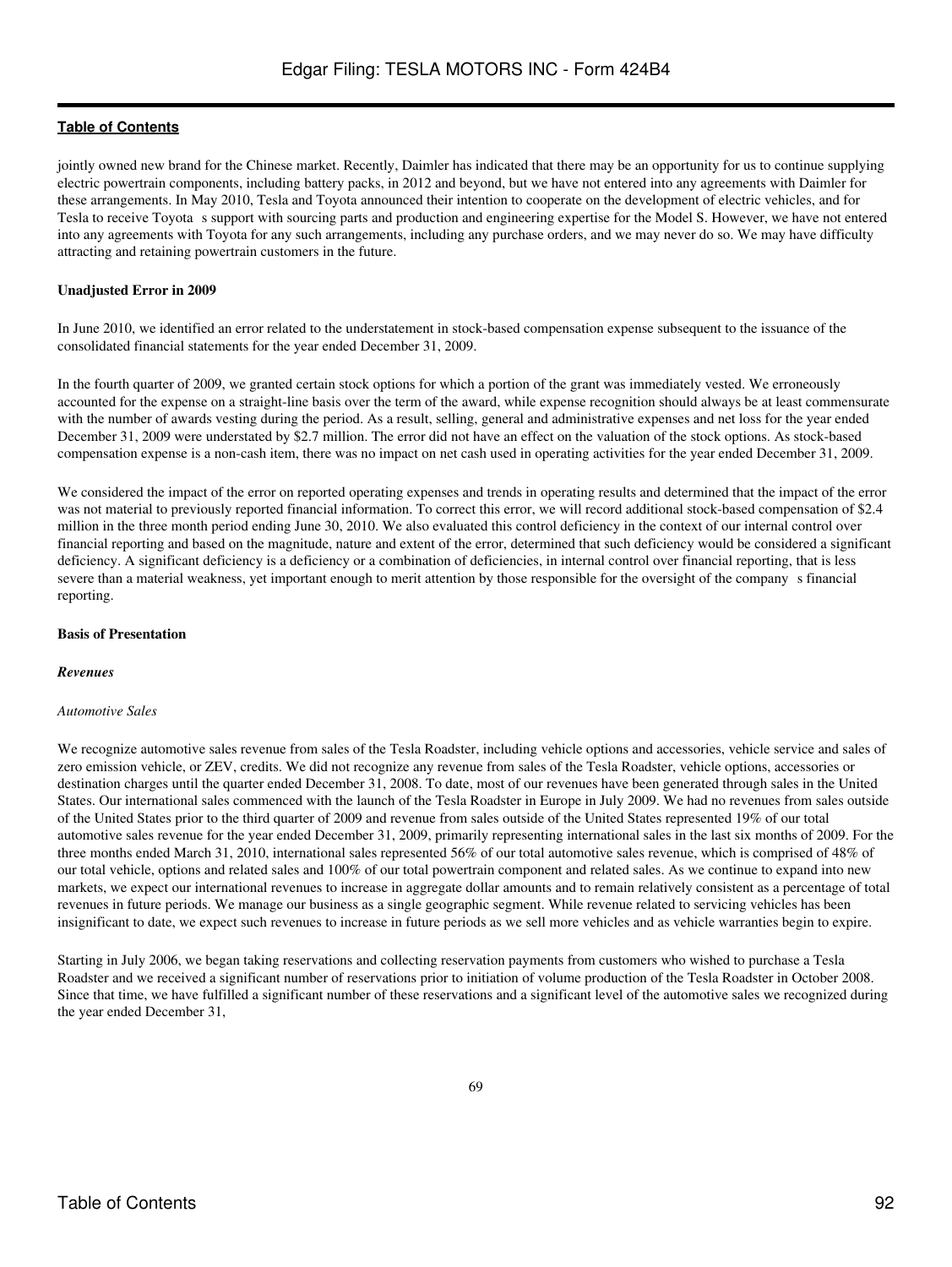2009 came from fulfilling reservations placed prior to 2009. Beginning with the quarter ended December 31, 2009, sales of the Tesla Roadster began more closely approximating the level of orders placed during that quarter, after considering the amount of time between a customer order and our delivery of the vehicle. Based on our current time to delivery, the majority of sales recognized during a given quarter are from fulfilling reservations placed during that quarter and the quarter immediately prior. During the three months ended March 31, 2010, approximately 80% of our revenue recognized from the sale of Tesla Roadsters was related to reservations placed during the first quarter of 2010 and the fourth quarter of 2009. Further, we expect sales of our vehicles to fluctuate on a seasonal basis, as demand for new cars in the automobile industry in general, and for high-performance sports vehicles such as the Tesla Roadster in particular, typically decline over the winter season.

As of December 31, 2008, we had deferred \$3.6 million in revenue related to certain vehicles that had been delivered but as to which we had unfulfilled obligations related to powertrain upgrades. Although these vehicles performed to a level adequate for most driving conditions, we had promised our customers an upgrade of the powertrain. As a result, we deferred all revenue recognition of these Tesla Roadsters that we had delivered in 2008 until they were retrofitted with the new powertrain. We performed these upgrades and accordingly recognized the revenue for these vehicles beginning in the quarter ended December 31, 2008 and concluding in the quarter ended September 30, 2009.

As of December 31, 2009 and March 31, 2010, we had deferred \$2.6 million and \$2.6 million, respectively, in revenue primarily related to our extended warranty and battery replacement programs, and the sale of certain vehicle options that had not yet been delivered. We expect our deferred revenues may fluctuate in future periods depending on the number of automobiles that have been shipped but have not been delivered to customers at the end of a period.

We currently produce the Tesla Roadster gliders, which are partially assembled vehicles that do not contain our electric powertrain, with Lotus in Hethel, England. We currently intend to manufacture gliders with Lotus for our current generation Tesla Roadster until December 2011. We intend to use these gliders in the manufacturing of the Tesla Roadster to both fulfill orders placed in 2011 as well as new orders placed in 2012 until our supply of gliders is exhausted. Accordingly, we intend to offer a number of Tesla Roadsters for sale in 2012. We do not currently plan to begin selling our next generation Tesla Roadster until at least one year after the launch of the Model S, which is expected to be in production in 2012. As a result, we anticipate that we may generate limited revenue from selling electric vehicles in 2012 until the launch of the planned Model S. The launch of our Model S could be delayed for a number of reasons and any such delays may be significant and would extend the period in which we would generate limited revenues from sales of our electric vehicles.

In February 2010, we began offering a leasing program to qualified customers in the United States for the Tesla Roadster. Through our wholly owned subsidiary, Tesla Motors Leasing, Inc., qualifying customers are permitted to lease the Tesla Roadster for 36 months, after which time they have the option of either returning the vehicle to us or purchasing it for a pre-determined residual value. We account for these leasing transactions as operating leases and accordingly, we recognize leasing revenues on a straight-line basis over the term of the individual leases. Lease revenues are recorded in automotive sales and through March 31, 2010, have not been significant.

Under California s Low-Emission Vehicle Regulations, and similar laws in other states, vehicle manufacturers are required to ensure that a portion of the vehicles delivered for sale in that state during each model year are zero emission vehicles. Currently, the states of California, Connecticut, Maine, Maryland, Massachusetts, New Jersey, New York, Oregon, Rhode Island and Vermont have such laws in effect. These laws provide that a manufacturer of zero emission vehicles may earn credits, referred to as ZEV credits, and may sell excess credits to other manufacturers who apply such credits to comply with these regulatory requirements. As a manufacturer solely of zero emission vehicles, we have earned ZEV credits on vehicles sold in such states, and we expect to continue to earn these credits in the future.

We enter into contracts with third parties to sell ZEV credits generated from the sale of our Tesla Roadsters. We did not recognize revenue from sales of ZEV credits until June 2008. For the years ended December 31, 2008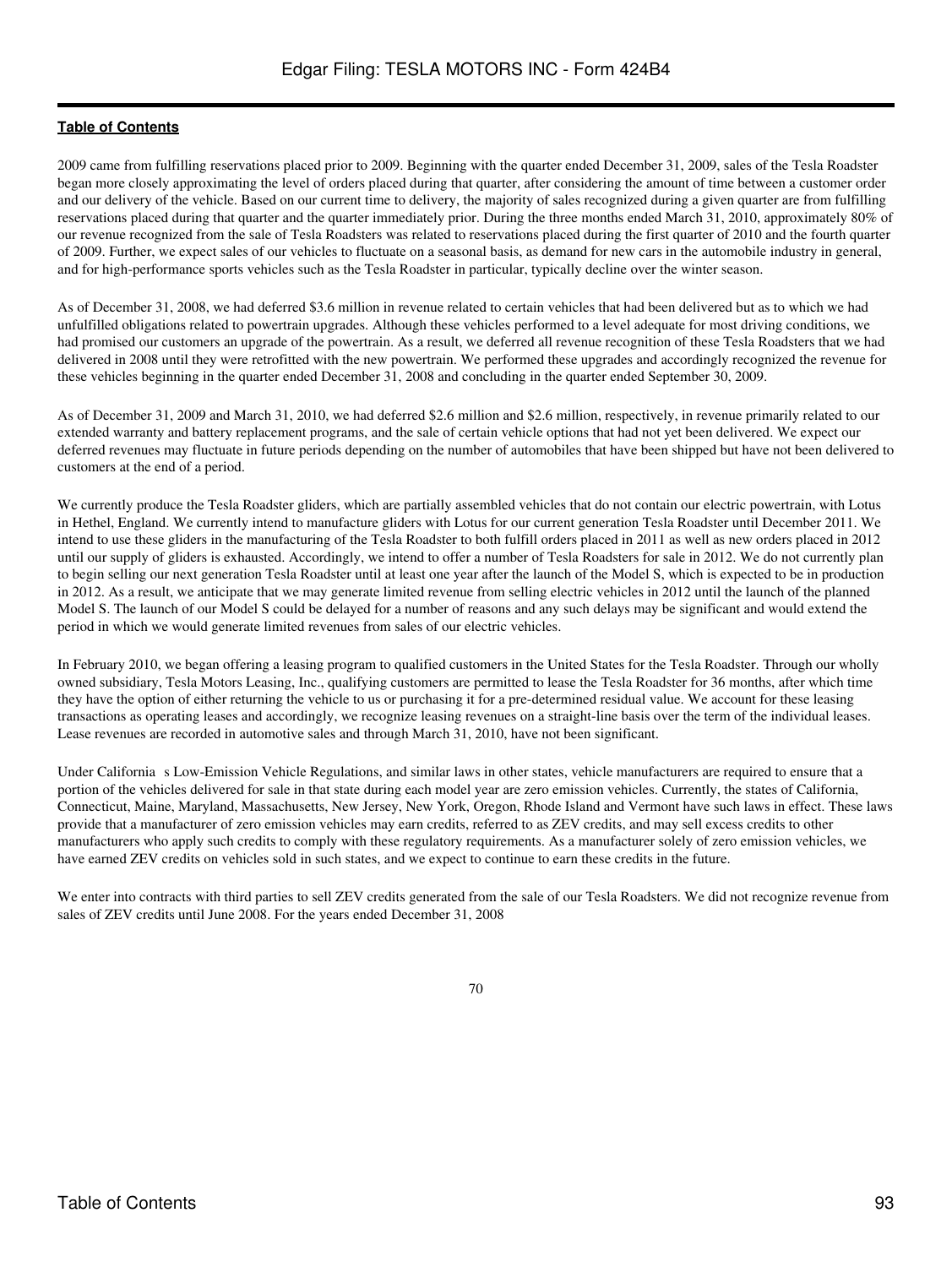and 2009, we earned revenue from the sale of ZEV credits of \$3.5 million and \$8.2 million, respectively, and for the three months ended March 31, 2010, we earned revenue from the sale of ZEV credits of \$0.5 million.

We have entered into contracts for the sale of ZEV credits with two separate automotive manufacturers. Our current agreement with American Honda Co., Inc., or Honda, provides for the sale of ZEV credits that we earn from the sale of vehicles that we manufacture through December 31, 2011. As of March 31, 2010, we had sold credits for 368 vehicles related to this agreement and Honda has an obligation to purchase additional credits earned from the sale of any remaining vehicles that we manufactured in 2009 but sold in 2010 and from the sale of up to 287 additional vehicles manufactured in 2010 and 2011 prior to the expiration of the agreement. To the extent we have additional ZEV credits available for sale, we may enter into new agreements with Honda or other manufacturers to sell such credits. We previously had an agreement with a different purchaser for ZEV credits related to vehicles sold in the year ended December 31, 2008, some of which ZEV credits were recognized in the year ended December 31, 2009.

Our ZEV credit sales will depend on the status of future regulation in states in which we sell our vehicles and our ability to maintain a contract or portfolio of contracts that allow us to continue to sell ZEV credits. To the extent that we have a contract in place for selling the credits, we expect sales of ZEV credits to generally correlate with our vehicle sales, although there is a processing time lag of generally less than four to five weeks between the recognition of revenue from the sale of a vehicle and the recognition of revenue from the sale of the ZEV credits earned on that vehicle.

We also recognize automotive sales revenue from the sale of electric vehicle powertrain components to other manufacturers. We have been selected by Daimler to supply it with up to 1,000 battery packs and chargers to support a trial of the Smart fortwo electric drive in at least five European cities. Daimler has recently indicated that it plans to increase its purchase by 50% to 1,500 battery packs and chargers. We began shipping the first of these battery packs and chargers in November 2009 and started to recognize revenue for these sales during the quarter ended December 31, 2009.

#### *Development Services*

We recognize revenue from development services arrangements where we develop electric vehicle powertrain components for other automobile manufacturers, including the design and development of battery packs and chargers to meet a customer s specifications. Beginning in the quarter ended March 31, 2010, we started entering into such contracts with the expectation that our development services would constitute a viable revenue-generating activity. Revenue is recognized as the performance requirements of each development arrangement are met and collection is reasonably assured. Where development arrangements include substantive at-risk milestones, we recognize revenue based upon the achievement of the contractually-defined milestones. Amounts collected in advance of meeting all of the revenue recognition criteria are not recognized in the consolidated statement of operations and are instead recorded as deferred revenue on the consolidated balance sheet. As of March 31, 2010, we had deferred \$5.5 million in revenue related to development services. We expect we will recognize this revenue over the remainder of 2010. We expect our deferred revenues may fluctuate in future periods based on the timing of cash receipts as compared to the timing of meeting revenue recognition criteria. Costs of development services are expensed as incurred. Costs of development services incurred in periods prior to the finalization of an agreement are recorded as research and development expenses; once an agreement is finalized, these costs are recorded in cost of revenues.

Prior to 2010, compensation that we had received from our first development arrangement with Daimler for battery packs and chargers for its Smart fortwo program, which is discussed under Management s Discussion and Analysis of Financial Condition and Results of Operations Basis of Presentation Research and Development Expenses, was recorded as an offset to research and development expenses. This early arrangement was motivated primarily by the opportunity to engage Daimler and at the same time, jointly progress our own research and development activities with the associated development compensation.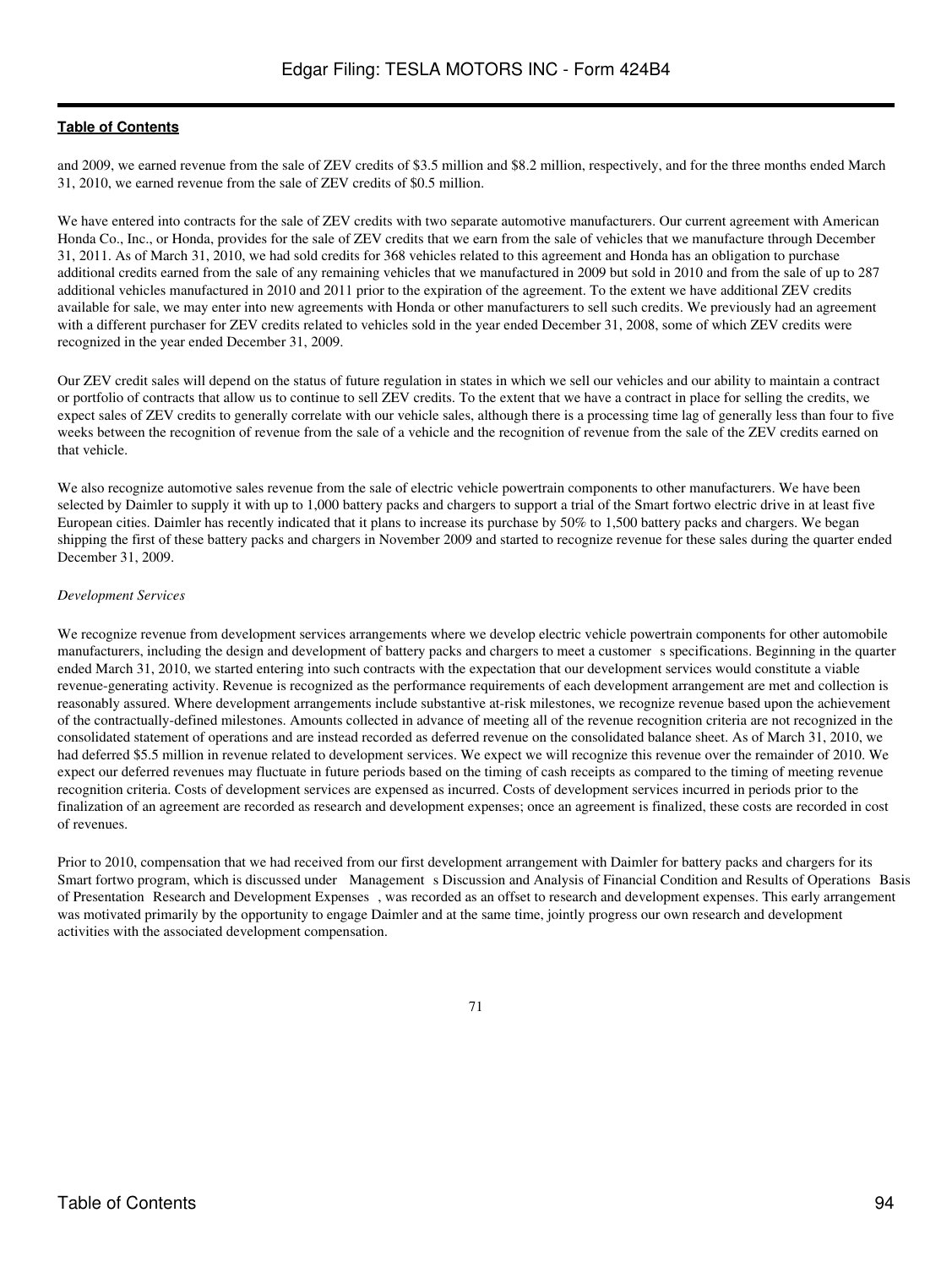In the quarter ended March 31, 2010, we completed the development and delivery of modular battery packs for electric delivery vans for Freightliner Custom Chassis Corporation, or Freightliner, an affiliate of Daimler, and recognized revenue related to these development services. Freightliner plans to use these electric vans in a limited number of customer trials.

During the quarter ended March 31, 2010, Daimler engaged us to assist with the development and production of a battery pack and charger for a pilot fleet of its A-Class electric vehicles to be introduced in Europe during 2011. However, as we did not finalize the development agreement until May 2010, we deferred all amounts received under this arrangement as of March 31, 2010.

We intend to grow our development services revenue over time by establishing additional commercial arrangements with Daimler and its affiliates and other automobile manufacturers.

## *Cost of Revenues and Gross Profit (Loss)*

Cost of revenues includes cost of automotive sales as well as cost of development services. Cost of automotive sales includes direct parts, material and labor costs, manufacturing overhead, including amortized tooling costs, royalty fees, shipping and logistic costs and reserves for estimated warranty expenses. Cost of automotive sales also includes adjustments to warranty expense and charges to write down the carrying value of our inventory when it exceeds its estimated net realizable value and to provide for obsolete and on-hand inventory in excess of forecasted demand. We also recognize charges through cost of automotive sales to provide for non-cancellable purchase orders for inventory deemed to be obsolete or in excess of net realizable value. Costs related to the sales of powertrain components, which we began to deliver to Daimler during the quarter ended December 31, 2009, are included within cost of automotive sales.

In February 2010, we began offering a leasing program to qualified customers in the United States for the Tesla Roadster. Through our wholly owned subsidiary, Tesla Motors Leasing, Inc., qualifying customers are permitted to lease the Tesla Roadster for 36 months, after which time they have the option of either returning the vehicle to us or purchasing it for a pre-determined residual value. We account for these leasing transactions as operating leases and accordingly, we record cost of automotive sales equal to the depreciation of the leased vehicles on a straight-line basis over the term of the individual leases. Cost of automotive sales related to leased vehicles has not been significant.

Cost of development services includes engineering support and testing, direct parts, material and labor costs, manufacturing overhead, including amortized tooling costs, shipping and logistic costs and other development expenses that we incur in the performance of our services under development agreements. Cost of development services has not been significant.

We define our gross profit (loss) as our total revenues less our total cost of revenues, and our gross margin as our gross profit (loss) expressed as a percentage of total revenues.

## *Research and Development Expenses*

Research and development expenses consist primarily of personnel costs for our teams in engineering and research, supply chain, quality, manufacturing engineering and manufacturing test organizations, prototyping expense, contract and professional services and amortized equipment expense. Also included in research and development expenses are development services costs that we incur, if any, prior to the finalization of agreements with our development services customers as reaching a final agreement and revenue recognition is not assured. Development services costs incurred after the finalization of an agreement are recorded in cost of revenues.

We have invested heavily in research and development for the Tesla Roadster and to a lesser extent to date, for the Model S. We have also invested in critical components of our electric powertrain technology including the battery system, power electronics module, motor, charging system, software and gearbox. We expense research and development costs as incurred.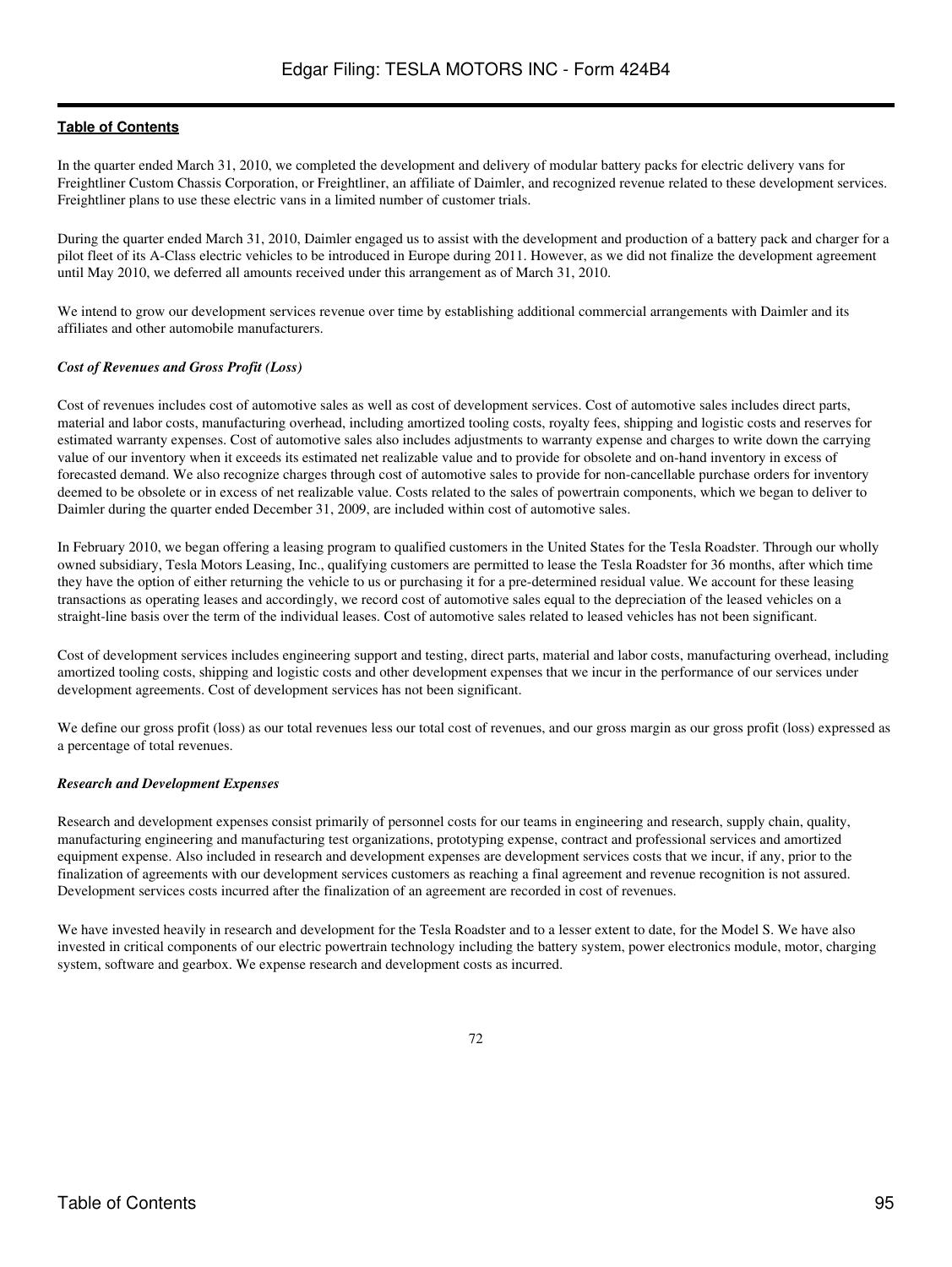Prior to our recognition of any revenue from sales of the Tesla Roadster beginning in the quarter ended December 31, 2008, expenses related to excess and obsolete inventory and certain other manufacturing production costs were charged to research and development expenses. Since we began recognizing revenue from the production and sale of the Tesla Roadster, we have recorded these costs as cost of sales.

Since the commercial launch of the Tesla Roadster, our investment in related research and development has decreased significantly. We are, however, in the process of significantly increasing our research and development efforts for the Model S, which has resulted in a significant increase in our research and development expenses in both aggregate dollar amounts and as a percentage of our revenues. We also anticipate that the additional costs that we will incur in operating our planned Model S manufacturing facility in Fremont, California will further increase these expenditures until the start of production of the Model S.

During the year ended December 31, 2008, we entered into an arrangement with Daimler, which was formalized in an agreement in May 2009, for the development of a battery pack and charger for Daimler s Smart fortwo electric drive. From inception through December 31, 2009, all of our powertrain development activities were under this development arrangement, and the \$23.2 million compensation received under this arrangement was recognized as an offset against our related research and development expenses.

We began receiving payments under this development arrangement with Daimler in the year ended December 31, 2008 to compensate us for the cost of our development activities in such year. We deferred recognition for these payments received in advance of the execution of the final agreement because a number of significant contractual terms were not in place prior to that time. Upon entering into the final agreement in May 2009, we began recognizing the deferred development compensation as an offset to our research and development expenses in an amount of \$14.5 million on a straight-line basis. This amount was recognized over the expected life of the agreement, beginning in May 2009 and continuing through November 2009. Payments that we received upon the achievement of development milestones subsequent to contract execution in May 2009, were recognized upon achievement and acceptance of the respective milestones. The milestone payments contemplated in the agreement were commensurate with the effort involved to overcome the technological challenges of achieving the milestones. All amounts received under this development agreement were recognized as an offset to our research and development expenses in the consolidated statement of operations. As of December 31, 2009, all development work related to this development agreement had been completed, and we have recognized the full \$23.2 million under the development agreement.

As of May 31, 2010, we had 257 employees working in research and development.

## *Selling, General and Administrative Expenses*

Selling, general and administrative expenses consist primarily of personnel and facilities costs related to our Tesla stores, marketing, sales, executive, finance, human resources, information technology and legal organizations, as well as litigation settlements and fees for professional and contract services.

We expect selling, general and administrative expenses to increase both in aggregate dollar amounts and as a percentage of revenue in future periods as we continue to grow and expand our operations, increase our sales and marketing team to handle our expanding customer base and market presence, and as we transition to becoming a public company. We also expect an increase in our selling, general and administrative expenses as a result of our planned increase in the number of Tesla stores. As of June 14, 2010, we had opened 12 Tesla stores in the United States and Europe. We plan to open additional stores during 2010, with a goal of establishing approximately 50 stores globally within the next several years. We also anticipate that the additional costs we will incur in operating our planned Model S manufacturing facility in Fremont, California will further increase these expenditures until the start of production of the Model S.

As of May 31, 2010, we had 229 employees working in selling, general and administrative functions.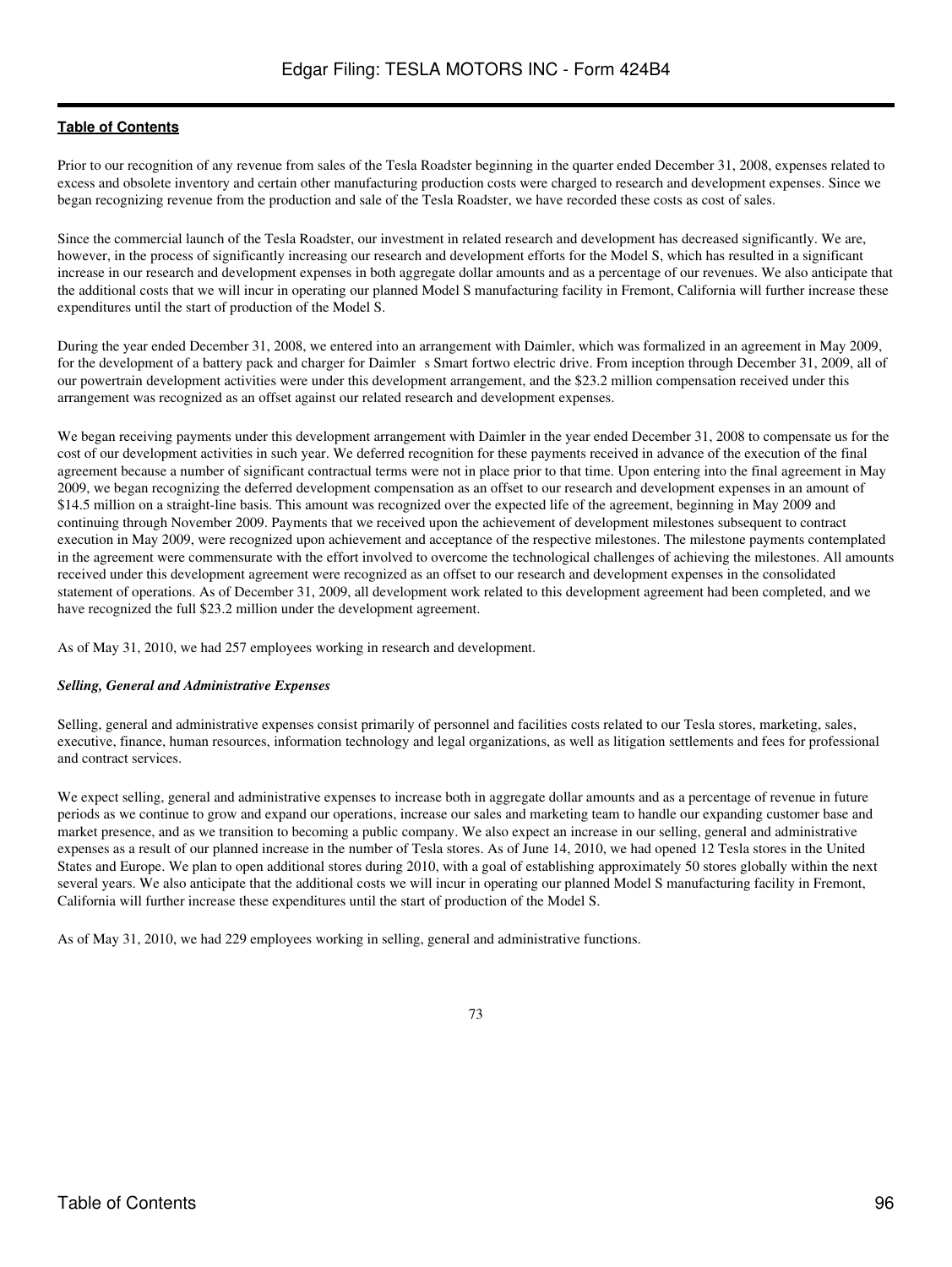#### *Interest Income*

Interest income consists of interest earned on cash balances and short-term investments. We have historically invested our available cash balances in money market funds, short-term United States Treasury obligations and commercial paper.

#### *Interest Expense*

Interest expense consists of interest on outstanding long-term debt under our loan facility from the United States Department of Energy, or DOE Loan Facility, convertible debt and other borrowings. We expect interest expense to increase significantly in aggregate dollar amounts and, prior to the launch of the Model S, as a percentage of revenues, as we continue to draw down on the DOE Loan Facility.

#### *Other Income (Expense), Net*

Other income (expense), net consists primarily of the change in the fair value of our convertible preferred stock warrant liability and transaction gains and losses on our foreign currency-denominated assets and liabilities. We expect our transaction gains and losses will vary depending upon movements in the underlying exchange rates. We expect the charges resulting from the change in the fair value of our convertible preferred stock warrant liability to be eliminated following this offering as a result of our expectation that the warrants currently outstanding to purchase 650,882 shares of our Series C convertible preferred stock and 866,091 shares of our Series E convertible preferred stock will either be exercised or expire upon the completion of this offering, at which time the convertible preferred stock warrant liability will no longer exist. However, in January 2010, we issued a warrant to the DOE in connection with the closing of the DOE Loan Facility to purchase up to 9,255,035 shares of our Series E convertible preferred stock at an exercise price of \$2.5124 per share. This preferred stock warrant will become a warrant to purchase up to 3,085,011 shares of our common stock at an exercise price of \$7.54 per share upon the closing of this offering as a result of the automatic conversion of our preferred stock into common stock at such time. Beginning on December 15, 2018 and until December 14, 2022, the shares subject to purchase under the preferred stock warrant will become exercisable in quarterly amounts depending on the average outstanding balance of the DOE Loan Facility during the prior quarter. Since the number of shares of common stock ultimately issuable under the DOE warrant will vary, this warrant will be carried at its estimated fair value with changes in the fair value of this common stock warrant liability reflected in other income (expense), net, until its expiration or vesting.

## *Provision for Income Taxes*

We are subject to income taxes in the countries where we sell our products. Historically, we have primarily been subject to taxation in the United States because we have sold the majority of our products to customers in the United States. We anticipate that in the future as we expand our sale of products to customers outside the United States, we would become subject to taxation based on the foreign statutory rates in the countries where these sales took place and our effective tax rate could fluctuate accordingly.

Income taxes are computed using the asset and liability method, under which deferred tax assets and liabilities are determined based on the difference between the financial statement and tax bases of assets and liabilities using enacted tax rates in effect for the year in which the differences are expected to affect taxable income. Valuation allowances are established when necessary to reduce deferred tax assets to the amount expected to be realized.

We believe that based on the available information, it is more likely than not that our deferred tax assets will not be realized, and accordingly we have taken a full valuation allowance against all of our United States deferred tax assets. As of March 31, 2010, we had approximately \$273 million of federal and \$239 million of California operating loss carry-forwards available to offset future taxable income which expire in varying amounts beginning in 2024 for federal and 2019 for state purposes if unused. Additionally, we had research and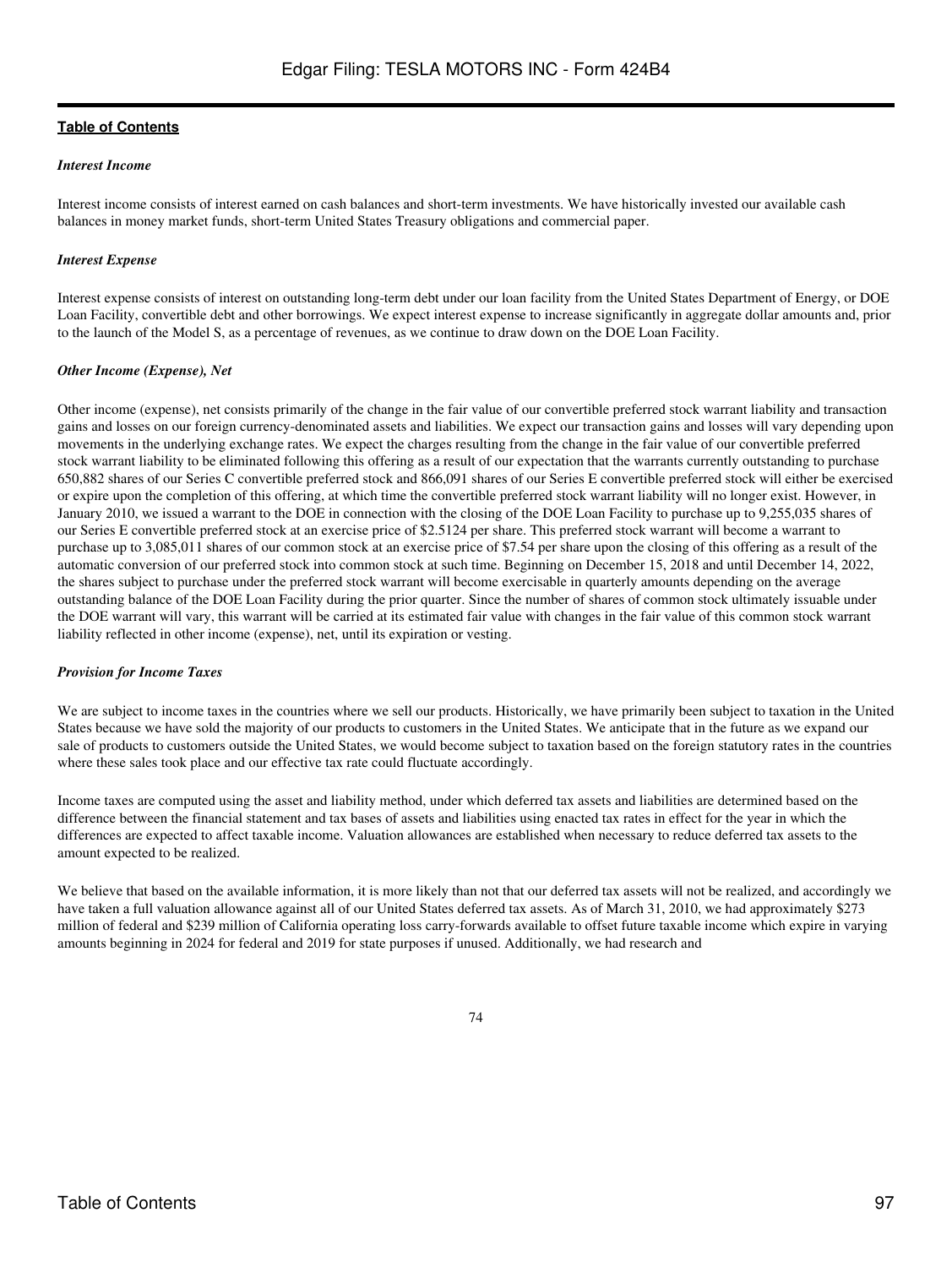development tax credits of approximately \$5.4 million and \$5.6 million for federal and state income tax purposes, respectively. If not utilized, the federal research and development carry-forwards will expire in various amounts beginning in 2019. However, the state credits can be carried forward indefinitely. Federal and state laws impose substantial restrictions on the utilization of net operating loss and tax credit carry-forwards in the event of an ownership change, as defined in Section 382 of the Internal Revenue Code. Currently, we do not expect the utilization of our net operating loss and tax credit carry-forwards to be materially affected as no significant limitations are expected to be placed on these carry-forwards as a result of our previous ownership changes. We have not yet, however, determined whether this offering would constitute an ownership change resulting in limitations on our ability to use our net operating loss and tax credit carry-forwards. If an ownership change is deemed to have occurred as a result of this offering, utilization of these assets could be significantly reduced.

#### **Internal Control Over Financial Reporting**

In connection with the audit of our financial statements for the year ended December 31, 2007, our independent registered public accounting firm had identified material weaknesses in our internal controls. A material weakness is a deficiency or a combination of deficiencies, in internal control over financial reporting, such that there is a reasonable possibility that a material misstatement of the company s annual or interim financial statements will not be prevented or detected on a timely basis. The material weaknesses in our internal control over financial reporting for the year ended and as of December 31, 2007 were as follows:

We did not maintain adequate controls to ensure the accuracy, completeness and safeguarding of spreadsheets used in our financial reporting process. Specifically, we maintained many supporting financial schedules on a manual and non-integrated spreadsheet basis, which increased the risk of compiling inaccurate or incomplete information.

We did not maintain effective controls over cut-off procedures for expenses. Specifically, we did not have formal cut-off procedures in place to ensure the timely and accurate recording of accruals. Our remediation efforts for these material weaknesses have included:

an increased level of spreadsheet maintenance and review, as well as continuing exploration of automation opportunities;

expanded cross-functional involvement and input into period end expense accruals, as well as process improvements in the procure-to-pay cycle and analytics in establishing certain cost center accruals; and

increased reporting capabilities from our financial and enterprise resource planning systems to monitor and track financial reporting. We plan to continue to assess our internal controls and procedures and intend to take further action as necessary or appropriate to address any other matters we identify.

No material weaknesses were identified in connection with the audit of our financial statements for the years ended December 31, 2008 or 2009.

To date, the audit of our consolidated financial statements by our independent registered public accounting firm has included a consideration of internal control over financial reporting as a basis of designing their audit procedures, but not for the purpose of expressing an opinion on the effectiveness of our internal controls over financial reporting. If such an evaluation had been performed or when we are required to perform such an evaluation, additional material weaknesses and other control deficiencies may have been or may be identified.

#### **Critical Accounting Policies and Estimates**

Our consolidated financial statements included elsewhere in this prospectus are prepared in accordance with accounting principles generally accepted in the United States. The preparation of these consolidated financial statements requires us to make estimates and assumptions that affect the reported amounts of assets, liabilities,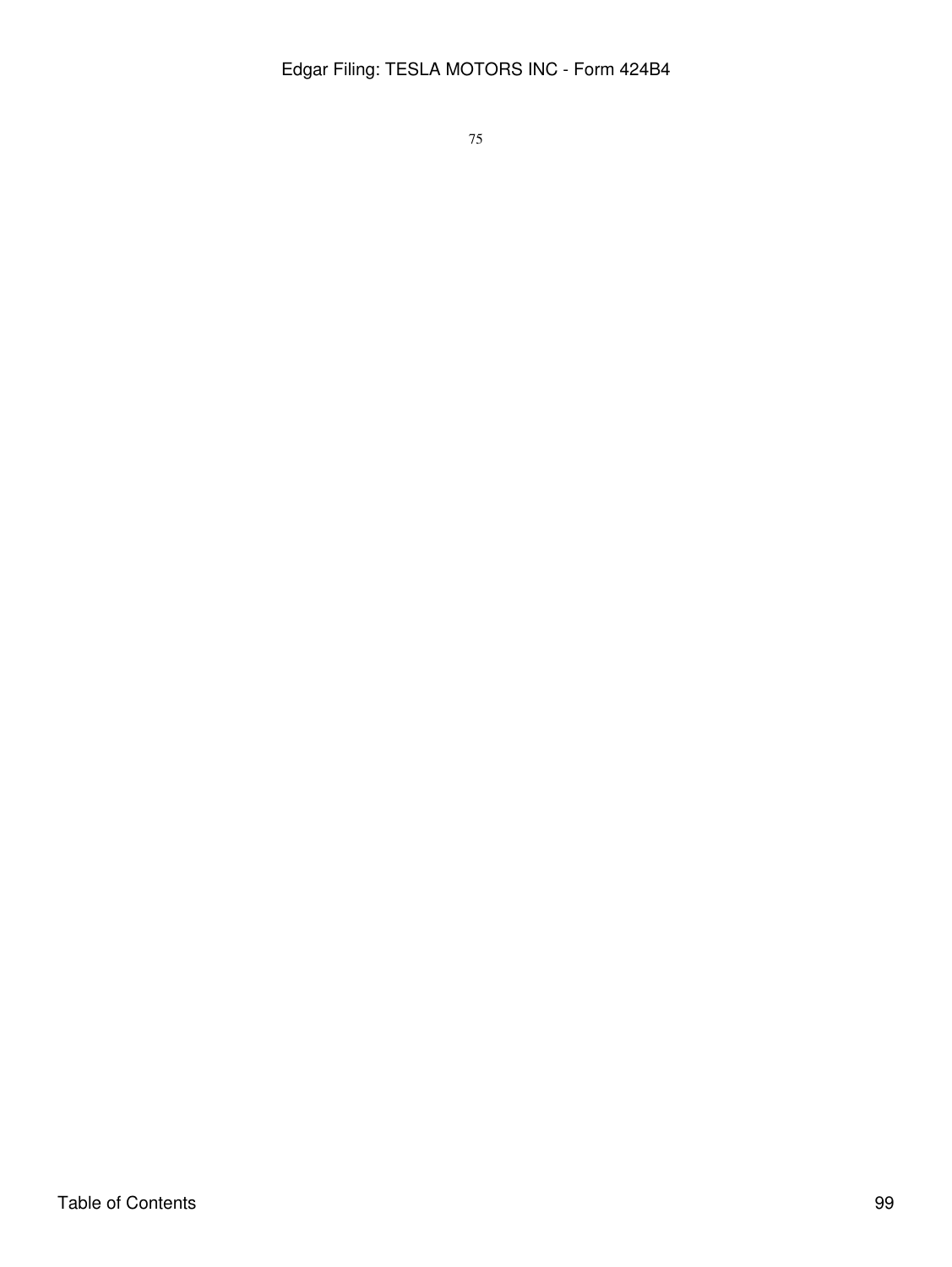revenues, costs and expenses and related disclosures. We base our estimates on historical experience, as appropriate, and on various other assumptions that we believe to be reasonable under the circumstances. Changes in the accounting estimates are reasonably likely to occur from period to period. Accordingly, actual results could differ significantly from the estimates made by our management. We evaluate our estimates and assumptions on an ongoing basis. To the extent that there are material differences between these estimates and actual results, our future financial statement presentation, financial condition, results of operations and cash flows will be affected. We believe that the following critical accounting policies involve a greater degree of judgment and complexity than our other accounting policies. Accordingly, these are the policies we believe are the most critical to understanding and evaluating our consolidated financial condition and results of operations.

#### *Revenue Recognition*

#### *Automotive Sales*

We recognize automotive sales revenue from sales of the Tesla Roadster, including vehicle options, accessories and destination charges, vehicle service and sales of zero emission vehicle, or ZEV, credits. We also recognize automotive sales revenue from the sales of electric vehicle powertrain components, such as battery packs and battery chargers, to other manufacturers. We recognize revenue when (i) persuasive evidence of an arrangement exists; (ii) delivery has occurred and there are no uncertainties regarding customer acceptance; (iii) fees are fixed or determinable; and (iv) collection is reasonably assured.

Automotive sales consist primarily of revenue earned from the sale of vehicles. Sales or other amounts collected in advance of meeting all of the revenue recognition criteria are not recognized in the consolidated statements of operations and are instead recorded as deferred revenue on our consolidated balance sheets. Prior to February 2010, we did not provide direct financing for the purchase of the Tesla Roadster although a third-party lender has provided financing arrangements to our customers in the United States. Under these arrangements we have been paid in full by the customer at the time of purchase. Starting in February 2010, we began offering a leasing program to qualified customers in the United States.

Automotive sales also consist of revenue earned from the sales of vehicle options, accessories and destination charges. While these sales may take place separately from a vehicle sale, they are often part of one vehicle sale agreement resulting in multiple element arrangements. Contract interpretation is sometimes required to determine the appropriate accounting for recognition of our revenue, including whether the deliverables specified in the multiple element arrangement should be treated as separate units of accounting, and, if so, how the price should be allocated among the elements, when to recognize revenue for each element, and the period over which revenue should be recognized. We are also required to evaluate whether a delivered item has value on a stand-alone basis prior to delivery of the remaining items by determining whether we have made separate sales of such items or whether the undelivered items are essential to the functionality of the delivered items. Further, we assess whether we know the fair value of the undelivered items, determined by reference to stand-alone sales of such items.

To date, we have been able to establish the fair value for each of the deliverables within the multiple element arrangements because we sell each of the vehicles, vehicle accessories and options separately, outside of any multiple element arrangements. As each of these items has stand alone value to the customer, revenue from sales of vehicle accessories and options are recognized when those specific items are delivered to the customer. Increased complexity to our sales agreements or changes in our judgments and estimates regarding application of these revenue recognition guidelines could result in a change in the timing or amount of revenue recognized in future periods.

#### *Development Services*

Revenue from development services arrangements consist of revenue earned from the development of electric vehicle powertrain components for other automobile manufacturers, including the design and development of battery packs and chargers to meet a customer s specifications. Beginning in the quarter ended March 31, 2010, we started entering into such contracts with the expectation that our development services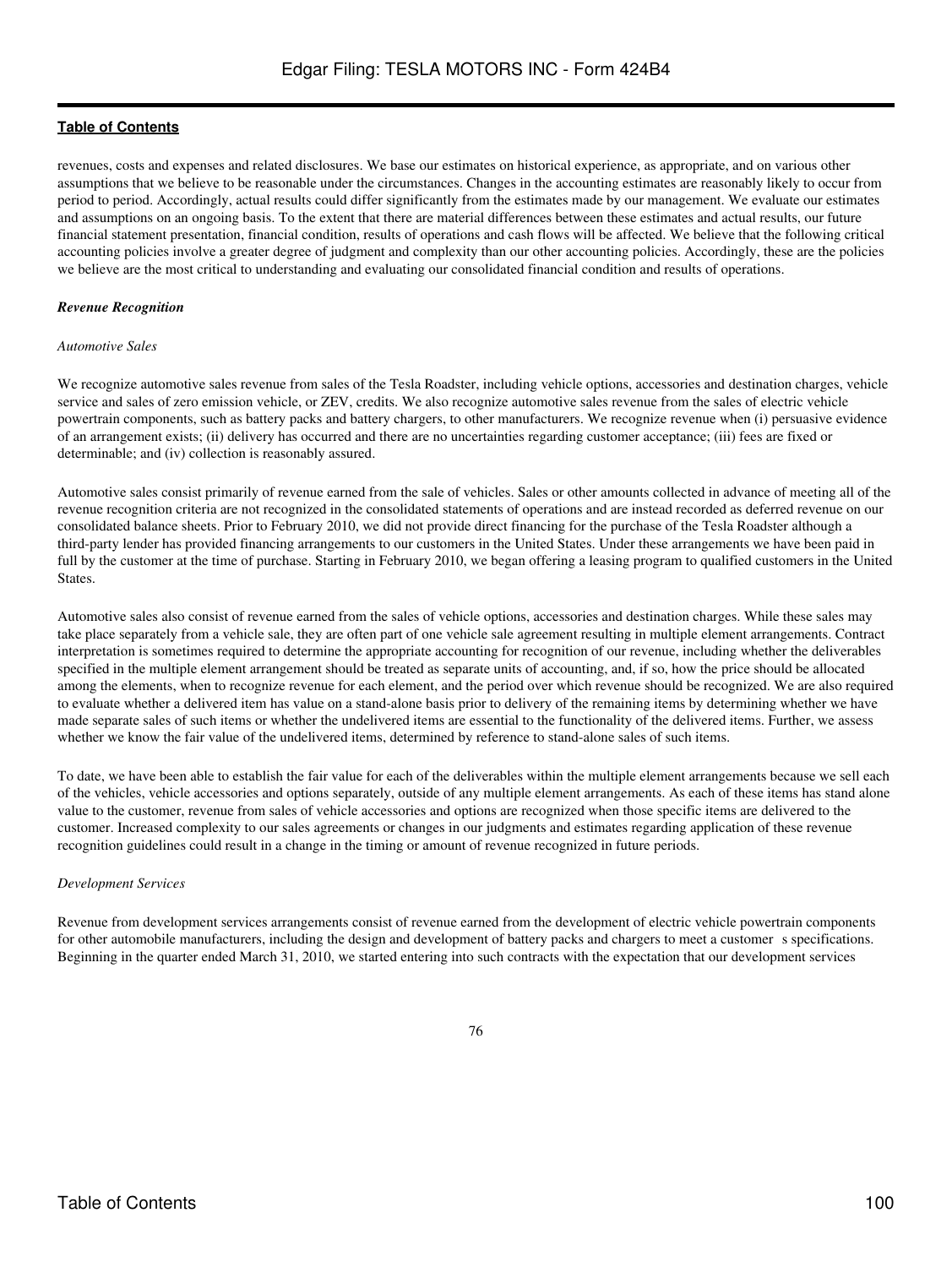would constitute a viable revenue-generating activity. Revenue is recognized as a development arrangement is finalized, the performance requirements of each development arrangement are met and collection is reasonably assured. Where development arrangements include substantive at-risk milestones, revenue is recognized based upon the achievement of the contractually-defined milestones. Amounts collected in advance of meeting all of the revenue recognition criteria are not recognized in the consolidated statement of operations and are instead recorded as deferred revenue on the consolidated balance sheet. As of March 31, 2010, we had deferred \$5.5 million in revenue related to development services. Increased complexity to our development agreements or changes in our judgments and estimates regarding application of these revenue recognition guidelines could result in a change in the timing or amount of revenue recognized in future periods.

Costs of development services are expensed as incurred. Costs of development services incurred in periods prior to the finalization of an agreement are recorded as research and development expenses; once an agreement is finalized, these costs are recorded in cost of revenues.

Prior to 2010, compensation from the Smart fortwo development arrangement with Daimler, which is discussed below under Management s Discussion and Analysis of Financial Condition and Results of Operations Critical Accounting Policies and Estimates Development Compensation, was recorded as an offset to research and development expenses. This early arrangement was motivated primarily by the opportunity to engage Daimler and at the same time, jointly progress our own research and development activities with the associated development compensation.

#### *Development Compensation*

We began receiving payments under the Smart fortwo development arrangement with Daimler in the year ended December 31, 2008 to compensate us for the cost of our development activities. We deferred recognition for these payments received in advance of the execution of the final agreement because a number of significant contractual terms were not in place prior to that time. Upon entering into the final agreement in May 2009, we began recognizing the deferred development compensation as an offset to our research and development expenses on a straight-line basis. This amount was recognized over the expected life of the agreement, beginning in May 2009 and continuing through November 2009. Payments that we received upon the achievement of development milestones subsequent to contract execution in May 2009 were recognized upon achievement and acceptance of the respective milestones. All amounts received under this development agreement have been recognized as an offset to our research and development expenses in the consolidated statement of operations. All development activities under this agreement were completed as of December 31, 2009.

#### *Inventory Valuation*

We value our inventories at the lower of cost or market. Cost is computed using standard cost, which approximates actual cost on a first-in, first-out basis. We record inventory write-downs for estimated obsolescence or unmarketable inventories based upon assumptions about future demand forecasts. If our inventory on hand is in excess of our future demand forecast, the excess amounts are written off.

We also review inventory to determine whether its carrying value exceeds the net amount realizable upon the ultimate sale of the inventory. This requires us to determine the estimated selling price of our vehicles less the estimated cost to convert inventory on hand into a finished product.

Prior to commencement of sales of the Tesla Roadster in the quarter ended December 31, 2008, we recorded inventory write-downs as a component of research and development expenses. Upon commercial introduction of the Tesla Roadster, we recorded these write-downs as a component of cost of automotive sales. Once inventory is written-down, a new, lower-cost basis for that inventory is established and subsequent changes in facts and circumstances do not result in the restoration or increase in that newly established cost basis. During the year ended December 31, 2007, we recorded write-downs of \$0.8 million to research and development expenses. During the year ended December 31, 2008, we recorded write-downs of \$3.7 million to research and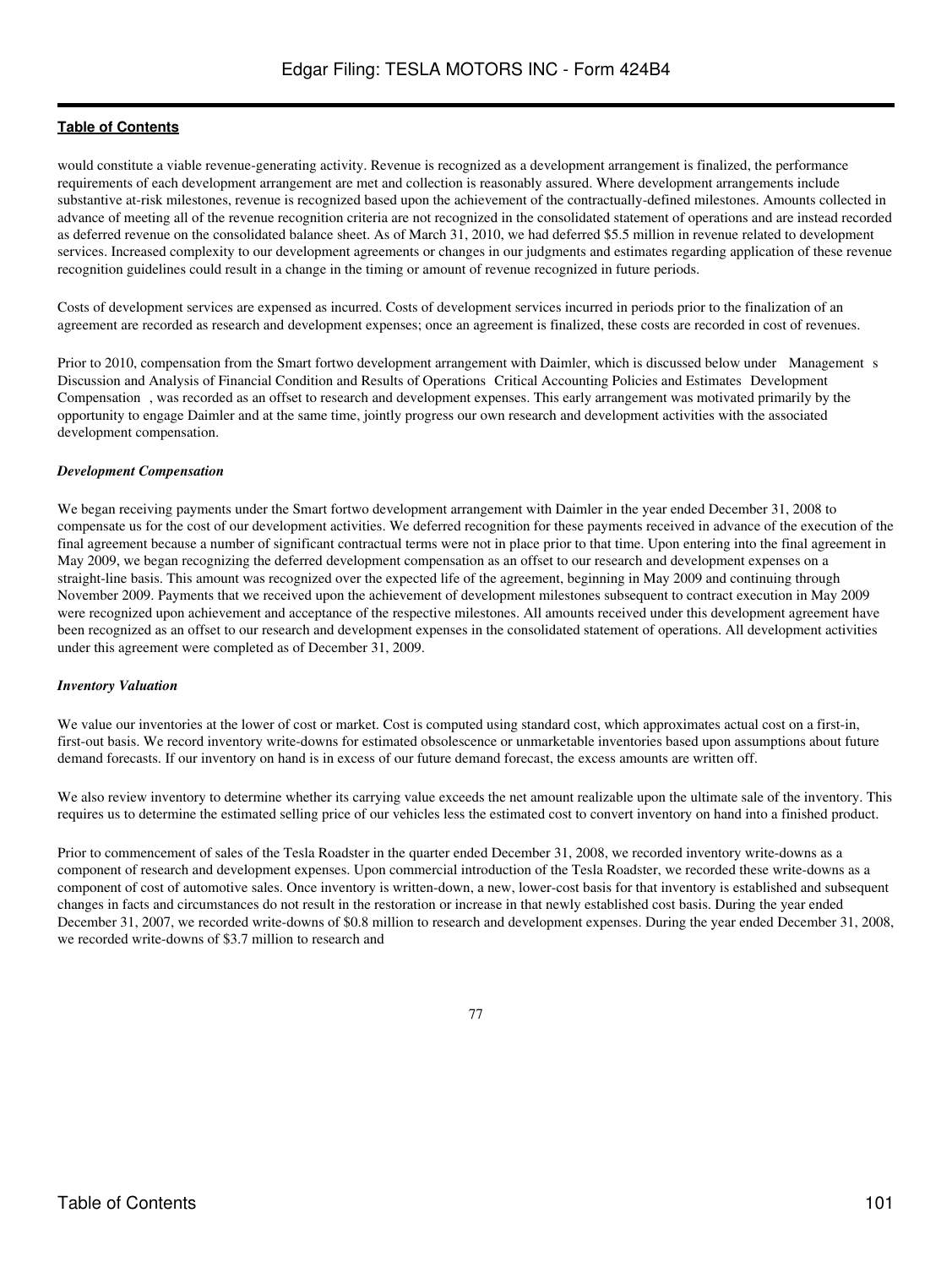development expenses and \$0.6 million to cost of automotive sales. During the year ended December 31, 2009 and the three months ended March 31, 2010, we recorded write-downs of \$1.4 million and \$0.1 million to cost of automotive sales, respectively.

The inventory amounts are based on our current estimates of demand, selling prices and production costs. Should our estimates of future selling prices or production costs change, material changes to these reserves may be required. Further, a small change in our estimates may result in a material charge to our reported financial results.

#### *Adverse Purchase Commitments*

To the extent future inventory purchases under non-cancellable purchase orders or agreements are for excess or obsolete parts or the related inventory is deemed to be in excess of its net realizable value, we record a provision for adverse purchase commitments. The charges recorded prior to commencement of recognition of automotive sales of the Tesla Roadster in the quarter ended December 31, 2008, were recorded as research and development expenses. Once we began recognizing revenue from vehicle sales, we began recording these charges as a component of cost of automotive sales. During the year ended December 31, 2007, we recorded charges of \$1.5 million to research and development expenses. During the year ended December 31, 2008, we recorded charges of \$1.0 million to research and development expenses and \$0.4 million to cost of automotive sales. During the year ended December 31, 2009, we recorded charges of \$0.4 million to cost of automotive sales. We did not record significant charges during the three months ended March 31, 2010.

The amounts we record are based on our current estimates of demand, selling prices and production costs. Should our estimates of future selling prices or production costs change, material changes to these reserves may be required. Further, a small change in our estimates may result in a material charge to our reported financial results.

#### *Warranties*

We accrue warranty reserves at the time a vehicle is delivered to a customer. Warranty reserves include management s best estimate of the projected costs to repair or to replace any items under warranty, based on actual warranty experience as it becomes available and other known factors that may impact our evaluation of historical data. We review our reserves at least quarterly to ensure that our accruals are adequate in meeting expected future warranty obligations, and we will adjust our estimates as needed. Initial warranty data can be limited early in the launch of a new vehicle and accordingly, the adjustments that we record may be material. As of December 31, 2008, 2009 and March 31, 2010, we had \$0.9 million, \$3.8 million and \$4.0 million in warranty reserves, respectively. Adjustments to warranty reserves are recorded in cost of sales.

It is likely that as we sell additional Tesla Roadsters we will acquire additional information on the projected costs to repair or to replace items under warranty and may need to make additional adjustments. Further, a small change in our warranty estimates may result in a material charge to our reported financial results.

We began selling powertrain components and recognizing such sales during the quarter ended December 31, 2009. As a result, we began accruing warranty reserves for these products. As with our warranty reserves for vehicle sales, we intend to review our powertrain warranty reserves at least quarterly to ensure that our accruals are adequate in meeting expected future warranty obligations, and will adjust our estimates as needed.

## *Valuation of Stock-Based Awards, Common Stock and Warrants*

#### *Stock-Based Compensation*

Prior to January 1, 2006, we accounted for our stock options granted to employees using the intrinsic value method. The intrinsic value method requires a company to recognize compensation expense for stock options granted to employees based on any differences between the exercise price of the stock options granted and the fair value of the underlying common stock. Under the intrinsic value method, any compensation cost relating to stock options was recorded on the date of the grant in stockholders equity as deferred compensation and was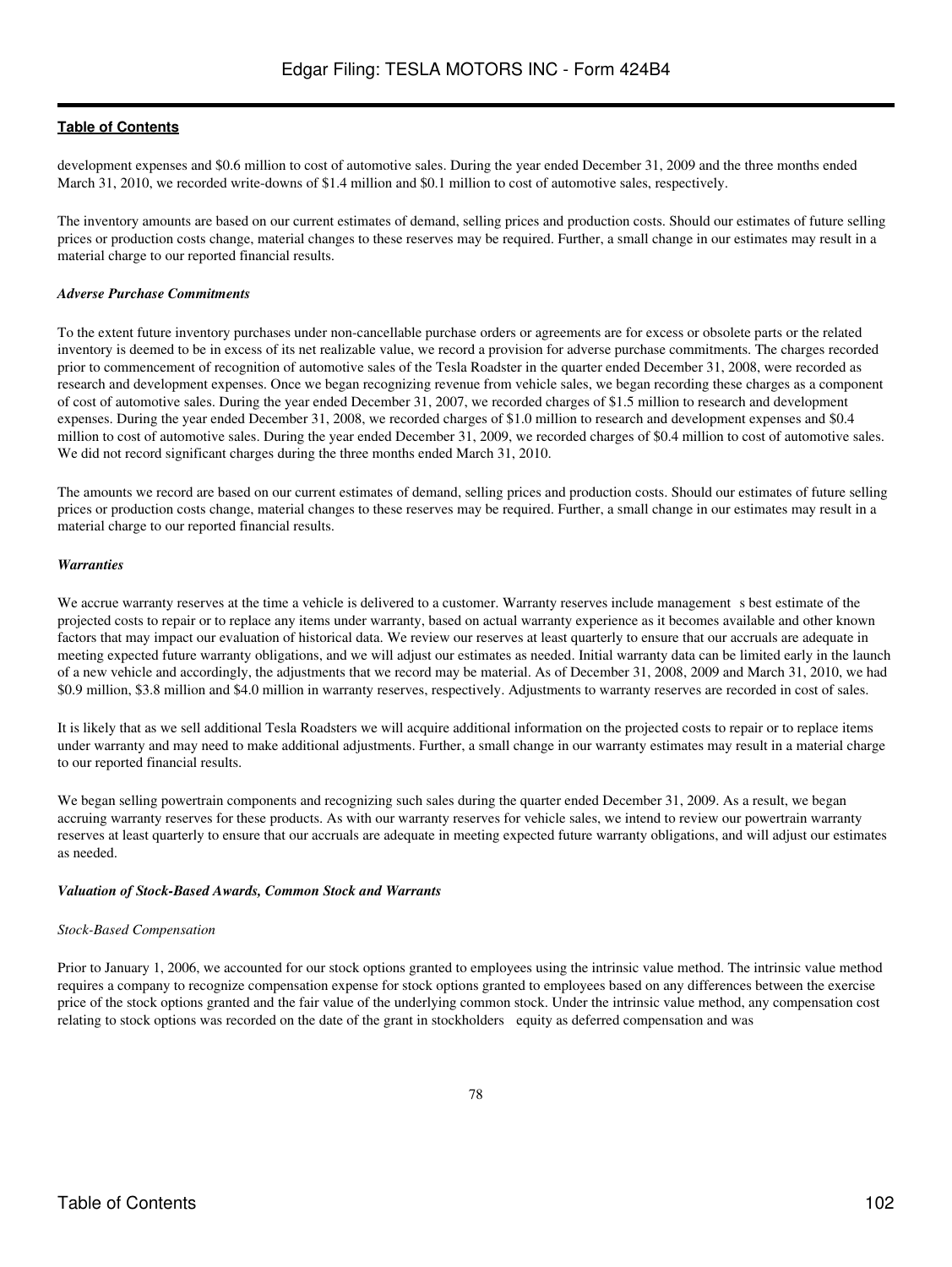thereafter amortized to expense over the vesting period of the grant. We generally did not recognize stock-based compensation for stock options granted to our employees prior to January 1, 2006 as we granted stock options with an exercise price equal to the fair value of the underlying common stock.

Effective January 1, 2006, we adopted the fair value method of accounting for our stock options granted to employees which requires us to measure the cost of employee services received in exchange for the stock options, based on the grant date fair value of the award. The fair value of the awards is estimated using the Black-Scholes option-pricing model. The resulting cost is recognized over the period during which an employee is required to provide service in exchange for the award, usually the vesting period which is generally four years.

We adopted the fair value method using the prospective transition method as we used the minimum value method for the previously required pro forma disclosures. The prospective transition method requires us to continue to apply the intrinsic value method in future periods to equity awards outstanding as of January 1, 2006. Under the prospective transition method, any compensation costs that will be recognized from January 1, 2006 will include only: (a) compensation cost for all stock-based awards granted prior to, but not yet vested as of December 31, 2005, based on the intrinsic value method; and (b) compensation cost for all stock-based awards granted or modified subsequent to December 31, 2005, net of estimated forfeitures, based on fair value. We amortize the fair value of our stock-based compensation for the equity awards granted after January 1, 2006 on a straight-line basis, which we believe better reflects the level of service to be provided by our employees over the vesting period of the awards. In accordance with the prospective transition method, results for prior periods were not restated.

Beginning on January 1, 2006, the fair value of each new employee option awarded was estimated on the grant date for the periods below using the Black-Scholes option-pricing model with the following weighted-average assumptions.

|                            | 2007    | 2008    | 2009    | <b>Three Months</b><br><b>Ended</b><br>March 31,<br><b>2010</b> |
|----------------------------|---------|---------|---------|-----------------------------------------------------------------|
| Risk-free interest rate    | $4.4\%$ | $2.2\%$ | $2.2\%$ | 2.4%                                                            |
| Expected term (in years)   | 4.6     | 4.6     | 4.6     | 4.6                                                             |
| <b>Expected volatility</b> | 52%     | 53%     | 64%     | $72\%$                                                          |
| Dividend yield             | 0%      | 0%      | $0\%$   | $0\%$                                                           |

If in the future we determine that another method for calculating the fair value of our stock options is more reasonable, or if another method for calculating the above input assumptions is prescribed by authoritative guidance, the fair value calculated for our employee stock options could change significantly.

The Black-Scholes option-pricing model requires inputs such as the risk-free interest rate, expected term and expected volatility. Further, the forfeiture rate also affects the amount of aggregate compensation. These inputs are subjective and generally require significant judgment.

The risk-free interest rate that we use is based on the United States Treasury yield in effect at the time of grant for zero coupon United States Treasury notes with maturities approximating each grant s expected life. Given our limited history with employee grants, we use the simplified method in estimating the expected term for our employee grants. The simplified method, as permitted by the SEC, is calculated as the average of the time-to-vesting and the contractual life of the options.

Our expected volatility is derived from the historical volatilities of several unrelated public companies within industries related to our business, including the automotive OEM, automotive retail, automotive parts and battery technology industries, because we have no trading history on our common stock. When making the selections of our peer companies within industries related to our business to be used in the volatility calculation, we also considered the stage of development, size and financial leverage of potential comparable companies. Our historical volatility is weighted based on certain qualitative factors and combined to produce a single volatility factor. We estimate our forfeiture rate based on an analysis of our actual forfeitures and will continue to evaluate the appropriateness of the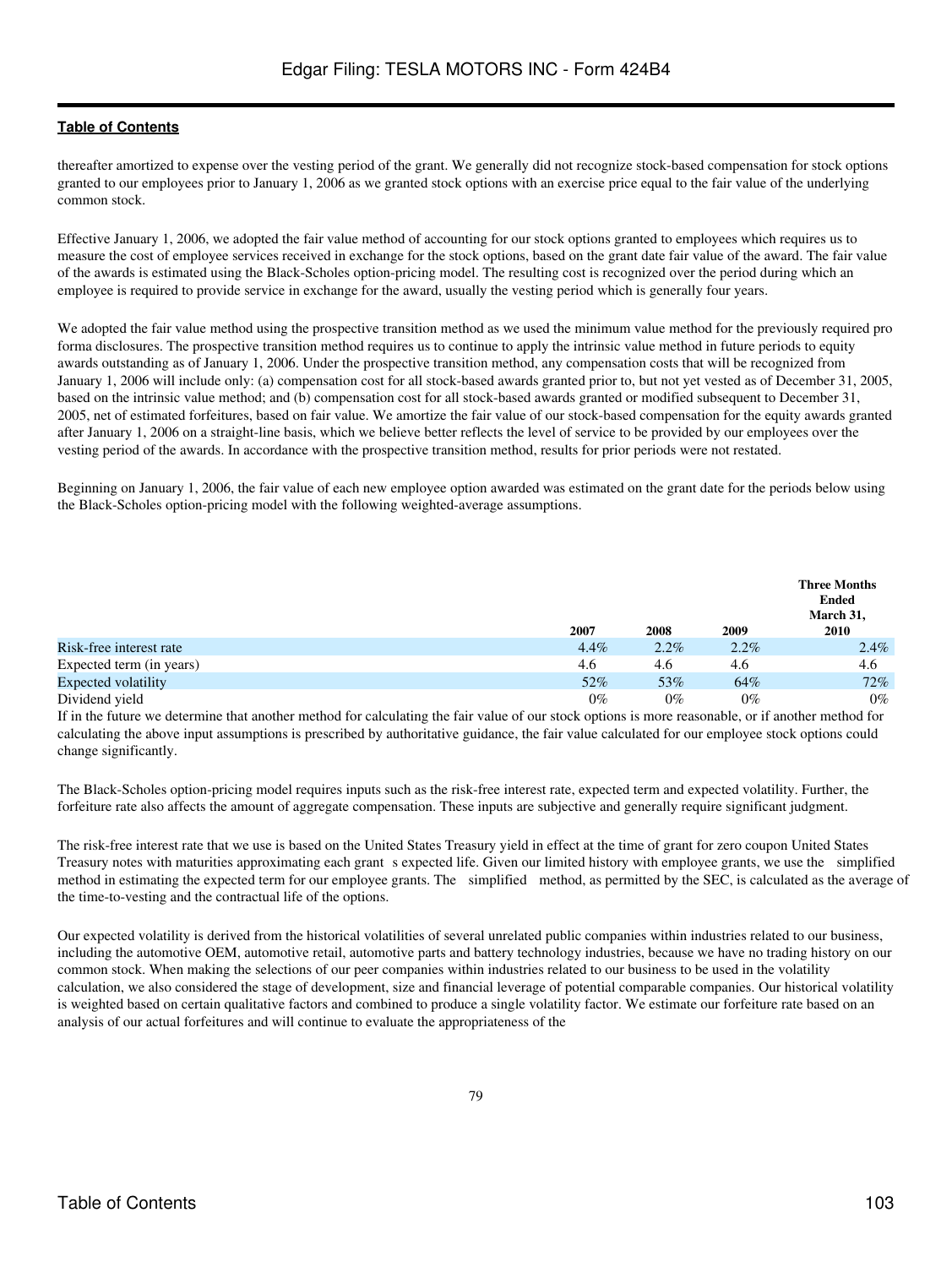forfeiture rate based on actual forfeiture experience, analysis of employee turnover behavior and other factors. Quarterly changes in the estimated forfeiture rate can have a significant effect on reported stock-based compensation expense, as the cumulative effect of adjusting the rate for all expense amortization is recognized in the period the forfeiture estimate is changed. If a revised forfeiture rate is higher than the previously estimated forfeiture rate, an adjustment is made that will result in a decrease to the stock-based compensation expense recognized in the consolidated financial statements. If a revised forfeiture rate is lower than the previously estimated forfeiture rate, an adjustment is made that will result in an increase to the stock-based compensation expense recognized in the consolidated financial statements. The effects of forfeiture adjustments during the years ended December 31, 2007, 2008, 2009 and the three months ended March 31, 2010 have not been significant.

As we accumulate additional employee option data over time and as we incorporate market data related to our common stock, we may calculate significantly different volatilities, expected lives and forfeiture rates, which could materially impact the valuation of our stock-based awards and the stock-based compensation expense that we will recognize in future periods. Stock-based compensation expense is recorded in our cost of sales, research and development expenses, and selling, general and administrative expenses.

We recorded stock-based compensation of \$0.2 million, \$0.4 million, \$1.4 million and \$3.4 million during the years ended December 31, 2007, 2008 and 2009, and the three months ended March 31, 2010, respectively. As of March 31, 2010, we had \$27.9 million of unrecognized stock-based compensation costs, net of estimated forfeitures, that is expected to be recognized over a weighted-average period of 2.8 years and of which we expect to amortize \$11.0 to \$13.0 million during the remainder of the year ending December 31, 2010. In future periods, our stock-based compensation expense is expected to increase materially as a result of our existing unrecognized stock-based compensation and as we issue additional stock-based awards to continue to attract and retain employees and nonemployee directors.

In June 2010, we identified an error related to the understatement in stock-based compensation expense subsequent to the issuance of the consolidated financial statements for the year ended December 31, 2009. This error had the effect of understating stock-based compensation expense for the year ended December 31, 2009 by \$2.7 million. The error did not have an effect on the valuation of the stock options. As stock-based compensation expense is a non-cash item, there was no impact on net cash used in operating activities for the year ended December 31, 2009. We determined that the impact of this error was not material and will correct the error by recording additional stock-based compensation expense of \$2.4 million in the three month period ending June 30, 2010. See Note 16 to our consolidated financial statements included elsewhere in this prospectus.

We account for stock options issued to nonemployees also based on their estimated fair value determined using the Black-Scholes option-pricing model. However, the fair value of the equity awards granted to nonemployees is re-measured as the awards vest, and the resulting increase in value, if any, is recognized as expense during the period the related services are rendered.

#### *Common Stock Valuation*

We have historically granted stock options with exercise prices equal to the fair value of our common stock as determined at the date of grant by our Board of Directors. Because there has been no public market for our common stock, our Board of Directors has determined the fair value of our common stock by considering a number of objective and subjective factors, including the following:

our sales of convertible preferred stock to unrelated third parties;

our operating and financial performance;

the lack of liquidity of our capital stock;

trends in our industry;

arm s length, third-party sales of our stock; and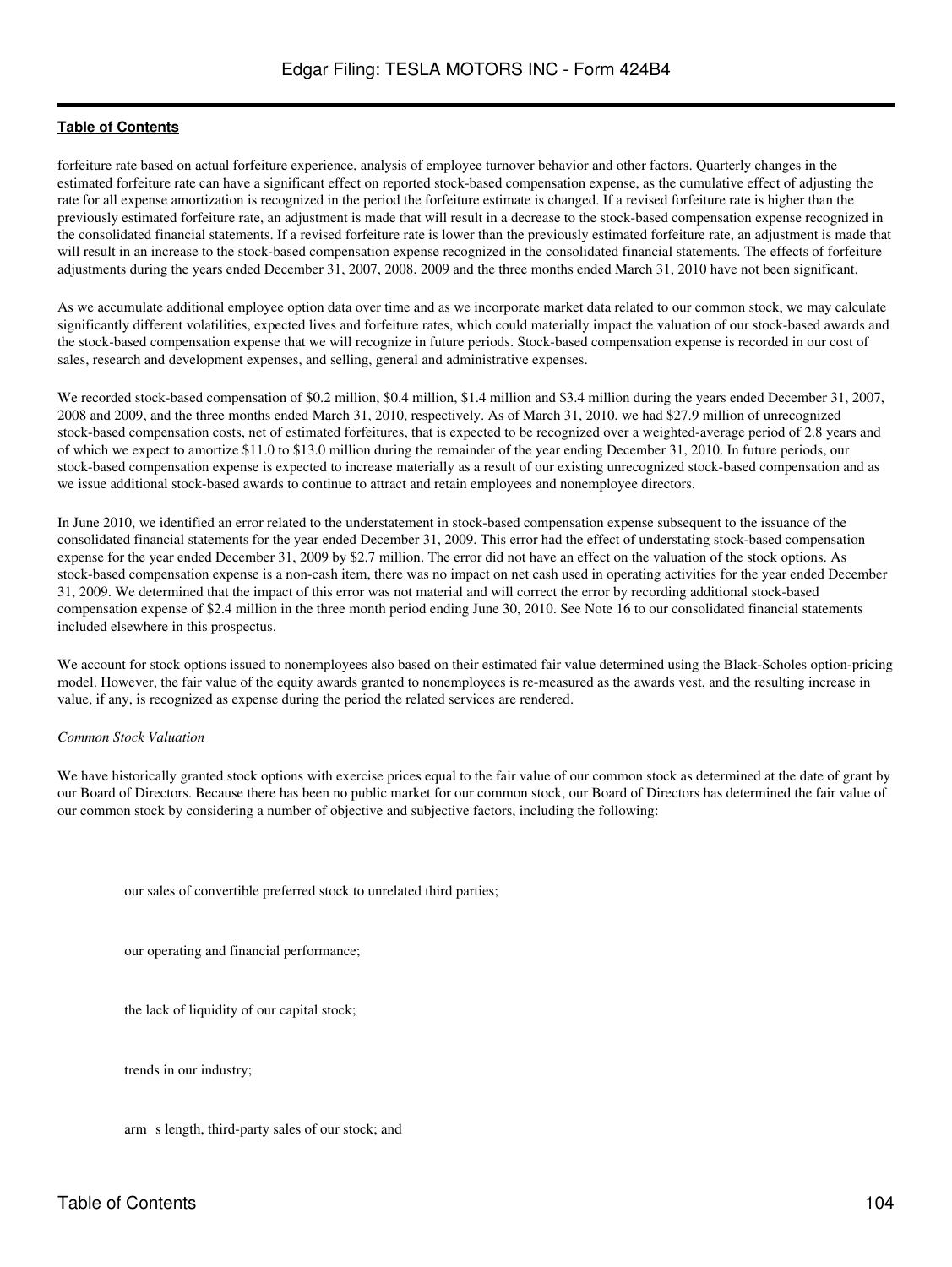# Edgar Filing: TESLA MOTORS INC - Form 424B4

contemporaneous valuations performed by an unrelated third-party.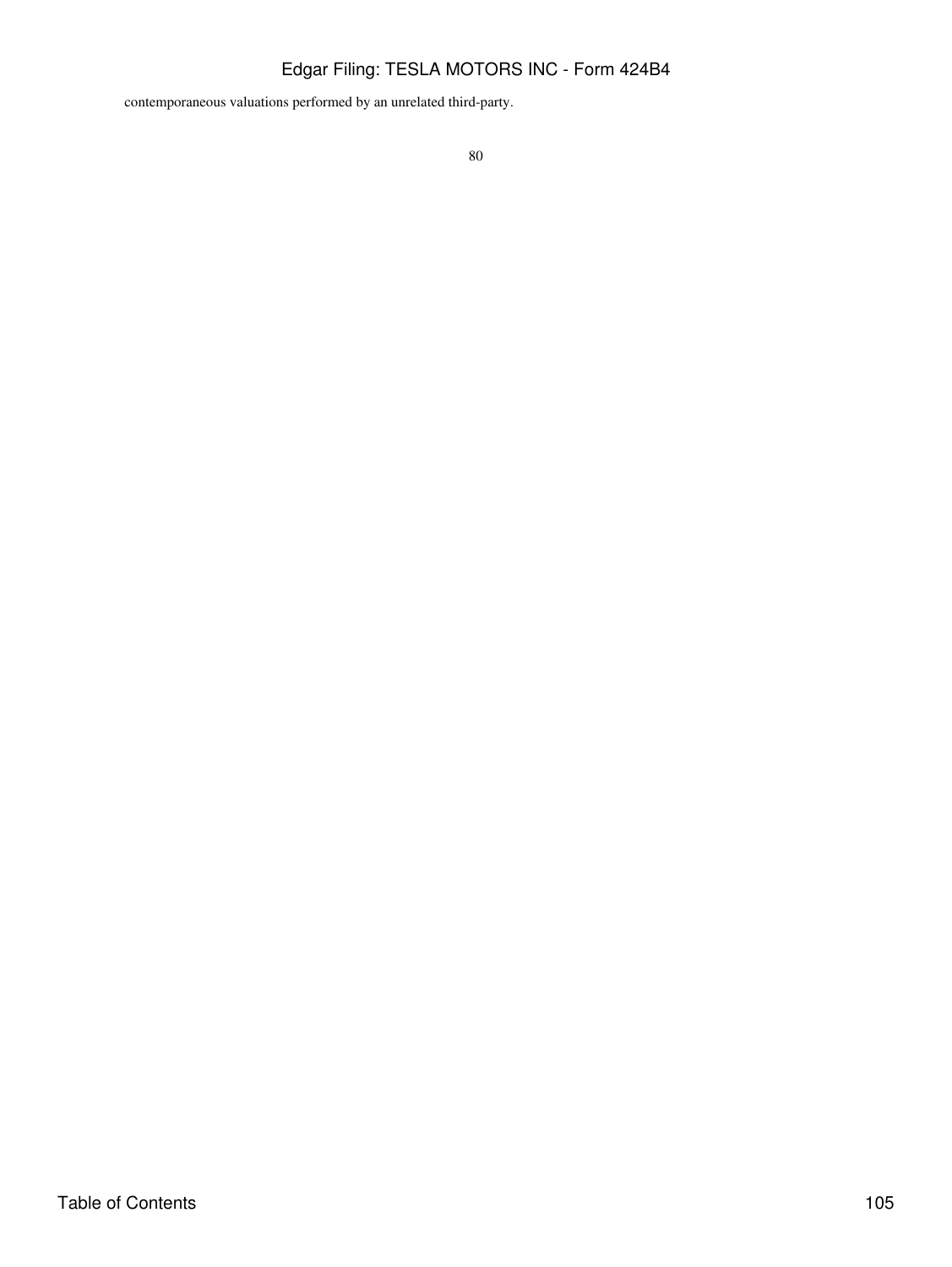There is inherent uncertainty in these estimates and if we had made different assumptions than those used, the amount of our stock-based compensation expense, net loss and net loss per share amounts could have been significantly different. The following table summarizes, by grant date, the number of stock options granted since January 1, 2008 and the associated per share exercise price, which equaled the fair value of our common stock for each of these grants.

| <b>Grant Date</b> | <b>Number</b><br>of<br><b>Options</b><br><b>Granted</b> | <b>Exercise</b><br><b>Price and</b><br><b>Fair Value</b><br>per Share<br>of<br><b>Common</b><br><b>Stock</b> |
|-------------------|---------------------------------------------------------|--------------------------------------------------------------------------------------------------------------|
| June 4, 2008      | 762,137                                                 | \$<br>2.70                                                                                                   |
| July 8, 2008      | 278,308                                                 | 2.70                                                                                                         |
| September 3, 2008 | 200,155                                                 | 2.70                                                                                                         |
| October 29, 2008  | 205,156                                                 | 2.70                                                                                                         |
| March 2, 2009     | 214,813                                                 | 2.70                                                                                                         |
| April 13, 2009    | 1,005,837                                               | 2.70                                                                                                         |
| April 22, 2009    | 105,184                                                 | 2.70                                                                                                         |
| August 4, 2009    | 323,063                                                 | 2.94                                                                                                         |
| October 21, 2009  | 590,638                                                 | 6.15                                                                                                         |
| December 4, 2009  | 7,977,444                                               | 6.63                                                                                                         |
| December 16, 2009 | 58,995                                                  | 6.63                                                                                                         |
| March 3, 2010     | 402,660                                                 | 9.96                                                                                                         |
| April 28, 2010    | 256,320                                                 | 13.23                                                                                                        |
| June 12, 2010     | 1,135,710                                               | 14.17                                                                                                        |

Included in the December 4, 2009 awards, were 6,711,972 stock options granted to our Chief Executive Officer comprised of two grants. In recognition of his and our companys achievements and to create incentives for future success, the Board of Directors approved an option grant representing 4% of our fully-diluted share base prior to such grant as of December 4, 2009, or 3,355,986 stock options, with  $\frac{1}{4}$ <sup>th</sup> of the shares vesting immediately, and <sup>1</sup>/48<sup>th</sup> of the shares scheduled to vest each month over the subsequent three years, assuming continued employment through each vesting date. In addition, to create incentives for the attainment of clear performance objectives around a key element of our current business plan the successful launch and commercialization of the Model S the Board of Directors approved additional options totaling an additional 4% of our fully-diluted shares prior to such grant as of December 4, 2009, with a vesting schedule based entirely on the attainment of performance objectives as follows, assuming Mr. Musk s continued service to us through each vesting date:

<sup>1</sup>/4<sup>th</sup> of the shares subject to the option are scheduled to vest upon the successful completion of the Model S Engineering Prototype;

<sup>1</sup>/4<sup>th</sup> of the shares subject to the option are scheduled to vest upon the successful completion of the Model S Validation Prototype;

<sup>1</sup>/4<sup>th</sup> of the shares subject to the option are scheduled to vest upon the completion of the first Model S Production Vehicle; and

<sup>1</sup>/4<sup>th</sup> of the shares subject to the option are scheduled to vest upon the completion of 10,000<sup>th</sup> Model S Production Vehicle. If Mr. Musk does not meet one or more of the above milestones prior to the fourth anniversary of the date of grant, he will forfeit his right to the unvested portion of the grant.

Our Board of Directors has performed valuations of our common stock for purposes of granting stock options in a manner consistent with the methods outlined in the American Institute of Certified Public Accountants Practice Aid, *Valuation of Privately-Held-Company Equity Securities Issued as Compensation*. The enterprise value input of our common stock valuations were derived either using fundamental analysis (income and market approaches) or based on a recent round of financing (option pricing approach). The income approach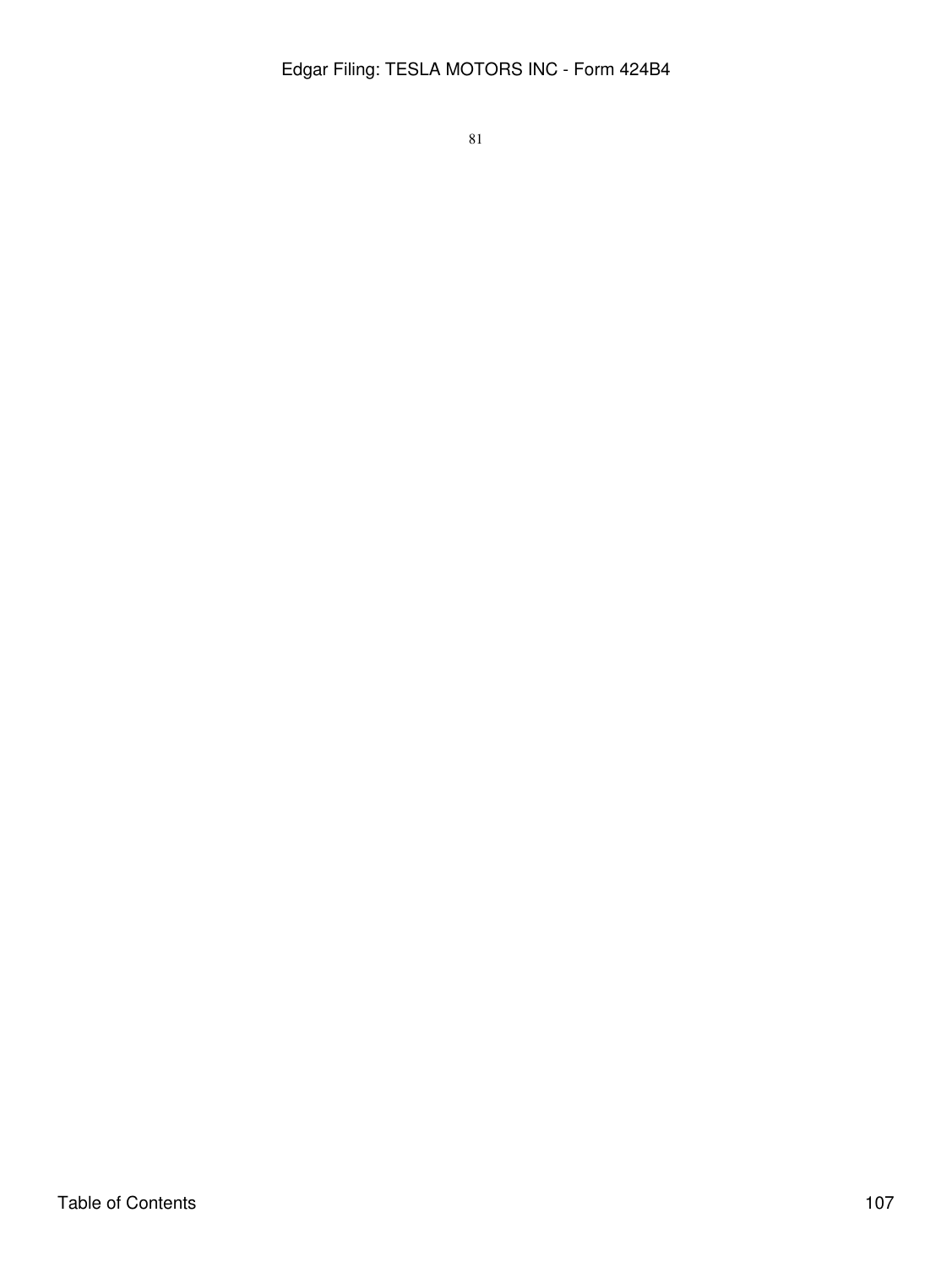estimates the enterprise value of the company by discounting the expected future cash flows of the company to present value. We have applied discount rates that reflect the risks associated with our cash flow projections and have used venture capital rates of return for companies at a similar stage of development as us, as a proxy for our cost of capital. Our discounted cash flow calculations are sensitive to highly subjective assumptions that we were required to make at each valuation date relating to appropriate discount rates for various components of our business. For example, the discount rates used to value the cash flow projections from the Model S business factored in the low cost debt we expected to raise from the U.S. Department of Energy.

|                          | Range of              |
|--------------------------|-----------------------|
| <b>Valuation Date</b>    | <b>Discount Rates</b> |
| December 31, 2007        | $40.0\%$<br>30.0      |
| May 15, 2008             | 40.0%<br>30.0         |
| December 31, 2008        | $40.0\%$<br>30.0      |
| February 28, 2009        | 40.0%<br>30.0         |
| May 11, 2009             | 16.2<br>34.8%         |
| August 1, 2009           | 34.8%<br>16.2         |
| October 15, 2009         | 12.4 27.1\%           |
| November 27, 2009        | 27.1%<br>12.4         |
| <b>February 23, 2010</b> | 20.0%<br>11.4         |
| April 21, 2010           | 14.4<br>20.0%         |
| June 9, 2010             | 20.0%<br>14.5         |
|                          |                       |

Our projected cash flows have been primarily derived from our Tesla Roadster, Model S and powertrain revenue streams. More recently, these cash flow projections take into account the fact that we have been selling the Tesla Roadster since 2008, that we began selling powertrain components in the quarter ended December 31, 2009 and our anticipation of Model S production in 2012.

Under the market approach, the total enterprise value of the company is estimated by comparing our business to similar businesses whose securities are actively traded in public markets, or businesses that are involved in a public or private transaction. Prior transactions in our stock are also considered as part of the market approach methodology. We have selected revenue valuation multiples derived from trading multiples of public companies that participate in the automotive OEM, automotive retail, automotive parts and battery technology industries. These valuation multiples were then applied to the equivalent financial metric of our business, giving consideration to differences between our company and similar companies for such factors as company size and growth prospects.

For those reports that relied on the fundamental analysis, we prepared a financial forecast to be used in the computation of the enterprise value for both the market approach and the income approach. The financial forecasts took into account our past experience and future expectations. The risks associated with achieving these forecasts were assessed in selecting the appropriate discount rate. As discussed below, there is inherent uncertainty in these estimates. Second, we allocated the resulting equity value among the securities that comprise our capital structure using the Option-Pricing Method. The aggregate value of the common stock derived from the Option-Pricing Method was then divided by the number of common shares outstanding to arrive at the per common share value. For those reports that relied on the recent round of financing, we back-solved for the total equity value such that the value of the instrument sold in the recent round as calculated by the option pricing model was consistent with the observed transaction price.

Our Board of Directors has considered the valuations derived from the approaches above, the probability and timing of completing an initial public offering, as well as other qualitative factors in arriving at our common stock valuations, including the following:

significant operating losses for the years ended December 31, 2007, 2008, 2009 and the three months ended March 31, 2010;

macroeconomic uncertainty in 2008;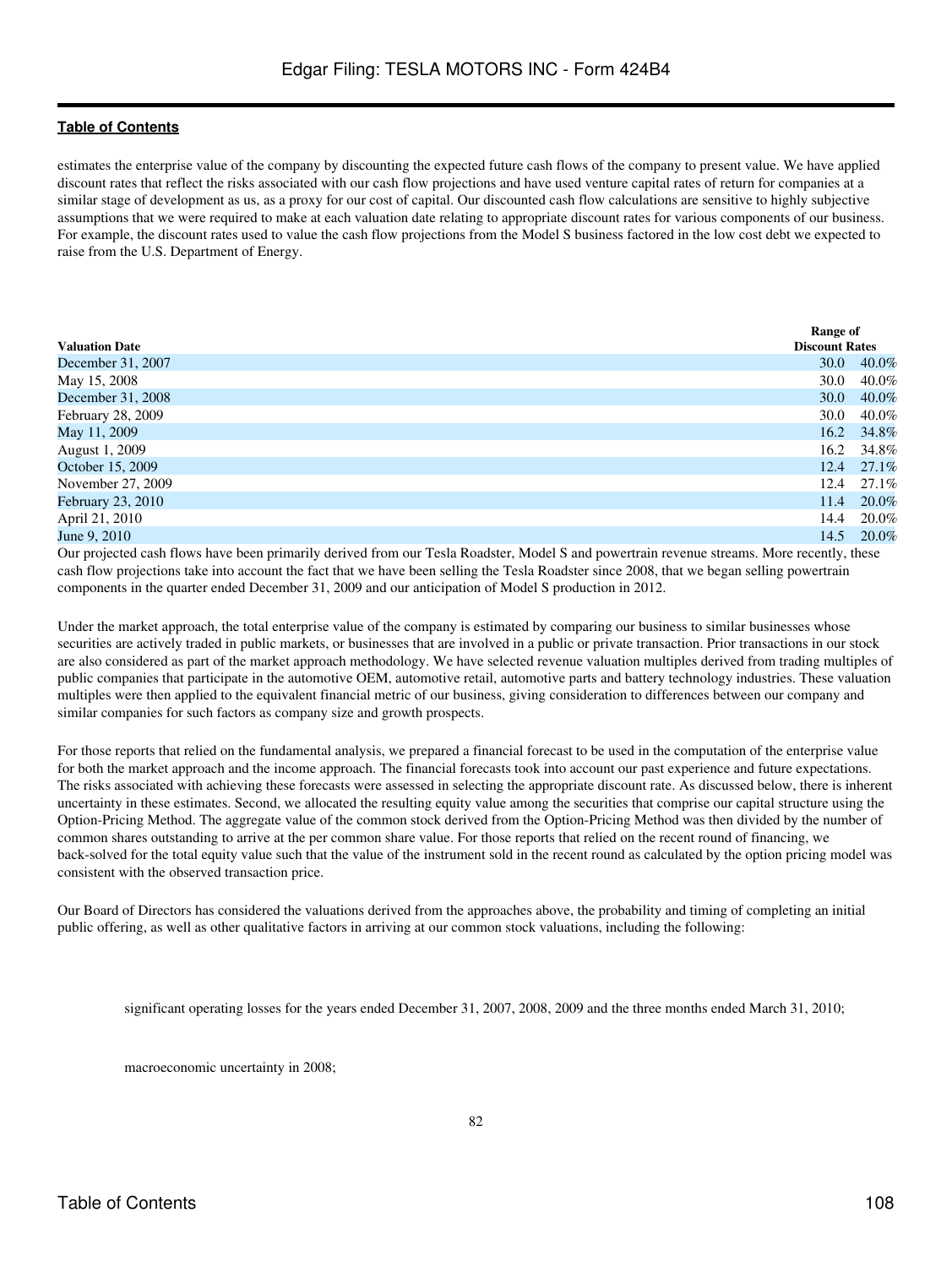the absence of a significant initial public offering market throughout 2008 and continuing through the second quarter of 2009; and

other market developments that influence forecasted revenue.

Valuations that we have performed require significant use of estimates and assumptions, If different estimates and assumptions had been used, our common stock valuations could be significantly different and related stock-based compensation expense may be materially impacted.

#### *Warrants*

We have accounted for our freestanding warrants to purchase shares of our convertible preferred stock as liabilities at fair value upon issuance. We have recorded the warrants as a liability because the underlying shares of convertible preferred stock are contingently redeemable and, therefore, may obligate us to transfer assets at some point in the future. The warrants are subject to re-measurement to fair value at each balance sheet date and any change in fair value is recognized as a component of other income (expense), net on the consolidated statements of operations.

In January 2010, we issued a warrant to the DOE in connection with the closing of the DOE Loan Facility to purchase shares of our Series E convertible preferred stock at an exercise price of \$2.5124 per share. This convertible preferred stock warrant will become a warrant to purchase shares of our common stock at an exercise price of \$7.54 per share upon the closing of this offering. Beginning on December 15, 2018 and until December 14, 2022, the shares subject to purchase under the warrant will become exercisable in quarterly amounts depending on the average outstanding balance of the DOE Loan Facility during the prior quarter. The warrant may be exercised until December 15, 2023. If we prepay the DOE Loan Facility in part or in full, the total amount of shares exercisable under the warrant will be reduced. Since the number of shares of common stock ultimately issuable under the warrant will vary, this warrant will be carried at its estimated fair value with changes in the fair value of this common stock warrant liability reflected in other income (expense), net, until its expiration or vesting. Our ability to prepay the DOE Loan Facility and consequently, affect the number of shares ultimately issuable under the DOE warrant, was determined to represent an embedded derivative. This embedded derivative is inherently valued and accounted for as part of the convertible preferred stock warrant.

Since the number of shares ultimately issuable under the DOE warrants will vary depending on the average outstanding balance of the loan during the contractual vesting period, and decisions to prepay would be influenced by our future stock price as well as the interest rates on our loans in relation to market interest rates, we measured the fair value of the DOE warrant using a Monte Carlo simulation approach. The Monte Carlo approach simulates various scenarios and captures the optimal decisions to be made between prepaying the DOE loan and the cancellation of the DOE warrant over the expected term of the DOE Loan Facility of 13 years. For the purposes of the simulation, the optimal decision represents the scenario with the lowest economic cost to us. The total warrant value would then be calculated as the average warrant payoff across all simulated paths discounted to our valuation date.

The significant assumptions that we use in the valuation of the DOE warrant include similar assumptions used in the valuation of our Series E convertible preferred stock warrants at various simulated stock prices, as well as the interest rate differential between the interest rates under our DOE Loan Facility and market interest rates for companies comparable to us. The estimated value of our Series E convertible preferred stock warrant requires us to use a Black-Scholes option-pricing model, which incorporates several assumptions that are subject to significant management judgment as is the case for stock-based compensation discussed above. The differential between the interest rates under our DOE Loan Facility and market interest rates is derived from the credit spread data of several unrelated public companies within industries related to our business. As the average simulated value of a Series E convertible preferred stock warrant increases relative to the credit spread of our comparator companies, the fair value of our DOE warrant decreases since the economic cost of prepaying our outstanding loans under the DOE Loan Facility and replacing the funds with market interest rate debt, would be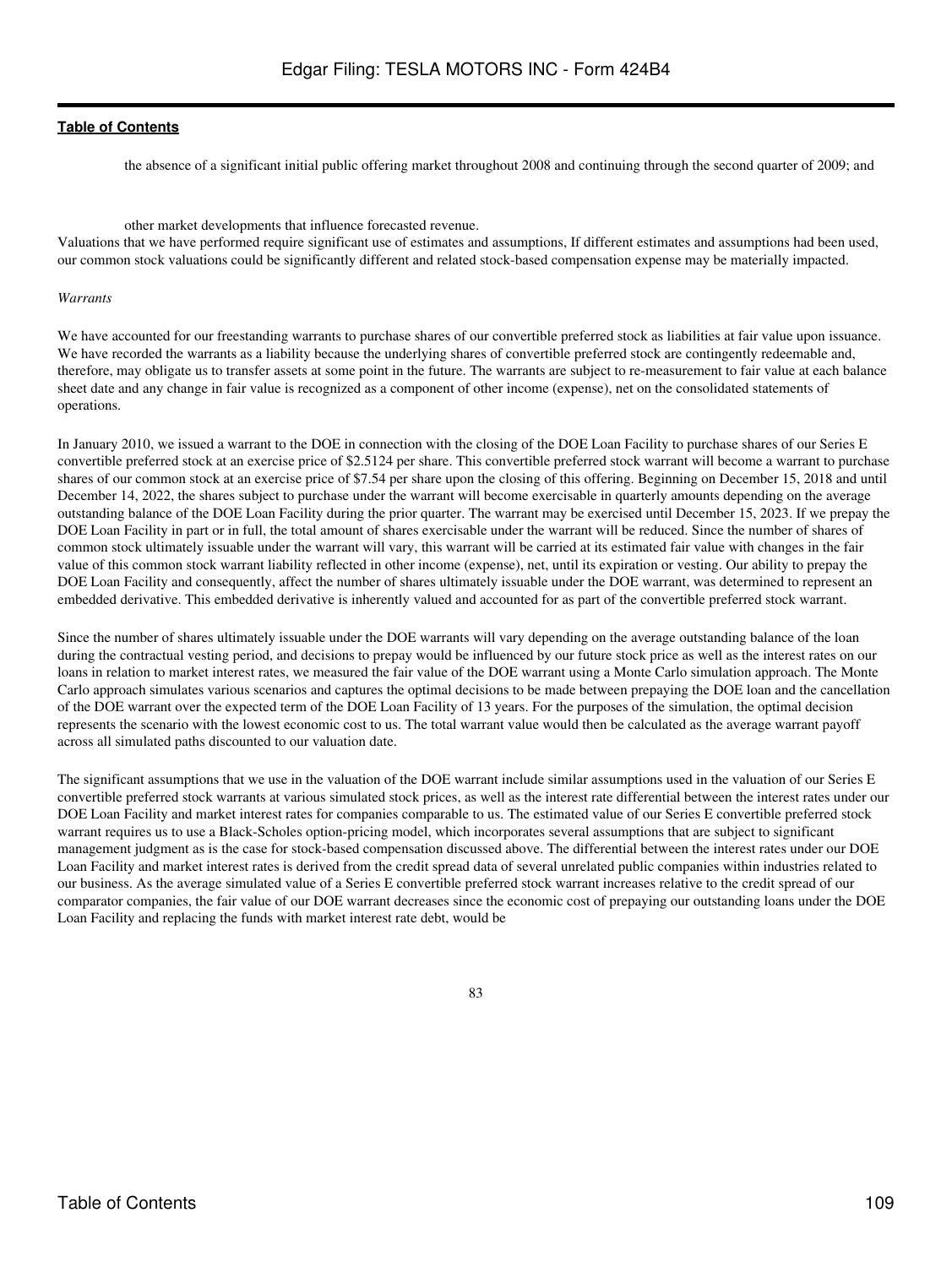lower than the economic cost associated with the dilution caused by the vesting of warrants. Similarly, as the credit spread of our comparator companies increases relative to the average simulated value of our Series E convertible preferred stock warrant, the fair value of our DOE warrant increases since the economic cost associated with prepaying our outstanding loans under the DOE Loan Facility and replacing the funds with market interest rate debt is higher than the economic cost associated with the dilution caused by the vesting of warrants, and therefore, we would not prepay our outstanding DOE debt and we would allow a higher number of warrants to vest. As of March 31, 2010, the fair value of the DOE warrant of \$6.1 million was included within the convertible preferred stock warrant liability on the consolidated balance sheet. The relative movements in our stock price as compared to the credit spread of our comparator companies will result in fair value changes being recorded in other income (expense), net, in future periods which may be significant.

Excluding the warrant issued to the DOE in January 2010, we have estimated the fair value of our other convertible preferred stock warrants, as well as the common stock warrants issued in May 2010 to certain stockholders, at the respective balance sheet dates using a Black-Scholes option-pricing model which used several assumptions that are subject to significant management judgment as is the case for stock-based compensation as discussed above. Upon the completion of this offering, we expect that these convertible preferred stock warrants outstanding as of March 31, 2010, will either be exercised or expire. Accordingly, at that time we expect that the related convertible preferred stock warrant liability will no longer exist.

## *Income Taxes*

We record our provision for income taxes in our consolidated statements of operations by estimating our taxes in each of the jurisdictions in which we operate. We estimate our actual current tax exposure together with assessing temporary differences arising from differing treatment of items recognized for financial reporting versus tax return purposes. These differences result in deferred tax assets, which are included in our consolidated balance sheets. In general, deferred tax assets represent future tax benefits to be received when certain expenses previously recognized in our consolidated statements of operations become deductible expenses under applicable income tax laws, or loss or credit carryforwards are utilized. Valuation allowances are recorded when necessary to reduce deferred tax assets to the amount expected to be realized.

Significant management judgment is required in determining our provision for income taxes, our deferred tax assets and liabilities and any valuation allowance recorded against our net deferred tax assets. We make these estimates and judgments about our future taxable income that are based on assumptions that are consistent with our future plans. As of March 31, 2010, we had recorded a full valuation allowance on our U.S. net deferred tax assets because we expect that it is more likely than not that our deferred tax assets will not be realized in the foreseeable future. Should the actual amounts differ from our estimates, the amount of our valuation allowance could be materially impacted.

Furthermore, significant judgment is required in evaluating our tax positions. In the ordinary course of business, there are many transactions and calculations for which the ultimate tax settlement is uncertain. As a result, we recognize the effect of this uncertainty on our tax attributes, such as net operating losses, based on our estimates of the eventual outcome. These effects are recognized when, despite our belief that our tax return positions are supportable, we believe that it is more likely than not that those positions may not be fully sustained upon review by tax authorities. We are required to file income tax returns in the United States and various foreign jurisdictions, which requires us to interpret the applicable tax laws and regulations in effect in such jurisdictions. Such returns are subject to audit by the various federal, state and foreign taxing authorities, who may disagree with respect to our tax positions. We believe that our accounting consideration is adequate for all open audit years based on our assessment of many factors, including past experience and interpretations of tax law. We review and update our estimates in light of changing facts and circumstances, such as the closing of a tax audit, the lapse of a statute of limitations or a material change in estimate. To the extent that the final tax outcome of these matters differs from our expectations, such differences may impact income tax expense in the period in which such determination is made. The eventual impact on our income tax expense depends in part if we still have a valuation allowance recorded against our deferred tax assets in the period that such determination is made.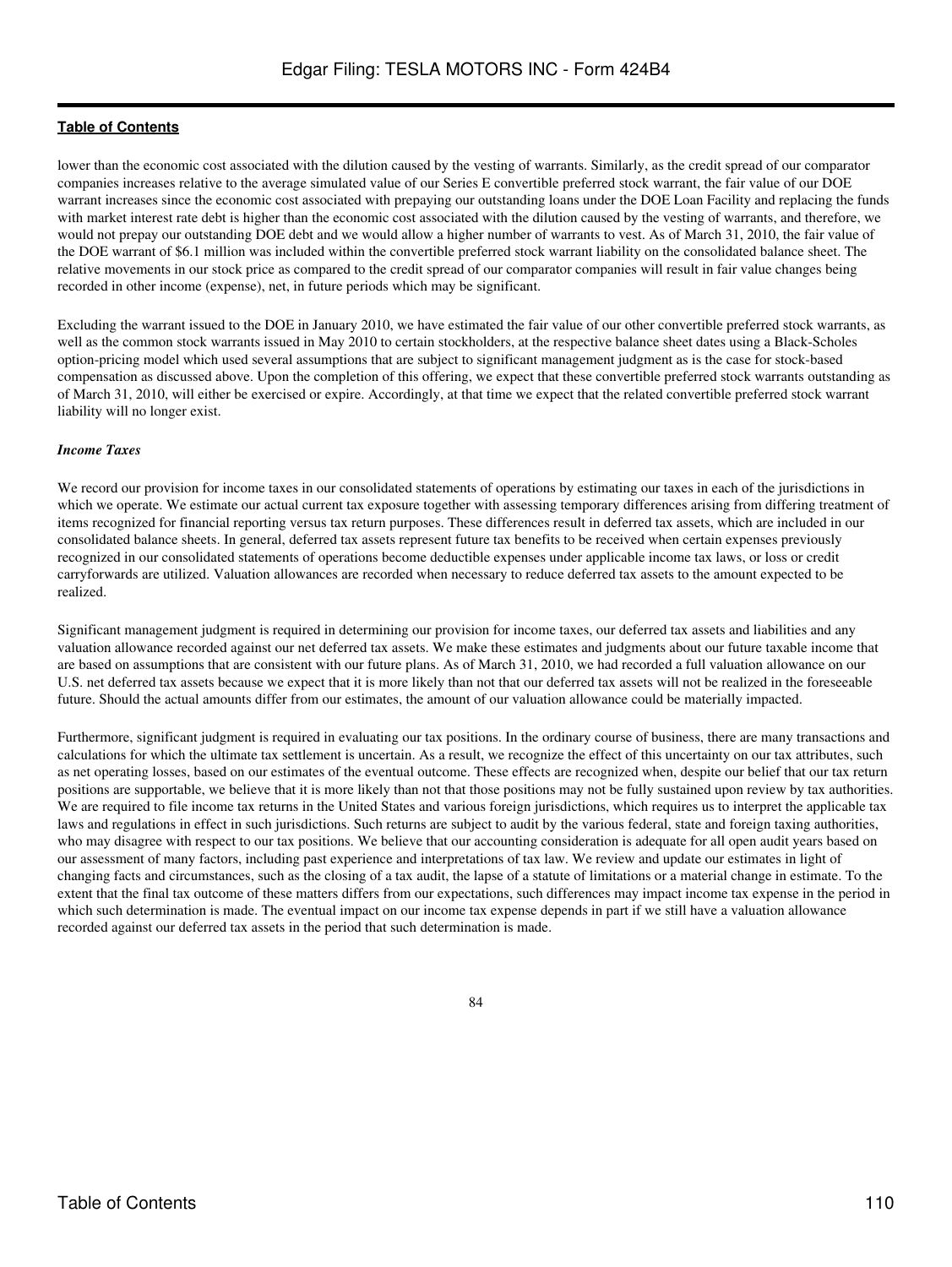# **Results of Operations**

The following table sets forth our historical operating results as of the periods indicated:

|                                                                                                                                                       | <b>Years Ended</b><br>December 31, |             |                                               | <b>Three Months Ended</b><br>March 31, |             |
|-------------------------------------------------------------------------------------------------------------------------------------------------------|------------------------------------|-------------|-----------------------------------------------|----------------------------------------|-------------|
|                                                                                                                                                       | 2007                               | 2008        | 2009<br>(in thousands, except per share data) | 2009                                   | 2010        |
| <b>Consolidated Statements of Operations Data:</b>                                                                                                    |                                    |             |                                               |                                        |             |
| Revenues:                                                                                                                                             |                                    |             |                                               |                                        |             |
| Automotive sales (including zero emission vehicle credit sales of \$3,458,<br>\$8,152, \$1,275 and \$506 for the years ended December 31, 2008, 2009, |                                    |             |                                               |                                        |             |
| and the three months ended March 31, 2009 and 2010, respectively)                                                                                     | $\sqrt{\ }$<br>73                  | \$14,742    | \$111,943                                     | \$20,886                               | \$20,585    |
| Development services                                                                                                                                  |                                    |             |                                               |                                        | 227         |
| <b>Total revenues</b>                                                                                                                                 | 73                                 | 14,742      | 111,943                                       | 20,886                                 | 20,812      |
| Cost of revenues:                                                                                                                                     |                                    |             |                                               |                                        |             |
| Automotive sales                                                                                                                                      | 9                                  | 15,883      | 102,408                                       | 22,932                                 | 16,858      |
| Development services                                                                                                                                  |                                    |             |                                               |                                        | 102         |
| Total cost of revenues                                                                                                                                | 9                                  | 15,883      | 102,408                                       | 22,932                                 | 16,960      |
| Gross profit (loss)                                                                                                                                   | 64                                 | (1,141)     | 9,535                                         | (2,046)                                | 3,852       |
| Operating expenses:                                                                                                                                   |                                    |             |                                               |                                        |             |
| Research and development (net of development compensation of \$23,249                                                                                 |                                    |             |                                               |                                        |             |
| for the year ended December 31, 2009)                                                                                                                 | 62,753                             | 53,714      | 19,282                                        | 7,941                                  | 13,265      |
| Selling, general and administrative                                                                                                                   | 17,244                             | 23,649      | 42,150                                        | 6,607                                  | 16,585      |
|                                                                                                                                                       |                                    |             |                                               |                                        |             |
| Total operating expenses                                                                                                                              | 79,997                             | 77,363      | 61,432                                        | 14,548                                 | 29,850      |
| Loss from operations                                                                                                                                  | (79, 933)                          | (78, 504)   | (51, 897)                                     | (16, 594)                              | (25,998)    |
| Interest income                                                                                                                                       | 1,749                              | 529         | 159                                           | 16                                     | 48          |
| Interest expense                                                                                                                                      |                                    | (3,747)     | (2,531)                                       | (1,402)                                | (230)       |
| Other income (expense), net                                                                                                                           | 137                                | (963)       | (1,445)                                       | 1,972                                  | (3,221)     |
| Loss before income taxes                                                                                                                              | (78,047)                           | (82, 685)   | (55,714)                                      | (16,008)                               | (29, 401)   |
| Provision for income taxes                                                                                                                            | 110                                | 97          | 26                                            | 8                                      | 118         |
| Net loss                                                                                                                                              | \$(78,157)                         | \$ (82,782) | \$ (55,740)                                   | \$(16,016)                             | \$ (29,519) |

*Comparison of the Three Months Ended March 31, 2009 and 2010*

# *Revenues*

*Automotive Sales*

Automotive sales consisted of the following for the periods presented:

**Three Months Ended March 31,<br>2009** 2 **2009 2010 (Unaudited) (in thousands)**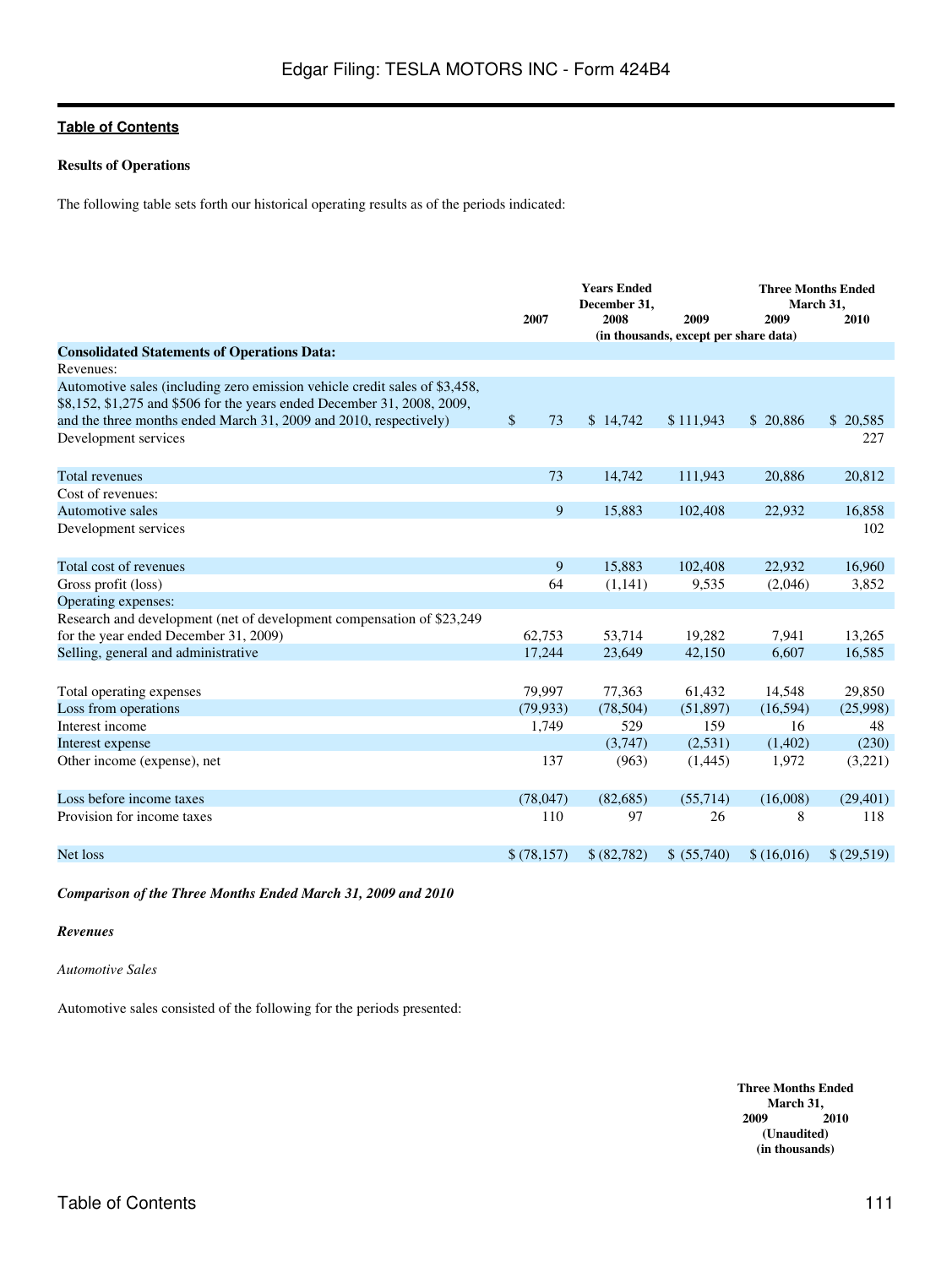# Edgar Filing: TESLA MOTORS INC - Form 424B4

| Vehicle, options and related sales     | \$20.886 | \$18,095 |
|----------------------------------------|----------|----------|
| Powertrain component and related sales |          | 2.490    |
|                                        |          |          |
|                                        | \$20,886 | \$20,585 |
|                                        |          |          |

Prior to 2010, most of our revenues have been generated through sales of our vehicles in the United States and we had no revenues from sales outside of the United States prior to the third quarter of 2009. Our international sales commenced with the launch of the Tesla Roadster in Europe in July 2009. For the three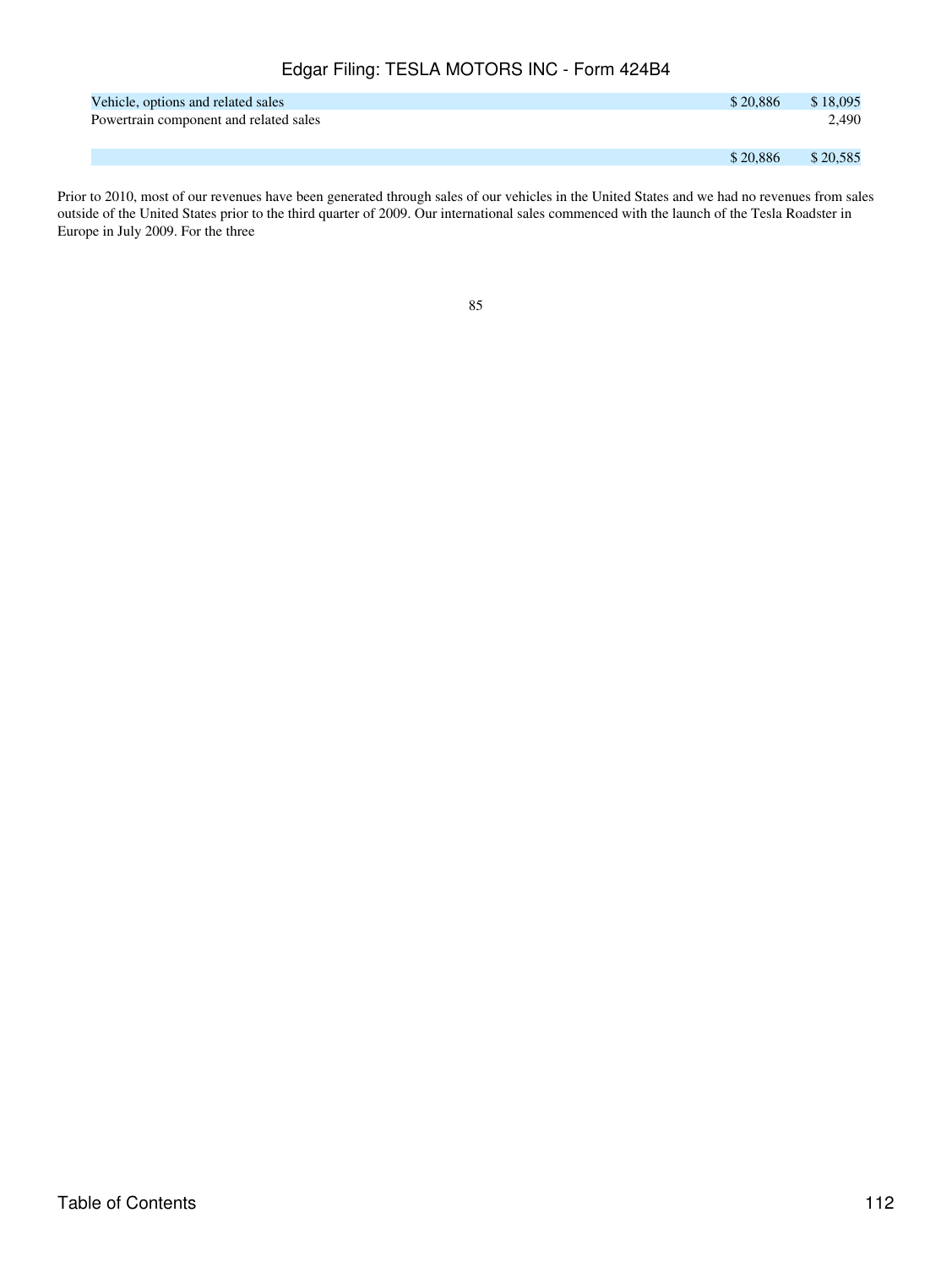months ended March 31, 2010, revenue from sales outside of the United States represented 56% of our total automotive sales revenue, which is compromised of 48% of our total vehicle, options and related sales and 100% of our total powertrain component and related sales.

Automotive sales during the three months ended March 31, 2009 in the amount of \$20.9 million were derived primarily from sales of the Tesla Roadster, on which we began recognizing revenue during the quarter ended December 31, 2008, as well as the sale of ZEV credits. During the quarter ended March 31, 2009, we recognized revenue from the sale of 182 Tesla Roadsters. Almost all of such revenue came from fulfilling a significant number of Tesla Roadster reservations on our waitlist that are placed in prior periods, of which a large number were reserved by customers in prior years. Following the initiation of volume production of the Tesla Roadster during the quarter ended December 31, 2008, we made a significant effort to increase our production capacity in order to accelerate deliveries and reduce the number of existing reservations on our waitlist. As a result, revenues were significantly higher during the three months ended March 31, 2009, and not representative of new orders received in that or the prior quarter. We generated ZEV credits from the delivery of vehicles during the quarter which we sold to Honda.

Automotive sales of \$20.6 million for the three months ended March 31, 2010 consisted of \$18.1 million of vehicle, options and related sales, and \$2.5 million of powertrain component and related sales. During the quarter ended March 31, 2010, we recognized revenue from the sale of 126 Tesla Roadsters. Approximately 80% of such revenue came from fulfilling Tesla Roadster reservations placed in that quarter and the fourth quarter of 2009. Vehicle, options and related sales was primarily related to sales of the Tesla Roadster as well as ZEV credit sales. ZEV credit sales decreased from \$1.3 million during the three months ended March 31, 2009 to \$0.5 million during the three months ended March 31, 2010 due primarily to the higher level of vehicle deliveries during the three months ended March 31, 2009 as we fulfilled a significant number of reservations placed prior to that time. Powertrain component and related sales were related to the battery packs and chargers we delivered to supply Daimler s Smart program.

## *Development Services*

Development services revenue of \$0.2 million during the three months ended March 31, 2010 related to the development and delivery of modular battery packs for electric delivery vans for Freightliner Custom Chassis Corporation, or Freightliner, an affiliate of Daimler. Freightliner plans to use these electric vans in a limited number of customer trials. We did not recognize any development services revenue during the three months ended March 31, 2009.

During the three months ended March 31, 2010, Daimler engaged us to assist with the development and production of a battery pack and charger for a pilot fleet of its A-Class electric vehicles to be introduced in Europe during 2011. As of March 31, 2010, we had deferred \$5.5 million in revenue related to these development services. We expect we will recognize this revenue over the remainder of 2010.

# *Cost of Revenues and Gross Profit (Loss)*

Cost of revenues decreased from \$22.9 million during the three months ended March 31, 2009 to \$17.0 million during the three months ended March 31, 2010. The decrease in cost of revenues was primarily due to the lower volume of Tesla Roadster deliveries during the three months ended March 31, 2010 as well as a decline in materials and manufacturing costs and limited economies of scale from low cumulative vehicle production volumes through the three months ended March 31, 2009. Due to the model changeover from the Tesla Roadster to the Tesla Roadster 2, part changes implemented to improve the design and reduce per unit costs, and increased volume, during 2009, the per unit cost of the Tesla Roadster was lower for the three months ended March 31, 2010. These cost improvements as well as higher average selling prices contributed to the gross profit of \$3.9 million recognized during the three months ended March 31, 2010 when compared to the gross loss of \$2.0 million incurred during the three months ended March 31, 2009. These decreases were partially offset by cost of development services of \$0.1 million during the three months ended March 31, 2010 compared to no such costs during the three months ended March 31, 2009.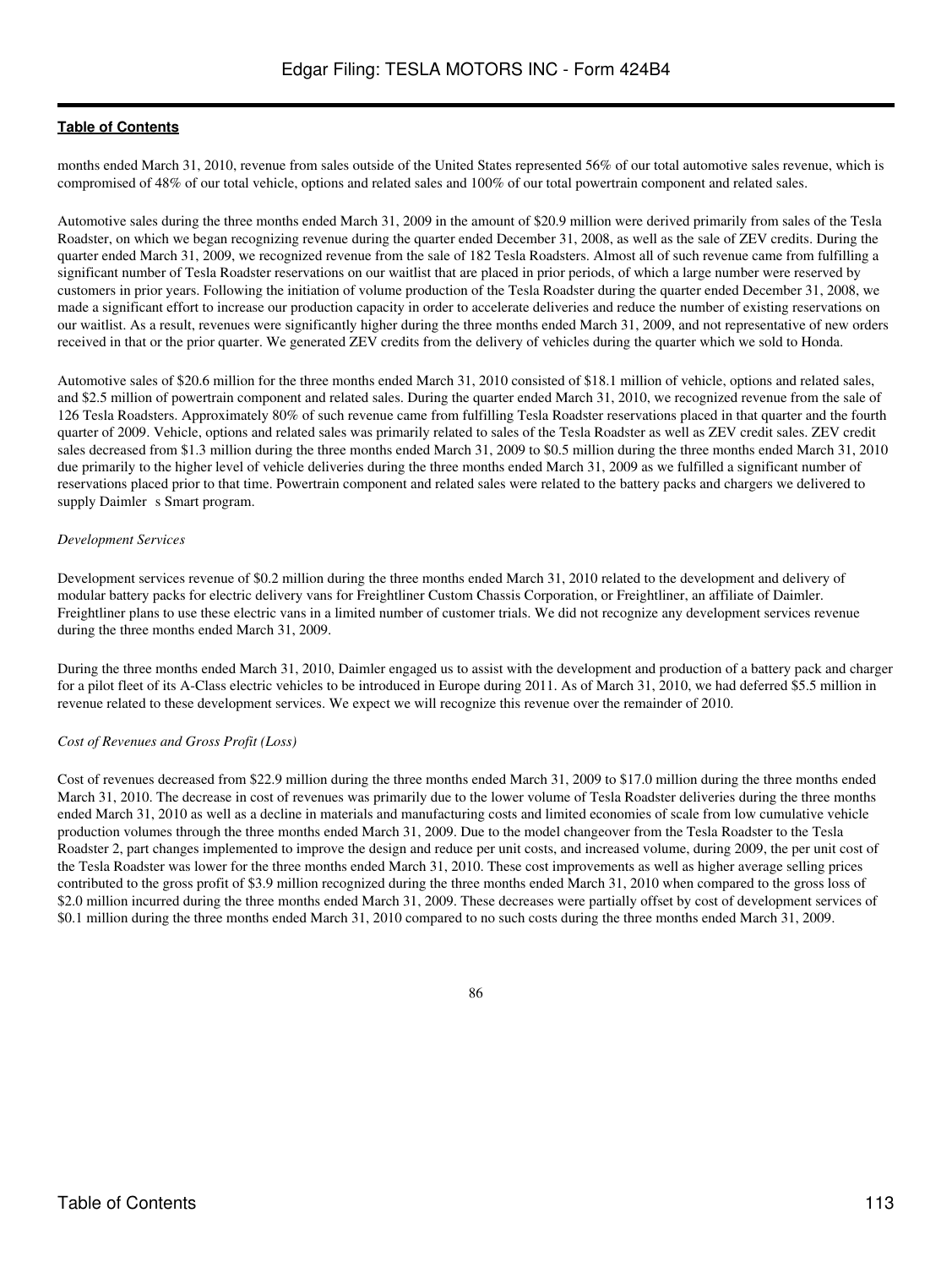## *Research and Development Expenses*

Research and development expenses increased from \$7.9 million during the three months ended March 31, 2009 to \$13.3 million during the three months ended March 31, 2010. The \$5.3 million increase in research and development expenses consisted primarily of a \$4.1 million increase in employee compensation expenses primarily associated with higher headcount for the three months ended March 31, 2010. The remainder of the increase was driven primarily by higher costs to support our Model S and development services activities.

During the three months ended March 31, 2010, Daimler engaged us to assist with the development and production of a battery pack and charger for a pilot fleet of its A-Class electric vehicles to be introduced in Europe during 2011. As of March 31, 2010, a development agreement had yet to be finalized and as such, the related development services costs of \$0.5 million that we incurred during the three months ended March 31, 2010 were expensed in research and development. In May 2010, we finalized the agreement, and we will record such costs in cost of revenue for the three months ending June 30, 2010.

## *Selling, General and Administrative Expenses*

Selling, general and administrative expenses increased from \$6.6 million during the three months ended March 31, 2009 to \$16.6 million during the three months ended March 31, 2010. The \$10.0 million increase in our selling, general and administrative expenses during the three months ended March 31, 2010 consisted primarily of a \$3.1 million increase in employee compensation expenses related to higher sales and marketing and general and administrative headcount to support a larger number of stores in the United States and Europe as well as to support the expansion of the business and our efforts to become a public company, a \$3.0 million increase in stock-based compensation related to a larger number of outstanding equity awards and a higher common stock valuation applied to new grants made subsequent to March 31, 2009, a \$2.3 million increase in office, information technology and facilities costs to support the growth of our business, including the opening of new stores, and a \$0.6 million increase in legal, accounting and other consulting services to support our growth and expanded sales and marketing activities.

#### *Interest Income*

Interest income increased from \$16,000 during the three months ended March 31, 2009 to \$48,000 during the three months ended March 31, 2010. The increase in our interest income was primarily due to higher average cash balances during the three months ended March 31, 2010.

#### *Interest Expense*

Interest expense decreased from \$1.4 million during the three months ended March 31, 2009 to \$0.2 million during the three months ended March 31, 2010. The significantly higher interest expense during the three months ended March 31, 2009 was primarily related to our convertible notes which converted into shares of our Series E convertible preferred stock in May 2009.

#### *Other Income (Expense), Net*

Other income (expense), net, which consisted of income during the three months ended March 31, 2009 in the amount of \$2.0 million, decreased by \$5.2 million to an expense in the amount of \$3.2 million for the three months ended March 31, 2010. Other income, net, during the three months ended March 31, 2009 was driven primarily by a \$1.5 million gain recognized on the extinguishment of convertible notes and warrants. Other expense, net, recognized during the three months ended March 31, 2010 was driven primarily by the charge of \$2.3 million of fair value changes in our convertible preferred stock warrant liability and the charge of \$0.6 million of fair value change related to our liability to issue common stock warrants to certain of our stockholders in May 2010, both of which increased significantly in conjunction with the increase in our common stock valuation.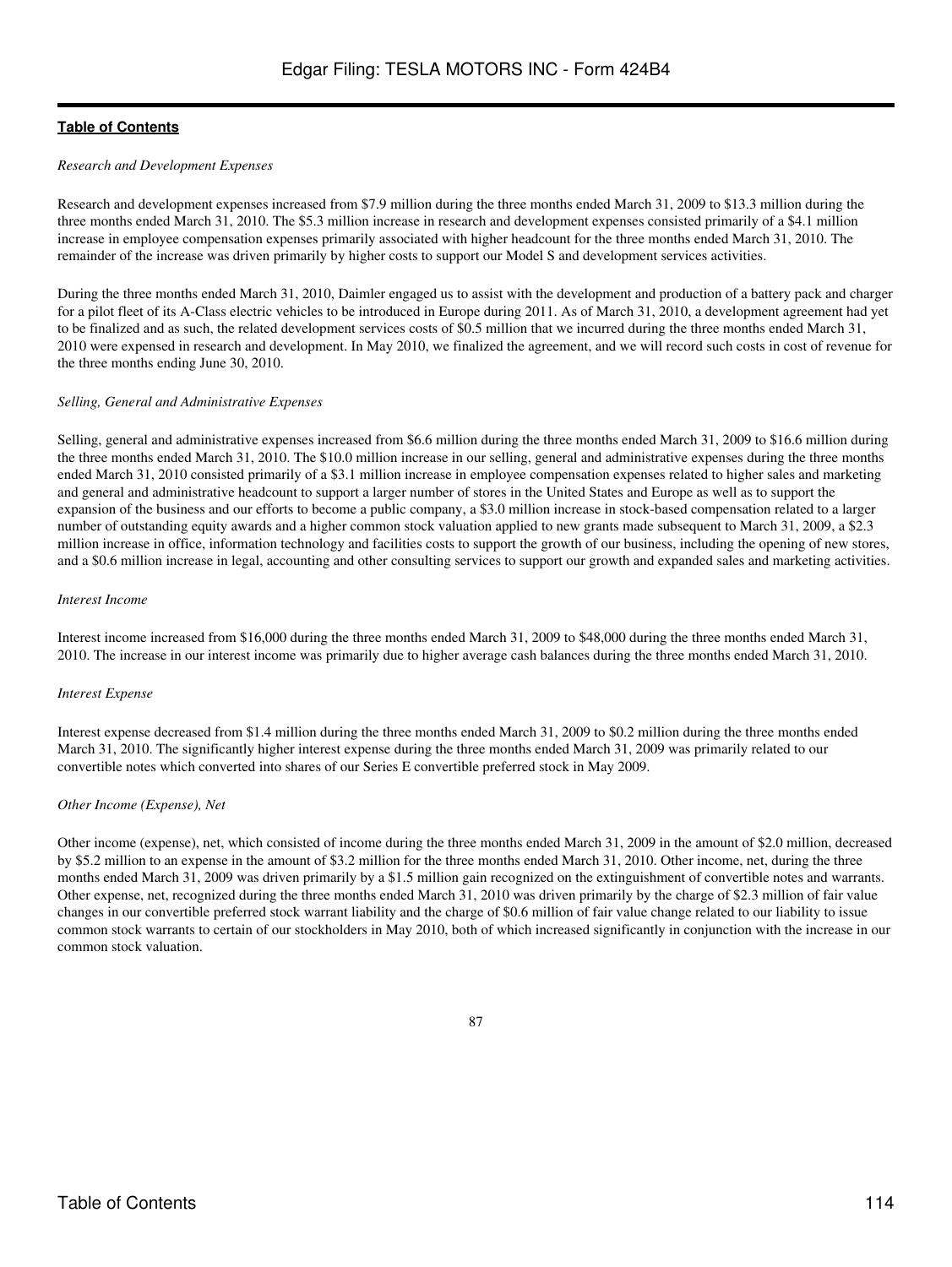## *Provision for Income Taxes*

Our provision for income taxes increased from \$8,000 during the three months ended March 31, 2009 to \$0.1 million during the three months ended March 31, 2010 due primarily to the launch of the Tesla Roadster in Europe in July 2009 and the ensuing increase in taxable income in those jurisdictions.

## *Comparison of the Years Ended December 31, 2008 and 2009*

#### *Revenues*

We had no revenues from sales outside of the United States prior to the third quarter of 2009 and revenue from sales outside of the United States represented 19% of our total revenues for the year ended December 31, 2009, primarily representing international sales in the last six months. Our international sales commenced with the launch of the Tesla Roadster in Europe in July 2009.

Automotive sales during the year ended December 31, 2008 in the amount of \$14.7 million were derived primarily from sales of the Tesla Roadster, on which we began recognizing revenue during the quarter ended December 31, 2008, as well as the sale of ZEV credits. Almost all of the revenue recognized during the year ended December 31, 2008, came from fulfilling reservations placed in prior periods. We generated ZEV credits from the delivery of vehicles during the year which we sold to a third party automobile manufacturer.

Substantially all of the increase in automotive sales to \$111.9 million for the year ended December 31, 2009 was due to sales of the Tesla Roadster. During the year ended December 31, 2009, we recognized revenue related to the sale of 830 Tesla Roadsters. A significant portion of the revenue recognized during this period came from fulfilling reservations placed prior to 2009. As sales of the Tesla Roadster increased during the year ended December 31, 2009, sales of ZEV credits also increased. ZEV credit sales increased from \$3.5 million during the year ended December 31, 2008 to \$8.2 million during the year ended December 31, 2009.

As of December 31, 2009, we had deferred revenue from automotive sales in the amount of \$2.6 million compared to \$4.1 million as of December 31, 2008. Deferred revenue as of December 31, 2009 was mostly derived from Tesla Roadster sales where vehicles had been shipped, but had not been delivered to the customer as of the end of the period. Deferred revenue as of December 31, 2008 was comprised primarily of 34 Tesla Roadsters that we had delivered to customers in 2008 for which we had unfulfilled obligations related to powertrain upgrades. Although these vehicles performed to a level adequate for most driving conditions, we had promised our customers an upgrade of the powertrain. As a result, we deferred all revenue recognition of these Tesla Roadsters that we had delivered until they were retrofitted with the new powertrain. We performed these upgrades and accordingly recognized the revenue for these vehicles beginning in the quarter ended December 31, 2008 and through the first three quarters of the year ended December 31, 2009.

# *Cost of Revenues and Gross Profit*

Cost of revenues increased from \$15.9 million during the year ended December 31, 2008 to \$102.4 million during the year ended December 31, 2009. The significant increase in cost of revenues was due to the increase in Tesla Roadster sales from which we began to recognize revenue during the quarter ended December 31, 2008. Cost of revenues also included warranty expense of \$0.9 million for the year ended December 31, 2008, compared to warranty expense of \$4.4 million for the year ended December 31, 2009. Due to the model changeover from the Tesla Roadster to the Tesla Roadster 2 as well as significant part changes implemented to improve the design and reduce per unit costs, we recorded charges to cost of revenues in the amount of \$1.4 million for excess and obsolete inventory during the year ended December 31, 2009.

For the year ended December 31, 2008, we incurred a gross loss of \$1.1 million due to the lower average selling prices for our initial vehicles, the high materials and manufacturing costs associated with our first generation Tesla Roadster and limited economies of scale from low vehicle production volumes. For the year ended December 31, 2009 we recognized a gross profit of \$9.5 million and a gross margin of 8.5%, reflecting higher per unit revenue and reduced manufacturing cost from increased volume and component re-design.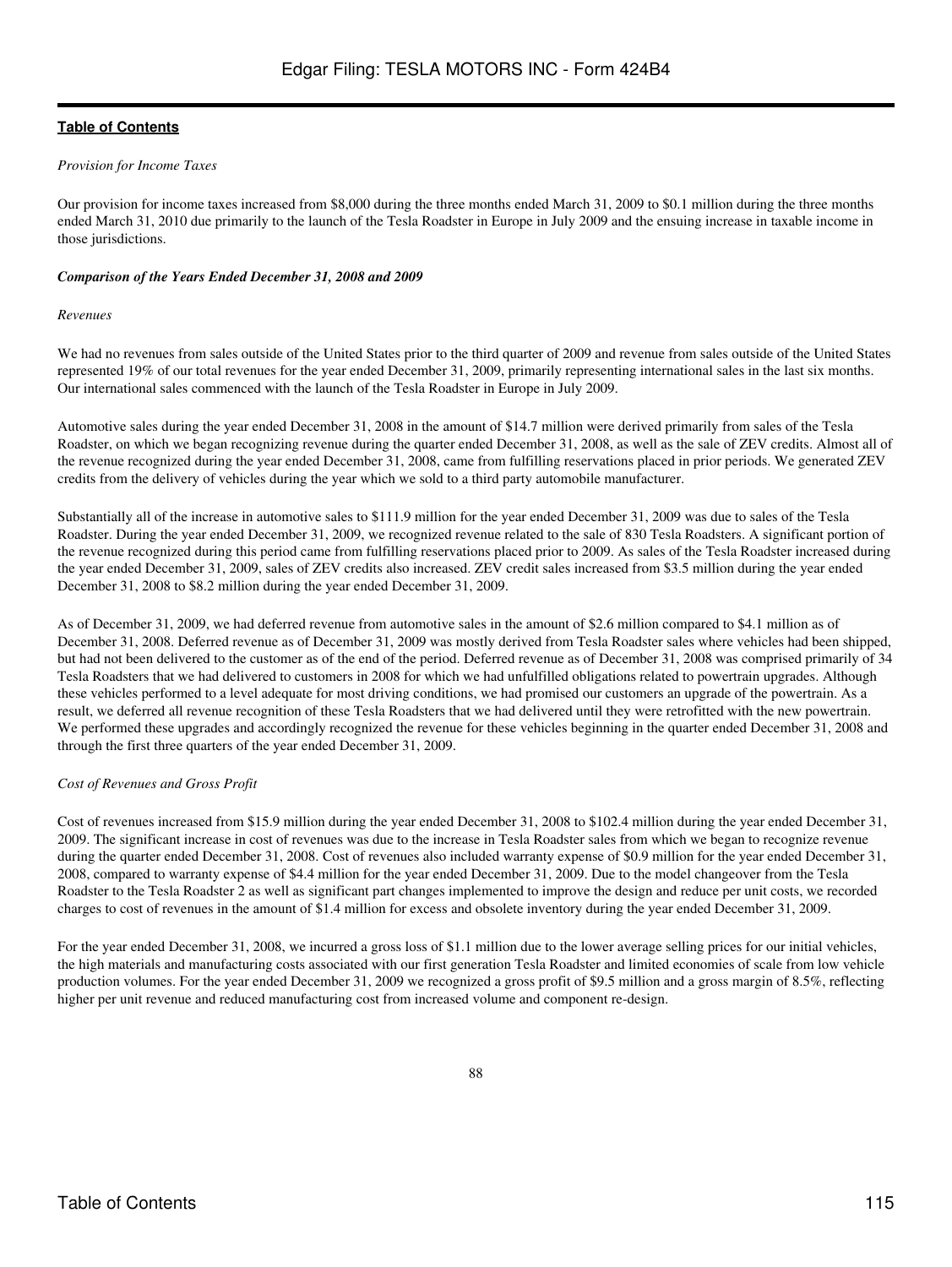## *Research and Development Expenses*

Research and development expenses decreased from \$53.7 million during the year ended December 31, 2008 to \$19.3 million during the year ended December 31, 2009. The \$34.4 million decrease in research and development expenses was a result of development compensation we recognized from Daimler in the amount of \$23.2 million, which partially offset research and development expenses during the year ended December 31, 2009, as well as a net decrease in research and development expenses of \$11.2 million. The \$11.2 million decrease in research and development expenses during the year ended December 31, 2009 consisted primarily of a \$13.3 million decrease resulting from the allocation of various manufacturing-related costs to inventory and cost of sales once we transitioned into commercial production, a \$3.2 million decrease in charges related to excess and obsolescence, adverse purchase commitments and materials and tooling expense due both to the classification of production-related costs in cost of sales as well as lower outside professional services, partially offset by a \$5.5 million increase in employee compensation expenses associated with higher headcount for the year ended December 31, 2009.

We began receiving payments under the Smart fortwo development arrangement with Daimler in the year ended December 31, 2008 to compensate us for the cost of our development activities. We deferred recognition for these payments received in advance of the execution of the final agreement because a number of significant contractual terms were not in place prior to that time. Upon entering into the final agreement in May 2009, we began recognizing, as an offset to our research and development expenses, the deferred development compensation of \$14.5 million on a straight-line basis. This amount was recognized over the expected life of the agreement, beginning in May 2009 and continuing through November 2009. Payments that we received upon the achievement of development milestones subsequent to contract execution in May 2009, were recognized, as an offset to our research and development expenses, upon achievement and acceptance of the respective milestones.

We did not recognize any development compensation from Daimler during the year ended December 31, 2008.

## *Selling, General and Administrative Expenses*

Selling, general and administrative expenses increased from \$23.6 million during the year ended December 31, 2008 to \$42.1 million during the year ended December 31, 2009. The \$18.5 million increase in our selling, general and administrative expenses during the year ended December 31, 2009 consisted primarily of a \$8.4 million increase in employee compensation expenses related to higher sales and marketing headcount to support our opening of additional stores in the United States and Europe, as well as higher general and administrative headcount to support the expansion of the business and our efforts to become a public company, a \$4.7 million increase in office, information technology and facilities costs to support the growth of our business, including the opening of new stores, a \$2.0 million increase in legal services and legal settlements and accounting and other consulting services to support our growth, and a \$1.3 million increase in costs principally related to increased marketing activities.

#### *Interest Income*

Interest income decreased from \$0.5 million during the year ended December 31, 2008 to \$0.2 million during the year ended December 31, 2009. The \$0.3 million decrease in our interest income during the year ended December 31, 2009 was a result of our receiving higher returns on our cash and short-term investment balances during the year ended December 31, 2008, partially offset by higher average balances during the year ended December 31, 2009.

#### *Interest Expense*

Interest expense decreased from \$3.7 million during the year ended December 31, 2008 to \$2.5 million during the year ended December 31, 2009. Interest expense for both periods was related to our convertible notes which converted into shares of our Series E convertible preferred stock in May 2009.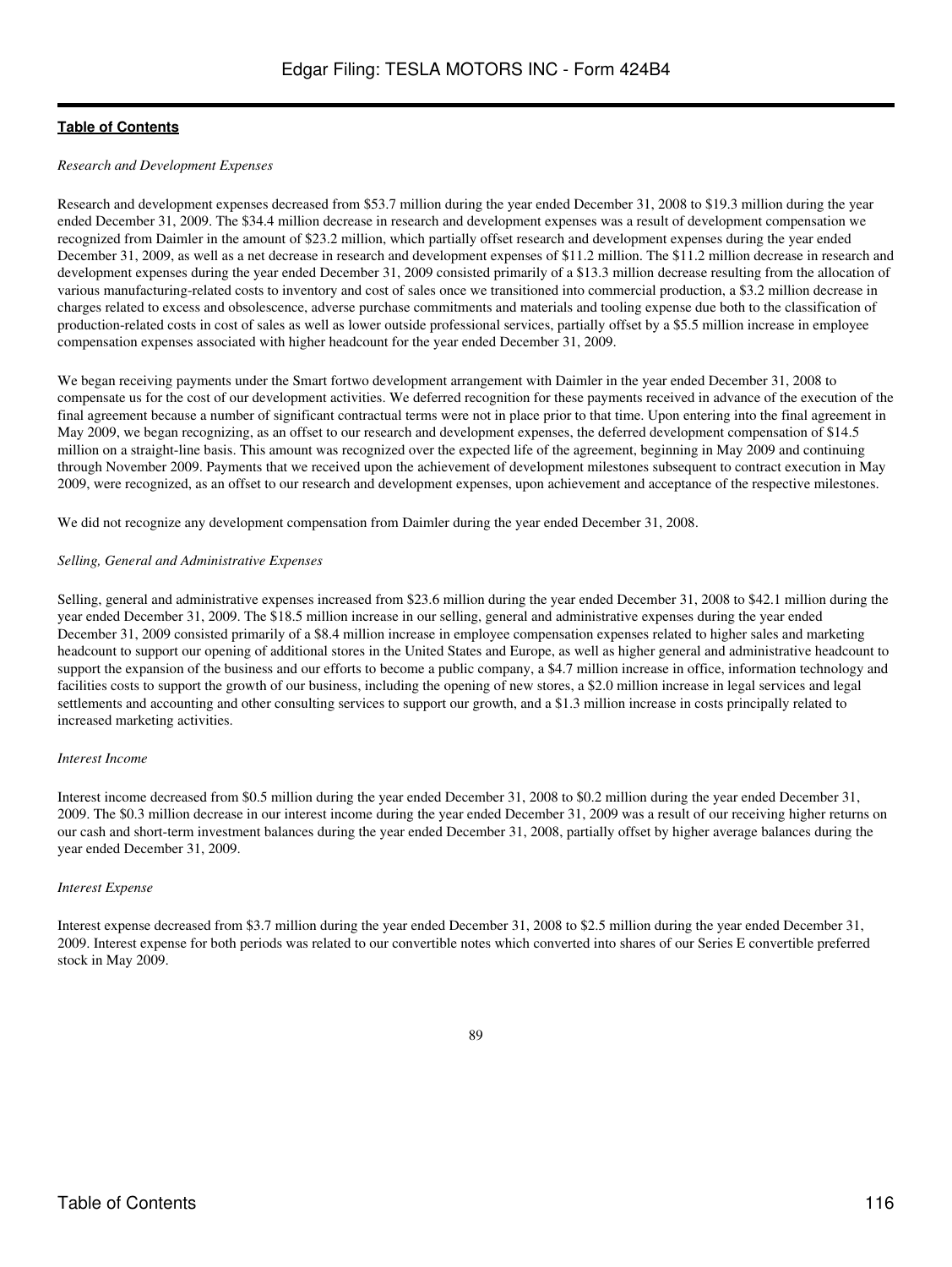## *Other Income (Expense), Net*

Other income (expense), net, which consisted of expenses during the year ended December 31, 2008 in the amount of \$1.0 million, increased by \$0.4 million to an expense in the amount of \$1.4 million for the year ended December 31, 2009. The \$0.4 million increase during the year ended December 31, 2009 was primarily a result of a \$1.8 million increase in foreign currency transaction losses associated with a higher level of foreign currency denominated purchases as well as the strengthening of foreign currencies against the U.S. dollar, partially offset by a \$1.6 million decrease in the fair value change of the outstanding convertible preferred stock warrants during the year ended December 31, 2009.

## *Provision for Income Taxes*

Our provision for income taxes decreased from \$0.1 million during the year ended December 31, 2008 to \$26,000 during the year ended December 31, 2009 as a result of recognition of research and development credits during the year ended December 31, 2009 from our foreign operations.

## *Comparison of the Years Ended December 31, 2007 and 2008*

#### *Revenues*

During the years ended December 31, 2007 and 2008, all of our automotive sales were from shipments to locations within the United States. Automotive sales during the year ended December 31, 2007 consisted entirely of sales of Tesla-branded merchandise as we did not recognize any revenue from the sales of our Tesla Roadster. We did not recognize revenue from sales of ZEV credits in the year ended December 31, 2007 as we had not yet earned any credits through deliveries of the Tesla Roadster. As we began delivering the Tesla Roadster to customers during the year ended December 31, 2008, we also began selling ZEV credits associated with these deliveries. For the year ended December 31, 2008, we earned \$3.5 million from the sale of ZEV credits. Substantially all of the increase in automotive sales to \$14.7 million during the year ended December 31, 2008 was due to sales of the Tesla Roadster for which we began to recognize revenue in the quarter ended December 31, 2008. Almost all of the revenue recognized during this period, came from fulfilling reservations placed in prior periods.

As of December 31, 2008, we had deferred \$3.6 million in revenue related to certain vehicles that had been delivered but as to which we had unfulfilled obligations related to powertrain upgrades. Although these vehicles performed to a level adequate for most driving conditions, we had promised our customers an upgrade of the powertrain. As a result, we deferred all revenue recognition of these Tesla Roadsters that we had delivered in 2008 until they were retrofitted with the new powertrain. We performed these upgrades and accordingly recognized the revenue for these vehicles beginning in the quarter ended December 31, 2008 and concluding in the quarter ended September 30, 2009. We had no deferred revenue as of December 31, 2007.

#### *Cost of Revenues and Gross Profit (Loss)*

Cost of revenues increased from \$9,000 during the year ended December 31, 2007 to \$15.9 million during the year ended December 31, 2008. All of the cost of revenues during the year ended December 31, 2007 consisted of cost related to sales of Tesla-branded merchandise. Substantially all of the cost of revenues for the year ended December 31, 2008 was due to the costs related to the sales of the Tesla Roadster which commenced during the quarter ended December 31, 2008.

During the year ended December 31, 2008, we had a gross loss of \$1.1 million due to the lower pricing for our initial vehicles, the high materials and manufacturing costs associated with our first generation Tesla Roadster and limited economies of scale from low vehicle production volumes. During the year ended December 31, 2007, we had a gross profit of \$64,000 from sales of our Tesla branded merchandise.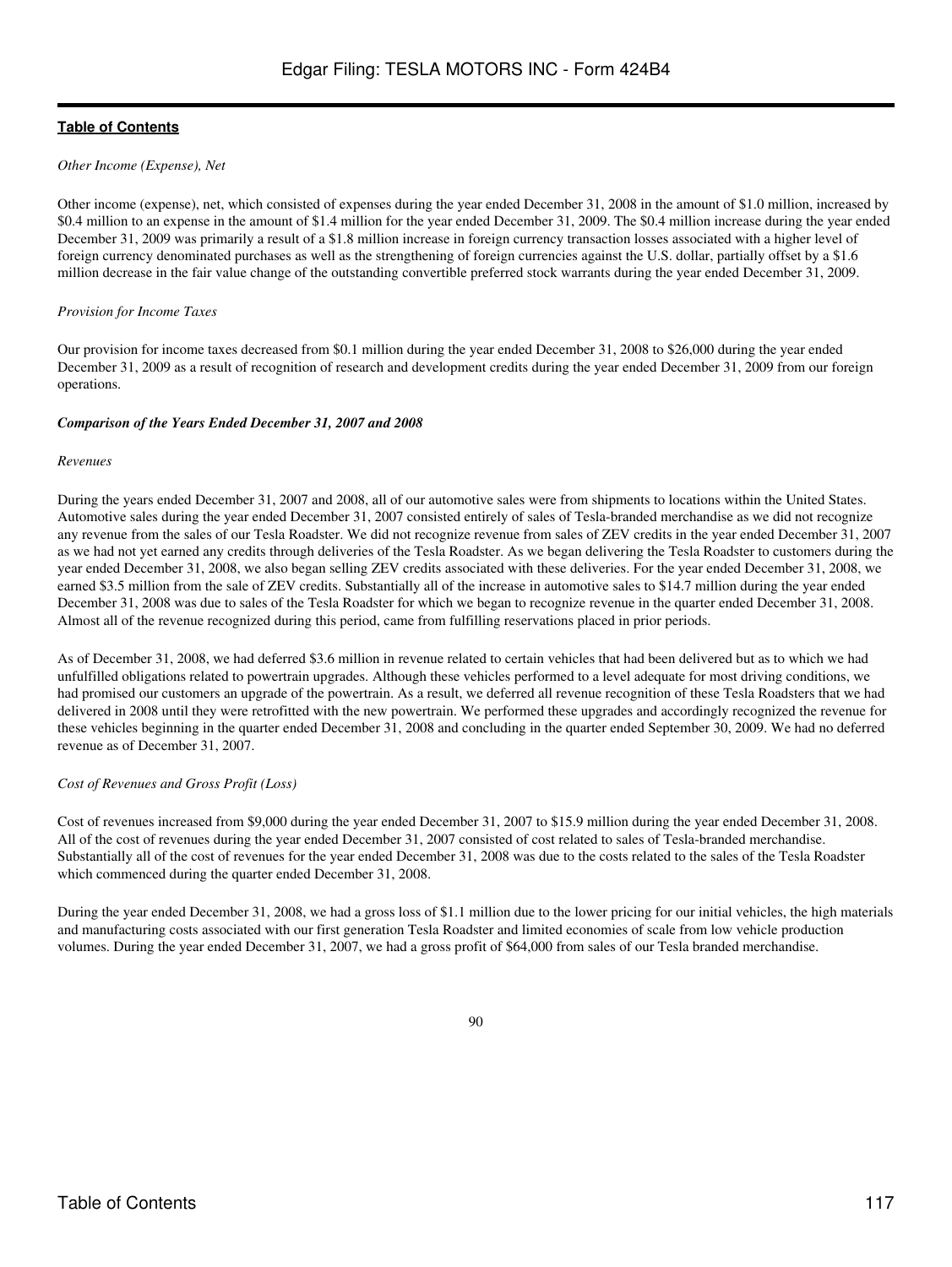## *Research and Development Expenses*

Research and development expenses decreased from \$62.8 million during the year ended December 31, 2007 to \$53.7 million during the year ended December 31, 2008. The \$9.0 million decrease in our research and development expenses was due to a \$10.2 million decrease in development-related contract services expenses due primarily to the significant contractor and other resources required in 2007 to drive completion of Tesla Roadster development, a \$4.4 million decrease in professional services driven by significant engineering activities on the powertrain and vehicle to facilitate the start of production, partially offset by a \$3.7 million increase in tooling and material expenses, including costs related to obsolete inventory and adverse purchase commitments, and a \$2.8 million increase in office expenses and allocated information technology and facilities costs to support our research and development activities.

Prior to the commercialization of the Tesla Roadster, expenses related to excess and obsolete inventory and certain other costs were charged to research and development expenses. Once we began recognizing revenue from the production and sales of the Tesla Roadster in the quarter ended December 31, 2008, we began recording these costs in cost of revenues.

## *Selling, General and Administrative Expenses*

Selling, general and administrative expenses increased from \$17.2 million during the year ended December 31, 2007 to \$23.6 million during the year ended December 31, 2008. The \$6.4 million increase in our selling, general and administrative expenses during the year ended December 31, 2008 consisted primarily of a \$3.6 million increase in legal services and legal settlements and, accounting and other consulting services, a \$1.3 million increase associated with higher head count expenses and a \$1.0 million increase in marketing expenses to support our growth.

#### *Interest Income*

Interest income decreased from \$1.7 million during the year ended December 31, 2007 to \$0.5 million during the year ended December 31, 2008. The \$1.2 million decrease in our interest income during the year ended December 31, 2008 was a result of our receiving lower interest rates on invested cash during the year ended December 31, 2008 when compared to the year ended December 31, 2007, as well as higher average cash balances during the year ended December 31, 2007.

#### *Interest Expense*

Interest expense increased to \$3.7 million during the year ended December 31, 2008 compared to no interest expense recognized during the year ended December 31, 2007. Interest expense during the year ended December 31, 2008 was primarily a result of interest on our outstanding convertible notes issued early in the year and which remained outstanding throughout the remainder of the year.

#### *Other Income (Expense), Net*

Other income (expense), net during the year ended December 31, 2007 in the amount of \$0.1 million changed by \$1.1 million to an expense of \$1.0 million for the year ended December 31, 2008. A majority of this change was a result of a \$2.8 million increase in the fair value of the outstanding convertible preferred stock warrants during the year ended December 31, 2008 compared to a small decrease during the year ended December 31, 2007. This expense for the year ended December 31, 2008 was partially offset, among other things, by a \$1.2 million gain on extinguishment from the exchange of our February 2008 convertible notes for December 2008 convertible notes which contained substantially different conversion terms.

# *Provision for Income Taxes*

Our provision for income taxes was \$0.1 million during both years ended December 31, 2007 and 2008. In both periods, these expenses related primarily to foreign income taxes.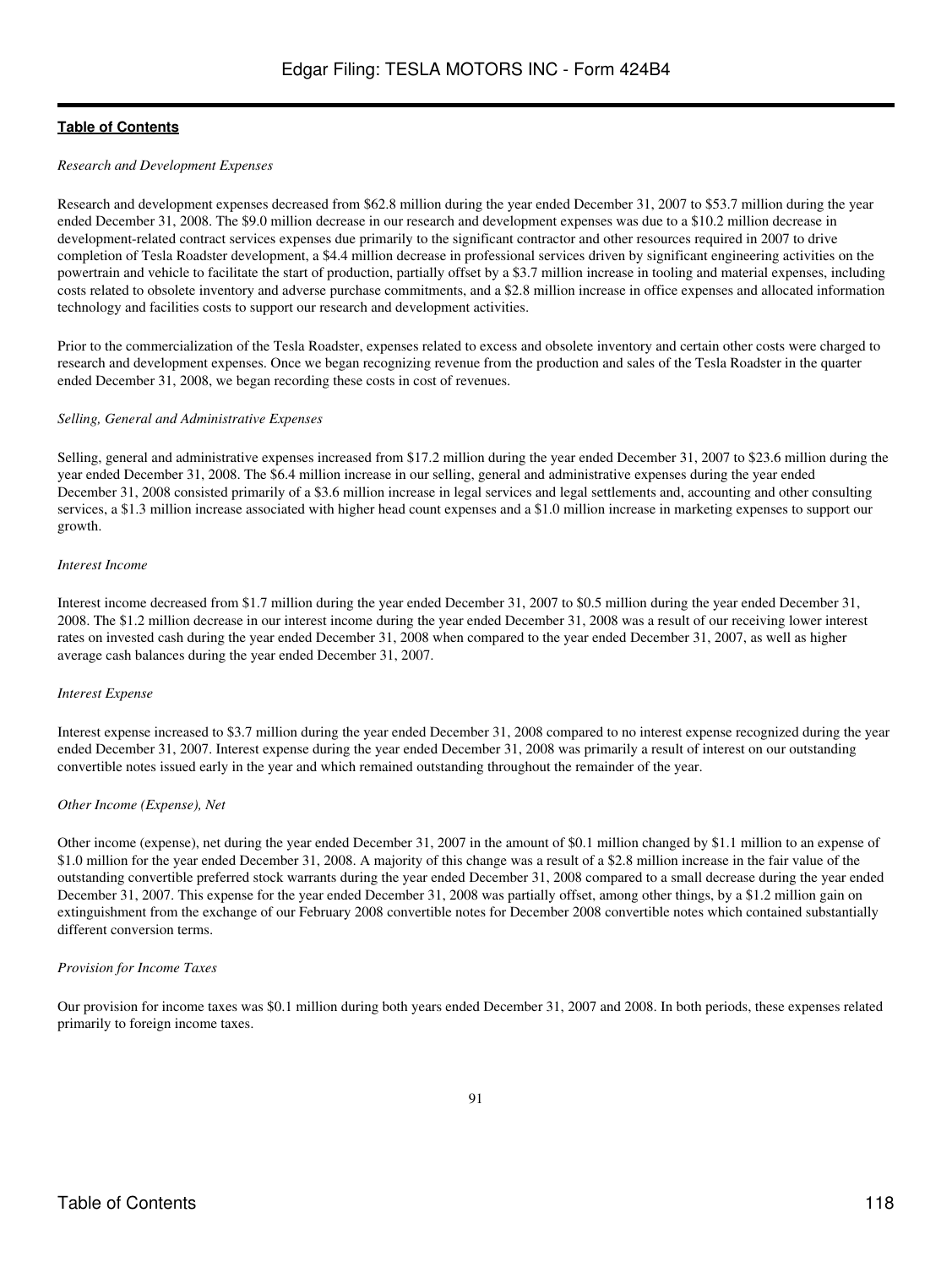# **Quarterly Results of Operations**

The following unaudited quarterly consolidated statements of operations for the five quarters in the period ended March 31, 2010, have been prepared on a basis consistent with our audited consolidated annual financial statements, and include, in the opinion of management, all normal recurring adjustments necessary for the fair presentation of the financial information contained in those statements. The following consolidated quarterly financial data should be read in conjunction with our consolidated annual financial statements and the related notes included elsewhere in this prospectus.

In June 2010, we identified an error related to the understatement in stock-based compensation expense subsequent to the issuance of the consolidated financial statements for the year ended December 31, 2009. This error had the effect of understating selling, general and administrative expenses and net loss for the year ended December 31, 2009 by \$2.7 million. The error did not have an effect on the valuation of the stock options. As stock-based compensation expense is a non-cash item, there was no impact on net cash used in operating activities for the year ended December 31, 2009. We determined that the impact of this error was not material and will correct the error by recording additional stock-based compensation expense of \$2.4 million in the three month period ending June 30, 2010. See Note 16 to our consolidated financial statements included elsewhere in this prospectus.

|                                                      | <b>Three Months Ended</b> |           |              |                  |                                                                          |         |                      |           |              |                   |  |
|------------------------------------------------------|---------------------------|-----------|--------------|------------------|--------------------------------------------------------------------------|---------|----------------------|-----------|--------------|-------------------|--|
|                                                      | March 31,<br>2009         |           |              | June 30,<br>2009 | September 30.<br>2009<br>(in thousands, except share and per share data) |         | December 31,<br>2009 |           |              | March 31,<br>2010 |  |
| <b>Consolidated Statements of Operations Data:</b>   |                           |           |              |                  |                                                                          |         |                      |           |              |                   |  |
| Revenues:                                            |                           |           |              |                  |                                                                          |         |                      |           |              |                   |  |
| Automotive sales (including zero emission vehicle    |                           |           |              |                  |                                                                          |         |                      |           |              |                   |  |
| credit sales of \$1,275, \$4,341, \$2,030, \$506 and |                           |           |              |                  |                                                                          |         |                      |           |              |                   |  |
| \$506, for the three months ended March 31, June 30, |                           |           |              |                  |                                                                          |         |                      |           |              |                   |  |
| September 30, and December 31, 2009 and the three    |                           |           |              |                  |                                                                          |         |                      |           |              |                   |  |
| months ended March 31, 2010, respectively)           | $\mathsf{\$}$             | 20.886    | $\mathbb{S}$ | 26.945           | $\mathbb{S}$                                                             | 45,527  | $\mathsf{\$}$        | 18,585    | $\sqrt{\ }$  | 20.585            |  |
| Development services                                 |                           |           |              |                  |                                                                          |         |                      |           |              | 227               |  |
| <b>Total revenues</b>                                |                           | 20,886    |              | 26,945           |                                                                          | 45,527  |                      | 18,585    |              | 20,812            |  |
| Cost of revenues $(1)$ :                             |                           |           |              |                  |                                                                          |         |                      |           |              |                   |  |
| Automotive sales                                     |                           | 22,932    |              | 24,844           |                                                                          | 37,828  |                      | 16,804    |              | 16,858            |  |
| Development services                                 |                           |           |              |                  |                                                                          |         |                      |           |              | 102               |  |
| Total cost of revenues                               |                           | 22,932    |              | 24,844           |                                                                          | 37,828  |                      | 16,804    |              | 16,960            |  |
| Gross profit (loss)                                  |                           | (2,046)   |              | 2,101            |                                                                          | 7,699   |                      | 1,781     |              | 3,852             |  |
| Operating expenses(1):                               |                           |           |              |                  |                                                                          |         |                      |           |              |                   |  |
| Research and development (net of development         |                           |           |              |                  |                                                                          |         |                      |           |              |                   |  |
| compensation of \$8,509, \$8,661 and \$6,079 for the |                           |           |              |                  |                                                                          |         |                      |           |              |                   |  |
| three months ended June 30, September 30, and        |                           |           |              |                  |                                                                          |         |                      |           |              |                   |  |
| December 31, 2009, respectively)                     |                           | 7,941     |              | 1,941            |                                                                          | 1,257   |                      | 8,143     |              | 13,265            |  |
| Selling, general and administrative                  |                           | 6,607     |              | 8,247            |                                                                          | 10,733  |                      | 16,563    |              | 16,585            |  |
| Total operating expenses                             |                           | 14,548    |              | 10,188           |                                                                          | 11,990  |                      | 24,706    |              | 29,850            |  |
| Loss from operations                                 |                           | (16, 594) |              | (8,087)          |                                                                          | (4,291) |                      | (22, 925) |              | (25,998)          |  |
| Interest income                                      |                           | 16        |              | 29               |                                                                          | 52      |                      | 62        |              | 48                |  |
| Interest expense                                     |                           | (1,402)   |              | (1,086)          |                                                                          | (18)    |                      | (25)      |              | (230)             |  |
| Other income (expense), $net(2)$                     |                           | 1,972     |              | (1,715)          |                                                                          | (577)   |                      | (1,125)   |              | (3,221)           |  |
| Loss before income taxes                             |                           | (16,008)  |              | (10, 859)        |                                                                          | (4,834) |                      | (24, 013) |              | (29, 401)         |  |
| Provision for (benefit from) income taxes            |                           | 8         |              | 8                |                                                                          | (219)   |                      | 229       |              | 118               |  |
| Net loss                                             | \$                        | (16,016)  | \$           | (10, 867)        | \$                                                                       | (4,615) | \$                   | (24, 242) | $\mathbb{S}$ | (29,519)          |  |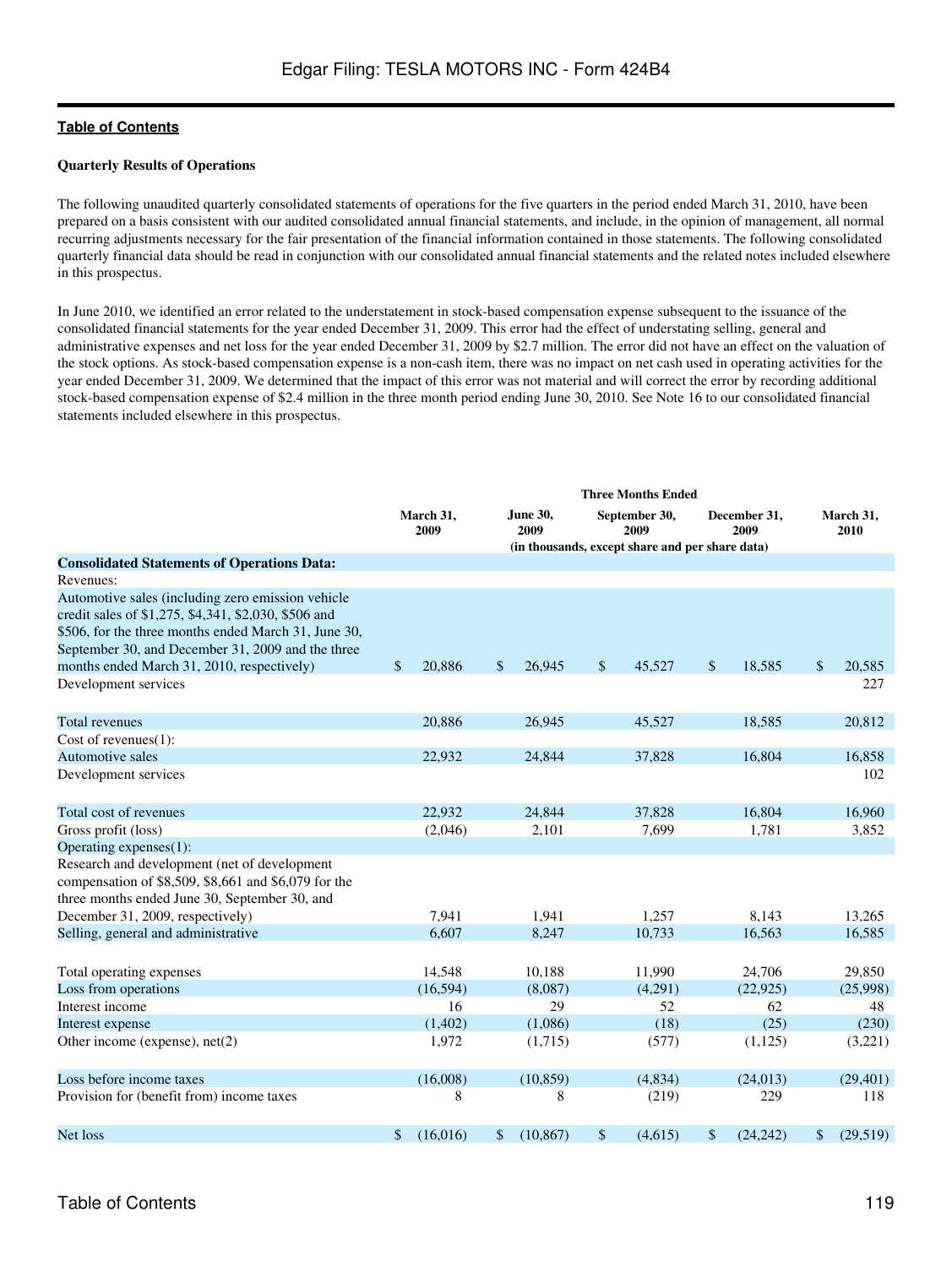| Edgar Filing: TESLA MOTORS INC - Form 424B4                                          |  |           |  |           |    |           |    |           |  |           |
|--------------------------------------------------------------------------------------|--|-----------|--|-----------|----|-----------|----|-----------|--|-----------|
| Net loss per share of common stock, basic and<br>diluted(3)                          |  | (2.31)    |  | (1.56)    | -S | (0.66)    | S. | (3.43)    |  | (4.04)    |
| Shares used in computing net loss per share of<br>common stock, basic and diluted(3) |  | 6.924.194 |  | 6,965,958 |    | 7,014,055 |    | 7,065,641 |  | 7,301,940 |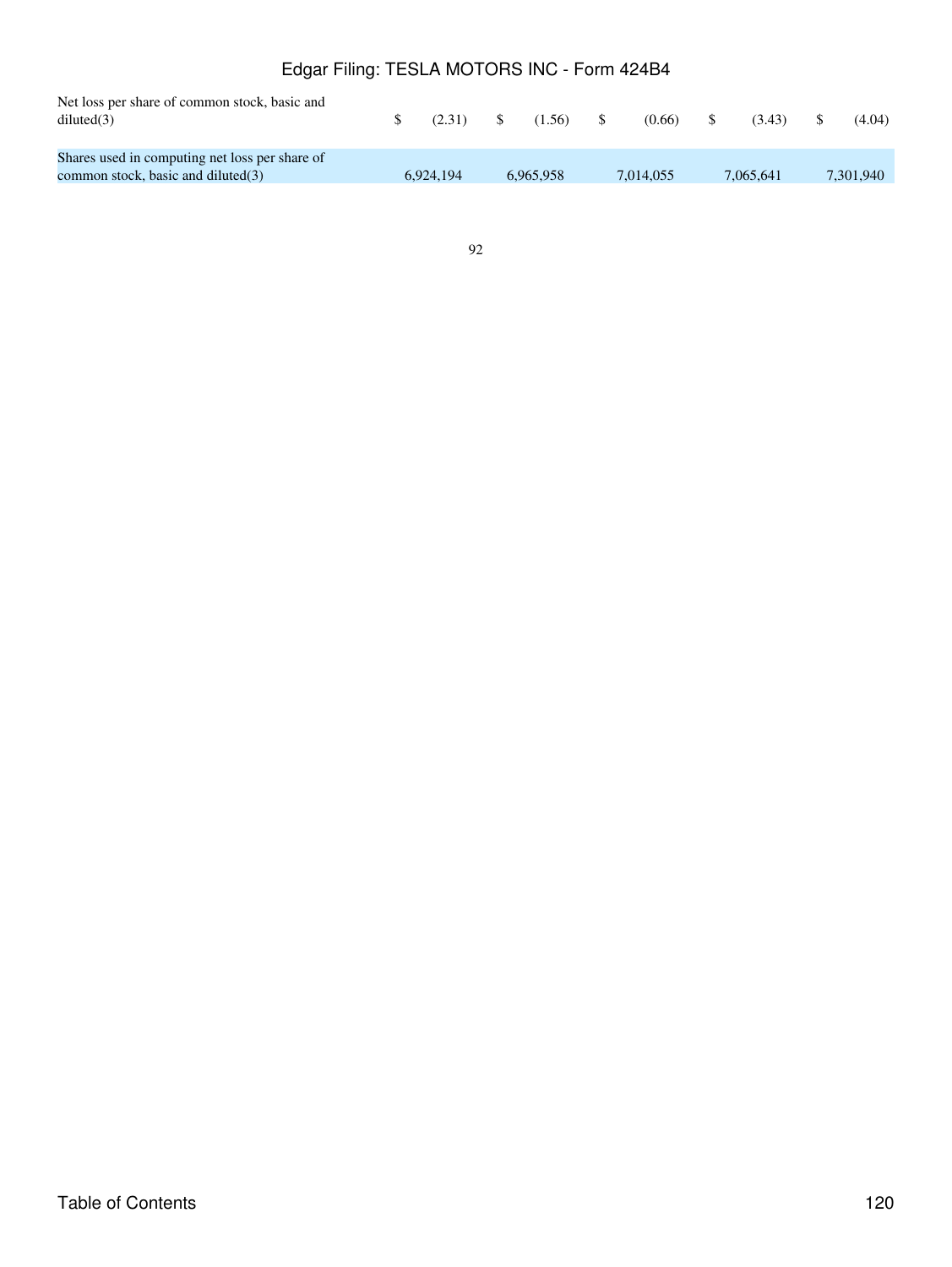#### (1) Includes stock-based compensation expense as follows:

|                                     | March 31,<br>2009 |                                                 | June 30,<br>2009 |              | September 30,<br>2009 |   | December 31,<br>2009 |    | March 31,<br>2010 |  |
|-------------------------------------|-------------------|-------------------------------------------------|------------------|--------------|-----------------------|---|----------------------|----|-------------------|--|
|                                     |                   | (in thousands, except share and per share data) |                  |              |                       |   |                      |    |                   |  |
| Cost of revenues                    | \$12              | \$.                                             | 24               | $\mathbb{S}$ | 18                    | S |                      | \$ | 42                |  |
| Research and development            | 40                |                                                 | 86               |              | 67                    |   | 183                  |    | 281               |  |
| Selling, general and administrative | 38                |                                                 | 43               |              | 121                   |   | 795                  |    | 3,064             |  |
|                                     |                   |                                                 |                  |              |                       |   |                      |    |                   |  |
| Total                               | \$90              |                                                 | 153              |              | 206                   |   | 985                  |    | 3.387             |  |

- (2) In January 2010, we issued a warrant to the DOE in connection with the closing of the DOE Loan Facility to purchase shares of our Series E convertible preferred stock. This convertible preferred stock warrant will become a warrant to purchase shares of our common stock upon the closing of this offering. Beginning on December 15, 2018 and until December 14, 2022, the shares subject to purchase under the warrant will become exercisable in quarterly amounts depending on the average outstanding balance of the DOE Loan Facility during the prior quarter. Since the number of shares of common stock ultimately issuable under the warrant will vary, this warrant will be carried at its estimated fair value with changes in the fair value of this common stock warrant liability reflected in other income (expense), net, until its expiration or vesting. Potential shares of common stock issuable upon exercise of the DOE warrant will be excluded from the calculation of diluted net loss per share of common stock until at least such time as we generate a net profit in a given period.
- (3) Our basic net loss per share of common stock is calculated by dividing the net loss by the weighted-average number of shares of common stock outstanding for the period. The diluted net loss per share of common stock is computed by dividing the net loss by the weighted-average number of shares of common stock, excluding common stock subject to repurchase, and, if dilutive, potential common shares outstanding during the period. Potential shares of common stock consist of stock options to purchase shares of our common stock and warrants to purchase shares of our convertible preferred stock (using the treasury stock method) and the conversion of our convertible preferred stock and convertible notes payable (using the if-converted method). For purposes of these calculations, potential shares of common stock have been excluded from the calculation of diluted net loss per share of common stock as their effect is antidilutive since we generated a net loss in each period.

*Revenues, Cost of Revenues and Gross Profit (Loss)*

Revenues and cost of revenues increased during the quarters ended March 31 through September 30, 2009 as we continued to fulfill reservations for the Tesla Roadster. A significant portion of the revenue recognized during these quarters came from fulfilling reservations placed prior to 2009. As we had made a significant effort to increase our production capacity in order to accelerate deliveries to customers, by the end of the quarter ended September 30, 2009, we had substantially fulfilled the reservations on our waitlist. In July 2009, our international sales commenced with the launch of the Tesla Roadster in Europe which also contributed to higher sales recognized during the quarter ended September 30, 2009 compared to prior quarters. We had no revenues from sales outside of the United States prior to the third quarter of 2009. Beginning with the quarter ended December 31, 2009, sales of the Tesla Roadster began more closely approximating the level of orders placed during the quarter. The substantial fulfillment of the reservations on our waitlist by September 30, 2009, coupled with what we believe to be slower demand during the winter season for new car purchases, and in particular for high-performance sports vehicles such as the Tesla Roadster, accounted for the lower revenues and cost of revenues during the quarters ended December 31, 2009 and March 31, 2010, when compared to the quarter ended September 30, 2009.

The gross loss incurred during the three months ended March 31, 2009 reflected lower average selling prices for our initial vehicles as compared to the vehicles we sold and delivered after that date, higher materials and manufacturing costs associated with our first generation Tesla Roadster and limited economies of scale from low vehicle production volumes. Due to the model changeover from the Tesla Roadster to the Tesla Roadster 2, part changes implemented to improve design and reduce per unit costs, higher per unit revenue and increased volume, gross profit generally increased through September 30, 2009. The higher gross profit during the quarters ended June 30, 2009 and September 30, 2009 were driven primarily by higher production volume during those quarters.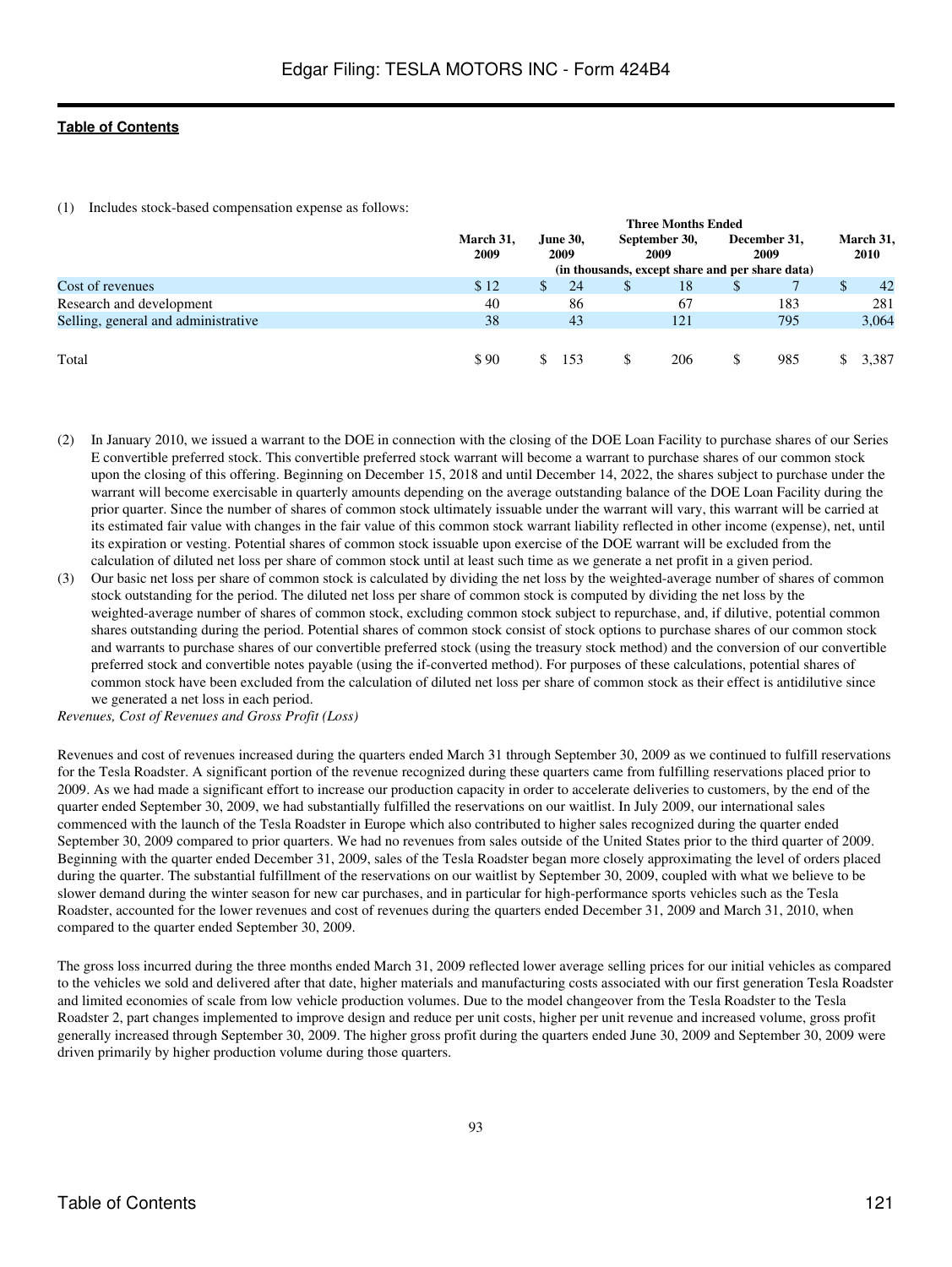Due to the fulfillment of the significant number of reservations on our waitlist during the first three quarters of 2009, we do not believe that the results for the corresponding quarters in 2010 will be comparable. For example, during the quarter ended September 30, 2009, we delivered a significant number of reservations placed in prior periods and as a result, revenues were significantly higher and less representative of demand related to the quarter. Similarly, higher production volume to address the fulfillment of reservations on our waitlist had the effect of reducing per unit cost of revenues for the third quarter of 2009.

## *Operating Expenses*

Research and development costs generally increased during the quarters ended March 31 through December 31, 2009 driven primarily by employee compensation expenses related to the increasing headcount to support the growth in our business; higher professional, consulting and tooling costs during the quarter ended June 30, 2009 related to final design and validation work related to the Tesla Roadster 2; and higher design and prototyping costs during the quarter ended December 31, 2009 as we completed our powertrain development activities related to Daimler s Smart electric vehicle program. However, due to the development compensation that we recognized under our development arrangement with Daimler, research and development expense levels for the quarters ended June 30 through December 31, 2009 were lower as a result of the \$8.5 million, \$8.7 million and \$6.1 million offsetting development compensation that we recorded in these quarters, respectively.

We began receiving payments under the development arrangement with Daimler in the year ended December 31, 2008 to compensate us for the cost of our development activities related to Daimler s Smart vehicle program. We deferred recognition for these payments received in advance of the execution of the final agreement because a number of significant contractual terms were not in place prior to that time. Upon entering into the final agreement in May 2009, we began recognizing, as an offset to our research and development expenses, the deferred development compensation of \$14.5 million that had accumulated by March 31, 2009. This amount was recognized over the expected life of the agreement on a straight-line basis, beginning in May 2009 and continuing through November 2009. Payments that we received upon the achievement of development milestones subsequent to contract execution in May 2009, were recognized, as an offset to our research and development expenses, upon achievement and acceptance of the respective milestones. All development work related to this development agreement had been completed as of December 31, 2009. Research and development expenses for the quarter ended March 31, 2010 remained fairly consistent with those for the quarter ended December 31, 2009 after considering the \$6.1 million offsetting development compensation that we recorded in the quarter ended December 31, 2009.

Selling, general and administrative expenses increased during the quarters ended March 31 through December 31, 2009 driven primarily by increasing employee compensation expenses related to the hiring and addition of sales and marketing headcount to support our opening of additional stores in the United States and Europe, as well as higher general and administrative headcount to support the expansion of the business and our efforts to become a public company; increasing office, information technology and facilities costs to support the growth of our business, including the opening of new stores; and increasing legal, accounting and other consulting services to support the significant financing activities that we engaged in during the year. Selling, general and administrative expenses for the quarter ended March 31, 2010 remained fairly consistent with those for the quarter ended December 31, 2009 due primarily to higher stock-based compensation expense offset by lower professional and consulting expenses.

#### *Interest Expense*

Interest expense for the quarters ended March 31 and June 30, 2009 were comprised primarily of interest related to our convertible notes which were converted into shares of our Series E convertible preferred stock in May 2009. The increase in interest expense during the quarter ended March 31, 2010, as compared to the quarters ended September 30 and December 31, 2009, was driven primarily by the interest incurred on our February and March 2010 draw-downs under the DOE Loan Facility.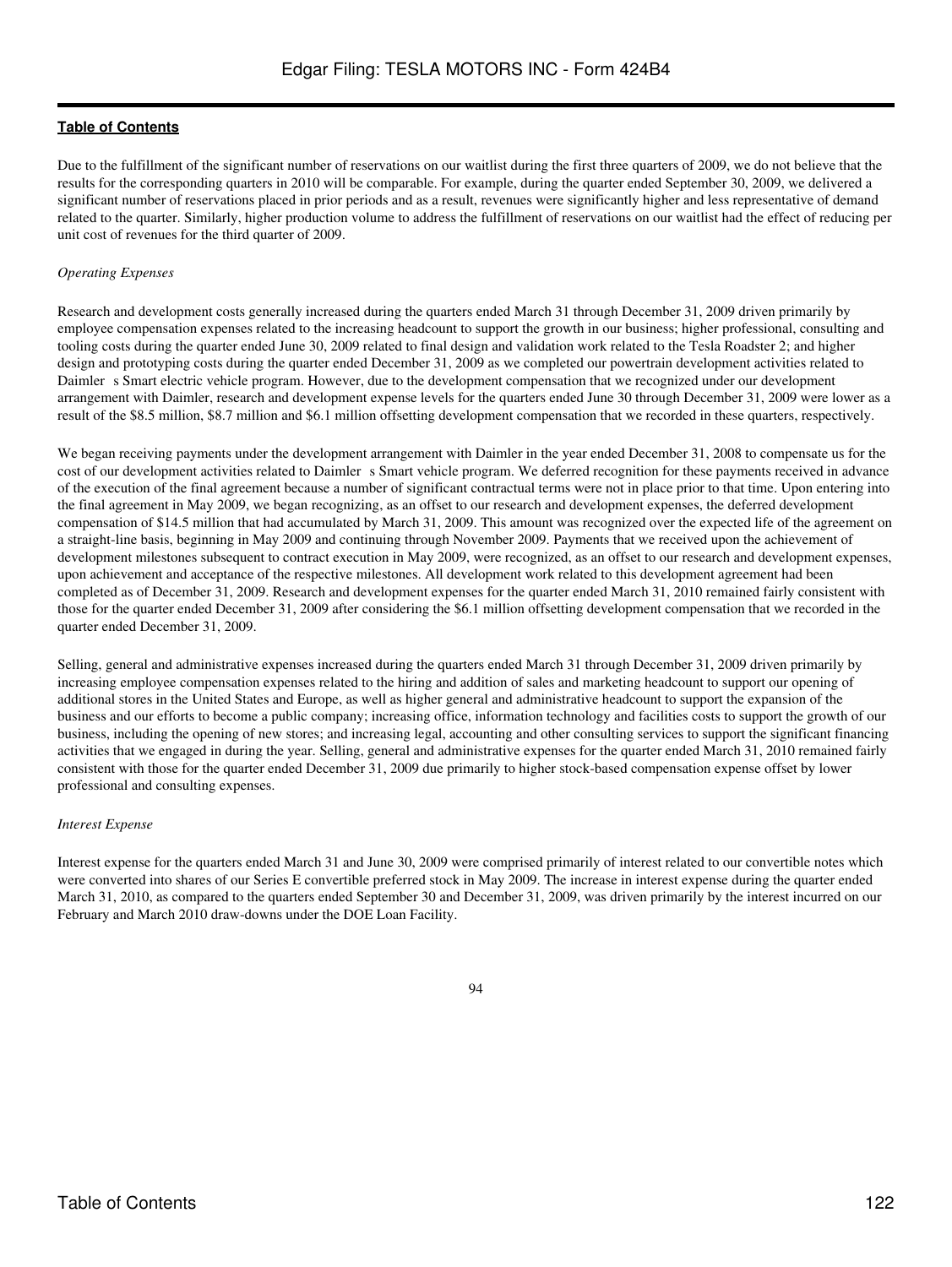# *Other Income (Expense), Net*

Other income (expense), net, is comprised primarily of foreign currency transaction gains and losses as well as changes in fair value on our convertible preferred stock warrant liability. In general, we incurred foreign currency transaction losses over the quarters of 2009 as a result of our foreign currency denominated purchases as well as the strengthening of foreign currencies against the U.S. dollar over the year. During the quarters of 2009 through the quarter ended March 31, 2010, we also recognized increasing fair value charges in other income (expense), net, due to the increasing valuation of our common stock and the corresponding impact on the valuation of our convertible preferred stock warrant liability. During the quarter ended March 31, 2009, we recognized income in other income (expense), net, driven primarily by the \$1.5 million gain that we recognized on extinguishment of our convertible notes and warrants.

## *Provision for (Benefit from) Income Taxes*

Our provision for income taxes relate primarily to foreign income taxes. We recorded a benefit from income taxes during the quarter ended September 30, 2009 as a result of the recognition of certain research and development credits from our foreign operations.

## **Liquidity and Capital Resources**

As of March 31, 2010, our principal sources of liquidity were our cash and cash equivalents in the amount of \$61.5 million which primarily are invested in money market funds. Our primary source of cash historically has been proceeds from the sales of convertible preferred stock, sales of convertible notes, refundable reservation payments from customers for the Tesla Roadster and more recently from sales of the Tesla Roadster, our compensation for electric powertrain development and refundable reservation payments for our Model S. Through March 31, 2010, we had raised an aggregate of \$319.2 million from sales of convertible preferred stock and convertible note financings. Since inception through the three months ended March 31, 2010, we had accumulated net operating losses of \$290.2 million.

## *DOE Loan Facility*

On January 20, 2010, we entered into our DOE Loan Facility for \$465.0 million to support the expansion of our manufacturing operations. Up to an aggregate principal amount of \$101.2 million will be made available under the first term loan facility to finance up to 80% of the costs eligible for funding for the build out of a facility to design and manufacture lithium-ion battery packs, electric motors and electric components, or the Powertrain facility. Up to an aggregate principal amount of \$363.9 million will be made available under the second term loan facility to finance up to 80% of the costs eligible for funding for the development of, and to build out the manufacturing facility for, our Model S sedan, or the Model S facility. Under the DOE Loan facility, we are responsible for the remaining 20% of the costs eligible for funding under the ATVM Program for the projects as well as any cost overruns for each project. The costs paid by us to date for the Powertrain facility and the Model S facility will be applied towards our obligation to contribute 20% of the eligible project costs, and the DOE s funding of future eligible costs will be adjusted to take this into account. Our remaining obligations for the development of, and the build-out of our manufacturing facility for, the Model S is budgeted to be an aggregate of \$33 million, plus any cost overruns for the projects. On the closing date, we paid a facility fee to the DOE in the amount of \$0.5 million. We have paid for the full 20% of the budgeted costs related to our Powertrain facility, but will continue to be responsible for cost overruns. Through June 14, 2010, we have received draw-downs under the DOE Loan Facility for an aggregate of \$45.4 million.

Our ability to draw down funds under the DOE Loan Facility is conditioned upon several draw conditions. For the Powertrain facility, the draw conditions include our achievement of progress milestones relating to the development of the powertrain manufacturing facility and the successful development of commercial arrangements with third parties for the supply of powertrain components. For the Model S facility, the draw conditions include our achievement of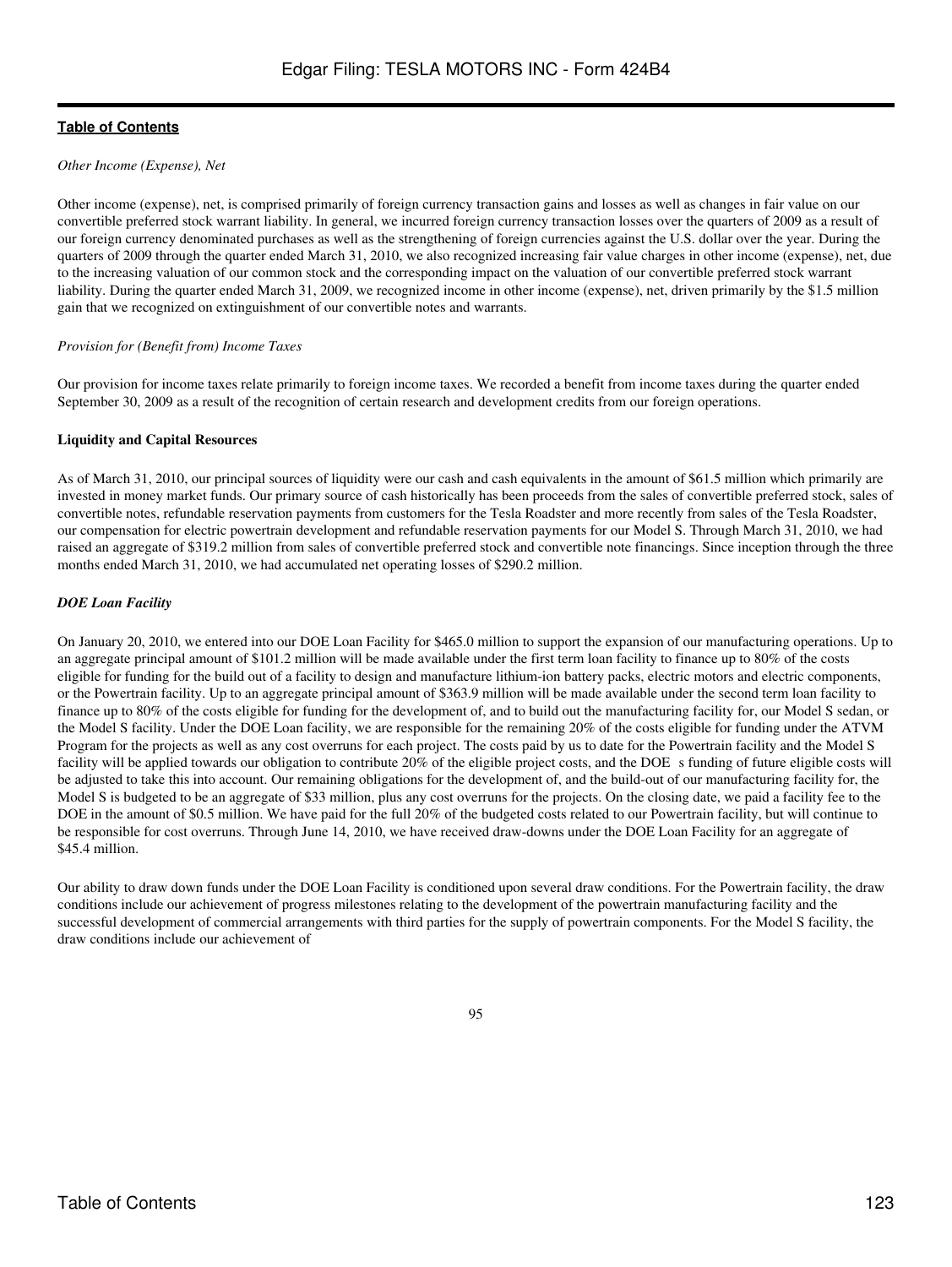progress milestones relating to the design and development of the Model S and the planned Model S manufacturing facility, including an environmental assessment of such facility approved by the DOE. Certain advances will be subject to additional conditions to draw-down related to the site on which the applicable project is located.

Advances under the DOE Loan Facility accrue interest at a per annum rate determined by the Secretary of the Treasury as of the date of the advance and will be based on the Treasury yield curve and the scheduled principal installments for such advance. Interest on advances under the DOE Loan Facility is payable quarterly in arrears.

Under the DOE Loan Facility, we have committed to pay all costs and expenses incurred to complete the projects being financed in excess of amounts funded under the loan facility. We will be required to maintain, at all times, available cash and cash equivalents of at least 105% of the amounts required to fund such commitment, after taking into account current cash flows and cash on hand, including cash on hand raised in this offering, and reasonable projections of future generation of net cash from operations, losses and expenditures. Loans may be requested under the facilities until January 22, 2013, and we have committed to complete the projects being financed prior to such date.

The DOE Loan Facility documents contain customary covenants that include, among others, a requirement that the projects be conducted in accordance with the business plan for such project, compliance with all requirements of the ATVM Program, and limitations on our and our subsidiaries ability to incur indebtedness, incur liens, make investments or loans, enter into mergers or acquisitions, dispose of assets, pay dividends or make distributions on capital stock, pay indebtedness, pay management, advisory or similar fees to affiliates, enter into certain affiliate transactions, enter into new lines of business, and enter into certain restrictive agreements, in each case subject to customary exceptions. The DOE Loan Facility documents also contain financial covenants requiring us to maintain a minimum ratio of current assets to current liabilities, and (i) through December 15, 2012, a minimum cash balance, and (ii) after December 15, 2012, a maximum leverage ratio, a minimum interest coverage ratio, a minimum fixed charge coverage ratio, a limit on capital expenditures and, after March 31, 2014, a maximum ratio of total liabilities to shareholder equity.

Under the DOE Loan Facility, we are required to fund a debt service reserve account on or before December 31, 2012, in an amount equal to all principal and interest that will come due on the advances on the next two payment dates. Once we have deposited such two payments, we will not be required to further fund such debt service reserve account. We have also agreed that, in connection with the sale of our common stock in this offering, at least 75% of the net offering proceeds will be received by us and, in connection with the sale of our stock in any other follow-on equity offering, at least 50% of the net offering proceeds will be received by us. Offering proceeds may not be used to pay bonuses or other compensation to officers, directors, employees or consultants in excess of the amounts contemplated by our business plan approved by the DOE.

In addition to our obligation to fund a portion of the project costs as described above, we have agreed to set aside 50% of the net proceeds from this offering and the concurrent private placement and any subsequent offerings of stock occurring before the completion of the projects, up to an aggregate of \$100 million, to fund a separate, dedicated account under our DOE Loan Facility. This dedicated account can be used by us to fund any cost overruns for our powertrain and Model S manufacturing facility projects and will also be used as a mechanism to defer advances under the DOE Loan Facility. This will not affect our ability to draw down the full amount of the DOE loans, but will require us to use the dedicated account to fund certain project costs up front, which costs may then be reimbursed by loans under the DOE Loan Facility once the dedicated account is depleted, or as part of the final advance for the applicable project. We will be required to deposit a portion of these reimbursements into the dedicated account, in an amount equal to up to 30% of the remaining project costs for the applicable project and these amounts may similarly be used by us to fund project costs and cost overruns and will similarly be eligible for reimbursement by the drawdown of additional loans under our DOE Loan Facility once used in full.

We expect that the proceeds of this offering and the concurrent private placement and the loans under the DOE Loan Facility, together with our anticipated cash from operating activities and cash on hand, will be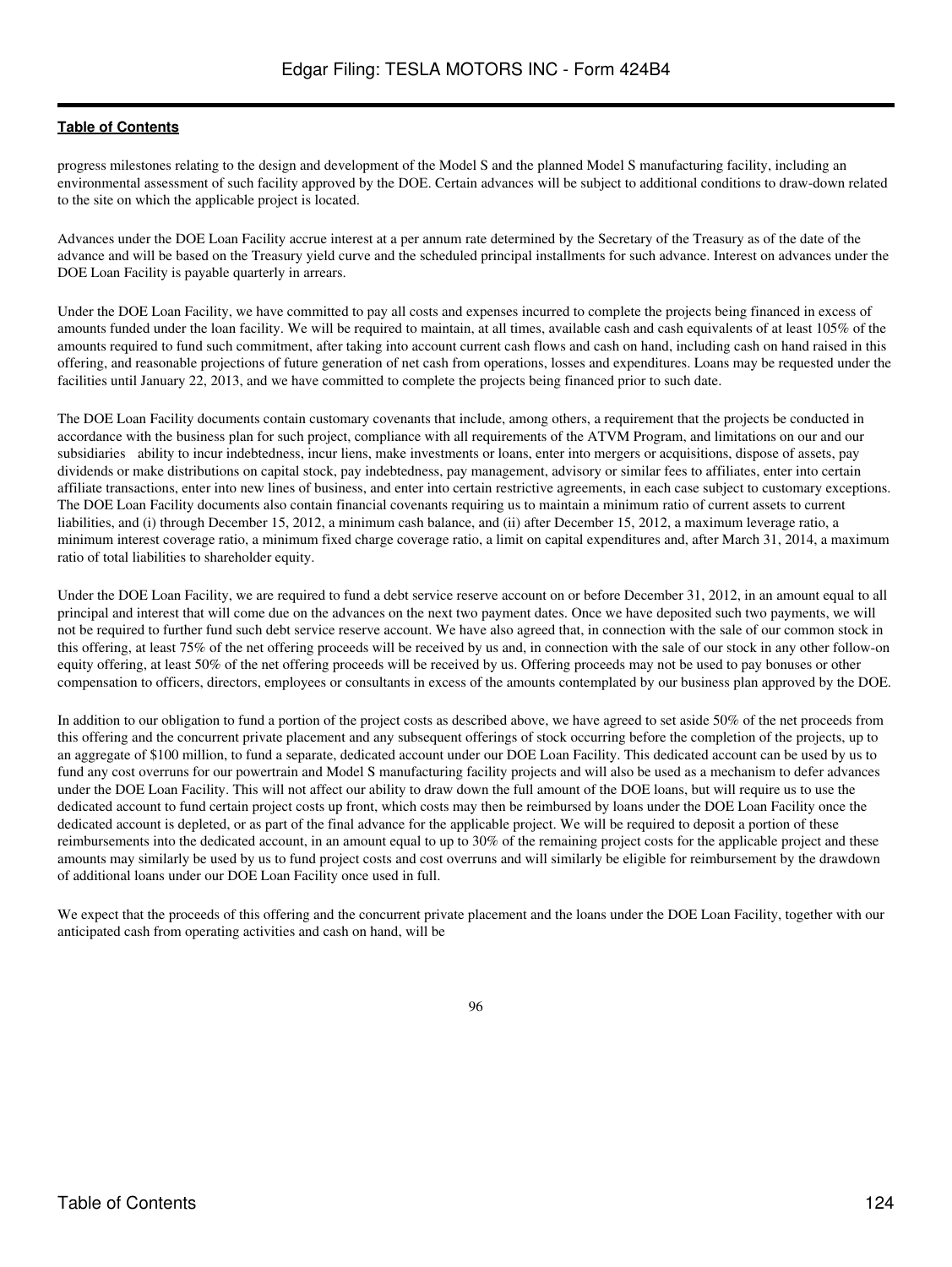sufficient to fund our operations for the next 24 months. In order to fund our operations beyond that time, we may need to raise additional funds through the issuance of equity, equity-related or debt securities or through obtaining credit from government or financial institutions. This capital will be necessary to fund our ongoing operations, continue research, development and design efforts, establish sales and service branches, improve infrastructure such as expanded battery assembly facilities, and introduce new vehicles such as the Model S. We cannot be certain that additional funds will be available to us on favorable terms when required, or at all.

## *Leasing Activities*

In February 2010, we began offering a leasing program to qualified customers in the United States for the Tesla Roadster. Through our wholly owned subsidiary Tesla Motors Leasing, Inc., qualifying customers are permitted to lease the Tesla Roadster for 36 months, after which time they have the option of either returning the vehicle to us or purchasing it for a pre-determined residual value.

When compared to our sales of vehicles, our leasing activities will spread the cash inflows that we would otherwise receive upon the sale of a vehicle, over the lease term and final disposition of the leased vehicle. As such, our cash and working capital requirements will be directly impacted and if leasing volume increases significantly, the impact may be material. However, after taking into consideration our current and planned sources of operating cash, our ability to monitor and prospectively adjust our leasing activity, as well as our intent to collect nonrefundable deposits for leased vehicles that are manufactured to specification, we do not believe that our planned leasing operations will materially adversely impact our ability to meet our commitments and obligations as they become due. As we will also be exposed to credit risk related to the timely collection of lease payments from our customers, we intend to utilize our credit approval and ongoing review processes in order to minimize any credit losses that could occur and which could adversely affect our financial condition and results of operations. We intend to require deposits from customers electing a lease option for vehicles built to a customer s specifications on the same timeframe and under the same circumstances as from customers purchasing our vehicles outright. Through March 31, 2010, our leasing activity had not been significant.

## *Capital Expenditures*

During the years ended December 31, 2007, 2008 and 2009, we used \$9.8 million, \$10.6 million and \$11.9 million in cash, respectively, to fund capital expenditures. During the three months ended March 31, 2009 and 2010, we used \$0.9 million and \$5.5 million, respectively, to fund capital expenditures. We currently anticipate making aggregate capital expenditures of between \$100 million and \$125 million during the year ending December 31, 2010, primarily related to the development of the Model S and the purchase of our planned Model S manufacturing facility in Fremont, California.

# *Cash Flows from Operating Activities*

We continue to experience negative cash flows from operations as we expand our business and build our infrastructure both in the United States and internationally. Our cash flows from operating activities are significantly affected by our cash investments to support the growth of our business in areas such as research and development and selling, general and administrative. Our operating cash flows are also affected by our working capital needs to support growth and fluctuations in inventory, personnel related expenditures, accounts payable and other current assets and liabilities.

|                                           |             |                                 |                | <b>Three Months Ended</b> |            |
|-------------------------------------------|-------------|---------------------------------|----------------|---------------------------|------------|
|                                           |             | <b>Years Ended December 31,</b> | March 31.      |                           |            |
|                                           | 2007        | 2008                            | 2009           | 2009                      | 2010       |
|                                           |             |                                 | (in thousands) |                           |            |
| Net cash used in operating activities     | \$ (53,469) | \$ (52.412)                     | \$ (80.825)    | \$(16,163)                | \$(27,329) |
| Net cash used in investing activities     | (9.762)     | (11.590)                        | (14.244)       | (902)                     | (9,379)    |
| Net cash provided by financing activities | 45,041      | 56,068                          | 155.419        | 19.533                    | 28,627     |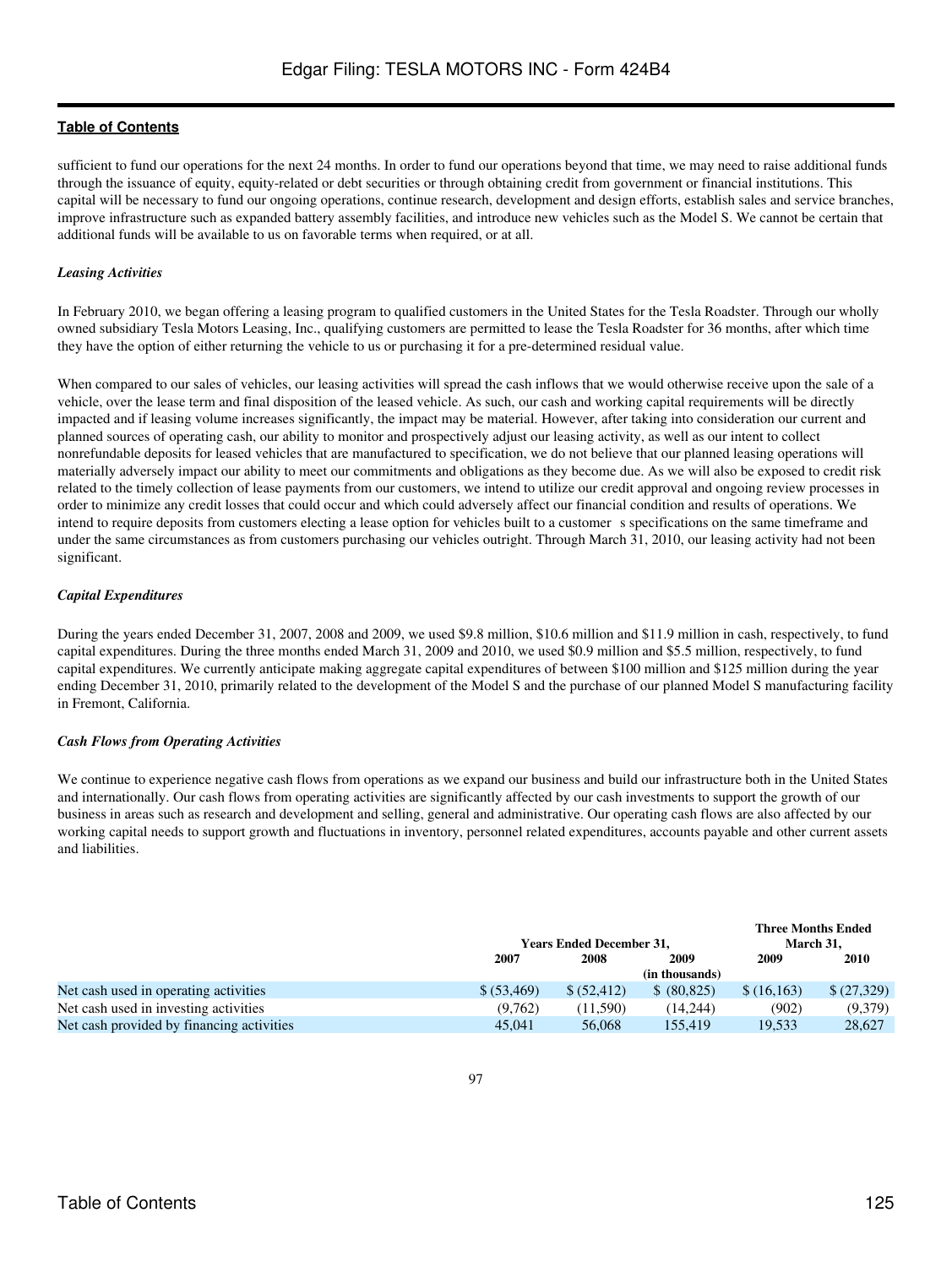A component of our cash flows from operations has been our receipt of refundable reservation payments from our customers. Refundable reservation payments consist of reservation and membership payments that allow potential customers to hold a reservation for the future purchase of a Tesla Roadster or Model S. For our 2010 model year Tesla Roadsters manufactured to specification, our current purchase agreement requires the payment of an initial \$9,900, 11,500 or £10,000 deposit, depending on the location of the customer. For the Model S, we require an initial refundable reservation payment of at least \$5,000. For vehicles purchased directly from our showrooms, no deposit is required. Prior to 2010, our reservation policy was to accept refundable reservation payments from all customers who wished to purchase a Tesla Roadster and require full payment of the purchase price of the vehicle at the time the customer selected their vehicle specifications. We recently changed our policy to require nonrefundable deposits for Tesla Roadsters manufactured to specification. We also occasionally accept refundable reservation payments for the Tesla Roadster if a customer is interested in purchasing a vehicle but not yet prepared to select the vehicle specifications. For customers who have placed a refundable reservation payment with us, the reservation payment becomes a nonrefundable deposit once the customer has selected the vehicle specifications. We now require full payment of the purchase price of the vehicle only upon delivery of the vehicle to the customer. These reservation payments and deposits are used by us to fund, in part, our working capital requirements and help us to align production with demand. We do not believe that these changes will materially impact our liquidity or capital resources. Reservation payments for a vehicle are recorded as a current liability when received. No later than upon the delivery of a vehicle, the reservation payments collected on a customer s account are applied against the total purchase price of the vehicle. Refundable reservation payments are expected to fluctuate as the number of reservation holders on the Tesla Roadster reservation list decreases, while the number of reservation holders on the Model S reservation list increases.

Net cash used in operating activities was \$27.3 million during the three months ended March 31, 2010. The largest component of our cash used during this period was a net loss of \$29.5 million, which included non-cash charges of \$3.4 million related to stock-based compensation expense, \$2.3 million related to the fair value change in our convertible preferred stock warrant liability and \$2.1 million related to depreciation and amortization. Significant operating cash outflows were primarily related to \$29.9 million of operating expenses, \$17.0 million of cost of revenues, a \$6.6 million decrease in our accrued liabilities and a \$5.5 million increase in inventory, partially offset by a \$3.1 million increase in accounts payable. Inventory increased to meet our production requirements while the decrease in accrued liabilities was driven primarily by the timing of payments. Significant operating cash inflows for the three months ended March 31, 2010 were derived primarily from sales of the Tesla Roadster and powertrain components as well as from development services activity. Cash inflows were \$23.9 million comprised primarily of automotive sales of \$20.6 million, \$0.2 million of development services revenue, a \$5.5 million increase in deferred revenues, partially offset by a \$2.4 million increase in accounts receivable. In the first quarter of 2010, Daimler engaged us to assist with the development and production of a battery pack and charger for a pilot fleet of its A-Class electric vehicles to be introduced in Europe during 2011. The increase in deferred revenues was primarily driven by payments that we had received from Daimler in relation to this development arrangement for which an agreement had yet to be finalized and therefore, revenue was deferred. The increase in accounts receivable was related primarily to powertrain component sales during the three months ended March 31, 2010 in relation to Daimler s Smart fortwo program. During the three months ended March 31, 2010, we received \$1.8 million of net new reservation payments for the Model S.

Net cash used in operating activities was \$16.2 million during the three months ended March 31, 2009. The largest component of our cash used during this period was a net loss of \$16.0 million, which included non-cash charges of \$1.4 million related to interest on convertible notes and \$1.4 million related to depreciation and amortization, as well as a non-cash gain of \$1.5 million from the extinguishment of convertible notes and warrants. Significant operating cash outflows were primarily related to \$22.9 million of cost of revenues, \$14.5 million of operating expenses and a \$4.9 million increase in inventory, partially offset by a \$1.5 million increase in accounts payable and a \$0.2 million increase in accrued liabilities. Inventory increased to meet our production requirements and the increases in accounts payable and accrued liabilities were primarily due to the growth in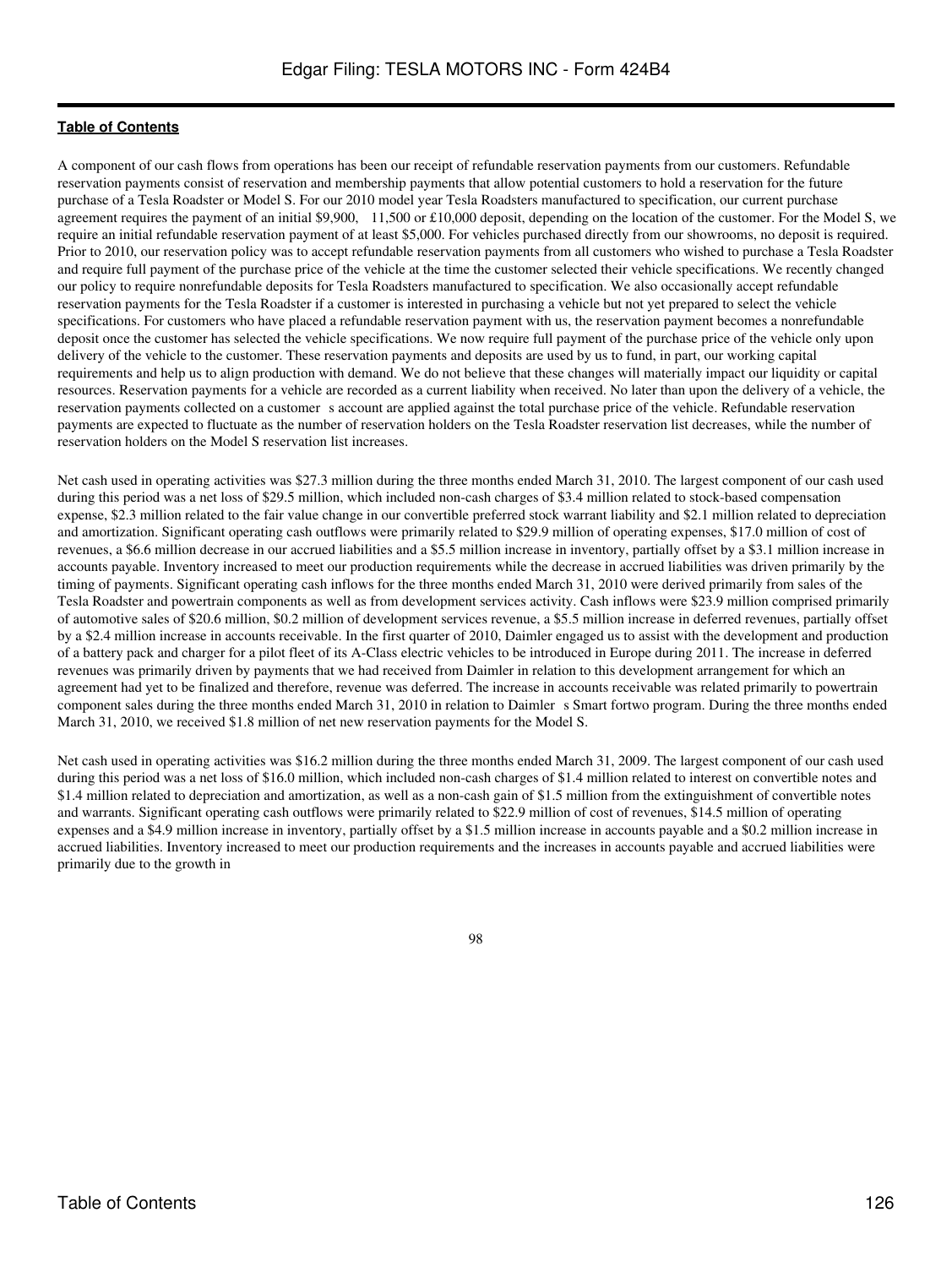our business. Significant operating cash inflows for the three months ended March 31, 2009 were derived primarily from sales of the Tesla Roadster as well as development compensation related to the Daimler Smart fortwo development arrangement. Cash inflows related to automotive sales activity were \$14.7 million, comprised of automotive sales of \$20.9 million, partially offset by a \$5.2 million decrease in refundable reservation payments and a \$1.0 million decrease in deferred revenues. The decrease in refundable reservation payments was due to the launch of the Tesla Roadster during the year ended December 31, 2008. As we continued to deliver the Tesla Roadster to our customers in 2009, we applied the related reservation payments to the respective customers purchase cost. Deferred revenues decreased as we retrofitted certain vehicles that were delivered in 2008 with new powertrains and recognized the related revenue in 2009. Cash inflows from the Daimler development arrangement were \$7.1 million as reflected in the \$4.4 million increase in deferred development compensation and \$2.8 million decrease in accounts receivable. We deferred recognition of development compensation until we entered into a final agreement with Daimler in May 2009. The decrease in accounts receivable was primarily due to the receipt of development compensation invoiced to Daimler in 2008 in relation to the Smart fortwo development arrangement, prior to entering into the final agreement.

Net cash used in operating activities was \$80.8 million during the year ended December 31, 2009. The largest component of our cash used during this year was the \$55.7 million net loss, which included non-cash charges of \$6.9 million related to depreciation and amortization, \$2.7 million related to interest on convertible notes and \$1.4 million related to inventory write-downs, as well as a non-cash gain of \$1.5 million from the extinguishment of convertible notes and warrants. Significant operating cash outflows were primarily related to \$102.4 million of cost of revenues, \$61.4 million of operating expenses, a \$7.9 million increase in inventory and a \$2.0 million increase in our prepaid expenses and other current assets, partially offset by a \$3.4 million increase in accrued liabilities and a \$0.9 million increase in accounts payable. Inventory increased to meet our production requirements while the increase in prepaid expenses and other current assets reflect a higher level of annual operating costs such as insurance, licenses and taxes from the growth of the business. The increases in accrued liabilities and accounts payable were also primarily due to the growth in our business. Significant operating cash inflows for the year ended December 31, 2009 were derived primarily from the sales of the Tesla Roadster as well as development compensation related to the Daimler development agreement. Cash inflows related to automotive sales activity were \$88.5 million comprised of \$111.9 million of automotive sales, partially offset by a \$22.0 million decrease in refundable reservation payments and a \$1.5 million decrease in deferred revenues. The decrease in the refundable reservation payments was due to the launch of the Tesla Roadster during the year ended December 31, 2008. As we continued to deliver the Tesla Roadster to our customers in 2009, we applied the related reservation payments to the respective customers purchase cost. Cash inflows from the Daimler development agreement were \$13.2 million comprised primarily of \$23.2 million of development compensation partially offset by a \$10.0 million decrease in deferred development compensation. The decrease in deferred development compensation was the result of the amortization of deferred development compensation that we received during the year ended December 31, 2008.

Net cash used in operating activities was \$52.4 million during the year ended December 31, 2008. The largest component of our cash used during this period, was the \$82.8 million net loss, which included non-cash charges of \$4.3 million related to inventory write-downs, \$4.2 million related to depreciation and amortization, \$3.7 million related to interest on convertible notes and \$2.8 million related to the fair value change in our convertible preferred stock warrant liability, as well as a non-cash gain of \$1.2 million from the extinguishment of convertible notes and warrants. Significant operating cash outflows were driven primarily by \$77.4 million of operating expenses, \$15.9 million of cost of sales, and an \$18.8 million increase in inventory, partially offset by an \$8.8 million increase in accounts payable and a \$2.6 million increase in accrued liabilities. We had increased inventory in anticipation of the commercial introduction of the Tesla Roadster. Accrued liabilities and accounts payable increased primarily due to the significant increase in activities to bring the Tesla Roadster to production. We benefited from operating cash inflows related to Tesla Roadster reservation activity and our development efforts. Cash inflows derived from Tesla Roadster sales and reservation activity were \$29.4 million comprised primarily of \$14.7 million of automotive sales, a \$10.7 million increase in refundable reservation payments and a \$4.1 million increase in deferred revenues. Refundable reservation payments increased reflecting new reservation activity received during the year partially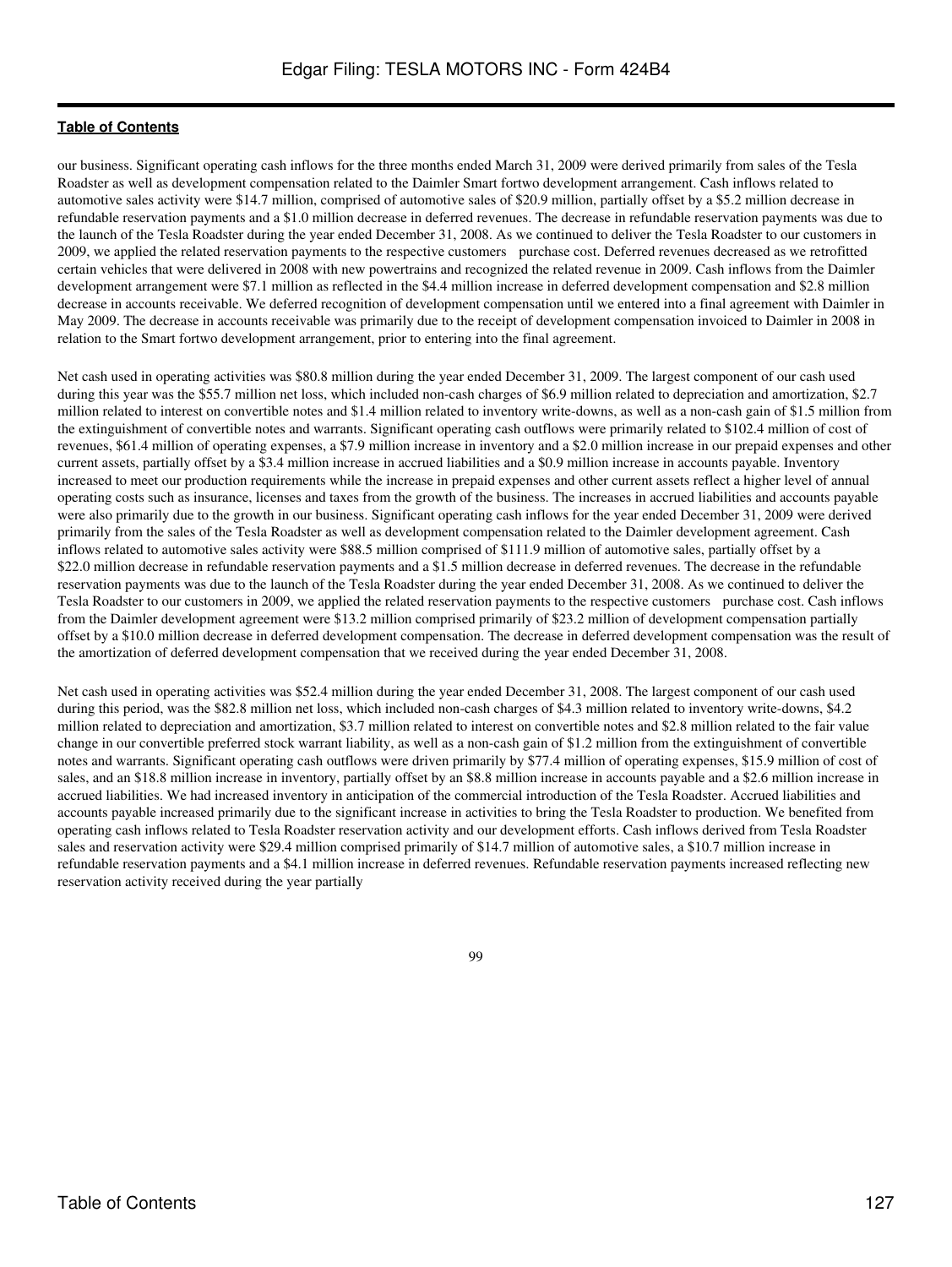offset by the reservation payments we applied to our customers purchase cost as we began delivering Tesla Roadsters during the year ended December 31, 2008. Deferred revenues increased primarily from customer payments we collected for certain Tesla Roadsters that we had delivered but as to which we had unfulfilled obligations related to powertrain upgrades. We received cash from Daimler of \$8.6 million for our development efforts during the year ended December 31, 2008 although the amounts were deferred entirely until we executed a final agreement in May 2009, which is reflected in the related increase in deferred development compensation of \$10.2 million partially offset by an increase in accounts receivable of \$1.6 million.

Net cash used in operating activities was \$53.5 million during the year ended December 31, 2007. This net use of cash in operating activities was primarily attributable to the \$78.2 million net loss incurred during the year ended December 31, 2007, which included non-cash charges of \$2.9 million related to depreciation and amortization and a \$2.4 million loss on the abandonment of certain fixed assets. Significant operating cash outflows were driven primarily by \$80.0 million of operating expenses and a \$2.1 million increase in inventory, partially offset by a \$7.6 million increase in accrued liabilities and a \$0.5 million increase in accounts payable. The increase in accrued liabilities and accounts payable was largely driven by the increase in our powertrain and Tesla Roadster activities. Operating cash inflows were derived primarily from the collection of refundable reservation payments of \$15.2 million.

# *Cash Flows from Investing Activities*

We continue to experience negative cash flows from investing activities as we expand our business and build our infrastructure both in the United States and internationally. Cash flows from investing activities primarily relate to capital expenditures to support our growth in operations as well as restricted cash that we must maintain in relation to lease agreements, equipment financing, and certain vendor credit policies.

Net cash used in investing activities was \$0.9 million and \$9.4 million during the three months ended March 31, 2009 and 2010, respectively. The uses of cash for investing activities during the three months ended March 31, 2009 were primarily related to purchases of capital equipment while uses during the three months ended March 31, 2010 consisted of \$5.5 million in purchases of capital equipment and a \$3.9 million increase in restricted cash. The increase in restricted cash was primarily related to a \$3.0 million deposit paid into escrow for the purchase of manufacturing equipment as well as certain refundable reservation payments segregated in accordance with state consumer protection regulations in Washington State.

Net cash used in investing activities was \$11.6 million and \$14.2 million during the years ended December 31, 2008 and 2009, respectively. The uses of cash for investing activities during the year ended December 31, 2008 were primarily related to purchases of capital equipment while uses during the year ended December 31, 2009 consisted of \$11.9 million as a result of purchases of capital equipment and \$2.4 million related to increases in restricted cash primarily relating to standard credit policies required by our online payment vendor and security deposits related to lease agreements and equipment financing.

Net cash used in investing activities was \$9.8 million and \$11.6 million during the years ended December 31, 2007 and 2008, respectively. There was an increase in the amount of \$0.8 million in cash used for purchases of capital equipment during the year ended December 31, 2008 when compared to the year ended December 31, 2007, and an increase in restricted cash of \$1.0 million during the year ended December 31, 2008 compared to a \$40,000 decrease during the year ended December 31, 2007.

Net cash used in investing activities is expected to increase substantially as we build out and tool our Model S manufacturing facility, and our powertrain manufacturing facility in Palo Alto, California. We expect our capital expenditures to be between \$100 million and \$125 million during the year ending December 31, 2010.

# *Cash Flows from Financing Activities*

We have financed our operations primarily with proceeds from issuances of convertible preferred stock and convertible notes, which provided us with aggregate net proceeds of \$296.8 million on a cumulative basis through December 31, 2009, and to a lesser extent and more recently, from draw-downs under the DOE Loan Facility.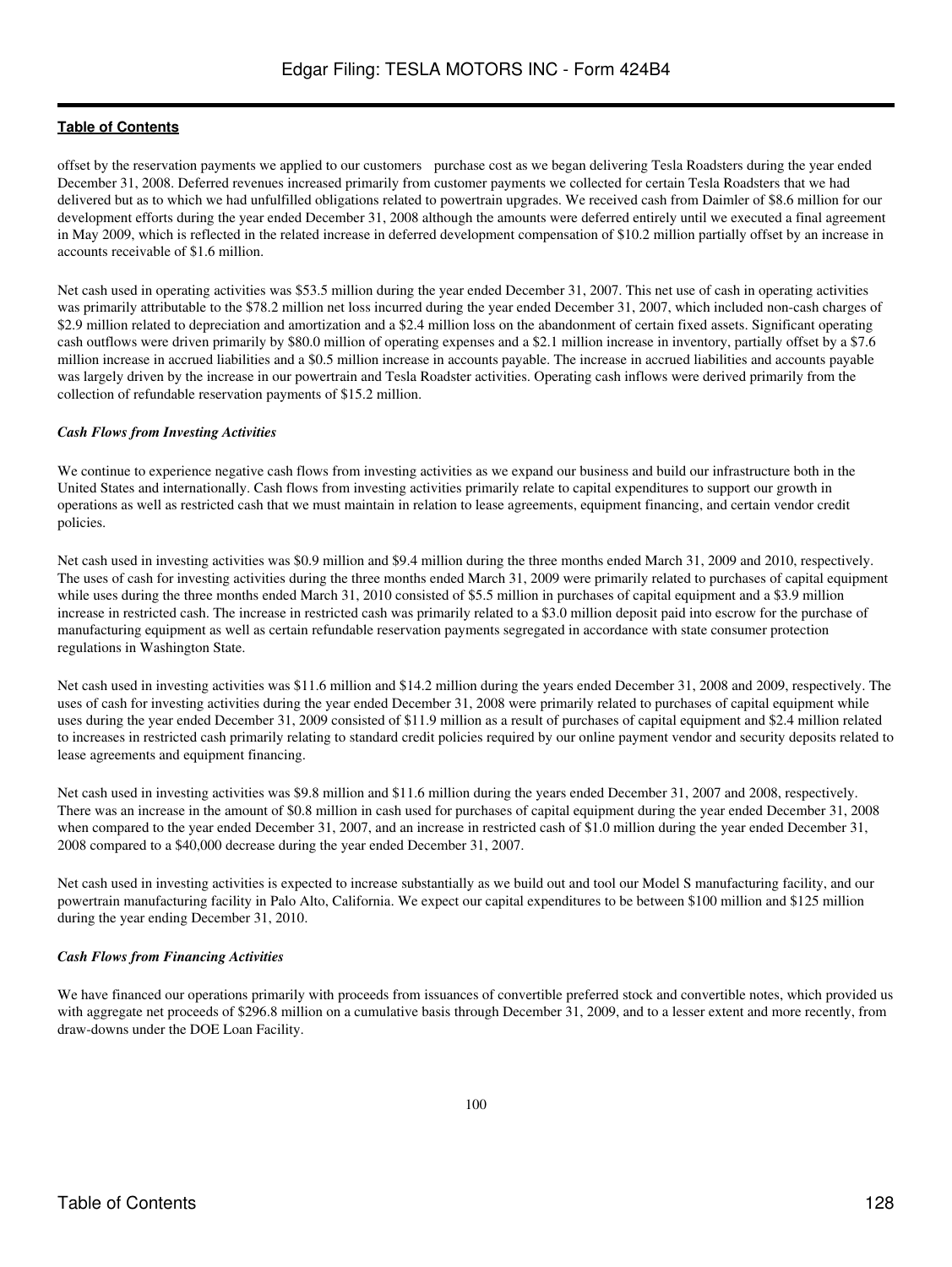Cash provided by financing activities increased by \$9.1 million from the three months ended March 31, 2009 compared to the three months ended March 31, 2010 due primarily to the \$29.9 million we received from our draw-downs under the DOE Loan Facility during the three months ended March 31, 2010 partially offset by \$1.6 million of issuance costs we incurred in relation to our DOE Loan Facility and our potential initial public offering, compared to the \$19.6 million in proceeds received from the issuance of convertible notes and warrants during the three months ended March 31, 2009.

Cash provided by financing activities increased by \$99.4 million from the year ended December 31, 2008 compared to the year ended December 31, 2009 due to the issuance of \$82.4 million in Series F convertible preferred stock and \$49.4 million in Series E convertible preferred stock during the year ended December 31, 2009, and the issuance of convertible promissory notes in the amount of approximately \$54.8 million during the year ended December 31, 2008 compared to \$25.5 million during the year ended December 31, 2009.

Cash provided by financing activities increased by \$11.0 million from the year ended December 31, 2007 compared to the year ended December 31, 2008. The increase was due almost entirely to the difference between the \$54.8 million raised through the issuance of convertible notes during the year ended December 31, 2008 and the \$44.9 million raised through the issuance of the Series D convertible preferred stock during the year ended December 31, 2007.

# *Contractual Obligations*

The following table sets forth, as of December 31, 2009, certain significant cash obligations that will affect our future liquidity (in thousands):

|                               |              | Year ended December 31, |         |         |         |         |  |                               |  |  |
|-------------------------------|--------------|-------------------------|---------|---------|---------|---------|--|-------------------------------|--|--|
|                               | <b>Total</b> | 2010                    | 2011    | 2012    | 2013    | 2014    |  | <b>2015</b> and<br>thereafter |  |  |
| Operating lease obligations   | \$19.543     | 1,818                   | \$3,159 | \$3,353 | \$3,404 | \$3,345 |  | 4,464                         |  |  |
| Capital lease obligations     | 1.176        | 353                     | 318     | 286     | 219     |         |  |                               |  |  |
| Purchase obligations $(1)(2)$ | 16,800       | 16,800                  |         |         |         |         |  |                               |  |  |
|                               |              |                         |         |         |         |         |  |                               |  |  |
| Total contractual obligations | \$37.519     | \$18.971                | \$3.477 | \$3,639 | \$3.623 | \$3.345 |  | 4.464                         |  |  |

- (1) Obligations include significant agreements or purchase orders to purchase goods or services that are enforceable, legally binding and where the significant terms are specified. Where a minimum purchase obligation is stipulated, as in the case of our supply agreement with Lotus Cars Limited, the amounts included in the table reflect the minimum purchase amounts based on the December 31, 2009 exchange rate for the British pound. Subsequent to the year ended December 31, 2009, we amended the agreement such that our future minimum purchase obligation was increased to approximately \$33 million, which will result in purchase obligations of approximately \$16 million in 2011. Purchase obligations that are cancelable without significant penalty, are not included in the table.
- (2) Obligations do not include approximately \$42 million to purchase our planned Tesla manufacturing facility for the Model S in Fremont, California, which we expect to incur in the year ending December 31, 2010. It further does not include contingent obligations related to environmental remediation and asset retirement obligations related to our Model S and powertrain manufacturing facilities, which we may record in future periods if their fair value can be reasonably estimated.

As of December 31, 2009 and March 31, 2010, we held refundable reservation payments of \$26.0 million and \$26.0 million from potential customers, respectively, which are not reflected in the table above. As of December 31, 2009, we held reservation payments for undelivered Tesla Roadsters in an aggregate amount of \$8.2 million and reservation payments for Model S sedans in an aggregate amount of \$17.9 million. As of March 31, 2010, we held reservation payments for undelivered Tesla Roadsters in an aggregate amount of \$6.3 million and reservation payments for Model S sedans in an aggregate amount of \$19.7 million. In order to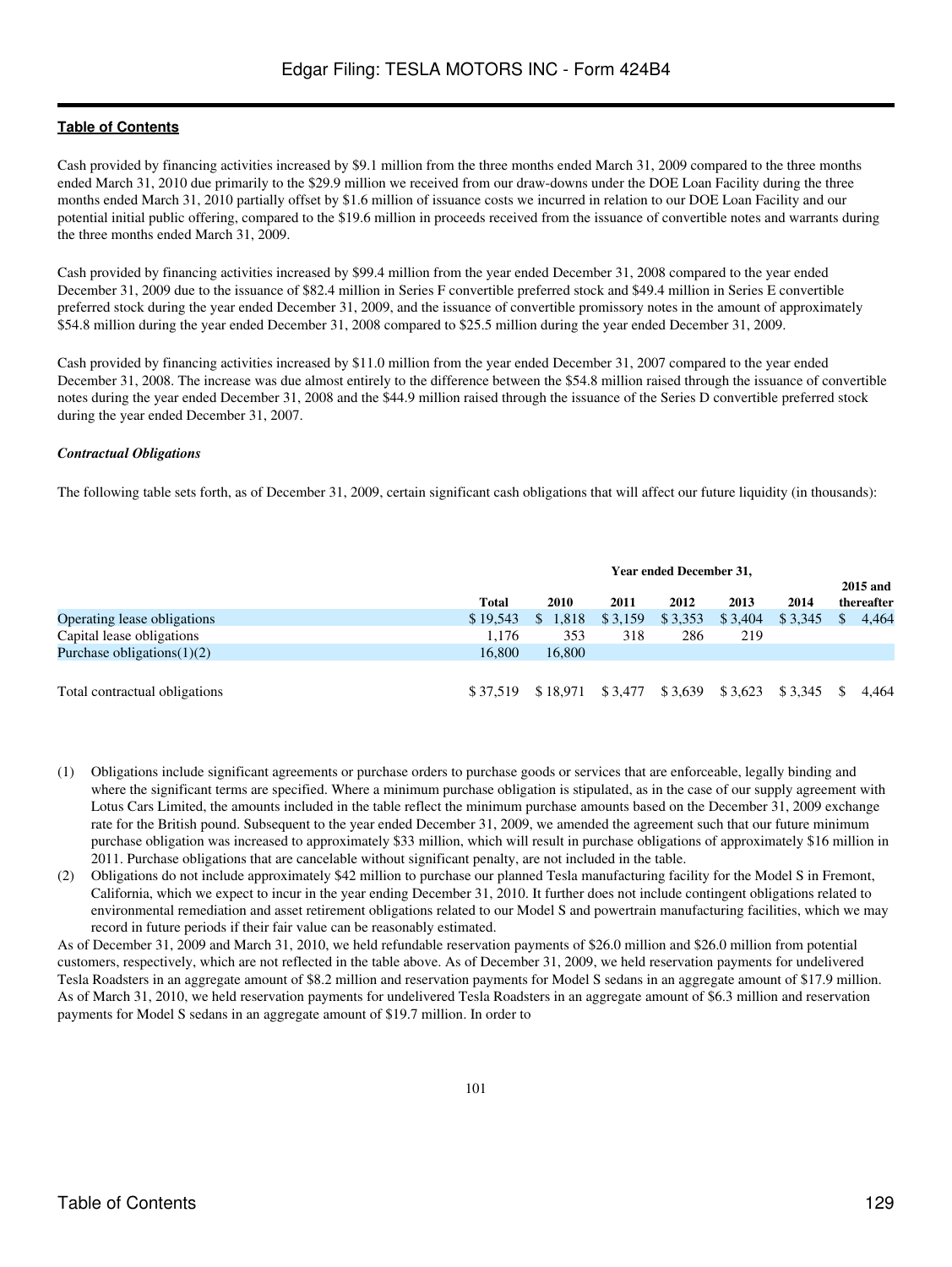convert the refundable reservation payment into revenue, we will need to sell vehicles to these customers. Amounts related to the DOE Loan Facility which we entered into in January 2010 are not reflected in the table above.

## *Off-Balance Sheet Arrangements*

During the periods presented, we did not have relationships with unconsolidated entities or financial partnerships, such as entities often referred to as structured finance or special purpose entities, which would have been established for the purpose of facilitating off-balance sheet arrangements or other contractually narrow or limited purposes.

# *Impact of Inflation*

We believe that inflation has not had a material impact on our results of operations for the years ended December 31, 2007, 2008, or 2009 or for the three months ended March 31, 2009 and 2010. There can be no assurance that future inflation will not have an adverse impact on our operating results and financial condition.

#### **Disclosure about Market Risk**

## *Foreign Currency Risk*

A portion of our costs and expenses for the year ended December 31, 2009 were denominated in foreign currencies such as the British pound and the euro. This is primarily due to the contract with Lotus Cars Limited, or Lotus, in the United Kingdom to manufacture the Tesla Roadster vehicles and gliders and other parts sourced in Europe. Our international sales and marketing operations incur expense denominated in foreign currencies. This cost exposure is partially offset by our recent growth in sales in Europe, specifically the United Kingdom, with the launch of the Tesla Roadster in Europe in the quarter ended September 30, 2009 since payments for these vehicles are in euros or British pounds. This provides a partial natural hedge to our cost exposure in Europe which can vary depending on our sales in Europe. Our battery cell purchases from Asian suppliers are also subject to currency risk. Although our present contracts are United States dollar based, if the United States dollar depreciates significantly against the local currency, it could cause our Asian suppliers to significantly raise their prices, which could harm our financial results. To date, the foreign currency effect on our cash and cash equivalents has not been significant.

#### *Interest Rate Risk*

We had cash and cash equivalents totaling \$61.5 million as of March 31, 2010. These amounts were invested in money market funds. The cash and cash equivalents are held for working capital purposes. We do not enter into investments for trading or speculative purposes. We believe that we do not have any material exposure to changes in the fair value as a result of changes in interest rates due to the short term nature of our cash equivalents. Declines in interest rates, however, would reduce future investment income.

As of March 31, 2010, we have received draw-downs under the DOE Loan Facility for an aggregate of \$29.9 million with interest rates ranging from 2.9% to 3.4%. As we continue to borrow under our DOE Loan Facility, interest rates will be determined by the Secretary of the Treasury as of the date of each loan, based on the Treasury yield curve and the scheduled principal installments for such loan. From April 1, 2010 through June 14, 2010, we have received additional draw-downs under the DOE Loan Facility for an aggregate of \$15.5 million with interest rates ranging from 2.5% to 3.4%. We also have capital lease obligations of \$1.0 million as of March 31, 2010 which are fixed rate instruments and are not subject to fluctuations in interest rates. There were convertible notes outstanding as of December 31, 2008; however, these convertible notes were converted into shares of Series E convertible preferred stock in May 2009.

#### **Segment Information**

We have determined that we operate in one reporting segment which is the design, development, manufacturing and sales of electric vehicles and electric powertrain components.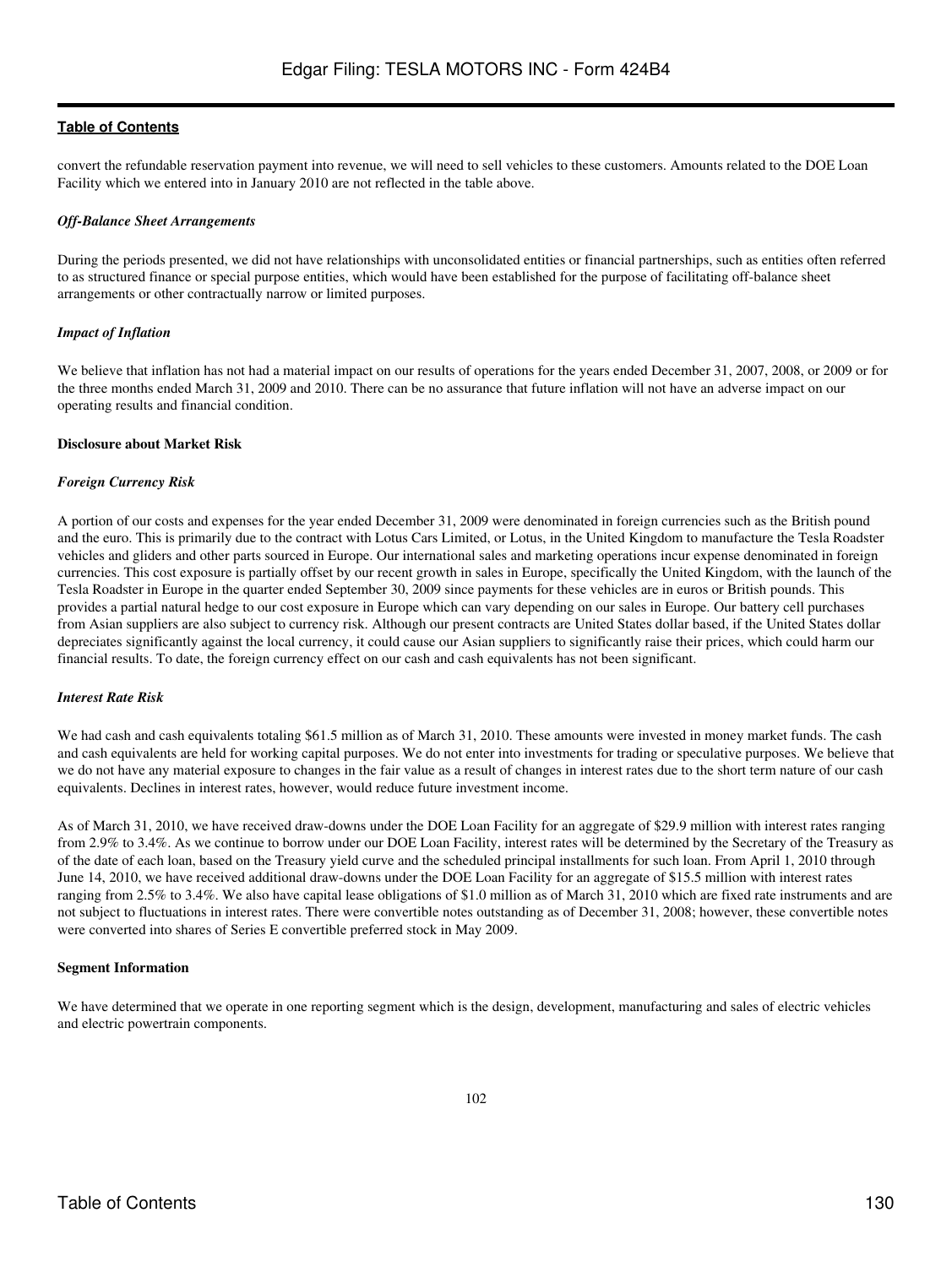## **Waitlist and Reservations**

Potential customers may reserve slots in our production schedule by entering into a reservation agreement and paying a refundable reservation payment. If the prospective customer decides to purchase a vehicle, the reservation payment can be used toward the purchase of a vehicle.

Starting in July 2006, we began taking reservations and collecting reservation payments from customers interested in purchasing a Tesla Roadster and we received a significant number of reservations prior to initiation of volume production of the Tesla Roadster in October 2008. Since that time, we have fulfilled a significant number of these reservations and a significant level of the automotive sales we recognized during the year ended December 31, 2009 came from fulfilling reservations placed prior to 2009. As a result, our reservations balance related to Tesla Roadster reservations fell from \$48.0 million as of December 31, 2008 to \$6.3 million as of March 31, 2010. We began taking refundable reservation payments for our Model S sedan in March 2009 and had accepted approximately 2,200 reservations as of March 31, 2010 in the aggregate amount of \$19.7 million.

We do not believe the reservation list is indicative of potential demand for our vehicles as customers on the reservation list have not made firm commitments to order and take deliveries of vehicles and may cancel such reservations at any time. We recently changed our reservation policy to require nonrefundable deposits for Tesla Roadsters manufactured to specification. We also occasionally accept refundable reservation payments for the Tesla Roadster if a customer is interested in purchasing a vehicle but not yet prepared to select the vehicle specifications. For customers who have placed a refundable reservation payment with us, the reservation payment becomes a nonrefundable deposit once the customer has selected the vehicle specifications. We now require full payment of the purchase price of the vehicle only upon delivery of the vehicle to the customer. More recently, some of our vehicle sales have come from sales of floor models for which customers do not make reservation payments or deposits prior to purchase. We expect that these changes to our reservations policies will decrease our reservation balances for the quarter ended June 30, 2010 and beyond. Moreover, we have historically changed our reservations policies from time to time, which further makes period over period comparisons difficult. Beginning with the quarter ended December 31, 2009, sales of the Tesla Roadster began more closely approximating the level of orders placed during the quarter.

## **Seasonality**

We expect sales of the Tesla Roadster to fluctuate on a seasonal basis with increased sales during the spring and summer months in our second and third fiscal quarters relative to our fourth and first fiscal quarters. We note that, in general, automotive sales tend to decline over the winter season and we anticipate that our sales of the Model S and other models we introduce may be similarly impacted. However our limited operations history makes it difficult for us to judge the exact nature or extent of the seasonality of our business. We do not expect our powertrain sales to be impacted to a significant extent by seasonality.

#### **Recent Accounting Pronouncements**

In June 2009, the Financial Accounting Standards Board, or FASB, issued the FASB Accounting Standards Codification, or ASC, which identifies the ASC as the authoritative source of generally accepted accounting principles in the United States. Rules and interpretive releases of the SEC under federal securities laws are also sources of authoritative GAAP for SEC registrants. The adoption of the accounting standard did not have a material impact on our consolidated financial statements.

In September 2006, the FASB issued a new accounting standard which defines fair value, establishes a framework for measuring fair value and requires additional disclosures about fair value measurements. In February 2008, the FASB delayed the effective date of the standard until the first quarter of 2009 for all non-financial assets and non-financial liabilities, except for items that are recognized or disclosed at fair value in the consolidated financial statements on a recurring basis. The standard does not require any new fair value measurements but rather eliminates inconsistencies in guidance found in various prior accounting pronouncements. In April 2009, the FASB issued further guidance for estimating fair value when the level of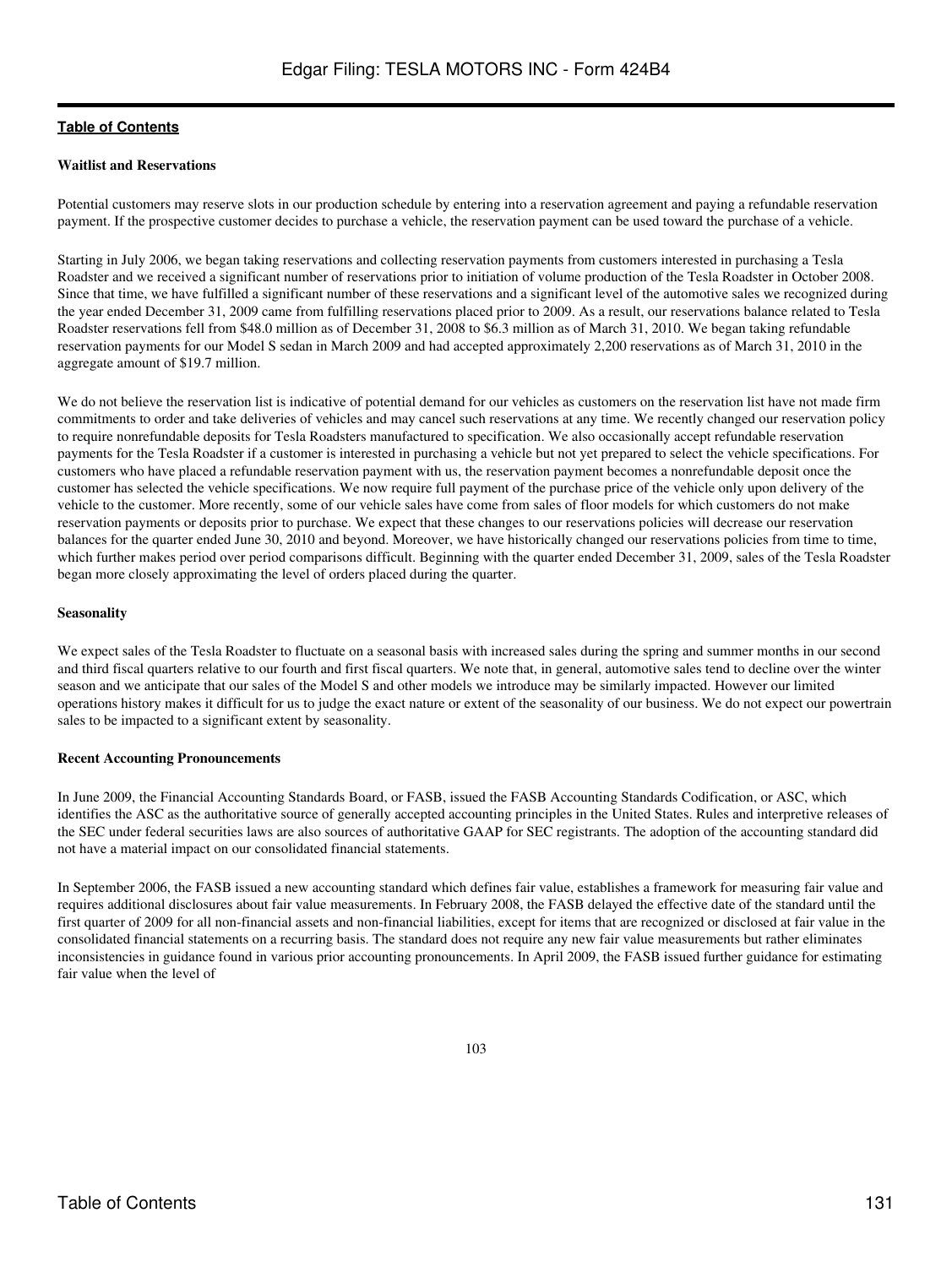market activity for an asset or liability has significantly decreased, which is effective for interim and annual periods ending after June 15, 2009. The adoption of the accounting standard did not have a material impact on our consolidated financial statements.

In March 2008, the FASB issued a new accounting standard related to disclosures about derivative instruments and hedging activities. This standard is intended to improve financial reporting by requiring transparency about the location and amounts of derivative instruments in an entity s financial statements; clarifies the accounting for derivative instruments and related hedged items; and how derivative instruments and related hedged items affect its financial position, financial performance and cash flows. This standard is effective for financial statements issued for fiscal years and interim periods beginning after November 15, 2008. The adoption of the accounting standard did not have a material impact on our consolidated financial statements.

In May 2008, the FASB issued a new accounting standard which requires the recognition of both the liability and equity components of convertible debt instruments with cash settlement features. Under the standard, the debt component is required to be recognized at the fair value of a similar instrument that does not have an associated equity component. The equity component is recognized as the difference between the proceeds from the issuance of the convertible debt instrument and the fair value of the straight debt liability. The separation of the equity component creates a debt discount which is required to be accreted over the expected life of the debt. Retrospective application to all periods presented is required. This standard is effective for us beginning in the first quarter of 2009. The adoption of the accounting standard did not have a material impact on our consolidated financial statements.

In June 2008, the FASB issued a new accounting standard for determining whether instruments granted in share-based payment transactions are considered participating securities for the purposes of calculating earnings per share. The standard clarified that all outstanding unvested share-based payment awards that contain rights to nonforfeitable dividends participate in undistributed earnings with common stockholders, and therefore, are considered participating securities. The two-class method of computing basic and diluted earnings per share would have to be applied. This standard is effective for fiscal years beginning after December 31, 2008. The adoption of the accounting standard did not have a material impact on our consolidated financial statements.

In October 2009, the FASB issued an accounting standard update which requires companies to allocate revenue in multiple-element arrangements based on an element s estimated selling price if vendor-specific or other third-party evidence of value is not available. The guidance is effective beginning January 1, 2011 with early application permitted. We are currently evaluating both the timing and the impact of the standard on our consolidated financial statements.

In January 2010, the FASB issued updated guidance related to fair value measurements and disclosures which requires a reporting entity to disclose separately the amounts of significant transfers in and out of Level I and Level II fair value measurements and to describe the reasons for the transfers. In addition, in the reconciliation of fair value measurements using Level III inputs, a reporting entity will be required to disclose information about purchases, sales, issuances and settlements on a gross rather than on a net basis. The updated guidance will also require fair value disclosures for each class of assets and liabilities and disclosures about the valuation techniques and inputs used to measure fair value for both recurring and non-recurring Level II and Level III fair value measurements. The updated guidance is effective for interim or annual reporting periods beginning after December 15, 2009, except for the disclosures regarding the reconciliation of Level III fair value measurements, which are effective for fiscal years beginning after December 15, 2010 and for interim periods within those fiscal years. The adoption of this guidance did not have a material impact on our consolidated financial statements.

In April 2010, the FASB issued an accounting standard update which provides guidance on the criteria to be followed in recognizing revenue under the milestone method. The milestone method of recognition allows a vendor who is involved with the provision of deliverables to recognize the full amount of a milestone payment upon achievement if, at the inception of the revenue arrangement, the milestone is determined to be substantive as defined in the standard. The guidance is effective on a prospective basis for milestones achieved in fiscal years and interim periods within those fiscal years, beginning on or after June 15, 2010. Early adoption is permitted. We do not expect the adoption of the updated guidance to have a material impact on our consolidated financial statements.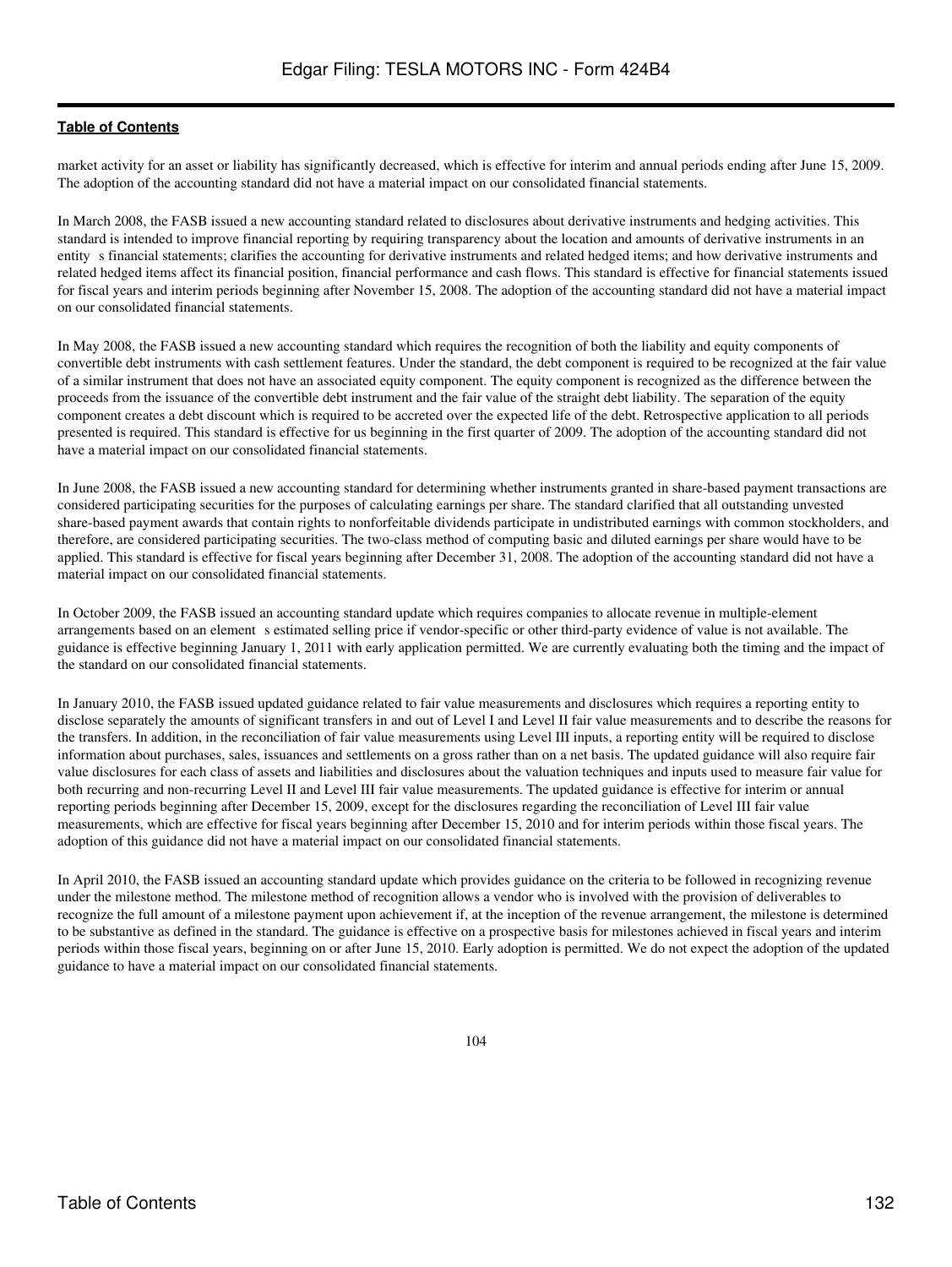## **BUSINESS**

## **Industry Overview**

We believe that more than 100 years after the invention of the internal combustion engine, incumbent automobile manufacturers are at a crossroads and face significant industry-wide challenges. The reliance on the gasoline-powered internal combustion engine as the principal automobile powertrain technology has raised environmental concerns, created dependence among industrialized and developing nations on oil largely imported from foreign nations and exposed consumers to volatile fuel prices. In addition, we believe the legacy investments made by incumbent automobile manufacturers in manufacturing and technology related to the internal combustion engine have to date inhibited rapid innovation in alternative fuel powertrain technologies. We believe these challenges offer an historic opportunity for companies with innovative electric powertrain technologies and that are unencumbered with legacy investments in the internal combustion engine to lead the next technological era of the automotive industry.

## *Growth in Demand for Electric Vehicles*

We believe that the electrification of the automobile powertrain system is the most important innovation in modern automotive history. Electric propulsion offers the potential for improved performance and efficiency, and helps address many concerns related to the use of the internal combustion engine. We believe many consumers are increasingly willing to consider buying electric-based vehicles due to the environmental, economic and national security consequences of using gasoline-powered vehicles. As a result, we believe the market for electric vehicles is poised for significant growth as consumers continue to shift their preferences strongly toward more fuel efficient and lower emission vehicles.

We also believe government regulations and incentives are accelerating the growth of the electric vehicle market. Many governments in countries throughout the world are regulating vehicle emissions and fuel economy standards and offering incentives to consumers to purchase more energy efficient vehicles. For example, in 2009, the United States government enacted a \$2.4 billion electric vehicle stimulus package with the goal of putting one million electric drive vehicles on the road by 2015. The United States government also recently increased fuel economy standards and offers consumer tax credits of up to \$7,500 for the purchase of alternative fuel vehicles. In Europe, the European Union recently passed stricter vehicle emissions standards, several countries have instituted direct subsidies and significant tax exemptions for electric vehicles, and some cities exempt electric vehicles from congestion charges. In Asia, the Chinese government offers subsidies of up to approximately \$8,800 per electric vehicle.

We believe shifting consumer preferences together with government regulation and incentives will result in significant growth in the market for electric vehicles. According to Frost & Sullivan, a business research and consulting firm, the market for electric-based vehicles, which includes electric vehicles, hybrid electric vehicles and plug-in hybrid electric vehicles, is expected to grow to approximately 10.6 million units worldwide, or approximately 14% of new vehicles sold by 2015 from approximately 1.75 million units or 3% of new vehicles sold in 2008.

# *Incumbent Automobile Manufacturers Have Faced Significant Challenges that Hindered Their Ability to Pursue the Electric Vehicle Opportunity*

We believe incumbent automobile manufacturers have faced significant challenges that to date have inhibited their ability to capitalize on the electric vehicle opportunity. These challenges include:

*Dependence on the Internal Combustion Engine*. While GM and Toyota have each invested over \$1 billion in hybrid and plug-in electric vehicle programs, we believe many incumbent automobile manufacturers continue to emphasize investment in internal combustion engine technologies over investment in fully electric technologies because of their need to support their existing revenue base and core competencies.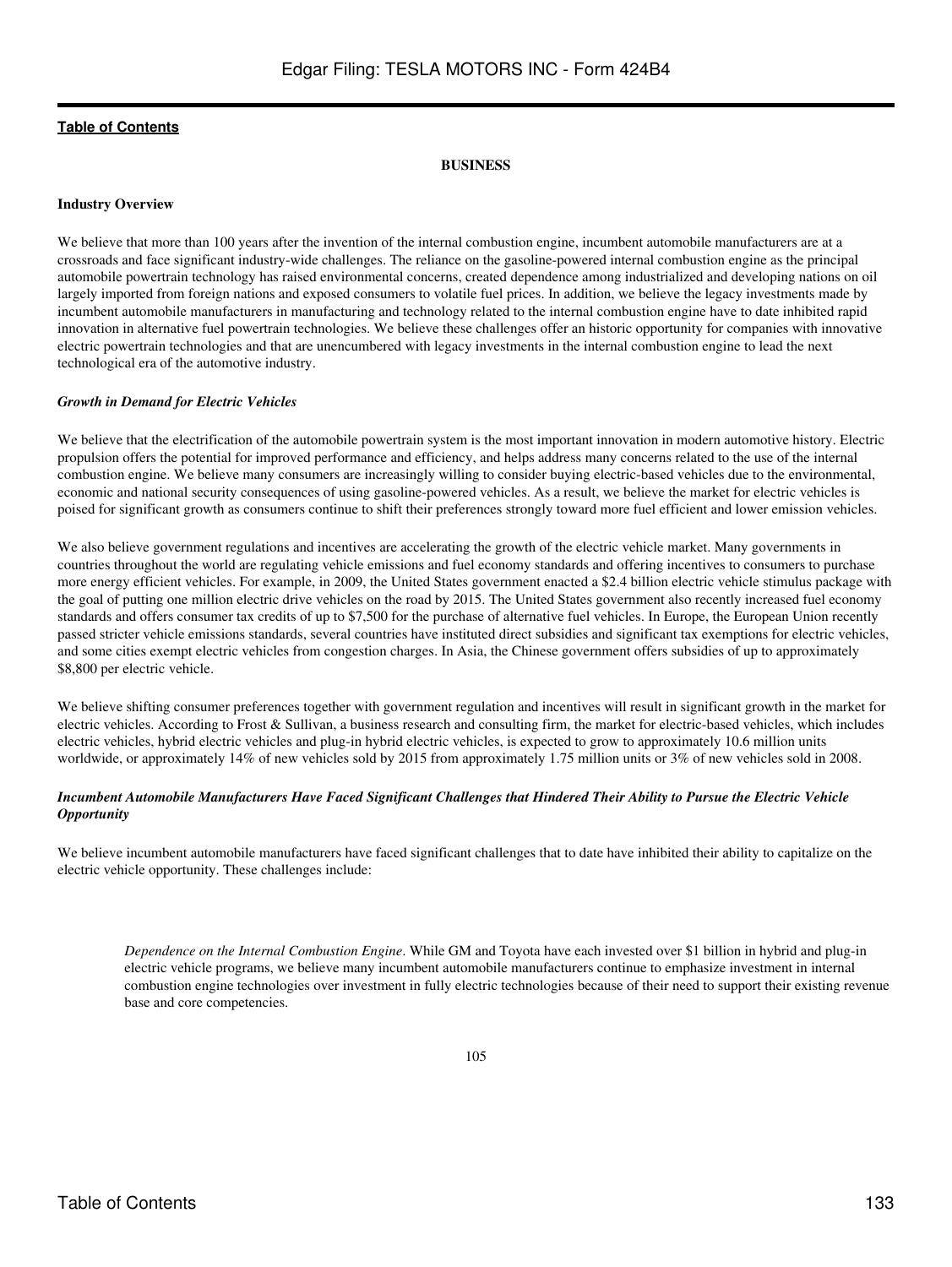*Limited Electric Powertrain Expertise*. To date, incumbent automobile manufacturers have pursued multiple alternative fuel programs, including hydrogen fuel cell, hybrid and electric powertrain technologies. We believe that exploring such a diverse range of programs while simultaneously continuing to invest in the internal combustion engine has to date inhibited their ability to focus on a specific alternative fuel powertrain technology. In addition, incumbent automobile manufacturers that are beginning to pursue electric vehicle programs in many instances have outsourced critical components of the powertrain and vehicle system design to third parties. As a result, we believe incumbent automobile manufacturers currently have relatively limited electric powertrain expertise, especially with respect to sophisticated battery cooling, power, safety and management systems.

*Profitability Pressures and Reduced Operating Flexibility*. Many incumbent automobile manufacturers have recently faced deteriorating margins and liquidity, which we believe has significantly reduced their operating flexibility. Falling demand for vehicles in recent periods, excess industry capacity and shifting customer preferences toward smaller, more fuel efficient vehicles have reduced the gross margins and profitability at many incumbent automobile manufacturers. The resulting decline in profits at many incumbent automobile manufacturers has constrained their liquid capital resources. Moreover, incumbent automobile manufacturers generally rely on dealer franchises for sales and service, which requires them to share profits from vehicle sales, parts and services.

*Expensive New Product Development Process*. While certain incumbent automobile manufacturers have already introduced or anticipate introducing plug-in hybrid or fully electric vehicles, new product launches by incumbent automobile manufacturers from development to production have historically required significant capital investments. We believe the development process for an electric vehicle program could be particularly expensive for incumbent automobile manufacturers given their need to develop an entirely new powertrain and the sophisticated battery cooling, power, safety and management systems necessary to support such a program. For example, the development of the Toyota Prius and its hybrid powertrain took an estimated \$1 billion to develop over four years.

# *Challenges That Have Limited Consumers Adoption of Electric Vehicles*

Incumbent automobile manufacturers have attempted over time to respond to shifting consumer desires and government mandates by incorporating limited elements of electric propulsion into their vehicles. However, we believe that due to their traditional focus on supporting and extending their existing internal combustion engine vehicle programs and their relatively limited electric powertrain expertise, incumbent automobile manufacturers have to date been unable to design and offer a commercially successful electric vehicle. Many challenges have slowed electric vehicle adoption to date, including:

*Compromised Vehicle Design and Performance at a High Cost*. Electric vehicles have historically incorporated battery cell chemistries such as lead acid, nickel cadmium or nickel metal hydride that are expensive, bulky, and heavy per energy unit delivered, or per kilowatt-hour. We believe these cost, size, and weight constraints have restricted vehicle design, performance, functionality and engineering, and have reduced the market appeal of these vehicles. For example, the size and efficiency constraints of General Motors EV1 battery limited the model to two seats and unconventional styling. Given these limitations, relatively few electric vehicles have been produced by the incumbent automobile manufacturers to date, and those that have been introduced are generally heavy and uneconomical, which we believe has restricted their appeal.

*Limited Vehicle Driving Range and Inconvenient Recharging Technology*. To date, incumbent automobile manufacturers have been unable to commercially produce an electric vehicle with a claimed range in excess of 140 miles, and most vehicles introduced by incumbent automobile manufacturers have had effective ranges of 100 miles or less. Moreover, the absence of flexible charging capabilities onboard these vehicles has necessitated custom charging infrastructures or considerable recharging times, or both. We believe inconvenient charging options combined with range limitations have exacerbated consumers concerns with electric vehicles running out of power and the impracticalities of recharging these vehicles.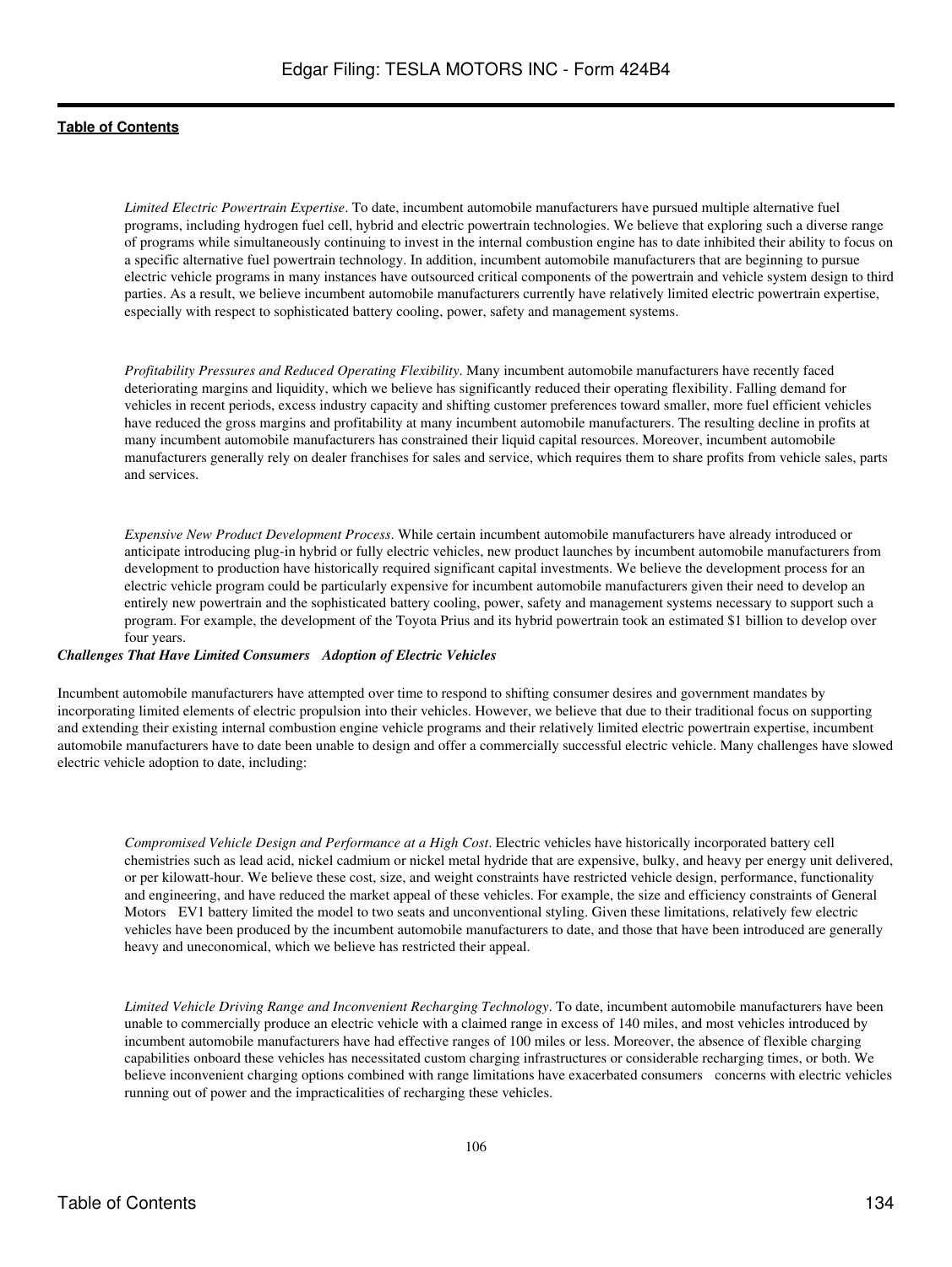We believe this range anxiety has undermined consumers views on the convenience and utility of electric vehicles and has significantly impacted demand for such vehicles.

# *Transitioning to Electric Vehicles*

Incumbent automobile manufacturers have generally avoided introducing electric vehicles, focusing instead on incorporating electric propulsion into their vehicles through hybrid electric product lines. Although hybrid electric vehicles address some of the concerns associated with the historical reliance on the internal combustion engine, we believe they are a transitional technology between internal combustion engine vehicles and fully electric vehicles. The increased complexity and weight of the dual powertrain system inherent in hybrid and plug-in hybrid electric vehicles result in a less energy efficient vehicle, and as a result, these vehicles do not realize the full benefits of electric propulsion. Hybrid electric vehicles also require gasoline to run and produce emissions. Consequently, many hybrid electric vehicles have mile per gallon ratings that are only somewhat better than their internal combustion engine counterparts, while generally having limited performance. We believe that despite their limitations, the increasing popularity of hybrid electric vehicles demonstrates consumers desire for vehicles that can offer a solution to the concerns associated with the historical reliance on the internal combustion engine.

We believe incumbent automobile manufacturers have focused on hybrid electric vehicles in part because battery technology had not historically advanced to the point where it could provide consumers with an electric vehicle that has compelling range and performance. However, lithium-ion battery cells have improved in the last several years to provide higher energy density, or more energy per kilogram, at a lower cost per energy unit than competing battery cell chemistries. As a result, we believe that lithium-ion battery chemistry has now progressed to the point where it offers the opportunity to store enough energy to provide an electric vehicle with sufficient range and performance in many vehicle types to attract significant numbers of customers. Although storage characteristics of lithium-ion battery cell chemistries have improved, harnessing this energy into an electric vehicle requires an automobile manufacturer to develop sophisticated battery cooling, power, safety and management systems that have not been the focus of incumbent automobile manufacturers. Consequently, to date incumbent automobile manufacturers have not commercially mass produced vehicles with electric powertrain technology.

As a result of the focus to date by the incumbent automobile manufacturers on the internal combustion engine, the financial pressures they face and the technical hurdles to developing an electric vehicle program, we believe there is currently a significant opportunity for a new entrant that has an innovative electric powertrain technology and a business model unencumbered by the legacy challenges facing incumbent automobile manufacturers to be a leader in the global electric vehicle market.

## **Our Solution**

We design, develop, manufacture and sell high-performance fully electric vehicles and advanced electric vehicle powertrain components. We own our sales and service network and have operationally structured our business in a manner that we believe will enable us to rapidly develop and launch advanced electric vehicles and technologies. We believe our vehicles and operational structure differentiates us from incumbent automobile manufacturers.

We are the first and currently only company to commercially produce a federally-compliant electric vehicle, the Tesla Roadster, which achieves a market-leading range on a single charge combined with attractive design, driving performance and zero tailpipe emissions. We have accomplished this in our Tesla Roadster, a vehicle that offers impressive acceleration and performance without producing any tailpipe emissions. The foundation of our business is our proprietary electric vehicle powertrain system that has enabled us to produce the Tesla Roadster and will also form the basis for our Model S sedan which is currently scheduled to begin production in 2012. In addition, we are expanding the sale of our electric powertrain components to other automotive manufacturers as evidenced by the start of the sale of our battery packs and chargers to Daimler AG, or Daimler, beginning in November 2009.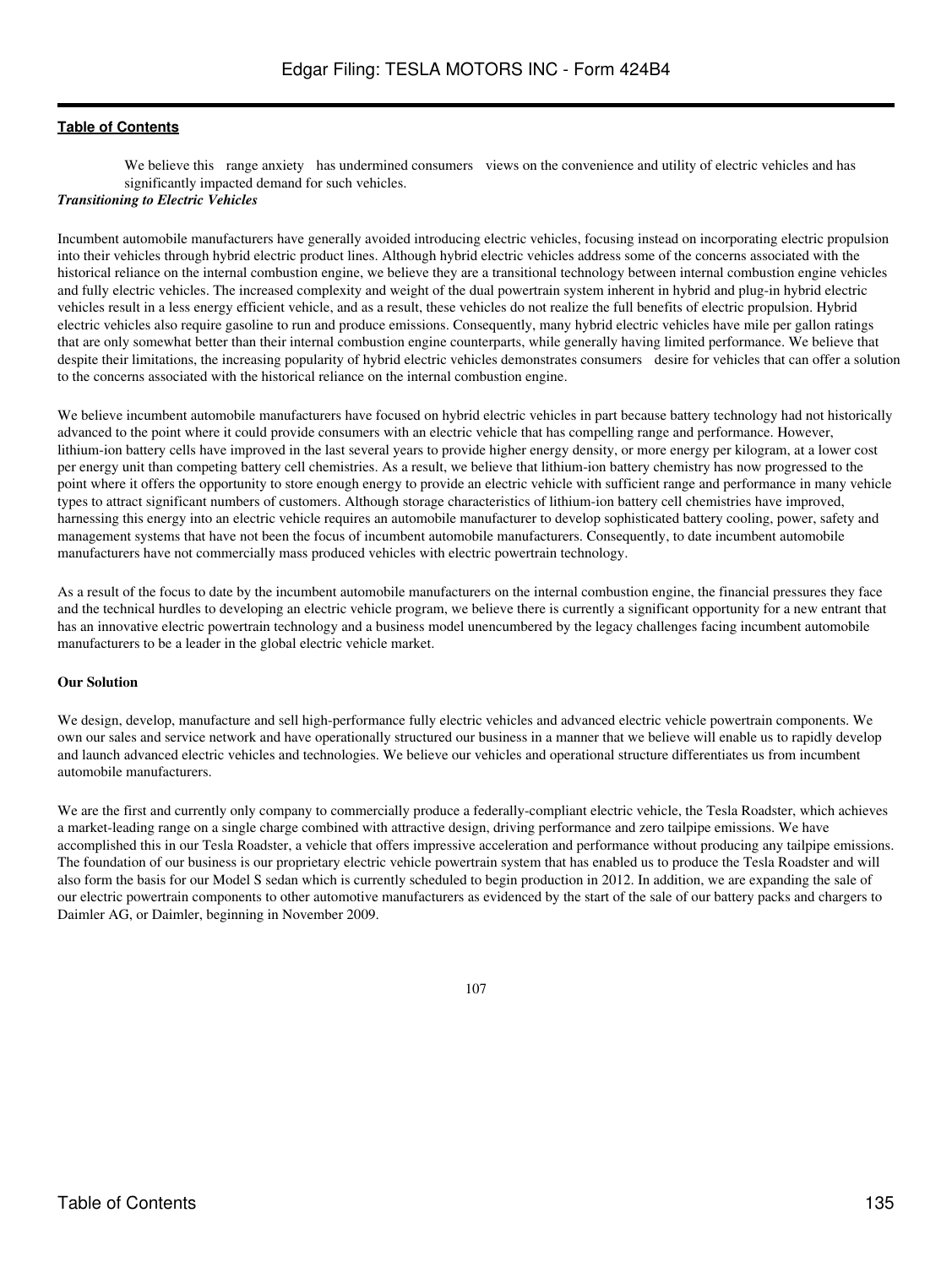We sell and service our Tesla Roadster though our company-owned sales and service network, and intend to do the same for our planned future vehicles. We believe the feedback and data we collect from our sales and service operations, combined with our product design based on common platforms and software based controls of our powertrain, will enable us to rapidly and cost effectively introduce and improve our products. We believe that this approach provides us with a competitive advantage as compared to incumbent automobile manufacturers.

Our first vehicle, the Tesla Roadster, can accelerate from zero to 60 miles per hour in 3.9 seconds and has a maximum speed of approximately 120 miles per hour. The recently introduced Roadster Sport version can accelerate from zero to 60 miles per hour in 3.7 seconds. The Tesla Roadster has a range of 236 miles on a single charge, as determined using the United States Environmental Protection Agency s, or EPA s, combined two-cycle city/highway test. Further improvements in the energy efficiency of the Tesla Roadsters that we will begin producing in the next several months will increase the range of these vehicles to 245 miles on a single charge, as determined using the EPA s combined two-cycle city/highway test. Recently, the EPA announced its intention to develop and establish new energy efficiency testing methodologies for electric vehicles, which we believe could result in a significant decrease to the advertised ranges of all electric vehicles, including ours. The Tesla Roadster has a range that is almost double that of any other commercially released electric vehicle and reportedly set a new world distance record of 313 miles on a single charge for a production electric car in a rally across Australia as part of the 2009 Global Green Challenge. The current effective price of the base configuration of the Tesla Roadster is \$101,500 in the United States, assuming and after giving effect to the continuation of a currently available United States federal tax credit of \$7,500 for the purchase of alternative fuel vehicles. The Tesla Roadster is currently in production, and as of March 31, 2010, we had sold 1,063 Tesla Roadsters to customers in 22 countries, almost all of which were sold in the United States and Europe. To date, our customers have driven the Tesla Roadster for an estimated aggregate of over 4.0 million miles. We have developed extensive software systems to manage the overall efficiency, safety and controls within our vehicles. Additionally, we have met battery shipping and testing protocols of the United Nations, United States Department of Transportation and other government agencies, allowing us to ship the Tesla Roadster to a number of countries throughout the world.

We announced our second electric vehicle, the Model S, with the public reveal of a drivable early prototype in March 2009. We currently plan to begin production of the Model S in 2012. We are designing the Model S to be a four door, five passenger premium sedan that offers exceptional performance, functionality and attractive styling. As a fully electric vehicle, the Model S will produce zero tailpipe emissions while accelerating from zero to 60 miles per hour in a targeted time of under 6 seconds. We currently anticipate introducing the base Model S at an effective price of \$49,900 in the United States, assuming and after giving effect to the continuation of a United States federal tax credit of \$7,500 for the purchase of alternative fuel vehicles. Even without the tax credit, we believe the base list price will be competitive from a pricing perspective with other premium vehicles. We are designing the Model S to offer a variety of range options from 160 miles to 300 miles on a single charge, as projected using the EPA s combined two-cycle city/highway test. The EPA has announced its intention to develop and establish new energy efficiency testing methodologies for electric vehicles, which we believe could result in a significant decrease to the advertised ranges of all electric vehicles, including ours. We also plan to offer the capability to fast charge in as little as 45 minutes at commercial charging stations that we anticipate may be available in the future and to rapidly swap out its battery pack at a specialized commercial battery exchange facility to complement its range capabilities. We believe that the Model S will demonstrate our ability to produce increasingly affordable electric vehicles that offer long range capabilities and uncompromised performance, energy efficiency, convenience and design.

We are designing the Model S for a significantly broader customer base than the Tesla Roadster. Accordingly, we currently intend to target an annual production rate of up to approximately 20,000 cars per year from our planned production facility in Fremont, California. The drivable early prototype of the Model S was revealed to the public in March 2009 and as of March 31, 2010, approximately 2,200 customers reserved and paid a refundable reservation payment of at least \$5,000 for the purchase of the Model S. We have entered into our loan facility from the United States Department of Energy, or DOE Loan Facility, for a \$465.0 million loan,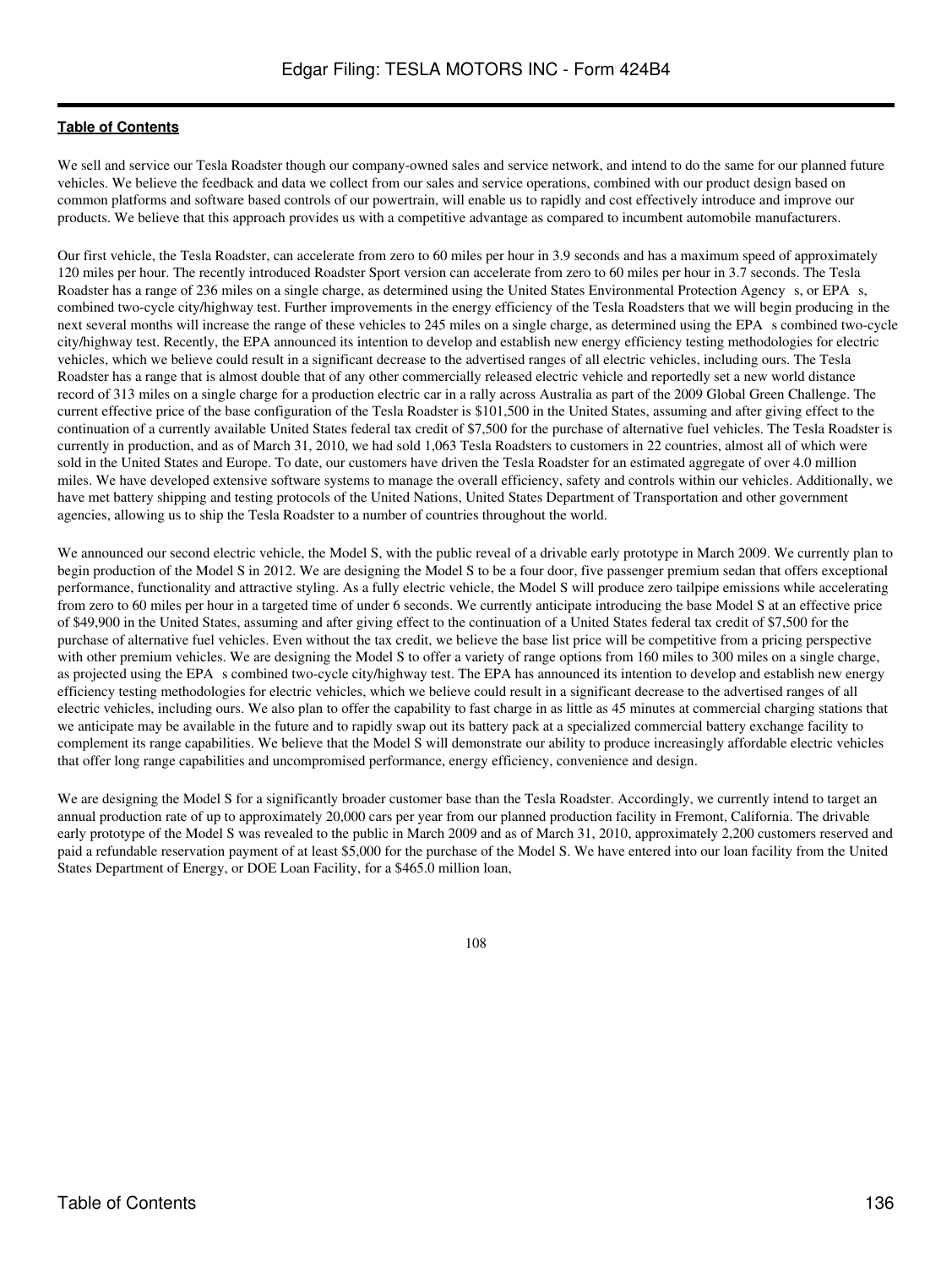\$363.9 million of which is intended for the continued development of the Model S and the build out of our planned Model S manufacturing facility in Fremont, California. In May 2010, we entered into an agreement to purchase an existing automobile production facility from New United Motor Manufacturing, Inc., or NUMMI, for the production of our planned Model S and future electric vehicles.

#### *Tesla Roadster Tesla Model S Prototype*

The electric powertrain we developed for the Tesla Roadster has provided the foundational technology for our planned Model S and for electric powertrain components that we have begun selling to Daimler and its affiliates. Our electric powertrain consists of only three physical components: our modular battery pack, our power electronics module and our motor. This component design contains far fewer moving parts than a gasoline powertrain. These features enable us to adapt it for a variety of vehicle applications. The Tesla Roadster electric powertrain will be the basis of the Model S powertrain, with design enhancements. Similarly, using the existing Tesla Roadster battery pack, we have worked with Daimler since June 2008 to develop a battery pack and charging system for an initial trial of the Smart fortwo electric drive vehicle pilot program in at least five European cities. We intend to expand this business by developing and selling additional powertrain components to Daimler and other third party OEMs, and have secured \$101.2 million of an aggregate \$465.0 million from our DOE Loan Facility to fund the infrastructure for this business. We believe that our development efforts in our powertrain business will enable us to advance our technology and rapidly and cost effectively develop vehicles.

Our battery pack and electric powertrain system has enabled us to deliver market-leading range capability on the Tesla Roadster at what we believe is a compelling battery cost per kilowatt-hour. The battery pack of the Tesla Roadster uses commercially available lithium-ion battery cells and contains 53 kilowatt-hours of usable energy, almost double the energy of any other commercially available electric vehicle battery pack, thereby significantly increasing its range capability. Designing an electric powertrain and a vehicle to exploit its energy efficiency has required extensive safety testing and innovation in battery packs, motors, powertrain systems and vehicle engineering. Our proprietary technology includes cooling systems, safety systems, charge balancing systems, battery engineering for vibration and environmental durability, customized motor design and the software and electronics management systems necessary to manage battery and vehicle performance under demanding real-life driving conditions. These technology innovations have resulted in an extensive intellectual property portfolio.

We are designing our vehicles to enable the cost effective development of our future vehicles. First, our battery pack is based on commodity battery cells placed in modules that we believe will form the basis of later generations of our battery packs, such as those we are developing for the Model S and the Smart fortwo electric drive. Second, we use upgradeable software extensively for managing vehicle performance and the driver experience. Finally, we are designing a common platform architecture for the Model S, which compactly positions the battery pack, motor and other elements of our powertrain within the frame of the vehicle. We believe this architecture will form the basis of several future vehicles and enable us to efficiently and cost-effectively launch new vehicle models in the future.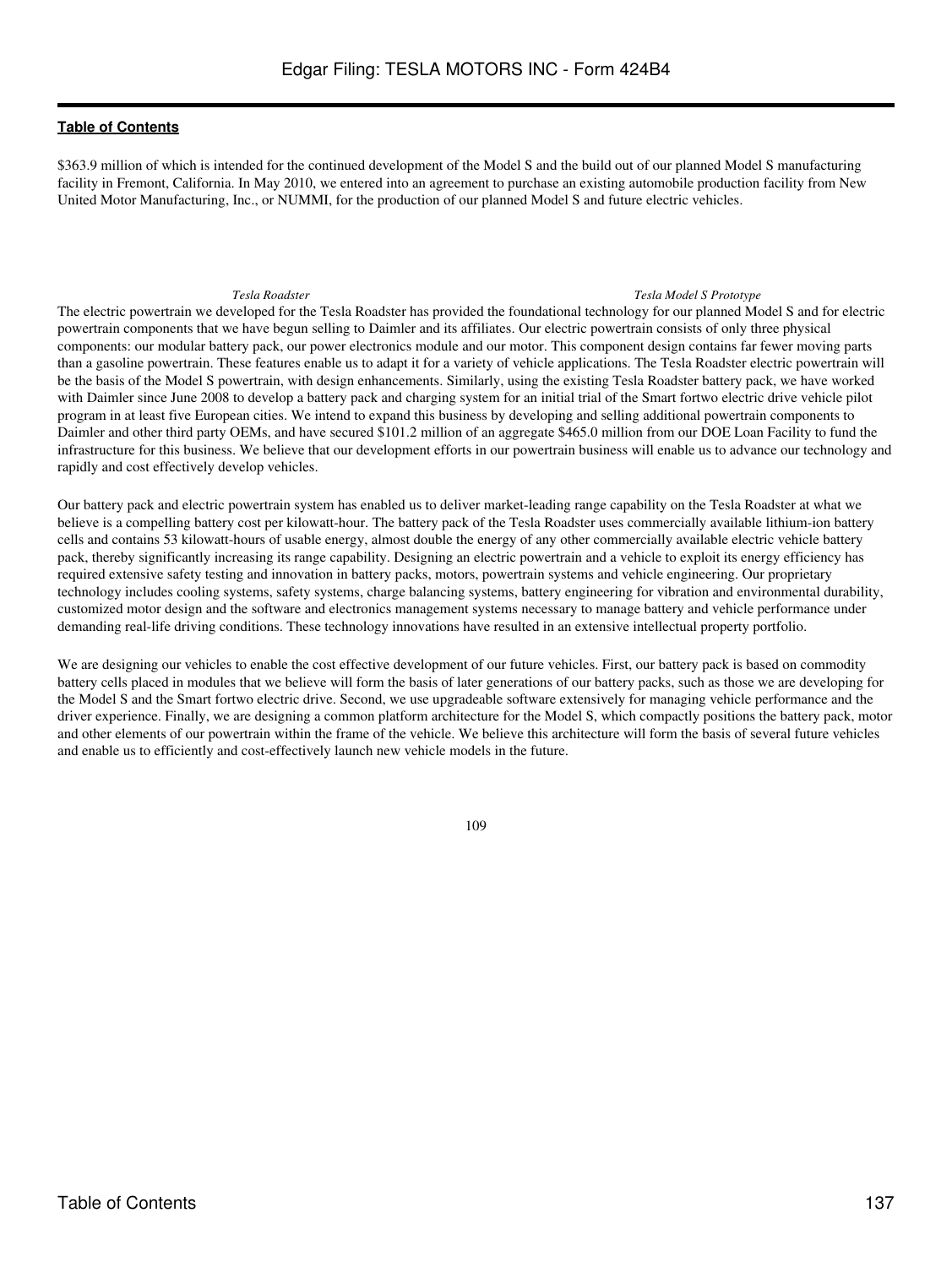Our design capabilities and the technical advancements of our powertrain system have enabled us to design and develop zero tailpipe emission vehicles that we believe overcome the design, styling, and performance issues that we believe have historically limited broad consumer adoption of electric vehicles. As a result, we believe our Tesla Roadster customers enjoy, and Model S customers will enjoy, several benefits, including:

*Long Range and Recharging Flexibility*. The range of the Tesla Roadster is almost double the range of any other commercially available electric vehicle. We are designing the Model S to offer an even greater range option. In addition, the Tesla Roadster incorporates our proprietary on-board charging system, permitting recharging from almost any available electrical outlet, and we are designing the Model S to offer fast charging capability from higher power electrical outlets. We believe the long range and charging flexibility of our vehicles will help reduce consumer anxiety over range, alleviate the need for expensive, large-scale charging infrastructure, and differentiate our vehicles as compared to our competitors currently announced electric vehicle product offerings.

*Energy Efficiency and Cost of Ownership*. We believe our Tesla Roadster offers and our planned Model S will offer consumers an attractive cost of ownership when compared to similar internal combustion engine or hybrid electric vehicles. Using only a single electric powertrain enables us to create a lighter, more energy efficient vehicle that is mechanically simpler than currently available hybrid or internal combustion engine vehicles. For example, assuming a 245 mile range of the Tesla Roadster, an average electricity cost of 10.9 cents per kilowatt-hour and an average gasoline price of \$2.64 per gallon, which were the average electricity cost and gasoline price in the United States, respectively, for February 2010, the cost per mile to fuel the Tesla Roadster is approximately 75% less than the cost to fuel the 2009 Porsche 911 Carrera, which has an EPA mileage rating of 18 miles per gallon city and 25 miles per gallon highway. Furthermore, we expect our electric vehicles will have lower relative maintenance costs than hybrid, plug-in hybrid, or internal combustion engine vehicles due to fewer moving parts and the absence of certain components, including oil, oil filters, spark plugs and engine valves. Additionally, government incentives that are currently available can reduce the cost of ownership even further.

*High-Performance Without Compromised Design or Functionality*. We believe we have been able to successfully overcome the design and performance tradeoff issues that encumbered most early electric vehicle designs. We believe the Tesla Roadster delivers an unparalleled driving experience with instantaneous and sustained acceleration through an extended range of speed. In addition, our planned Model S is being designed to seat five adults, provide best in class storage in the trunk and hood while offering design and performance comparable to, or better than, other premium sedans.

#### **Our Competitive Strengths**

We believe the following combination of capabilities and features of our business model distinguish us from our competitors and position us well to capitalize on the expected growth in the electric vehicle market:

*Singular Focus and Leadership in Electric Powertrain Technology*. With the introduction of the Tesla Roadster, we believe we demonstrated that performance, range and efficiency can be achieved at an attractive energy cost per mile without compromising vehicle styling and the overall driving experience. We have spent over five years developing and optimizing our proprietary electric powertrain technology and its interaction with vehicle systems to achieve this compelling combination of range and performance. We have expertise in electrical engineering, thermal management, battery system design, battery cell testing and evaluation and electric vehicle safety and durability, as well as in the software systems and controls that govern the entire electric powertrain system. We are focused exclusively on developing our electric powertrain technology and, unlike many incumbent automobile manufacturers, we do not have to allocate financial and operational resources to support legacy investments in the internal combustion engine. In March 2010, we were named one of the top 50 most innovative companies in the world by *Technology Review*, a publication owned by the Massachusetts Institute of Technology.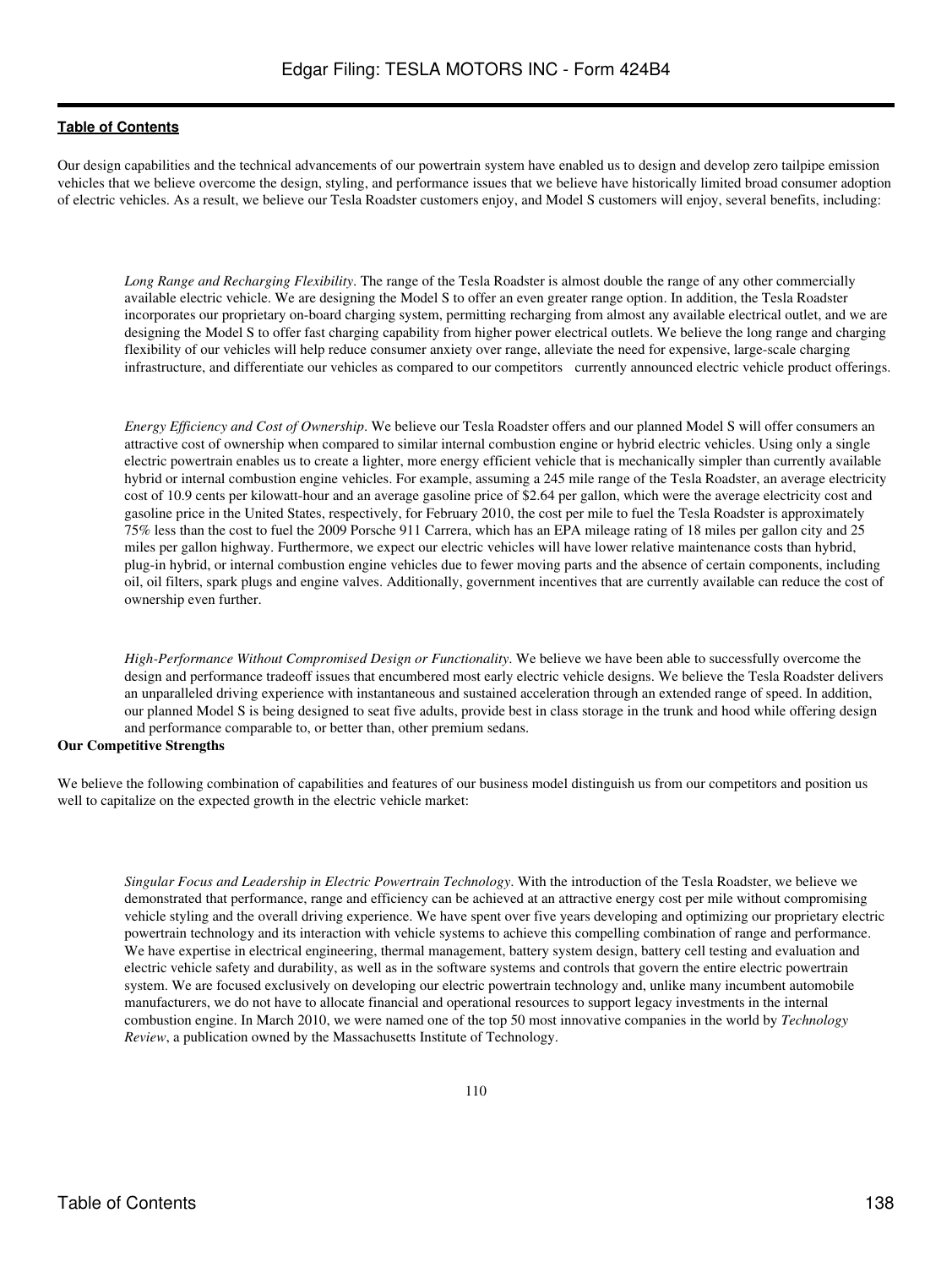*Combination of Expertise from Silicon Valley and the Traditional Automotive Industry*. Our roots in Silicon Valley have enabled us to recruit engineers with strong skills in electrical engineering, software and controls, and are further complemented by other members of our team with significant automotive expertise in vehicle engineering and manufacturing. Accordingly, we believe our team of engineers and managers combines the culture of innovation, rapid product development and flexible processes of leading technology companies with the operational experience of leading automotive companies.

*Proprietary Systems Integration of Vehicle and Electric Powertrain*. The commercial production of a highway capable, fully electric vehicle that meets consumers range and performance expectations required substantial design, engineering, and integration work on almost every system of our Tesla Roadster. We designed several vehicle systems, including the body, chassis, heating and cooling, low voltage electrics, power electronics and software specifically for our Tesla Roadster. For example, controlling and managing the components of our powertrain to make driving an electric vehicle feel intuitive and responsive to driver demands required substantial software development. As a result, we believe we have developed significant vehicle engineering and integration expertise. Our ability to combine expertise in electric powertrain and vehicle engineering provides a broad capability in electric vehicle design and systems integration.

*Rapid Customer Focused Product Development*. We have designed our vehicles and business to quickly capture customer feedback and channel it to product development. We have also designed our product development process to use such data and customer feedback to rapidly introduce new features and designs. Our vehicles log usability data as soon as a customer begins driving, and we collect and supplement it with feedback from our company-owned sales and service operations. Since the performance of our electric powertrain is governed by control software, we believe we can quickly fine-tune our vehicles in response to this data. For example, within nine months of the Tesla Roadster s commercial introduction, we launched a much improved Tesla Roadster 2, as well as a higher performance variant, the Tesla Roadster Sport.

*Ownership of Sales and Service Network*. We believe that by owning our own sales and service network we can offer a compelling customer experience while achieving operating efficiencies and capturing sales and service revenues incumbent automobile manufacturers do not enjoy in the traditional franchised distribution and service model. We believe we will also be able to better control costs of inventory, manage warranty service and pricing, maintain and strengthen the Tesla brand, and obtain rapid customer feedback. Further, we believe we will avoid the conflict of interest in the traditional dealership structure inherent to most incumbent automobile manufacturers where the sale of warranty parts and repairs by a dealer are a key source of revenue and profit for the dealer but often are an expense for the vehicle manufacturer. Our Tesla stores do not carry large vehicle inventories and, as a result, do not require corresponding large floor spaces. As a result, we believe we can efficiently and cost-effectively build out our sales and service network.

*Brand Leadership*. As the first company to commercially produce a high-performance, highway-capable fully electric vehicle, we have received substantial media attention. We believe the Tesla brand is well recognized in our target market, despite limited marketing spending by us to date. In November 2009, *Advertising Age* selected us as one of Americas hottest brands in a special report highlighting the year s 50 top brands. We believe the strength of the Tesla brand value will result in strong consumer interest and loyalty, strong positioning as a premium electric vehicle and reduced competitive pricing pressure.

*Substantial Funding in Place to Accelerate Growth*. We have entered into our DOE Loan Facility for a \$465.0 million loan and we have been granted up to approximately \$31 million in tax incentives by the California Alternative Energy and Advanced Transportation Financing Authority. We believe these loans and incentives will help accelerate the time to volume production for both the Model S and our electric powertrain business. In addition, we believe these loans and incentives provide us long-term financing that should enable us to focus more of our resources on the execution of our business plans.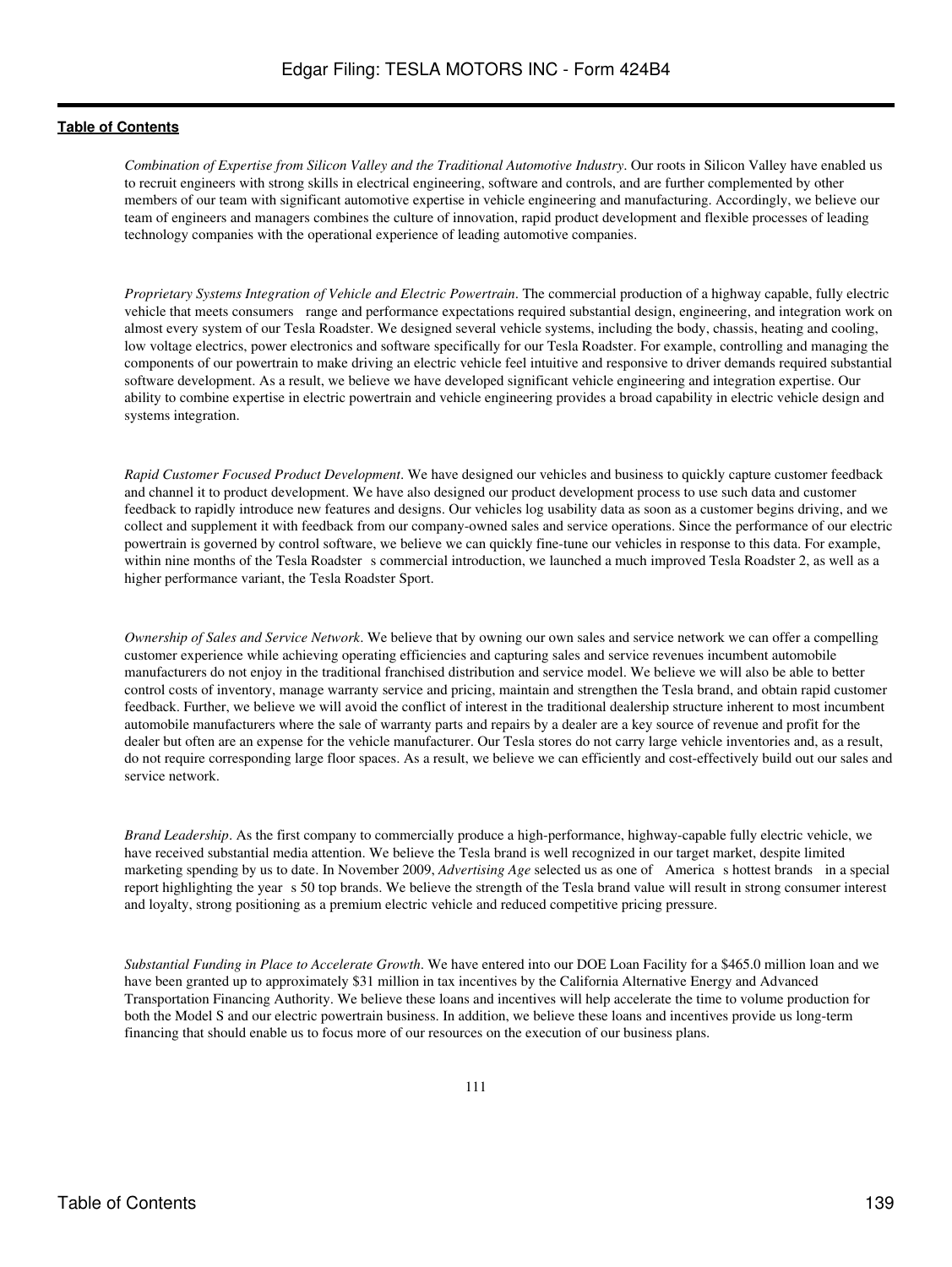*Capital Efficiency*. We believe our rapid product development process, our modular and adaptable powertrain, our plan to design and manufacture multiple product types on a singular platform, and our ability to hold lower inventory levels while still meeting customer demand will help reduce the capital required to reach operating efficiencies. This approach is designed with the aim of allowing us to achieve profitability at relatively low volumes and create a viable long-term business. For example, the cumulative capital expenditures and research and development costs for the Tesla Roadster from our inception to the date we delivered our first Tesla Roadster equaled approximately \$125 million.

#### **Our Strategy**

We intend to be a leading global manufacturer and direct seller of electric vehicles and electric vehicle technologies. Key elements of our strategy include:

*Successful Launch of the Model S*. We believe the successful launch of the Model S is critical to our ability to capitalize on the expanding electric vehicle market opportunity. We are currently executing a plan to finish the design and engineering of, and component sourcing for, the Model S and to develop our planned manufacturing facility in Fremont, California and equipment to support its production. Our plan reflects a combination of what we believe are best practices from multiple industries and our experience from developing, manufacturing and marketing the Tesla Roadster. We are using advanced computer-aided design and crash simulations and concurrently engineering multiple vehicle systems which we anticipate will help speed development and enhance the safety of the Model S. Additionally, we believe our continued development of the Tesla Roadster for multiple international markets and the expansion of our retail presence in select countries around the globe will help us successfully certify, sell and distribute the Model S in these markets.

*Use a Common Platform to Introduce New Models*. We intend to design the Model S with an adaptable platform architecture and common electric powertrain that we can use to create future electric vehicle models, such as a crossover/sport utility vehicle, a van or a cabriolet. We believe this strategy will enable us to introduce future models faster and in a more capital efficient manner than incumbent automobile manufacturers have been able to achieve in introducing traditional internal combustion vehicles.

*Develop Integrated Engineering and Manufacturing Capabilities*. We intend to develop a substantially integrated electric vehicle manufacturing facility in Fremont, California to manufacture components that are critical to our intellectual property and production of the Model S. We intend for our vehicle engineering and manufacturing teams to work alongside one another in an effort to accelerate the Model S development. We also intend to design flexibility into our manufacturing facility so that we can produce multiple vehicle models on the Model S platform at high volumes on the same line. We believe that owning and operating integrated engineering and manufacturing facilities will enable us to maintain high quality control standards, and achieve cost efficiencies in our operations. In addition to developing our planned Model S and future vehicle manufacturing facility in Fremont, California, we are in the process of expanding our electric powertrain manufacturing facility in Palo Alto, California, which will focus on the design and manufacture of lithium-ion battery packs, electric motors and components both for our vehicles and for our original equipment manufacturer customers.

*Continue to Focus on Technological Advancement and Cost Improvement*. We have been able to achieve technological and design improvements in the production of the Tesla Roadster while simultaneously reducing manufacturing costs. We intend to continue to invest in technological innovation to further advance our proprietary electric powertrain system and the safety, reliability, range capabilities and functionality of our vehicles.

*Expand our Company-Owned Sales and Service Network*. As of June 14, 2010, we had opened 12 Tesla owned stores in the United States and Europe, located in Boulder, Chicago, Los Angeles, Menlo Park, Miami, New York, Newport Beach, Seattle, London, Monaco, Munich and Zurich. We plan to open additional stores during 2010, with a goal of establishing approximately 50 stores globally within the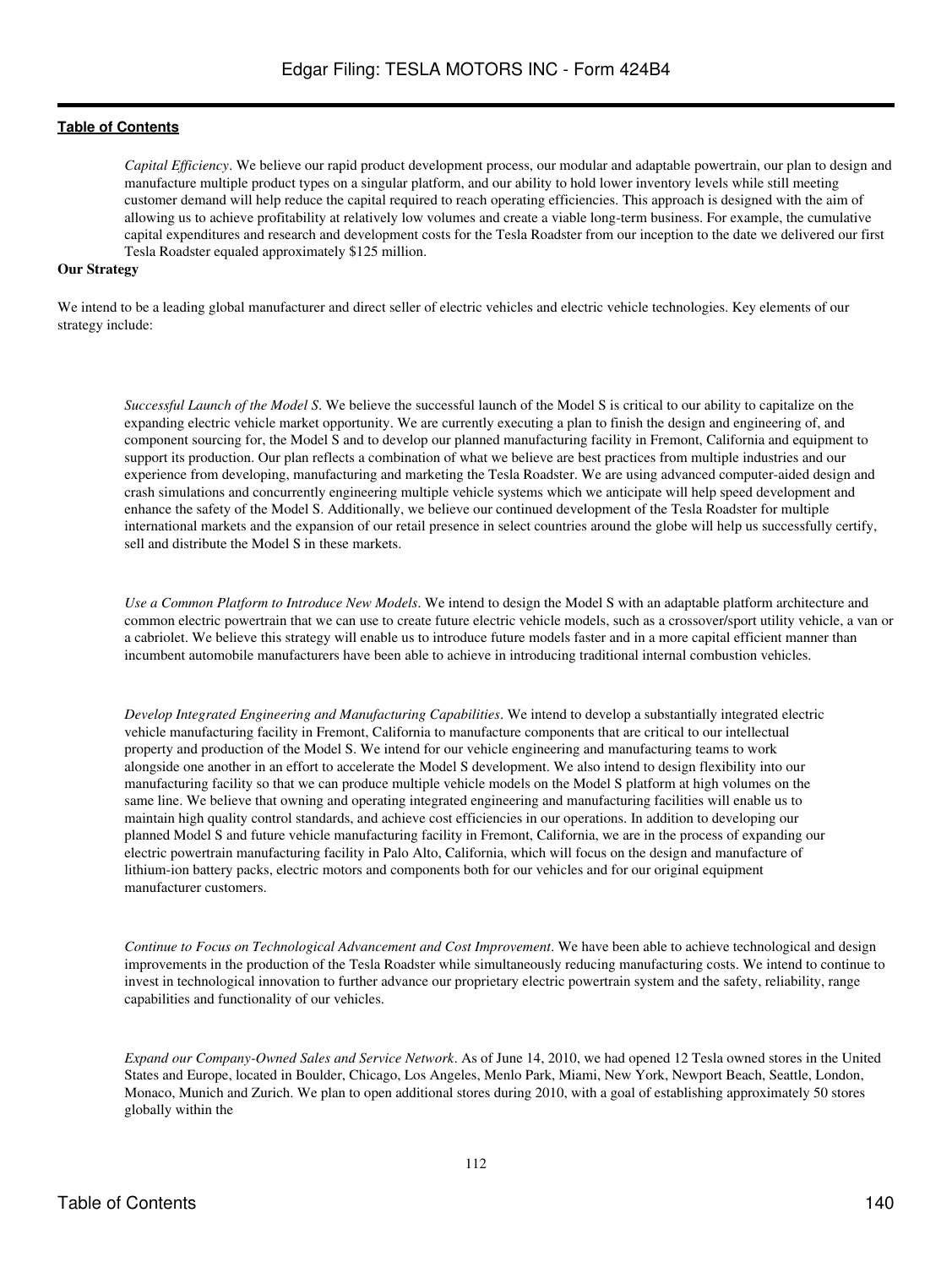next several years in connection with the planned Model S rollout. In addition, we intend to grow the Tesla Rangers mobile service program, which will enable our service technicians to travel to and service our customers vehicles in more geographic areas throughout the United States.

*Leverage Industry Advancements in Battery Cells*. We intend to leverage the substantial battery cell investments and advancements being made globally by battery cell manufacturers to continue to improve the cost per kilowatt-hour of our battery pack. To this end, we have designed our powertrain technology to permit flexibility with respect to battery cell chemistry, form factor and vendor. We believe our ability to change battery cell chemistries and vendors to benefit from improvements in battery cell technologies while retaining our existing investments in battery pack management, software, electronics, testing and vehicle packaging will enable us to quickly deploy advances in battery cells into our products and leverage the most current battery cell technology.

*Build and Leverage Strategic Relationships*. We intend to seek and develop strategic relationships with industry leaders to launch our electric vehicles and sell our electric vehicle powertrain components. For example, we collaborated with Daimler on the production of the battery pack for their Smart fortwo electric drive vehicle pilot program. In May 2010, Tesla and Toyota Motor Corporation, or Toyota, announced their intention to cooperate on the development of electric vehicles, and for Tesla to receive Toyotas support with sourcing parts and production and engineering expertise for the Model S. Active discussions are now underway, but we have not entered into any agreements with Toyota for any such arrangements, including any purchase orders, and we may never do so. We are also establishing strategic relationships with battery cell vendors who are leaders in the industry for advanced chemistries, high volume production and low cost manufacturing. We believe these and similar potential strategic relationships will enable us to efficiently expand our business while leveraging the expertise and knowledge of the automotive and related industries.

## **Our Vehicles and Products**

We currently design, manufacture and sell the Tesla Roadster, our first production vehicle. We are designing our second vehicle, the Model S, and currently plan to begin production of the Model S in 2012. We intend to design the Model S with an adaptable platform architecture and common electric powertrain so that we can use the platform of the Model S to create future electric vehicles targeting additional segments of the passenger vehicle market.

#### *The Tesla Roadster*

Our first vehicle, the Tesla Roadster, is the first high-performance electric sports car and the only highway-capable electric vehicle available in the United States today. The two-seat, convertible Tesla Roadster has a combination of range, style, performance and energy efficiency that we believe is unmatched in the market today. As of March 31, 2010, we had sold 1,063 Tesla Roadsters to customers in 22 countries, almost all of which were sold to customers in North America and Europe, 107 of which were sold to customers solely in the United States in the year ended December 31, 2008 and 830 of which were sold to customers in 18 countries in the year ended December 31, 2009. To date, our customers have driven the Tesla Roadster for an estimated aggregate of over 4.0 million miles. The Tesla Roadster complies with, or is exempt from, all applicable vehicle safety standards in the United States, the European Union as well as select other countries. Additionally, we have met battery shipping and testing protocols of the United Nations, United States Department of Transportation and other government agencies, allowing us to ship the Tesla Roadster to a number of countries throughout the world.

The current effective price of the base configuration of the Tesla Roadster is \$101,500 in the United States, assuming and after giving effect to the continuation of a currently available United States federal tax credit of \$7,500 for the purchase of alternative fuel vehicles. The Tesla Roadster offers performance characteristics that we believe are among the best in the industry. It can accelerate from zero to 60 miles per hour in 3.9 seconds and has a maximum speed of approximately 120 miles per hour. We believe the Tesla Roadsters lightweight and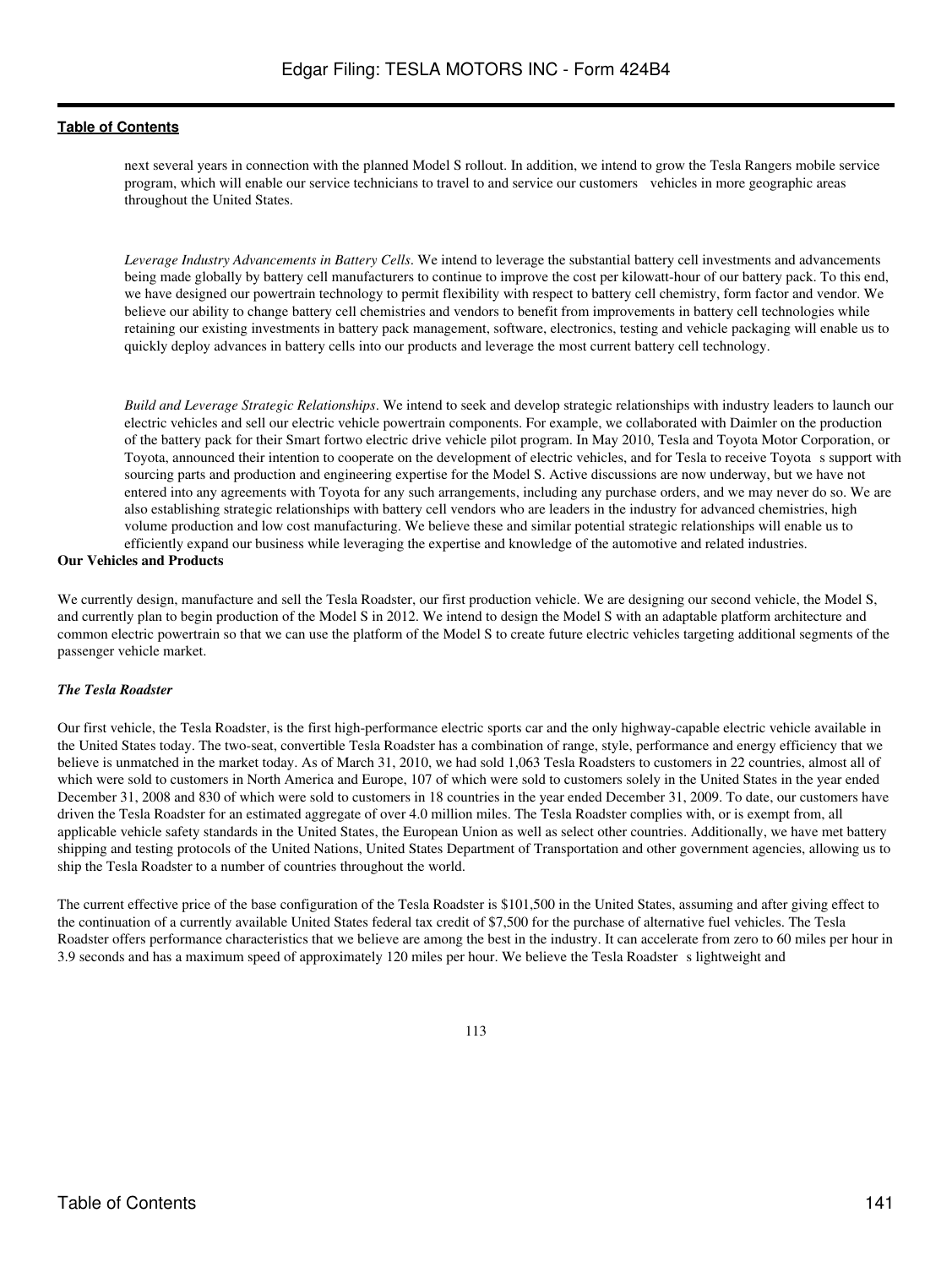proprietary electric powertrain provides significant performance advantages over traditional internal combustion engine-powered sports cars. Specifically, the electric powertrain that delivers peak torque (in excess of 200 foot pounds) at extremely low revolutions per minute, or rpm, and remains near peak through 7,000 rpm of the 13,000 rpm range enables the Tesla Roadster to achieve its high levels of acceleration. With such a long and flat torque curve, we believe the Tesla Roadster delivers a compelling driving experience with instantaneous and sustained acceleration through an extended range of speed.

The Tesla Roadster combines this performance with high energy efficiency. The Tesla Roadster has a battery pack capable of storing approximately 53 kilowatt-hours of usable energy, almost double the energy of any other commercially available electric vehicle battery pack and has a range of 236 miles on a single charge, as determined using the United States Environmental Protection Agency s, or EPA s, combined two-cycle city/highway test. Further improvements in the energy efficiency of the Tesla Roadsters that we will begin producing in the next several months will increase the range of these vehicles to 245 miles on a single charge, as determined using the EPA s combined two-cycle city/highway test. Recently, the EPA announced its intention to introduce and establish new energy efficiency testing methodologies for electric vehicles, which we believe could result in a significant decrease to the advertised ranges of all electric vehicles, including ours. The Tesla Roadster reportedly set a new world distance record of 313 miles on a single charge for a production electric car in a rally across Australia as part of the 2009 Global Green Challenge. Assuming a 245 mile range of the Tesla Roadster and an electricity cost of 10.9 cents per kilowatt-hour, which was the average residential electricity cost in the United States for February 2010, the energy cost of powering the Tesla Roadster is approximately 3.1 cents per mile. In comparison, assuming an average gasoline price of \$2.64 per gallon, which was the average price per gallon in the United States for February 2010, the 2010 Toyota Prius has a fuel cost of approximately 5.3 cents per mile and the 2009 Porsche 911 Carrera has a fuel cost of approximately 12.2 cents per mile. We believe these energy cost differences would be greater in Europe where gasoline prices can be almost three times higher than in the United States.

We have continued to rapidly develop the Tesla Roadster since its introduction. In June 2009, nine months after its commercial introduction, we launched the 2010 Tesla Roadster, known as the Tesla Roadster 2, as well as a high-performance variant, the Tesla Roadster Sport. As compared to the original Tesla Roadster, the Tesla Roadster 2 delivered a higher quality interior, a new push-button gear selector, improved heating and cooling performance, a more powerful electric powertrain and improved noise reduction. New optional features were also added including clear coat carbon fiber trim for the exterior and interior, an adjustable suspension and improved vehicle data connectivity via a GSM module. In addition to making these enhancements, we simultaneously reduced our manufacturing costs significantly by making a number of modifications, including redesigning our power electronics module and switching to certain commodity components in our manufacturing process. The Tesla Roadster Sport offers a higher performance powertrain which improves acceleration from 0 to 60 miles per hour from 3.9 seconds to 3.7 seconds, adjustable suspension and performance tires and forged wheels, all without compromising the efficiency of the Tesla Roadster electric powertrain. The current effective price of the base configuration of the Tesla Roadster Sport is \$121,000 in the United States, assuming and after giving effect to the continuation of a currently available United States federal tax credit of \$7,500 for the purchase of alternative fuel vehicles. We delivered our first right-hand drive model of the Tesla Roadster in January 2010, enabling the eventual introduction of the Tesla Roadster into new key markets such as Japan, Hong Kong, and Australia. We also believe the right-hand drive model will allow us to further penetrate certain existing markets such as the United Kingdom. We expect to change the design and specifications of the Tesla Roadster periodically in the future.

The performance and safety systems of the Tesla Roadster and its battery required the development of sophisticated control software. For example, we have implemented several algorithms in our vehicle control software to reduce the likelihood of unintended acceleration of our vehicles in the event of either a mechanical or electronic malfunction. We stop the flow of electricity to our motor when either the car is placed in neutral or the key is rotated from the on position. We also stop the flow of electricity to the motor during normal vehicle operation when the brake pedal is depressed for more than two seconds after the accelerator has been depressed. Finally, we have a dedicated processor that monitors the ratio of accelerator position and torque delivered to our motor and will stop the flow of electricity to our motor if the ratio diverges from set parameters.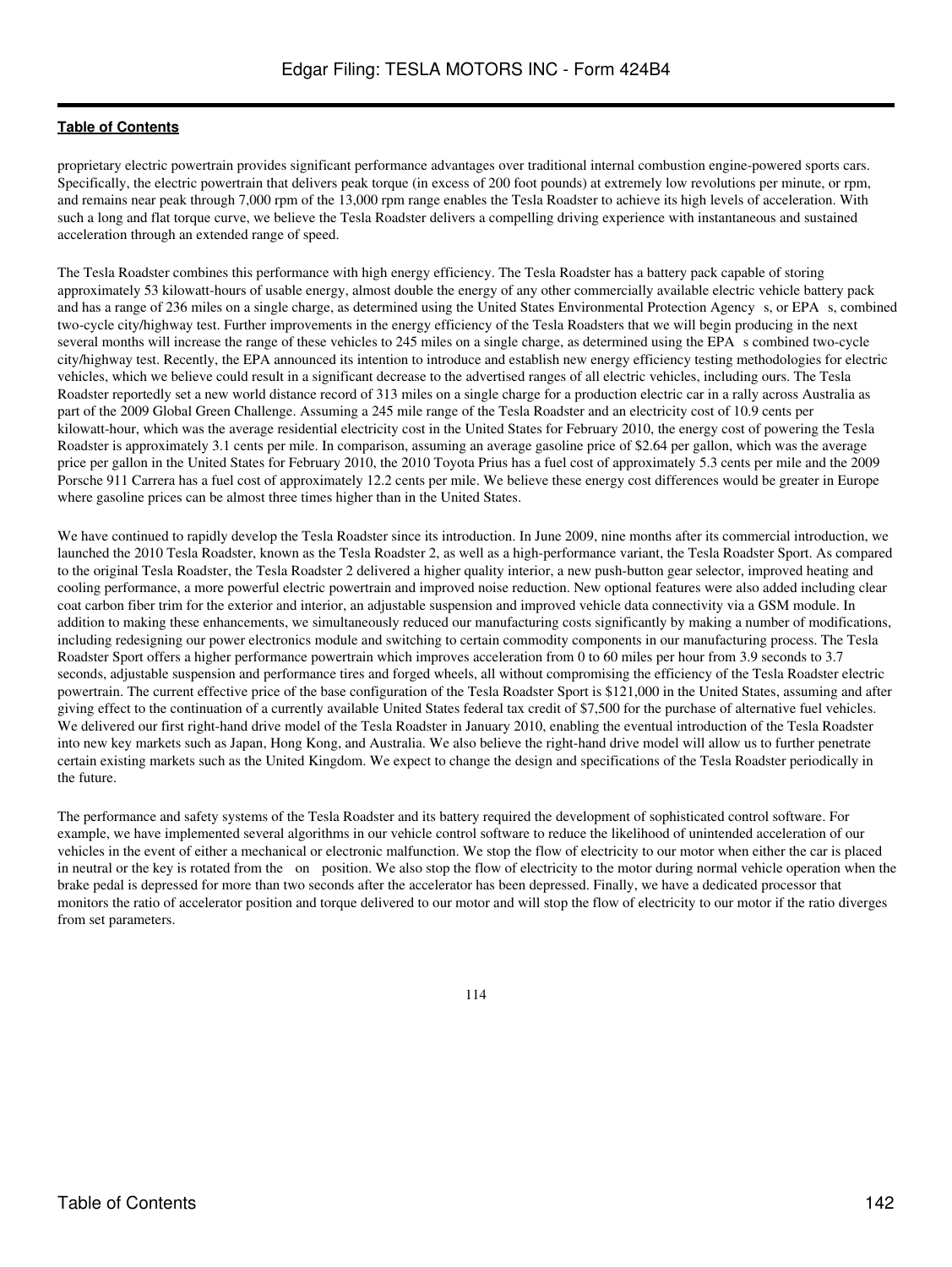# *The Tesla Model S*

Our planned second vehicle, the Model S, is currently expected to begin production in 2012. We intend to leverage the electric powertrain of the Tesla Roadster to create a four-door, five adult passenger sedan that produces zero tailpipe emissions while accelerating from zero to 60 miles per hour in a targeted time of under 6 seconds. The drivable early prototype of the Model S was revealed to the public in March 2009 and as of March 31, 2010, we had received approximately 2,200 customer reservations with a minimum refundable payment of \$5,000. We intend to make the Model S available with three range variants 160 miles, 230 miles, and 300 miles, on a single charge, as projected using the EPA s combined city/highway test cycles to allow customers to purchase an electric vehicle that best matches their personal driving needs. We are designing the Model S to include a third row with two rear-facing child seats, subject to applicable safety regulations and requirements, allowing us to offer a seven passenger sedan. The EPA has announced its intention to develop and establish new energy efficiency testing methodologies for electric vehicles, which we believe could result in a significant decrease to the advertised ranges of all electric vehicles, including ours.

To complement its range capabilities, we also plan to offer the Model S with a package of recharging options, including the capability to fast charge in as little as 45 minutes at commercial charging stations that we anticipate may be available in the future. This feature would offer consumers a rapid and convenient way to recharge their vehicles. In addition, we are designing the Model S to incorporate a modular battery pack in the floor of the vehicle, enabling it to be rapidly swapped out at a specialized commercial battery exchange facility. We are designing the Model S to offer a compelling combination of functionality, convenience and styling without compromising performance and energy efficiency. With the battery pack in the floor of the vehicle and the motor and gearbox in line with the rear axle, we are designing the Model S to provide best in class storage space of approximately 26 cubic feet, including storage under both the tailgate and the hood. By way of comparison, this storage space exceeds the approximately 14 cubic feet of storage available in the 2009 BMW 5 Series sedan and the approximately 21 cubic feet of storage available in the 2009 Lincoln Town Car. We are also planning to equip the Model S with premium luxury features, including a 17 touch screen driver interface, advanced wireless connectivity, such as 3G connectivity, and driver customization of the infotainment and climate control systems of the vehicle. We are designing the Model S with the intent to achieve a five star safety rating. We believe the intended combination of performance, styling, convenience and energy efficiency of the Model S will help position it as a compelling alternative to other vehicles in the luxury and performance segments.

We currently anticipate introducing the base Model S at an effective price of \$49,900 in the United States, assuming and after giving effect to the continuation of a United States federal tax credit of \$7,500 for the purchase of alternative fuel vehicles. Even without the tax credit, we believe the base list price will be competitive with other premium vehicles. We have not finalized pricing for the 230 or 300 mile range variants of the Model S.

We are designing the Model S to provide a lower cost of ownership as compared to other vehicles in its class. We consider the purchase price, cost of fuel and the cost of maintenance over a six year ownership period in this calculation. We assume comparable residual values, warranties, insurance costs and promotions and assume that currently available consumer incentives are still available at the time of a Model S purchase. In addition to the competitive pricing of the Model S relative to other premium vehicles, we estimate that customers of electric vehicles will enjoy lower fuel costs. For example, assuming an average of 12,000 miles driven per year, an average electricity cost of 10.9 cents per kilowatt-hour and an average gasoline price of \$2.64 per gallon over the full ownership of the vehicle, which were the average electricity cost and gasoline price in the United States, respectively, for February 2010, and based on our estimate of the energy efficiency of the Model S, we estimate that our planned Model S could have approximately \$1,300 per year less in fuel costs than a comparable premium internal combustion engine sedan. Furthermore, we expect the planned Model S will have a lower maintenance costs than comparable premium internal combustion engine sedans due to fewer moving parts and the absence of certain components, including oil, oil filters, spark plugs and engine valves.

# *Future Vehicle Roadmap Based on Model S Platform*

We intend to design the Model S with an adaptable platform architecture and common electric powertrain so that we can use the platform of the Model S to create future electric vehicle models, such as a crossover/sport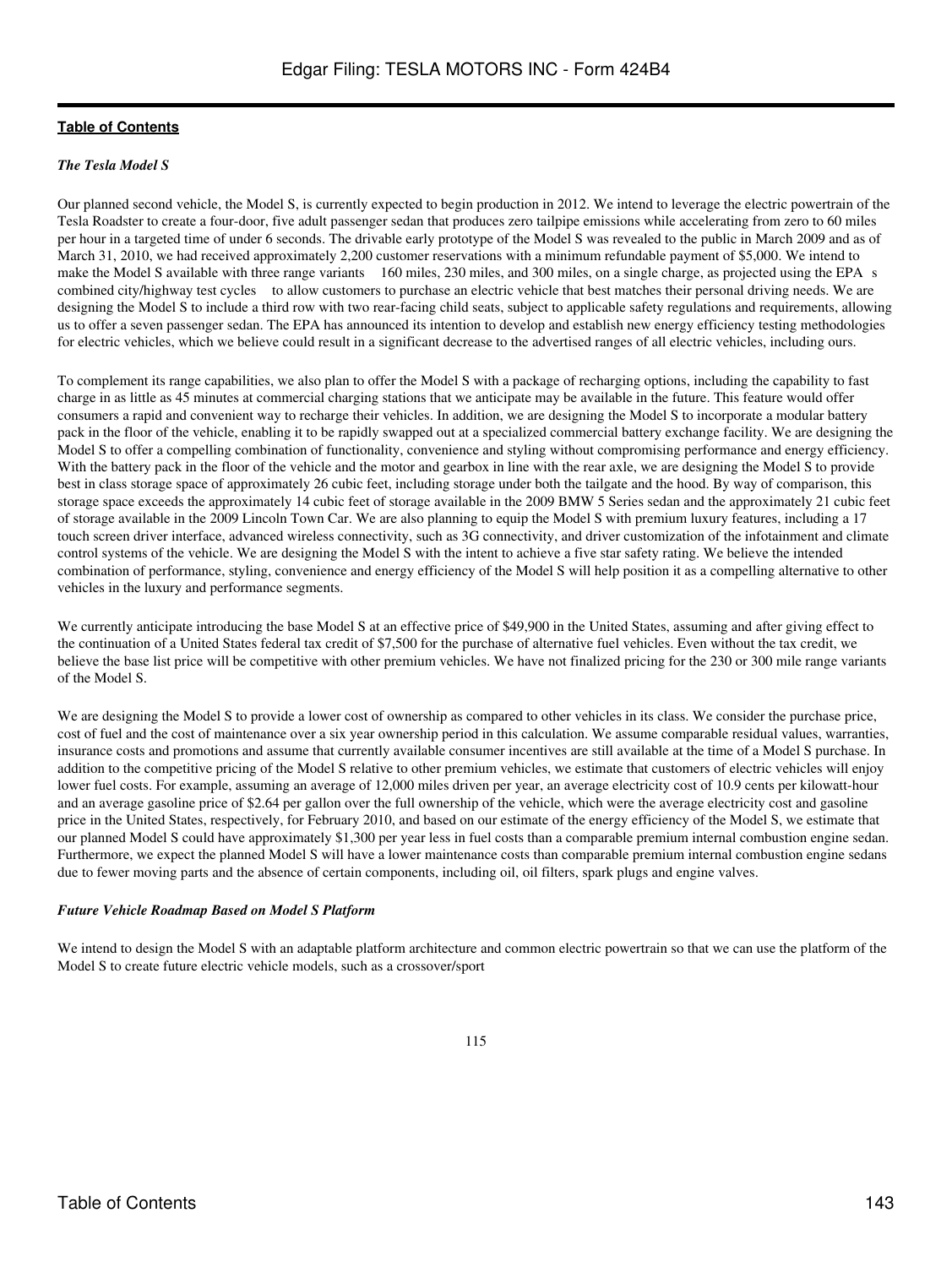utility vehicle, a van or a cabriolet. In particular, by designing our electric powertrain within the chassis to accommodate different vehicle body styles, we believe that we can save significant time in future vehicle development. In addition, we believe our strategy of using commercially available battery cells will enable us to leverage improvements in cell chemistries and rapidly introduce models of our Tesla Roadster and planned vehicles with different range options. Our design of the Model S, however, is not complete and we may make changes to the design of the Model S, including changes that may make it more difficult to use the Model S platform for future vehicles.

In May 2010, we publicly announced our intent to develop a third generation electric vehicle to be produced at our planned manufacturing facility in Fremont, California. We intend to offer this vehicle at a lower price point and expect to produce it at higher volumes than our planned Model S. We expect that this vehicle will be produced a few years after the introduction of the Model S.

# *Powertrain Development and Sales*

In May 2009, we entered into a development agreement with Daimler under which we performed specified research and development services for the development of a battery pack and charger for Daimler s Smart fortwo electric drive. All development work related to the development agreement had been completed as of December 31, 2009. We have been selected by Daimler to supply it with up to 1,000 battery packs and chargers to support a trial of the Smart fortwo electric drive in at least five European cities. Daimler has notified us that it intends to increase its purchase commitment by 50% to 1,500 battery packs and chargers. We began shipping the first of these battery packs and chargers in November 2009 and started to recognize revenue for these sales in the quarter ended December 31, 2009. In the first quarter of 2010, Daimler engaged us to assist with the development and production of a battery pack and charger for a pilot fleet of its A-Class electric vehicles to be introduced in Europe during 2011. A formal agreement for this arrangement was entered into with Daimler in May 2010. In the quarter ended March 31, 2010, we completed the development and sale of modular battery packs for electric delivery vans for Freightliner Custom Chassis Corporation, or Freightliner, an affiliate of Daimler. Freightliner plans to use these electric vans in a limited number of customer trials.

In May 2010, Tesla and Toyota announced their intention to cooperate on the development of electric vehicles. This may involve the production of vehicles or powertrain components. Active discussions are now underway, but have not yet entered into any agreements with Toyota for such arrangements, including any purchase orders, and we may never do so.

We are continuing to develop our electric powertrain component and systems business and have secured a \$101.2 million loan under our DOE Loan Facility for the expansion of our engineering and production capability for this business in our Palo Alto facility. We anticipate our new facility will enable us to provide research and development services, including cell and component testing and prototyping, as well as produce powertrain components for sales to third parties. We also intend to centralize production of the battery pack and the motor for the Tesla Roadster at this facility so that we can efficiently share further powertrain innovations among the components for our vehicles as well as those of our customers.

# **Technology**

We believe the core competency of our company and our core intellectual property is contained within our electric powertrain. This powertrain is fundamentally composed of four major elements: a modular battery pack, a power electronics module, a motor and the control software which enables the components to operate as a system. We designed each of these major elements for our Tesla Roadster and plan to use much of this technology in the Model S and our future electric vehicles. Our powertrain and battery pack have a modular design, enabling future generations of electric vehicles to incorporate a significant amount of this technology. Further, our powertrain is very compact and contains far fewer moving parts than the internal combustion powertrain. These features enable us to adapt it for a variety of applications, including our future vehicles and any powertrain components we build for other manufacturers.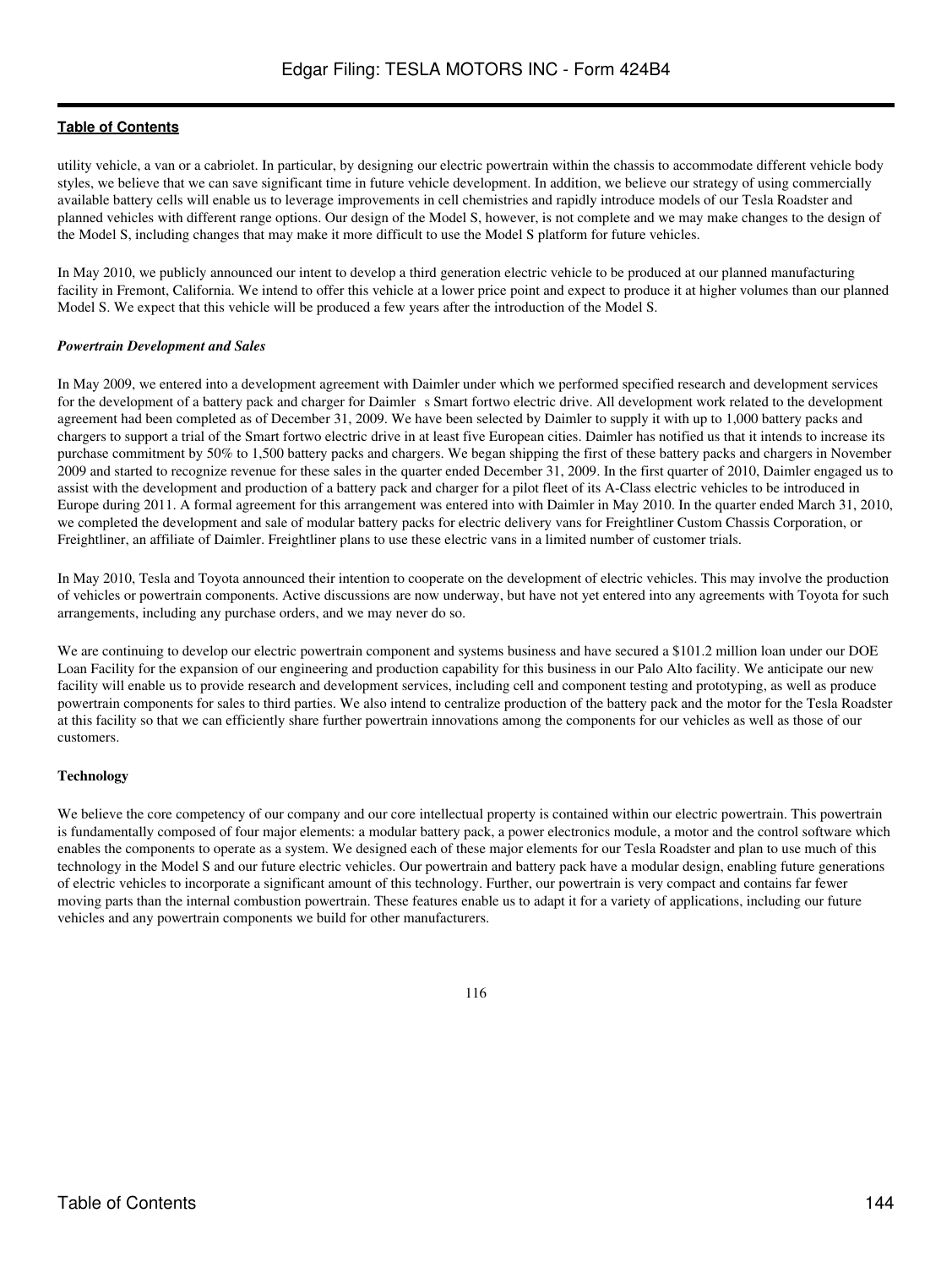From time to time, we intend to enter into development arrangements with other automobile manufacturers for electric powertrain development activities. From inception through December 31, 2009, our powertrain development activities were exclusively pursuant to a development arrangement entered into in the year ended December 31, 2008, which was formalized pursuant to an agreement entered into in May 2009 with Daimler, related to the development of a battery pack and charger for Daimler s Smart fortwo electric drive. All amounts received under this development agreement were recognized as an offset to research and development expenses in the consolidated statement of operations. In the fiscal years ended December 31, 2007, 2008 and 2009, our research and development expenses were \$62.8 million, \$53.7 million and \$19.3 million, respectively after such offsets. Our research and development expenses were \$13.3 million for the three months ended March 31, 2010. As of December 31, 2009 all development work related to the development agreement had been completed and we had recognized the full \$23.2 million under the development agreement.

As of May 31, 2010, we had 154 employees in our powertrain research and development department.

#### *Battery Pack*

We have designed our battery pack to have a life of over 100,000 miles. In addition, we have designed the battery pack to be modular so that it can be used in more than one vehicle. For example, the Tesla Roadster battery pack contains 6,831 lithium-ion cells, each similar to the 6 to 12 cells (made by third party lithium-ion cell providers) found in many standard laptop computers. The cells, in turn, are housed in 11 modules. The battery pack contains 53 kilowatt-hours of usable energy, almost double the energy of any other commercially available electric vehicle battery pack, thereby significantly increasing vehicle range capability. Designing an electric powertrain and a vehicle to exploit its energy efficiency has required extensive safety testing and innovation in battery packs, motors, powertrain systems and vehicle engineering. Our proprietary technology includes cooling systems, safety systems, charge balancing systems, battery engineering for vibration and environmental durability, robotic manufacturing processes, customized motor design and the software and electronics management systems necessary to manage battery and vehicle performance under demanding real-life driving conditions. We have significant experience and expertise in the safety and management systems needed to work with lithium-ion cells in the demanding automotive environment. We believe these advancements have enabled us to produce a battery pack at a low cost per kilowatt-hour. To date, our customers have driven the Tesla Roadster for an estimated aggregate of over 4.0 million miles.

We believe one of our core competencies is the design of our complete battery pack system. We have designed our battery pack system to permit flexibility with respect to battery cell chemistry, form factor and vendor that we adopt for battery cell supply. We maintain an internal battery cell testing lab and an extensive performance database of the many available lithium-ion cell vendors and chemistry types. We intend to incorporate the battery cells that provide the best value and performance possible into our battery packs, and we expect this to continue over time as battery cells continue to improve in energy storage capacity, longevity, power delivery and cost. We believe this flexibility will enable us to continue to evaluate new battery cells as they become commercially viable, and thereby optimize battery pack system performance and cost for our current and future vehicles. We believe our ability to change battery cell chemistries and vendors while retaining our existing investments in software, electronics, testing and vehicle packaging, will enable us to quickly deploy various battery cells into our products and leverage the latest advancements in battery cell technology.

The range of our electric vehicles on a single charge declines principally as a function of usage, time and charging patterns. For example, a customer s use of their Tesla vehicle as well as the frequency with which they charge the battery of their Tesla vehicle can result in additional deterioration of the battery s ability to hold a charge. We currently expect that our battery pack will retain approximately 60-65% of its ability to hold its initial charge after approximately 100,000 miles and 7 years, which will result in a decrease to the vehicle s initial range. In addition, based on internal testing, we estimate that our Tesla Roadster would have a 5-10% reduction in range when operated in 20°C temperatures.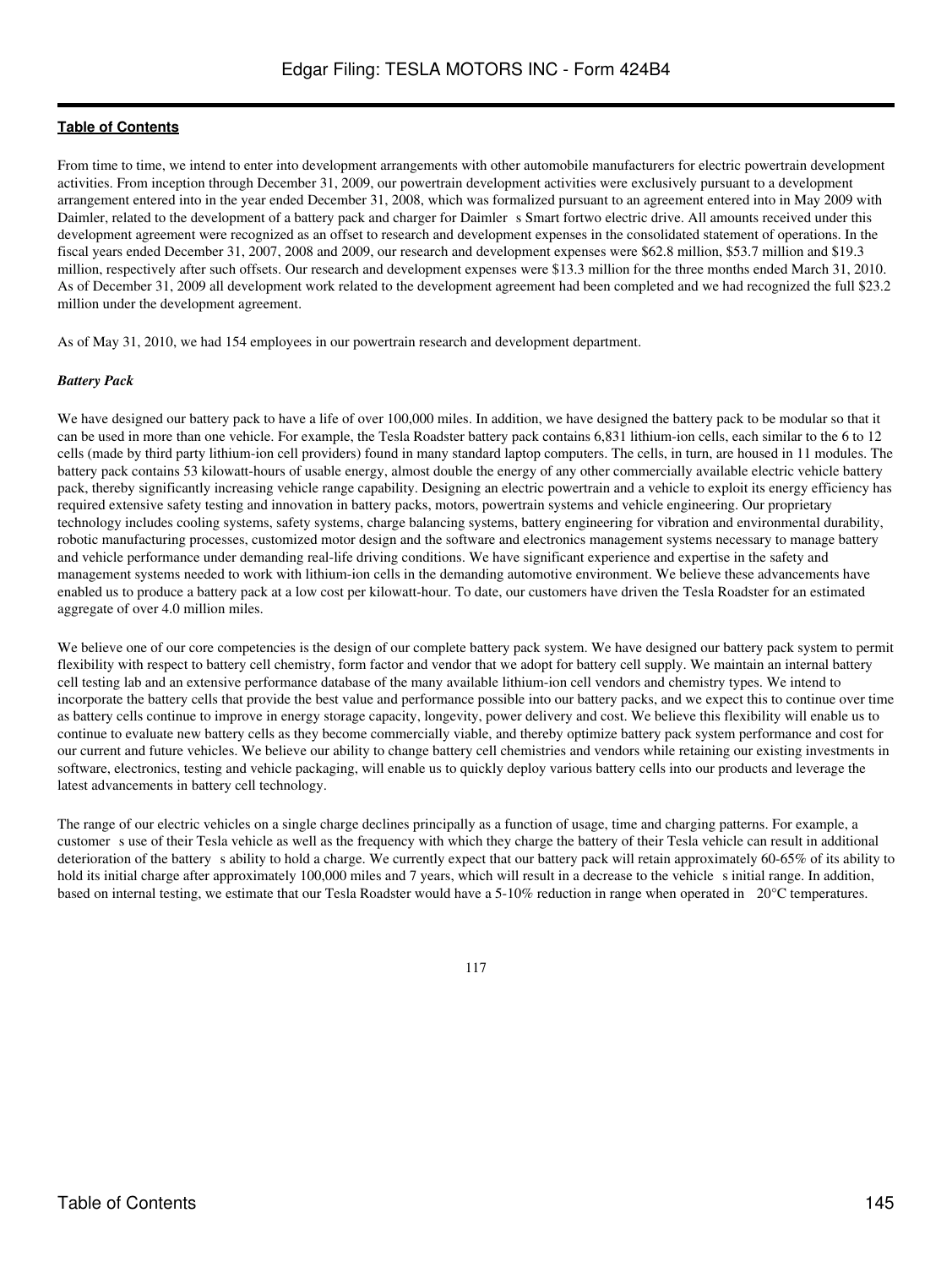To date, we have tested hundreds of battery cells of different chemistries, form factors and designs. Based on this evaluation, we are presently using lithium-ion battery cells based on the 18650 form factor in the Tesla Roadster. These battery cells are commercially available in large quantities. We currently intend to use the same battery cell form factor in the Model S. Panasonic Energy Company, or Panasonic, is the supplier of cells for one of our current battery packs. In January 2010, we announced that we were collaborating with Panasonic on the development of next-generation electric vehicle cells based on the 18650 form factor and nickel-based lithium ion chemistry.

## *Power Electronics Module*

The power electronics module, or PEM, has two primary functions, the control of torque generation in the motor while driving and the control of energy delivery back into the battery pack while charging. Since our powertrains today use alternating current 3-phase induction motors, we need to create alternating current and voltage from the direct current that the battery provides. The PEM performs this function both when charging and discharging the battery.

Inside of the PEM are two distinct areas, the power section or engine room and the command and control section. We believe we have made significant innovations in each area. We have designed the command and control section to use a high-performance digital signal processor which runs some of the most complicated and detailed software in the vehicle.

We believe another significant innovation in our PEM is our ability to combine the battery charger into the same unit as the motor controller. This is not simply putting two separate systems into the same box as is the case with some other powertrains. Instead, we have reconfigured the same hardware and have used software to accomplish this reconfiguration. By combining these functions we are able to carry a high-power charger onboard the vehicle with no significant extra cost or weight. This enables us to use any available source of power to charge our vehicle. Our vehicles can recharge on any electrical outlet from a common outlet of 15 amps and 120 volts all the way up to a high power outlet of 70 amps and 240 volts, which provides optimal recharging.

Since the Tesla Roadster charger system is built into the vehicle, it is possible to charge the vehicle using a variety of power outlets. Charging the Tesla Roadster battery pack to full capacity will take approximately 7 hours using a 240 volt, 40 amp outlet that is widely available in many homes in the United States for electric appliances. A high power connection capable of 240 volts and 70 amps reduces this charging time to about 4.5 hours. Such a connection can be installed in many homes with the assistance of a qualified electrician. For additional flexibility, the Tesla Roadster battery pack can also be charged with a 120 volt, 15 amp connection. Using this lower power output, the Tesla Roadster battery pack can be charged to full capacity in about 42 hours. This flexibility in charging provides customers with additional mobility, while also allowing them to conveniently charge the vehicle overnight at home.

For the Model S, we plan to offer a fast charge option that will enable the vehicle to charge from higher amperage, higher voltage commercial charging stations that we anticipate may be available in the future.

#### *Motor*

Our powertrains currently use custom designed 3-phase induction motors with an approximate 87% average efficiency, as determined using the EPA s combined two-cycle city/highway test. We believe we have made several important innovations in our motor design that minimize mass while still providing high power and efficiency. Our motors incorporate a proprietary fabricated copper rotor design. Our motors also include optimized winding patterns that allow for easy manufacture and fit in as much copper as possible to reduce resistance and energy losses.

We also use high-quality bearings and precision balancing on the rotor and shaft to enable the spin of the motor up to 13,000 revolutions per minute, or rpm, in normal operation. Combining this very high rpm rating with an instantaneous stall torque of over 200 foot pounds gives a broad torque-speed map that allows a single speed gearbox to deliver high vehicle performance.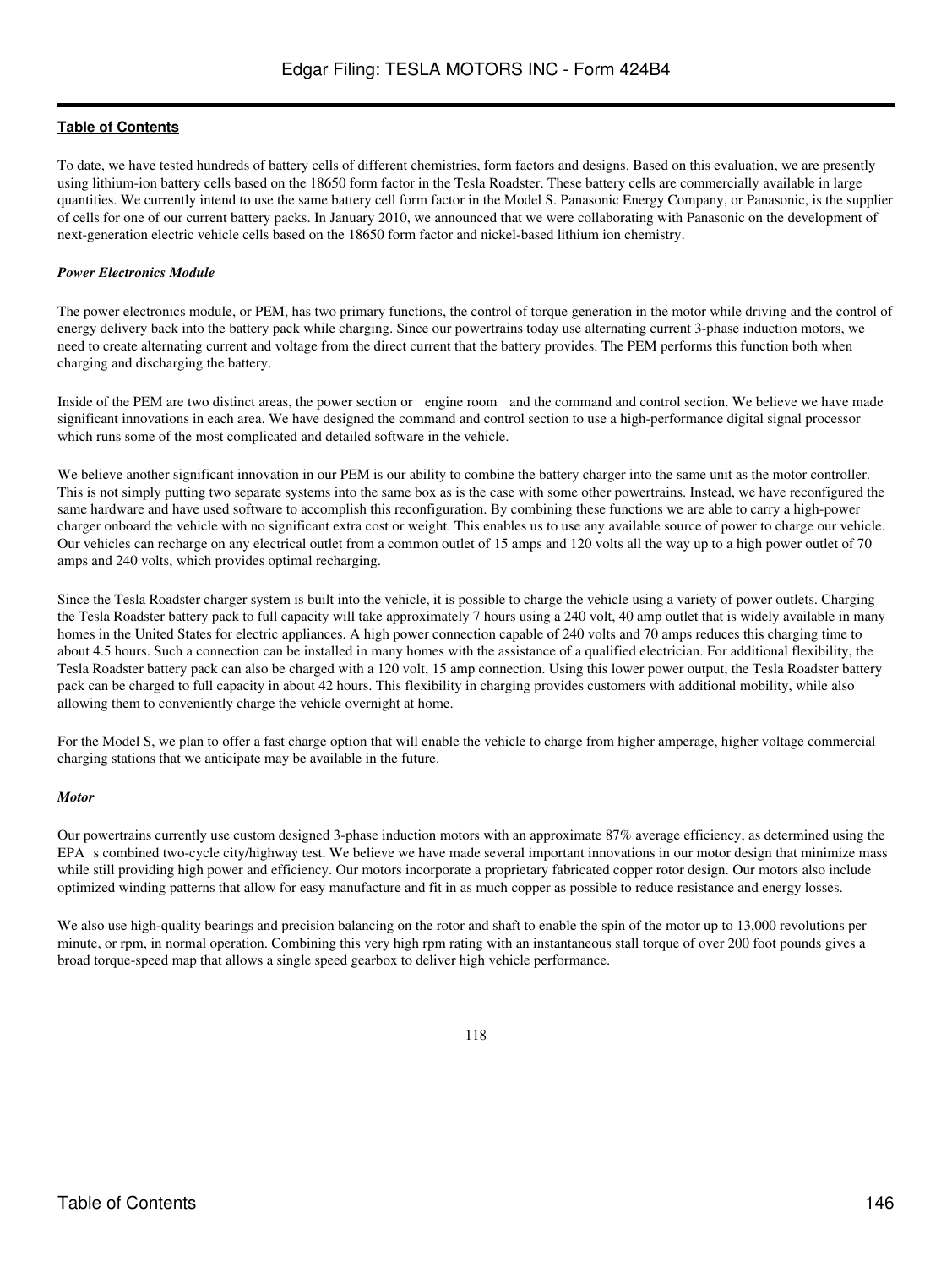### *Control Software*

The performance and safety systems of the Tesla Roadster and its battery required the development of sophisticated control software. There are numerous processors in the Tesla Roadster to control these functions, and we write custom firmware for many of these processors. The flow of electricity between the battery pack and the motor must be tightly controlled in order to deliver the performance and behavior expected in the vehicle. For example, software algorithms enable the vehicle to mimic the creep feeling which drivers expect from an internal combustion engine vehicle without having to apply pressure on the accelerator. Similar algorithms control traction, vehicle stability and the sustained acceleration and regenerative braking of the vehicle. Drivers use the information systems in the Tesla Roadster to optimize performance and charging modes and times. Software also is used extensively to monitor the charge state of each of the cells of the battery pack and to manage all of its safety systems.

We plan to leverage our investment in software for the development of the Model S. In addition to the vehicle control software, we also intend to develop software for the infotainment system of the Model S.

#### **Vehicle Design and Engineering**

In addition to the design and development of the powertrain, we have created significant in-house capabilities in the design and engineering of electric vehicles and electric vehicle components and systems. We design and engineer bodies, chassis, interiors, heating and cooling and low voltage electrical systems in house and to a lesser extent in conjunction with our suppliers. We are building core competencies in computer aided design and crash test simulations which we expect to reduce the product development time of new models.

Several traditional automotive subsystems required substantial redesign and custom optimization to integrate with the powertrain of an electric vehicle. For example, the heating, ventilation and air conditioning, or HVAC, system was redesigned to integrate with the battery thermal management system and to operate without the energy generated from an internal combustion engine. In addition, low voltage electric systems which power features such as the radio, power windows, and heated seats also needed to be designed specifically for use in an electric vehicle. We have developed expertise in integrating these components with the high-voltage power source in the vehicle and in designing components that significantly reduce their load on the vehicle battery pack, thereby maximizing the available range of the vehicle.

Additionally, our team has expertise in lightweight materials, a very important characteristic for electric vehicles given the impact of mass on range. The Tesla Roadster is built with an internally-designed carbon fiber body which provides a balance of strength and mass. We intend to build the Model S with a lightweight aluminum body and have been designing the body and chassis with a variety of materials and production methods that will help optimize the weight of the vehicle.

We intend to develop a substantially integrated electric vehicle manufacturing facility in Fremont, California to manufacture components that are critical to our intellectual property and quality of the Model S. We intend for our engineering and manufacturing teams to work alongside one another in an effort to accelerate the Model S development. We believe the co-location of our engineering and manufacturing teams will help accelerate the development of new products and allow for faster introduction of product changes.

As of May 31, 2010, we had 103 employees in our vehicle design and engineering department.

## **Sales and Marketing**

#### *Target Market*

We believe the size of the relevant markets for Tesla vehicles is a function of both the market for electric-based vehicles and the market for the traditional segments targeted by our vehicles. Specifically, we believe our Tesla Roadster and planned Model S may appeal to some consumers because the vehicle offers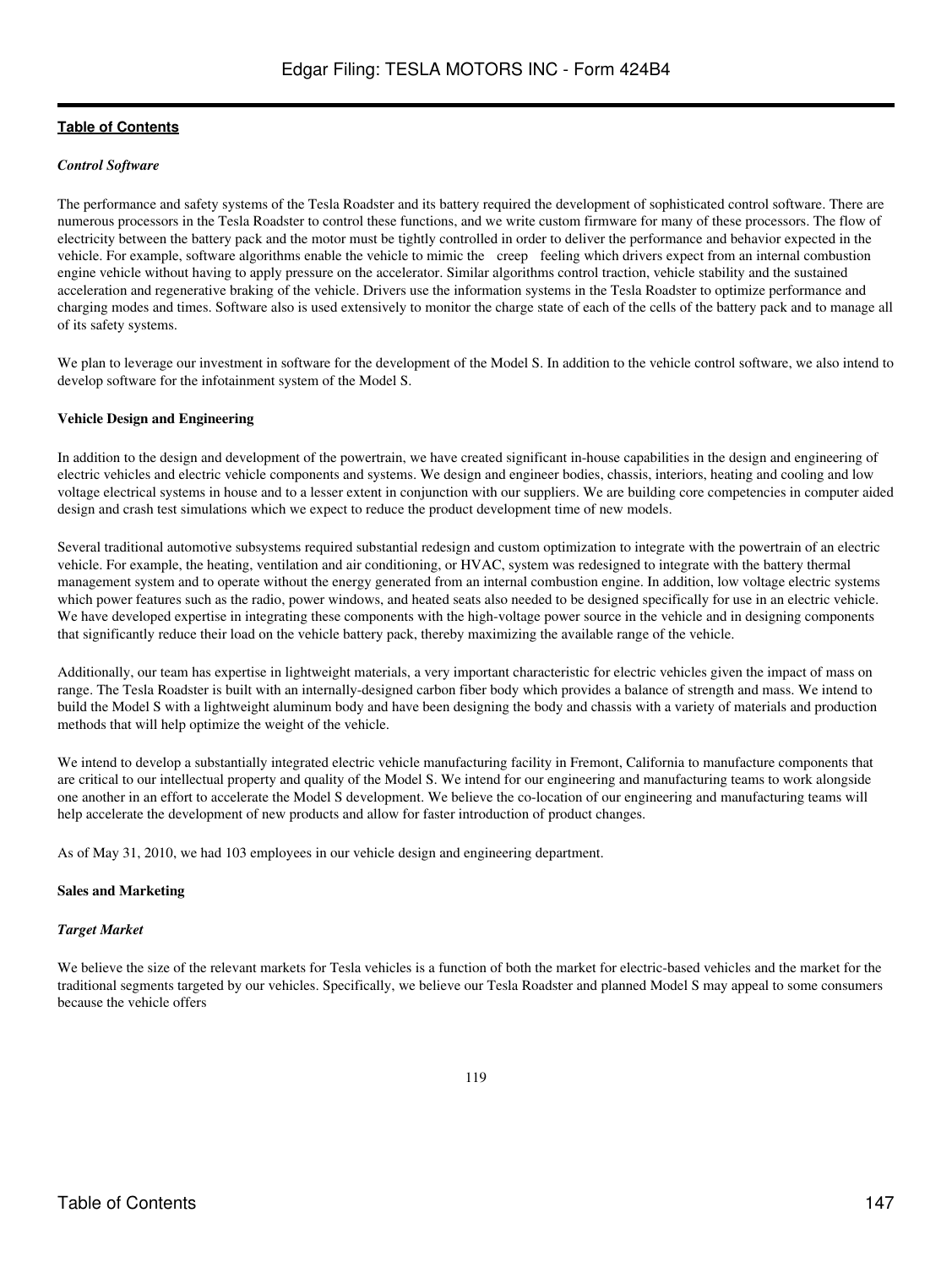functionality and performance relative to the traditional class of vehicle desired by the consumer, such as the premium sports vehicle market for the Tesla Roadster or the premium vehicle market for the Model S. However, we also believe our Tesla Roadster and planned Model S may appeal to consumers who are environmentally and politically conscious or who are interested in the technological and economic benefits of electric vehicles.

### *The Tesla Roadster*

We believe the Tesla Roadster competes in the premium sport vehicle market against selected premium roadsters and coupes. According to IHS Global Insight, the Porsche 911, the Chevrolet Corvette, the Jaguar XK8 and the Mercedes SL and SLK together represent approximately 101,000 vehicle sales in North America, Western Europe and Asia in 2008. The base list prices for 2010 models in the premium roadsters and coupes market ranged from approximately \$46,900 for the Mercedes SLK to \$245,000 for the Porsche 911 GT2 RS in the United States.

#### *The Tesla Model S*

We believe the combination of functionality, performance, style, energy efficiency and overall cost of ownership of the planned Model S will draw buyers from several market segments, including the lower, medium and upper premium sedan classes. According to IHS Global Insight, the Acura RL, TL and MDX, the Audi A5, A6, A8 and Q7, the BMW 5 series, 6 series, 7 series, X5 and X6, the Cadillac DTS, SLS, STS, Escalade and SRX, the Infiniti M45, G35 and FX-Series, the Lexus ES, GS, LS and RX, the Toyota Crown, the Volvo S80, V70/XC70 and XC90 and the Mercedes CLK, CLS, E, GL, M and S Class together represent approximately 2.0 million vehicle sales in the North America, Western Europe and Asia in 2008. The base list prices for 2010 models in the premium sedan and equivalents market ranged from approximately \$33,550 for the Volvo V70 to \$149,700 for the Mercedes S600 in the United States.

#### *Company-Owned Sales*

We market and sell cars directly to consumers. Until we opened our first store in Los Angeles, California in May 2008, all of our sales of the Tesla Roadster were conducted via the phone and internet, or in-person at our headquarters and corporate events. Increasingly, sales are being made through our network of Tesla stores. Our Tesla stores are highly visible, premium outlets in major metropolitan markets that combine retail sales and service. As of December 31, 2008, we had opened 2 stores, which increased to 10 stores by December 31, 2009. As of June 14, 2010, we had opened 12 Tesla stores in the United States and Europe, located in Boulder, Chicago, Los Angeles, Menlo Park, Miami, New York, Newport Beach, Seattle, London, Monaco, Munich and Zurich. We plan to open additional stores during 2010, with a goal of establishing approximately 50 stores globally within the next several years in connection with the planned Model S rollout. We estimate this expansion will cost approximately \$5 million during the year ended December 31, 2010 and an additional \$5 million to \$10 million annually over the next several years thereafter.

In 2009, the average cost of building out our stores was approximately \$500,000 per store. Going forward, we generally expect the build out cost of opening new stores to range from approximately \$500,000 to \$1 million per store. Since we plan to maintain only limited inventory at our stores, we do not require large floor spaces. We believe our Tesla store operating costs are low relative to traditional dealers as a result of our small store footprint, low head count and limited inventories. As a result, we believe we can efficiently and cost-effectively build out our sales and service network.

Our Tesla stores offer several benefits to our customers. The integrated design of our Tesla stores and service centers showcases our vehicles and permits customers and potential customers to have an unobstructed view of Tesla vehicles being serviced. Our customers deal directly with our own Tesla-employed sales and service staff, creating what we believe is a differentiated buying experience from the buying experience consumers have with franchised automobile dealers and service centers.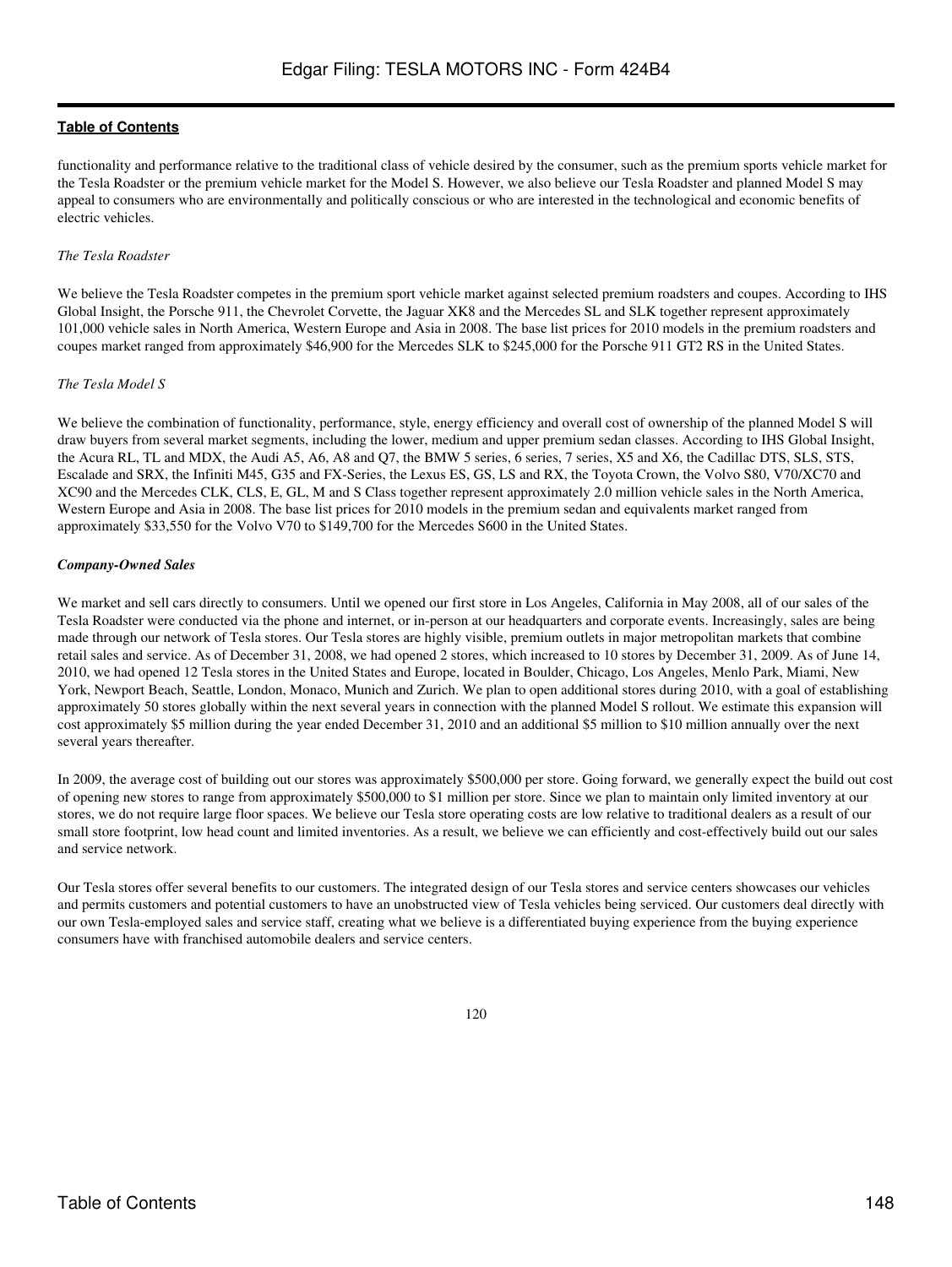#### *Reservations*

We typically carry very limited inventory of our vehicles at our Tesla stores. While some customers purchase their vehicles from this inventory, most of our Tesla Roadster customers choose to select the options and customize the appearance of their vehicle. Potential customers who purchase Tesla Roadsters manufactured to specification are required to enter into a purchase agreement and pay a nonrefundable deposit, which is applied towards the purchase price of the vehicle. For vehicles purchased directly from our showrooms, no deposit is required. For our 2010 model year Tesla Roadsters manufactured to specification, our current purchase agreement requires the payment of an initial \$9,900, 11,500 or £10,000 deposit, depending on the location of the customer. For the Model S, we require an initial refundable reservation payment of at least \$5,000. Prior to 2010, our reservation policy was to accept refundable reservation payments from all customers who wished to purchase a Tesla Roadster and require full payment of the purchase price of the vehicle at the time the customer selected their vehicle specifications. We recently changed our policy to require nonrefundable deposits for Tesla Roadsters manufactured to specification. We also occasionally accept refundable reservation payments if a customer is interested in purchasing a vehicle but not yet prepared to select the vehicle specifications. We now require full payment of the purchase price of the vehicle only upon delivery of the vehicle to the customer. Reservation payments and deposits are used by us to fund, in part, our working capital requirements and help us to align production with demand. For customers who have placed a refundable reservation payment with us, the reservation payment becomes a nonrefundable deposit once the customer has selected the vehicle specifications. The drivable early prototype of the Model S was revealed to the public in March 2009 and as of March 31, 2010, we had received approximately 2,200 customer reservations for the vehicle. As of March 31, 2010, we had an aggregate of \$6.3 million in refundable reservation payments for the Tesla Roadster and an aggregate of \$19.7 million in refundable reservation payments for the Model S.

#### *Leasing*

We began offering a leasing alternative to customers of our Tesla Roadster in the United States market in February 2010 through our wholly owned subsidiary Tesla Motors Leasing, Inc. Under this program, we currently permit qualifying customers in the United States to lease the Tesla Roadster for 36 months, after which time they have the option of either returning the vehicle to us or purchasing it for a predetermined residual value. We are using a third party provider to administer the back office services, including billing and collections, of the leases.

#### *Marketing*

Our principal marketing goals are to:

generate demand for our vehicles and drive leads to our sales teams;

build long-term brand awareness and manage corporate reputation;

manage our existing customer base to create loyalty and customer referrals; and

### enable customer input into the product development process.

As the first and currently only company to commercially produce a federally-compliant, fully electric vehicle that achieves market-leading range on one charge, we have been able to generate significant media coverage of our company and our vehicles, and we believe we will continue to do so. To date, media coverage and word-of-mouth have been the primary drivers of our sales leads and have helped us achieve sales without traditional advertising and at relatively low marketing costs. We also use traditional means of advertising including product placement in a variety of media outlets and pay-per-click advertisements on websites and applications relevant to our target demographics.

The strength of our brand has been highlighted by independent authorities. For example, in November 2009, *Advertising Age* selected us as one of America s hottest brands in a special report highlighting the year s 50 top brands.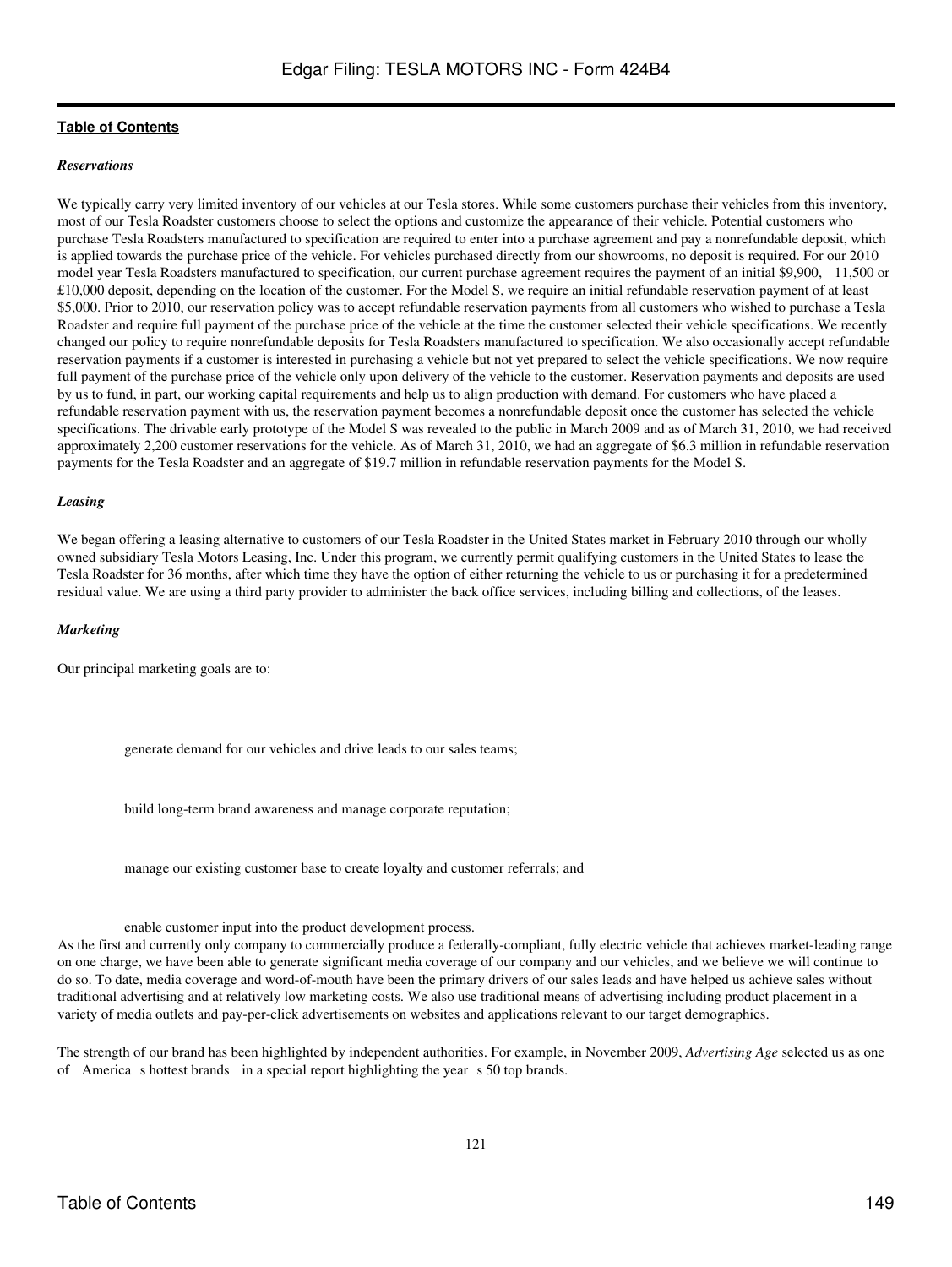Our marketing efforts include events where our vehicles are displayed and demonstrated. These events range from widely attended public events, such as the Detroit, Los Angeles, and Frankfurt auto shows, to smaller events oriented towards sales, such as private drive events.

As of May 31, 2010, we had 96 employees in our sales and marketing department.

### **Company-Owned Service and Warranty**

#### *Service*

Service of our electric vehicles takes place at most of our Tesla stores. In addition, in the United States, we are able to provide service coverage to our customers who do not live in close proximity to our stores through our mobile service technicians known as the Tesla Rangers. We charge customers \$1 per mile for our Tesla Rangers technicians return trip from the location of the customer s vehicle to the nearest Tesla store.

Tesla owners can upload data from their vehicle and send it to us on a memory stick or via an on-board GSM system, allowing us to diagnose and remedy many problems before ever looking at the vehicle. When maintenance or service is required, a customer can schedule service by contacting one of our regional Tesla stores. Our Tesla Rangers can perform an array of procedures at a remote location, from annual inspections and firmware upgrades to full replacement of a power electronics module and other mechanical and electrical components. If service is more extensive and requires a vehicle lift, we can coordinate shipping of vehicles to and from the nearest Tesla store.

We believe that our company-owned service enables our technicians to work closely with our engineers and research and development teams in Silicon Valley to identify problems, find solutions, and incorporate improvements faster than incumbent automobile manufacturers.

As of May 31, 2010, we had 45 employees in our service department.

#### *New Vehicle Limited Warranty Policy*

We provide a three year or 36,000 mile New Vehicle Limited Warranty with every Tesla Roadster, which we extended to four years or 50,000 miles for the purchasers of our 2008 Tesla Roadster. Customers have the opportunity to purchase an Extended Service Plan for the period after the end of the New Vehicle Limited Warranty to cover additional services for an additional three years or 36,000 miles, whichever comes first. The New Vehicle Limited Warranty is similar to other vehicle manufacturer s warranty programs and is intended to cover all parts and labor to repair defects in material or workmanship in the body, chassis, suspension, interior, electronic systems, battery, powertrain and brake system. Exceptions to the New Vehicle Limited Warranty include wear items such as tires, brake pads and rotors, paint wear and tear, interior wear and tear and battery performance.

## *Battery Replacement Option*

While battery failure due to defects in material or workmanship is included in the New Vehicle Limited Warranty, battery performance, specifically its ability to store electricity over time, is not covered in either the New Vehicle Limited Warranty or the Extended Service Plan. However, within three months of purchasing their vehicle, customers may purchase a one time option to replace the battery pack at any time after the expiration of the New Vehicle Limited Warranty but before the tenth anniversary of the purchase date of the vehicle. For customers that select this option, we agree to replace the original battery of the vehicle with a replacement battery which will store at least 53 kilowatt-hours of usable energy. Charges in addition to the option purchase price apply if the customer exercises the battery replacement option prior to the seventh anniversary of the purchase date of the vehicle. The customer is entitled to a partial refund of the option purchase price if the option is not elected by the eighth anniversary of the purchase date of the vehicle.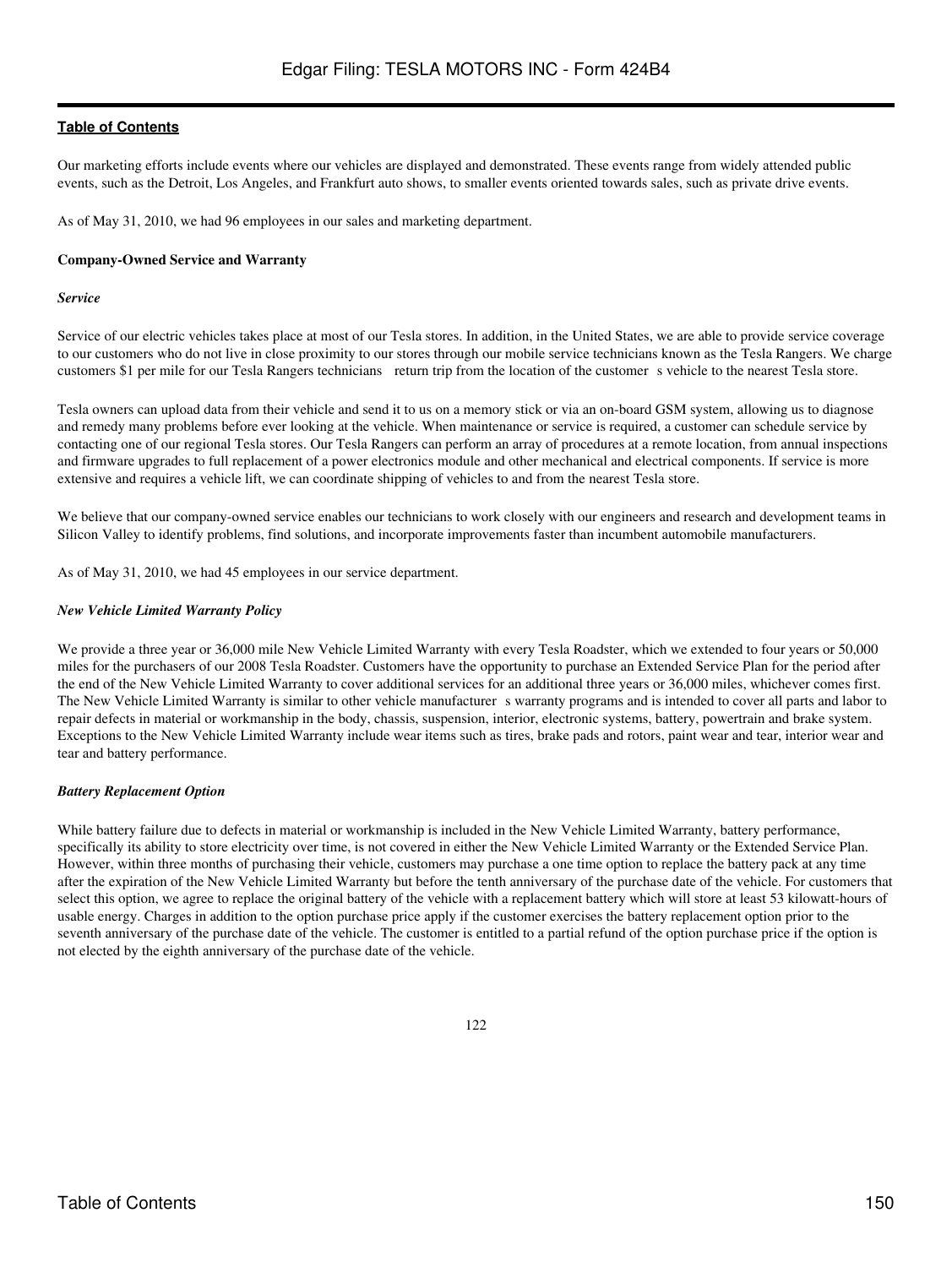### **Manufacturing**

### *Vehicle Assembly*

We currently use a multi-site manufacturing process for production of the Tesla Roadster and plan to transition to our planned substantially integrated site for production of the Model S and future vehicles in Fremont, California. The initial body and chassis assembly processes for our Tesla Roadster occur at a Lotus Cars Limited, or Lotus, facility in Hethel, England where our staff works closely with Lotus. For vehicles destined for the United States or Asian markets, we ship the rolling chassis, which does not contain our electric powertrain and which we call a glider, to our final assembly facility in Menlo Park, California. At our Menlo Park location, we install the full electric vehicle powertrain and perform a pre-delivery inspection prior to shipping the Tesla Roadster to customers. For European deliveries, the full vehicle is assembled on-line at the Lotus facility and pre-delivery inspection occurs at a nearby Tesla facility in Wymondham, England. Pursuant to the supply agreement with Lotus, we are obligated to purchase a minimum of 2,400 vehicles or gliders over the term of the agreement, which will expire in December 2011. We currently intend to manufacture gliders with Lotus for our current generation Tesla Roadster until December 2011. We intend to use these gliders in the manufacturing of the Tesla Roadster to both fulfill orders placed in 2011 as well as new orders placed in 2012 until our supply of gliders is exhausted. Accordingly, we intend to offer a number of Tesla Roadsters for sale in 2012. To the extent we wish to sell additional Tesla Roadsters with the Lotus gliders beyond the 2,400 we have already contracted for, we will need to negotiate a new or amended supply agreement with Lotus. As of March 31, 2010, we had purchased approximately 1,200 vehicles or gliders under this agreement. We are also in the process of transitioning the manufacturing of the gearbox for the Tesla Roadster to our facility in Palo Alto, California.

We intend to develop a substantially integrated electric vehicle manufacturing facility in Fremont, California to manufacture components that are critical to our intellectual property and quality of the Model S, including body assembly, paint operations, battery pack manufacturing, final vehicle assembly and end-of-line testing. Certain major component systems, such as the interior console and seats, will be purchased from suppliers. We currently intend to target an annual production rate at this facility for the Model S of up to approximately 20,000 cars per year. We believe that we will be able to increase the annual production capacity of this plant beyond this amount through additional capital spending as well as by changing operating patterns and adding additional shifts.

#### *Powertrain Component Manufacturing*

We manufacture several components of our electric powertrain and the batteries and chargers that we have started to sell to Daimler.

*Motor*. Our copper-rotor alternating current induction motors have historically been manufactured at our Taiwanese subsidiary. We have operated our own manufacturing facility in part to protect the proprietary technology we developed for our motor. We recently transitioned this operation to our new corporate headquarters in Palo Alto, California.

*Battery Packs*. We currently assemble the Tesla Roadster and Daimler Smart fortwo electric drive battery packs at our facilities in San Carlos, California. These operations are also transitioning to our Palo Alto facility where we plan to produce battery packs and chargers for additional technology sales customers. We expect to complete this transition in the first half of 2010.

*Power Electronics Module*. Our power electronics module, or PEM, is manufactured based on our design by a contract manufacturer located in Taiwan.

We intend to develop our electric powertrain component and systems business and have secured a \$101.2 million loan under our DOE Loan Facility for the expansion of our engineering and production capability for this business in our Palo Alto facility.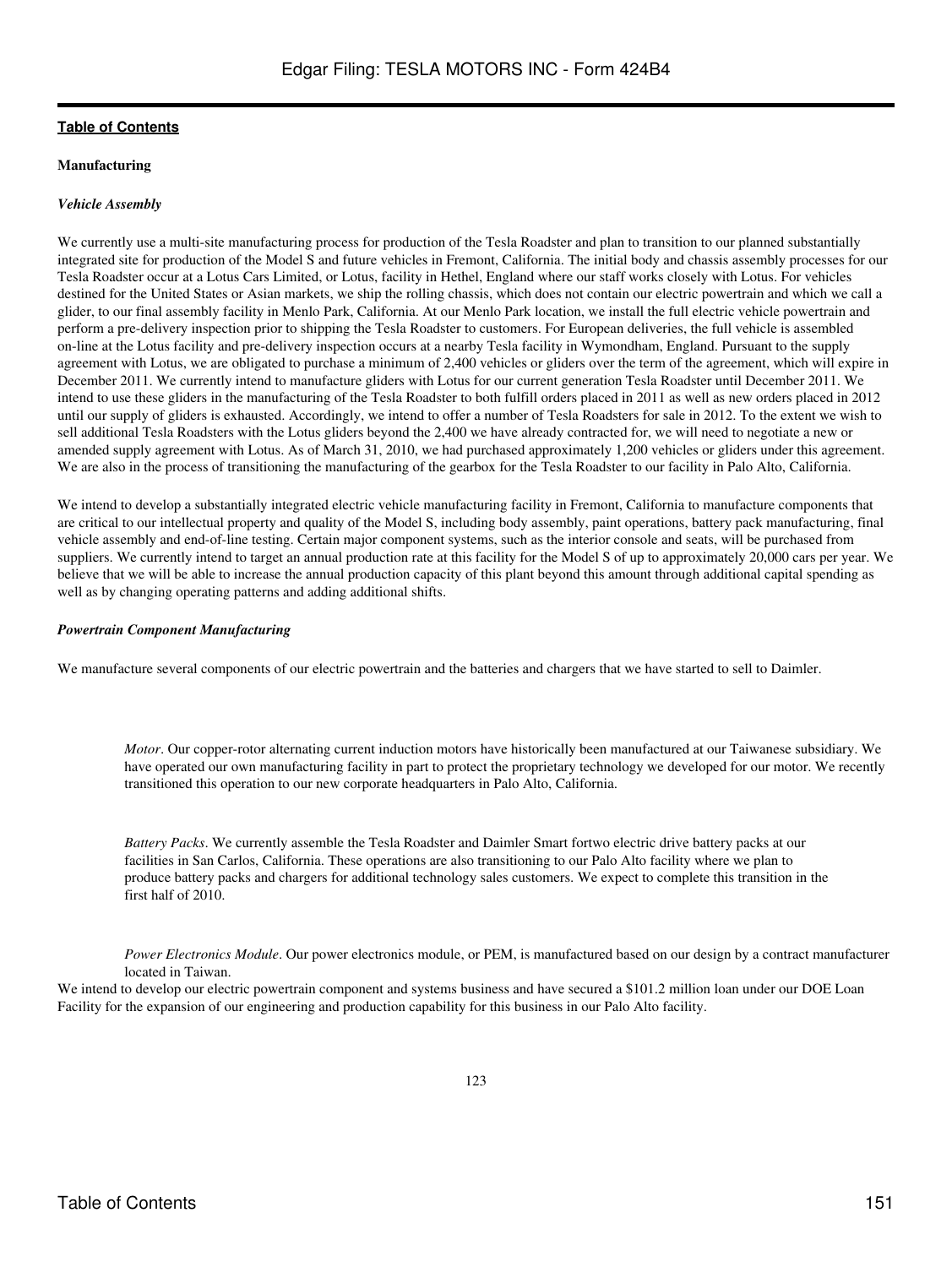### *Supply Chain*

The Tesla Roadster uses over 2,000 purchased parts which we source from over 150 suppliers, many of whom are currently our single source suppliers for these components. Our supply base is located globally, with about 30% of our suppliers located in North America, 40% in Europe and the remaining 30% in Asia. We have developed close relationships with several key suppliers particularly in the procurement of cells and certain electric powertrain components. While we obtain components from multiple sources whenever possible, similar to other automobile manufacturers, many of the components used in our vehicles are purchased by us from a single source. We refer to these component suppliers as our single source suppliers. To date, we have not qualified alternative sources for most of the single sourced components used in our vehicles and we generally do not maintain long-term agreements with our single source suppliers. For example, while several sources of the battery cell we have selected for the Tesla Roadster are available, we have fully qualified only one supplier for these cells. Any disruption in the supply of battery cells from such vendor could temporarily disrupt production of the Tesla Roadster until such time as a different supplier is fully qualified and there can be no assurance that we would be able to successfully retain alternative suppliers on a timely basis. Moreover, battery cell manufactures may choose to refuse to supply electric vehicle manufacturers to the extent they determine that the vehicles are not sufficiently safe.

While we believe that we may be able to establish alternate supply relationships and can obtain or engineer replacement components for our single source components, we may be unable to do so in the short term or at all at prices or costs that are favorable to us. In particular, while we believe that we will be able to secure alternate sources of supply for almost all of our single sourced components on a relatively short time frame, qualifying alternate suppliers or developing our own replacements for certain highly customized components of the Tesla Roadster, such as the carbon fiber body panels, which are supplied to us by Sotira 35, a unit of Sora Composites Group and the gearboxes, which are supplied to us by Borg Warner Inc., may be time consuming and costly.

In addition, Lotus is the only manufacturer for certain components, such as the chassis of our Tesla Roadster, and we refer to it as a sole source supplier. We do not currently utilize any sole source suppliers other than Lotus. Replacing the components from Lotus that are sole sourced may require us to reengineer our vehicles, which would be time consuming and costly.

We are currently evaluating, qualifying and selecting our suppliers for the planned production of the Model S and we intend to establish dual suppliers for several key components of the Model S, although we expect that a number of components for the Model S will be single sourced. In addition, we have entered into a letter of intent with Mercedes-Benz USA, LLC, an affiliate of Daimler, whereby it will provide us access to its parts catalogue. We contemplate using such parts in the Model S during its development phase and ultimately in its production. We intend to negotiate an agreement to finalize this arrangement.

We use various raw materials in our business including aluminum, steel, carbon fiber, non-ferrous metals such as copper, as well as cobalt. The prices for these raw materials fluctuate depending on market conditions and global demand for these materials. We believe that we have adequate supplies or sources of availability of the raw materials necessary to meet our manufacturing and supply requirements. There are always risks and uncertainties, however, with respect to the supply of raw materials that could impact their availability in sufficient quantities or reasonable prices to meet our needs.

We have implemented enterprise resource planning and management software to automate our procurement and inventory processes and integrate them with our financial accounting. We plan additional investment in our management systems to support further growth in our operations.

## *Quality Control*

Our quality control efforts are divided between product quality and supplier quality, both of which are focused on designing and producing products and processes with high levels of reliability. Our product quality engineers work with our engineering team and our suppliers to help ensure that the product designs meet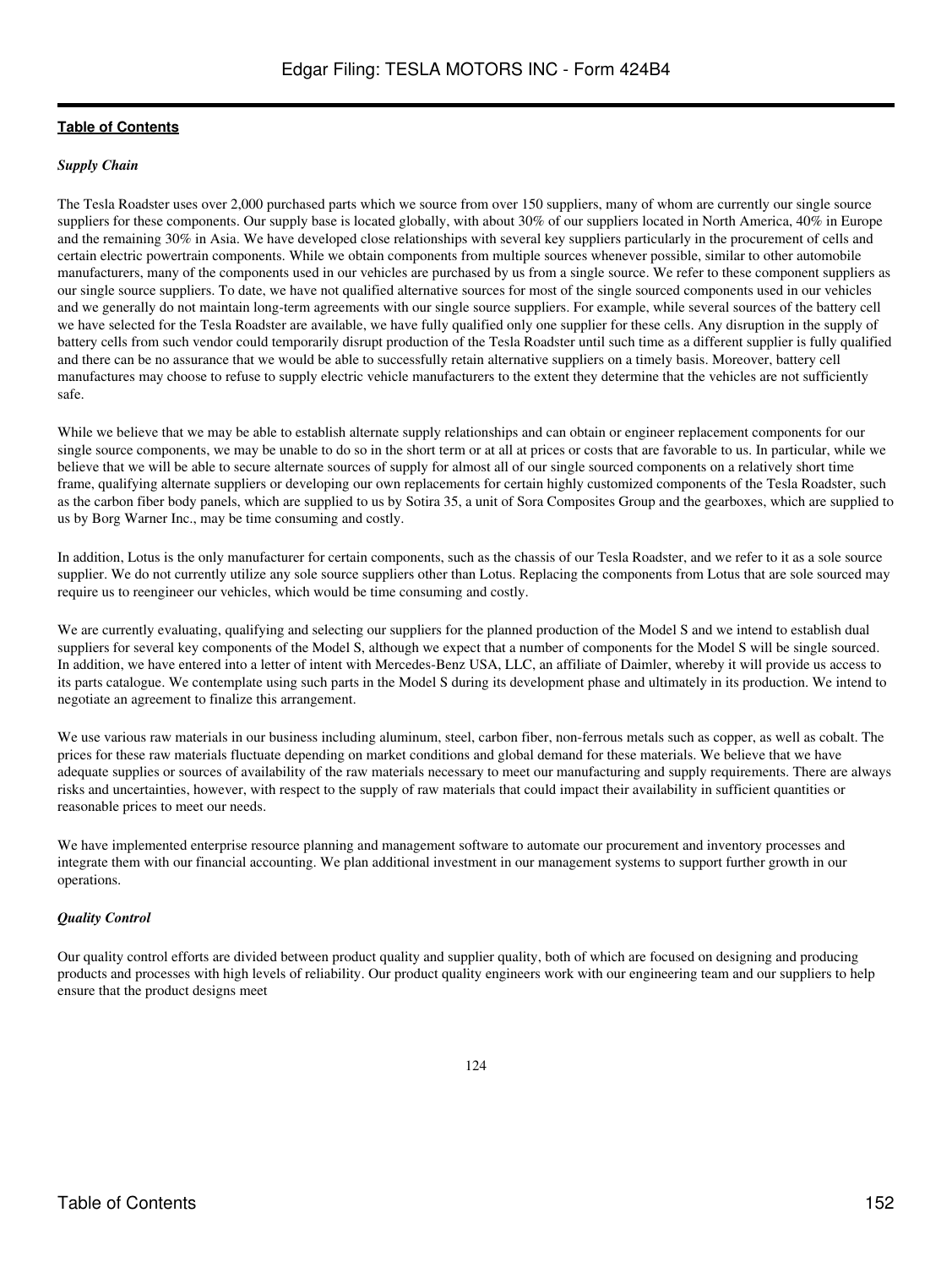functional specifications and durability requirements. Our supplier quality engineers work with our suppliers to ensure that their processes and systems are capable of delivering the parts we need at the required quality level, on time, and on budget. Our quality systems engineers create and manage our systems, such as configuration management and corrective action systems, to help ensure product developers, supplier chain managers, and production controllers have the product information they need.

As of May 31, 2010, we had 160 employees in our manufacturing department.

#### **Customers and Selected Relationships**

We currently sell our cars primarily to individual customers. We have strategic or commercial relationships with Daimler and Lotus, as well as with various battery cell providers. We intend to expand our business by developing and selling additional powertrain components to Daimler, Toyota and other third party OEMs, and have secured a \$101.2 million loan under our DOE Loan Facility to fund the infrastructure for this business.

## *Daimler AG*

Beginning in 2008, we commenced efforts on a powertrain development arrangement with Daimler. In May 2009, we entered into a development agreement with Daimler under which we have performed specified research and development services for the development of a battery pack and charger for Daimler s Smart fortwo electric drive. All development work related to the development agreement had been completed as of December 31, 2009. We have been selected by Daimler to supply it with up to 1,000 battery packs and chargers to support a trial of the Smart fortwo electric drive in at least five European cities. Daimler has notified us that it intends to increase its purchase commitment by 50% to 1,500 battery packs and chargers. We began shipping the first sets of these battery packs and chargers in November 2009 and started to recognize revenue for these sales in the quarter ended December 31, 2009. In the first quarter of 2010, Daimler engaged us to assist with the development and production of a battery pack and charger for a pilot fleet of its A-Class electric vehicles to be introduced in Europe during 2011. A formal agreement for this arrangement was entered into with Daimler in May 2010. In the quarter ended March 31, 2010, we completed the development and sale of modular battery packs for electric delivery vans for Freightliner Custom Chassis Corporation, or Freightliner, an affiliate of Daimler. Freightliner plans to use these electric vans in a limited number of customer trials.

In addition to the development agreement described above, we have entered into an exclusivity and intellectual property agreement, or EIP Agreement, with Daimler North America Corporation, or DNAC, an affiliate of Daimler, in which we agreed to begin negotiating in good faith to enter into further agreements within certain strategic cooperation areas, including technology collaboration in various electric powertrain areas, automotive engineering support, joint electric vehicle development efforts and access to component parts for Tesla designed products. Under this EIP Agreement, we agreed that, until November 11, 2009, we would not negotiate or enter into any agreements with other parties that would be competitive with the arrangements contemplated for these strategic cooperation areas, unless the results of such arrangement would be marketed solely under the Tesla brand. As of that date, we had not executed any further agreements with Daimler in the areas of strategic cooperation.

The EIP Agreement provides that ending on the earlier of May 11, 2014 or three years following consummation of our initial public offering, if the company receives an offer from a strategic competitor of Daimler to enter into an agreement for development of a non-Tesla branded vehicle or an integrated electric powertrain system, DNAC would be given the right of first refusal to enter into such agreement with the company instead of, and on the same terms offered by, the third party.

The EIP Agreement also provides that if we execute a strategic cooperation agreement with DNAC to jointly engineer an electric vehicle, then additional exclusivities would apply until the earlier of May 11, 2014 or three years following consummation of our initial public offering, provided a minimum annual volume of sales is achieved. The EIP Agreement provides that none of the restrictions set out in that agreement, or in any strategic agreement, would limit us from developing technology with any third party for use in a Tesla-branded product or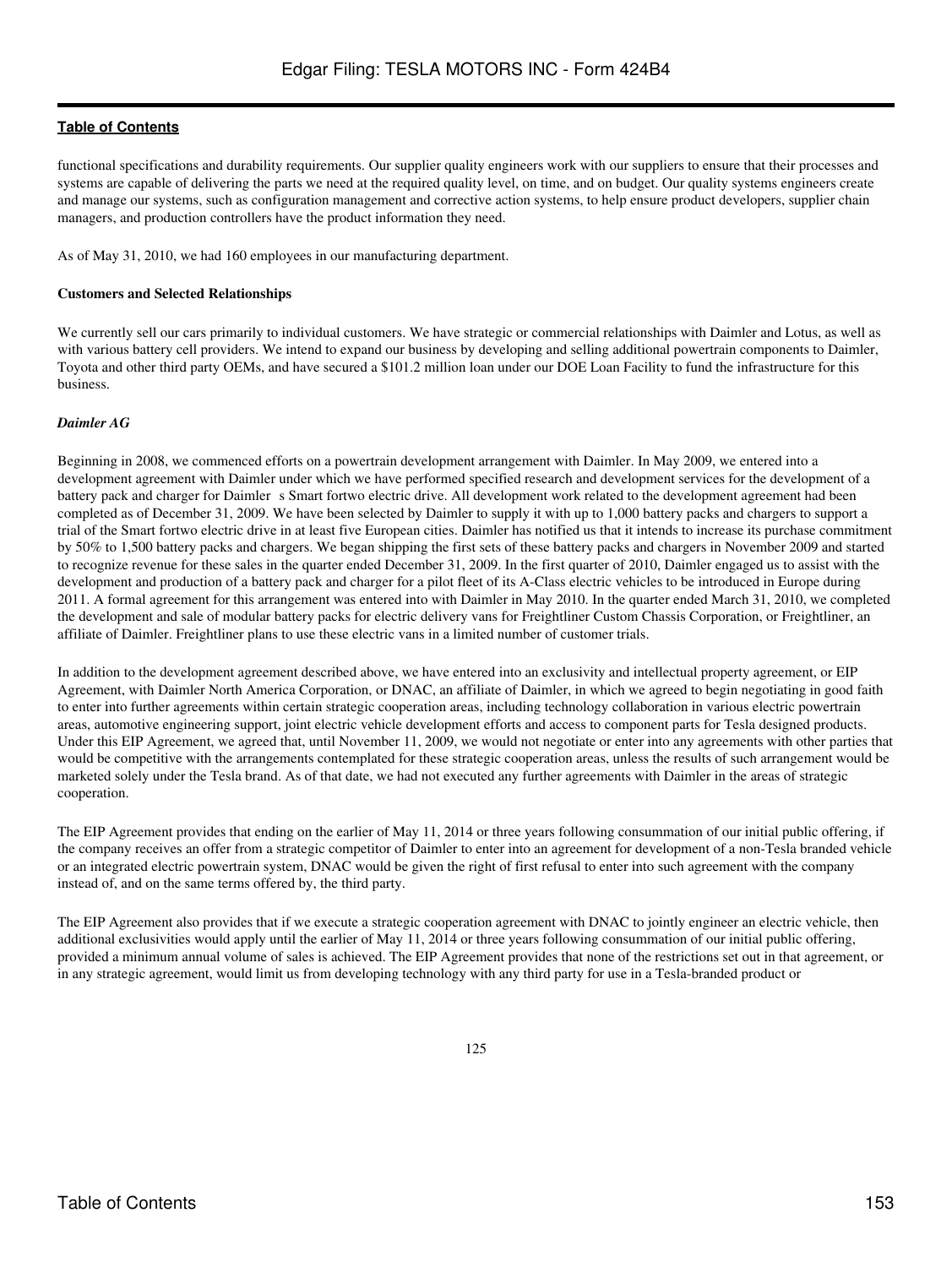service or related to the Tesla Roadster or Model S, engaging in any transaction with a company that is not a Daimler competitor, or supplying components for electric powertrains that are designed by third parties.

The EIP Agreement also provides that if the parties enter into the strategic agreements or further agreements, those agreements will allocate intellectual property rights according to certain principles outlined in the EIP Agreement. In addition, until the earlier of May 11, 2014 or three years following consummation of our initial public offering, before licensing intellectual property generated outside the scope of any strategic cooperation area to a Daimler competitor, we would first have to offer DNAC the right to license the intellectual property on a non-exclusive, royalty-bearing basis, or on an exclusive basis in the automotive field; and if DNAC requests the latter, we must negotiate such a license in good faith. If no agreement is reached, however, we would be free to license the technology to the Daimler competitor, and DNAC could take a non-exclusive license.

Both we and Daimler have the right to terminate the EIP Agreement in the event the other party undergoes, or executes an agreement to undergo, a change of control. Any strategic cooperation agreements entered into between us and Daimler prior to termination will not be affected by such termination.

To date, with the exception of the development agreement for the Smart fortwo electric drive and the agreement for the development and production of a battery park and charger for a pilot fleet of Daimler s A-Class electric vehicles to be introduced in Europe in 2011, the strategic agreements described in the EIP Agreement have not been entered into, and there can be no assurance that the parties will ever enter into such agreements. Even if we were to enter into such agreements, the parties may negotiate and agree to terms that are different to those set forth in the EIP Agreement and outlined above. Such different or new terms may be more or less favorable to us.

In addition to these agreements, Blackstar lnvestco LLC, or Blackstar, an affiliate of Daimler, beneficially owned approximately 9.5% of our capital stock outstanding as of March 31, 2010, based on 78,287,617 shares of common stock outstanding at March 31, 2010, after giving effect to the conversion of all outstanding shares of our convertible preferred stock into common stock effective immediately prior to the closing of this offering and the issuance of 445,047 shares of common stock upon the assumed net exercise of warrants that otherwise expire upon the completion of this offering at the initial public offering price of \$17.00 per share, and Blackstar s representative, Dr. Herbert Kohler, serves as a member of our Board of Directors.

## *Toyota Motor Corporation*

In May 2010, Tesla and Toyota announced their intention to cooperate on the development of electric vehicles, and for Tesla to receive Toyota s support with sourcing parts and production and engineering expertise for the Model S. Active discussions are now underway, but we have not yet entered into any agreements, including any purchase orders, with Toyota for such arrangements, and may never do so. We have also entered into a stock purchase agreement pursuant to which Toyota will purchase \$50.0 million of our common stock, which would be 2,941,176 shares of our common stock based on the initial public offering price of \$17.00 per share, immediately following the completion of this offering.

## *Lotus Cars Limited*

Lotus currently provides us with assembly and other manufacturing services. Although we complete the final assembly of our Tesla Roadster, the initial body and chassis assembly processes occur at a Lotus facility in Hethel, England where our staff works closely with Lotus. For vehicles destined for the United States or Asian market, we ship the glider to our final assembly facility in Menlo Park, California. For European deliveries, the full vehicle is assembled on-line at the Lotus facility and pre-delivery inspection occurs at a Tesla facility in Wymondham, England. Pursuant to the supply agreement with Lotus, we are obligated to purchase a minimum of 2,400 vehicles or gliders over the term of the agreement, which will expire in December 2011. If we are unable to meet this volume requirement, we are still responsible for payment to Lotus of the lesser of the sum of the actual costs incurred and an agreed upon profit margin per vehicle up to the minimum volume requirement or £5,400,000. We currently intend to manufacture gliders with Lotus for our current generation Tesla Roadster until December 2011. We intend to use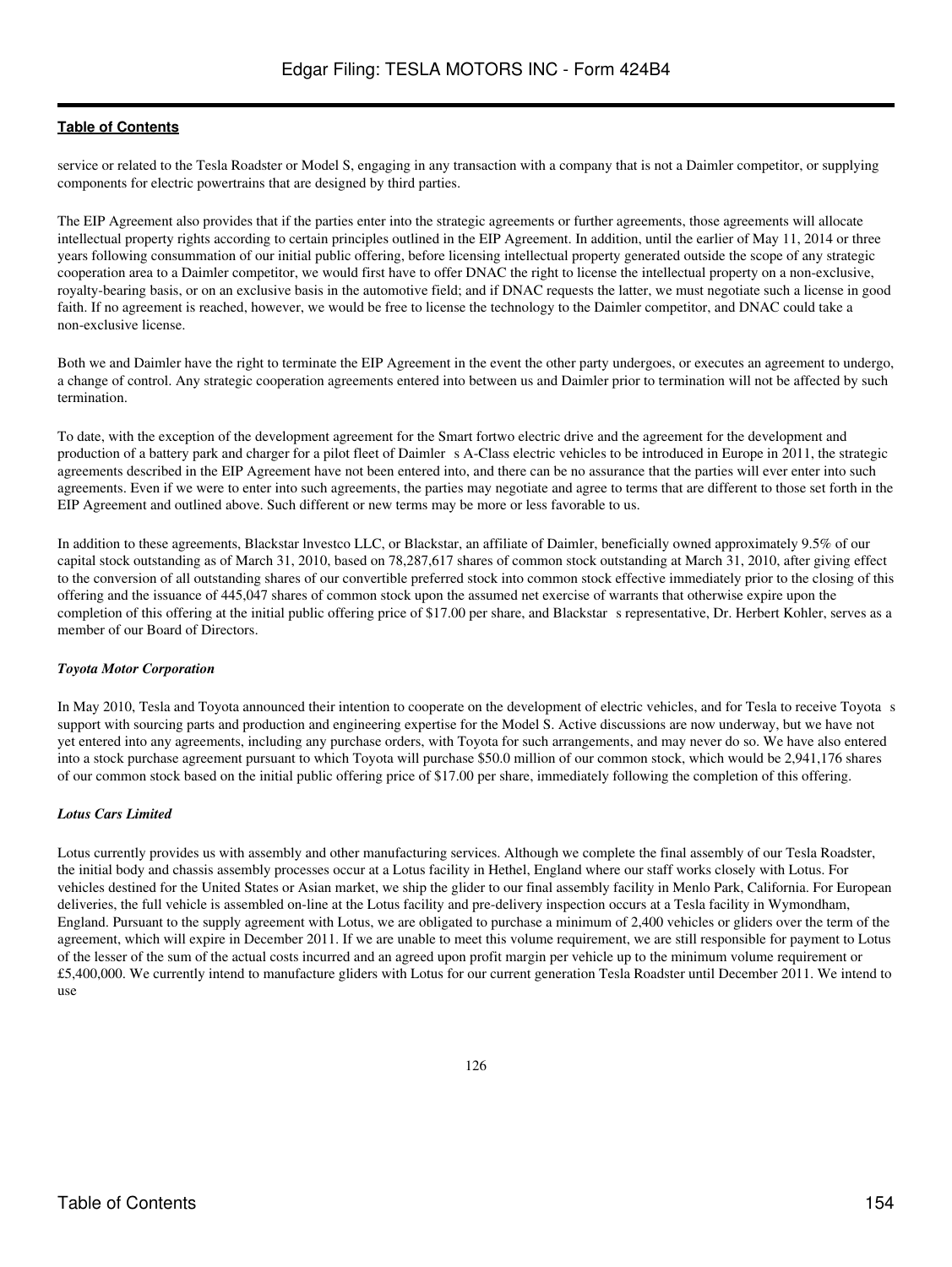these gliders in the manufacturing of the Tesla Roadster to both fulfill orders placed in 2011 as well as new orders placed in 2012 until our supply of gliders is exhausted. Accordingly, we intend to offer a number of Tesla Roadsters for sale in 2012. To the extent we wish to sell additional Tesla Roadsters with the Lotus gliders beyond the 2,400 we have already contracted for, we will need to negotiate a new or amended supply agreement with Lotus. As of March 31, 2010, we had purchased approximately 1,200 vehicles or gliders under this agreement.

#### **Governmental Programs, Incentives and Regulations**

#### *United States Department of Energy Loans*

On January 20, 2010, we entered into a loan facility with the Federal Financing Bank, or FFB, and the United States Department of Energy, or DOE, under the DOE s Advanced Technology Vehicles Manufacturing Incentive Program, as set forth in Section 136 of the Energy Independence and Security Act of 2007, or ATVM Program. We refer to such loan facility as the DOE Loan Facility. Under the DOE Loan Facility, FFB has made available to us two multi-draw term loan facilities in an aggregate principal amount of up to \$465.0 million and the DOE has agreed to reimburse FFB for any liabilities, losses, costs or expenses incurred by FFB with respect to the term loan facilities. Up to an aggregate principal amount of \$101.2 million will be made available under the first term loan facility to finance up to 80% of the costs eligible for funding under the ATVM Program for the powertrain engineering and the build-out of a facility to design and manufacture lithium-ion battery packs, electric motors and electric components, or the Powertrain Facility. Up to an aggregate principal amount of \$363.9 million will be made available under the second term loan facility to finance up to 80% of the costs eligible for funding under the ATVM Program for the development of, and to build out the manufacturing facility for, our Model S sedan, or the Model S Facility. Under the DOE Loan Facility, we are responsible for the remaining 20% of the costs eligible for funding under the ATVM Program for the projects as well as any cost overruns for each project. The costs paid by us to date for the Powertrain Facility and the Model S Facility will be applied towards our obligation to contribute 20% of the eligible project costs, and the DOE s funding of future eligible costs will be adjusted to take this into account. Our remaining obligations for the development of, and the build-out of our manufacturing facility for, the Model S is budgeted to be an aggregate of \$33 million, plus any cost overruns for the projects. We have paid for the full 20% of the budgeted costs related to our Powertrain facility, but will continue to be responsible for cost overruns.

Our ability to draw down funds under the DOE Loan Facility is conditioned upon several draw conditions. For the Powertrain Facility, the draw conditions include our achievement of progress milestones relating to the development of the powertrain manufacturing facility and the successful development of commercial arrangements with third parties for the supply of powertrain components. For the Model S Facility, the draw conditions include our achievement of progress milestones relating to the design and development of the Model S and the planned Model S manufacturing facility, including an environmental assessment of such facility approved by the DOE and the completion of the processes under the National Environmental Policy Act, or NEPA, and the California Environmental Quality Act, or CEQA. Certain advances will be subject to additional conditions to drawdown related to the site on which the applicable project is located.

We will be required to maintain, at all times, available cash and cash equivalents of at least 105% of the amounts required to fund such commitment, after taking into account current cash flows and cash on hand, including cash on hand amounts raised in this offering, and reasonable projections of future generation of net cash from operations, losses and expenditures.

Loans may be requested under the facilities until January 22, 2013, and we have committed to complete the projects being financed prior to such date. On the closing date, we paid a facility fee to the DOE in the amount of \$0.5 million. Through June 14, 2010, we have received draw-downs under the DOE Loan Facility for an aggregate of \$45.4 million, with interest rates ranging from 2.5% to 3.4%, for eligible project costs under both projects that we have incurred from December 15, 2008 through December 31, 2009.

Advances under the DOE Loan Facility accrue interest at a per annum rate determined by the Secretary of the Treasury as of the date of the advance, and will be based on the Treasury yield curve and the scheduled principal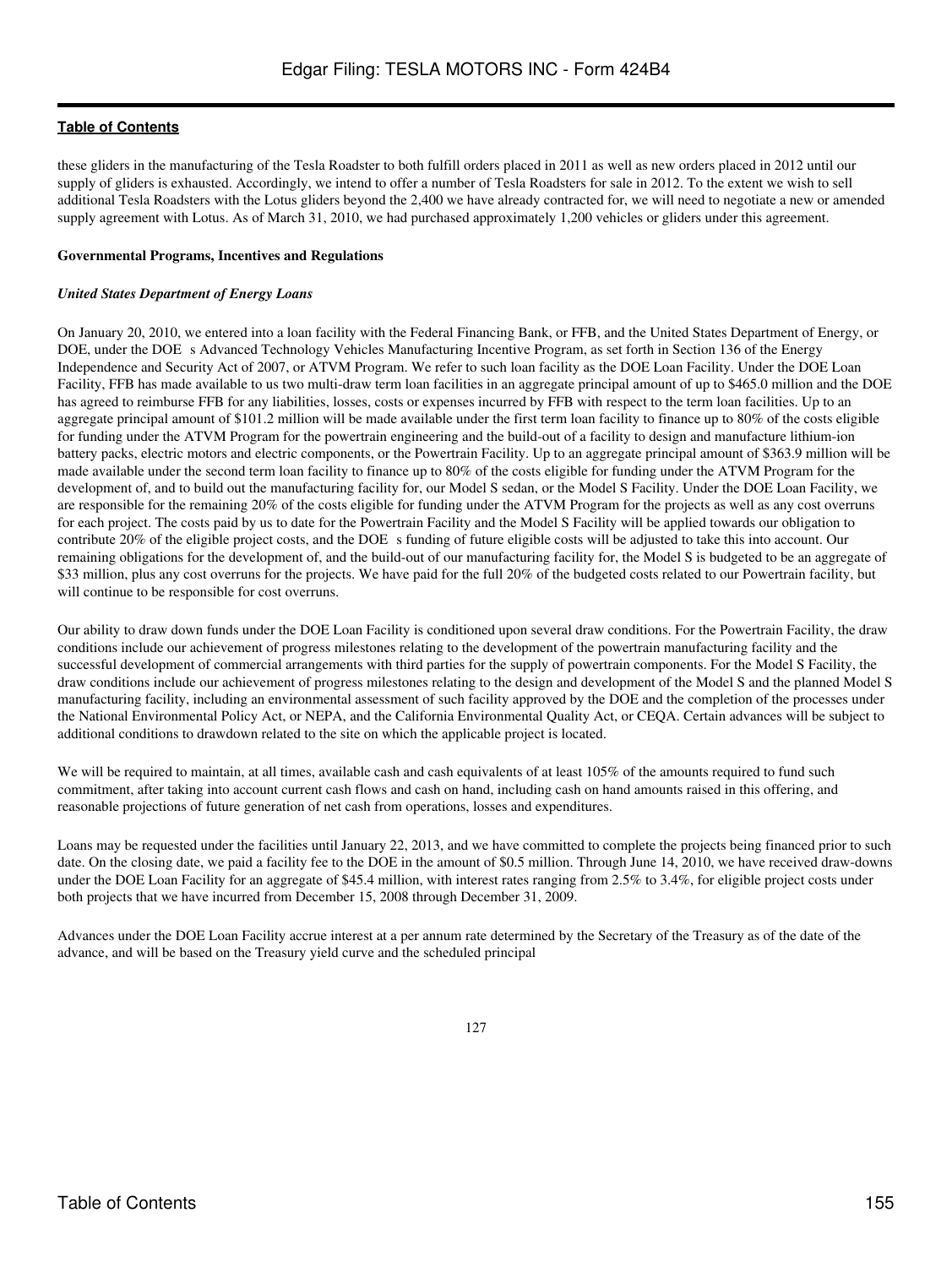installments for such advance. Interest on advances under the DOE Loan Facility is payable quarterly in arrears. Advances under the Powertrain Facility are repayable in 28 equal quarterly installments commencing on December 15, 2012 (or, for advances made after such date, in 26 equal quarterly installments commencing on June 15, 2013). All outstanding amounts under the Powertrain Facility will be due and payable on the maturity date of September 15, 2019. Advances under the Model S Facility are repayable in 40 equal quarterly installments commencing on December 15, 2012 (or, for advances made after such date, in 38 equal quarterly installments commencing on June 15, 2013). All outstanding amounts under the Model S Facility will be due and payable on the maturity date of September 15, 2022. Advances under the loan facilities may be voluntarily prepaid at any time at a price determined based on interest rates at the time of prepayment for loans made from the Secretary of the Treasury to FFB for obligations with an identical payment schedule to the advance being prepaid, which could result in the advance being prepaid at a discount, at par or at a premium. The loan facilities are subject to mandatory prepayment with net cash proceeds received from certain dispositions, loss events with respect to property and other extraordinary receipts.

All obligations under the DOE Loan Facility are secured by substantially all of our property. All of our existing and future domestic subsidiaries will also be required to guaranty our obligations under the DOE Loan Facility. Our existing and future foreign subsidiaries may, under certain circumstances, be required to guaranty our obligations under the loan facility. Any such guarantees by existing and future subsidiaries will be secured by substantially all of the property of such subsidiaries.

The DOE Loan Facility documents contain customary covenants that include, among others, a requirement that the projects be conducted in accordance with the business plan for such project; compliance with all requirements of the ATVM Program; and limitations on our and our subsidiaries ability to incur indebtedness, incur liens, make investments or loans, enter into mergers or acquisitions, dispose of assets, pay dividends or make distributions on capital stock, pay indebtedness, pay management, advisory or similar fees to affiliates, enter into certain affiliate transactions, enter into new lines of business, and enter into certain restrictive agreements, in each case subject to customary exceptions.

The DOE Loan Facility documents also contain financial covenants requiring us to maintain a minimum ratio of current assets to current liabilities, and (i) through December 15, 2012, a minimum cash balance, and (ii) after December 15, 2012, a maximum leverage ratio, a minimum interest coverage ratio, a minimum fixed charge coverage ratio, a limit on capital expenditures and, after March 31, 2014, a maximum ratio of total liabilities to shareholder equity. Under the DOE Loan Facility, we are required to fund a debt service reserve account on or before December 31, 2012, in an amount equal to all principal and interest that will come due on the advances on the next two payment dates. Once we have deposited such two payments, we will not be required to further fund such debt service reserve account. We have also agreed that, in connection with the sale of our common stock in this offering, at least 75% of the net offering proceeds will be received by us and, in connection with the sale of our stock in any other follow-on equity offering, at least 50% of the net offering proceeds will be received by us. Offering proceeds may not be used to pay bonuses or other compensation to officers, directors, employees or consultants in excess of the amounts contemplated by our business plan approved by the DOE.

In addition to our obligation to fund a portion of the project costs as described above, we have agreed to set aside 50% of the net proceeds from this offering and the concurrent private placement and any subsequent offerings of stock occurring before the completion of the projects, up to an aggregate of \$100 million, to fund a separate, dedicated account under our DOE Loan Facility. This dedicated account can be used by us to fund any cost overruns for our powertrain and Model S manufacturing facility projects and will also be used as a mechanism to defer advances under the DOE Loan Facility. This will not affect our ability to draw down the full amount of the DOE loans, but will require us to use the dedicated account to fund certain project costs up front, which costs may then be reimbursed by loans under the DOE Loan Facility once the dedicated account is depleted, or as part of the final advance for the applicable project. We will be required to deposit a portion of these reimbursements into the dedicated account, in an amount equal to up to 30% of the remaining project costs for the applicable project and these amounts may similarly be used by us to fund project costs and cost overruns and will similarly be eligible for reimbursement by the drawdown of additional loans under our DOE Loan Facility once used in full.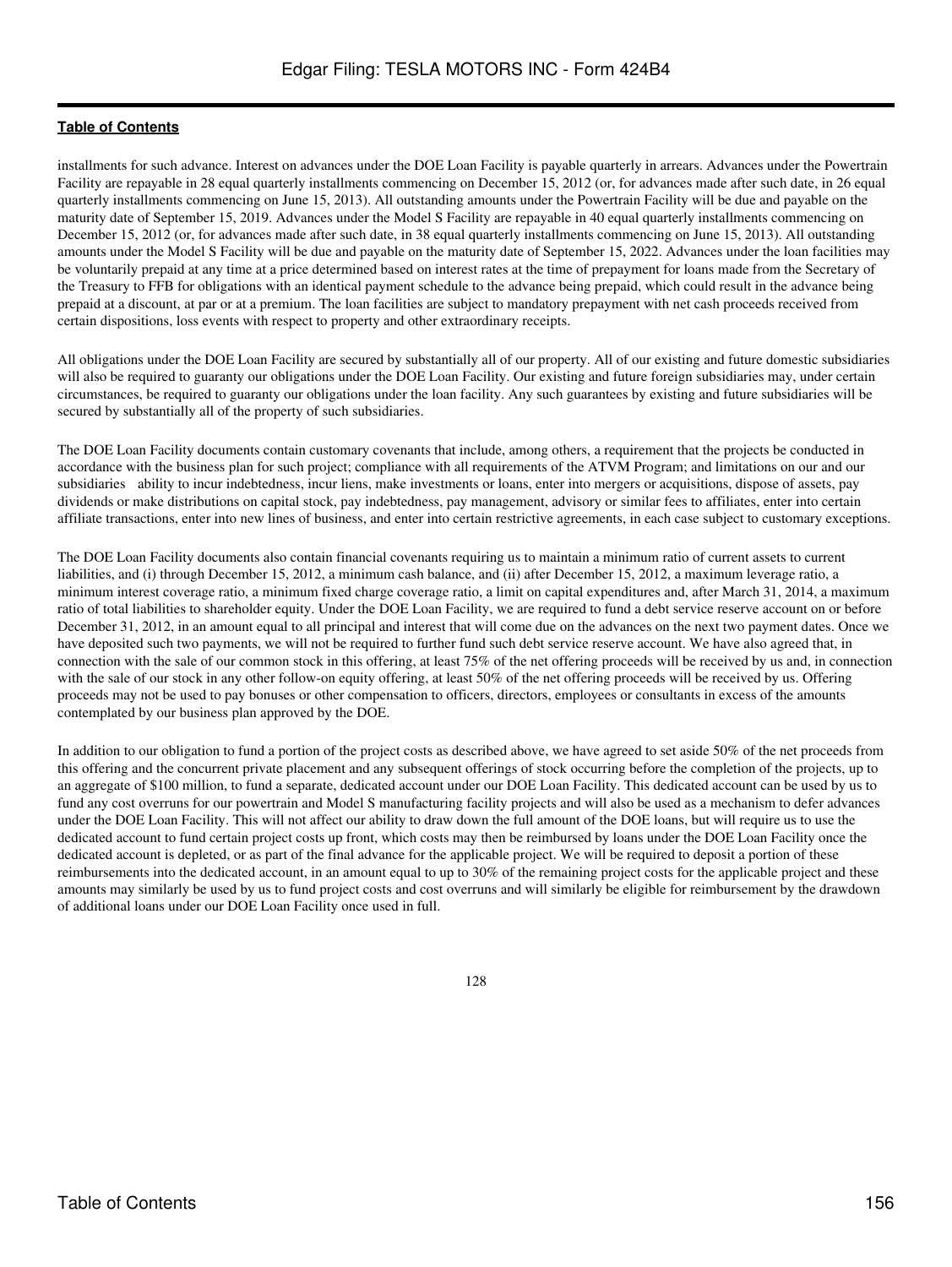The DOE Loan Facility documents contain customary events of default, subject in some cases to customary cure periods for certain defaults. Events of default include, among others, non-payment defaults, inaccuracy of representations and warranties, covenant defaults, defaults under or termination of our leases for the projects, a default in the event of a change of control, including a failure of Elon Musk, our Chief Executive Officer, Product Architect and Chairman, and certain of his affiliates, at any time prior to one year after we complete the project relating to the Model S Facility, to own at least 65% of capital stock held by Mr. Musk and such affiliates as of the date of the DOE Loan Facility, cross-defaults to certain other material indebtedness, failure to timely complete the projects, material judgment defaults, bankruptcy and insolvency defaults and force majeure events with respect to the projects. The occurrence of an event of default could result in an acceleration of all obligations under the DOE Loan Facility documents, an obligation by us and any guarantor to repay all obligations in full, and the exercise of remedies by the DOE or their agent. Our failure to make a timely payment could result in an increase to the applicable interest rate.

In connection with the DOE Loan Facility, we have also issued the DOE a warrant to purchase up to 9,255,035 shares of our Series E convertible preferred stock at an exercise price of \$2.5124 per share, which will become a warrant to purchase up to 3,085,011 shares of our common stock at an exercise price of \$7.54 per share upon the closing of this offering as a result of the automatic conversion of our preferred stock into common stock at such time, and a warrant to purchase up to 5,100 shares of our common stock at an exercise price of \$8.94 per share. Beginning on December 15, 2018 and until December 14, 2022, the shares subject to purchase under these warrants will become exercisable in quarterly amounts depending on the average outstanding balance of the loan during the prior quarter. These warrants may be exercised until December 15, 2023. If we prepay the DOE Loan Facility in full prior to December 15, 2018, no shares will be exercisable under these warrants, except in the case of an event of default, which could accelerate the vesting.

#### *California Alternative Energy and Advanced Transportation Financing Authority Tax Incentives*

In December 2009, we finalized an arrangement with the California Alternative Energy and Advanced Transportation Financing Authority that will result in an exemption from California state sales and use taxes for up to \$320 million of manufacturing equipment. To the extent all of this equipment is purchased and would otherwise be subject to California state sales and use tax, we believe this incentive would result in tax savings by us of up to approximately \$31 million over a three year period starting in December 2009. The equipment purchases may be used only for three purposes: (i) to establish our production facility for the Model S sedan in California, (ii) to upgrade our Palo Alto powertrain production facility, and (iii) to expand our current Tesla Roadster assembly operations at our Menlo Park facility.

#### *California Air Resources Boards Zero Emissions Vehicle Program*

In connection with the delivery and placement into service of our zero emission vehicles in a number of states, we have earned and will continue to earn tradable credits that can be sold. Under California s Low-Emission Vehicle Regulations, and similar laws in other states, vehicle manufacturers are required to ensure that a portion of the vehicles delivered for sale in that state during each model year are zero emission vehicles. Currently, the states of California, Connecticut, Maine, Maryland, Massachusetts, New Jersey, New York, Oregon, Rhode Island and Vermont have such laws in effect. These laws provide that a manufacturer of zero emission vehicles may earn credits, referred to as ZEV credits, and may sell excess credits to other manufacturers who apply such credits to comply with these regulatory requirements. As a manufacturer solely of zero emission vehicles, we earn ZEV credits on each vehicle sold in such states and have entered into agreements with other automobile manufacturers to sell the ZEV credits that we earn.

We have entered into two contracts for the sale of ZEV credits with two separate automotive manufacturers. For the years ended December 31, 2008 and 2009 and the three months ended March 31, 2010, we earned revenue from the sale of ZEV credits of \$3.5 million, \$8.2 million and \$0.5 million, respectively. Our current agreement with American Honda Co., Inc., or Honda, provides for the sale of ZEV credits that we earn from the sale of vehicles that we manufacture through December 31, 2011. As of March 31, 2010, we had sold credits for 368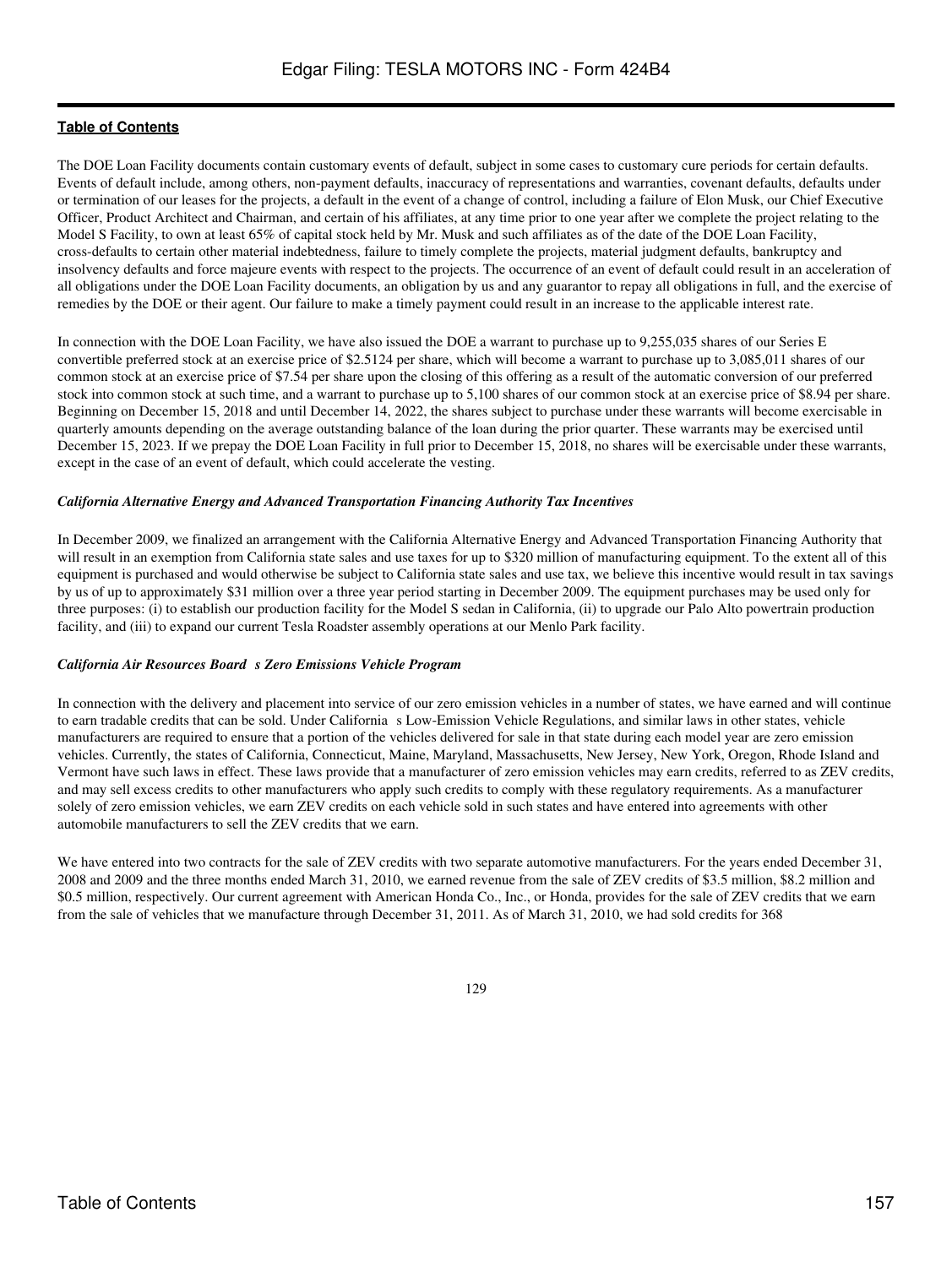vehicles under this agreement and Honda has an obligation to purchase additional credits earned from the sale of any remaining vehicles that we manufactured in 2009 but sold in 2010 and from the sale of up to 287 additional vehicles manufactured in 2010 and 2011 prior to the expiration of the agreement. To the extent we have additional ZEV credits available for sale, we may enter into new agreements with Honda or other manufacturers to sell such credits. We previously had an agreement with a different buyer for ZEV credits related to vehicles sold in the year ended December 31, 2008, some of which ZEV credits were recognized in the year ended December 31, 2009.

### *Zero-Emission and Plug-in Hybrid Electric Vehicle (Clean Vehicle) Rebate Project*

In March 2010, the State of California launched its Clean Vehicle Rebate Project which provides for rebates to purchasers of certain zero emissions and hybrid electric vehicles directly from the California Air Resources Board. The State of California has appropriated \$4.1 million for the project. Purchasers of the Tesla Roadster are eligible for a \$5,000 rebate while funds remain available.

#### *Federal and State Incentives in the United States*

As of March 31, 2010, incentives in the United States included:

#### *United States Federal Tax Credits*

The Qualified Plug-In Electric Drive Motor Vehicle Tax Credit program instituted by the United States federal government provides a tax credit of up to \$7,500 for the purchase of new qualified plug-in electric drive motor vehicles. This credit applies to the first 200,000 vehicles sold per manufacturer. Purchasers of the Tesla Roadster are currently eligible for a tax credit under this program of \$7,500. To the extent such program is still in effect when the Model S is available for purchase, we expect purchasers of the Model S to also be eligible for a \$7,500 tax credit under this program. In addition, the Alternative Fuel Infrastructure Tax Credit provides for tax credits for businesses up to 50% of the cost of installing alternative fueling equipment, not to exceed \$50,000. Consumers who purchase residential fueling equipment but are not eligible to depreciate such equipment may receive a tax credit of up to \$2,000. The program includes electricity as an alternative fuel and potentially can be used by Tesla customers to offset the cost of their home charging systems and by businesses to offset the costs of installing electric vehicle charging stations. These credits will expire on December 31, 2010.

#### *State Incentives*

A number of states and municipalities in the United States, as well as certain private enterprises, offer incentive programs to encourage the adoption of alternative fuel vehicles, including tax exemptions, tax credits, exemptions and special privileges. For example, New Jersey and Washington exempt the purchase of electric vehicles from state sales tax. Other states, including Colorado, Oregon, Georgia and Oklahoma, provide for substantial state tax credits for the purchase of electric vehicles. In California several utilities offer reduced electricity rates for the purpose of charging electric vehicles. As of December 1, 2009, the Sacramento Municipal Utility District, for example, offered an off-peak discount of approximately 50% off of the regular residential electricity rate for electricity used to charge electric vehicles. Similar programs exist with Southern California Edison and other utility companies. Municipalities in California also offer parking incentives for electric vehicles which include free or reduced fee parking in major metropolitan areas.

## *CAFE Standards and Credits*

In 2009, the United States federal government proposed a new national program to raise and accelerate the current Corporate Average Fuel Economy, or CAFE, standards and to establish new national greenhouse gas emissions standards under the Clean Air Act. Under the new CAFE proposal, manufacturers passenger vehicle fleets must achieve a combined average fuel economy standard of 34.1 mpg by 2016, a significant increase over current standards. Financial penalties exist for non-compliance. The proposed new CAFE standards will also advance the fuel economy target levels four years earlier than required under previous law, which required average fuel economy of 35 mpg by 2020. Furthermore, this new program will allow automakers the flexibility to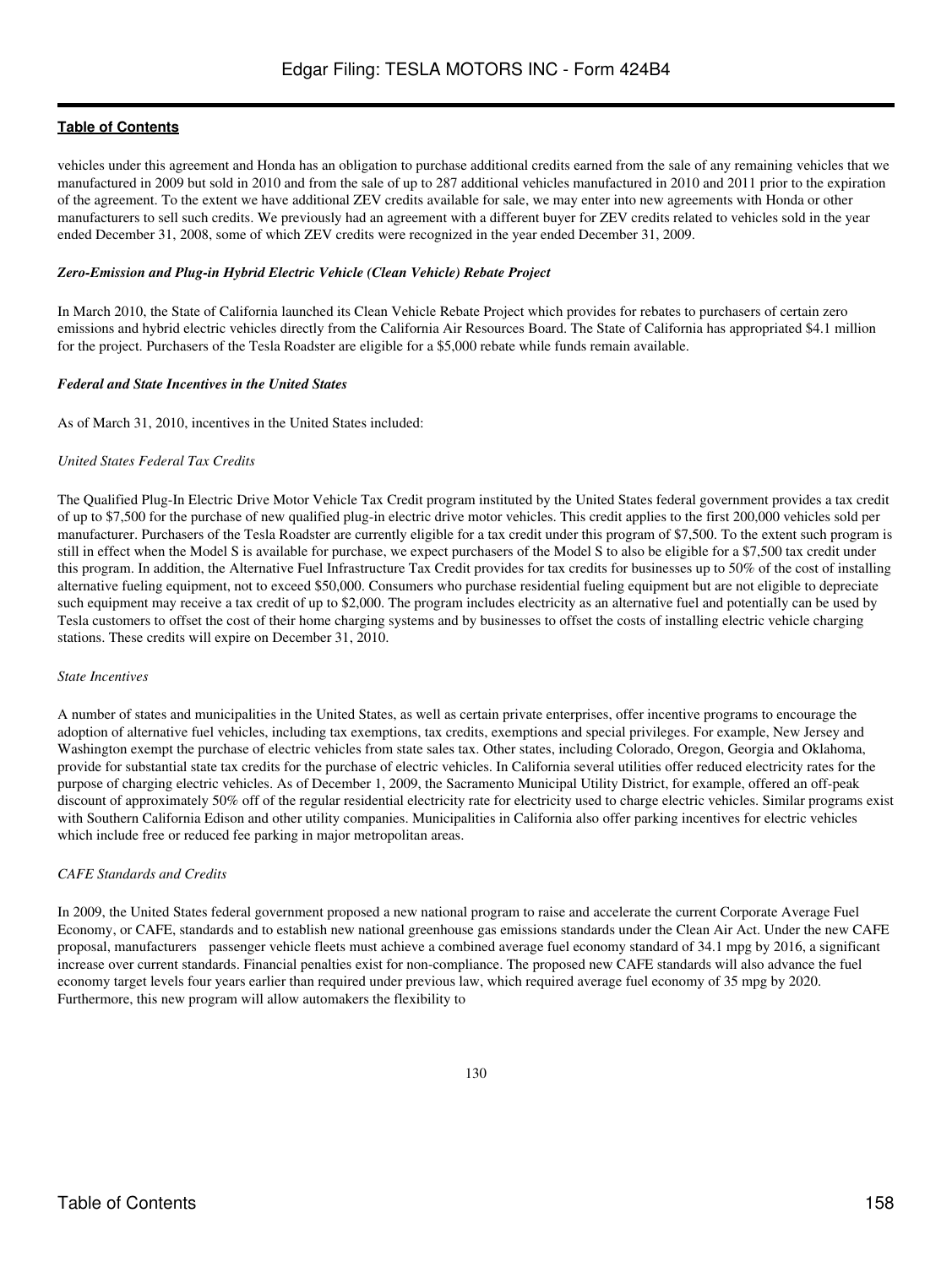earn CAFE credits by exceeding the standard in a given model year, and they can either apply those credits to shortfalls in future years or trade them to another automaker. The Obama administration suggested in November 2009 that automakers be given CAFE credits that would let low and zero emission vehicles count for up to two cars when annual fleet fuel efficiency averages are calculated. The National Highway Traffic Safety Administration, or NHTSA, and the Environmental Protection Agency, or EPA, are jointly developing final rules to implement the new CAFE standards. In 2009, NHTSA adopted regulations that permit the transfer and trading of CAFE credits earned from vehicles with model years later than 2010.

### *Incentives in Europe*

As of March 31, 2010, incentives in Europe included:

#### *E.U. Emissions Regulations*

We believe Europe has a regulatory environment that is generally conducive to the development, production and sale of small, alternative fuel vehicles. Through emission legislation, tax incentives and direct subsidies, the European Union is taking a progressive stance in reducing carbon emissions and increasing demand for electric vehicles. In 2007, The European Commission instituted regulations targeting average new vehicle emissions of approximately 19% below 2007 levels. These regulations begin in 2012 in which 65% of each manufacturer snewly registered vehicles must comply with the emissions limit of 130 grams of carbon dioxide per kilometer, as calculated as an average of the manufacturer s light-duty fleet. This percentage rises to 100% by 2015. From 2012 through 2018, the penalties imposed by this legislation on manufacturers that exceed target levels, per light-duty vehicle in the fleet, are 5 for the first gram per kilometer over the limit, 15 for the second gram per kilometer, 25 for the third gram per kilometer, and 95 for each subsequent gram per kilometer. By 2019, the penalty will be 95 for every gram over the limit. The European Commission has indicated that its long-term target is to further reduce the emissions compliance limit from 130 grams to 95 grams of carbon dioxide per kilometer, as calculated as an average of the manufacturer slight-duty fleet, by 2020.

#### *Consumer Incentives*

In addition to a favorable regulatory environment, European countries have announced attractive combinations of subsidies and tax incentives. For example, the United Kingdom has announced a plan for up to £5,000 in support of electric vehicles and France has proposed 5,000 in direct subsidies for electric vehicle purchases through 2012. Additionally, a number of European countries are shifting their registration tax regime to a carbon dioxide-based system which typically reduces or eliminates annual registration taxes for electric vehicles due to their zero emissions profile. Certain European countries such as Norway have also adopted significant tax incentives for individuals to purchase electric vehicles. For example, in Norway, an owner of a vehicle similar to the Tesla Roadster in terms of performance but powered by an internal combustion engine would be required to pay a one-time registration tax, while an owner of a electric vehicle such as the Tesla Roadster would not be required to pay such registration tax.

## *RegulationVehicle Safety and Testing*

Our vehicles are subject to, and the Tesla Roadster complies with, or is exempt from, numerous regulatory requirements established by the National Highway Traffic Safety Administration, or the NHTSA, including all applicable United States federal motor vehicle safety standards, or the FMVSS. As a manufacturer we must self-certify that a vehicle meets or is exempt from all applicable FMVSSs, as well as the NHTSA bumper standard, before the vehicle can be imported into or sold in the United States.

There are numerous FMVSSs that apply to our vehicles. Examples of these requirements include:

*Crash-worthiness requirements*including applicable and appropriate level of vehicle structure and occupant protection in frontal, side and interior impacts including through use of equipment such as seat belts and airbags which must satisfy applicable requirements;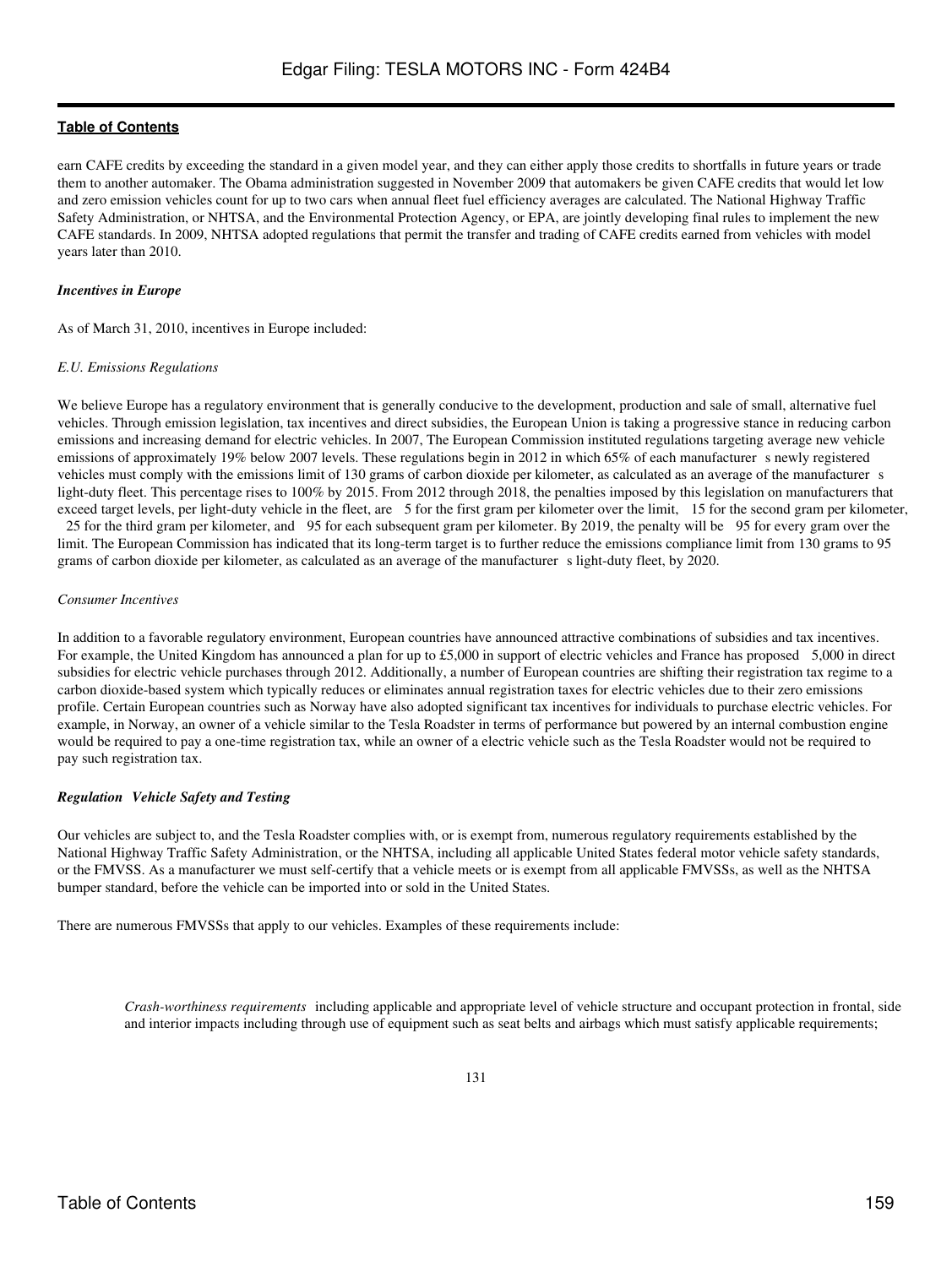*Crash avoidance requirements*including appropriate steering, braking, electronic stability control and equipment requirements, such as, headlamps, tail lamps, and other required lamps, all of which must conform to various photometric and performance requirements;

*Electric vehicle requirements* limitations on electrolyte spillage, battery retention, and avoidance of electric shock following specified crash tests;

*Windshield defrosting and defogging* defined zones of the windshield must be cleared within a specified timeframe; and

*Rearview mirror requirements* rearward areas that must be visible to the driver via the mirrors. Several FMVSS regulations that NHTSA has promulgated or amended recently contain phase-in provisions requiring increasing percentages of a manufacturer s vehicles to comply over a period of several model years. Those FMVSSs generally allow low volume manufacturers (those who manufacture fewer than 5,000 vehicles annually for sale in the United States) and limited line manufacturers (those who sell three or fewer vehicle lines in the United States) to defer compliance until the end of the phase-in period. We currently qualify as both a low volume manufacturer and a limited line manufacturer, and as a result, we are currently exempt from certain requirements, such as some new advanced airbag requirements, the advanced side impact requirements, and certain electronic stability control requirements, until the end of the applicable phase-in periods. In addition, we have applied for, and have been granted, an exemption from certain other advanced air bag requirements, which applies to Tesla Roadsters manufactured through January 28, 2011. We intend to request an extension of such exemption for Tesla Roadsters manufactured after such date. Under U.S. law, we are required to certify compliance with all applicable federal motor vehicle safety standards and we have done so with respect to each vehicle we have offered for sale in the U.S. Based on testing, engineering analysis, and other information, we have certified that the Tesla Roadster complies or is exempt from all applicable NHTSA standards by affixing a certification label to each Tesla Roadster sold.

We are also required to comply with other NHTSA requirements of federal laws administered by NHTSA, including the Corporate Average Fuel Economy standards, consumer information labeling requirements, early warning reporting requirements regarding warranty claims, field reports, death and injury reports and foreign recalls, and owner s manual requirements.

Our vehicles sold in Europe are subject to European Union safety testing regulations. Many of those regulations, referred to as European Union Whole Vehicle Type Approval, or WVTA, are different from the federal motor vehicle safety standards applicable in the United States and may require redesign and/or retesting. Our Tesla Roadsters are currently approved for sale on a limited basis in the European Union via the Small Series WVTA, which permits the manufacture and sale in the European Union of no more than 1,000 vehicles per year. We plan to keep European sales of our Tesla Roadsters at less than 1,000 vehicles per year, and have no plans to commence testing our Tesla Roadsters for the WVTA to assure compliance with the European Union requirements to permit unlimited sales. Similarly, Australia and Japan have additional testing regulations applicable to high volume manufacturers. We also plan to keep Australian and Japanese sales of our Tesla Roadsters at a low volume, and have no plans to comply with the Australian and Japanese requirements to permit high volume sales in these jurisdictions. In connection with the planned introduction of the Tesla Roadster in Australia and Japan, we conducted a frontal impact test based on European Union testing standards on the Tesla Roadster in November 2009, which is required for sales exceeding certain annual volumes outside the United States. While the Tesla Roadster met most of the criteria for occupant protection and all criteria for high voltage safety in the front impact crash test, there were two criteria that were not met in the test. Based on our analysis of additional compliance options in Australia and Japan, we believe such an outcome should not limit our ability to sell the Tesla Roadster in Australia below certain annual volumes or, subject to compliance with certain Japanese import rules, have a material impact on our ability to sell Tesla Roadsters in Japan.

The Federal Trade Commission, or FTC, requires us to calculate and display the range of our electric vehicles on a label we affix to the vehicles window. The FTC specifies that we follow testing requirements set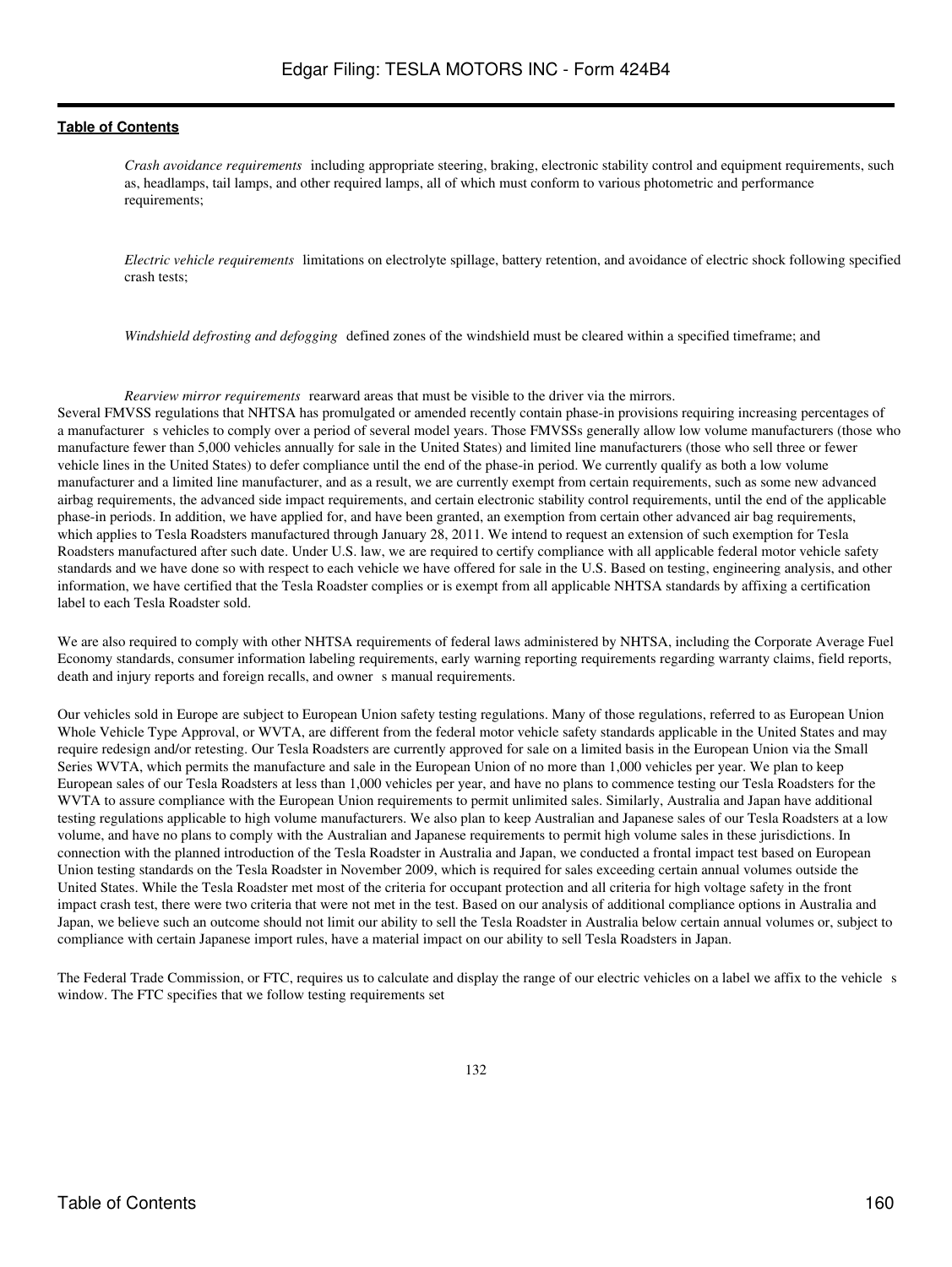forth by the Society of Automotive Engineers, or SAE, which further requires that we test using the United States Environmental Protection Agency s, or EPA s combined city and highway testing cycles. The EPA announced in November 2009 that it would develop and establish new energy efficiency testing methodologies for electric vehicles. Based on initial indications from the EPA, we believe it is likely that the EPA will modify its testing cycles in a manner that, when applied to our vehicles, could reduce the advertised range of our vehicles by up to 30% as compared to the combined two-cycle test currently applicable to our vehicles. However, there can be no assurance that the modified EPA testing cycles will not result in a greater reduction. To the extent that the FTC adopts these procedures in place of the current procedures from the SAE, this could impair our ability to advertise the Tesla Roadster as a vehicle that is capable of going in excess of 200 miles. Moreover, such changes could impair our ability to deliver the Model S with the initially advertised range, which could result in the cancellation of a number of the approximately 2,200 reservations that have been placed for the Model S as of March 31, 2010. Although the real life customer experience of the range of our electric vehicles will not change due to the changes in the FTC or EPA standards, the reduction in the advertised range could negatively impact our sales and harm our business.

The Automobile Information and Disclosure Act requires manufacturers of motor vehicles to disclose certain information regarding the manufacturer s suggested retail price, optional equipment and pricing. In addition, the Act allows inclusion of city and highway fuel economy ratings, as determined by EPA, as well as crash test ratings as determined by the National Highway Traffic Safety Administration if such tests are conducted. As a manufacturer of only electric vehicles, compliance with the EPA labeling requirements on fuel economy is currently optional for us.

## *RegulationEPA Emissions & Certificate of Conformity*

The Clean Air Act requires that we obtain a Certificate of Conformity issued by the EPA and a California Executive Order issued by the California Air Resources Board, or CARB, with respect to emissions for our vehicles. The Certificate of Conformity is required for vehicles sold in states covered by the Clean Air Act s standards and the Executive Order is required for vehicles sold in states that have sought and received a waiver from the EPA to utilize California standards. The California standards for emissions control for certain regulated pollutants for new vehicles and engines sold in California are set by CARB. States that have adopted the California standards as approved by EPA also recognize the Executive Order for sales of vehicles.

Manufacturers who sell vehicles in states covered by federal requirements under the Clean Air Act without a Certificate of Conformity may be subject to penalties of up to \$37,500 per violation and be required to recall and remedy any vehicles sold with emissions in excess of Clean Air Act standards. We received a Certificate of Conformity for sales of our Tesla Roadsters in 2008, but did not receive a Certificate of Conformity for sales of the Tesla Roadster in 2009 until December 21, 2009. This Certificate of Conformity covered sales of Tesla Roadsters from December 21, 2009 through December 31, 2009.

The EPA s Self-Audit Policy allows companies to self-report violations of federal environmental laws and thereby mitigate potential penalties. We reported the failure to obtain a Certificate of Conformity for 2009 to the EPA on December 20, 2009. In January 2010, we and the EPA entered into an Administrative Settlement Agreement and Audit Policy Determination in which we agreed to pay a civil administrative penalty in the sum of \$275,000. The EPA agreed to treat any 2009 Tesla Roadsters sold prior to December 21, 2009 as if they were covered by a valid Certificate of Conformity based on our agreement to treat these vehicles as if they had been certified when sold for emissions and emissions warranty purposes. Prior to obtaining the Certificate of Conformity on December 21, 2009, we sold 637 vehicles in 2009 in states where such a certificate is required for such sales. The EPA has closed the matter and we have been notified that it considers the violations resolved as of January 2010. All Tesla Roadsters we sold prior to obtaining the Certificate of Conformity in 2009 are now considered lawfully sold for purposes of the Clean Air Act with no impediments to further registration, use or subsequent sale. We received a Certificate of Conformity for the sales of model year 2010 Tesla Roadsters on December 31, 2009.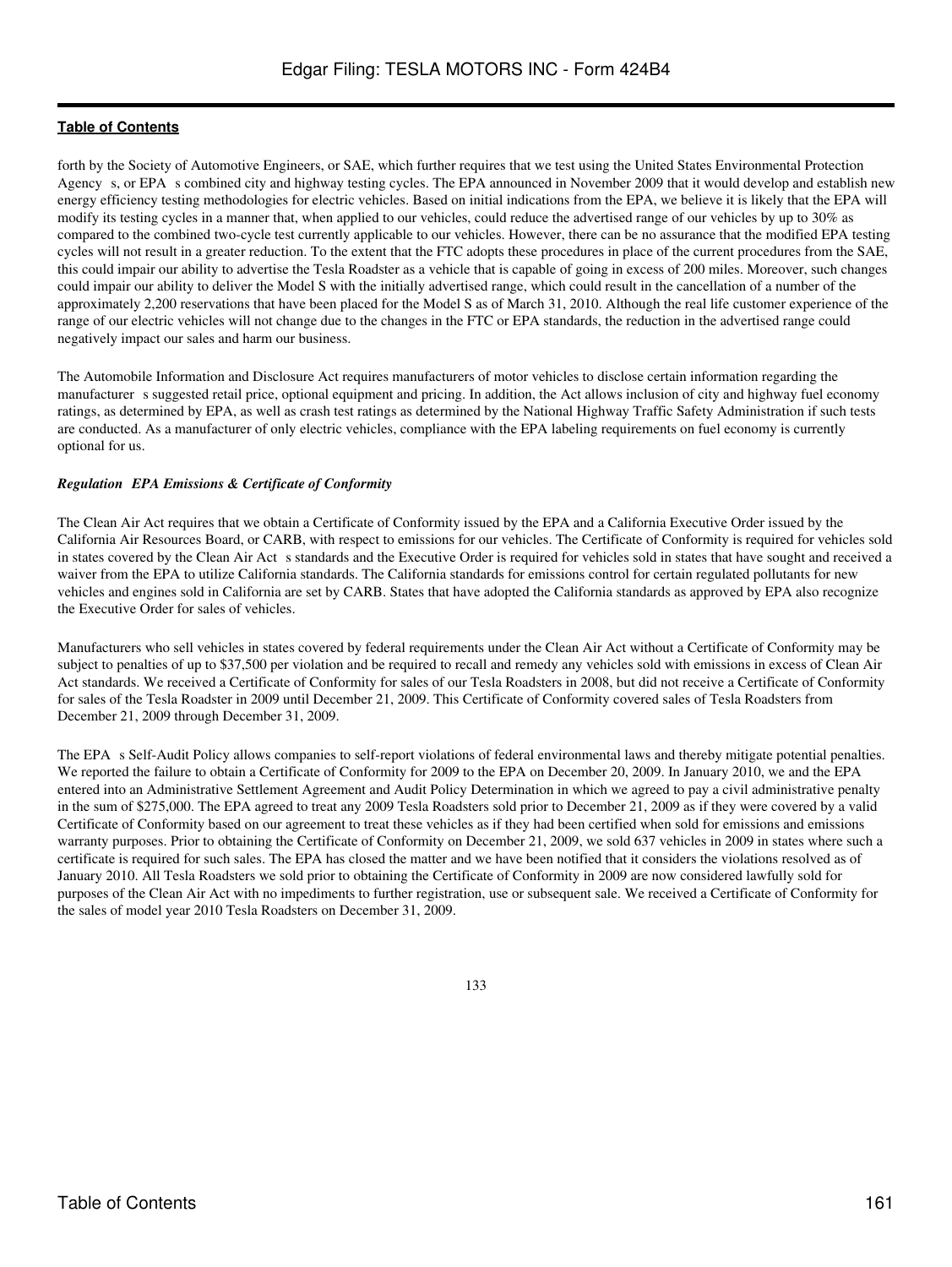## *RegulationBattery Safety and Testing*

Our battery pack conforms with mandatory regulations that govern transport of dangerous goods, which includes lithium-ion batteries, that may present a risk in transportation. The governing regulations, which are issued by the Pipeline and Hazardous Materials Safety Administration, or PHMSA, are based on the UN Recommendations on the Safe Transport of Dangerous Goods Model Regulations, and related UN Manual Tests and Criteria. The regulations vary by mode of transportation when these items are shipped such as by ocean vessel, rail, truck, or by air.

We have completed the applicable transportation tests for our prototype and production battery packs demonstrating our compliance with the UN Manual of Tests and Criteria, including:

*Altitude simulation* simulating air transport;

*Thermal cycling* assessing cell and battery seal integrity;

*Vibration* simulating vibration during transport;

Shock simulating possible impacts during transport;

*External short circuit* simulating an external short circuit; and

*Overcharge* evaluating the ability of a rechargeable battery to withstand overcharging (this test was performed on the battery pack we provided for Daimler s Smart fortwo electric drive but was not performed on the battery pack for the Tesla Roadster). The cells in our battery packs are composed mainly of lithium metal oxides. The cells do not contain any lead, mercury, cadmium, or other hazardous materials, heavy metals, or any toxic materials. In addition, our battery packs include packaging for the lithium-ion cells. This packaging includes trace amounts of various hazardous chemicals whose use, storage and disposal is regulated under federal law. We currently have an agreement with a third party battery recycling company to recycle our battery packs. If a customer wishes to dispose of a battery pack from one of our vehicles, we anticipate accepting the depleted battery from the customer without any additional charge.

#### *Automobile Manufacturer and Dealer Regulation*

State law regulates the manufacture, distribution and sale of automobiles, and generally requires motor vehicle manufacturers and dealers to be licensed. We are registered as both a motor vehicle manufacturer and dealer in the states of California, Colorado, Florida, Illinois and Washington, and we are licensed as a motor vehicle dealer in the state of New York.

To the extent possible, we plan to secure dealer licenses and engage in activities as a motor vehicle dealer in other states as appropriate and necessary as we open additional Tesla stores. Some states, such as Texas, do not permit automobile manufacturers to be licensed as dealers or to act in the capacity of a dealer. To sell vehicles to residents of states where we are not licensed as a dealer, to the extent permitted by local law, both the actual sale and all activities related to the sale would generally have to occur out of state. In this scenario, it is possible that activities related to marketing, advertising, taking orders, taking reservations and reservation payments, and delivering vehicles could be viewed by a state as conducting unlicensed activities in the state or otherwise violating the states motor vehicle industry laws. Regulators in these states may require us to hold and meet the requirements of appropriate dealer or other licenses and, in states in which manufacturers are prohibited from acting as dealers, may otherwise prohibit or impact our planned activities.

In jurisdictions where we do not have a Tesla store, a customer may try to purchase our vehicles over the internet. However, some states, such as Kansas, have laws providing that a manufacturer cannot deliver a vehicle to a resident of such state except through a dealer licensed to do business in that state which may be interpreted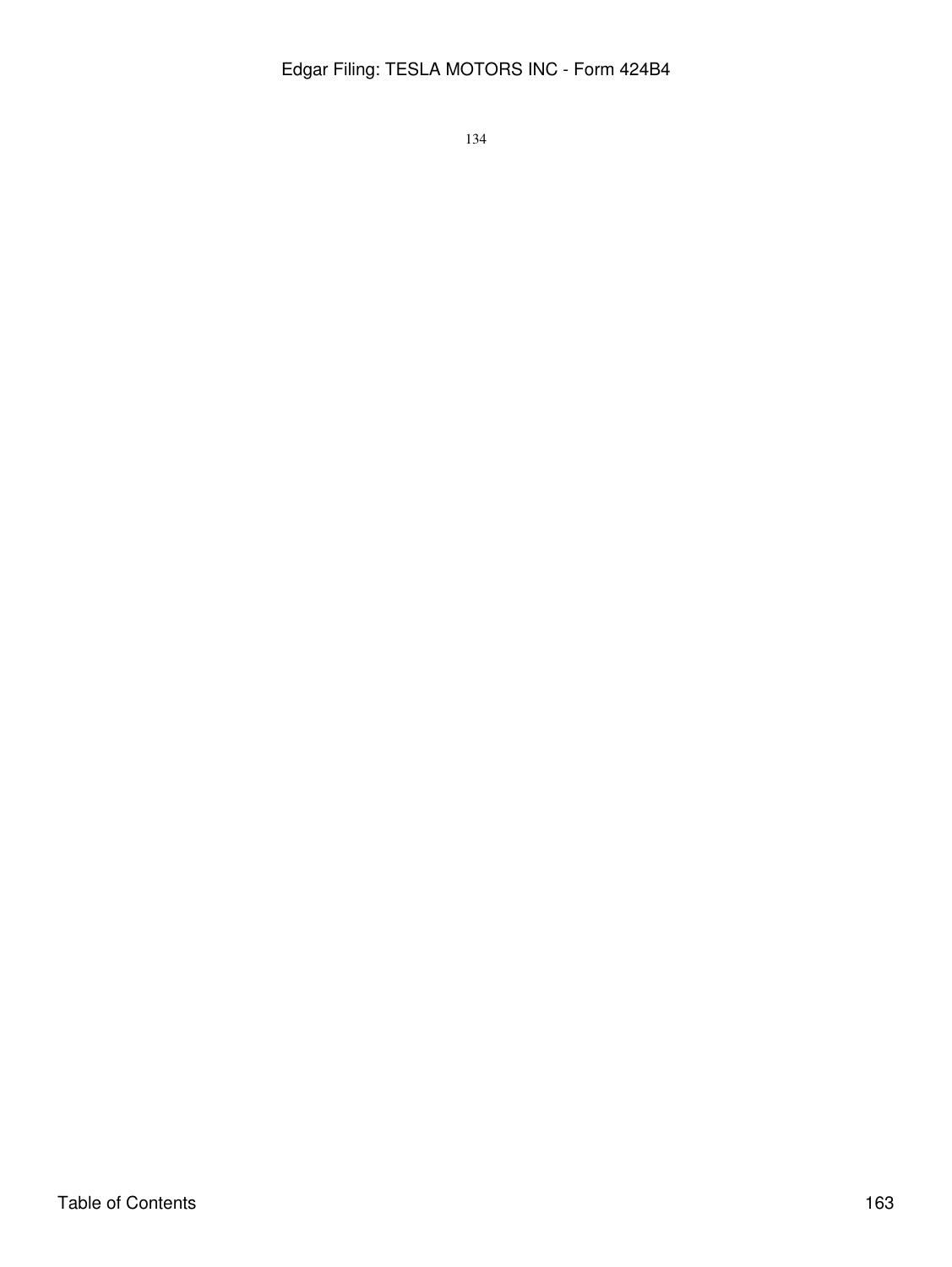to require us to open a store in the state of Kansas in order to sell vehicles to Kansas residents. Such laws may be interpreted to require us to open a store in such state before we sell vehicles to residents of such states. In some states where we have opened a viewing gallery that is not a full retail location, it is possible that a state regulator could take the position that activities at our gallery constitute an unlicensed motor vehicle dealership and thereby violates applicable manufacturer-dealer laws. For example, the state of Colorado required us to obtain dealer and manufacturer licenses in the state in order to operate our gallery in Colorado. Although we would prefer that a state regulator address any concerns of this nature by discussing such concerns with us and requesting voluntary compliance, a state could also take action against us, including levying fines or requiring that we refrain from certain activities at that location. In addition, some states have requirements that service facilities be available with respect to vehicles sold in the state, which may be interpreted to also require that service facilities be available with respect to vehicles sold over the internet to residents of the state thereby limiting our ability to sell vehicles in states where we do not maintain service facilities.

The foregoing examples of state laws governing the sale of motor vehicles are just some of the regulations we will face as we sell our vehicles. In many states, the application of state motor vehicle laws to our specific sales model is largely without precedent, particularly with respect to sales over the internet, and would be determined by a fact specific analysis of numerous factors, including whether we have a physical presence or employees in the applicable state, whether we advertise or conduct other activities in the applicable state, how the sale transaction is structured, the volume of sales into the state, and whether the state in question prohibits manufacturers from acting as dealers. As a result of the fact specific and untested nature of these issues, and the fact that applying these laws intended for the traditional automobile distribution model to our sales model allows for some interpretation and discretion by the regulators, state legal prohibitions may prevent us from selling to consumers in such state.

California laws, and potentially the laws of other states, restrict the ability of licensed dealers to advertise or take deposits for vehicles before they are available. In November 2007, we became aware that the New Motor Vehicle Board of the California Department of Transportation has considered whether our reservation and advertising policies comply with these laws. To date, we have not received any communications on this topic from the New Motor Vehicle Board or the Department of Motor Vehicles, or DMV, which has the power to enforce these laws. There can be no assurance that the DMV will not take the position that our vehicle reservation or advertising practices violate the law. We expect that if the DMV determines that we may have violated the law, it would initially discuss its concerns with us and request voluntary compliance. If we are ultimately found to be in violation of California law, we might be precluded from taking reservation payments, and the DMV could take other actions against us, including levying fines and requiring us to refund reservation payments. Resolution of any inquiry may also involve restructuring certain aspects of the reservation program. The DMV also has the power to suspend licenses to manufacture and sell vehicles in California, following a hearing on the merits, which it has typically exercised only in cases of significant or repeat violations and/or a refusal to comply with DMV directions.

Certain states may have specific laws which apply to dealers, or manufacturers selling directly to consumers, or both. For example, the state of Washington requires that reservation payments or other payment received from residents in the state of Washington must be placed in a segregated account until delivery of the vehicle, which account must be unencumbered by any liens from creditors of the dealer and may not be used by the dealer. Consequently, we established a segregated account for reservation payments in the state of Washington in January 2010. There can be no assurance that other state or foreign jurisdictions will not require similar segregation of reservation payment received from customers. Our inability to access these funds for working capital purposes could harm our liquidity.

Furthermore, while we have performed an analysis of the principal laws in the European Union relating to our distribution model and believe we comply with such laws, we have not performed a complete analysis in all foreign jurisdictions in which we may sell vehicles. Accordingly, there may be laws in jurisdictions we have not yet entered or laws we are unaware of in jurisdictions we have entered that may restrict our vehicle reservation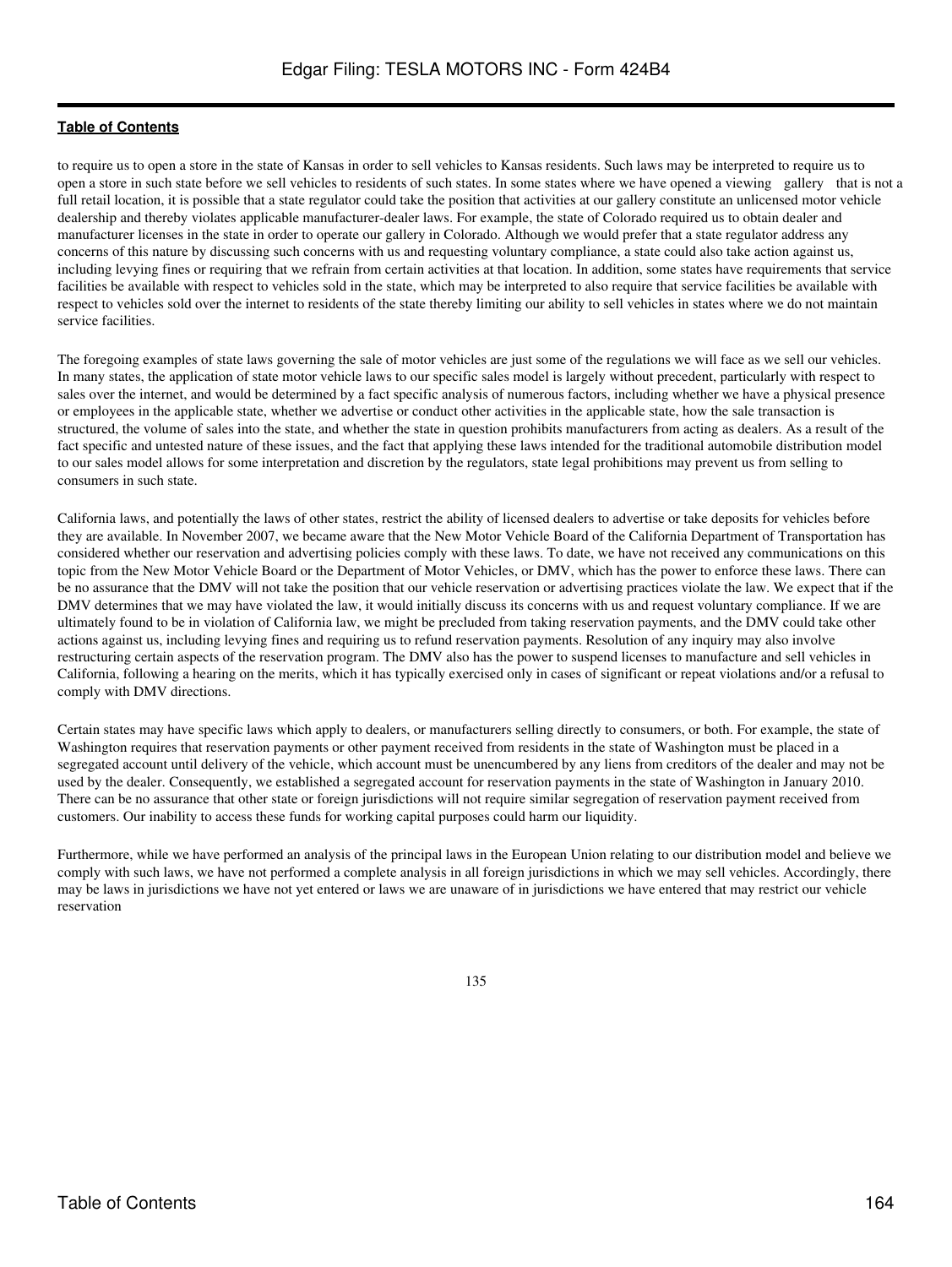practices or other business practices. Even for those jurisdictions we have analyzed, the laws in this area can be complex, difficult to interpret and may change over time.

In addition to licensing laws, specific laws and regulations in each of the states (and their interpretation by regulators) may limit or determine how we sell, market, advertise, and otherwise solicit sales, take orders, take reservations and reservation payments, deliver, and service vehicles for consumers and engage in other activities in that state. While we have performed an analysis of laws in certain jurisdictions in which we have Tesla stores, we have not performed a complete analysis in all jurisdictions in which we may sell vehicles. Accordingly, there may be laws in jurisdictions we have not yet entered that may restrict our vehicle reservation practices or other business practices.

#### **Competition**

Competition in the automotive industry is intense and evolving. We believe the impact of new regulatory requirements for occupant safety and vehicle emissions, technological advances in powertrain and consumer electronics components, and shifting customer needs and expectations are causing the industry to evolve in the direction of electric-based vehicles. We believe the primary competitive factors in our markets are:

technological innovation;

product quality and safety;

service options;

product performance;

design and styling;

product price; and

#### manufacturing efficiency.

We believe that our vehicles compete in both the market based on their traditional segment classification as well as the market based on their propulsion technology. Within the electric-based vehicle segment, there are three primary means of powertrain electrification which will differentiate various competitors in this market:

*Electric Vehicles* are vehicles powered completely by a single on-board energy storage system (battery pack or fuel cell) which is refueled directly from an electricity source. Both the Tesla Roadster and the Model S are examples of electric vehicles.

*Plug-in Hybrid Vehicles* are vehicles powered by both a battery pack with an electric motor and an internal combustion engine which can be refueled both with traditional petroleum fuels for the engine and electricity for the battery pack. The internal combustion engine can either work in parallel with the electric motor to power the wheels, such as in a parallel plug-in hybrid vehicle, or be used only to recharge the battery, such as in a series plug-in hybrid vehicle like the Chevrolet Volt.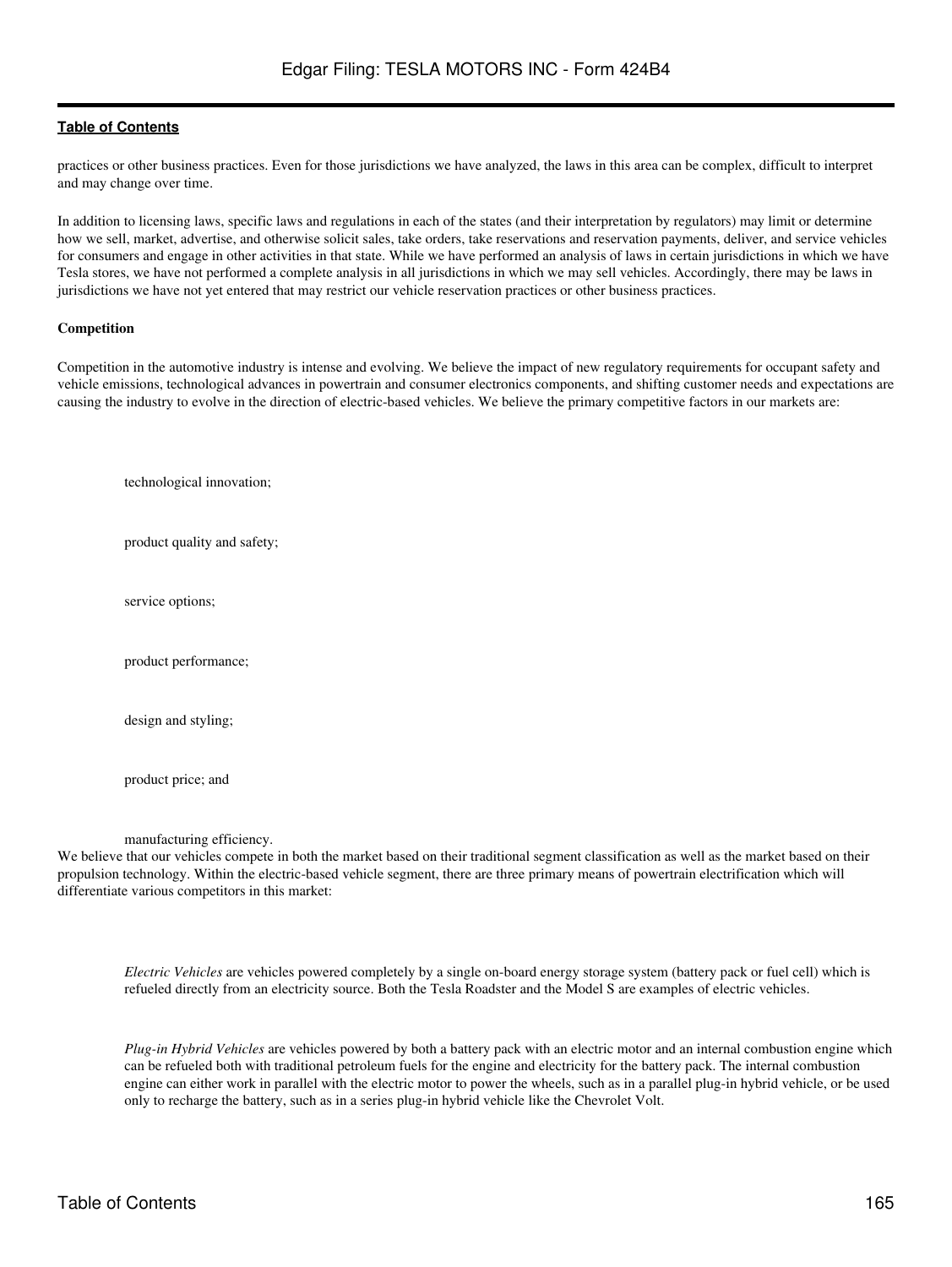# Edgar Filing: TESLA MOTORS INC - Form 424B4

*Hybrid Electric Vehicles* are vehicles powered by both a battery pack with an electric motor and an internal combustion engine but which can only be refueled with traditional petroleum fuels as the battery pack is charged via regenerative

braking, such as used in a hybrid electric vehicle like the Toyota Prius.

The worldwide automotive market, particularly for alternative fuel vehicles, is highly competitive today and we expect it will become even more so in the future. As of March 31, 2010, no mass produced performance highway-capable electric vehicles were being sold in the United States or Europe. However, we expect competitors to enter these markets within the next several years, with some entering as early as the end of 2010, and as they do so, we expect that we will experience significant competition. With respect to our Tesla Roadster, we currently face strong competition from established automobile manufacturers, including manufacturers of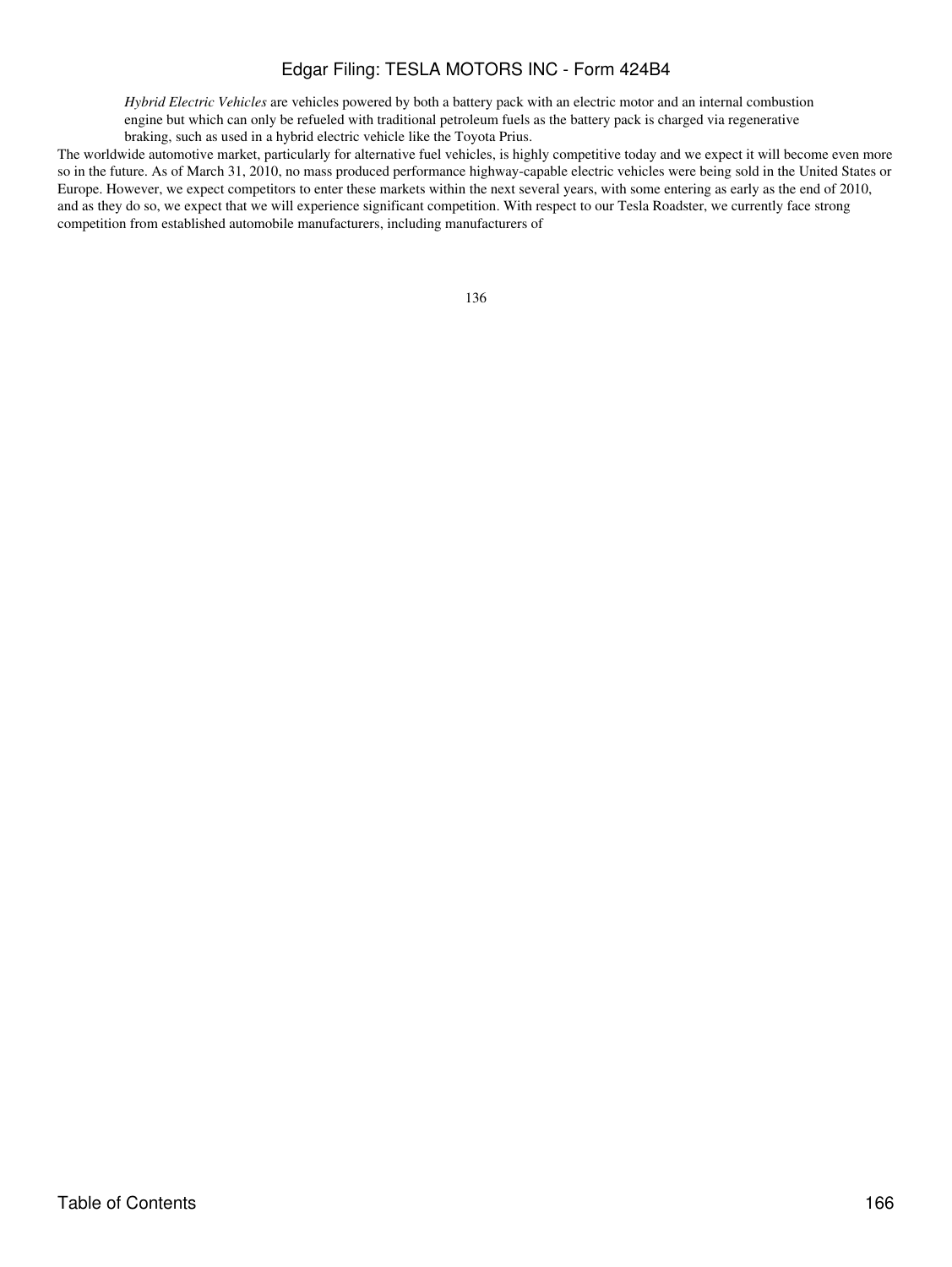high-performance vehicles, such as Porsche and Ferrari. In addition, upon the launch of our Model S sedan, we will face competition from existing and future automobile manufacturers in the extremely competitive luxury sedan market, including Audi, BMW, Lexus and Mercedes.

Many established and new automobile manufacturers have entered or have announced plans to enter the alternative fuel vehicle market. For example, Nissan has announced that it is developing the Nissan Leaf, a fully electric vehicle, which it plans to bring to market in late 2010. BYD Auto has also announced plans to bring an electric vehicle into United States market in 2010 and Ford has announced that it plans to introduce an electric vehicle in 2011. In addition, several manufacturers, including General Motors, Toyota, Ford, and Honda are each selling hybrid vehicles, and certain of these manufacturers have announced plug-in versions of their hybrid vehicles. For example, General Motors has announced that it is developing the Chevrolet Volt, which is a plug-in hybrid vehicle that operates purely on electric power for a limited number of miles, at which time an internal combustion engine engages to recharge the battery. General Motors announced that it plans to begin selling the Chevrolet Volt in 2010.

Moreover, it has been reported that Daimler, Lexus, Audi, Renault, Mitsubishi, Volkswagen and Subaru are also developing electric vehicles. Several new start-ups have also announced plans to enter the market for performance electric vehicles, although none of these have yet come to market. Finally, electric vehicles have already been brought to market in China and other foreign countries and we expect a number of those manufacturers to enter the United States market as well.

Most of our current and potential competitors have significantly greater financial, technical, manufacturing, marketing and other resources than we do and may be able to devote greater resources to the design, development, manufacturing, distribution, promotion, sale and support of their products. Virtually all of our competitors have more extensive customer bases and broader customer and industry relationships than we do. In addition, almost all of these companies have longer operating histories and greater name recognition than we do. Our competitors may be in a stronger position to respond quickly to new technologies and may be able to design, develop, market and sell their products more effectively. We believe our exclusive focus on electric vehicles and electric vehicle components, as well as our history of vehicle development and production, are the basis on which we can compete in the global automotive market in spite of the challenges posed by our competition.

#### **Intellectual Property**

Our success depends, at least in part, on our ability to protect our core technology and intellectual property. To accomplish this, we rely on a combination of patents, patent applications, trade secrets, including know-how, employee and third party nondisclosure agreements, copyright laws, trademarks, intellectual property licenses and other contractual rights to establish and protect our proprietary rights in our technology. As of June 14, 2010 we had 14 issued patents and 97 pending patent applications with the United States Patent and Trademark Office as well as numerous foreign patent application filings in a broad range of areas related to our powertrain. Our issued patents start expiring in 2026. We intend to continue to file additional patent applications with respect to our technology. We do not know whether any of our pending patent applications will result in the issuance of patents or whether the examination process will require us to narrow our claims. Even if granted, there can be no assurance that these pending patent applications will provide us with protection.

#### **Employees**

As of May 31, 2010, we had 646 full-time employees consisting of 160 in manufacturing, 154 in powertrain research and development, 96 in sales and marketing, 103 in vehicle design and engineering, 45 in service and 88 in general and administration. Of all of our employees, 430 are located in our Northern California offices, 90 are located at our Los Angeles facility and 38 are located at our United Kingdom offices. None of our employees are currently represented by labor unions or are covered by a collective bargaining agreement with respect to their employment. To date we have not experienced any work stoppages, and we consider our relationship with our employees to be good. As of December 31, 2008 we had 252 employees which increased to 514 by December 31, 2009.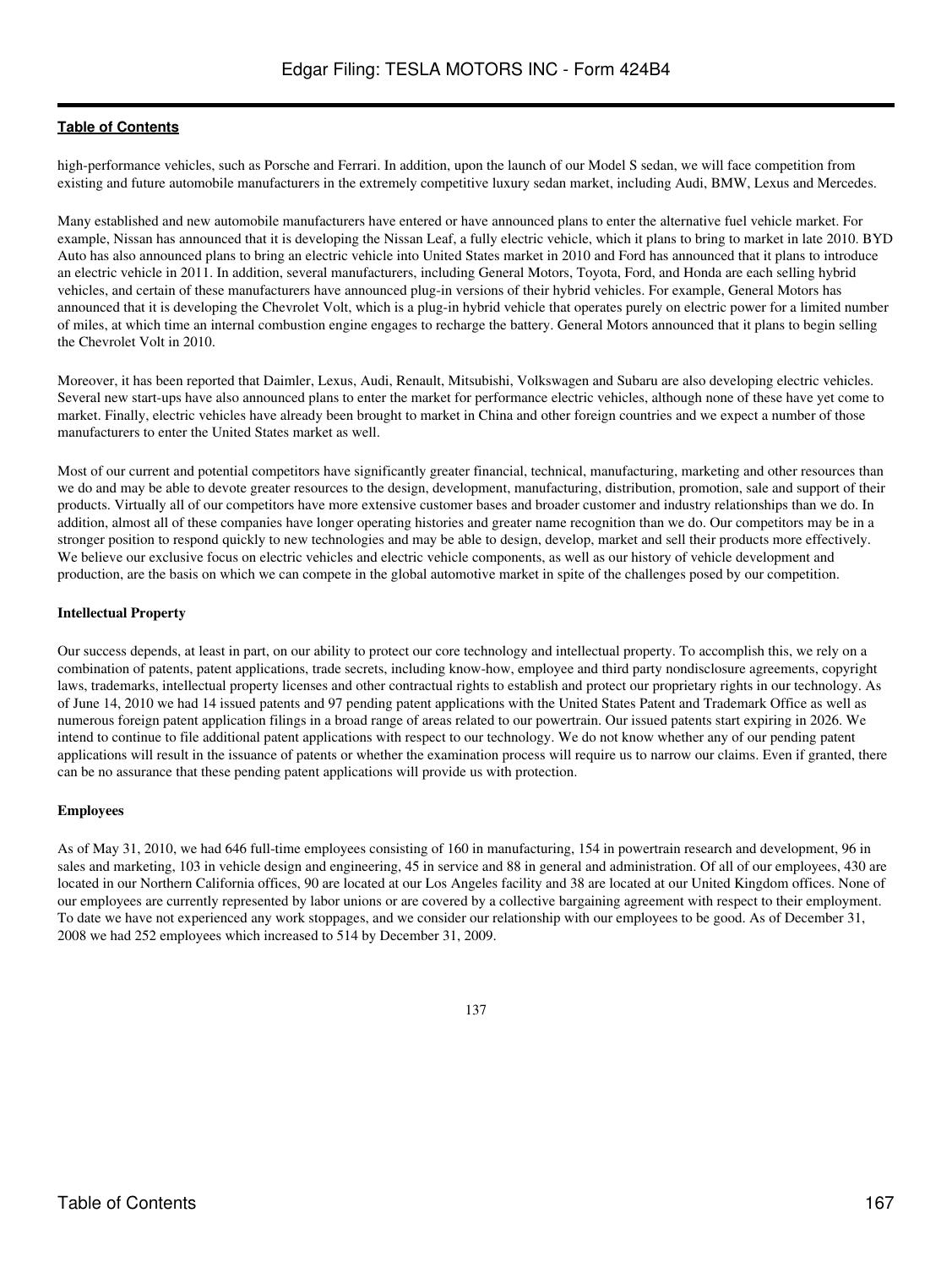## **Facilities**

We do not currently own any of our facilities. The following table sets forth the location, approximate size and primary use of our leased facilities:

| Location(1)                  | <b>Approximate Size</b><br>(Building) in<br><b>Square Feet</b> | <b>Primary Use</b>                                                 | <b>Lease Expiration</b><br>Date |
|------------------------------|----------------------------------------------------------------|--------------------------------------------------------------------|---------------------------------|
| Palo Alto, California        | 350,000                                                        | Administration, engineering services and<br>manufacturing services | January 2016                    |
| San Carlos, California       | 28,080                                                         | Administration, engineering services and<br>manufacturing services | <b>July 2010</b>                |
| Menlo Park, California       | 19,100                                                         | Vehicle sales and repair services, vehicle<br>assembly             | July 2012(2)                    |
| West Los Angeles, California | 10.000                                                         | Vehicle sales and repair services                                  | August 2016                     |
| Hawthorne, California        | 12.843                                                         | Administration and design services                                 | (3)                             |
| Hethel, United Kingdom       | 6,500                                                          | Administration, engineering services and<br>manufacturing services | (4)                             |

(1) We also lease a number of facilities for our retail locations around the world, most of which are 5,000 square feet or smaller, and we are leasing building space at Lotus facilities in the United Kingdom for administration, engineering and manufacturing services.

(2) The landlord of our Menlo Park lease can terminate the lease at its option on six months notice.

(3) Our Hawthorne, California facility is subject to a month-to-month arrangement.

(4) We do not have a written lease for this arrangement and the arrangement is on a month-to-month basis.

We are currently transitioning our headquarters and powertrain production operations from northern California to a combined corporate headquarters and production facility in Palo Alto, California. We have a lease with Stanford University for 350,000 square feet which expires in January 2016 and we believe our facility relocation will be complete in the first half of 2010. This location will also serve as our production facility for the electric vehicle components we utilize in the Tesla Roadster and for our powertrain component and systems business.

In May 2010, we entered into an agreement to purchase an existing automobile production facility in Fremont, California for approximately \$42 million from NUMMI, which is a joint venture between Toyota Motor Corporation and Motors Liquidation Company, the owner of selected assets of General Motors. We anticipate that this purchase will close within a few months following the completion of this offering. This purchase totals 207 acres, or approximately 55% of the land at the site, and includes multiple buildings totaling approximately 5.4 million square feet. While this facility has been previously used for automobile manufacturing, our purchase agreement does not include the equipment currently located in such facility. We intend to use this facility for the production of our planned Model S and future vehicles, as well as other related engineering and manufacturing services. We are currently in an early stage of planning the build out of this facility. Our agreement to purchase our planned Model S manufacturing facility in Fremont, California provides that if we fail to close our acquisition of the facility by December 31, 2010, the agreement automatically terminates. The termination of this agreement, for any reason, including the termination by us during our due diligence period which is scheduled to expire on July 10, 2010, would significantly impede our ability to execute on our projected timeline for the introduction of our Model S and future vehicles. In addition, the agreement may terminate if we fail to provide NUMMI with evidence of our financial capacity to purchase the facility within five days prior to the scheduled termination of such due diligence period. NUMMI has waived such termination right. We are required to comply with environmental regulations in connection with our planned Model S manufacturing facility in Fremont, California, including the receipt of certain approvals and permits. Pursuant to our purchase agreement for such facility, NUMMI has agreed to transfer some of its environmental permits and licenses to us as a means to satisfy some of these requirements.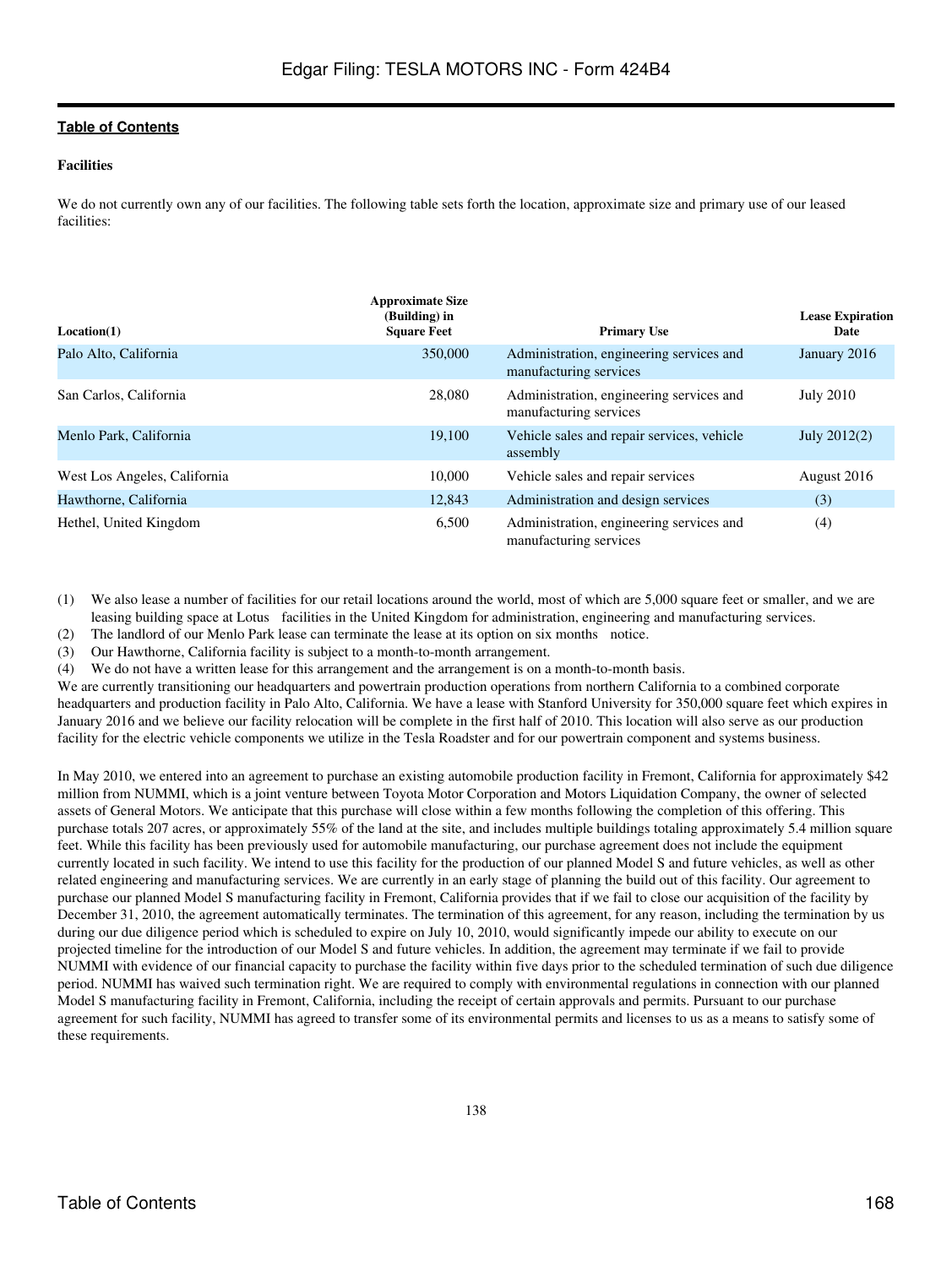We anticipate that the build out of both our Palo Alto facility and our planned Model S manufacturing facility in Fremont, California will be partially financed by our DOE Loan Facility.

We currently intend to add new facilities or expand our existing facilities as we add employees and expand our production organization. We believe that suitable additional or alternative space will be available in the future on commercially reasonable terms to accommodate our foreseeable future expansion.

#### **Legal Proceedings**

From time to time, we are subject to various legal proceedings that arise from the normal course of business activities. In addition, from time to time, third parties may assert intellectual property infringement claims against us in the form of letters and other forms of communication. If an unfavorable ruling were to occur, there exists the possibility of a material adverse impact on our results of operations, prospects, cash flows, financial position and brand.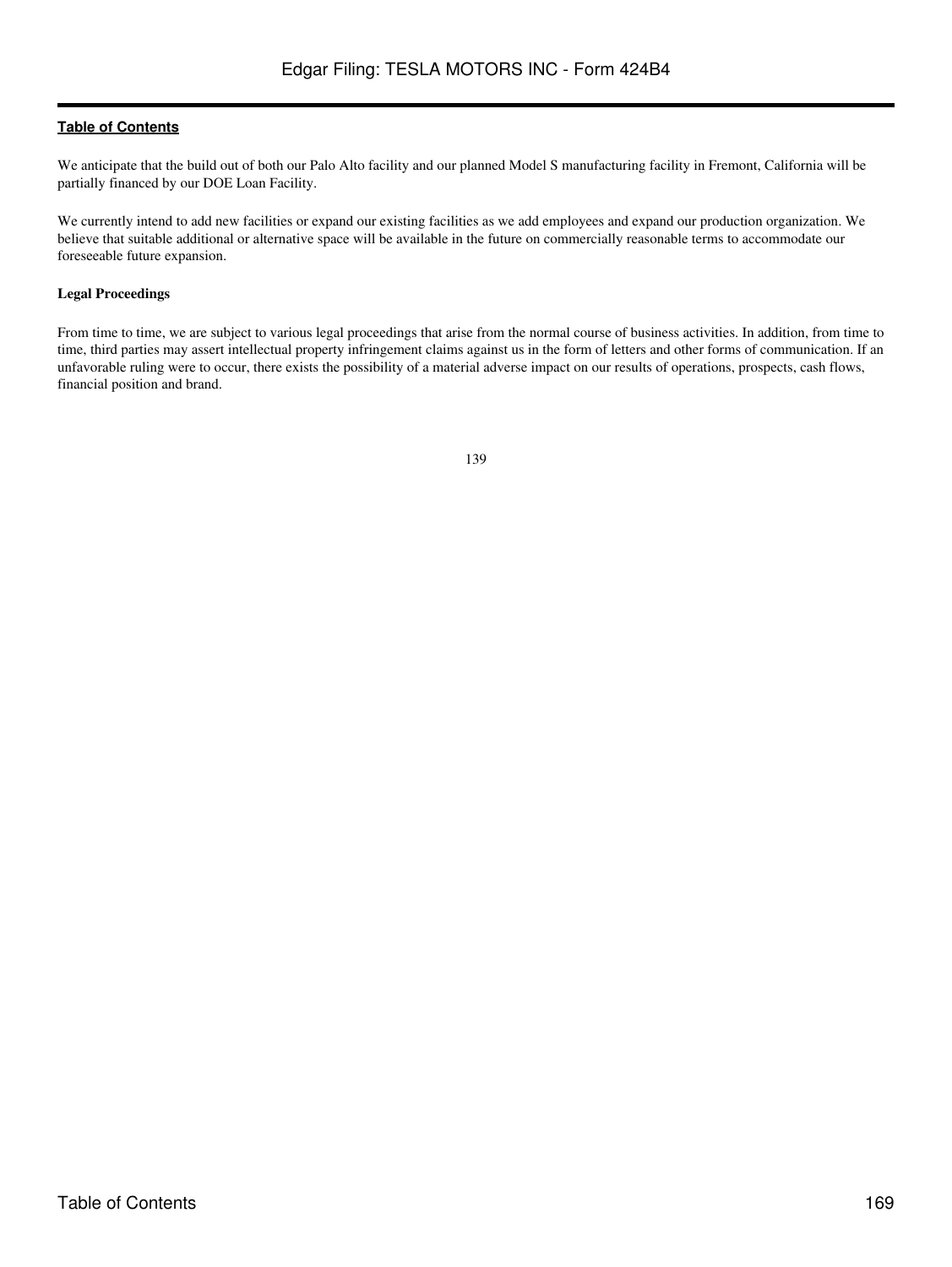# **MANAGEMENT**

## **Executive Officers and Directors**

The following table sets forth information about our executive officers and directors as of March 31, 2010:

| <b>Name</b><br>Elon Musk       | Age<br>38 | <b>Position</b><br>Chief Executive Officer, Product Architect and Chairman |
|--------------------------------|-----------|----------------------------------------------------------------------------|
| Deepak Ahuja                   | 47        | Chief Financial Officer                                                    |
| Jeffrey B. Straubel            | 34        | Chief Technology Officer                                                   |
| John Walker                    | 47        | Vice President, North America Sales & Marketing                            |
| <b>Gilbert Passin</b>          | 49        | Vice President, Manufacturing                                              |
| H.E. Ahmed Saif Al Darmaki     | 37        | Director                                                                   |
| Brad W. Buss $(1)(2)(3)$       | 46        | Director                                                                   |
| Ira Ehrenpreis $(2)(3)$        | 41        | Director                                                                   |
| Antonio J. Gracias $(1)(2)(3)$ | 39        | Director                                                                   |
| Stephen T. Jurvetson $(1)$     | 43        | Director                                                                   |
| Herbert Kohler                 | 57        | Director                                                                   |
| Kimbal Musk                    | 37        | Director                                                                   |

(1) Member of our Audit Committee.

(2) Member of our Compensation Committee.

(3) Member of our Nominating and Governance Committee.

*Elon Musk* has served as our Chief Executive Officer since October 2008 and as Chairman of our board of directors since April 2004. Mr. Musk has also served as Chief Executive Officer, Chief Technology Officer and Chairman of Space Exploration Technologies Corporation, a company which is developing and launching advanced rockets for satellite and eventually human transportation, since May 2002, and as Chairman of SolarCity, a solar installation company, since July 2006. Prior to joining Space Exploration Corporation, Mr. Musk co-founded PayPal, an electronic payment system, which was acquired by eBay in October 2002, and Zip2 Corporation, a provider of Internet enterprise software and services, which was acquired by Compaq in March 1999. Mr. Musk holds a B.A. in physics at the University of Pennsylvania and a B.S. in business from the Wharton School of the University of Pennsylvania. We believe that Mr. Musk possesses specific attributes that qualify him to serve as a member of our Board of Directors, including the perspective and experience he brings as our Chief Executive Officer, one of our founders and our largest stockholder, which brings historic knowledge, operational expertise and continuity to our Board of Directors.

*Deepak Ahuja* has served our Chief Financial Officer since July 2008. Prior to joining us, Mr. Ahuja served in various positions at Ford Motor Company from August 1993 to July 2008, most recently as the Vehicle Line Controller of Small Cars Product Development from July 2006 to July 2008, and as Chief Financial Officer for Ford of Southern Africa from February 2003 to June 2006. Mr. Ahuja also served as the Chief Financial Officer for Auto Alliance International, a joint venture between Ford and Mazda, from September 2000 to February 2003. Mr. Ahuja holds an M.S.I.A. (which was subsequently redesignated as an M.B.A.) from Carnegie Mellon University, a M.S. in materials engineering from Northwestern University and a Bachelors degree in ceramic engineering from Banaras Hindu University in India.

*Jeffrey B. Straubel* has served as our Chief Technology Officer since May 2005 and previously served as our Principal Engineer, Drive Systems from March 2004 to May 2005. Prior to joining us, Mr. Straubel was the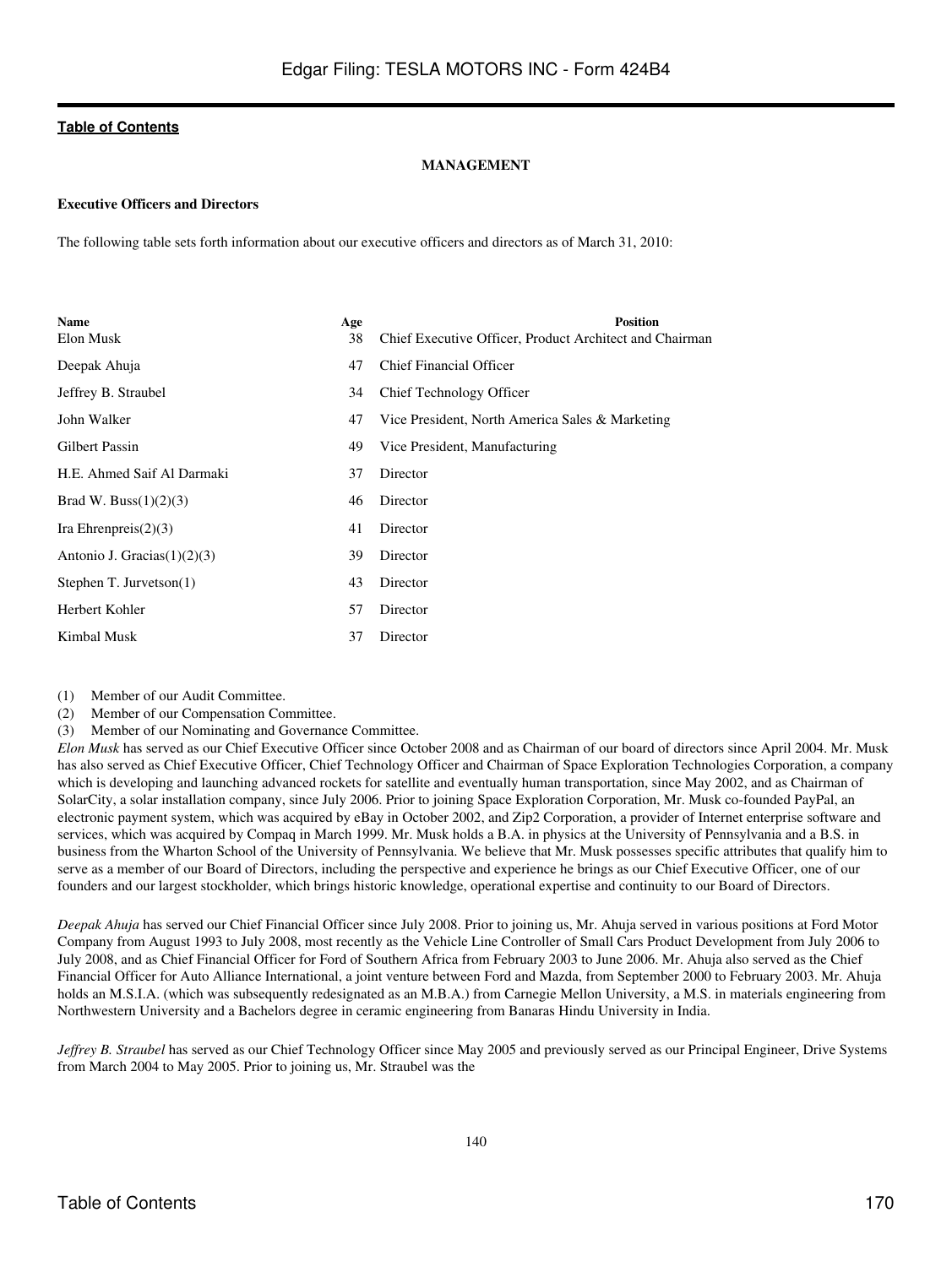Chief Technical Officer and co-founder of Volacom Inc., an aerospace firm which designed a specialized high-altitude electric aircraft platform, from 2002 to 2004. Mr. Straubel holds a B.S. in energy systems engineering from Stanford University and a M.S. in engineering, with an emphasis on power electronics, microprocessor control and energy conversion, from Stanford University.

*John Walker* has served as our Vice President, North America Sales & Marketing since August 2009. Prior to joining us, Mr. Walker served in various sales and marketing positions at Audi, a German luxury car maker, from August 1999 to August 2009 most recently as general manager sales operations for Audi of America and previously as director of sales for Audi Canada and general manager of sales for Audi Australia. Mr. Walker holds a B.S. in economics and industrial psychology from Rhodes University.

*Gilbert Passin* has served as our Vice President, Manufacturing since January 2010. Prior to joining us, Mr. Passin served in various positions at Toyota Motor Engineering & Manufacturing North America, an automobile manufacturer, from 2005 to January 2010 most recently as a General Manager of Production Engineering for West Coast and previously as a Vice President of Manufacturing, running both large scale production of the Corolla and Matrix models as well as production of the Lexus RX350 at the Toyota Motor Manufacturing Canada Cambridge plant. Mr. Passin also served as a Vice President and General Manager of Volvo Trucks North America at the New River Valley Plant, an automobile manufacturer, from 2002 to 2005 as well as Vice President and General Manager of Mack Trucks Inc. at the Winnsboro Assembly Facility from 2000 to 2002. Mr. Passin holds a National Engineering Degree from Ecole Centrale de Paris.

*H.E. Ahmed Saif Al Darmaki* has been a member of our Board of Directors since September 2009. Since September 1999, Mr. Al Darmaki has been Planning & Development Director of Abu Dhabi Water and Electricity Authority, which manages the generation, transmission and distribution of water and electricity in the Emirate of Abu Dhabi. Mr. Al Darmaki holds a B.S. in business administration and finance from United Arab Emirates University and an M.B.A. from the Zayed University. We believe that Mr. Al Darmaki possesses specific attributes that qualify him to serve as a member of our Board of Directors, including his experience with both international public and private companies and his experience in the energy sector.

*Brad W. Buss* has been a member of our Board of Directors since November 2009. Since August 2005, Mr. Buss has been Executive Vice President of Finance and Administration and Chief Financial Officer of Cypress Semiconductor Corporation (NASDAQ: CY), a semiconductor design and manufacturing company. Prior to joining Cypress, Mr. Buss served as Vice President of Finance at Altera Corp., a semiconductor design and manufacturing company, from March 2000 to March 2001 and from October 2001 to August 2005. From March 2001 to October 2001, Mr. Buss served as the Chief Financial Officer of Zaffire, Inc., a developer and manufacturer of optical networking equipment. Mr. Buss holds a B.S. in economics from McMaster University and an honors business administration degree, majoring in finance and accounting, from the University of Windsor. We believe that Mr. Buss possesses specific attributes that qualify him to serve as a member of our Board of Directors and to serve as chair of our audit committee, including his executive experience and his financial and accounting expertise with both public and private companies.

*Ira Ehrenpreis* has been a member of our Board of Directors since May 2007. Mr. Ehrenpreis has been with Technology Partners, a private equity firm, since 1996. He is presently a managing member of the firm and leads the Technology Partners Cleantech practice. In the venture capital community, he serves on the Board of the National Venture Capital Association and the Western Association of Venture Capitalists and is the Co-Chairman of both the VCNetwork and the Young Venture Capital Association, two organizations comprising more than 1,000 venture capitalists. In the cleantech sector, he has served on several industry boards, including the American Council on Renewable Energy and the Cleantech Venture Network (Past Chairman of Advisory Board), and has been the Chairman of the Clean-Tech Investor Summit in 2005, 2006, 2007, 2008, 2009 and 2010. Mr. Ehrenpreis holds a B.A. from the University of California, Los Angeles and a J.D. and M.B.A. from Stanford University. We believe that Mr. Ehrenpreis possesses specific attributes that qualify him to serve as a member of our Board of Directors and serve as chair of our corporate governance committee and chair of our compensation committee, including his experience in the cleantech and venture capital industries.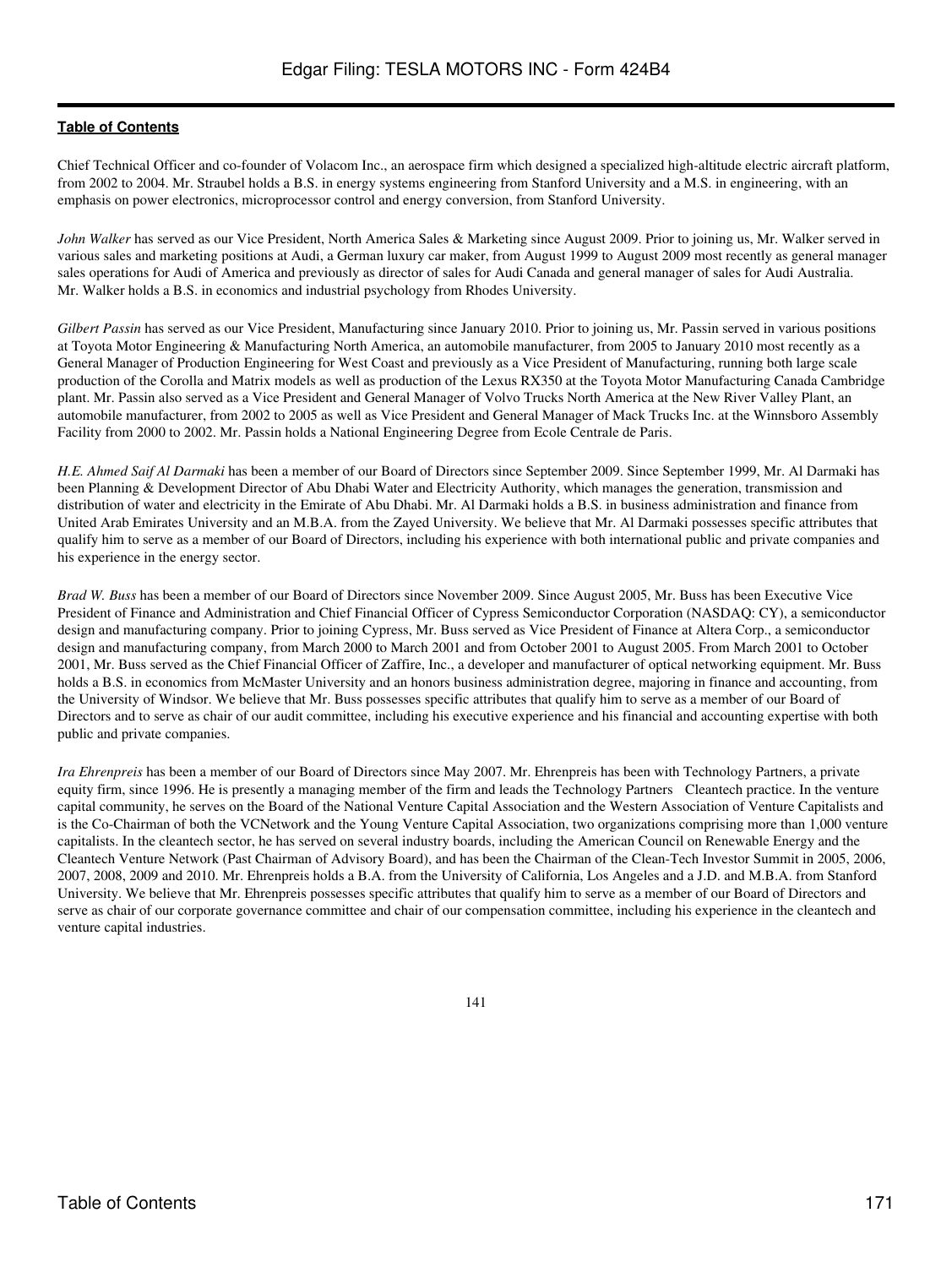*Antonio J. Gracias* has been a member of our Board of Directors since May 2007. Since 2003, Mr. Gracias has been Chief Executive Officer of Valor Management Corp., a venture capital firm. Mr. Gracias holds a joint B.S. and M.S. degree in international finance and economics from the Georgetown University School of Foreign Service and a J.D. from the University of Chicago Law School. We believe that Mr. Gracias possesses specific attributes that qualify him to serve as a member of our Board of Directors, including his management experience with a nationally recognized private equity firm and his operations management and supply chain optimization expertise.

*Stephen T. Jurvetson* has been a member of our Board of Directors since June 2009. Since 1995, Mr. Jurvetson has been a Managing Director of Draper Fisher Jurvetson, a venture capital firm. Mr. Jurvetson is a director of NeoPhotonics Corporation, Synthetic Genomics Inc. and Space Exploration Technologies Corporation, among others. Mr. Jurvetson holds B.S. and M.S. degrees in electrical engineering from Stanford University and an M.B.A. from the Stanford Business School. We believe that Mr. Jurvetson possesses specific attributes that qualify him to serve as a member of our Board of Directors, including his experience in the venture capital industry and his years of business and leadership experience.

*Herbert Kohler* has been a member of our Board of Directors since May 2009. Since 1976, Dr. Kohler has served in various positions at Daimler AG, or Daimler, an automobile manufacturer, most recently as Vice President of Group Research & Advanced Engineering e-drive & Future Mobility and Chief Environmental Officer since April 2009. In August 2006, Dr. Kohler was appointed head of Daimler s Group Research & Advanced Engineering Vehicle and Powertrain. From October 2000 to August 2006, Dr. Kohler served as vice president for Daimler s Body and Powertrain Research. Dr. Kohler holds a Diploma and Ph.D. in engineering from Stuttgart University. We believe that Dr. Kohler possesses specific attributes that qualify him to serve as a member of our Board of Directors, including his management experience with a multinational automobile manufacturer, his experience in advanced vehicle technologies and his general strategic and operational experience in the automobile industry.

*Kimbal Musk* has been a member of our Board of Directors since April 2004. Since June 2006, Mr. Musk has been Chief Executive Officer of OneRiot, Inc., an internet software company based in Boulder, Colorado. Since January 2004, Mr. Musk has been the owner of The Kitchen, a USA Today Top Ten restaurant. In November 1995, Mr. Musk co-founded Zip2 Corporation, a provider of enterprise software and services, which was acquired by Compaq in March 1999. Mr. Musk holds a B.Comm. in business from Queen s University and is a graduate of The French Culinary Institute in New York City. We believe that Mr. Musk possesses specific attributes that qualify him to serve as a member of our Board of Directors, including his experience with private technology companies and his business experience in retail and consumer markets.

Our executive officers are appointed by our board of directors and serve until their successors have been duly elected and qualified. Elon Musk, our Chief Executive Officer, Product Architect and Chairman, and Kimbal Musk, one of our directors, are brothers. There are no other family relationships among any of our directors or executive officers.

## **Codes of Ethics**

Our board of directors has adopted a Code of Business Conduct and Ethics that applies to all of our employees, officers and directors, including our chief executive officer, chief financial officer and other principal executive and senior financial officers.

## **Board of Directors**

Our board of directors currently consists of eight members. Our bylaws permit our board of directors to establish by resolution the authorized number of directors, and eleven directors are currently authorized.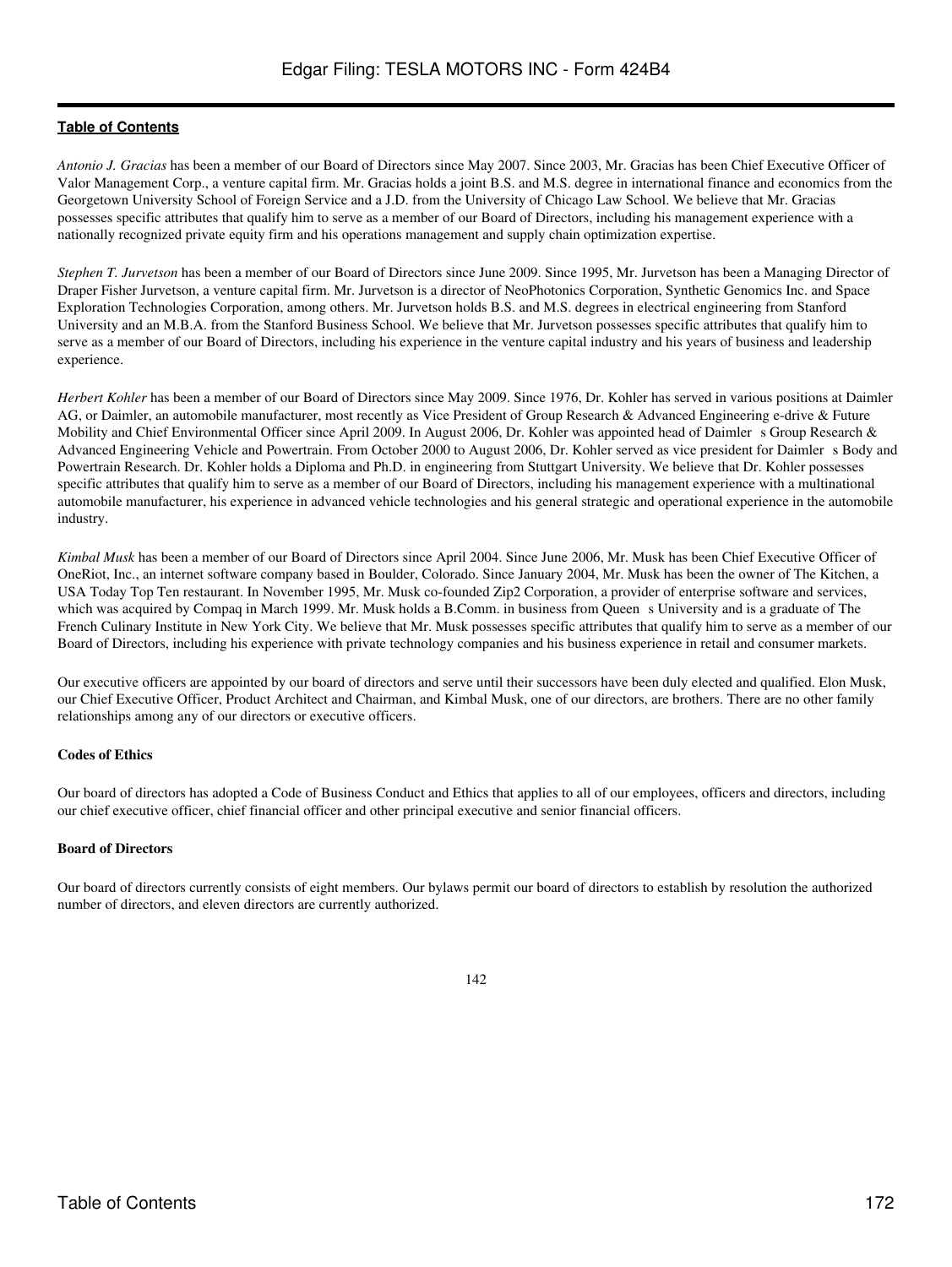As of the closing of this offering, our amended and restated certificate of incorporation and amended and restated bylaws will provide for a classified board of directors consisting of three classes of directors, each serving staggered three-year terms, as follows:

the Class I directors will be Elon Musk, Stephen T. Jurvetson and Herbert Kohler, and their terms will expire at the annual meeting of stockholders to be held in 2011;

the Class II directors will be H.E. Ahmed Saif Al Darmaki, Antonio J. Gracias and Kimbal Musk, and their terms will expire at the annual meeting of stockholders to be held in 2012; and

the Class III directors will be Brad W. Buss and Ira Ehrenpreis, and their terms will expire at the annual meeting of stockholders to be held in 2013.

Upon expiration of the term of a class of directors, directors for that class will be elected for three-year terms at the annual meeting of stockholders in the year in which that term expires. Each director s term continues until the election and qualification of his successor, or his earlier death, resignation or removal. Any increase or decrease in the number of directors will be distributed among the three classes so that, as nearly as possible, each class will consist of one-third of the directors. This classification of our board of directors may have the effect of delaying or preventing changes in control of our company.

## **Director Independence**

Upon the completion of this offering, our common stock will be listed on The Nasdaq Global Select Market. Under the rules of The Nasdaq Stock Market, independent directors must comprise a majority of a listed companys board of directors within a specified period of the completion of this offering. In addition, the rules of The Nasdaq Stock Market require that, subject to specified exceptions, each member of a listed companys audit, compensation and nominating and governance committees be independent. Audit committee members must also satisfy the independence criteria set forth in Rule 10A-3 under the Securities Exchange Act of 1934, as amended. Under the rules of The Nasdaq Stock Market, a director will only qualify as an independent director if, in the opinion of that company s board of directors, that person does not have a relationship that would interfere with the exercise of independent judgment in carrying out the responsibilities of a director.

In order to be considered to be independent for purposes of Rule 10A-3, a member of an audit committee of a listed company may not, other than in his or her capacity as a member of the audit committee, the board of directors, or any other board committee: (1) accept, directly or indirectly, any consulting, advisory, or other compensatory fee from the listed company or any of its subsidiaries; or (2) be an affiliated person of the listed company or any of its subsidiaries.

In December 2009, our board of directors undertook a review of its composition, the composition of its committees and the independence of each director. Based upon information requested from and provided by each director concerning his background, employment and affiliations, including family relationships, our board of directors has determined that none of Messrs. Al Darmaki, Buss, Ehrenpreis, Gracias and Jurvetson, representing five of our eight directors, has a relationship that would interfere with the exercise of independent judgment in carrying out the responsibilities of a director and that each of these directors is independent as that term is defined under the rules of The Nasdaq Stock Market. Our board of directors also determined that Messrs. Buss, Gracias and Jurvetson, who comprise our audit committee, and Messrs. Buss, Ehrenpreis and Gracias who comprise our compensation committee and our nominating and governance committee, satisfy the independence standards for those committees established by applicable SEC rules and the rules of The Nasdaq Stock Market. In making this determination, our board of directors considered the relationships that each non-employee director has with our company and all other facts and circumstances our board of directors deemed relevant in determining their independence, including the beneficial ownership of our capital stock by each non-employee director.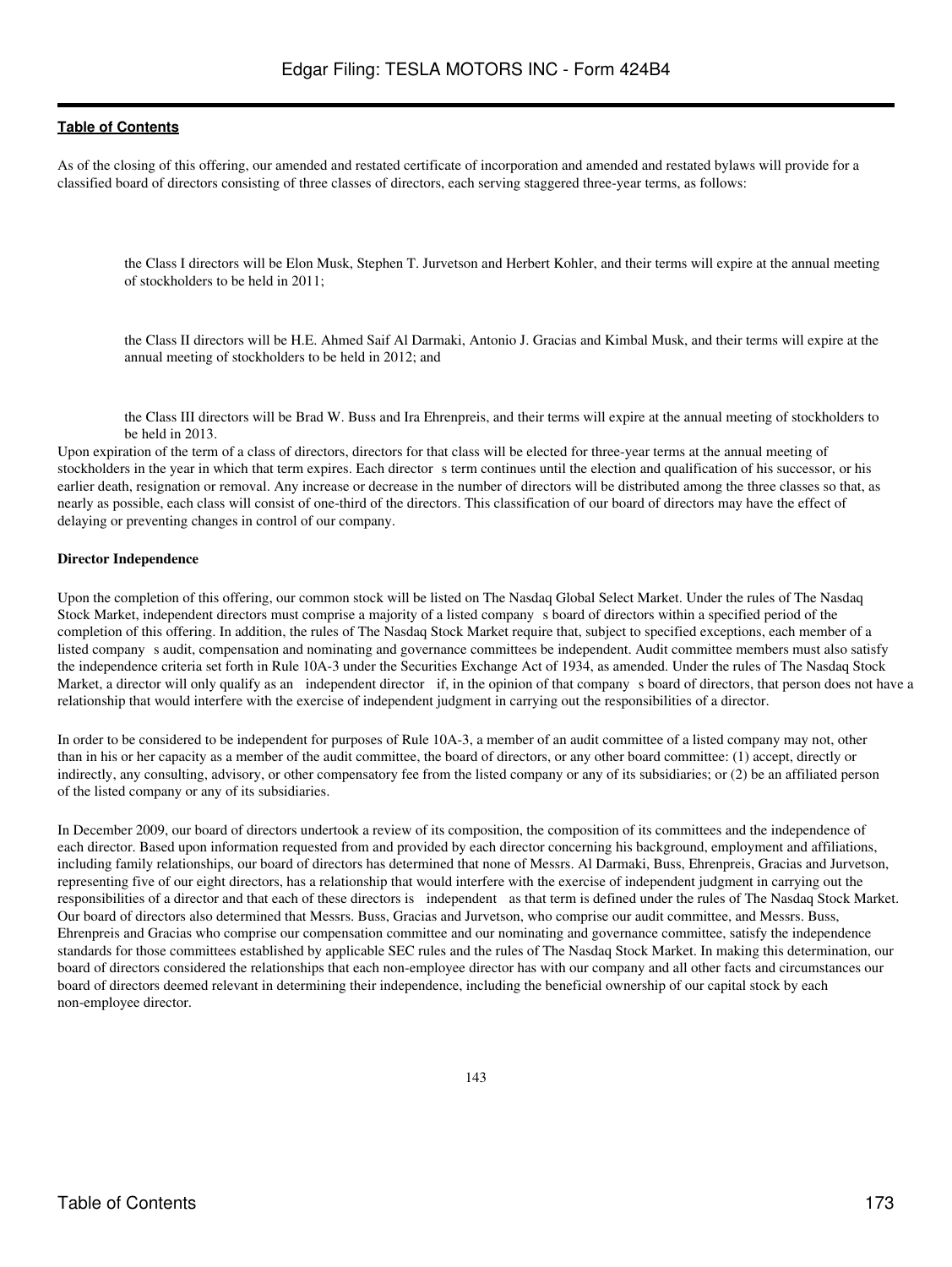### **Committees of the Board of Directors**

Our board of directors has established an audit committee, a compensation committee and a nominating and governance committee, each of which will have the composition and responsibilities described below.

#### *Audit Committee*

Our audit committee is comprised of Messrs. Buss, Gracias and Jurvetson each of whom is a non-employee member of our board of directors. Mr. Buss is the chairperson of our audit committee, is our audit committee financial expert, as that term is defined under the SEC rules implementing Section 407 of the Sarbanes-Oxley Act of 2002 and possesses financial sophistication as defined in under the rules of The Nasdaq Stock Market. Our audit committee is responsible for, among other things:

reviewing and approving the selection of our independent auditors, and approving the audit and non-audit services to be performed by our independent auditors;

monitoring the integrity of our financial statements and our compliance with legal and regulatory requirements as they relate to financial statements or accounting matters;

reviewing the adequacy and effectiveness of our internal control policies and procedures;

discussing the scope and results of the audit with the independent auditors and reviewing with management and the independent auditors our interim and year-end operating results; and

preparing the audit committee report that the SEC requires in our annual proxy statement. *Compensation Committee*

Our compensation committee is currently comprised of Messrs. Buss, Ehrenpreis and Gracias. Mr. Ehrenpreis is the chairperson of our compensation committee. The compensation committee is responsible for, among other things:

overseeing our compensation policies, plans and benefit programs;

reviewing and approving for our executive officers: the annual base salary, the annual incentive bonus, including the specific goals and amount, equity compensation, employment agreements, severance arrangements and change in control arrangements, and any other benefits, compensations or arrangements;

preparing the compensation committee report that the SEC requires to be included in our annual proxy statement; and

administrating our equity compensation plans. *Nominating and Governance Committee*

Our nominating and governance committee is comprised of Messrs. Buss, Ehrenpreis and Gracias. Mr. Ehrenpreis is the chairperson of our nominating and governance committee. The nominating and governance committee is responsible for, among other things:

# Table of Contents 174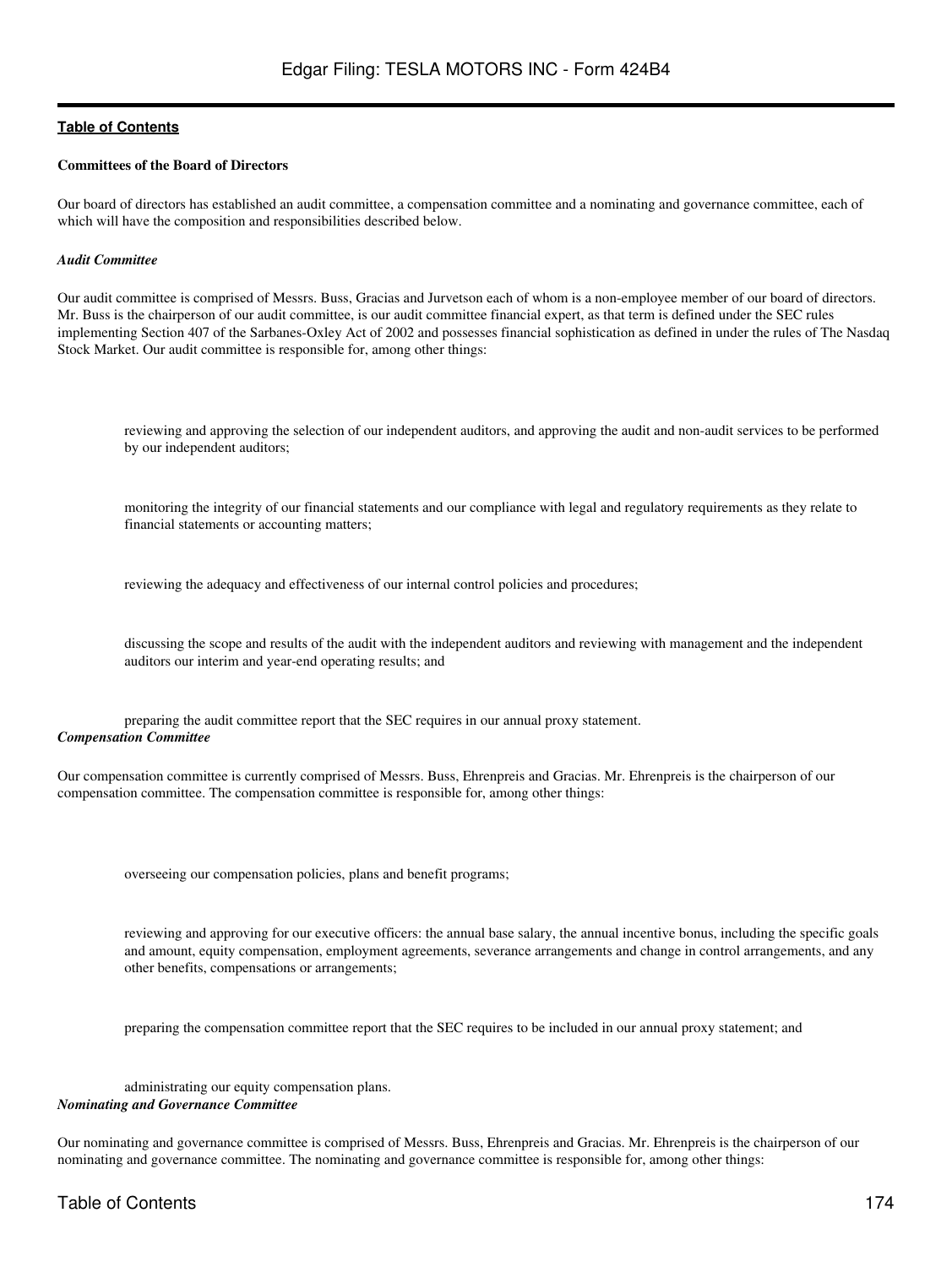# Edgar Filing: TESLA MOTORS INC - Form 424B4

assisting our board of directors in identifying prospective director nominees and recommending nominees for each annual meeting of stockholders to the board of directors;

reviewing developments in corporate governance practices and developing and recommending governance principles applicable to our board of directors;

reviewing the succession planning for our executive officers;

overseeing the evaluation of our board of directors and management; and

recommending members for each board committee to our board of directors.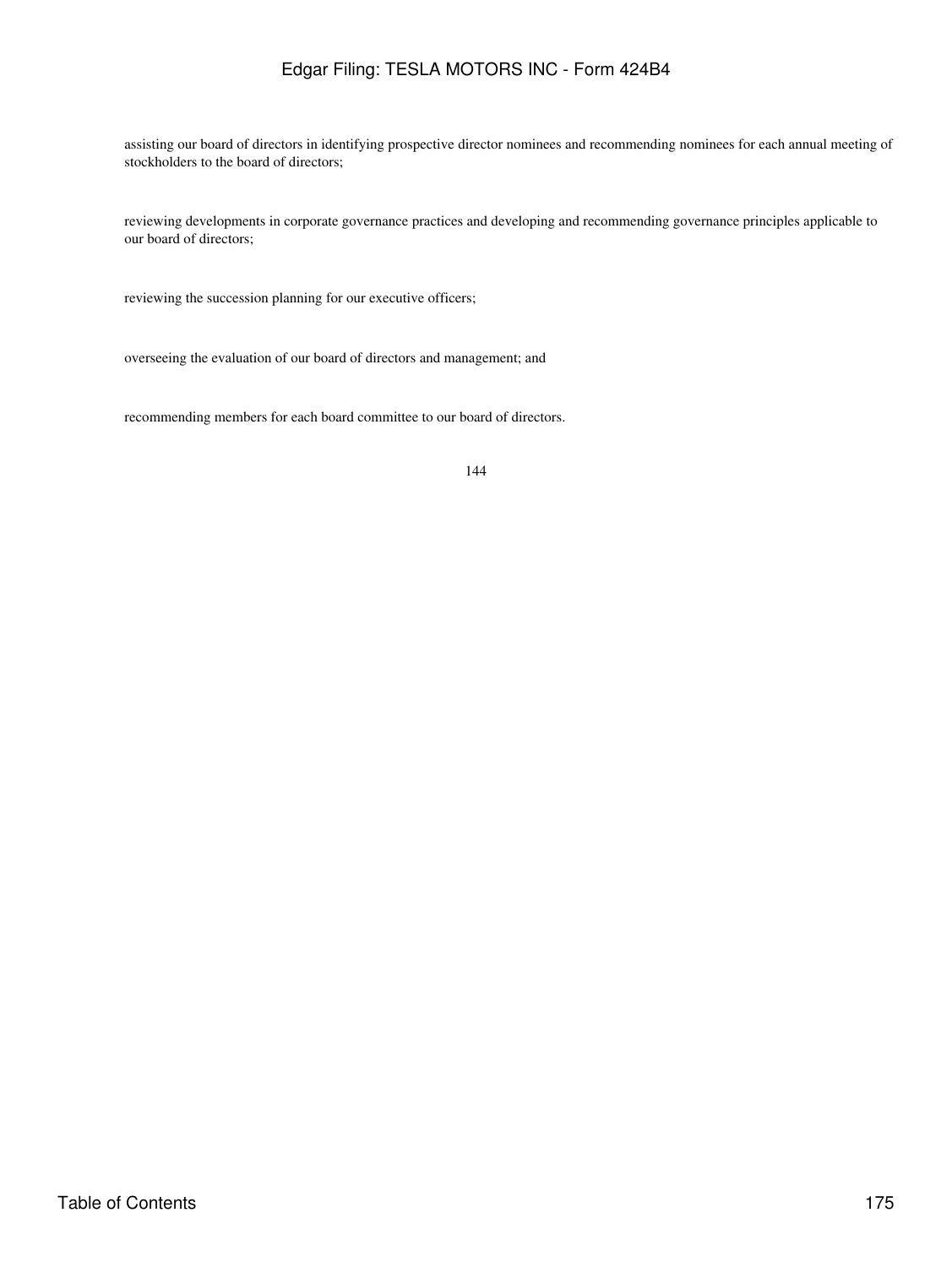### **Director Compensation**

Our directors do not currently receive any cash compensation for their services as directors or as board committee members. In connection with their election to our board of directors, certain of our non-employee directors were granted options to purchase shares of our common stock as follows:

|                            |                  | Number of<br><b>Shares</b> |                                 |                                 |                                  |                        |
|----------------------------|------------------|----------------------------|---------------------------------|---------------------------------|----------------------------------|------------------------|
| <b>Name</b>                | Date of<br>Grant | Underlying<br>Option       | <b>Exercise</b><br>Price $(\$)$ | <b>Vesting Start</b><br>Date(1) | Option<br>Awards $(\frac{6}{2})$ | Total $(\text{$}5)(3)$ |
| H.E. Ahmed Saif Al Darmaki | 12/4/2009        | 33,333                     | 6.63                            | 8/31/2009                       | 140,260                          | 140,260                |
| Brad W. Buss               | 12/4/2009        | 33,333                     | 6.63                            | 11/8/2009                       | 140,260                          | 140,260                |
| Ira Ehrenpreis $(4)$       | 6/6/2007         | 33,333                     | 1.80                            | 5/9/2007                        | 26,192                           | 26,192                 |
| Antonio J. Gracias(5)      | 6/6/2007         | 33,333                     | 1.80                            | 5/9/2007                        | 26,192                           | 26,192                 |
| Stephen T. Jurvetson       | 12/4/2009        | 33,333                     | 6.63                            | 6/25/2009                       | 140,260                          | 140,260                |
| Herbert Kohler(6)          | 12/4/2009        | 33,333                     | 6.63                            | 5/11/2009                       | 140,260                          | 140,260                |

- (1) These options vest as to  $\frac{1}{4}$ <sup>th</sup> of the shares subject to the option on the one-year anniversary of the vesting commencement date, and  $\frac{1}{4}$ 8<sup>th</sup> of the shares subject to the option per month for the subsequent three years, subject to the directors continued service through each vesting date.
- (2) The amounts in this column represent the aggregate grant date fair value of the option awards computed in accordance with FASB Topic ASC 718. These amounts do not correspond to the actual value that will be recognized by the directors. The assumptions used in the valuation of these awards are consistent with the valuation methodologies specified in the notes to our consolidated financial statements.
- (3) Our directors did not receive any compensation in fiscal 2009 other than these options.
- (4) Option subsequently transferred to TP Management VIII, LLC.
- (5) Option subsequently transferred to Valor Equity Management, LLC.
- (6) Option subsequently transferred to Daimler North America Corporation.

On March 3, 2010, Messrs. Ehrenpreis, Gracias and Kimbal Musk were each granted an option to purchase 16,666 shares of common stock at an exercise price per share of \$9.96. These options vest as to 100% of the shares subject to the option vesting on the first anniversary of the date of grant, subject to the director s continued service through such vesting date. Messrs. Ehrenpreis and Gracias subsequently transferred these options to TP Management VIII, LLC and Valor Equity Management LLC, respectively.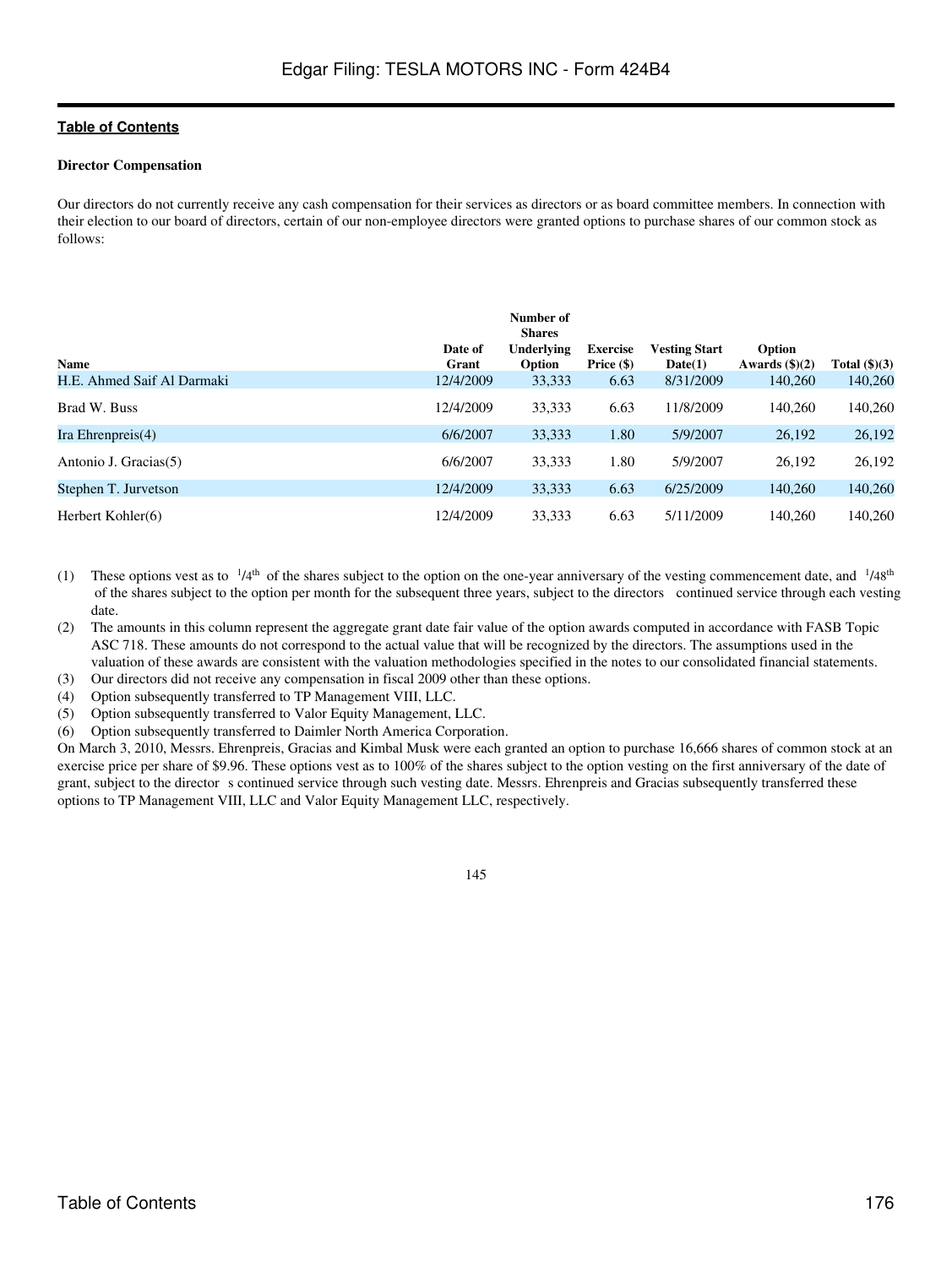As discussed below, the compensation committee has retained Compensia, Inc., or Compensia, a compensation advisory firm, to provide recommendation on director compensation following this offering based on an analysis of market data compiled from certain public technology companies, including the following:

| 3Com Corporation                         | Monster Worldwide, Inc.   |
|------------------------------------------|---------------------------|
| 3PAR Inc.                                | Netezza Corporation       |
| A123 Systems, Inc.                       | NetSuite Inc.             |
| Ancestry.com Inc.                        | Novellus Systems, Inc.    |
| ArcSight, Inc.                           | Omniture, Inc.            |
| Atheros Communications, Inc.             | Opentable, Inc.           |
| <b>Atmel Corporation</b>                 | Palm, Inc.                |
| <b>AVX</b> Corporation                   | PMC-Sierra, Inc.          |
| Brocade Communications Systems, Inc.     | Polycom, Inc.             |
| Cadence Design Systems, Inc.             | Rambus Inc.               |
| Cavium Networks, Inc.                    | Riverbed Technology, Inc. |
| Compellent Technologies, Inc.            | Rosetta Stone Inc.        |
| Constant Contact, Inc.                   | Silicon Laboratories Inc. |
| <b>Cypress Semiconductor Corporation</b> | Sirius XM Radio Inc.      |
| Data Domain, Inc.                        | Skyworks Solutions, Inc.  |
| Fortinet, Inc.                           | Solarwinds, Inc.          |
| IAC/InterActiveCorp                      | Sourcefire, Inc.          |
| Informatica Corporation                  | SuccessFactors, Inc.      |
| Intellon Corporation                     | SunPower Corporation      |
| <b>Intersil Corporation</b>              | Synopsys, Inc.            |
| JDS Uniphase Corporation                 | TechTarget, Inc.          |
| Limelight Networks, Inc.                 | Tellabs, Inc.             |
| LogMeIn, Inc.                            | Teradyne, Inc.            |
| MICROS Systems, Inc.                     |                           |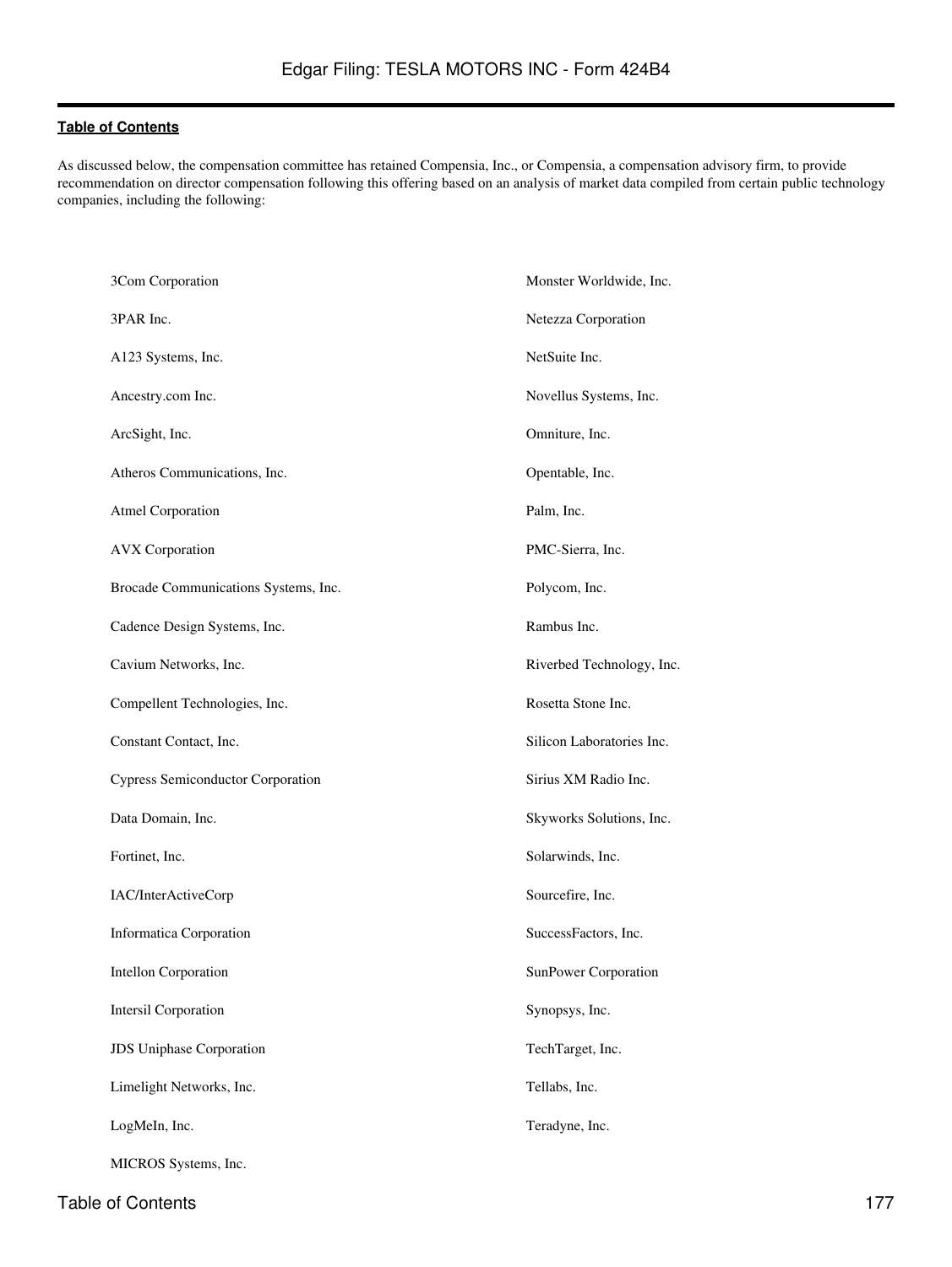# Edgar Filing: TESLA MOTORS INC - Form 424B4

Based on the recommendation of Compensia, our compensation committee has adopted an outside director compensation policy that will become applicable to all of our non-employee directors effective upon the completion of this offering. This policy provides that each such non-employee director will receive the following compensation for board services:

an annual cash retainer for general service of \$20,000;

no cash awards for attendance of general board meetings;

an annual cash retainer for serving on the audit committee of \$7,500 per member, for serving on the compensation committee of \$5,000 per member, and for serving on the nominating and corporate governance committee of \$5,000 per member;

an additional annual cash retainer for serving as the chairman of the audit committee of \$15,000, for serving as the chairman of the compensation committee of \$10,000 and for serving as the chairman of the nominating and governance committee of \$7,500;

upon first joining the board, an automatic initial grant of a stock option to purchase 33,333 shares of our common stock vesting  $\frac{1}{4}$ <sup>th</sup> on the one year anniversary of the vesting commencement date and <sup>1</sup>/48<sup>th</sup> per month thereafter for the next three years, subject to continued service through each vesting date; and

each year shortly following the annual meeting an automatic annual grant of a stock option to purchase 16,666 shares of our common stock vesting on the earlier of (i) the one year anniversary of the vesting commencement date or (ii) the day prior to the next annual meeting, subject to continued service through the vesting date.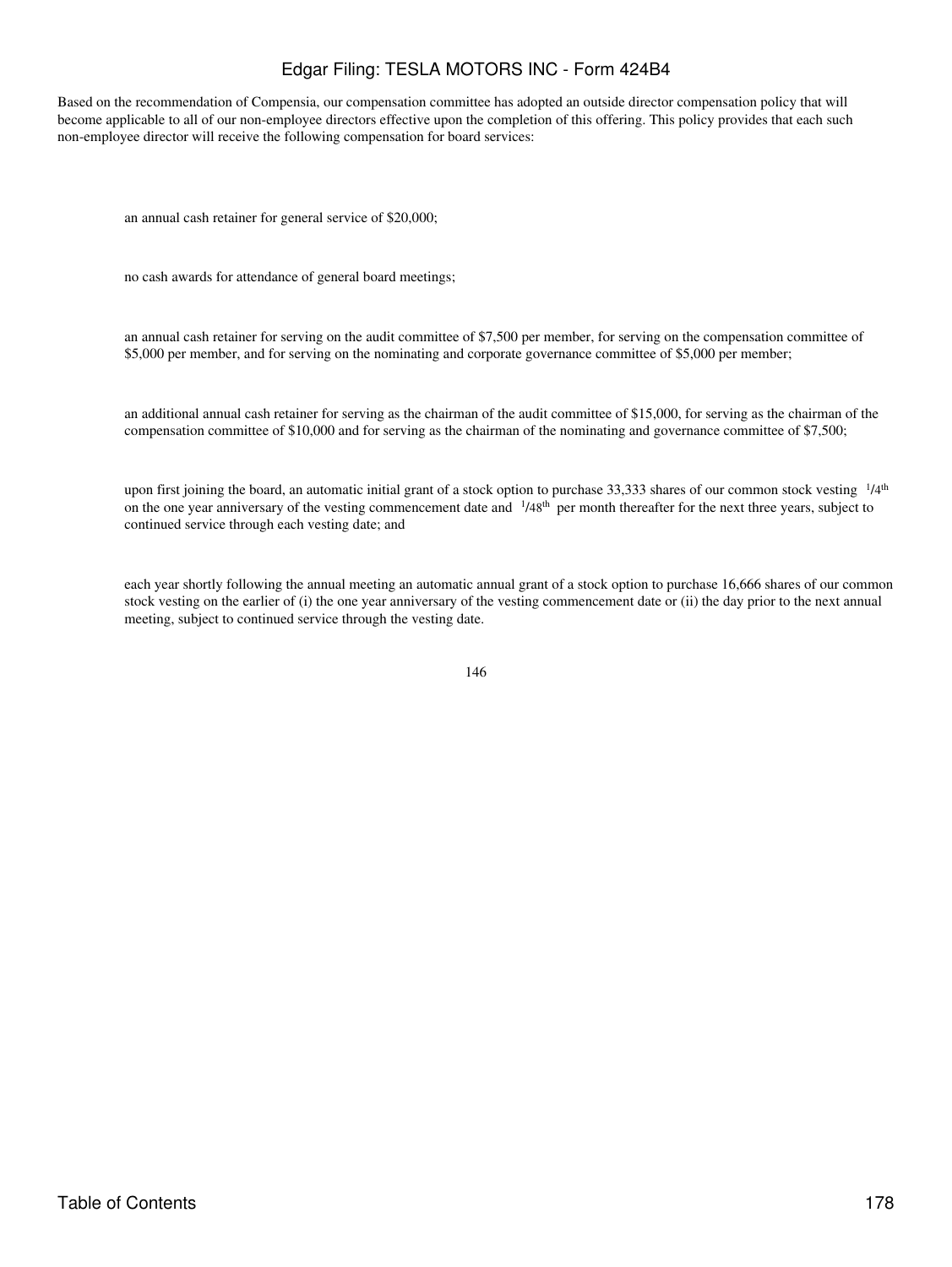If, following a change of control, a director is terminated, all options granted to the director pursuant to the compensation policy shall fully vest and become immediately exercisable.

# **Compensation Committee Interlocks and Insider Participation**

None of the members of our compensation committee is an officer or employee of our company. None of our executive officers currently serves, or in the past year has served, as a member of the compensation committee (or other board committee performing equivalent functions or, in the absence of any such committee, the entire board of directors) of any entity that has one or more executive officers serving on our compensation committee.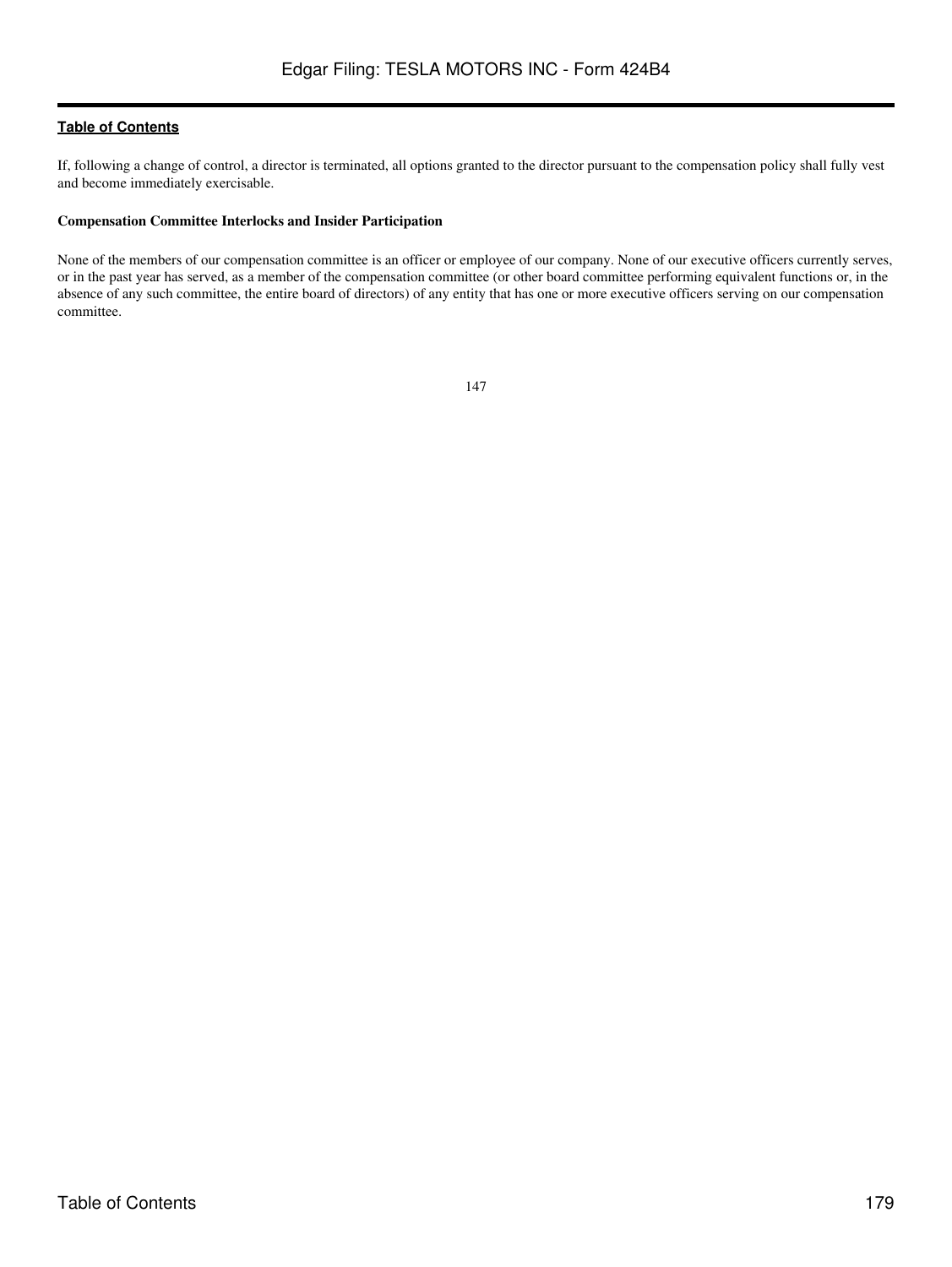### **EXECUTIVE COMPENSATION**

#### **Compensation Discussion and Analysis**

*The following discussion and analysis of compensation arrangements of our named executive officers for 2009 and 2010 should be read together with the compensation tables and related disclosures set forth below. This discussion contains forward-looking statements that are based on our current considerations, expectations, and determinations regarding future compensation programs. The actual amount and form of compensation and the compensation programs that we adopt may differ materially from current or planned programs as summarized in this discussion.*

#### *Compensation PhilosophyIntroduction*

We design, develop, manufacture and sell high-performance fully electric vehicles and advanced electric vehicle powertrain components. To achieve these goals, we designed, and intend to modify as necessary, our compensation and benefits program and philosophy, to attract, retain and incentivize talented, deeply qualified, and committed executive officers that share our philosophy and desire to work toward these goals. We believe compensation incentives for such executive officers should promote the success of our company and motivate them to pursue corporate objectives, and above all should be structured so as to reward clear, easily measured performance goals that closely align the executive officers incentives with the long-term interests of stockholders. To fulfill these goals, we are currently undertaking a comprehensive review and evaluation of all of our compensation programs, which we expect will continue throughout 2010.

In recent years, we have successfully navigated a wide variety of difficult operational and financial challenges and undergone several periods of rapid change that have directly affected the compensation structure of our executive team. The compensation offered to our senior executive officers has varied significantly as a result of these historical circumstances. Therefore, we will, as part of our evaluation of our compensation programs, seek to harmonize the compensation structures of senior executive officers and other employees to conform to our overall compensation philosophy.

Our current compensation programs reflect our startup origins in that they consist primarily of salary and stock options for senior executive officers. Consistent with our historical compensation philosophy, we do not currently provide our senior executive officers or other employees with any form of a cash bonus program, or, except as noted below, any severance provisions providing for continued salary or other benefits upon termination of an executive officer s employment with us or other equity-based compensation, other than option grants. In certain limited cases, we have granted an executive up to 12 months vesting acceleration of certain stock options in the event of a termination of employment following a change of control. As a special dispensation to offset the risk to him associated with his relocation to California from Michigan and our strong desire to retain his talent and expertise, we also provided Deepak Ahuja, our Chief Financial Officer, the right to receive severance if he was terminated within the first 12 months of his employment. To date, we have not formally benchmarked our compensation program against any group of peer companies.

Beginning in the fourth quarter of 2009, we, primarily under the leadership of the Compensation Committee of our board of directors, began a comprehensive review of Chief Executive Officer, or CEO, compensation, director compensation, and executive compensation. The Compensation Committee retained Compensia, Inc., or Compensia, a compensation advisory firm, to provide data and consultation to the Compensation Committee in developing a systematic set of recommendations for CEO, director, and executive compensation. The Compensation Committee, currently consisting of Messrs. Buss (who joined the Committee in November 2009), Ehrenpreis, and Gracias, initially reviewed and made recommendations to the full Board on CEO and director compensation as described below, and in collaboration with the CEO has begun a comprehensive review of executive compensation, to be continued and completed in 2010. We anticipate increasing the flexibility and elements of our compensation structure, while striving to maintain transparency, simplicity, and a clear pay for performance orientation.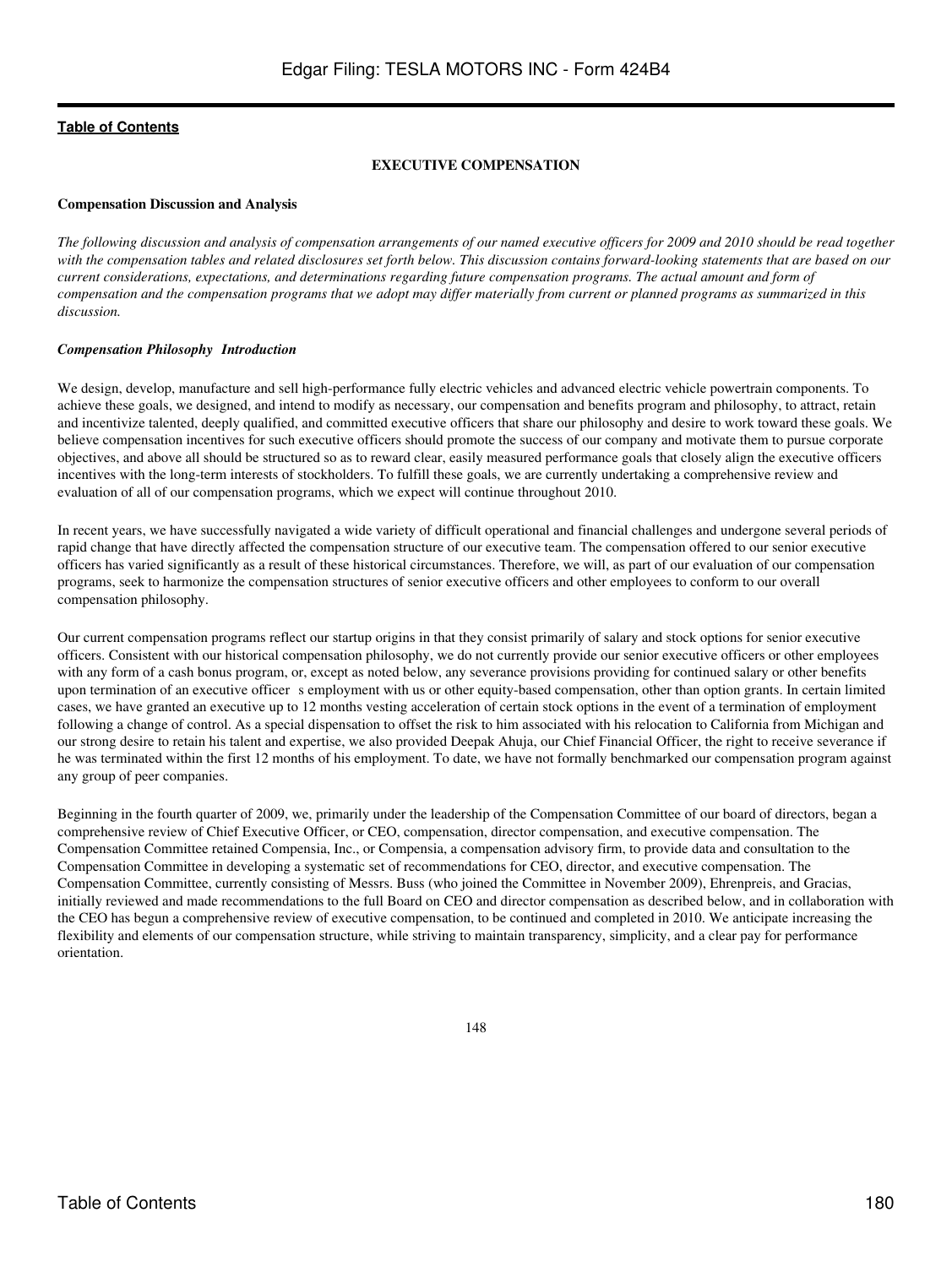Additionally, as our needs evolve, we intend to continue to evaluate our philosophy and compensation programs as circumstances require, and at a minimum, we will review executive compensation annually. We anticipate making new equity awards and adjustments to the components of our executive compensation program in connection with our yearly compensation review, which will be based, in part, upon the market analysis performed by Compensia that may include benchmarking against a peer group of companies to be determined in the future and the recommendations to the Compensation Committee by our Chief Executive Officer.

#### *Role of the Compensation Committee in Setting Executive Compensation*

The Compensation Committee has overall responsibility for recommending to our Board of Directors the compensation of our Chief Executive Officer and determining the compensation of our other executive officers. Members of the Compensation Committee are appointed by the Board of Directors. Currently, the Compensation Committee consists of three members of the Board, Messrs. Buss, Ehrenpreis, and Gracias, none of whom are executive officers of the Company, and Messrs. Buss, Ehrenpreis and Gracias each qualify as (i) an independent director under the rules of The Nasdaq Stock Market, and (ii) an outside director under Section 162(m) of the Internal Revenue Code of 1986, as amended (the Code). See the section entitled Management Committees of the Board of Directors Compensation Committee.

#### *Role of Compensation Consultant*

The Compensation Committee has the authority to engage the services of outside consultants to assist it making decisions regarding the establishment of the Companys compensation programs and philosophy. The Compensation Committee retained Compensia as its compensation consultant in 2009 to advise the Compensation Committee in matters related to CEO compensation and director compensation. The Compensation Committee has begun, but not yet completed, its analysis of executive officer compensation for 2010, which may include recommendation from Compensia or another outside consultant. As of this filing, Compensia has assisted the Compensation Committee in determining appropriate equity grants to our CEO and non-employee director compensation.

#### *Role of Executive Officers in Compensation Decisions*

For executive officers other than our Chief Executive Officer, the Compensation Committee has historically sought and considered input from our Chief Executive Officer regarding such executive officers responsibilities, performance and compensation. Specifically, our Chief Executive Officer recommends base salary increases and equity award levels that are used throughout our compensation plans, and advises the Compensation Committee regarding the compensation programs ability to attract, retain and motivate executive talent. These recommendations reflect compensation levels that our Chief Executive Officer believes are qualitatively commensurate with an executive officer s individual qualifications, experience, responsibility level, functional role, knowledge, skills, and individual performance, as well as our companys performance. Our Compensation Committee considers our Chief Executive Officers recommendations, but may adjust up or down as it determines in its discretion, and approves the specific compensation for all the executive officers. Our Compensation Committee also relies on the experience of our directors affiliated with venture capital firms, which have representatives on the boards of numerous private companies, in determining and approving the specific compensation amounts. All such compensation determinations are largely discretionary.

Our Compensation Committee meets in executive session, and our Chief Executive Officer does not attend Compensation Committee discussions where recommendations are made regarding his compensation. He also abstains from voting in sessions of the Board of Directors where the Board of Directors acts on the Compensation Committee s recommendations regarding his compensation.

## *Chief Executive Officer Compensation*

In developing compensation recommendations for the Chief Executive Officer, the Compensation Committee has sought both to appropriately reward the Chief Executive Officer s previous and current contributions and to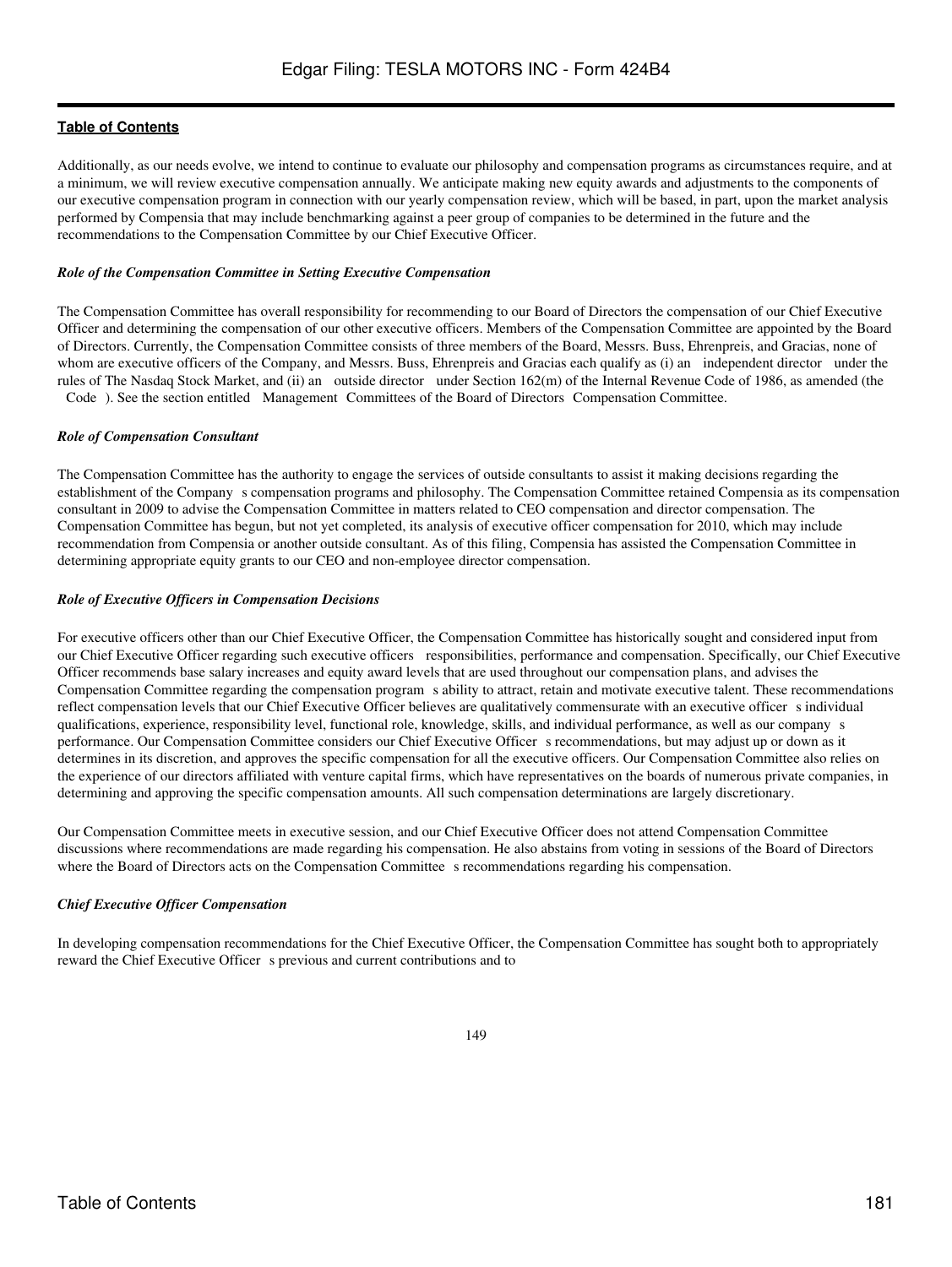create incentives for the Chief Executive Officer to continue to contribute significantly to successful results in the future. Our Chief Executive Officer, Elon Musk, has been working for an annual base salary of \$33,280, during his tenure as our Chief Executive Officer in order to help us preserve our cash balances. Prior to December 2009, Mr. Musk also did not receive any equity compensation for his services. In addition to serving as the Chief Executive Officer since October 2008, Mr. Musk has contributed significantly and actively to us since our earliest days in April 2004 by recruiting executives and engineers, contributing to the Tesla Roadster s engineering and design, raising capital for us and bringing investors to us, and raising public awareness of the Company. Further, Mr. Musk has served, and continues to serve, as our Chief Product Architect.

As part of its review, the Compensation Committee requested summary data from Compensia concerning ranges of compensatory equity ownership levels as a percentage of the company by Chief Executive Officers who have played a significant role in the founding and early stage growth of technology companies. This review included an assessment of founder ownership data in late-stage, pre-IPO companies of similar size and capital to us and founder ownership data of a broad sampling of technology companies at the time of the IPO. The data presented to the Compensation Committee by Compensia analyzed the total beneficial ownership of founder CEOs immediately prior to the IPO. It was noted that the vast majority of these CEOs acquired their equity through compensatory equity grants as opposed to preferred stock acquired via investment.

Based on its judgment, a review of competitive market ownership data, and its view that compensation should be tied to clear, measurable performance goals that would best align Mr. Musk with stockholder interests, the Compensation Committee recommended, and in December 2009, the Board adopted a compensation approach for Mr. Musk which provides compensation primarily through stock options designed to promote long-term stockholder interests.

Among the accomplishments achieved during Mr. Musk s involvement with us that the Compensation Committee felt deserved recognition, the Compensation Committee considered our successful launch of the Tesla Roadster in 2008, the extension of sales to Europe in 2009, our early success in building a well-recognized worldwide brand, and our success in fundraising during the 2008-2009 time period, when despite difficult external conditions, we raised equity financing and entered into the DOE Loan Facility, together totaling more than \$500 million.

In recognition of these achievements and to create incentives for future success, the Compensation Committee recommended, and the Board of Directors approved a grant to Mr. Musk of 3,355,986 options to purchase shares of our common stock at an exercise price of \$6.63 per share representing 4% of our fully-diluted share base prior to such grant as of December 4, 2009, with  $\frac{1}{4}$ <sup>th</sup> of the shares subject to the option vesting immediately, and  $1/48<sup>th</sup>$  of the shares subject to the option scheduled to vest each month thereafter over the next three years, assuming Mr. Musk s continued service to us through each vesting date.

In addition, to create incentives for the attainment of clear performance objectives around a key element of our current business plan the successful launch and commercialization of the Model S the Compensation Committee recommended and the Board of Directors approved on December 4, 2009, an additional grant to Mr. Musk of 3,355,986 options to purchase shares of our common stock at an exercise price of \$6.63 per share totaling an additional 4% of our fully-diluted shares prior to such grant as of December 4, 2009, with a vesting schedule based entirely on the attainment of performance objectives as follows, assuming Mr. Musk s continued service to us through each vesting date:

<sup>1</sup>/4<sup>th</sup> of the shares subject to the option are scheduled to vest upon the successful completion of the Model S Engineering Prototype;

<sup>1</sup>/4<sup>th</sup> of the shares subject to the option are scheduled to vest upon the successful completion of the Model S Validation Prototype;

<sup>1</sup>/4<sup>th</sup> of the shares subject to the option are scheduled to vest upon the completion of the first Model S Production Vehicle; and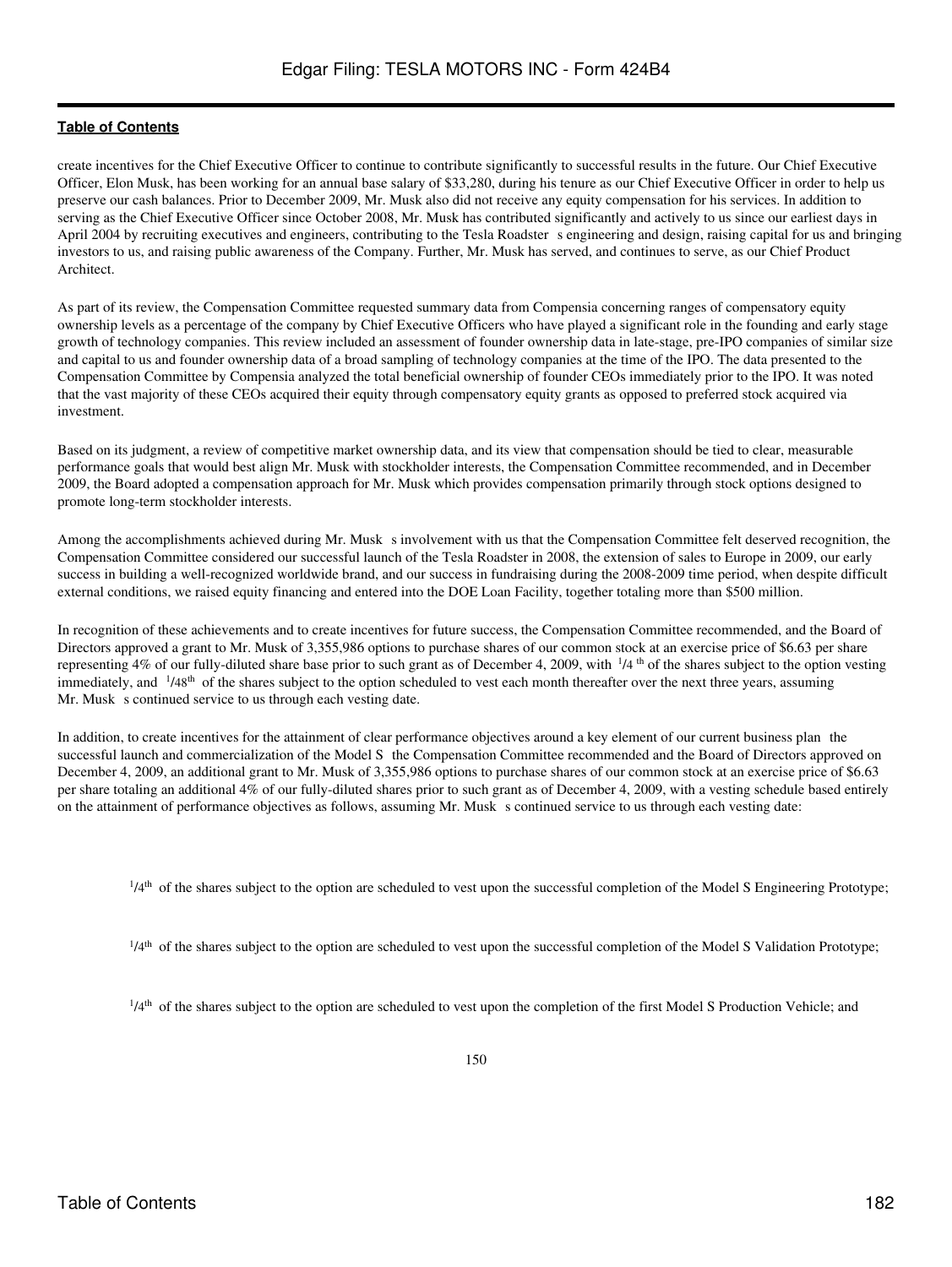<sup>1</sup>/4<sup>th</sup> of the shares subject to the option are scheduled to vest upon the completion of 10,000<sup>th</sup> Model S Production Vehicle. The milestones for this option award were designed to reward Mr. Musk for company-based performance goals that align Mr. Musk s compensation with the long-term interests of stockholders and the United States Department of Energy. The milestones were set at levels that are attainable and critical to our success. If Mr. Musk does not meet one or more of the above milestones prior to the fourth anniversary of the date of the grant he will forfeit his right to the unvested portion of the option.

#### *Executive Officer Compensation*

Historically, our Chief Executive Officer has made recommendations to our Board of Directors and Compensation Committee regarding compensation for other executive officers and our Board and Compensation Committee have generally adopted the Chief Executive Officers recommendations.

As indicated above, our Compensation Committee has begun to develop an overall set of compensation recommendations for our executive officers. However, the process is ongoing and is expected to be completed during calendar year 2010. Goals of the review include:

Establishing a compensation program structure to attract and retain the most highly qualified executive officers.

Developing compensation guiding principles, including a comparative peer group and targeted market positioning for different compensation elements.

Harmonizing salary, equity awards, and other compensation benefits for executive officers hired under significantly different circumstances.

Continuing to align executive officer compensation, both in individual cases and as a team, to the long-term interests of stockholders.

Developing a flexibility that permits the accommodation of appropriate individual circumstances.

Emphasizing clear, easily-measured performance goals to help align executive officer compensation with the long-term interests of stockholders.

In the third quarter of 2009, we completed performance reviews for our employees and executive officers, and in some cases as a result of these reviews, executive officers received additional stock option grants. Additionally, in the fourth quarter of 2009, based on recommendations from our CEO to the Compensation Committee, the Compensation Committee reviewed certain officers overall contribution and recommended additional equity option grants as a first step in modifying executive officer compensation especially those with longer tenures with us consistent with the goals above. Specifically, the stock option grant to Mr. Straubel in December 2009 was awarded partially to reflect his recent performance, including the completion of key technical milestones related to the battery and charging system for the Smart fortwo electric drive for Daimler and the Tesla Roadster powertrain, and partially factoring in the length of his tenure with us and the substantial number of shares subject to his outstanding options that had previously vested. The stock option grant to Mr. Ahuja in December 2009 was awarded as result of his recent performance, including achievement of project milestones related to the execution of the DOE loan commitment letter and the successful closure of additional rounds of equity financing. The stock option grants to Messrs. Walker and Sobel in October 2009 were made in connection with the commencement of their employment with us, in accordance with the terms of their offer letters, and took into account their new executive positions with us, including the size of their base salaries and other compensation.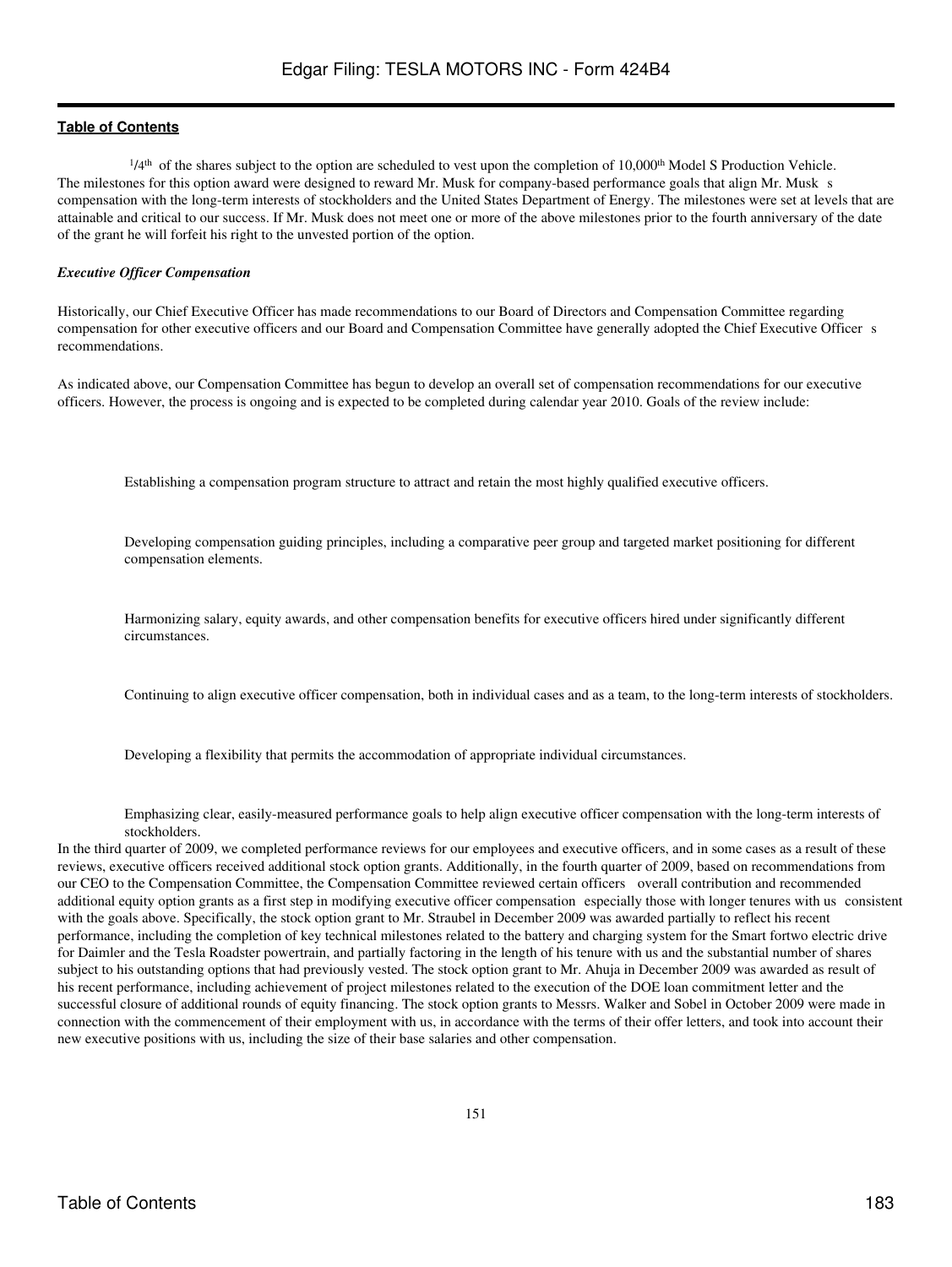The following table sets forth the stock option grants we made to our named executive officers in the third and fourth quarters of 2009:

|                     |                        | Number of<br><b>Shares</b> |                                 |                              |                                                                                                                                                                                       |
|---------------------|------------------------|----------------------------|---------------------------------|------------------------------|---------------------------------------------------------------------------------------------------------------------------------------------------------------------------------------|
| <b>Name</b>         | Date of<br>Grant       | Underlying<br>Option       | <b>Exercise</b><br>Price $(\$)$ | <b>Vesting Start</b><br>Date | <b>Vesting Schedule(1)</b>                                                                                                                                                            |
| <b>Elon Musk</b>    | 12/4/2009<br>12/4/2009 | 3,355,986<br>3,355,986     | 6.63<br>6.63                    | 12/4/2009                    | $1/4$ <sup>th</sup> vested immediately upon grant, $1/48$ <sup>th</sup> per month over the<br>subsequent three years<br>Vesting upon the achievement of milestones as described above |
| Deepak Ahuja        | 12/4/2009              | 54,166                     | 6.63                            | 8/16/2009                    | $1/48$ <sup>th</sup> per month                                                                                                                                                        |
| Jeffrey B. Straubel | 12/4/2009              | 117,083                    | 6.63                            | 8/16/2009                    | $1/48$ <sup>th</sup> per month                                                                                                                                                        |
| John Walker         | 10/21/2009             | 83,333                     | 6.15                            | 8/17/2009                    | $\frac{1}{4}$ <sup>th</sup> vested immediately on vesting start date, $\frac{1}{48}$ <sup>th</sup> per month<br>over the subsequent three years                                       |
| Jon Sobel(2)        | 10/21/2009             | 133,333                    | 6.15                            | 9/28/2009                    | $\frac{1}{4}$ one year after the vesting start date, $\frac{1}{48}$ per month over<br>the subsequent three years                                                                      |

(1) In each case, vesting remains subject to continued service through each vesting date.

(2) Mr. Sobel resigned as our General Counsel in December 2009.

In the second quarter of 2010, we made additional stock option grants to certain members of our management team, including two of our named executive officers, each with a vesting schedule based entirely on the attainment of the following performance objectives which are identical to those performance milestones included in the stock option we granted to our Chief Executive Officer in December 2009:

<sup>1</sup>/4<sup>th</sup> of the shares subject to the option are scheduled to vest upon the successful completion of the Model S Engineering Prototype;

<sup>1</sup>/4<sup>th</sup> of the shares subject to the option are scheduled to vest upon the successful completion of the Model S Validation Prototype;

<sup>1</sup>/4<sup>th</sup> of the shares subject to the option are scheduled to vest upon the completion of the first Model S Production Vehicle; and

<sup>1</sup>/4<sup>th</sup> of the shares subject to the option are scheduled to vest upon the completion of 10,000th Model S Production Vehicle. If one or more of these milestones is not achieved on or prior to December 4, 2013, each executive officer will forfeit his right to the unvested portion of the option. The following table sets forth the stock option grants to our named executive officers:

| <b>Name</b>         | Date of<br>Grant | Number of<br><b>Shares</b><br><b>Underlying</b><br>Option | <b>Exercise</b><br>Price $(\$)$ | <b>Vesting Start</b><br>Date | <b>Vesting Schedule(1)</b>                                       |
|---------------------|------------------|-----------------------------------------------------------|---------------------------------|------------------------------|------------------------------------------------------------------|
| Deepak Ahuja        | 6/12/2010        | 83,300                                                    | 14.17                           |                              | Vesting upon the achievement of<br>milestones as described above |
| Jeffrey B. Straubel | 6/12/2010        | 116,650                                                   | 14.17                           |                              | Vesting upon the achievement of<br>milestones as described above |

(1) In each case, vesting remains subject to continued service through each vesting date.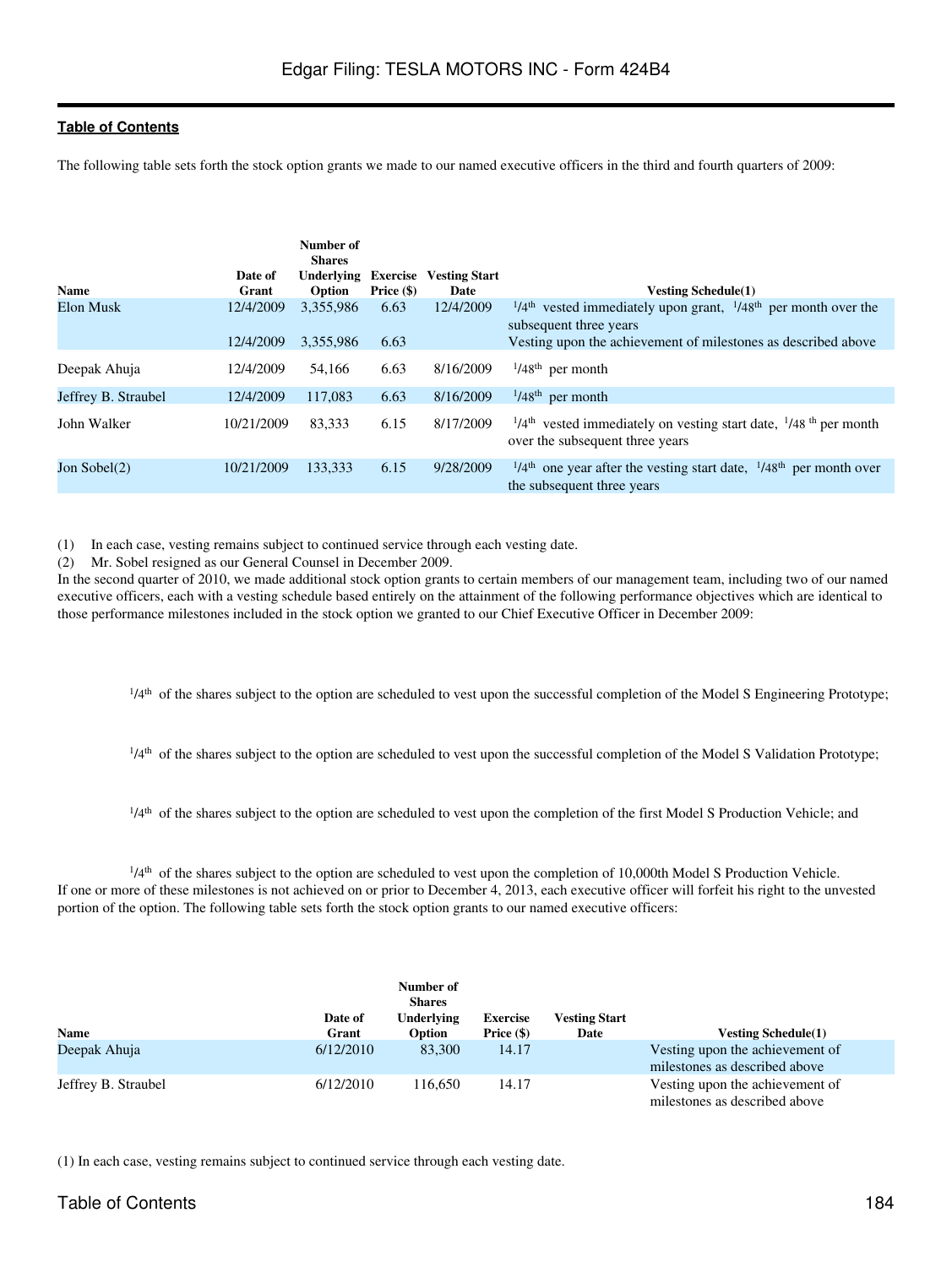## Edgar Filing: TESLA MOTORS INC - Form 424B4

In June 2010, Mr. Straubel was granted an additional option to purchase 2,450 shares of common stock at an exercise price per share of \$14.17. This option vests as to 1/48th of the shares subject to the option each month over the next 48 months, subject to Mr. Straubel s continued service through each such vesting date.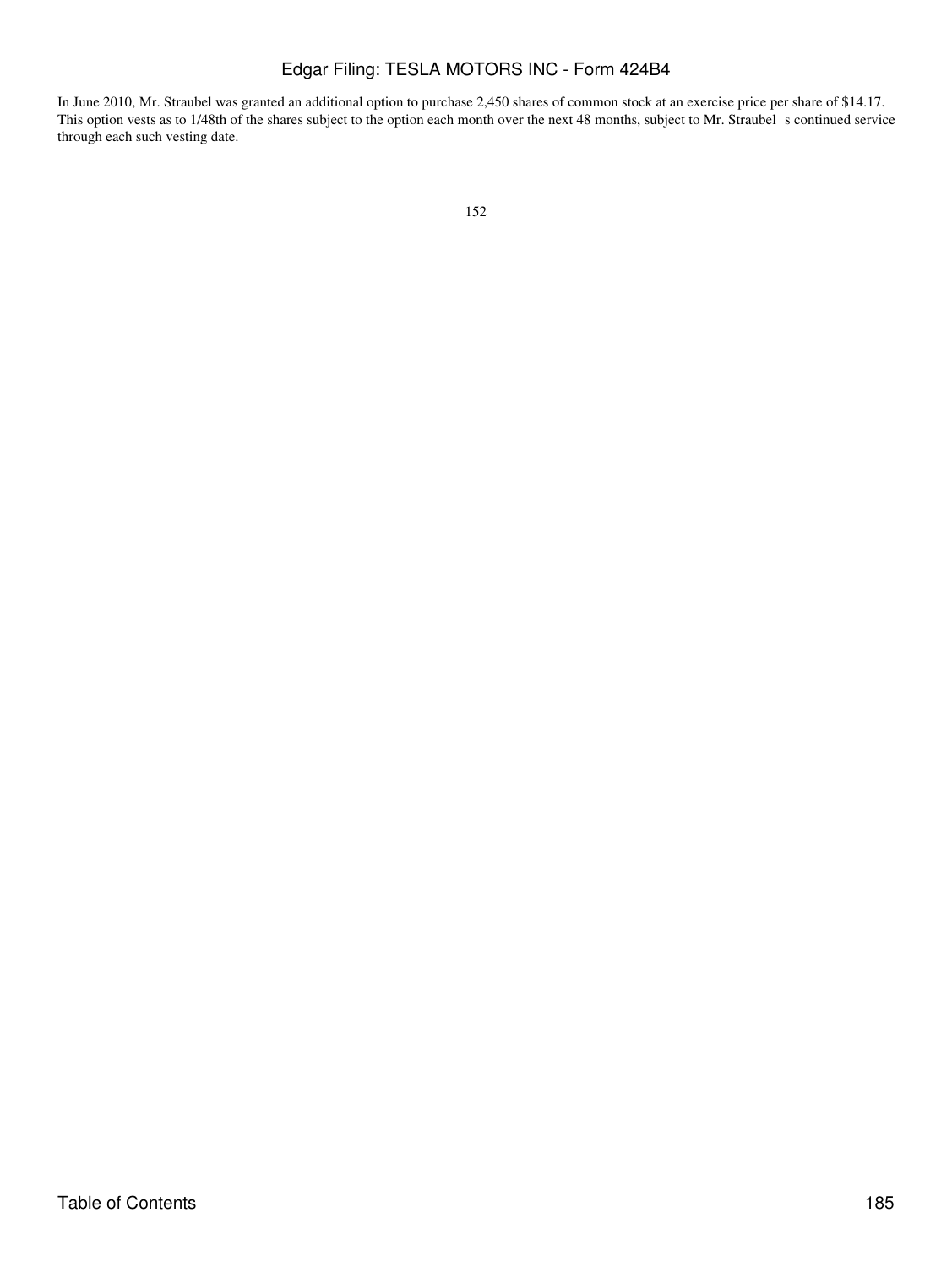The review of executive compensation is ongoing, and the Compensation Committee, Chief Executive Officer, and Board of Directors anticipate additional modifications in 2010 as a result of aligning executive compensation with the goals described above. See Executive Compensation Chief Executive Officer Compensation above for additional information regarding the grants made to our CEO.

#### *Elements of Compensation*

Our current executive compensation program, which was set by our Compensation Committee, consists of the following components:

base salary;

equity-based incentives;

severance and change of control benefits; and

other benefits.

We combine these elements in order to formulate compensation packages that provide competitive pay, reward achievement of financial, operational and strategic objectives and align the interests of our named executive officers and other senior personnel with those of our stockholders.

#### *Base Salary*

We provide base salary to our named executive officers and other employees to compensate them for services rendered on a day-to-day basis during the fiscal year. The following table sets forth information regarding the base salary for fiscal year 2009 and 2010 for our named executive officers:

|                                | <b>Fiscal 2009 Base</b> | <b>Fiscal 2010 Base</b> |
|--------------------------------|-------------------------|-------------------------|
| <b>Named Executive Officer</b> | Salary (\$)             | Salary (\$)             |
| Elon Musk                      | 33,280(1)               | 33,280(1)               |
| Deepak Ahuja                   | 275,000(2)              | 300,000                 |
| Jeffrey B. Straubel            | 185,000(3)              | 205,000                 |
| John Walker                    | 250,000                 | 250,000                 |
| Michael Donoughe(4)            | 325,000                 |                         |
| Jon Sobel $(5)$                | 300,000                 |                         |

- (1) Mr. Musks salary is based on the minimum wage requirements for executive officers in the State of California and he is subject to income taxes based on such base salary. Mr. Musk, however, currently only accepts \$1 per year for his services. Under California law, Mr. Musk is entitled to the portion of the base salary that he does not receive each year.
- (2) Mr. Ahujas base salary was increased from \$275,000 to \$300,000 effective August 1, 2009.
- (3) Mr. Straubel s base salary was increased from \$185,000 to \$205,000 effective August 1, 2009.
- (4) Mr. Donoughe resigned as our Executive Vice President, Vehicle Engineering and Manufacturing in September 2009, although he remained employed on a leave of absence basis through December 31, 2009.
- (5) Mr. Sobel resigned as our General Counsel in December 2009.

Prior to this offering, our Chief Executive Officer has been responsible for setting other executives base salaries and our Board of Directors has been responsible for setting the CEO s base salary. The base salaries of all executive officers are reviewed annually and adjusted when necessary to reflect individual roles and performance and the competitive market. The completion of key projects or technical milestones is also a factor in salary determinations. Because we typically do not provide bonuses to our executive officers, we also view salary as a key motivation and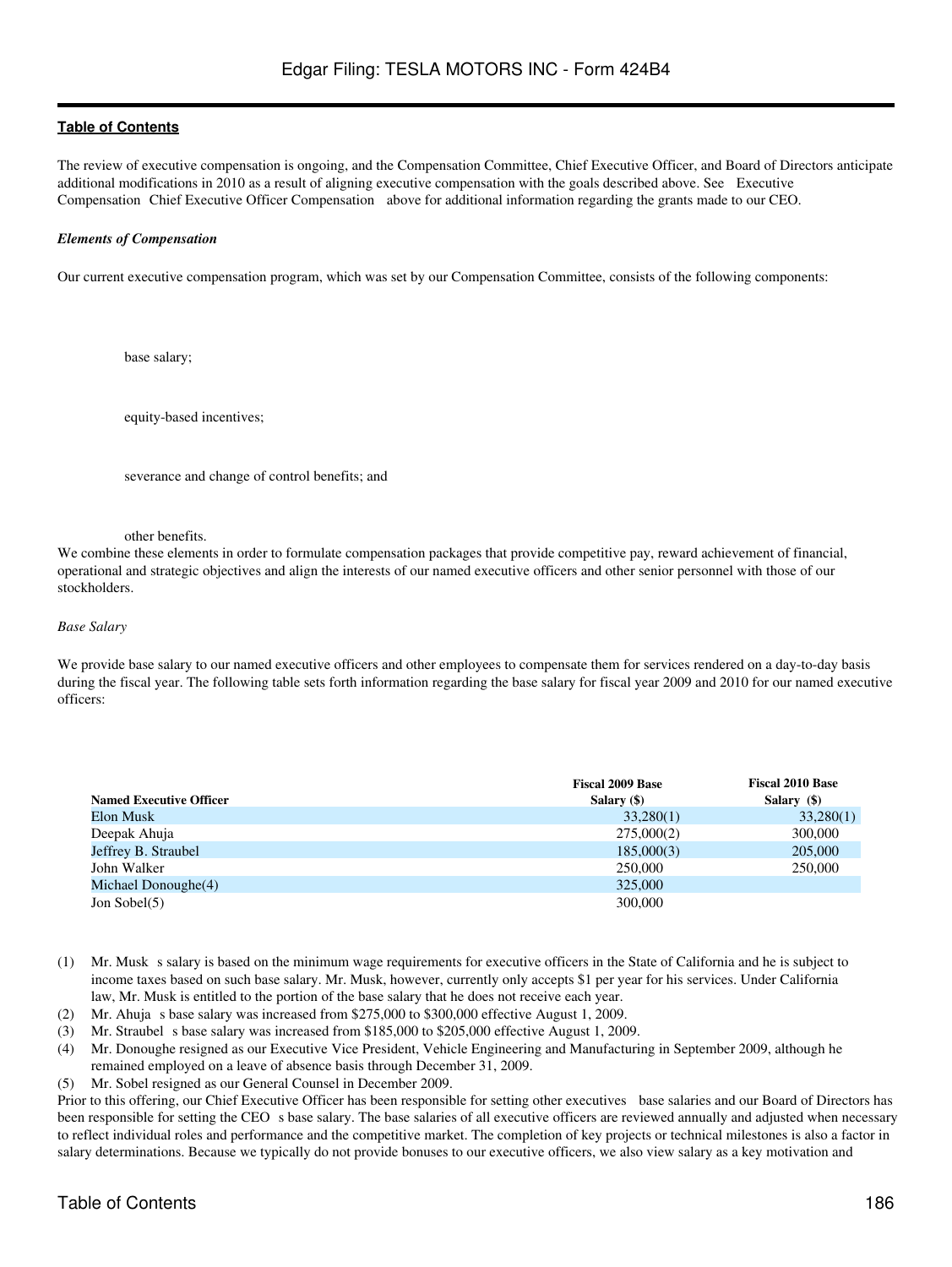## Edgar Filing: TESLA MOTORS INC - Form 424B4

reward for our executives overall performance. During 2009, we increased the base salaries of Messrs. Straubel and Ahuja to reward them for the completion of key projects or technical milestones in the case of Mr. Straubel, achievement of technical milestones such as the completion of a battery and charging system for the Smart fortwo electric drive for Daimler and the completion of modified powertrains for new models of the Tesla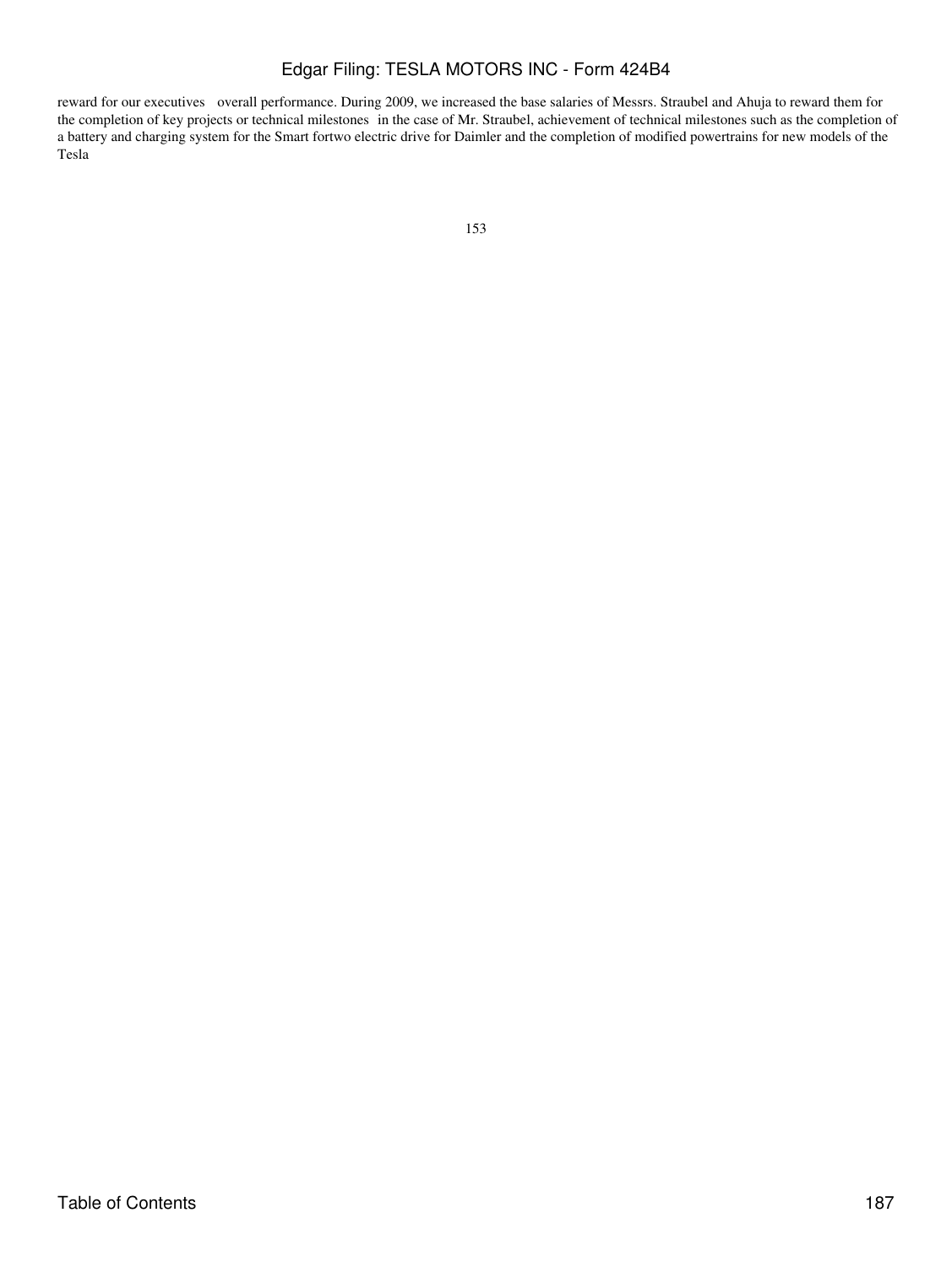Roadster and, in the case of Mr. Ahuja, achievement of project milestones such as the execution of the DOE loan commitment letter and the successful closure of additional rounds of equity financing, among other things.

#### *Equity-based incentives*

Our equity award program is the primary vehicle for offering long-term incentives to our named executive officers. Our equity-based incentives have historically been granted in the form of options to purchase shares of our common stock, including the grant of options at the commencement of employment for the majority of our current named executive officers. We believe that equity grants align the interests of our named executive officers with our stockholders, provide our named executive officers with incentives linked to long-term performance and create an ownership culture. In addition, the vesting feature of our equity grants contributes to executive retention because this feature provides an incentive to our named executive officers to remain in our employ during the vesting period. To date, we have not had an established set of criteria for granting equity awards; instead the Compensation Committee exercised its judgment and discretion, in consultation with our CEO, and considered, among other things, the role and responsibility of the named executive officer, competitive factors, the amount of stock-based equity compensation already held by the named executive officer, and the cash-based compensation received by the named executive officer to determine its recommendations for equity awards, which it then provided to our Board of Directors for approval.

We do not have, nor do we plan to establish, any program, plan, or practice to time stock option grants in coordination with releasing material non-public information.

#### *Severance and Change of Control Benefits*

We entered into offer letters and other agreements that require specific payments and benefits to be provided to our named executive officers in the event of termination of employment in connection with a change of control. See Executive Compensation Compensation Discussion and Analysis Potential Payments Upon Change of Control.

*Bonus*

We currently do not provide any cash-based bonus awards to our named executive officers.

#### *Perks*

We generally do not provide any additional perquisites to our named executive officers except in certain limited circumstances. For example, we entered into a relocation agreement with Deepak Ahuja, our Chief Financial Officer, to reimburse him for certain relocation expenses. See

Executive Compensation Offer Letters and Change of Control Agreements. Additionally, we agreed to reimburse John Walker, our Vice President, North America Sales & Marketing, for temporary living expenses for a six-month period from August 17, 2009 through February 17, 2010, up to a maximum with \$4,000 per month for temporary housing and incidental expenses, including a full gross up for any tax liability incurred with respect to the reimbursements.

## *Benefits*

We provide the following benefits to our named executive officers on the same basis provided to all of our employees:

health, dental and vision insurance;

life insurance and accidental death and dismemberment insurance;

a 401(k) plan;

employee assistance plan;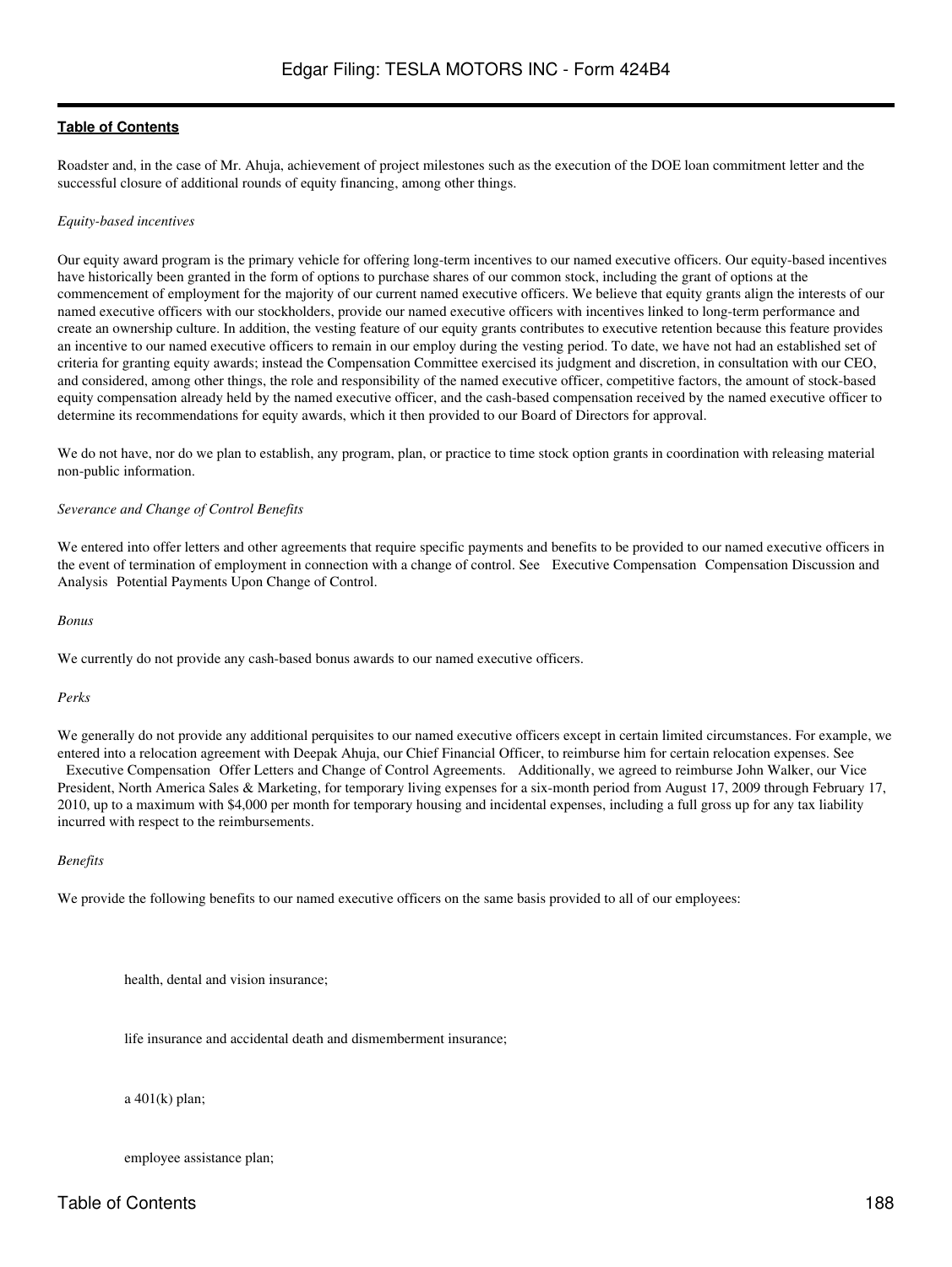## Edgar Filing: TESLA MOTORS INC - Form 424B4

short-and long-term disability;

medical and dependent care flexible spending account; and

a health savings account.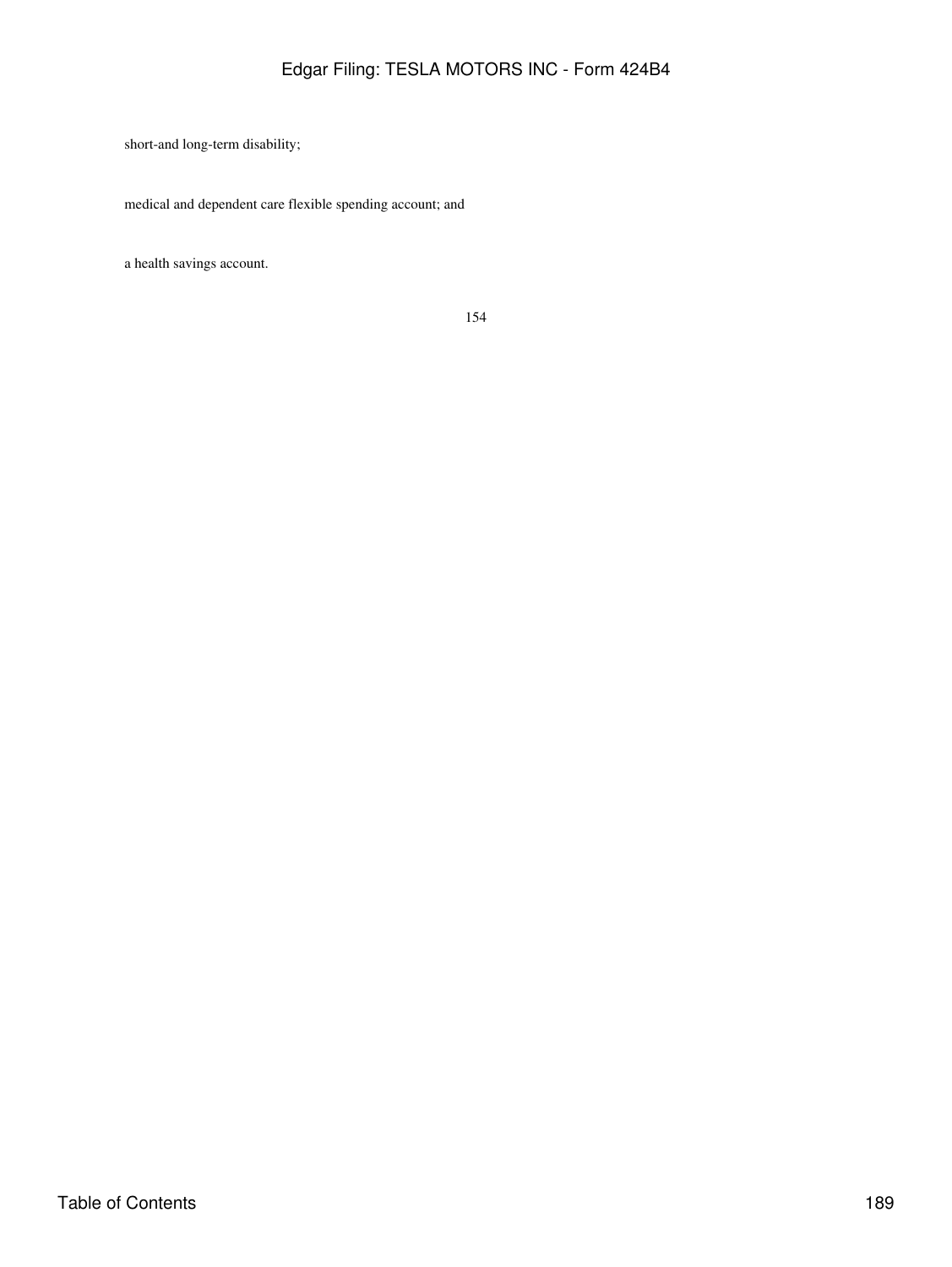#### *Tax Considerations*

We have not provided any executive officer or director with a gross-up or other reimbursement for tax amounts the executive might pay pursuant to Section 280G or Section 409A of the Code. Section 280G and related Code sections provide that executive officers, directors who hold significant stockholder interests and certain other service providers could be subject to significant additional taxes if they receive payments or benefits in connection with a change in control of us that exceeds certain limits, and that we or our successor could lose a deduction on the amounts subject to the additional tax. Section 409A also imposes additional significant taxes on the individual in the event that an executive officer, director or service provider receives deferred compensation that does not meet the requirements of Section 409A.

Because of the limitations of Internal Revenue Code Section 162(m), we generally receive a federal income tax deduction for compensation paid to our chief executive officer and to certain other highly compensated officers only if the compensation is less than \$1,000,000 per person during any fiscal year or is performance- based under Code Section 162(m). In addition to salary and bonus compensation, upon the exercise of stock options that are not treated as incentive stock options, the excess of the current market price over the option price, or option spread, is treated as compensation and accordingly, in any year, such exercise may cause an officer s total compensation to exceed \$1,000,000. Option spread compensation from options that meet certain requirements will not be subject to the \$1,000,000 cap on deductibility, and in the past we have granted options that we believe met those requirements. Additionally, under a special Code Section 162(m) exception, any compensation paid pursuant to a compensation plan in existence before the effective date of this public offering will not be subject to the \$1,000,000 limitation until the earliest of: (i) the expiration of the compensation plan, (ii) a material modification of the compensation plan (as determined under Code Section 162(m), (iii) the issuance of all the employer stock and other compensation allocated under the compensation plan, or (iv) the first meeting of stockholders at which directors are elected after the close of the third calendar year following the year in which the public offering occurs. While the Compensation Committee cannot predict how the deductibility limit may impact our compensation program in future years, the Compensation Committee intends to maintain an approach to executive compensation that strongly links pay to performance. In addition, while the Compensation Committee has not adopted a formal policy regarding tax deductibility of compensation paid to our named executive officers, the Compensation Committee intends to consider tax deductibility under Code Section 162(m) as a factor in compensation decisions.

#### *Summary Compensation Table*

The following table provides information regarding the compensation of our principal executive officer, principal financial officer, and each of the next three most highly compensated executive officers during our year ended December 31, 2009. We refer to these executive officers as our named executive officers.

| <b>Name and Principal Position</b>                                        | Year | Salary $(\$)$ | Option<br>Awards $(\text{$}0)(1)$ | <b>All Other</b><br>Compensation (\$) | Total $(\$)$ |
|---------------------------------------------------------------------------|------|---------------|-----------------------------------|---------------------------------------|--------------|
| <b>Elon Musk</b>                                                          | 2009 | 33,280        | 23,893,283                        | 206,245(2)                            | 24,132,808   |
| <b>Chief Executive Officer</b>                                            |      |               |                                   |                                       |              |
| Deepak Ahuja                                                              | 2009 | 287,200       | 225,178                           | 156,344(3)                            | 668,722      |
| <b>Chief Financial Officer</b>                                            |      |               |                                   |                                       |              |
| Jeffrey B. Straubel                                                       | 2009 | 192,922       | 540,832                           |                                       | 733,754      |
| <b>Chief Technology Officer</b>                                           |      |               |                                   |                                       |              |
| John Walker                                                               | 2009 | 106,650(4)    | 272,725                           | 14,900(5)                             | 394,275      |
| Vice President, North America Sales & Marketing                           |      |               |                                   |                                       |              |
| Michael Donoughe(6)                                                       | 2009 | 325,000       | 70,332                            |                                       | 395,332      |
| Former Executive Vice President, Vehicle Engineering and<br>Manufacturing |      |               |                                   |                                       |              |
| Jon Sobel(7)<br>$\sim$ $\sim$ $\sim$ $\sim$                               | 2009 | 88,558        | 436,360                           |                                       | 524,918      |

## Former General Counsel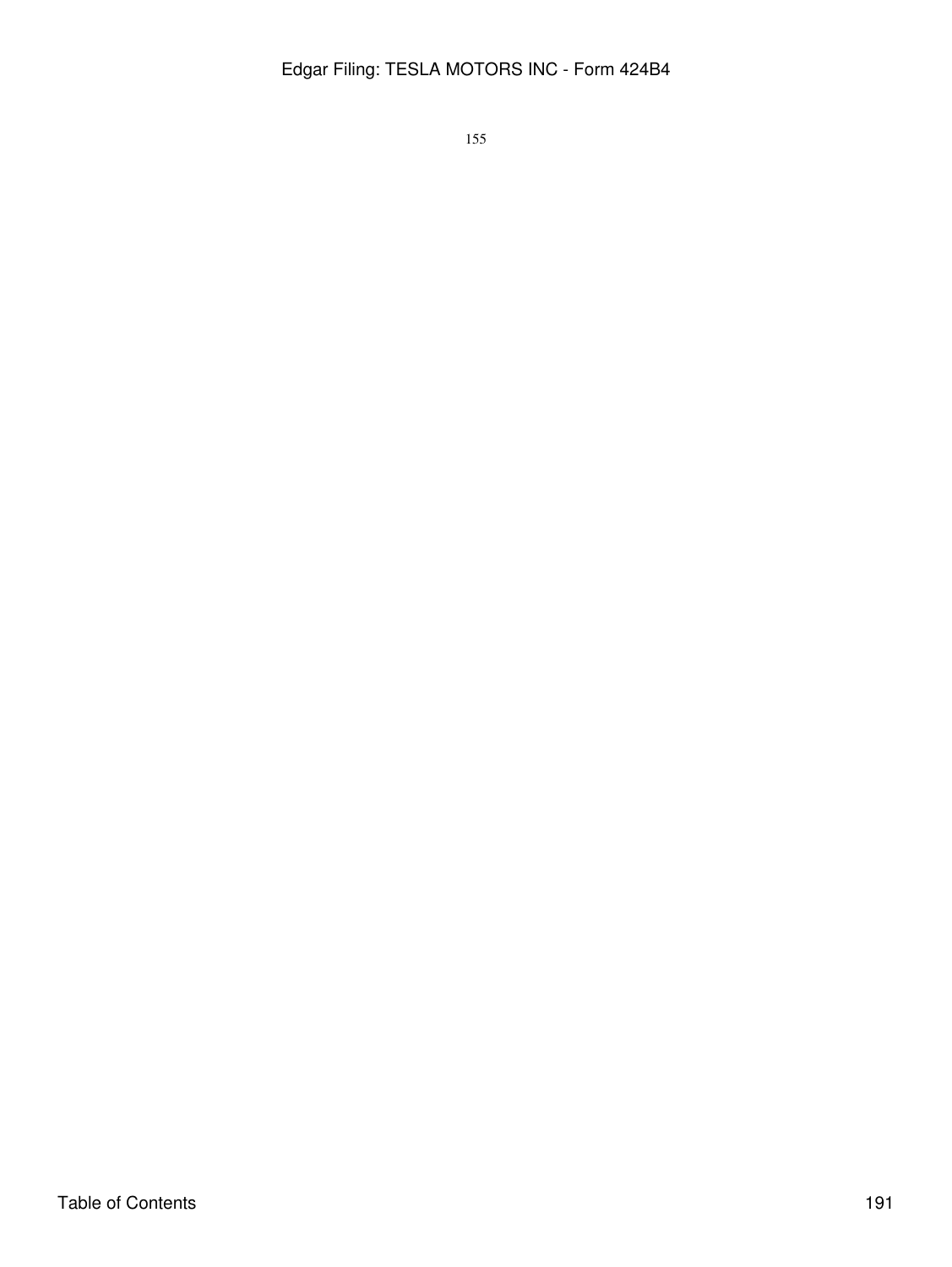- (1) The amounts in this column represent the aggregate grant date fair value of the option awards computed in accordance with FASB Topic ASC 718. See Note 10 of Notes to Consolidated Financial Statements for a discussion of assumptions made in determining the grant date fair value and compensation expense of our stock options.
- (2) Includes reimbursement for filing fees in the amount of \$125,000 paid by Mr. Musk on behalf of the Elon Musk Revocable Trust dated July 22, 2003, or the Trust, in connection with a filing made under the Hart Scott-Rodino Antitrust Improvements Act of 1976, as amended, as a result of the acquisition of additional shares of our voting securities by the Trust as part of our Series E convertible preferred stock financing plus an additional tax gross-up amount of \$81,245.
- (3) Includes reimbursement for relocation expenses in the amount of \$70,789 and reimbursement for temporary housing expenses in the amount of \$85,554.
- (4) Mr. Walker joined us as our Vice President, North America Sales & Marketing in August 2009 and received a prorated base salary based on an annual salary of \$250,000. Amount includes sales commissions paid to Mr. Walker in the amount of \$12,900.
- (5) Includes reimbursement for temporary housing and incidental expenses in the amount of \$14,900.
- (6) Mr. Donoughe resigned as our Executive Vice President, Vehicle Engineering and Manufacturing in September 2009, although he remained employed on a leave of absence basis through December 31, 2009.
- (7) Mr. Sobel joined us as our General Counsel in August 2009 and resigned in December 2009 and received a prorated base salary based on an annual based salary of \$300,000.

#### *Grants of Plan-Based Awards in Fiscal 2009*

The following table provides information regarding grants of plan-based awards to each of our named executive officers during the year ended December 31, 2009.

#### **Grants of Plan-Based Awards**

#### **For Year Ended December 31, 2009**

|                     |                      | <b>All Other Option</b><br><b>Awards: Number of</b> | <b>Exercise or Base</b> | <b>Grant Date Fair</b> |
|---------------------|----------------------|-----------------------------------------------------|-------------------------|------------------------|
|                     |                      | <b>Securities</b>                                   | <b>Price of Option</b>  | <b>Value of Option</b> |
| <b>Name</b>         | <b>Grant Date(1)</b> | <b>Underlying Options (#)</b>                       | Awards (\$/Sh)          | Awards $(\frac{6}{2})$ |
| <b>Elon Musk</b>    | 12/4/2009            | 6,711,972                                           | 6.63                    | 23,893,283             |
| Deepak Ahuja        | 12/4/2009            | 54,166                                              | 6.63                    | 190,012                |
|                     | 4/13/2009            | 29.166                                              | 2.70                    | 35,166                 |
| Jeffrey B. Straubel | 12/4/2009            | 117,083                                             | 6.63                    | 410,717                |
|                     | 4/13/2009            | 107.916                                             | 2.70                    | 130,115                |
| John Walker         | 10/21/2009           | 83,333                                              | 6.15                    | 272,725                |
| Michael Donoughe(3) | 4/13/2009            | 58,333                                              | 2.70                    | 70,332                 |
| Jon Sobel(4)        | 10/21/2009           | 133,333                                             | 6.15                    | 436,360                |

(1) The vesting schedule applicable to each award is set forth below in the section entitled Outstanding Equity Awards at Fiscal Year-End 2009.

- (3) Mr. Donoughe resigned as our Executive Vice President, Vehicle Engineering and Manufacturing in September 2009, although he remained employed on a leave of absence basis through December 31, 2009.
- (4) Mr. Sobel resigned as our General Counsel in December 2009.

<sup>(2)</sup> Reflects the grant date fair value of each award computed in accordance with FASB ASC Topic 718. These amounts do not correspond to the actual value that will be recognized by the named executive officers. The assumptions used in the valuation of these awards are consistent with the valuation methodologies specified in the notes to our consolidated financial statements.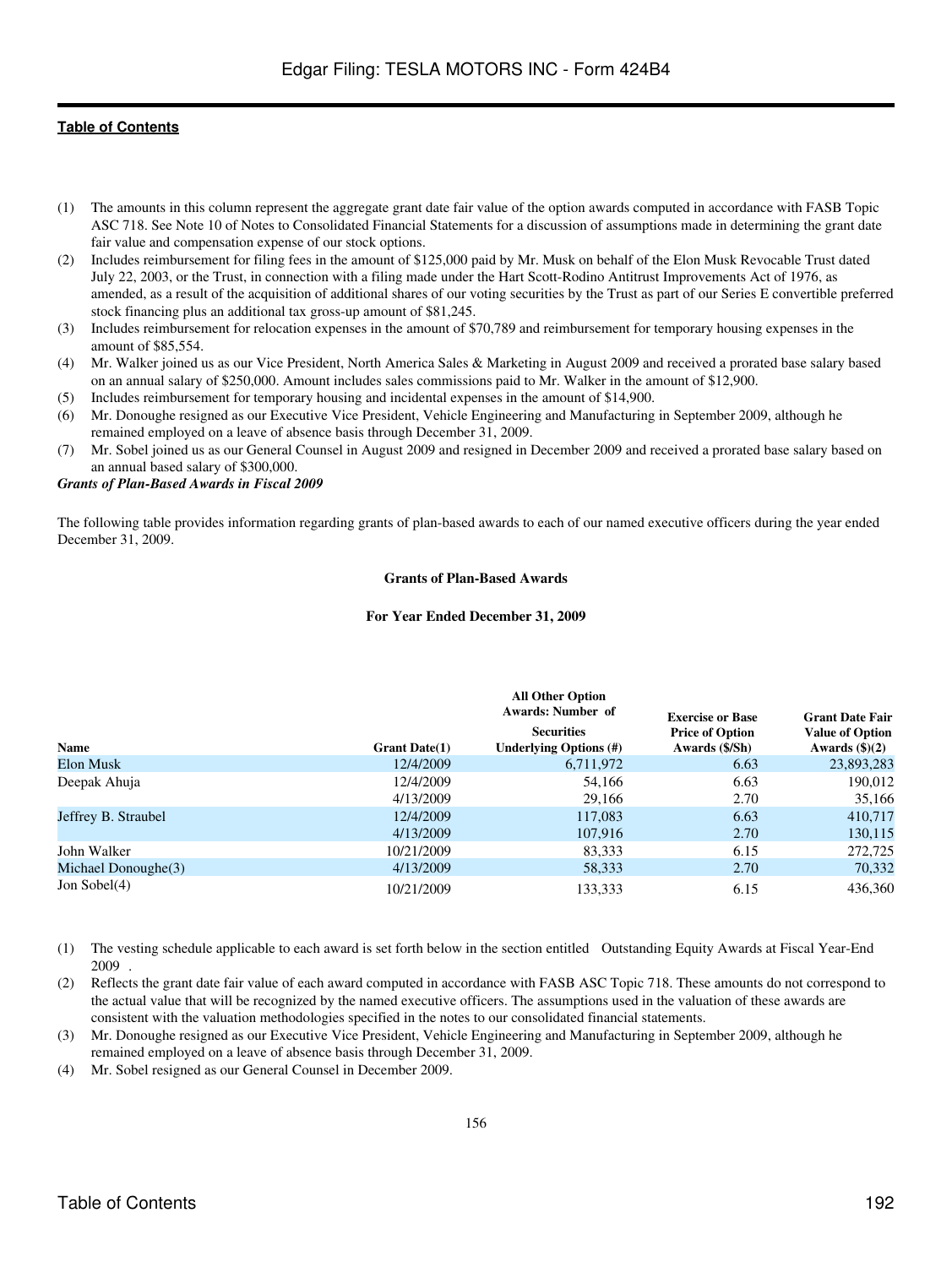#### *Outstanding Equity Awards at Fiscal Year-End 2009*

The following table presents certain information concerning outstanding equity awards held by each of our named executive officers at December 31, 2009.

| <b>Name</b>         | <b>Grant Date</b> | Number of<br><b>Securities</b><br>Underlying<br><b>Unexercised</b><br><b>Options</b><br>Exercisable (#) | <b>Option Awards</b><br>Number of<br><b>Securities</b><br><b>Underlying</b><br><b>Unexercised</b><br><b>Options</b><br>Unexercisable (#) | <b>Option Exercise</b><br><b>Price Per Share (\$)</b> | Option<br><b>Expiration</b><br>Date |
|---------------------|-------------------|---------------------------------------------------------------------------------------------------------|------------------------------------------------------------------------------------------------------------------------------------------|-------------------------------------------------------|-------------------------------------|
| <b>Elon Musk</b>    | 12/4/2009(1)      | 838,996                                                                                                 | 2,516,990                                                                                                                                | 6.63                                                  | 12/3/2016                           |
|                     | 12/4/2009(2)      |                                                                                                         | 3,355,986                                                                                                                                | 6.63                                                  | 12/3/2016                           |
| Deepak Ahuja        | 12/4/2009(3)      | 4,513                                                                                                   | 49,653                                                                                                                                   | 6.63                                                  | 12/3/2016                           |
|                     | 4/13/2009(4)      | 4,861                                                                                                   | 24,305                                                                                                                                   | 2.70                                                  | 4/12/2016                           |
|                     | 9/3/2008(5)       | 29,513                                                                                                  | 53,820                                                                                                                                   | 2.70                                                  | 9/2/2015                            |
| Jeffrey B. Straubel | 12/4/2009(6)      | 9,756                                                                                                   | 107,327                                                                                                                                  | 6.63                                                  | 12/3/2016                           |
|                     | 4/13/2009(7)      | 17,986                                                                                                  | 89,930                                                                                                                                   | 2.70                                                  | 4/12/2016                           |
|                     | 6/4/2008(8)       | 13,194                                                                                                  | 20,139                                                                                                                                   | 2.70                                                  | 6/3/2015                            |
|                     | 11/9/2007(9)      | 44,791                                                                                                  | 5,209                                                                                                                                    | 2.10                                                  | 11/8/2014                           |
|                     | 5/31/2006(10)     | 149,305                                                                                                 | 17,361                                                                                                                                   | 0.36                                                  | 5/30/2013                           |
|                     | 5/27/2005         | 8,333                                                                                                   |                                                                                                                                          | 0.222                                                 | 5/26/2012                           |
|                     | 5/27/2004         | 50,000                                                                                                  |                                                                                                                                          | 0.15                                                  | 5/26/2011                           |
| John Walker         | 10/21/2009(11)    |                                                                                                         | 83,333                                                                                                                                   | 6.15                                                  | 10/20/2016                          |
| Michael Donoughe    | 4/13/2009(12)     | 2,430                                                                                                   | 55,903                                                                                                                                   | 2.70                                                  | 4/12/2016                           |
|                     | 7/8/2008(13)      | 47,454                                                                                                  |                                                                                                                                          | 2.70                                                  | 7/7/2015                            |
| Jon Sobel           | 10/21/2009(14)    |                                                                                                         | 133,333                                                                                                                                  | 6.15                                                  | 10/20/2016                          |

- $(1)$  $1/4<sup>th</sup>$  of the total number of shares subject to the option became vested and exercisable on the grant date and the remaining shares subject to the option vest at a rate of  $1/48<sup>th</sup>$  of the total number of shares subject to the option each month thereafter, subject to Mr. Musk s continued service to us on each such vesting date.
- $(2)$  <sup>1</sup>/4<sup>th</sup> of the total number of shares subject to the option will vest upon completion of the Model S engineering prototype as determined by our board of directors,  $\frac{1}{4}$ <sup>th</sup> of the total number of shares subject to the option will vest upon completion of the Model S validation prototype as determined by our board of directors,  $1/4$ <sup>th</sup> of the total number of shares subject to the option subject to the option will vest upon the first production of the Model S vehicle as determined by our board of directors and  $1/4<sup>th</sup>$  of the total number of shares subject to the option will vest upon completion of production of the 10,000th Model S vehicle as determined by our board of directors, in each case subject to Mr. Musk s continued to service to us on each such vesting date and the completion of the objective within the four-year period following the vesting commencement date.
- $(3)$ <sup>1</sup>/48<sup>th</sup> of the total number of shares subject to the option shall vest monthly starting August 16, 2009, subject to Mr. Ahuja s continued service to us on each such vesting date.
- $(4)$ <sup>1</sup>/48<sup>th</sup> of the total number of shares subject to the option shall vest monthly starting April 13, 2009, subject to Mr. Ahuja s continued service to us on each such vesting date.
- $(5)$  <sup>1</sup>/4<sup>th</sup> of the total number of shares subject to the option become vested and exercisable on July 31, 2009 and the remaining shares subject to the option vest at a rate of  $1/48<sup>th</sup>$  of the total number of shares subject to the option each month thereafter, subject to Mr. Ahuja s continued service to us on each such vesting date.
- $(6)$ <sup> $1/48$ th of the total number of shares subject to the option shall vest monthly starting August 16, 2009, subject to Mr. Straubel s continued</sup> service to us on each such vesting date.
- $(7)$ <sup>1</sup>/48<sup>th</sup> of the total number of shares subject to the option shall vest monthly starting April 13, 2009, subject to Mr. Straubel s continued service to us on each such vesting date.
- $(8)$ <sup>1</sup>/48<sup>th</sup> of the total number of share subject to the option shall vest monthly starting May 7, 2008, subject to Mr. Straubel s continued service to us on each such vesting date.
- $(9)$ <sup>1</sup>/48<sup>th</sup> of the total number of share subject to the option shall vest monthly starting May 31, 2006, subject to Mr. Straubel s continued service to us on each such vesting date.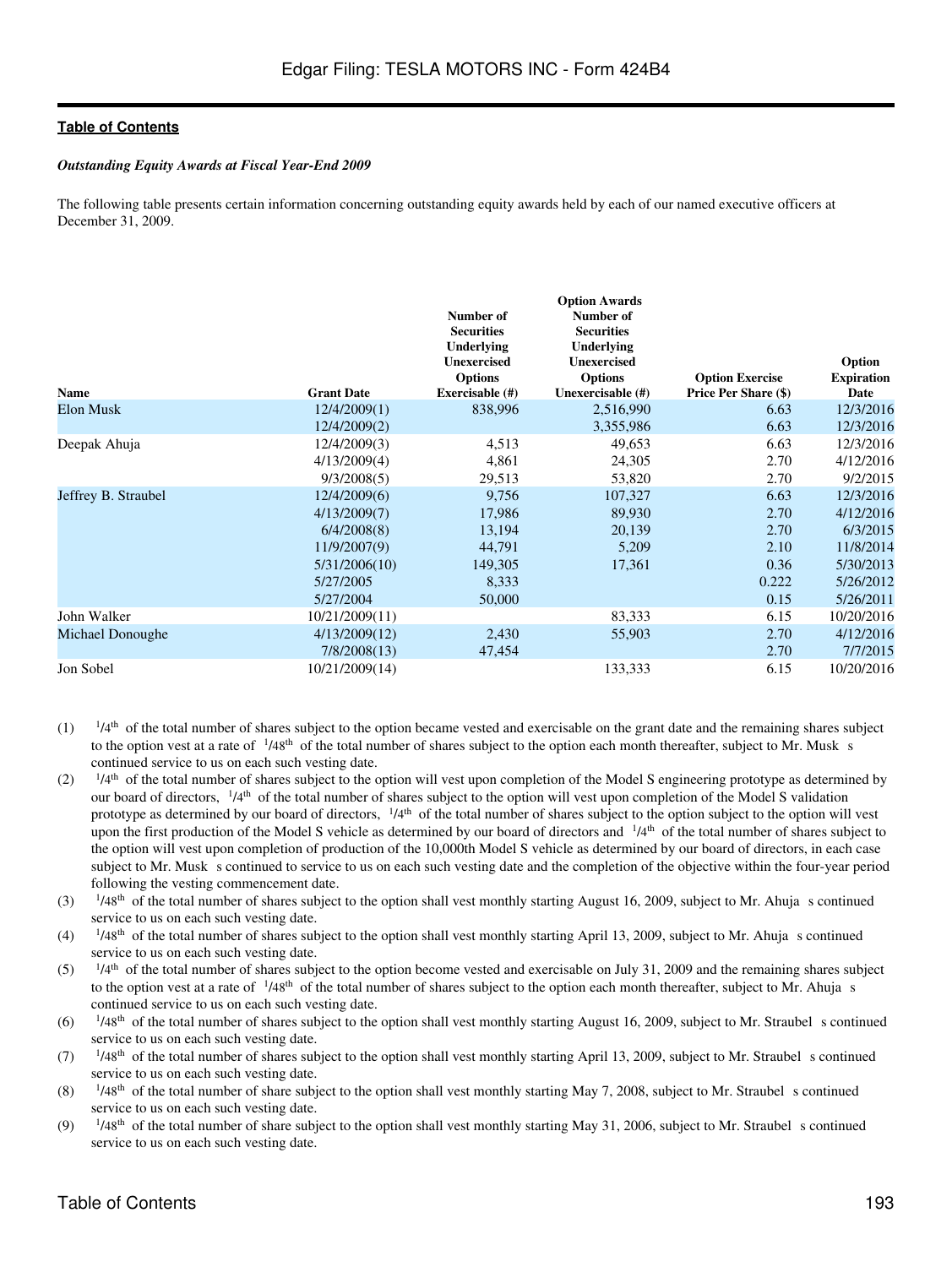# Edgar Filing: TESLA MOTORS INC - Form 424B4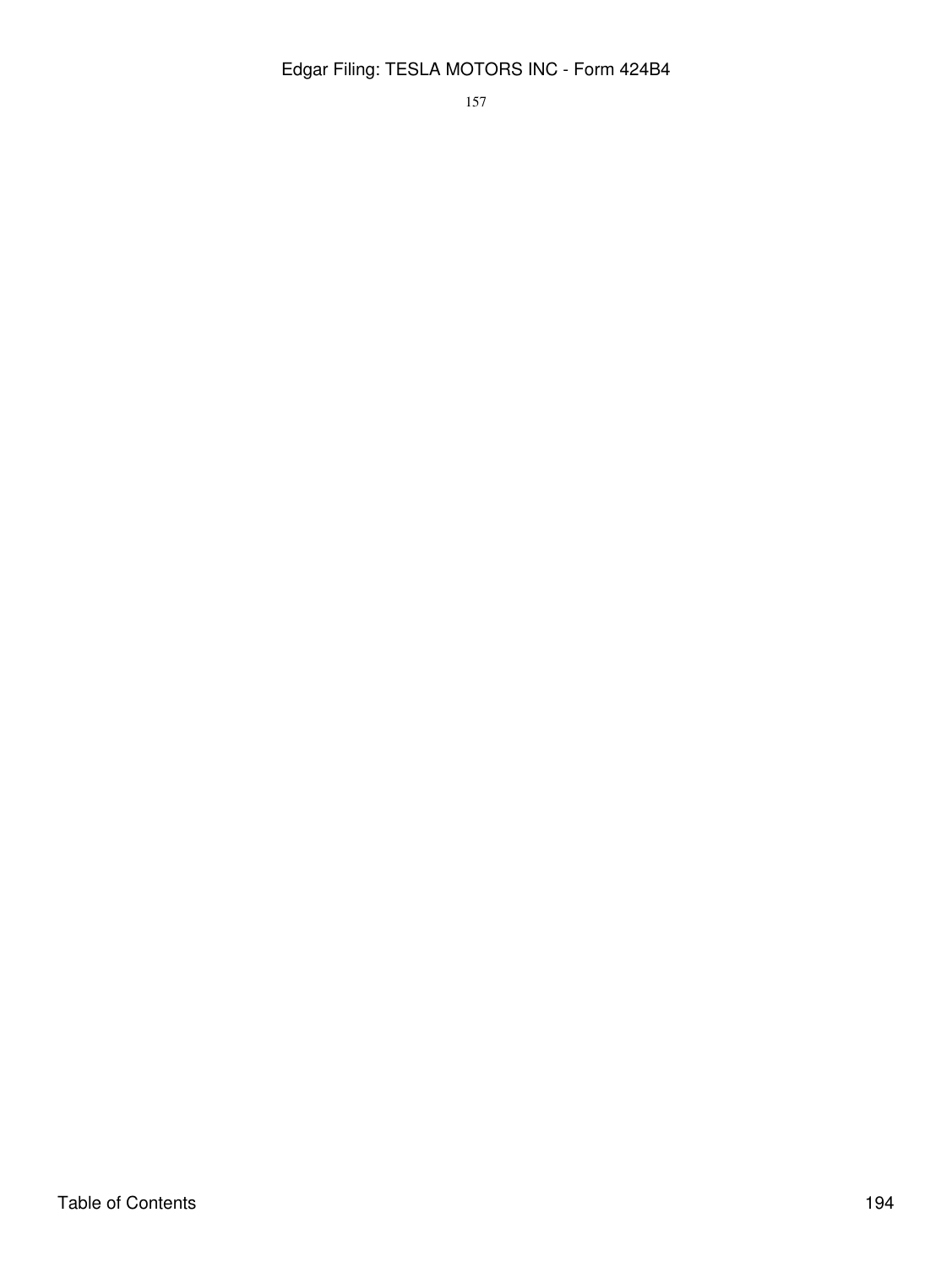- $(10)$ <sup>1</sup>/4<sup>th</sup> of the total number of shares subject to the option became vested and exercisable on May 31, 2007 and the remaining shares subject to the option vest at a rate of  $1/48<sup>th</sup>$  of the total number of shares subject to the option each month thereafter, subject to Mr. Straubel s continued service to us on each such vesting date.
- $(11)$   $\frac{1}{4}$ <sup>th</sup> of the total number of shares subject to the option will become vested and exercisable on August 17, 2010 and the remaining shares subject to the option vest at a rate of <sup>1</sup>/48<sup>th</sup> of the total number of shares subject to the option each month thereafter, subject to Mr. Walker s continued service to us on each such vesting date.
- $(12)$ <sup>1</sup>/48<sup>th</sup> of the total number of shares subject to the option shall vest monthly starting April 13, 2009, subject to Mr. Donoughe s continued service to us on each such vesting date. Mr. Donoughe s employment with us terminated on December 31, 2009.
- $(13)$ <sup>1</sup>/4<sup>th</sup> of the total number of shares subject to the option became vested and exercisable on July 8, 2009 and the remaining shares subject to the option vest at a rate of  $1/48<sup>th</sup>$  of the total number of shares subject to the option each month thereafter, subject to Mr. Donoughe s continued service to us on each such vesting date. Mr. Donoughe s employment with us terminated on December 31, 2009.
- (14) Mr. Sobel resigned as our General Counsel in December 2009. None of the shares subject to the option were vested as of his termination date.

#### *Option Exercises and Stock Vested in Fiscal 2009*

The following table sets forth information regarding options exercised by our named executive officers during fiscal year ended December 31, 2009.

| Name                | <b>Number of Shares</b><br><b>Acquired on</b><br>Exercise (#) | <b>Value</b><br><b>Realized on</b><br><b>Exercise</b> (\$) |
|---------------------|---------------------------------------------------------------|------------------------------------------------------------|
| <b>Elon Musk</b>    |                                                               |                                                            |
| Deepak Ahuja        |                                                               |                                                            |
| Jeffrey B. Straubel |                                                               |                                                            |
| John Walker         |                                                               |                                                            |
| Michael Donoughe    | 18,865                                                        | 65,085(1)                                                  |
| John Walker         |                                                               |                                                            |

(1) The aggregate dollar amount realized upon the exercise of the option represents the amount by which (x) the aggregate market price of the shares of our common stock for which Mr. Donoughe exercised the option on October 27, 2009, the date of exercise, as calculated using a per share fair market value of \$6.15, which is based on the most recent independent appraisal completed prior to the date of exercise exceeds (y) the aggregate exercise price of the option, as calculated using a per share exercise price of \$2.70.

#### *Pension Benefits & Nonqualified Deferred Compensation*

We do not provide a pension plan for our employees and none of our named executive officers participated in a nonqualified deferred compensation plan during the fiscal year ended December 31, 2009.

#### *Offer Letters and Change of Control Arrangements*

#### *Elon Musk*

We entered into an offer letter agreement with Elon Musk, our Chief Executive Officer, on October 13, 2009. The offer letter agreement has no specific term and constitutes at-will employment. Mr. Musk s current annual base salary is \$33,280.

#### *Deepak Ahuja*

We entered into an offer letter agreement with Deepak Ahuja, our Chief Financial Officer, on June 13, 2008. The offer letter agreement has no specific term and constitutes at-will employment. Mr. Ahuja s current annual base salary is \$300,000. In addition, Mr. Ahuja was granted options to purchase 83,333 shares of our common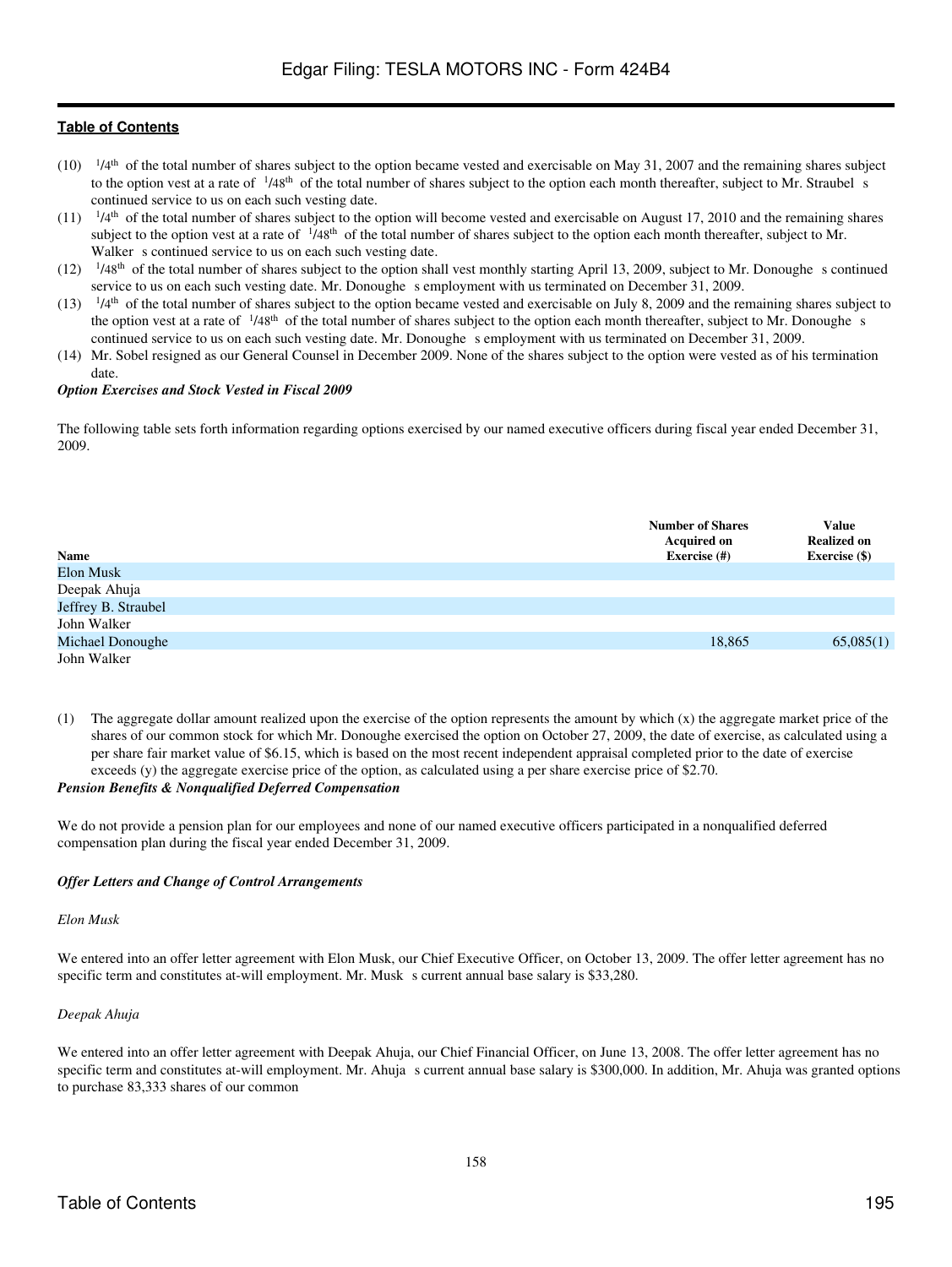stock at an exercise price per share of \$2.70, which was equal to the fair market value of our common stock on the date the options were granted as determined by our board of directors. The offer letter agreement provides for 12 months of additional vesting of these options in the event Mr. Ahuja is terminated without cause within one year following a change in control of us. The offer letter agreement also provides that if we terminated Mr. Ahuja without cause within 12 months of his employment start date we would continue to pay Mr. Ahuja his salary until the earlier of his commencing suitable employment with another firm or six months from the date of his termination.

On October 31, 2008, we entered into a relocation agreement with Mr. Ahuja, which superseded the offer letter agreement with respect to all relocation benefits provided under the offer letter agreement. The relocation agreement provided for the reimbursement of up to \$5,000 per month for rent payments for a residence for Mr. Ahuja and his family for one year. This reimbursement benefit was extended by amendment through December 31, 2009. The relocation agreement provided for the reimbursement of any sales commissions and closing costs for the sale of Mr. Ahuja s residence in Michigan, not in excess of \$70,000, provided that if Mr. Ahuja voluntarily terminated his employment with us at any time within 18 months of his employment start date then Mr. Ahuja would repay all such reimbursements related to the sale of his residence. The relocation agreement further provided for the reimbursement of reasonable costs of transporting Mr. Ahujas goods and personal effects and up to two cars, subject to the specific terms of the relocation agreement.

## *Jeffrey B. Straubel*

We entered into an offer letter agreement with Jeffrey B. Straubel, our Chief Technology Officer, on May 6, 2004. The offer letter agreement has no specific term and constitutes at-will employment. Mr. Straubel s current annual base salary is \$205,000. In addition, Mr. Straubel was granted options to purchase 50,000 shares of our common stock at an exercise price per share of \$0.15, which was equal to the fair market value on the date the options were granted as determined by our board of directors.

#### *John Walker*

We entered into an offer letter agreement with John Walker, our Vice President, United States Sales and Marketing, on August 17, 2009. The offer letter agreement has no specific term and constitutes at-will employment. Mr. Walker s current annual base salary is \$250,000 and he receives a bonus of \$100 for each Tesla Roadster sold in North America. Mr. Walker is also eligible for other bonuses, as we may from time to time determine to award in our discretion. In addition, Mr. Walker was granted an option to purchase 83,333 shares of our common stock at an exercise price per share of \$6.15, which was equal to the fair market value of our common stock on the date the option was granted. Further, the offer letter agreement, as modified by a separate Relocation Agreement, provides for the reimbursement of temporary living and incidental expenses until Mr. Walker relocates his family to California of up to \$4,000 per month for a maximum of six months. In addition, Mr. Walker will receive a full gross up for any additional taxes Mr. Walker incurs with respect to such reimbursement.

## *Gilbert Passin*

We entered into an offer letter agreement with Gilbert Passin, our Vice President, Manufacturing, in January 2010. The offer letter agreement has no specific term and constitutes at-will employment. Mr. Passin s current annual base salary is \$250,000. Mr. Passin is eligible for bonuses, as we may from time to time determine to award in our discretion. Mr. Passin was granted an option to purchase 66,666 shares of our common stock at an exercise price per share of \$9.96, which was equal to the fair market value of our common stock on the date the option was granted. Further, the offer letter agreement provides for a relocation package, including reimbursement of rental expenses incurred by Mr. Passin for a reasonable temporary apartment in Southern California for up to two years and reasonable travel costs from the Bay Area to Southern California related to the performance of services for the Company. The offer letter agreement also provides for reimbursement of all reasonable costs incurred in selling Mr. Passin s current home, including legal and real estate selling costs, all of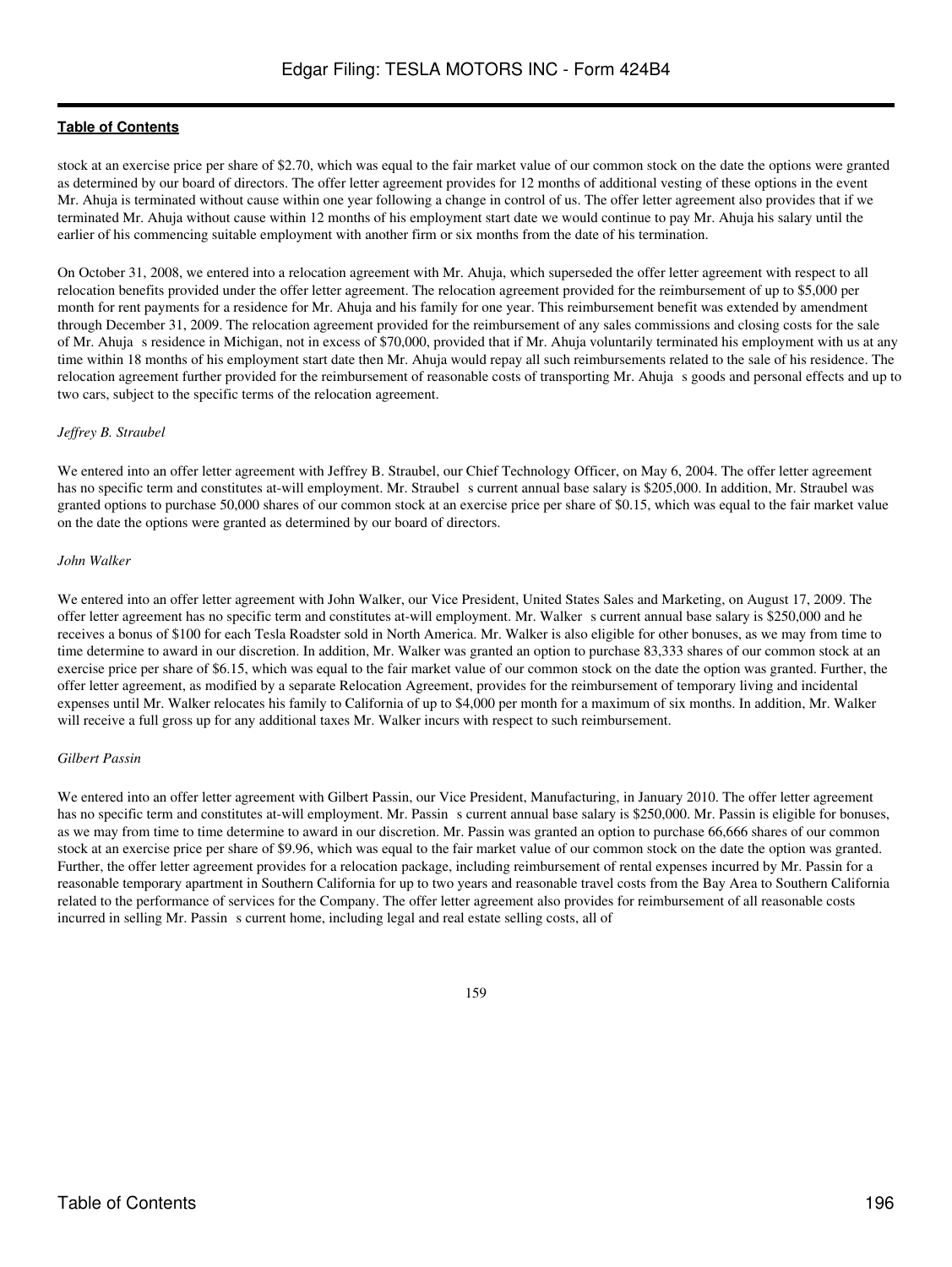Mr. Passin s costs with regard to packing, shipping and transport of Mr. Passin s personal items to Southern California, and any actual legal, commission and incidental costs incurred in connection with buying a new home in Southern California.

#### *Michael Donoughe*

Mr. Donoughe ceased to be our Executive Vice President of Vehicle Engineering and Manufacturing in September 2009 although he remained employed on a leave of absence basis through December 31, 2009. He is no longer an employee of Tesla and, therefore, is not entitled to any benefits under his agreement with us following his termination of employment.

#### *Jon Sobel*

Mr. Sobel ceased to be our General Counsel in December 2009. He is not entitled to any benefits under his agreement with us following his termination of employment and he did not acquire any vested rights in the option granted as contemplated under his agreement.

#### *Potential Payments Upon Change of Control*

We entered into agreements that require specific payments and benefits to be provided to our named executive officers in the event of termination of employment in connection with a change of control. The description and tables that follow describe the payments and benefits which are owed by us to each of our named executive officers upon termination, excluding Mr. Sobel because his employment terminated prior to the end of fiscal 2009. The terms Cause and Change of Control have the meanings set forth in the relevant agreements.

#### *Elon Musk*

Assuming Mr. Musk s employment terminated on December 31, 2009, by virtue of the agreements mentioned above, he would not be entitled to any benefits upon such termination.

#### *Deepak Ahuja*

Assuming Mr. Ahuja s employment terminated on December 31, 2009, by virtue of the agreements mentioned above, he would be entitled to benefits with the value set forth in the table below:

| <b>Termination of Employment</b> | <b>Termination</b><br><b>Without Cause not</b><br>in Connection with a<br><b>Change of</b> | <b>Termination</b><br><b>Without Cause</b><br><b>After Change of</b> |
|----------------------------------|--------------------------------------------------------------------------------------------|----------------------------------------------------------------------|
| <b>Compensation and Benefits</b> | <b>Control</b>                                                                             | Control                                                              |
| Salary                           |                                                                                            | \$                                                                   |
| <b>Equity Acceleration</b>       |                                                                                            | 297,912(1)                                                           |
| <b>Health Care Benefits</b>      |                                                                                            |                                                                      |

(1) As of December 31, 2009, 20,833 shares of common stock subject to Mr. Ahuja s options would accelerate if he were terminated without Cause in connection with a Change of Control within a 12-month period after such Change of Control. The amount indicated in the table is calculated as the spread value of the options subject to accelerated vesting on December 31, 2009, but assuming a price per share of \$17.00, which is the initial public offering price, or 20,833 multiplied by \$14.30. *Jeffrey B. Straubel*

Assuming Mr. Straubel s employment terminated on December 31, 2009, by virtue of the agreements mentioned above, he would not be entitled to any benefits upon such termination.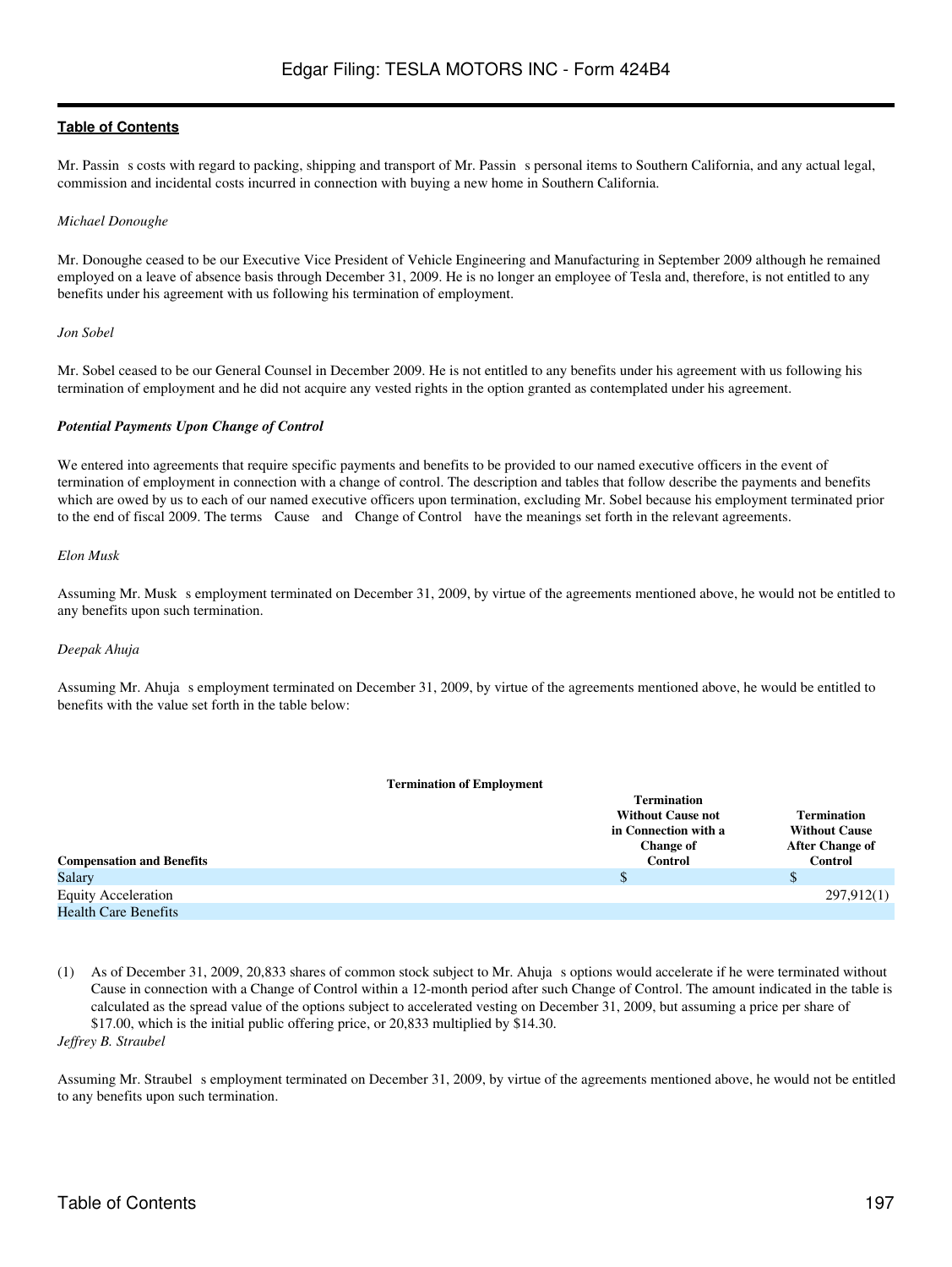## Edgar Filing: TESLA MOTORS INC - Form 424B4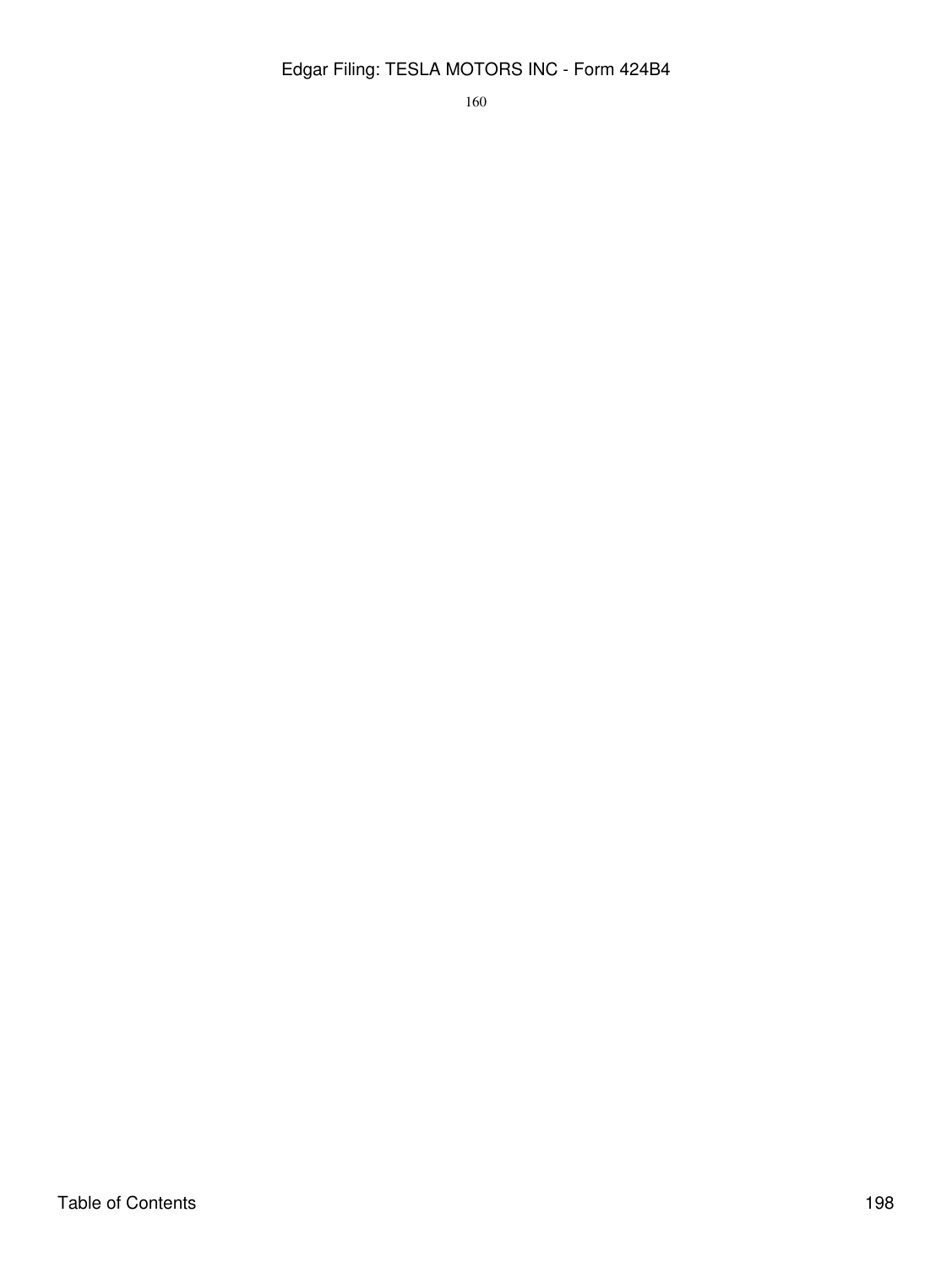#### *John Walker*

Assuming Mr. Walker s employment terminated on December 31, 2009, by virtue of the agreements mentioned above, he would not be entitled to benefits upon such termination.

#### *Michael Donoughe*

Mr. Donoughe s employment terminated on December 31, 2009, thus he no longer has any rights that could be triggered upon, or in connection with, a change of control.

#### **Employee Benefit Plans**

#### *2003 Equity Incentive Plan*

Our board of directors adopted, and our stockholders approved our 2003 Equity Incentive Plan, or the 2003 Plan, in July 2003 and became effective upon approval by our stockholders. The 2003 Equity Incentive Plan was amended in December 2009. The purposes of the 2003 Plan are to secure and retain the services of persons eligible to receive awards under the 2003 Plan and to provide incentives for such persons to exert maximum efforts towards our success. Our 2003 Plan provides for the grant of incentive stock options to our employees and any of our parent and subsidiary corporations employees, and for the grant of nonstatutory stock options, stock bonuses and restricted stock to our employees, directors and consultants and our parent and subsidiary corporations employees and consultants. We will not grant any additional awards under our 2003 Plan following this offering and will instead grant awards under our 2010 Equity Incentive Plan. However, the 2003 Plan will continue to govern the terms and conditions of the outstanding awards previously granted thereunder.

*Stock Subject to the Plan*. The maximum aggregate number of shares that may be issued under the 2003 Plan is 14,746,246 shares of our common stock. As of March 31, 2010, options to purchase 11,498,077 shares of our common stock were outstanding and 1,425,764 shares were available for future grant under the 2003 Plan.

If a stock option or other stock award expires or otherwise terminates without having been exercised in full, the unpurchased shares subject to such awards will become available for future grant or sale under the 2003 Plan, unless the plan has terminated.

*Plan Administration*. Our Board, or a committee that it appoints, administers the 2003 Plan. Subject to the provisions of our 2003 Plan, the administrator has the authority to determine the eligibility for awards and the terms, conditions and restrictions, including vesting terms, applicable to grants made under the 2003 Plan. The administrator also has the authority, subject to the terms of the 2003 Plan, to construe and interpret the 2003 Plan and awards, to amend outstanding awards and to establish, and amend and revoke rules and regulations it considers appropriate for the administration and interpretation of the 2003 Plan.

*Stock Options*. The administrator may grant incentive and/or nonstatutory stock options under our 2003 Plan; provided that incentive stock options are only granted to employees. The exercise price of incentive stock options within the meaning of Section 422 of the Internal Revenue Code of 1986, as amended, or Code, must equal at least 100% of the fair market value of our common stock on the date of grant and the exercise price of nonstatutory stock options may not be less than 85% of the fair market value of our common stock on the date of grant. The term of an option may not exceed ten years. Provided, however, that an incentive stock option held by a participant who owns more than 10% of the total combined voting power of all classes of our stock, or of certain of our parent or subsidiary corporations, may not have a term in excess of five years and must have an exercise price of at least 110% of the fair market value of our common stock on the grant date. The administrator will determine the methods of payment of the exercise price of an option, which may include cash, shares or other property acceptable to the plan administrator. Subject to the provisions of our 2003 Plan, the administrator determines the remaining terms of the options (e.g., vesting). After a participant s termination of service, the participant may exercise his or her option, to the extent vested as of the date of termination, for a period of thirty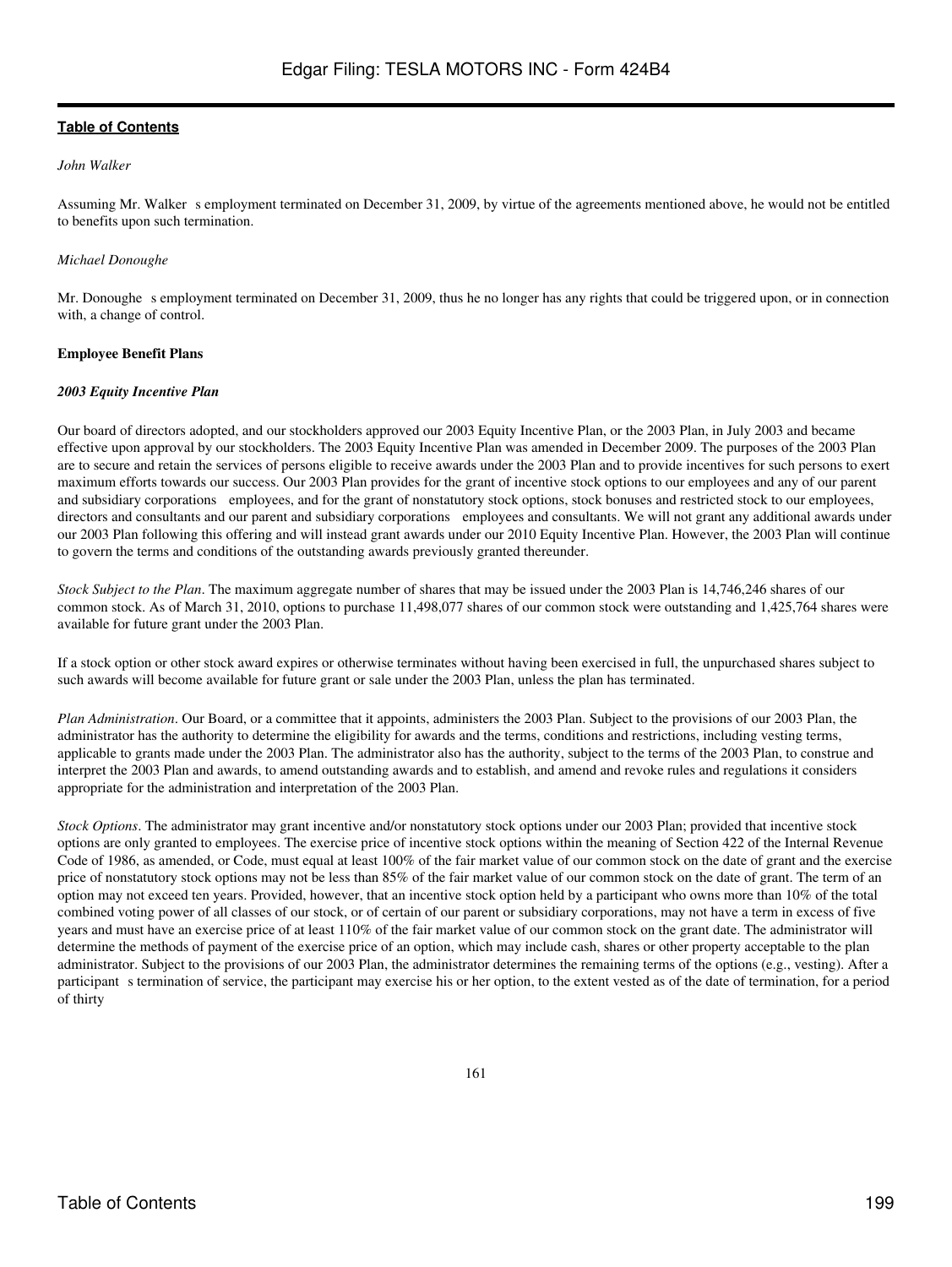days (or six months in the case of termination due to death or disability) following such termination, or such longer period of time specified in the individual option agreement. However, in no event may an option be exercised later than the expiration of its term.

*Restricted Stock*. Restricted stock awards are grants of rights to purchase our common stock that are subject to various restrictions, including restrictions on transferability and forfeiture provisions. After the administrator determines that it will offer restricted stock, it will advise the purchaser of the terms, conditions, and restrictions related to the grant, including the number of shares that the purchaser is entitled to purchase, the price to be paid, which generally may not be less than 85% of the fair market value of our common stock on the date of grant, and the vesting schedule applicable to the award. A purchaser accepts the offer by execution of a restricted stock purchase agreement in the form determined by the administrator, which will set forth all the terms of the award.

*Transferability of Awards*. Our 2003 Plan generally does not allow for awards to be transferred in any manner other than by will or the laws of descent or distribution and may be exercised, during the lifetime of the participant, only by the participant; provided, however, Non-Employee Directors (as defined in the 2003 Plan) may freely transfer Nonstatutory Stock Options (as defined in the 2003 Plan) to either (i) their venture capital funds or (ii) their employers (or an affiliate, within the meaning of 424(e) or (f) of the Code, of a Non-Employee Director s employer).

*Certain Adjustments*. If any change is made in our common stock subject to the 2003 Plan, or subject to any award thereunder, without the receipt of consideration by us, such as through a merger, consolidation, reorganization, recapitalization, reincorporation, stock dividend, dividend in property other than cash, stock split, liquidating dividend, combination of shares, exchange of shares, change in corporate structure or other transaction not involving the receipt of consideration by us, appropriate adjustments will be made in the number and class of shares that may be delivered under the plan and/or the number, class and price of shares covered by each outstanding award and the numerical share limits contained in the plan. In the event of our dissolution or liquidation, all outstanding awards will terminate immediately prior to the consummation of such proposed transaction.

*Corporate Transaction*. In the event of (i) a sale, lease or other disposition of all or substantially all of our assets, (ii) a merger or consolidation in which we are not the surviving corporation or (iii) a reverse merger in which we are the surviving corporation but the shares of common stock outstanding immediately preceding the merger are converted by virtue of the merger into other property, whether in the form of securities, cash or otherwise (individually, a Corporate Transaction), then any outstanding awards shall be assumed or substituted for by the surviving or acquiring corporation. If the surviving corporation or acquiring corporation refuses to assume or substitute for such awards, then with respect to awards held by participants whose continuous service has not terminated, the vesting of such awards (and, if applicable, the time during which such awards may be exercised) shall be accelerated in full, and the awards shall terminate if not exercised, if applicable, at or prior to the Corporate Transaction. With respect to any other awards outstanding under the plan, such awards shall terminate if not exercised, if applicable, prior to the Corporate Transaction.

*Plan Termination and Amendment*. Our board of directors may at any time amend, suspend or terminate the 2003 Plan, provided such action does not impair the existing rights of any participant. Our 2003 Plan will terminate in connection with, and contingent upon, the effectiveness of this offering; provided that the 2003 Plan will continue to govern the terms and conditions of awards originally granted under the 2003 Plan.

## *2010 Equity Incentive Plan*

Our board of directors has adopted, and our stockholders have approved our 2010 Equity Incentive Plan, or the 2010 Plan. The 2010 Plan is effective upon its adoption by our board of directors, but will not be utilized until after the completion of this offering. Our 2010 Plan provides for the grant of incentive stock options, within the meaning of Code Section 422, to our employees and any of our parent and subsidiary corporations employees,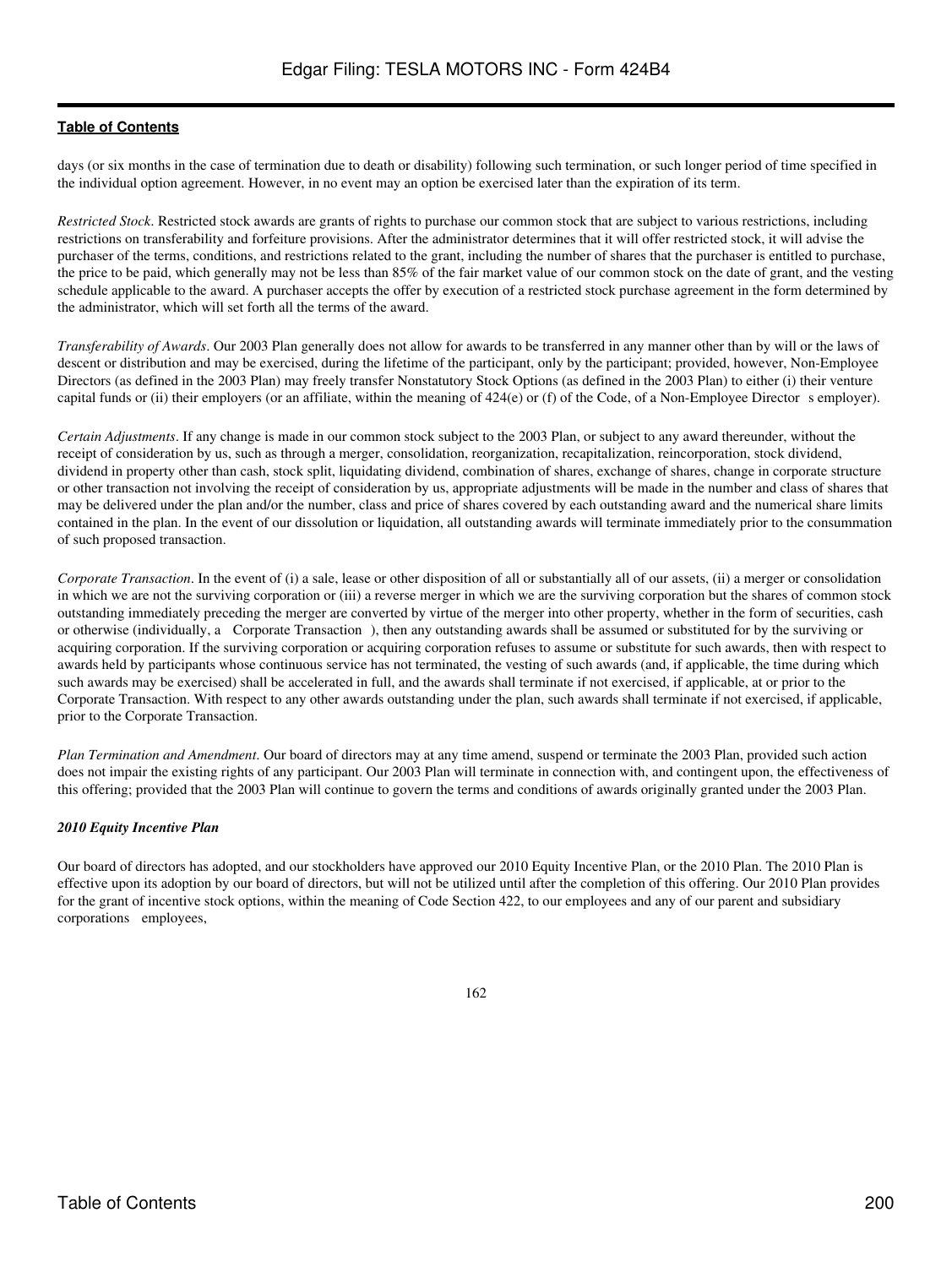and for the grant of nonstatutory stock options, stock appreciation rights, restricted stock, restricted stock units, performance units and performance shares to our employees, directors and consultants and our parent and subsidiary corporations employees and consultants.

*Authorized Shares*. The maximum aggregate number of shares that may be issued under the 2010 Plan is 10,666,666 shares of our common stock, plus (i) any shares that as of the completion of this offering, have been reserved but not issued pursuant to any awards granted under our 2003 Equity Incentive Plan and are not subject to any awards granted thereunder, and (ii) any shares subject to stock options or similar awards granted under the 2003 Equity Incentive Plan that expire or otherwise terminate without having been exercised in full and unvested shares issued pursuant to awards granted under the 2003 Equity Incentive Plan that are forfeited to or repurchased by us, with the maximum number of shares to be added to the 2010 Plan pursuant to clauses (i) and (ii) above equal to 12,923,841 shares as of March 31, 2010. In addition, the number of shares available for issuance under the 2010 Plan will be annually increased on the first day of each of our fiscal years beginning with the 2011 fiscal year, by an amount equal to the least of:

5,333,333 shares;

4% of the outstanding shares of our common stock as of the last day of our immediately preceding fiscal year; or

such other amount as our board of directors may determine.

Shares issued pursuant to awards under the 2010 Plan that we repurchase or that are forfeited, as well as shares used to pay the exercise price of an award or to satisfy the tax withholding obligations related to an award, will become available for future grant under the 2010 Plan. In addition, to the extent that an award is paid out in cash rather than shares, such cash payment will not reduce the number of shares available for issuance under the 2010 Plan.

*Plan Administration*. The 2010 Plan will be administered by our board of directors which, at its discretion or as legally required, may delegate such administration to our compensation committee and/or one or more additional committees. In the case of awards intended to qualify as performance-based compensation within the meaning of Code Section 162(m), the committee will consist of two or more outside directors within the meaning of Code Section 162(m).

Subject to the provisions of our 2010 Plan, the administrator has the power to determine the terms of awards, including the recipients, the exercise price, if any, the number of shares subject to each award, the fair market value of a share of our common stock, the vesting schedule applicable to the awards, together with any vesting acceleration, and the form of consideration, if any, payable upon exercise of the award and the terms of the award agreement for use under the 2010 Plan. The administrator also has the authority, subject to the terms of the 2010 Plan, to amend existing awards to reduce or increase their exercise price, to allow participants the opportunity to transfer outstanding awards to a financial institution or other person or entity selected by the administrator, to institute an exchange program by which outstanding awards may be surrendered in exchange for awards that may have different exercise prices and terms, to prescribe rules and to construe and interpret the 2010 Plan and awards granted thereunder.

*Stock Options*. The administrator may grant incentive and/or nonstatutory stock options under our 2010 Plan; provided that incentive stock options are only granted to employees. The exercise price of such options must equal at least the fair market value of our common stock on the date of grant. The term of an option may not exceed ten years. Provided, however, that an incentive stock option held by a participant who owns more than 10% of the total combined voting power of all classes of our stock, or of certain of our parent or subsidiary corporations, may not have a term in excess of five years and must have an exercise price of at least 110% of the fair market value of our common stock on the grant date. The administrator will determine the methods of payment of the exercise price of an option, which may include cash, shares or other property acceptable to the plan administrator. Subject to the provisions of our 2010 Plan, the administrator determines the remaining terms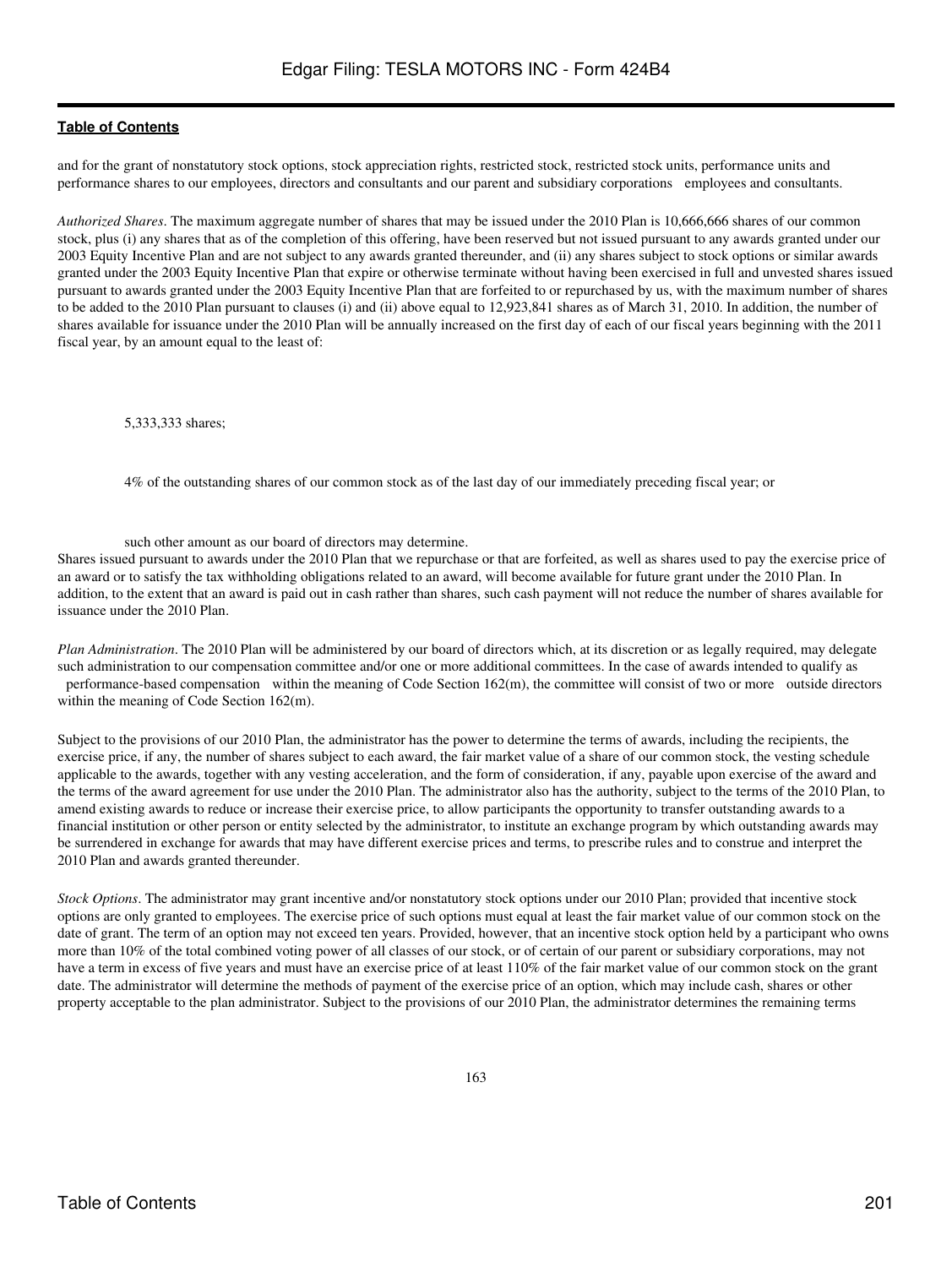of the options (e.g., vesting). After the termination of service of an employee, director or consultant, the participant may exercise his or her option, to the extent vested as of such date of termination, for the period of time stated in his or her option agreement. Generally, if termination is due to death or disability, the option will remain exercisable for twelve months. In all other cases, the option will generally remain exercisable for three months following the termination of service. However, in no event may an option be exercised later than the expiration of its term.

*Stock Appreciation Rights*. Stock appreciation rights may be granted under our 2010 Plan. Stock appreciation rights allow the recipient to receive the appreciation in the fair market value of our common stock between the exercise date and the date of grant. Subject to the provisions of our 2010 Plan, the administrator determines the terms of stock appreciation rights, including when such rights vest and become exercisable and whether to settle such awards in cash or with shares of our common stock, or a combination thereof, except that the per share exercise price for the shares to be issued pursuant to the exercise of a stock appreciation right will be no less than 100% of the fair market value per share on the date of grant. The specific terms will be set forth in an award agreement.

*Restricted Stock*. Restricted stock may be granted under our 2010 Plan. Restricted stock awards are grants of shares of our common stock that are subject to various restrictions, including restrictions on transferability and forfeiture provisions. Shares of restricted stock will vest and the restrictions on such shares will lapse, in accordance with terms and conditions established by the administrator. Such terms may include, among other things, vesting upon the achievement of specific performance goals determined by the administrator and/or continued service to us. The administrator, in its sole discretion, may accelerate the time at which any restrictions will lapse or be removed. Recipients of restricted stock awards generally will have voting and dividend rights with respect to such shares upon grant without regard to vesting, unless the administrator provides otherwise. Shares of restricted stock that do not vest for any reason will be forfeited by the recipient and will revert to us. The specific terms will be set forth in an award agreement.

*Restricted Stock Units*. Restricted stock units may be granted under our 2010 Plan. Each restricted stock unit granted is a bookkeeping entry representing an amount equal to the fair market value of one share of our common stock. The administrator determines the terms and conditions of restricted stock units including the vesting criteria, which may include achievement of specified performance criteria or continued service to us, and the form and timing of payment. The administrator, in its sole discretion, may accelerate the time at which any restrictions will lapse or be removed. The administrator determines in its sole discretion whether an award will be settled in stock, cash or a combination of both. The specific terms will be set forth in an award agreement.

*Performance Units/Performance Shares*. Performance units and performance shares may be granted under our 2010 Plan. Performance units and performance shares are awards that will result in a payment to a participant only if performance goals established by the administrator are achieved or the awards otherwise vest. The administrator will establish organizational or individual performance goals in its discretion, which, depending on the extent to which they are met, will determine the number and/or the value of performance units and performance shares to be paid out to participants. After the grant of a performance unit or performance share, the administrator, in its sole discretion, may reduce or waive any performance objectives or other vesting provisions for such performance units or performance shares. Performance units shall have an initial dollar value established by the administrator prior to the grant date. Performance shares shall have an initial value equal to the fair market value of our common stock on the grant date. The administrator, in its sole discretion, may pay earned performance units or performance shares in the form of cash, in shares or in some combination thereof. The specific terms will be set forth in an award agreement.

*Automatic Director Grants*. Our 2010 Plan also provides for the automatic grant of nonstatutory stock options to our non-employee directors. Each non-employee director initially appointed to the board of directors after the completion of this offering will automatically receive an option to purchase 33,333 shares upon such appointment (excluding an employee director who ceases to be an employee but remains a director). This initial award will vest as to 25% of the shares subject to the option on the one year anniversary of the vesting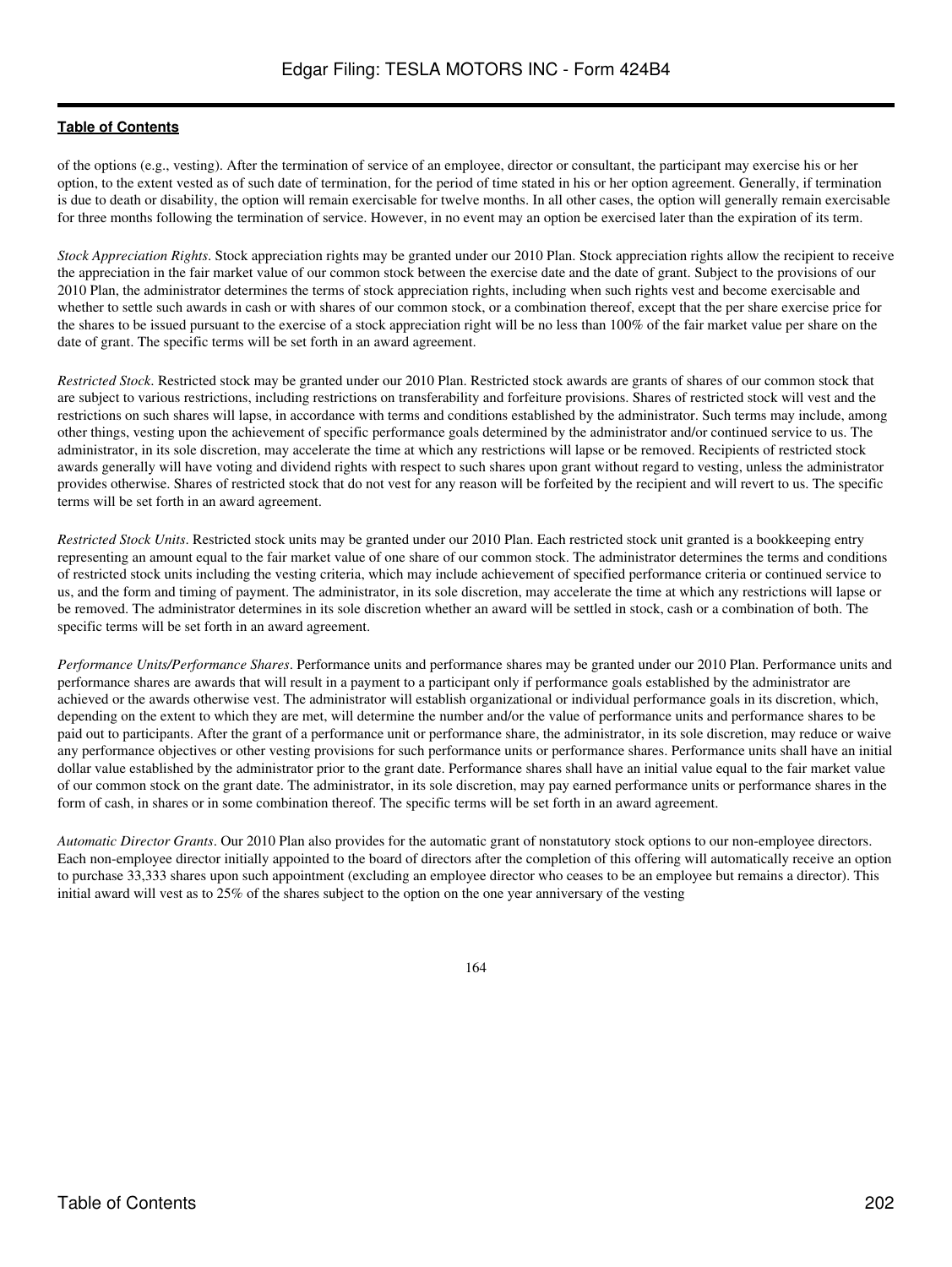commencement date and <sup>1</sup>/48<sup>th</sup> of the shares subject to the option each month thereafter over the next three years, provided he or she continues to serve as a director through each relevant vesting date. In addition, beginning in fiscal year 2011, non-employee directors will automatically receive a subsequent option to purchase 16,666 shares shortly after each date of our annual meeting of stockholders. These subsequent awards will vest as to 100% of shares subject to the award on the earlier of (1) the one year anniversary of the vesting commencement date or (2) the day prior to the next annual meeting of stockholders; provided he or she continues to serve as a director through the relevant vesting date. All awards granted under the automatic grant provisions will have a term of seven years or such earlier expiration date specified in the applicable award agreement, an exercise price equal to the fair market value on the date of grant and will be freely transferable to the non-employee directors venture capital funds or employers (or an affiliate, within the meaning of Section 424(e) or (f) of the Code, of a non-employee director s employer). The administrator may change the number, type and terms of future automatic awards granted to our non-employee director under the 2010 Plan. Additionally, non-employee directors are eligible to receive discretionary grants.

*Transferability of Awards*. Unless the administrator provides otherwise, our 2010 Plan generally does not allow for the transfer of awards and only the recipient of an option or stock appreciation right may exercise such an award during his or her lifetime.

*Certain Adjustments*. In the event of certain changes in our capitalization, to prevent diminution or enlargement of the benefits or potential benefits available under the 2010 Plan, the administrator will make adjustments to one or more of the number and class of shares that may be delivered under the plan and/or the number, class and price of shares covered by each outstanding award and the numerical share limits contained in the plan. In the event of our proposed liquidation or dissolution, the administrator will notify participants as soon as practicable and all awards will terminate immediately prior to the consummation of such proposed transaction.

*Merger or Change in Control*. Our 2010 Plan provides that in the event of a merger or change in control, as defined under the 2010 Plan, each outstanding award will be treated as the administrator determines, except that if a successor corporation or its parent or subsidiary does not assume or substitute an equivalent award for any outstanding award, then such award will fully vest, all restrictions on such award will lapse, all performance goals or other vesting criteria applicable to such award will be deemed achieved at 100% of target levels and such award will become fully exercisable, if applicable, for a specified period prior to the transaction. The award will then terminate upon the expiration of the specified period of time. If the service of an outside director is terminated on or following a change of control, other than pursuant to a voluntary resignation, his or her options, restricted stock units and stock appreciation rights, if any, will vest fully and become immediately exercisable, all restrictions on his or her restricted stock will lapse, and all performance goals or other vesting requirements for his or her performance shares and units will be deemed achieved at 100% of target levels, and all other terms and conditions met.

*Plan Amendment, Termination*. Our board of directors has the authority to amend, suspend or terminate the 2010 Plan provided such action does not impair the existing rights of any participant. Our 2010 Plan will automatically terminate in 2020, unless we terminate it sooner.

## *2010 Employee Stock Purchase Plan*

Concurrently with this offering, we are establishing our 2010 Employee Stock Purchase Plan, or the ESPP. Our board of directors has adopted, and our stockholders have approved, the ESPP. Our executive officers and all of our other employees will be allowed to participate in our ESPP.

A total of 1,666,666 shares of our common stock will be made available for sale under our ESPP. In addition, our ESPP provides for annual increases in the number of shares available for issuance under the ESPP on the first day of each fiscal year beginning with the 2011 fiscal year, equal to the least of:

1,000,000 shares;

1% of the outstanding shares of our common stock on the first day of such fiscal year; or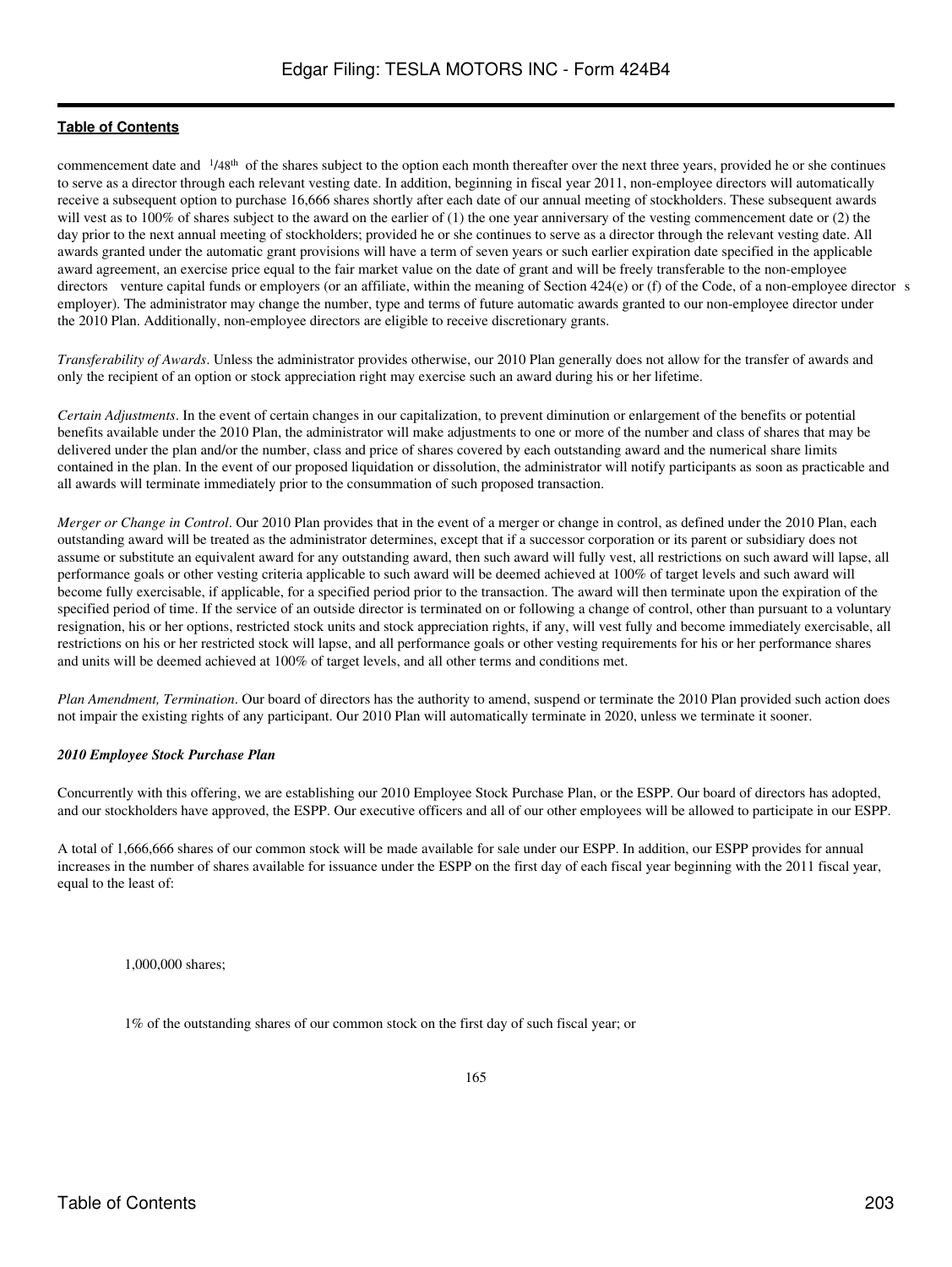such other amount as may be determined by the administrator. Our board of directors or its committee has full and exclusive authority to interpret the terms of the ESPP and determine eligibility.

All of our employees are eligible to participate if they are customarily employed by us or any participating subsidiary for at least 20 hours per week and more than five months in any calendar year. However, an employee may not be granted rights to purchase stock under our ESPP if such employee:

immediately after the grant would own stock possessing 5% or more of the total combined voting power or value of all classes of our capital stock; or

holds rights to purchase stock under all of our employee stock purchase plans that would accrue at a rate that exceeds \$25,000 worth of our stock for each calendar year.

Our ESPP is intended to qualify under Section 423 of the Code, and provides for consecutive, non-overlapping six-month offering periods. The offering periods generally start on the first trading day on or after February 20 and August 20 of each year, except for the first such offering period which will commence on the first trading day on or after the effective date of this offering and will end on February 22, 2011. The administrator may, in its discretion, modify the terms of future offering periods.

Our ESPP permits participants to purchase common stock through payroll deductions of up to 15% of their eligible compensation, which includes a participant s regular and recurring straight time gross earnings, payments for overtime and shift premium, exclusive of payments for incentive compensation, bonuses and other similar compensation. A participant may purchase a maximum of 500 shares of common stock during each six-month offering period.

Amounts deducted and accumulated by the participant are used to purchase shares of our common stock at the end of each six-month offering period. The purchase price of the shares will be 85% of the lower of the fair market value of our common stock on the first trading day of the offering period or on the last day of the offering period. Participants may end their participation at any time during an offering period, and will be paid their accrued payroll deductions that have not yet been used to purchase shares of common stock. Participation ends automatically upon termination of employment with us.

A participant may not transfer rights granted under the ESPP other than by will, the laws of descent and distribution or as otherwise provided under the ESPP.

In the event of our merger or change of control, as defined under the ESPP, a successor corporation may assume or substitute each outstanding purchase right. If the successor corporation refuses to assume or substitute for the outstanding purchase rights, the offering period then in progress will be shortened, and a new exercise date will be set. The plan administrator will notify each participant in writing that the exercise date has been changed and that the participant s option will be exercised automatically on the new exercise date unless the participant has already withdrawn from the offering period.

Our ESPP will automatically terminate in 2020, unless we terminate it sooner. In addition, our board of directors has the authority to amend, suspend or terminate our ESPP, except that, subject to certain exceptions described in the ESPP, no such action may adversely affect any outstanding rights to purchase stock under our ESPP.

## **401(k) Plan**

We maintain a tax-qualified 401(k) retirement plan for all employees who satisfy certain eligibility requirements, including requirements relating to age and length of service. Under our 401(k) plan, employees may elect to defer up to 90% of their eligible compensation subject to applicable annual Internal Revenue Code limits. We currently do not match any contributions made by our employees, including executives. We intend for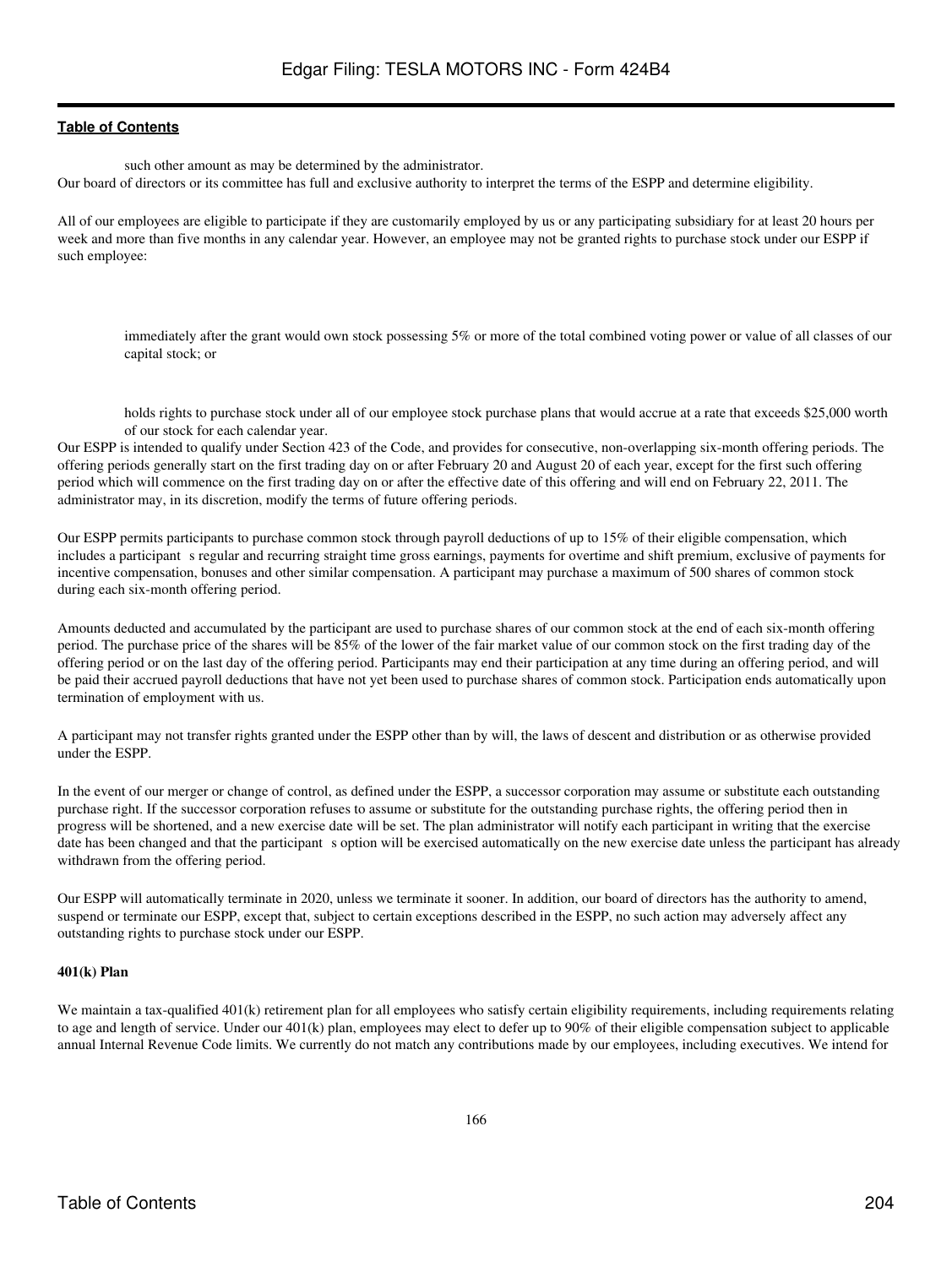the 401(k) plan to qualify under Section 401(a) and 501(a) of the Code so that contributions by employees to the 401(k) plan, and income earned on those contributions, are not taxable to employees until withdrawn from the 401(k) plan.

#### **Other**

In addition to the United States, we currently have employees located in the United Kingdom, Canada, Monaco, Japan and Germany. In addition to providing statutorily mandated benefit programs in each country, we contribute to private plans for health, pension and insurance benefits in the countries where those contributions are customarily provided to employees.

#### **Limitation on Liability and Indemnification Matters**

Our amended and restated certificate of incorporation and our amended and restated bylaws, which will be in effect upon the completion of this offering, contain provisions that limit the liability of our directors for monetary damages to the fullest extent permitted by Delaware law. Consequently, our directors will not be personally liable to us or our stockholders for monetary damages for any breach of fiduciary duties as directors, except liability for:

any breach of the director s duty of loyalty to us or our stockholders;

any act or omission not in good faith or that involves intentional misconduct or a knowing violation of law;

unlawful payments of dividends or unlawful stock repurchases or redemptions as provided in Section 174 of the Delaware General Corporation Law; or

any transaction from which the director derived an improper personal benefit.

Our amended and restated certificate of incorporation and amended and restated bylaws to be in effect upon the completion of this offering provide that we are required to indemnify our directors and officers, in each case to the fullest extent permitted by Delaware law. Our amended and restated bylaws also provide that we are obligated to advance expenses incurred by a director or officer in advance of the final disposition of any action or proceeding, and permit us to secure insurance on behalf of any officer, director, employee or other agent for any liability arising out of his or her actions in that capacity regardless of whether we would otherwise be permitted to indemnify him or her under the provisions of Delaware law. We have entered and expect to continue to enter into agreements to indemnify our directors, executive officers and other employees as determined by our board of directors. With specified exceptions, these agreements provide for indemnification for related expenses including, among other things, attorneys fees, judgments, fines and settlement amounts incurred by any of these individuals in any action or proceeding. Our directors who are affiliated with venture capital firms also have certain rights to indemnification provided by their venture capital funds and the affiliates of those funds (the Fund Indemnitors). In the event that any claim is asserted against the Fund Indemnitors that arises solely from the status or conduct of these directors in their capacity as directors of us, we have agreed, subject to stockholder approval, to indemnify the Fund Indemnitors to the extent of any such claims. We believe that these certificate of incorporation and bylaw provisions and indemnification agreements are necessary to attract and retain qualified persons as directors and officers. We also maintain directors and officers liability insurance.

The limitation of liability and indemnification provisions in our amended and restated certificate of incorporation and amended and restated bylaws may discourage stockholders from bringing a lawsuit against our directors and officers for breach of their fiduciary duty. They may also reduce the likelihood of derivative litigation against our directors and officers, even though an action, if successful, might benefit us and other stockholders. Further, a stockholder s investment may be adversely affected to the extent that we pay the costs of settlement and damage awards against directors and officers as required by these indemnification provisions. At present, there is no pending litigation or proceeding involving any of our directors, officers or employees for which indemnification is sought, and we are not aware of any threatened litigation that may result in claims for indemnification.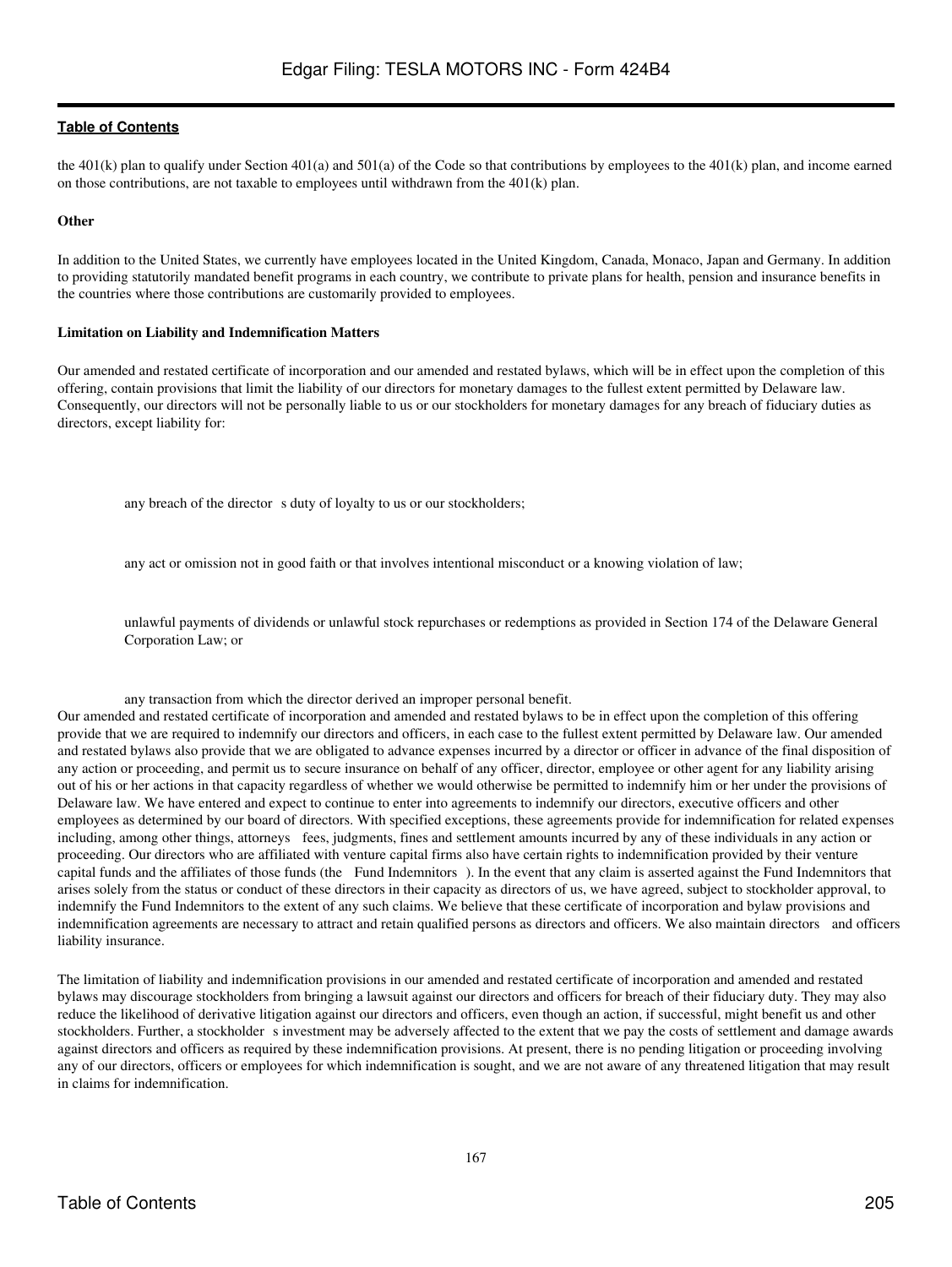#### **CERTAIN RELATIONSHIPS AND RELATED PARTY TRANSACTIONS**

In addition to the director and executive officer compensation arrangements discussed above under Executive Compensation, the following is a description of transactions since January 1, 2007, to which we have been a party in which the amount involved exceeded or will exceed \$120,000 and in which any of our directors, executive officers, beneficial holders of more than 5% of our capital stock, or entities affiliated with them, had or will have a direct or indirect material interest.

#### **Equity Financings**

#### *Series D Convertible Preferred Stock Financing*

In May 2007, we sold an aggregate of 18,440,449 shares of Series D convertible preferred stock at a per share purchase price of \$2.4403 pursuant to a stock purchase agreement. Purchasers of the Series D convertible preferred stock include the Elon Musk Revocable Trust dated July 22, 2003, or the Trust, which is controlled by Elon Musk, who is our chief executive officer and the chairman of our board of directors and holds more than 5% of our outstanding capital stock, Martin Eberhard and Marc Tarpenning, each of whom is a former officer and director, Valor Equity Partners, L.P., or Valor, which holds more than 5% of our outstanding capital stock and whose representative, Antonio Gracias, is a member of our board of directors, and VantagePoint Venture Partners, or VantagePoint, which holds more than 5% of our outstanding capital stock and whose managing partner, Jim Marver, is a former member of our board of directors, and Technology Partners Fund VIII, LP, or Technology Partners, whose general partner, Ira Ehrenpreis, is a member of our board of directors. The following table summarizes purchases of Series D convertible preferred stock by the above-listed investors:

|                                               | Number of                        | <b>Total</b>             |
|-----------------------------------------------|----------------------------------|--------------------------|
| <b>Name of Stockholder</b>                    | <b>Series D</b><br><b>Shares</b> | <b>Purchase</b><br>Price |
|                                               |                                  |                          |
| Elon Musk Revocable Trust dated July 22, 2003 | 4,097,877                        | 10,000,049<br>\$.        |
| Martin Eberhard                               | 4.097                            | 9.998                    |
| <b>Marc Tarpenning</b>                        | 4.097                            | 9.998                    |
| Technology Partners Fund VIII, L.P.           | 3,829,481                        | 9,345,082                |
| Valor Equity Partners, L.P.                   | 1,229,363                        | 3,000,015                |
| VantagePoint Venture Partners(1)              | 3.343.253                        | 8,158,540                |

(1) Affiliates of VantagePoint holding our securities whose shares are aggregated for purposes of reporting share ownership information include VPVP CleanTech Holdings 2004, L.L.C., VantagePoint Venture Partners IV Principals Fund, L.P., and VantagePoint CleanTech Partners, L.P.

## *Series E Convertible Preferred Stock Financing*

In May 2009, we sold an aggregate of 19,901,290 shares of Series E convertible preferred stock at a per share purchase price of \$2.5124 to Blackstar Investco LLC, or Blackstar, which holds more than 5% of our outstanding capital stock and is an affiliate of Daimler AG, or Daimler, pursuant to a stock purchase agreement. As part of the financing, we also issued 1,949,028 shares of Series E convertible preferred stock pursuant to the conversion of convertible promissory notes issued in February 2008 at a conversion price of \$2.5124 per share and we issued 80,926,461 shares of Series E convertible preferred stock pursuant to the conversion of convertible promissory notes issued in December 2008, February 2009 and March 2009 at a conversion price of \$1.005 per share, which represented a 60% discount to the price paid by the other investors in the financing, as described more fully in Certain Transactions Bridge Debt Financings below. Herbert Kohler, an employee of Daimler, is a member of our board of directors.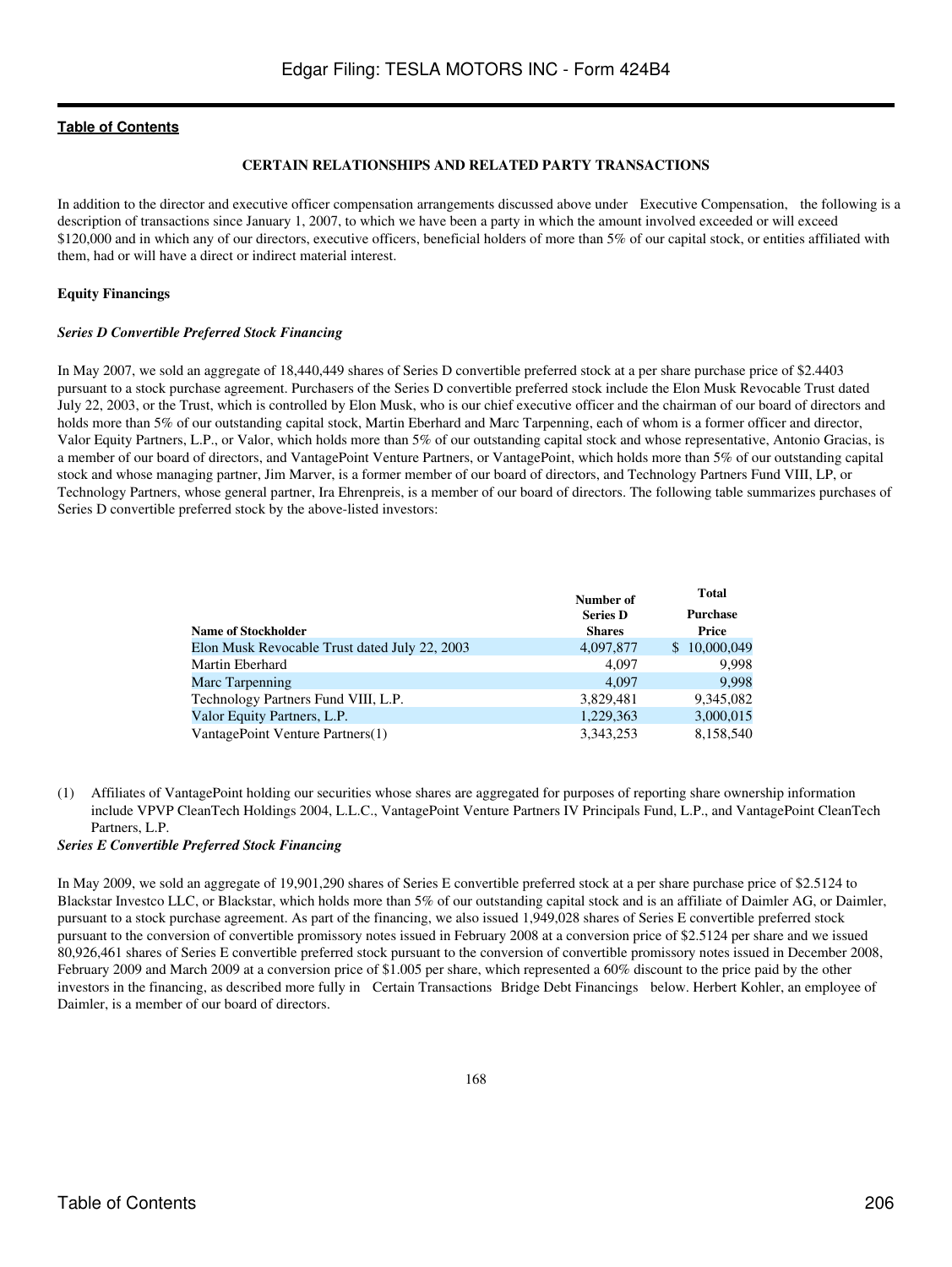#### *Series F Convertible Preferred Stock Financing*

In August 2009, we sold an aggregate of 27,785,263 shares of Series F convertible preferred stock at a per share purchase price of \$2.9692 pursuant to a stock purchase agreement. Purchasers of the Series F convertible preferred stock include Blackstar and Al Wahada Capital Investment LLC, or Al Wahada, which holds more than 5% of our outstanding capital stock and whose representative, H.E. Ahmed Saif Al Darmaki, is a member of our board of directors. The following table summarizes purchases of Series F convertible preferred stock by the above-listed investors:

|                                  | Number of<br><b>Series F</b> | Total<br><b>Purchase</b> |
|----------------------------------|------------------------------|--------------------------|
| <b>Name of Stockholder</b>       | <b>Shares</b>                | Price                    |
| Al Wahada Capital Investment LLC | 21.891.419                   | \$65,000,001             |
| <b>Blackstar Investco LLC</b>    | 2.525.933                    | 7.500,000                |

#### **Bridge Debt Financings**

In February 2008 and March 2008 we entered into a Secured Note and Warrant Purchase Agreement with certain of our stockholders pursuant to which we issued senior secured convertible promissory notes and warrants in an aggregate principal amount of \$40,167,530. The promissory notes were secured by substantially all our personal property, including intellectual property, and accrued interest at the rate of 10% per annum. Certain of the notes and warrants were exchanged for a new form of note in connection with our December 2008 bridge debt financing which is described below. The notes which were not exchanged were converted into 1,949,028 shares of Series E convertible preferred stock at \$2.5124 per share. The warrants which were not exchanged became exercisable for an aggregate of 866,091 shares of Series E convertible preferred stock at an exercise price of \$2.5124 per share.

In December 2008, February 2009 and March 2009 we entered into a Secured Note Purchase Agreement with certain of our stockholders pursuant to which we issued senior secured convertible promissory notes in an aggregate principal amount of \$40,000,000. The promissory notes were secured by substantially all our personal property, including intellectual property, and accrued interest at the rate of 10% per annum. Stockholders who participated for their pro rata share were entitled to exchange their existing notes and warrants from the February 2008 bridge debt financing for the new form of note issued in this financing. Pursuant to their terms, the notes were converted into 80,926,461 shares of Series E convertible preferred stock at \$1.0050 per share, which represented a 60% discount to the price paid by the other investors in the Series E financing.

The following table summarizes the original note investment amounts of our officers, directors and principal stockholders under the bridge debt financings:

|                                               | February 2008<br><b>Debt Financing</b><br>Aggregate<br>Principal<br><b>Amount of</b> | <b>February</b><br><b>2008 Debt</b><br>Financing | December 2008<br><b>Debt Financing</b><br>Aggregate<br><b>Principal Amount</b> | Aggregate<br>Principal<br><b>Amount</b> and<br>Accrued<br>Interest of<br><b>February 2008</b><br>and December<br>2008 Notes | <b>Series E</b><br>Preferred<br><b>Stock issued</b><br>upon<br><b>Conversion of</b> |
|-----------------------------------------------|--------------------------------------------------------------------------------------|--------------------------------------------------|--------------------------------------------------------------------------------|-----------------------------------------------------------------------------------------------------------------------------|-------------------------------------------------------------------------------------|
| <b>Name of Stockholder</b>                    | <b>Notes</b>                                                                         | Warrants(1)                                      | of Notes                                                                       | Converted                                                                                                                   | <b>All Debt</b>                                                                     |
| Elon Musk Revocable Trust dated July 22, 2003 | 18,026,074<br>S.                                                                     |                                                  | 20,356,974<br>S                                                                | \$41,029,775                                                                                                                | 40,825,647(2)                                                                       |
| Valor Equity Partners, L.P.(3)                | 7,185,248                                                                            |                                                  | 1,500,000                                                                      | 9,662,882                                                                                                                   | 9,614,808(2)                                                                        |
| Technology Partners Fund VIII, L.P            | 1,568,346                                                                            |                                                  | 2.500,000                                                                      | 4, 365, 108                                                                                                                 | 4,343,392(2)                                                                        |
| VantagePoint Venture Partners(4)              | 1.995.902                                                                            | 398,025                                          |                                                                                | 2,251,389                                                                                                                   | 896,110(5)                                                                          |
| Jasper Holdings $LLC(6)$                      | 262,461                                                                              |                                                  | 290,611                                                                        | 597,832                                                                                                                     | 594,857(2)                                                                          |
| Westly Capital Partners, L.P.(7)              | 399.180                                                                              |                                                  | 4.600,000                                                                      | 5.171.260                                                                                                                   | 5,145,532(2)                                                                        |

(1) Reflects currently outstanding warrants to purchase shares of Series E convertible preferred stock with an exercise price of \$2.5124 per share.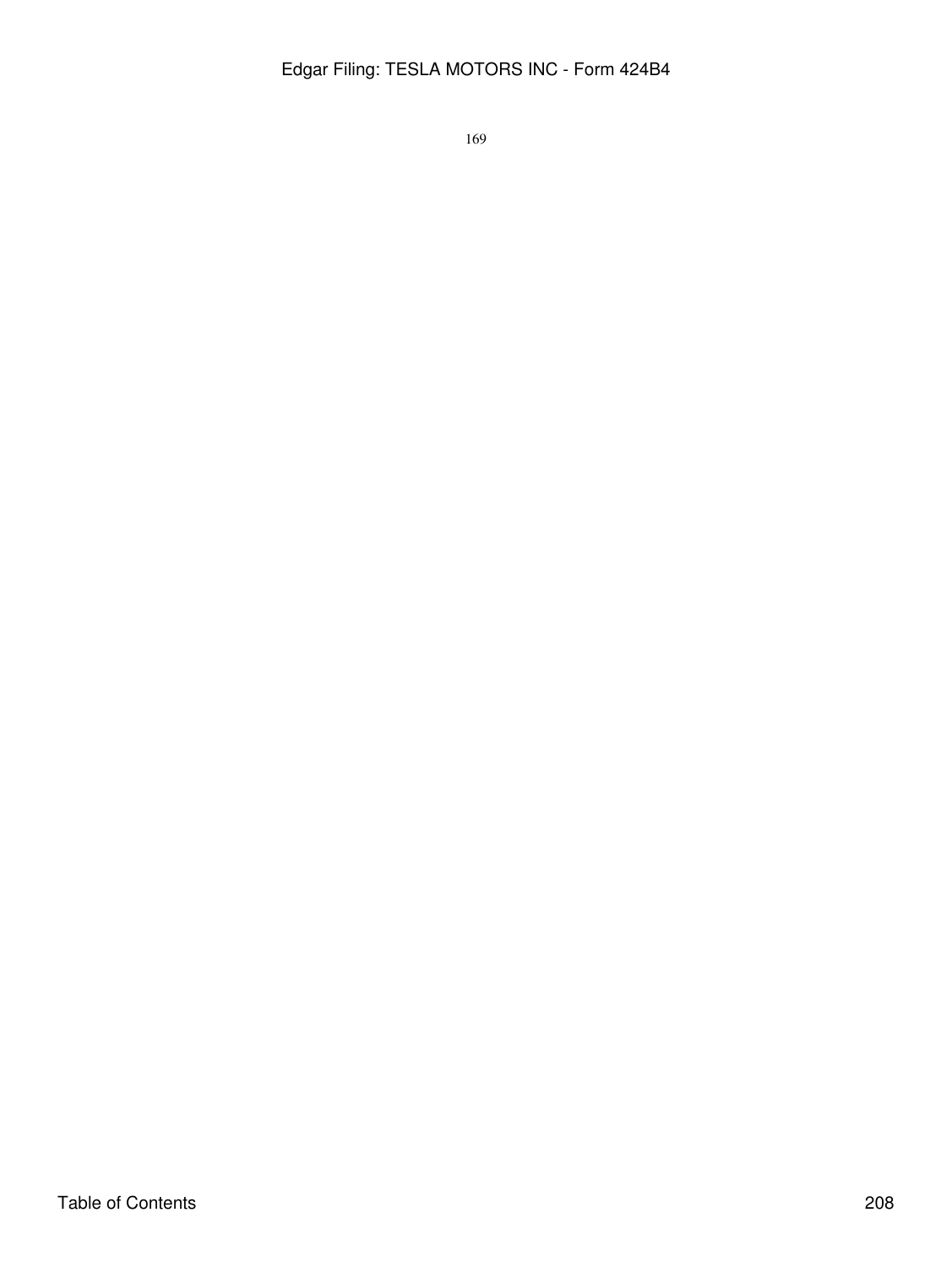- (2) Aggregate principal amount of February 2008 notes exchanged for new form of note issued in December 2008 and all principal and accrued interest under all notes converted into Series E convertible preferred stock at a price of \$1.0050 per share.
- (3) Affiliates of Valor holding our securities whose shares are aggregated for purposes of reporting share ownership information include Valor VC, LLC and VEP Tesla Holdings LLC.
- (4) Affiliates of VantagePoint holding our securities whose shares are aggregated for purposes of reporting share ownership information include VPVP CleanTech Holdings 2004, L.L.C., VantagePoint Venture Partners IV Principals Fund, L.P. and VantagePoint CleanTech Partners, L.P.
- (5) All principal and accrued interest under all notes converted into Series E convertible preferred stock at a price of \$2.5124 per share
- (6) Jasper Holdings LLC is controlled by Kimbal Musk, a member of our board of directors.
- (7) Steve Westly, a managing partner of Westly Capital Partners, L.P., is a former member of our board of directors.

#### **Daimler Agreements**

#### *Financing Agreements*

In connection with our Series E preferred stock financing in May 2009, we entered into certain agreements with Daimler, Daimler North America Corporation, or DNAC, and Blackstar. Herbert Kohler, a member of our board of directors, is a Vice President of Blackstar and Daimler.

We entered into a side agreement with Blackstar pursuant to which we are obligated to give Blackstar notice of any proposal we receive relating to an acquisition of us for which we determine to engage in discussions with a potential acquiror or otherwise pursue. The notice shall include the material terms and conditions of such proposal and the identity of the proposed acquiror. The agreement further provides that Blackstar may, within a specified time period, submit a competing acquisition proposal. Blackstar s rights under this agreement are not transferable except to Daimler or a controlled affiliate of Daimler. This agreement will terminate on December 31, 2011 or earlier upon the occurrence of certain other events including an acquisition of us or certain changes in our relationship with Daimler and Blackstar.

Elon Musk, our Chief Executive Officer and Chairman of our Board of Directors, entered into a letter agreement with Blackstar pursuant to which Mr. Musk has agreed not to transfer any shares of our capital stock beneficially owned by him to any automobile original equipment manufacturer, other than Daimler, without Blackstars consent. Mr. Musk has further agreed not to vote any shares of our capital stock beneficially owned by him in favor of a deemed liquidation transaction to which any automobile original equipment manufacturer, other than Daimler, is a party without Blackstar s consent. This agreement will terminate on December 31, 2011 or earlier upon the occurrence of certain other events including an acquisition of us or certain changes in our relationship with Daimler and Blackstar.

In addition, we have granted certain covenants to Daimler as part of our investors rights agreement. These covenants provide that if Mr. Musk is not serving as our Chief Executive Officer at any time until the later of December 31, 2012 or the launch of the Model S, Mr. Musk shall promptly propose a successor Chief Executive Officer and Dr. Kohler, or his successor, must consent to any appointment of such person by our Board of Directors. If Mr. Musk departs as our Chief Executive Officer prior to December 31, 2010, for reasons other than his death or disability, and Dr. Kohler, or his successor, has not consented to the appointment of a new Chief Executive Officer, Daimler has the right to terminate any or all of its strategic collaboration agreements with us. Furthermore, if at any time during the period from January 1, 2011 through December 31, 2012, Mr. Musk is not serving as either our Chief Executive Officer or Chairman of our Board of Directors for reasons other than his death or disability, and Dr. Kohler, or his successor, has not consented to the appointment of a new Chief Executive Officer or if during such period Mr. Musk renders services to, or invests in, any other automotive OEM other than us, Daimler has the right to terminate any or all of its strategic collaboration agreements with us.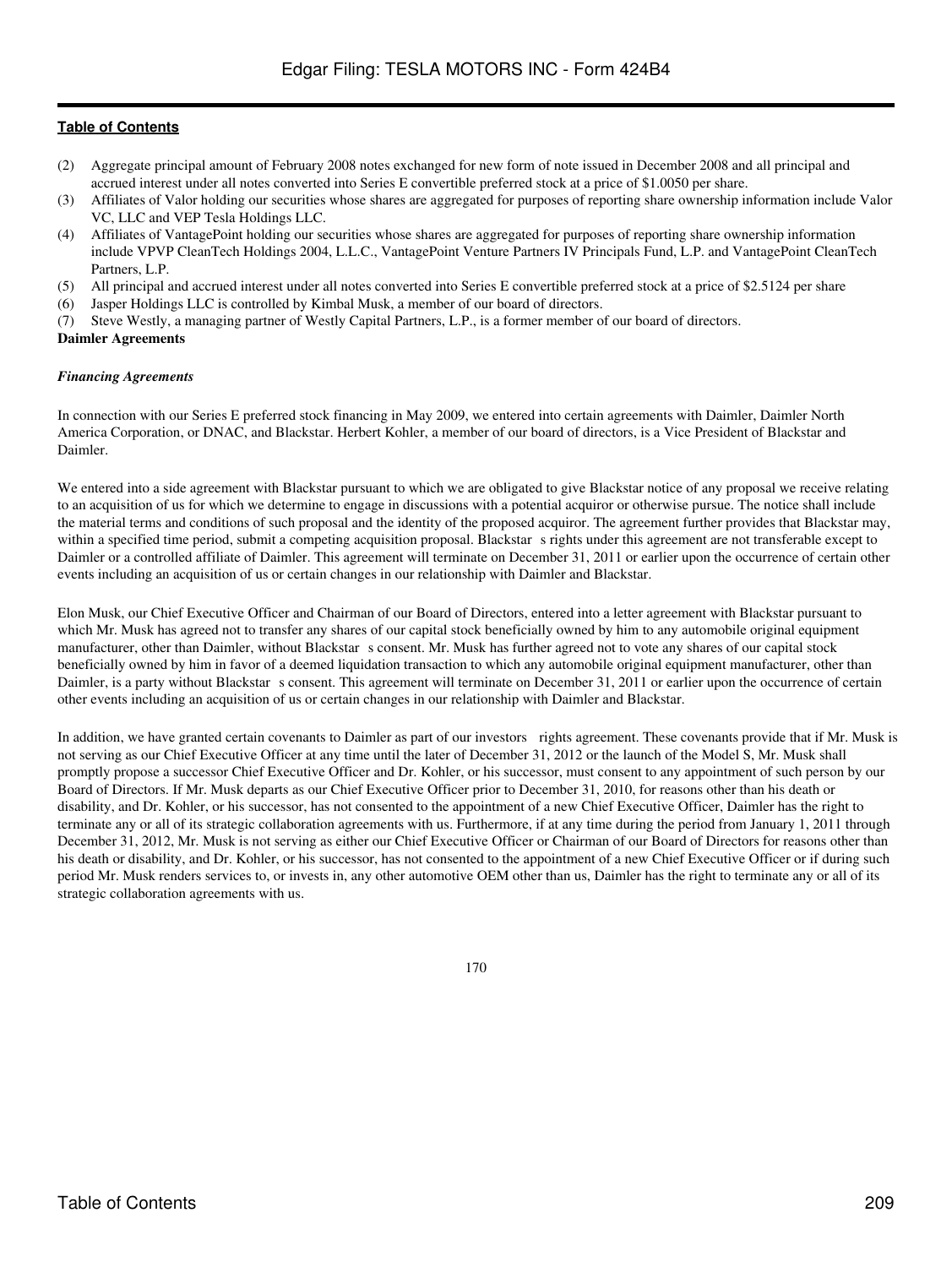#### *Strategic Agreements*

We entered into two agreements with Daimler and DNAC in May 2009, including a contract under which we agreed to develop and supply battery systems to Daimler for use in a Smart EV Project. Subsequently, on May 11, 2009, in connection with our Series E convertible preferred stock financing transaction in which Blackstar purchased shares of our Series E convertible preferred stock as described above, we and DNAC entered into the EIP Agreement. Under the EIP Agreement, we and DNAC agreed to begin the process of negotiating, in good faith, to enter into further agreements regarding areas of strategic cooperation, or the Strategic Agreements. In particular, the parties agreed to negotiate in good faith to enter into up to four additional agreements covering among other areas, strategic cooperation, the joint development of technology, and the supply of electric vehicle components to each other. As of the date of this prospectus, we and Daimler had only entered into one of these agreements which is for the development and production of a battery pack and charger for a pilot fleet of Daimler s A-Class electric vehicles to be introduced in Europe in 2011.

In addition to providing an exclusivity period for negotiation of the Strategic Agreements, the EIP Agreement specified certain terms that the parties would agree to include in those agreements. In particular we agreed that certain of the Strategic Agreements would include exclusivity provisions which would limit us from entering into competitive arrangements with other automotive companies, however we would not be subject to any restrictions with respect to our Tesla Roaster and Model S vehicles. Further, if a third party offers to enter into a competitive transaction with us, we are required to give DNAC notice of such offer. If DNAC declines to enter into such transaction on the same terms as offered by the third party, then we would be free to enter into the competitive transaction with the third party, subject to certain limitations. The EIP Agreement also provides for the allocation of each party s right to patent, copyright and other intellectual property rights in the event we do enter into any of the Strategic Agreements and places limitations on Daimler s and our rights to license this intellectual property to competitors.

#### *Other Arrangements with Daimler*

We have also been selected by Daimler to supply it with up to 1,000 battery packs and chargers to support a trial of the Smart fortwo electric drive in at least five European cities. Daimler has notified us that it intends to increase its purchase commitment by 50% to 1,500 battery packs and chargers. We began shipping the first of these battery packs and chargers in November 2009 and started to recognize revenue for these sales in the quarter ended December 31, 2009. We recognized an aggregate amount of \$388,000 from these sales in 2009. In the first quarter of 2010, Daimler engaged us to assist with the development and production of a battery pack and charger for a pilot fleet of its A-Class electric vehicles to be introduced in Europe during 2011. A formal agreement for this arrangement was entered into with Daimler in May 2010. We expect to receive an aggregate of approximately \$13 million in revenues under this development agreement and related purchase orders. In the quarter ended March 31, 2010, we completed the development and sale of modular battery packs for electric delivery vans for Freightliner Custom Chassis Corporation, or Freightliner, an affiliate of Daimler. Freightliner plans to use these electric vans in a limited number of customer trials. We recognized an aggregate amount of \$227,000 from these sales in the first quarter of 2010.

## **Other Transactions**

In the ordinary course of business, we enter into offer letters and employment agreements with our executive officers. In addition, certain of our directors, officers, and persons affiliated with our significant stockholders, including Elon Musk, Kimbal Musk, Mr. Gracias, and persons affiliated with Valor Equity Partners and VantagePoint Venture Partners, have purchased or placed a reservation to purchase a Tesla Roadster. These transactions were arms length transactions and are on the same terms as other customers who reserved vehicles.

In connection with an offer letter dated November 10, 2006 to Darryl Siry, our former Vice President of Sales, Marketing and Service, we loaned Mr. Siry \$40,000 at an interest rate of five percent (5%) per annum

<sup>171</sup>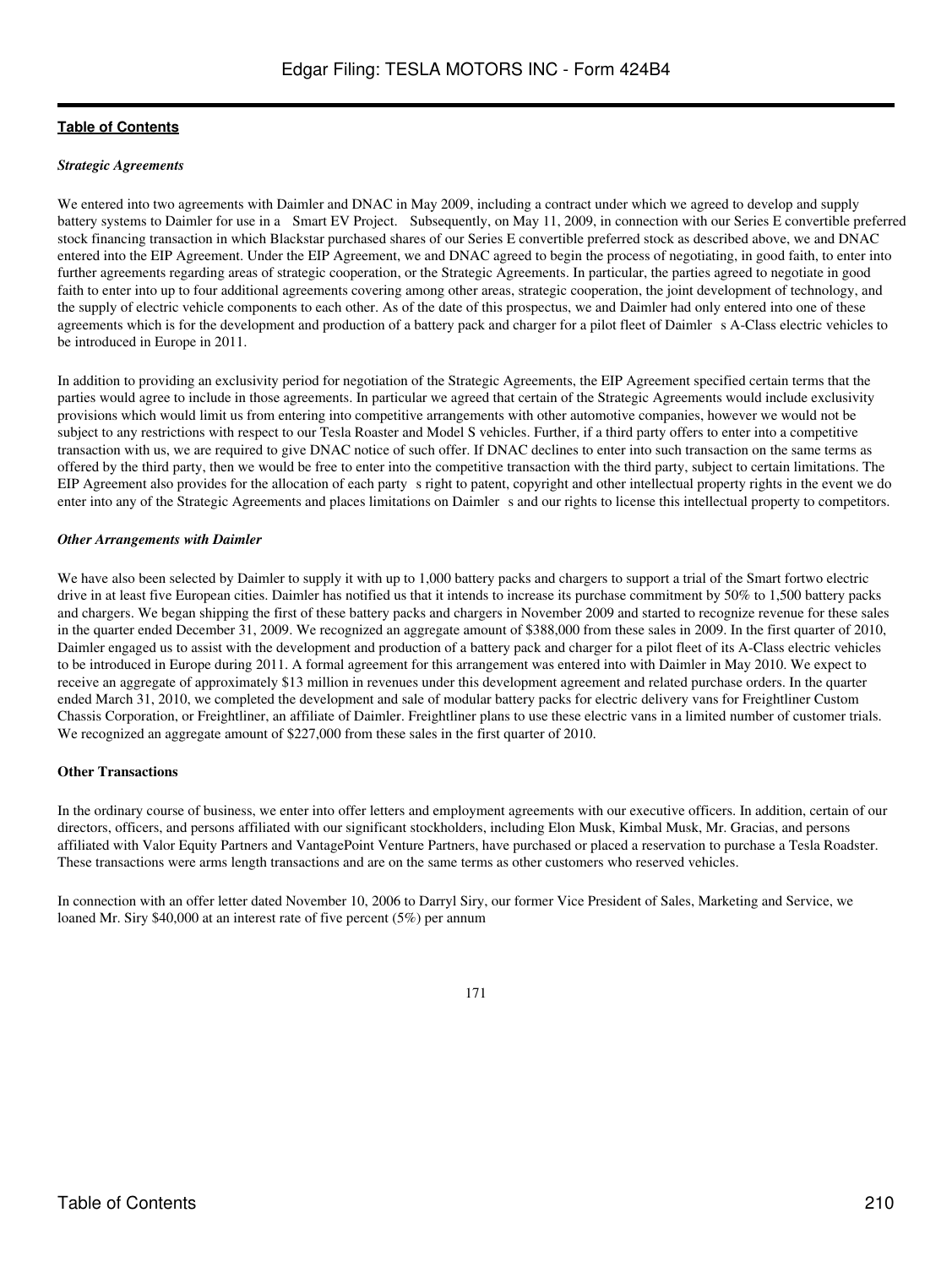pursuant to an employee loan agreement, dated December 1, 2006. The loan was used to relocate his residence. The loan was forgiven on December 2, 2007, pursuant to the terms of the agreement after Mr. Siry completed employment services to us through December 1, 2007.

We have an informal arrangement with Space Exploration Technologies Corporation, or SpaceX, for the use of building space and information technology services in the facilities of SpaceX in Hawthorne, California. In August 2009, we began paying for the use of such facilities on a per square foot basis and for the information technology services. Monthly payments for such facilities and services amount to approximately \$11,000 per month. In addition, SpaceX has from time to time in the past paid for facilities and services expenses on our behalf, for which we subsequently reimbursed SpaceX. Elon Musk, our Chief Executive Officer, Product Architect and Chairman, is also the Chief Executive Officer and a significant stockholder of SpaceX. Steve Jurvetson and Kimbal Musk, two members of our board of directors, are also members of the board of directors of SpaceX. We reimbursed SpaceX for an aggregate of \$90,000 for this use during 2008, \$179,000 for this use during 2009 and \$11,000 for this use during the three months ended March 31, 2010.

In addition to use of commercial airlines, Elon Musk has made his private airplane available to expedite Tesla business travel. In his role as CEO of two companies with headquarters located in different cities and with international operations, Mr. Musk must travel extensively and often at times when there are no commercial flights scheduled. During 2009, Mr. Musk spent a total of 518 hours in the air and made 189 trips, excluding refueling stops. We believe it would be physically impossible for him to conduct his duties effectively if commercial airport wait time and flight schedules added several hundred hours to that total. Where possible, trips also include other Tesla personnel, both executives and non-executives, to maximize efficiency.

For approximately the first five years of our existence, Mr. Musk fully paid for these expenses himself at a cumulative cost in excess of \$1 million and has not sought reimbursement. Following the Blackstar investment, in which Daimler required that he commit considerable additional time to Tesla for an extended period, our independent board members approved paying a portion of the operating expenses of the plane starting in mid 2009. The amount paid by Tesla is well under half the full cost per hour of the aircraft. Operating expenses which Tesla paid directly to third parties against invoices, amounted to \$250,000 for 2009 and \$111,000 for the three months ended March 31, 2010. These included fuel costs and landing fees, but do not include costs related to the aircraft lease, depreciation, hangar, maintenance and flight crew salaries. In connection with the planned use of Mr. Musk s private airplane for all or a portion of the road show marketing this offering, we have agreed to reimburse Mr. Musk for such expenses pursuant to this arrangement. By paying only the variable expenses of Mr. Musk s private airplane, consistent with the reimbursement policy in place, we will recognize a cost saving as compared to the customary practice for an initial public offering road show, in which an issuer charters a private airplane and pays a much higher rate that implicitly includes the fixed costs as well.

It is worth noting that Mr. Musk s total cash compensation is \$1 per year, whereas the salary and bonus for a chief executive officer of a comparable company would ordinarily be larger. While he does possess a significant investment and option incentive, the vast majority of that ownership can only be monetized following the long term success of Tesla and the DOE loan project completion, which is aligned with the interests of other stockholders and the government.

The DOE Loan Facility, although conditionally approved in June 2009, only began disbursing funds to us in February 2010 and exclusively covers costs relating to engineering and production of the Model S and powertrain factory. It does not cover overhead expenses, such as travel by the CEO. Such overhead expenses have been paid for out of privately invested capital to date, and Mr. Musk is himself the largest contributor of such capital.

#### **Settlement Agreement and Warrant Issuances**

In May 2010, we entered into a settlement agreement with three of our stockholders, all of which are entities affiliated with Valor, in connection with a claim asserted by such stockholders regarding the conversion of such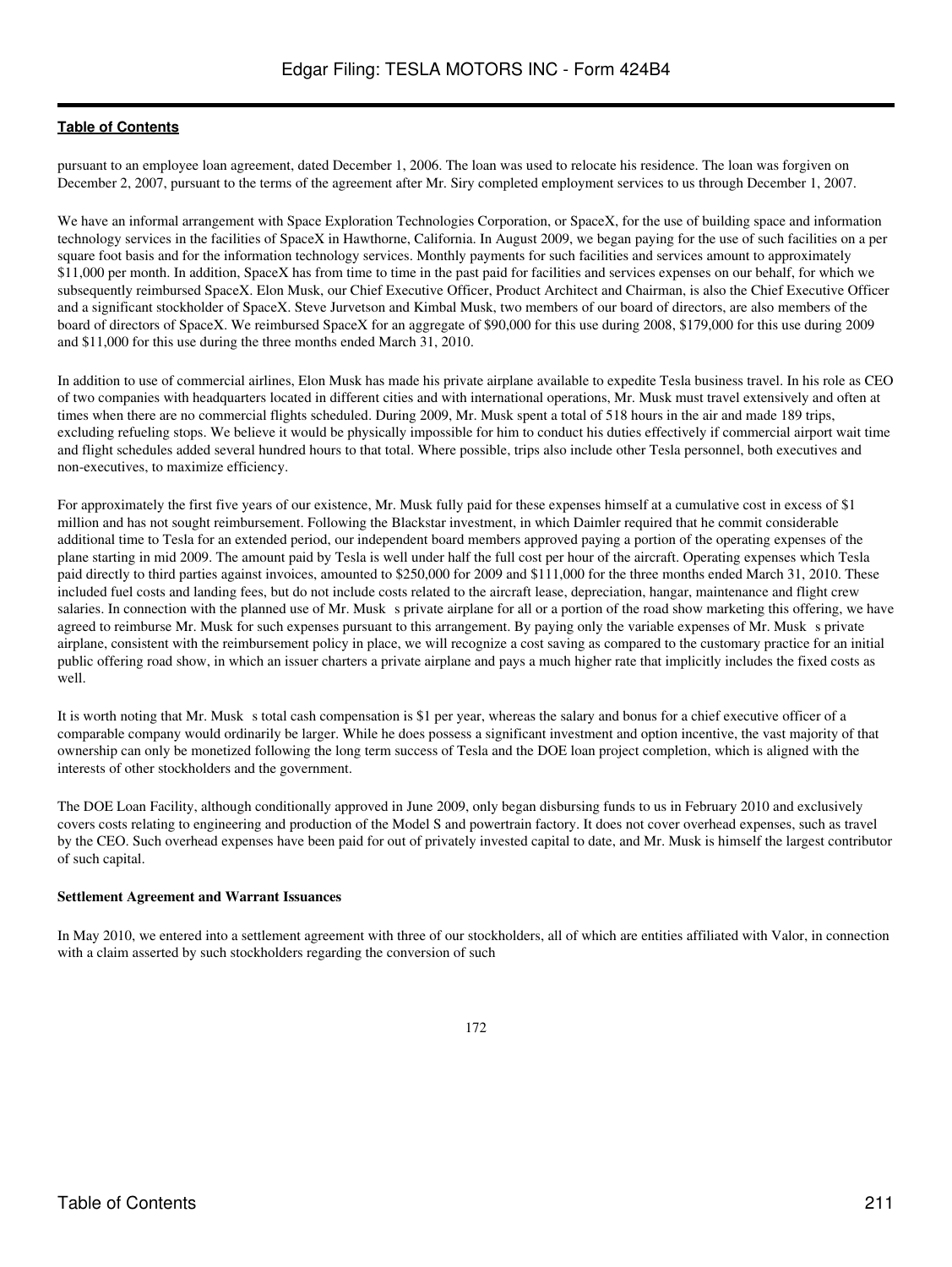stockholders convertible promissory notes into shares of our Series E convertible preferred stock at the time of our Series E preferred stock financing in May 2009. Pursuant to the terms of the settlement agreement, we issued warrants to such stockholders which, upon the closing of this offering, will be automatically net exercised for an aggregate of 100,000 shares of our common stock. We also entered into an amendment to our investors rights agreement to grant registration rights to the shares issuable upon net exercise of the warrants.

#### **Investors Rights Agreement**

We have entered into an investors rights agreement with certain holders of our common stock and convertible preferred stock, including the Elon Musk Revocable Trust dated July 22, 2003, Blackstar, Al Wahada, VantagePoint and Valor. This agreement provides for certain rights relating to the registration of their shares of common stock, including those issued upon conversion of their preferred stock, and those shares of common stock to be acquired by Toyota upon the closing of the concurrent private placement. See Description of Capital Stock Registration Rights below for additional information. In addition, our investors rights agreement contains certain covenants relating to Elon Musk s employment as our Chief Executive Officer, as described under Daimler Agreements Financing Agreements above.

#### **Offer Letters**

We have entered into offer letters and other agreements containing compensation, termination and change of control provisions, among others, with certain of our executive officers as described under the caption Executive Compensation Offer Letters and Change of Control Arrangements above.

#### **Indemnification Agreements**

We have also entered into indemnification agreements with each of our directors and officers. The indemnification agreements and our certificate of incorporation and bylaws require us to indemnify our directors and officers to the fullest extent permitted by Delaware law. See Executive Compensation Limitation on Liability and Indemnification Matters.

#### **Policies and Procedures for Related Party Transactions**

As provided by our audit committee charter to be effective upon completion of this offering, our audit committee is responsible for reviewing and approving in advance any related party transaction. Prior to the creation of our audit committee, our full board of directors reviewed related party transactions.

## **Director Independence**

For a discussion of the independence of our directors, please see Management Director Independence above.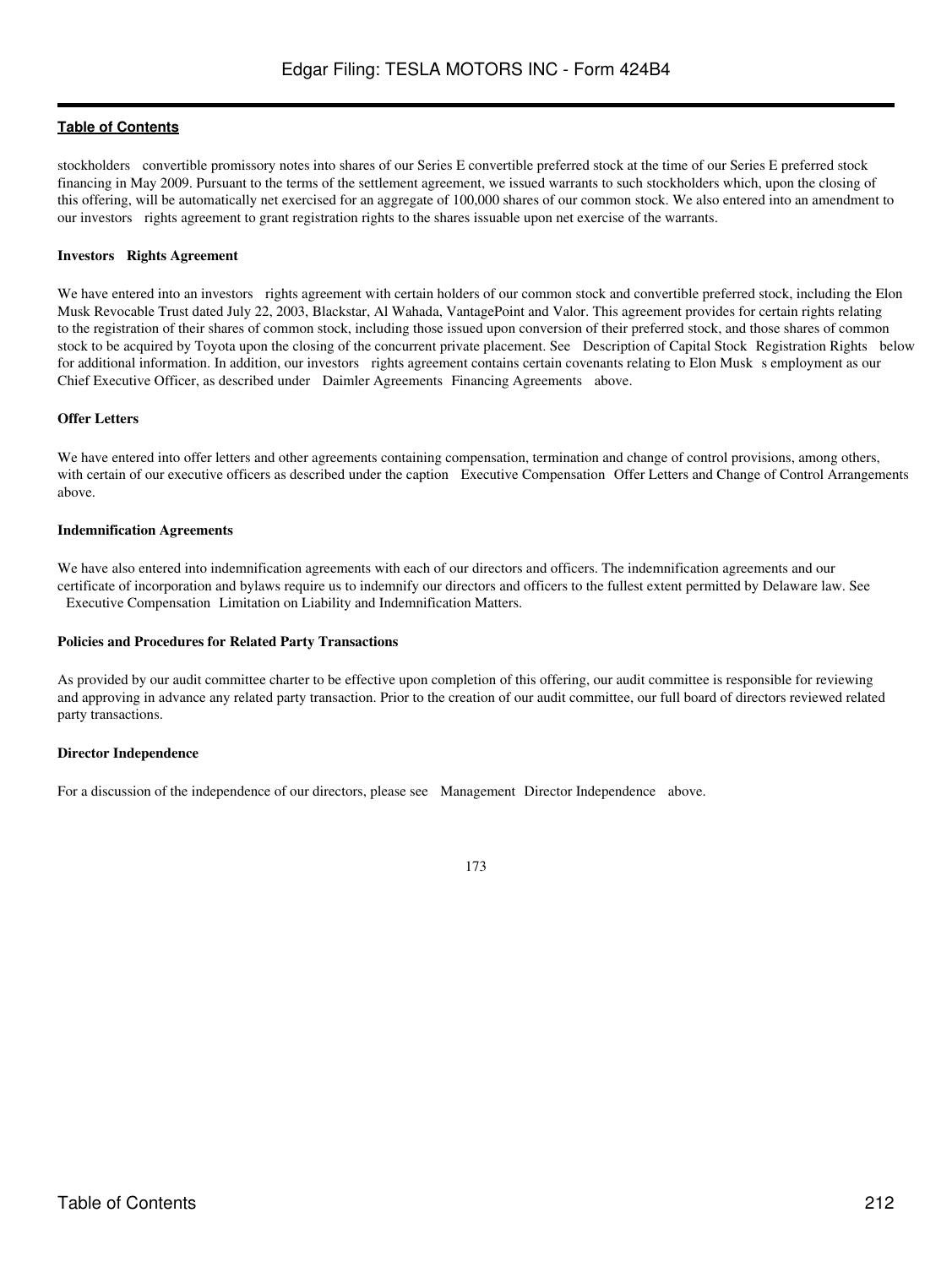#### **PRINCIPAL AND SELLING STOCKHOLDERS**

The following table sets forth certain information with respect to the beneficial ownership of our common stock at March 31, 2010, as adjusted to reflect the sale of common stock offered by us in this offering and the common stock to be sold by us in the concurrent private placement, for:

each person, or group of affiliated persons, who we know beneficially owns more than 5% of our outstanding shares of common stock;

each of our directors;

each of our named executive officers; and

all of our current directors and executive officers as a group; and

all selling stockholders.

We have determined beneficial ownership in accordance with the rules of the SEC. Except as indicated by the footnotes below, we believe, based on the information furnished to us, that the persons and entities named in the table below have sole voting and investment power with respect to all shares of common stock that they beneficially own, subject to applicable community property laws.

Beneficial ownership Prior to the Offering and the Concurrent Private Placement is based on 78,287,617 shares of common stock outstanding at March 31, 2010, after giving effect to the conversion of all outstanding shares of our convertible preferred stock into common stock effective immediately prior to the closing of this offering and the issuance of 445,047 shares of common stock upon the assumed net exercise of outstanding warrants that expire upon the completion of this offering at the initial public offering price of \$17.00 per share. Beneficial ownership

After the Offering and the Concurrent Private Placement is based on 93,109,393 shares of common stock to be outstanding after this offering and the concurrent private placement. Beneficial ownership After the Offering and the Concurrent Private Placement (Option to Purchase Additional Shares Exercised in Full) is based on 93,109,393 shares of common stock to be outstanding after this offering and the concurrent private placement, assuming the underwriters exercise their option to purchase shares from the selling stockholders in full. In computing the number of shares of common stock beneficially owned by a person and the percentage ownership of that person, we deemed to be outstanding all shares of common stock subject to options or other convertible securities held by that person or entity that are currently exercisable or exercisable within 60 days of March 31, 2010. We did not deem these shares outstanding, however, for the purpose of computing the percentage ownership of any other person. Beneficial ownership representing less than 1% is denoted below with an asterisk (\*).

The table below excludes shares of common stock issuable upon the exercise of warrants granted to the DOE in connection with the closing of our DOE Loan Facility.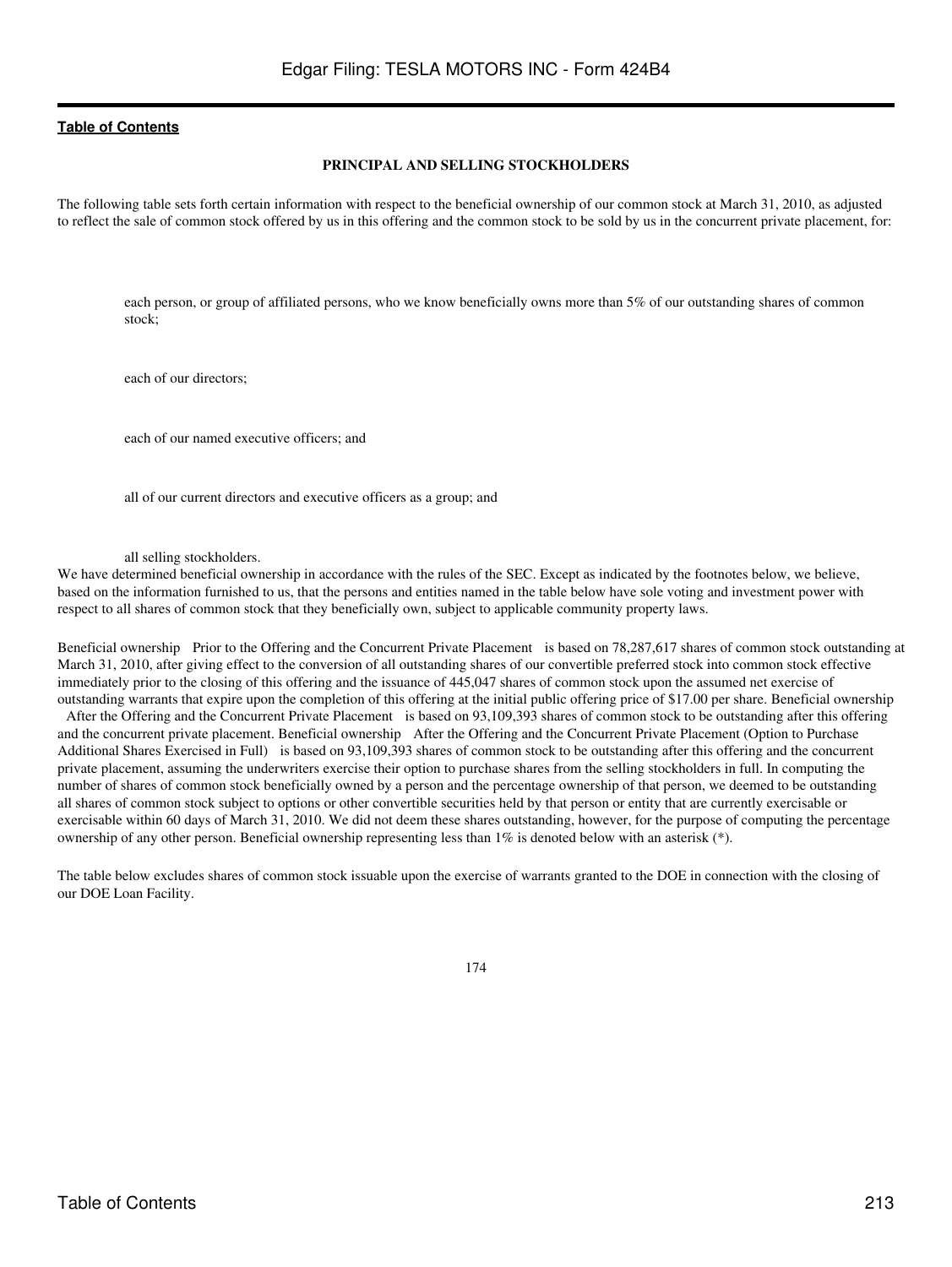Unless otherwise indicated, the address of each beneficial owner listed in the table below is c/o Tesla Motors, Inc., 3500 Deer Creek Road, Palo Alto, California 94304.

|                                                                                          | <b>Shares</b><br><b>Beneficially Owned</b><br>Prior to the<br><b>Offering</b><br>and the<br>Concurrent<br><b>Private</b> | <b>Shares</b><br><b>Being</b> | <b>Shares</b><br><b>Subject</b><br><b>To Option</b><br>to<br>Purchase<br><b>Additional</b> | <b>Shares</b><br>After the<br><b>Offering</b><br>and the<br>Concurrent<br><b>Private</b> | <b>Beneficially Owned</b><br>After the<br><b>Offering</b><br>and the<br><b>Concurrent</b><br>Private<br><b>Placement</b><br>(Option to<br><b>Purchase</b><br><b>Additional</b><br><b>Shares</b><br><b>Exercised</b> | Prior to the<br><b>Offering</b><br>and the<br>Concurrent<br><b>Private</b> | <b>Percentage of Shares</b><br><b>Beneficially Owned</b><br>After the<br><b>Offering</b><br>and the<br>Concurrent<br><b>Private</b> | After the<br><b>Offering</b><br>and the<br>Concurrent<br>Private<br><b>Placement</b><br>(Option to<br><b>Purchase</b><br><b>Additional</b><br><b>Shares</b><br><b>Exercised</b> |
|------------------------------------------------------------------------------------------|--------------------------------------------------------------------------------------------------------------------------|-------------------------------|--------------------------------------------------------------------------------------------|------------------------------------------------------------------------------------------|---------------------------------------------------------------------------------------------------------------------------------------------------------------------------------------------------------------------|----------------------------------------------------------------------------|-------------------------------------------------------------------------------------------------------------------------------------|---------------------------------------------------------------------------------------------------------------------------------------------------------------------------------|
| <b>Beneficial Owner Name</b>                                                             | <b>Placement</b>                                                                                                         | <b>Offered</b>                | <b>Shares</b>                                                                              | <b>Placement</b>                                                                         | in Full)**                                                                                                                                                                                                          | <b>Placement</b>                                                           | <b>Placement</b>                                                                                                                    | in Full)**                                                                                                                                                                      |
| 5% Stockholders                                                                          |                                                                                                                          |                               |                                                                                            |                                                                                          |                                                                                                                                                                                                                     |                                                                            |                                                                                                                                     |                                                                                                                                                                                 |
| Elon Musk(1)                                                                             | 28,303,341                                                                                                               | 908,958                       | 506,209                                                                                    |                                                                                          | 27,394,383 26,888,174                                                                                                                                                                                               | 35.61%<br>9.56%                                                            | 29.05%<br>8.04%                                                                                                                     | 28.51%<br>8.04%                                                                                                                                                                 |
| Blackstar Investco LLC(2)<br>Al Wahda Capital Investment                                 | 7,484,074                                                                                                                |                               |                                                                                            | 7,484,074                                                                                | 7,484,074                                                                                                                                                                                                           |                                                                            |                                                                                                                                     |                                                                                                                                                                                 |
| LLC(3)                                                                                   | 7,297,139                                                                                                                |                               |                                                                                            | 7,297,139                                                                                | 7,297,139                                                                                                                                                                                                           | 9.32%                                                                      | 7.84%                                                                                                                               | 7.84%                                                                                                                                                                           |
| Funds affiliated with<br>VantagePoint Venture<br>Partners(4)                             | 7,138,273 239,016                                                                                                        |                               | 717,335                                                                                    | 6,899,257                                                                                | 6,181,922                                                                                                                                                                                                           | 9.12%                                                                      | 7.41%                                                                                                                               | 6.64%                                                                                                                                                                           |
| Funds affiliated with Valor<br>Equity Partners(5)                                        | 4,910,679                                                                                                                |                               |                                                                                            | 4,910,679                                                                                | 4,910,679                                                                                                                                                                                                           | 6.27%                                                                      | 5.27%                                                                                                                               | 5.27%                                                                                                                                                                           |
| <b>Executive Officers &amp;</b><br><b>Directors:</b>                                     |                                                                                                                          |                               |                                                                                            |                                                                                          |                                                                                                                                                                                                                     |                                                                            |                                                                                                                                     |                                                                                                                                                                                 |
| Elon Musk(1)                                                                             | 28,303,341 908,958                                                                                                       |                               |                                                                                            | 506,209 27,394,383 26,888,174                                                            |                                                                                                                                                                                                                     | 35.61%                                                                     | 29.05%                                                                                                                              | 28.51%                                                                                                                                                                          |
| Deepak Ahuja(6)                                                                          | 101,387                                                                                                                  |                               |                                                                                            | 101,387                                                                                  | 101,387                                                                                                                                                                                                             | $\ast$                                                                     | $\ast$                                                                                                                              | $\ast$                                                                                                                                                                          |
| Jeffrey B. Straubel(7)                                                                   | 367,029                                                                                                                  |                               |                                                                                            | 367,029                                                                                  | 367,029                                                                                                                                                                                                             | $\ast$                                                                     | $\ast$                                                                                                                              | $\ast$                                                                                                                                                                          |
| John Walker                                                                              |                                                                                                                          |                               |                                                                                            |                                                                                          |                                                                                                                                                                                                                     | $\ast$                                                                     | $\ast$                                                                                                                              | $\ast$                                                                                                                                                                          |
| Gilbert Passin                                                                           |                                                                                                                          |                               |                                                                                            |                                                                                          |                                                                                                                                                                                                                     | $\ast$                                                                     | $\ast$                                                                                                                              | $\ast$                                                                                                                                                                          |
| Michael Donoghue(8)                                                                      | 68,748                                                                                                                   |                               |                                                                                            | 68,748                                                                                   | 68,748                                                                                                                                                                                                              | $\ast$                                                                     | $\ast$                                                                                                                              | $\ast$                                                                                                                                                                          |
| Jon Sobel(9)                                                                             |                                                                                                                          |                               |                                                                                            |                                                                                          |                                                                                                                                                                                                                     | $\ast$                                                                     | $\ast$                                                                                                                              | $\ast$                                                                                                                                                                          |
| H.E. Ahmed Saif Al                                                                       |                                                                                                                          |                               |                                                                                            |                                                                                          |                                                                                                                                                                                                                     |                                                                            |                                                                                                                                     |                                                                                                                                                                                 |
| Darmaki(3)                                                                               | 7,297,139                                                                                                                |                               |                                                                                            | 7,297,139                                                                                | 7,297,139                                                                                                                                                                                                           | 9.32%                                                                      | 7.84%                                                                                                                               | 7.84%                                                                                                                                                                           |
| Brad W. Buss                                                                             |                                                                                                                          |                               |                                                                                            |                                                                                          |                                                                                                                                                                                                                     | $\ast$                                                                     | $\ast$                                                                                                                              | $\ast$                                                                                                                                                                          |
| Ira Ehrempreis(10)                                                                       | 2,749,290                                                                                                                |                               |                                                                                            | 2,749,290                                                                                | 2,749,290                                                                                                                                                                                                           | 3.51%                                                                      | 2.95%                                                                                                                               | 2.95%                                                                                                                                                                           |
| Antonio J. Gracias(5)                                                                    | 4,910,679                                                                                                                |                               |                                                                                            | 4,910,679                                                                                | 4,910,679                                                                                                                                                                                                           | 6.27%                                                                      | 5.27%                                                                                                                               | 5.27%                                                                                                                                                                           |
| Stephen T. Jurvetson(11)                                                                 | 2,764,868                                                                                                                |                               |                                                                                            | 2,764,868                                                                                | 2,764,868                                                                                                                                                                                                           | 3.53%                                                                      | 2.97%                                                                                                                               | 2.97%                                                                                                                                                                           |
| Herbert Kohler(2)                                                                        | 7,484,074                                                                                                                |                               |                                                                                            | 7,484,074                                                                                | 7,484,074                                                                                                                                                                                                           | 9.56%                                                                      | 8.04%                                                                                                                               | 8.04%                                                                                                                                                                           |
| Kimbal Musk(12)                                                                          | 411,799                                                                                                                  | 12,687                        | 38,077                                                                                     | 399,112                                                                                  | 361,035                                                                                                                                                                                                             | $\ast$                                                                     | $\ast$                                                                                                                              | $\ast$                                                                                                                                                                          |
| All current executive officers<br>and directors as a group<br>$(12 \text{ persons})(13)$ | 54,389,606 921,645                                                                                                       |                               |                                                                                            | 544,286 53,467,702 52,923,215                                                            |                                                                                                                                                                                                                     | 68.22%                                                                     | 56.55%                                                                                                                              | 55.98%                                                                                                                                                                          |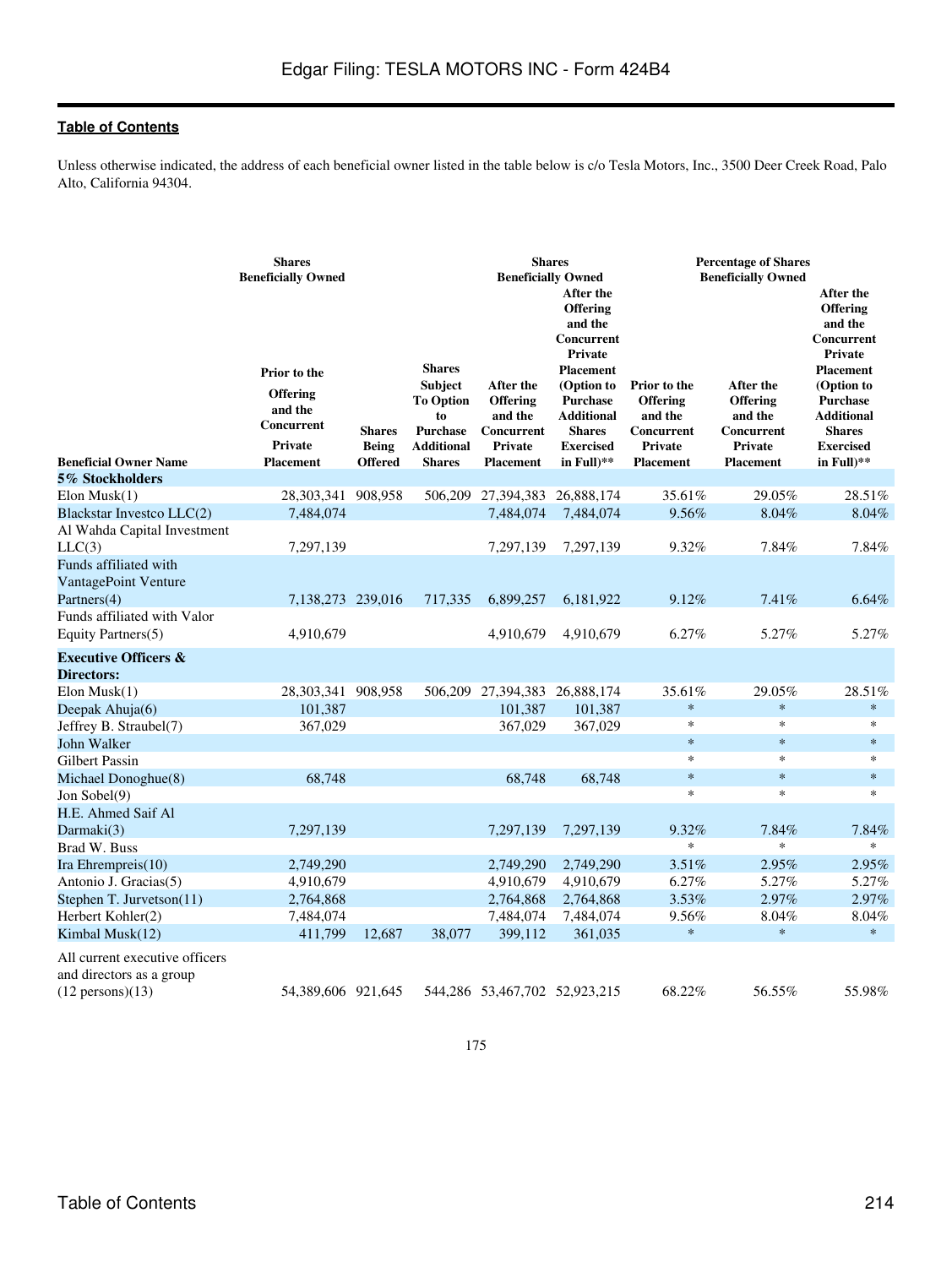|                                 | <b>Shares</b><br><b>Beneficially Owned</b>                                                 |                                                 |                                                                                                             | <b>Shares</b><br><b>Beneficially Owned</b>                                                  |                                                                                                                                                                                 | <b>Percentage of Shares</b><br><b>Beneficially Owned</b>                                       |                                                                                      |                                                                                                                                                                                        |
|---------------------------------|--------------------------------------------------------------------------------------------|-------------------------------------------------|-------------------------------------------------------------------------------------------------------------|---------------------------------------------------------------------------------------------|---------------------------------------------------------------------------------------------------------------------------------------------------------------------------------|------------------------------------------------------------------------------------------------|--------------------------------------------------------------------------------------|----------------------------------------------------------------------------------------------------------------------------------------------------------------------------------------|
| <b>Beneficial Owner Name</b>    | Prior to<br>the<br><b>Offering</b><br>and the<br>Concurrent<br>Private<br><b>Placement</b> | <b>Shares</b><br><b>Being</b><br><b>Offered</b> | <b>Shares</b><br><b>Subject</b><br><b>To Option</b><br>to<br><b>Purchase</b><br>Additional<br><b>Shares</b> | After the<br><b>Offering</b><br>and the<br>Concurrent<br><b>Private</b><br><b>Placement</b> | After the<br>Offering<br>and the<br>Concurrent<br>Private<br><b>Placement</b><br>(Option to<br>Purchase<br><b>Additional</b><br><b>Shares</b><br><b>Exercised</b><br>in Full)** | Prior to the<br><b>Offering</b><br>and the<br>Concurrent<br><b>Private</b><br><b>Placement</b> | After the<br><b>Offering</b><br>and the<br>Concurrent<br>Private<br><b>Placement</b> | After the<br><b>Offering</b><br>and the<br>Concurrent<br>Private<br><b>Placement</b><br>(Option to<br>Purchase<br><b>Additional</b><br><b>Shares</b><br><b>Exercised</b><br>in Full)** |
| <b>Other Selling</b>            |                                                                                            |                                                 |                                                                                                             |                                                                                             |                                                                                                                                                                                 |                                                                                                |                                                                                      |                                                                                                                                                                                        |
| <b>Stockholders:</b>            |                                                                                            |                                                 |                                                                                                             |                                                                                             |                                                                                                                                                                                 |                                                                                                |                                                                                      |                                                                                                                                                                                        |
| Bay Area Equity Fund I,         |                                                                                            |                                                 |                                                                                                             |                                                                                             |                                                                                                                                                                                 |                                                                                                |                                                                                      |                                                                                                                                                                                        |
| L.P.                            | 2,641,565                                                                                  | 88,552                                          | 265,762                                                                                                     | 2,553,013                                                                                   | 2,287,251                                                                                                                                                                       | 3.37%                                                                                          | 2.74%                                                                                | 2.46%                                                                                                                                                                                  |
| <b>Westly Capital Partners</b>  |                                                                                            |                                                 |                                                                                                             |                                                                                             |                                                                                                                                                                                 |                                                                                                |                                                                                      |                                                                                                                                                                                        |
| Fund, L.P.                      | 2,488,011                                                                                  | 72,597                                          | 217,878                                                                                                     | 2,415,414                                                                                   | 2,197,536                                                                                                                                                                       | 3.18%                                                                                          | 2.59%                                                                                | 2.36%                                                                                                                                                                                  |
| Marc Tarpenning                 | 1,064,291                                                                                  | 2,155                                           | 6,467                                                                                                       | 1,062,136                                                                                   | 1,055,669                                                                                                                                                                       | 1.36%                                                                                          | 1.14%                                                                                | 1.13%                                                                                                                                                                                  |
| Tao LLC                         | 900,835                                                                                    | 30,198                                          | 90,631                                                                                                      | 870,637                                                                                     | 780,006                                                                                                                                                                         | 1.15%                                                                                          | $\ast$                                                                               | $\ast$                                                                                                                                                                                 |
| <b>Compass Venture Partners</b> |                                                                                            |                                                 |                                                                                                             |                                                                                             |                                                                                                                                                                                 |                                                                                                |                                                                                      |                                                                                                                                                                                        |
| II, L.P.                        | 683,773                                                                                    | 22,922                                          | 31,716                                                                                                      | 660,851                                                                                     | 629,135                                                                                                                                                                         | $\ast$                                                                                         | $\ast$                                                                               | $\ast$                                                                                                                                                                                 |
| Riverwood Capital LLC           |                                                                                            |                                                 |                                                                                                             |                                                                                             |                                                                                                                                                                                 |                                                                                                |                                                                                      |                                                                                                                                                                                        |
| (14)                            | 402,509                                                                                    | 11,258                                          | 33,789                                                                                                      | 391,251                                                                                     | 357,462                                                                                                                                                                         | $\ast$                                                                                         | $\ast$                                                                               | $\ast$                                                                                                                                                                                 |
| Ian Wright                      | 180,188                                                                                    | 453                                             | 1,360                                                                                                       | 179,735                                                                                     | 178,375                                                                                                                                                                         | $\ast$                                                                                         | $\ast$                                                                               | $\ast$                                                                                                                                                                                 |
| Joseph William Lee Trust        | 170,439                                                                                    | 5,714                                           | 14,286                                                                                                      | 164,725                                                                                     | 150,439                                                                                                                                                                         | $\ast$                                                                                         | $\ast$                                                                               | $\ast$                                                                                                                                                                                 |
| Vertical Fund II,               |                                                                                            |                                                 |                                                                                                             |                                                                                             |                                                                                                                                                                                 |                                                                                                |                                                                                      |                                                                                                                                                                                        |
| L.P.(15)                        | 94,476                                                                                     | 3,167                                           | 9,505                                                                                                       | 91,309                                                                                      | 81,804                                                                                                                                                                          | $\ast$                                                                                         | $\ast$                                                                               | $\ast$                                                                                                                                                                                 |
| <b>Arch Meredith</b>            | 93,344                                                                                     | 3,129                                           | 9,391                                                                                                       | 90,215                                                                                      | 80,824                                                                                                                                                                          | $\ast$                                                                                         | $\ast$                                                                               | $\ast$                                                                                                                                                                                 |
| Michael Taylor(16)              | 90,234                                                                                     | 112                                             | 337                                                                                                         | 90,122                                                                                      | 89,785                                                                                                                                                                          | $\ast$                                                                                         | $\ast$                                                                               | $\ast$                                                                                                                                                                                 |
| Social Concepts, Inc.           | 86,100                                                                                     | 2,886                                           | 5,447                                                                                                       | 83,214                                                                                      | 77,767                                                                                                                                                                          | $\ast$                                                                                         | $\ast$                                                                               | $\ast$                                                                                                                                                                                 |
| Yoler-LeNail Living             |                                                                                            |                                                 |                                                                                                             |                                                                                             |                                                                                                                                                                                 |                                                                                                |                                                                                      |                                                                                                                                                                                        |
| Trust(17)                       | 83,973                                                                                     | 1,586                                           | 4,760                                                                                                       | 82,387                                                                                      | 77,627                                                                                                                                                                          | $\ast$                                                                                         | $\ast$                                                                               | *                                                                                                                                                                                      |
| <b>Greg Kouri Living Trust</b>  | 77,510                                                                                     | 2,598                                           | 7,798                                                                                                       | 74,912                                                                                      | 67,114                                                                                                                                                                          | $\ast$                                                                                         | $\ast$                                                                               | $\ast$                                                                                                                                                                                 |
| Kite Hill Capital LLC           | 77,095                                                                                     | 2,584                                           | 7,756                                                                                                       | 74,511                                                                                      | 66,755                                                                                                                                                                          | $\ast$                                                                                         | $\ast$                                                                               | $\ast$                                                                                                                                                                                 |
| Thomas E. Colson and            |                                                                                            |                                                 |                                                                                                             |                                                                                             |                                                                                                                                                                                 |                                                                                                |                                                                                      |                                                                                                                                                                                        |
| Lisa T. Colson                  | 74,795                                                                                     | 378                                             | 1,134                                                                                                       | 74,417                                                                                      | 73,283                                                                                                                                                                          | $\ast$                                                                                         | $\ast$                                                                               | $\ast$                                                                                                                                                                                 |
| Craig W. Harding(18)            | 54,270                                                                                     | 414                                             | 1,243                                                                                                       | 53,856                                                                                      | 52,613                                                                                                                                                                          | $\ast$                                                                                         | $\ast$                                                                               | $\ast$                                                                                                                                                                                 |
| Keith Kambies(19)               | 44,429                                                                                     | 1,196                                           | 3,591                                                                                                       | 43,233                                                                                      | 39,642                                                                                                                                                                          | $\ast$                                                                                         | $\ast$                                                                               | $\ast$                                                                                                                                                                                 |
| Robert J. Ferber Jr.            | 42,139                                                                                     | 1,133                                           | 3,401                                                                                                       | 41,006                                                                                      | 37,605                                                                                                                                                                          | $\ast$                                                                                         | $\ast$                                                                               | $\ast$                                                                                                                                                                                 |
| Diarmuid O'Connell(20)          | 42,115                                                                                     | 225                                             | 675                                                                                                         | 41,890                                                                                      | 41,215                                                                                                                                                                          | $\ast$                                                                                         | $\ast$                                                                               | $\ast$                                                                                                                                                                                 |
| Map Royalty, Inc.               | 30,838                                                                                     | 1,034                                           | 3,103                                                                                                       | 29,804                                                                                      | 26,701                                                                                                                                                                          | $\ast$                                                                                         | $\ast$                                                                               | $\ast$                                                                                                                                                                                 |
| Avram Drori(21)                 | 27,940                                                                                     | 937                                             | 2,811                                                                                                       | 27,003                                                                                      | 24,192                                                                                                                                                                          | $\ast$                                                                                         | $\ast$                                                                               | $\ast$                                                                                                                                                                                 |
| Stephen Alan Jove               | 20,426                                                                                     | 685                                             | 2,055                                                                                                       | 19,741                                                                                      | 17,686                                                                                                                                                                          | $\ast$                                                                                         | $\ast$                                                                               | $\ast$                                                                                                                                                                                 |
| <b>Bill and Karen</b>           |                                                                                            |                                                 |                                                                                                             |                                                                                             |                                                                                                                                                                                 |                                                                                                |                                                                                      |                                                                                                                                                                                        |
| Moggridge(22)                   | 20,188                                                                                     | 453                                             | 1,360                                                                                                       | 19,735                                                                                      | 18,375                                                                                                                                                                          | $\ast$                                                                                         | $\ast$                                                                               | $\ast$                                                                                                                                                                                 |
| John and Lisa Porcella(23)      | 15,503                                                                                     | 239                                             | 718                                                                                                         | 15,264                                                                                      | 14,546                                                                                                                                                                          | $\ast$                                                                                         | $\ast$<br>$\ast$                                                                     | $\ast$<br>$\ast$                                                                                                                                                                       |
| Kouri Group LLC(24)             | 13,970                                                                                     | 468                                             | 1,405                                                                                                       | 13,502                                                                                      | 12,097                                                                                                                                                                          | $\ast$                                                                                         |                                                                                      |                                                                                                                                                                                        |
| Richard Yie Chen and Lucy       |                                                                                            |                                                 |                                                                                                             |                                                                                             |                                                                                                                                                                                 |                                                                                                |                                                                                      |                                                                                                                                                                                        |
| Leong Chen Trust                | 13,659                                                                                     | 458                                             | 1,375                                                                                                       | 13,201                                                                                      | 11,826                                                                                                                                                                          | $\ast$                                                                                         | $\ast$                                                                               | $\ast$                                                                                                                                                                                 |
| H. Perry Fell                   | 13,659                                                                                     | 458                                             | 1,375                                                                                                       | 13,201                                                                                      | 11,826                                                                                                                                                                          | $\ast$                                                                                         | $\ast$                                                                               | $\ast$                                                                                                                                                                                 |
| Jeffrey Weintraub(25)           | 11,593                                                                                     | 57                                              | 171                                                                                                         | 11,536                                                                                      | 11,365                                                                                                                                                                          | $\ast$                                                                                         | $\ast$                                                                               | $\ast$                                                                                                                                                                                 |
| Aaron Platshon(26)              | 9,434                                                                                      | 219                                             | 656                                                                                                         | 9,215                                                                                       | 8,559                                                                                                                                                                           | $\ast$                                                                                         | $\ast$                                                                               | $\ast$                                                                                                                                                                                 |
| Ernest Villanueva(27)           | 8,677                                                                                      | 46                                              | 137                                                                                                         | 8,631                                                                                       | 8,494                                                                                                                                                                           | $\ast$                                                                                         | $\ast$                                                                               | $\ast$                                                                                                                                                                                 |
| Dale Djerassi Revocable         |                                                                                            |                                                 |                                                                                                             |                                                                                             |                                                                                                                                                                                 |                                                                                                |                                                                                      |                                                                                                                                                                                        |
| Trust                           | 7,709                                                                                      | 258                                             | 775                                                                                                         | 7,451                                                                                       | 6,676                                                                                                                                                                           | $\ast$                                                                                         | $\ast$                                                                               | $\ast$                                                                                                                                                                                 |
| Dustin Grace(28)                | 7,408                                                                                      | 57                                              | 171                                                                                                         | 7,351                                                                                       | 7,180                                                                                                                                                                           | $\ast$                                                                                         | $\ast$                                                                               | $\ast$                                                                                                                                                                                 |
|                                 | 3,380                                                                                      | 113                                             | 340                                                                                                         | 3,267                                                                                       | 2,927                                                                                                                                                                           | $\ast$                                                                                         | $\ast$                                                                               | $\ast$                                                                                                                                                                                 |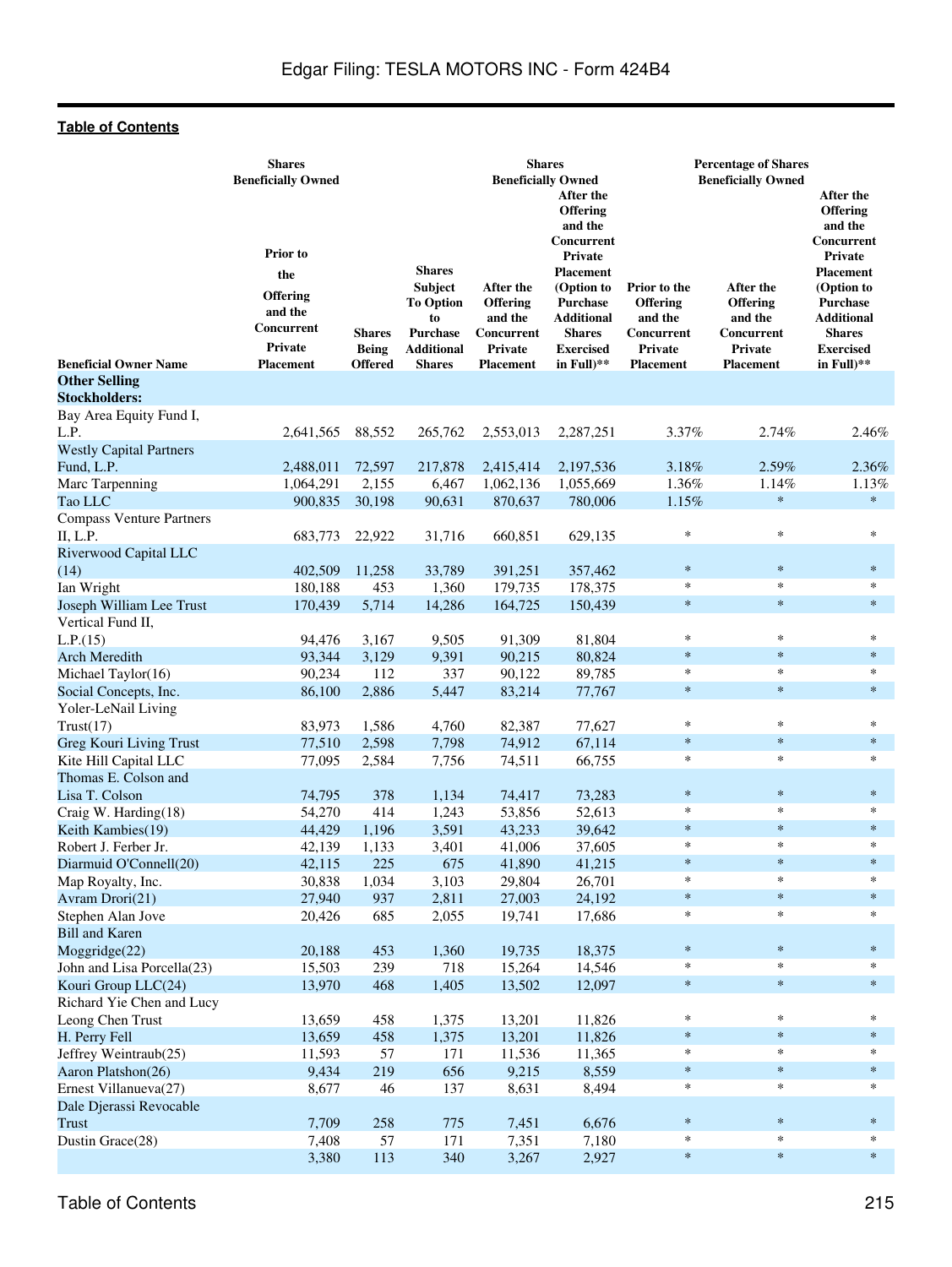The Severo M. Ornstein and Laura Gould 1987 Trust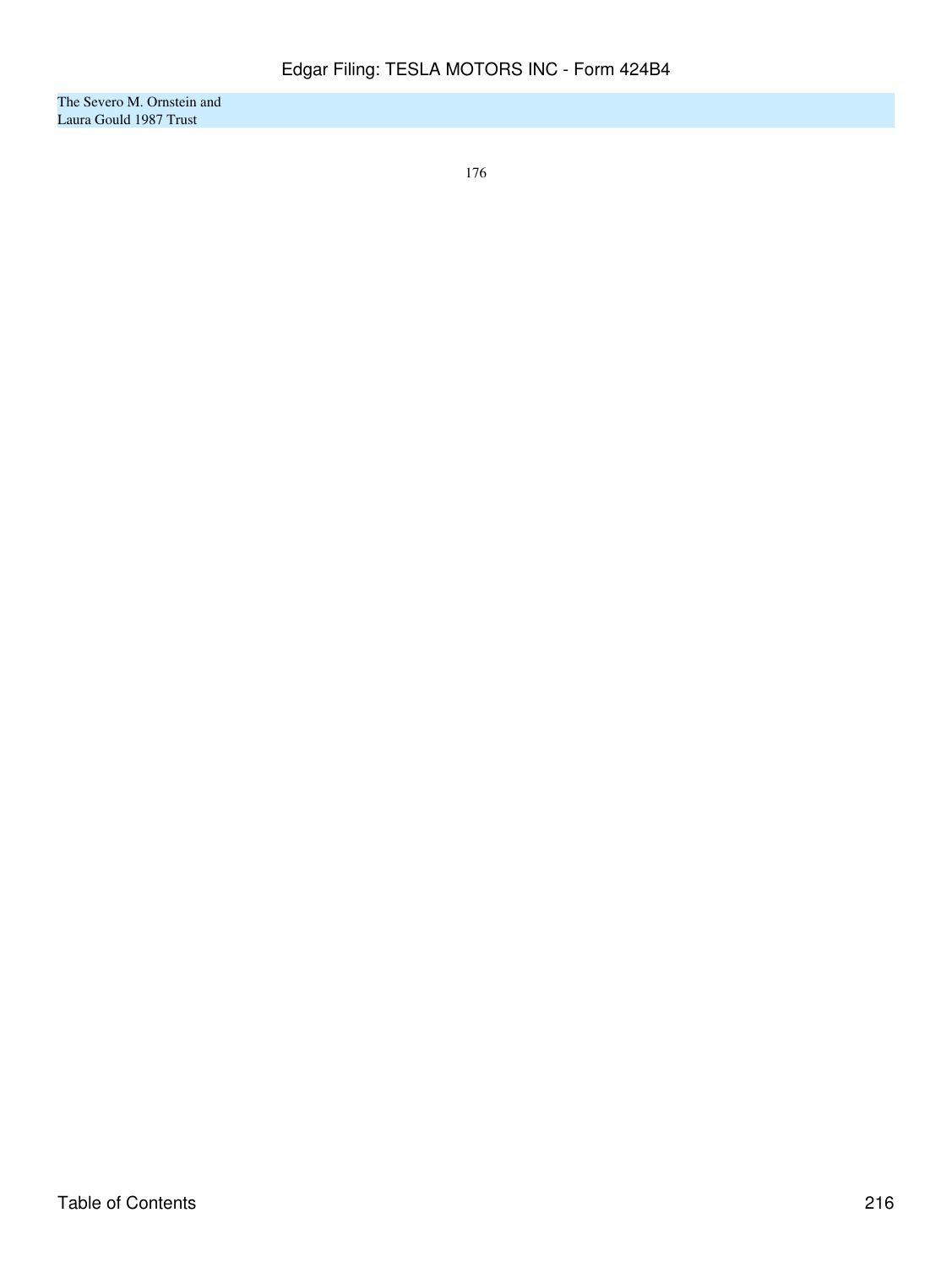#### Represents beneficial ownership of less than 1%.

- \*\* If the underwriters do not exercise their option to purchase additional shares in full, then the shares to be sold by each selling stockholder will be reduced pro rata according to the portion of the option to purchase additional shares that is not exercised.
- (1) Includes (i) 27,022,583 shares held of record by the Elon Musk Revocable Trust dated July 22, 2003; (ii) 1,188,578 shares issuable to Mr. Musk upon exercise of options exercisable within 60 days after March 31, 2010; and (iii) 92,180 shares issuable upon the net exercise of warrants held by the Elon Musk Revocable Trust that expire upon the completion of this offering at the initial public offering price of \$17.00 per share.
- (2) Includes 8,334 shares issuable to Daimler North America Corporation upon exercise of options exercisable within 60 days after March 31, 2010. Dr. Kohler is vice president of Blackstar Investco LLC, or Blackstar, which is 60% owned by Daimler North America Corporation, or DNAC, and 40% owned by Aabar Blackstar Holdings GmbH. DNAC is a direct, wholly owned subsidiary of Daimler AG, and Aabar Blackstar Holdings GmbH is a direct, wholly owned subsidiary of Aabar Investments PJSC. Dr. Kohler disclaims beneficial ownership of shares held by Blackstar, except to the extent of his pecuniary interest therein. The address for this entity is c/o Daimler North America Corporation, One Mercedes Drive, Montvale, NJ 07645.
- (3) Mr. Al Darmaki is Planning & Development Director of Abu Dhabi Water and Electricity Authority, or ADWEA, which is a national organization wholly owned by the Abu Dhabi Government, and Al Wahada Capital Investment LLC is a wholly owned affiliate of ADWEA. Mr. Darmaki disclaims beneficial ownership of shares held by this entity, except to the extent of his pecuniary interest therein. The address for this entity is 7th Floor, ADWEA Building, 6th Street, Abu Dhabi, United Arab Emirates.
- Includes (i) 5,205,752 shares held of record by VPVP CleanTech Holdings 2004, L.L.C.; (ii) 1,743,425 shares held of record by VantagePoint CleanTech Partners, L.P.; (iii) 17,235 shares held of record by VantagePoint Venture Partners IV Principals Fund, L.P.; (iv) 5,833 shares held of record by VantagePoint Venture Associates IV, L.P.; (v) 147,080 shares issuable upon the net exercise of warrants held by VPVP CleanTech Holdings 2004, L.L.C. that expire upon the completion of this offering at the initial public offering price of \$17.00 per share; (vi) 18,462 shares issuable upon the net exercise of warrants held by VantagePoint CleanTech Partners, L.P. that expire upon the completion of this offering at the initial public offering price of \$17.00 per share; and (vii) 486 shares issuable upon the net exercise of warrants held by VantagePoint Venture Partners IV Principals Fund, L.P. that expire upon the completion of this offering at the initial public offering price of \$17.00 per share. Alan E. Salzman, J. Stephan Dolezalek and James D. Marver are managing members of one or more of the entities, or general partners of the entities, that directly or indirectly hold such shares, and as such, may be deemed to have voting and investment power with respect to shares held by one or more of these entities. Each of these individuals disclaims beneficial ownership with respect to such shares except to the extent of their pecuniary interest therein. The address for these entities and individuals is 1001 Bayhill Drive, Suite 300, San Bruno, CA 94066.
- (5) Includes (i) 2,756,881 shares held of record by VEP Tesla Holdings LLC (VEP); (ii) 1,992,447 shares held of record by Valor Equity Partners, L.P. (VEP I); (iii) 136,351 shares held of record by Valor VC LLC (VC); and (iv) 25,000 shares issuable to Valor Equity Partners IV, L.P. upon exercise of options exercisable within 60 days after March 31, 2010. VEP and VEP I are advised directly and/or indirectly by Valor Management Corp., which may be deemed to be the beneficial owner of the shares held of record by VEP and VEP I. Valor Management Corp. disclaims beneficial ownership of any shares held of record by VEP and VEP I pursuant to the rules under the Securities Exchange Act of 1934, as amended. Mr. Gracias is a shareholder and a director of Valor Management Corp. and the managing member of VC, and may be deemed to be the beneficial owner of shares held of record by VEP, VEP I, and VC (the Valor Entities). Mr. Gracias disclaims beneficial ownership of any shares held of record by the Valor Entities, except, in each case, to the extent of his pecuniary interest therein. The address for the Valor Entities and Mr. Gracias is 200 South Michigan Avenue, Suite 1020, Chicago, IL 60604.
- (6) Includes 101,387 shares issuable upon exercise of options exercisable within 60 days after March 31, 2010.
- (7) Includes 87,595 shares issuable upon exercise of options exercisable within 60 days after March 31, 2010.
- (8) Mr. Donoughe resigned as our Executive Vice President, Vehicle Engineering and Manufacturing in September 2009.
- (9) Mr. Sobel resigned as our General Counsel in December 2009.
- (10) Includes (i) 2,724,290 shares held of record by Technology Partners Fund VIII, L.P.; and (ii) 25,000 shares issuable to TP Management VIII, LLC upon exercise of options exercisable within 60 days after March 31, 2010. Ira Ehrenpreis, James Glasheen, Sheila Mutter and Roger J. Quy are managing members of the general partner of the entity that directly holds such shares, and as such, they may be deemed to have voting and investment power with respect to such shares. These individuals disclaim beneficial ownership with respect to such shares except to the extent of their pecuniary interest therein. The address for these entities is 550 University Avenue, Palo Alto, CA 94301.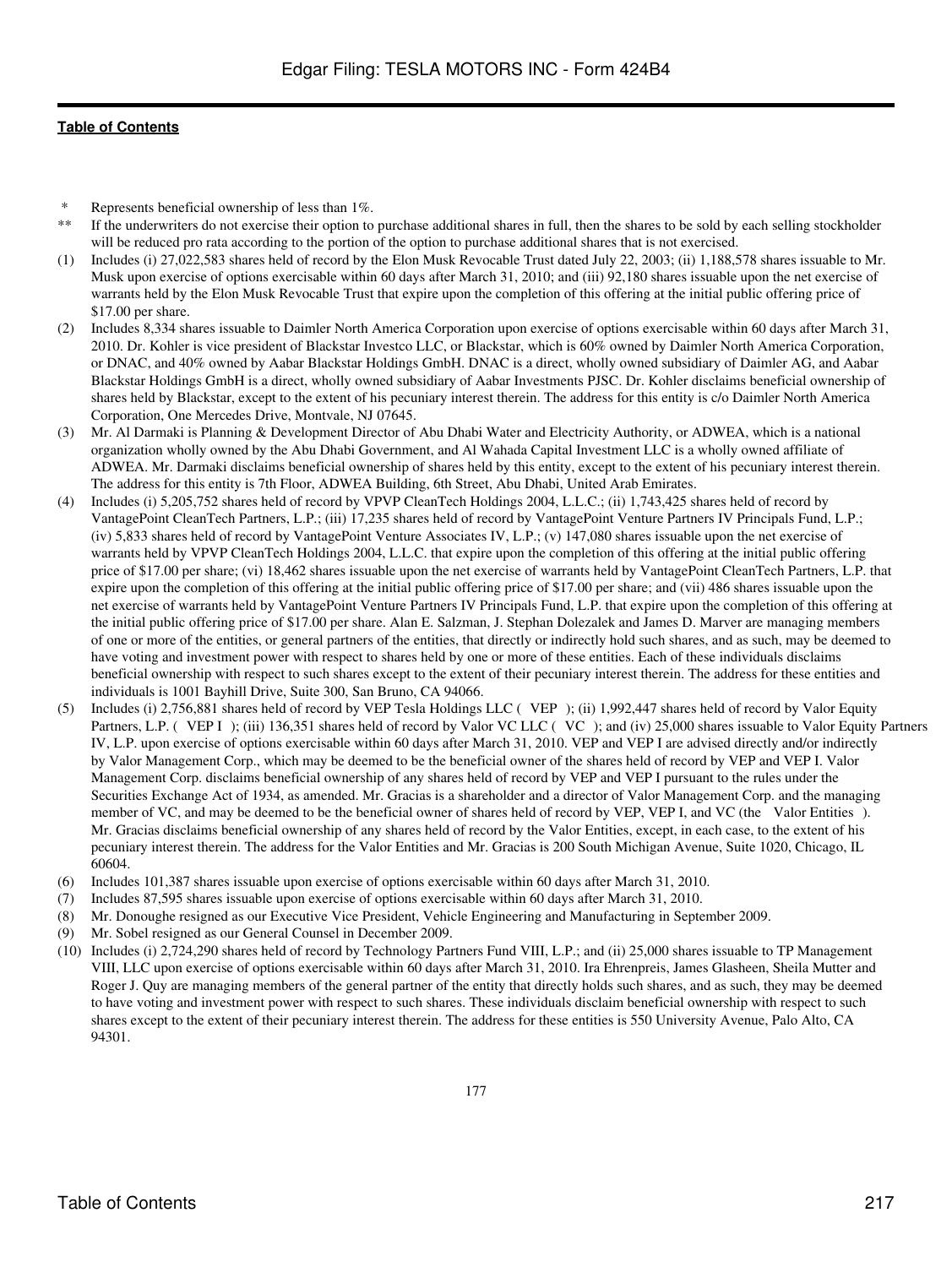- (11) Includes (i) 1,734,208 shares held of record by Draper Fisher Jurvetson Fund VIII, L.P. (Fund VIII); (ii) 154,151 shares held of record by Draper Associates, L.P., (iii) 775,292 shares held of record by Draper Fisher Jurvetson Growth Fund 2006, L.P. (Growth Fund); (iv) 38,537 shares held of record by Draper Fisher Jurvetson Partners VIII, LLC (Partners VIII); and (v) 62,680 shares held of record by Draper Fisher Jurvetson Partners Growth Fund 2006, LLC (Growth Partners Fund). Timothy C. Draper, John H.N. Fisher and Steven T. Jurvetson are managing directors of the general partner entities of Fund VIII and also managing members of Partners VIII, that directly hold shares and as such, they may be deemed to have voting and investment power with respect to such shares. These individuals disclaim beneficial ownership with respect to such shares except to the extent of their pecuniary interest therein. The investing and voting power of the shares held by Draper Associates, L.P. is controlled by its general partner, Draper Associates, Inc. which is controlled by its president and majority shareholder, Timothy C. Draper. John H.N. Fisher, Mark W. Bailey and Barry Schuler are managing directors of the general partner entities of Growth Fund that directly hold shares and as such, they may be deemed to have voting and investment power with respect to such shares. Timothy C. Draper, John H.N. Fisher, Steven T. Jurvetson, Mark W. Bailey and Barry Schuler are managing members of Growth Partners Fund that directly holds shares and as such, they may be deemed to have voting and investment power with respect to such shares. These individuals disclaim beneficial ownership with respect to such shares except to the extent of their pecuniary interest therein. The address for all the entities above is 2882 Sand Hill Road, Suite 150, Menlo Park, CA 94025.
- (12) Includes 411,798 shares held of record by Jasper Holdings LLC, which is owned by Mr. Musk and his spouse.
- (13) Includes (i) 1,435,894 shares issuable upon exercise of options held by our current executive officers and directors exercisable within 60 days after March 31, 2010 and (ii) 92,180 shares issuable upon the net exercise of warrants held by our current executive officers and directors that expire upon the completion of this offering at the initial public offering price of \$17.00 per share.
- (14) Includes 12,419 shares issuable upon the net exercise of warrants held by Riverwood Capital LLC that expire upon the completion of this offering at the initial public offering price of \$17.00 per share.
- (15) Includes 3,445 shares issuable upon the net exercise of warrants held by Vertical Fund II, L.P. that expire upon the completion of this offering at the initial public offering price of \$17.00 per share.
- (16) Includes 86,883 shares issuable to Mr. Taylor upon exercise of options exercisable within 60 days after March 31, 2010. Mr. Taylor is one of our employees.
- (17) Includes 3,333 shares issuable to Ms. Yoler, a trustee of the Yoler-LeNail Living Trust upon exercise of options exercisable within 60 days after March 31, 2010. Ms. Yoler provides consulting services to us.
- (18) Includes 41,922 shares issuable to Mr. Harding upon exercise of options exercisable within 60 days after March 31, 2010. Mr. Harding is one of our employees.
- (19) Includes 2,073 shares issuable to Mr. Kambies upon exercise of options exercisable within 60 days after March 31, 2010. Mr. Kambies is one of our employees.
- (20) Includes 35,412 shares issuable to Mr. O Connell upon exercise of options exercisable within 60 days after March 31, 2010. Mr. O Connell is one of our employees.
- (21) Includes 5,538 shares issuable upon the net exercise of warrants held by Mr. Drori that expire upon the completion of this offering at the initial public offering price of \$17.00 per share.
- (22) Includes 6,666 shares issuable to Mr. Moggridge upon exercise of options exercisable within 60 days after March 31, 2010. Mr. Moggridge is one of our employees.
- (23) Includes 2,366 shares issuable to Mr. Porcella upon exercise of options exercisable within 60 days after March 31, 2010. Mr. Porcella is one of our employees.
- (24) Includes 2,769 shares issuable upon the net exercise of warrants held by Kouri Group LLC that expire upon the completion of this offering at the initial public offering price of \$17.00 per share.
- (25) Includes 1,558 shares issuable to Mr. Weintraub upon exercise of options exercisable within 60 days after March 31, 2010. Mr. Weintraub is one of our employees.
- (26) Includes 1,292 shares issuable upon the net exercise of warrants held by Mr. Platshon that expire upon the completion of this offering at the initial public offering price of \$17.00 per share.
- (27) Includes 2,816 shares issuable to Mr. Villanueva upon exercise of options exercisable within 60 days after March 31, 2010. Mr. Villanueva is one of our employees.
- (28) Includes 1,706 shares issuable to Mr. Grace upon exercise of options exercisable within 60 days after March 31, 2010. Mr. Grace is one of our employees.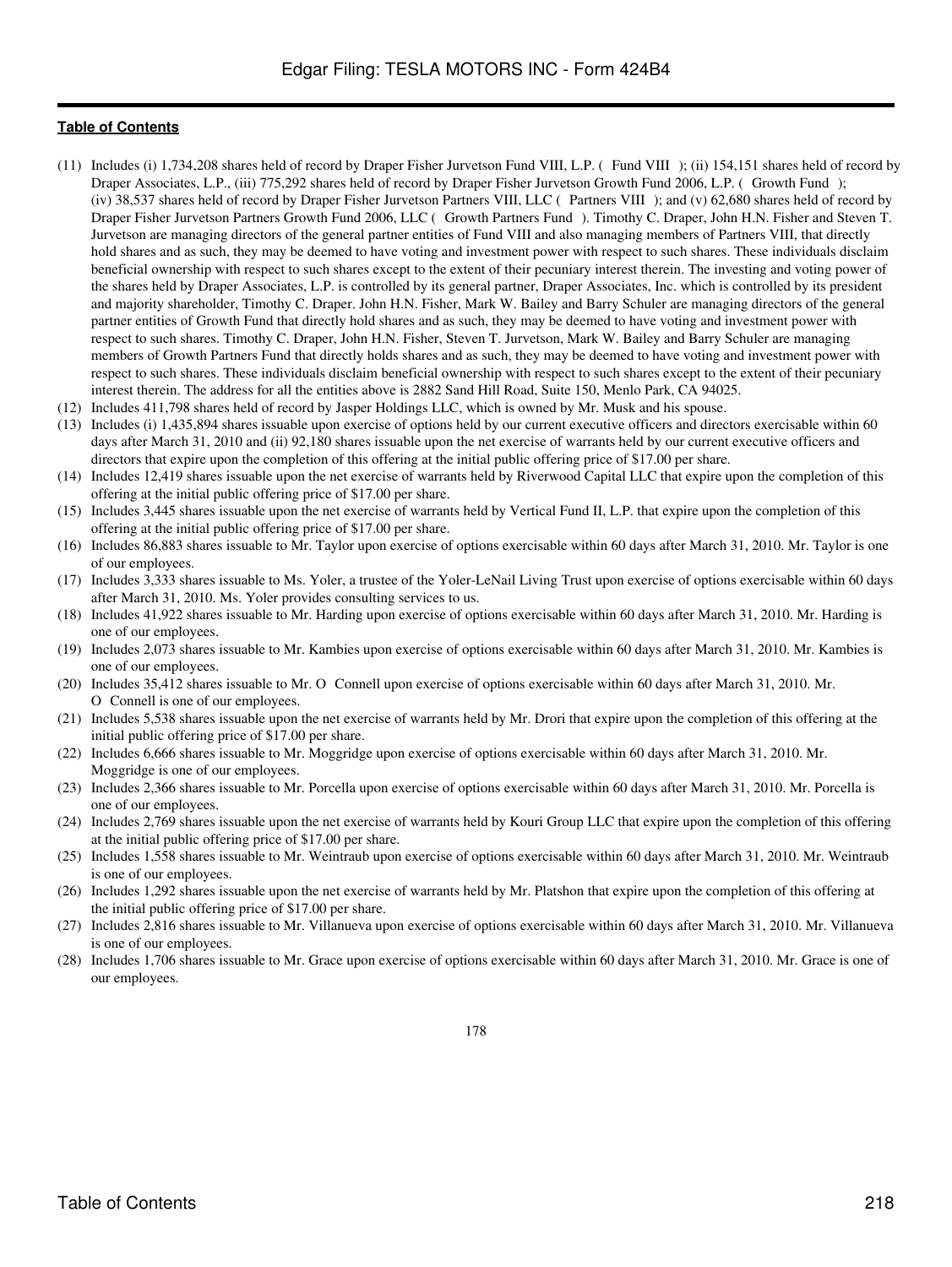# **DESCRIPTION OF CAPITAL STOCK**

## **General**

The following is a summary of our capital stock and certain provisions of our amended and restated certificate of incorporation and amended and restated bylaws, as they will be in effect upon the closing of this offering. This summary does not purport to be complete and is qualified in its entirety by the provisions of our amended and restated certificate of incorporation and amended and restated bylaws, copies of which have been filed as exhibits to the registration statement of which this prospectus is a part.

Immediately following the closing of this offering, our authorized capital stock will consist of 2,100,000,000 shares, with a par value of \$0.001 per share, of which:

2,000,000,000 shares are designated as common stock; and

#### 100,000,000 shares are designated as preferred stock.

As of March 31, 2010, we had outstanding 78,287,617 shares of common stock, held of record by 273 stockholders, and no shares of preferred stock, assuming the automatic conversion of all outstanding shares of our convertible preferred stock into common stock immediately prior to the closing of this offering and the issuance of 445,047 shares of common stock upon the net exercise of warrants that expire upon the completion of this offering at the initial public offering price of \$17.00 per share. In addition, as of March 31, 2010, we also had outstanding options to acquire 11,564,743 shares of common stock.

#### **Common Stock**

The holders of common stock are entitled to one vote per share on all matters submitted to a vote of our stockholders and do not have cumulative voting rights. Accordingly, holders of a majority of the shares of common stock entitled to vote in any election of directors may elect all of the directors standing for election. Subject to preferences that may be applicable to any preferred stock outstanding at the time, the holders of outstanding shares of common stock are entitled to receive ratably any dividends declared by our board of directors out of assets legally available. See the section entitled Dividend Policy. Upon our liquidation, dissolution or winding up, holders of our common stock are entitled to share ratably in all assets remaining after payment of liabilities and the liquidation preference of any then outstanding shares of preferred stock. Holders of common stock have no preemptive or conversion rights or other subscription rights. There are no redemption or sinking fund provisions applicable to the common stock.

### **Preferred Stock**

After the closing of this offering, no shares of preferred stock will be outstanding. Pursuant to our amended and restated certificate of incorporation, our board of directors will have the authority, without further action by our stockholders, to issue from time to time up to 100,000,000 shares of preferred stock in one or more series. Our board of directors may designate the rights, preferences, privileges and restrictions of the preferred stock, including dividend rights, conversion rights, voting rights, terms of redemption, liquidation preference, sinking fund terms and the number of shares constituting any series or the designation of any series. The issuance of preferred stock could have the effect of restricting dividends on our common stock, diluting the voting power of our common stock, impairing the liquidation rights of our common stock or delaying deterring or preventing a change in control. Such issuance could have the effect of decreasing the market price of the common stock. The issuance of preferred stock or even the ability to issue preferred stock could also have the effect of delaying, deterring or preventing a change in control. We currently have no plans to issue any shares of preferred stock.

### **Warrants**

At March 31, 2010, we had warrants outstanding to purchase 516,507 shares of our common stock, assuming the automatic conversion of our preferred stock into common stock, at exercise prices ranging from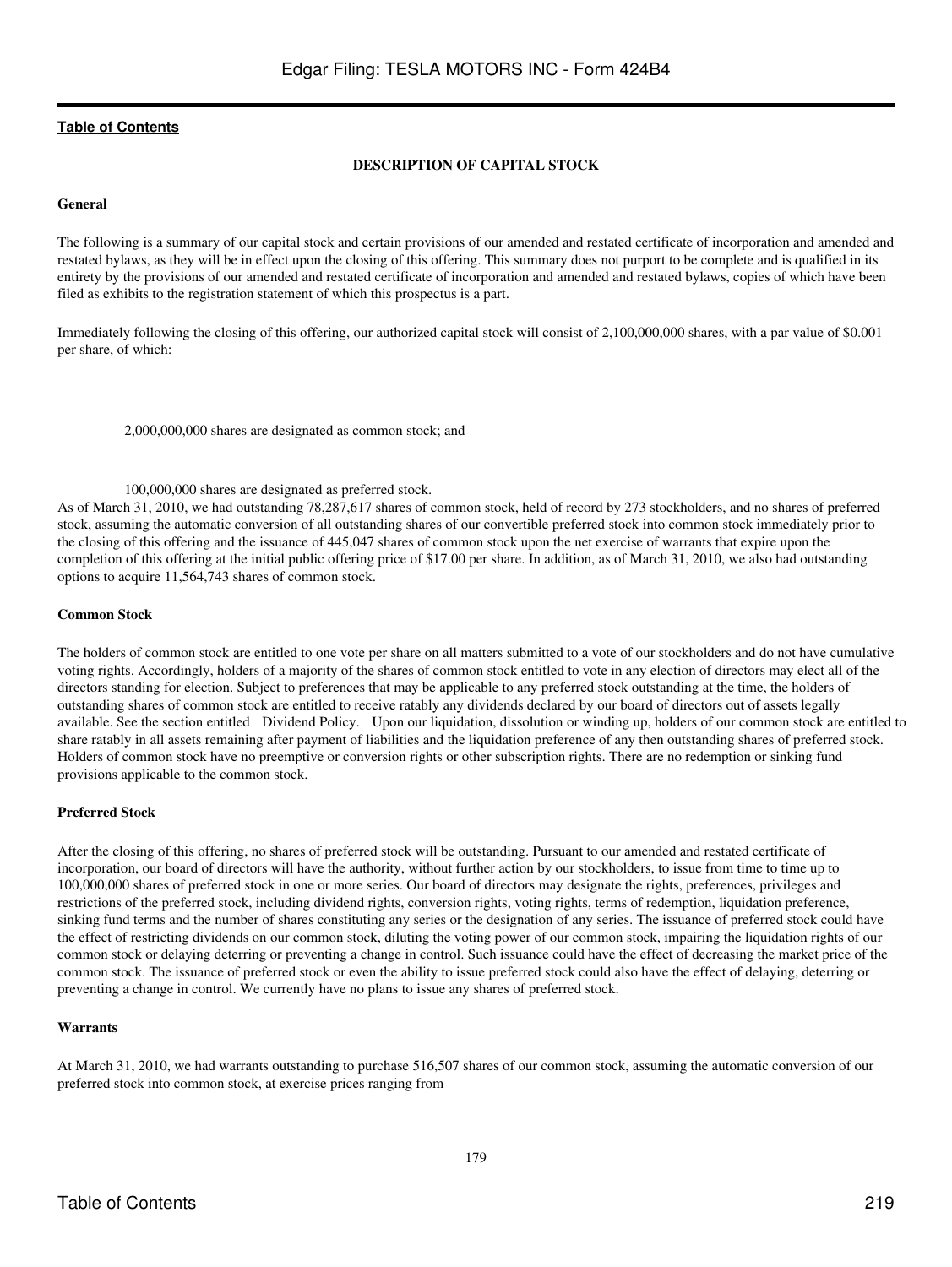\$3.405 to \$8.94 per share. Upon the completion of this offering, all of these convertible warrants will expire if not exercised. Each warrant contains provisions for the adjustment of the exercise price and the number of shares issuable upon exercise in the event of stock dividends, stock splits, reorganizations, and reclassifications, consolidations and the like.

In connection with a settlement agreement we entered into with three of our stockholders in May 2010, we issued warrants to such stockholders which, upon the closing of this offering, will be automatically net exercised for an aggregate of 100,000 shares of our common stock.

In connection with our loan facility from the United States Department of Energy, or DOE Loan Facility, we have issued the DOE a convertible warrant to purchase up to 3,085,011 shares of our common stock, assuming the automatic conversion of our convertible preferred stock into common stock, at an exercise price of \$7.54 per share, and a warrant to purchase up to 5,100 shares of our common stock, at an exercise price of \$8.94 per share. The shares subject to the warrants will vest and become exercisable beginning on December 15, 2018 in quarterly amounts through December 14, 2022 proportionately based on the average outstanding balance of the loan during the prior quarter. If we prepay our DOE Loan Facility in full or in part, the total amount of shares exercisable under the warrants will be proportionately reduced. If not exercised, these warrants will expire after December 15, 2023. Upon an event of default either arising from a change of control or any other event of default that is not cured after a certain period, the warrants will vest with respect to all unvested shares then remaining under the warrants. Prior to December 15, 2018, the warrants are transferable by the DOE only to other federal agencies of the United States government. After December 15, 2018, the warrants are transferable to any other person or entity. The warrants contain provisions for the adjustment of the exercise price and the number of shares issuable upon exercise in the event of stock dividends, stock splits, reorganizations, and reclassifications, consolidations and the like.

#### **Registration Rights**

#### *Stockholder Registration Rights*

Following this offering s completion and the completion of the concurrent private placement, the holders of an aggregate of 75,188,159 shares of our common stock, or their permitted transferees, will be entitled to rights with respect to the registration of these shares under the Securities Act. These rights are provided under the terms of an investors rights agreement between us and the holders of these shares, and include demand registration rights, short-form registration rights and piggyback registration rights. All fees, costs and expenses of underwritten registrations will be borne by us and all selling expenses, including underwriting discounts and selling commissions, will be borne by the holders of the shares being registered.

The registration rights terminate with respect to the registration rights of an individual holder after the date that is five years following such time when the holder can sell all of the holder s shares in any three month period under Rule 144 or another similar exemption under the Securities Act, unless such holder holds at least 2% of our voting stock.

*Demand Registration Rights*. The holders of an aggregate of 73,666,383 shares of our common stock, or their permitted transferees, are currently entitled to demand registration rights. Under the terms of the investors rights agreement, we will be required, at our expense, upon the written request of holders of a majority of these shares, to use our best efforts to register all or a portion of these shares for public resale. We are required to effect only two registrations pursuant to this provision of the investors rights agreement. In addition, we are required to effect up to two separate registrations upon the written request of Blackstar Investco LLC, or Blackstar. We are not required to effect a demand registration prior to six months after the effective date of this registration statement.

*Short-Form Registration Rights*. The holders of an aggregate of 73,666,383 shares of our common stock, or their permitted transferees, are also currently entitled to short-form registration rights. If we are eligible to file a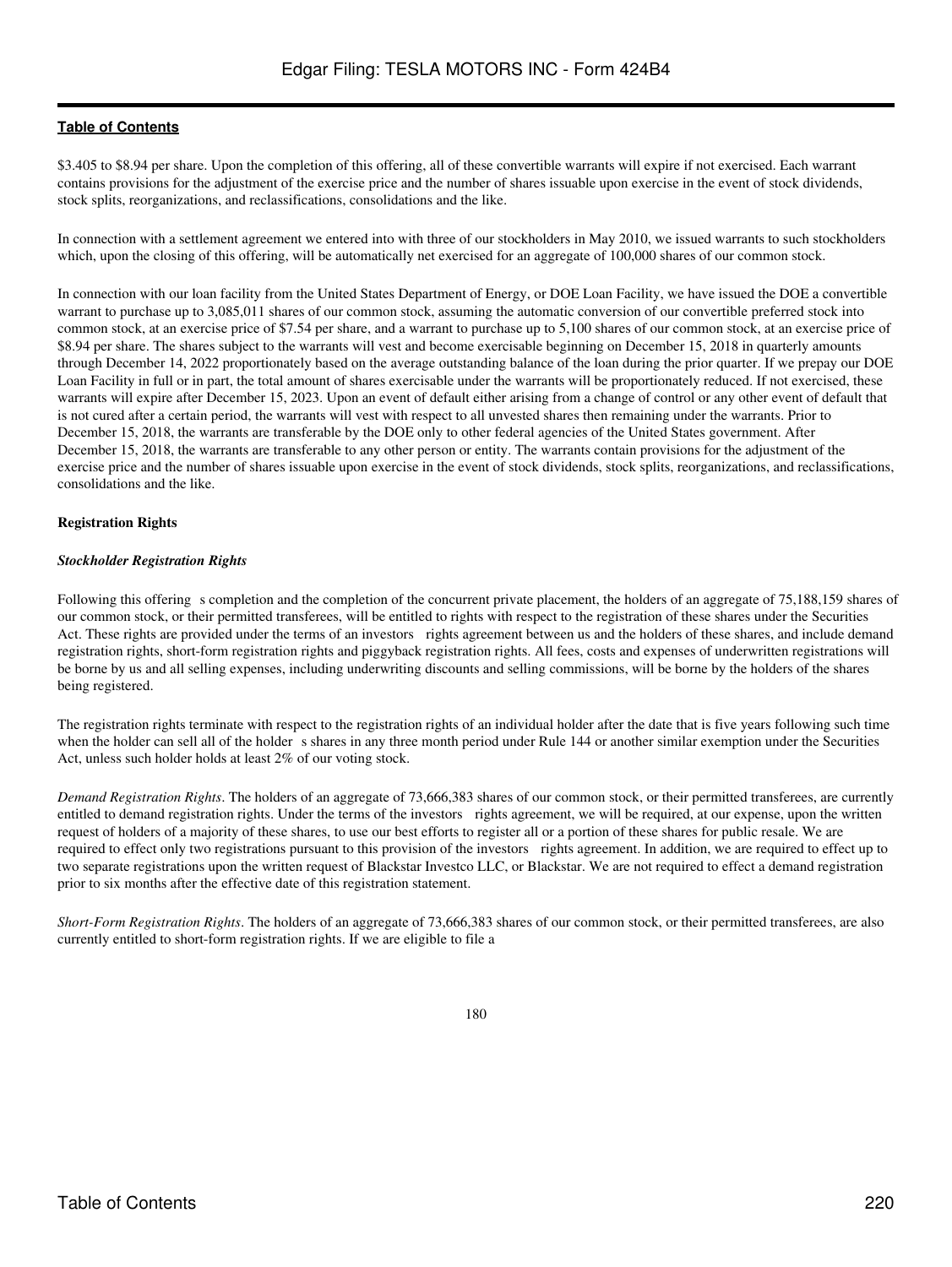registration statement on Form S-3, these holders have the right, upon written request from either the holders of at least 20% of these shares to us, or Blackstar, to have such shares registered by us at our expense if the proposed aggregate offering price of the shares to be registered by the holders requesting registration, net of underwriting discounts and commissions, is at least \$1,000,000, subject to certain exceptions.

*Piggyback Registration Rights*. The holders of an aggregate of 73,666,383 shares of our common stock, or their permitted transferees, are currently entitled to piggyback registration rights. If we register any of our securities either for our own account or for the account of other security holders, after the completion of this offering the holders of these shares are entitled to include their shares in the registration at our expense. The underwriters of any underwritten offering have the right to limit the number of shares registered by these holders for marketing reasons, subject to certain limitations.

### *DOE Registration Rights*

In connection our DOE Loan Facility, we have also granted certain registration rights to the DOE related to the shares exercisable upon the warrants issued to the DOE described above. These registration rights will only become effective if the DOE elects to exercise all or a portion of the shares subject to the warrants.

*Demand Registration Rights.* Under the terms of this agreement, the DOE is entitled to demand two registrations of our common stock. If the DOE initiates a demand registration pursuant to this provision, we will be required to use best efforts to register all or a portion of these shares for public resale. We are not required to effect a demand registration prior to six months after the completion of this offering.

*Short-Form Registration Rights*. The DOE is entitled to short-form registration rights. If we are eligible to file a registration statement on Form S-3, the DOE has the right, upon written request, to have such shares registered by us at our expense if the proposed aggregate offering price of the shares to be registered by the holders requesting registration, net of underwriting discounts and commissions, is at least \$1,000,000, subject to certain exceptions.

*Piggyback Registration Rights*. The DOE is entitled to piggyback registration rights. If we register any of our securities either for our own account or for the account of other security holders, the DOE is entitled to include its shares in the registration. The underwriters of any underwritten offering have the right to limit the number of shares registered by the DOE for marketing reasons, subject to certain limitations.

### **Anti-Takeover Effects of Delaware Law and Our Certificate of Incorporation and Bylaws**

Our amended and restated certificate of incorporation and our amended and restated bylaws, which will be in effect upon the closing of this offering, contain certain provisions that could have the effect of delaying, deterring or preventing another party from acquiring control of us. These provisions and certain provisions of Delaware law, which are summarized below, are expected to discourage coercive takeover practices and inadequate takeover bids. These provisions are also designed, in part, to encourage persons seeking to acquire control of us to negotiate first with our board of directors. We believe that the benefits of increased protection of our potential ability to negotiate more favorable terms with an unfriendly or unsolicited acquirer outweigh the disadvantages of discouraging a proposal to acquire us.

*Undesignated Preferred Stock*. As discussed above, our board of directors has the ability to issue preferred stock with voting or other rights or preferences that could impede the success of any attempt to change control of us. These and other provisions may have the effect of deterring hostile takeovers or delaying changes in control or management of our company.

*Limits on Ability of Stockholders to Act by Written Consent or Call a Special Meeting*. Our amended and restated certificate of incorporation provides that our stockholders may not act by written consent, which may lengthen the amount of time required to take stockholder actions. As a result, a holder controlling a majority of our capital stock would not be able to amend our bylaws or remove directors without holding a meeting of our stockholders called in accordance with our bylaws.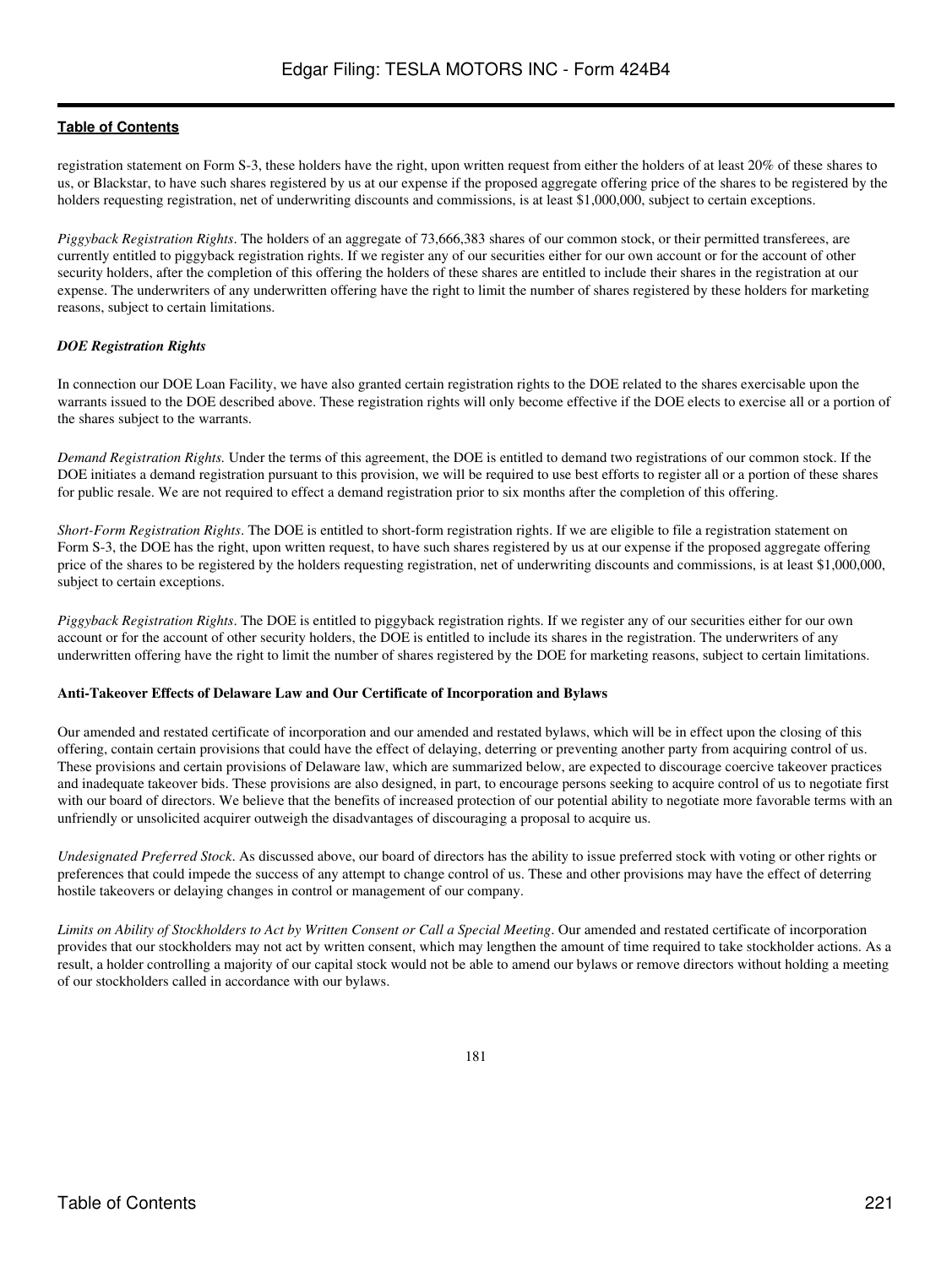In addition, our amended and restated bylaws provide that special meetings of the stockholders may be called only by the chairperson of the board, the chief executive officer or our board of directors. Stockholders may not call a special meeting, which may delay the ability of our stockholders to force consideration of a proposal or for holders controlling a majority of our capital stock to take any action, including the removal of directors.

*Requirements for Advance Notification of Stockholder Nominations and Proposals*. Our amended and restated bylaws establish advance notice procedures with respect to stockholder proposals and the nomination of candidates for election as directors, other than nominations made by or at the direction of our board of directors or a committee of our board of directors. These provisions may have the effect of precluding the conduct of certain business at a meeting if the proper procedures are not followed. These provisions may also discourage or deter a potential acquirer from conducting a solicitation of proxies to elect the acquirer sown slate of directors or otherwise attempting to obtain control of our company.

*Board Classification*. Our board of directors is divided into three classes, one class of which is elected each year by our stockholders. The directors in each class will serve for a three-year term. For more information on the classified board, see Management Board of Directors. A third party may be discouraged from making a tender offer or otherwise attempting to obtain control of us as it is it more difficult and time-consuming for stockholders to replace a majority of the directors on a classified board.

*No Cumulative Voting*. Our amended and restated certificate of incorporation and amended and restated bylaws do not permit cumulative voting in the election of directors. Cumulative voting allows a stockholder to vote a portion or all of its shares for one or more candidates for seats on the board of directors. Without cumulative voting, a minority stockholder may not be able to gain as many seats on our board of directors as the stockholder would be able to gain if cumulative voting were permitted. The absence of cumulative voting makes it more difficult for a minority stockholder to gain a seat on our board of directors to influence our board s decision regarding a takeover.

*Amendment of Charter Provisions*. The amendment of the above provisions of our amended and restated certificate of incorporation requires approval by holders of at least two-thirds of our outstanding capital stock entitled to vote generally in the election of directors.

*Delaware Anti-Takeover Statute*. We are subject to the provisions of Section 203 of the Delaware General Corporation Law regulating corporate takeovers. In general, Section 203 prohibits a publicly held Delaware corporation from engaging, under certain circumstances, in a business combination with an interested stockholder for a period of three years following the date the person became an interested stockholder unless:

prior to the date of the transaction, our board of directors approved either the business combination or the transaction which resulted in the stockholder becoming an interested stockholder;

upon completion of the transaction that resulted in the stockholder becoming an interested stockholder, the interested stockholder owned at least 85% of the voting stock of the corporation outstanding at the time the transaction commenced, calculated as provided under Section 203; or

at or subsequent to the date of the transaction, the business combination is approved by our board of directors and authorized at an annual or special meeting of stockholders, and not by written consent, by the affirmative vote of at least two-thirds of the outstanding voting stock which is not owned by the interested stockholder.

Generally, a business combination includes a merger, asset or stock sale, or other transaction resulting in a financial benefit to the interested stockholder. An interested stockholder is a person who, together with affiliates and associates, owns or, within three years prior to the determination of interested stockholder status, did own 15% or more of a corporation s outstanding voting stock. We expect the existence of this provision to have an anti-takeover effect with respect to transactions our board of directors does not approve in advance. We also anticipate that Section 203 may also discourage attempts that might result in a premium over the market price for the shares of common stock held by stockholders.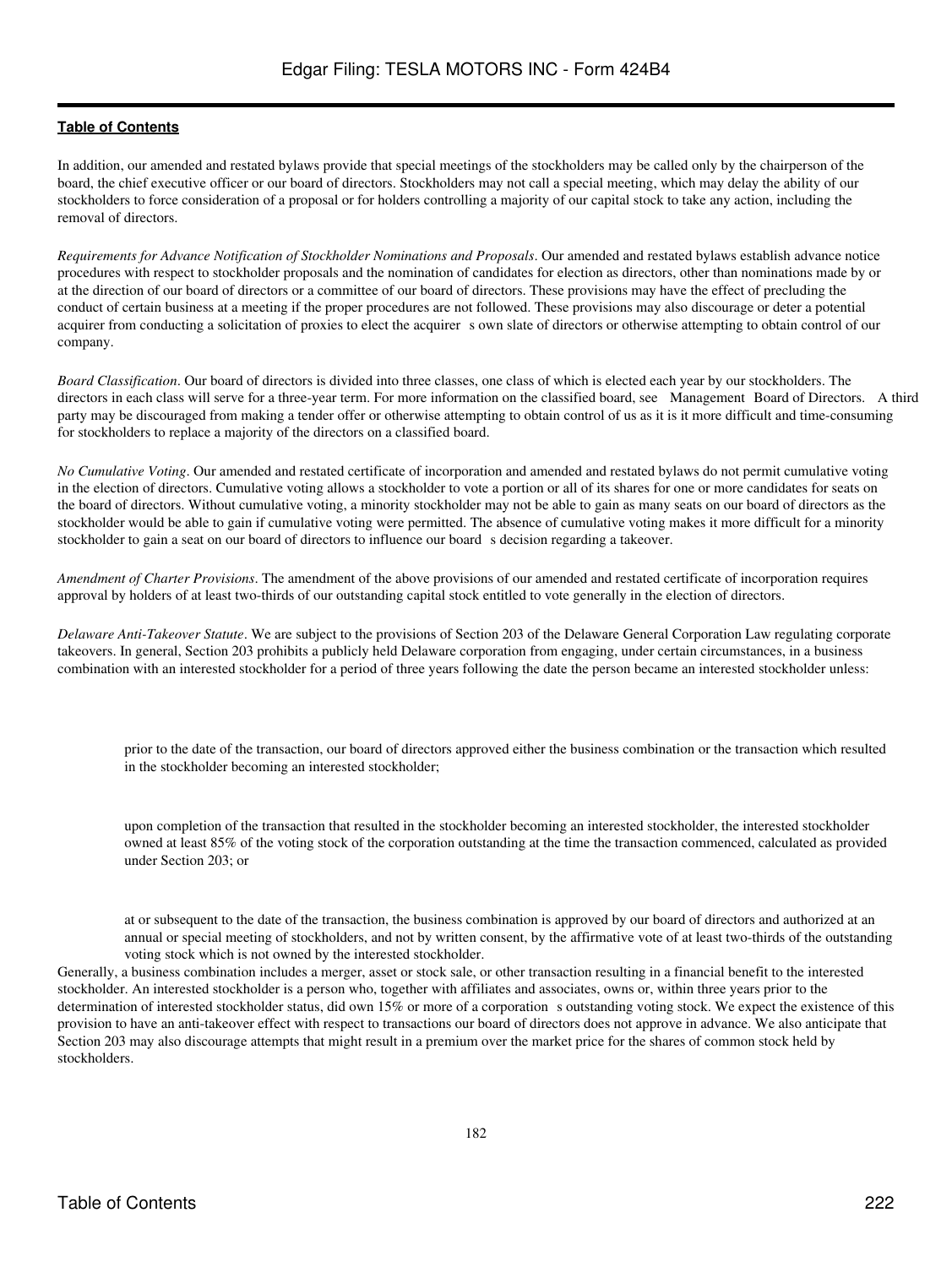The provisions of Delaware law and the provisions of our amended and restated certificate of incorporation and amended and restated bylaws, as amended upon the closing of this offering, could have the effect of discouraging others from attempting hostile takeovers and, as a consequence, they might also inhibit temporary fluctuations in the market price of our common stock that often result from actual or rumored hostile takeover attempts. These provisions might also have the effect of preventing changes in our management. It is possible that these provisions could make it more difficult to accomplish transactions that stockholders might otherwise deem to be in their best interests.

#### **Transfer Agent and Registrar**

Upon the closing of this offering, the transfer agent and registrar for our common stock will be ComputerShare Trust Company, N.A. The transfer agent s address is 250 Royall Street, Canton, Massachusetts 02021, and its telephone number is (800) 662-7232.

#### **Listing**

Our common stock has been approved for listing on The Nasdaq Global Select Market under the symbol TSLA.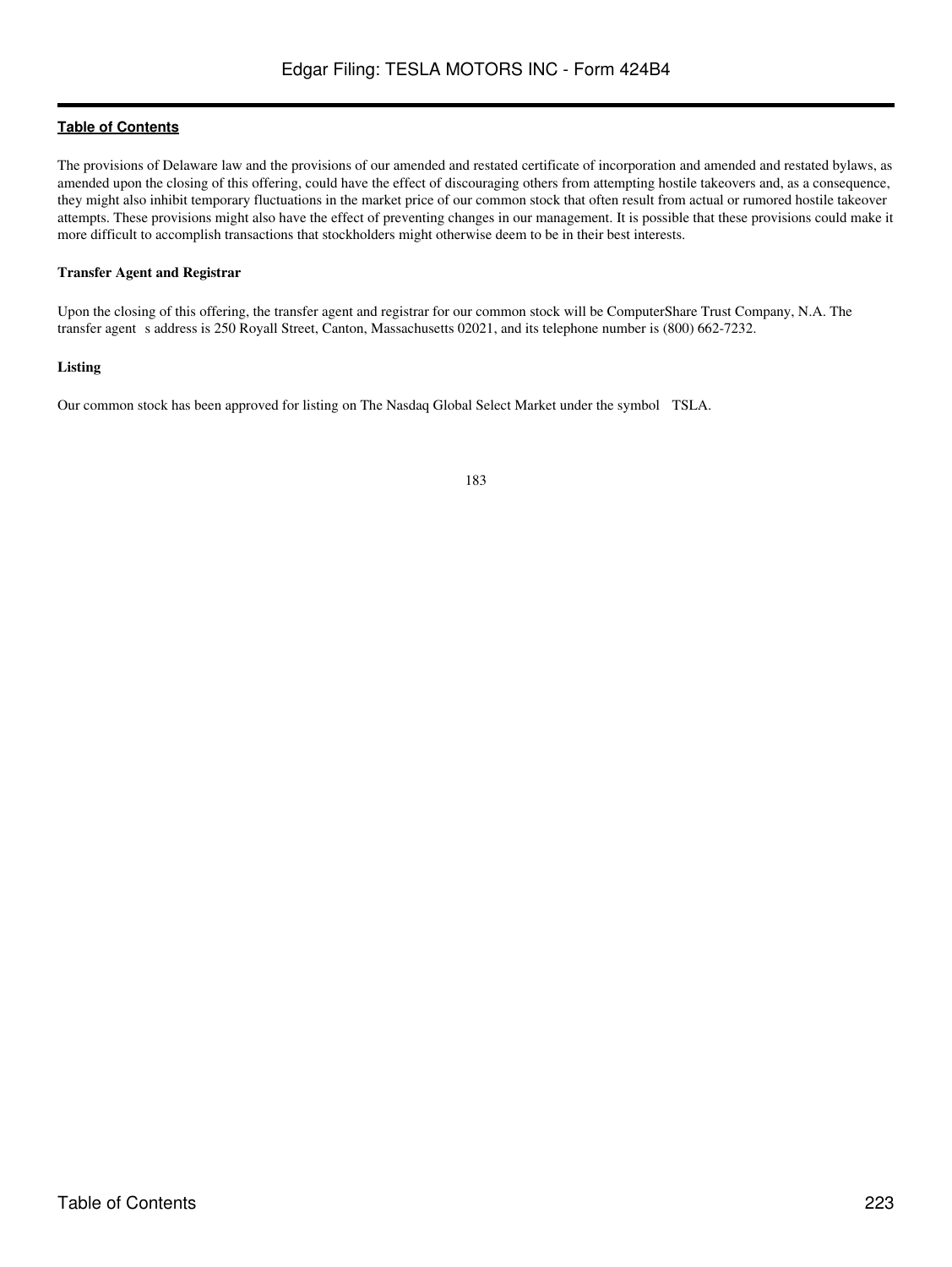#### **SHARES ELIGIBLE FOR FUTURE SALE**

Prior to this offering, there has been no public market for shares of our common stock. Future sales of substantial amounts of shares of our common stock, including shares issued upon the exercise of outstanding options, in the public market after this offering, or the possibility of these sales occurring, could adversely affect the prevailing market price for our common stock from time to time or impair our ability to raise equity capital in the future.

Upon the closing of this offering and the concurrent private placement, a total of 93,109,393 shares of common stock will be outstanding, assuming the automatic conversion of all outstanding shares of convertible preferred stock into shares of common stock upon the completion of this offering and the issuance of 445,047 shares of common stock upon the assumed net exercise of warrants that would otherwise expire upon the completion of this offering at the initial public offering price of \$17.00 per share. Of these shares, all 13,300,000 shares of common stock sold in this offering by us and the selling stockholders, plus any shares sold upon exercise of the underwriters option to purchase additional shares, will be freely tradable in the public market without restriction or further registration under the Securities Act, unless these shares are held by affiliates, as that term is defined in Rule 144 under the Securities Act.

The remaining shares of common stock, including the shares sold in the concurrent private placement, will be restricted securities, as that term is defined in Rule 144 under the Securities Act. These restricted securities are eligible for public sale only if they are registered under the Securities Act or if they qualify for an exemption from registration under Rules 144 or 701 under the Securities Act, which are summarized below.

Subject to the lock-up agreements described below and the provisions of Rules 144 and 701 under the Securities Act, these restricted securities will be available for sale in the public market as follows:

| Date                                                                                                                                           | Number of<br><b>Shares</b> |
|------------------------------------------------------------------------------------------------------------------------------------------------|----------------------------|
| On the date of this prospectus                                                                                                                 |                            |
| Between 90 and 180 days (subject to extension) after the date of this prospectus                                                               |                            |
| At various times beginning more than 180 days (subject to extension) after the date of this prospectus                                         | 79,809,393                 |
| In addition, of the 11,564,743 shares of our common stock that were subject to stock options outstanding as of March 31, 2010, options to      |                            |
| purchase 2,642,692 shares of common stock were vested as of March 31, 2010 and will be eligible for sale 180 days following the effective date |                            |
| of this offering, subject to extension as described in the section entitled Underwriters.                                                      |                            |

#### **Rule 144**

In general, under Rule 144 as currently in effect, once we have been subject to public company reporting requirements for at least 90 days, a person who is not deemed to have been one of our affiliates for purposes of the Securities Act at any time during 90 days preceding a sale and who has beneficially owned the shares proposed to be sold for at least six months, including the holding period of any prior owner other than our affiliates, is entitled to sell such shares without complying with the manner of sale, volume limitation or notice provisions of Rule 144, subject to compliance with the public information requirements of Rule 144. If such a person has beneficially owned the shares proposed to be sold for at least one year, including the holding period of any prior owner other than our affiliates, then such person is entitled to sell such shares without complying with any of the requirements of Rule 144.

In general, under Rule 144, as currently in effect, our affiliates or persons selling shares on behalf of our affiliates are entitled to sell upon expiration of the lock-up agreements described above, within any three-month period beginning 90 days after the date of this prospectus, a number of shares that does not exceed the greater of:

1% of the number of shares of common stock then outstanding, which will equal approximately 931,094 shares immediately after this offering and the concurrent private placement; or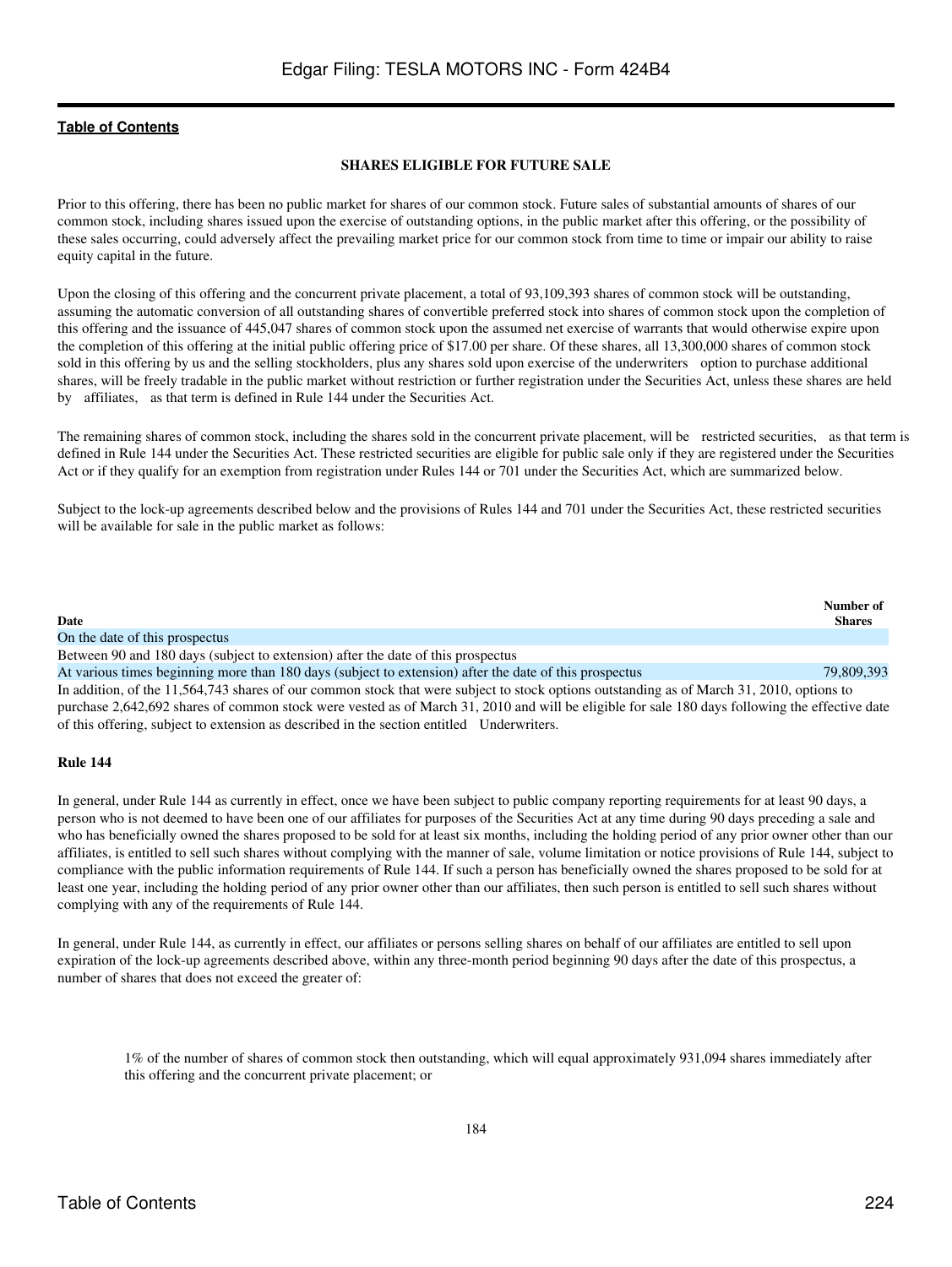the average weekly trading volume of the common stock during the four calendar weeks preceding the filing of a notice on Form 144 with respect to such sale.

Sales under Rule 144 by our affiliates or persons selling shares on behalf of our affiliates are also subject to certain manner of sale provisions and notice requirements and to the availability of current public information about us.

## **Rule 701**

Rule 701 generally allows a stockholder who purchased shares of our common stock pursuant to a written compensatory plan or contract and who is not deemed to have been an affiliate of our company during the immediately preceding 90 days to sell these shares in reliance upon Rule 144, but without being required to comply with the public information, holding period, volume limitation, or notice provisions of Rule 144. Rule 701 also permits affiliates of our company to sell their Rule 701 shares under Rule 144 without complying with the holding period requirements of Rule 144. All holders of Rule 701 shares, however, are required to wait until 90 days after the date of this prospectus before selling such shares pursuant to Rule 701.

As of March 31, 2010, 1,445,867 shares of our outstanding common stock had been issued in reliance on Rule 701 as a result of exercises of stock options. These shares will be eligible for resale in reliance on this rule upon expiration of the lockup agreements described above.

#### **Lock-Up Agreements**

We, the selling stockholders, all of our directors and officers and the other holders of shares of common stock and holders of securities exercisable for or convertible into our common stock outstanding immediately prior to this offering have agreed that, without the prior written consent of each of Goldman, Sachs & Co., Morgan Stanley & Co. Incorporated, J.P. Morgan Securities Inc., and us, we and they will not, during the period ending 180 days after the date of this prospectus:

offer, sell, contract to sell, pledge, grant any option to purchase, make any short sale or otherwise dispose of any shares of our common stock, options or warrants to purchase shares of our common stock or securities convertible into, exchangeable for or that represent the right to receive shares of our common stock; or

engage in any other transaction which is designed to or which reasonably could be expected to lead to or result in a sale or disposition of shares of our common stock;

whether any transaction described above is to be settled by delivery of shares of our common stock or such other securities, in cash or otherwise. This agreement is subject to certain exceptions, and is also subject to extension for up to an additional 34 days, as set forth in the section entitled Underwriters. Any of our employees who participate in the directed share program will also subject to a lock-up period of 180 days beginning on the date of this prospectus.

### **Registration Rights**

Upon completion of this offering and the concurrent private placement, the holders of 75,188,159 shares of common stock or their transferees will be entitled to various rights with respect to the registration of these shares under the Securities Act. In addition, the DOE will be entitled to various rights with respect to the registration of the shares of common stock issuable upon exercise of the warrant we have issued the DOE in connection with the DOE Loan Facility. Registration of these shares under the Securities Act would result in these shares becoming fully tradable without restriction under the Securities Act immediately upon the effectiveness of the registration, except for shares purchased by affiliates. See Description of Capital Stock Registration Rights for additional information. Shares covered by a registration statement will be eligible for sales in the public market upon the expiration or release from the terms of the lock up agreement.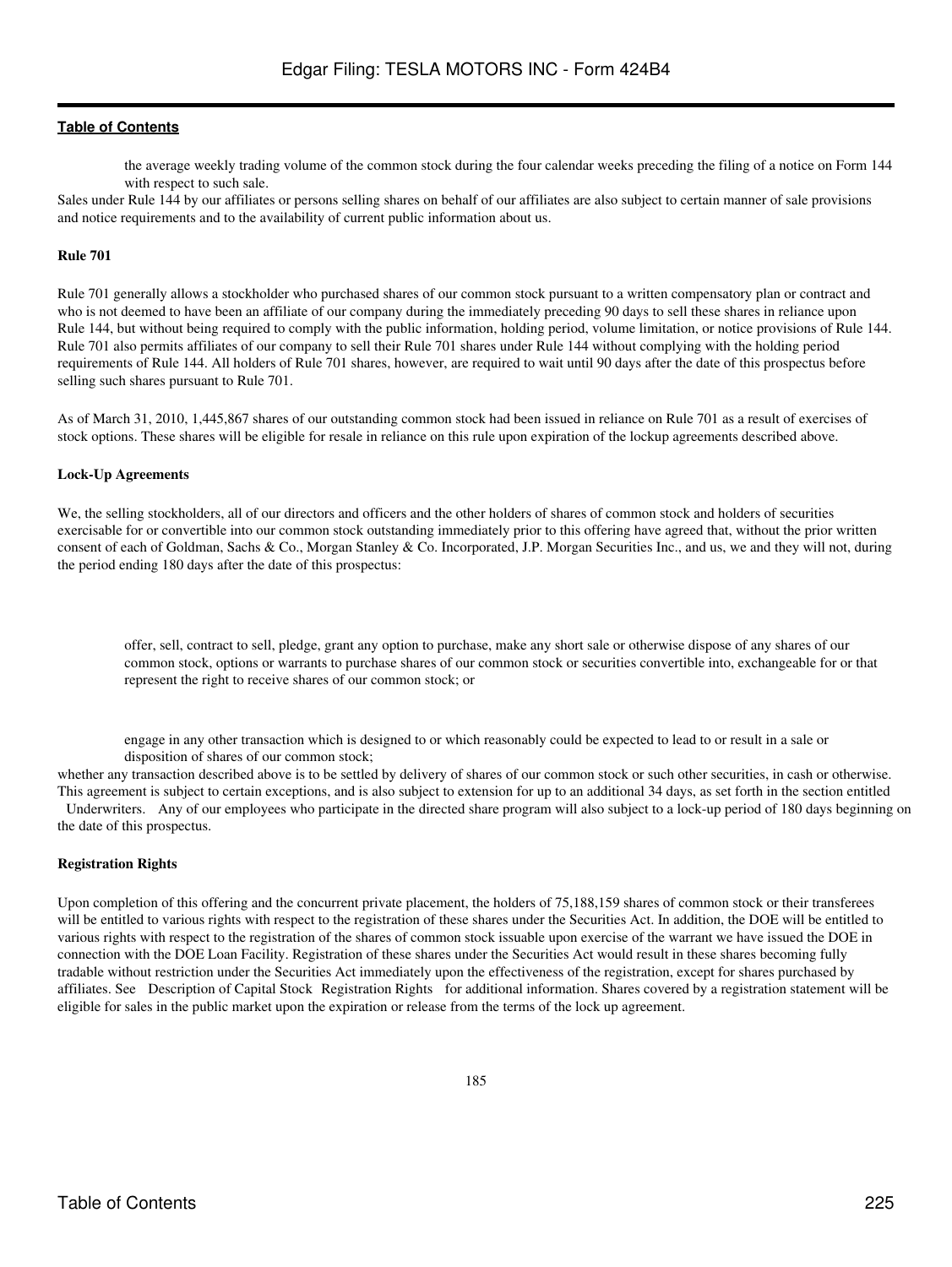#### **Registration Statements**

We intend to file a registration statement on Form S-8 under the Securities Act following this offering to register all of the shares of common stock issued or reserved for issuance under our equity compensation plans and agreements. We expect to file this registration statement as soon as practicable after this offering. Shares covered by this registration statement will be eligible for sale in the public market, upon the expiration or release from the terms of the lock-up agreements, and subject to vesting of such shares.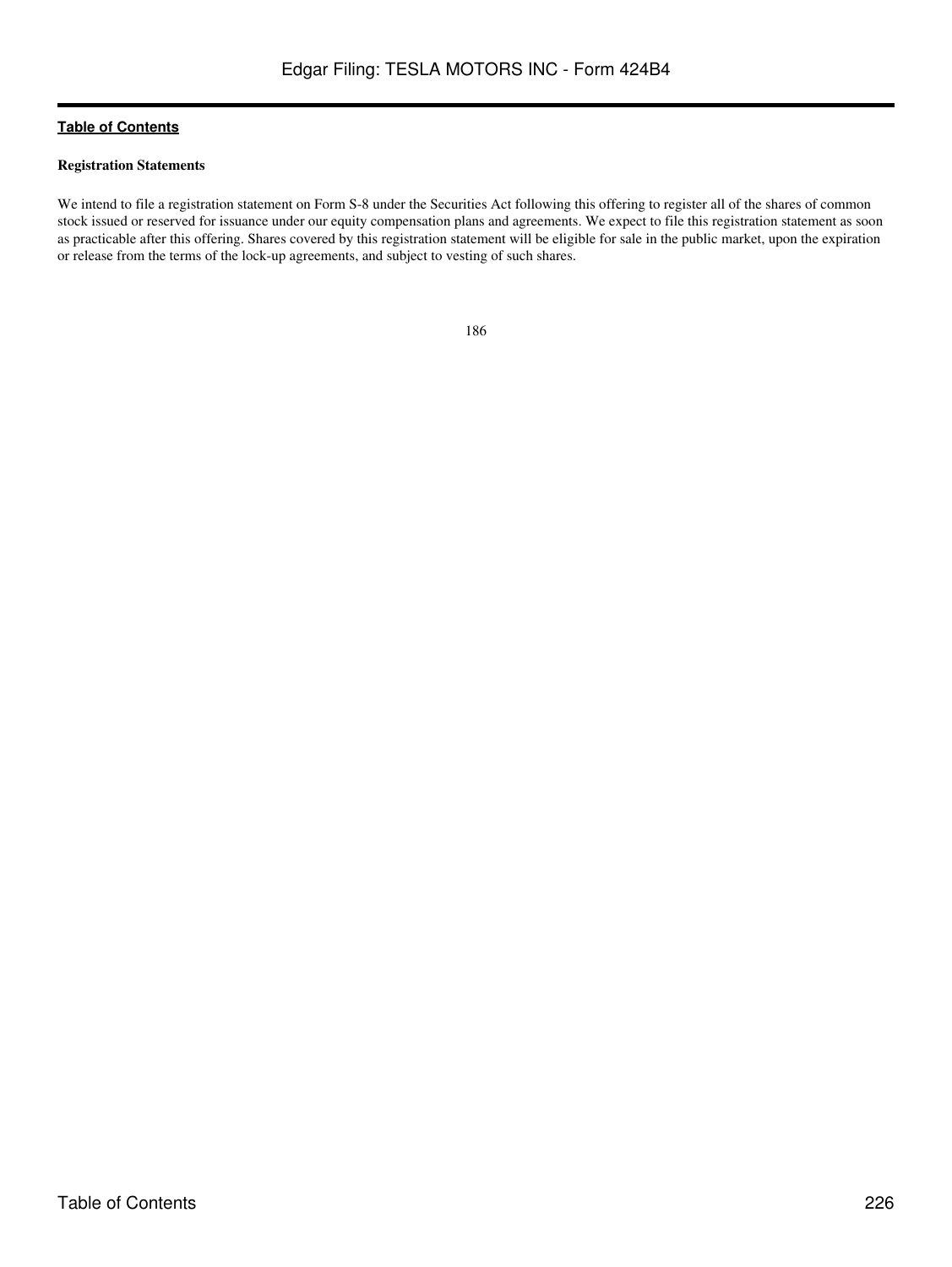#### **MATERIAL UNITED STATES TAX CONSIDERATIONS**

## **FOR NON-UNITED STATES HOLDERS**

The following is a summary of the material United States federal income tax and estate tax consequences of the ownership and disposition of our common stock to non-United States holders, but does not purport to be a complete analysis of all the potential tax considerations relating thereto. This summary is based upon the provisions of the Internal Revenue Code of 1986, as amended, or the Code, Treasury regulations promulgated thereunder, administrative rulings and judicial decisions, all as of the date hereof. These authorities may be changed, possibly retroactively, so as to result in United States federal income tax or estate tax consequences different from those set forth below. We have not sought any ruling from the Internal Revenue Service, or the IRS, with respect to the statements made and the conclusions reached in the following summary, and there can be no assurance that the IRS will agree with such statements and conclusions.

This summary also does not address the tax considerations arising under the laws of any United States state or local or any non-United States jurisdiction or under United States federal gift and estate tax laws, except to the limited extent below. In addition, this discussion does not address tax considerations applicable to an investor s particular circumstances or to investors that may be subject to special tax rules, including, without limitation:

banks, insurance companies or other financial institutions;

persons subject to the alternative minimum tax;

tax-exempt organizations;

dealers in securities or currencies;

traders in securities that elect to use a mark-to-market method of accounting for their securities holdings;

persons that own, or are deemed to own, more than five percent of our capital stock (except to the extent specifically set forth below);

certain former citizens or long-term residents of the United States;

persons who hold our common stock as a position in a hedging transaction, straddle, conversion transaction or other risk reduction transaction;

persons who do not hold our common stock as a capital asset within the meaning of Section 1221 of the Code (generally, for investment purposes); or

persons deemed to sell our common stock under the constructive sale provisions of the Code.

In addition, if a partnership or entity classified as a partnership for United States federal income tax purposes holds our common stock, the tax treatment of a partner generally will depend on the status of the partner and upon the activities of the partnership. Accordingly, partnerships that hold our common stock, and partners in such partnerships, should consult their tax advisors.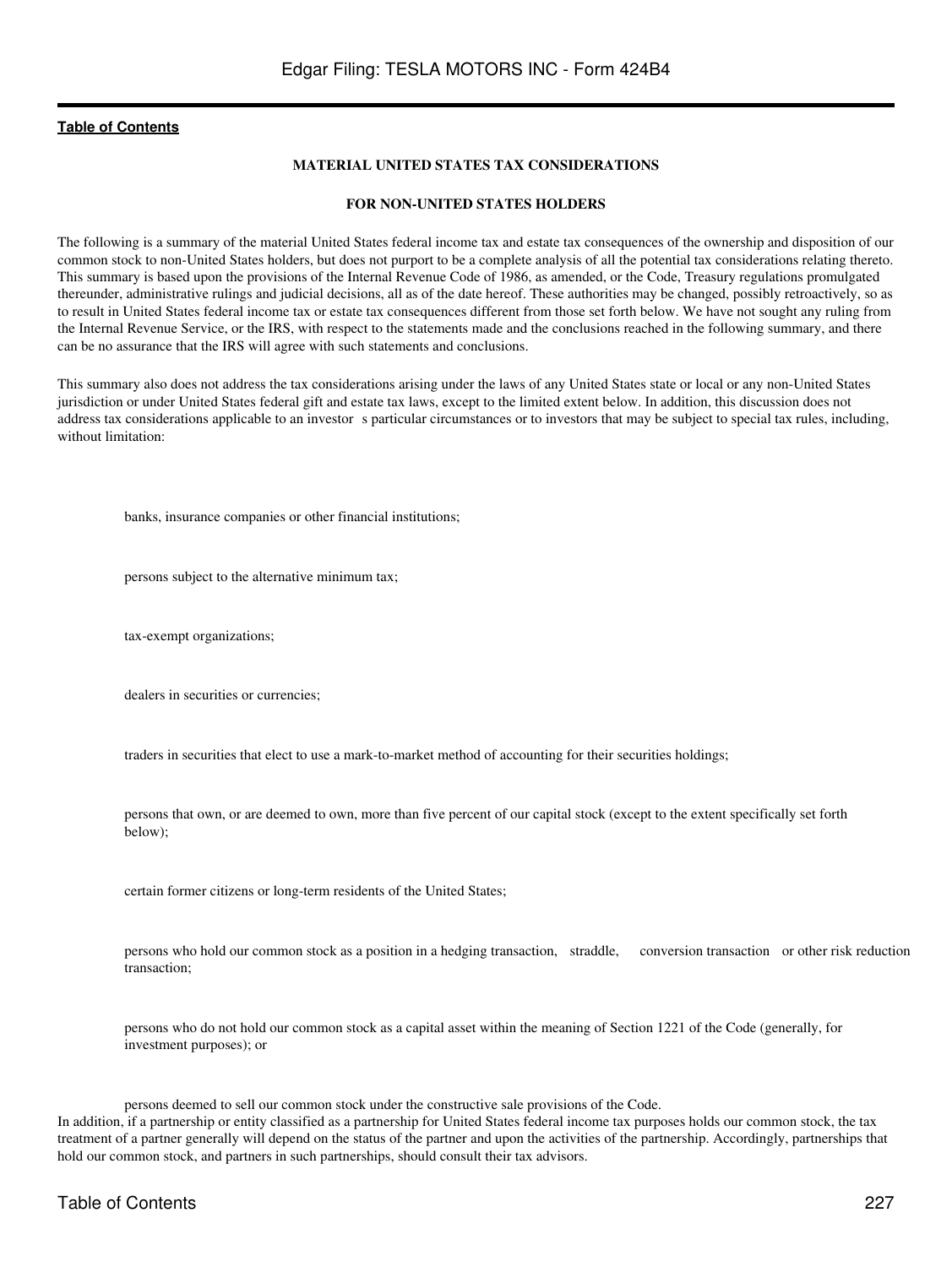**You are urged to consult your tax advisor with respect to the application of the United States federal income tax laws to your particular situation, as well as any tax consequences of the purchase, ownership and disposition of our common stock arising under the United States federal estate or gift tax rules or under the laws of any United States state or local or any non-United States or other taxing jurisdiction or under any applicable tax treaty.**

#### **Non-United States Holder Defined**

For purposes of this discussion, you are a non-United States holder if you are any holder other than:

an individual citizen or resident of the United States;

a corporation or other entity taxable as a corporation created or organized in the United States or under the laws of the United States, any State thereof or the District of Columbia;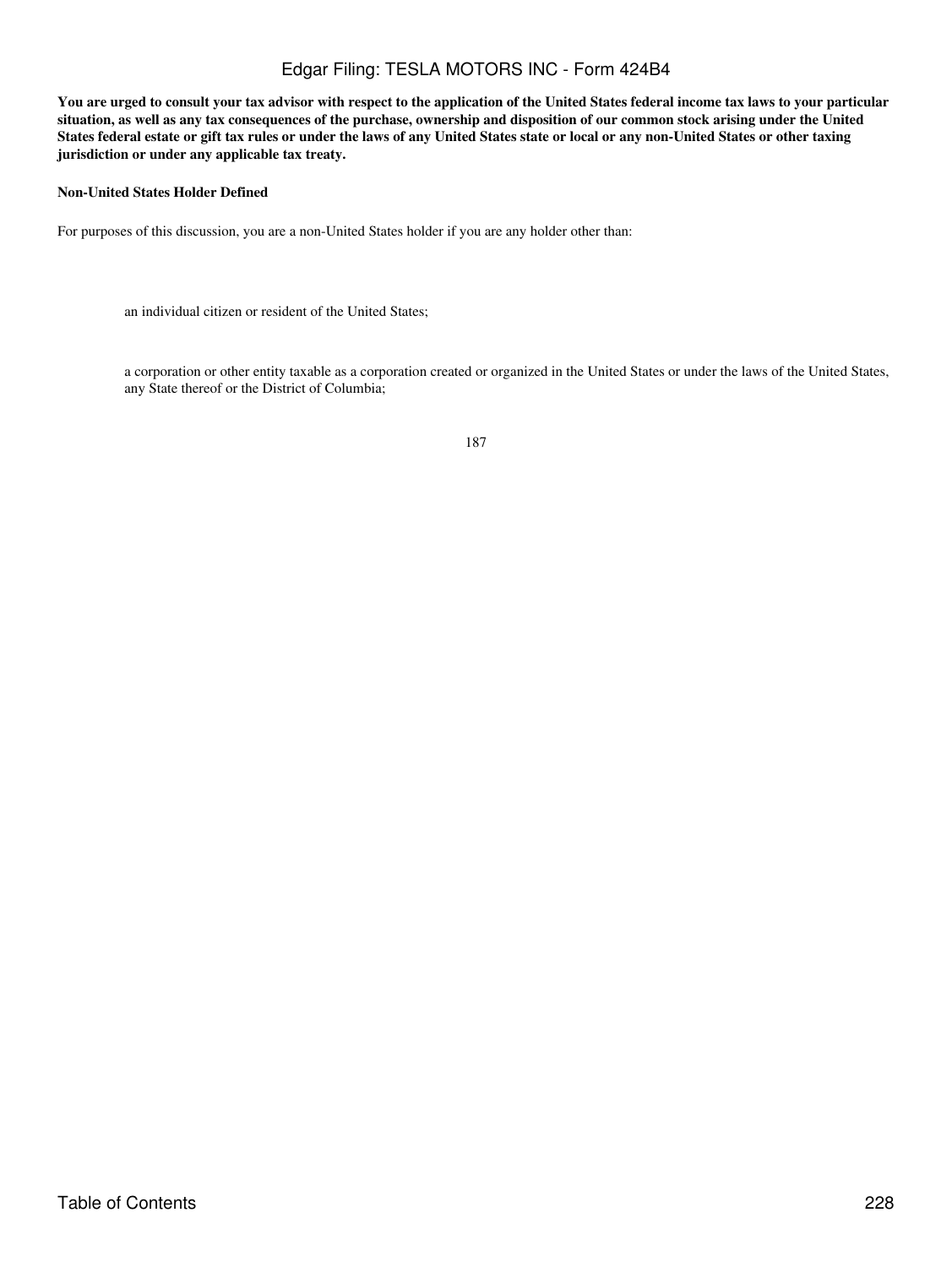an estate whose income is subject to United States federal income tax regardless of its source; or

a trust (x) whose administration is subject to the primary supervision of a United States court and which has one or more United States persons who have the authority to control all substantial decisions of the trust or (y) which has made an election to be treated as a United States person.

#### **Distributions**

If we make distributions on our common stock, those payments will constitute dividends for United States tax purposes to the extent paid from our current or accumulated earnings and profits, as determined under United States federal income tax principles. To the extent those distributions exceed both our current and our accumulated earnings and profits, they will constitute a return of capital and will first reduce your basis in our common stock, but not below zero, and then will be treated as gain from the sale of stock.

Any dividend paid to you generally will be subject to United States withholding tax either at a rate of 30% of the gross amount of the dividend or such lower rate as may be specified by an applicable income tax treaty. In order to receive a reduced treaty rate, you must provide us with an IRS Form W-8BEN or other appropriate version of IRS Form W-8 certifying qualification for the reduced rate.

Dividends received by you that are effectively connected with your conduct of a United States trade or business generally are exempt from such withholding tax. In order to obtain this exemption, you must provide us with an IRS Form W-8ECI or other applicable IRS Form W-8 properly certifying such exemption. Such effectively connected dividends, although not subject to withholding tax, are taxed at the same graduated rates applicable to United States persons, net of certain deductions and credits, subject to an applicable income tax treaty providing otherwise. In addition, if you are a corporate non-United States holder, dividends you receive that are effectively connected with your conduct of a United States trade or business may also be subject to a branch profits tax at a rate of 30% or such lower rate as may be specified by an applicable income tax treaty.

If you are eligible for a reduced rate of withholding tax pursuant to a tax treaty, you may be able to obtain a refund of any excess amounts currently withheld if you file an appropriate claim for refund with the IRS.

#### **Gain on Sale or Other Disposition of Common Stock**

You generally will not be required to pay United States federal income tax on any gain realized upon the sale or other disposition of our common stock unless:

the gain is effectively connected with your conduct of a United States trade or business (and, if an income tax treaty applies, the gain is attributable to a permanent establishment maintained by you in the United States), in which case you will be required to pay tax on the net gain derived from the sale under regular graduated United States federal income tax rates, and for a non-United States holder that is a corporation, such non-United States holder may be subject to the branch profits tax at a 30% rate or such lower rate as may be specified by an applicable income tax treaty;

you are an individual who is present in the United States for a period or periods aggregating 183 days or more during the calendar year in which the sale or disposition occurs and certain other conditions are met, in which case you will be required to pay a flat 30% tax on the gain derived from the sale, which tax may be offset by United States source capital losses (even though you are not considered a resident of the United States) (subject to applicable income tax or other treaties); or

our common stock constitutes a United States real property interest by reason of our status as a United States real property holding corporation for United States federal income tax purposes, a USRPHC, at any time within the shorter of the five-year period preceding the disposition or your holding period for our common stock. We believe that we are not currently and will not become a USRPHC. However, because the determination of whether we are a USRPHC depends on the fair market value of our United States real property relative to the fair market value of our other business assets, there can be no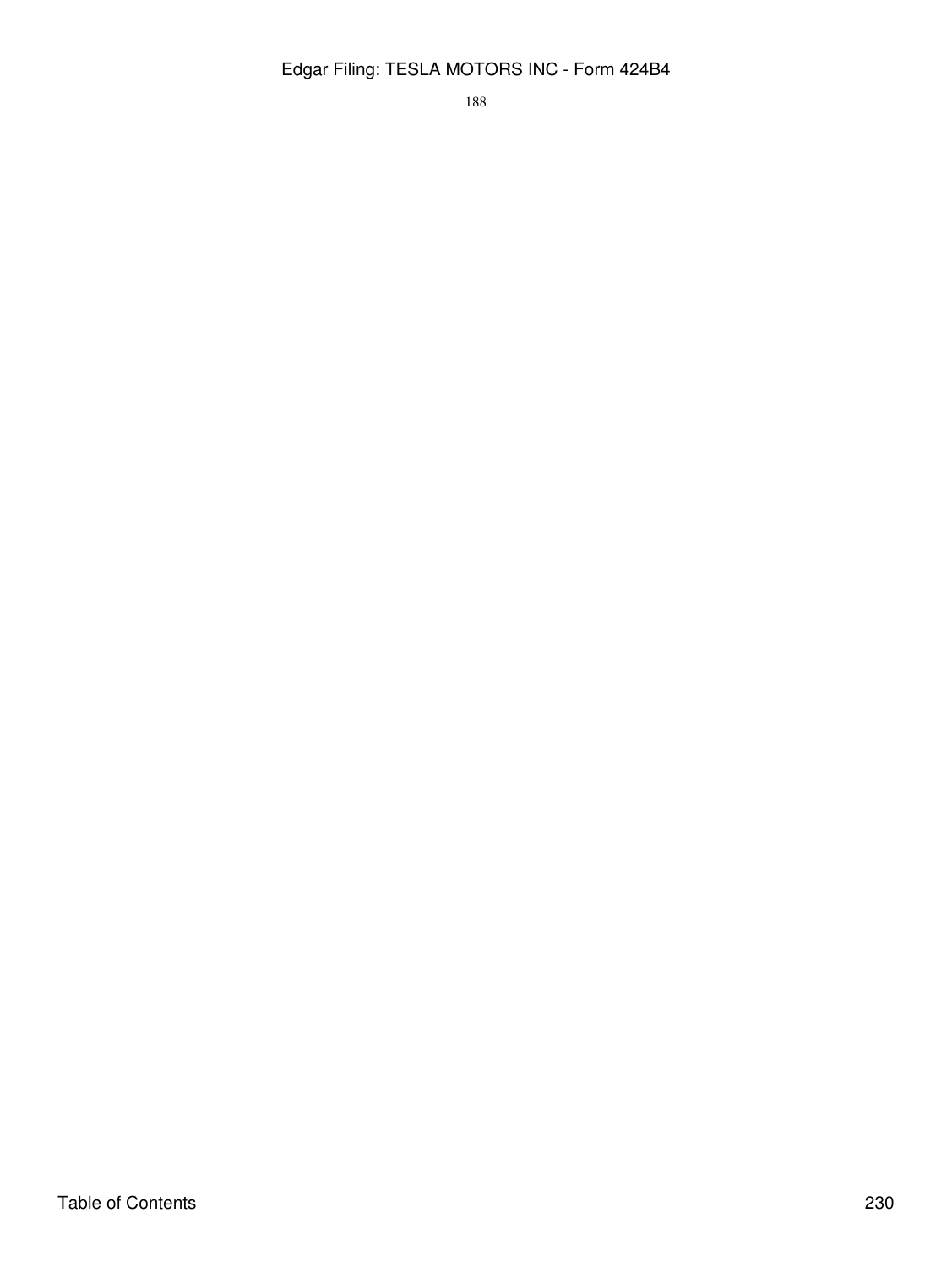assurance that we will not become a USRPHC in the future. Even if we become a USRPHC, however, as long as our common stock is regularly traded on an established securities market, such common stock will be treated as United States real property interests only if you actually or constructively hold more than five percent of such regularly traded common stock at any time during the applicable period that is specified in the Code.

#### **United States Federal Estate Tax**

Our common stock held (or treated as held) by an individual non-United States holder at the time of death will be included in such holder s gross estate for United States federal estate tax purposes, unless an applicable estate tax treaty provides otherwise, and therefore may be subject to United States federal estate tax.

#### **Backup Withholding and Information Reporting**

Generally, we must report annually to the IRS the amount of dividends paid to you, your name and address, and the amount of tax withheld, if any. A similar report will be sent to you. Pursuant to applicable income tax treaties or other agreements, the IRS may make these reports available to tax authorities in your country of residence.

Payments of dividends or of proceeds on the disposition of stock made to you may be subject to additional information reporting and backup withholding at a current rate of 28% unless you establish an exemption, for example by properly certifying your non-United States status on a Form W-8BEN or another appropriate version of IRS Form W-8. Notwithstanding the foregoing, backup withholding and information reporting may apply if either we or our paying agent has actual knowledge, or reason to know, that you are a United States person.

Backup withholding is not an additional tax; rather, the United States income tax liability of persons subject to backup withholding will be reduced by the amount of tax withheld. If withholding results in an overpayment of taxes, a refund or credit may generally be obtained from the IRS, provided that the required information is furnished to the IRS in a timely manner.

#### **Recently Enacted Legislation Affecting Taxation of Our Common Stock Held By or Through Foreign Entities**

Recently enacted legislation generally will impose a United States federal withholding tax of 30% on dividends and the gross proceeds of a disposition of our common stock paid after December 31, 2012 to a foreign financial institution (as specially defined under these rules), unless such institution enters into an agreement with the United States government to withhold on certain payments and to collect and provide to the United States tax authorities substantial information regarding United States account holders of such institution (which includes certain equity and debt holders of such institution, as well as certain account holders that are foreign entities with United States owners). The legislation also will generally impose a United States federal withholding tax of 30% on dividends and the gross proceeds of a disposition of our common stock paid after December 31, 2012 to a non-financial foreign entity unless such entity provides the withholding agent with a certification identifying the direct and indirect United States owners of the entity. Under certain circumstances, a non-United States holder might be eligible for refunds or credits of such taxes. Prospective investors are encouraged to consult with their own tax advisors regarding the possible implications of this legislation on their investment in our common stock.

**The preceding discussion of United States federal tax considerations is for general information only. It is not tax advice. Each prospective investor should consult its own tax advisor regarding the particular United States federal, state and local and non-United States tax consequences of purchasing, holding and disposing of our common stock, including the consequences of any proposed change in applicable laws.**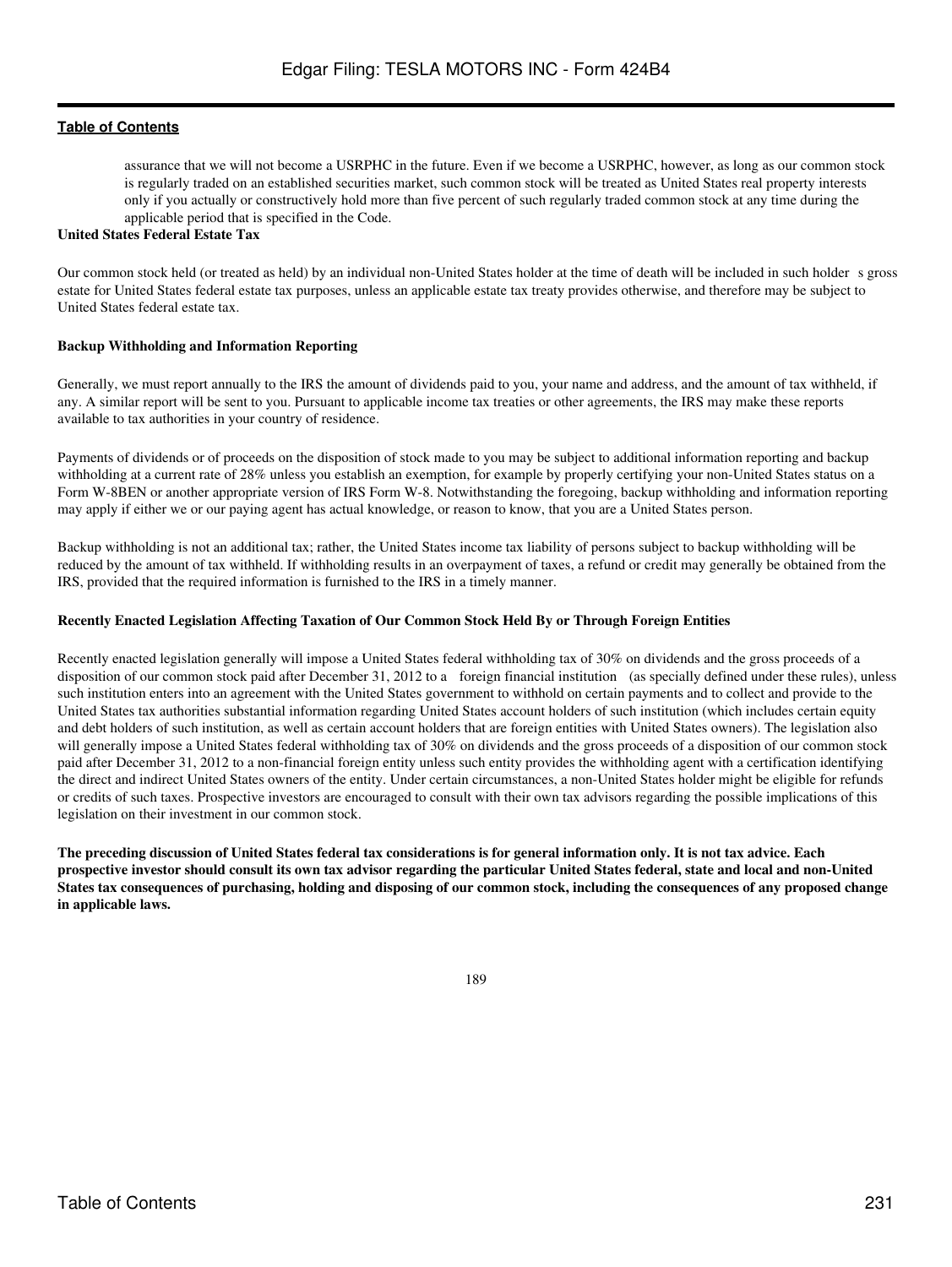#### **UNDERWRITING**

We, the selling stockholders and the underwriters named below have entered into an underwriting agreement with respect to the shares being offered. Subject to certain conditions, each underwriter has severally agreed to purchase the number of shares indicated in the following table. Goldman, Sachs & Co., Morgan Stanley & Co. Incorporated, J.P. Morgan Securities Inc. and Deutsche Bank Securities Inc. are the joint book-running managers and representatives of the underwriters.

|                                    |                     | <b>Number</b> |
|------------------------------------|---------------------|---------------|
|                                    | <b>Underwriters</b> | of Shares     |
| Goldman, Sachs & Co.               |                     | 4,655,000     |
| Morgan Stanley & Co. Incorporated. |                     | 4,655,000     |
| J.P. Morgan Securities Inc.        |                     | 2,660,000     |
| Deutsche Bank Securities Inc.      |                     | 1,330,000     |
| Total                              |                     | 13,300,000    |

The underwriters are committed to take and pay for all of the shares being offered, if any are taken, other than the shares covered by the option described below unless and until this option is exercised.

If the underwriters sell more shares than the total number set forth in the table above, the underwriters have an option to buy up to an additional 1,995,000 shares from the selling stockholders to cover such sales. They may exercise that option for 30 days. If any shares are purchased pursuant to this option, the underwriters will severally purchase shares in approximately the same proportion as set forth in the table above.

In connection with the offering of shares of our common stock described in this prospectus, a selling stockholder may be deemed to be an underwriter within the meaning of the Securities Act.

The following tables show the per share and total underwriting discounts and commissions to be paid to the underwriters by us and the selling stockholders. Such amounts are shown assuming both no exercise and full exercise of the underwriters option to purchase 1,995,000 additional shares.

|           | Paid by Us |                    |                      |
|-----------|------------|--------------------|----------------------|
|           |            | <b>No Exercise</b> | <b>Full Exercise</b> |
| Per Share |            | 1.105              | 1.105                |
| Total     |            | \$14,696,500       | \$14,696,500         |

|           | Paid by the Selling Stockholders |                                   |                       |
|-----------|----------------------------------|-----------------------------------|-----------------------|
|           |                                  | <b>No Exercise</b>                | <b>Full Exercise</b>  |
| Per Share |                                  | $\frac{\text{I}}{\text{I}}$ 1.105 | 1.105<br><sup>S</sup> |
| Total     |                                  | \$1,568,437                       | \$ 3.772.912          |

Shares sold by the underwriters to the public will initially be offered at the initial public offering price set forth on the cover of this prospectus. Any shares sold by the underwriters to securities dealers may be sold at a discount of up to \$0.663 per share from the initial public offering price. If all the shares are not sold at the initial public offering price, the representatives may change the offering price and the other selling terms.

The underwriters have agreed to cover a portion of the expenses associated with the road show marketing this offering, including 50% of the fair market value cost of renting a private aircraft. The private aircraft used for this purpose may include Mr. Musks private airplane. In the event that Mr. Musk s private airplane is used for travel during any portion of the road show, the underwriters responsibility for reimbursing 50% of such expense is expected to be approximately \$75,000.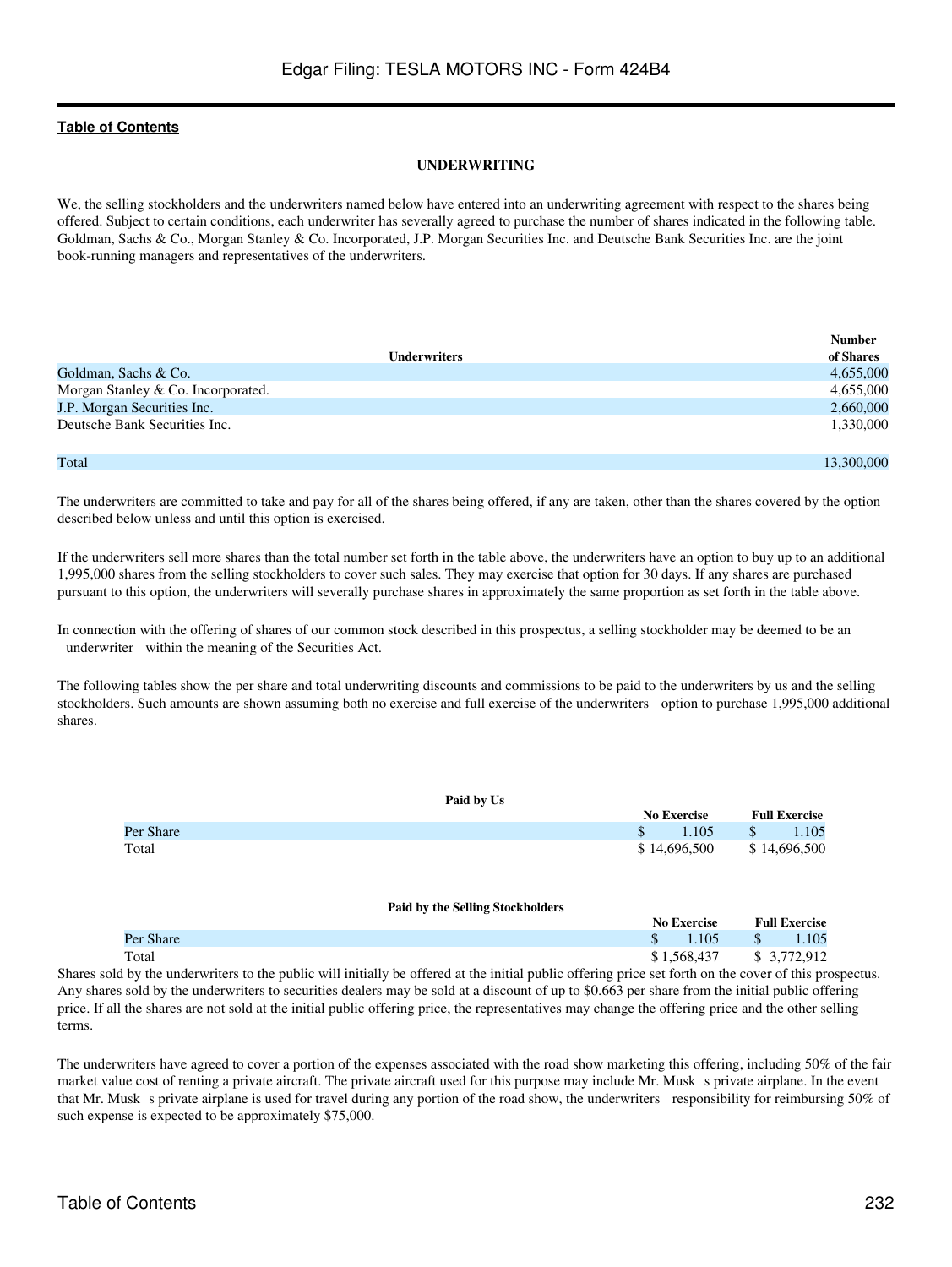We, our officers and directors, and holders of substantially all of the outstanding shares of our common stock including the selling stockholders, have agreed with the underwriters, subject to certain exceptions, not to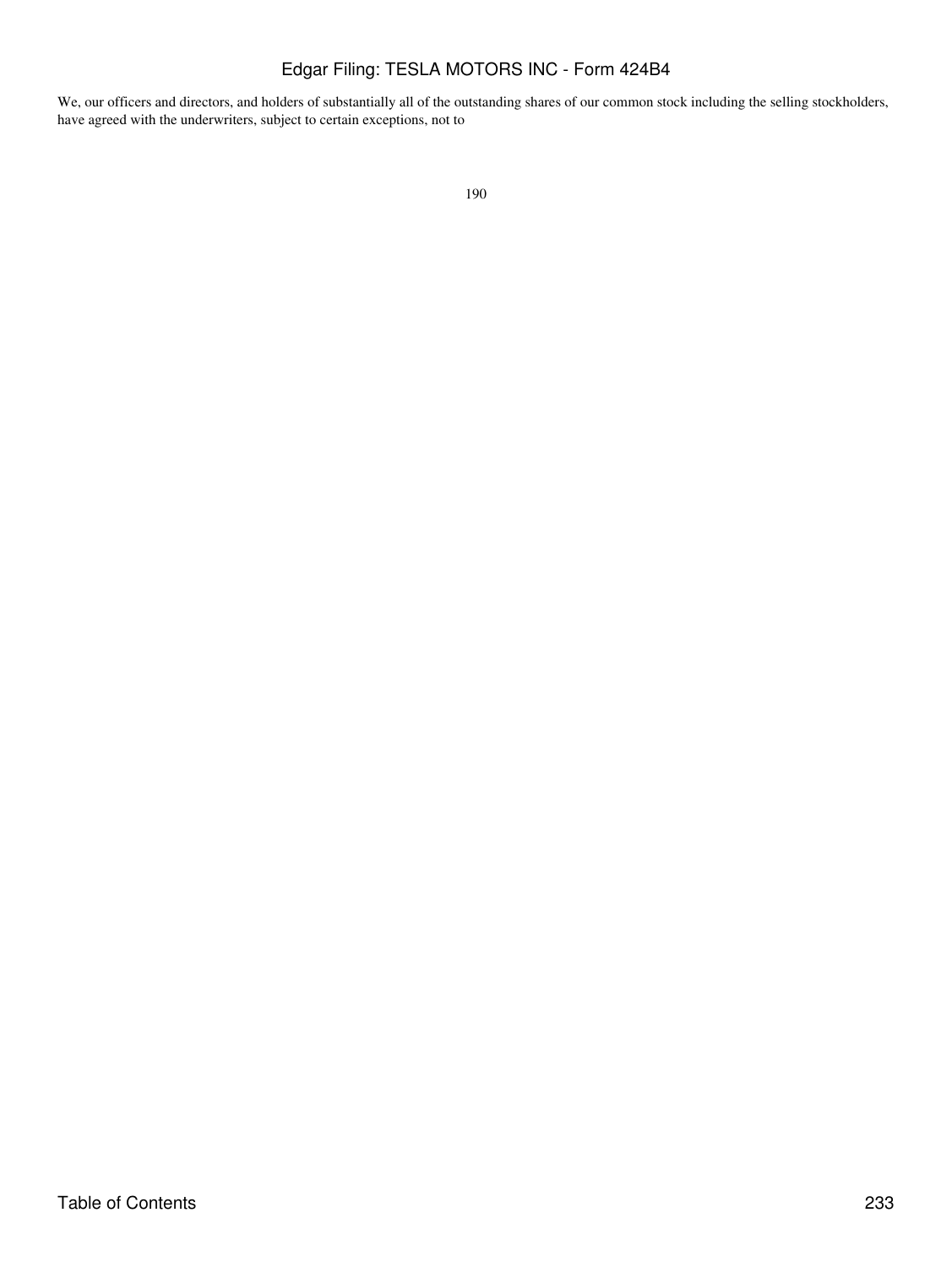offer, sell, contract to sell, pledge, grant any option to purchase, make any short sale or otherwise dispose of any shares of common stock, options or warrants to purchase shares of common stock or securities convertible into, exchangeable for or that represent the right to receive shares of common stock, whether now owned or hereafter acquired, during the period from the date of this prospectus continuing through the date 180 days after the date of this prospectus, except with the prior written consent of each of Goldman, Sachs & Co., Morgan Stanley & Co. Incorporated, J.P. Morgan Securities Inc. and us. This agreement does not apply to any existing equity incentive plans, securities issued upon the exercise of options or upon the exercise, conversion or exchange of exercisable, convertible or exchangeable securities outstanding as of the date hereof, issuances of securities in connection with mergers or acquisitions we may make in an aggregate amount not to exceed 5% of our fully diluted outstanding stock as of the date hereof and other customary exceptions.

The 180-day restricted period described in the preceding paragraph will be automatically extended if: (1) during the last 17 days of the 180-day restricted period we issue an earnings release or announces material news or a material event; or (2) prior to the expiration of the 180-day restricted period, we announce that we will release earnings results during the 15-day period beginning on the last day of the 180-day period, in which case the restrictions described in the preceding paragraph will continue to apply until the expiration of the 18-day period beginning on the issuance of the earnings release or the announcement of the material news or material event.

Prior to the offering, there has been no public market for our common stock. The initial public offering price has been negotiated among us and the representatives. Among the factors to be considered in determining the initial public offering price of the shares, in addition to prevailing market conditions, will be our historical performance, estimates of the business potential and earnings prospects of us, an assessment of our management and the consideration of the above factors in relation to market valuation of companies in related businesses.

Our common stock has been approved for listing on The Nasdaq Global Select Market under the symbol TSLA.

At our request, the underwriters have reserved for sale at the initial public offering price up to 1,280,000 shares of common stock offered for sale to business associates, directors, employees and friends and family members of our employees and Tesla customers who have received delivery of a Tesla Roadster from Tesla. We will offer these shares to the extent permitted under applicable regulations in the United States and in the various countries where we have delivered Tesla Roadsters. The number of shares of common stock available for sale to the general public will be reduced to the extent that such persons purchase such reserved shares. Any reserved shares not so purchased will be offered by the underwriters to the general public on the same basis as the other shares offered hereby. Other than the underwriting discount described on the front cover of this prospectus, the underwriters will not be entitled to any commission with respect to shares of common stock sold pursuant to the directed share program.

In connection with the offering, the underwriters may purchase and sell shares of common stock in the open market. These transactions may include short sales, stabilizing transactions and purchases to cover positions created by short sales. Short sales involve the sale by the underwriters of a greater number of shares than they are required to purchase in the offering. Covered short sales are sales made in an amount not greater than the underwriters option to purchase additional shares from the selling stockholders in the offering. The underwriters may close out any covered short position by either exercising their option to purchase additional shares or purchasing shares in the open market. In determining the source of shares to close out the covered short position, the underwriters will consider, among other things, the price of shares available for purchase in the open market as compared to the price at which they may purchase additional shares pursuant to the option granted to them. Naked short sales are any sales in excess of such option. The underwriters must close out any naked short position by purchasing shares in the open market. A naked short position is more likely to be created if the underwriters are concerned that there may be downward pressure on the price of the common stock in the open market after pricing that could adversely affect investors who purchase in the offering. Stabilizing transactions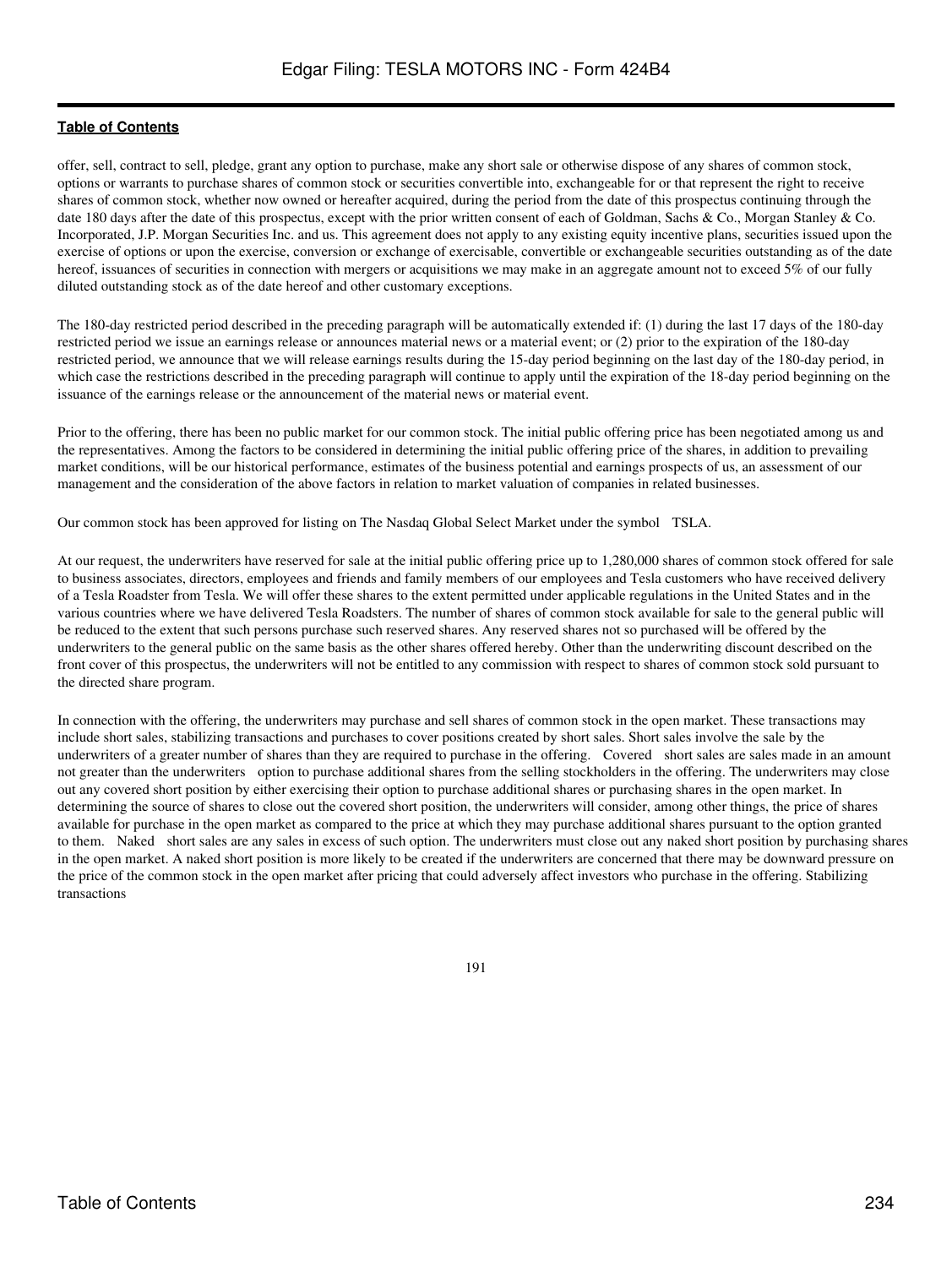consist of various bids for or purchases of common stock made by the underwriters in the open market prior to the completion of the offering.

The underwriters may also impose a penalty bid. This occurs when a particular underwriter repays to the underwriters a portion of the underwriting discount received by it because the representative has repurchased shares sold by or for the account of such underwriter in stabilizing or short covering transactions.

Purchases to cover a short position and stabilizing transactions, as well as other purchases by the underwriters for their own accounts, may have the effect of preventing or retarding a decline in the market price of our stock, and together with the imposition of the penalty bid, may stabilize, maintain or otherwise affect the market price of our common stock. As a result, the price of our common stock may be higher than the price that otherwise might exist in the open market. If these activities are commenced, they may be discontinued at any time. These transactions may be effected on the , in the over-the-counter market or otherwise.

In relation to each Member State of the European Economic Area which has implemented the Prospectus Directive, each of which is referred to as a Relevant Member State, each underwriter has represented and agreed that with effect from and including the date on which the Prospectus Directive is implemented in that Relevant Member State, referred to as the Relevant Implementation Date, it has not made and will not make an offer of shares to the public in that Relevant Member State prior to the publication of a prospectus in relation to the shares which has been approved by the competent authority in that Relevant Member State or, where appropriate, approved in another Relevant Member State and notified to the competent authority in that Relevant Member State, all in accordance with the Prospectus Directive, except that it may, with effect from and including the Relevant Implementation Date, make an offer of shares to the public in that Relevant Member State at any time:

to legal entities which are authorized or regulated to operate in the financial markets or, if not so authorized or regulated, whose corporate purpose is solely to invest in securities;

to any legal entity which has two or more of (1) an average of at least 250 employees during the last financial year; (2) a total balance sheet of more than 43,000,000; and (3) an annual net turnover of more than 50,000,000, as shown in its last annual or consolidated accounts;

to fewer than 100 natural or legal persons (other than qualified investors as defined in the Prospectus Directive) subject to obtaining the prior consent of the representatives for any such offer; or

in any other circumstances which do not require the publication by the Issuer of a prospectus pursuant to Article 3 of the Prospectus Directive.

For the purposes of this provision, the expression an offer of shares to the public in relation to any shares in any Relevant Member State means the communication in any form and by any means of sufficient information on the terms of the offer and the shares to be offered so as to enable an investor to decide to purchase or subscribe the shares, as the same may be varied in that Relevant Member State by any measure implementing the Prospectus Directive in that Relevant Member State and the expression Prospectus Directive means Directive 2003/71/EC and includes any relevant implementing measure in each Relevant Member State.

Each underwriter has represented and agreed that:

it has only communicated or caused to be communicated and will only communicate or cause to be communicated an invitation or inducement to engage in investment activity (within the meaning of Section 21 of the FSMA) received by it in connection with the issue or sale of the shares in circumstances in which Section 21(1) of the FSMA does not apply to the Issuer; and

it has complied and will comply with all applicable provisions of the FSMA with respect to anything done by it in relation to the shares in, from or otherwise involving the United Kingdom.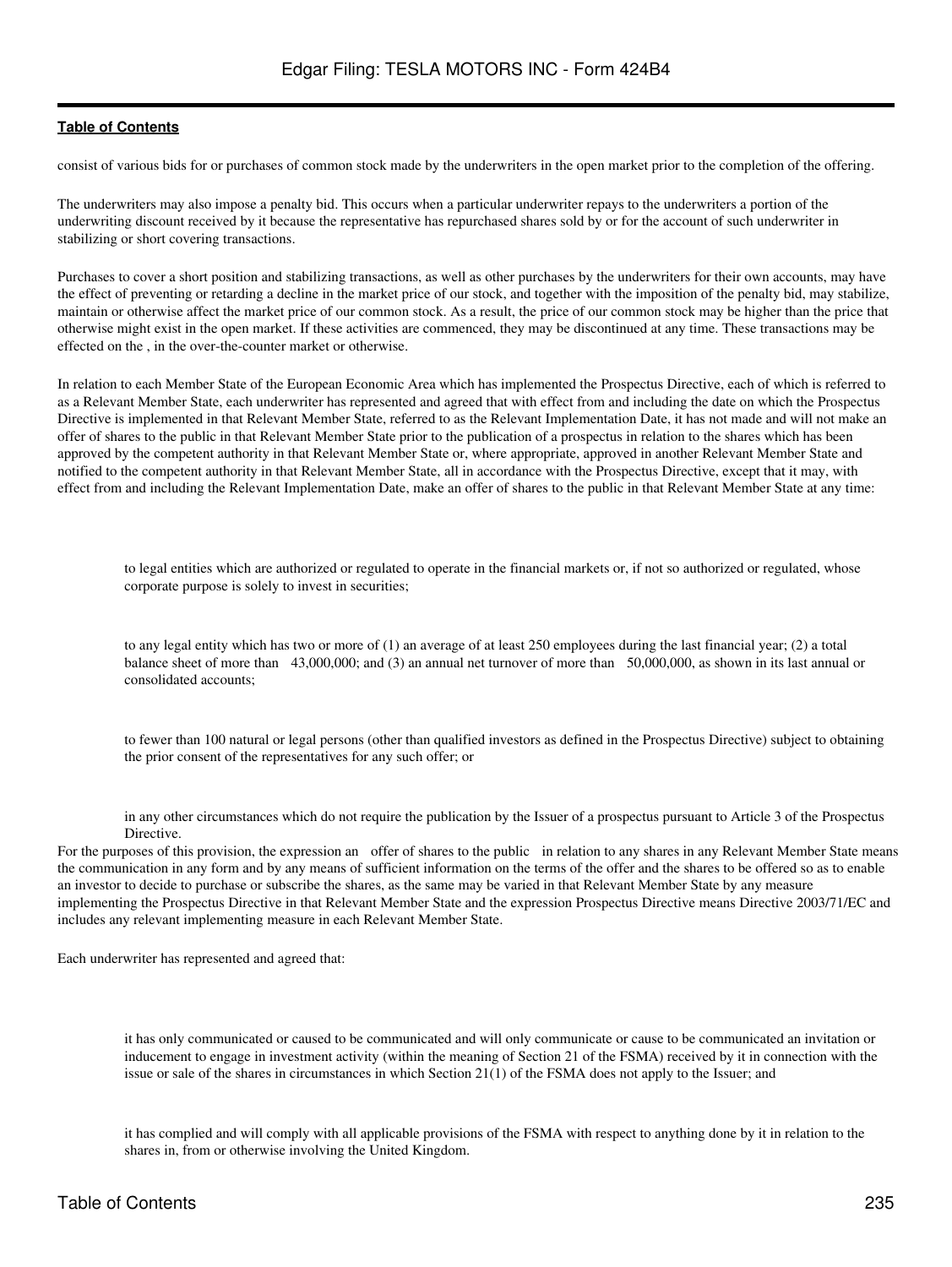The shares may not be offered or sold by means of any document other than (1) in circumstances which do not constitute an offer to the public within the meaning of the Companies Ordinance (Cap.32, Laws of Hong Kong), or (2) to professional investors within the meaning of the Securities and Futures Ordinance (Cap.571, Laws of Hong Kong) and any rules made thereunder, or (3) in other circumstances which do not result in the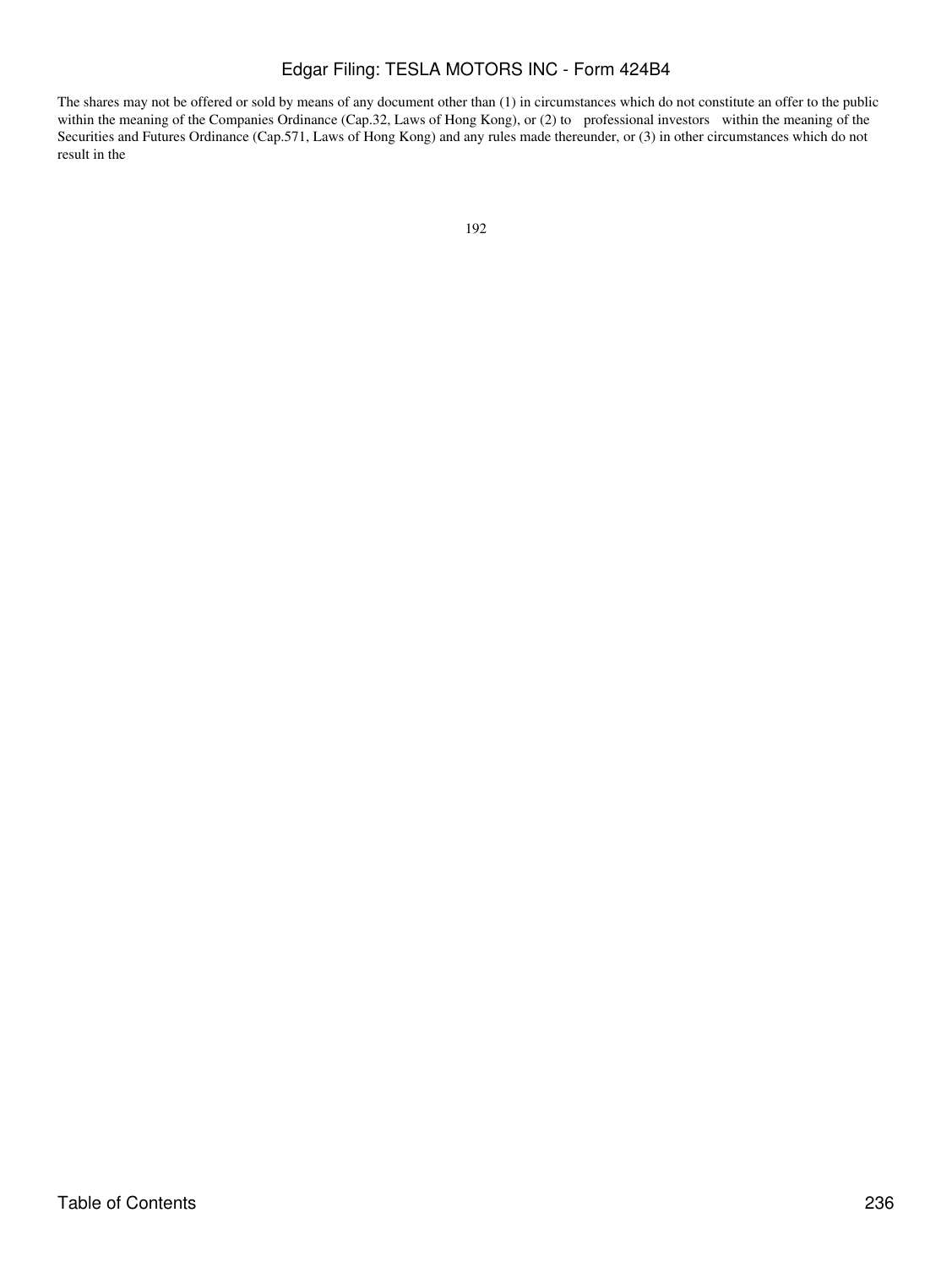document being a prospectus within the meaning of the Companies Ordinance (Cap.32, Laws of Hong Kong), and no advertisement, invitation or document relating to the shares may be issued or may be in the possession of any person for the purpose of issue (in each case whether in Hong Kong or elsewhere), which is directed at, or the contents of which are likely to be accessed or read by, the public in Hong Kong (except if permitted to do so under the laws of Hong Kong) other than with respect to shares which are or are intended to be disposed of only to persons outside Hong Kong or only to professional investors within the meaning of the Securities and Futures Ordinance (Cap. 571, Laws of Hong Kong) and any rules made thereunder.

This prospectus has not been registered as a prospectus with the Monetary Authority of Singapore. Accordingly, this prospectus and any other document or material in connection with the offer or sale, or invitation for subscription or purchase, of the shares may not be circulated or distributed, nor may the shares be offered or sold, or be made the subject of an invitation for subscription or purchase, whether directly or indirectly, to persons in Singapore other than (1) to an institutional investor under Section 274 of the Securities and Futures Act, Chapter 289 of Singapore, (2) to a relevant person, or any person pursuant to Section 275(1A), and in accordance with the conditions, specified in Section 275 of the Securities and Futures Act or (3) otherwise pursuant to, and in accordance with the conditions of, any other applicable provision of the Securities and Futures Act.

Where the shares are subscribed or purchased under Section 275 by a relevant person which is: (a) a corporation (which is not an accredited investor) the sole business of which is to hold investments and the entire share capital of which is owned by one or more individuals, each of whom is an accredited investor; or (b) a trust (where the trustee is not an accredited investor) whose sole purpose is to hold investments and each beneficiary is an accredited investor, shares, debentures and units of shares and debentures of that corporation or the beneficiaries rights and interest in that trust shall not be transferable for six months after that corporation or that trust has acquired the shares under Section 275 except: (1) to an institutional investor under Section 274 of the Securities and Futures Act or to a relevant person, or any person pursuant to Section 275(1A), and in accordance with the conditions, specified in Section 275 of the Securities and Futures Act; (2) where no consideration is given for the transfer; or (3) by operation of law.

The securities have not been and will not be registered under the Securities and Exchange Law of Japan (the Securities and Exchange Law) and each underwriter has agreed that it will not offer or sell any securities, directly or indirectly, in Japan or to, or for the benefit of, any resident of Japan (which term as used herein means any person resident in Japan, including any corporation or other entity organized under the laws of Japan), or to others for re-offering or resale, directly or indirectly, in Japan or to a resident of Japan, except pursuant to an exemption from the registration requirements of, and otherwise in compliance with, the Securities and Exchange Law and any other applicable laws, regulations and ministerial guidelines of Japan.

The underwriters do not expect sales to discretionary accounts to exceed five percent of the total number of shares offered.

We and the selling stockholders estimate that the total expenses of the offering payable by us, excluding underwriting discounts and commissions, will be approximately \$4,500,000.

We and the selling stockholders have agreed to indemnify the several underwriters against certain liabilities, including liabilities under the Securities Act of 1933.

The underwriters and their respective affiliates are full service financial institutions engaged in various activities, including securities trading, commercial and investment banking, financial advisory, investment management, principal investment, hedging, financing and brokerage activities. Certain of the underwriters and their respective affiliates have, from time to time, performed, and may in the future perform, various financial advisory and investment banking services for the issuer, for which they received or will receive customary fees and expenses.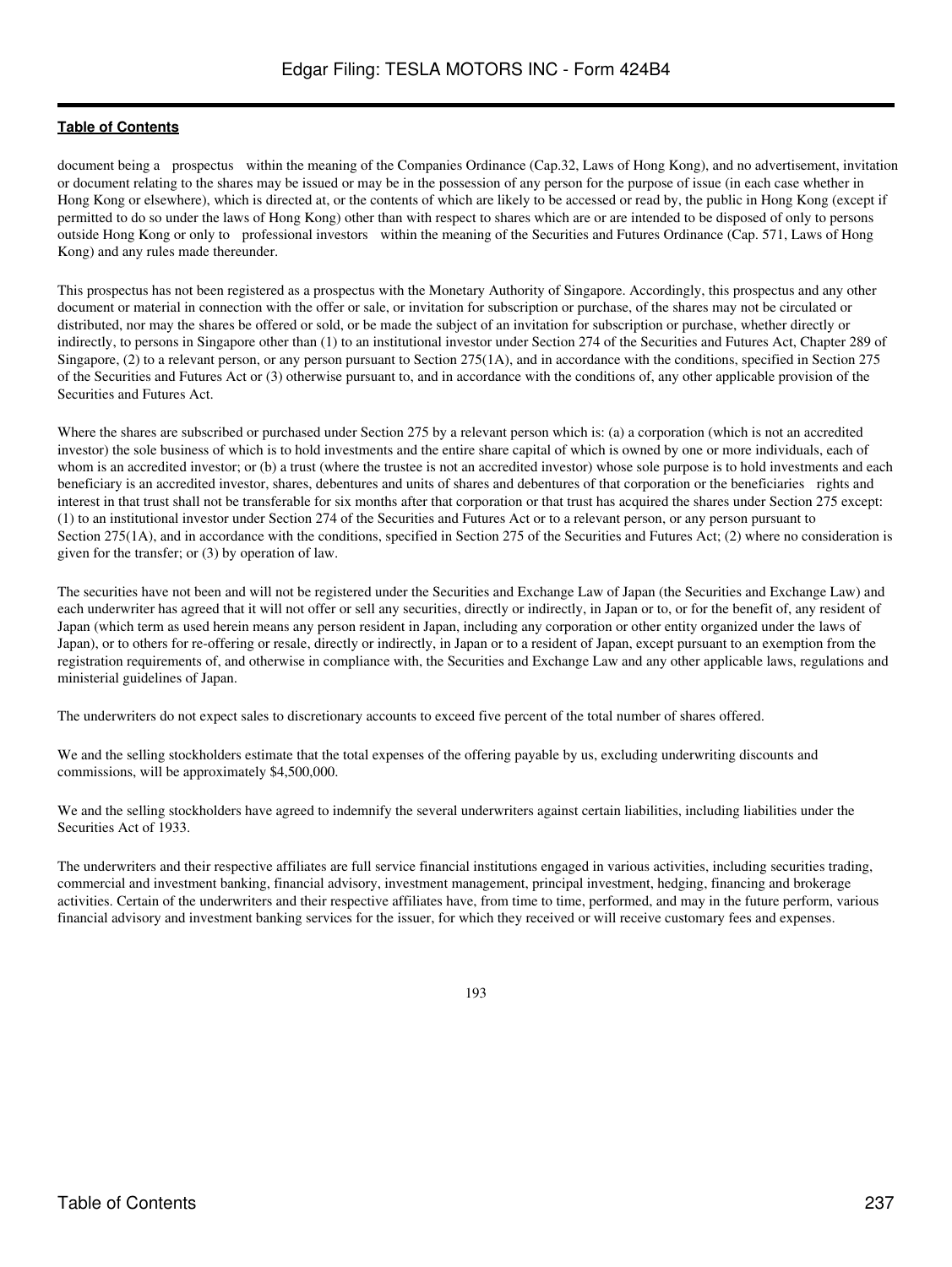On April 12, 2010, Goldman Sachs Bank USA, an affiliate of Goldman, Sachs & Co., made a term loan in the amount of \$7.5 million to Elon Musk and the Elon Musk Revocable Trust dated July 22, 2003, or the Trust. Tesla is not a party to this loan, which is full recourse against Mr. Musk and the Trust and is secured by a pledge of capital stock unrelated to Tesla. Interest on the loan accrues at 5.00% per year. Goldman Sachs Bank USA received customary fees and expense reimbursements in connection with this loan. Mr. Musk and Goldman have a longstanding relationship of almost a decade.

In the ordinary course of their various business activities, the underwriters and their respective affiliates may make or hold a broad array of investments and actively trade debt and equity securities (or related derivative securities) and financial instruments (including bank loans) for their own account and for the accounts of their customers and may at any time hold long and short positions in such securities and instruments. Such investment and securities activities may involve securities and instruments of the issuer.

```
194
```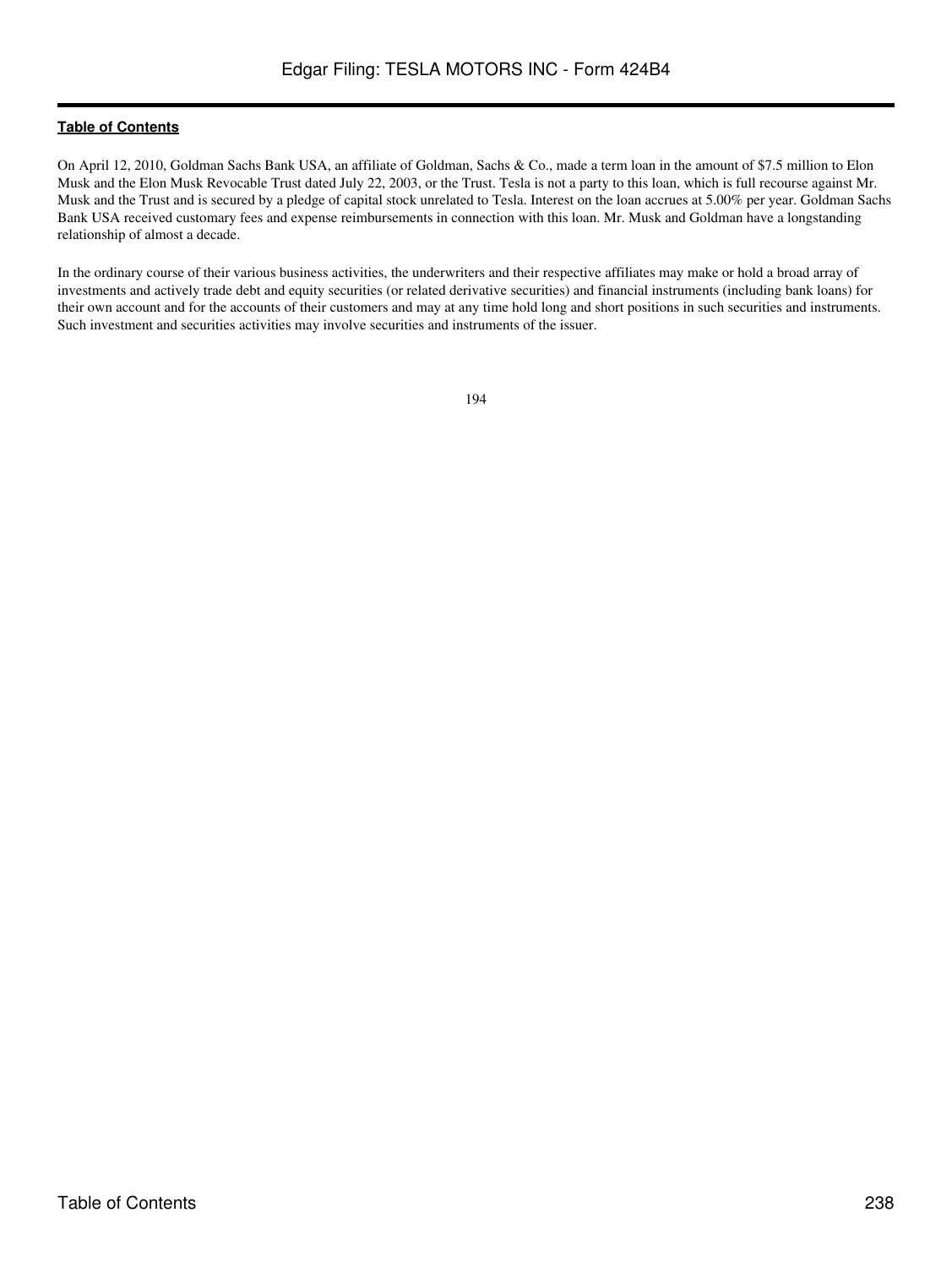#### **CONCURRENT PRIVATE PLACEMENT**

Toyota has entered into a stock purchase agreement with us pursuant to which it has agreed to purchase shares of our common stock at a price per share equal to the initial public offering price in a private placement transaction. The aggregate purchase price of \$50.0 million for the shares sold will be paid directly to us immediately subsequent to the closing of the sale of other shares of common stock offered hereby. We will receive the full proceeds and will not pay any underwriting discounts or commissions with respect to the shares that are sold in the private placement. The private sale to Toyota of 2,941,176 shares of common stock is contingent on the completion of the offering at the initial public offering price of \$17.00 per share. We have amended our investors rights agreement to grant Toyota registration rights with respect to the shares of common stock they will purchase in the concurrent private placement.

| n sa<br>٠<br>ł<br>۰.<br>٠ | I<br>۰. |
|---------------------------|---------|
|---------------------------|---------|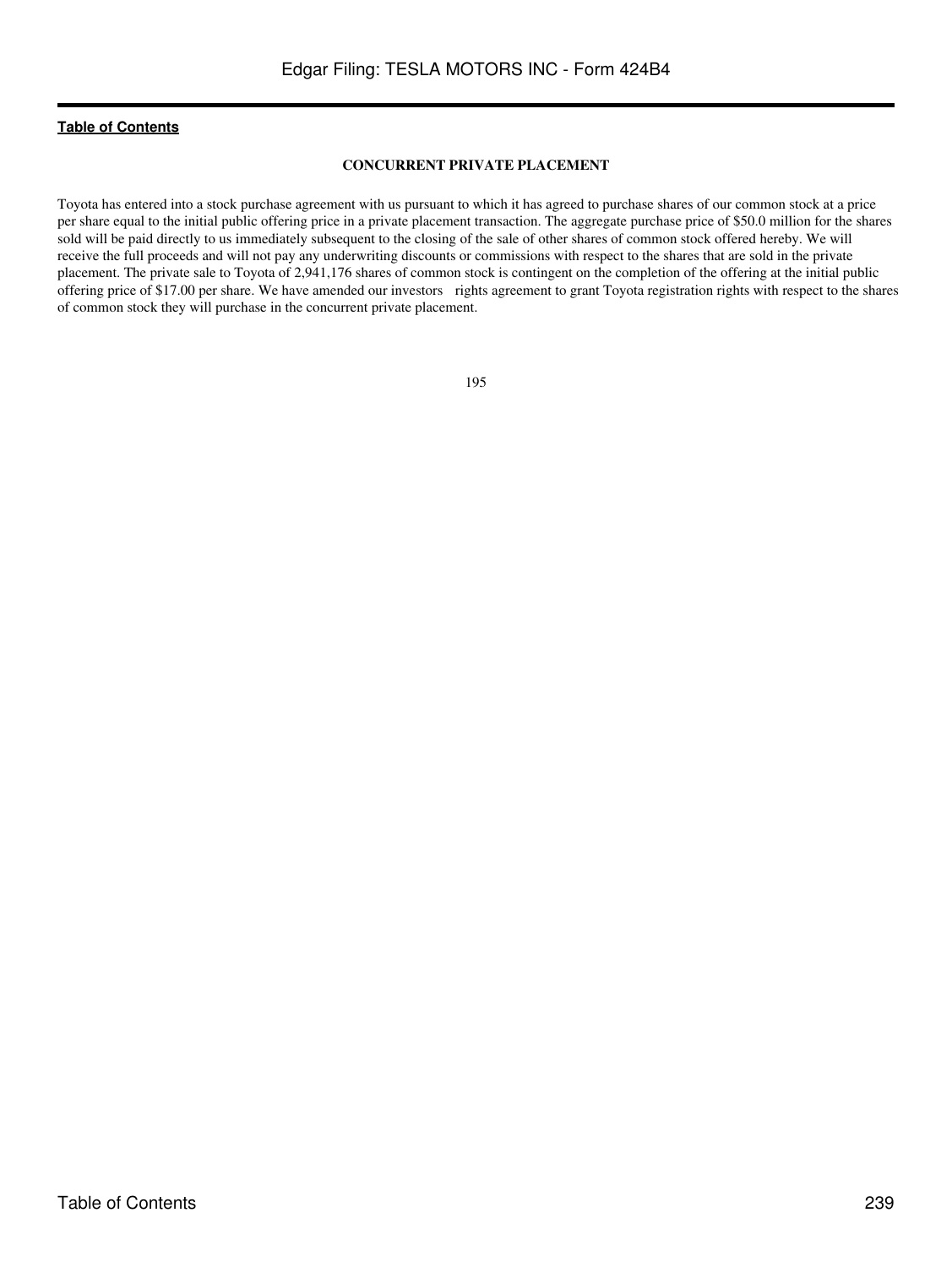#### **LEGAL MATTERS**

The validity of the shares of common stock offered hereby will be passed upon for us by Wilson Sonsini Goodrich & Rosati, Professional Corporation, Palo Alto, California. Simpson Thacher & Bartlett LLP, Palo Alto, California, is acting as counsel to the underwriters.

#### **EXPERTS**

The consolidated financial statements as of December 31, 2008 and 2009 and for each of the three years in the period ended December 31, 2009 included in this prospectus have been so included in reliance on the report of PricewaterhouseCoopers LLP, an independent registered public accounting firm, given on the authority of said firm as experts in auditing and accounting.

#### **WHERE YOU CAN FIND ADDITIONAL INFORMATION**

We have filed with the SEC a registration statement on Form S-1 under the Securities Act with respect to the shares of common stock offered hereby. This prospectus, which constitutes a part of the registration statement, does not contain all of the information set forth in the registration statement or the exhibits and schedules filed therewith. For further information about us and the common stock offered hereby, we refer you to the registration statement and the exhibits and schedules filed thereto. Statements contained in this prospectus regarding the contents of any contract or any other document that is filed as an exhibit to the registration statement are not necessarily complete, and each such statement is qualified in all respects by reference to the full text of such contract or other document filed as an exhibit to the registration statement. Following this offering, we will be required to file periodic reports, proxy statements, and other information with the SEC pursuant to the Securities Exchange Act of 1934. You may read and copy this information at the Public Reference Room of the SEC, 100 F Street, N.E., Room 1580, Washington, D.C. 20549. You may obtain information on the operation of the Public Reference Room by calling the SEC at 1-800-SEC-0330. The SEC also maintains a website that contains reports, proxy statements and other information about issuers, like us, that file electronically with the SEC. The address of that site is www.sec.gov.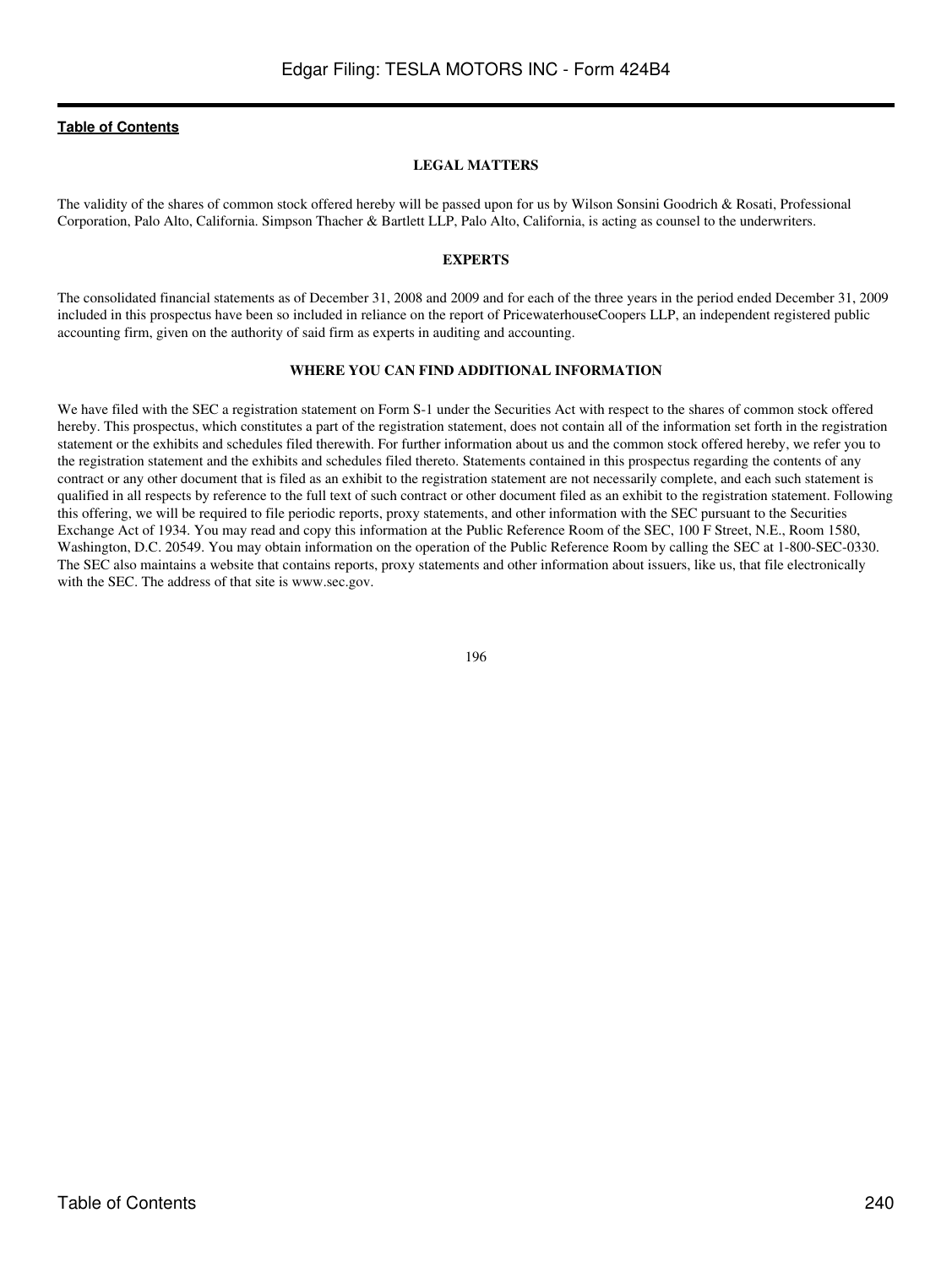# **TESLA MOTORS, INC.**

# **INDEX TO CONSOLIDATED FINANCIAL STATEMENTS**

|                                                                                                                                   | Page  |
|-----------------------------------------------------------------------------------------------------------------------------------|-------|
| Report of Independent Registered Public Accounting Firm                                                                           | $F-2$ |
| <b>Financial Statements</b>                                                                                                       |       |
| Consolidated Balance Sheets as of December 31, 2008, 2009 and March 31, 2010 (unaudited)                                          | $F-3$ |
| Consolidated Statements of Operations for the years ended December 31, 2007, 2008, 2009 and the three month periods ended         |       |
| March 31, 2009 (unaudited) and 2010 (unaudited)                                                                                   | $F-4$ |
| Consolidated Statements of Convertible Preferred Stock and Stockholders Deficit for the years ended December 31, 2007, 2008, 2009 |       |
| and the three month period ended March 31, 2010 (unaudited)                                                                       | $F-5$ |
| Consolidated Statements of Cash Flows for the years ended December 31, 2007, 2008, 2009 and the three month periods ended         |       |
| March 31, 2009 (unaudited) and 2010 (unaudited)                                                                                   | $F-6$ |
| Notes to Consolidated Financial Statements                                                                                        | $F-7$ |
|                                                                                                                                   |       |

| ÷<br>۰<br>v. |  |
|--------------|--|
|--------------|--|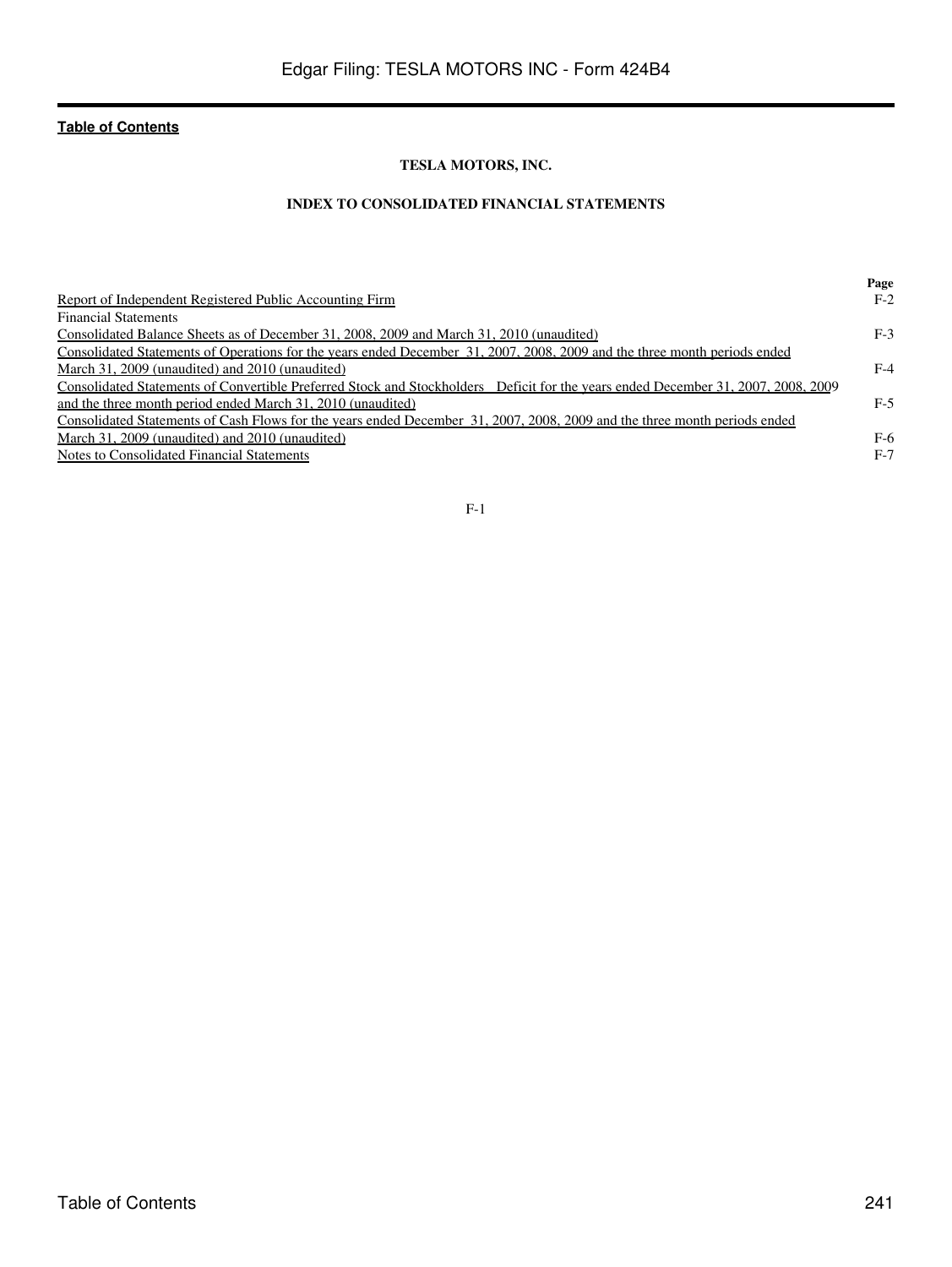### **Report of Independent Registered Public Accounting Firm**

<span id="page-241-0"></span>To the Board of Directors and Stockholders of Tesla Motors, Inc.

In our opinion, the accompanying consolidated balance sheets and the related consolidated statements of operations, of convertible preferred stock and stockholders deficit and of cash flows present fairly, in all material respects, the financial position of Tesla Motors, Inc. and its subsidiaries at December 31, 2009 and December 31, 2008, and the results of their operations and their cash flows for each of the three years in the period ended December 31, 2009 in conformity with accounting principles generally accepted in the United States of America. These financial statements are the responsibility of the Company s management. Our responsibility is to express an opinion on these financial statements based on our audits. We conducted our audits of these statements in accordance with the standards of the Public Company Accounting Oversight Board (United States). Those standards require that we plan and perform the audit to obtain reasonable assurance about whether the financial statements are free of material misstatement. An audit includes examining, on a test basis, evidence supporting the amounts and disclosures in the financial statements, assessing the accounting principles used and significant estimates made by management, and evaluating the overall financial statement presentation. We believe that our audits provide a reasonable basis for our opinion.

/s/ PricewaterhouseCoopers LLP

San Jose, California

March 26, 2010, except as to the last paragraph of Note 15, which is as of May 26, 2010, and the penultimate paragraph of Note 15, which is as of June 14, 2010

F-2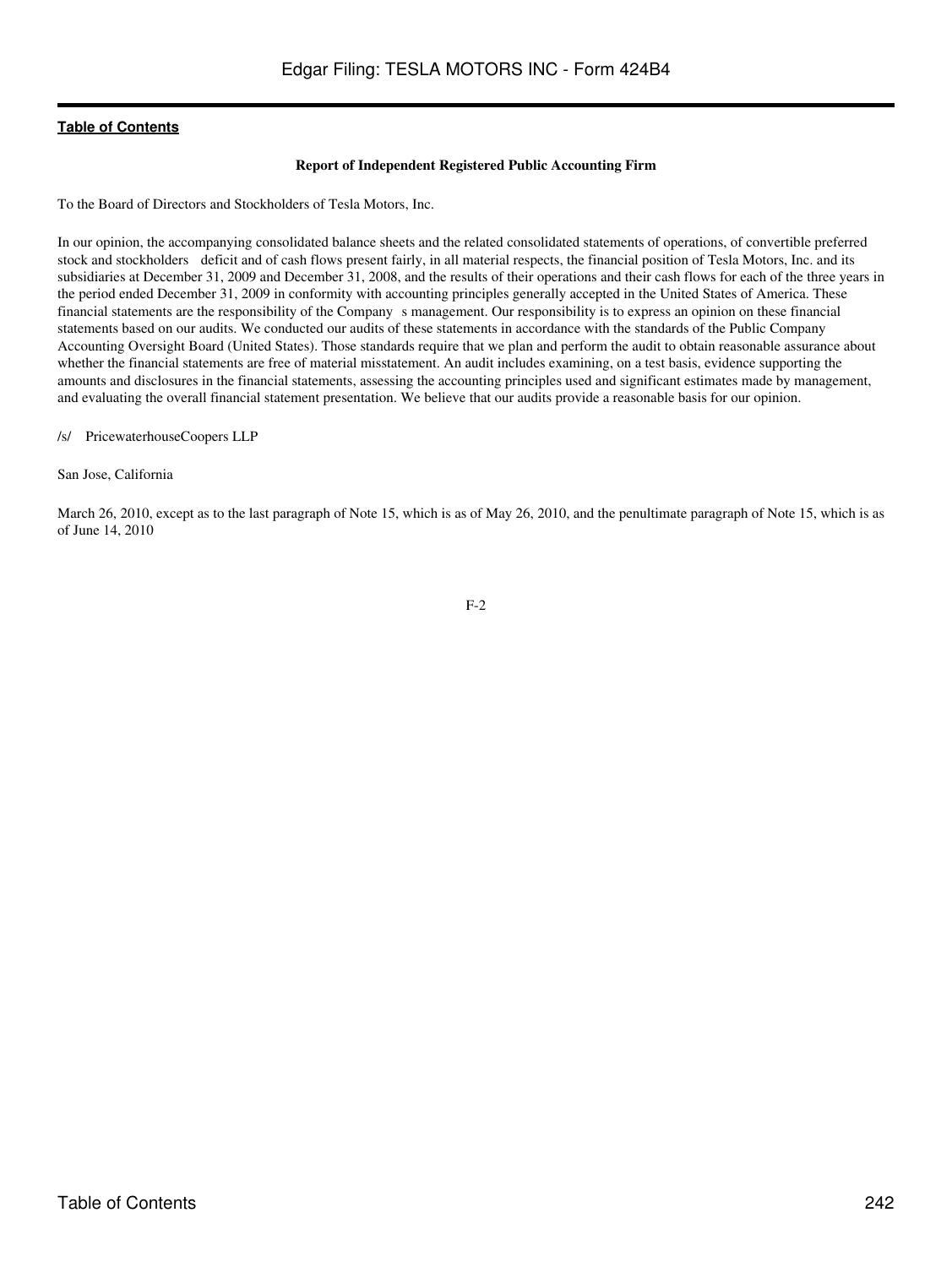#### **Tesla Motors, Inc.**

# **CONSOLIDATED BALANCE SHEETS**

# **(In thousands, except share and per share data)**

<span id="page-242-0"></span>

|                                                                                                                                                                | December 31,<br>2008 |            | December 31,<br>2009 | March 31,<br>2010 | Pro Forma<br><b>Stockholders</b><br><b>Equity</b> as of<br>March 31,<br>2010<br>(Unaudited) |
|----------------------------------------------------------------------------------------------------------------------------------------------------------------|----------------------|------------|----------------------|-------------------|---------------------------------------------------------------------------------------------|
| <b>Assets</b>                                                                                                                                                  |                      |            |                      |                   |                                                                                             |
| Current assets                                                                                                                                                 |                      |            |                      |                   |                                                                                             |
| Cash and cash equivalents                                                                                                                                      | \$<br>9,277          | $\sqrt{3}$ | 69,627               | \$<br>61,546      |                                                                                             |
| Accounts receivable                                                                                                                                            | 3,320                |            | 3,488                | 5,931             |                                                                                             |
| Inventory                                                                                                                                                      | 16,650               |            | 23,222               | 28,588            |                                                                                             |
| Prepaid expenses and other current assets                                                                                                                      | 2,180                |            | 4,222                | 4,537             |                                                                                             |
| Total current assets                                                                                                                                           | 31,427               |            | 100,559              | 100,602           |                                                                                             |
| Property and equipment, net                                                                                                                                    | 18,793               |            | 23,535               | 26,866            |                                                                                             |
| Restricted cash                                                                                                                                                | 1,220                |            | 3,580                | 7,487             |                                                                                             |
| Other assets                                                                                                                                                   | 259                  |            | 2,750                | 10,365            |                                                                                             |
| <b>Total</b> assets                                                                                                                                            | \$<br>51,699         | $\sqrt{3}$ | 130,424              | \$145,320         |                                                                                             |
| Liabilities, Convertible Preferred Stock and Stockholders Equity (Deficit)<br><b>Current liabilities</b>                                                       |                      |            |                      |                   |                                                                                             |
| Accounts payable                                                                                                                                               | \$<br>14,184         | \$         | 15,086               | \$<br>18,190      |                                                                                             |
| <b>Accrued liabilities</b>                                                                                                                                     | 11,145               |            | 14,532               | 7,922             |                                                                                             |
| Deferred development compensation                                                                                                                              | 10,173               |            | 156                  |                   |                                                                                             |
| Deferred revenue                                                                                                                                               | 4,073                |            | 1,377                | 6,711             |                                                                                             |
| Capital lease obligations, current portion                                                                                                                     | 341                  |            | 290                  | 293               |                                                                                             |
| Refundable reservation payments                                                                                                                                | 48,019               |            | 26,048               | 25,989            |                                                                                             |
|                                                                                                                                                                |                      |            |                      |                   |                                                                                             |
| Total current liabilities                                                                                                                                      | 87,935               |            | 57,489               | 59,105            |                                                                                             |
| Convertible preferred stock warrant liability                                                                                                                  | 2,074                |            | 1,734                | 10,359            | \$                                                                                          |
| Common stock warrant liability                                                                                                                                 |                      |            |                      |                   | 6,116                                                                                       |
| Capital lease obligations, less current portion                                                                                                                | 888                  |            | 800                  | 719               |                                                                                             |
| Convertible notes payable                                                                                                                                      | 54,528               |            |                      |                   |                                                                                             |
| Deferred revenue, less current portion                                                                                                                         |                      |            | 1,240                | 1,427             |                                                                                             |
| Long-term debt                                                                                                                                                 |                      |            |                      | 29,920            |                                                                                             |
| Other long-term liabilities                                                                                                                                    | 4,810                |            | 3,459                | 3,862             |                                                                                             |
| <b>Total liabilities</b>                                                                                                                                       | 150,235              |            | 64,722               | 105,392           | 101,149                                                                                     |
| Commitments (Note 14)                                                                                                                                          |                      |            |                      |                   |                                                                                             |
| Convertible preferred stock; \$0.001 par value; 221,903,982 shares authorized                                                                                  |                      |            |                      |                   |                                                                                             |
| Series A Convertible Preferred Stock; 7,213,000 shares issued and outstanding                                                                                  |                      |            |                      |                   |                                                                                             |
| actual, zero shares authorized, issued and outstanding pro forma (unaudited)                                                                                   |                      |            |                      |                   |                                                                                             |
| (Liquidation value: \$3,556)                                                                                                                                   | 3,549                |            | 3,549                | 3,549             |                                                                                             |
| Series B Convertible Preferred Stock; 17,459,456 shares issued and outstanding<br>actual, zero shares authorized, issued and outstanding pro forma (unaudited) |                      |            |                      |                   |                                                                                             |
| (Liquidation value: \$12,920)                                                                                                                                  | 12,899               |            | 12,899               | 12,899            |                                                                                             |
| Series C Convertible Preferred Stock; 35,242,290 shares issued and outstanding                                                                                 |                      |            |                      |                   |                                                                                             |
| actual, zero shares authorized, issued and outstanding pro forma (unaudited)                                                                                   |                      |            |                      |                   |                                                                                             |
| (Liquidation value: \$40,000)                                                                                                                                  | 39,789               |            | 39,789               | 39,789            |                                                                                             |
| Series D Convertible Preferred Stock; 18,440,449 shares issued and outstanding<br>actual, zero shares authorized, issued and outstanding pro forma (unaudited) | 44,941               |            | 44,941               | 44,941            |                                                                                             |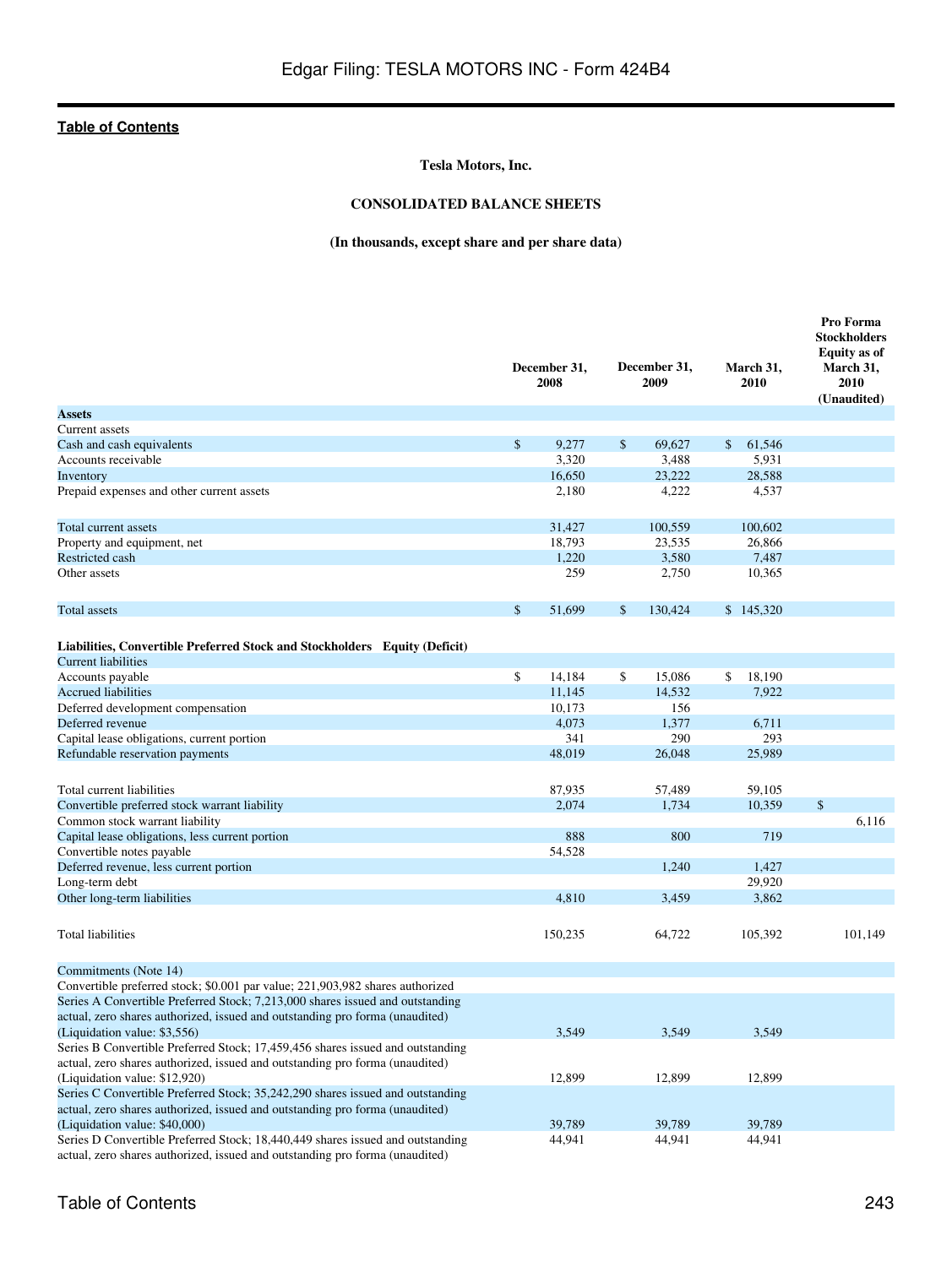| (Liquidation value: \$45,000)                                                       |                |                |            |              |
|-------------------------------------------------------------------------------------|----------------|----------------|------------|--------------|
| Series E Convertible Preferred Stock; 102,776,779 shares issued and outstanding     |                |                |            |              |
| actual, zero shares authorized, issued and outstanding pro forma (unaudited)        |                |                |            |              |
| (Liquidation value: \$258,175)                                                      |                | 135,669        | 135,669    |              |
| Series F Convertible Preferred Stock; 27,785,263 shares issued and outstanding      |                |                |            |              |
| actual, zero shares authorized, issued and outstanding pro forma (unaudited)        |                |                |            |              |
| (Liquidation value: \$82,500)                                                       |                | 82,378         | 82,378     |              |
|                                                                                     |                |                |            |              |
| Total convertible preferred stock                                                   | 101,178        | 319,225        | 319,225    |              |
|                                                                                     |                |                |            |              |
| Stockholders equity (deficit)                                                       |                |                |            |              |
| Common stock; \$0.001 par value; 106,666,667 shares authorized; 7,010,431,          |                |                |            |              |
| 7,284,200 and 7,615,726 shares issued and outstanding as of December 31, 2008,      |                |                |            |              |
| 2009 and March 31, 2010 (unaudited); 2,000,000,000 shares authorized, 78,264,763    |                |                |            |              |
| shares issued and outstanding pro forma (unaudited)                                 | $\overline{7}$ | $\overline{7}$ | 8          | 78           |
| Additional paid-in capital                                                          | 5,193          | 7,124          | 10,868     | 334,274      |
| Accumulated deficit                                                                 | (204, 914)     | (260, 654)     | (290, 173) | (290, 173)   |
|                                                                                     |                |                |            |              |
| Total stockholders equity (deficit)                                                 | (199,714)      | (253, 523)     | (279, 297) | \$<br>44,179 |
|                                                                                     |                |                |            |              |
| Total liabilities, convertible preferred stock and stockholders<br>equity (deficit) | \$<br>51,699   | \$<br>130,424  | \$145,320  |              |

The accompanying notes are an integral part of these consolidated financial statements.

F-3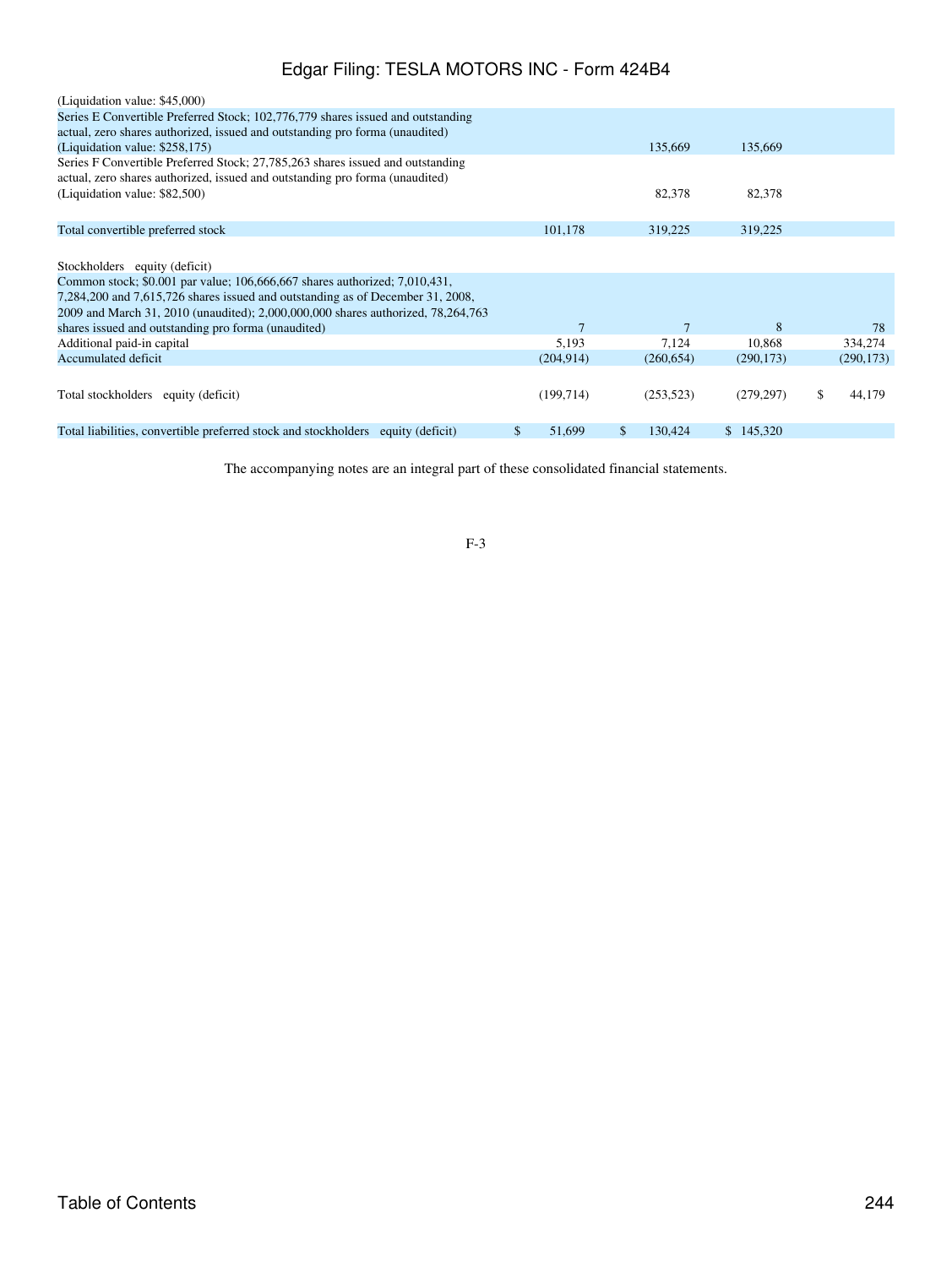#### **Tesla Motors, Inc.**

# **Consolidated Statements of Operations**

# **(In thousands, except share and per share data)**

<span id="page-244-0"></span>

|                                                                                                                                                                                                                                      | <b>Years Ended December 31,</b><br>2007<br>2008<br>2009 |   |               | <b>Three Months Ended</b><br>March 31,<br>2009<br>2010 |                |                |             |           |
|--------------------------------------------------------------------------------------------------------------------------------------------------------------------------------------------------------------------------------------|---------------------------------------------------------|---|---------------|--------------------------------------------------------|----------------|----------------|-------------|-----------|
|                                                                                                                                                                                                                                      |                                                         |   |               |                                                        |                |                | (Unaudited) |           |
| <b>Revenues</b><br>Automotive sales (including zero emission vehicle<br>credit sales of \$3,458, \$8,152, \$1,275 and \$506 for<br>the years ended December 31, 2008 and 2009 and the<br>three months ended March 31, 2009 and 2010, |                                                         |   |               |                                                        |                |                |             |           |
| respectively) (Note 2)                                                                                                                                                                                                               | \$<br>73                                                |   | \$            | 14,742                                                 | \$<br>111,943  | \$<br>20,886   | \$          | 20,585    |
| Development services                                                                                                                                                                                                                 |                                                         |   |               |                                                        |                |                |             | 227       |
|                                                                                                                                                                                                                                      |                                                         |   |               |                                                        |                |                |             |           |
| Total revenues                                                                                                                                                                                                                       | 73                                                      |   |               | 14.742                                                 | 111,943        | 20.886         |             | 20,812    |
| <b>Cost of revenues</b>                                                                                                                                                                                                              |                                                         |   |               |                                                        |                |                |             |           |
| Automotive sales                                                                                                                                                                                                                     |                                                         | 9 |               | 15,883                                                 | 102,408        | 22,932         |             | 16,858    |
| Development services                                                                                                                                                                                                                 |                                                         |   |               |                                                        |                |                |             | 102       |
|                                                                                                                                                                                                                                      |                                                         |   |               |                                                        |                |                |             |           |
| Total cost of revenues                                                                                                                                                                                                               |                                                         | 9 |               | 15,883                                                 | 102,408        | 22,932         |             | 16,960    |
| Gross profit (loss)                                                                                                                                                                                                                  | 64                                                      |   |               | (1,141)                                                | 9,535          | (2,046)        |             | 3,852     |
|                                                                                                                                                                                                                                      |                                                         |   |               |                                                        |                |                |             |           |
| <b>Operating expenses</b><br>Research and development (net of development<br>compensation of \$23,249 for the year ended                                                                                                             |                                                         |   |               |                                                        |                |                |             |           |
| December 31, 2009) (Note 2)                                                                                                                                                                                                          | 62,753                                                  |   |               | 53,714                                                 | 19,282         | 7,941          |             | 13,265    |
| Selling, general and administrative                                                                                                                                                                                                  | 17,244                                                  |   |               | 23,649                                                 | 42,150         | 6,607          |             | 16,585    |
| Total operating expenses                                                                                                                                                                                                             | 79,997                                                  |   |               | 77,363                                                 | 61,432         | 14,548         |             | 29,850    |
| Loss from operations                                                                                                                                                                                                                 | (79, 933)                                               |   |               | (78, 504)                                              | (51,897)       | (16, 594)      |             | (25,998)  |
| Interest income                                                                                                                                                                                                                      | 1,749                                                   |   |               | 529                                                    | 159            | 16             |             | 48        |
| Interest expense                                                                                                                                                                                                                     |                                                         |   |               | (3,747)                                                | (2,531)        | (1,402)        |             | (230)     |
| Other income (expense), net                                                                                                                                                                                                          | 137                                                     |   |               | (963)                                                  | (1,445)        | 1,972          |             | (3,221)   |
| Loss before income taxes                                                                                                                                                                                                             | (78, 047)                                               |   |               | (82, 685)                                              | (55,714)       | (16,008)       |             | (29, 401) |
| Provision for income taxes                                                                                                                                                                                                           | 110                                                     |   |               | 97                                                     | 26             | 8              |             | 118       |
| Net loss                                                                                                                                                                                                                             | \$<br>(78, 157)                                         |   | \$            | (82, 782)                                              | \$<br>(55,740) | \$<br>(16,016) | \$          | (29, 519) |
| Net loss per share of common stock, basic and<br>diluted                                                                                                                                                                             | \$<br>(22.69)                                           |   | $\mathcal{S}$ | (12.46)                                                | \$<br>(7.94)   | \$<br>(2.31)   | \$          | (4.04)    |
| Shares used in computing net loss per share of<br>common stock, basic and diluted                                                                                                                                                    | 3,443,806                                               |   |               | 6,646,387                                              | 7,021,963      | 6,924,194      |             | 7,301,940 |
| Pro forma net loss per share of common stock, basic<br>and diluted (unaudited)                                                                                                                                                       |                                                         |   |               |                                                        | \$<br>(0.70)   |                | \$          | (0.35)    |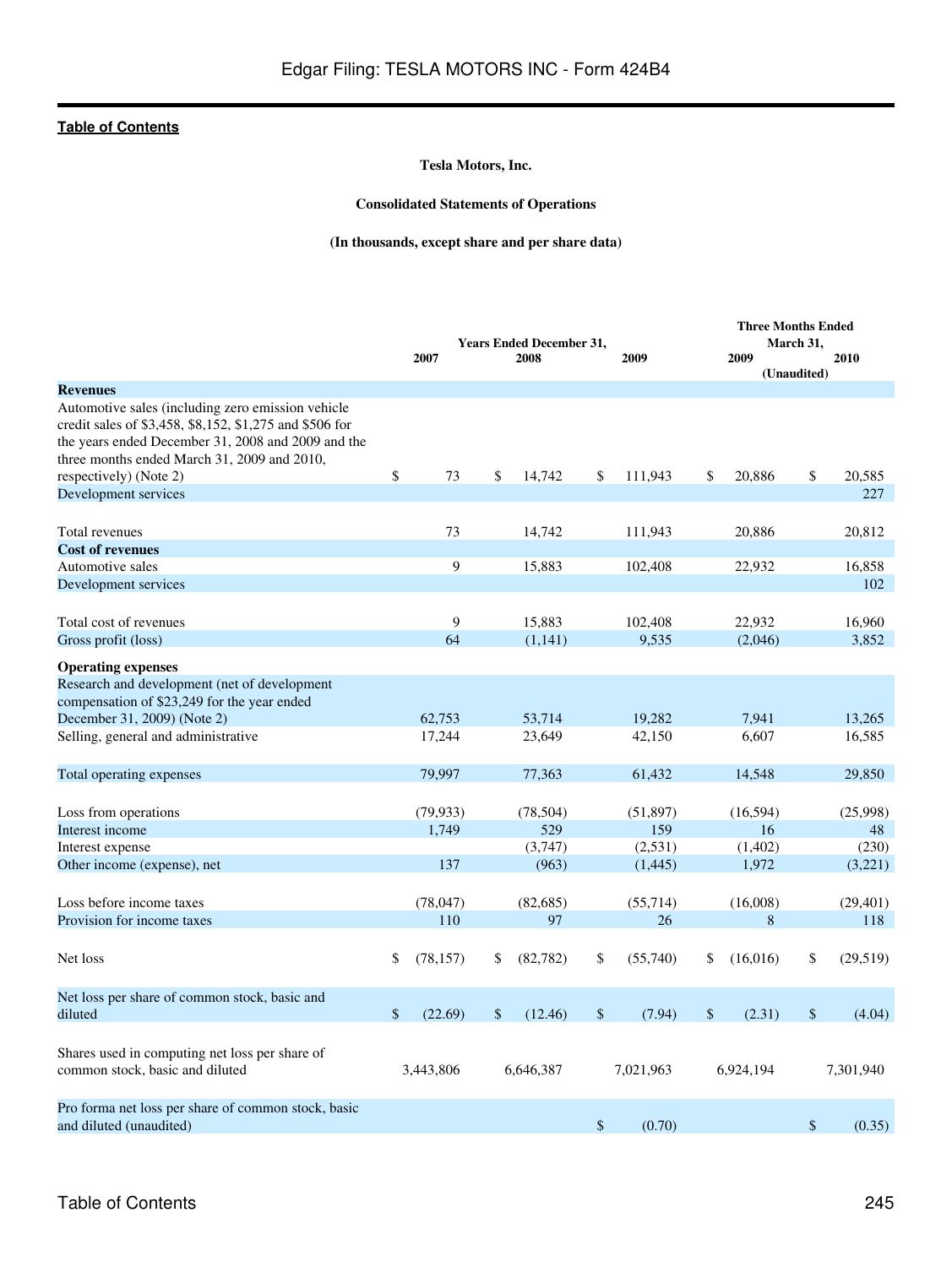Shares used in computing pro forma net loss per share of common stock, basic and diluted (unaudited) 77,693,854 77,973,831 77,973,831

The accompanying notes are an integral part of these consolidated financial statements.

F-4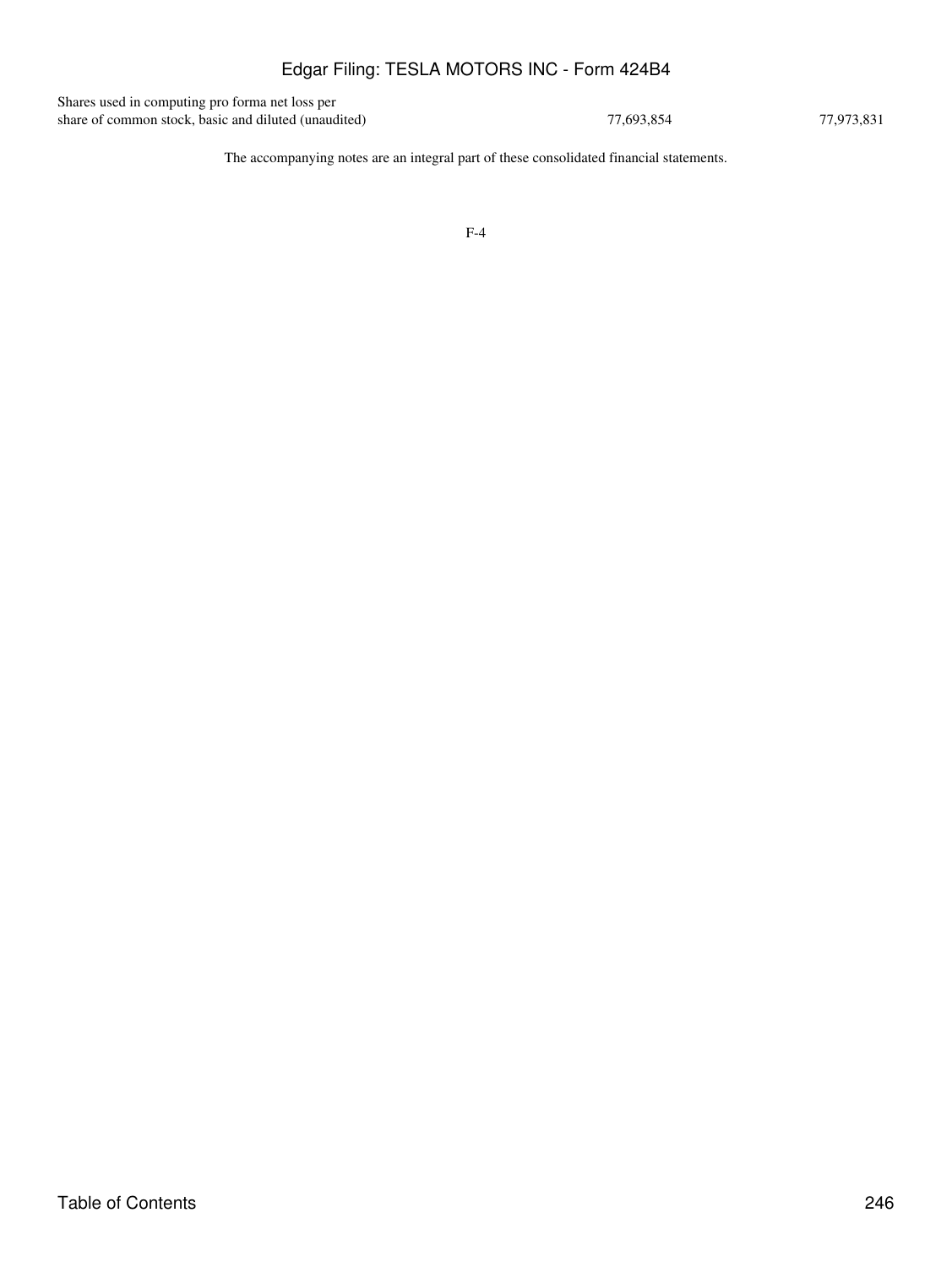# **Tesla Motors, Inc.**

# **Consolidated Statements of Convertible Preferred Stock and Stockholders Deficit**

# **(In thousands, except share and per share data)**

<span id="page-246-0"></span>

|                                                                                                            | <b>Convertible Preferred</b><br><b>Stock</b> |           |               | <b>Additional</b><br><b>Common Stock</b><br>Paid-In<br><b>Accumulated</b> |                     |                           |                                       |
|------------------------------------------------------------------------------------------------------------|----------------------------------------------|-----------|---------------|---------------------------------------------------------------------------|---------------------|---------------------------|---------------------------------------|
|                                                                                                            | <b>Shares</b>                                | Amount    | <b>Shares</b> | Amount                                                                    | Capital             | Deficit                   | <b>Stockholders</b><br><b>Deficit</b> |
| <b>Balance as of December 31, 2006</b>                                                                     | 67,914,746                                   | \$60,173  | 3,027,278     | 3<br>$\mathbb{S}$                                                         | $\mathcal{S}$<br>49 | $\mathcal{S}$<br>(43,975) | $\sqrt{\ }$<br>(43, 923)              |
| Issuance of Series D convertible preferred<br>stock in May 2007 at<br>\$2.44 per share, net of issuance    |                                              |           |               |                                                                           |                     |                           |                                       |
| cost of \$59                                                                                               | 18,440,449                                   | 44,941    |               |                                                                           |                     |                           |                                       |
| Conversion of Series A convertible preferred                                                               |                                              |           |               |                                                                           |                     |                           |                                       |
| stock into shares of common stock                                                                          | (8,000,000)                                  | (3,936)   | 2.666.666     | $\mathfrak{Z}$                                                            | 3,933               |                           | 3,936                                 |
| Issuance of common stock upon exercise of<br>stock options, net of repurchases                             |                                              |           | 631,285       |                                                                           | 100                 |                           | 100                                   |
| Stock-based compensation                                                                                   |                                              |           |               |                                                                           | 198                 |                           | 198                                   |
| Net loss                                                                                                   |                                              |           |               |                                                                           |                     | (78, 157)                 | (78, 157)                             |
| <b>Balance as of December 31, 2007</b>                                                                     | 78, 355, 195                                 | 101,178   | 6,325,229     | 6                                                                         | 4,280               | (122, 132)                | (117, 846)                            |
| Issuance of common stock upon exercise of                                                                  |                                              |           |               |                                                                           |                     |                           |                                       |
| stock options, net of repurchases                                                                          |                                              |           | 675,202       | $\mathbf{1}$                                                              | 455                 |                           | 456                                   |
| Issuance of common stock to consultant                                                                     |                                              |           | 10,000        |                                                                           | 21                  |                           | 21                                    |
| Stock-based compensation                                                                                   |                                              |           |               |                                                                           | 437                 |                           | 437                                   |
| Net loss                                                                                                   |                                              |           |               |                                                                           |                     | (82, 782)                 | (82, 782)                             |
|                                                                                                            |                                              |           |               |                                                                           |                     |                           |                                       |
| <b>Balance as of December 31, 2008</b>                                                                     | 78,355,195                                   | 101,178   | 7,010,431     | 7                                                                         | 5,193               | (204, 914)                | (199, 714)                            |
| Issuance of Series E convertible preferred<br>stock in May 2009 (inclusive of conversion                   |                                              |           |               |                                                                           |                     |                           |                                       |
| of note payable) at \$2.51 per share, net of                                                               |                                              |           |               |                                                                           |                     |                           |                                       |
| issuance cost of \$556                                                                                     | 102,776,779                                  | 135,669   |               |                                                                           |                     |                           |                                       |
| Issuance of Series F convertible preferred<br>stock in August 2009 at \$2.97 per share, net<br>of issuance |                                              |           |               |                                                                           |                     |                           |                                       |
| cost of \$122                                                                                              | 27,785,263                                   | 82,378    |               |                                                                           |                     |                           |                                       |
| Issuance of common stock upon exercise of                                                                  |                                              |           |               |                                                                           |                     |                           |                                       |
| stock options, net of repurchases                                                                          |                                              |           | 273,769       |                                                                           | 497                 |                           | 497                                   |
| Stock-based compensation                                                                                   |                                              |           |               |                                                                           | 1,434               |                           | 1,434                                 |
| Net loss                                                                                                   |                                              |           |               |                                                                           |                     | (55,740)                  | (55,740)                              |
|                                                                                                            |                                              |           |               |                                                                           |                     |                           |                                       |
| <b>Balance as of December 31, 2009</b>                                                                     | 208,917,237                                  | 319,225   | 7,284,200     | 7                                                                         | 7,124               | (260, 654)                | (253, 523)                            |
| Issuance of common stock upon exercise of                                                                  |                                              |           |               |                                                                           |                     |                           |                                       |
| stock options, net of repurchases (unaudited)                                                              |                                              |           | 331,526       | $\mathbf{1}$                                                              | 357                 |                           | 358                                   |
| Stock-based compensation (unaudited)                                                                       |                                              |           |               |                                                                           | 3,387               |                           | 3,387                                 |
| Net loss (unaudited)                                                                                       |                                              |           |               |                                                                           |                     | (29,519)                  | (29,519)                              |
|                                                                                                            |                                              |           |               |                                                                           |                     |                           |                                       |
| Balance as of March 31, 2010 (unaudited)                                                                   | 208,917,237                                  | \$319,225 | 7.615.726     | \$<br>8                                                                   | \$10,868            | \$<br>(290, 173)          | \$<br>(279, 297)                      |

The accompanying notes are an integral part of these consolidated financial statements.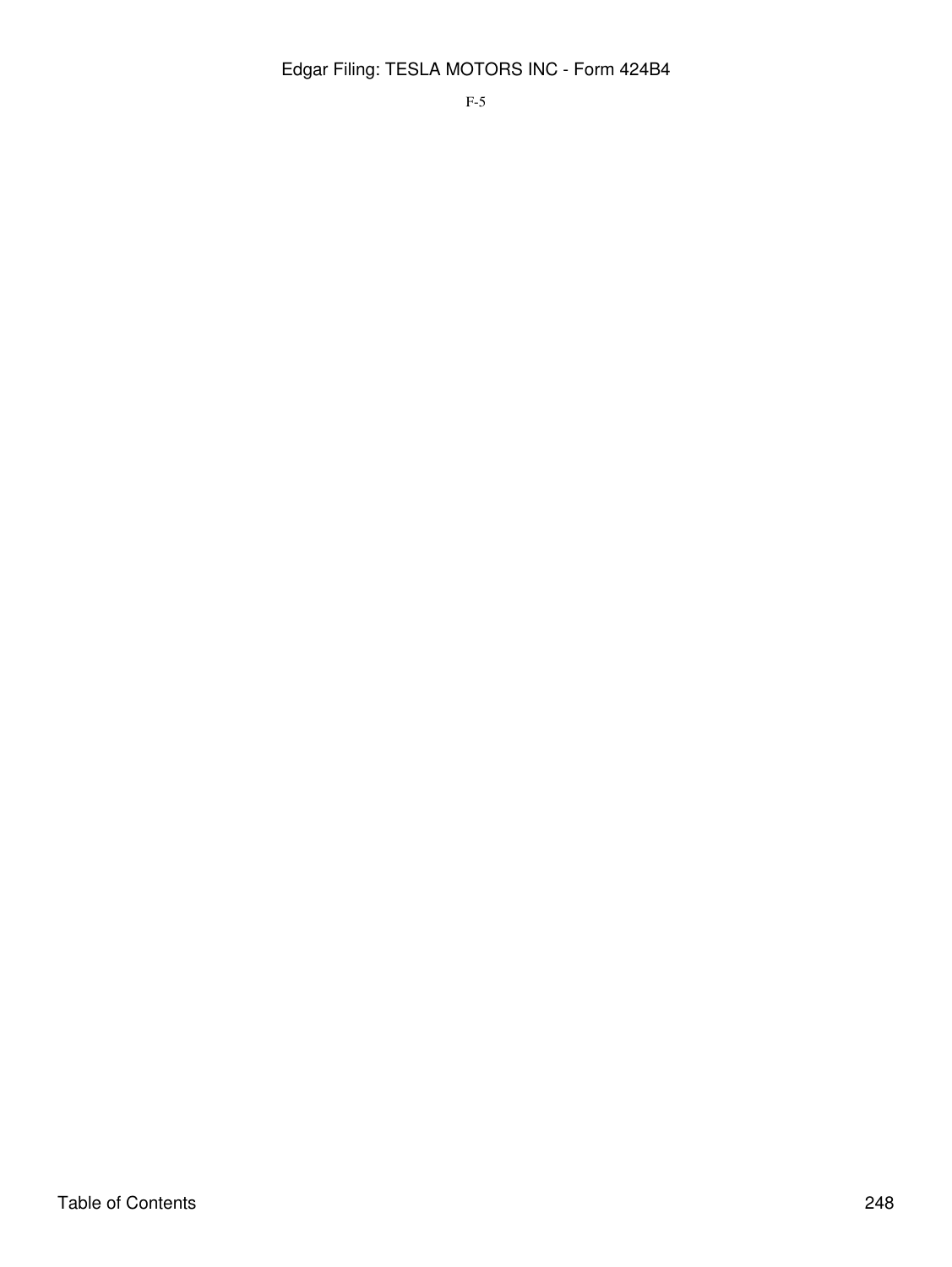# **Tesla Motors, Inc.**

# **Consolidated Statements of Cash Flows**

# **(In thousands)**

<span id="page-248-0"></span>

|                                                                                                   | 2007        | <b>Years Ended</b><br>December 31,<br>2008 | 2009        | <b>Three Months</b><br><b>Ended March 31,</b><br>2009<br>2010<br>(Unaudited) |            |
|---------------------------------------------------------------------------------------------------|-------------|--------------------------------------------|-------------|------------------------------------------------------------------------------|------------|
| <b>Cash flows from operating activities</b><br>Net loss                                           | \$(78, 157) | \$ (82,782)                                | \$ (55,740) | \$(16,016)                                                                   | \$(29,519) |
| Adjustments to reconcile net loss to net cash used in operating activities:                       |             |                                            |             |                                                                              |            |
| Depreciation and amortization                                                                     | 2.895       | 4.157                                      | 6.940       | 1.372                                                                        | 2.141      |
| Change in fair value of convertible preferred stock warrant liability                             | (36)        | 2,800                                      | 1,128       | 73                                                                           | 2,332      |
| Gain on extinguishment of convertible notes and warrants                                          |             | (1,245)                                    | (1, 468)    | (1, 468)                                                                     |            |
| Stock-based compensation                                                                          | 198         | 437                                        | 1,434       | 90                                                                           | 3,387      |
| Loss on abandonment of fixed assets                                                               | 2,421       |                                            | 385         |                                                                              |            |
| Inventory write-downs                                                                             |             | 4,297                                      | 1,353       | 219                                                                          | 141        |
| Interest on convertible notes                                                                     |             | 3,692                                      | 2,686       | 1,442                                                                        |            |
| Changes in operating assets and liabilities                                                       |             |                                            |             |                                                                              |            |
| Accounts receivable                                                                               | (59)        | (3,261)                                    | (168)       | 2.789                                                                        | (2, 443)   |
| Inventory                                                                                         | (2,108)     | (18, 839)                                  | (7, 925)    | (4,943)                                                                      | (5,507)    |
| Prepaid expenses and other current assets                                                         | (1,884)     | 750                                        | (2,042)     | (229)                                                                        | (316)      |
| Other assets                                                                                      | (64)        | 12                                         | (445)       | 10                                                                           | 253        |
| Accounts payable                                                                                  | 523         | 8,815                                      | 902         | 1,464                                                                        | 3,104      |
| <b>Accrued liabilities</b>                                                                        | 7,572       | 2,633                                      | 3,387       | 222                                                                          | (6,611)    |
| Deferred development compensation                                                                 |             | 10,173                                     | (10,017)    | 4,351                                                                        | (156)      |
| Deferred revenue                                                                                  |             | 4,073                                      | (1, 456)    | (983)                                                                        | 5,521      |
| Refundable reservation payments                                                                   | 15,230      | 10,684                                     | (21, 971)   | (5,194)                                                                      | (59)       |
| Other long-term liabilities                                                                       |             | 1,192                                      | 2,192       | 638                                                                          | 403        |
| Net cash used in operating activities<br><b>Cash flows from investing activities</b>              | (53, 469)   | (52, 412)                                  | (80, 825)   | (16, 163)                                                                    | (27, 329)  |
| Purchases of property and equipment excluding capital leases                                      | (9,802)     | (10,630)                                   | (11, 884)   | (902)                                                                        | (5, 472)   |
| Decrease (increase) in restricted cash                                                            | 40          | (960)                                      | (2,360)     |                                                                              | (3,907)    |
| Net cash used in investing activities                                                             | (9,762)     | (11,590)                                   | (14, 244)   | (902)                                                                        | (9,379)    |
| <b>Cash flows from financing activities</b>                                                       |             |                                            |             |                                                                              |            |
| Proceeds from issuance of Series F convertible preferred stock, net of issuance costs of<br>\$122 |             |                                            | 82.378      |                                                                              |            |
| Proceeds from issuance of Series E convertible preferred stock, net of issuance costs of<br>\$556 |             |                                            | 49,444      |                                                                              |            |
| Proceeds from issuance of Series D convertible preferred stock, net of issuance costs of<br>\$59  | 44,941      |                                            |             |                                                                              |            |
| Principal payments on capital leases and other debt                                               |             | (191)                                      | (322)       | (121)                                                                        | (77)       |
| Proceeds from long-term debt and other long-term liabilities                                      |             | 1,000                                      |             |                                                                              | 29,920     |
| Proceeds from issuance of convertible notes and warrants                                          |             | 54,782                                     | 25,468      | 19.622                                                                       |            |
| Proceeds from exercise of stock options                                                           | 100         | 477                                        | 497         | 32                                                                           | 358        |
| Deferred common stock and loan facility issuance costs                                            |             |                                            | (2,046)     |                                                                              | (1,574)    |
| Net cash provided by financing activities                                                         | 45,041      | 56,068                                     | 155,419     | 19,533                                                                       | 28,627     |
| Net increase (decrease) in cash and cash equivalents                                              | (18, 190)   | (7,934)                                    | 60,350      | 2,468                                                                        | (8,081)    |
| Cash and cash equivalents at beginning of period                                                  | 35,401      | 17,211                                     | 9,277       | 9,277                                                                        | 69,627     |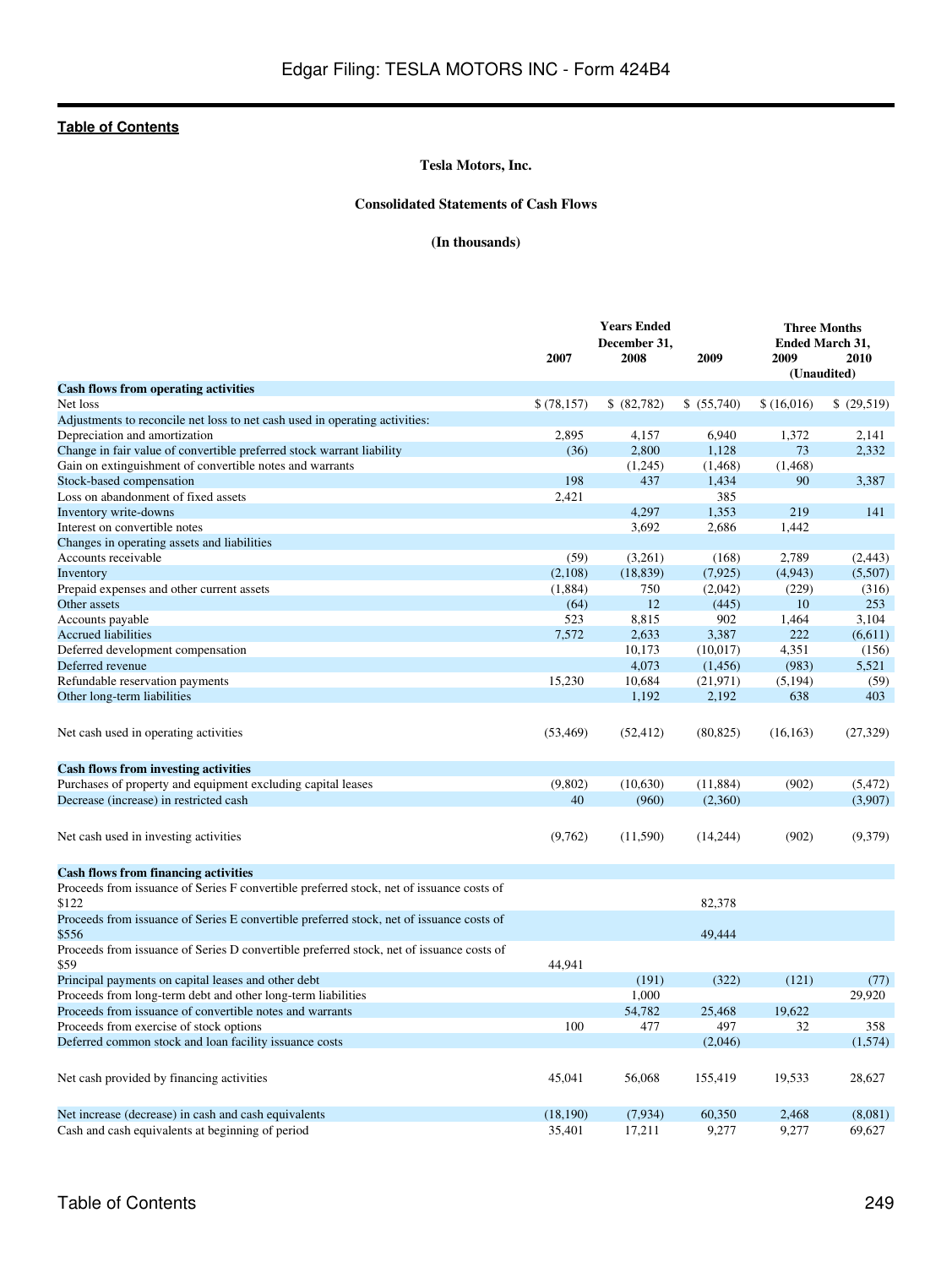| Cash and cash equivalents at end of period                         | \$17,211 | 9.277<br>S. | \$69,627 | \$11,745 | \$61,546 |
|--------------------------------------------------------------------|----------|-------------|----------|----------|----------|
|                                                                    |          |             |          |          |          |
| <b>Supplemental Disclosures</b>                                    |          |             |          |          |          |
| Interest paid                                                      | 9        | 41          | 70       | 13       | 198      |
| Income taxes paid (refunded)                                       |          |             | 171      |          | (42)     |
| Supplemental noncash investing and financing activities            |          |             |          |          |          |
| Issuance of convertible preferred stock warrants                   |          |             |          |          | 6,293    |
| Conversion of notes payble to Series E convertible preferred stock |          |             | 86,225   |          |          |
| Conversion of Series A convertible preferred stock to common stock | 3,936    |             |          |          |          |
| Exchange of convertible notes payable                              |          | 16.751      | 19,073   |          |          |
| Exchange of accrued interest for convertible notes payable         |          | 1.328       | 1,791    |          |          |
| Property and equipment acquired under capital lease                |          | 322         | 183      |          |          |
|                                                                    |          |             |          |          |          |

The accompanying notes are an integral part of these consolidated financial statements.

F-6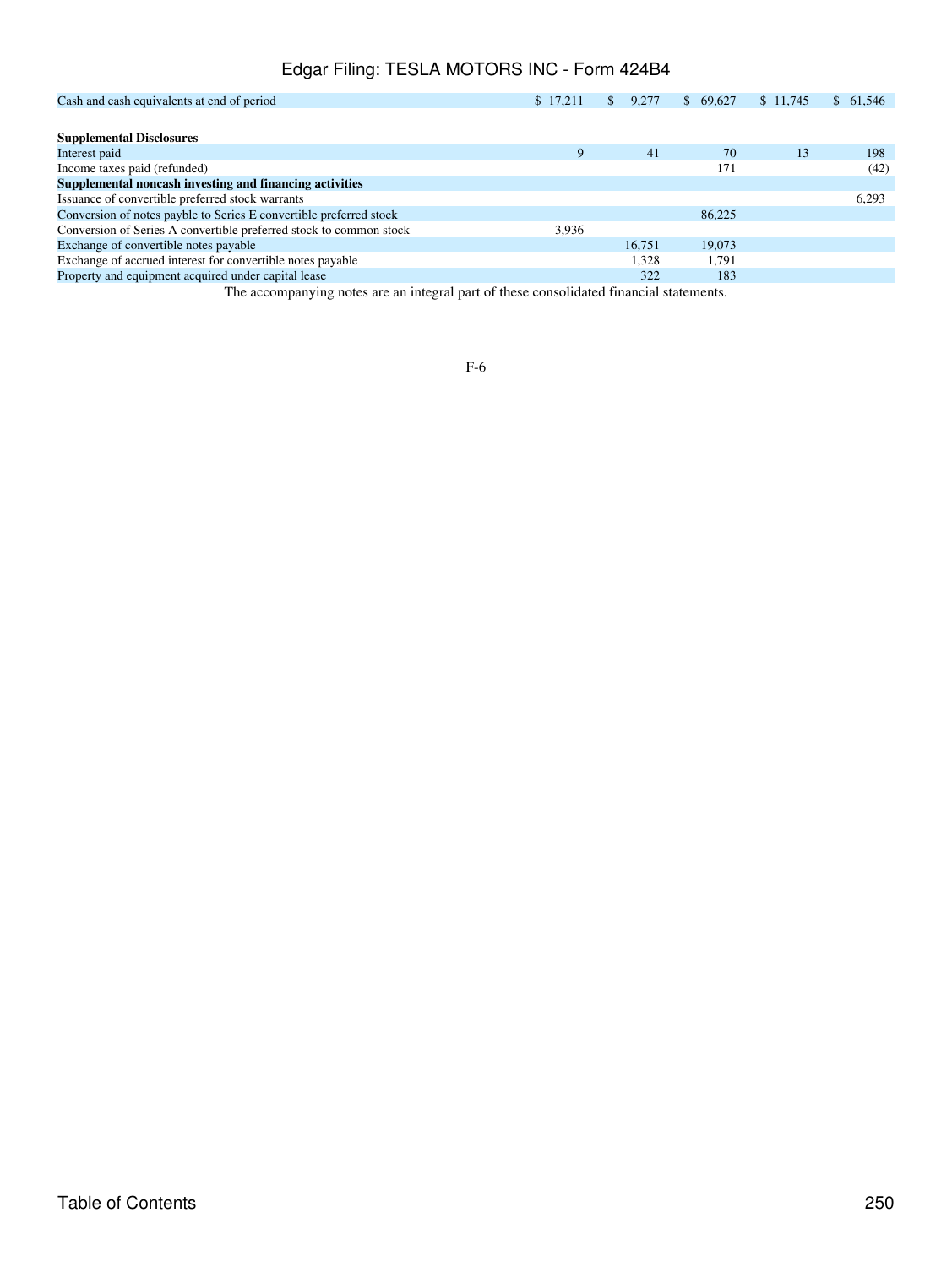#### **Tesla Motors, Inc.**

#### **Notes to Consolidated Financial Statements**

#### <span id="page-250-0"></span>**1. Overview of the Company**

Tesla Motors, Inc. (Tesla, we, us or our) was incorporated in the state of Delaware on July 1, 2003. We design, develop, manufacture and sell high-performance fully electric vehicles and advanced electric vehicle powertrain components.

Since inception, we have incurred significant losses and have used approximately \$230.5 million of cash in operations through March 31, 2010. As of March 31, 2010, we had approximately \$61.5 million in cash and cash equivalents. We are currently selling the Tesla Roadster automobile and are developing the Model S sedan. To the extent we do not meet our planned sales volumes or future product releases or our existing cash and cash equivalents balances are insufficient to fund our future activities, we will need to raise additional funds. We cannot be certain that additional financing, if and when needed, will be available at terms satisfactory to us, or at all. These consolidated financial statements do not include any adjustments to reflect the possible future effects on the recoverability and classification of assets or the amounts and classification of liabilities that may result from the outcome of this uncertainty.

On January 20, 2010, we entered into a loan agreement with the United States Federal Financing Bank and United States Department of Energy (DOE), pursuant to the Advanced Technology Vehicles Manufacturing Incentive Program (ATVM), authorizing the commitment from the DOE to arrange loans for up to \$465.0 million. See Note 15 for additional details.

In January 2010, we filed a registration statement with the Securities and Exchange Commission for a proposed initial public offering of our common stock.

In May 2010, we effected a 1-for-3 reverse stock split of our outstanding common stock, and a proportional adjustment to the existing conversion ratios for each series of preferred stock was made at the time of the effectiveness of the reverse stock split. Accordingly, all share and per share amounts for all periods presented in these consolidated financial statements and notes thereto, have been adjusted retroactively, where applicable, to reflect this reverse stock split and adjustment of the preferred stock conversion ratio.

#### **Financial Statement Error (unaudited)**

In June 2010, we identified an error related to the understatement in stock-based compensation expense subsequent to the issuance of the consolidated financial statements for the year ended December 31, 2009. This error had the effect of understating selling, general and administrative expenses and net loss for the year ended December 31, 2009, as well as understating additional paid-in capital and accumulated deficit by \$2.7 million. As stock-based compensation expense is a non-cash item, there was no impact on net cash used in operating activities for the year ended December 31, 2009. See Note 16 for additional details.

#### **2. Summary of Significant Accounting Policies**

#### **Basis of Consolidation**

The consolidated financial statements include the accounts of Tesla and its wholly owned subsidiaries. All significant inter-company transactions and balances have been eliminated in consolidation.

#### **Use of Estimates**

The preparation of financial statements in conformity with accounting principles generally accepted in the United States of America requires management to make estimates and assumptions that affect the reported amounts of assets and liabilities and disclosure of contingent liabilities at the date of the financial statements, and reported amounts of expenses during the reporting period. Actual results could differ from those estimates.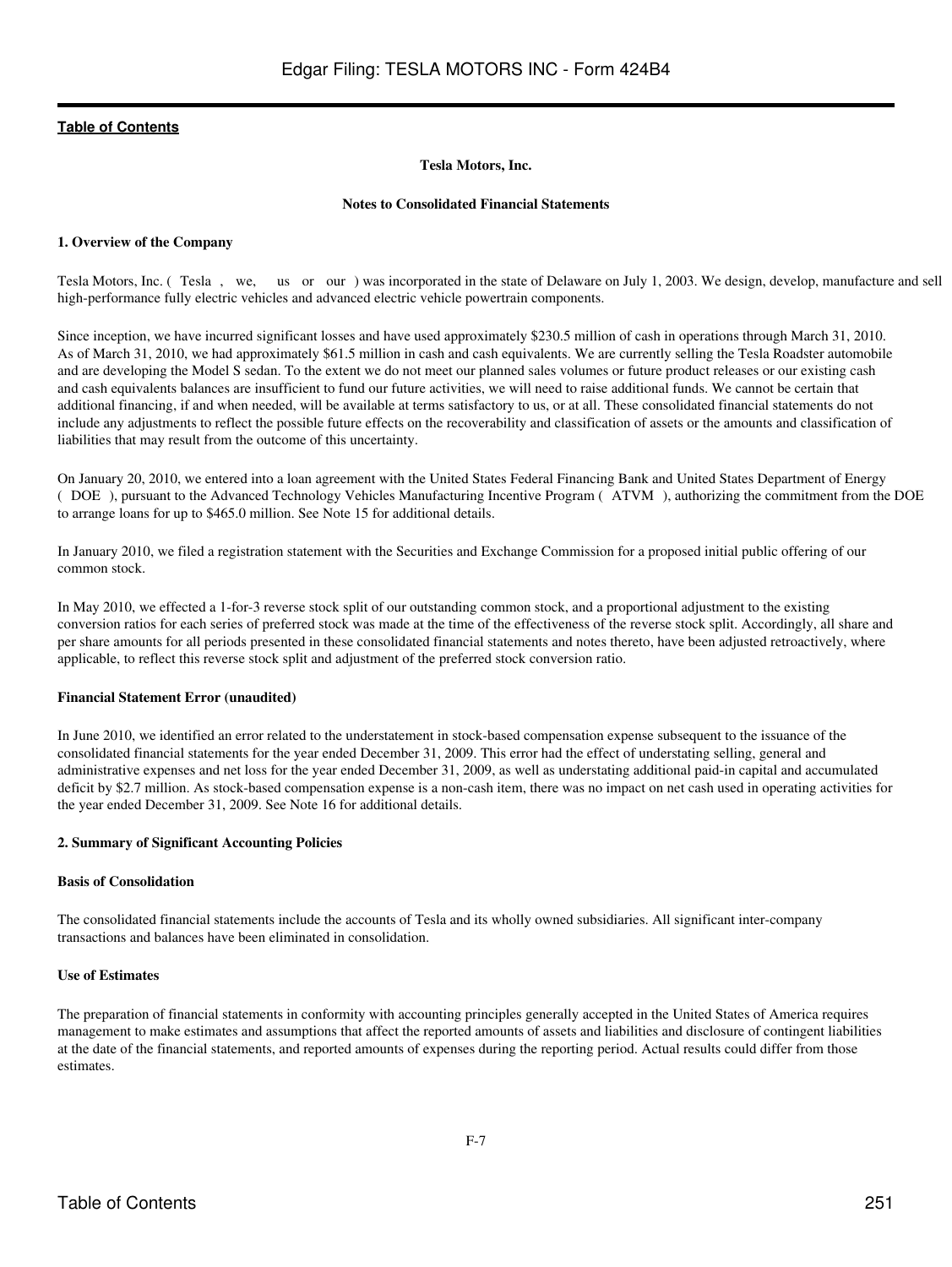#### **Tesla Motors, Inc.**

#### **Notes to Consolidated Financial Statements**

**(continued)**

#### **Unaudited Interim Financial Statements**

The accompanying interim consolidated balance sheet as of March 31, 2010, the interim consolidated statements of operations and cash flows for the three months ended March 31, 2009 and 2010 and the interim consolidated statement of convertible preferred stock and stockholders deficit for the three months ended March 31, 2010 are unaudited. The unaudited interim consolidated financial statements have been prepared on the same basis as the annual consolidated financial statements and, in the opinion of management, reflect all adjustments, which include only normal recurring adjustments, necessary to present fairly our financial position as of March 31, 2010 and our results of operations and cash flows for the three months ended March 31, 2009 and 2010. The financial data and the other financial information disclosed in these notes to the consolidated financial statements related to the three month periods are unaudited. The results of operations for the three months ended March 31, 2010 are not necessarily indicative of the results to be expected for the year ending December 31, 2010 or for any other future year or interim period.

#### **Unaudited Pro Forma Stockholders Equity**

The pro forma stockholders equity presents our stockholders equity as though all of the convertible preferred stock outstanding automatically converted into shares of common stock on a 1:0.33 basis, except for the Series C convertible preferred stock which is convertible on a 1:0.35 basis (see Note 5), upon completion of a qualifying initial public offering. The pro forma stockholders equity also assumes that the Company s convertible preferred stock warrants outstanding as of March 31, 2010 will be exercised immediately prior to a qualifying initial public offering and will no longer require periodic revaluation, except for the convertible preferred stock warrant issued to the DOE. In January 2010, we issued a warrant to the DOE in connection with the closing of our loan agreement with the DOE to purchase up to 9,255,035 shares of our Series E convertible preferred stock at an exercise price of \$2.51 per share. This preferred stock warrant will become a warrant to purchase up to 3,085,011 shares of our common stock at an exercise price of \$7.54 per share upon the completion of a qualifying initial public offering.

#### **Fair Value of Financial Instruments**

The carrying values of our cash and cash equivalents, and deposits approximate their fair value due to their short-term nature. As a basis for determining the fair value of certain of our assets and liabilities, we established a three-tier fair value hierarchy which prioritizes the inputs used in measuring fair value as follows: (Level I) observable inputs such as quoted prices in active markets; (Level II) inputs other than the quoted prices in active markets that are observable either directly or indirectly; and (Level III) unobservable inputs in which there is little or no market data which requires us to develop our own assumptions. This hierarchy requires us to use observable market data, when available, and to minimize the use of unobservable inputs when determining fair value. Our financial assets that are measured at fair value on a recurring basis consist only of cash equivalents. Our liabilities that are measured at fair value on a recurring basis consist of the convertible preferred stock warrant liability.

All of our cash equivalents, which are comprised primarily of money market funds, are classified within Level I of the fair value hierarchy because they are valued using quoted market prices, market prices for similar securities, or alternative pricing sources with reasonable levels of price transparency. We do not have any Level II instruments, or instruments valued based on other observable inputs. Our convertible preferred stock warrant liability is classified within Level III of the fair value hierarchy.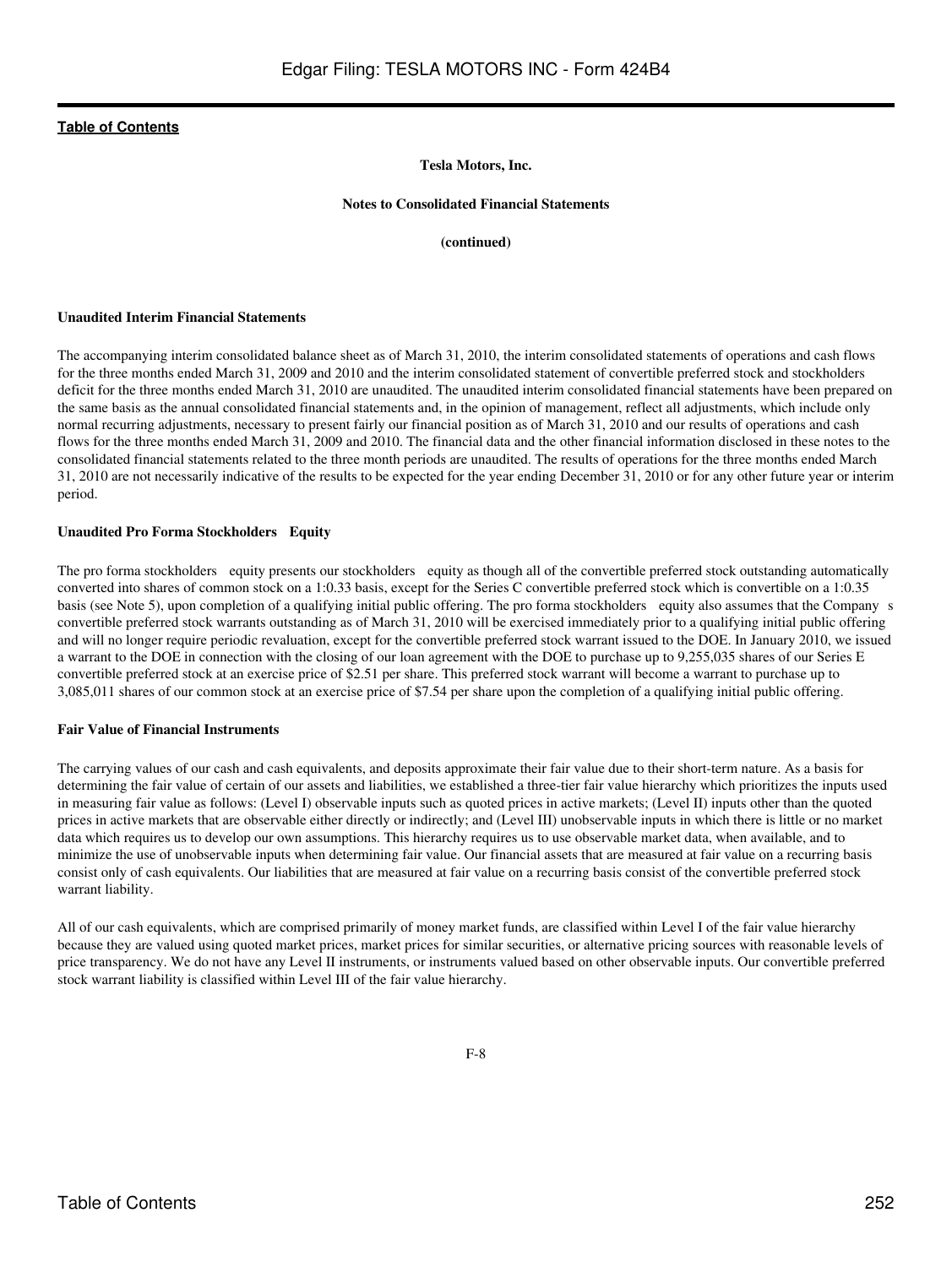## **Tesla Motors, Inc.**

## **Notes to Consolidated Financial Statements**

#### **(continued)**

As of December 31, 2009 and March 31, 2010, the fair value hierarchy for our financial assets and financial liabilities that are carried at fair value was as follows (in thousands):

|                                               | <b>December 31, 2009</b> |          |                 |                  | <b>March 31, 2010</b> |                |          |                  |
|-----------------------------------------------|--------------------------|----------|-----------------|------------------|-----------------------|----------------|----------|------------------|
|                                               | <b>Fair Value</b>        | Level I  | <b>Level II</b> | <b>Level III</b> | <b>Fair Value</b>     | <b>Level I</b> | Level II | <b>Level III</b> |
|                                               |                          |          |                 |                  |                       | (Unaudited)    |          |                  |
| Money market funds                            | \$64.420                 | \$64,420 |                 | $\mathbb{S}$     | \$50.823              | \$50.823       |          | $\mathbb{S}$     |
|                                               |                          |          |                 |                  |                       |                |          |                  |
| Convertible preferred stock warrant liability | 1.734                    |          |                 | 1.734            | 10.359                |                |          | 10.359           |

The changes in the fair value of the convertible preferred stock warrant liability were as follows (in thousands):

|                                            | 2007  | 2008                  | 2009     |               | <b>Three</b><br><b>Months</b><br><b>Ended</b><br>March 31,<br>2010<br>(Unaudited) |
|--------------------------------------------|-------|-----------------------|----------|---------------|-----------------------------------------------------------------------------------|
| Fair value beginning of period             | \$227 | 191<br>$\mathbb{S}^-$ | \$2,074  | <sup>\$</sup> | 1,734                                                                             |
| Issuances, settlements and extinguishments |       | (917)                 | (1, 468) |               | 6,293                                                                             |
| Change in fair value                       | (36)  | 2,800                 | 1,128    |               | 2,332                                                                             |
| Fair value end of period                   | \$191 | \$2.074               | \$1,734  |               | 10,359                                                                            |

The valuation of the convertible preferred stock warrants is discussed in Notes 7 and 16.

### **Revenue Recognition**

We recognize revenues from sales of the Tesla Roadster, including vehicle options and accessories, vehicle service and sales of zero emission vehicle (ZEV) credits, and sales of electric vehicle powertrain components. We recognize revenue when: (i) persuasive evidence of an arrangement exists; (ii) delivery has occurred and there are no uncertainties regarding customer acceptance; (iii) fees are fixed or determinable; and (iv) collection is reasonably assured.

## *Automotive Sales*

Automotive sales consist primarily of revenue earned from the sales of the Tesla Roadster, vehicle service, and vehicle options, accessories and destination charges. Automotive sales also consist of revenue earned from the sales of electric vehicle powertrain components, such as battery packs and battery chargers, to other manufacturers. Sales or other amounts collected in advance of meeting all of the revenue recognition criteria are not recognized in the consolidated statements of operations and are instead recorded as deferred revenue on the consolidated balance sheets. Prior to February 2010, we did not provide direct financing for the purchase of the Tesla Roadster although a third-party lender has provided financing arrangements to our customers in the United States. Under these arrangements, we have been paid in full by the customer at the time of purchase.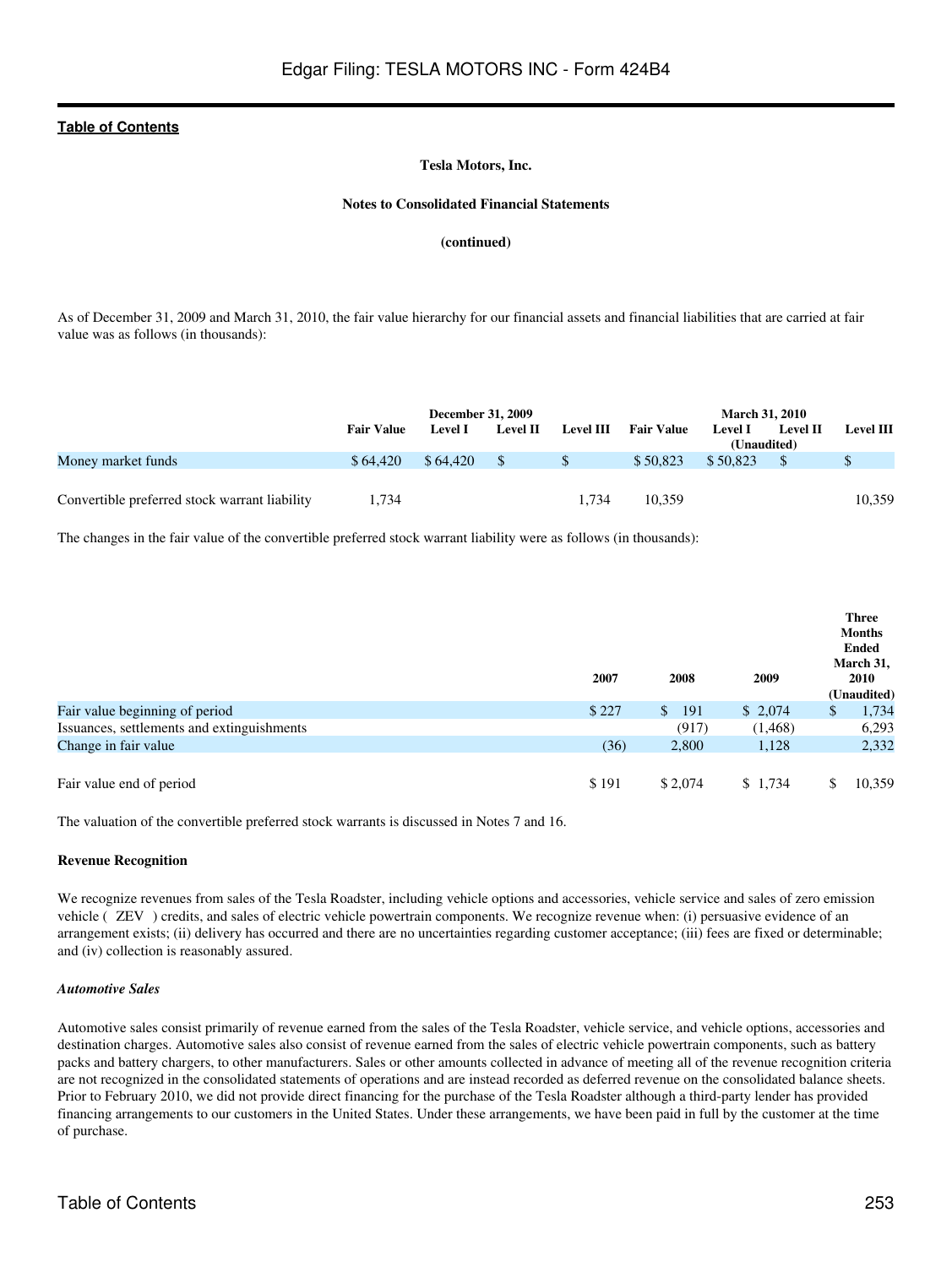In regards to the sale of Tesla Roadsters, revenue is generally recognized upon delivery of the vehicle. Concurrent with a purchase order for a Roadster that is manufactured to specification, customers must remit a refundable reservation payment (see Note 4). For vehicles purchased directly from our showrooms, no deposit is required. Approximately three months prior to production of a Tesla Roadster manufactured to specification, the reservation payment becomes nonrefundable in order to lock in a production slot. In a limited number of circumstances, we may deliver a vehicle to a customer without all of the options ordered by the customer if the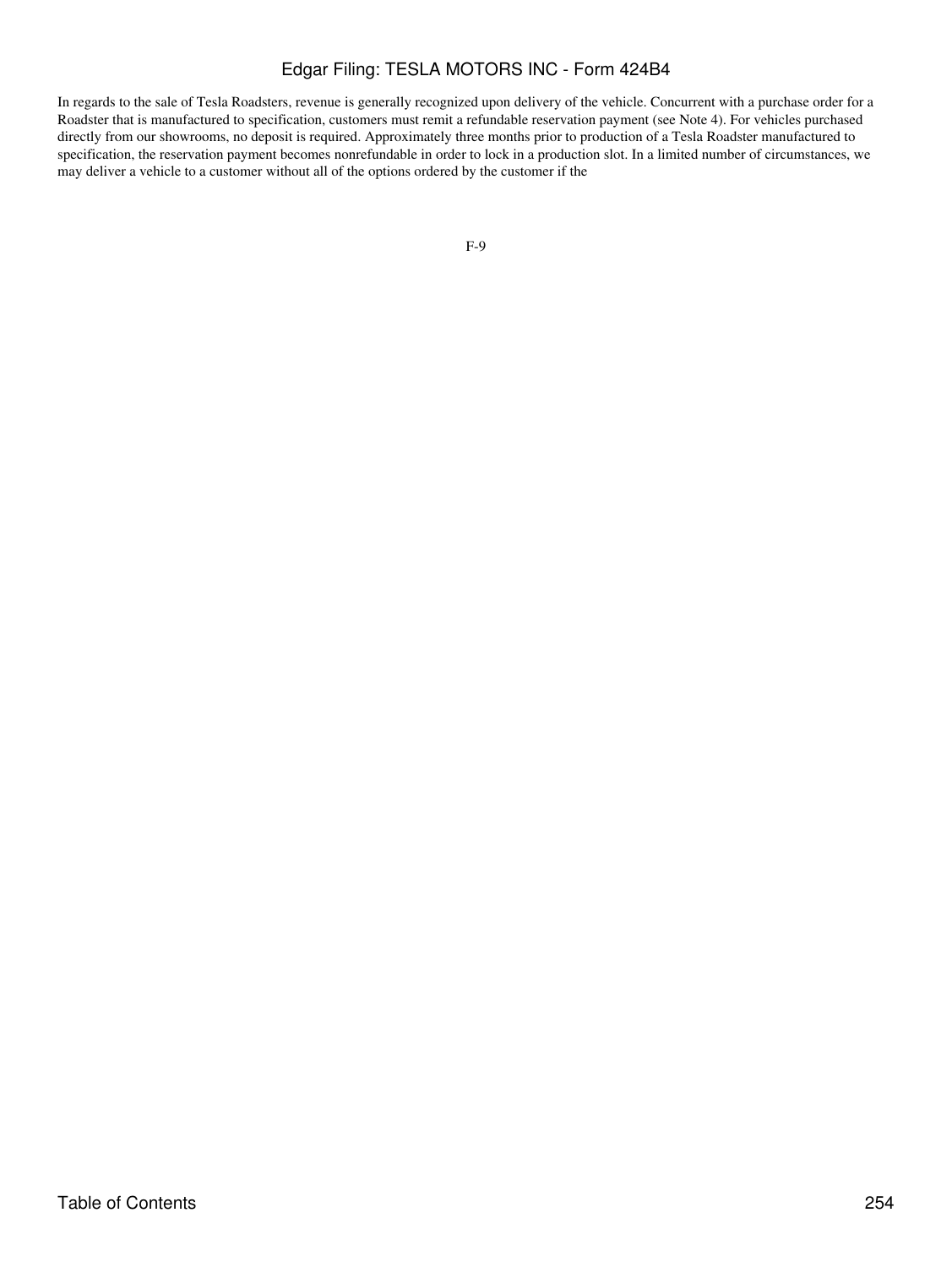# **Tesla Motors, Inc.**

## **Notes to Consolidated Financial Statements**

### **(continued)**

options do not limit the functionality of the vehicle. This may happen, for example, in an instance where the customer orders an additional hard top which is not ready at the time the vehicle is delivered. In such cases, we will continue to defer the related revenue based on the undelivered item s fair value, as evidenced by the contractual price of the option in stand-alone transactions.

We began delivery of the Tesla Roadster in 2008. During 2008, many of the vehicles delivered were due powertrain upgrades. Although these vehicles performed to a level adequate for most driving conditions, we had promised our customers an upgrade of the powertrain. As a result, we deferred all revenue recognition of these Tesla Roadsters that we had delivered in 2008 until they were retrofitted with the new powertrain.

While sales of vehicle options and accessories may take place separately from a vehicle sale, they are often part of one vehicle sales agreement resulting in multiple element arrangements. We are able to establish the fair value for each of the deliverables within the multiple element arrangements because we sell each of the vehicles, vehicle accessories and options separately, outside of any multiple element arrangements. As each of these items has stand alone value to the customer, revenue from sales of vehicle accessories and options are recognized when those specific items are delivered to the customer.

We record revenue for destination charges billed to our customers. Revenue from destination charges totaled approximately \$0.1 million, \$1.9 million, \$0.4 million (unaudited) and \$0.2 million (unaudited) for the years ended December 31, 2008, 2009 and the three months ended March 31, 2009 and 2010, respectively. The related costs are recorded in cost of sales.

In February 2010, we began offering a leasing program to qualified customers in the United States for the Tesla Roadster. Through our wholly owned subsidiary, Tesla Motors Leasing, Inc., qualifying customers are permitted to lease the Tesla Roadster for 36 months, after which time they have the option of either returning the vehicle to us or purchasing it for a pre-determined residual value. We account for these leasing transactions as operating leases and accordingly, we recognize leasing revenues on a straight-line basis over the term of the individual leases and record cost of sales equal to the depreciation of the leased vehicles. Lease revenues are recorded in automotive sales and through March 31, 2010 (unaudited) have not been significant.

# *Zero Emission Vehicle Credit Sales*

California and certain other states have laws in place requiring vehicle manufacturers to ensure that a portion of the vehicles delivered for sale in that state during each model year are zero emission vehicles. These laws provide that a manufacturer of zero emission vehicles may earn credits, referred to as ZEV credits, and may sell excess credits to other manufacturers who apply such credits to comply with these regulatory requirements. As a manufacturer solely of zero emission vehicles, we have earned ZEV credits on vehicles sold in such states, and we expect to continue to earn these credits in the future. Since our only commercial vehicle is electric, we do not receive any benefit from the generation of ZEV credits, and accordingly look to sell them to other vehicle manufacturers. In order to facilitate the sale of these credits, we enter into contractual agreements with third parties requiring them to purchase our ZEV credits at pre-determined prices. We recognize revenue on the sale of these credits at the time legal title to the credits is transferred to the purchasing party by the governmental agency issuing the credits.

# *Extended Service and Battery Replacement Plans*

We provide customers with the opportunity to purchase an extended warranty for the period after the end of our initial New Vehicle Limited Warranty to extend coverage for an additional three years or 36,000 miles, whichever comes first. We refer to this program as our Extended Service Plan. Amounts collected on these sales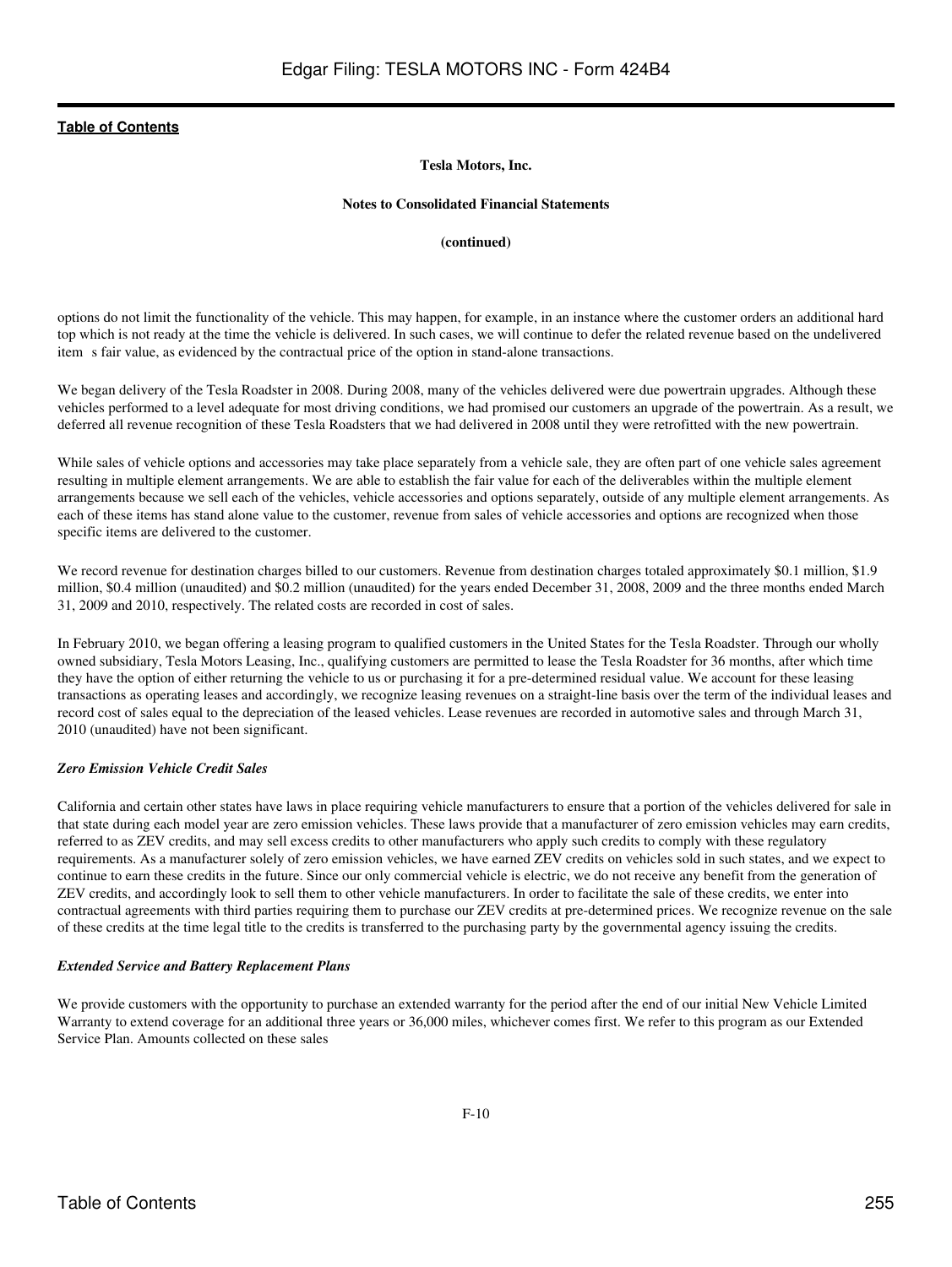## **Tesla Motors, Inc.**

## **Notes to Consolidated Financial Statements**

#### **(continued)**

are initially recorded in deferred revenues on the consolidated balance sheet and recognized in automotive sales over the extended warranty period. Through March 31, 2010 (unaudited), we have not recognized revenues related to the Extended Service Plan.

Additionally, within three months of purchasing a vehicle, we provide customers with a one time option to replace the battery packs in their vehicles at any time after the expiration of the New Vehicle Limited Warranty but before the tenth anniversary of the purchase date of their vehicles. We refer to this program as our Battery Replacement Plan. Amounts collected on these sales are initially recorded in deferred revenues on the consolidated balance sheets and recognized in automotive sales as we fulfill our obligation to replace the battery packs. Through March 31, 2010 (unaudited), we have not recognized revenues related to the Battery Replacement Plan.

Automotive sales consisted of the following for the periods presented (in thousands):

|                                                                              |      |          |                  | <b>Three Months Ended</b><br>March 31, |                     |
|------------------------------------------------------------------------------|------|----------|------------------|----------------------------------------|---------------------|
|                                                                              | 2007 | 2008     | 2009             | 2009                                   | 2010<br>(Unaudited) |
| Vehicle, options and related sales<br>Powertrain component and related sales | \$73 | \$14,742 | \$111,555<br>388 | \$20,886                               | \$18,095<br>2,490   |
|                                                                              | \$73 | \$14,742 | \$111,943        | \$20,886                               | \$20,585            |

#### *Development Services Revenue*

Revenue from development service arrangements consist of revenue earned from the development of electric vehicle powertrain components for other automobile manufacturers, including the design and development of battery packs and chargers to meet a customer s specifications. Beginning in the quarter ended March 31, 2010, we started entering into such contracts with the expectation that our development services would constitute a viable revenue-generating activity. Revenue is recognized as the performance requirements of each development arrangement are met and collection is reasonably assured. Where development arrangements include substantive at-risk milestones, revenue is recognized based upon the achievement of the contractually-defined milestones. Amounts collected in advance of meeting all of the revenue recognition criteria are not recognized in the consolidated statement of operations and are instead recorded as deferred revenue on the consolidated balance sheet. Costs of development services are expensed as incurred. Costs of development services incurred in periods prior to the finalization of an agreement are recorded as research and development expenses; once an agreement is finalized, these costs are recorded in cost of revenues. Through March 31, 2010, development services revenue has not been significant.

Prior to 2010, compensation from the Smart fortwo development arrangement with Daimler AG (Daimler), which is discussed below under Development Compensation, was recorded as an offset to research and development expenses. This early arrangement was motivated primarily by the opportunity to engage Daimler and at the same time, jointly progress our own research and development activities with the associated development compensation.

## **Development Compensation**

In May 2009, we entered into an agreement with Daimler related to the development of a battery pack and charger for Daimler s Smart fortwo electric drive. We began development efforts in the year ended December 31, 2008 and began receiving payments to compensate us for the cost of our development activities prior to entering into the formal agreement in May 2009. We received aggregate payments in the amount of \$10.2 million during 2008 for our services; however, we deferred recognition for these payments received in advance of the execution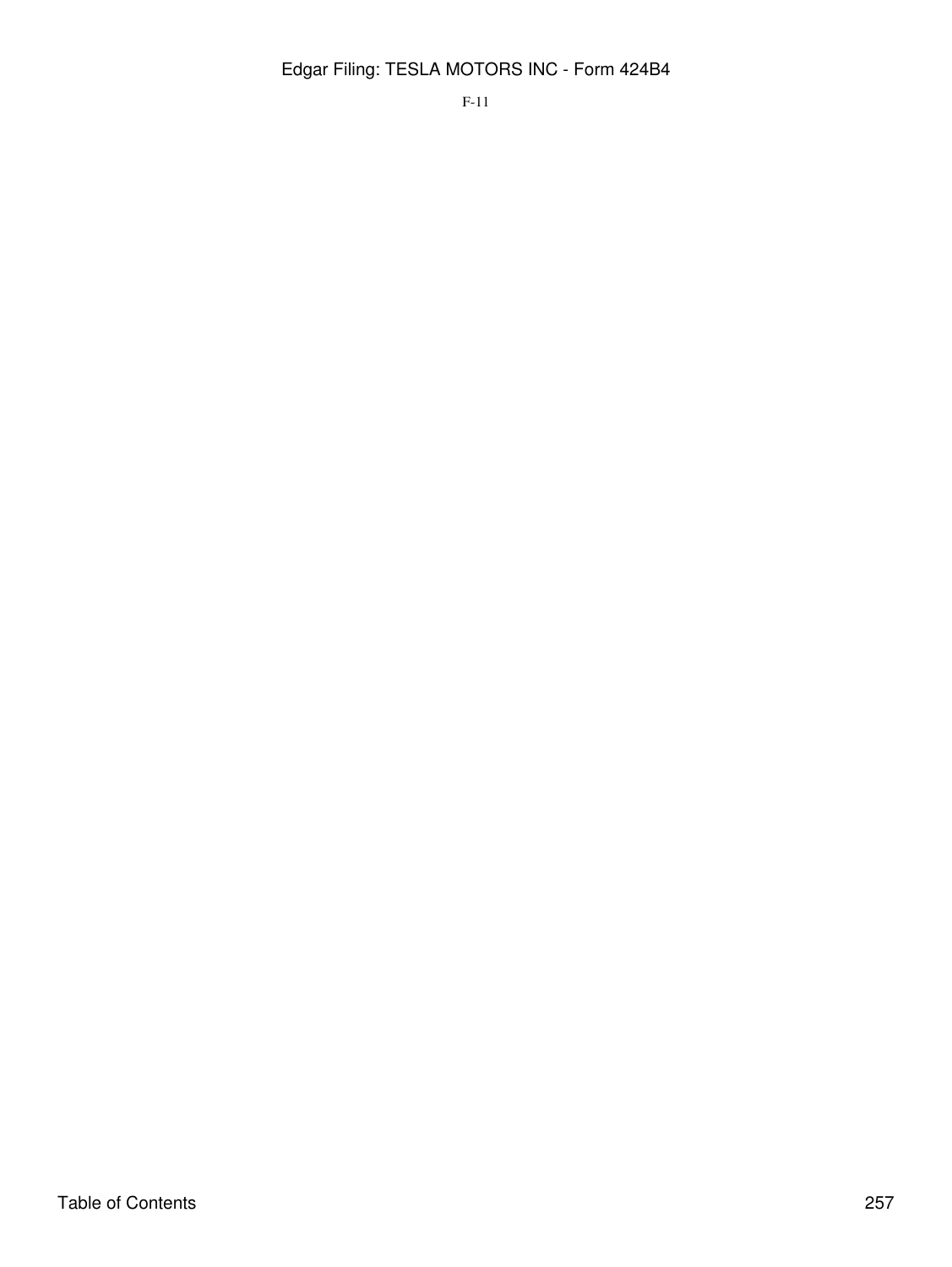# **Tesla Motors, Inc.**

## **Notes to Consolidated Financial Statements**

**(continued)**

of the final agreement because a number of significant contractual terms were not in place prior to that time. Upon entering into the final agreement in May 2009, we had received and deferred an aggregate of \$14.5 million under the agreement. Under the terms of the final agreement, Daimler was to pay us an additional \$8.7 million subject to successful completion and acceptance of certain development milestones.

We recognized the \$14.5 million paid in advance of the execution of the final agreement as deferred development compensation on a straight-line basis. This amount was recognized over the expected life of the agreement, beginning in May 2009 and continuing through November 2009. Payments received upon the achievement of development milestones subsequent to the execution of the final agreement in May 2009 were recognized upon achievement and acceptance of the respective milestones. All amounts received under this agreement were recognized as an offset to research and development expenses, as we were performing development activities on behalf of Daimler, were being compensated for the cost of these activities and could not practicably separate the efforts or costs related to these activities from our own research and development.

As of December 31, 2009, all development work related to the development agreement had been completed, and we had recognized the full \$23.2 million under the development agreement.

## **Freestanding Preferred Stock Warrants**

We account for freestanding warrants to purchase shares of our convertible preferred stock as liabilities on the consolidated balance sheets at fair value upon issuance. The convertible preferred stock warrants are recorded as a liability because the underlying shares of convertible preferred stock are contingently redeemable which therefore, may obligate us to transfer assets at some point in the future (see Note 7). The warrants are subject to re-measurement to fair value at each balance sheet date and any change in fair value is recognized in other income (expense), net, on the consolidated statements of operations. For the Series E convertible preferred stock warrants issued to the DOE (see Notes 15 and 16), we will continue to adjust the liability for changes in fair value until the earlier of vesting or expiration of the warrants. Upon the completion of a qualifying initial public offering, these warrants will convert into warrants to purchase our common stock and the related liability will continue to be adjusted for changes in fair value until the earlier of vesting or expiration of the warrants. At that time, the warrant liability will be reclassified to common stock or additional paid-in capital, as applicable. For our Series C and other Series E convertible preferred stock warrants, we will continue to adjust the liability for

changes in fair value until the earlier of the exercise or expiration of the warrants, the completion of a deemed liquidation event, conversion of convertible preferred stock into common stock, or until the convertible preferred stock can no longer trigger a deemed liquidation event. At that time, the convertible preferred stock warrant liability will be reclassified to convertible preferred stock or additional paid-in capital, as applicable.

# **Cash and Cash Equivalents**

All highly liquid investments with an original or remaining maturity of three months or less at the date of purchase are considered to be cash equivalents. We currently deposit excess cash primarily in money market funds.

# **Restricted Cash and Deposits**

We maintain certain cash amounts restricted as to withdrawal or use. We maintained a balance of approximately \$1.2 million, \$3.6 million and \$7.5 million (unaudited) as of December 31, 2008, 2009 and March 31, 2010, respectively. The restricted cash represents security held by a vendor as part of the vendor s standard credit policies, security deposits related to lease agreements and equipment financing, as well as certain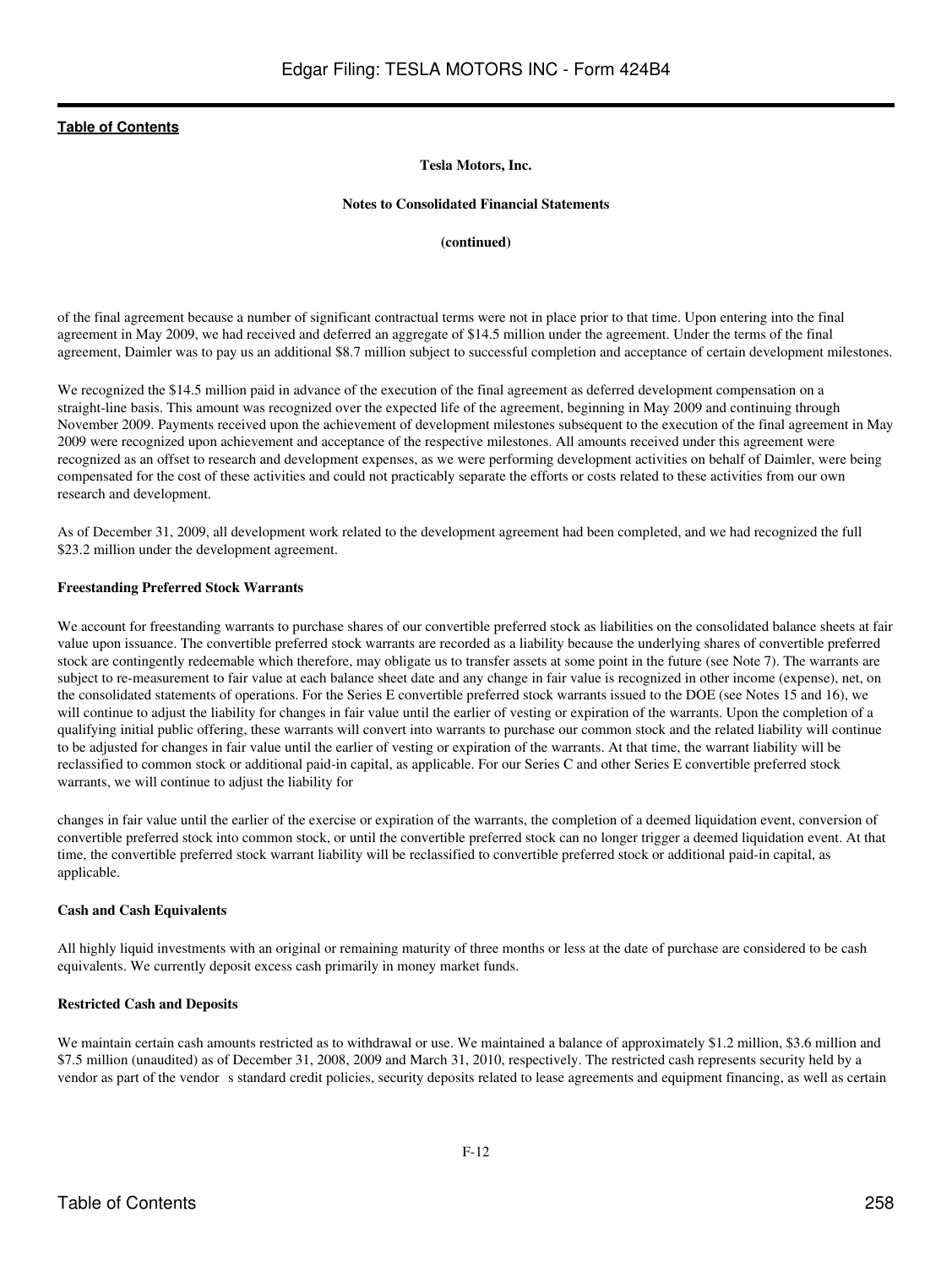# **Tesla Motors, Inc.**

### **Notes to Consolidated Financial Statements**

**(continued)**

refundable reservation payments segregated in accordance with state consumer protection regulations. The balance as of March 31, 2010, also includes a \$3.0 million (unaudited) deposit paid into escrow related to the purchase of manufacturing equipment.

## **Accounts Receivable and Allowance for Doubtful Accounts**

Accounts receivable primarily include amounts related to the performance of powertrain development services and sales of ZEV credits as of December 31, 2008 and from the performance of powertrain development services and sales of powertrain components as of December 31, 2009 and March 31, 2010 (unaudited). In circumstances where we are aware of a specific customer s inability to meet its financial obligations to us, we provide an allowance against amounts receivable to reduce the net recognized receivable to the amount it reasonably believes will be collected. As of December 31, 2008, 2009 and March 31, 2010 (unaudited), we determined that no allowance for doubtful accounts was required.

### **Concentration of Risk**

Financial instruments that potentially subject us to a concentration of credit risk consist of cash, cash equivalents and accounts receivable. Our cash and cash equivalents are primarily invested in money market funds with high credit quality financial institutions in the United States. At times, these deposits and securities may be in excess of insured limits. To date, we have not experienced any losses on our deposits of cash and cash equivalents. In 2008, our accounts receivable were derived primarily from the performance of powertrain development services and the sale of ZEV credits. In 2009, our accounts receivable were derived from vehicle sales, the performance of powertrain development services, the sale of ZEV credits and sales of powertrain components. During the three months ended March 31, 2010 (unaudited), our accounts receivable were derived primarily from the performance of powertrain development services and sales of powertrain components. The accounts receivable balances related to powertrain development services and sales of powertrain components were derived substantially from activities performed for one customer and represented 48%, 82% and 93% (unaudited) of accounts receivable as of December 31, 2008, 2009 and March 31, 2010, respectively. The accounts receivable balances related to the ZEV credits are derived from sales primarily to one customer who represented 51%, 0% and 0% (unaudited) of accounts receivable as of December 31, 2008, 2009 and March 31, 2010, respectively. We perform credit evaluations of our customers financial condition and, generally, require no collateral.

A number of components that meet our manufacturing requirements are available only from single source suppliers. For example, Lotus is the only manufacturer for certain components, such as the chassis of our Tesla Roadster. In other instances, although there may be multiple suppliers available, many of the components used in our vehicles are purchased by us from a single source. If these single source suppliers fail to satisfy our requirements on a timely basis at competitive prices, we could suffer manufacturing delays, a possible loss of revenues, or incur higher cost of sales, any of which could adversely affect our operating results.

### **Inventories and Inventory Valuation**

Inventories are stated at the lower of cost or market. Cost is computed using standard cost, which approximates actual cost on a first-in, first-out basis. We record inventory write-downs based on reviews for excess and obsolescence determined primarily by future demand forecasts. We also adjust the carrying value of our inventories when we believe that the net realizable value is less than the carrying value. These write-downs are measured as the difference between the cost of the inventory, including estimated costs to complete, and estimated selling prices. The provisions recorded prior to commencement of sales of the Tesla Roadster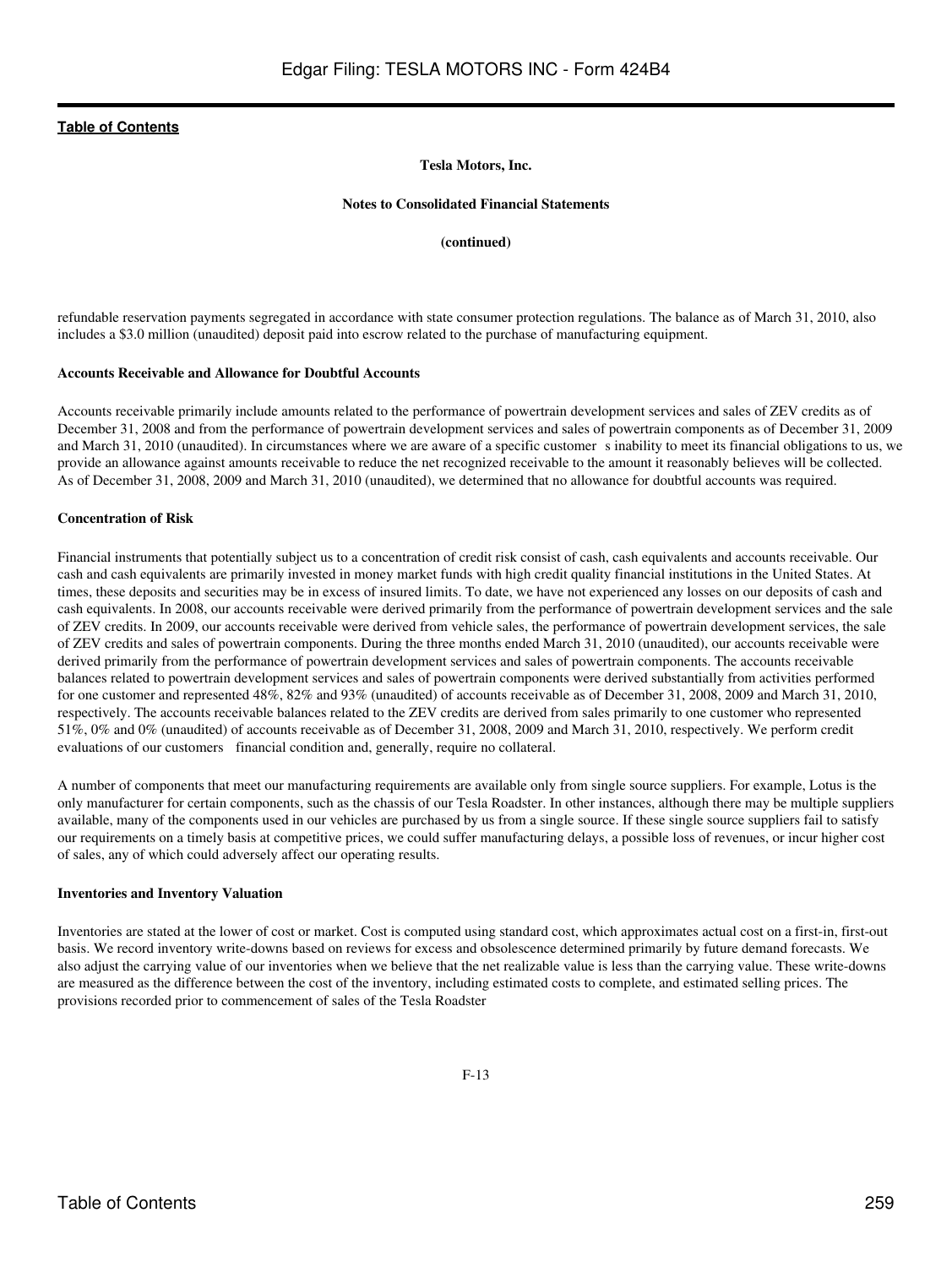## **Tesla Motors, Inc.**

## **Notes to Consolidated Financial Statements**

**(continued)**

automobile were recorded as a charge to research and development expenses. Upon the commercial introduction of the Tesla Roadster, charges were recorded as a component of cost of sales. Once inventory is written down, a new, lower-cost basis for that inventory is established, and subsequent changes in facts and circumstances do not result in the restoration or increase in that newly established cost basis.

### **Adverse Purchase Commitments**

To the extent future inventory purchases under non-cancellable purchase orders are for excess or obsolete parts or the related inventory is deemed to be in excess of its net realizable value, we record a provision for adverse purchase commitments. The charges recorded prior to commencement of sales of the Roadster automobile in the fourth quarter of 2008 were recorded as research and development expenses. Upon commencement of sales, charges were recorded as a component of cost of sales. During the year ended December 31, 2007, we recorded charges of \$1.5 million to research and development expenses. During the year ended December 31, 2008, we recorded charges of \$1.0 million to research and development expenses and \$0.4 million to cost of sales. During the year ended December 31, 2009, we recorded charges of \$0.4 million to cost of sales. We did not record significant charges during the three months ended March 31, 2010 (unaudited).

## **Property and Equipment**

Property and equipment are recognized at cost less accumulated depreciation. Depreciation is computed using the straight-line method over the estimated useful lives of the related assets as follows:

| Computer equipment and software | 3 years      |
|---------------------------------|--------------|
| Office furniture and equipment  | 3 to 7 years |
| <b>Tooling</b>                  | 5 years      |
| Leasehold improvements          | 5 years      |
| Operating lease vehicles        | 3 years      |

Leasehold improvements are amortized on a straight-line basis over the shorter of their estimated useful lives or the term of the related lease. Upon retirement or sale, the cost and related accumulated depreciation are removed from the balance sheet and the resulting gain or loss is reflected in operations. Maintenance and repair expenditures are expensed as incurred, while major improvements that increase functionality of the asset are capitalized and depreciated ratably to expense over the identified useful life.

### **Long-lived Assets**

We evaluate our long-lived assets for indicators of possible impairment when events or changes in circumstances indicate the carrying amount of an asset may not be recoverable. Impairment exists if the carrying amounts of such assets exceed the estimates of future net undiscounted cash flows expected to be generated by such assets. Should impairment exist, the impairment loss would be measured based on the excess carrying value of the asset over the asset s estimated fair value. As of March 31, 2010 (unaudited), we have not recorded any impairment losses on our long-lived assets.

### **Research and Development Costs**

Research and development costs are expensed as incurred. Research and development expenses consist primarily of payroll, benefits and stock-based compensation of those employees engaged in research, design and development activities, costs related to design tools, license expenses related to intellectual property, supplies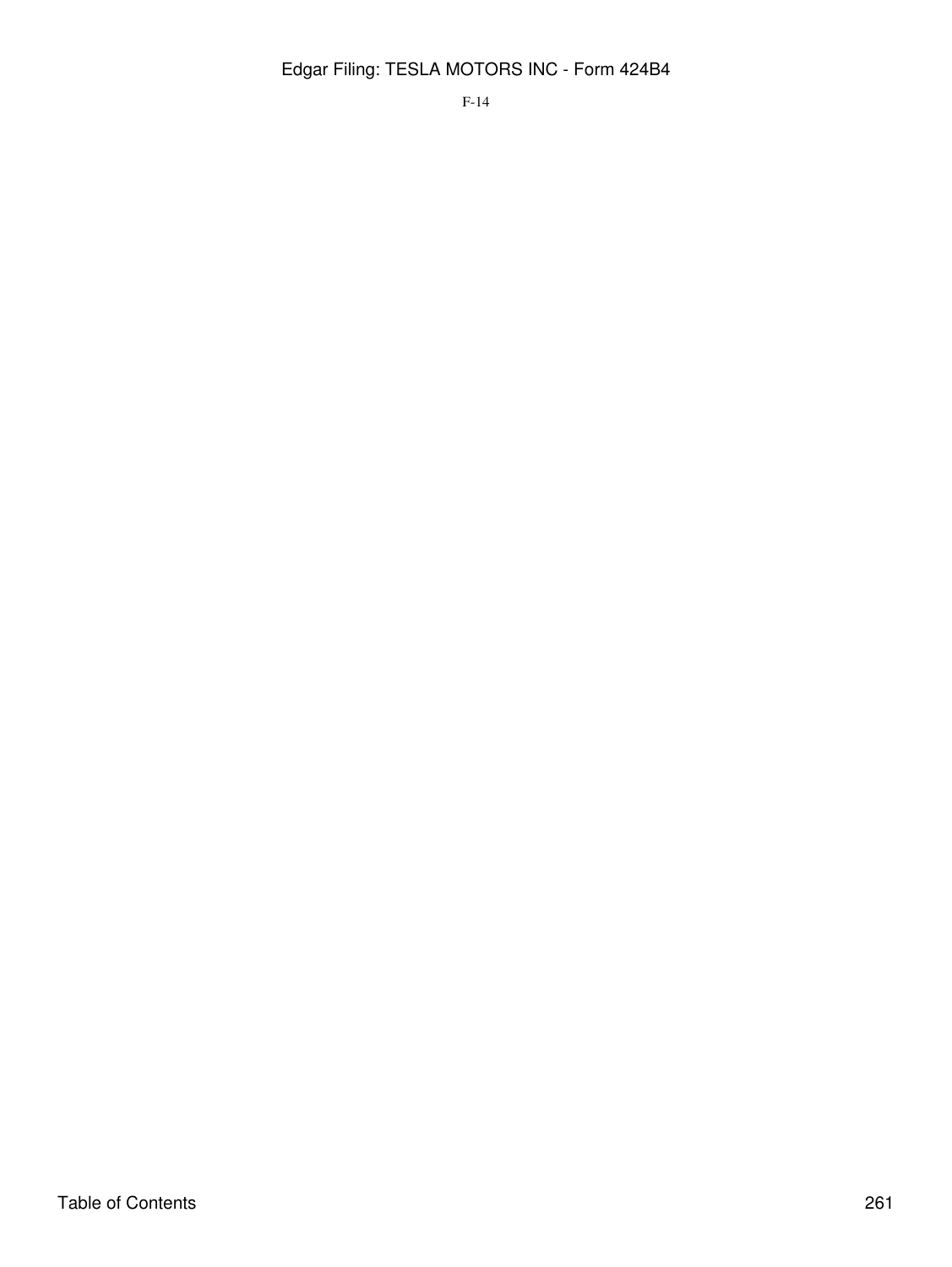# **Tesla Motors, Inc.**

### **Notes to Consolidated Financial Statements**

**(continued)**

and services, depreciation and other occupancy costs. Also included in research and development are development services costs incurred, if any, prior to the finalization of agreements with our development services customers as reaching a final agreement and revenue recognition is not assured. Development services costs incurred after the finalization of an agreement are recorded in cost of revenues.

## **Income Taxes**

Income taxes are computed using the asset and liability method, under which deferred tax assets and liabilities are determined based on the difference between the financial statement and tax bases of assets and liabilities using enacted tax rates in effect for the year in which the differences are expected to affect taxable income. Valuation allowances are established when necessary to reduce deferred tax assets to the amount expected to be realized.

#### **Stock-based Compensation**

Prior to January 1, 2006, we accounted for employee stock-based compensation under an intrinsic value method which required compensation expense for an option to be based on the difference, if any, on the date of the grant, between the fair value of a company s common stock and the exercise price of the option. Accordingly, no compensation expense was recognized if the exercise price of the option was equal to the fair value of the underlying common stock. Employee stock-based compensation determined under the intrinsic value method was recognized using the multiple option method over the option vesting period.

Effective January 1, 2006, we adopted the fair value method of accounting for stock options granted to employees which requires the recognition of compensation expense for costs related to all share-based payments, including stock options. The fair value method requires companies to estimate the fair value of share-based payment awards on the grant date using an option pricing model. We adopted the fair value method using the prospective method which requires nonpublic entities that used the minimum value method for either pro forma or financial statement recognition purposes to apply the fair value method to option grants issued on and after the date of adoption. For options that have not yet vested but were granted prior to the adoption of the fair value method, we continue to recognize stock-based compensation expense under the intrinsic value method. In addition, we continue to amortize any stock-based compensation from options granted prior to January 1, 2006 utilizing an accelerated amortization schedule, while amortizing the stock-based compensation from options granted or modified after January 1, 2006 on a straight-line basis over the service period.

We have elected to use the with and without approach in determining the order in which tax attributes are utilized. As a result, we will only recognize a tax benefit from stock-based awards in additional paid-in capital if an incremental tax benefit is realized after all other tax attributes currently available to us have been utilized. In addition, we have elected to account for the indirect effects of stock-based awards on other tax attributes, such as the research tax credit, through our statement of operations.

We account for equity instruments issued to non-employees based on the fair value of the awards. The fair value of the awards granted to non-employees is re-measured as the awards vest and the resulting change in fair value, if any, is recognized in the consolidated statements of operations during the period the related services are rendered.

For performance-based awards such as the stock options granted to our Chief Executive Officer (see Note 9), stock-based compensation expense is recognized over the expected performance achievement period of individual performance milestones when the achievement of each individual performance milestone becomes probable.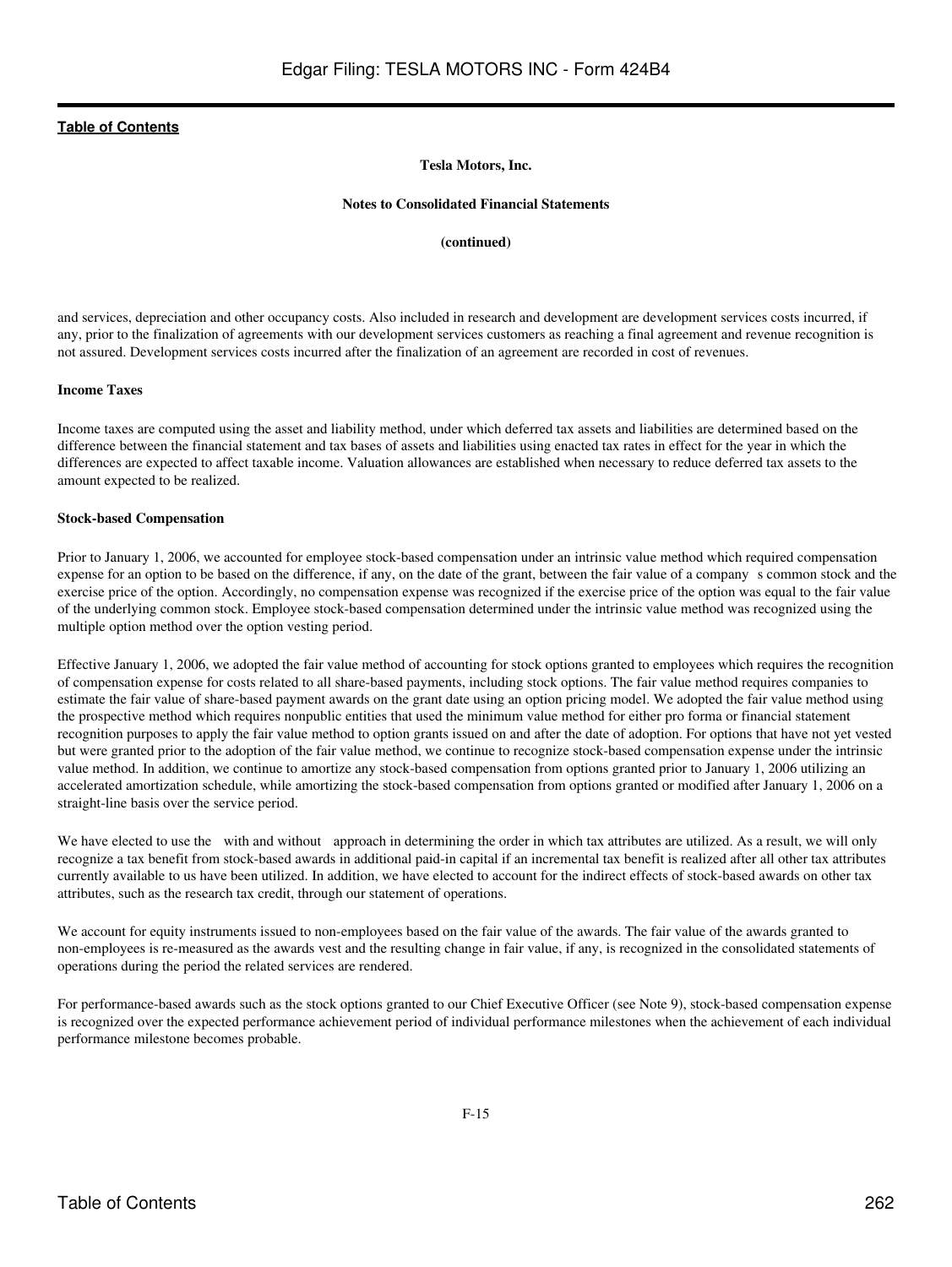# **Tesla Motors, Inc.**

## **Notes to Consolidated Financial Statements**

**(continued)**

#### **Foreign Currency Remeasurement and Transactions**

For each of our foreign subsidiaries, the functional currency is the U.S. Dollar. For these foreign subsidiaries, monetary assets and liabilities denominated in non U.S. currencies are re-measured to U.S. Dollars using current exchange rates in effect at the balance sheet date. Non-monetary assets and liabilities denominated in non-U.S. currencies are maintained at historical U.S. Dollar exchange rates. Revenues and expenses are re-measured at average U.S. Dollar monthly rates.

Foreign currency transaction gains and losses are a result of the effect of exchange rate changes on transactions denominated in currencies other than the functional currency. Transaction gains and losses are recognized in other income (expense), net in the consolidated statements of operations and have not been significant for any periods presented.

### **Comprehensive Loss**

Comprehensive loss includes all changes in equity (net assets) during a period from non-owner sources. Through March 31, 2010 (unaudited), there are no components of comprehensive loss which are not included in net loss; therefore, a separate statement of comprehensive loss has not been presented.

We do not have any foreign currency translation adjustments as a component of other comprehensive loss through March 31, 2010 (unaudited), as the functional currency of all our foreign subsidiaries is the U.S. Dollar.

## **Warranties**

We provide a warranty on all vehicle sales, and we accrue warranty reserves at the time a vehicle is delivered to a customer. Warranty reserves include management s best estimate of the projected costs to repair or to replace any items under warranty, based on actual warranty experience as it becomes available and other known factors that may impact our evaluation of historical data. We review our reserves at least quarterly to ensure that our accruals are adequate in meeting expected future warranty obligations, and we will adjust our estimates as needed. Warranty expense is recorded as a component of cost of sales in the consolidated statements of operations. The portion of the warranty provision which is expected to be incurred within 12 months from the balance sheet date is classified as current, while the remaining amount is classified as long-term liabilities.

We began recording warranty reserves with the commencement of Tesla Roadster sales in 2008. Initially, Tesla Roadsters were sold with a warranty of four years or 50,000 miles. More recently, Tesla Roadsters have been sold with a warranty of three years or 36,000 miles. Accrued warranty activity for 2008, 2009 and the three months ended March 31, 2010, were as follows (in thousands):

|                                      | 2008  | 2009       | <b>Three Months</b><br>Ended<br>March 31,<br>2010<br>(Unaudited) |
|--------------------------------------|-------|------------|------------------------------------------------------------------|
| Accrued warranty beginning of period | \$    | 858<br>\$. | \$<br>3,757                                                      |
| Warranty costs incurred              |       | (1,508)    | (375)                                                            |
| Provision for warranty               | 858   | 4,407      | 625                                                              |
| Accrued warranty end of period       | \$858 | \$ 3,757   | \$<br>4,007                                                      |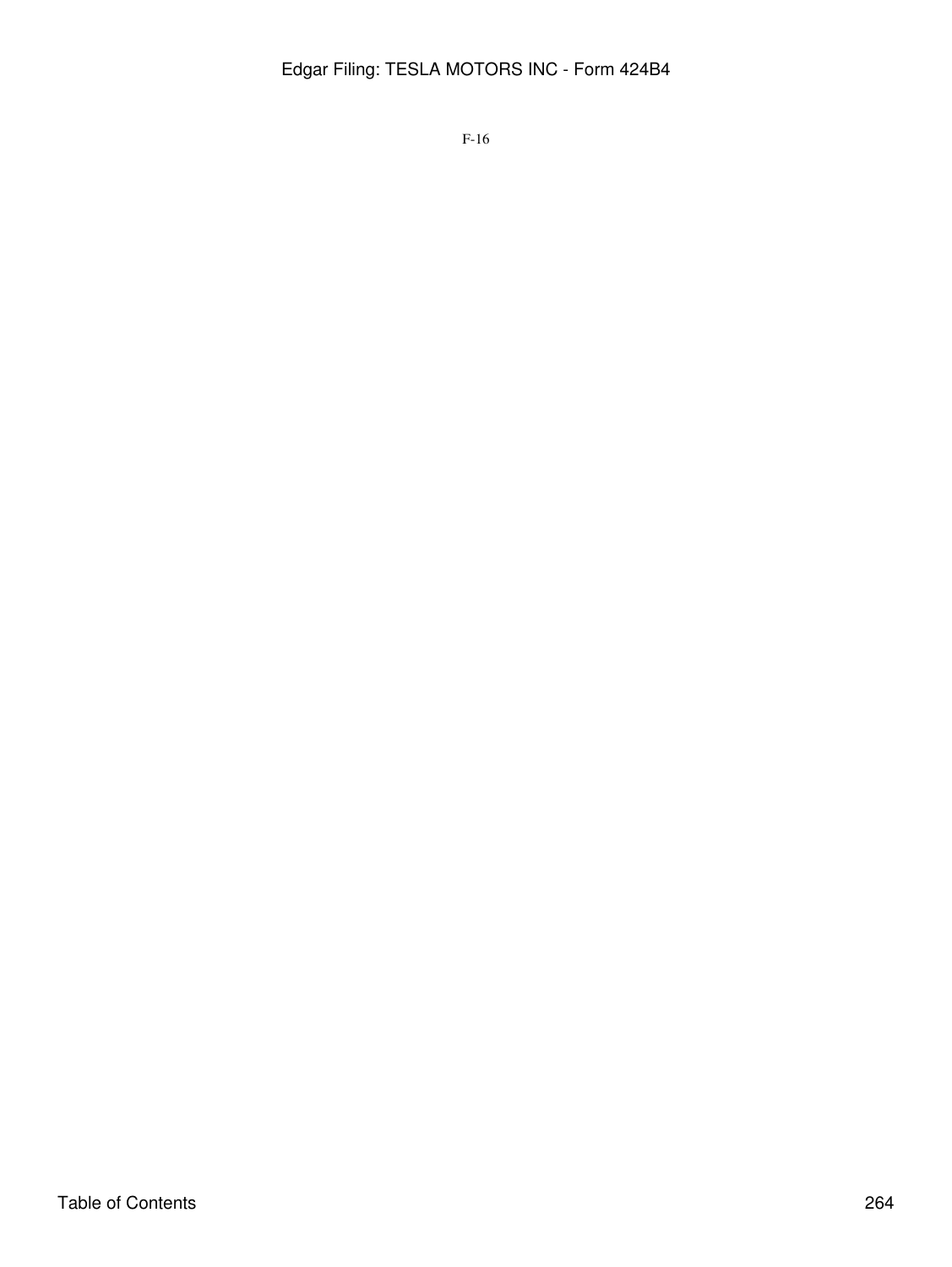## **Tesla Motors, Inc.**

## **Notes to Consolidated Financial Statements**

**(continued)**

#### **Net Loss per Share of Common Stock**

Our basic net loss per share of common stock is calculated by dividing the net loss by the weighted-average number of shares of common stock outstanding for the period. The weighted-average number of shares of common stock used to calculate our basic net loss per share of common stock excludes those shares subject to repurchase related to stock options that were exercised prior to vesting as these shares are not deemed to be issued for accounting purposes until they vest. The diluted net loss per share of common stock is computed by dividing the net loss using the weighted-average number of common shares, excluding common stock subject to repurchase, and, if dilutive, potential common shares outstanding during the period. Potential common shares consist of common stock subject to repurchase and stock options to purchase common stock and warrants to purchase convertible preferred stock (using the treasury stock method) and the conversion of our convertible preferred stock and convertible notes payable (using the if-converted method).

The following table presents the potential common shares outstanding that were excluded from the computation of diluted net loss per share of common stock for the periods presented because including them would have been antidilutive:

|                                        |            |            |            | <b>Three Months Ended</b><br>March 31, |            |
|----------------------------------------|------------|------------|------------|----------------------------------------|------------|
|                                        | 2007       | 2008       | 2009       | 2009                                   | 2010       |
|                                        |            |            |            | (Unaudited)                            |            |
| Convertible preferred stock            | 26,706,184 | 26,706,184 | 70,226,844 | 26,706,184                             | 70.226.844 |
| Stock options to purchase common stock | 4,346,312  | 2.929.090  | 11,640,700 | 3,005,350                              | 11,564,717 |
| Common stock subject to repurchase     | 306,909    | 92,449     | 46.421     | 70.554                                 | 25,294     |
| Convertible preferred stock warrants   | 227,815    | 1,830,352  | 516.506    | 507.968                                | 516,506    |
| Convertible notes payable              |            | 13,575,287 |            |                                        |            |

Pro forma basic and diluted net loss per share of common stock (unaudited) has been computed to give effect to the assumed conversion of the convertible preferred stock into common stock. Also, the numerator in the pro forma basic and diluted net loss per share calculation has been adjusted to remove gains and losses resulting from re-measurements of the outstanding convertible preferred stock warrant liability through March 31, 2010 as it is assumed that these warrants will be net exercised immediately prior to a qualifying initial public offering and will no longer require periodic revaluation.

The following table sets forth the computation of our pro forma basic and diluted net loss per share of common stock (unaudited) (in thousands, except for share amounts):

|                                                                                            |               |            | <b>Three Months</b><br><b>Ended</b> |
|--------------------------------------------------------------------------------------------|---------------|------------|-------------------------------------|
|                                                                                            |               | 2009       | March 31,<br><b>2010</b>            |
| Net loss                                                                                   | \$            | (55,740)   | \$<br>(29,519)                      |
| Change in fair value of convertible preferred stock warrant liability                      |               | 1,128      | 2,332                               |
| Net loss used in computing pro forma net loss per share of common stock, basic and diluted | <sup>\$</sup> | (54, 612)  | \$<br>(27, 187)                     |
| Shares used in computing net loss per share of common stock, basic and diluted             |               | 7,021,963  | 7,301,940                           |
|                                                                                            |               | 70.671.891 | 70.671.891                          |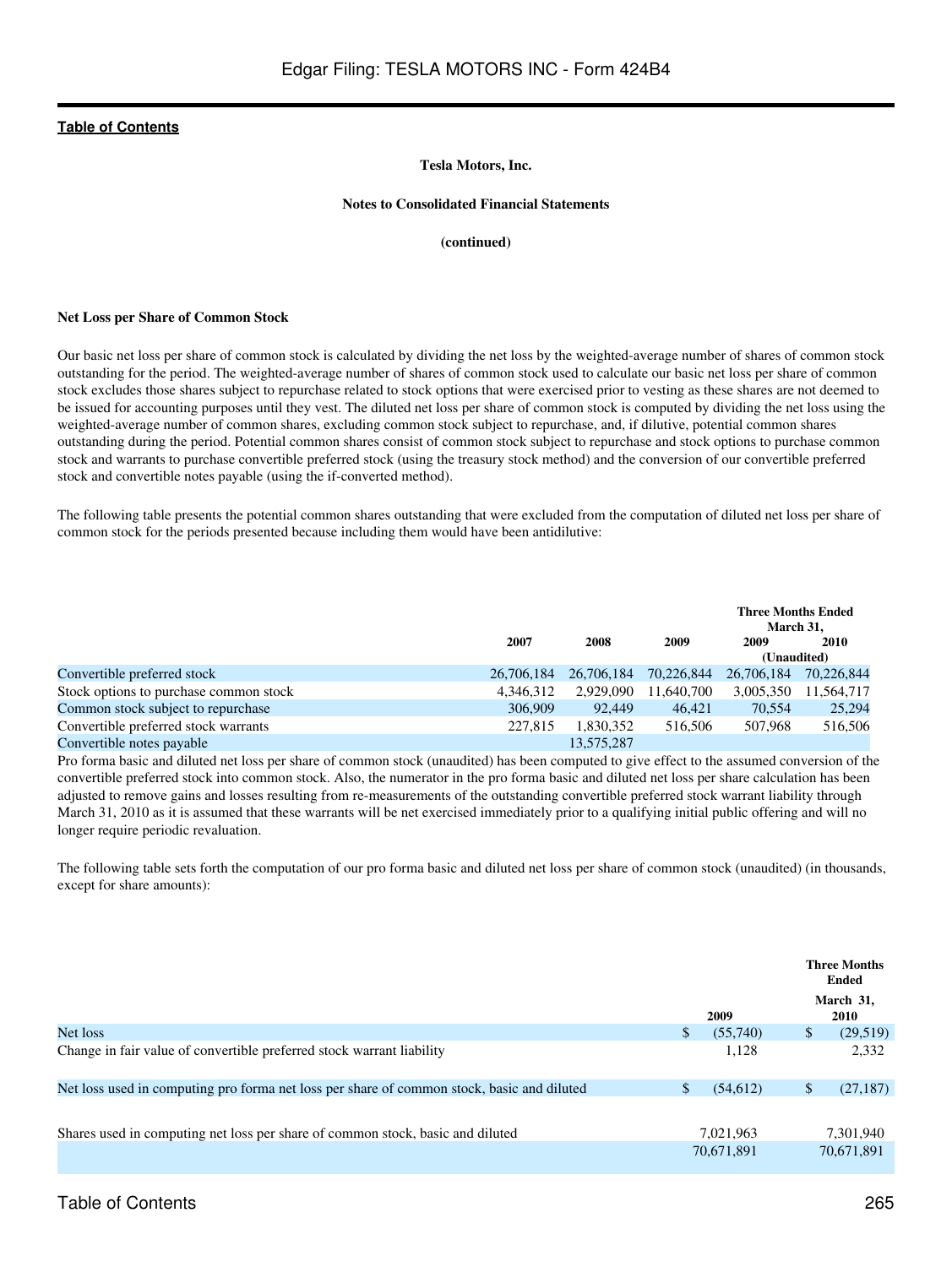| Pro forma adjustments to reflect assumed conversion of convertible preferred stock including<br>preferred stock issuable upon net settlement of convertible preferred stock warrants |               |            |  |            |  |
|--------------------------------------------------------------------------------------------------------------------------------------------------------------------------------------|---------------|------------|--|------------|--|
| Shares used in computing pro forma net loss per share of common stock, basic and diluted                                                                                             |               | 77,693,854 |  | 77,973,831 |  |
| Pro forma net loss per share of common stock, basic and diluted                                                                                                                      | <sup>\$</sup> | (0.70)     |  | (0.35)     |  |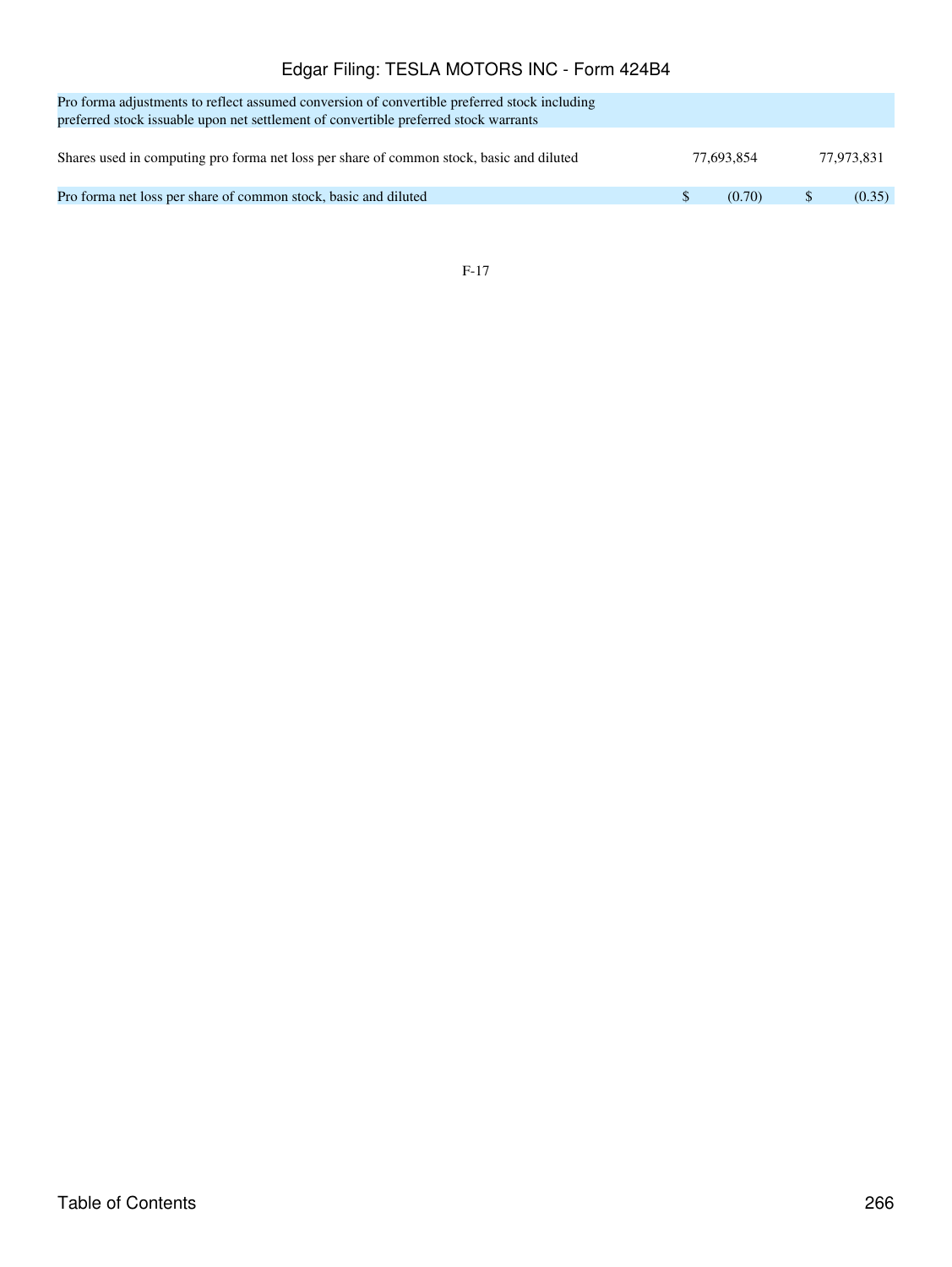# **Tesla Motors, Inc.**

### **Notes to Consolidated Financial Statements**

**(continued)**

## **Recent Accounting Pronouncements**

In June 2009, the Financial Accounting Standards Board (FASB) issued the FASB Accounting Standards Codification (ASC) which identifies the ASC as the authoritative source of generally accepted accounting principles (GAAP) in the United States. Rules and interpretive releases of the SEC under federal securities laws are also sources of authoritative GAAP for SEC registrants. The adoption of the accounting standard did not have a material impact on our consolidated financial statements.

In September 2006, the FASB issued a new accounting standard which defines fair value, establishes a framework for measuring fair value and requires additional disclosures about fair value measurements. In February 2008, the FASB delayed the effective date of the standard until the first quarter of 2009 for all non-financial assets and non-financial liabilities, except for items that are recognized or disclosed at fair value in the consolidated financial statements on a recurring basis. The standard does not require any new fair value measurements but rather eliminates inconsistencies in guidance found in various prior accounting pronouncements. In April 2009, the FASB issued further guidance for estimating fair value when the level of market activity for an asset or liability has significantly decreased, which is effective for interim and annual periods ending after June 15, 2009. The adoption of the accounting standard did not have a material impact on our consolidated financial statements.

In March 2008, the FASB issued a new accounting standard related to disclosures about derivative instruments and hedging activities. This standard is intended to improve financial reporting by requiring transparency about the location and amounts of derivative instruments in an entity s financial statements; clarifies the accounting for derivative instruments and related hedged items; and how derivative instruments and related hedged items affect its financial position, financial performance and cash flows. This standard is effective for financial statements issued for fiscal years and interim periods beginning after November 15, 2008. The adoption of the accounting standard did not have a material impact on our consolidated financial statements.

In May 2008, the FASB issued a new accounting standard which requires the recognition of both the liability and equity components of convertible debt instruments with cash settlement features. Under the standard, the debt component is required to be recognized at the fair value of a similar instrument that does not have an associated equity component. The equity component is recognized as the difference between the proceeds from the issuance of the convertible debt instrument and the fair value of the straight debt liability. The separation of the equity component creates a debt discount which is required to be accreted over the expected life of the debt. Retrospective application to all periods presented is required. This standard is effective for us beginning in the first quarter of 2009. The adoption of the accounting standard did not have a material impact on our consolidated financial statements.

In June 2008, the FASB issued a new accounting standard for determining whether instruments granted in share-based payment transactions are considered participating securities for the purposes of calculating earnings per share. The standard clarified that all outstanding unvested share-based payment awards that contain rights to nonforfeitable dividends participate in undistributed earnings with common stockholders, and therefore, are considered participating securities. The two-class method of computing basic and diluted earnings per share would have to be applied. This standard is effective for fiscal years beginning after December 31, 2008. The adoption of the accounting standard did not have a material impact on our consolidated financial statements.

In October 2009, the FASB issued an accounting standard update which requires companies to allocate revenue in multiple-element arrangements based on an element s estimated selling price if vendor-specific or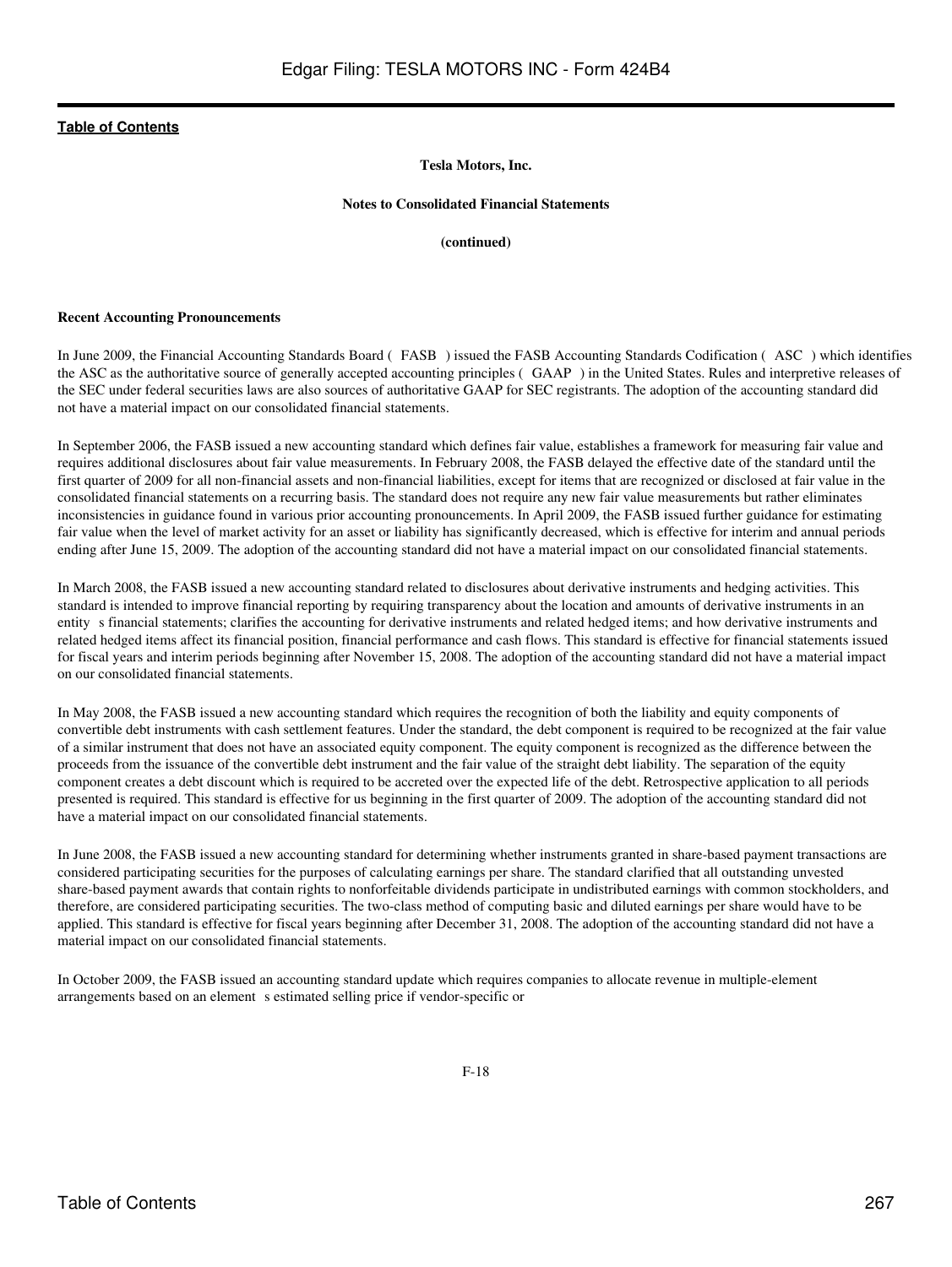# **Tesla Motors, Inc.**

## **Notes to Consolidated Financial Statements**

**(continued)**

other third-party evidence of value is not available. The guidance is effective beginning January 1, 2011 with early application permitted. We are currently evaluating both the timing and the impact of the standard on our consolidated financial statements.

In January 2010, the FASB issued updated guidance related to fair value measurements and disclosures which requires a reporting entity to disclose separately the amounts of significant transfers in and out of Level I and Level II fair value measurements and to describe the reasons for the transfers. In addition, in the reconciliation of fair value measurements using Level III inputs, a reporting entity will be required to disclose information about purchases, sales, issuances and settlements on a gross rather than on a net basis. The updated guidance will also require fair value disclosures for each class of assets and liabilities and disclosures about the valuation techniques and inputs used to measure fair value for both recurring and non-recurring Level II and Level III fair value measurements. The updated guidance is effective for interim or annual reporting periods beginning after December 15, 2009, except for the disclosures regarding the reconciliation of Level III fair value measurements, which are effective for fiscal years beginning after December 15, 2010 and for interim periods within those fiscal years. The adoption of this updated guidance did not have a material impact on our consolidated financial statements.

In April 2010, the FASB issued an accounting standard update which provides guidance on the criteria to be followed in recognizing revenue under the milestone method. The milestone method of recognition allows a vendor who is involved with the provision of deliverables to recognize the full amount of a milestone payment upon achievement, if, at the inception of the revenue arrangement, the milestone is determined to be substantive as defined in the standard. The guidance is effective on a prospective basis for milestones achieved in fiscal years and interim periods within those fiscal years, beginning on or after June 15, 2010. Early adoption is permitted. We do not expect the adoption of the guidance to have a material impact on our consolidated financial statements.

### **3. Balance Sheet Components**

As of December 31, 2008, 2009 and March 31, 2010, our inventory consisted of the following components (in thousands):

|                  |    | December 31,<br>2008 |    | December 31,<br>2009 |    |        |  | March 31,<br>2010<br>(Unaudited) |
|------------------|----|----------------------|----|----------------------|----|--------|--|----------------------------------|
| <b>Inventory</b> |    |                      |    |                      |    |        |  |                                  |
| Raw material     | \$ | 4,646                | \$ | 10,001               | \$ | 9,739  |  |                                  |
| Work in process  |    | 4,372                |    | 3,403                |    | 3,766  |  |                                  |
| Finished goods   |    | 7,518                |    | 7,038                |    | 12,644 |  |                                  |
| Service          |    | 114                  |    | 2,780                |    | 2,439  |  |                                  |
|                  |    |                      |    |                      |    |        |  |                                  |
|                  | \$ | 16.650               | \$ | 23,222               | \$ | 28.588 |  |                                  |

During 2007, 2008, 2009 and the three months ended March 31, 2010, we wrote down inventory as a result of excess and obsolete inventories held during these periods and when we believed that the net realizable value of inventories held during these periods was less than the carrying value. During 2007, we recorded write-downs of \$0.8 million in research and development expenses. During 2008, we recorded write-downs of \$3.7 million in research and development expenses and \$0.6 million in cost of sales. During 2009 and the three months ended March 31, 2010, we recorded write-downs of \$1.4 million and \$0.1 million (unaudited) in cost of sales.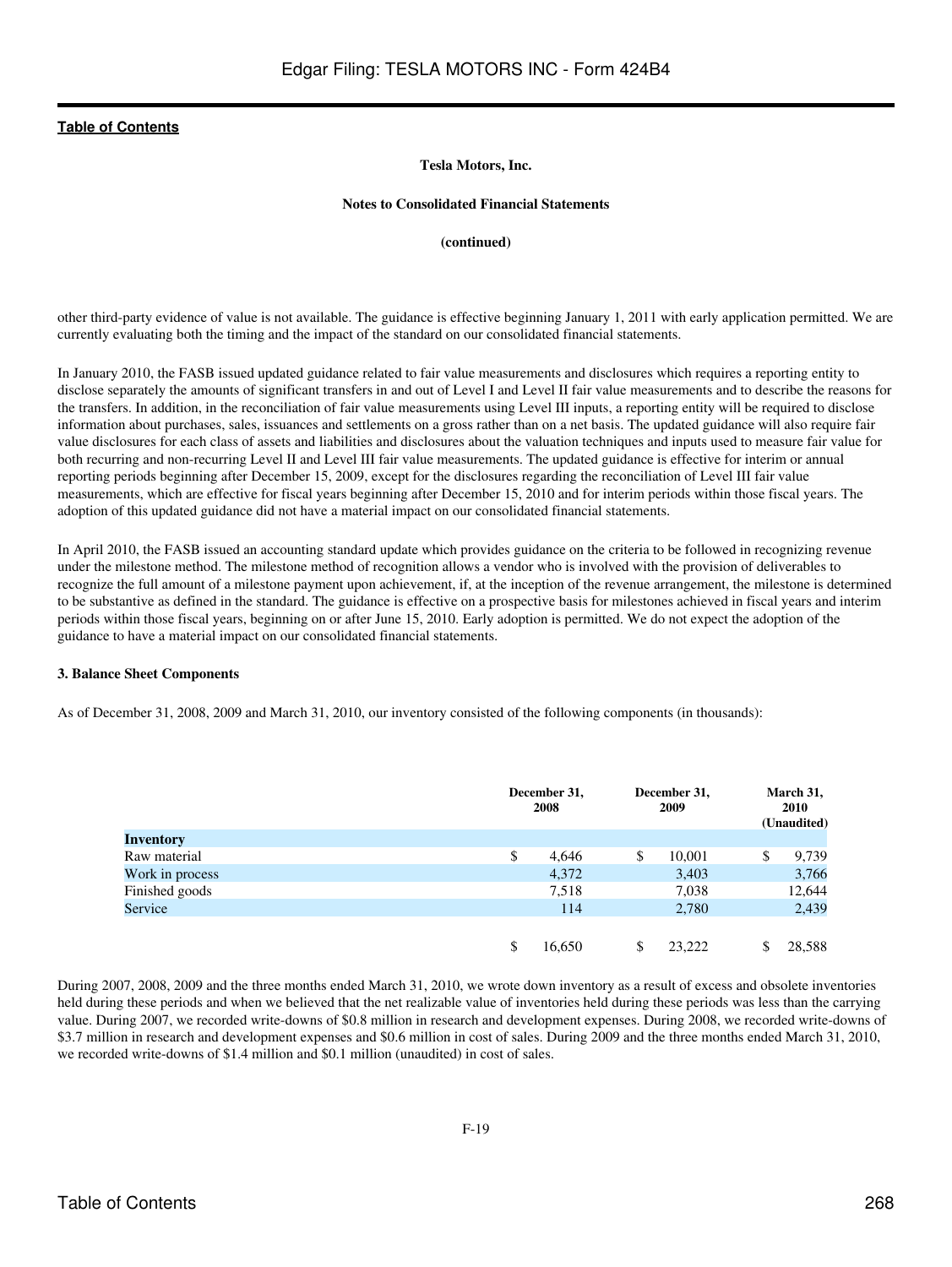# **Tesla Motors, Inc.**

# **Notes to Consolidated Financial Statements**

#### **(continued)**

As of December 31, 2008, 2009 and March 31, 2010, our property and equipment consisted of the following components (in thousands):

|                                                 | December 31,<br>2008 |              | December 31,<br>2009 |    |          |  | March 31,<br>2010<br>(Unaudited) |
|-------------------------------------------------|----------------------|--------------|----------------------|----|----------|--|----------------------------------|
| <b>Property and Equipment, net</b>              |                      |              |                      |    |          |  |                                  |
| Computer equipment and software                 | \$<br>5,476          | $\mathbb{S}$ | 5,376                | \$ | 6,250    |  |                                  |
| Office furniture, machinery and equipment       | 4,682                |              | 7,935                |    | 8,725    |  |                                  |
| Tooling                                         | 11,580               |              | 15,010               |    | 15,528   |  |                                  |
| Leasehold improvements                          | 3,881                |              | 5,325                |    | 5,453    |  |                                  |
| Construction in progress                        |                      |              | 2,619                |    | 5,064    |  |                                  |
| Operating lease vehicles                        |                      |              |                      |    | 535      |  |                                  |
|                                                 |                      |              |                      |    |          |  |                                  |
|                                                 | 25,619               |              | 36,265               |    | 41,555   |  |                                  |
| Less: Accumulated depreciation and amortization | (6,826)              |              | (12,730)             |    | (14,689) |  |                                  |
|                                                 |                      |              |                      |    |          |  |                                  |
|                                                 | \$<br>18.793         | \$.          | 23,535               |    | 26,866   |  |                                  |

Depreciation and amortization expense during 2007, 2008, 2009 and the three months ended March 31, 2009 and 2010, was \$2.9 million, \$4.2 million, \$6.9 million, \$1.4 million (unaudited) and \$2.1 million (unaudited), respectively. Total property and equipment assets under capital lease at December 31, 2008, 2009 and March 31, 2010, were \$0.5 million, \$0.6 million and \$0.4 million (unaudited), respectively. Accumulated depreciation related to assets under capital lease as of these dates were \$0.1 million, \$0.1 million and \$0.1 million (unaudited), respectively. Vehicles that are leased as part of our leasing program, are classified as operating lease vehicles. Accumulated depreciation related to leased vehicles was insignificant as of March 31, 2010 as we had launched the leasing program in February 2010.

As of December 31, 2008, 2009 and March 31, 2010, our other assets consisted of the following (in thousands):

|                              | December 31,<br>2008 | December 31,<br>2009 | March 31,<br>2010<br>(Unaudited) |
|------------------------------|----------------------|----------------------|----------------------------------|
| <b>Other Assets</b>          |                      |                      |                                  |
| Loan facility issuance costs |                      | \$<br>709            | 7,540                            |
| Common stock issuance costs  |                      | 1,337                | 2,374                            |
| Others                       | 259                  | 704                  | 451                              |
|                              | 259                  | \$<br>2.750          | 10,365                           |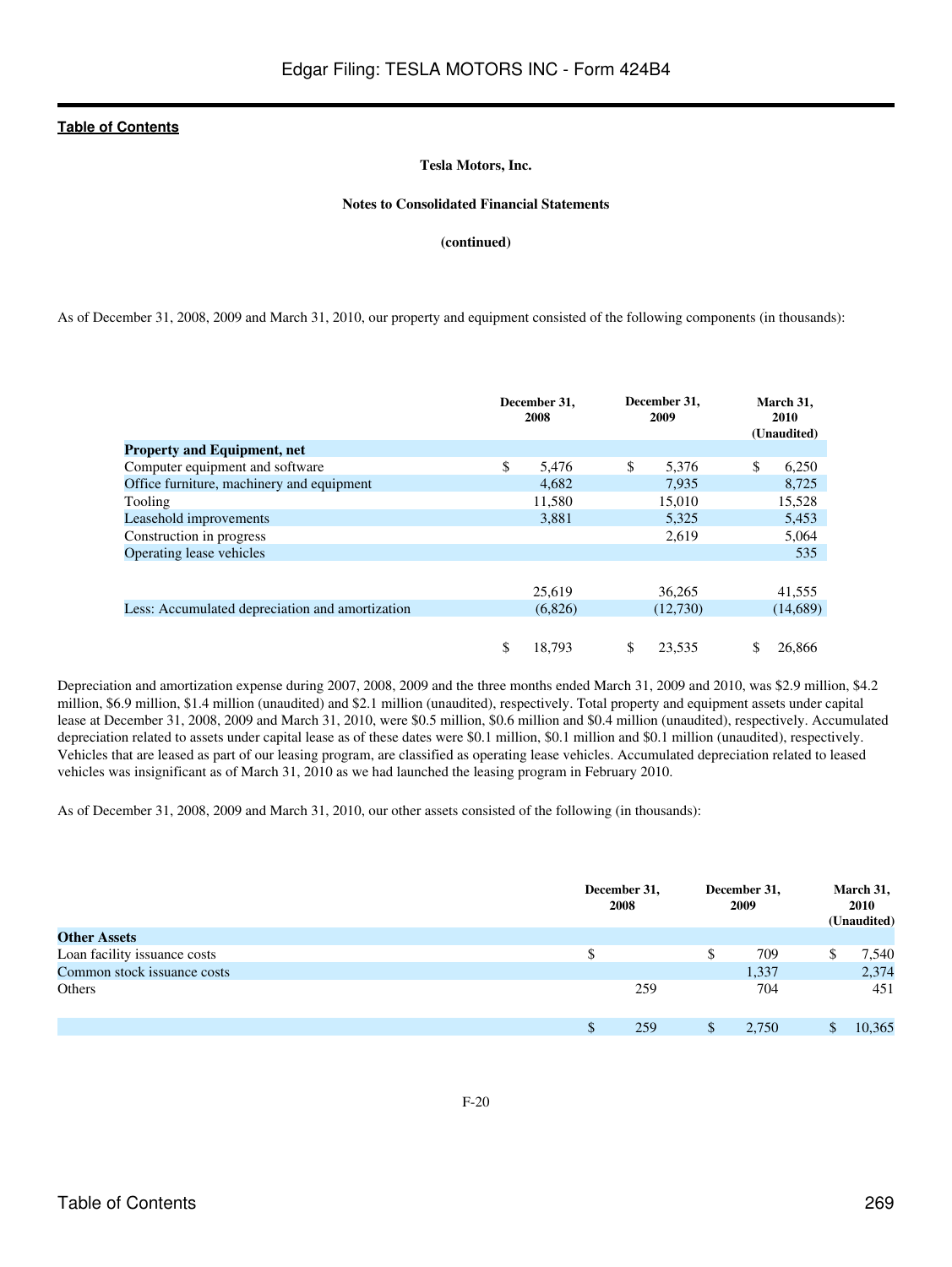# **Tesla Motors, Inc.**

# **Notes to Consolidated Financial Statements**

#### **(continued)**

As of December 31, 2008, 2009 and March 31, 2010, our accrued liabilities consisted of the following (in thousands):

|                                               | December 31,<br>2008 |        | December 31,<br>2009 |        |             |  | March 31,<br><b>2010</b><br>(Unaudited) |
|-----------------------------------------------|----------------------|--------|----------------------|--------|-------------|--|-----------------------------------------|
| <b>Accrued Liabilities</b>                    |                      |        |                      |        |             |  |                                         |
| Payroll and related                           | \$                   | 1,063  | \$                   | 2,192  | \$<br>2,443 |  |                                         |
| <b>Accrued warranty</b>                       |                      |        |                      | 1,445  | 1,633       |  |                                         |
| Provision for adverse purchase commitments    |                      | 2,173  |                      | 523    | 522         |  |                                         |
| Taxes payable                                 |                      | 1,803  |                      | 452    | 479         |  |                                         |
| Research and development                      |                      | 1,972  |                      | 728    | 409         |  |                                         |
| Professional services                         |                      | 515    |                      | 2,255  | 350         |  |                                         |
| Inventory                                     |                      | 1,201  |                      | 2,372  |             |  |                                         |
| Tooling and other fixed assets                |                      | 1,234  |                      | 1,298  |             |  |                                         |
| Common stock and loan facility issuance costs |                      |        |                      | 1,253  |             |  |                                         |
| Others                                        |                      | 1,184  |                      | 2,014  | 2,086       |  |                                         |
|                                               |                      |        |                      |        |             |  |                                         |
|                                               | \$                   | 11.145 | S                    | 14.532 | \$<br>7.922 |  |                                         |

As of December 31, 2008, 2009 and March 31, 2010, our other long-term liabilities consisted of the following (in thousands):

|                                    | December 31,<br>2008 |    |       |   | March 31,<br>2010<br>(Unaudited) |  |
|------------------------------------|----------------------|----|-------|---|----------------------------------|--|
| <b>Other Long-Term Liabilities</b> |                      |    |       |   |                                  |  |
| Accrued warranty, long-term        | \$<br>858            | \$ | 2.312 | S | 2,374                            |  |
| Interest on notes payable          | 3,618                |    |       |   |                                  |  |
| Deferred rent liability            | 334                  |    | 1.147 |   | 1,488                            |  |
|                                    | 4.810                |    | 3.459 |   | 3,862                            |  |

#### **4. Refundable Reservation Payments**

We receive refundable reservation payments from our customers who purchase vehicles manufactured to specification for purposes of securing their vehicle production slot. These amounts are recorded as current liabilities until the time the vehicle is delivered. Approximately three months prior to production of a Tesla Roadster manufactured to specification, the reservation payment becomes nonrefundable in order to lock in a production slot. For the Model S, our current reservation agreements provide for a \$50 cancellation fee until the customer selects options. Upon selection of options, the customer will make an additional reservation payment, following which the cancellation fee becomes \$10,000. Amounts received by us as refundable reservation payments are generally not restricted as to their use by us. Upon delivery of the vehicle, the related reservation payments are recognized in automotive sales as part of the respective vehicle sale. As of December 31, 2008, 2009 and March 31, 2010, refundable reservation payments in the amount of \$48.0 million, \$26.0 million and \$26.0 million (unaudited), respectively, were recorded as current liabilities on the consolidated balance sheets.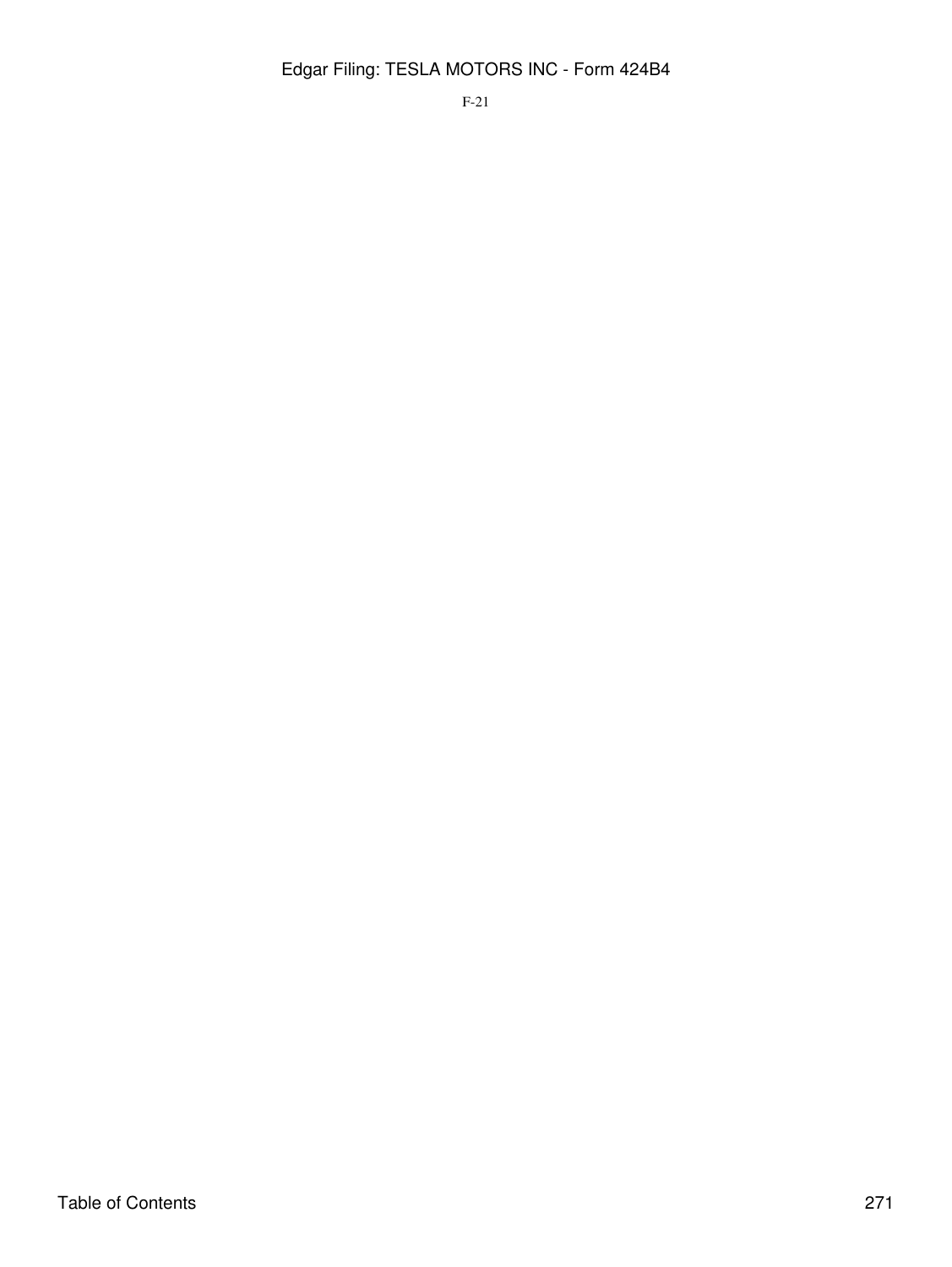## **Tesla Motors, Inc.**

### **Notes to Consolidated Financial Statements**

#### **(continued)**

## **5. Convertible Preferred Stock**

The following table summarizes information related to our convertible preferred stock at March 31, 2010 (unaudited):

|          | <b>Par Value</b> | <b>Share Price</b><br>at issuance | Authorized<br>(In thousands except share and per share amounts) | <b>Issued and</b><br>Outstanding |     | Liquidation<br>Preference |              | <b>Proceeds, Net</b> |
|----------|------------------|-----------------------------------|-----------------------------------------------------------------|----------------------------------|-----|---------------------------|--------------|----------------------|
| Series A | \$0.001          | \$<br>0.49                        | 7,213,000                                                       | 7.213,000                        | \$  | 3,556                     | $\mathbb{S}$ | $3,549*$             |
| Series B | 0.001            | 0.74                              | 17,459,456                                                      | 17,459,456                       |     | 12,920                    |              | 12,899               |
| Series C | 0.001            | 1.14                              | 35,893,172                                                      | 35,242,290                       |     | 40,000                    |              | 39,789               |
| Series D | 0.001            | 2.44                              | 18,440,449                                                      | 18,440,449                       |     | 45,000                    |              | 44,941               |
| Series E | 0.001            | 2.51                              | 112,897,905                                                     | 102,776,779                      |     | 258,175                   |              | 135,669              |
| Series F | 0.001            | 2.97                              | 30,000,000                                                      | 27,785,263                       |     | 82,500                    |              | 82,378               |
| Total    |                  |                                   | 221,903,982                                                     | 208,917,237                      | \$. | 442,151                   | \$           | 319,225              |

\* Net of \$3.9 million conversion of Series A convertible preferred stock to common stock.

In May 2007, we completed financing totaling \$45.0 million through the issuance of 18,440,449 shares of Series D convertible preferred stock at \$2.44 per share.

In November 2007, 8,000,000 shares of Series A convertible preferred stock valued at \$0.49 per share were converted into common stock on a 1 for 1 basis.

In May 2009, we completed a financing in which \$50.0 million of proceeds were received for 19,901,290 shares of Series E convertible preferred stock at a price per share of \$2.51. In connection with this financing, \$58.2 million of principal and accrued interest on convertible notes outstanding as of December 31, 2008 and principal and accrued interest on subsequently issued convertible notes in the amount of \$28.0 million were converted into 82,875,489 shares of Series E convertible preferred stock, and outstanding warrants to purchase Series D convertible preferred stock were converted into warrants to purchase 866,091 shares of Series E convertible preferred stock at an exercise price of \$2.51 per share (see Notes 6 and 7).

In August 2009, we completed a financing totaling approximately \$82.5 million through the issuance of 27,785,263 shares of Series F convertible preferred stock at \$2.97 per share.

### *Ranking*

The convertible preferred stock ranks senior to all common stock. The Series F convertible preferred stock is the most senior series of preferred stock followed in order of preference by the Series E, D, C, B and A convertible preferred stock.

### *Dividends*

The holders of all series of the convertible preferred stock are entitled to receive non-cumulative dividends at the per annum rate of 6% of the original issue price of such stock in the order of their preference, when and if declared by the Board of Directors. No dividends on the

# Table of Contents 272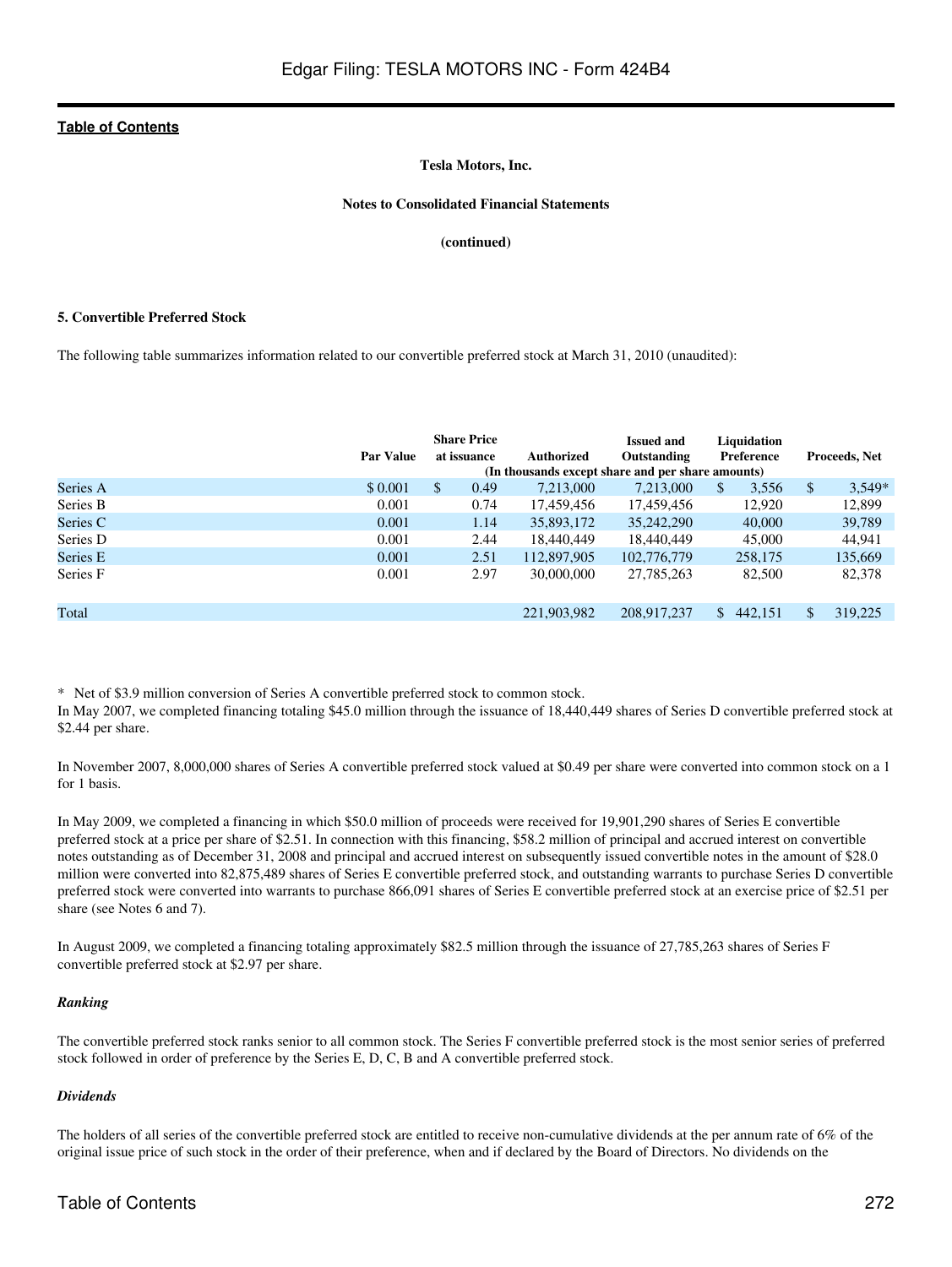convertible preferred stock or common stock have been declared by the Board of Directors from inception through March 31, 2010 (unaudited).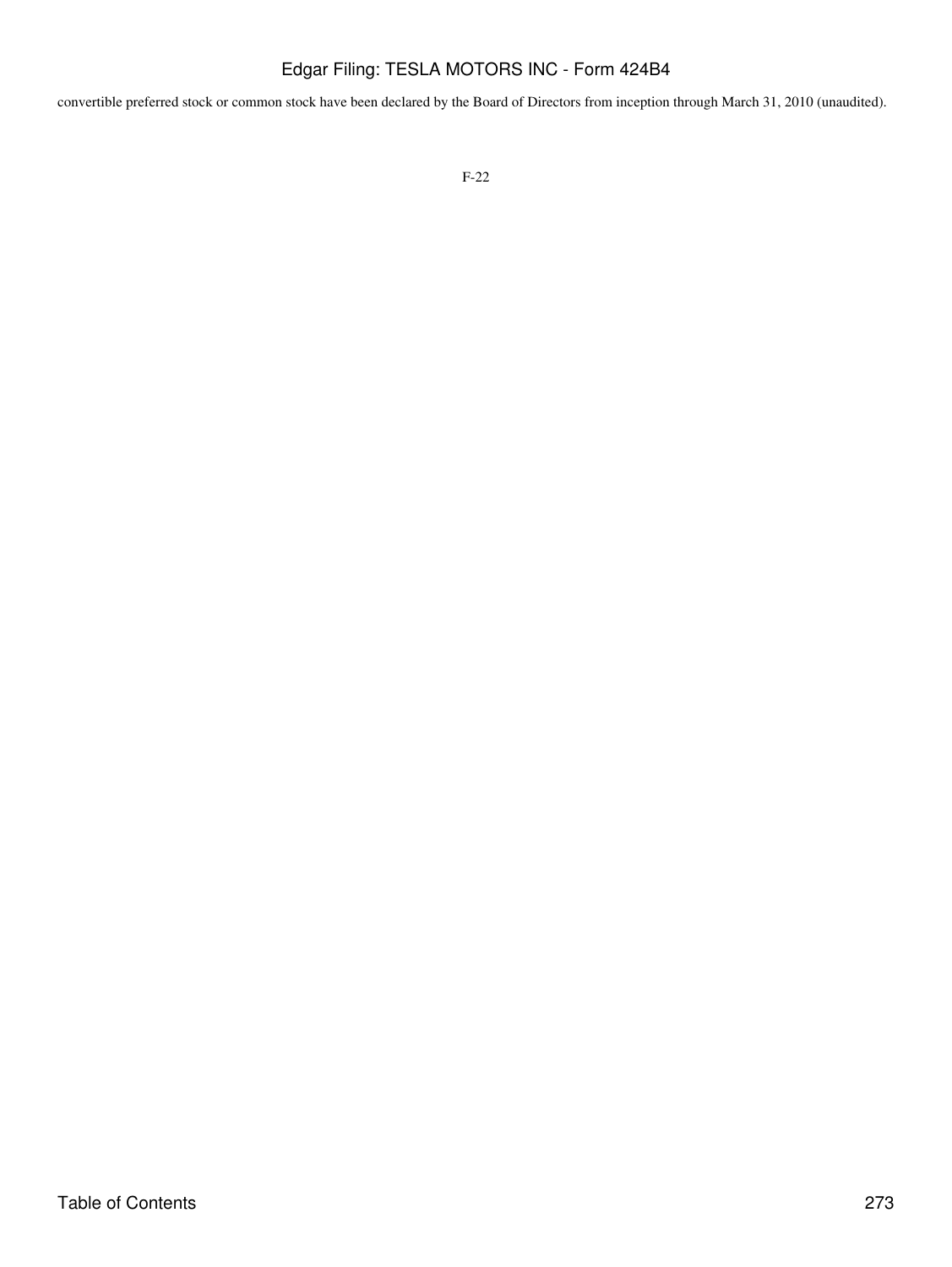## **Tesla Motors, Inc.**

## **Notes to Consolidated Financial Statements**

**(continued)**

## *Voting Rights*

For all voting matters other than for the Board of Directors, the holders of each series of convertible preferred stock vote equally with shares of common stock on an as-converted basis. The authorized size of the Board of Directors is set at 11 members. Of these members, three members are elected by the holders of the Series A and Series B, voting together as a single class; one member is elected by the holders of the Series C; two members are elected by the holders of the Series D; one member is elected by the holders of the Series F; three members are elected by the holders of the common stock; and one member is elected by the holders of the common stock and convertible preferred stock voting together as a single class.

### *Optional Conversion*

Each share of convertible preferred stock may be converted, at the option of the holder, at any time into common stock as is determined by dividing the applicable original issue price by the conversion price as adjusted for certain dilutive issuances, splits and combinations.

The following table summarizes the original issuance price and the applicable conversion price of all series of convertible preferred stock, as adjusted for certain dilutive issuances:

|          | Original                 |                     |
|----------|--------------------------|---------------------|
|          | <b>Issuance</b><br>Price | Conversion<br>Price |
| Series A | 0.49<br>$\mathbb{S}^-$   | 1.48<br>\$          |
| Series B | 0.74                     | 2.22                |
| Series C | 1.14                     | 3.24                |
| Series D | 2.44                     | 7.32                |
| Series E | 2.51                     | 7.54                |
| Series F | 2.97                     | 8.91                |

Each of our Series A, B, D, E and F convertible preferred stock will convert on a 1:0.33 basis into common stock while the Series C convertible preferred stock will convert on a 1:0.35 basis.

# *Mandatory Conversion*

All outstanding shares of convertible preferred stock will be automatically converted into common stock at the then effective conversion price upon the earlier of (a) the sale of our Common Stock in a firm commitment underwritten public offering pursuant to a registration statement under the Securities Act of 1933 in which we receive aggregate net cash proceeds of no less than \$50.0 million and with a pre-public offering market capitalization of at least \$250.0 million and (b) the date specified by written consent or agreement of the holders of at least two-thirds of the then outstanding shares of convertible preferred stock voting together as a single class on an as-converted basis.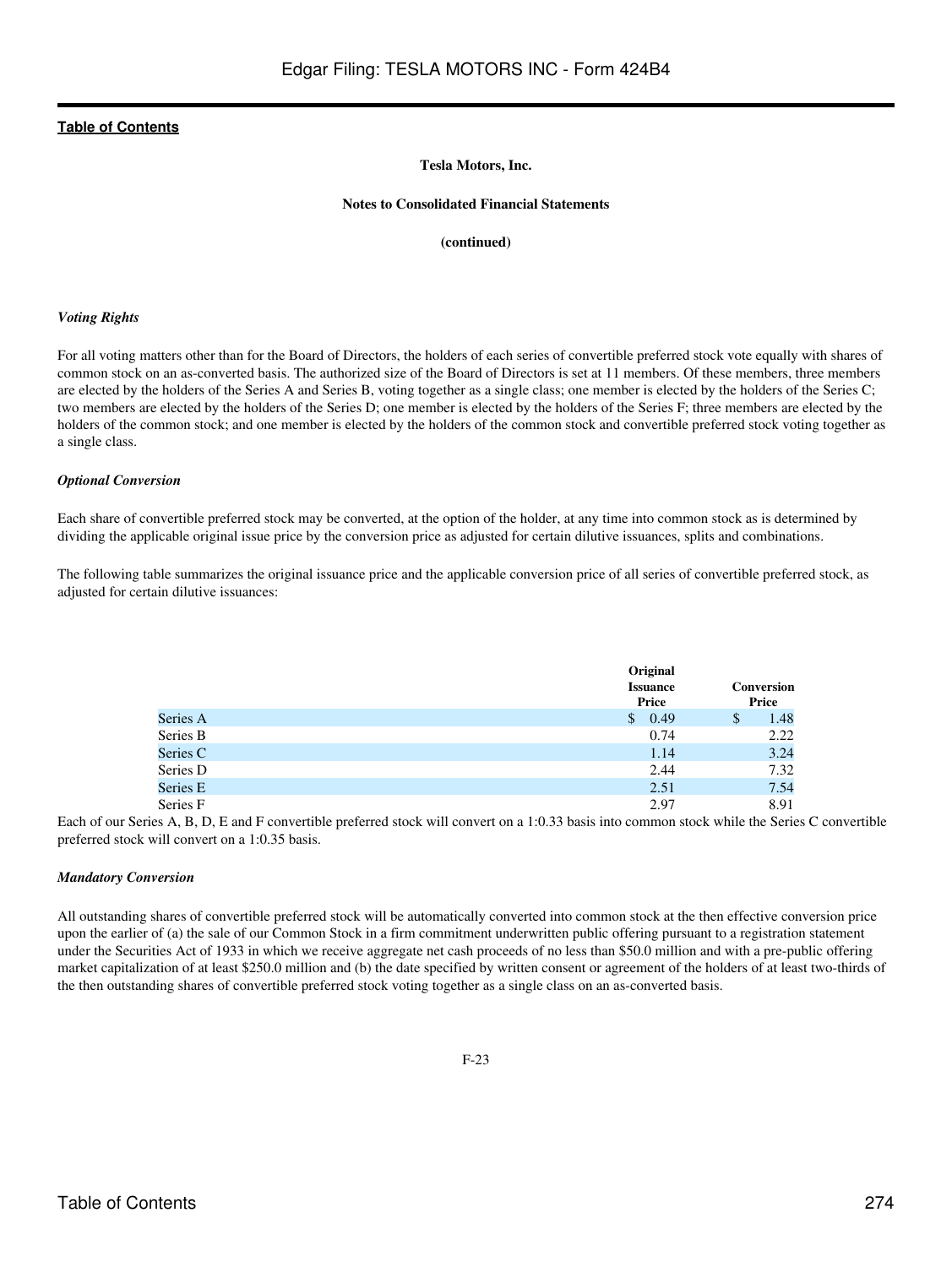## **Tesla Motors, Inc.**

## **Notes to Consolidated Financial Statements**

**(continued)**

## *Liquidation*

Upon any voluntary or involuntary liquidation, dissolution or winding up of Tesla, the holders of all series of the convertible preferred stock are entitled to the payment of the following liquidation preferences, plus any accrued dividends:

|          | Liquidation<br>Preference |
|----------|---------------------------|
| Series A | 0.49<br>S                 |
| Series B | 0.74                      |
| Series C | 1.14                      |
| Series D | 2.44                      |
| Series E | 2.51                      |
| Series F | 2.97                      |

**Liquidation**

With respect to the payment of the liquidation preference amounts described above, a liquidation, dissolution or winding up of Tesla shall be deemed to occur if we: (i) sell, convey, or otherwise dispose of all or substantially all of our property or business or merge with or into or consolidate with any other corporation, company or entity; or (ii) effect a transaction in which fifty percent or more of the voting power of Tesla is disposed of or converted into securities of another corporation, company or entity.

In the event of a deemed liquidation, dissolution or winding up of Tesla, the holders of all series of the convertible preferred stock are entitled to receive an amount equal to all declared but unpaid dividends for preferred stock, prior and in preference to any distribution of assets or surplus funds of Tesla to any holders of the common stock. If the assets and funds legally available for distribution among the holders of preferred stock are insufficient to permit payment in full to each holder of the convertible preferred stock, then the entire assets and funds of Tesla legally available for distribution shall be distributed to the holders of Series F, then ratably to the holders of Series E, then ratably to the holders of the Series D, then ratably to the holder of Series C, then ratably to the holders of Series B, and then ratably to the holders of Series A. After payment of the full liquidation preference to the holders of the convertible preferred stock, the remaining assets of Tesla shall be ratably distributed to the holders of common stock and convertible preferred stock on an as-if-converted basis. These liquidity features cause our convertible preferred stock to be classified as mezzanine capital rather than as a component of stockholders deficit.

## *Redemption*

The convertible preferred stock is not redeemable by us or at the option of the preferred stockholders.

### **6. Convertible Notes Payable**

As of December 31, 2008, we had \$54.5 million of convertible notes payable outstanding. We had no convertible notes payable outstanding as of December 31, 2009 and March 31, 2010 (unaudited).

# *February 2008 Convertible Notes Payable Facility*

In February 2008, we received proceeds of \$40.3 million through the issuance of convertible notes payable and warrants. These convertible notes payable were secured by all of our personal and intellectual property, and accrued interest at a rate of 10% per annum. The principal and related interest was due and payable on December 31, 2010, unless earlier converted into shares of our convertible preferred stock. The convertible notes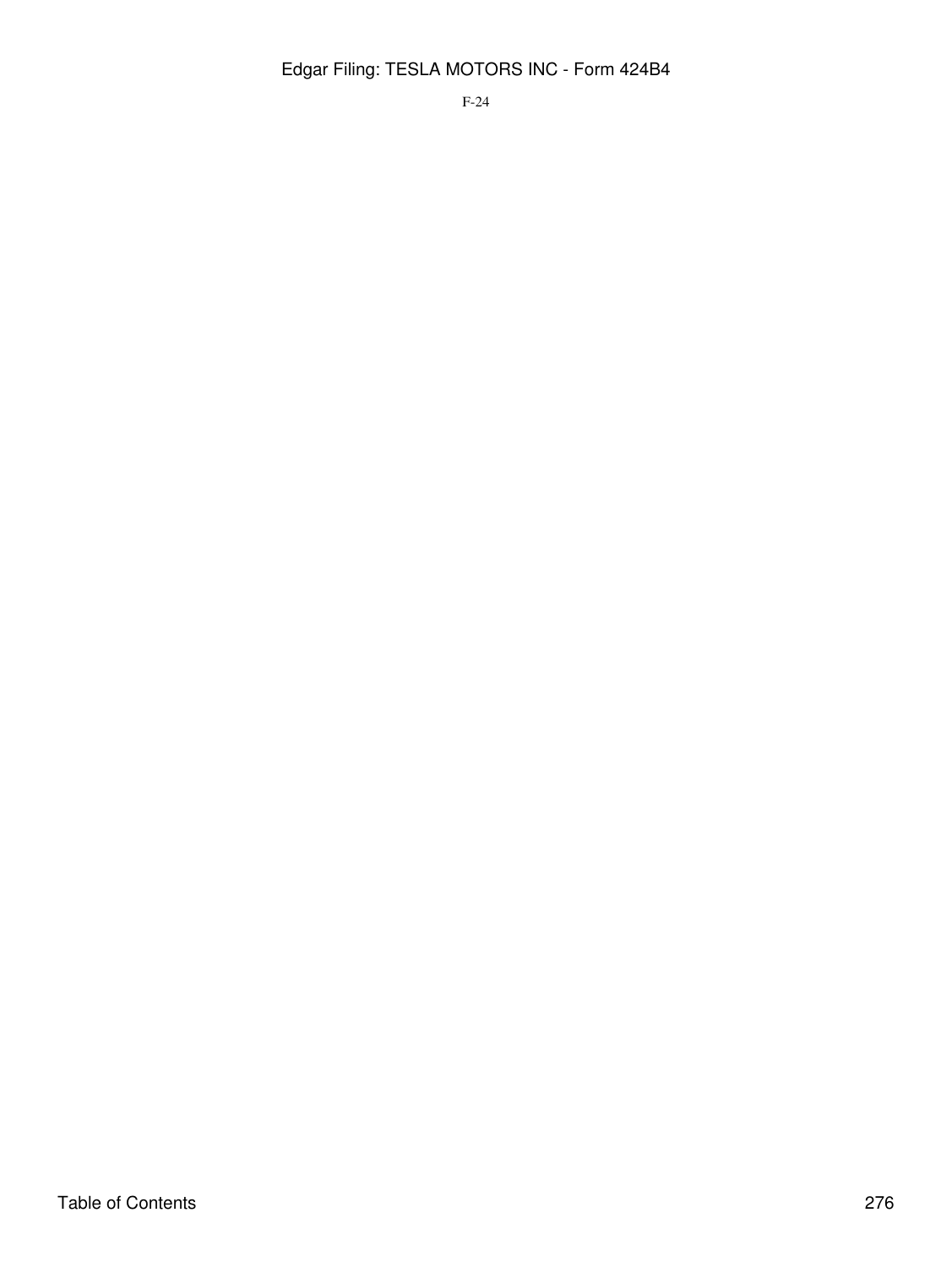# **Tesla Motors, Inc.**

## **Notes to Consolidated Financial Statements**

**(continued)**

payable were convertible at the election of the note holder into either the securities issuable in a subsequent round of financing at the per share price of such financing, or into Series D convertible preferred stock at a per share price of \$2.44.

In connection with the February 2008 convertible notes payable, we issued warrants to purchase shares of either Series D convertible preferred stock at a price of \$2.44 per share, which amounted to warrants to purchase 8,246,914 shares of Series D convertible preferred stock, or the securities issuable in a subsequent round of financing at the per share price of such securities. The warrants were exercisable, on or before the earlier of December 31, 2010 or an initial public offering. The warrants were recorded as a discount to the carrying value of the convertible notes in the amount of \$0.2 million to be amortized to interest expense over the repayment period.

## *December 2008 Convertible Notes Payable Facility*

In December 2008, we received proceeds of \$14.5 million through the issuance of additional convertible notes payable. These convertible notes payable were secured by all of our personal and intellectual property and accrued interest at a rate of 10% per annum. The principal and related interest was due and payable on December 31, 2010, unless earlier converted into our convertible preferred stock upon the closing of a subsequent round of financing. The conversion price of these convertible notes was equal to 40% of the price of the shares sold in the subsequent round of financing.

Investors who participated in the February 2008 convertible note offering were eligible to exchange the convertible notes and warrants purchased in February 2008 for December 2008 convertible notes if certain conditions were met. Under these terms, the February 2008 convertible note holders exchanged \$16.8 million of February 2008 convertible notes, \$1.2 million of warrants, and \$1.3 million of accrued interest for \$18.2 million of December 2008 convertible notes upon the initial closing in December 2008, resulting in a gain on extinguishment of \$1.2 million and interest expense of \$0.2 million.

As of December 31, 2008, we had outstanding convertible notes under the February 2008 convertible note facility in the amount of \$23.4 million and had accrued interest on the February 2008 convertible notes in the amount of \$3.5 million. Also as of December 31, 2008, we had outstanding convertible notes under the December 2008 convertible note facility in the amount of \$31.3 million and had accrued interest on the December 2008 convertible notes in the amount of \$28,000. During 2008, we recognized \$76,000 as interest expense as a result of the amortization of the debt discount. The carrying value for all of our convertible notes outstanding as of December 31, 2008 in the amount of \$54.7 million was reduced by the remaining debt discount in the amount of \$0.2 million on the consolidated balance sheet.

In February and March 2009, we received additional proceeds of \$25.5 million through the issuance of additional convertible notes payable under the December 2008 convertible notes payable facility. In addition, the February 2008 convertible note holders exchanged another \$19.1 million of February 2008 convertible notes, \$1.5 million of warrants, and \$1.8 million of accrued interest for \$20.9 million of December 2008 convertible notes during these subsequent closings in February and March 2009.

The conversion option on the convertible notes issued in December 2008, February 2009 and March 2009, contained substantially different terms than those in the convertible notes issued in February 2008, resulting in a gain on extinguishment of \$1.5 million and interest expense of \$0.1 million.

In May 2009, we completed a qualified financing in which \$50.0 million of proceeds was received for the purchase of 19,901,290 shares of Series E convertible preferred stock at a price of \$2.51 per share. In connection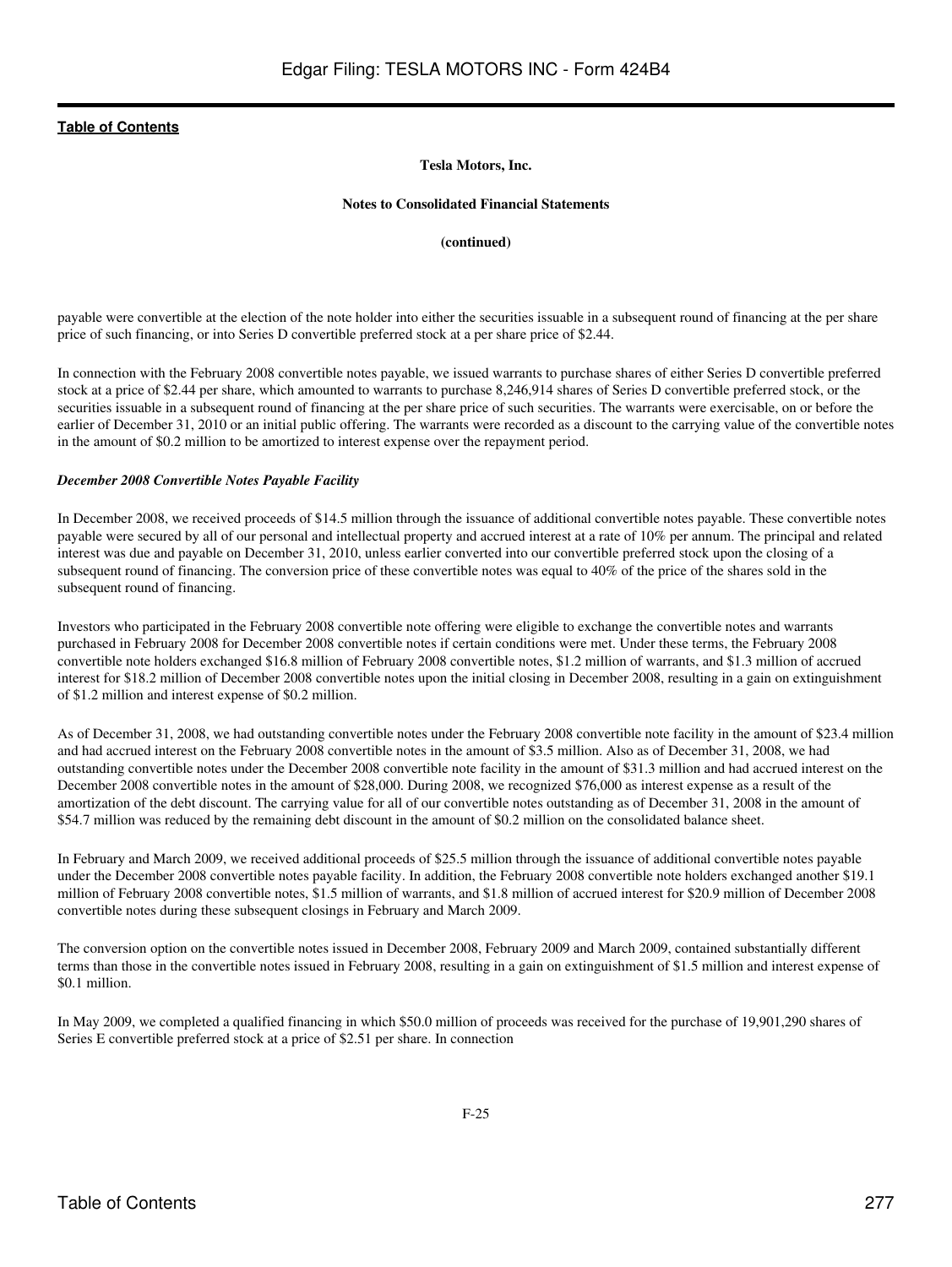## **Tesla Motors, Inc.**

## **Notes to Consolidated Financial Statements**

**(continued)**

with this financing, the principal amount of all of our convertible notes outstanding in the amount of \$80.2 million, consisting of the remaining outstanding February 2008 convertible notes that carried a principal balance of \$4.3 million and the outstanding December 2008 convertible notes carrying a principal balance of \$75.9 million, and accrued interest from these convertible notes in the amount of \$6.1 million was converted into 82,875,489 shares of Series E convertible preferred stock, and outstanding warrants to purchase Series D convertible preferred stock were converted into warrants to purchase 866,091 shares of Series E convertible preferred stock at an exercise price of \$2.51 per share. Therefore, there were no convertible notes outstanding as of December 31, 2009. In addition, the remaining debt discount related to the warrants issued with the February 2008 convertible notes was eliminated through interest expense at the time of the conversion and, therefore, we recognized interest expense in the amount of \$0.2 million related to these warrants during 2009.

## **7. Convertible Preferred Stock Warrants**

In March 2006, we issued warrants to purchase 650,882 shares of Series C convertible preferred stock in conjunction with the conversion of previously issued convertible notes payable into Series C convertible preferred stock. The warrants have an exercise price of \$1.14 per share and expire on the earlier of March 30, 2011 or an initial public offering. As of December 31, 2008, 2009 and March 31, 2010, the fair value of warrants to purchase shares of the Series C convertible preferred stock in the amount of \$0.3 million, \$1.0 million and \$2.3 million (unaudited), respectively, was included within the convertible preferred stock warrant liability on the consolidated balance sheets. We recognized a gain from the change in the fair value of the Series C warrants in the amount of \$36,000 during 2007 and charges in the amounts of \$0.1 million, \$0.7 million, \$34,000 (unaudited) and \$1.3 million (unaudited) during 2008, 2009 and the three months ended March 31, 2009 and 2010, through other income (expense), net, on the consolidated statements of operations.

In February 2008, we issued warrants with the February 2008 convertible notes payable (see Note 6). The warrants allowed for the purchase of shares of either Series D convertible preferred stock at a price of \$2.44 per share, which amounted to warrants to purchase 8,246,914 shares of Series D convertible preferred stock, or the securities issuable in a subsequent round of financing at the per share price of such securities. The warrants expire on the earlier of December 31, 2010 or a qualified initial public offering. These warrants also allow for net settlement at the option of the holder. We calculated the fair value of the warrants on the date of issue under the assumption that the warrants would be exercisable for Series D convertible preferred stock using the Black-Scholes option pricing model with the following assumptions: volatility of 60%, expected term of 0.7 years, risk-free interest rate of 2.0% and dividend yield of 0%. We recorded the issuance date fair value of the warrants in the amount of \$0.3 million as a liability on the consolidated balance sheet.

On December 24, 2008, warrants to purchase 3,439,305 of the shares of Series D convertible preferred stock were extinguished as a result of the election of certain holders of the February 2008 convertible notes to exchange their notes and warrants for December 2008 convertible notes (see Note 6). On the date of the exchange, we recognized a gain in the amount of \$1.3 million through other income (expense), net in connection with the extinguishment of these warrants. As of December 31, 2008, the fair value of the remaining warrants to purchase 4,807,609 shares of Series D convertible preferred stock in the amount of \$1.7 million was included within the convertible preferred stock warrant liability on the consolidated balance sheet.

During the year ended December 31, 2009, warrants to purchase an additional 3,967,152 shares of Series D convertible preferred stock were extinguished as a result of the election of certain remaining holders of the February 2008 convertible notes as part of an exchange of their notes and warrants for December 2008 convertible notes. On the date of the exchange, we recognized a gain in the amount of \$1.5 million through other income (expense), net in connection with the extinguishment of these warrants.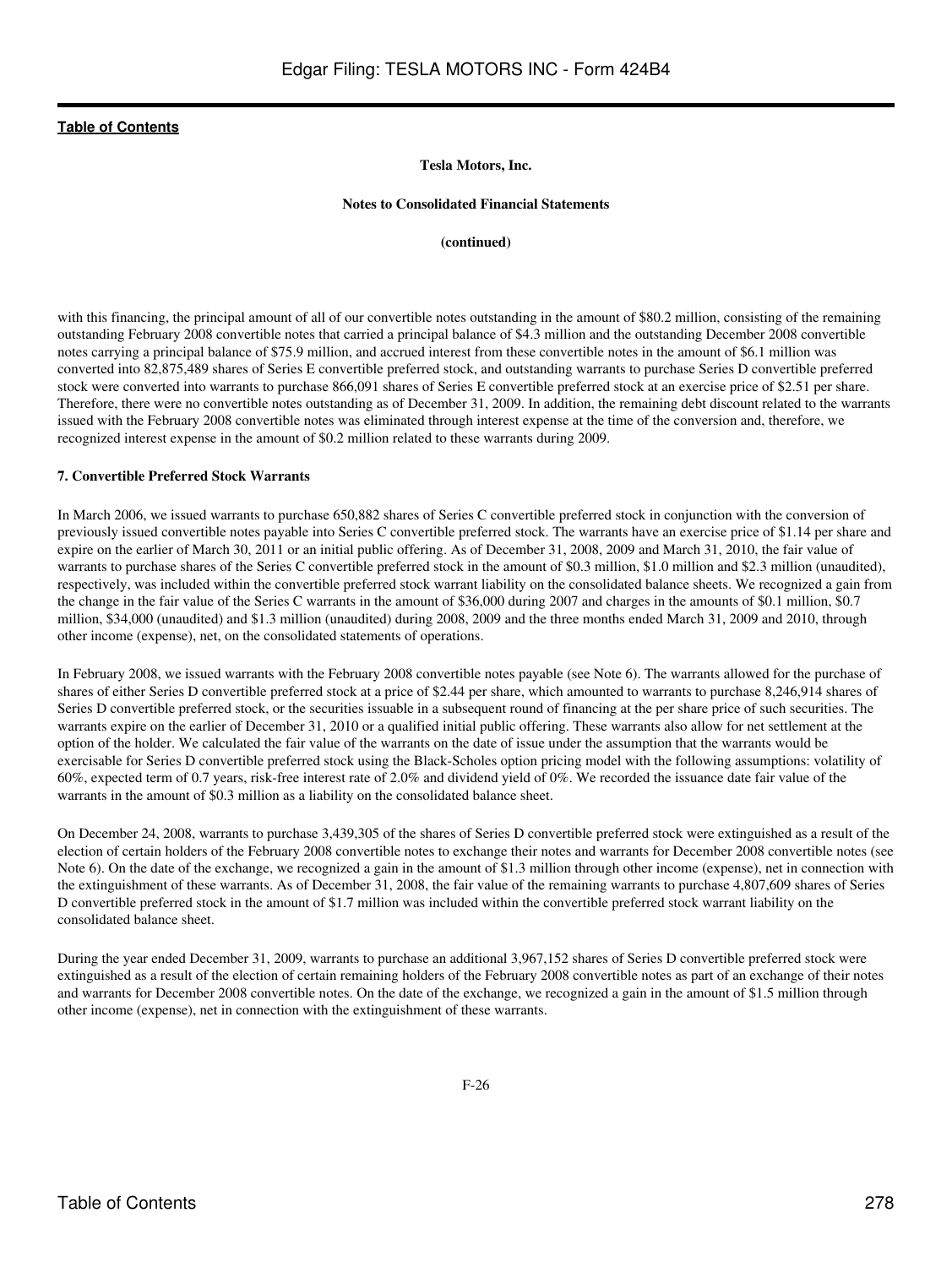# **Tesla Motors, Inc.**

## **Notes to Consolidated Financial Statements**

**(continued)**

In May 2009, we completed our Series E financing in which \$50.0 million of proceeds was received for the purchase of 19,901,290 shares of Series E convertible preferred stock at a price of \$2.51 per share. In connection with this financing, the remaining holders of the February 2008 notes and warrants converted their notes into shares of Series E convertible preferred stock and converted their warrants into warrants to purchase 866,091 shares of Series E convertible preferred stock.

As of December 31, 2009 and March 31, 2010, excluding the DOE warrant (see Note 15), the fair value of warrants to purchase 866,091 shares of the Series E convertible preferred stock in the amount of \$0.7 million and \$1.9 million (unaudited) was included within the convertible preferred stock warrant liability on the consolidated balance sheets. During 2009 and the three months ended March 31, 2010, we recognized a charge for the change in the fair value of the Series E warrants in the amount of \$0.4 million and \$1.2 million (unaudited) through other income (expense), net, on the consolidated statement of operations.

As of December 31, 2008, 2009 and March 31, 2010 (unaudited), excluding the DOE warrant (see Note 15), there were total outstanding warrants to purchase an aggregate of 5,458,491 shares of Series C and D, 1,516,973 shares of Series C and E, and 1,516,973 shares of Series C and E, respectively, of our convertible preferred stock that had a weighted average exercise price of \$2.28, \$1.92 and \$1.92 per share, respectively.

# **8. Common Stock**

As of December 31, 2009, we were authorized to issue 313,006,077 shares of capital stock with a par value of \$0.001 per share. The authorized shares consist of 100,000,000 shares of common stock and 213,006,077 shares of convertible preferred stock. In January 2010, we increased the number of authorized shares of our common stock from 100,000,000 to 106,666,667 shares and the number of authorized shares of our authorized preferred stock from 213,006,077 to 221,903,982 shares.

In November 2007, the chairman of our Board of Directors converted 8,000,000 shares of Series A convertible preferred stock to 2,666,666 shares of common stock.

# **Early Exercise of Employee Options**

Stock options granted under our stock option plan on or prior to October 29, 2008 provide employee option holders the right to exercise unvested options in exchange for shares of restricted common stock. Unvested shares, in the amounts of 306,909, 92,449, 46,421 and 25,294 (unaudited) as of December 31, 2007, 2008, 2009 and March 31, 2010, respectively, were subject to a repurchase right held by us at the original issuance price in the event the optionees employment is terminated either voluntarily or involuntarily. For exercises of employee options, this repurchase right generally lapses as to  $\frac{1}{4}$ <sup>th</sup> of the shares subject to the option on the first anniversary of the vesting start date and as to  $\frac{1}{4}$ 8<sup>th</sup> of the shares monthly thereafter. Due to the administrative burden and cost, we abandoned the practice of granting options with a right to early exercise. To date, we have always exercised our right to repurchase unvested restricted shares upon the termination of an employee.

These repurchase terms are considered to be a forfeiture provision and do not result in variable accounting. The restricted shares issued upon early exercise of stock options are legally issued and outstanding. However, these restricted shares are only deemed outstanding for basic earnings per share computation purposes upon the respective repurchase rights lapsing. We treat cash received from employees for the exercise of unvested options as a refundable deposit shown as a liability in our consolidated balance sheets. As of December 31, 2007, 2008, 2009 and March 31, 2010, we included cash received for early exercise of options of \$0.2 million, \$0.1 million, \$39,000 and \$22,000 (unaudited), respectively, in accrued liabilities. Amounts from accrued liabilities are transferred into common stock and additional paid-in capital as the shares vest.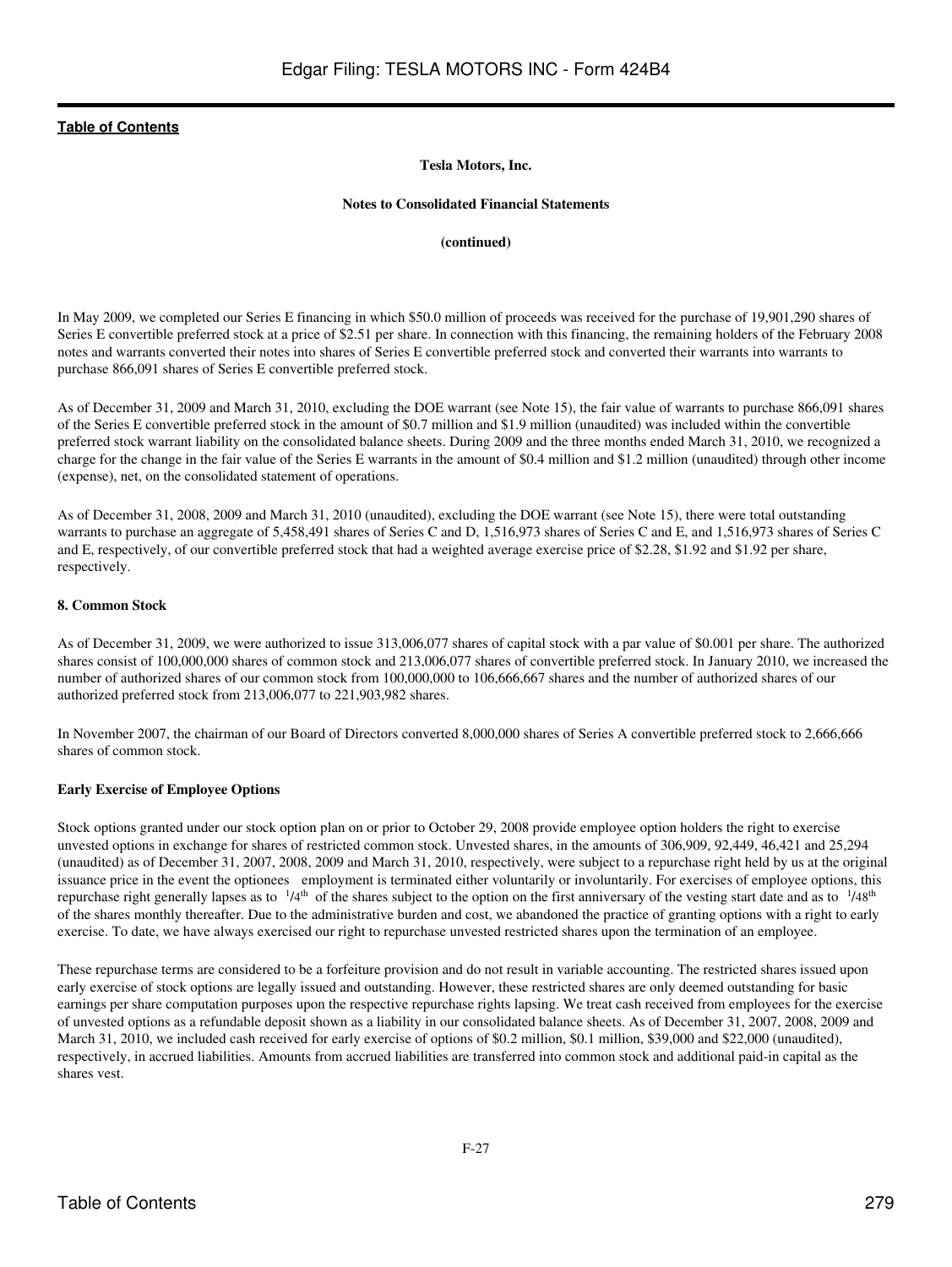# **Tesla Motors, Inc.**

## **Notes to Consolidated Financial Statements**

**(continued)**

## **9. Equity Incentive Plans**

In July 2003, we adopted the 2003 Equity Incentive Plan (the Plan). The Plan provides for the granting of stock options and stock purchase rights to employees, directors and consultants of Tesla. Options granted under the Plan may be either incentive options or nonqualified stock options. Incentive stock options (ISOs) may be granted only to our employees including officers and directors. Nonqualified stock options (NSOs) and stock purchase rights may be granted to our employees and consultants. As of March 31, 2010, there were 14,746,246 (unaudited) shares of common stock reserved for issuance under the Plan.

Options under the Plan may be granted at prices no less than 85% of the estimated fair value of the shares on the date of grant as determined by the Board of Directors, provided, however, that (i) the exercise price of an ISO and NSO shall not be less than 100% or 85% of the estimated fair value of the shares on the date of grant, respectively, and (ii) the exercise price of an ISO and NSO granted to a 10% shareholder shall not be less than 110% of the estimated fair value of the shares on the date of grant, respectively. The fair value of the shares is determined by the Board of Directors on the date of grants and the stock options generally have a contractual life of 7 years. Options become exercisable at the rate of no less than 20% per year over five years from the date of grants, except for options granted to officers, directors and consultants which typically become exercisable at the rate of no less than 25% after one year and vest monthly thereafter for the next 36 months.

In October 2008, we modified the vesting of 510,056 stock options granted during 2007 and 2008 such that the first year of vesting was on a monthly basis. This transaction was accounted for as a modification and did not have a material impact on our consolidated balance sheet, statements of operations or cash flows.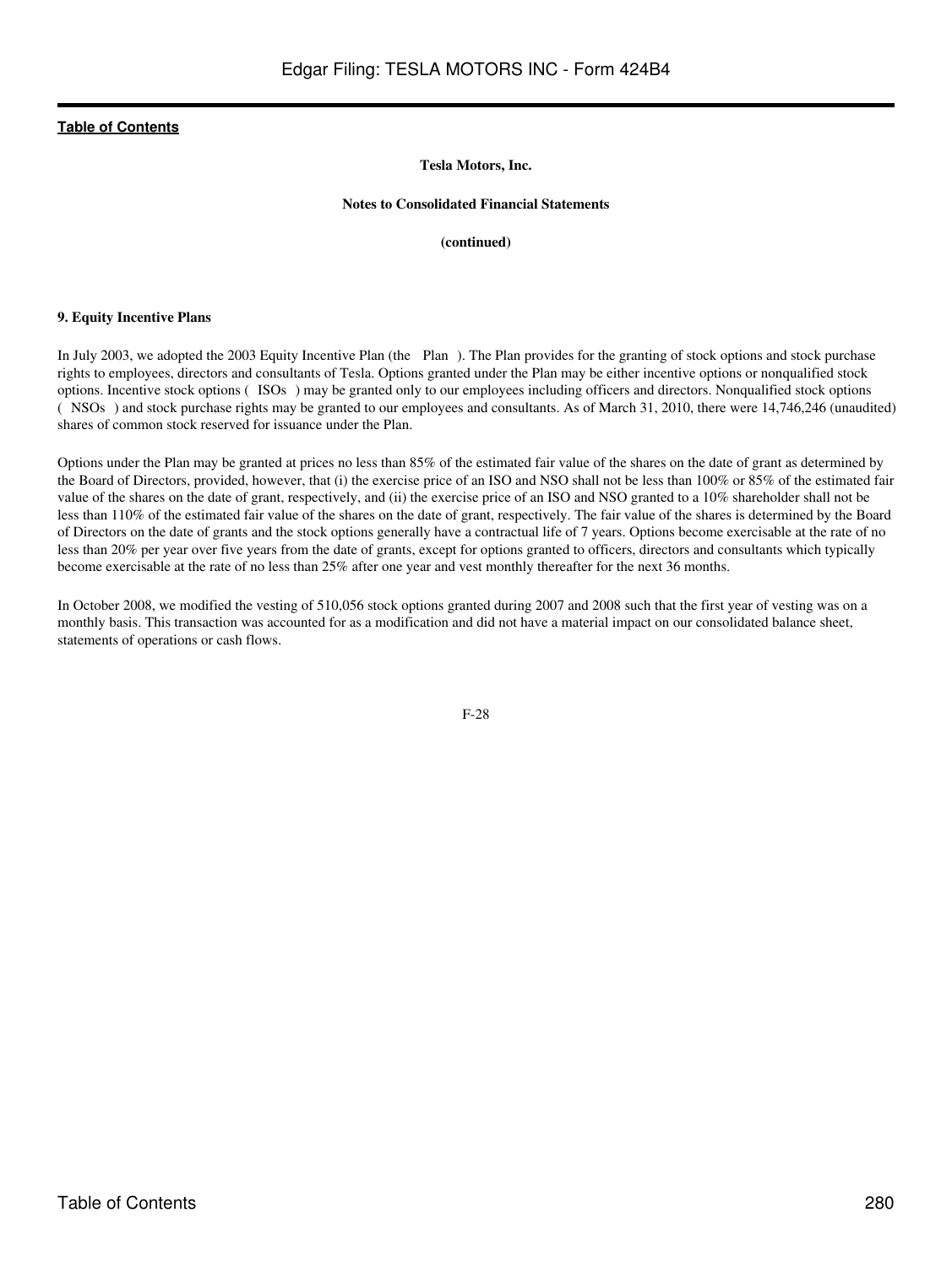# **Tesla Motors, Inc.**

# **Notes to Consolidated Financial Statements**

## **(continued)**

The following table summarizes option activity under the Plan:

|                                          | <b>Shares</b>                 |                             | <b>Outstanding Options</b><br>Weighted |  |
|------------------------------------------|-------------------------------|-----------------------------|----------------------------------------|--|
|                                          | <b>Available for</b><br>Grant | Number of<br><b>Options</b> | Average<br><b>Exercise Price</b>       |  |
| Balance, December 31, 2006               | 1,278,622                     | 2,204,820                   | $\mathsf{\$}$<br>0.33                  |  |
| Additional options reserved              | 2,166,666                     |                             |                                        |  |
| Repurchased restricted stock             | 23,332                        |                             | 0.71                                   |  |
| Granted                                  | (3,190,478)                   | 3,190,478                   | 1.66                                   |  |
| Exercised                                |                               | (652, 435)                  | 0.46                                   |  |
| Canceled                                 | 463,217                       | (463, 217)                  | 0.95                                   |  |
| Balance, December 31, 2007               | 741,359                       | 4,279,646                   | 1.23                                   |  |
| Repurchased restricted stock             | 125,082                       |                             | 0.67                                   |  |
| Granted                                  | (1,445,756)                   | 1,445,756                   | 2.70                                   |  |
| Exercised                                |                               | (733, 604)                  | 0.37                                   |  |
| Canceled                                 | 2,129,374                     | (2, 129, 374)               | 1.64                                   |  |
| Balance, December 31, 2008               | 1,550,059                     | 2,862,424                   | 1.88                                   |  |
| Additional options reserved              | 8,366,666                     |                             |                                        |  |
| Repurchased restricted stock             | 4,836                         |                             | 0.90                                   |  |
| Granted                                  | (10, 275, 974)                | 10,275,974                  | 5.98                                   |  |
| Exercised                                |                               | (195, 264)                  | 1.19                                   |  |
| Canceled                                 | 1,369,100                     | (1,369,100)                 | 2.70                                   |  |
| Balance, December 31, 2009               | 1,014,687                     | 11,574,034                  | 5.44                                   |  |
| Additional options reserved (unaudited)  | 666.666                       |                             |                                        |  |
| Repurchased restricted stock (unaudited) | 8,333                         |                             | 1.32                                   |  |
| Granted (unaudited)                      | (402,660)                     | 402,660                     | 9.96                                   |  |
| Exercised (unaudited)                    |                               | (339, 879)                  | 1.03                                   |  |
| Canceled (unaudited)                     | 138,738                       | (138, 738)                  | 4.76                                   |  |
| Balance, March 31, 2010 (unaudited)      | 1,425,764                     | 11,498,077                  | 5.73                                   |  |

Additional information regarding our stock options outstanding and exercisable as of December 31, 2009 is summarized below:

|                                |            | <b>Options Outstanding at December 31, 2009</b> |                       |      |               | <b>Options Exercisable at December 31, 2009</b> |  |                       |  |
|--------------------------------|------------|-------------------------------------------------|-----------------------|------|---------------|-------------------------------------------------|--|-----------------------|--|
|                                |            | Weighted                                        |                       |      | Weighted      |                                                 |  |                       |  |
|                                |            | Average                                         |                       |      |               | Average                                         |  |                       |  |
|                                |            | <b>Remaining</b>                                | Weighted              |      |               | Remaining                                       |  | Weighted              |  |
|                                |            | <b>Contractual Life</b>                         | Average               |      |               | <b>Contractual Life</b>                         |  | Average               |  |
| <b>Range of Exercise Price</b> | Number     | (in vears)                                      | <b>Exercise Price</b> |      | <b>Number</b> | (in years)                                      |  | <b>Exercise Price</b> |  |
| $$0.15 - $6.63$                | 11,574,034 | 6.41                                            |                       | 5.44 | 2, 141, 146   | 5.54                                            |  | 3.76                  |  |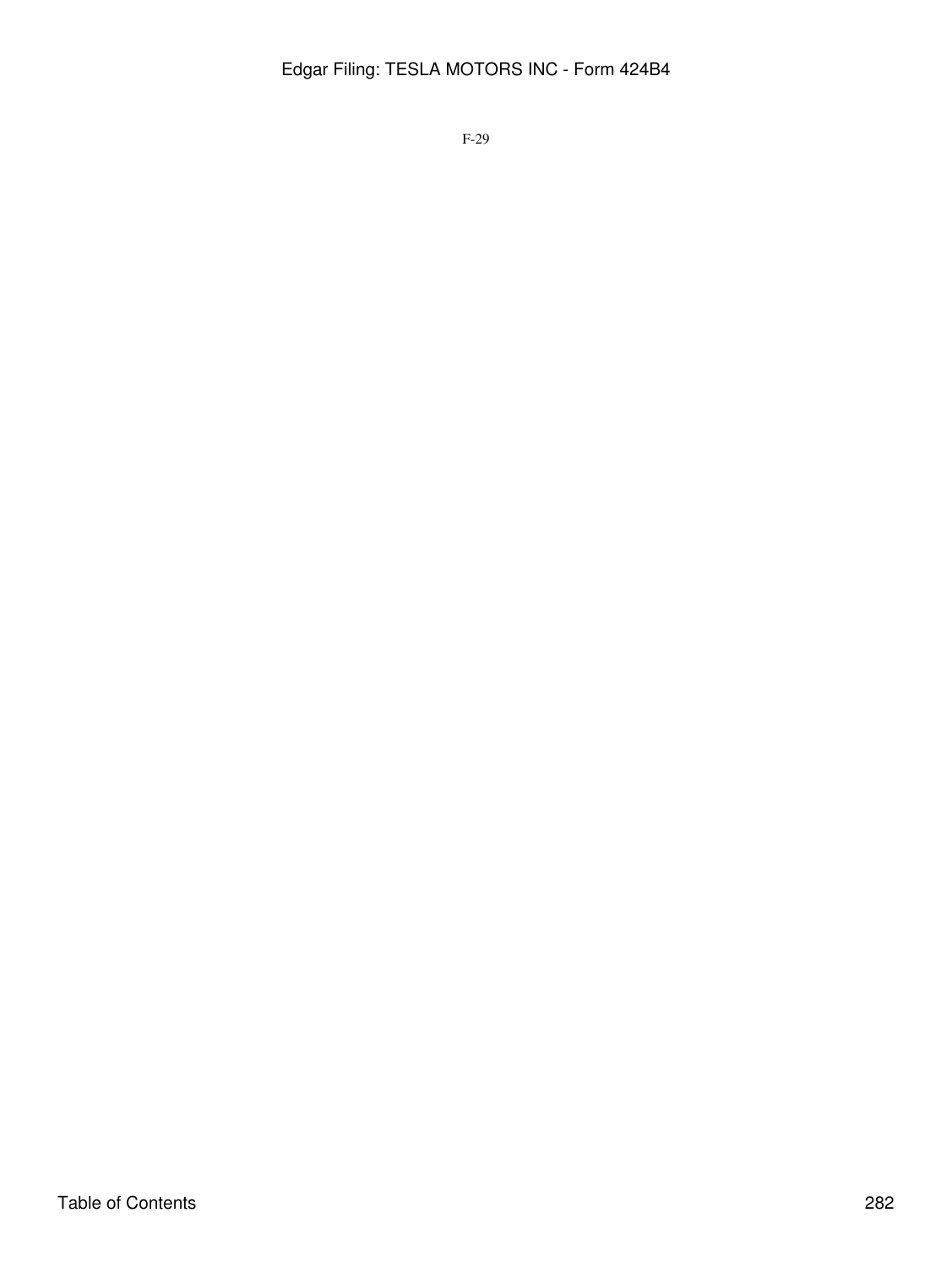# **Tesla Motors, Inc.**

## **Notes to Consolidated Financial Statements**

#### **(continued)**

Additional information regarding our stock options outstanding and exercisable as of March 31, 2010 is summarized below (unaudited):

|                                |               | <b>Options Outstanding at March 31, 2010</b> |  |                       |               | <b>Options Exercisable at March 31, 2010</b> |  |                       |  |
|--------------------------------|---------------|----------------------------------------------|--|-----------------------|---------------|----------------------------------------------|--|-----------------------|--|
|                                |               | Weighted                                     |  |                       |               | Weighted                                     |  |                       |  |
|                                |               | Average                                      |  |                       |               | Average                                      |  |                       |  |
|                                |               | Remaining                                    |  | Weighted              |               | Remaining                                    |  | Weighted              |  |
|                                |               | <b>Contractual Life</b>                      |  | Average               |               | <b>Contractual Life</b>                      |  | Average               |  |
| <b>Range of Exercise Price</b> | <b>Number</b> | (in vears)                                   |  | <b>Exercise Price</b> | <b>Number</b> | (in years)                                   |  | <b>Exercise Price</b> |  |
| $$0.15 - $9.96$                | 11,498,077    | 6.35                                         |  | 5.73                  | 2.246,473     | 5.78                                         |  | 4.39                  |  |

The aggregate intrinsic value represents the total pretax intrinsic value (i.e., the difference between our common stock price and the exercise price, multiplied by the number of in-the-money options) that would have been received by the option holders had all option holders exercised their options. The aggregate intrinsic value of options outstanding as of December 31, 2009 and March 31, 2010 was \$13.8 million and \$48.6 million (unaudited), respectively. The intrinsic value of options exercisable was \$6.1 million and \$12.5 million (unaudited), and the intrinsic value of options vested and expected to vest was \$12.3 million and \$37.1 million (unaudited) as of December 31, 2009 and March 31, 2010, respectively. The total intrinsic value of options exercised was \$0.2 million, \$1.4 million, \$0.6 million and \$3.6 million (unaudited) for 2007, 2008, 2009, and the three months ended March 31, 2010, respectively.

### **Fair Value Adoption**

We adopted the fair value method on January 1, 2006 in recognizing stock-based compensation expense. Under the fair value method, we estimated the fair value of each option award on the grant date using the Black-Scholes option pricing model and the weighted average assumptions noted in the following table.

|                            | 2007    | 2008    | 2009    | <b>Three Months</b><br><b>Ended</b><br>March 31,<br>2010<br>(Unaudited) |
|----------------------------|---------|---------|---------|-------------------------------------------------------------------------|
| Risk-free interest rate    | $4.4\%$ | $2.2\%$ | $2.2\%$ | $2.4\%$                                                                 |
| Expected term (in years)   | 4.6     | 4.6     | 4.6     | 4.6                                                                     |
| <b>Expected volatility</b> | 52%     | 53%     | 64%     | 72%                                                                     |
| Dividend yield             | $0\%$   | $0\%$   | $0\%$   | $0\%$                                                                   |

The weighted-average grant-date fair value for option awards granted in 2007, 2008, 2009 and three months ended March 31, 2010, was \$0.36, \$0.68, \$3.00 and \$5.81 (unaudited) per share, respectively.

We based expected volatility on the historical volatility of a peer group of publicly traded entities over a period equal to the expected terms of the options as we did not have a sufficient trading history to use the volatility of its own common stock. The expected term of options represents the period that our options are expected to be outstanding. Given the limited history to accurately estimate the expected terms of options granted to the various employee groups, we used the simplified method as provided by the Securities and Exchange Commission. We qualify for the use of the simplified method because the stock options that we have granted are considered to be plain vanilla. The simplified method is calculated as the average of the time-to-vesting and the contractual life of the options. The risk-free interest rate for the expected term of the option is based on the U.S. Treasury Constant Maturity rate as of the date of grant.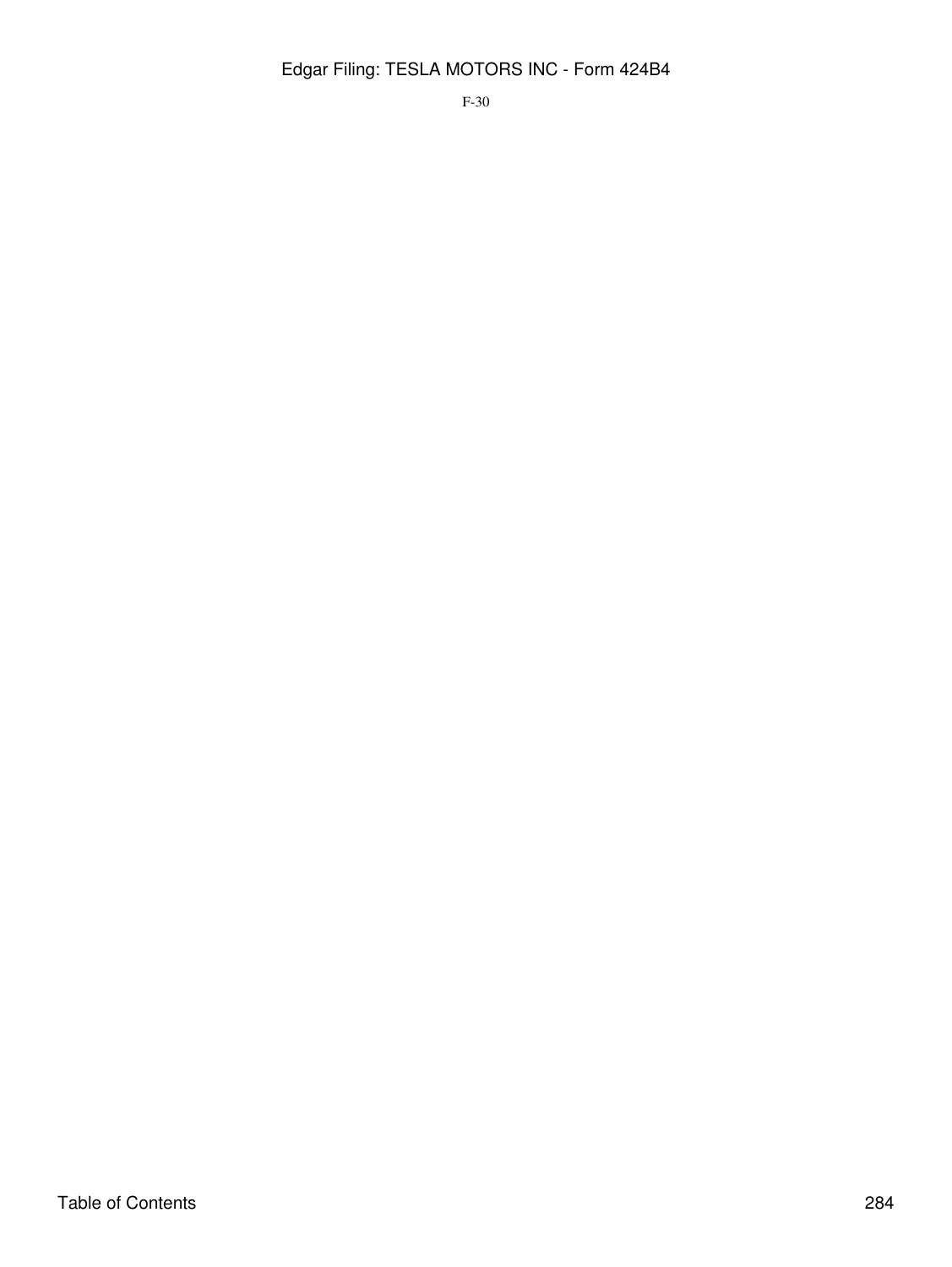## **Tesla Motors, Inc.**

## **Notes to Consolidated Financial Statements**

**(continued)**

The fair value of the shares of common stock underlying the stock options has historically been determined by the Board of Directors. Because there has been no public market for our common stock, the Board of Directors has determined fair value of the common stock at the time of each grant of options by considering a number of objective and subjective factors including valuation of comparable companies, sales of convertible preferred stock to unrelated third parties, operating and financial performance, the lack of liquidity of capital stock, and trends in the broader automobile industry. We have not granted stock options with an exercise price that is less than the fair value of the underlying common stock as determined at the time of grant by our Board of Directors, with input from management. The fair market value of the underlying common stock will be determined by the Board of Directors until such time as our common stock is listed on an established stock exchange or national market system.

Information regarding our stock option grants during 2008, 2009 and the three months ended March 31, 2010, including the grant date; the number of stock options issued with each grant; and the exercise price, which equals the grant date fair value of the underlying common stock for each grant of stock options, is summarized as follows:

|                           | Number of<br><b>Options</b> | <b>Exercise Price</b><br>and Fair Value<br>per Share of |  |  |
|---------------------------|-----------------------------|---------------------------------------------------------|--|--|
| <b>Grant Date</b>         | <b>Granted</b>              | <b>Common Stock</b>                                     |  |  |
| June 4, 2008              | 762,137                     | $\mathcal{S}$<br>2.70                                   |  |  |
| July 8, 2008              | 278,308                     | 2.70                                                    |  |  |
| September 3, 2008         | 200,155                     | 2.70                                                    |  |  |
| October 29, 2008          | 205,156                     | 2.70                                                    |  |  |
| March 2, 2009             | 214.813                     | 2.70                                                    |  |  |
| April 13, 2009            | 1,005,837                   | 2.70                                                    |  |  |
| April 22, 2009            | 105,184                     | 2.70                                                    |  |  |
| August 4, 2009            | 323,063                     | 2.94                                                    |  |  |
| October 21, 2009          | 590.638                     | 6.15                                                    |  |  |
| December 4, 2009          | 7,977,444                   | 6.63                                                    |  |  |
| December 16, 2009         | 58,995                      | 6.63                                                    |  |  |
| March 3, 2010 (unaudited) | 402,660                     | 9.96                                                    |  |  |

We calculated employee stock-based compensation expense for the years after 2005 based on awards ultimately expected to vest as reduced for estimated forfeitures. The fair value method requires forfeitures to be estimated at the time of grant and revised, if necessary, in subsequent periods if actual forfeitures differ from those estimates. We estimate our forfeiture rate based on an analysis of its actual forfeitures and will continue to evaluate the adequacy of the forfeiture rate based on actual forfeiture experience, analysis of employee turnover behavior, and other factors. The impact from a forfeiture rate adjustment will be recognized in full in the period of adjustment, and if the actual number of future forfeitures differs from that estimated by us, we may be required to record adjustments to stock-based compensation expense in future periods. For 2009 and the three months ended March 31, 2010 we estimated our forfeiture rates to be 16% and 18% (unaudited), respectively.

Each of the inputs discussed above is subjective and generally requires significant management and director judgment to determine.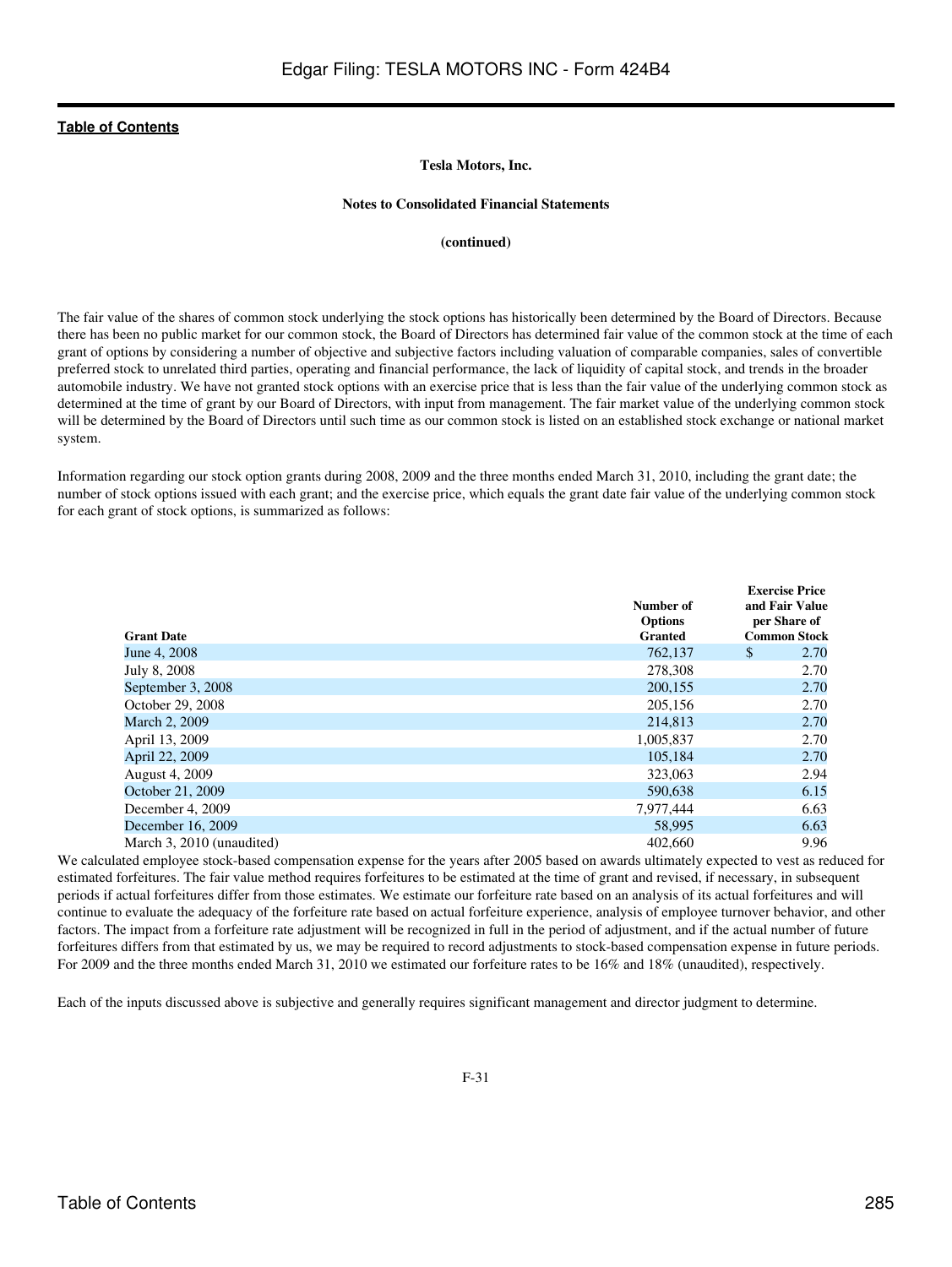# **Tesla Motors, Inc.**

## **Notes to Consolidated Financial Statements**

#### **(continued)**

The following table summarizes the consolidated stock-based compensation expense by line items in the consolidated statements of operations (in thousands):

|                                     |       |       |          | <b>Three Months</b><br>Ended<br>March 31, |             |  |
|-------------------------------------|-------|-------|----------|-------------------------------------------|-------------|--|
|                                     | 2007  | 2008  | 2009     | 2009                                      | 2010        |  |
|                                     |       |       |          |                                           | (Unaudited) |  |
| Cost of sales                       | \$    | \$26  | \$<br>61 | \$12                                      | \$<br>42    |  |
| Research and development            | 95    | 125   | 376      | 40                                        | 281         |  |
| Selling, general and administrative | 103   | 286   | 997      | 38                                        | 3,064       |  |
|                                     |       |       |          |                                           |             |  |
| Total                               | \$198 | \$437 | \$1,434  | \$90                                      | \$3,387     |  |

We realized no income tax benefit from stock option exercises in each of the periods presented due to recurring losses and valuation allowances. As required, we present excess tax benefits from the exercise of stock options, if any, as financing cash flows rather than operating cash flows.

As of March 31, 2010, we had \$27.9 million (unaudited) of total unrecognized compensation expense, net of estimated forfeitures, that will be recognized over a weighted-average period of 2.8 years.

Included in our December 4, 2009 stock option grants, were 6,711,972 stock options granted to our Chief Executive Officer in two separate grants. In recognition of his and our company s achievements and to create incentives for future success, our Board of Directors approved an option grant to our Chief Executive Officer representing 4% of our fully-diluted share base prior to such grant as of December 4, 2009, or 3,355,986 stock options, with 1/4th of the shares vesting immediately, and 1/48th of the shares scheduled to vest each month over the subsequent three years, assuming continued employment through each vesting date. In addition, to create incentives for the attainment of clear performance objectives around a key element of our current business plan the successful launch and commercialization of the Model S the Board of Directors approved an additional option grant to our Chief Executive Officer totaling an additional 4% of our fully-diluted shares prior to such grant as of December 4, 2009, or 3,355,986 stock options, with a vesting schedule based entirely on the attainment of performance objectives as follows, assuming Mr. Musk s continued employment and service to us through each vesting date:

1/4<sup>th</sup> of the shares subject to the option are scheduled to vest upon the successful completion of the Model S Engineering Prototype;

1/4<sup>th</sup> of the shares subject to the option are scheduled to vest upon the successful completion of the Model S Validation Prototype;

1/4<sup>th</sup> of the shares subject to the option are scheduled to vest upon the completion of the first Model S Production Vehicle; and

 $1/4<sup>th</sup>$  of the shares subject to the option are scheduled to vest upon the completion of 10,000th Model S Production Vehicle. If he does not meet one or more of the above milestones prior to the fourth anniversary of the date of the grant, he will forfeit his right to the unvested portion of the grant.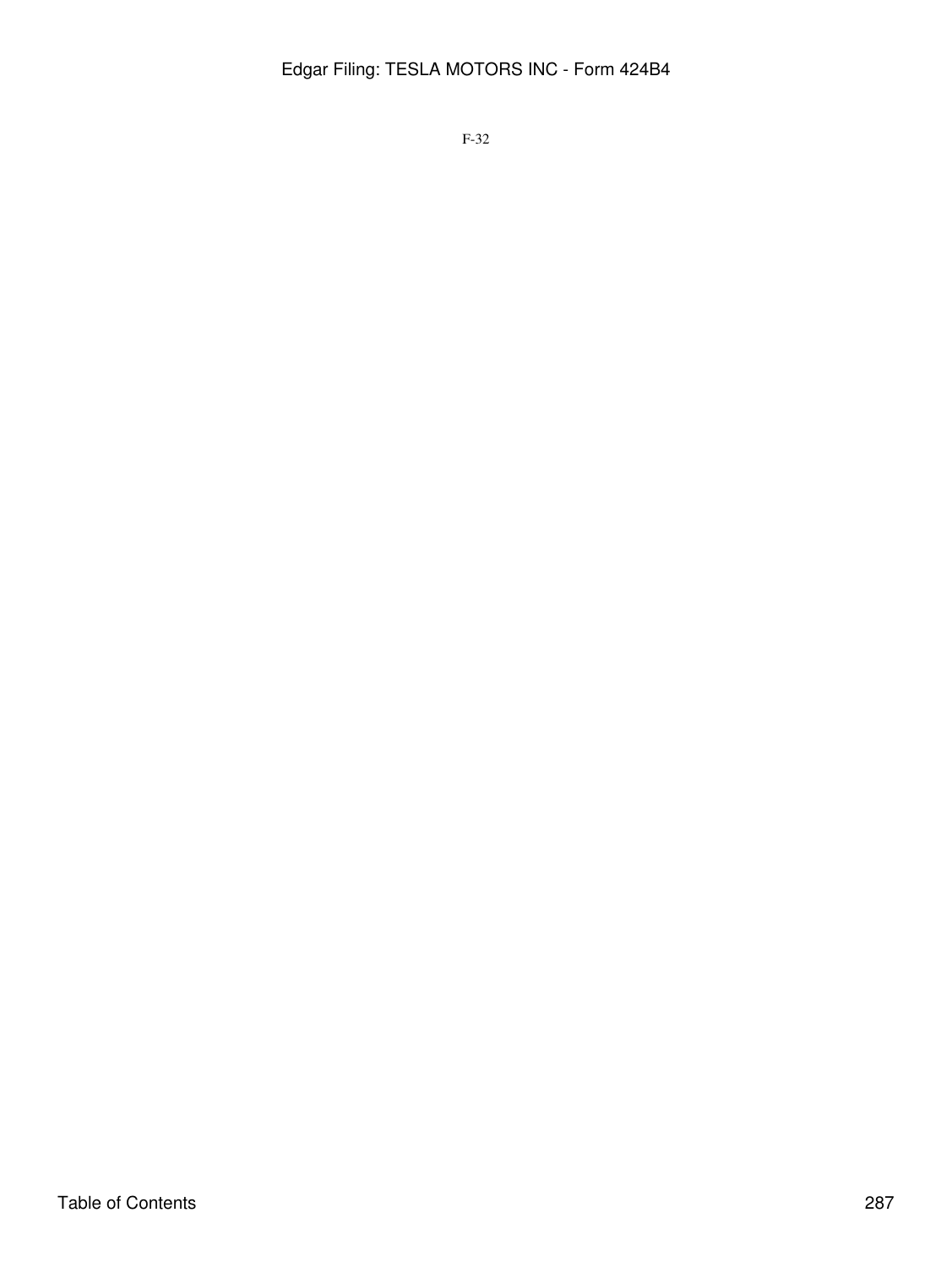## **Tesla Motors, Inc.**

### **Notes to Consolidated Financial Statements**

#### **(continued)**

Due to the significant number of stock options granted to our Chief Executive Officer, we valued these December 2009 grants by using the following grant-specific Black-Scholes assumptions: risk-free interest rate of 1.7%, expected term of 4.1 years, expected volatility of 70% and dividend yield of 0%. Stock-based compensation expense related to these grants was \$0.5 million and \$2.5 million (unaudited) for 2009 and the three months ended March 31, 2010, respectively, based on a 0% forfeiture rate.

### **Non-employee Stock Options**

During 2007, 2008, 2009 and the three months ended March 31, 2010, we granted options to purchase 536,663, 36,666, 206,664 and 49,998 (unaudited) shares of common stock, respectively, to non-employees at exercise prices ranging from \$0.30 to \$9.96 per share. Included within these grants were 283,332 and 33,333 shares that were granted outside of the Plan during 2007 and 2008, respectively, at exercise prices ranging from \$1.80 to \$2.70 per share.

We determined the estimated fair value of non-employee options using the Black-Scholes option pricing model and the following weighted average assumptions:

|                             |          |          |         | <b>Three Months</b> |
|-----------------------------|----------|----------|---------|---------------------|
|                             |          |          |         | Ended               |
|                             |          |          |         | March 31,           |
|                             | 2007     | 2008     | 2009    | 2010                |
|                             |          |          |         | (Unaudited)         |
| Risk-free interest rate     | $4.4\%$  | $4.4\%$  | $2.2\%$ | $2.4\%$             |
| Contractual term (in years) | $7 - 10$ | $7 - 10$ | $4 - 7$ | $4 - 7$             |
| <b>Expected volatility</b>  | 55%      | 53%      | 64%     | 72%                 |
| Dividend yield              | $0\%$    | $0\%$    | $0\%$   | $0\%$               |

Stock-based compensation expense related to options granted to non-employees was \$60,000, \$44,000, \$0.2 million, \$12,000 (unaudited) and \$0.3 million (unaudited) for 2007, 2008, 2009 and the three months ended March 31, 2009 and 2010, respectively.

As of December 31, 2008, 2009 and March 31, 2010, we had 119,997, 293,328 and 343,326 (unaudited) non-employee stock options outstanding, respectively. These non-employee options outstanding had weighted average exercise prices of \$1.28, \$5.07 and \$5.80 (unaudited) per share and weighted average remaining contractual terms of 7.6, 6.9 and 6.6 (unaudited) years as of December 31, 2008, 2009 and March 31, 2010, respectively. Included within the non-employee stock options outstanding as of December 31, 2008, 2009 and March 31, 2010 (unaudited), were 66,666 stock options that were granted outside of the Plan. The non-employee options outstanding that were not within the Plan had a weighted average exercise price of \$1.80 as of each period end and weighted average contractual terms of 8.4, 7.4 and 7.2 (unaudited) years as of December 31, 2008, 2009 and March 31, 2010 (unaudited), respectively.

### **10. Income Taxes**

No provision for U.S. income taxes has been made, net of the valuation allowance, due to cumulative losses since the commencement of operations.

A provision for income taxes of \$0.1 million, \$0.1 million, \$26,000, \$8,000 (unaudited) and \$0.1 million (unaudited) has been recognized for 2007, 2008, 2009 and the three months ended March 31, 2009 and 2010, respectively, related primarily to our subsidiaries located outside of the United States.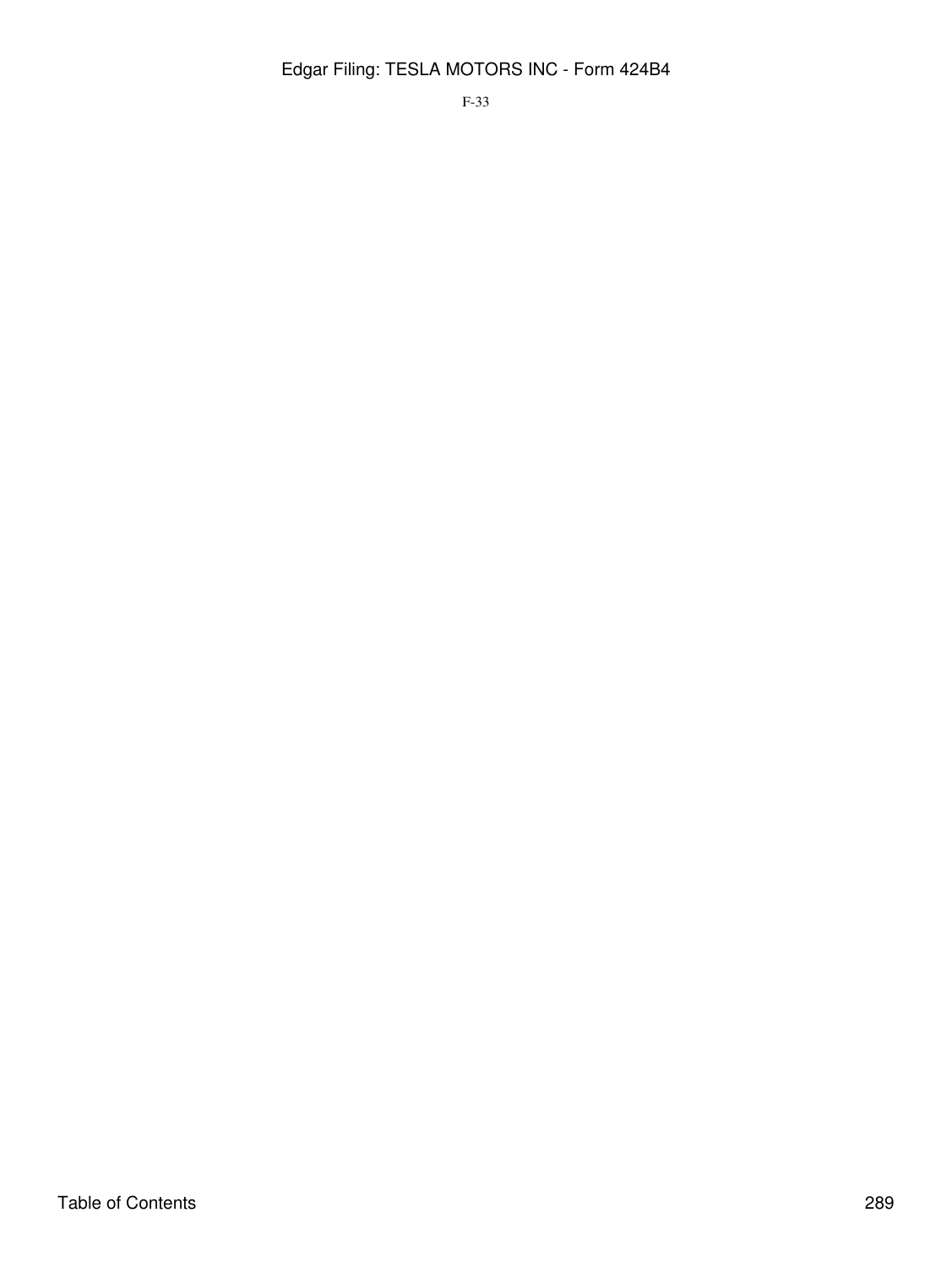## **Tesla Motors, Inc.**

# **Notes to Consolidated Financial Statements**

## **(continued)**

Our net loss before provision for income taxes for 2007, 2008, 2009 and the three months ended March 31, 2009 and 2010, is as follows (in thousands):

|                          |          |          |          |                           | <b>Three Months</b> |  |  |
|--------------------------|----------|----------|----------|---------------------------|---------------------|--|--|
|                          |          |          |          | <b>Ended</b><br>March 31, |                     |  |  |
|                          | 2007     | 2008     | 2009     | 2009                      | 2010                |  |  |
|                          |          |          |          |                           | (Unaudited)         |  |  |
| Domestic                 | \$74,566 | \$82,963 | \$55,983 | \$16,305                  | \$29,277            |  |  |
| International            | 3,481    | (278)    | (1,269)  | (297)                     | 124                 |  |  |
|                          |          |          |          |                           |                     |  |  |
| Loss before income taxes | \$78,047 | \$82,685 | \$55,714 | \$16,008                  | \$29,401            |  |  |

The components of the provision for income taxes for 2007, 2008, 2009 and the three months ended March 31, 2009 and 2010, are as follows (in thousands):

|                                  | 2007         | 2008                      | 2009                      | <b>Three Months</b><br><b>Ended</b><br>March 31,<br>2009<br>(Unaudited) | 2010                      |
|----------------------------------|--------------|---------------------------|---------------------------|-------------------------------------------------------------------------|---------------------------|
| Current:                         |              |                           |                           |                                                                         |                           |
| Federal                          | $\mathbb{S}$ | $\boldsymbol{\mathsf{S}}$ | $\boldsymbol{\mathsf{S}}$ | \$                                                                      | $\boldsymbol{\mathsf{S}}$ |
| <b>State</b>                     | $\mathbf{1}$ | $\mathbf{1}$              | $\overline{4}$            | 1                                                                       | 2                         |
| Foreign                          | 109          | 181                       | (53)                      | (13)                                                                    | 119                       |
| <b>Total current</b>             | 110          | 182                       | (49)                      | (12)                                                                    | 121                       |
| Deferred:                        |              |                           |                           |                                                                         |                           |
| Federal                          |              |                           |                           |                                                                         |                           |
| <b>State</b>                     |              |                           |                           |                                                                         |                           |
| Foreign                          |              | (85)                      | 75                        | 20                                                                      | (3)                       |
| Total deferred                   |              | (85)                      | 75                        | 20                                                                      | (3)                       |
| Total provision for income taxes | \$110        | \$97                      | \$26                      | $\mathbb{S}$<br>8                                                       | \$118                     |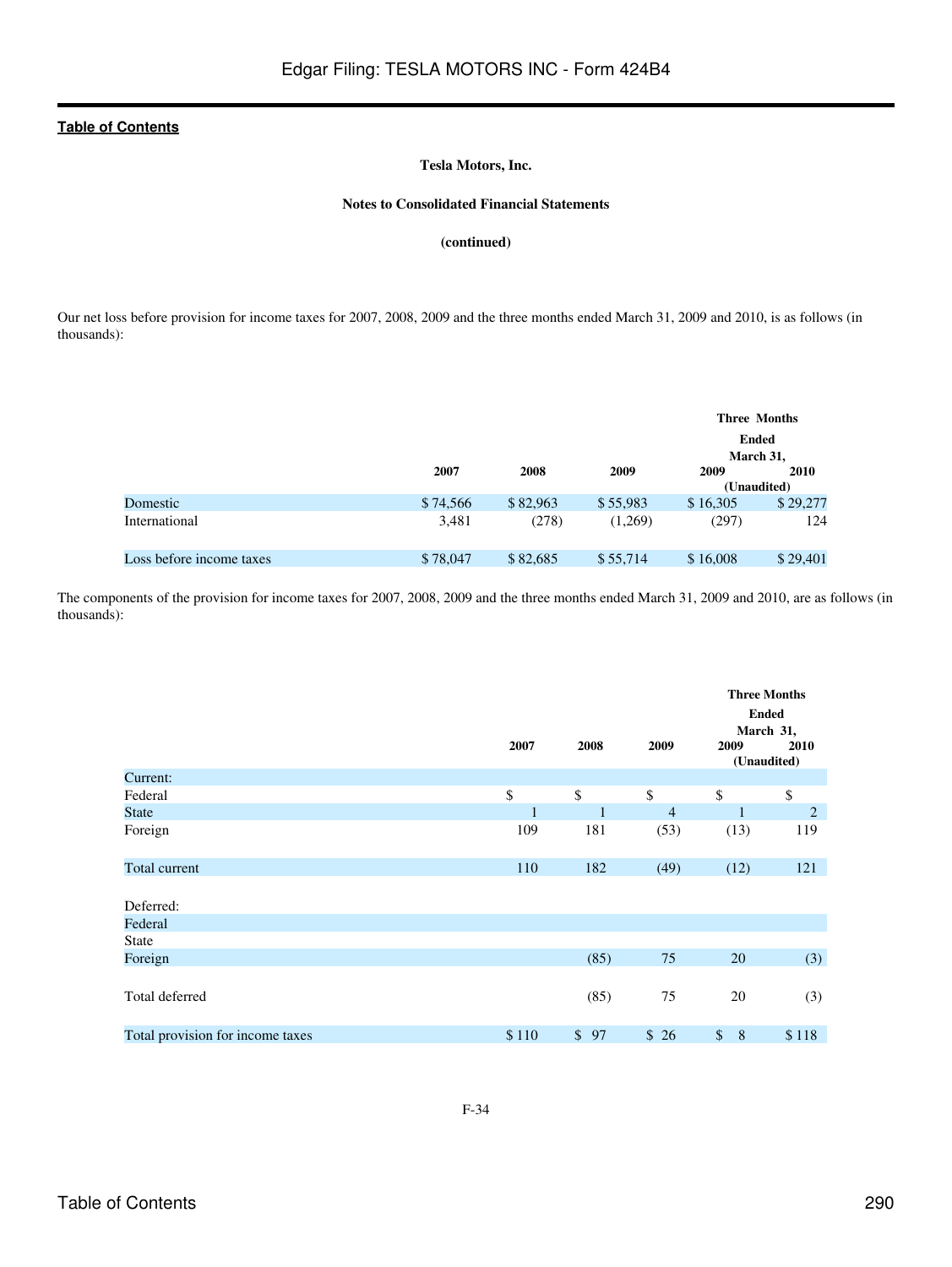# **Tesla Motors, Inc.**

# **Notes to Consolidated Financial Statements**

#### **(continued)**

Deferred tax assets (liabilities) as of December 31, 2008, 2009 and March 31, 2010, consist of the following (in thousands):

|                                                | December 31,<br>2008 |          | December 31,<br>2009 |           |              | March 31,<br><b>2010</b><br>(Unaudited) |  |
|------------------------------------------------|----------------------|----------|----------------------|-----------|--------------|-----------------------------------------|--|
| Deferred tax assets:                           |                      |          |                      |           |              |                                         |  |
| Net operating loss carry-forwards              | \$                   | 71,435   | \$                   | 96,022    | \$           | 106,775                                 |  |
| Research and development credits               |                      | 6,328    |                      | 8,826     |              | 9,127                                   |  |
| Deferred revenue                               |                      | 4,207    |                      | 123       |              | 252                                     |  |
| Inventory and warranty reserves                |                      | 1,529    |                      | 2,024     |              | 2,116                                   |  |
| Depreciation and amortization                  |                      |          |                      |           |              | 286                                     |  |
| Accruals and others                            |                      | 999      |                      | 1,382     |              | 2,217                                   |  |
| Total deferred tax assets                      |                      | 84,498   |                      | 108,377   |              | 120,773                                 |  |
| Valuation allowance                            |                      | (84,067) |                      | (108,271) |              | (120, 764)                              |  |
| <b>Deferred tax liabilities:</b>               |                      |          |                      |           |              |                                         |  |
| Undistributed earnings of foreign subsidiaries |                      |          |                      | (65)      |              |                                         |  |
| Depreciation and amortization                  |                      | (342)    |                      | (29)      |              |                                         |  |
| Net deferred tax assets                        | \$                   | 89       | \$                   | 12        | $\mathbb{S}$ | 9                                       |  |

Reconciliation of statutory federal income taxes to our effective taxes for 2007, 2008, 2009 and the three months ended March 31, 2009 and 2010, is as follows:

|                                  |             |            |             | <b>Three Months Ended</b><br>March 31, |            |
|----------------------------------|-------------|------------|-------------|----------------------------------------|------------|
|                                  | 2007        | 2008       | 2009        | 2009<br>(Unaudited)                    | 2010       |
| Tax at statutory federal rate    | \$ (26,536) | \$(28,113) | \$ (18,943) | \$ (5,443)                             | \$ (9,996) |
| State tax net of federal benefit | (4,165)     | (4,252)    | (2,825)     | (812)                                  | (1,491)    |
| Nondeductible expenses           | 50          | 211        | 514         | 148                                    | 1,192      |
| Foreign income rate differential |             |            | (72)        | (20)                                   | (34)       |
| U.S. tax credits                 | (3,632)     | (3,763)    | (2,498)     | (718)                                  | (281)      |
| Prior period adjustment          |             | 5,789      | 4.809       | 1,382                                  | (195)      |
| Change in valuation allowance    | 34,393      | 30.223     | 19.041      | 5,471                                  | 10,923     |
| Provision for income taxes       | \$<br>110   | 97<br>S.   | 26<br>\$.   | \$.<br>8                               | 118        |

Management believes that based on the available information, it is more likely than not that the deferred tax assets will not be realized, such that a full valuation allowance is required against all U.S. deferred tax assets.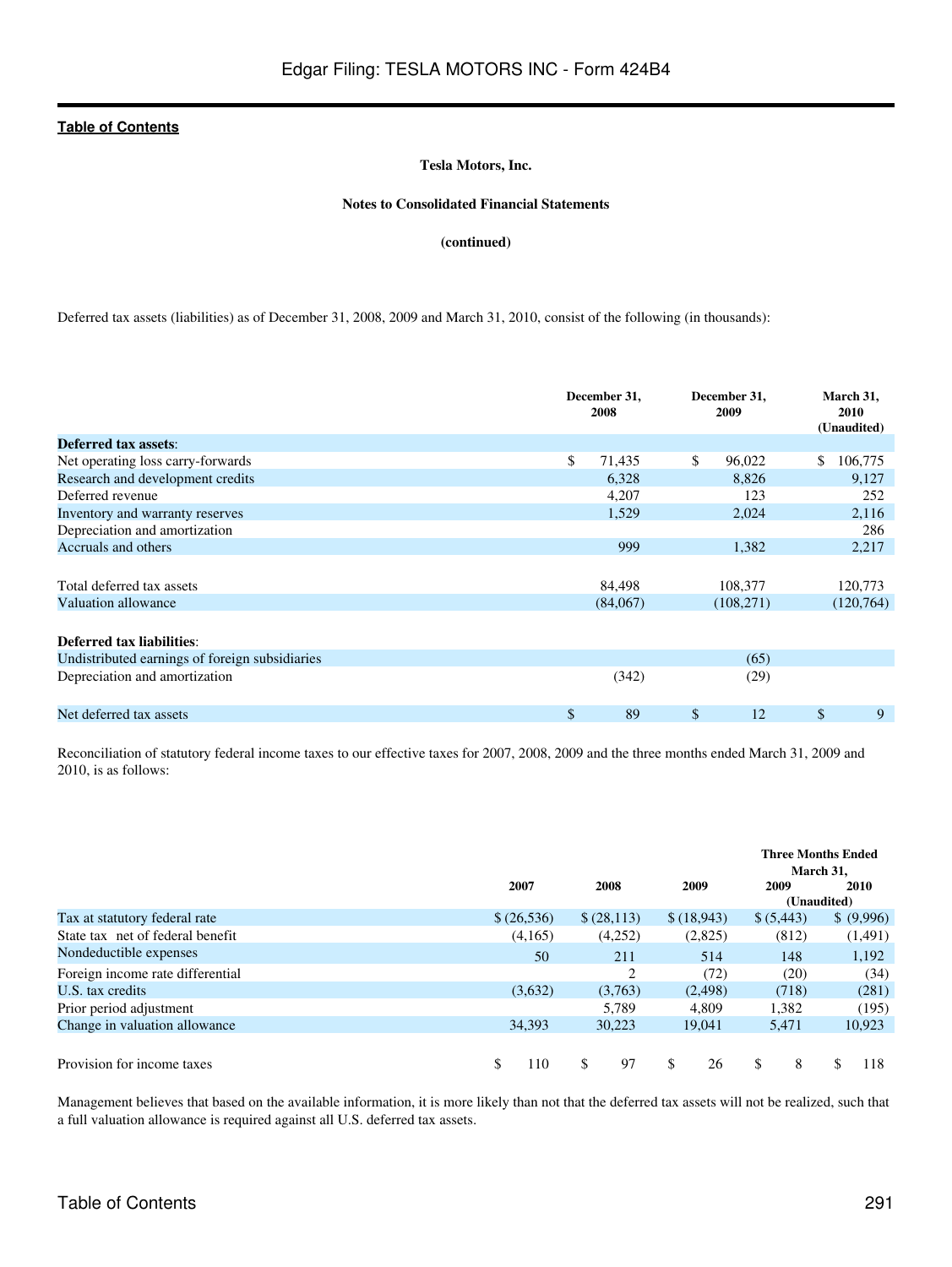As of December 31, 2009, we had approximately \$246 million of federal and \$215 million of California operating loss carry-forwards available to offset future taxable income which expire in varying amounts beginning in 2024 for federal and 2019 for state if unused. Additionally, we have research and development tax credits of approximately \$5.4 million and \$5.2 million for federal and state income tax purposes, respectively. If not utilized, the federal carry-forwards will expire in various amounts beginning in 2019. However, the state credits can be carried forward indefinitely.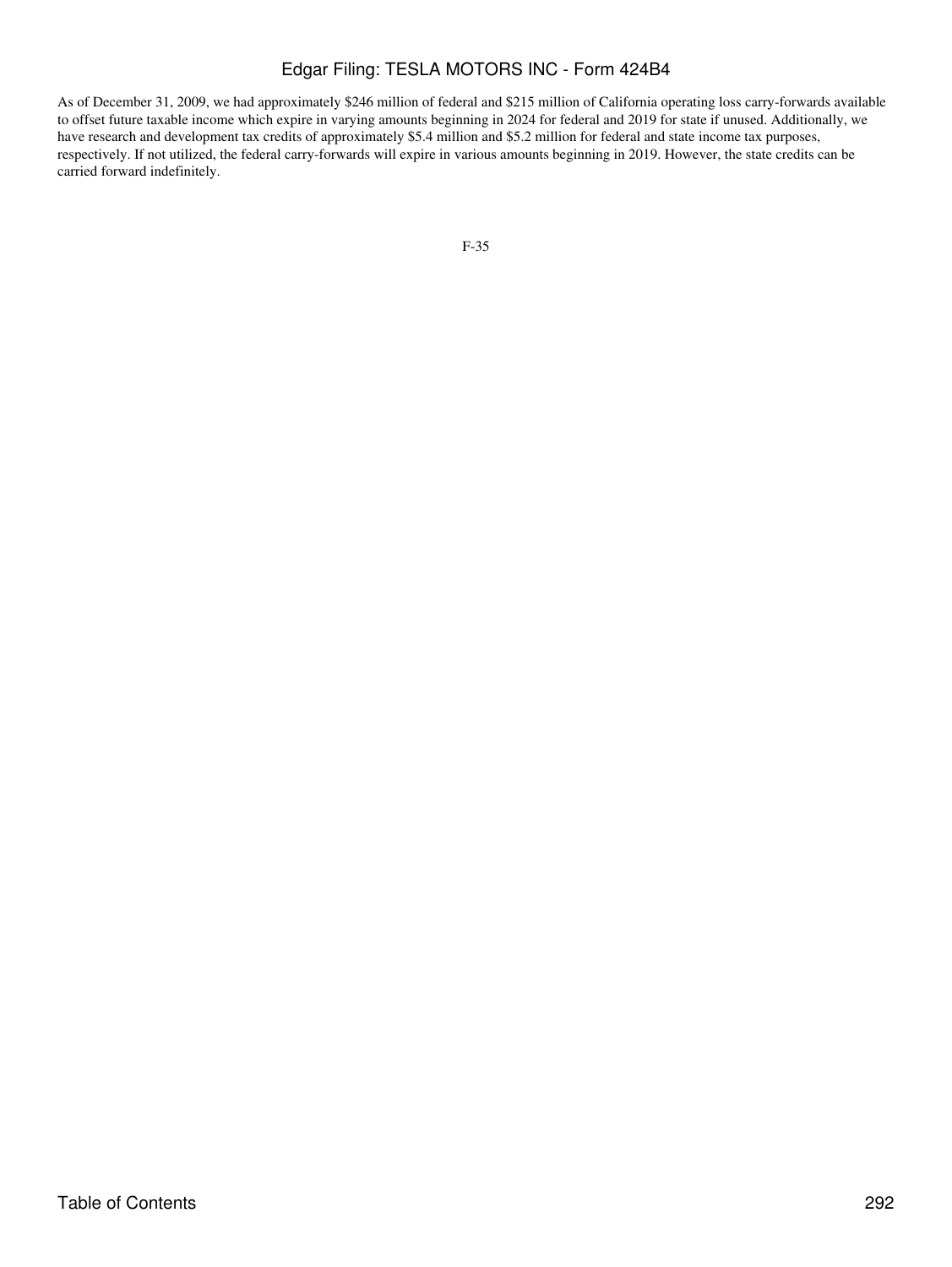## **Tesla Motors, Inc.**

#### **Notes to Consolidated Financial Statements**

#### **(continued)**

Federal and state laws impose substantial restrictions on the utilization of net operating loss and tax credit carry-forwards in the event of an ownership change, as defined in Section 382 of the Internal Revenue Code. We have performed a study and have determined that no significant limitation will be placed on the utilization of our net operating loss and tax credit carry-forwards. We have not yet, however, determined whether this offering would constitute an ownership change resulting in limitations on our ability to use our net operating loss and tax credit carry-forwards.

## **Uncertain Tax Positions**

Effective January 1, 2007, we adopted new accounting guidance related to the recognition, measurement and presentation of uncertain tax positions. As a result, we recorded net unrecognized tax benefits of \$11.5 million with an offset to the deferred tax assets with a full valuation allowance.

The aggregate changes in the balance of our gross unrecognized tax benefits during 2007, 2008, 2009 and the three months ended March 31, 2010, are as follows (in thousands):

| January 1, 2007                                                                      | \$11,549 |
|--------------------------------------------------------------------------------------|----------|
| Increases in balances related to tax positions taken during current year             | 2.931    |
| December 31, 2007                                                                    | 14,480   |
| Increases in balances related to tax positions taken during current year             | 575      |
| December 31, 2008                                                                    | 15,055   |
| Increases in balances related to tax positions taken during current year             | 541      |
| December 31, 2009                                                                    | 15,596   |
| Increases in balances related to tax positions taken during current year (unaudited) | 51       |
| March 31, 2010 (unaudited)                                                           | \$15,647 |

Accrued interest and penalties related to unrecognized tax benefits are classified as income tax expense and was zero. As of March 31, 2010, unrecognized tax benefits of \$15.6 million (unaudited), if recognized, would not affect our effective tax rate as the tax benefits would increase a deferred tax asset which is currently fully offset with a full valuation allowance. We do not anticipate that the amount of existing unrecognized tax benefits will significantly increase or decrease within the next 12 months. We file income tax returns in the United States, California, various states, the United Kingdom and other foreign jurisdictions. Tax years 2006 to 2009 remain subject to examination for federal purposes, and tax years 2005 to 2009 remain subject to examination for California purposes. All net operating losses and tax credits generated to date are subject to adjustment for U.S. federal and California purposes. Tax years 2005 to 2009 remain open for examination in other U.S. state and foreign jurisdictions.

#### **11. Information about Geographic Areas**

We have determined that we operate in one reporting segment which is the design, development, manufacturing and sales of electric vehicles and electric vehicle powertrain components.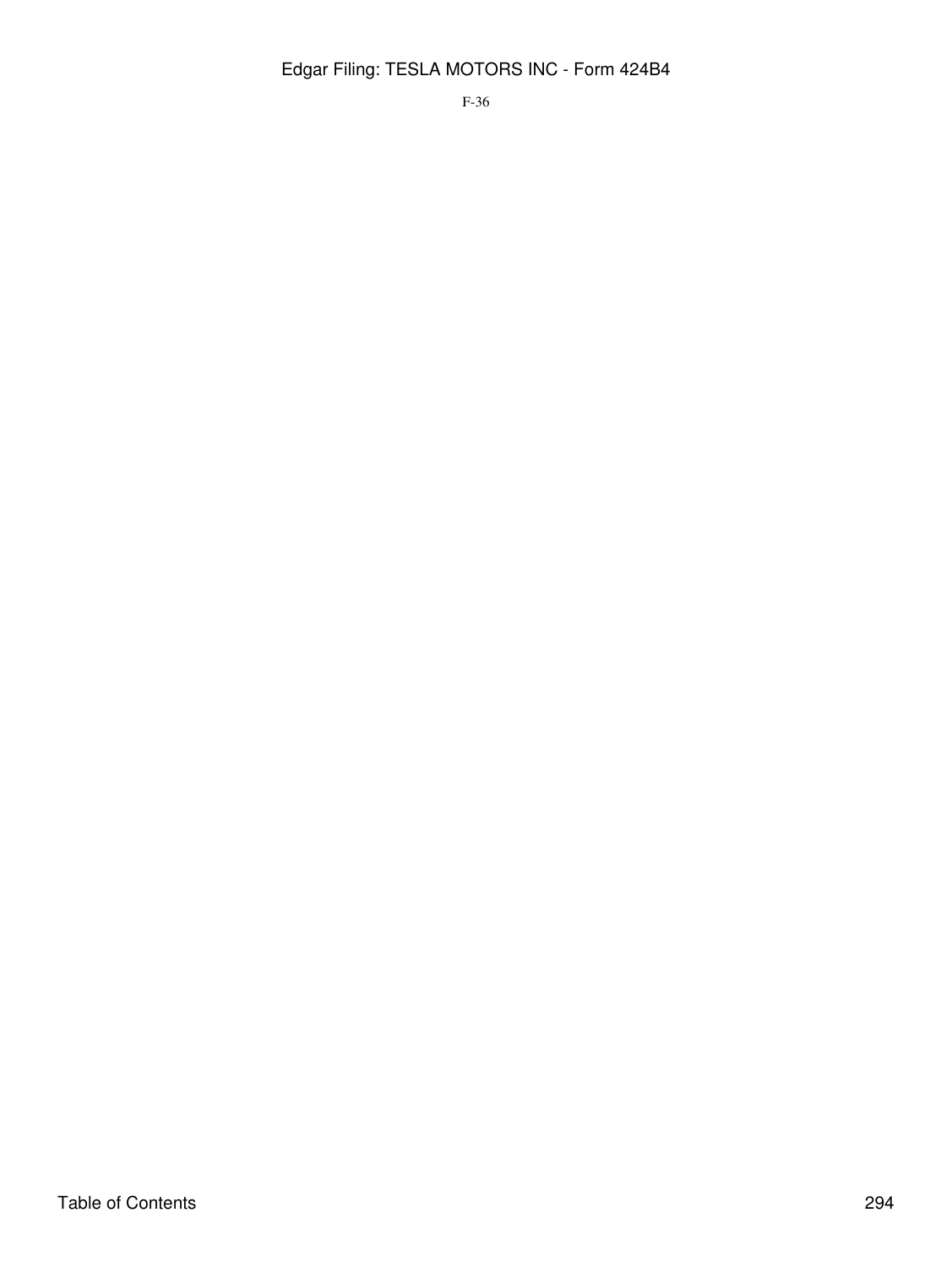# **Tesla Motors, Inc.**

#### **Notes to Consolidated Financial Statements**

#### **(continued)**

The following tables set forth revenues and long-lived assets by geographic area (in thousands). Revenue by geography is based on the billing address of the customer.

#### **Revenues**

|          | 2007 | 2008     | 2009      | <b>Three Months</b><br><b>Ended</b><br>March 31,<br>2010<br>(Unaudited) |
|----------|------|----------|-----------|-------------------------------------------------------------------------|
| Americas | \$73 | \$14,742 | \$90,833  | \$<br>9,219                                                             |
| Europe   |      |          | 21,110    | 11,593                                                                  |
|          | \$73 | \$14,742 | \$111,943 | \$<br>20,812                                                            |

#### **Long-lived Assets**

|                      | December 31,<br>2008 | December 31,<br>2009 |   | March 31,<br>2010<br>(Unaudited) |
|----------------------|----------------------|----------------------|---|----------------------------------|
| <b>United States</b> | 18,375               | 22,667               | Φ | 26,004                           |
| International        | 418                  | 868                  |   | 862                              |
| Total                | 18.793               | 23,535               |   | 26,866                           |

#### **12. Employee Benefit Plans**

We sponsor a 401(k) defined contribution plan covering all employees. Contributions made by us are determined annually by the Board of Directors. There were no contributions made by us to the plan from inception through March 31, 2010.

## **13. Related Party Transactions**

Our Chief Executive Officer acquired three Tesla Roadsters during 2009 for \$0.4 million. There was no outstanding accounts receivable related to the sale of these vehicles as of December 31, 2009.

SpaceX, a related party, pays for certain of our facility and service costs for which we reimburse SpaceX. SpaceX is a related party as a result of the ability of our Chief Executive Officer to influence both organizations through ownership interest and Board of Director representation in both. Total fees paid to SpaceX during 2009 and the three months ended March 31, 2010, were \$0.2 million and \$0.1 million (unaudited), respectively. As of December 31, 2008, 2009 and March 31, 2010, accrued amounts payable to SpaceX were \$0.1 million, \$0.1 million, and \$11,000 (unaudited), respectively.

We are providing development services for an affiliate of a significant stockholder. In May 2009, we sold 19,901,290 shares of Series E convertible preferred stock to Blackstar Investco LLC, an affiliate of Daimler, for aggregate proceeds of \$50.0 million. Also in May 2009, we

# Table of Contents 295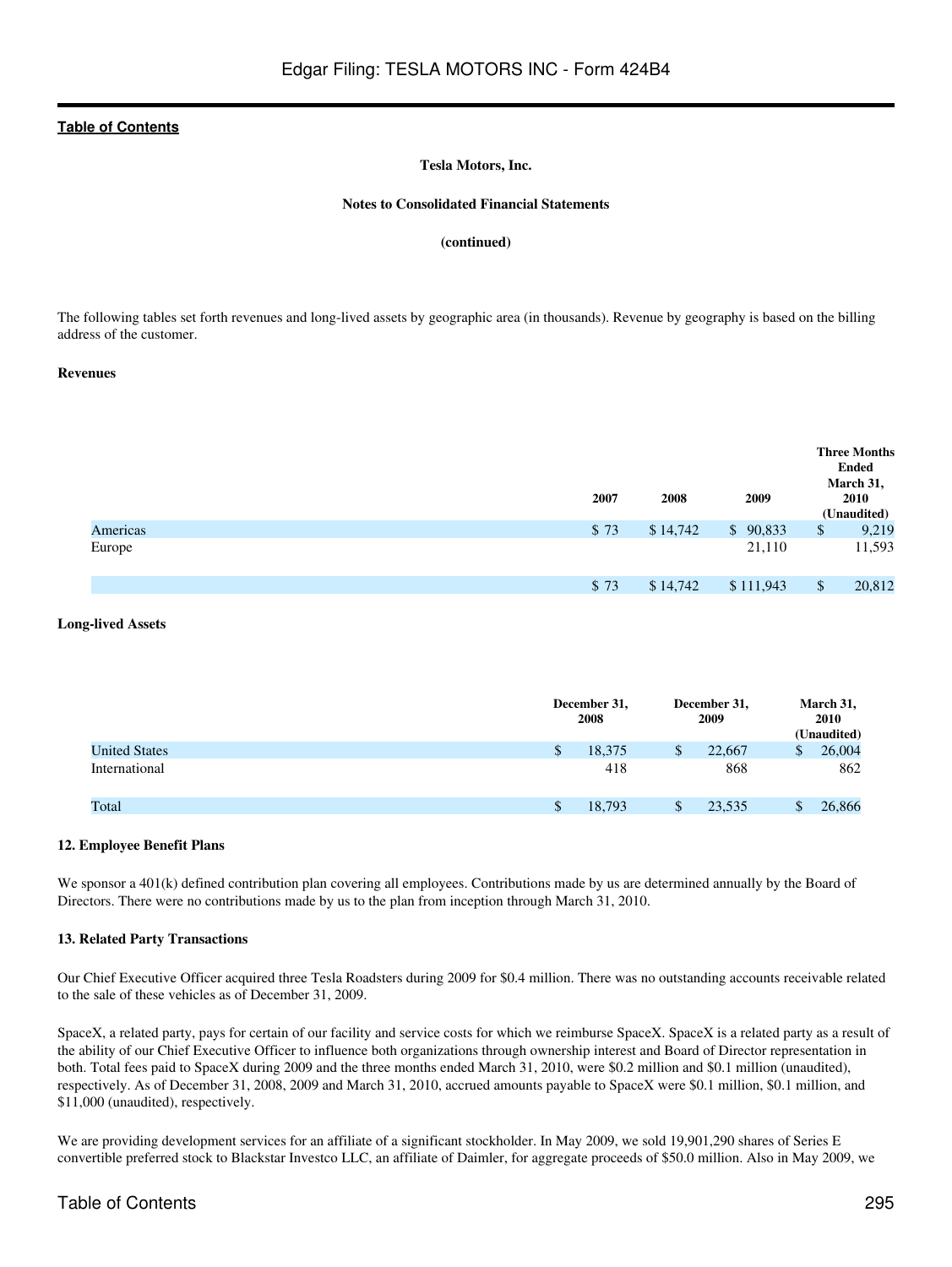and Daimler formalized a development arrangement under which we were performing powertrain development activities since 2008. In 2009, we began selling powertrain components to Daimler. During 2008, 2009 and the three months ended March 31, 2010, we received payments from Daimler in the amount of \$10.2 million, \$11.1 million and \$3.4 million (unaudited), respectively. As of December 31, 2008, 2009 and March 31, 2010, there were amounts receivable of \$1.6 million, \$2.9 million and \$5.7 million (unaudited), respectively, from Daimler.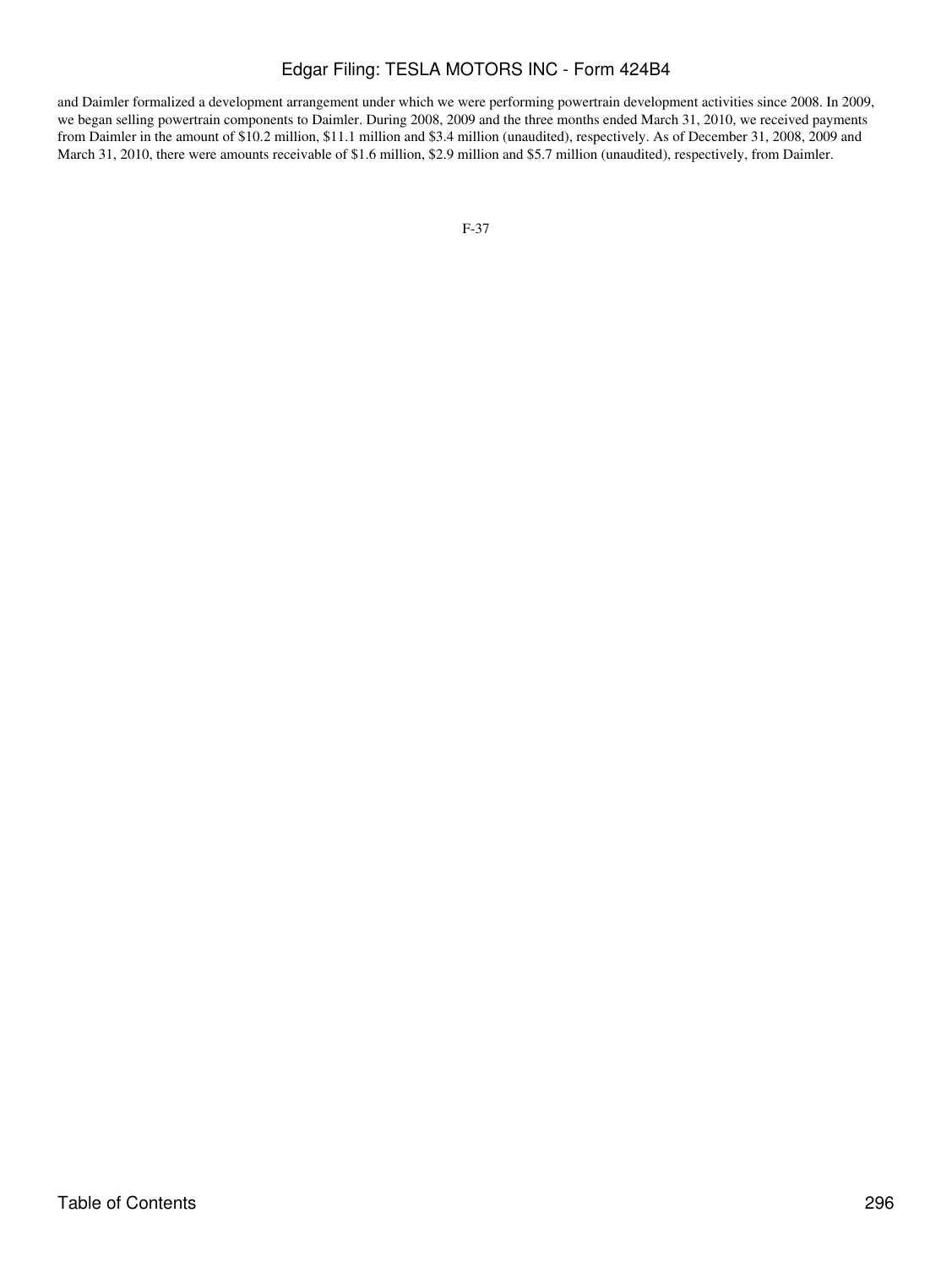# **Tesla Motors, Inc.**

# **Notes to Consolidated Financial Statements**

**(continued)**

#### **14. Commitments**

## *Operating Lease*

We lease office space under non-cancelable operating leases with various expiration dates through October 2016. Rent expense for 2007, 2008, 2009 and the three months ended March 31, 2009 and 2010, was \$2.2 million, \$1.5 million, \$3.2 million, \$0.4 million (unaudited) and \$1.4 million (unaudited), respectively.

# *Capital Lease*

We have entered into various agreements to lease equipment under capital leases over terms between 12 and 60 months. The equipment under the leases are collateral for the lease obligations and are included within property and equipment, net, on the consolidated balance sheet under the categories of computer equipment and software and office furniture and equipment.

Future minimum commitments for leases as of December 31, 2009 are as follows (in thousands):

|                                                      | Operating<br><b>Leases</b> | Capital<br>Leases   |
|------------------------------------------------------|----------------------------|---------------------|
| 2010                                                 | \$<br>1,818                | 353<br>$\mathbb{S}$ |
| 2011                                                 | 3,159                      | 318                 |
| 2012                                                 | 3,353                      | 286                 |
| 2013                                                 | 3,404                      | 219                 |
| 2014                                                 | 3,345                      |                     |
| 2015 and thereafter                                  | 4,464                      |                     |
| Total minimum lease payments                         | \$19,543                   | 1,176               |
| Less: Amounts representing interest not yet incurred |                            | 86                  |
| Present value of capital lease obligations           |                            | 1,090               |
| Less: Current portion                                |                            | 290                 |
| Long-term portion of capital lease obligations       |                            | 800                 |

Future minimum commitments for leases as of March 31, 2010 are as follows (unaudited) (in thousands):

|                     | <b>Operating</b><br>Leases | Capital<br><b>Leases</b> |
|---------------------|----------------------------|--------------------------|
| 2010                | 1,376<br>\$                | 263<br>\$                |
| 2011                | 3,159                      | 318                      |
| 2012                | 3,353                      | 286                      |
| 2013                | 3,404                      | 219                      |
| 2014                | 3,345                      |                          |
| 2015 and thereafter | 4.464                      |                          |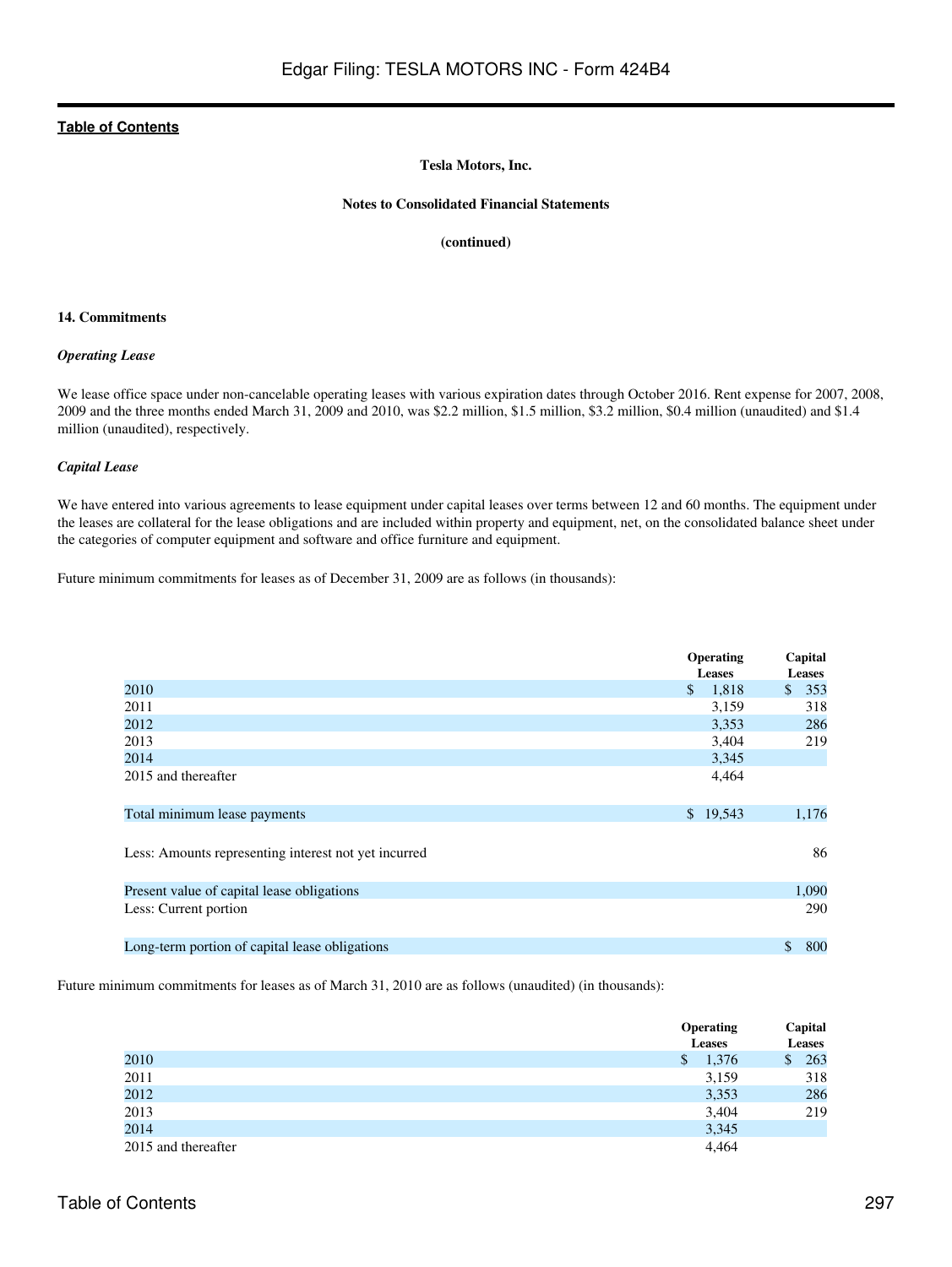| Total minimum lease payments                                        | \$19,101 | 1,086        |
|---------------------------------------------------------------------|----------|--------------|
| Less: Amounts representing interest not yet incurred                |          | 74           |
| Present value of capital lease obligations<br>Less: Current portion |          | 1,012<br>293 |
| Long-term portion of capital lease obligations                      |          | 719          |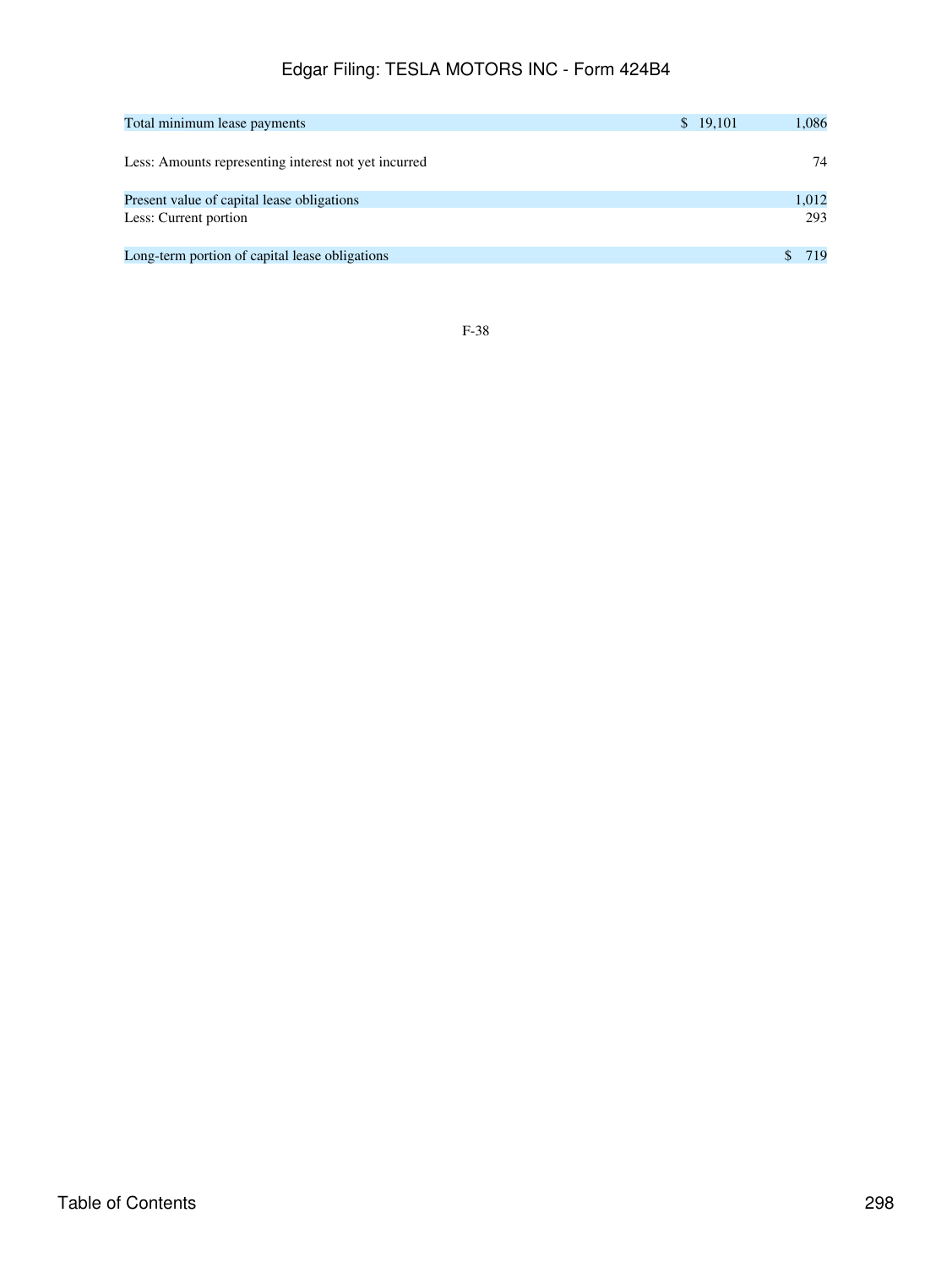# **Tesla Motors, Inc.**

#### **Notes to Consolidated Financial Statements**

**(continued)**

Pursuant to a supply agreement with Lotus Cars Limited, we are required to purchase a minimum of 2,400 partially assembled vehicles or gliders over the term of the agreement regardless of whether we are able to market and distribute the Tesla Roadster. Based on the foreign exchange rate for the British pound as of March 31, 2010 and the most recent price per vehicle, the estimated obligation for the remaining purchase minimum is approximately \$28 million (unaudited) which will occur through 2011.

As of December 31, 2008, 2009 and March 31, 2010, we were in possession of refundable reservation payments in the amount of \$48.0 million, \$26.0 million and \$26.0 million (unaudited), respectively, from subscribers (see Note 4).

## **15. Subsequent Events**

On January 20, 2010, we entered into a loan agreement with the United States Federal Financing Bank (FFB), and the DOE, pursuant to the ATVM Incentive Program (the DOE Loan Facility). Under the DOE Loan Facility, up to an aggregate principal amount of \$101.2 million will be made available under the first term loan facility to finance up to 80% of the costs eligible for funding for the build out of a facility to design and manufacture lithium-ion battery packs, electric motors and electric components, or the Powertrain Facility. Up to an aggregate principal amount of \$363.9 million will be made available under the second term loan facility to finance up to 80% of the costs eligible for funding for the development of, and to build out the manufacturing facility for, our Model S sedan, or the Model S Facility. Under the DOE Loan Facility, we are responsible for the remaining 20% of the costs eligible for funding under the ATVM Program for the projects as well as any cost overruns for each project. The costs paid by us to date for the Powertrain Facility and the Model S Facility will be applied towards our obligation to contribute 20% of the eligible project costs, and the DOE s funding of future eligible costs will be adjusted to take this into account. Our remaining obligations for the development of, and the build-out of our manufacturing facility for, the Model S is estimated to be an aggregate of approximately \$33 million, plus any cost overruns for the projects. We have paid for the full 20% of the budgeted costs related to our Powertrain Facility, but will continue to be responsible for cost overruns. On the closing date, we paid a facility fee to the DOE in the amount of \$0.5 million. In February and March 2010, we received draw-downs under the DOE Loan Facility for an aggregate of \$29.9 million at interest rates ranging from 2.9% to 3.4%. In April, May and June 2010, we received additional draw-downs under the DOE Loan Facility for an aggregate of \$15.5 million (unaudited) at interest rates ranging from 2.5% (unaudited) to 3.4% (unaudited).

Our ability to draw down funds under the DOE Loan Facility is conditioned upon several draw conditions. For the Powertrain Facility, the draw conditions include our achievement of progress milestones relating to the development of the powertrain manufacturing facility and the successful development of commercial arrangements with third parties for the supply of powertrain components. For the Model S Facility, the draw conditions include our achievement of progress milestones relating to the design and development of the Model S and the planned Model S manufacturing facility, including an environmental assessment of such facility approved by the DOE. Certain advances will be subject to additional conditions to draw-down related to the site on which the applicable project is located.

Advances under the DOE Loan Facility accrue interest at a per annum rate determined by the Secretary of the Treasury as of the date of the advance and will be based on the Treasury yield curve and the scheduled principal installments for such advance. Interest on advances under the DOE Loan Facility is payable quarterly in arrears. Advances under the Powertrain Facility are repayable in 28 equal quarterly installments commencing on December 15, 2012. All outstanding amounts under the Powertrain Facility will be due and payable on the maturity date of September 15, 2019. Advances under the Model S Facility are repayable in 40 equal quarterly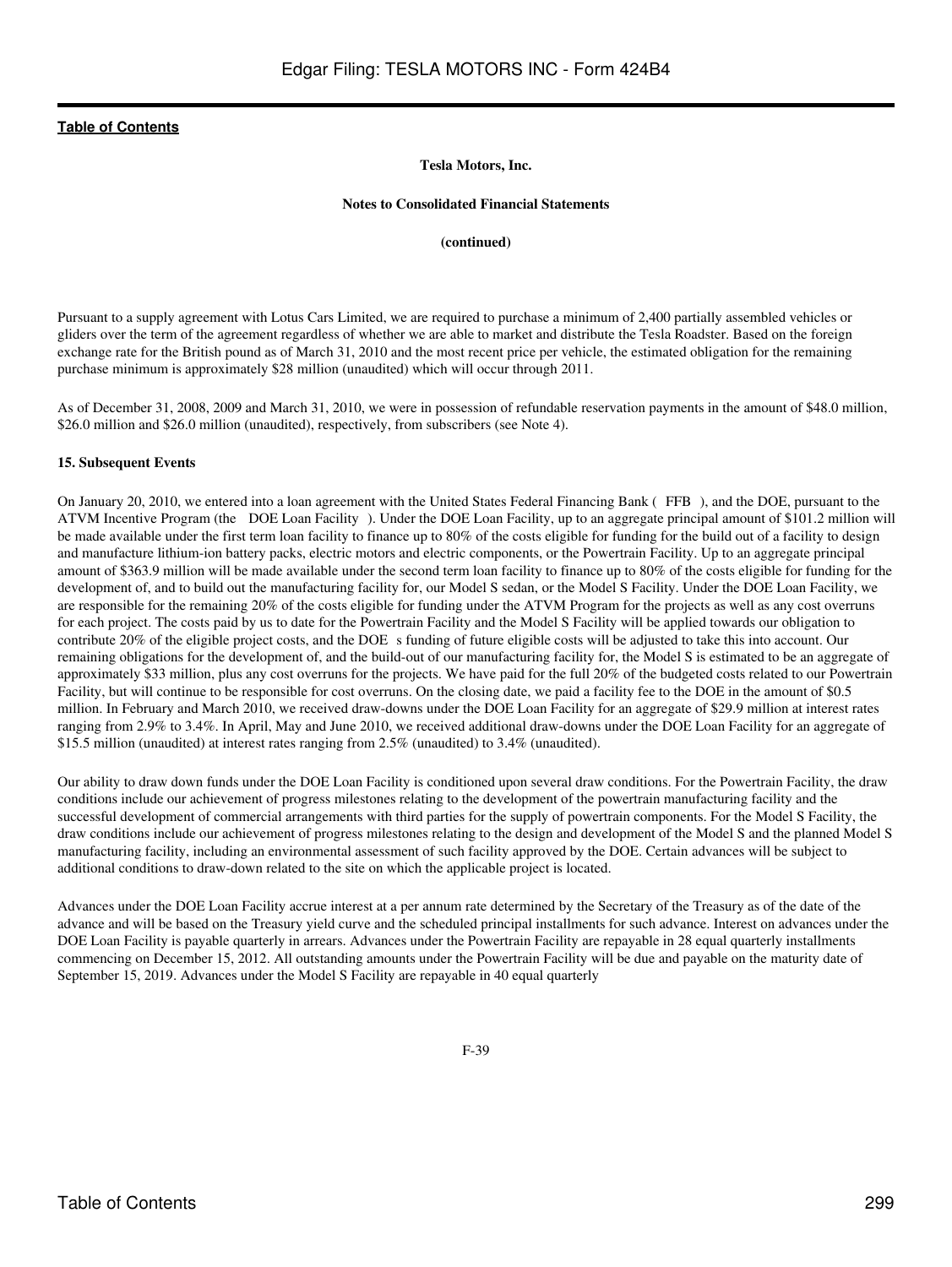# **Tesla Motors, Inc.**

#### **Notes to Consolidated Financial Statements**

**(continued)**

installments commencing on December 15, 2012. All outstanding amounts under the Model S Facility will be due and payable on the maturity date of September 15, 2022. Advances under the loan facilities may be voluntarily prepaid at any time at a price determined based on interest rates at the time of prepayment for loans made from the Secretary of the Treasury to FFB for obligations with an identical payment schedule to the advance being prepaid, which could result in the advance being prepaid at a discount, at par or at a premium. The loan facilities are subject to mandatory prepayment with net cash proceeds received from certain dispositions, loss events with respect to property and other extraordinary receipts.

Under the DOE Loan Facility, we have committed to pay all costs and expenses incurred to complete the projects being financed in excess of amounts funded under the loan facility. We will be required to maintain, at all times, available cash and cash equivalents of at least 105% of the amounts required to fund this excess over our financing commitment, after taking into account current cash flows and cash on hand, and reasonable projections of future generation of net cash from operations, losses and expenditures. Loans may be requested under the facilities until January 22, 2013, and we have committed to complete the projects being financed prior to such date.

The DOE Loan Facility documents contain customary covenants that include, among others, a requirement that the projects be conducted in accordance with the business plan for such project, compliance with all requirements of the ATVM Program, and limitations on our and our subsidiaries ability to incur indebtedness, incur liens, make investments or loans, enter into mergers or acquisitions, dispose of assets, pay dividends or make distributions on capital stock, pay indebtedness, pay management, advisory or similar fees to affiliates, enter into certain affiliate transactions, enter into new lines of business, and enter into certain restrictive agreements, in each case subject to customary exceptions. The DOE Loan Facility documents also contain financial covenants requiring us to maintain a minimum ratio of current assets to current liabilities, and (i) through December 15, 2012, a minimum cash balance, and (ii) after December 15, 2012, a maximum leverage ratio, a minimum interest coverage ratio, a minimum fixed charge coverage ratio, a limit on capital expenditures and, after March 31, 2014, a maximum ratio of total liabilities to shareholder equity.

Under the DOE Loan Facility, we are required to fund a debt service reserve account on or before December 31, 2012, in an amount equal to all principal and interest that will come due on the advances on the next two payment dates. Once we have deposited such two payments, we will not be required to further fund such debt service reserve account. We have also agreed that, in connection with the sale of our common stock in an initial public offering, at least 75% of the net offering proceeds will be received by us and, in connection with the sale of our stock in any other follow-on equity offering, at least 50% of the net offering proceeds will be received by us. Additionally, we are restricted in our ability to pay bonuses or other compensation to officers, directors, employees or consultants.

In addition to our obligation to fund a portion of the project costs as described above, we have agreed to set aside 50% of the net proceeds from an initial public offering and any subsequent offerings of stock occurring before the completion of the projects, up to an aggregate of \$100 million, to fund a separate, dedicated account under our DOE Loan Facility. This dedicated account can be used by us to fund any cost overruns for our powertrain and Model S manufacturing facility projects and will also be used as a mechanism to defer advances under the DOE Loan Facility. This will not affect our ability to draw down the full amount of the DOE loans, but will require us to use the dedicated account to fund certain project costs up front, which costs may then be reimbursed by loans under the DOE Loan Facility once the dedicated account is depleted, or as part of the final advance for the applicable project. We will be required to deposit a portion of these reimbursements into the dedicated account, in an amount equal to up to 30% of the remaining project costs for the applicable project, and these amounts may similarly be used by us to fund project costs and cost overruns and will similarly be eligible for reimbursement by the drawdown of additional loans under the DOE Loan Facility once used in full.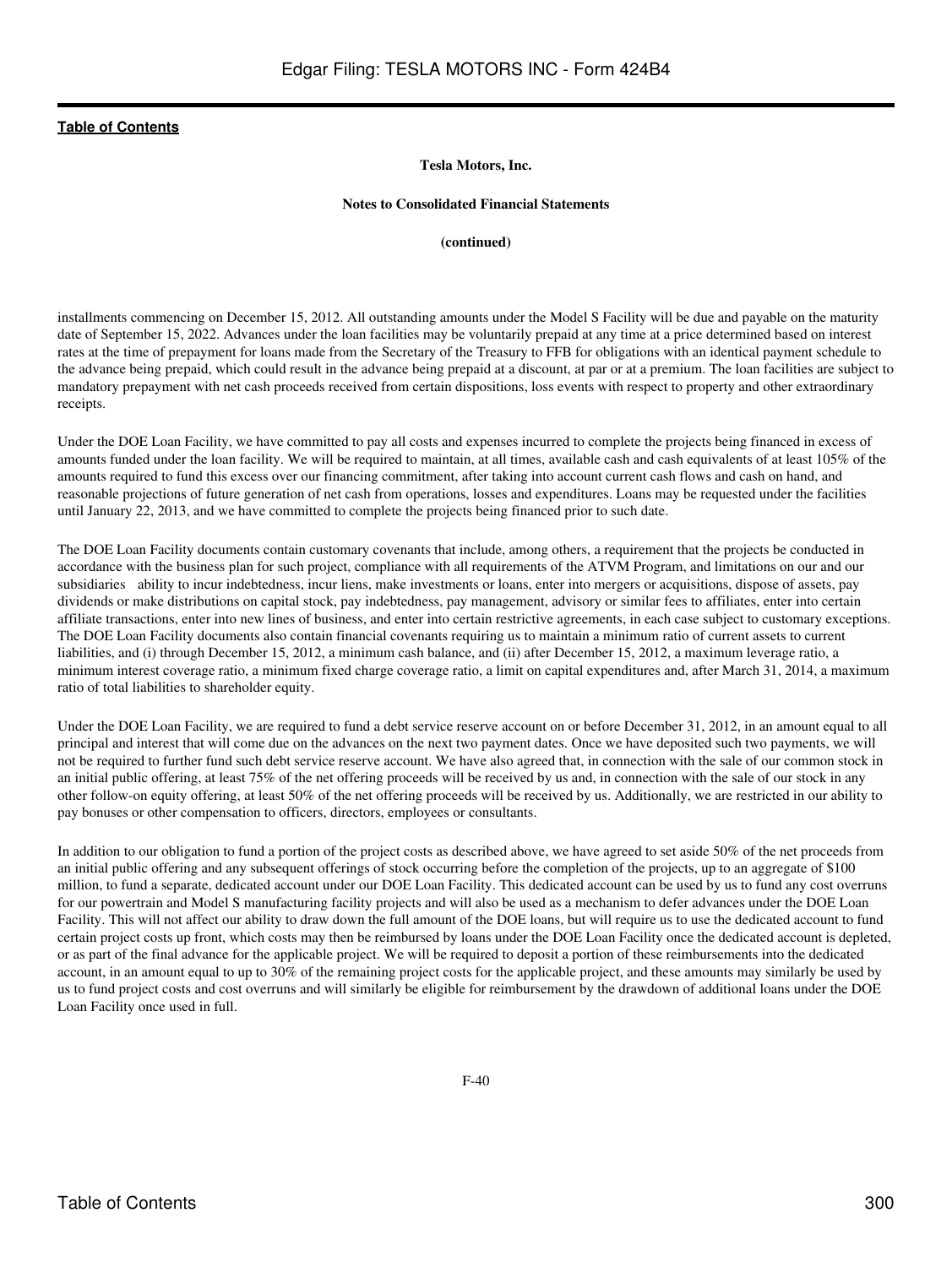# **Tesla Motors, Inc.**

#### **Notes to Consolidated Financial Statements**

**(continued)**

In connection with the closing of the DOE Loan Facility, we have also issued a warrant to the DOE to purchase up to 9,255,035 shares of our Series E convertible preferred stock at an exercise price of \$2.51 per share. This preferred stock warrant will become a warrant to purchase up to 3,085,011 shares of our common stock at an exercise price of \$7.54 per share upon the completion of a qualifying initial public offering. Beginning on December 15, 2018 and until December 14, 2022, the shares subject to purchase under the warrant will vest and become exercisable in quarterly amounts depending on the average outstanding balance of the loan during the prior quarter. The warrant may be exercised until December 15, 2023. If we prepay the DOE Loan Facility in part or in full, the total amount of shares exercisable under the warrant will be reduced.

Since the number of shares ultimately issuable under the warrants will vary depending on the average outstanding balance of the loan during the contractual vesting period, and decisions to prepay would be influenced by our future stock price as well as the interest rates on our loans in relation to market interest rates, we expect to calculate the fair value of the warrant using a Monte Carlo simulation approach. The Monte Carlo approach will simulate and capture the optimal decisions to be made between prepaying the DOE loan and the cancellation of the DOE warrant. For the purposes of the simulation, the optimal decision represents the scenario with the lowest economic cost to us. The total warrant value would then be calculated as the average warrant payoff across all simulated paths discounted to our valuation date. The value of the warrant at issuance represents a cost of closing the loan facility and will be amortized over the expected term of the DOE Loan Facility to interest expense. We expect to carry this warrant at its estimated fair value with changes in the fair value of this common stock warrant liability reflected in other income (expense), net, until its expiration or vesting.

In January 2010, we filed a registration statement with the Securities and Exchange Commission for a proposed initial public offering of our common stock.

In January 2010, we increased the number of authorized shares of our common stock from 100,000,000 to 106,666,667 shares and the number of authorized preferred stock from 213,006,077 to 221,903,982 shares.

In March 2010, we increased the number of shares reserved for issuance under the 2003 Equity Incentive Plan from 14,079,580 shares to 14,746,246 shares of common stock.

We have evaluated subsequent events from January 1, 2010 through June 14, 2010, the date of these financial statements.

#### *Reverse Stock Split*

In May 2010, we effected a 1-for-3 reverse stock split of our common stock and a proportional adjustment to the existing conversion ratios for each series of our preferred stock. Accordingly, all share and per share amounts for all periods presented in these consolidated financial statements and notes thereto, have been adjusted retroactively, where applicable, to reflect this reverse stock split and adjustment of the preferred stock conversion ratio.

#### **16. Events Subsequent to the Date of Independent Registered Public Accounting Firms Report (Unaudited)**

#### *DOE Warrant*

In connection with the closing of the DOE Loan Facility, we have also issued a warrant to the DOE to purchase up to 9,255,035 shares of our Series E convertible preferred stock at an exercise price of \$2.51 per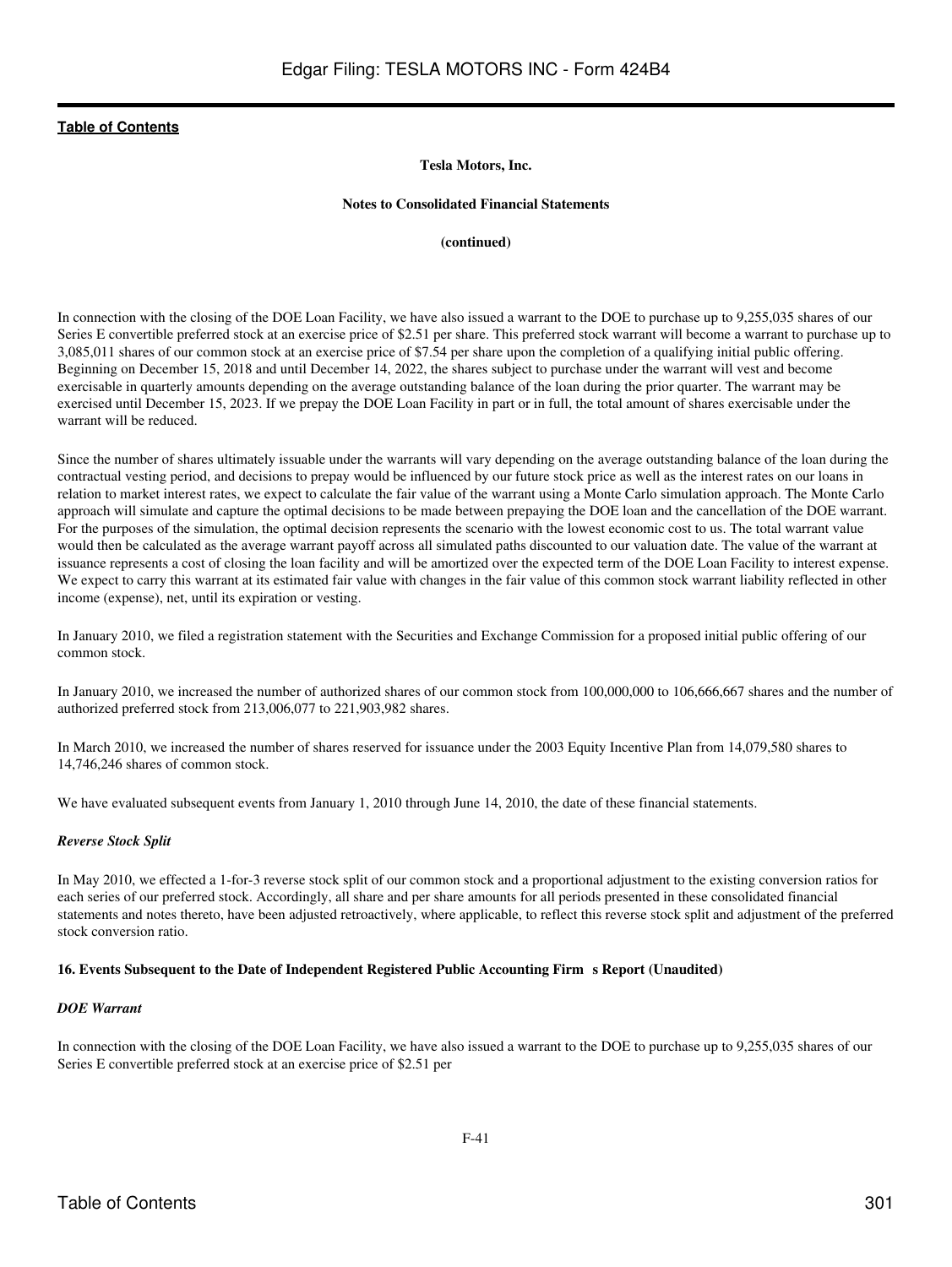# **Tesla Motors, Inc.**

#### **Notes to Consolidated Financial Statements**

**(continued)**

share. This preferred stock warrant will become a warrant to purchase up to 3,085,011 shares of our common stock at an exercise price of \$7.54 per share upon the completion of a qualifying initial public offering. Beginning on December 15, 2018 and until December 14, 2022, the shares subject to purchase under the warrant will vest and become exercisable in quarterly amounts depending on the average outstanding balance of the loan during the prior quarter. The warrant may be exercised until December 15, 2023. If we prepay the DOE Loan Facility in part or in full, the total amount of shares exercisable under the warrant will be reduced.

Since the number of shares ultimately issuable under the warrants will vary depending on the average outstanding balance of the loan during the contractual vesting period, and decisions to prepay would be influenced by our future stock price as well as the interest rates on our loans in relation to market interest rates, we measured the fair value of the warrant using a Monte Carlo simulation approach. The Monte Carlo approach simulates and captures the optimal decisions to be made between prepaying the DOE loan and the cancellation of the DOE warrant. For the purposes of the simulation, the optimal decision represents the scenario with the lowest economic cost to us. The total warrant value would then be calculated as the average warrant payoff across all simulated paths discounted to our valuation date.

The prepayment feature which allows us to prepay the DOE Loan Facility and consequently, affect the number of shares ultimately issuable under the DOE warrant, was determined to represent an embedded derivative. This embedded derivative is inherently valued and accounted for as part of the convertible preferred stock warrant liability on our consolidated balance sheet. Changes to the fair value of the embedded derivative are reflected as part of the warrant liability re-measurement to fair value at each balance sheet reporting date.

The warrant is recorded at its estimated fair value with changes in the fair value of this common stock warrant liability reflected in other income (expense), net, until its expiration or vesting. The fair value of the warrant at issuance was \$6.3 million, and along with the DOE Loan Facility fee of \$0.5 million and other debt issuance costs of \$0.9 million, represents a cost of closing the loan facility and is being amortized to interest expense over the expected term of the DOE Loan Facility of approximately 13 years. During the three months ended March 31, 2010, we amortized \$0.1 million to interest expense.

As of March 31, 2010, the fair value of the DOE warrant of \$6.1 million was included within the convertible preferred stock warrant liability on the consolidated balance sheet. During the three months ended March 31, 2010, we recognized a credit for the change in the fair value of the DOE warrant in the amount of \$0.2 million through other income (expense), net, in the consolidated statement of operations.

# *Stockholder Settlement*

During the three months ended March 31, 2010, three of our stockholders asserted a claim regarding the conversion of such stockholders convertible promissory notes into shares of our Series E convertible preferred stock at the time of our Series E preferred stock financing in May 2009. In May 2010, we entered into a settlement agreement with these stockholders and pursuant to the terms of the settlement agreement, we issued warrants to such stockholders which, upon the closing of an initial public offering, will be automatically net exercised for an aggregate of 100,000 shares of our common stock. As of March 31, 2010, we recorded \$1.1 million in accrued liabilities based on the estimated Black-Scholes value of this settlement.

#### *Daimler A-Class Development Agreement*

In May 2010, we entered into a development services agreement with Daimler related to the development of a battery pack and charger for a pilot fleet of its A-Class electric vehicles to be introduced in Europe in 2011.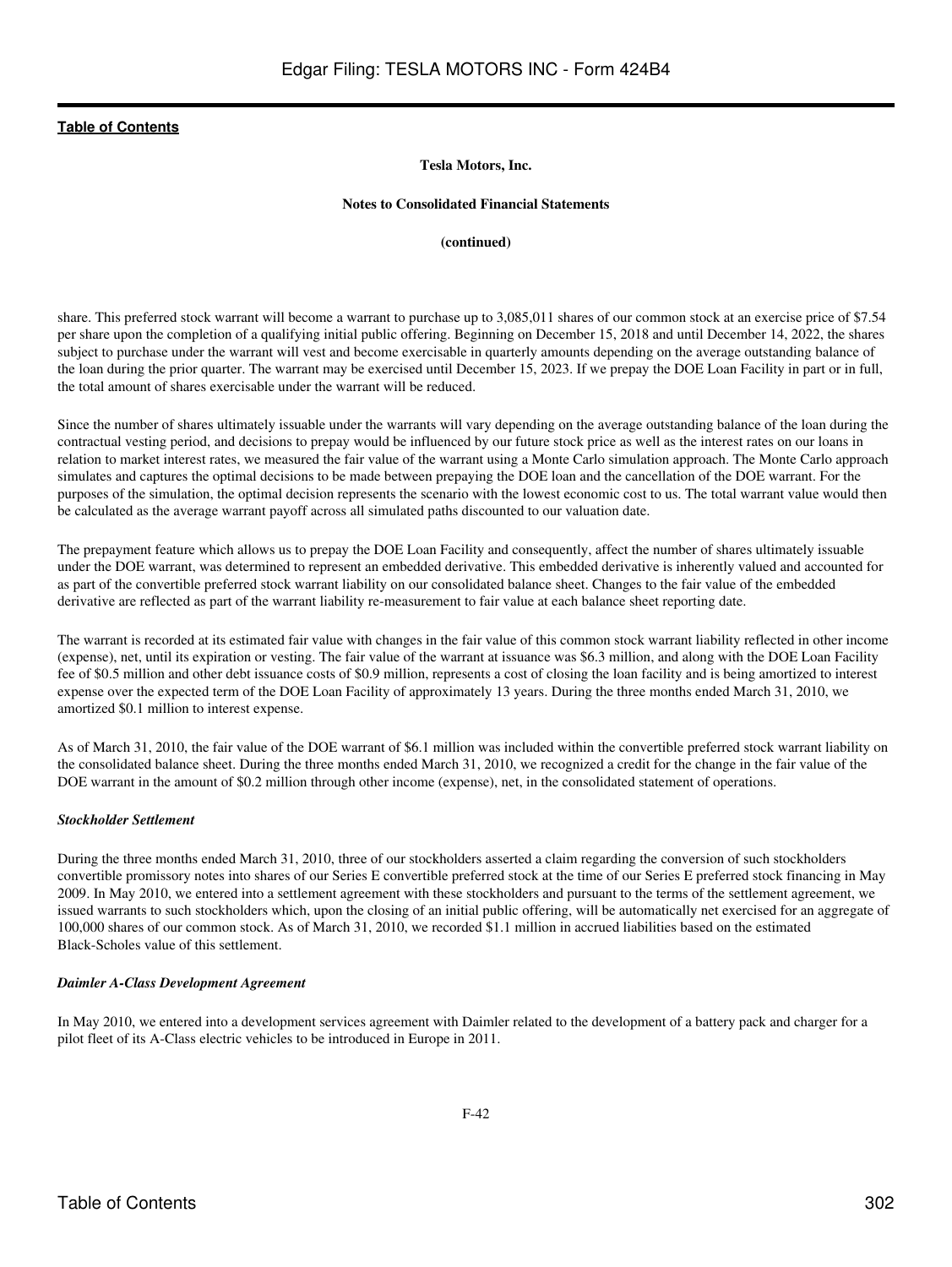# **Tesla Motors, Inc.**

#### **Notes to Consolidated Financial Statements**

**(continued)**

Under the terms of the agreement and related purchase orders, we may earn total potential revenues up to approximately \$13 million.

## *Transactions with Toyota Motor Corporation*

In May 2010, we entered into a stock purchase agreement with Toyota Motor Corporation, or Toyota, pursuant to which Toyota will purchase \$50.0 million of our common stock in a private placement to close immediately subsequent to the closing of our proposed initial public offering, at a price per share equal to the initial public offering price. As required under our DOE Loan Facility, we would set aside 50% of the net proceeds from this private placement to fund a separate, dedicated account.

In May 2010, we entered into an agreement to purchase an existing automobile production facility located in Fremont, California from New United Motor Manufacturing, Inc., or NUMMI, which is a joint venture between Toyota and Motors Liquidation Company, the owner of selected assets of General Motors. The purchase price for the land and the facility, excluding whatever manufacturing equipment we may subsequently acquire from NUMMI, is approximately \$42 million. The purchase totals 207 acres, or approximately 55% of the land at the site, and includes all of the manufacturing facilities located thereon. We anticipate that this purchase will close within a few months following the completion of our proposed initial public offering. We intend to use this facility for the production of our planned Model S and future vehicles.

## *Unadjusted Error in 2009*

In June 2010, we identified an error related to the understatement in stock-based compensation expense subsequent to the issuance of the consolidated financial statements for the year ended December 31, 2009.

In the fourth quarter of 2009, we granted certain stock options for which a portion of the grant was immediately vested. We erroneously accounted for the expense on a straight-line basis over the term of the award, while expense recognition should always be at least commensurate with the number of awards vesting during the period. As a result, selling, general and administrative expenses and net loss for the year ended December 31, 2009 were understated by \$2.7 million. The error did not have an effect on the valuation of the stock options. As stock-based compensation expense is a non-cash item, there was no impact on net cash used in operating activities for the year ended December 31, 2009.

We considered the impact of the error on reported operating expenses and trends in operating results and determined that the impact of the error was not material to previously reported financial information. To correct this error, we will record additional stock-based compensation of \$2.4 million in the three month period ending June 30, 2010.